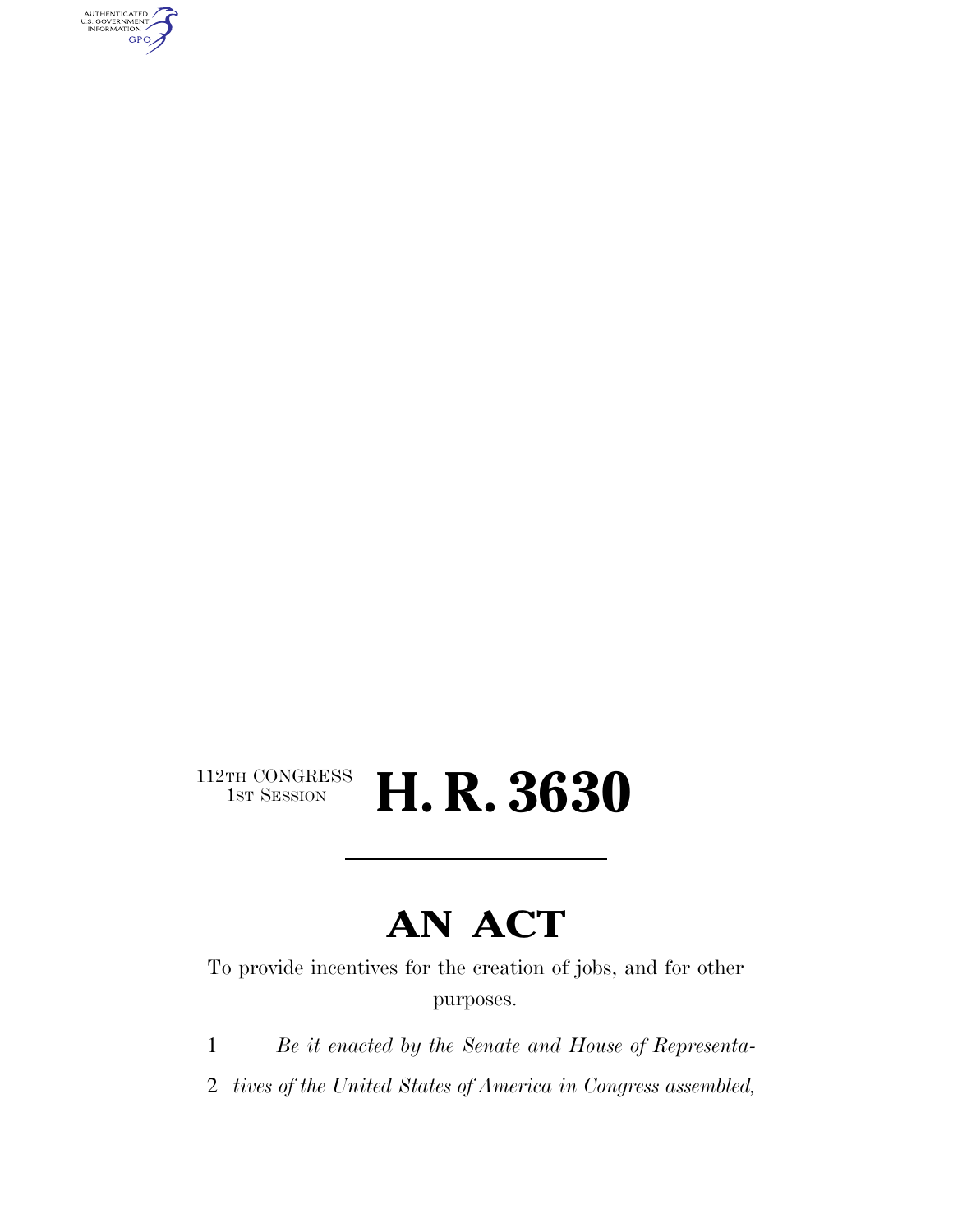### 1 **SECTION 1. SHORT TITLE.**

- 2 (a) SHORT TITLE.—This Act may be cited as the
- 3 ''Middle Class Tax Relief and Job Creation Act of 2011''.
- 4 (b) TABLE OF CONTENTS.—The table of contents for

### 5 this Act is as follows:

Sec. 1. Short title.

#### TITLE I—JOB CREATION INCENTIVES

Subtitle A—North American Energy Access

Sec. 1001. Short title.

Sec. 1002. Permit for Keystone XL Pipeline.

#### Subtitle B—EPA Regulatory Relief

- Sec. 1101. Short title.
- Sec. 1102. Legislative stay.
- Sec. 1103. Compliance dates.
- Sec. 1104. Energy recovery and conservation.
- Sec. 1105. Other provisions.

#### Subtitle C—Extension of 100 Percent Expensing

Sec. 1201. Extension of allowance for bonus depreciation for certain business assets.

#### TITLE II—EXTENSION OF CERTAIN EXPIRING PROVISIONS AND RELATED MEASURES

Subtitle A—Extension of Payroll Tax Reduction

Sec. 2001. Extension of temporary employee payroll tax reduction through end of 2012.

#### Subtitle B—Unemployment Compensation

Sec. 2101. Short title.

#### PART 1—REFORMS OF UNEMPLOYMENT COMPENSATION TO PROMOTE WORK AND JOB CREATION

- Sec. 2121. Consistent job search requirements.
- Sec. 2122. Participation in reemployment services made a condition of benefit receipt.
- Sec. 2123. State flexibility to promote the reemployment of unemployed workers.
- Sec. 2124. Assistance and guidance in implementing self-employment assistance programs.
- Sec. 2125. Improving program integrity by better recovery of overpayments.
- Sec. 2126. Data standardization for improved data matching.
- Sec. 2127. Drug testing of applicants.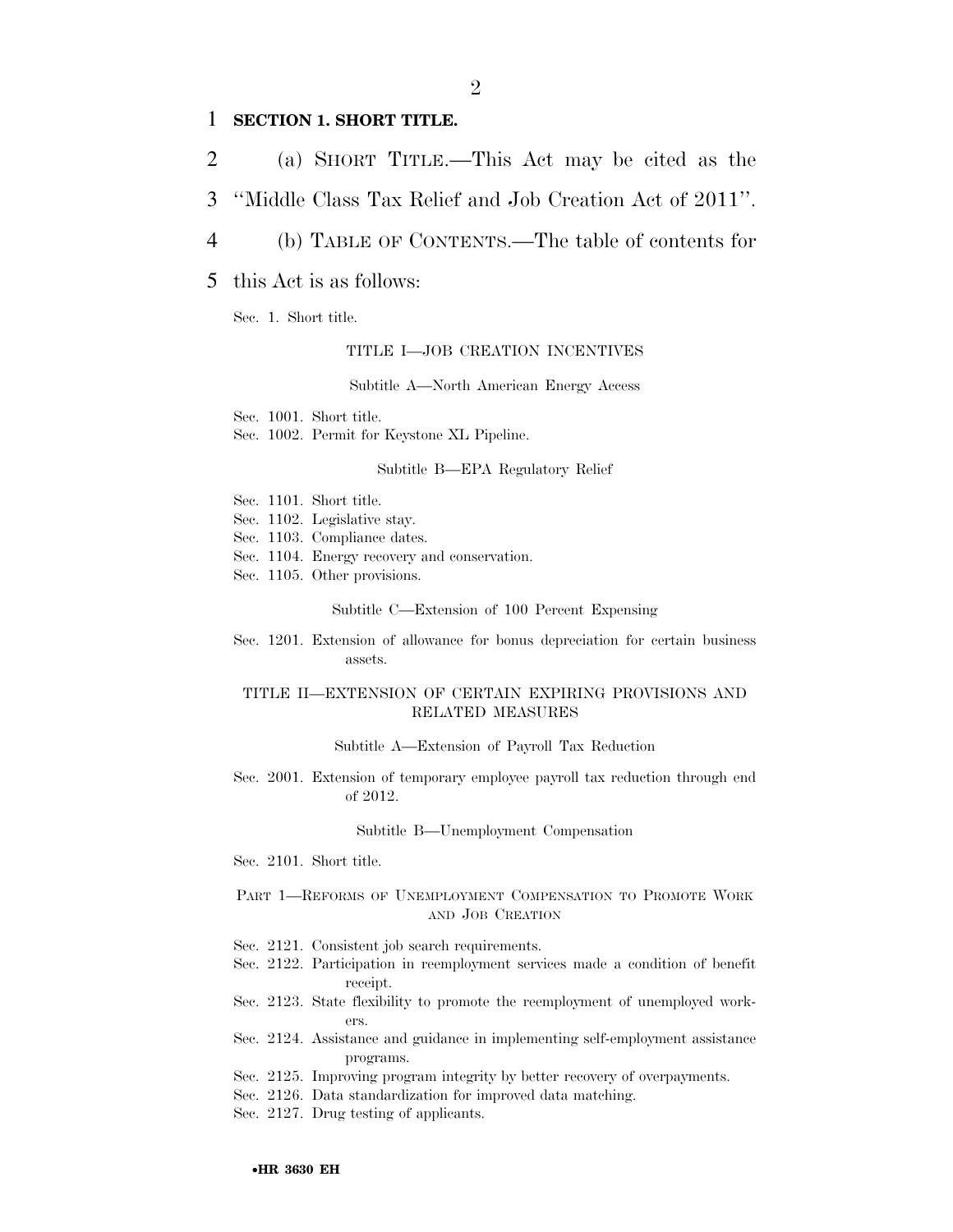#### PART 2—PROVISIONS RELATING TO EXTENDED BENEFITS

- Sec. 2141. Short title.
- Sec. 2142. Extension and modification of emergency unemployment compensation program.
- Sec. 2143. Temporary extension of extended benefit provisions.
- Sec. 2144. Additional extended unemployment benefits under the Railroad Unemployment Insurance Act.

#### PART 3—IMPROVING REEMPLOYMENT STRATEGIES UNDER THE EMERGENCY UNEMPLOYMENT COMPENSATION PROGRAM

- Sec. 2161. Improved work search for the long-term unemployed.
- Sec. 2162. Reemployment services and reemployment and eligibility assessment activities.
- Sec. 2163. State flexibility to support long-term unemployed workers with improved reemployment services.
- Sec. 2164. Promoting program integrity through better recovery of overpayments.
- Sec. 2165. Restore State flexibility to improve unemployment program solvency.

#### Subtitle C—Medicare Extensions; Other Health Provisions

#### PART 1—MEDICARE EXTENSIONS

- Sec. 2201. Physician payment update.
- Sec. 2202. Ambulance add-ons.
- Sec. 2203. Medicare payment for outpatient therapy services.
- Sec. 2204. Work geographic adjustment.

#### PART 2—OTHER HEALTH PROVISIONS

- Sec. 2211. Qualifying individual (QI) program.
- Sec. 2212. Extension of Transitional Medical Assistance (TMA).
- Sec. 2213. Modification to requirements for qualifying for exception to Medicare prohibition on certain physician referrals for hospitals.

#### PART 3—OFFSETS

- Sec. 2221. Adjustments to maximum thresholds for recapturing overpayments resulting from certain Federally-subsidized health insurance.
- Sec. 2222. Prevention and Public Health Fund.
- Sec. 2223. Parity in Medicare payments for hospital outpatient department evaluation and management office visit services.
- Sec. 2224. Reduction of bad debt treated as an allowable cost.
- Sec. 2225. Rebasing of State DSH allotments for fiscal year 2021.

#### Subtitle D—TANF Extension

- Sec. 2301. Short title.
- Sec. 2302. Extension of program.
- Sec. 2303. Data standardization.
- Sec. 2304. Spending policies for assistance under State TANF programs.
- Sec. 2305. Technical corrections.

#### TITLE III—FLOOD INSURANCE REFORM

Sec. 3001. Short title.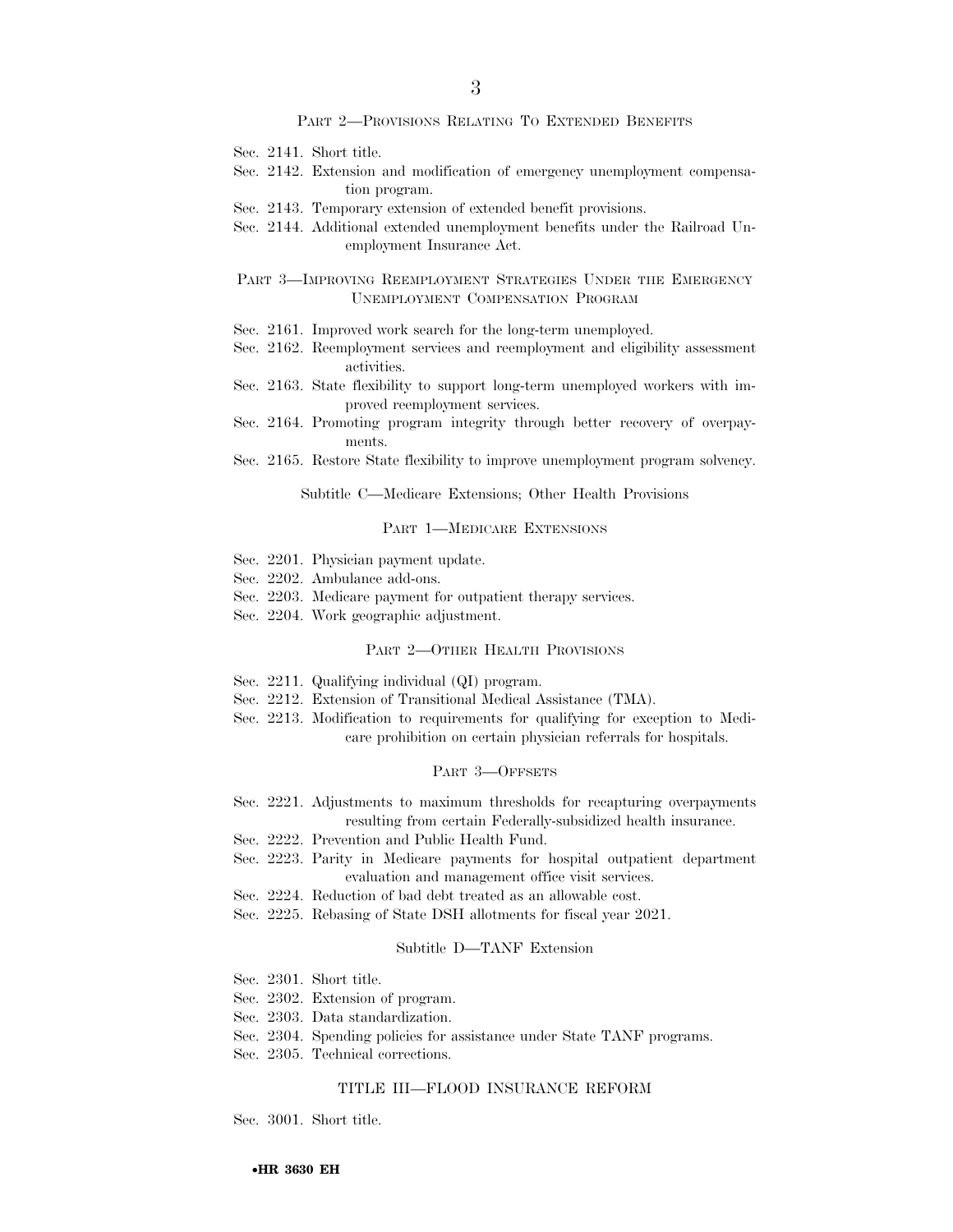- Sec. 3002. Extensions.
- Sec. 3003. Mandatory purchase.
- Sec. 3004. Reforms of coverage terms.
- Sec. 3005. Reforms of premium rates.
- Sec. 3006. Technical Mapping Advisory Council.
- Sec. 3007. FEMA incorporation of new mapping protocols.
- Sec. 3008. Treatment of levees.
- Sec. 3009. Privatization initiatives.
- Sec. 3010. FEMA annual report on insurance program.
- Sec. 3011. Mitigation assistance.
- Sec. 3012. Notification to homeowners regarding mandatory purchase requirement applicability and rate phase-ins.
- Sec. 3013. Notification to members of congress of flood map revisions and updates.
- Sec. 3014. Notification and appeal of map changes; notification to communities of establishment of flood elevations.
- Sec. 3015. Notification to tenants of availability of contents insurance.
- Sec. 3016. Notification to policy holders regarding direct management of policy by FEMA.
- Sec. 3017. Notice of availability of flood insurance and escrow in RESPA good faith estimate.
- Sec. 3018. Reimbursement for costs incurred by homeowners and communities obtaining letters of map amendment or revision.
- Sec. 3019. Enhanced communication with certain communities during map updating process.
- Sec. 3020. Notification to residents newly included in flood hazard areas.
- Sec. 3021. Treatment of swimming pool enclosures outside of hurricane season.
- Sec. 3022. Information regarding multiple perils claims.
- Sec. 3023. FEMA authority to reject transfer of policies.
- Sec. 3024. Appeals.
- Sec. 3025. Reserve fund.
- Sec. 3026. CDBG eligibility for flood insurance outreach activities and community building code administration grants.
- Sec. 3027. Technical corrections.
- Sec. 3028. Requiring competition for national flood insurance program policies.
- Sec. 3029. Studies of voluntary community-based flood insurance options.
- Sec. 3030. Report on inclusion of building codes in floodplain management criteria.
- Sec. 3031. Study on graduated risk.
- Sec. 3032. Report on flood-in-progress determination.
- Sec. 3033. Study on repaying flood insurance debt.
- Sec. 3034. No cause of action.
- Sec. 3035. Authority for the corps of engineers to provide specialized or technical services.

#### TITLE IV—JUMPSTARTING OPPORTUNITY WITH BROADBAND SPECTRUM ACT OF 2011

- Sec. 4001. Short title.
- Sec. 4002. Definitions.
- Sec. 4003. Rule of construction.
- Sec. 4004. Enforcement.
- Sec. 4005. National security restrictions on use of funds and auction participation.

Subtitle A—Spectrum Auction Authority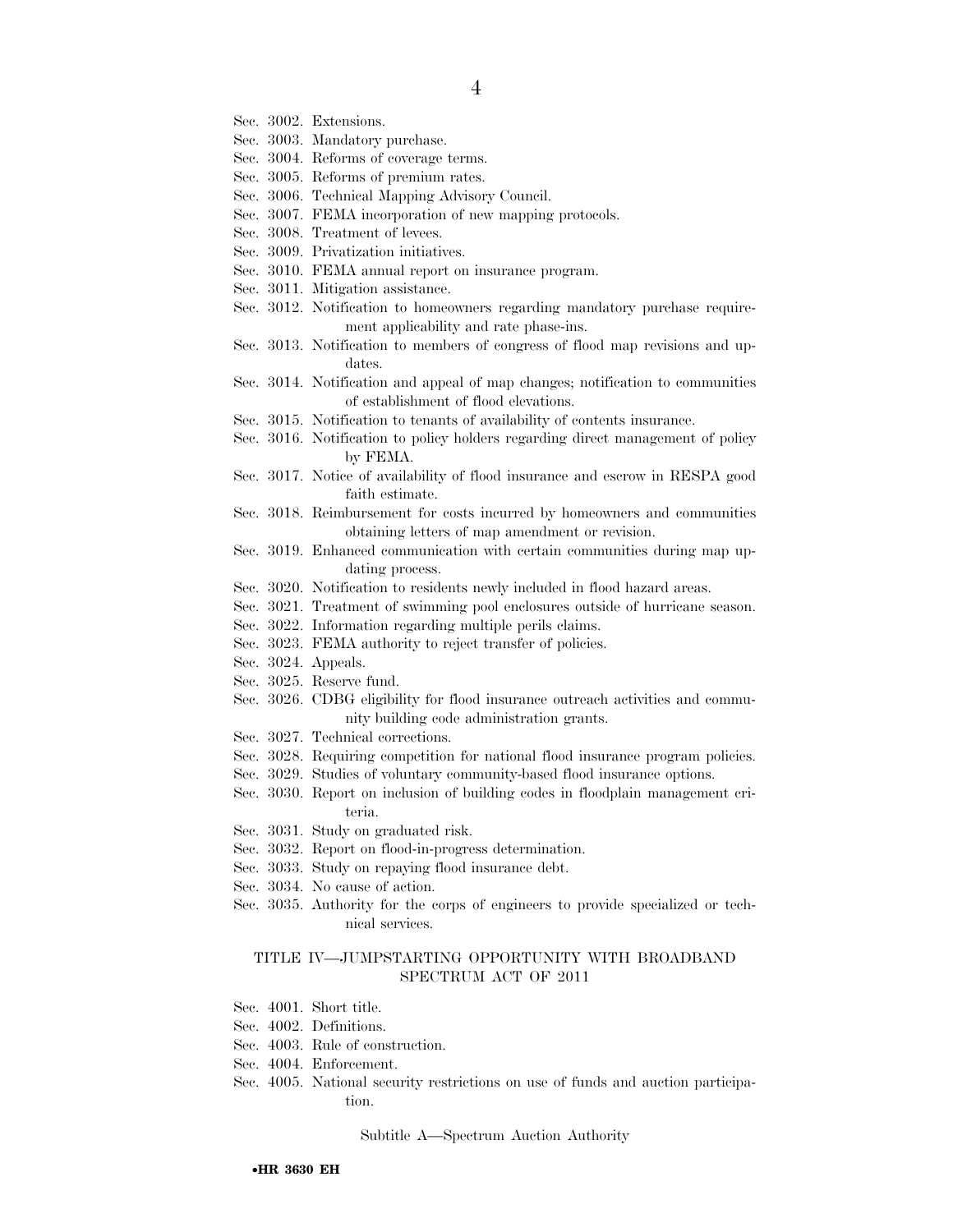- Sec. 4101. Deadlines for auction of certain spectrum.
- Sec. 4102. 700 MHz public safety narrowband spectrum and guard band spectrum.
- Sec. 4103. General authority for incentive auctions.
- Sec. 4104. Special requirements for incentive auction of broadcast TV spectrum.
- Sec. 4105. Administration of auctions by Commission.
- Sec. 4106. Extension of auction authority.
- Sec. 4107. Unlicensed use in the 5 GHz band.

Subtitle B—Advanced Public Safety Communications

#### PART 1-NATIONAL IMPLEMENTATION

- Sec. 4201. Licensing of spectrum to Administrator.
- Sec. 4202. National Public Safety Communications Plan.
- Sec. 4203. Plan administration.
- Sec. 4204. Initial funding for Administrator.
- Sec. 4205. Study on emergency communications by amateur radio and impediments to amateur radio communications.

#### PART 2—STATE IMPLEMENTATION

- Sec. 4221. Negotiation and approval of contracts.
- Sec. 4222. State implementation grant program.
- Sec. 4223. State Implementation Fund.
- Sec. 4224. Grants to States for network buildout.
- Sec. 4225. Wireless facilities deployment.

#### PART 3—PUBLIC SAFETY TRUST FUND

Sec. 4241. Public Safety Trust Fund.

#### PART 4-NEXT GENERATION 9-1-1 ADVANCEMENT ACT OF 2011

- Sec. 4261. Short title.
- Sec. 4262. Findings.
- Sec. 4263. Purposes.
- Sec. 4264. Definitions.
- Sec. 4265. Coordination of 9–1–1 implementation.
- Sec. 4266. Requirements for multi-line telephone systems.
- Sec. 4267. GAO study of State and local use of 9–1–1 service charges.
- Sec. 4268. Parity of protection for provision or use of Next Generation 9–1– 1 services.
- Sec. 4269. Commission proceeding on autodialing.
- Sec. 4270. NHTSA report on costs for requirements and specifications of Next Generation 9–1–1 services.
- Sec. 4271. FCC recommendations for legal and statutory framework for Next Generation 9–1–1 services.

#### Subtitle C—Federal Spectrum Relocation

- Sec. 4301. Relocation of and spectrum sharing by Federal Government stations.
- Sec. 4302. Spectrum Relocation Fund.
- Sec. 4303. National security and other sensitive information.

Subtitle D—Telecommunications Development Fund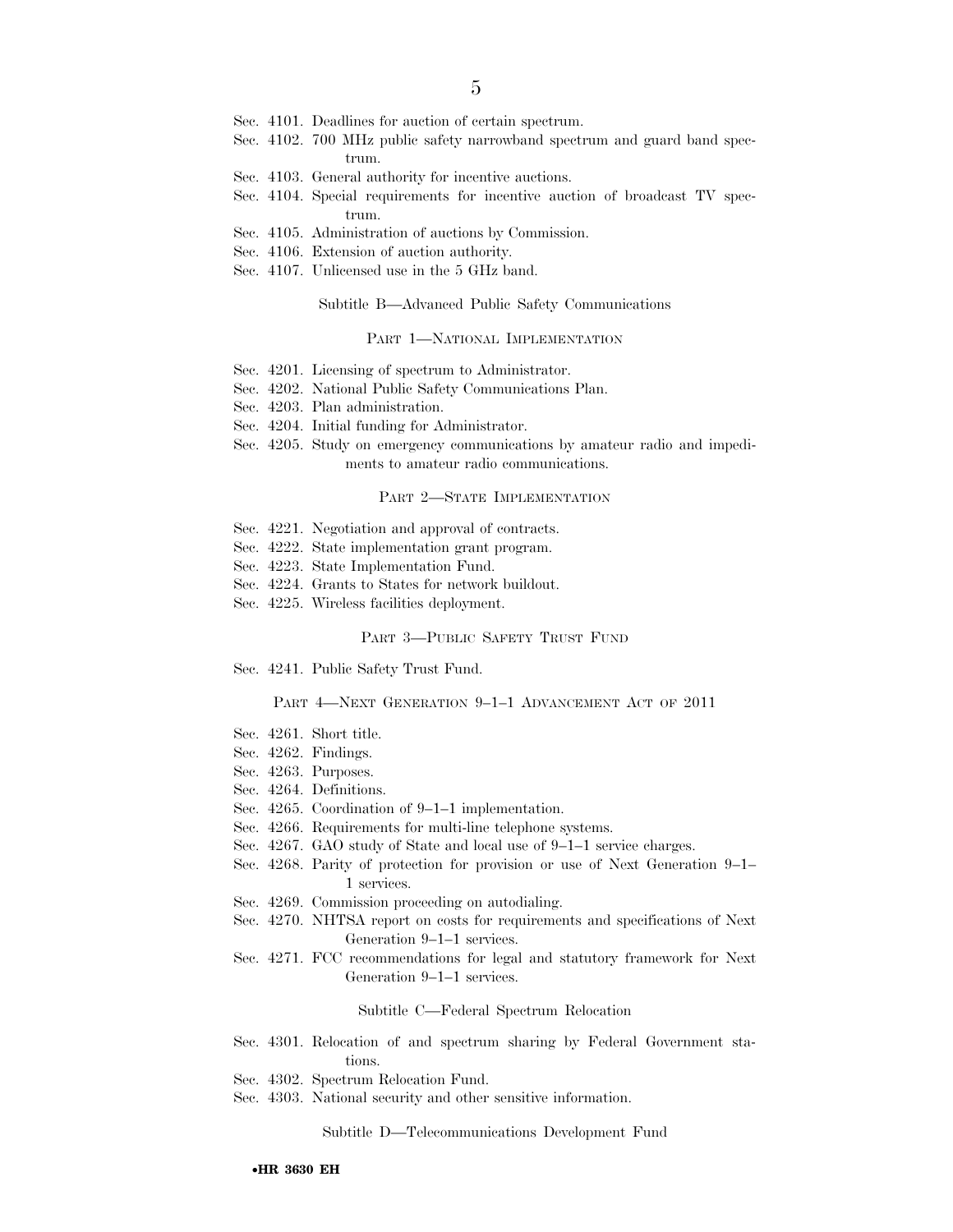Sec. 4401. No additional Federal funds. Sec. 4402. Independence of the Fund.

#### TITLE V—OFFSETS

#### Subtitle A—Guarantee Fees

Sec. 5001. Guarantee Fees.

#### Subtitle B—Social Security Provisions

Sec. 5101. Information for administration of Social Security provisions related to noncovered employment.

#### Subtitle C—Child Tax Credit

Sec. 5201. Social Security number required to claim the refundable portion of the child tax credit.

Subtitle D—Eliminating Taxpayer Benefits for Millionaires

Sec. 5301. Ending unemployment and supplemental nutrition assistance program benefits for millionaires.

Subtitle E—Federal Civilian Employees

#### PART 1—RETIREMENT ANNUITIES

- Sec. 5401. Short title.
- Sec. 5402. Retirement contributions.
- Sec. 5403. Amendments relating to secure annuity employees.
- Sec. 5404. Annuity supplement.

#### PART 2—FEDERAL WORKFORCE

- Sec. 5421. Extension of pay limitation for Federal employees.
- Sec. 5422. Reduction of discretionary spending limits to achieve savings from Federal employee provisions.
- Sec. 5423. Reduction of revised discretionary spending limits to achieve savings from Federal employee provisions.

#### Subtitle F—Health Care Provisions

- Sec. 5501. Increase in applicable percentage used to calculate Medicare part B and part D premiums for high-income beneficiaries.
- Sec. 5502. Temporary adjustment to the calculation of Medicare part B and part D premiums.

#### TITLE VI—MISCELLANEOUS PROVISIONS

- Sec. 6001. Repeal of certain shifts in the timing of corporate estimated tax payments.
- Sec. 6002. Repeal of requirement relating to time for remitting certain merchandise processing fees.
- Sec. 6003. Points of order in the Senate.
- Sec. 6004. PAYGO scorecard estimates.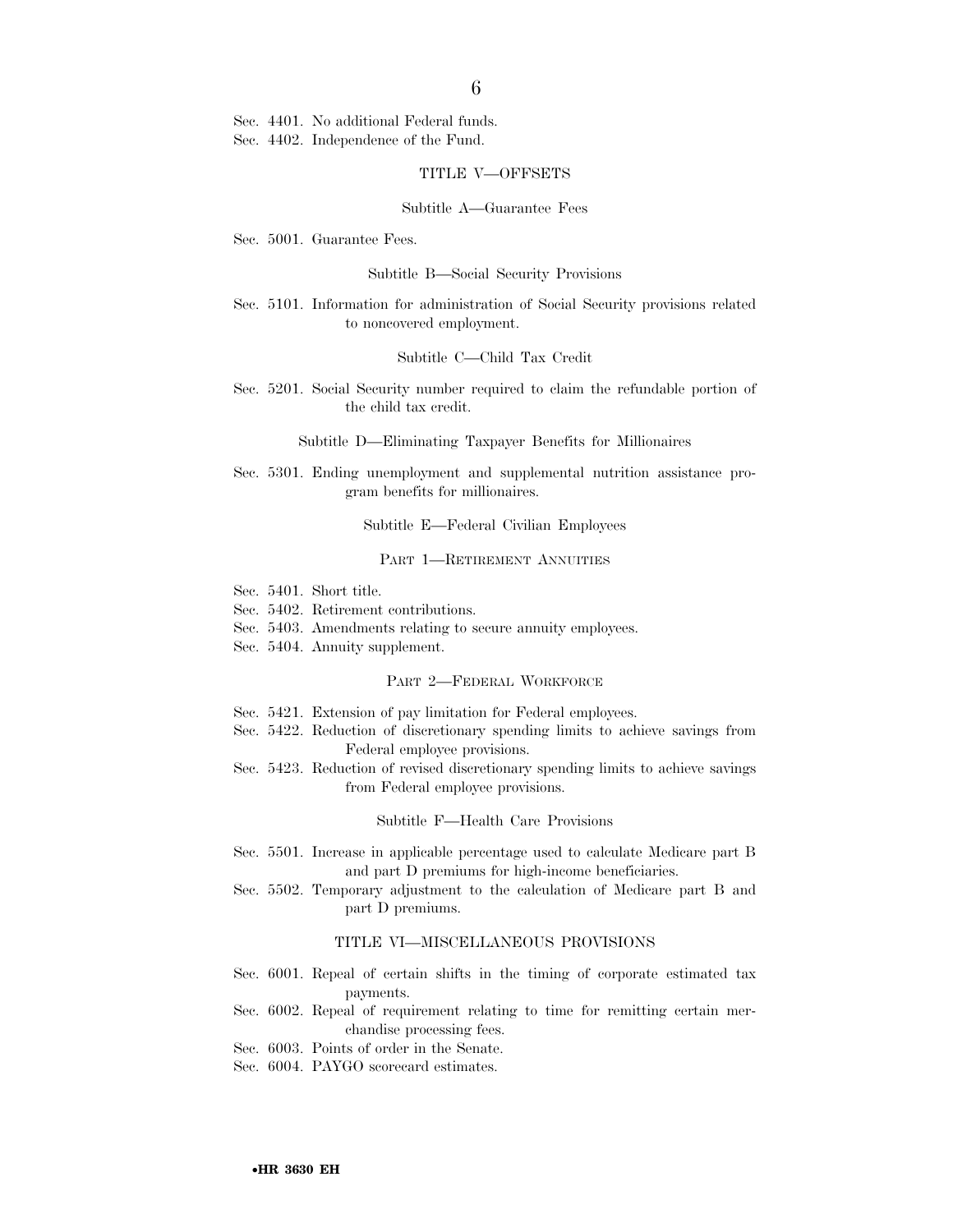# **TITLE I—JOB CREATION INCENTIVES Subtitle A—North American Energy Access**

## **SEC. 1001. SHORT TITLE.**

 This subtitle may be cited as the ''North American Energy Security Act''.

### **SEC. 1002. PERMIT FOR KEYSTONE XL PIPELINE.**

 (a) IN GENERAL.—Except as provided in subsection (b), not later than 60 days after the date of enactment of this Act, the President, acting through the Secretary of State, shall grant a permit under Executive Order 13337 (3 U.S.C. 301 note; relating to issuance of permits with respect to certain energy-related facilities and land transportation crossings on the international boundaries of the United States) for the Keystone XL pipeline project application filed on September 19, 2008 (including amend-ments).

(b) EXCEPTION.—

 (1) IN GENERAL.—The President shall not be required to grant the permit under subsection (a) if the President determines that the Keystone XL pipeline would not serve the national interest.

 (2) REPORT.—If the President determines that the Keystone XL pipeline is not in the national in-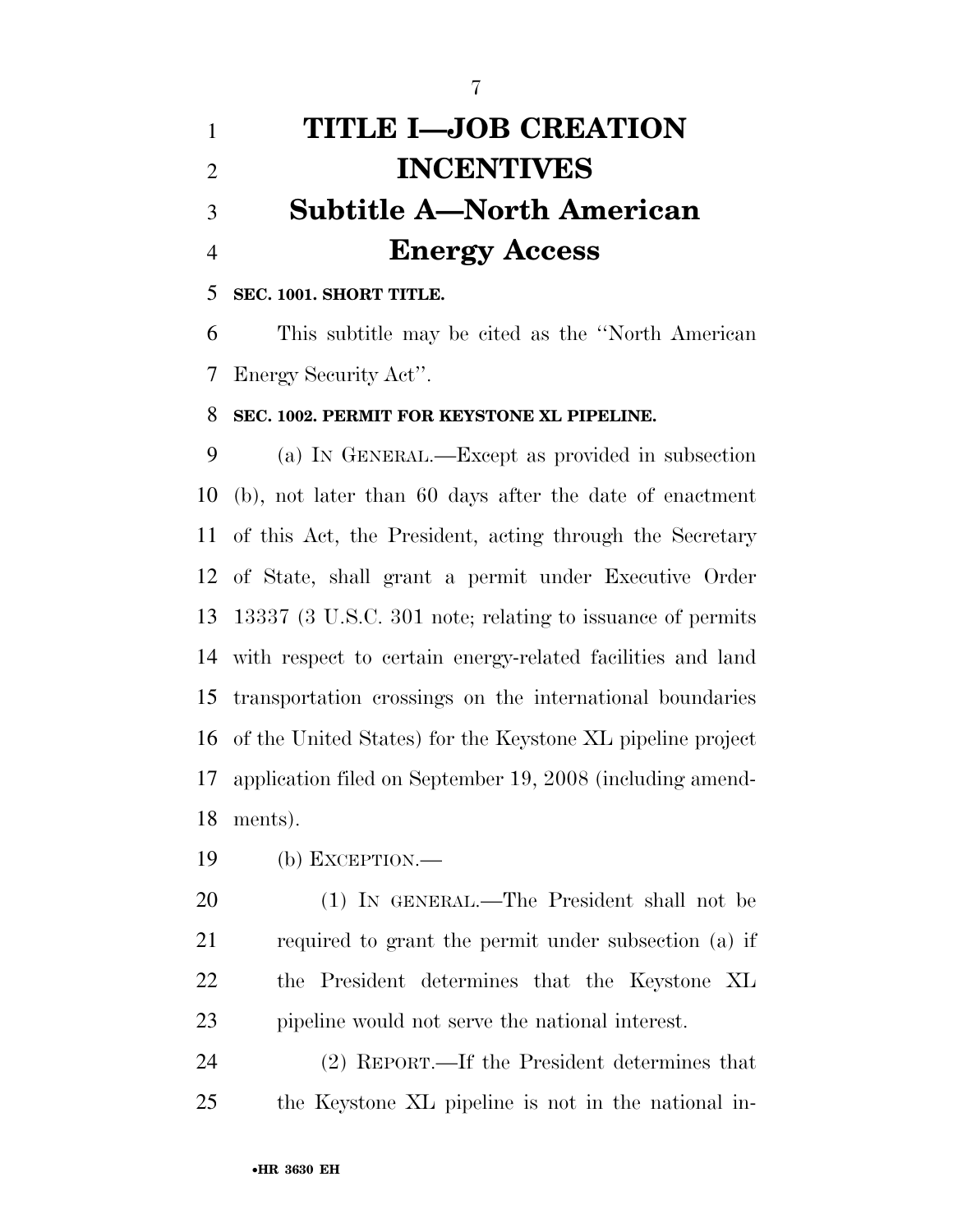terest under paragraph (1), the President shall, not later than 15 days after the date of the determina- tion, submit to the Committee on Foreign Relations of the Senate, the Committee on Foreign Affairs of the House of Representatives, the majority leader of the Senate, the minority leader of the Senate, the Speaker of the House of Representatives, and the minority leader of the House of Representatives a report that provides a justification for determina- tion, including consideration of economic, employ- ment, energy security, foreign policy, trade, and en-vironmental factors.

13 (3) EFFECT OF NO FINDING OR ACTION. If a determination is not made under paragraph (1) and no action is taken by the President under subsection (a) not later than 60 days after the date of enact- ment of this Act, the permit for the Keystone XL pipeline described in subsection (a) that meets the requirements of subsections (c) and (d) shall be in effect by operation of law.

 (c) REQUIREMENTS.—The permit granted under sub-section (a) shall require the following:

 (1) The permittee shall comply with all applica- ble Federal and State laws (including regulations) and all applicable industrial codes regarding the con-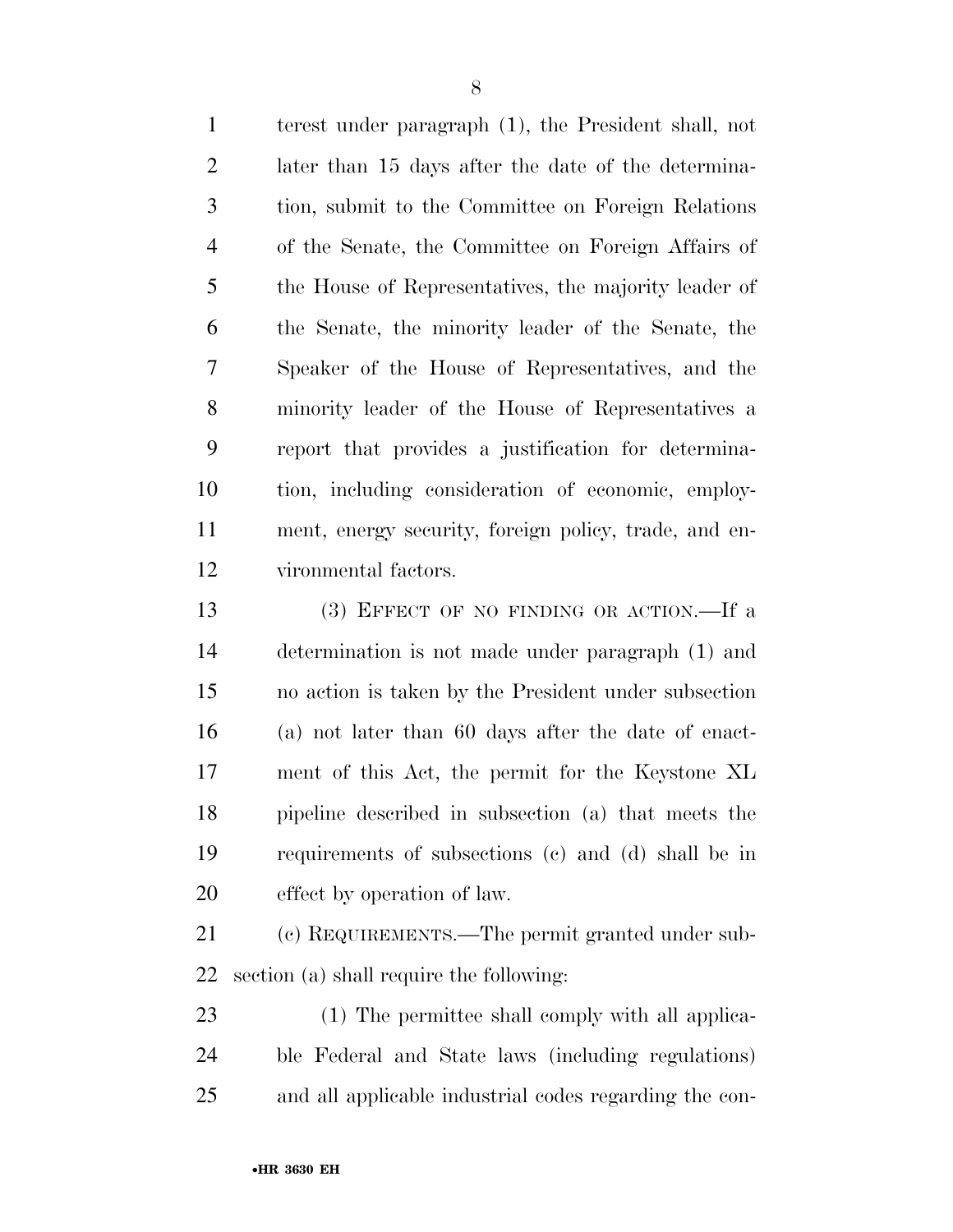| $\mathbf{1}$   | struction, connection, operation, and maintenance of  |
|----------------|-------------------------------------------------------|
| $\overline{2}$ | the United States facilities.                         |
| 3              | (2) The permittee shall obtain all requisite per-     |
| $\overline{4}$ | mits from Canadian authorities and relevant Fed-      |
| 5              | eral, State, and local governmental agencies.         |
| 6              | (3) The permittee shall take all appropriate          |
| 7              | measures to prevent or mitigate any adverse envi-     |
| 8              | ronmental impact or disruption of historic properties |
| 9              | in connection with the construction, operation, and   |
| 10             | maintenance of the United States facilities.          |
| 11             | (4) For the purpose of the permit issued under        |
| 12             | subsection (a) (regardless of any modifications under |
| 13             | subsection $(d)$ )—                                   |
| 14             | (A) the final environmental impact state-             |
| 15             | ment issued by the Secretary of State on Au-          |
| 16             | gust 26, 2011, satisfies all requirements of the      |
| 17             | National Environmental Policy Act of 1969 (42)        |
| 18             | U.S.C. 4321 et seq.) and section 106 of the Na-       |
| 19             | tional Historic Preservation Act (16 U.S.C.           |
| 20             | $470f$ ;                                              |
| 21             | (B) any modification required by the Sec-             |
| 22             | retary of State to the Plan described in para-        |
| 23             | graph $(5)(A)$ shall not require supplementation      |
| 24             | of the final environmental impact statement de-       |
| 25             | scribed in that paragraph; and                        |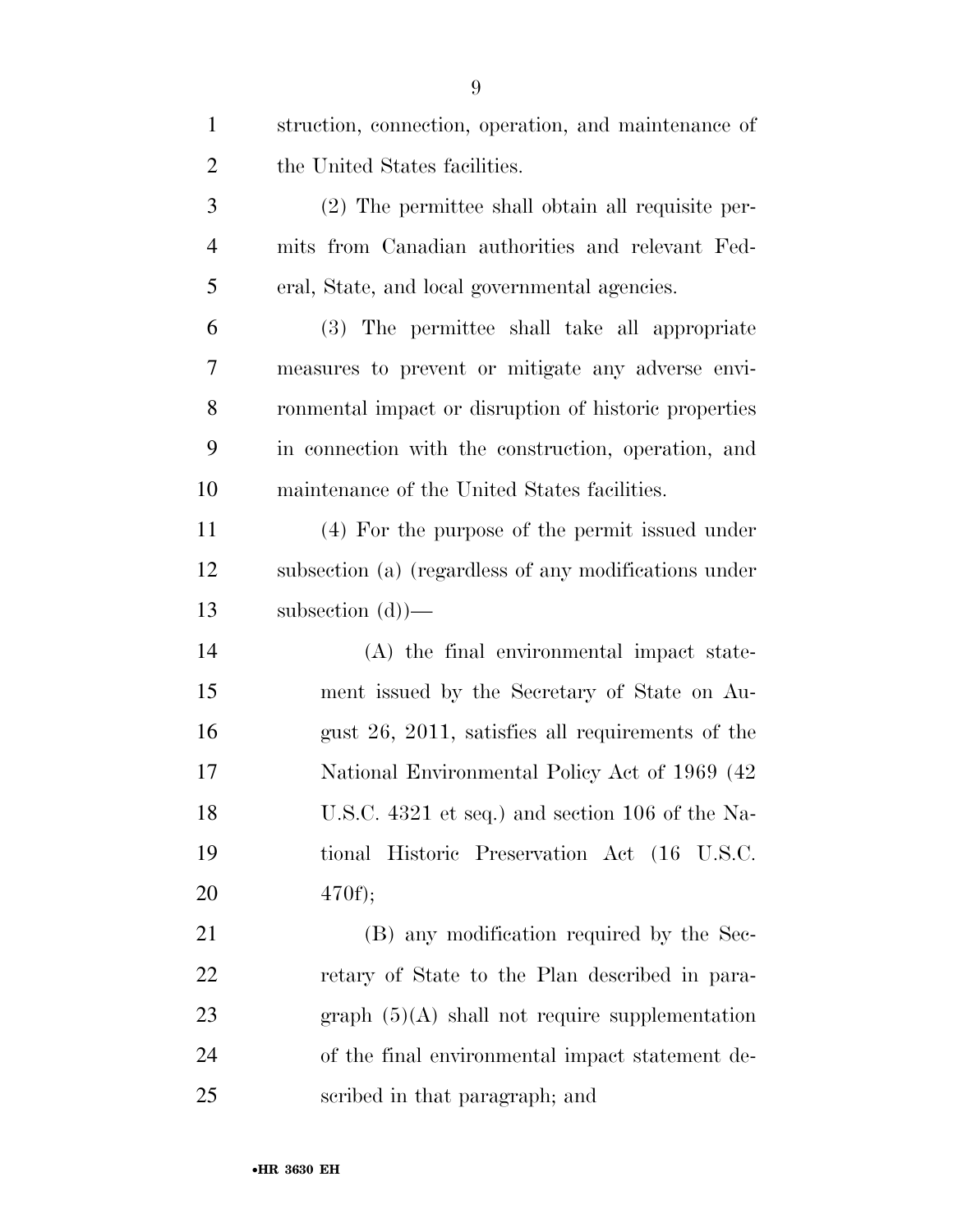| $\mathbf{1}$   | (C) no further Federal environmental re-             |
|----------------|------------------------------------------------------|
| $\overline{2}$ | view shall be required.                              |
| 3              | (5) The construction, operation, and mainte-         |
| $\overline{4}$ | nance of the facilities shall be in all material re- |
| 5              | spects similar to that described in the application  |
| 6              | described in subsection (a) and in accordance with—  |
| 7              | (A) the construction, mitigation, and rec-           |
| 8              | lamation measures agreed to by the permittee         |
| 9              | in the Construction Mitigation and Reclamation       |
| 10             | Plan found in appendix B of the final environ-       |
| 11             | mental impact statement issued by the Sec-           |
| 12             | retary of State on August 26, 2011, subject to       |
| 13             | the modification described in subsection (d);        |
| 14             | (B) the special conditions agreed to be-             |
| 15             | tween the permittee and the Administrator of         |
| 16             | the Pipeline Hazardous Materials Safety Ad-          |
| 17             | ministration of the Department of Transpor-          |
| 18             | tation found in appendix U of the final environ-     |
| 19             | mental impact statement described in subpara-        |
| 20             | graph (A);                                           |
| 21             | (C) if the modified route submitted by the           |
| 22             | of Nebraska<br>under<br>subsection<br>Governor       |
| 23             | $(d)(3)(B)$ crosses the Sand Hills region, the       |
| 24             | measures agreed to by the permittee for the          |
| 25             | Sand Hills region found in appendix H of the         |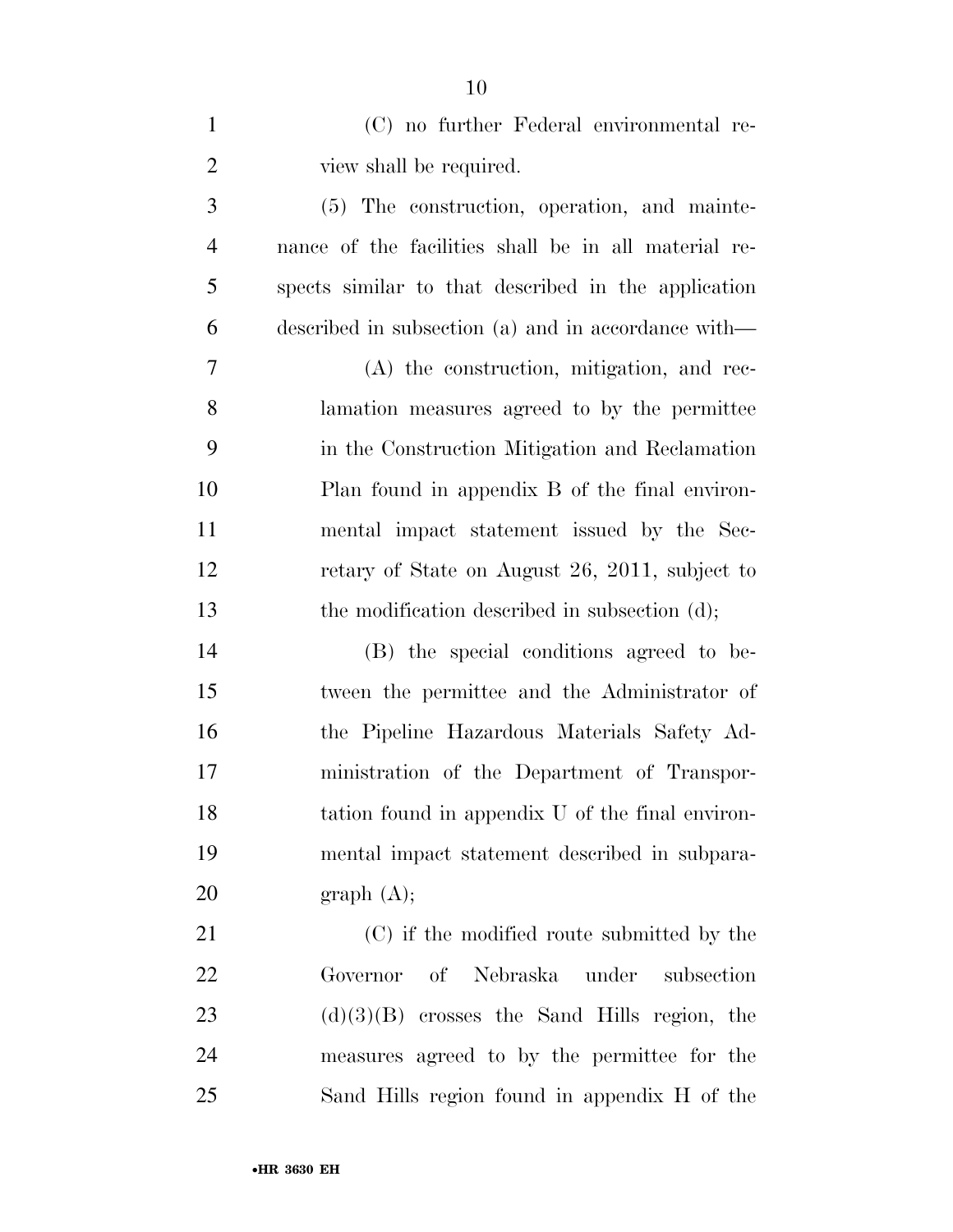| $\mathbf{1}$   | final environmental impact statement described      |
|----------------|-----------------------------------------------------|
| $\overline{2}$ | in subparagraph $(A)$ ; and                         |
| 3              | (D) the stipulations identified in appendix         |
| $\overline{4}$ | S of the final environmental impact statement       |
| 5              | described in subparagraph $(A)$ .                   |
| 6              | (6) Other requirements that are standard in-        |
| 7              | dustry practice or commonly included in Federal     |
| 8              | permits that are similar to a permit issued under   |
| 9              | subsection (a).                                     |
| 10             | (d) MODIFICATION.—The permit issued under sub-      |
| 11             | section (a) shall require—                          |
| 12             | $(1)$ the reconsideration of routing of the Key-    |
| 13             | stone XL pipeline within the State of Nebraska;     |
| 14             | $(2)$ a review period during which routing within   |
| 15             | the State of Nebraska may be reconsidered and the   |
| 16             | route of the Keystone XL pipeline through the State |
| 17             | altered with any accompanying modification to the   |
| 18             | Plan described in subsection $(c)(5)(A)$ ; and      |
| 19             | $(3)$ the President—                                |
| 20             | (A) to coordinate review with the State of          |
| 21             | Nebraska and provide any necessary data and         |
| 22             | reasonable technical assistance material to the     |
| 23             | review process required under this subsection;      |
| 24             | and                                                 |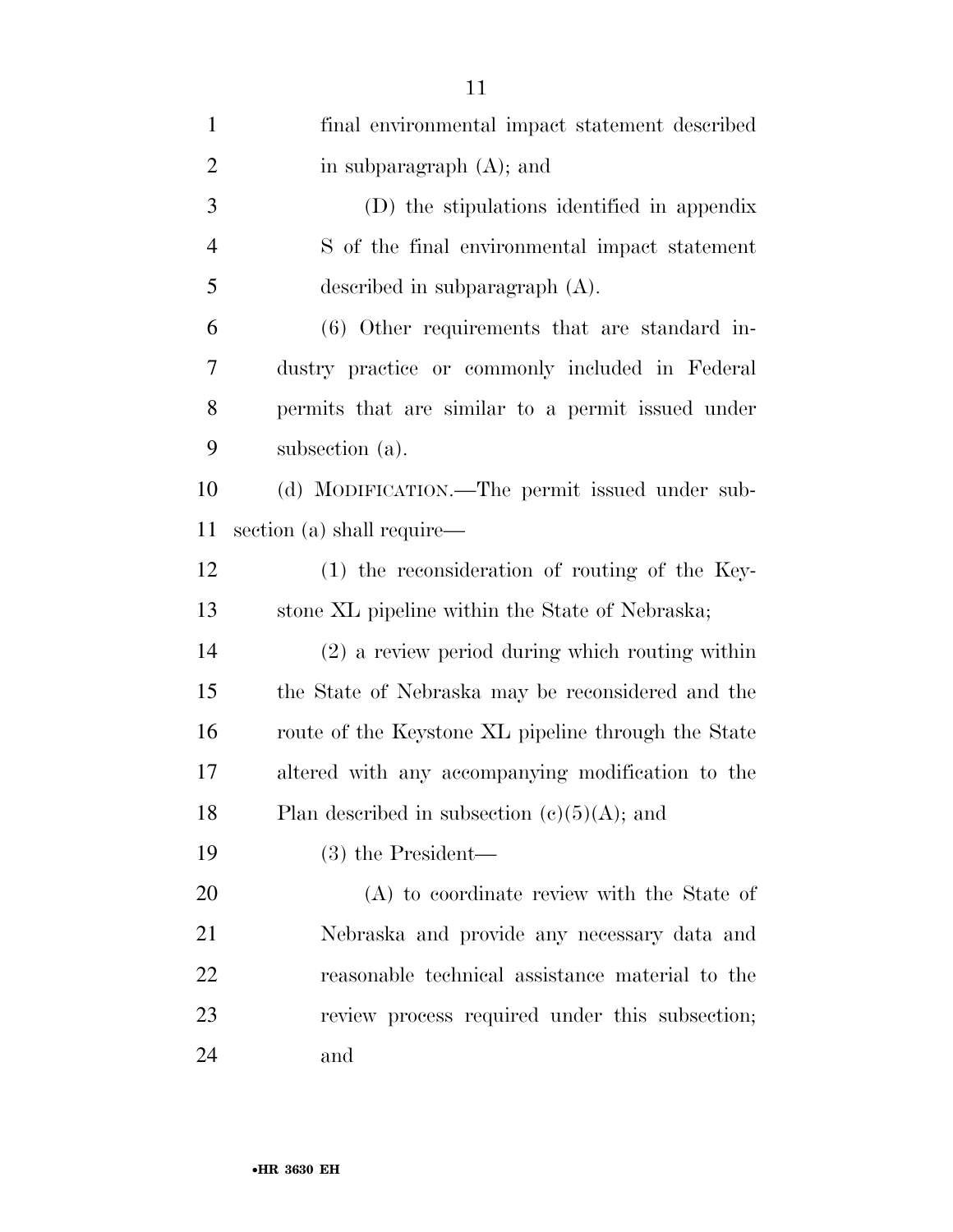(B) to approve the route within the State of Nebraska that has been submitted to the Secretary of State by the Governor of Ne-braska.

 (e) EFFECT OF NO APPROVAL.—If the President does not approve the route within the State of Nebraska submitted by the Governor of Nebraska under subsection 8 (d)(3)(B) not later than 10 days after the date of submis- sion, the route submitted by the Governor of Nebraska under subsection (d)(3)(B) shall be considered approved, pursuant to the terms of the permit described in sub- section (a) that meets the requirements of subsection (c) and this subsection, by operation of law.

## **Subtitle B—EPA Regulatory Relief**

## **SEC. 1101. SHORT TITLE.**

 This subtitle may be cited as the ''EPA Regulatory Relief Act of 2011''.

### **SEC. 1102. LEGISLATIVE STAY.**

 (a) ESTABLISHMENT OF STANDARDS.—In place of the rules specified in subsection (b), and notwithstanding the date by which such rules would otherwise be required to be promulgated, the Administrator of the Environ- mental Protection Agency (in this subtitle referred to as the ''Administrator'') shall—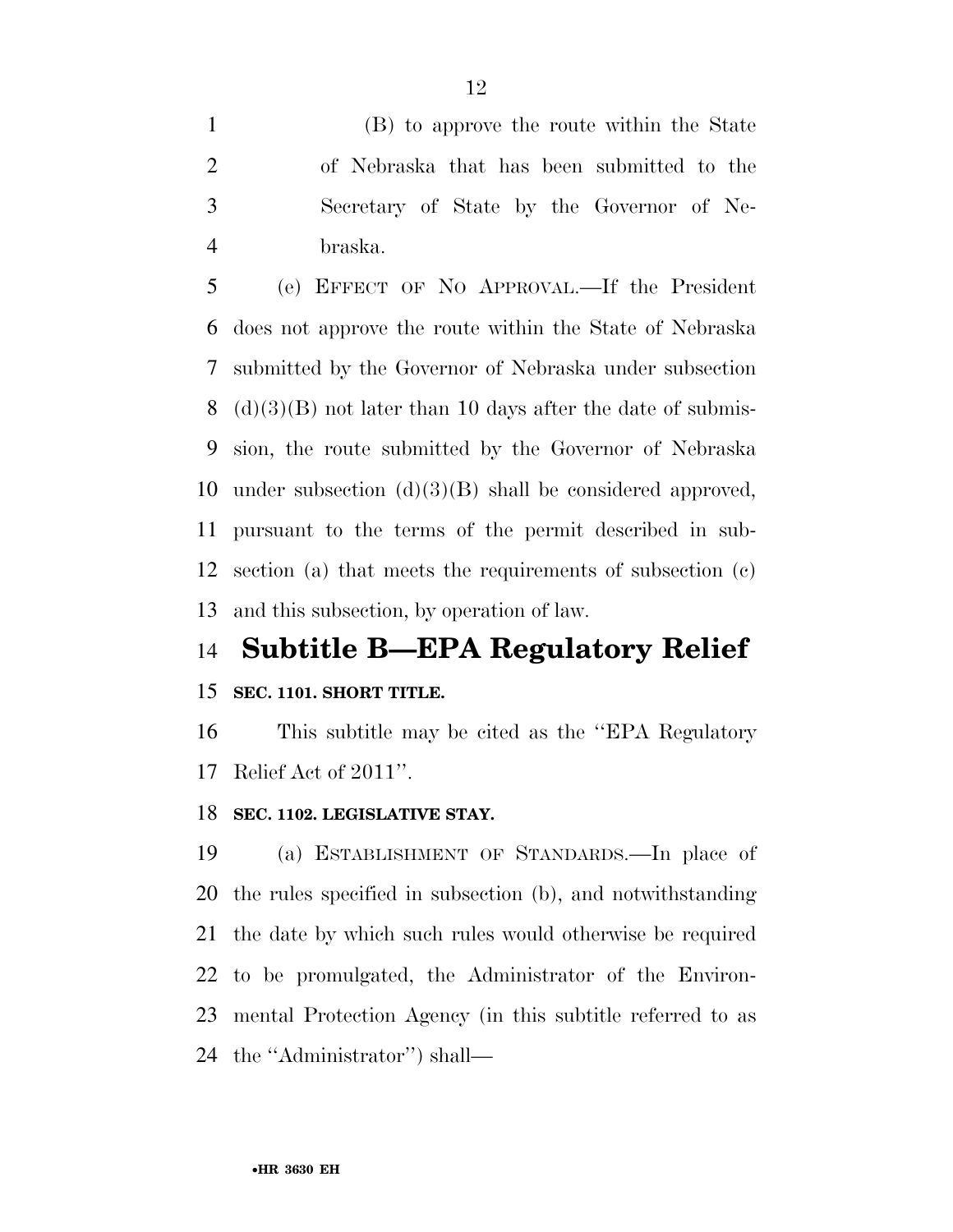| $\mathbf{1}$   | (1) propose regulations for industrial, commer-           |
|----------------|-----------------------------------------------------------|
| $\overline{2}$ | cial, and institutional boilers and process heaters,      |
| 3              | and commercial and industrial solid waste inciner-        |
| $\overline{4}$ | ator units, subject to any of the rules specified in      |
| 5              | subsection $(b)$ —                                        |
| 6              | (A) establishing maximum achievable con-                  |
| 7              | trol technology standards, performance stand-             |
| 8              | ards, and other requirements under sections               |
| 9              | 112 and 129, as applicable, of the Clean Air              |
| 10             | Act (42 U.S.C. 7412, 7429); and                           |
| 11             | (B) identifying non-hazardous secondary                   |
| 12             | materials that, when used as fuels or ingredi-            |
| 13             | ents in combustion units of such boilers, proc-           |
| 14             | ess heaters, or incinerator units are solid waste         |
| 15             | under the Solid Waste Disposal Act (42 U.S.C.             |
| 16             | $6901$ et seq.; commonly referred to as the "Re-          |
| 17             | source Conservation and Recovery Act") for                |
| 18             | purposes of determining the extent to which               |
| 19             | such combustion units are required to meet the            |
| 20             | emissions standards under section 112 of the              |
| 21             | Clean Air Act $(42 \text{ U.S.C. } 7412)$ or the emission |
| 22             | standards under section 129 of such Act (42)              |
| 23             | U.S.C. $7429$ ; and                                       |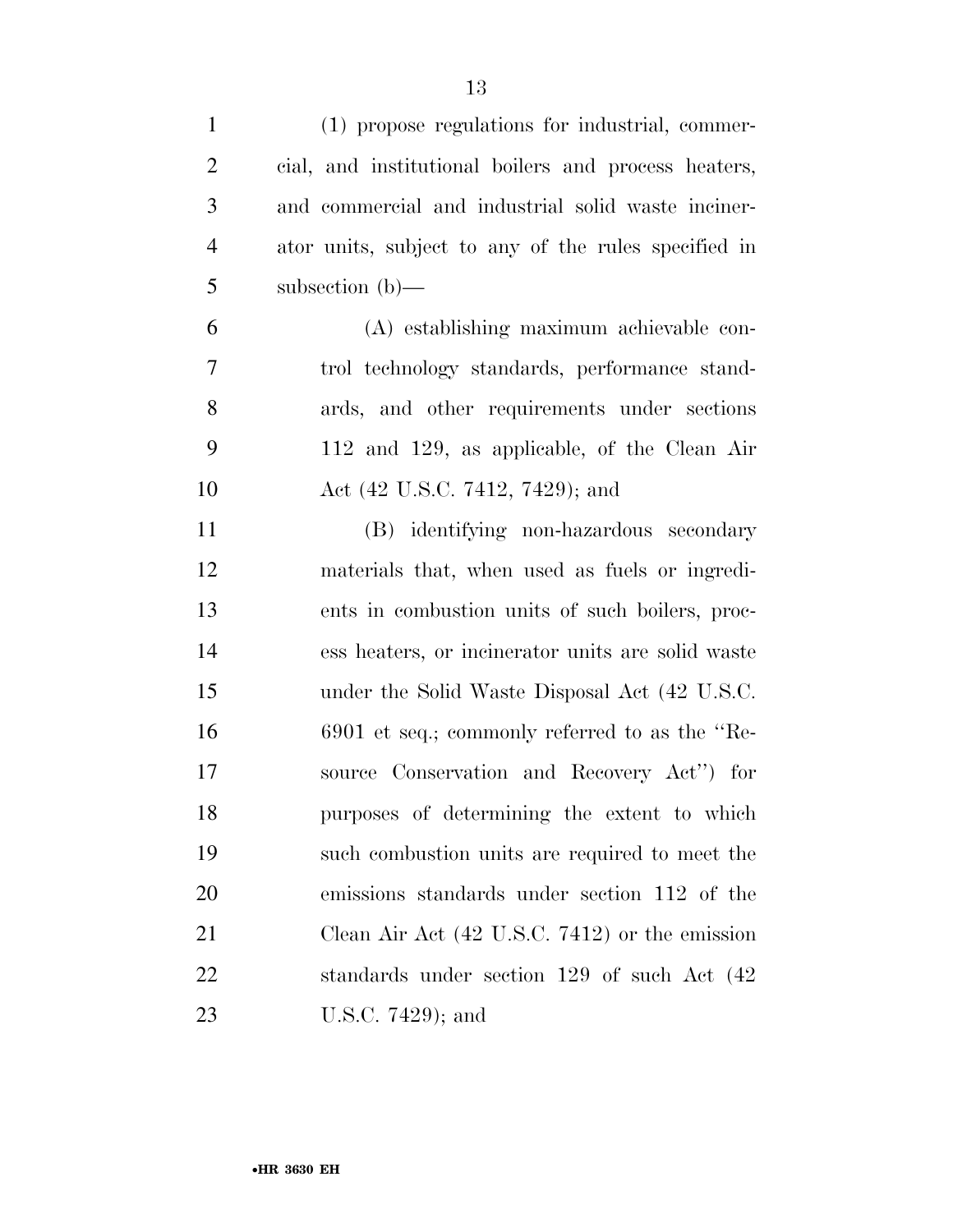(2) finalize the regulations on the date that is 15 months after the date of the enactment of this Act.

 (b) STAY OF EARLIER RULES.—The following rules are of no force or effect, shall be treated as though such rules had never taken effect, and shall be replaced as de-scribed in subsection (a):

 (1) ''National Emission Standards for Haz- ardous Air Pollutants for Major Sources: Industrial, Commercial, and Institutional Boilers and Process Heaters'', published at 76 Fed. Reg. 15608 (March 21, 2011).

 (2) ''National Emission Standards for Haz- ardous Air Pollutants for Area Sources: Industrial, Commercial, and Institutional Boilers'', published at 76 Fed. Reg. 15554 (March 21, 2011).

 (3) ''Standards of Performance for New Sta- tionary Sources and Emission Guidelines for Exist- ing Sources: Commercial and Industrial Solid Waste Incineration Units'', published at 76 Fed. Reg. 15704 (March 21, 2011).

 (4) ''Identification of Non-Hazardous Sec- ondary Materials That Are Solid Waste'', published at 76 Fed. Reg. 15456 (March 21, 2011).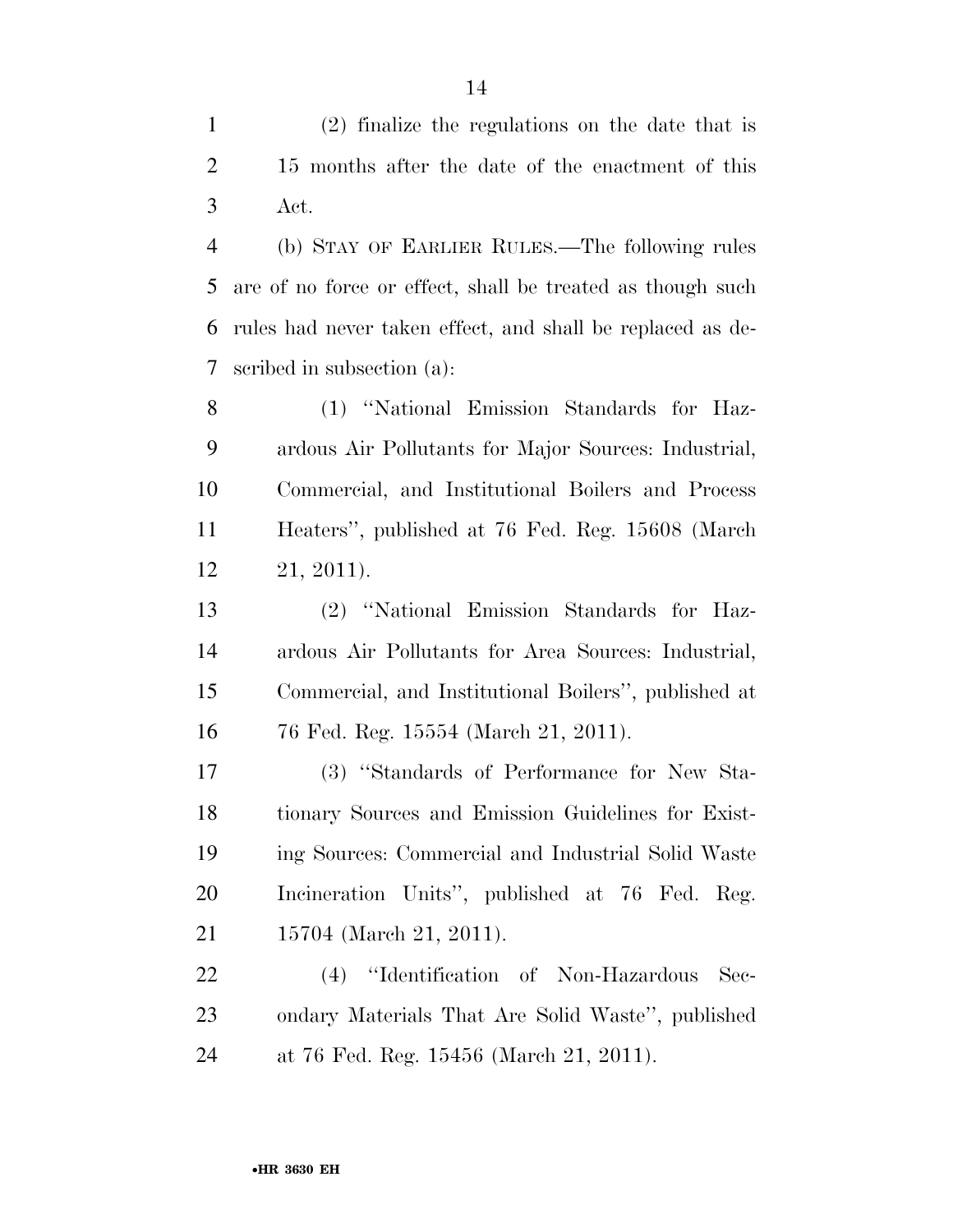(c) INAPPLICABILITY OF CERTAIN PROVISIONS.— With respect to any standard required by subsection (a) to be promulgated in regulations under section 112 of the Clean Air Act (42 U.S.C. 7412), the provisions of sub-5 sections  $(g)(2)$  and (j) of such section 112 shall not apply prior to the effective date of the standard specified in such regulations.

### **SEC. 1103. COMPLIANCE DATES.**

 (a) ESTABLISHMENT OF COMPLIANCE DATES.—For each regulation promulgated pursuant to section 1012, the Administrator—

 (1) shall establish a date for compliance with standards and requirements under such regulation that is, notwithstanding any other provision of law, not earlier than 5 years after the effective date of the regulation; and

- (2) in proposing a date for such compliance, shall take into consideration—
- (A) the costs of achieving emissions reduc-tions;

 (B) any non-air quality health and environ- mental impact and energy requirements of the standards and requirements;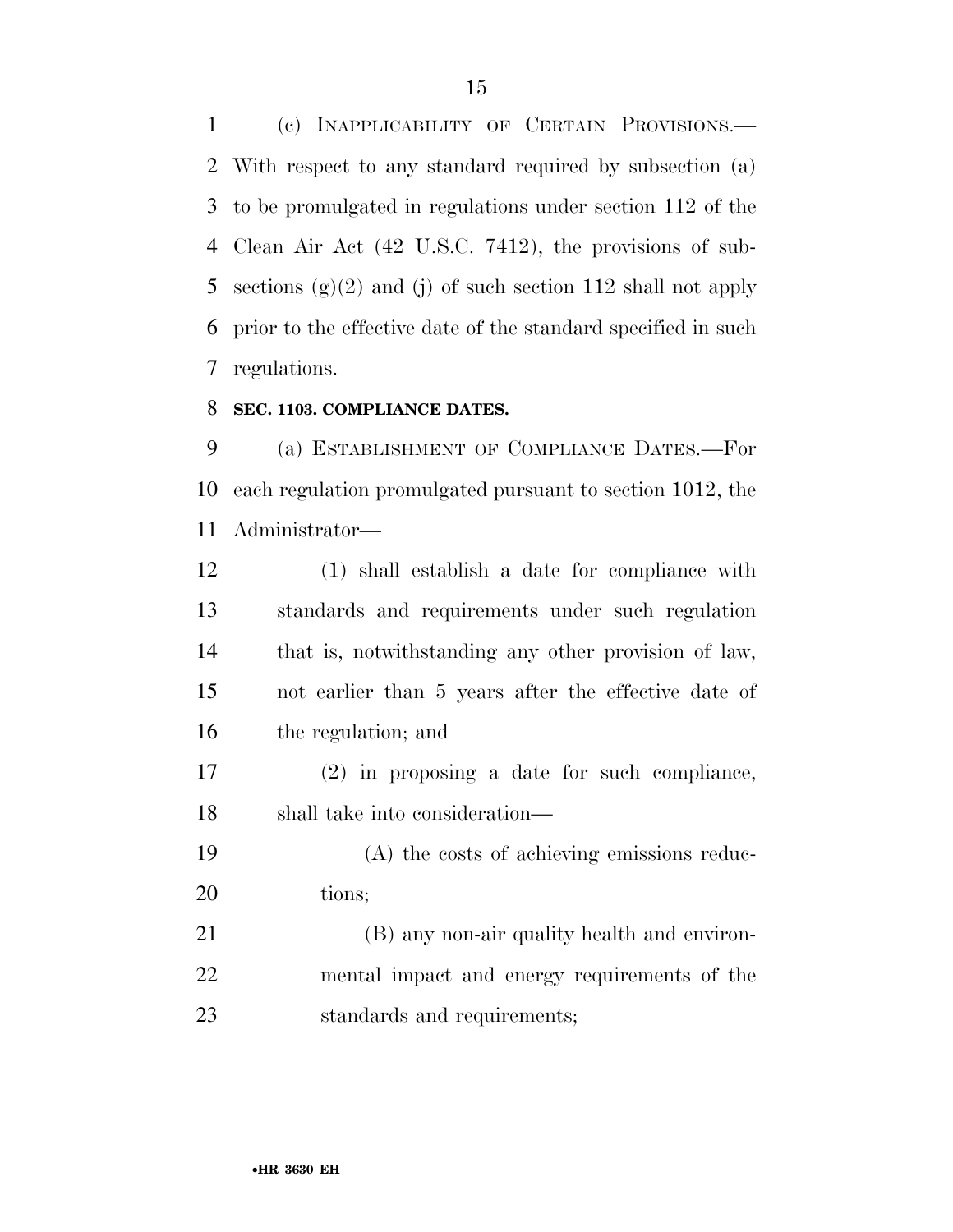| $\mathbf{1}$   | (C) the feasibility of implementing the                          |
|----------------|------------------------------------------------------------------|
| $\overline{2}$ | standards and requirements, including the time                   |
| 3              | needed to-                                                       |
| $\overline{4}$ | (i) obtain necessary permit approvals;                           |
| 5              | and                                                              |
| 6              | (ii) procure, install, and test control                          |
| 7              | equipment;                                                       |
| 8              | (D) the availability of equipment, sup-                          |
| 9              | pliers, and labor, given the requirements of the                 |
| 10             | regulation and other proposed or finalized regu-                 |
| 11             | lations of the Environmental Protection Agency;                  |
| 12             | and                                                              |
|                |                                                                  |
| 13             | (E) potential net employment impacts.                            |
| 14             | (b) NEW SOURCES.—The date on which the Adminis-                  |
| 15             | trator proposes a regulation pursuant to section                 |
| 16             | $1012(a)(1)$ establishing an emission standard under sec-        |
| 17             | tion 112 or 129 of the Clean Air Act $(42 \text{ U.S.C. } 7412,$ |
|                | 18 7429) shall be treated as the date on which the Adminis-      |
|                | trator first proposes such a regulation for purposes of ap-      |
| 19<br>20       | plying the definition of a new source under section              |
|                | $112(a)(4)$ of such Act (42 U.S.C. 7412(a)(4)) or the defi-      |
|                | nition of a new solid waste incineration unit under section      |
| 21<br>22<br>23 | $129(g)(2)$ of such Act (42 U.S.C. 7429(g)(2)).                  |

title shall be construed to restrict or otherwise affect the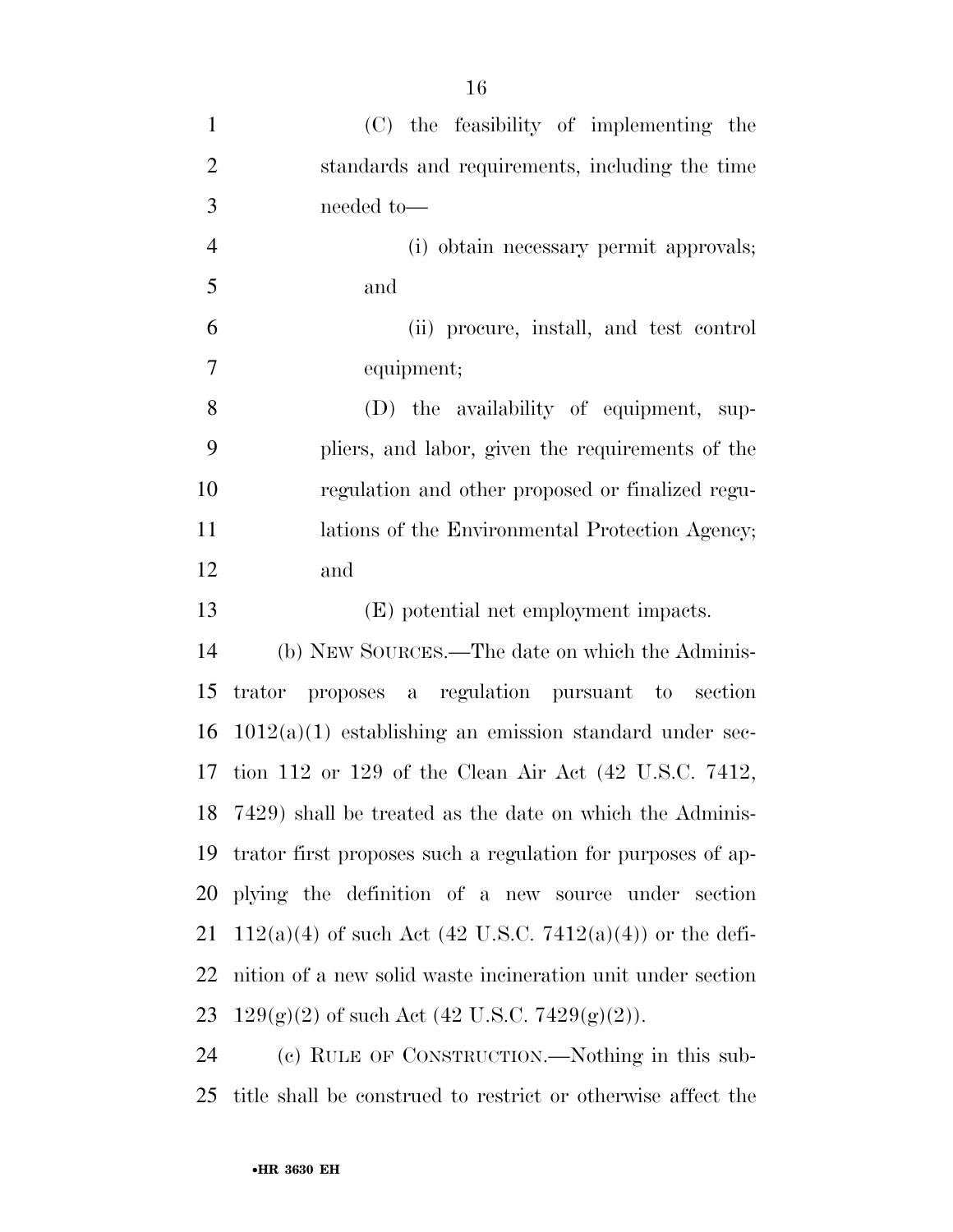provisions of paragraphs (3)(B) and (4) of section 112(i) of the Clean Air Act (42 U.S.C. 7412(i)).

### **SEC. 1104. ENERGY RECOVERY AND CONSERVATION.**

 Notwithstanding any other provision of law, and to ensure the recovery and conservation of energy consistent with the Solid Waste Disposal Act (42 U.S.C. 6901 et seq.; commonly referred to as the ''Resource Conservation and Recovery Act''), in promulgating rules under section 1012(a) addressing the subject matter of the rules speci- fied in paragraphs (3) and (4) of section 1012(b), the Ad-ministrator—

- (1) shall adopt the definitions of the terms ''commercial and industrial solid waste incineration 14 unit", "commercial and industrial waste", and "con- tained gaseous material'' in the rule entitled ''Stand- ards of Performance for New Stationary Sources and Emission Guidelines for Existing Sources: Com- mercial and Industrial Solid Waste Incineration Units'', published at 65 Fed. Reg. 75338 (December 1, 2000); and
- (2) shall identify non-hazardous secondary ma-22 terial to be solid waste only if—
- (A) the material meets such definition of commercial and industrial waste; or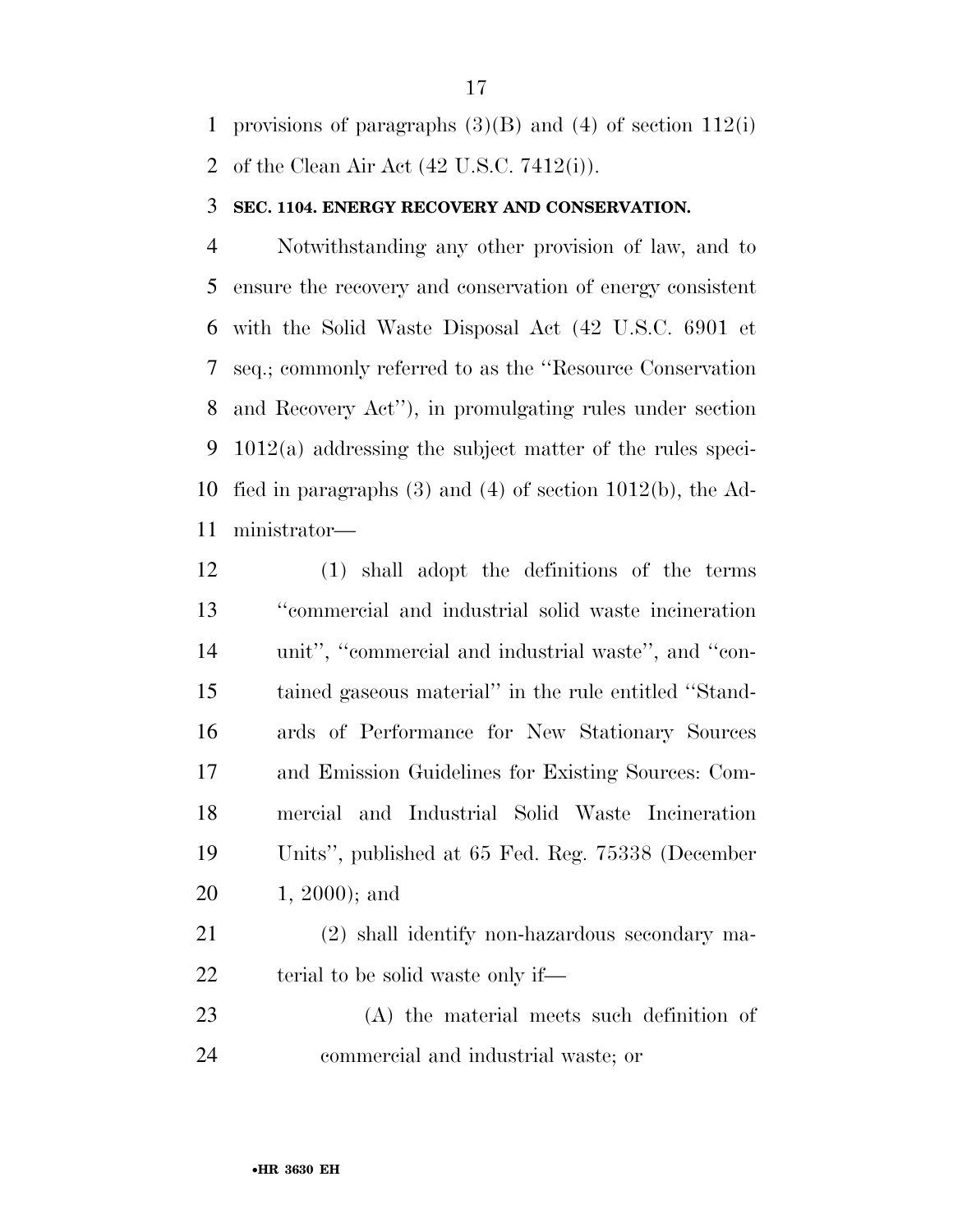(B) if the material is a gas, it meets such definition of contained gaseous material.

### **SEC. 1105. OTHER PROVISIONS.**

 (a) ESTABLISHMENT OF STANDARDS ACHIEVABLE IN PRACTICE.—In promulgating rules under section 1012(a), the Administrator shall ensure that emissions standards for existing and new sources established under section 112 or 129 of the Clean Air Act (42 U.S.C. 7412, 7429), as applicable, can be met under actual operating conditions consistently and concurrently with emission standards for all other air pollutants regulated by the rule for the source category, taking into account variability in actual source performance, source design, fuels, inputs, controls, ability to measure the pollutant emissions, and operating condi-tions.

 (b) REGULATORY ALTERNATIVES.—For each regula- tion promulgated pursuant to section 1012(a), from among the range of regulatory alternatives authorized under the Clean Air Act (42 U.S.C. 7401 et seq.) includ- ing work practice standards under section 112(h) of such Act (42 U.S.C. 7412(h)), the Administrator shall impose the least burdensome, consistent with the purposes of such Act and Executive Order No. 13563 published at 76 Fed. Reg. 3821 (January 21, 2011).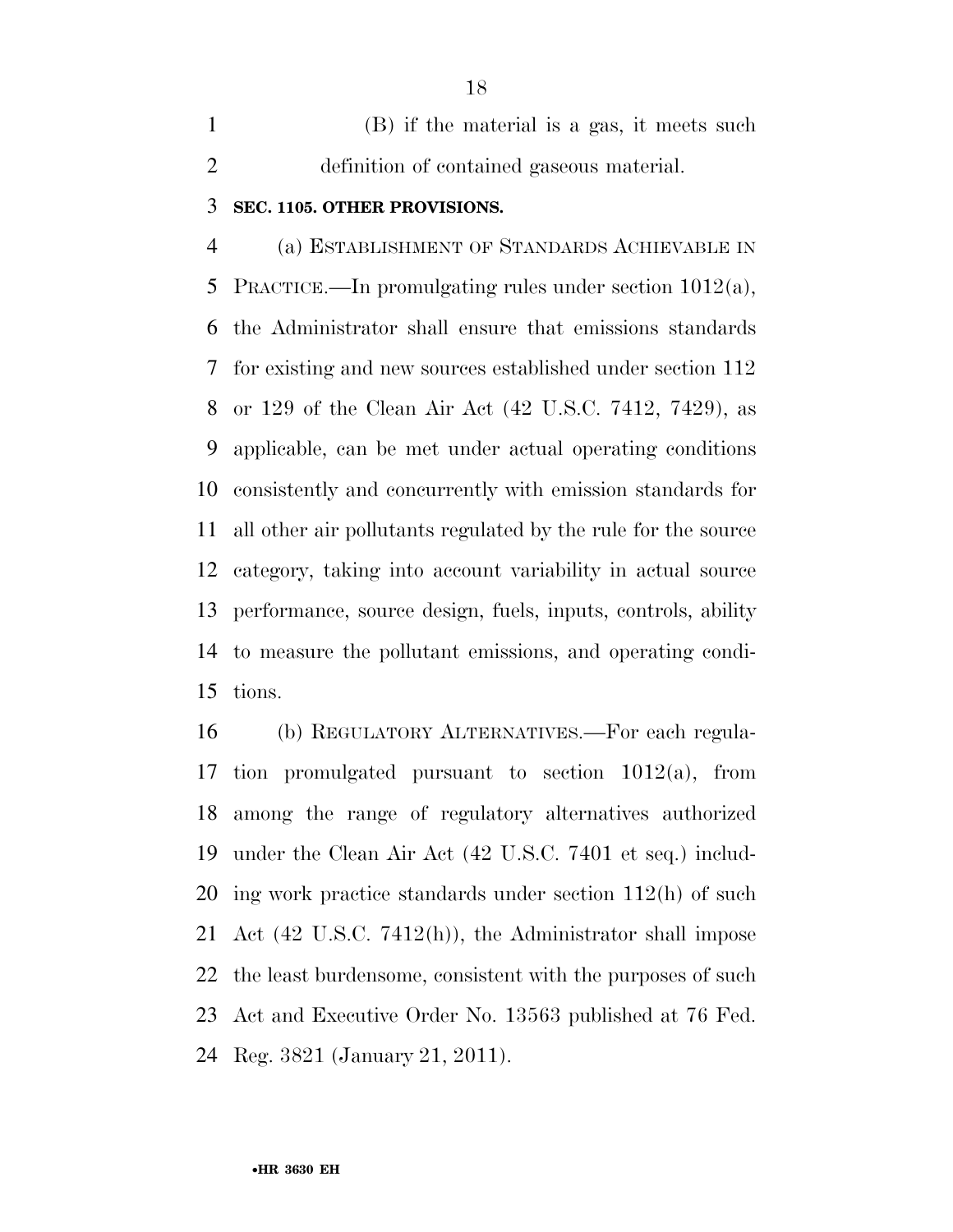| $\mathbf{1}$   | Subtitle C—Extension of 100                        |
|----------------|----------------------------------------------------|
| $\overline{2}$ | <b>Percent Expensing</b>                           |
| 3              | SEC. 1201. EXTENSION OF ALLOWANCE FOR BONUS DEPRE- |
| $\overline{4}$ | <b>CIATION FOR CERTAIN BUSINESS ASSETS.</b>        |
| 5              | (a) EXTENSION OF 100 PERCENT BONUS DEPRECIA-       |
| 6              | TION.                                              |
| $\overline{7}$ | $(1)$ IN GENERAL.—Paragraph $(5)$ of section       |
| 8              | $168(k)$ of the Internal Revenue Code of 1986 is   |
| 9              | amended—                                           |
| 10             | (A) by striking "January 1, $2012$ " each          |
| 11             | place it appears and inserting "January 1,         |
| 12             | $2013$ ", and                                      |
| 13             | $(B)$ by striking "January 1, 2013" and in-        |
| 14             | serting "January 1, $2014$ ".                      |
| 15             | (2) CONFORMING AMENDMENTS.-                        |
| 16             | $(A)$ The heading for paragraph $(5)$ of sec-      |
| 17             | tion $168(k)$ of such Code is amended by strik-    |
| 18             | ing "PRE-2012 PERIODS" and inserting "PRE-         |
| 19             | 2013 PERIODS".                                     |
| 20             | (B) Clause (ii) of section $460(e)(6)(B)$ of       |
| 21             | such Code is amended to read as follows:           |
| 22             | "(ii) is placed in service—                        |
| 23             | "(I) after December 31, 2009,                      |
| 24             | and before January 1, 2011 (January                |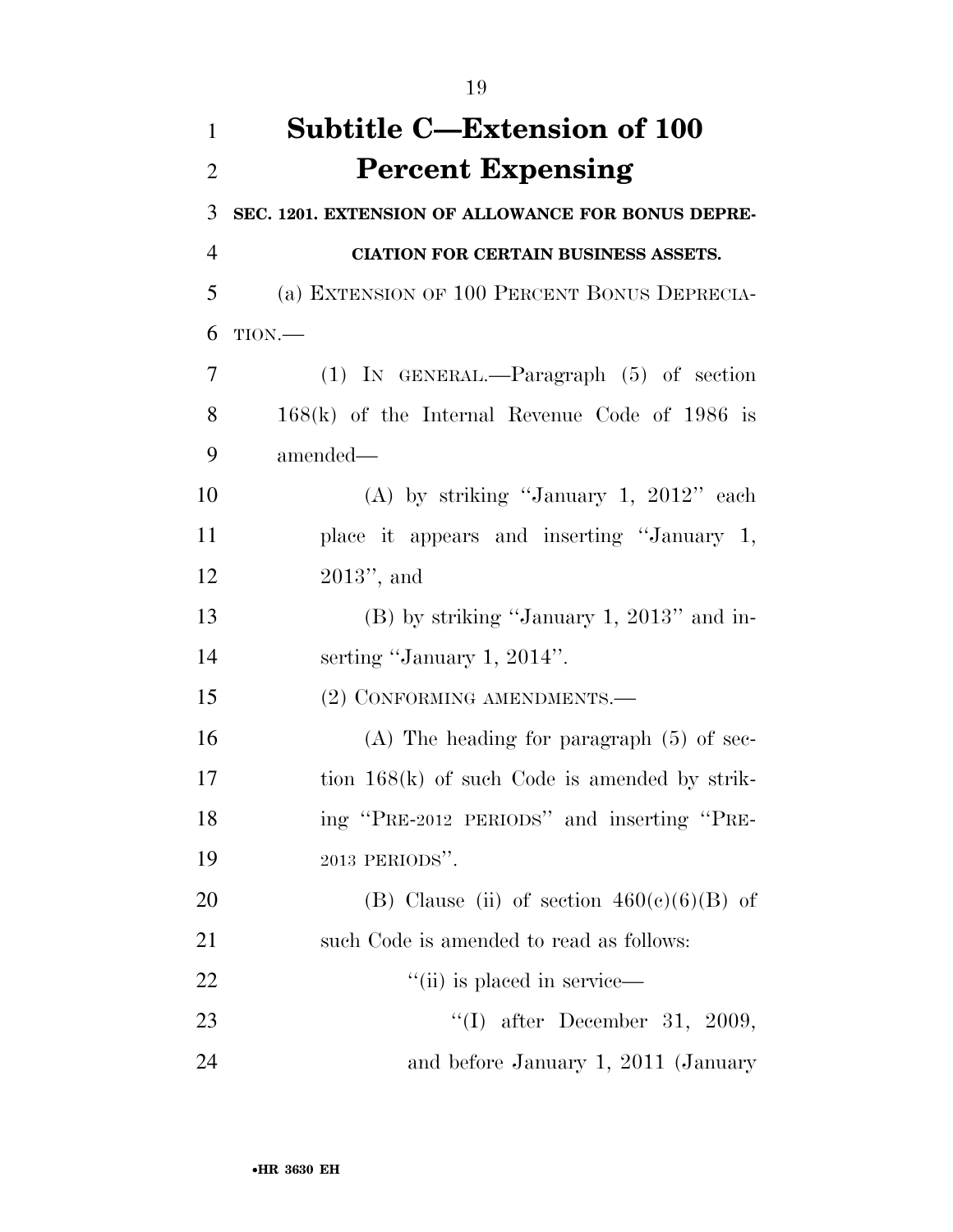| $\mathbf{1}$   | 1, 2012, in the case of property de-                 |
|----------------|------------------------------------------------------|
| $\overline{2}$ | scribed in section $168(k)(2)(B)$ , or               |
| 3              | "(II) after December 31, 2011,                       |
| $\overline{4}$ | and before January 1, 2013 (January                  |
| 5              | 1, 2014, in the case of property de-                 |
| 6              | scribed in section $168(k)(2)(B)$ .".                |
| 7              | (3) EFFECTIVE DATE.—The amendments made              |
| 8              | by this subsection shall apply to property placed in |
| 9              | service after December 31, 2011.                     |
| 10             | (b) EXPANSION OF ELECTION TO ACCELERATE AMT          |
| 11             | CREDITS IN LIEU OF BONUS DEPRECIATION.—              |
| 12             | $(1)$ IN GENERAL.—Paragraph $(4)$ of section         |
| 13             | $168(k)$ of such Code is amended to read as follows: |
| 14             | "(4) ELECTION TO ACCELERATE AMT CREDITS              |
| 15             | IN LIEU OF BONUS DEPRECIATION.-                      |
| 16             | "(A) IN GENERAL.—If a corporation elects             |
| 17             | to have this paragraph apply for any taxable         |
| 18             | $year$ —                                             |
| 19             | "(i) paragraph (1) shall not apply to                |
| 20             | any eligible qualified property placed in            |
| 21             | service by the taxpayer in such taxable              |
| 22             | year,                                                |
| 23             | "(ii) the applicable depreciation meth-              |
| 24             | od used under this section with respect to           |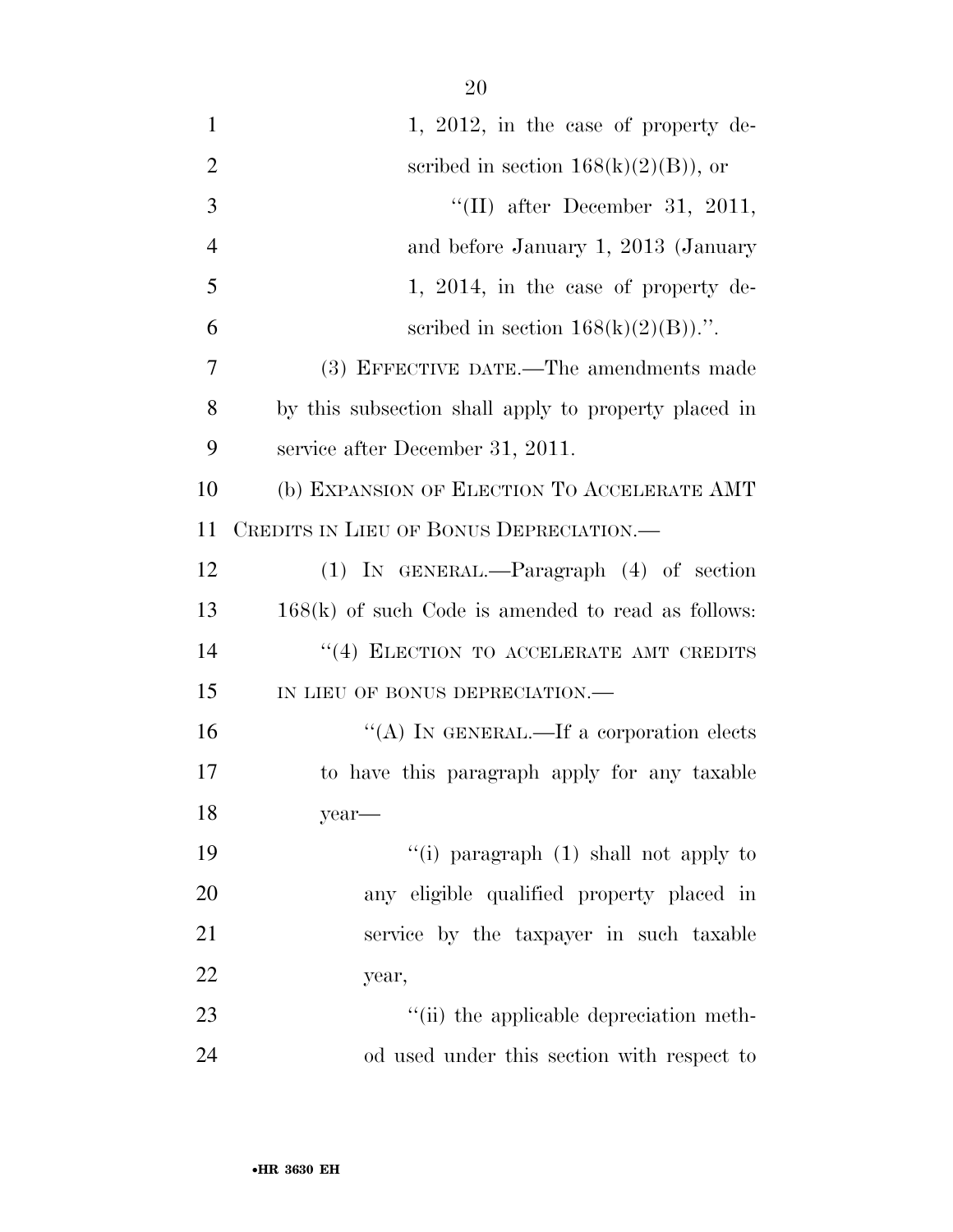| $\mathbf{1}$   | such property shall be the straight line   |
|----------------|--------------------------------------------|
| $\overline{2}$ | method, and                                |
| 3              | "(iii) the limitation imposed by section   |
| $\overline{4}$ | $53(c)$ for such taxable year shall be in- |
| 5              | creased by the bonus depreciation amount   |
| 6              | which is determined for such taxable year  |
| $\tau$         | under subparagraph $(B)$ .                 |
| 8              | "(B) BONUS DEPRECIATION AMOUNT.-           |
| 9              | For purposes of this paragraph—            |
| 10             | "(i) IN GENERAL.—The bonus depre-          |
| 11             | ciation amount for any taxable year is an  |
| 12             | amount equal to 20 percent of the excess   |
| 13             | $(i f any) of$ —                           |
| 14             | $\lq\lq$ (I) the aggregate amount of de-   |
| 15             | preciation which would be allowed          |
| 16             | under this section for eligible qualified  |
| 17             | property placed in service by the tax-     |
| 18             | payer during such taxable year if          |
| 19             | paragraph (1) applied to all such          |
| 20             | property, over                             |
| 21             | $``(II)$ the aggregate amount of           |
| 22             | depreciation which would be allowed        |
| 23             | under this section for eligible qualified  |
| 24             | property placed in service by the tax-     |
| 25             | payer during such taxable year if          |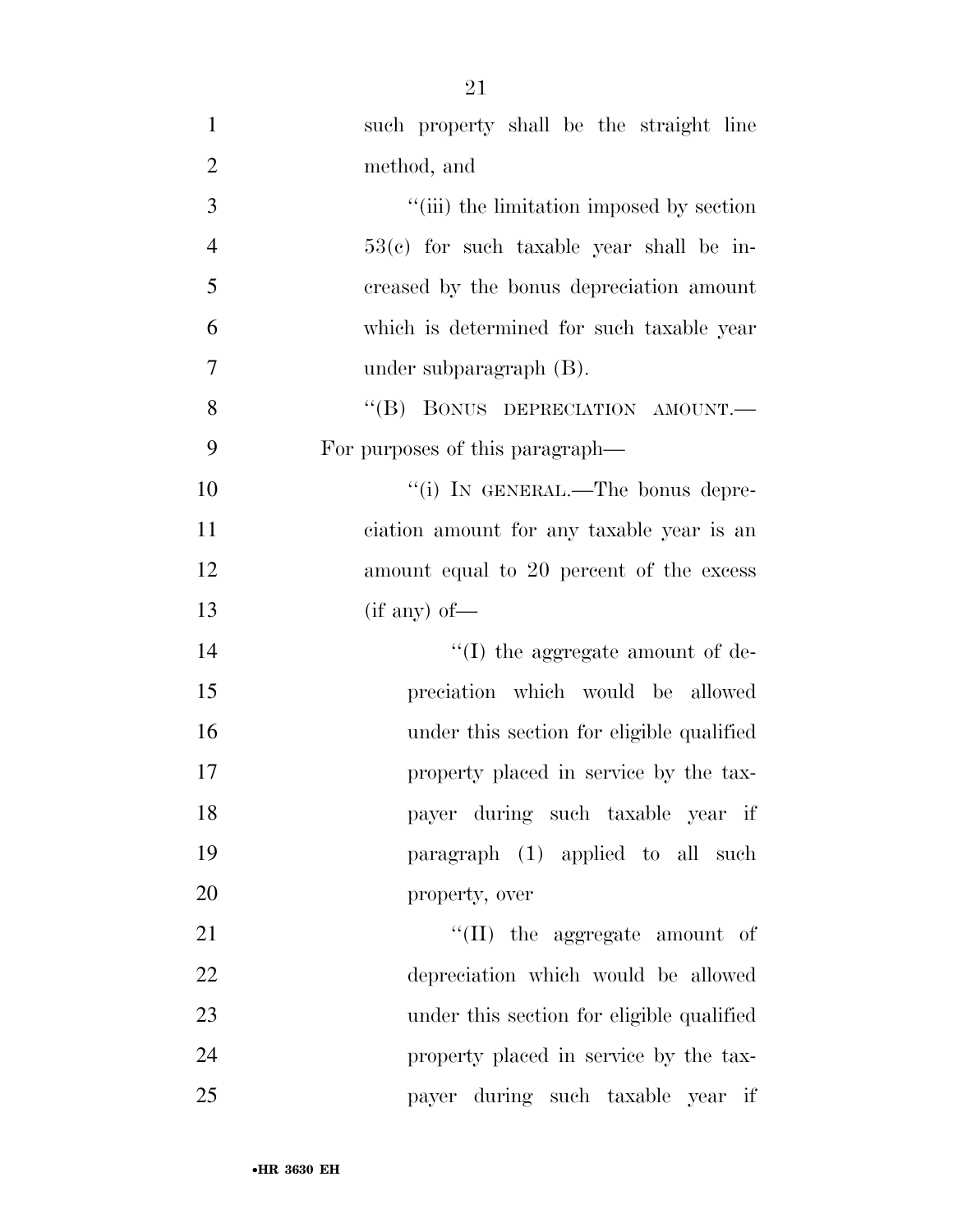| $\mathbf{1}$   | paragraph (1) did not apply to any          |
|----------------|---------------------------------------------|
| $\mathfrak{2}$ | such property.                              |
| 3              | The aggregate amounts determined under      |
| $\overline{4}$ | subclauses (I) and (II) shall be determined |
| 5              | without regard to any election made under   |
| 6              | subsection (b)(2)(D), (b)(3)(D), or (g)(7)  |
| 7              | and without regard to subparagraph          |
| 8              | $(A)(ii)$ .                                 |
| 9              | "(ii) LIMITATION.—The bonus depre-          |
| 10             | ciation amount for any taxable year shall   |
| 11             | not exceed the lesser of-                   |
| 12             | $f'(I)$ the minimum tax credit              |
| 13             | under section $53(b)$ for such taxable      |
| 14             | year determined by taking into ac-          |
| 15             | count only the adjusted minimum tax         |
| 16             | for taxable years ending before Janu-       |
| 17             | ary $1, 2012$ (determined by treating       |
| 18             | credits as allowed on a first-in, first-    |
| 19             | out basis), or                              |
| 20             | $\lq (II)$ 50 percent of the minimum        |
| 21             | tax credit under section $53(b)$ for the    |
| 22             | first taxable year ending after Decem-      |
| 23             | ber 31, 2011.                               |
| 24             | "(iii) AGGREGATION RULE.—All cor-           |
| 25             | porations which are treated as a single em- |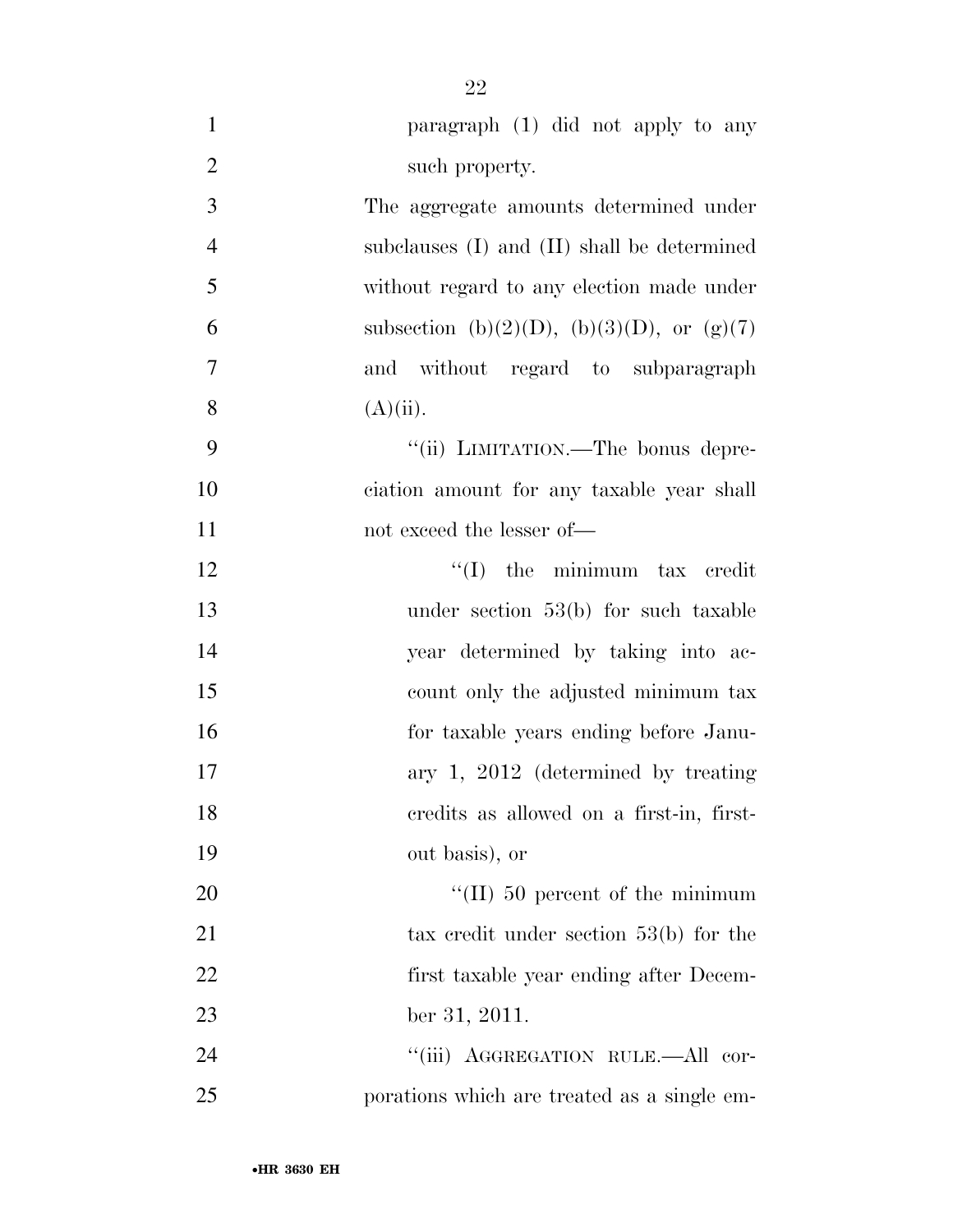| $\mathbf{1}$   | ployer under section $52(a)$ shall be treat-     |
|----------------|--------------------------------------------------|
| $\overline{2}$ | $ed$ —                                           |
| 3              | "(I) as 1 taxpayer for purposes                  |
| $\overline{4}$ | of this paragraph, and                           |
| 5              | $\lq\lq$ (II) as having elected the appli-       |
| 6              | cation of this paragraph if any such             |
| $\overline{7}$ | corporation so elects.                           |
| 8              | "(C) ELIGIBLE QUALIFIED PROPERTY.-               |
| 9              | For purposes of this paragraph, the term 'eligi- |
| 10             | ble qualified property' means qualified property |
| 11             | under paragraph $(2)$ , except that in applying  |
| 12             | paragraph $(2)$ for purposes of this paragraph—  |
| 13             | "(i) 'March 31, 2008' shall be sub-              |
| 14             | stituted for 'December 31, 2007' each            |
| 15             | place it appears in subparagraph (A) and         |
| 16             | clauses (i) and (ii) of subparagraph $(E)$       |
| 17             | thereof,                                         |
| 18             | "(ii) 'April 1, $2008$ ' shall be sub-           |
| 19             | stituted for 'January 1, 2008' in subpara-       |
| 20             | graph $(A)(iii)(I)$ thereof, and                 |
| 21             | "(iii) only adjusted basis attributable          |
| 22             | to manufacture, construction, or produc-         |
| 23             | $tion$ —                                         |
| 24             | $\lq(1)$ after March 31, 2008, and               |
| 25             | before January 1, 2010, and                      |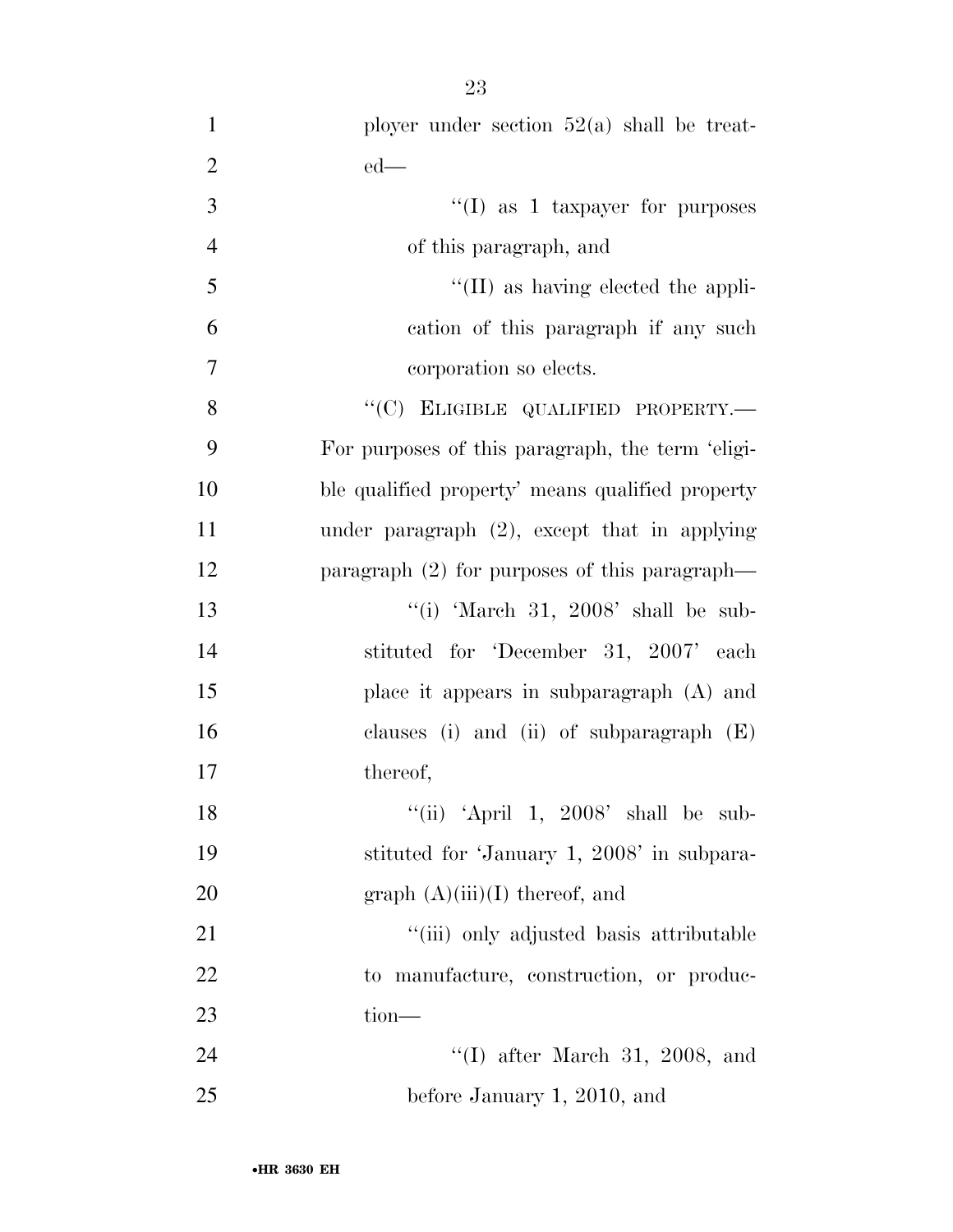| $\mathbf{1}$   | "(II) after December 31, 2010,                      |
|----------------|-----------------------------------------------------|
| $\overline{2}$ | and before January 1, 2013, shall be                |
| 3              | taken into account under subpara-                   |
| $\overline{4}$ | graph $(B)(ii)$ thereof.                            |
| 5              | "(D) CREDIT REFUNDABLE.-For pur-                    |
| 6              | poses of section $6401(b)$ , the aggregate increase |
| 7              | in the credits allowable under part IV of sub-      |
| 8              | chapter A for any taxable year resulting from       |
| 9              | the application of this paragraph shall be treat-   |
| 10             | ed as allowed under subpart C of such part          |
| 11             | (and not any other subpart).                        |
| 12             | $\lq\lq(E)$ OTHER RULES.—                           |
| 13             | "(i) ELECTION.—Any election under                   |
| 14             | this paragraph may be revoked only with             |
| 15             | the consent of the Secretary.                       |
| 16             | "(ii) PARTNERSHIPS WITH ELECTING                    |
| 17             | PARTNERS.—In the case of a corporation              |
| 18             | making an election under subparagraph               |
| 19             | $(A)$ and which is a partner in a partner-          |
| 20             | ship, for purposes of determining such cor-         |
| 21             | poration's distributive share of partnership        |
| 22             | items under section 702—                            |
| 23             | "(I) paragraph $(1)$ shall<br>$\operatorname{not}$  |
| 24             | apply to any eligible qualified prop-               |
| 25             | erty, and                                           |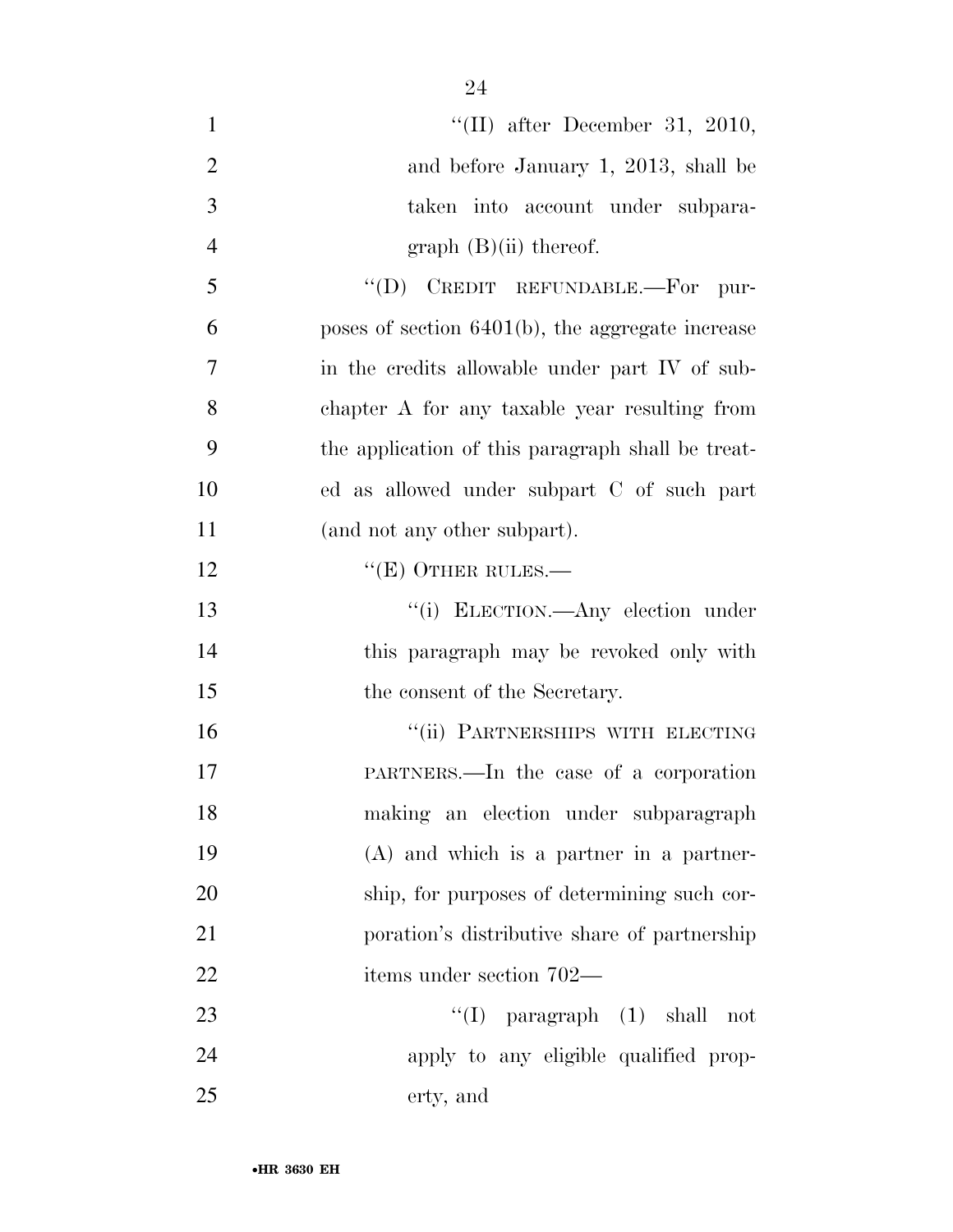| $\mathbf{1}$   | $\lq$ (II) the applicable depreciation               |
|----------------|------------------------------------------------------|
| $\overline{2}$ | method used under this section with                  |
| 3              | respect to such property shall be the                |
| $\overline{4}$ | straight line method.                                |
| 5              | "(iii) CERTAIN PARTNERSHIPS.—In                      |
| 6              | the case of a partnership in which more              |
| $\overline{7}$ | than 50 percent of the capital and profits           |
| 8              | interests are owned (directly or indirectly)         |
| 9              | at all times during the taxable year by one          |
| 10             | corporation (or by corporations treated as           |
| 11             | 1 taxpayer under subparagraph $(B)(iii)$ ,           |
| 12             | each partner shall be treated as having an           |
| 13             | amount equal to such partner's allocable             |
| 14             | share of the eligible property for such tax-         |
| 15             | able year (as determined under regulations)          |
| 16             | prescribed by the Secretary).                        |
| 17             | "(iv) SPECIAL RULE FOR PASSENGER                     |
| 18             | AIRCRAFT.—In the case of any passenger               |
| 19             | aircraft, the written binding contract limi-         |
| 20             | tation under paragraph $(2)(A)(iii)(I)$ shall        |
| 21             | not apply for purposes of subparagraphs              |
| 22             | $(B)(i)(I)$ and $(C)$ .".                            |
| 23             | (2) EFFECTIVE DATE.—The amendment made               |
| 24             | by this subsection shall apply to taxable years end- |
| 25             | ing after December 31, 2011.                         |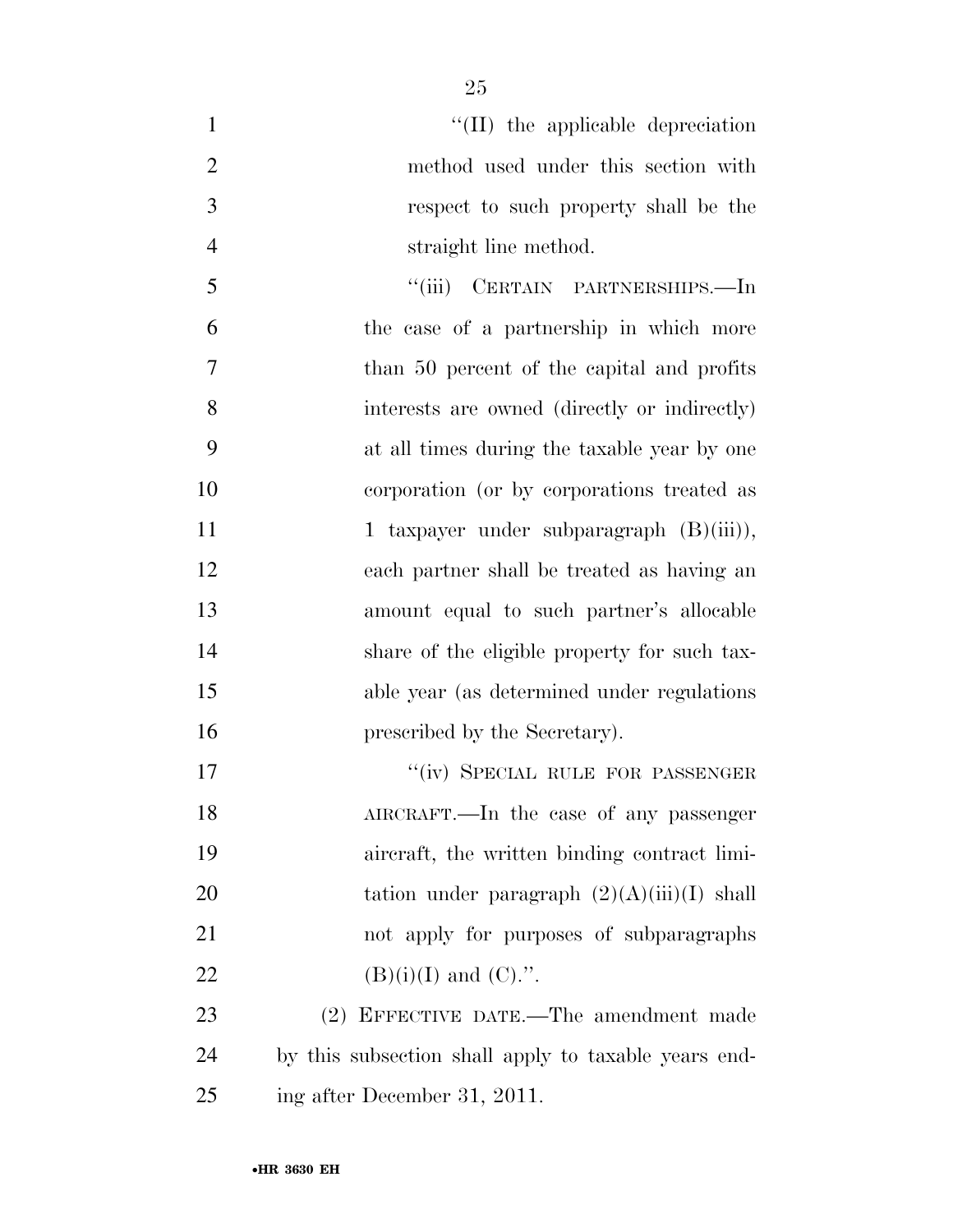| $\mathbf{1}$   | (3) TRANSITIONAL RULE.—In the case of a tax-           |
|----------------|--------------------------------------------------------|
| $\overline{2}$ | able year beginning before January 1, 2012, and        |
| 3              | ending after December 31, 2011, the bonus depre-       |
| $\overline{4}$ | ciation amount determined under paragraph (4) of       |
| 5              | section $168(k)$ of Internal Revenue Code of 1986 for  |
| 6              | such year shall be the sum of—                         |
| 7              | (A) such amount determined under such                  |
| 8              | paragraph as in effect on the date before the          |
| 9              | date of enactment of this Act taking into ac-          |
| 10             | count only property placed in service before           |
| 11             | January 1, 2012, and                                   |
| 12             | (B) such amount determined under such                  |
| 13             | paragraph as amended by this Act taking into           |
| 14             | account only property placed in service after          |
| 15             | December 31, 2011.                                     |
| 16             | TITLE II-EXTENSION OF CER-                             |
| 17             | <b>TAIN EXPIRING PROVISIONS</b>                        |
| 18             | <b>AND RELATED MEASURES</b>                            |
| 19             | <b>Subtitle A—Extension of Payroll</b>                 |
| 20             | <b>Tax Reduction</b>                                   |
| 21             | SEC. 2001. EXTENSION OF TEMPORARY EMPLOYEE PAY-        |
| 22             | ROLL TAX REDUCTION THROUGH END OF                      |
| 23             | 2012.                                                  |
| 24             | Subsection (c) of section 601 of the Tax Relief, Un-   |
| 25             | employment Insurance Reauthorization, and Job Creation |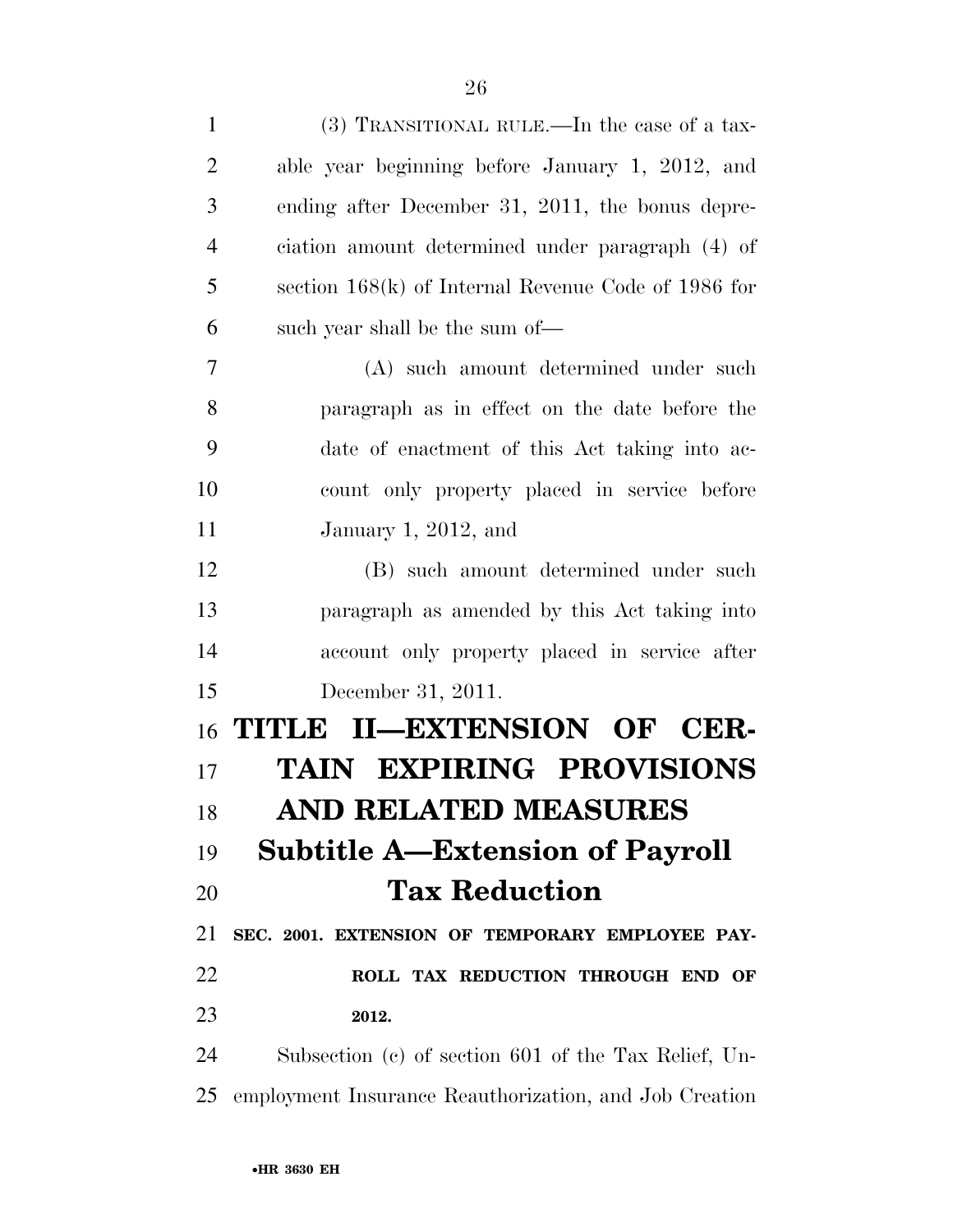Act of 2010 is amended by striking ''calendar year 2011''

and inserting ''calendar years 2011 and 2012''.

## **Subtitle B—Unemployment Compensation**

## **SEC. 2101. SHORT TITLE.**

 This subtitle may be cited as the ''Extended Benefits, Reemployment, and Program Integrity Improvement Act''.

## **PART 1—REFORMS OF UNEMPLOYMENT COM- PENSATION TO PROMOTE WORK AND JOB CREATION**

### **SEC. 2121. CONSISTENT JOB SEARCH REQUIREMENTS.**

 (a) IN GENERAL.—Section 303(a) of the Social Secu- rity Act is amended by adding at the end the following:  $\frac{1}{(11)(A)}$  A requirement that, as a condition of eligibility for regular compensation for any week, a claimant must be able to work, available to work, and actively seeking work.

 ''(B) For purposes of this paragraph, the term 'actively seeking work' means, with respect to an in- dividual, that such individual is actively engaged in a systematic and sustained effort to obtain work, as determined based on evidence (whether in electronic format or otherwise) satisfactory to the State agency charged with the administration of the State law.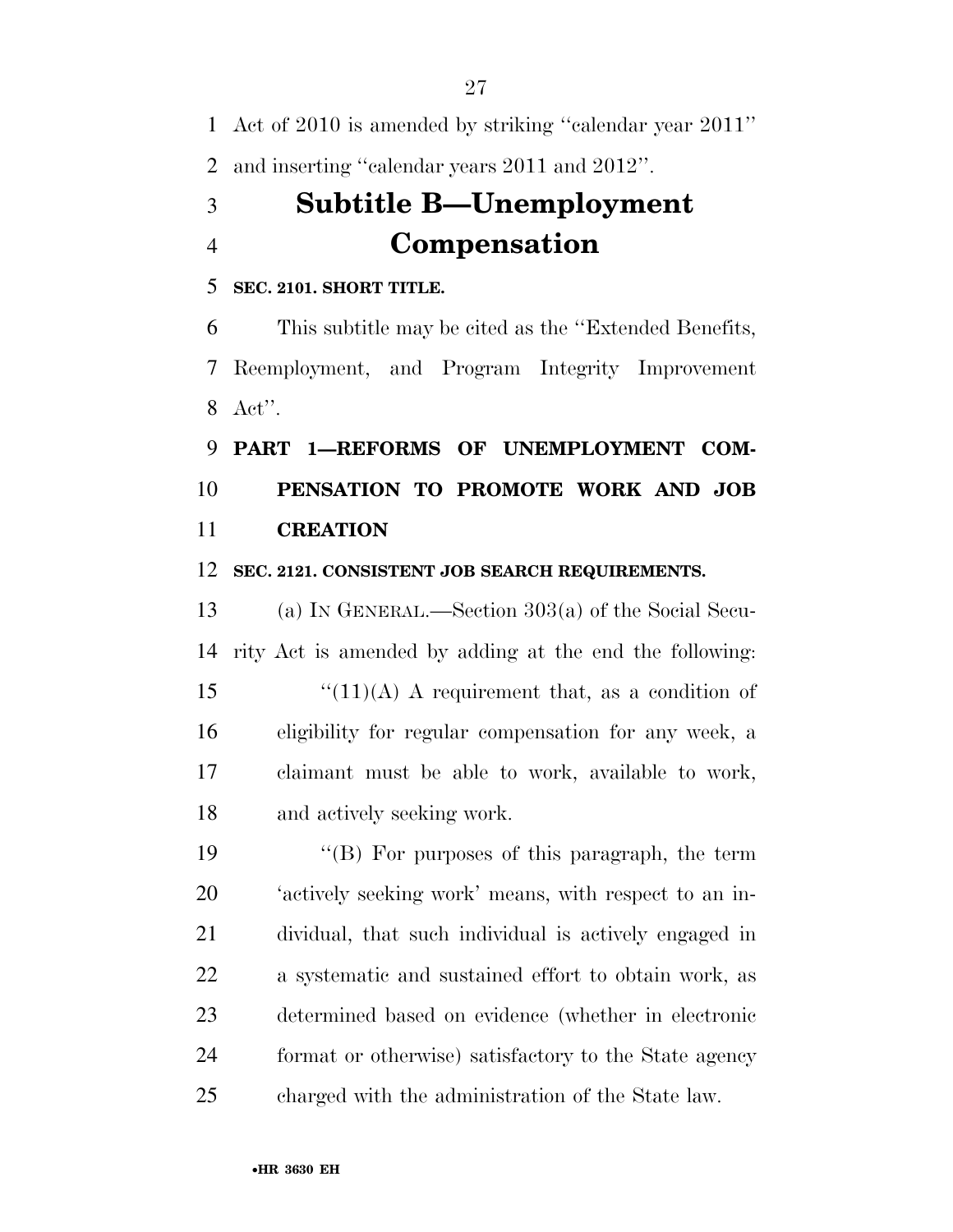| $\mathbf{1}$   | $\cdot$ (C) The specific requirements that must be          |
|----------------|-------------------------------------------------------------|
| $\overline{2}$ | met in order to satisfy this paragraph shall be estab-      |
| 3              | lished by the State agency, and shall include at least      |
| $\overline{4}$ | the following:                                              |
| 5              | "(i) Registration for employment services                   |
| 6              | within 10 days after making initial application             |
| 7              | for regular compensation.                                   |
| 8              | "(ii) Posting a resume, record, or other ap-                |
| 9              | plication for employment on such database as                |
| 10             | the State agency may require.                               |
| 11             | "(iii) Applying for work in such manner as                  |
| 12             | the State agency may require.".                             |
| 13             | (b) EFFECTIVE DATE.—The amendment made by                   |
| 14             | subsection (a) shall apply to weeks beginning after the end |
| 15             | of the first session of the State legislature which begins  |
| 16             | after the date of enactment of this Act.                    |
| 17             | SEC. 2122. PARTICIPATION IN REEMPLOYMENT SERVICES           |
| 18             | MADE A CONDITION OF BENEFIT RECEIPT.                        |
| 19             | (a) SOCIAL SECURITY ACT.—Paragraph $(10)$ of sec-           |
| 20             | tion 303(a) of the Social Security Act is amended to read   |
| 21             | as follows:                                                 |
| 22             | $\lq(10)(A)$ A requirement that, as a condition of          |
| 23             | eligibility for regular compensation for any week and       |
| 24             | in addition to State work search requirements—              |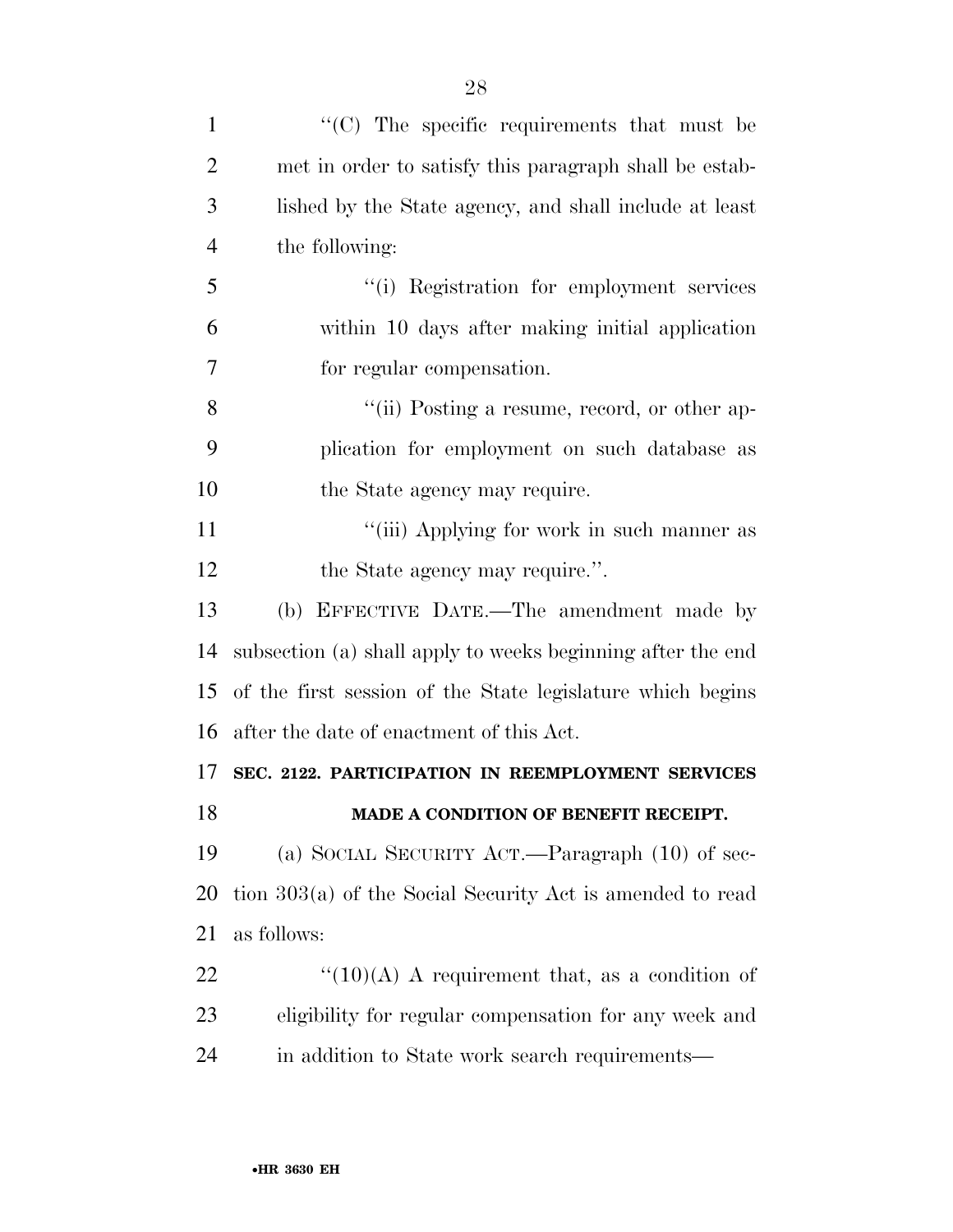| $\mathbf{1}$   | "(i) a claimant shall meet the minimum              |
|----------------|-----------------------------------------------------|
| $\overline{2}$ | educational requirements set forth in subpara-      |
| 3              | $graph(B);$ and                                     |
| $\overline{4}$ | "(ii) any claimant who has been referred to         |
| 5              | reemployment services shall participate in such     |
| 6              | services.                                           |
| 7              | "(B) For purposes of this paragraph, an indi-       |
| 8              | vidual shall not be considered to have met the min- |
| 9              | imum educational requirements of this subparagraph  |
| 10             | unless such individual—                             |
| 11             | "(i) has earned a high school diploma;              |
| 12             | "(ii) has earned the General Educational            |
| 13             | Development (GED) credential or other State-        |
| 14             | recognized equivalent (including by meeting rec-    |
| 15             | ognized alternative standards for individuals       |
| 16             | with disabilities); or                              |
| 17             | "(iii) is enrolled and making satisfactory          |
| 18             | progress in classes leading to satisfaction of      |
| 19             | clause $(i)$ or $(ii)$ .                            |
| 20             | "(C) The requirements of subparagraph $(B)$         |
| 21             | may be waived for an individual to the extent that  |
| 22             | the State agency charged with the administration of |
| 23             | the State law deems such requirements to be unduly  |
| 24             | burdensome.".                                       |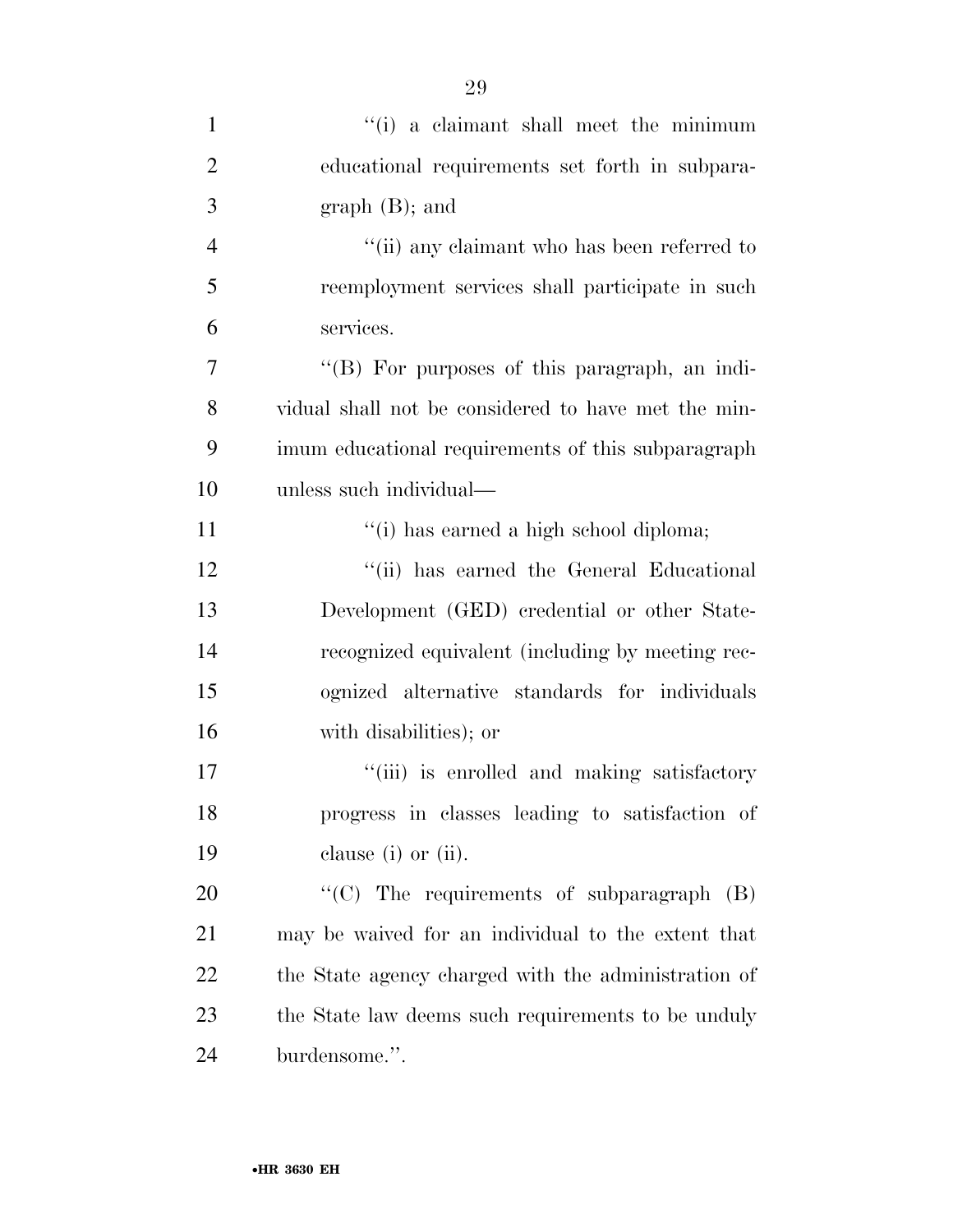(b) INTERNAL REVENUE CODE OF 1986.—Para- graph (8) of section 3304(a) of the Internal Revenue Code of 1986 is amended to read as follows:

 ''(8) compensation shall not be denied to an in- dividual for any week in which the individual is en- rolled and making satisfactory progress in education or training which has been previously approved by the State agency;''.

 (c) EFFECTIVE DATE.—The amendments made by this section shall apply to weeks beginning after the end of the first session of the State legislature which begins after the date of enactment of this Act.

**SEC. 2123. STATE FLEXIBILITY TO PROMOTE THE REEM-**

## **PLOYMENT OF UNEMPLOYED WORKERS.**

 Title III of the Social Security Act (42 U.S.C. 501 and following) is amended by adding at the end the fol-lowing:

## ''DEMONSTRATION PROJECTS

 ''SEC. 305. (a) The Secretary of Labor may enter into agreements, with up to 10 States per year that submit an application described in subsection (b), for the purpose of allowing such States to conduct demonstration projects to test and evaluate measures designed—

24  $\frac{1}{2}$  (1) to expedite the reemployment of individ-uals who have established a benefit year and are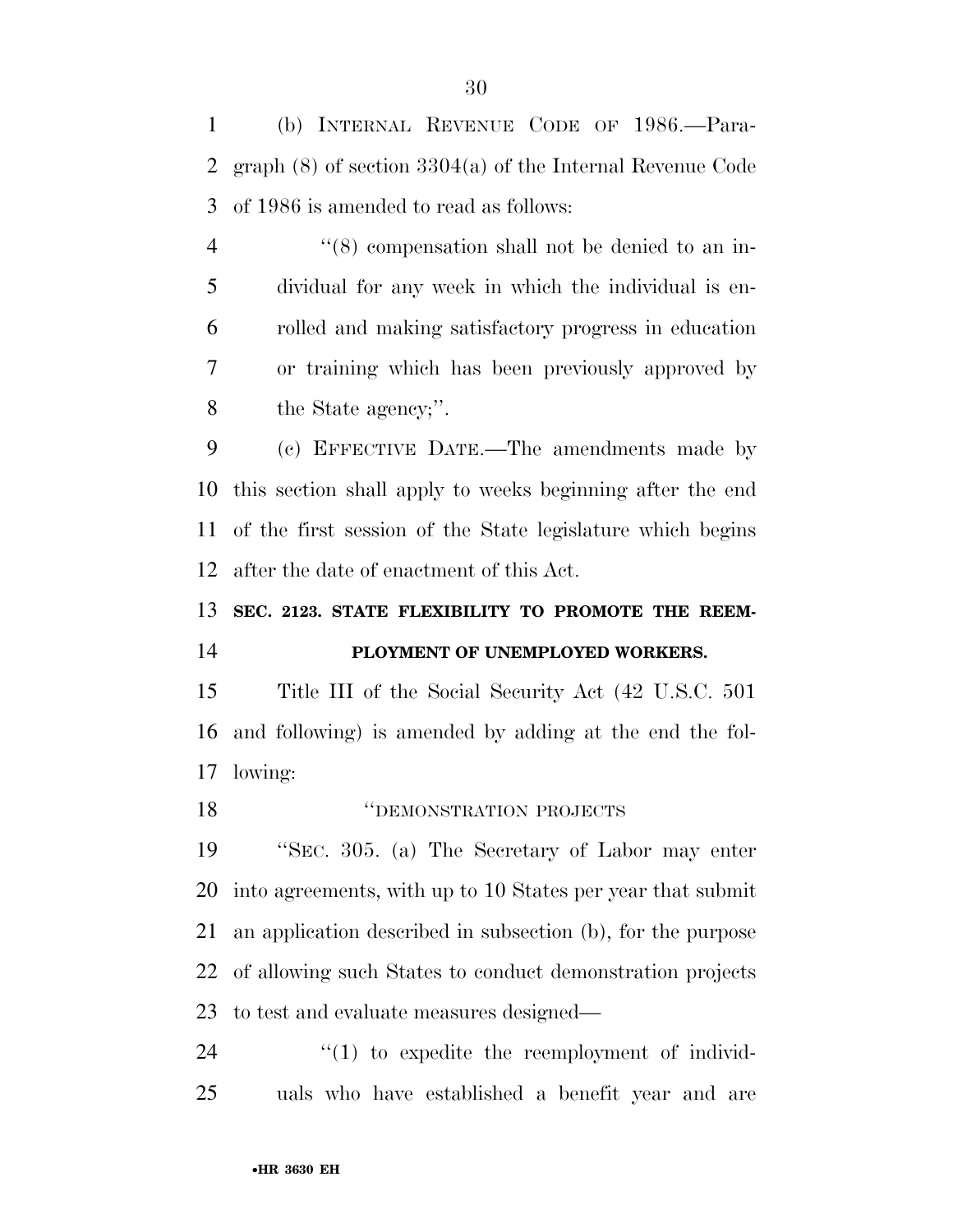| 3              | $f'(2)$ to improve the effectiveness of a State in        |
|----------------|-----------------------------------------------------------|
| $\overline{4}$ | carrying out its State law with respect to reemploy-      |
| 5              | ment.                                                     |
| 6              | "(b) The Governor of any State desiring to conduct        |
| 7              | a demonstration project under this section shall submit   |
| 8              | an application to the Secretary of Labor. Any such appli- |
| 9              | cation shall include—                                     |
| 10             | $\lq(1)$ a general description of the proposed dem-       |
| 11             | onstration project, including the authority (under        |
| 12             | the laws of the State) for the measures to be tested,     |
| 13             | as well as the period of time during which such dem-      |
| 14             | onstration project would be conducted;                    |
| 15             | "(2) if a waiver under subsection (c) is re-              |
| 16             | quested, a statement describing the specific aspects      |
| 17             | of the project to which the waiver would apply and        |
| 18             | the reasons why such waiver is needed;                    |
| 19             | $(3)$ a description of the goals and the expected         |
| 20             | programmatic outcomes of the demonstration                |
| 21             | project, including how the project would contribute       |
| 22             | to the objective described in subsection $(a)(1)$ , sub-  |
| 23             | section $(a)(2)$ , or both;                               |
| 24             | $\lq(4)$ assurances (accompanied by supporting            |
| 25             | analysis) that the demonstration project would oper-      |
|                |                                                           |
|                | •HR 3630 EH                                               |

otherwise eligible to claim unemployment compensa-

tion under the State law of such State; or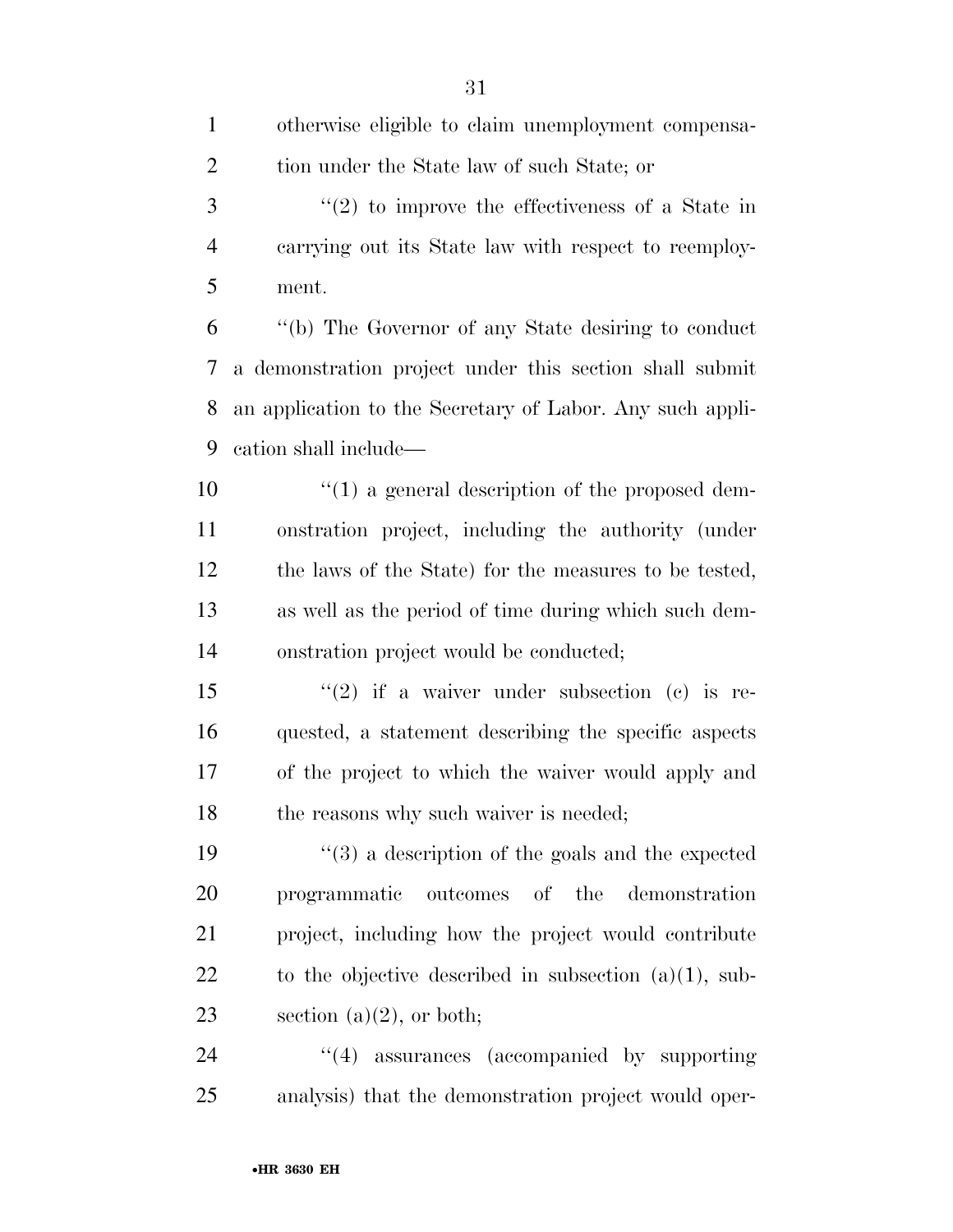| $\mathbf{1}$   | ate for a period of at least 1 calendar year and not            |
|----------------|-----------------------------------------------------------------|
| $\overline{2}$ | result in any increased net costs to the State's ac-            |
| 3              | count in the Unemployment Trust Fund;                           |
| $\overline{4}$ | $\cdot\cdot$ (5) a description of the manner in which the       |
| 5              | State—                                                          |
| 6              | "(A) will conduct an impact evaluation,                         |
| 7              | using a methodology appropriate to determine                    |
| 8              | the effects of the demonstration project; and                   |
| 9              | $\lq\lq (B)$ will determine the extent to which the             |
| 10             | goals and outcomes described in paragraph (3)                   |
| 11             | were achieved; and                                              |
| 12             | $\cdot\cdot\cdot(6)$ assurances that the State will provide any |
| 13             | reports relating to the demonstration project, after            |
| 14             | its approval, as the Secretary of Labor may require.            |
| 15             | "(c) The Secretary of Labor may waive any of the                |
| 16             | requirements of section $3304(a)(4)$ of the Internal Rev-       |
| 17             | enue Code of 1986 or of paragraph $(1)$ or $(5)$ of section     |
|                | 18 $303(a)$ , to the extent and for the period the Secretary of |
| 19             | Labor considers necessary to enable the State to carry out      |
| 20             | a demonstration project under this section.                     |
| 21             | "(d) A demonstration project under this section—                |
| 22             | $"(1)$ may be commenced any time after the date                 |
| 23             | of enactment of this section;                                   |
| 24             | $\lq(2)$ may not be approved for a period of time               |
| 25             | greater than 3 years, subject to extension upon re-             |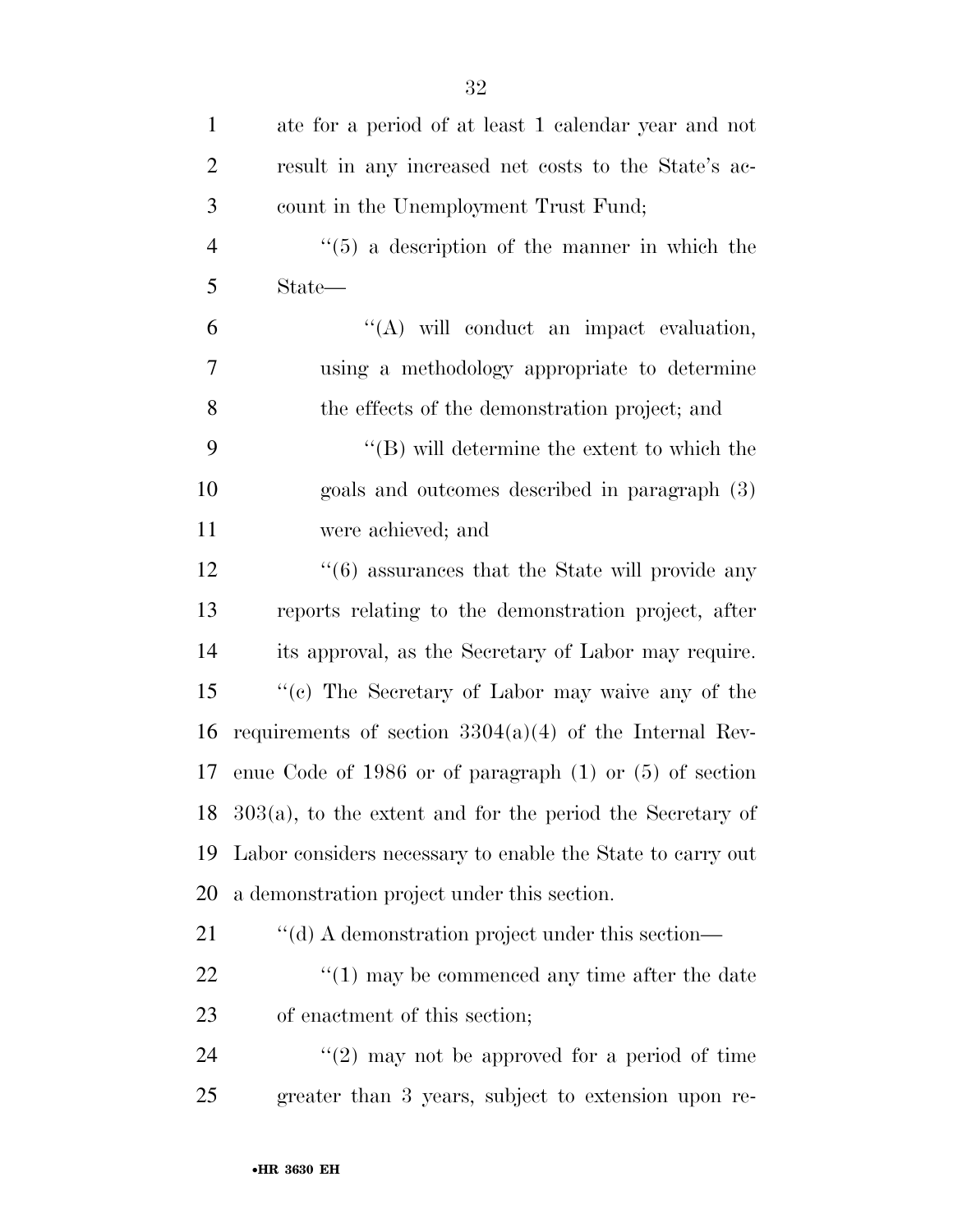| $\mathbf{1}$   | quest of the Governor of the State involved for such   |
|----------------|--------------------------------------------------------|
| $\overline{2}$ | additional period as the Secretary of Labor may        |
| 3              | agree to, except that in no event may a demonstra-     |
| $\overline{4}$ | tion project under this section be conducted after     |
| 5              | the end of the 5-year period beginning on the date     |
| 6              | of enactment of this section; and                      |
| 7              | "(3) may not be extended without sufficient            |
| 8              | data to show that the project—                         |
| 9              | $\lq\lq$ did not increase the net cost to the          |
| 10             | State's account in the Unemployment Trust              |
| 11             | Fund during the initial demonstration period;          |
| 12             | and                                                    |
| 13             | "(B) may be reasonably projected not to                |
| 14             | increase the net cost to the State's account in        |
| 15             | the Unemployment Trust Fund during the ex-             |
| 16             | tended period requested.                               |
| 17             | "(e) The Secretary of Labor shall, in the case of any  |
| 18             | State for which an application is submitted under sub- |
| 19             | section $(b)$ —                                        |
| 20             | $\cdot$ (1) notify the State as to whether such appli- |
| 21             | cation has been approved or denied within 30 days      |
| 22             | after receipt of a complete application; and           |
| 23             | $\lq(2)$ provide public notice of the decision within  |
| 24             | 10 days after providing notification to the State in   |
| 25             | accordance with paragraph $(1)$ .                      |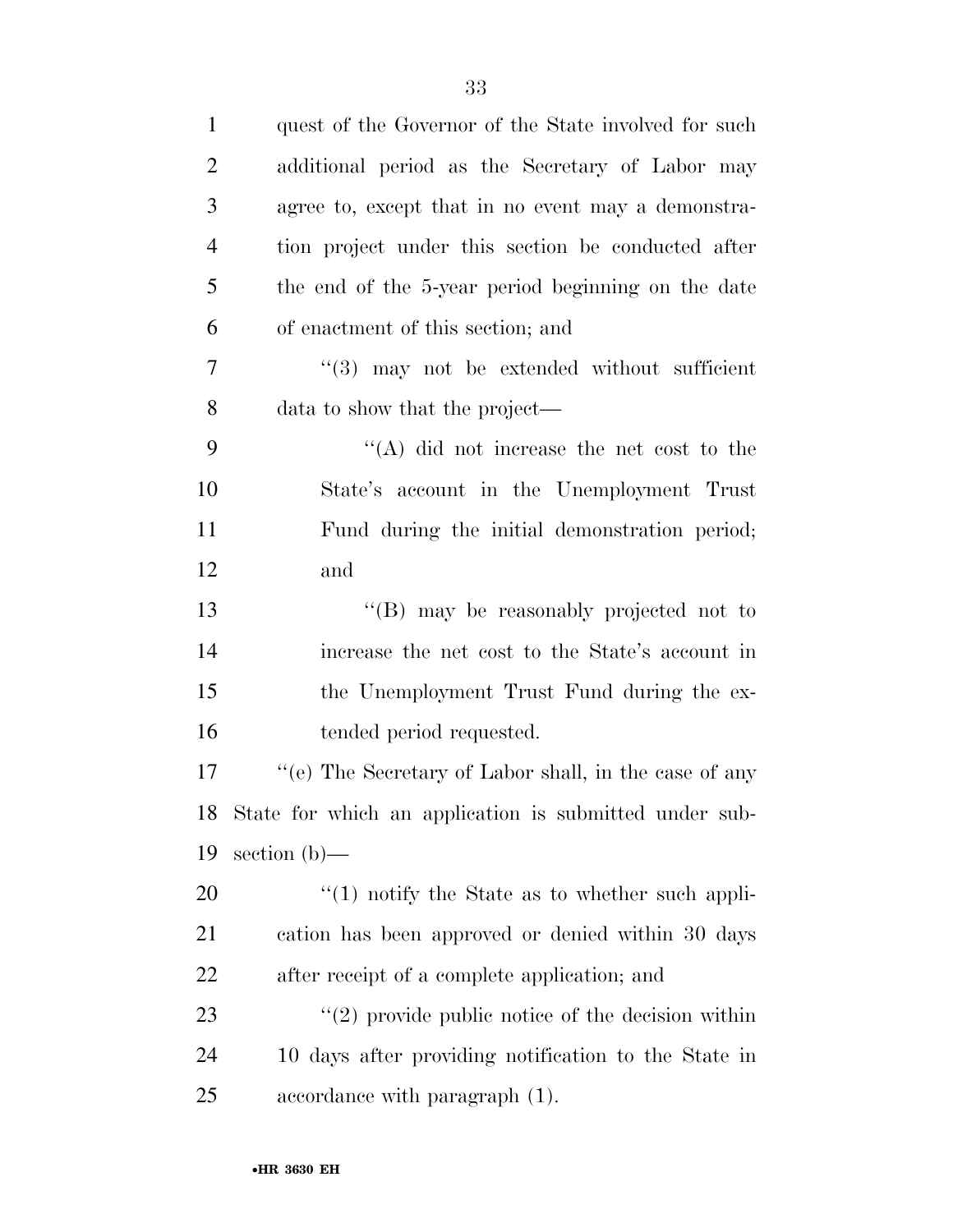Public notice under paragraph (2) may be provided through the Internet or other appropriate means. Any ap- plication under this section that has not been denied with- in the 30-day period described in paragraph (1) shall be deemed approved, and public notice of any approval under this sentence shall be provided within 10 days thereafter. ''(f) The Secretary of Labor may terminate a dem- onstration project under this section if the Secretary de-termines that the State has violated the substantive terms

or conditions of the project.

11  $\frac{1}{2}$  (g) Funding certified under section 302(a) may be used for an approved demonstration project.''.

## **SEC. 2124. ASSISTANCE AND GUIDANCE IN IMPLEMENTING**

## **SELF-EMPLOYMENT ASSISTANCE PROGRAMS.**

 (a) IN GENERAL.—For purposes of assisting States in establishing, improving, and administering self-employ-ment assistance programs, the Secretary shall—

 (1) develop model language that may be used by States in enacting such programs, as well as peri-odically review and revise such model language;

 (2) provide technical assistance and guidance in establishing, improving, and administering such pro-grams; and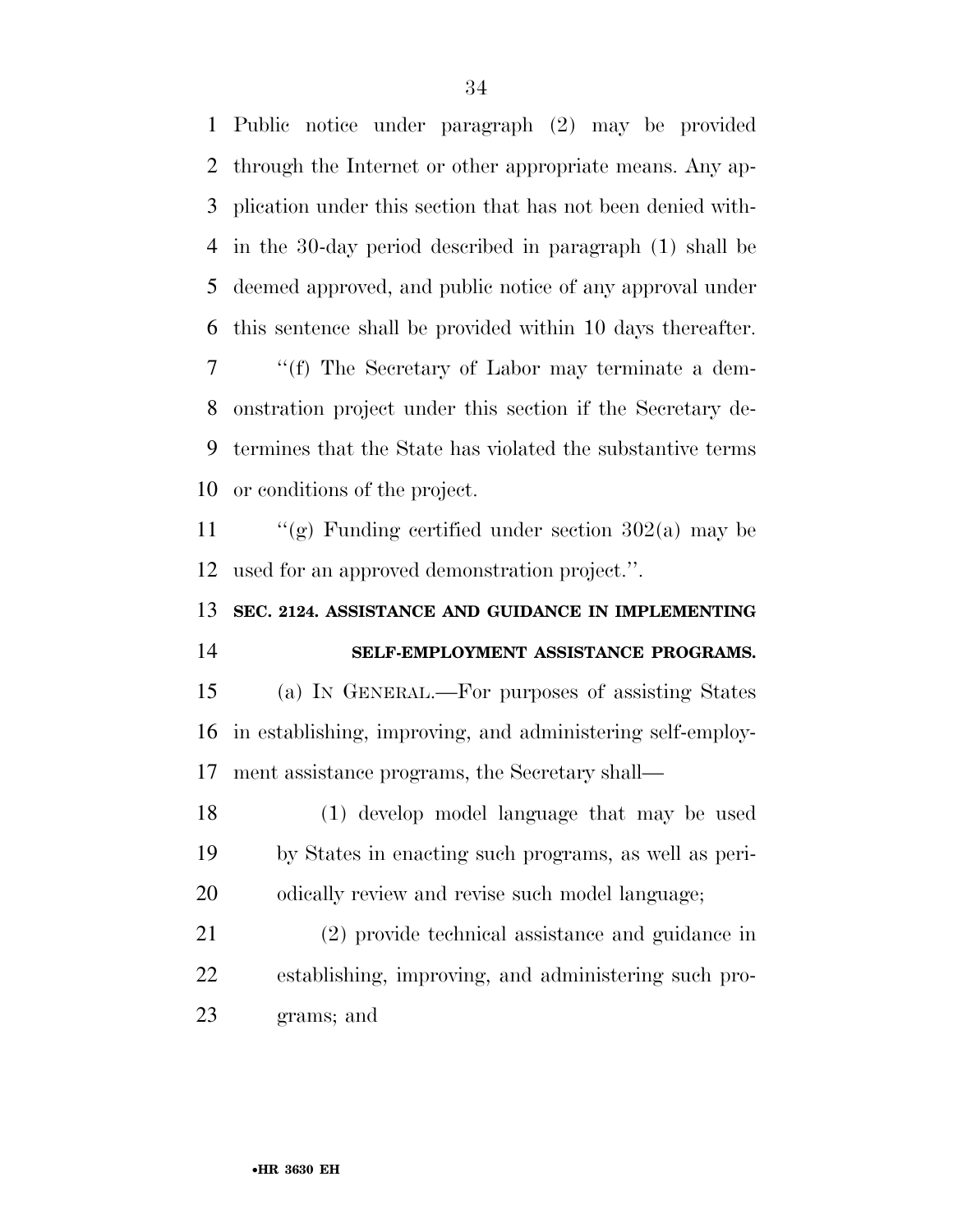| $\mathbf{1}$   | (3) establish reporting requirements for States             |
|----------------|-------------------------------------------------------------|
|                |                                                             |
| $\overline{2}$ | in regard to such programs, including reporting             |
| 3              | $on$ —                                                      |
| $\overline{4}$ | (A) the number of businesses and jobs cre-                  |
| 5              | ated, both directly and indirectly, by self-em-             |
| 6              | ployment assistance programs; and                           |
| $\overline{7}$ | (B) the estimated Federal and State tax                     |
| 8              | revenues collected from such businesses and                 |
| 9              | their employees.                                            |
| 10             | (b) MODEL LANGUAGE AND GUIDANCE.—The model                  |
| 11             | language, guidance, and reporting requirements developed    |
| 12             | by the Secretary pursuant to subsection (a) shall—          |
| 13             | (1) allow sufficient flexibility for States and             |
| 14             | participating individuals; and                              |
| 15             | (2) ensure accountability and program integ-                |
| 16             | rity.                                                       |
| 17             | (c) CONSULTATION.—In developing the model lan-              |
| 18             | guage, guidance, and reporting requirements pursuant to     |
| 19             | subsection (a), the Secretary shall consult with employers, |
| 20             | labor organizations, State agencies, and other relevant     |
| 21             | program experts.                                            |
| 22             | (d) ENTREPRENEURIAL TRAINING PROGRAMS.—The                  |
| 23             | Secretary shall coordinate with the Administrator of the    |
| 24             | Small Business Administration to ensure that adequate       |

funding is reserved and made available for the provision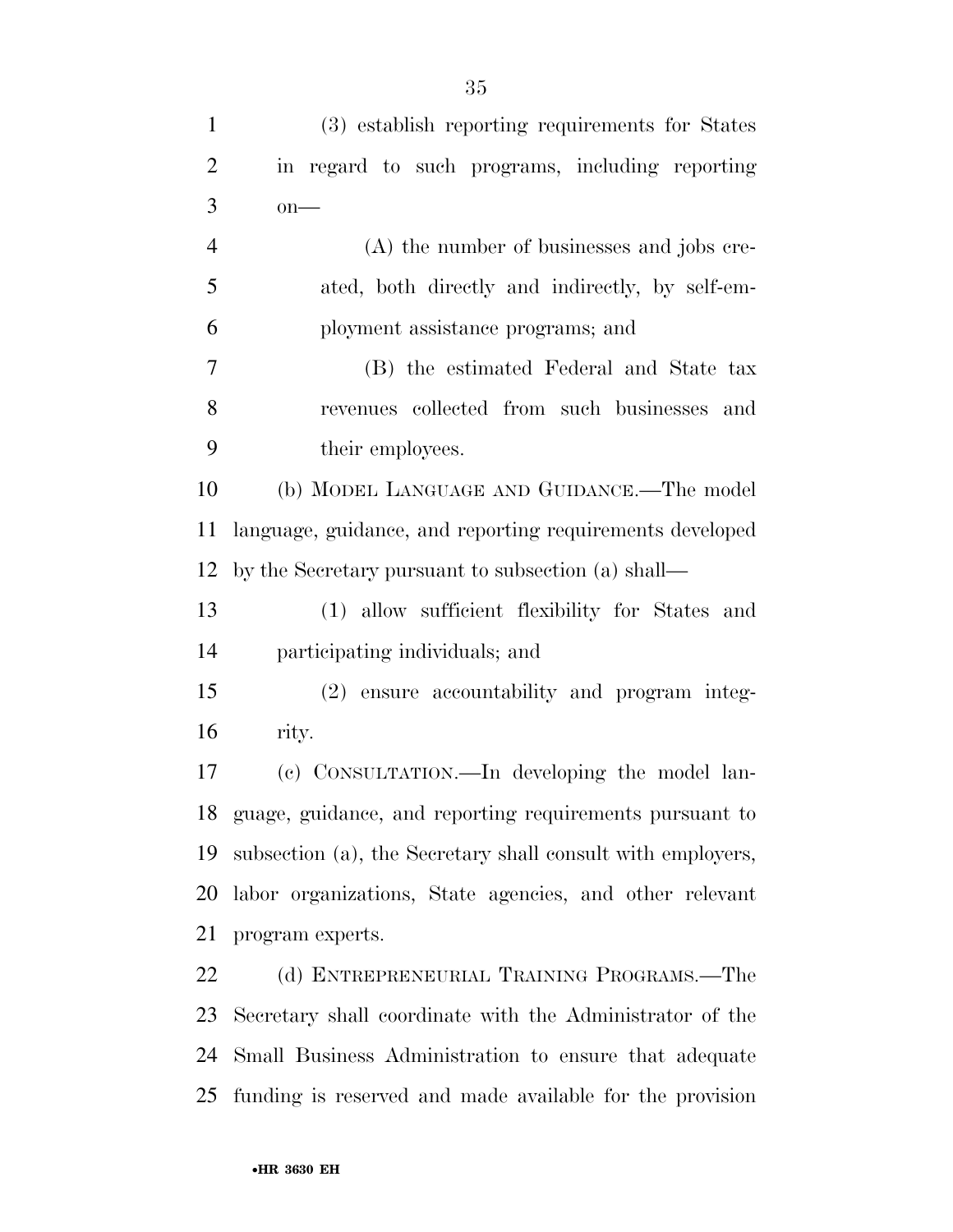of entrepreneurial training to individuals participating in self-employment assistance programs.

## **SEC. 2125. IMPROVING PROGRAM INTEGRITY BY BETTER RECOVERY OF OVERPAYMENTS.**

 (a) USE OF UNEMPLOYMENT COMPENSATION TO 6 REPAY OVERPAYMENTS.—Section  $3304(a)(4)(D)$  of the 7 Internal Revenue Code of 1986 and section  $303(g)(1)$  of the Social Security Act are amended by striking ''may'' and inserting ''shall''.

 (b) USE OF UNEMPLOYMENT COMPENSATION TO REPAY FEDERAL ADDITIONAL COMPENSATION OVERPAY-12 MENTS.—Section  $303(g)(3)$  of the Social Security Act is amended by inserting ''Federal additional compensation,'' after ''trade adjustment allowances,''.

 (c) EFFECTIVE DATE.—The amendments made by this section shall apply to weeks beginning after the end of the first session of the State legislature which begins after the date of enactment of this Act.

## **SEC. 2126. DATA STANDARDIZATION FOR IMPROVED DATA MATCHING.**

 (a) IN GENERAL.—Title IX of the Social Security Act is amended by adding at the end the following: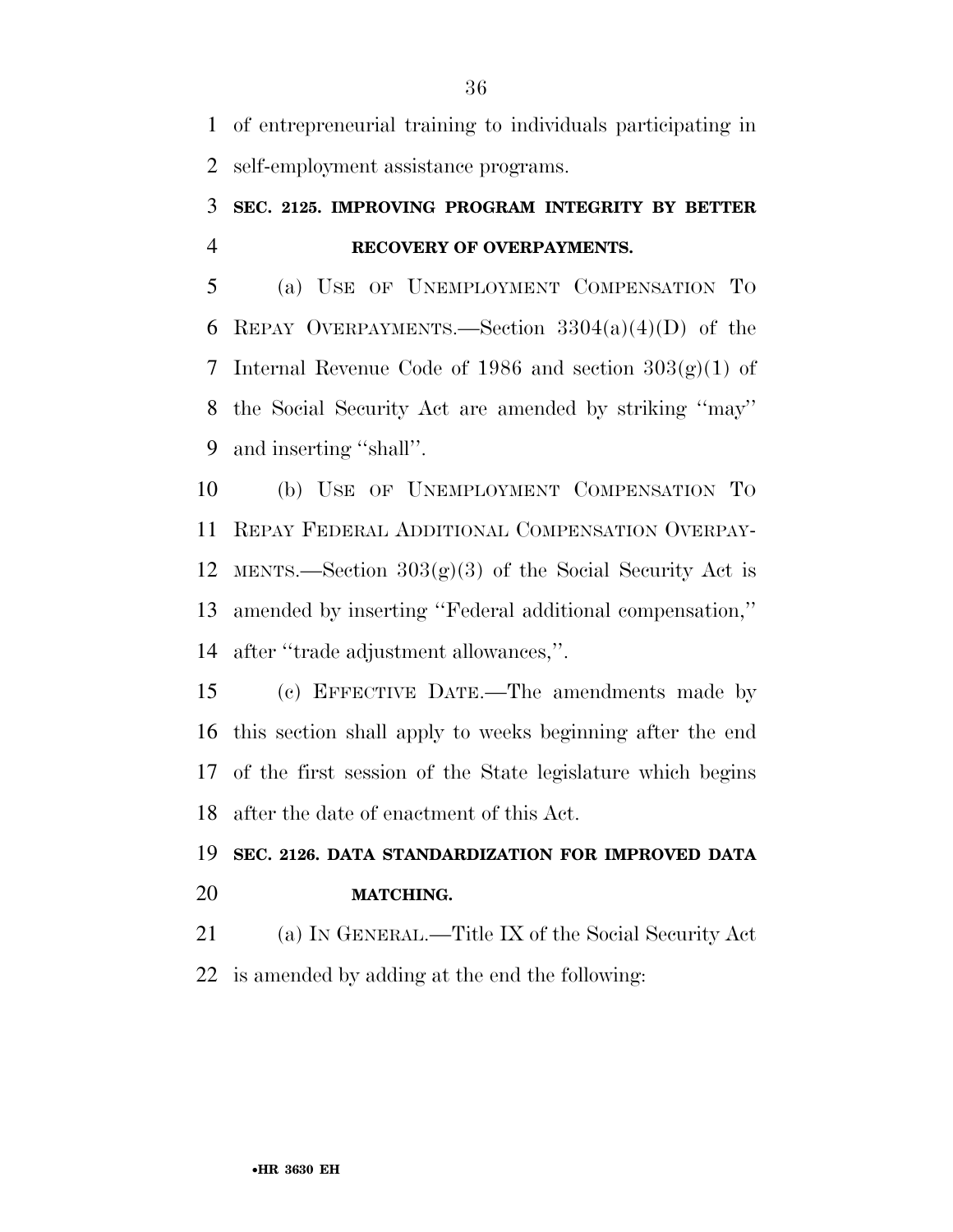''DATA STANDARDIZATION FOR IMPROVED DATA MATCHING ''Standard Data Elements ''SEC. 911. (a)(1) The Secretary of Labor, in con- sultation with an interagency work group which shall be established by the Office of Management and Budget, and considering State and employer perspectives, shall, by rule, designate standard data elements for any category of information required under title III or this title. ''(2) The standard data elements designated under paragraph (1) shall, to the extent practicable, be non- proprietary and interoperable. ''(3) In designating standard data elements under this subsection, the Secretary of Labor shall, to the extent practicable, incorporate— ''(A) interoperable standards developed and maintained by an international voluntary consensus standards body, as defined by the Office of Manage- ment and Budget, such as the International Organi- zation for Standardization; 21 "(B) interoperable standards developed and maintained by intergovernmental partnerships, such as the National Information Exchange Model; and  $\langle ^{\prime}(C) \rangle$  interoperable standards developed and maintained by Federal entities with authority over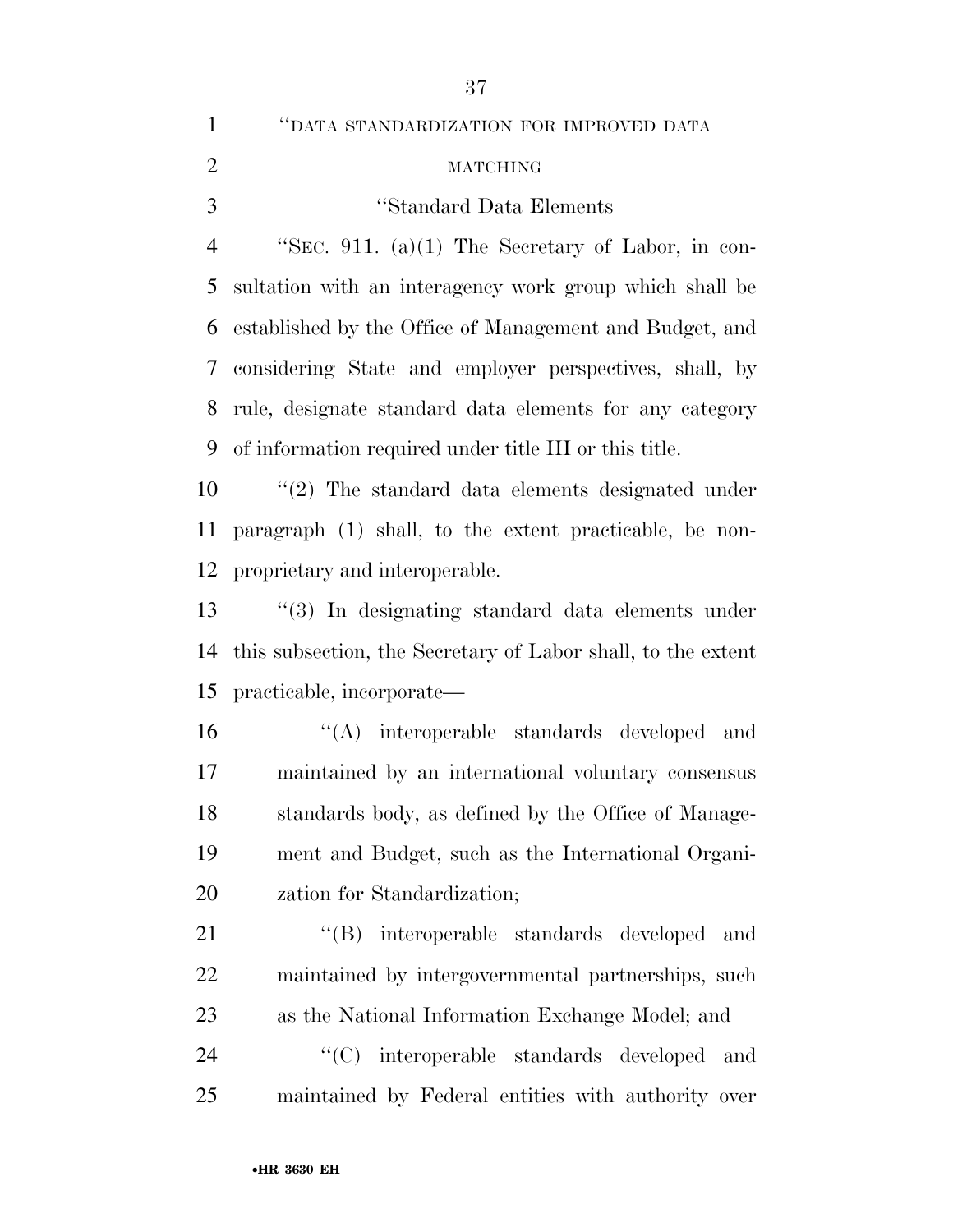| $\mathbf{1}$   | contracting and financial assistance, such as the             |
|----------------|---------------------------------------------------------------|
| $\overline{2}$ | Federal Acquisition Regulations Council.                      |
| 3              | "Data Standards for Reporting"                                |
| $\overline{4}$ | $``(b)(1)$ The Secretary of Labor, in consultation with       |
| 5              | an interagency work group established by the Office of        |
| 6              | Management and Budget, and considering State and em-          |
| 7              | ployer perspectives, shall, by rule, designate data reporting |
| 8              | standards to govern the reporting required under title III    |
| 9              | or this title.                                                |
| 10             | $\lq(2)$ The data reporting standards required by para-       |
| 11             | $graph(1) shall, to the extent practicable$                   |
| 12             | "(A) incorporate a widely-accepted, nonpropri-                |
| 13             | etary, searchable, computer-readable format;                  |
| 14             | "(B) be consistent with and implement applica-                |
| 15             | ble accounting principles; and                                |
| 16             | "(C) be capable of being continually upgraded                 |
| 17             | as necessary.                                                 |
| 18             | $\lq(3)$ In designating reporting standards under this        |
| 19             | subsection, the Secretary of Labor shall, to the extent       |
| 20             | practicable, incorporate existing nonproprietary standards,   |
| 21             | such as the eXtensible Business Reporting Language.".         |
| 22             | (b) EFFECTIVE DATE.—The amendment made by                     |
| 23             | this section shall apply after September 30, 2012.            |
|                |                                                               |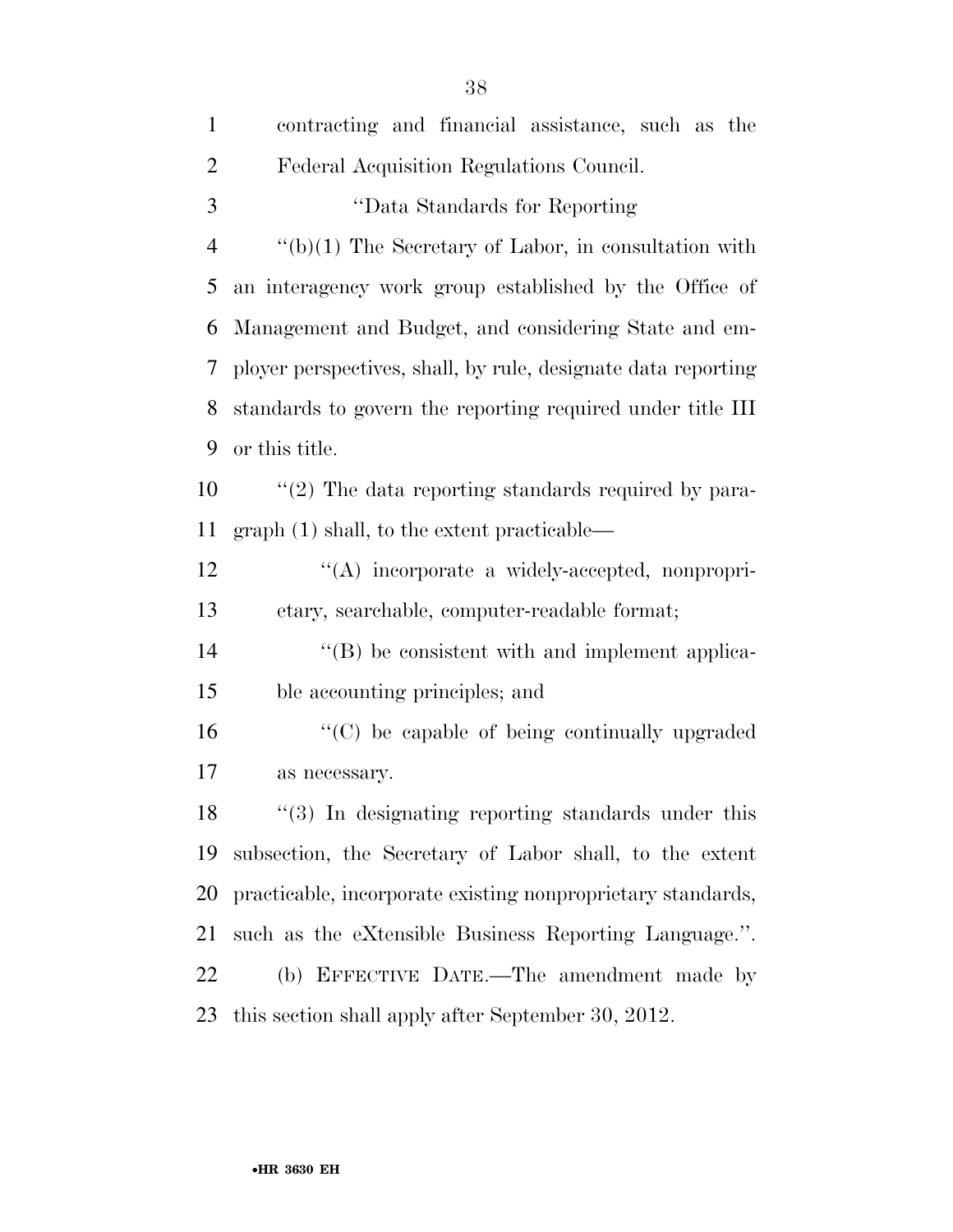### **SEC. 2127. DRUG TESTING OF APPLICANTS.**

 Section 303 of the Social Security Act is amended by adding at the end the following:

 $\frac{4}{(k)(1)}$  Nothing in this Act or any other provision of Federal law shall be considered to prevent a State from—

 ''(A) testing an applicant for unemployment compensation for the unlawful use of controlled sub- stances as a condition for receiving such compensa-tion; or

11 ''(B) denying such compensation to such appli-cant on the basis of the result of such testing.

13 "(2) For purposes of this subsection—

14 "(A) the term 'unemployment compensation' has the meaning given such term in subsection 16 (d)(2)(A); and

17 ''(B) the term 'controlled substance' has the meaning given such term in section 102 of the Con-trolled Substances Act (21 U.S.C. 802).''.

**PART 2—PROVISIONS RELATING TO EXTENDED** 

### **BENEFITS**

### **SEC. 2141. SHORT TITLE.**

 This part may be cited as the ''Unemployment Bene-fits Extension Act of 2011''.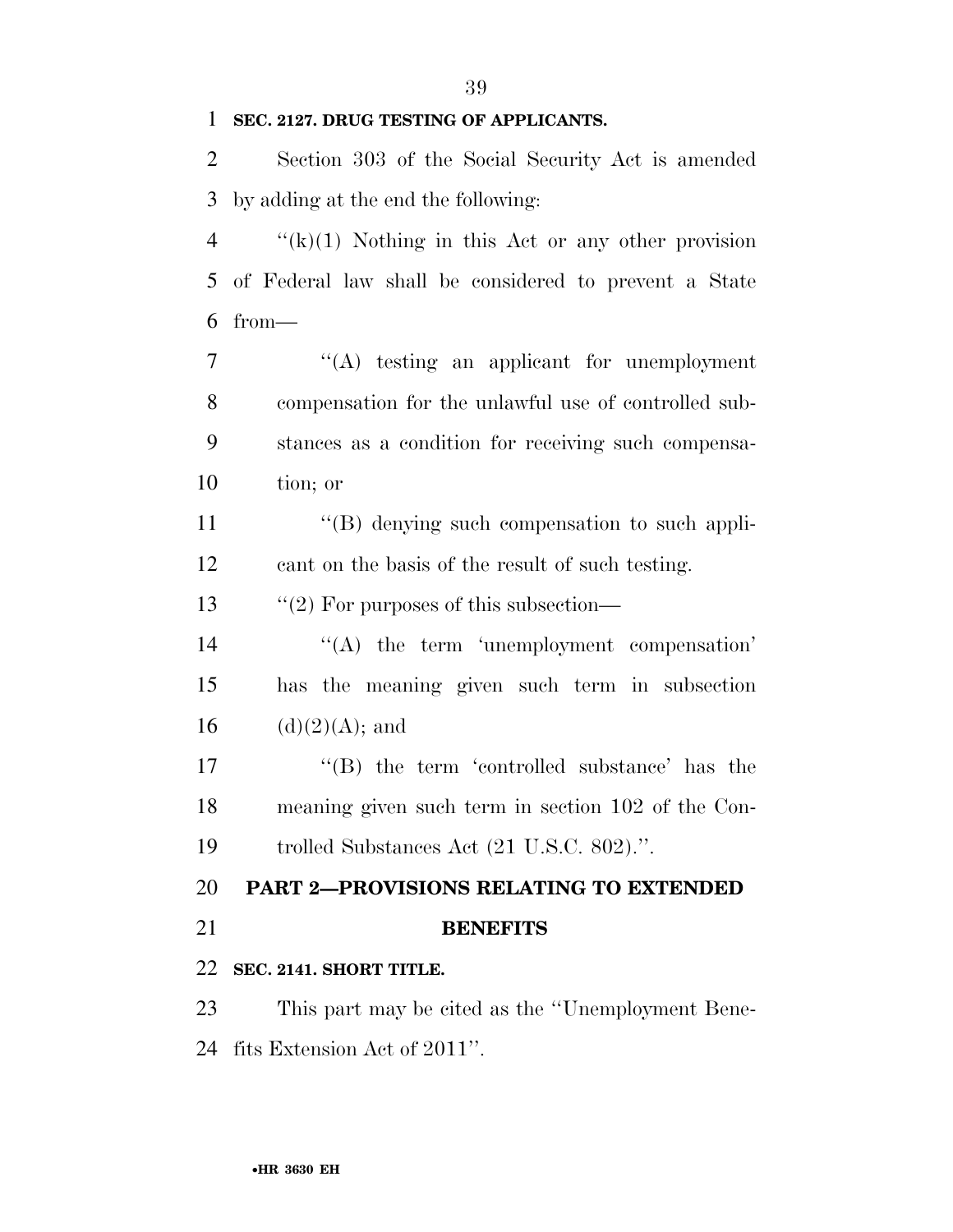| SEC. 2142. EXTENSION AND MODIFICATION OF EMERGENCY         |
|------------------------------------------------------------|
| UNEMPLOYMENT COMPENSATION PROGRAM.                         |
| (a) EXTENSION.—Section 4007 of the Supplemental            |
| Appropriations Act, 2008 (Public Law 110–252; 26           |
| U.S.C. $3304$ note) is amended—                            |
| $(1)$ in subsection $(a)$ —                                |
| (A) by striking "Except as provided in                     |
| subsection (b), an'' and inserting "An''; and              |
| $(B)$ by striking "January 3, 2012" and in-                |
| serting "January 31, 2013"; and                            |
| $(2)$ by amending subsection (b) to read as fol-           |
| lows:                                                      |
| "(b) TERMINATION.—No compensation under this               |
| title shall be payable for any week subsequent to the last |
| week described in subsection $(a)$ .".                     |
| (b) MODIFIED TIERS OF EMERGENCY UNEMPLOY-                  |
| MENT COMPENSATION.                                         |
| $(1)$ IN GENERAL.—Section 4002 of the Supple-              |
| mental Appropriations Act, 2008 (Public Law 110–           |
| $252$ ; $26$ U.S.C. $3304$ note) is amended by striking    |
| subsections (b) through (e) and inserting the fol-         |
| lowing:                                                    |
| f'(b)<br>FIRST-TIER EMERGENCY UNEMPLOYMENT                 |
| COMPENSATION.—                                             |
| "(1) IN GENERAL.—The amount established in                 |
|                                                            |
|                                                            |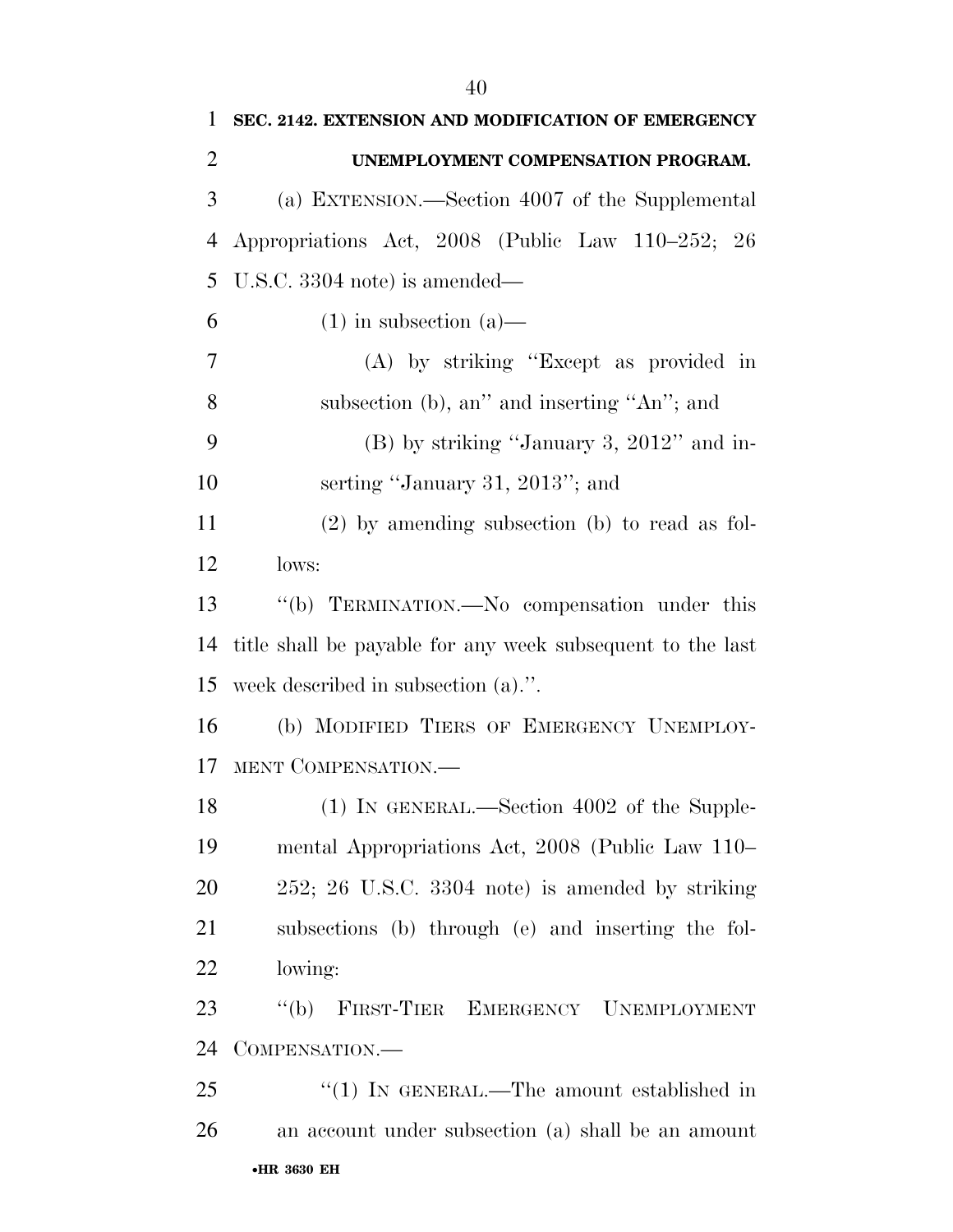| $\mathbf{1}$   | (in this title referred to as 'first-tier emergency un- |
|----------------|---------------------------------------------------------|
| $\overline{2}$ | employment compensation') equal to the lesser of—       |
| 3              | "(A) 80 percent of the total amount of                  |
| $\overline{4}$ | regular compensation (including dependents' al-         |
| 5              | lowances) payable to the individual during the          |
| 6              | individual's benefit year under the State law; or       |
| 7              | "(B) 20 times the individual's average                  |
| 8              | weekly benefit amount for the benefit year.             |
| 9              | "(2) WEEKLY BENEFIT AMOUNT.—For pur-                    |
| 10             | poses of this subsection, an individual's weekly ben-   |
| 11             | efit amount for any week is the amount of regular       |
| 12             | compensation (including dependents' allowances)         |
| 13             | under the State law payable to such individual for      |
| 14             | such week for total unemployment.                       |
| 15             | "(c) SECOND-TIER EMERGENCY UNEMPLOYMENT                 |
| 16             | COMPENSATION.                                           |
| 17             | "(1) IN GENERAL.—If, at the time that the               |
| 18             | amount established in an individual's account under     |
| 19             | subsection $(b)(1)$ is exhausted or at any time there-  |
| 20             | after, such individual's State is in an extended ben-   |
| 21             | efit period (as determined under paragraph $(2)$ ),     |
| 22             | such account shall be augmented by an amount (in        |
| 23             | this title referred to as 'second-tier emergency unem-  |
| 24             | ployment compensation') equal to the lesser of—         |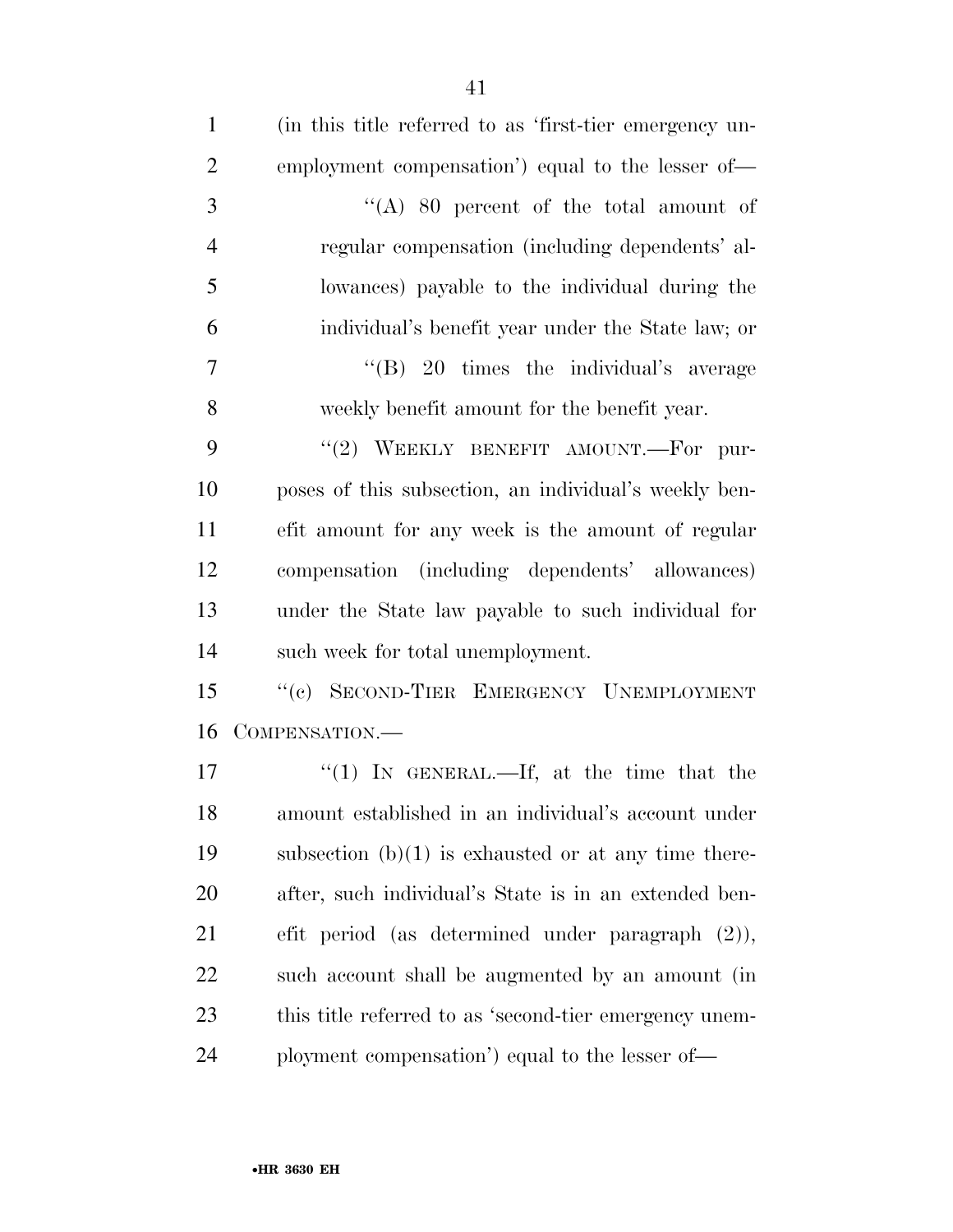| $\mathbf{1}$   | "(A) 50 percent of the total amount of                |
|----------------|-------------------------------------------------------|
| $\overline{2}$ | regular compensation (including dependents' al-       |
| 3              | lowances) payable to the individual during the        |
| $\overline{4}$ | individual's benefit year under the State law; or     |
| 5              | $\cdot$ (B) 13 times the individual's average         |
| 6              | weekly benefit amount (as determined under            |
| 7              | subsection $(b)(2)$ for the benefit year.             |
| 8              | "(2) EXTENDED BENEFIT PERIOD.—For pur-                |
| 9              | poses of paragraph (1), a State shall be considered   |
| 10             | to be in an extended benefit period, as of any given  |
| 11             | $time$ , if $-$                                       |
| 12             | $\lq\lq$ such a period would then be in effect        |
| 13             | for such State, under the Federal-State Ex-           |
| 14             | tended Unemployment Compensation Act of               |
| 15             | 1970, if section 203(d) of such Act—                  |
| 16             | $\lq\lq$ (i) were applied by substituting $\lq\lq\lq$ |
| 17             | for '5' each place it appears; and                    |
| 18             | "(ii) did not include the requirement                 |
| 19             | under paragraph $(1)(A)$ thereof; or                  |
| 20             | $\lq\lq (B)$ such a period would then be in effect    |
| 21             | for such State, under the Federal-State Ex-           |
| 22             | tended Unemployment Compensation Act of               |
| 23             | 1970, if-                                             |
| 24             | $f'(i)$ section 203(f) of such Act were               |
| 25             | applied to such State (regardless of wheth-           |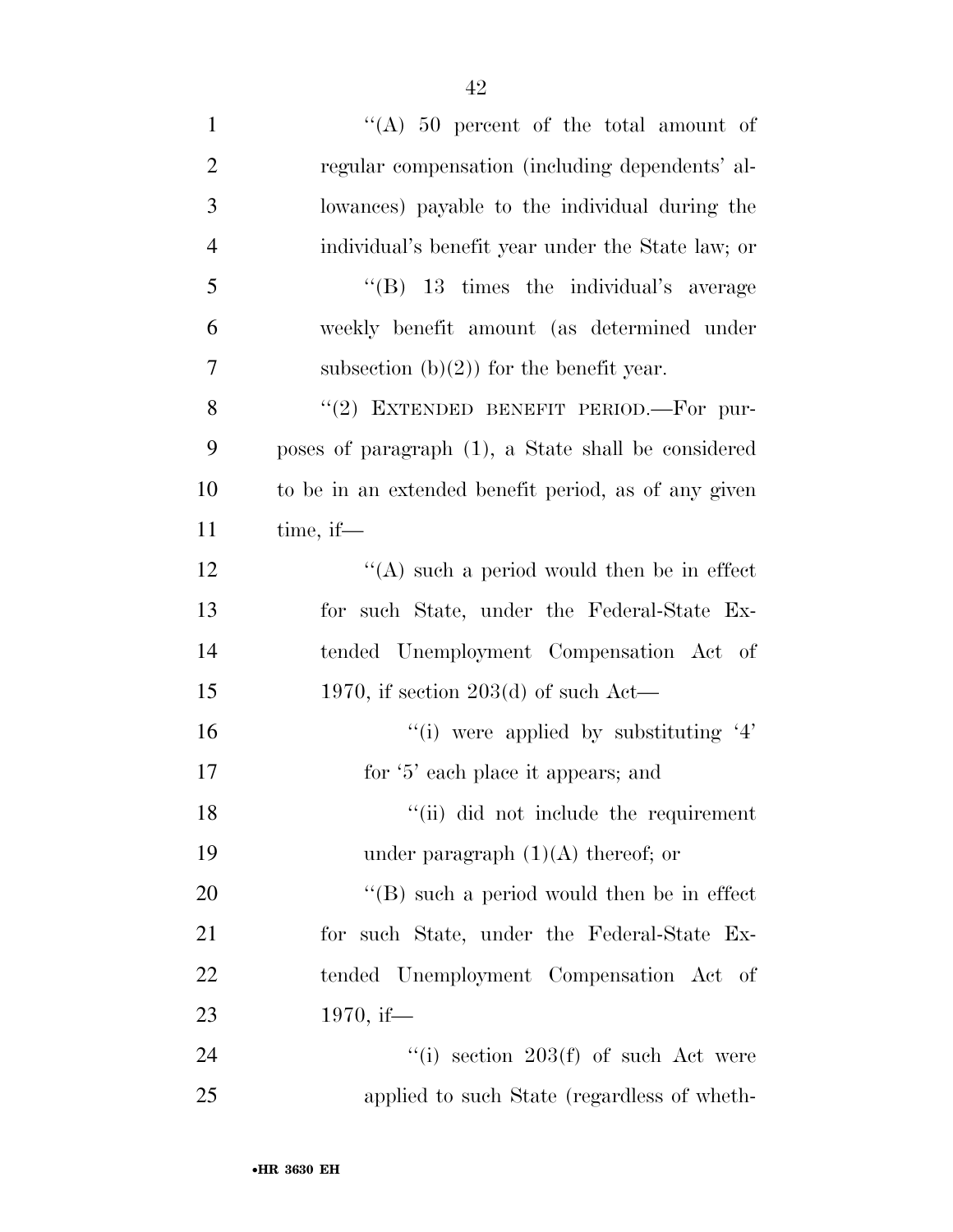| $\mathbf{1}$   | er or not the State by law had provided for                |
|----------------|------------------------------------------------------------|
| $\overline{2}$ | such application); and                                     |
| 3              | "(ii) such section $203(f)$ —                              |
| $\overline{4}$ | $\lq\lq$ were applied by substituting                      |
| 5              | $(6.0^{\circ}$ for $(6.5^{\circ}$ in paragraph $(1)(A)(i)$ |
| 6              | thereof; and                                               |
| 7              | $\lq\lq$ (II) did not include the require-                 |
| 8              | ment under paragraph $(1)(A)(ii)$                          |
| 9              | thereof.                                                   |
| 10             | "(3) LIMITATION.—The account of an indi-                   |
| 11             | vidual may be augmented not more than once under           |
| 12             | this subsection.".                                         |
| 13             | (2)<br>TECHNICAL AND CONFORMING AMEND-                     |
| 14             | MENTS.—Section 4002 of the Supplemental Appro-             |
| 15             | priations Act, $2008$ (Public Law $110-252$ ; $26$         |
| 16             | U.S.C. 3304 note), as amended by paragraph $(1)$ , is      |
| 17             | further amended—                                           |
| 18             | $(A)$ by striking subsection $(f)$ ; and                   |
| 19             | (B) by redesignating subsection (g) as sub-                |
| 20             | section (d).                                               |
| 21             | (c) ORDER OF PAYMENTS REQUIREMENT.                         |
| 22             | $(1)$ IN GENERAL.—Section $4001(e)$ of the Sup-            |

 plemental Appropriations Act, 2008 (Public Law 110–252; 26 U.S.C. 3304 note) is amended to read as follows: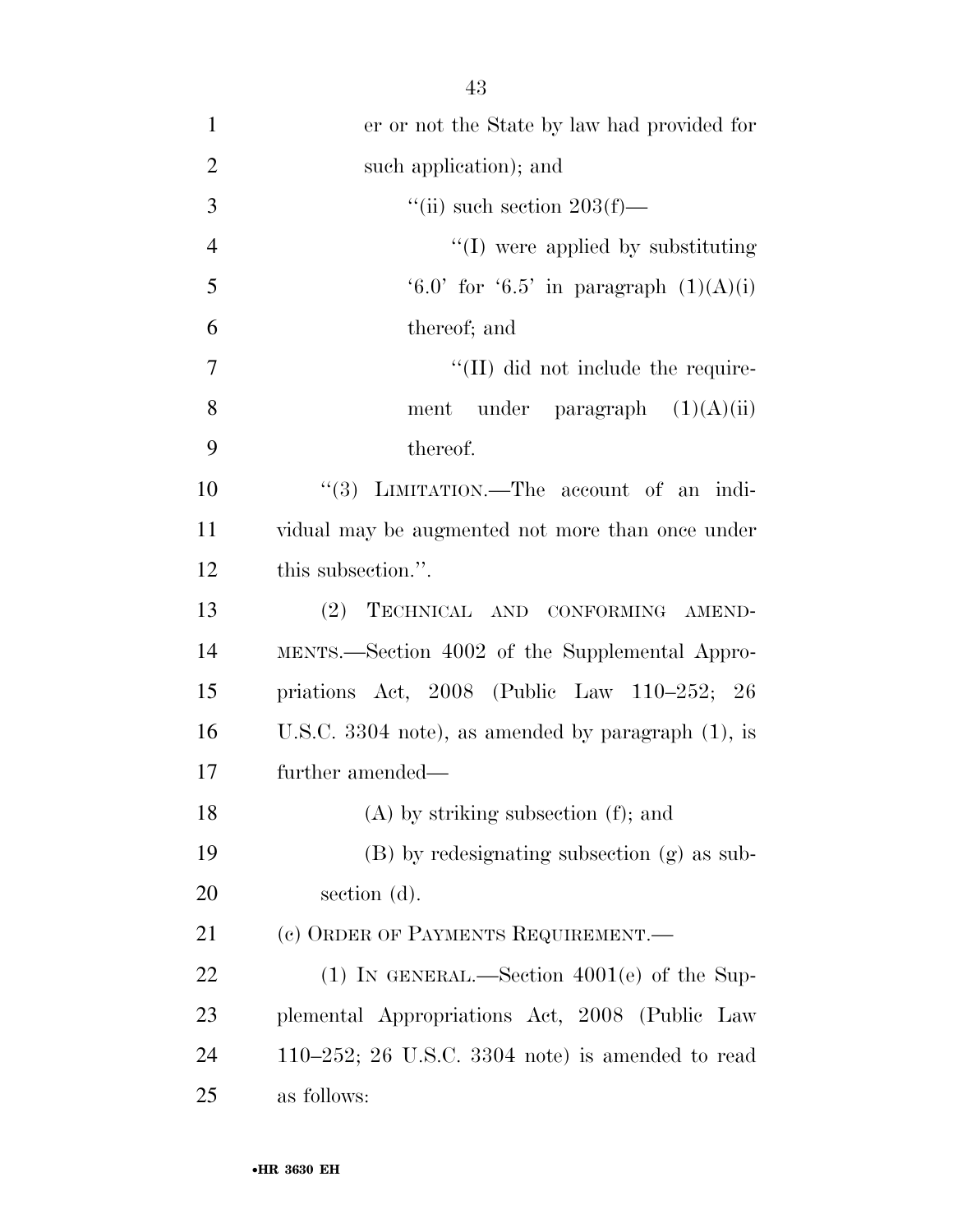''(e) COORDINATION RULE.—An agreement under this section shall not apply (or shall cease to apply) with respect to a State upon a determination by the Secretary that, under the State law or other applicable rules of such State, the payment of extended compensation for which an individual is otherwise eligible may or must be deferred until after the payment of any emergency unemployment compensation under section 4002, as amended by the Un- employment Benefits Extension Act of 2011, for which the individual is concurrently eligible.''.

 (2) TECHNICAL AND CONFORMING AMEND- MENTS.—Section 4001(b)(2) of such Act is amend-ed—

 (A) by striking ''or extended compensa-tion''; and

16 (B) by striking "(except as provided under 17 subsection (e))".

18 (d) FUNDING.—Section  $4004(e)(1)$  of the Supple- mental Appropriations Act, 2008 (Public Law 110–252; 26 U.S.C. 3304 note) is amended—

 (1) in subparagraph (F), by striking ''and'' at the end; and

 (2) by inserting after subparagraph (G) the fol-lowing: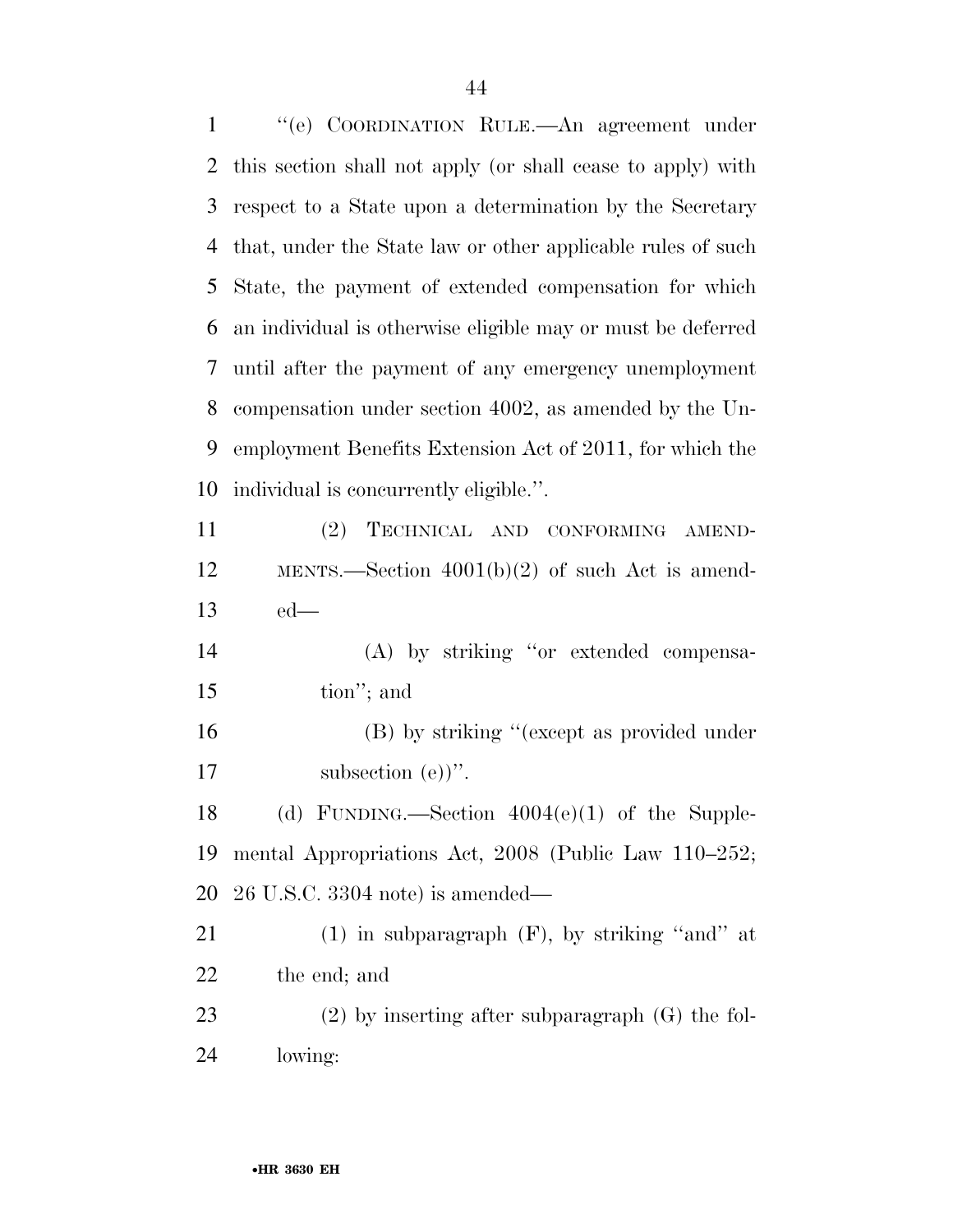| $\mathbf{1}$   | $\mathrm{H}$ ) the amendments made by section                               |
|----------------|-----------------------------------------------------------------------------|
| $\overline{2}$ | 2302 of the Unemployment Benefits Extension                                 |
| 3              | Act of $2011$ ; and".                                                       |
| $\overline{4}$ | (e) EFFECTIVE DATES; TRANSITION RULES RELAT-                                |
| 5              | ING TO SUBSECTION (b).—                                                     |
| 6              | $(1)$ In GENERAL.—The amendments made by—                                   |
| 7              | $(A)$ subsection $(a)$ shall take effect as if in-                          |
| 8              | cluded in the enactment of the Tax Relief, Un-                              |
| 9              | employment Insurance Reauthorization, and                                   |
| 10             | Job Creation Act of 2010 (Public Law 111–                                   |
| 11             | 312);                                                                       |
| 12             | (B) subsections (b) and (c) shall take ef-                                  |
| 13             | fect on December 28, 2011, and shall apply                                  |
| 14             | with respect to weeks of unemployment begin-                                |
| 15             | ning after that date; and                                                   |
| 16             | (C) subsection (d) shall take effect on the                                 |
| 17             | date of enactment of this Act.                                              |
| 18             | (2) TRANSITION RULES FOR THE APPLICATION                                    |
| 19             | OF THE AMENDMENTS MADE BY SUBSECTION (b) IN                                 |
| 20             | <b>INDIVIDUALS</b><br>THE<br>CASE<br>OF<br><b>HAVING</b><br><b>RESIDUAL</b> |
| 21             | AMOUNTS IN THEIR ACCOUNT.                                                   |
| 22             | (A)<br><b>EXHAUSTION</b><br>OF<br><b>RESIDUAL</b>                           |
| 23             | AMOUNTS.—In the case of an individual who, as                               |
| 24             | of any time during the last week ending before                              |
| 25             | January 3, 2012, has amounts remaining in an                                |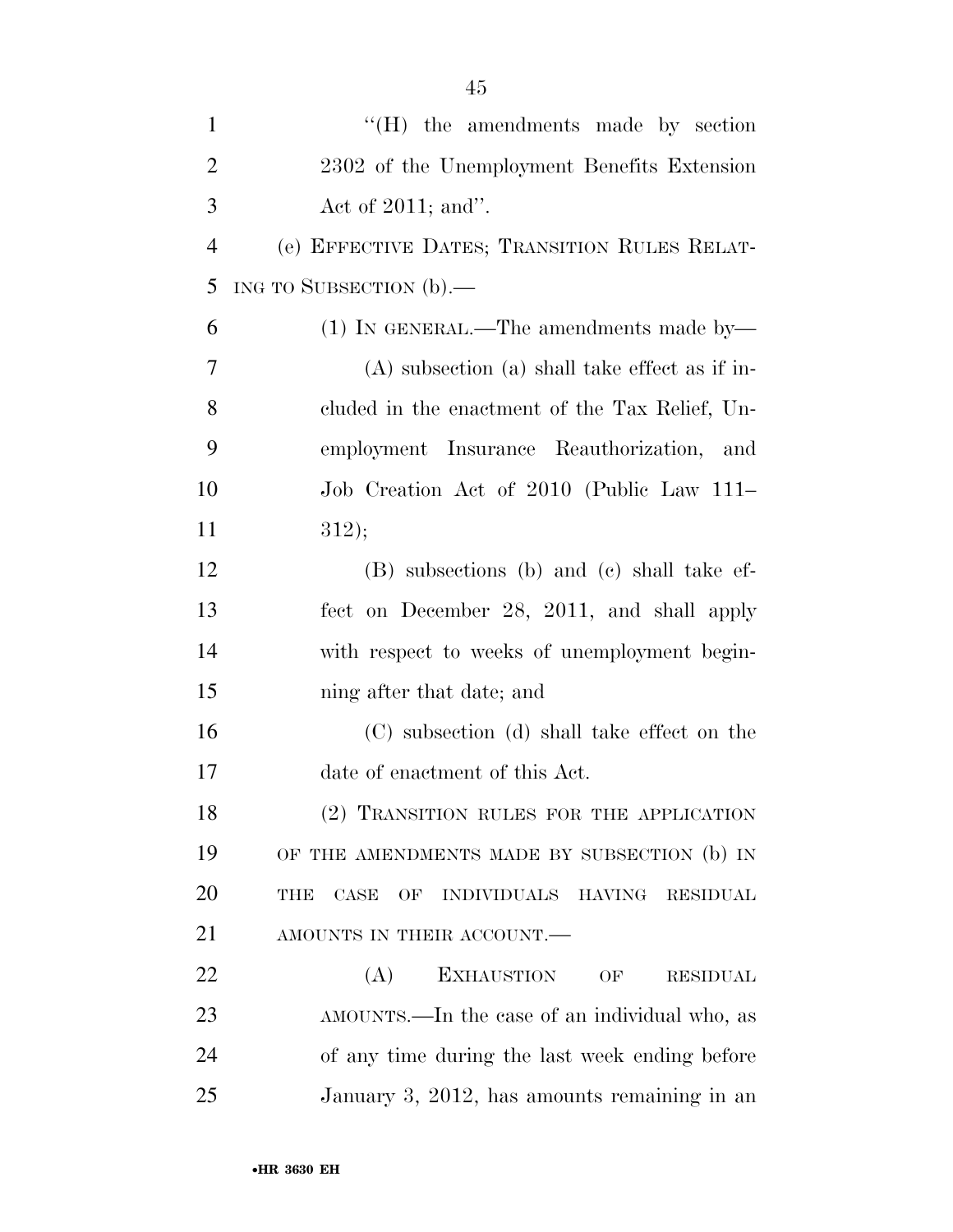| $\mathbf{1}$   | account established under section 4002 of the   |
|----------------|-------------------------------------------------|
| $\overline{2}$ | Supplemental Appropriations Act, 2008, emer-    |
| 3              | gency unemployment compensation shall con-      |
| $\overline{4}$ | tinue to be payable to such individual from the |
| 5              | amounts so remaining, subject to section        |
| 6              | $4007(b)$ of such Act, as amended by this sub-  |
| $\overline{7}$ | title.                                          |
| 8              | (B) NON-AUGMENTATION RULE.-                     |
| 9              | (i) IN GENERAL.—Except as provided              |
| 10             | in clause (ii), after exhausting the amounts    |
| 11             | remaining in the individual's account           |
| 12             | under subparagraph $(A)$ , no augmentation      |
| 13             | (or further augmentation) to such account       |
| 14             | may be made.                                    |
| 15             | (ii) EXCEPTION.—In the case of an               |
| 16             | individual whose residual amounts (as de-       |
| 17             | scribed in subparagraph $(A)$ represent         |
| 18             | amounts that were established in such in-       |
| 19             | dividual's account under section $4002(b)$ of   |
| 20             | Supplemental Appropriations<br>the<br>Act,      |
| 21             | 2008, as in effect before the date of enact-    |
| 22             | ment of this Act, no augmentation to such       |
| 23             | account may be made except in accordance        |
| 24             | section $4002(e)$ of such Act, as<br>with       |
| 25             | amended by this subtitle.                       |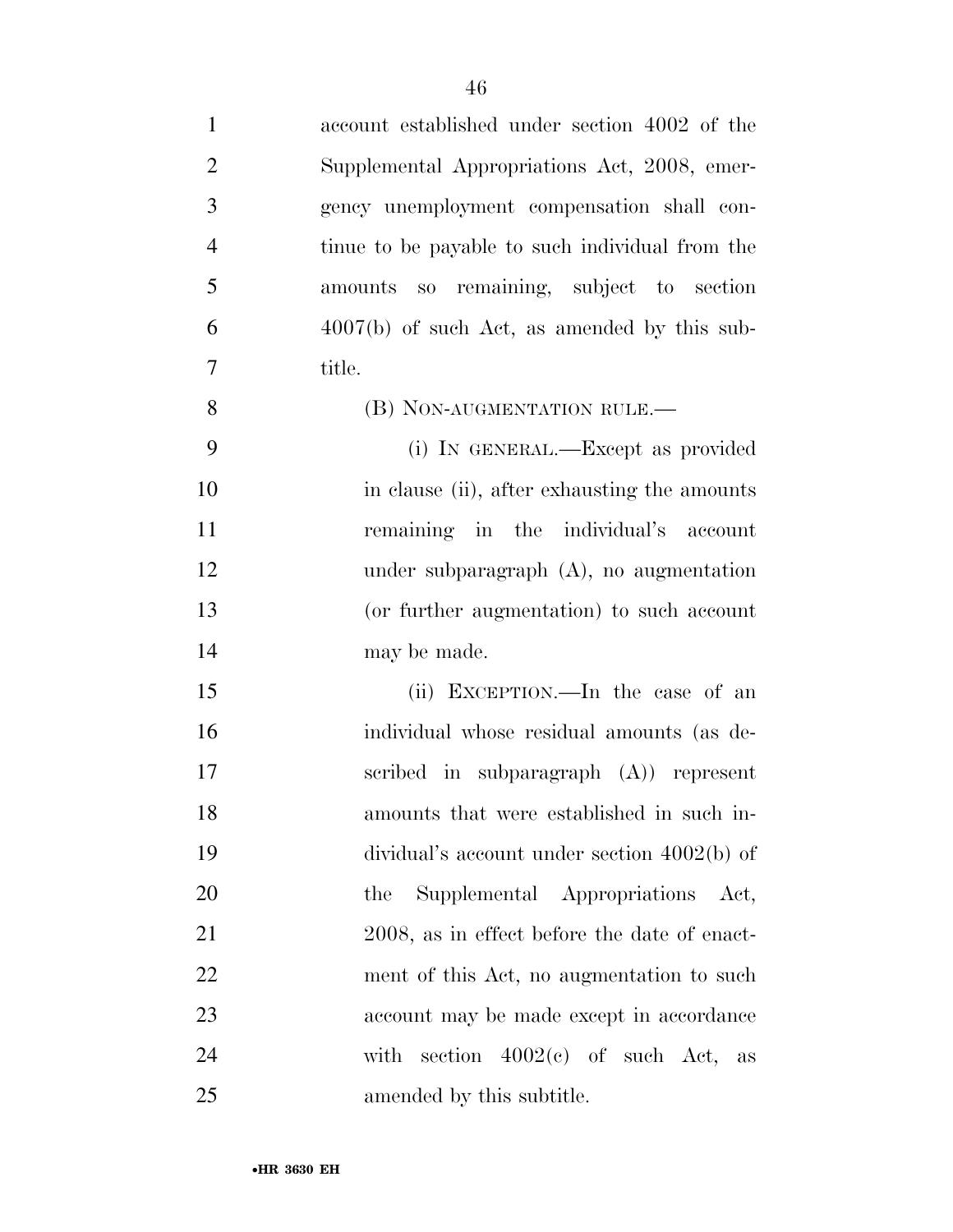| $\mathbf{1}$   | (3) TRANSITION RULES FOR THE APPLICATION          |
|----------------|---------------------------------------------------|
| $\overline{2}$ | OF THE AMENDMENTS MADE BY SUBSECTION (b) IN       |
| 3              | THE CASE OF INDIVIDUALS BETWEEN TIERS.-           |
| $\overline{4}$ | $(A)$ In GENERAL.—In the case of an indi-         |
| 5              | vidual for whom an emergency unemployment         |
| 6              | compensation account has been established         |
| 7              | under section 4002 of the Supplemental Appro-     |
| 8              | priations Act, 2008, as in effect before the date |
| 9              | of enactment of this Act, but who is not covered  |
| 10             | by paragraph $(2)$ , no augmentation (or further  |
| 11             | augmentation) to such account shall be allow-     |
| 12             | able, except as provided in subparagraph (B).     |
| 13             | $(B)$ EXCEPTION.—                                 |
| 14             | (i) RULE.—In the case of a first-tier             |
| 15             | exhaustee, augmentation shall be allowable        |
| 16             | in a manner similar to that described in          |
| 17             | paragraph $(2)(B)(ii)$ .                          |
| 18             | (ii) DEFINITION.—For purposes of                  |
| 19             | this subparagraph, the term "first-tier           |
| 20             | exhaustee" means an individual—                   |
| 21             | (I) who is described in subpara-                  |
| 22             | graph (A); and                                    |
| 23             | (II) whose emergency unemploy-                    |
| 24             | ment compensation account—                        |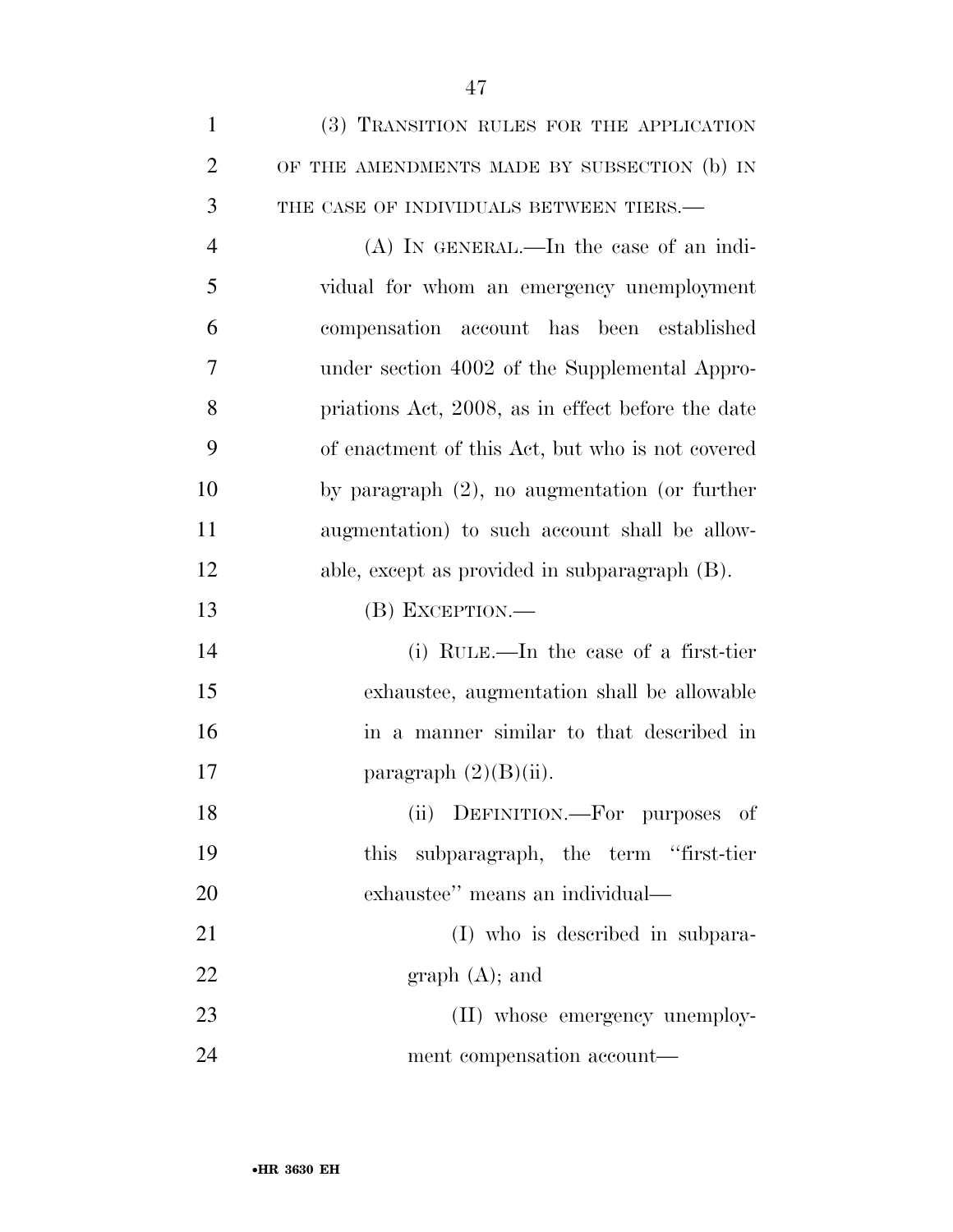| $\mathbf{1}$   | (aa) has been exhausted of                              |
|----------------|---------------------------------------------------------|
| $\overline{2}$ | amounts described in section                            |
| 3              | $4002(b)$ of the Supplemental Ap-                       |
| $\overline{4}$ | propriations Act, 2008, as in ef-                       |
| 5              | fect before the enactment of this                       |
| 6              | Act; but                                                |
| $\tau$         | (bb) has never been aug-                                |
| 8              | mented.                                                 |
| 9              | $(4)$ WEEK DEFINED.—For purposes of this sub-           |
| 10             | section, the term "week" has the meaning given          |
| 11             | such term under section 4006 of the Supplemental        |
| 12             | Appropriations Act, 2008.                               |
|                |                                                         |
| 13             | SEC. 2143. TEMPORARY EXTENSION OF EXTENDED BENEFIT      |
| 14             | PROVISIONS.                                             |
| 15             | (a) IN GENERAL.—Section 2005 of the Assistance for      |
| 16             | Unemployed Workers and Struggling Families Act, as      |
|                | 17 contained in Public Law 111–5 (26 U.S.C. 3304 note), |
|                | 18 is amended—                                          |
| 19             | $(1)$ by striking "January 4, 2012" each place          |
| 20             | it appears and inserting "January 31, 2013"; and        |
| 21             | $(2)$ in subsection (c), by striking "June 11,          |
| 22             | $2012"$ and inserting "January 31, 2013".               |
| 23             | (b) EXTENSION OF MATCHING FOR STATES WITH               |
| 24             | NO WAITING WEEK.—Section 5 of the Unemployment          |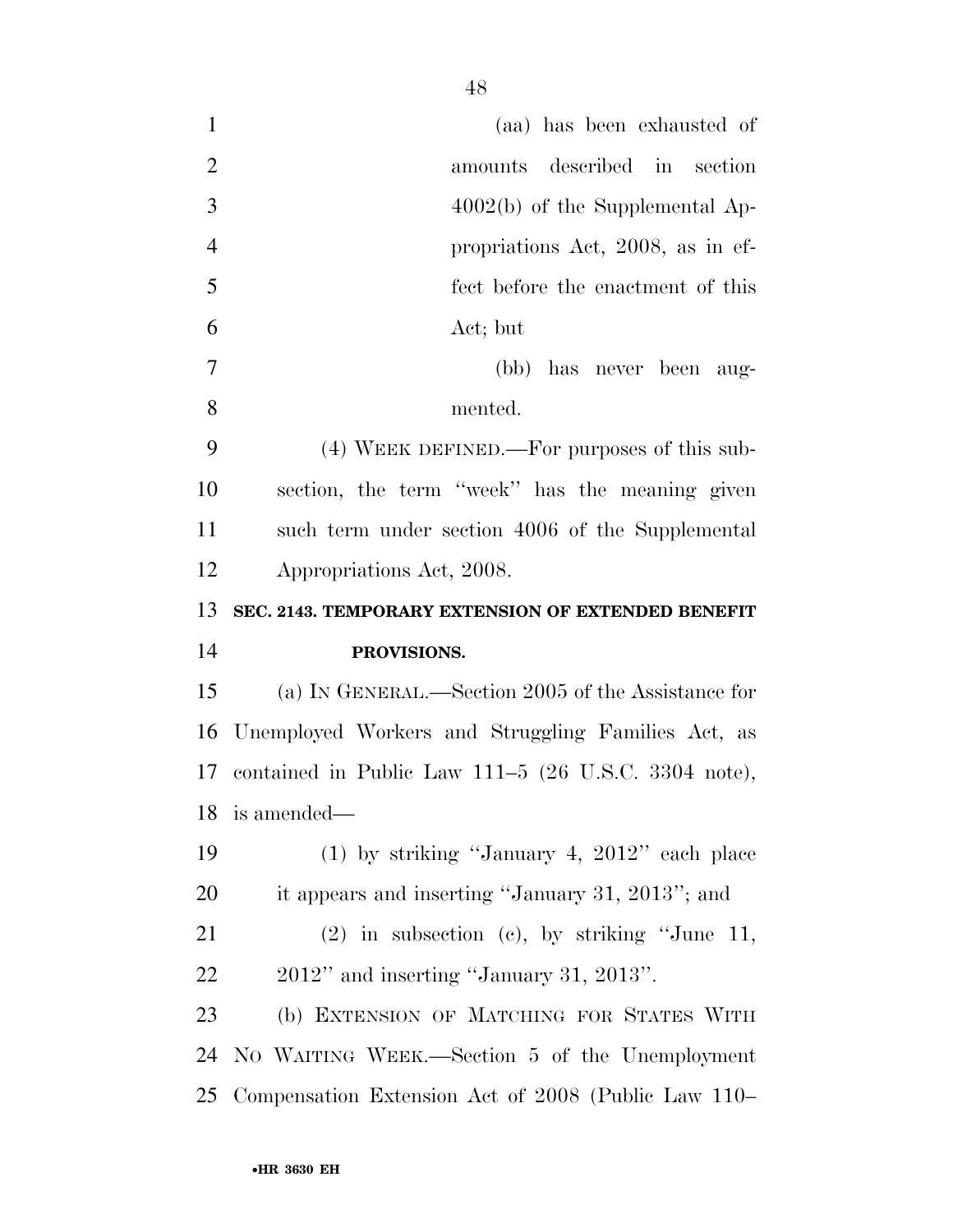449; 26 U.S.C. 3304 note) is amended by striking ''June 10, 2012'' and inserting ''January 31, 2013''.

 (c) EXTENSION OF MODIFICATION OF INDICATORS UNDER THE EXTENDED BENEFIT PROGRAM.—Section 203 of the Federal-State Extended Unemployment Com- pensation Act of 1970 (26 U.S.C. 3304 note) is amend-ed—

 (1) in subsection (d), by striking ''December 31, 2011'' and inserting ''January 31, 2013''; and 10 (2) in subsection  $(f)(2)$ , by striking "December 31, 2011'' and inserting ''January 31, 2013''.

 (d) EFFECTIVE DATE.—The amendments made by this section shall take effect as if included in the enact- ment of the Tax Relief, Unemployment Insurance Reau- thorization, and Job Creation Act of 2010 (Public Law 111–312; 26 U.S.C. 3304 note).

### **SEC. 2144. ADDITIONAL EXTENDED UNEMPLOYMENT BENE-**

 **FITS UNDER THE RAILROAD UNEMPLOY-MENT INSURANCE ACT.** 

20 (a) EXTENSION.—Section  $2(e)(2)(D)(iii)$  of the Rail- road Unemployment Insurance Act, as added by section 2006 of the American Recovery and Reinvestment Act of 2009 (Public Law 96 111–5) and as amended by section 9 of the Worker, Homeownership, and Business Assist-ance Act of 2009 (Public Law 111–92) and section 505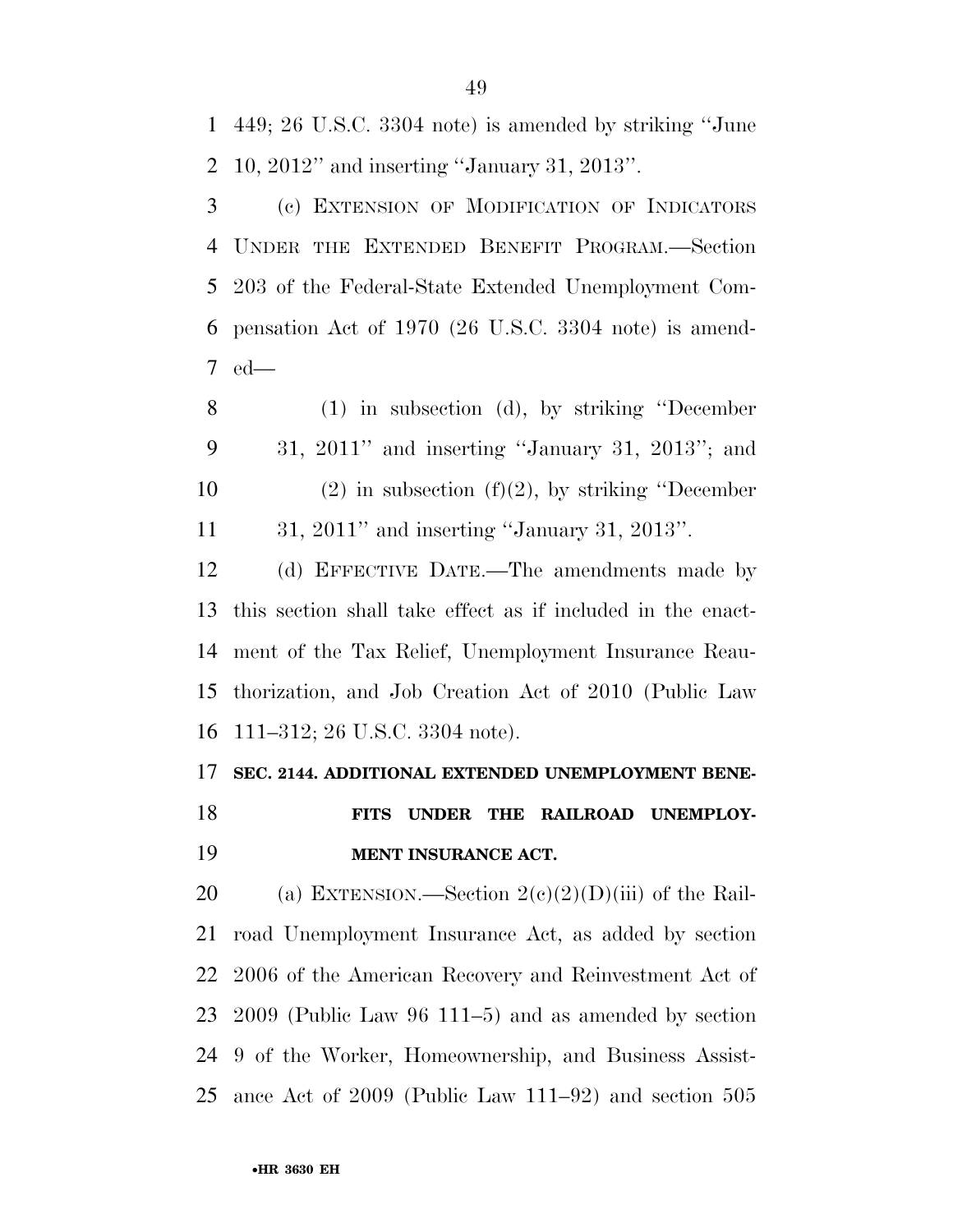of the Tax Relief, Unemployment Insurance Reauthoriza- tion, and Job Creation Act of 2010 (Public Law 111– 312), is amended—

 (1) by striking ''June 30, 2011'' and inserting ''June 30, 2012''; and

 (2) by striking "December 31, 2011" and in-serting ''January 31, 2013''.

 (b) CLARIFICATION ON AUTHORITY TO USE FUNDS.—Funds appropriated under either the first or 10 second sentence of clause (iv) of section  $2(e)(2)(D)$  of the Railroad Unemployment Insurance Act shall be available to cover the cost of additional extended unemployment 13 benefits provided under such section  $2(e)(2)(D)$  by reason of the amendments made by subsection (a) as well as to cover the cost of such benefits provided under such section  $2(e)(2)(D)$ , as in effect on the day before the date of en-actment of this Act.

## **PART 3—IMPROVING REEMPLOYMENT STRATE- GIES UNDER THE EMERGENCY UNEMPLOY-MENT COMPENSATION PROGRAM**

 **SEC. 2161. IMPROVED WORK SEARCH FOR THE LONG-TERM UNEMPLOYED.** 

 (a) IN GENERAL.—Section 4001(b) of the Supple- mental Appropriations Act, 2008 (Public Law 110–252; 26 U.S.C. 3304 note) is amended—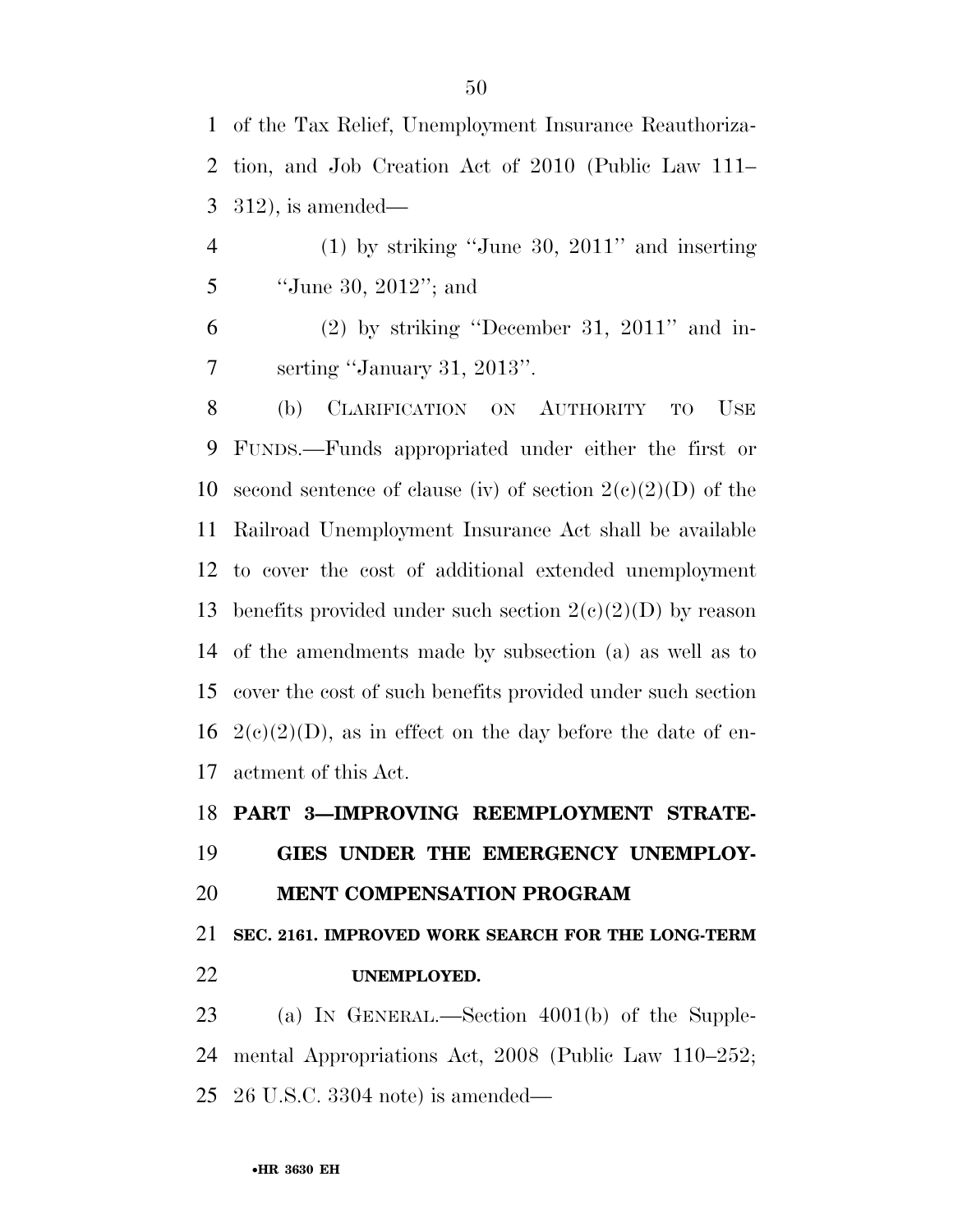(1) by striking ''and'' at the end of paragraph 2  $(2);$  (2) by striking the period at the end of para-4 graph (3) and inserting "; and"; and (3) by adding at the end the following: ''(4) are able to work, available to work, and actively seeking work.''. (b) ACTIVELY SEEKING WORK.—Section 4001 of such Act is amended by adding at the end the following: 10 <sup>''</sup>(h) ACTIVELY SEEKING WORK.— 11 "(1) IN GENERAL.—For purposes of subsection (b)(4), the term 'actively seeking work' means, with respect to any individual, that such individual is ac- tively engaged in a systematic and sustained effort to obtain work, as determined based on evidence (whether in electronic format or otherwise) satisfac- tory to the State agency charged with the adminis-tration of the State law.

 ''(2) SPECIFIC REQUIREMENTS.—The specific requirements that must be met in order to satisfy 21 subsection  $(b)(4)$ , to the extent that it relates to ac-22 tively seeking work, shall be established by the State agency, and shall include the following:

24 ''(A) Registration for employment services within 30 days after the date on which occurs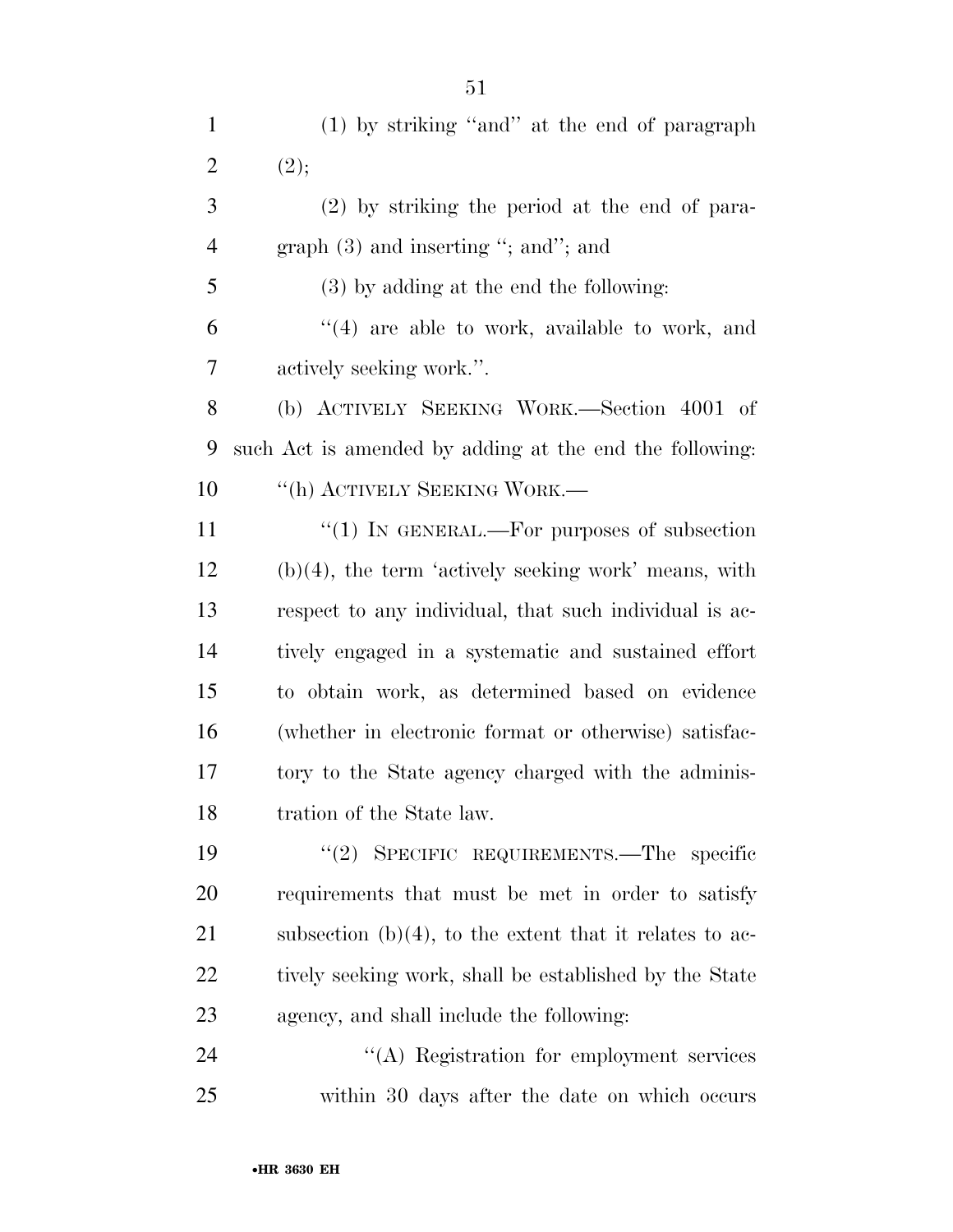| $\mathbf{1}$   | whichever of the following events occurs first, in |
|----------------|----------------------------------------------------|
| $\overline{2}$ | the case of the individual referred to in para-    |
| 3              | $graph(1)$ :                                       |
| $\overline{4}$ | "(i) The submission of the claim on                |
| 5              | the basis of which amounts described in            |
| 6              | section $4002(b)$ (as amended by the Unem-         |
| 7              | ployment Benefits Extension Act of 2011)           |
| 8              | first become payable to such individual.           |
| 9              | "(ii) The submission of the claim on               |
| 10             | the basis of which amounts described in            |
| 11             | section $4002(c)$ (as amended by the Unem-         |
| 12             | ployment Benefits Extension Act of 2011)           |
| 13             | first become payable to such individual.           |
| 14             | $\lq\lq (B)$ Posting a resume, record, or other    |
| 15             | application for employment on such database as     |
| 16             | the State agency may require.                      |
| 17             | "(C) Applying, in such manner as<br>the            |
| 18             | State agency may require, for work.".              |
| 19             | SEC. 2162. REEMPLOYMENT SERVICES AND REEMPLOY-     |
| 20             | MENT AND ELIGIBILITY ASSESSMENT ACTIVI-            |
| 21             | TIES.                                              |
| 22             | (a) IN GENERAL.—                                   |
| 23             | (1) PROVISION OF SERVICES AND ACTIVITIES.—         |
| 24             | Section 4001 of the Supplemental Appropriations    |
| 25             | Act, 2008 (Public Law 110–252; 26 U.S.C. 3304      |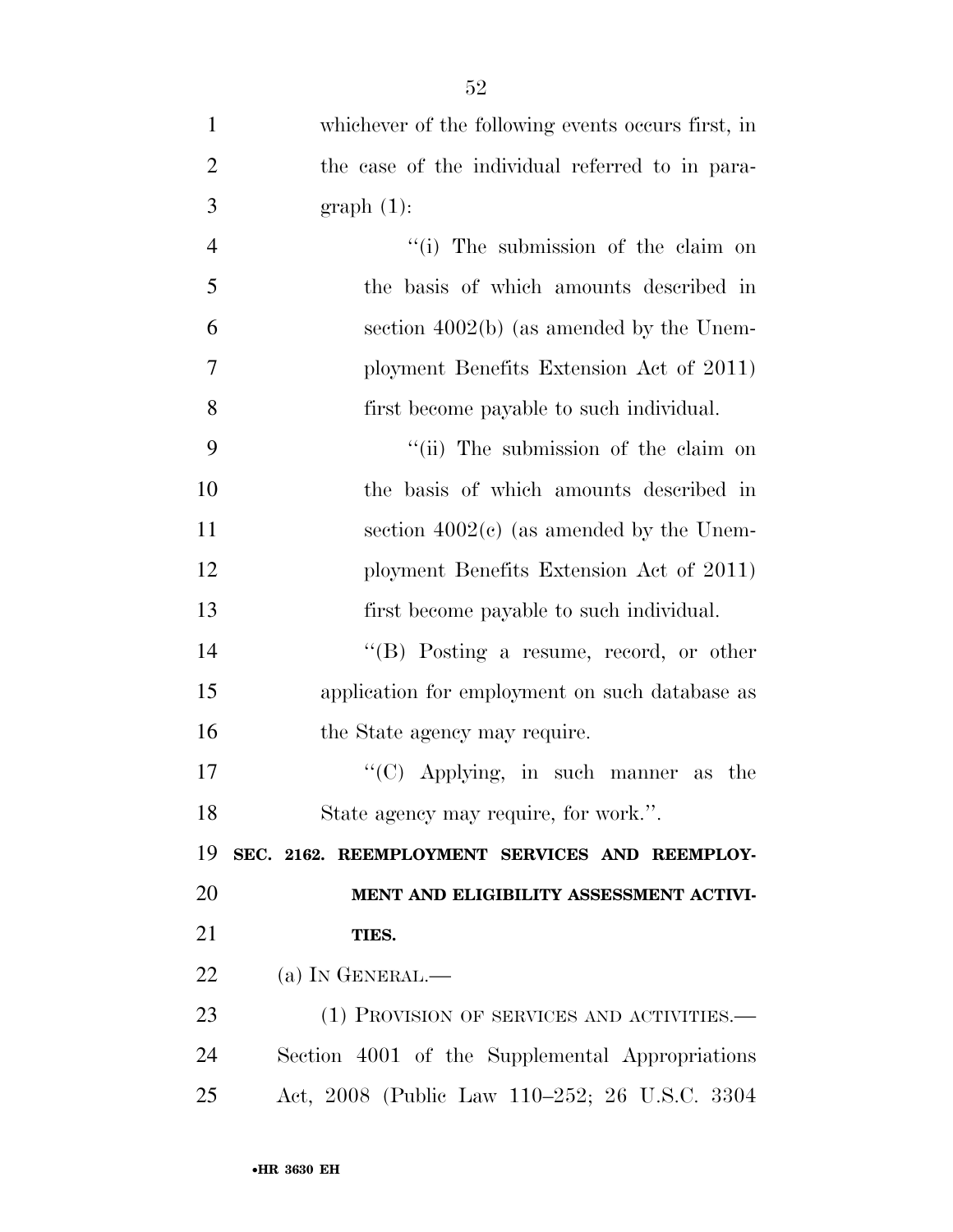| $\mathbf{1}$   | note) is amended by inserting after subsection (h)   |
|----------------|------------------------------------------------------|
| $\overline{2}$ | (as added by section $2161$ ) the following:         |
| 3              | "(i) PROVISION OF SERVICES AND ACTIVITIES.—          |
| $\overline{4}$ | "(1) IN GENERAL.—An agreement under this             |
| 5              | section shall require the following:                 |
| 6              | "(A) The State which is party to such                |
| 7              | agreement shall provide reemployment services        |
| 8              | and reemployment and eligibility assessment ac-      |
| 9              | tivities to each individual—                         |
| 10             | "(i) who, on or after the 30th day                   |
| 11             | after the date of enactment of the Ex-               |
| 12             | tended Benefits, Reemployment, and Pro-              |
| 13             | gram Integrity Improvement Act, begins               |
| 14             | receiving amounts described in subsection            |
| 15             | (b) and (c) of $4002$ of the Supplemental            |
| 16             | Appropriations Act of 2008, as amended               |
| 17             | by the Extended Benefits, Reemployment,              |
| 18             | and Program Integrity Improvement Act;               |
| 19             | and                                                  |
| 20             | "(ii) while such individual continues                |
| 21             | to receive emergency unemployment com-               |
| 22             | pensation under this title.                          |
| 23             | $\lq\lq (B)$ As a condition of eligibility for emer- |
| 24             | gency unemployment compensation for any              |
| 25             | week-                                                |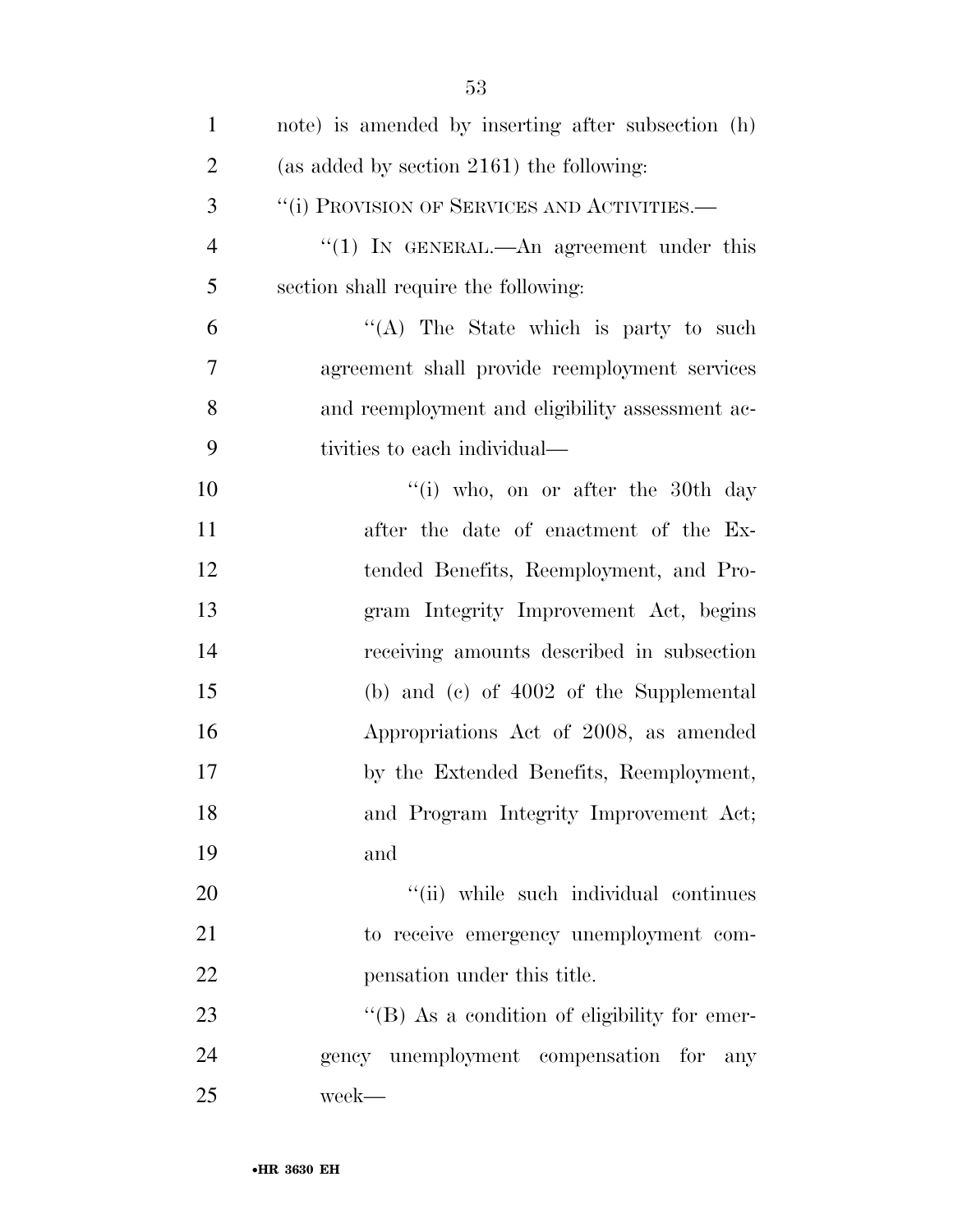| $\mathbf{1}$   | "(i) a claimant shall meet the min-                   |
|----------------|-------------------------------------------------------|
| $\overline{2}$ | imum educational requirements set forth in            |
| 3              | section $303(a)(10)(B)$ of the Social Secu-           |
| $\overline{4}$ | rity Act;                                             |
| 5              | "(ii) a claimant who has been duly re-                |
| 6              | ferred to reemployment services shall par-            |
| 7              | ticipate in such services; and                        |
| 8              | "(iii) a claimant shall be actively seek-             |
| 9              | ing work (determined applying subsection              |
| 10             | (h)).                                                 |
| 11             | "(2) DESCRIPTION OF SERVICES AND ACTIVI-              |
| 12             | TIES.—The reemployment services and in-person re-     |
| 13             | employment and eligibility assessment activities pro- |
| 14             | vided to individuals receiving emergency unemploy-    |
| 15             | ment compensation described in paragraph $(1)$ —      |
| 16             | $\lq\lq$ shall include—                               |
| 17             | "(i) the provision of labor market and                |
| 18             | career information;                                   |
| 19             | "(ii) an assessment of the skills of the              |
| 20             | individual;                                           |
| 21             | "(iii) orientation to the services avail-             |
| 22             | able through the one-stop centers estab-              |
| 23             | lished under title I of the Workforce In-             |
| 24             | vestment Act of 1998; and                             |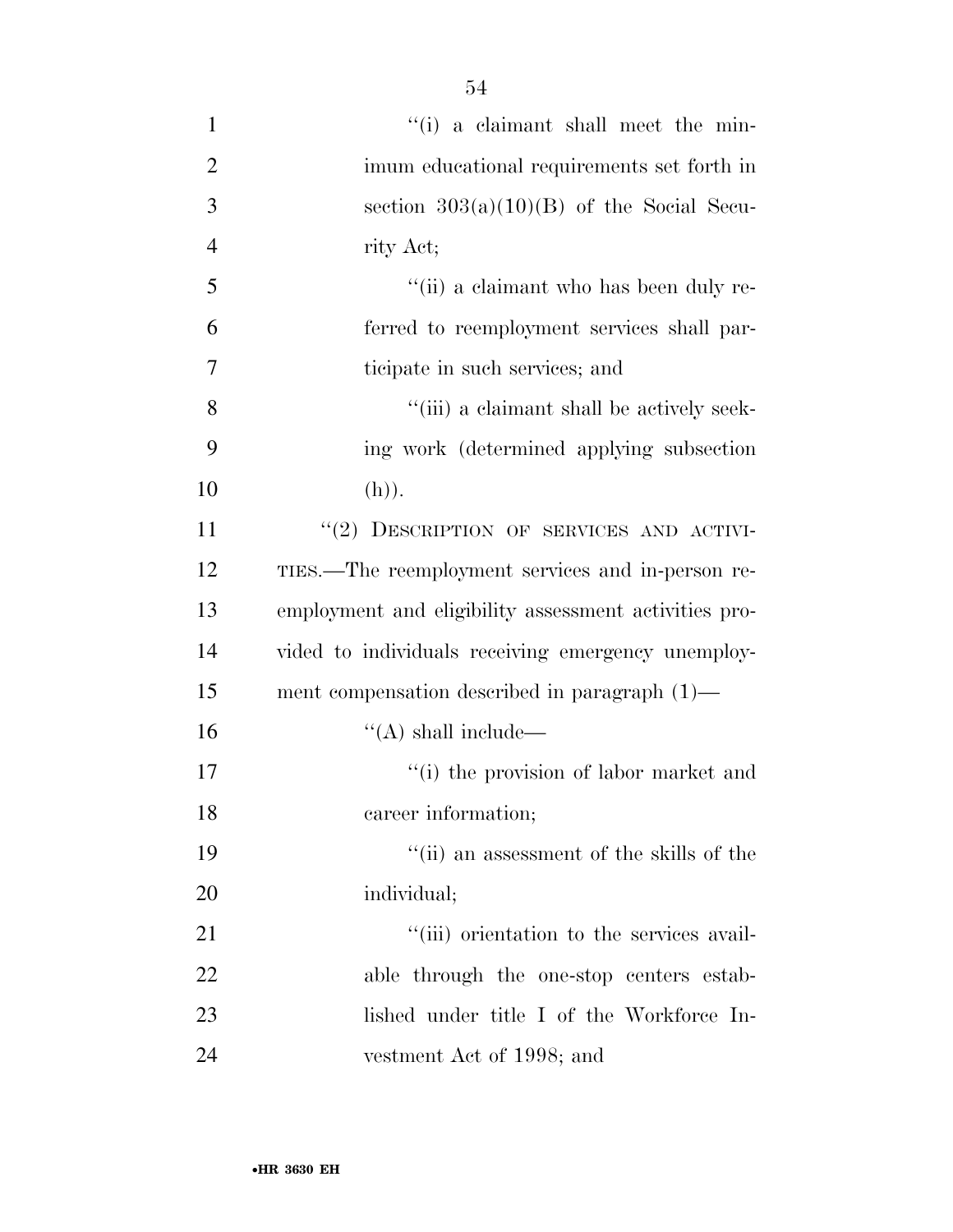| $\mathbf{1}$   | "(iv) review of the eligibility of the in-              |
|----------------|---------------------------------------------------------|
| $\overline{2}$ | dividual for emergency unemployment com-                |
| 3              | pensation relating to the job search activi-            |
| $\overline{4}$ | ties of the individual; and                             |
| 5              | $\lq\lq$ (B) may include the provision of —             |
| 6              | "(i) comprehensive and specialized as-                  |
| 7              | sessments;                                              |
| 8              | "(ii) individual and group career                       |
| 9              | counseling;                                             |
| 10             | "(iii) training services;                               |
| 11             | "(iv) additional reemployment serv-                     |
| 12             | ices; and                                               |
| 13             | $f'(v)$ job search counseling and the de-               |
| 14             | velopment or review of an individual reem-              |
| 15             | ployment plan that includes participation               |
| 16             | in job search activities and appropriate                |
| 17             | workshops.                                              |
| 18             | "(3) PARTICIPATION REQUIREMENT.—As a con-               |
| 19             | dition of continuing eligibility for emergency unem-    |
| 20             | ployment compensation for any week, an individual       |
| 21             | who has been referred to reemployment services or       |
| 22             | reemployment and eligibility assessment activities      |
| 23             | under this subsection shall participate in such serv-   |
| 24             | ices or activities, unless the State agency responsible |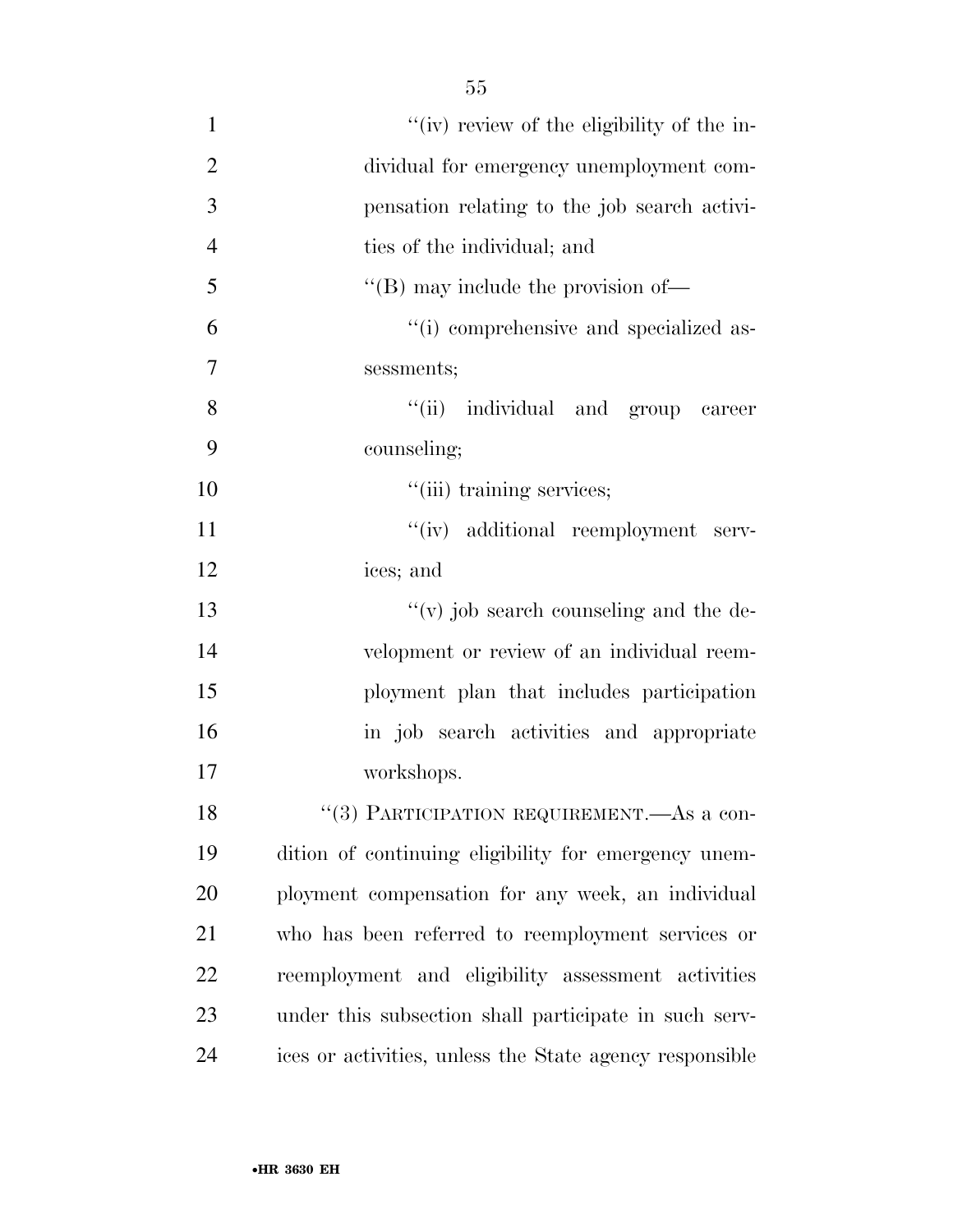| $\mathbf{1}$   | for the administration of State unemployment com-            |
|----------------|--------------------------------------------------------------|
| $\overline{2}$ | pensation law determines that—                               |
| 3              | "(A) such individual has completed partici-                  |
| $\overline{4}$ | pating in such services or activities; or                    |
| 5              | $\lq$ (B) there is justifiable cause for failure to          |
| 6              | participate or to complete participating in such             |
| $\tau$         | services or activities, as determined in accord-             |
| 8              | ance with guidance to be issued by the Sec-                  |
| 9              | retary.".                                                    |
| 10             | (2) ISSUANCE OF GUIDANCE.—Not later than                     |
| 11             | 30 days after the date of enactment of this Act, the         |
| 12             | Secretary shall issue guidance on the implementation         |
| 13             | of the reemployment services and reemployment and            |
| 14             | eligibility assessment activities required to be pro-        |
| 15             | vided under the amendment made by paragraph (1).             |
| 16             | (b) FUNDING.—Section 4002 of the Supplemental                |
| 17             | Appropriations Act, 2008 (Public Law 110–252; 26             |
|                | 18 U.S.C. 3304 note), as amended by section 2142(b), is fur- |
| 19             | ther amended by adding at the end the following:             |
| 20             | OPTIONAL FUNDING FOR REEMPLOYMENT<br>``(e)                   |
| 21             | SERVICES AND REEMPLOYMENT AND ELIGIBILITY AS-                |
| 22             | SESSMENT ACTIVITIES. In order to carry out section           |
| 23             | $4001(i)(2)$ , a State may withhold up to \$5 from any       |
| 24             | amount otherwise payable to an individual under this title   |
| 25             | for any week.".                                              |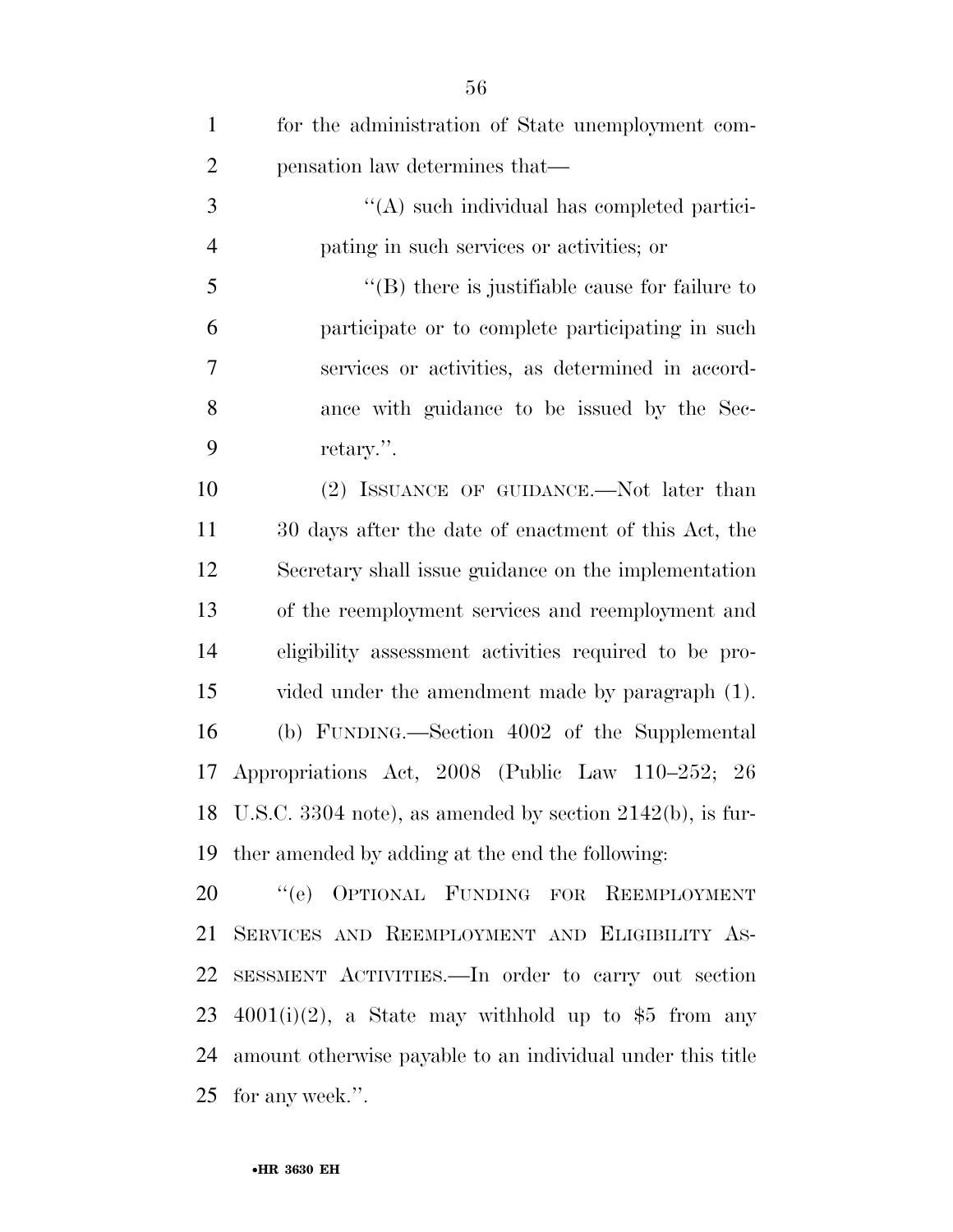# **SEC. 2163. STATE FLEXIBILITY TO SUPPORT LONG-TERM UNEMPLOYED WORKERS WITH IMPROVED REEMPLOYMENT SERVICES.**

 Title IV of the Supplemental Appropriations Act, 2008 (Public Law 110–252; 26 U.S.C. 3304 note) is amended by adding at the end the following:

### **''DEMONSTRATION PROJECTS**

 ''SEC. 4008. (a) The Secretary may enter into an agreement under this section, with any State which has an agreement with the Secretary under section 4001 and which submits an application under subsection (b), for the purpose of allowing such State to divert, in any month, a number of emergency unemployment compensation beneficiaries not to exceed 20 percent of the total number of beneficiaries, attributable to such State and receiving emergency unemployment compensation for the first week of such month, to conduct demonstration projects to test and evaluate measures designed—

 $\frac{1}{2}$  (1) to expedite the reemployment of individ- uals who establish initial eligibility for unemploy- ment compensation under the State law of such State; or

23  $\frac{1}{2}$  to improve the effectiveness of a State in carrying out its State law with respect to reemploy-ment.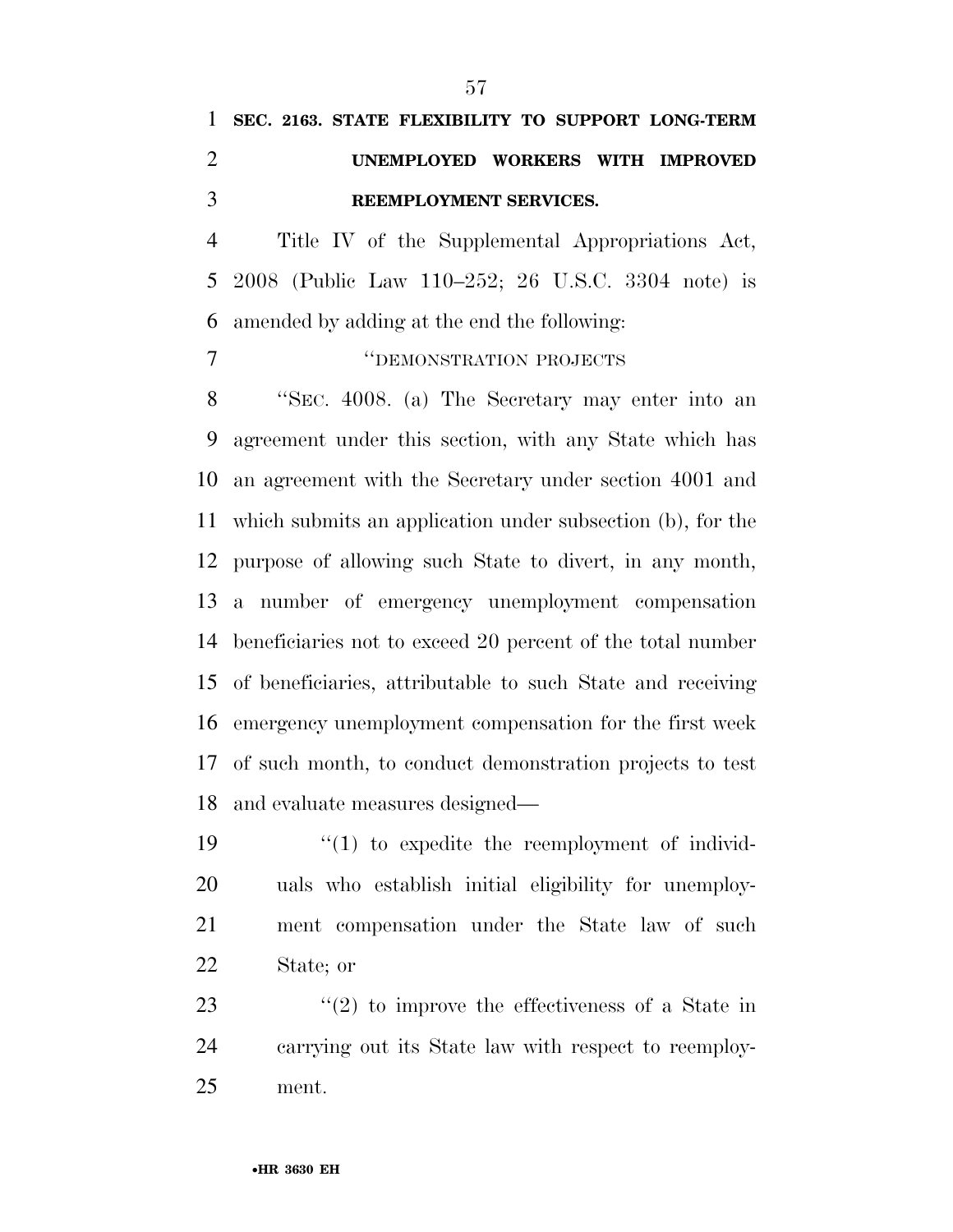''(b) The Governor of any State desiring to conduct a demonstration project under this section shall submit an application to the Secretary. Any such application shall include—

 ''(1) a description of the activities to be carried out by the State to assist in the reemployment of eli- gible individuals to be served in accordance with this part, including activities the State intends to carry out and an estimate of the amounts the State in-tends to allocate to those respective activities;

 $(2)$  a description of the performance outcomes to be achieved by the State through the activities carried out under this part, including the employ- ment outcomes to be achieved by participants and the processes the State will use to track perform- ance, consistent with guidance provided by the Sec-retary regarding such outcomes and processes;

18 ''(3) the timelines for implementation of the ac- tivities described in the application and the number of emergency unemployment compensation claimants expected to be enrolled in such activities for each quarter;

23 ''(4) assurances that the State will participate in the evaluation activities carried out by the Sec-retary under this section;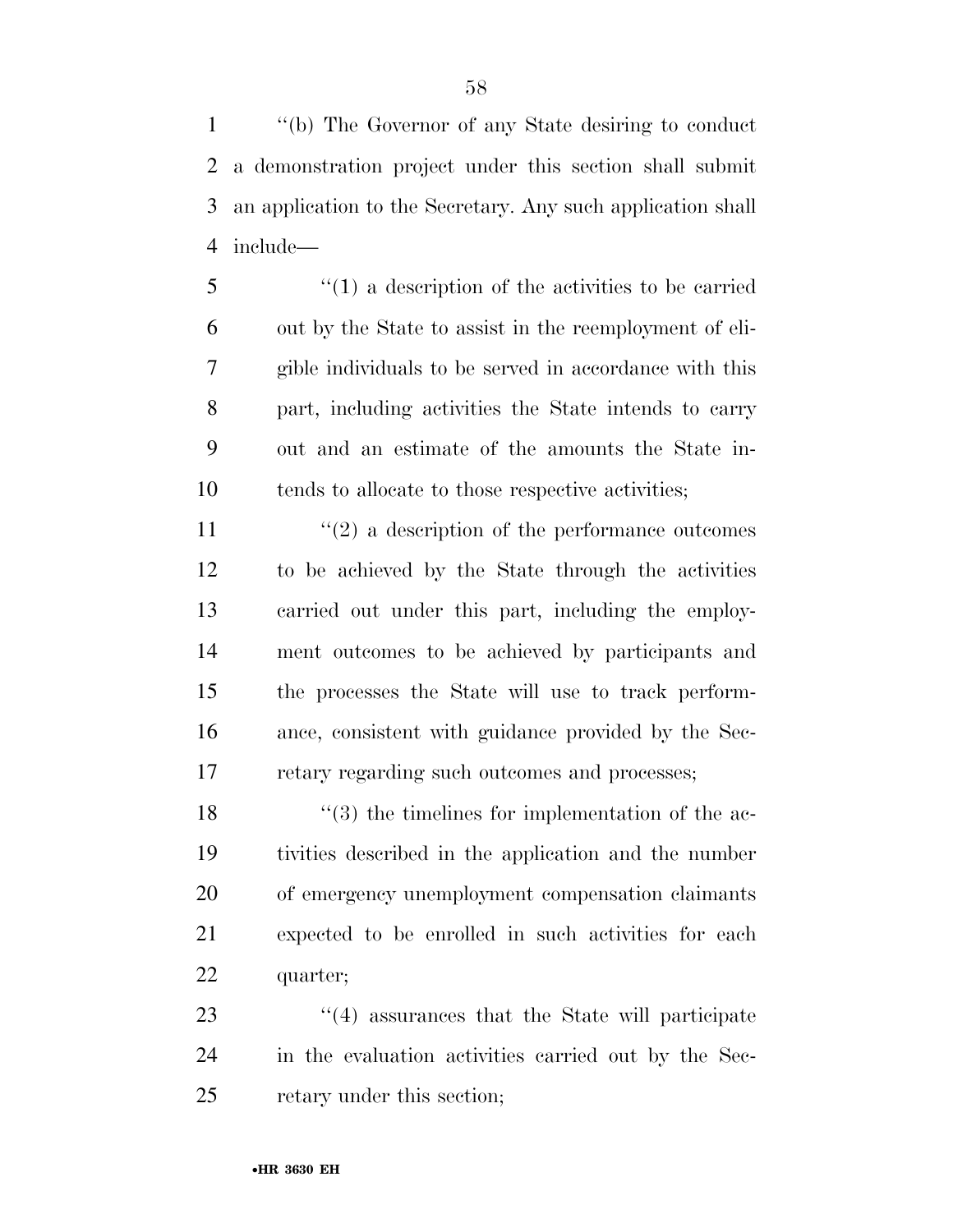1 ''(5) assurances that the State will provide ap- propriate reemployment services to individuals par-ticipating in the demonstration project;

4 ''(6) assurances that the State will report such information as the Secretary may require relating to fiscal, performance and other matters, including em-ployment outcomes.

8 ''(7) the specific aspects of the project to which the waiver would apply and the reasons why such waiver is needed;

 ''(8) a description of the goals and the expected programmatic outcomes of the demonstration project, including how the project would contribute to the objective described in subsection (a)(1), sub-15 section  $(a)(2)$ , or both;

 ''(9) assurances (accompanied by supporting analysis) that the demonstration project would not result in any increased net costs to the emergency unemployment compensation program;

20  $\frac{1}{20}$  (10) a description of the manner in which the State—

 $\text{``(A)}$  will conduct an impact evaluation, using a control or comparison group or other valid methodology, of the demonstration project; and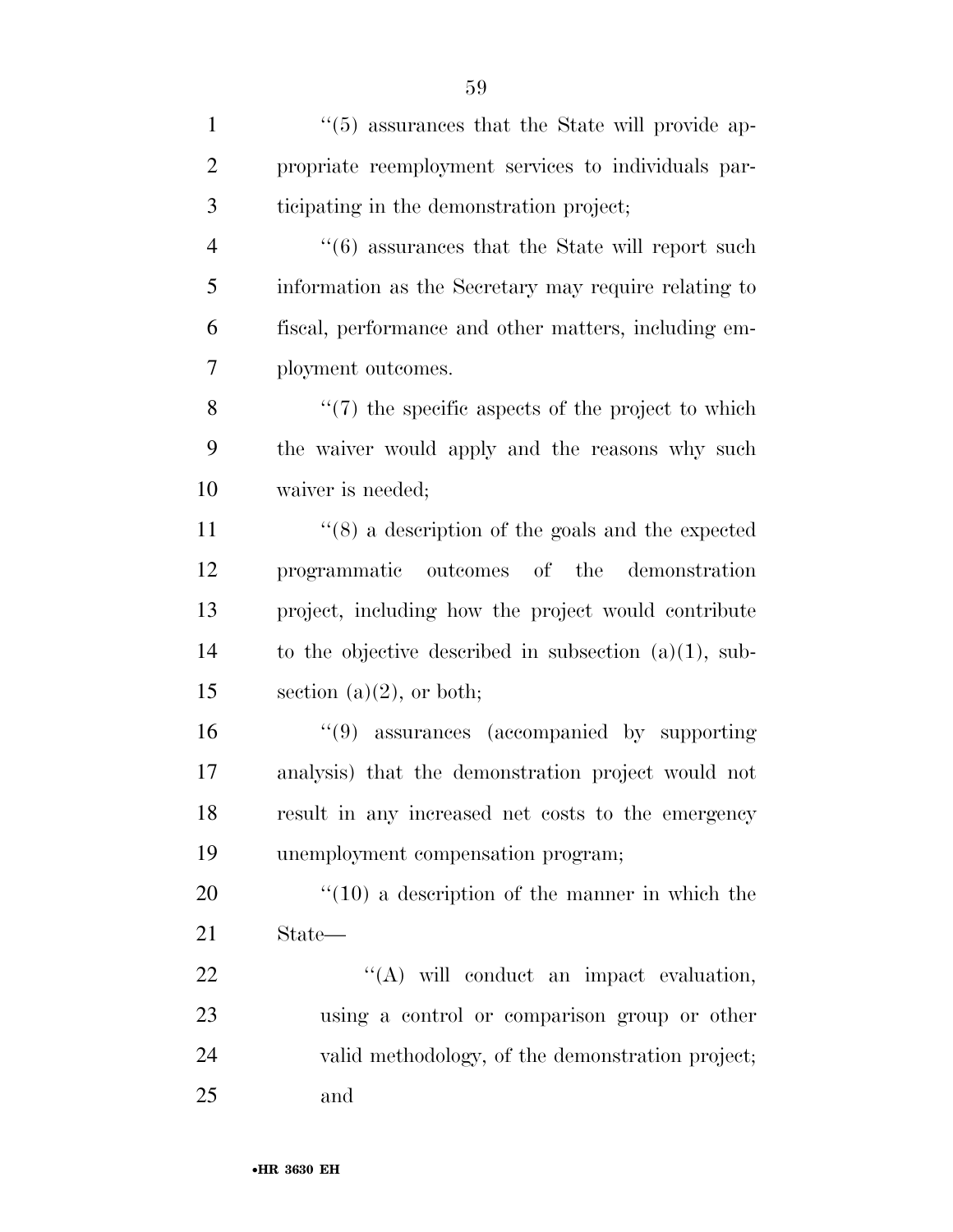| $\mathbf{1}$   | $\lq\lq$ (B) will determine the extent to which the         |
|----------------|-------------------------------------------------------------|
| $\overline{2}$ | goals and outcomes described in paragraph (8)               |
| 3              | were achieved; and                                          |
| $\overline{4}$ | $\cdot\cdot(11)$ assurances that the State will provide any |
| 5              | reports relating to the demonstration project, after        |
| 6              | its approval, as the Secretary may require.                 |
| 7              | "(c) Activities that may be pursued under a dem-            |
| 8              | onstration project under this section, including—           |
| 9              | "(1) subsidies for employer-provided training,              |
| 10             | such as wage subsidies;                                     |
| 11             | $"(2)$ work sharing or short-time compensation;             |
| 12             | and                                                         |
| 13             | "(3) enhanced employment strategies, which                  |
| 14             | may include services such as—                               |
| 15             | $\lq\lq$ assessments, counseling, and other                 |
| 16             | intensive services that are provided by staff on            |
| 17             | a one-to-one basis and may be customized to                 |
| 18             | meet the reemployment needs of emergency un-                |
| 19             | employment compensation claimants and indi-                 |
| 20             | viduals;                                                    |
| 21             | "(B) comprehensive assessments designed                     |
| 22             | to identify alternative career paths;                       |
| 23             | $\lq\lq$ (C) case management;                               |
| 24             | "(D) reemployment services that are pro-                    |
| 25             | vided more frequently and more intensively                  |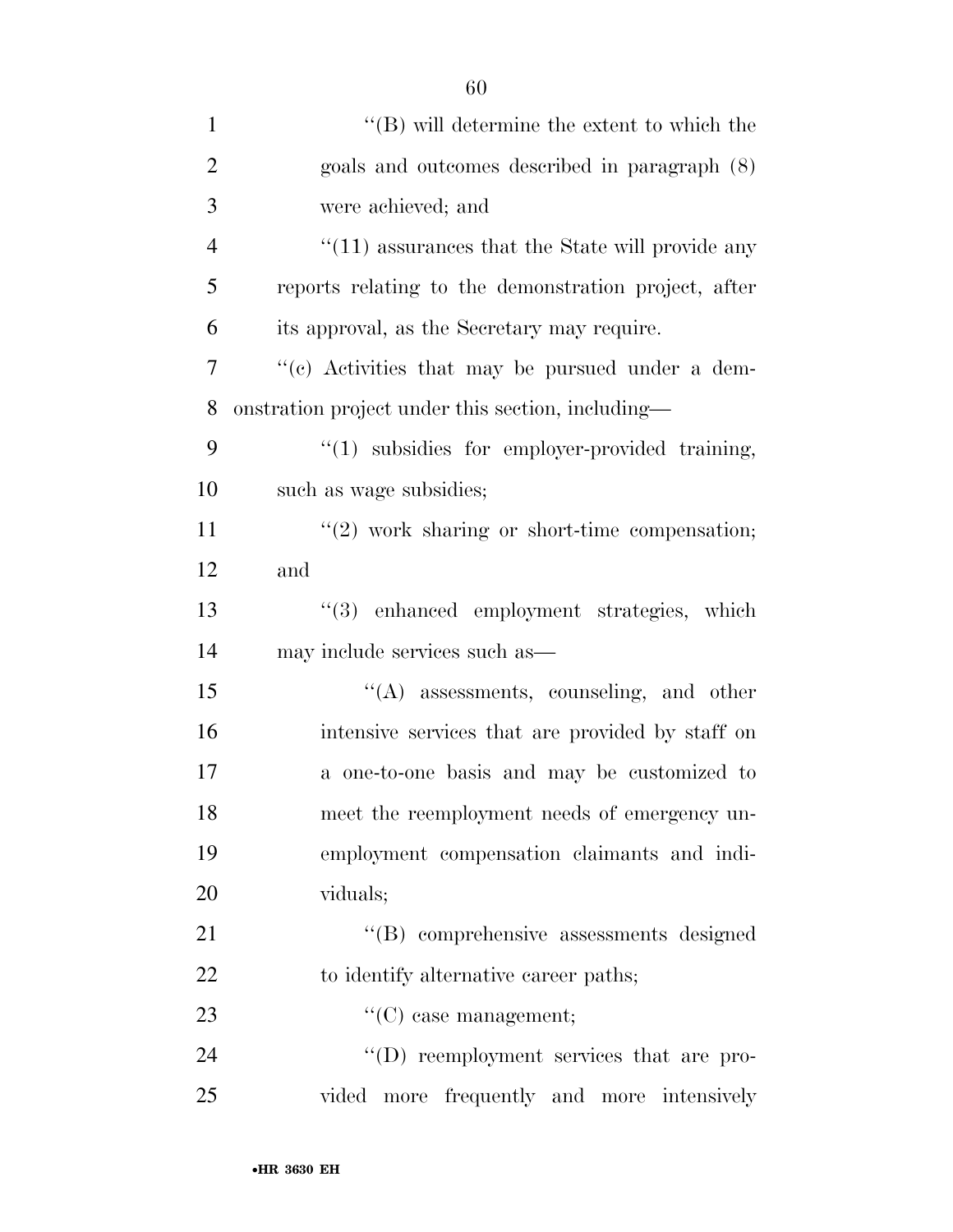| $\mathbf{1}$   | than such reemployment services have pre-              |
|----------------|--------------------------------------------------------|
| $\overline{2}$ | viously been provided by the State;                    |
| 3              | "(E) self-employment assistance programs;              |
| $\overline{4}$ | $\lq\lq(F)$ services that are designed to enhance      |
| 5              | communication skills, interviewing skills, and         |
| 6              | other skills that would assist in obtaining reem-      |
| 7              | ployment;                                              |
| 8              | $\lq\lq(G)$ direct disbursements to employers          |
| 9              | who hire individuals receiving emergency unem-         |
| 10             | ployment compensation to cover part of the cost        |
| 11             | of wages that exceed the unemployed individ-           |
| 12             | ual's prior benefit level; and                         |
| 13             | "(H) other innovative activities which use             |
| 14             | a strategy that is different from the reemploy-        |
| 15             | ment strategies described above and which are          |
| 16             | designed to facilitate the reemployment of indi-       |
| 17             | viduals receiving emergency unemployment               |
| 18             | compensation.                                          |
| 19             | "(d) The Secretary shall, in the case of any State     |
| 20             | for which an application is submitted under subsection |
| 21             | $(b)$ —                                                |
| 22             | $\lq(1)$ notify the State as to whether such appli-    |
| 23             | cation has been approved or denied within 30 days      |
| 24             | after receipt of a complete application; and           |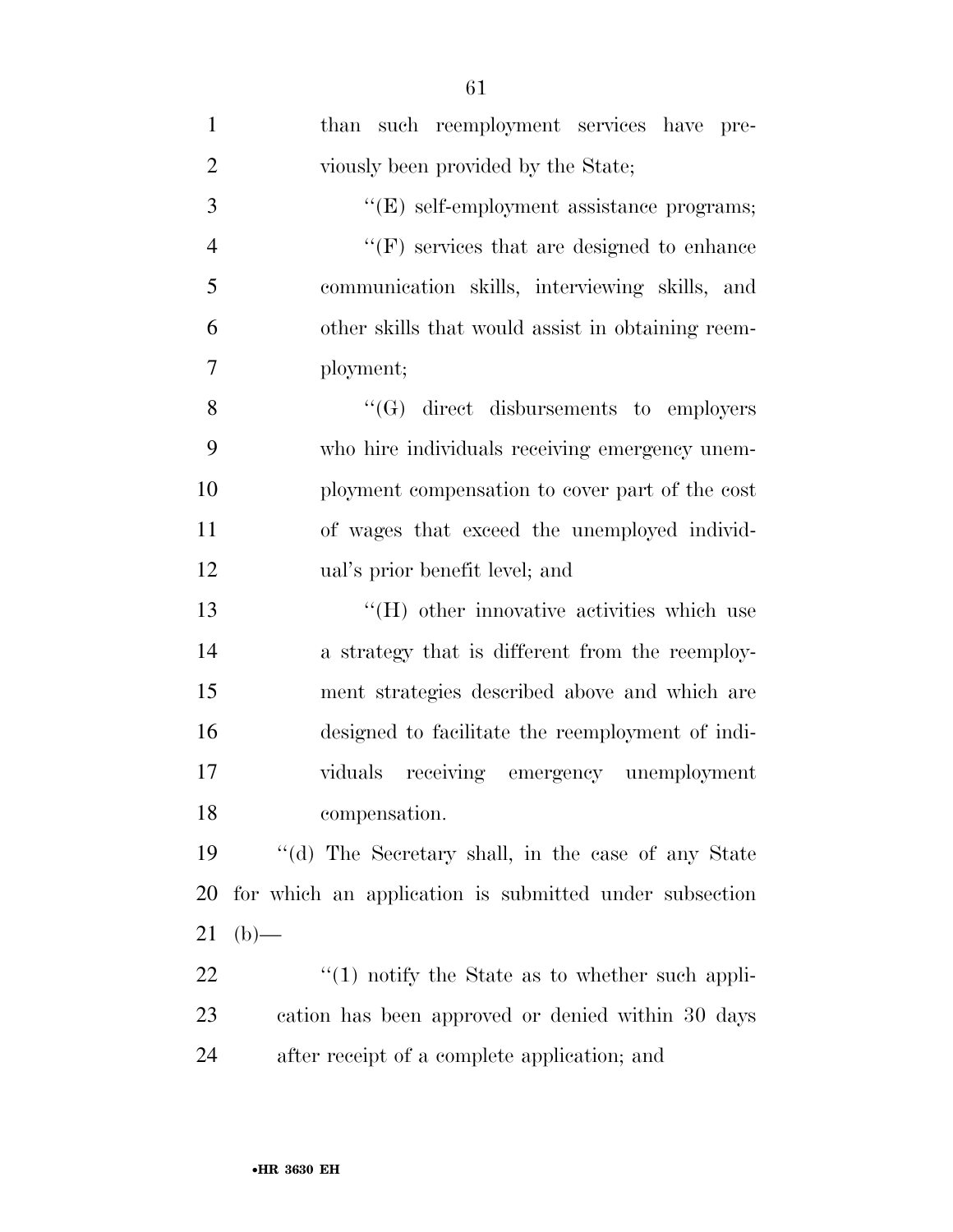1  $\frac{1}{2}$  provide public notice of the decision within 10 days after providing notification to the State in accordance with paragraph (1).

 Public notice under paragraph (2) may be provided through the Internet or other appropriate means. Any ap- plication under this section that has not been denied with- in such 30 days shall be deemed approved, and public no- tice of any approval under this sentence shall be provided within 10 days thereafter.

 ''(e) The Secretary may terminate a demonstration project under this section if the Secretary determines that the State has violated the substantive terms or conditions of the project.

 ''(f) Authority to carry out a demonstration project under this section shall terminate with respect to any State after compensation under this title ceases to be pay-able with respect to such State.''.

### **SEC. 2164. PROMOTING PROGRAM INTEGRITY THROUGH BETTER RECOVERY OF OVERPAYMENTS.**

 Section 4005(c)(1) of the Supplemental Appropria- tions Act, 2008 (Public Law 110–252; 26 U.S.C. 3304 note) is amended—

23 (1) by striking "may" and inserting "shall";

 (2) by striking ''exceed'' and inserting ''be less than''; and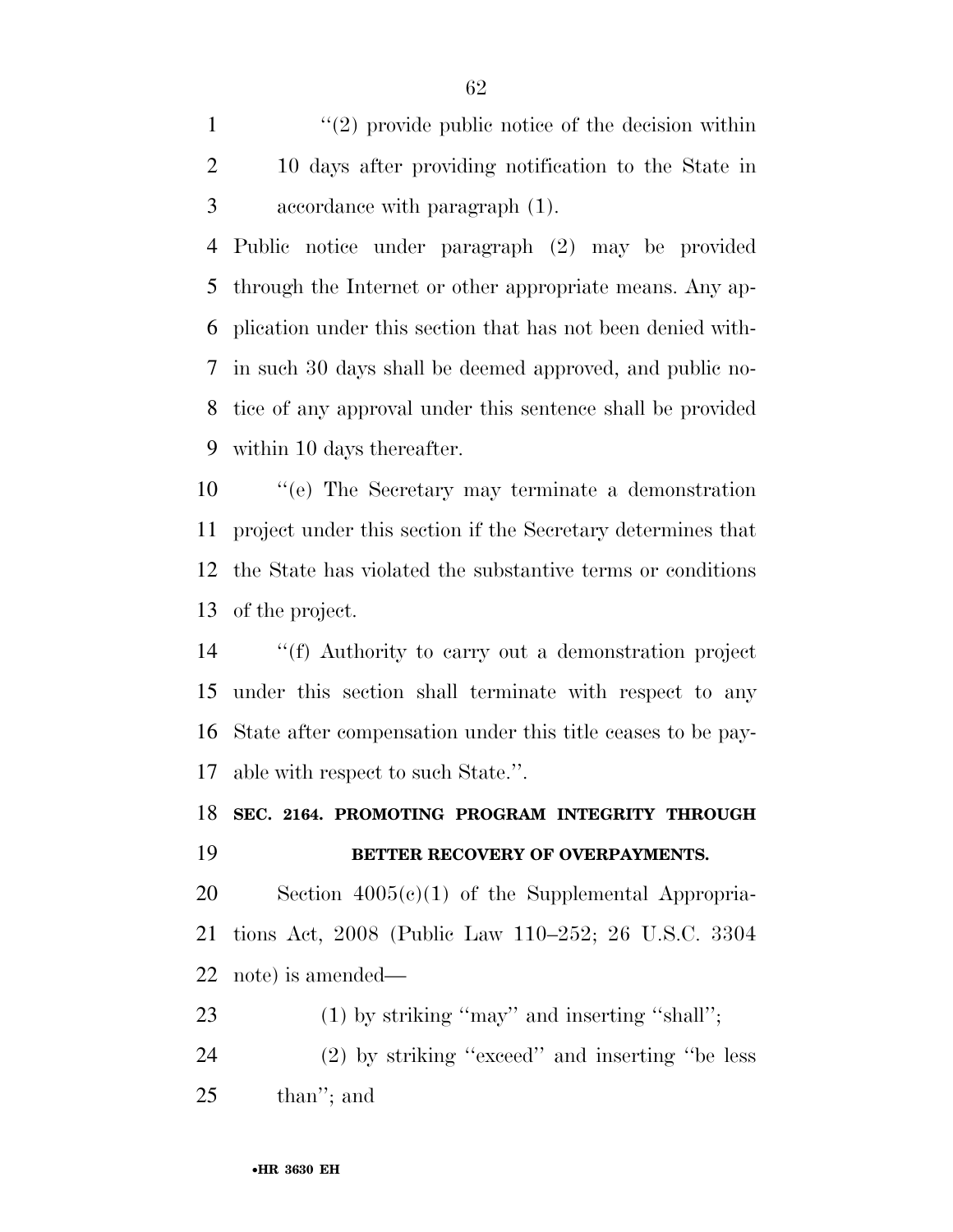| $\mathbf{1}$   | (3) by striking "made." and inserting "made,                 |
|----------------|--------------------------------------------------------------|
| $\overline{2}$ | unless the amount to be repaid is less than 50 per-          |
| 3              | cent of the weekly benefit amount.".                         |
| $\overline{4}$ | SEC. 2165. RESTORE STATE FLEXIBILITY TO IMPROVE UN-          |
| 5              | EMPLOYMENT PROGRAM SOLVENCY.                                 |
| 6              | Subsection (g) of section 4001 of the Supplemental           |
| 7              | Appropriations Act, 2008 (Public Law 110–252; 26             |
| 8              | U.S.C. 3304 note) is repealed.                               |
| 9              | <b>Subtitle C-Medicare Extensions;</b>                       |
| 10             | <b>Other Health Provisions</b>                               |
| 11             | <b>PART 1-MEDICARE EXTENSIONS</b>                            |
| 12             | SEC. 2201. PHYSICIAN PAYMENT UPDATE.                         |
| 13             | (a) IN GENERAL.—Section $1848(d)$ of the Social Se-          |
| 14             | curity Act (42 U.S.C. 1395w–4(d)) is amended by adding       |
| 15             | at the end the following new paragraph:                      |
| 16             | "(13) UPDATE FOR 2012 AND 2013.—                             |
| 17             | "(A) IN GENERAL.—Subject to paragraphs                       |
| 18             | $(7)(B)$ , $(8)(B)$ , $(9)(B)$ , $(10)(B)$ , $(11)(B)$ , and |
| 19             | $(12)(B)$ , in lieu of the update to the single con-         |
| 20             | version factor established in paragraph $(1)(C)$             |
| 21             | that would otherwise apply for 2012 and for                  |
| 22             | 2013, the update to the single conversion factor             |
| 23             | shall be 1.0 percent for the year.                           |
| 24             | "(B) NO EFFECT ON COMPUTATION OF                             |
| 25             | CONVERSION FACTOR FOR 2014 AND<br>SUBSE-                     |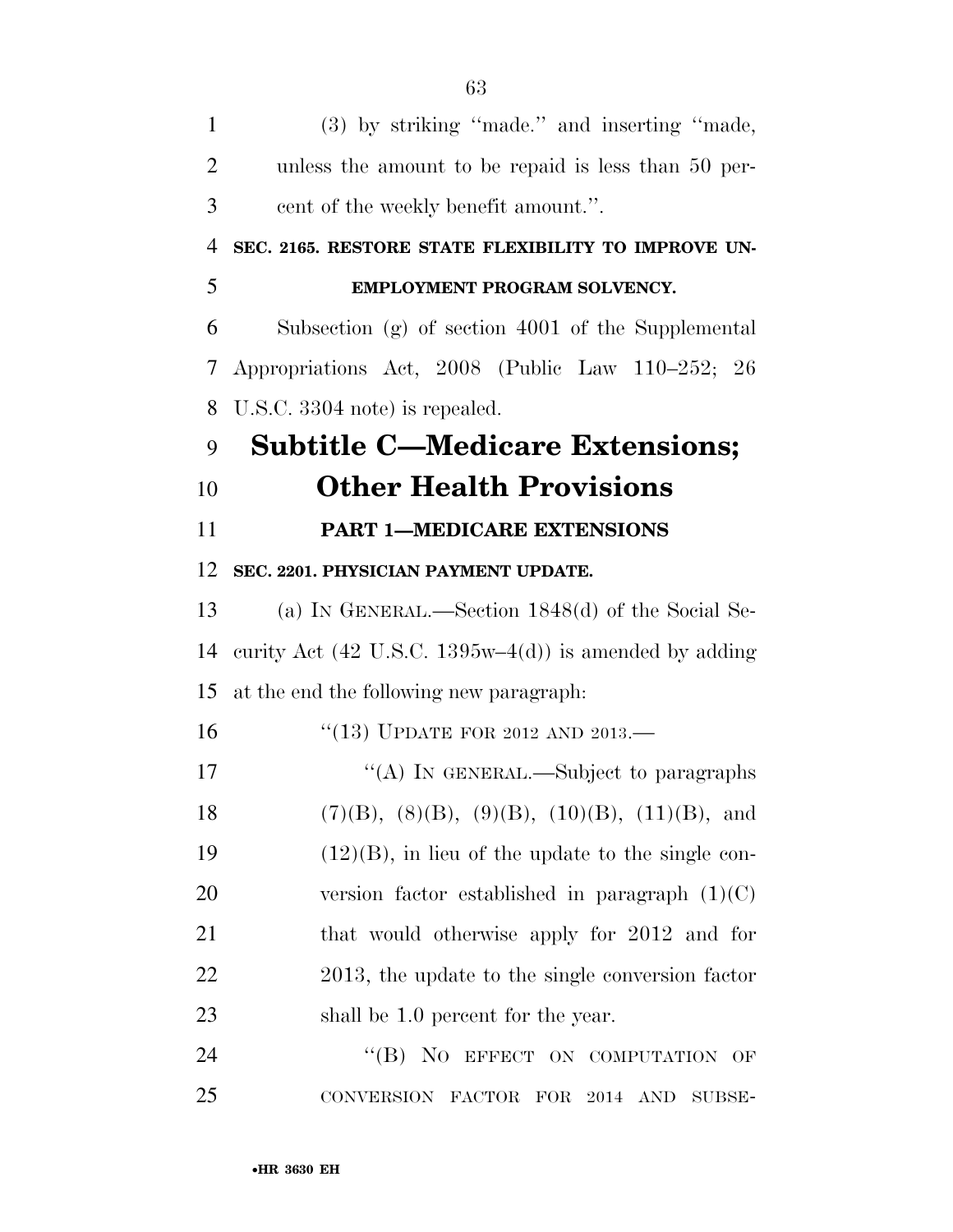| $\mathbf{1}$   | QUENT YEARS.—The conversion factor under                         |
|----------------|------------------------------------------------------------------|
| $\overline{2}$ | this subsection shall be computed under para-                    |
| 3              | graph $(1)(A)$ for 2014 and subsequent years as                  |
| $\overline{4}$ | if subparagraph $(A)$ had never applied.".                       |
| 5              | (b) MANDATED STUDIES ON PHYSICIAN PAYMENT                        |
| 6              | REFORM.                                                          |
| 7              | (1) STUDY BY SECRETARY ON OPTIONS FOR                            |
| 8              | BUNDLED OR EPISODE-BASED PAYMENT.-                               |
| 9              | IN GENERAL.—The Secretary of<br>(A)                              |
| 10             | Health and Human Services shall conduct a                        |
| 11             | study that examines options for bundled or epi-                  |
| 12             | sode-based payments, to cover physicians' serv-                  |
| 13             | ices currently paid under the physician fee                      |
| 14             | schedule under section 1848 of the Social Secu-                  |
| 15             | rity Act $(42 \text{ U.S.C. } 1395\text{w-}4)$ , for one or more |
| 16             | prevalent chronic conditions (such as cancer, di-                |
| 17             | abetes, and congestive heart failure) or episodes                |
| 18             | of care for one or more major procedures (such                   |
| 19             | as medical device implantation). In conducting                   |
| 20             | the study the Secretary shall consult with med-                  |
| 21             | ical professional societies and other relevant                   |
| 22             | stakeholders. The study shall include an exam-                   |
| 23             | ination of related private payer payment initia-                 |
| 24             | tives.                                                           |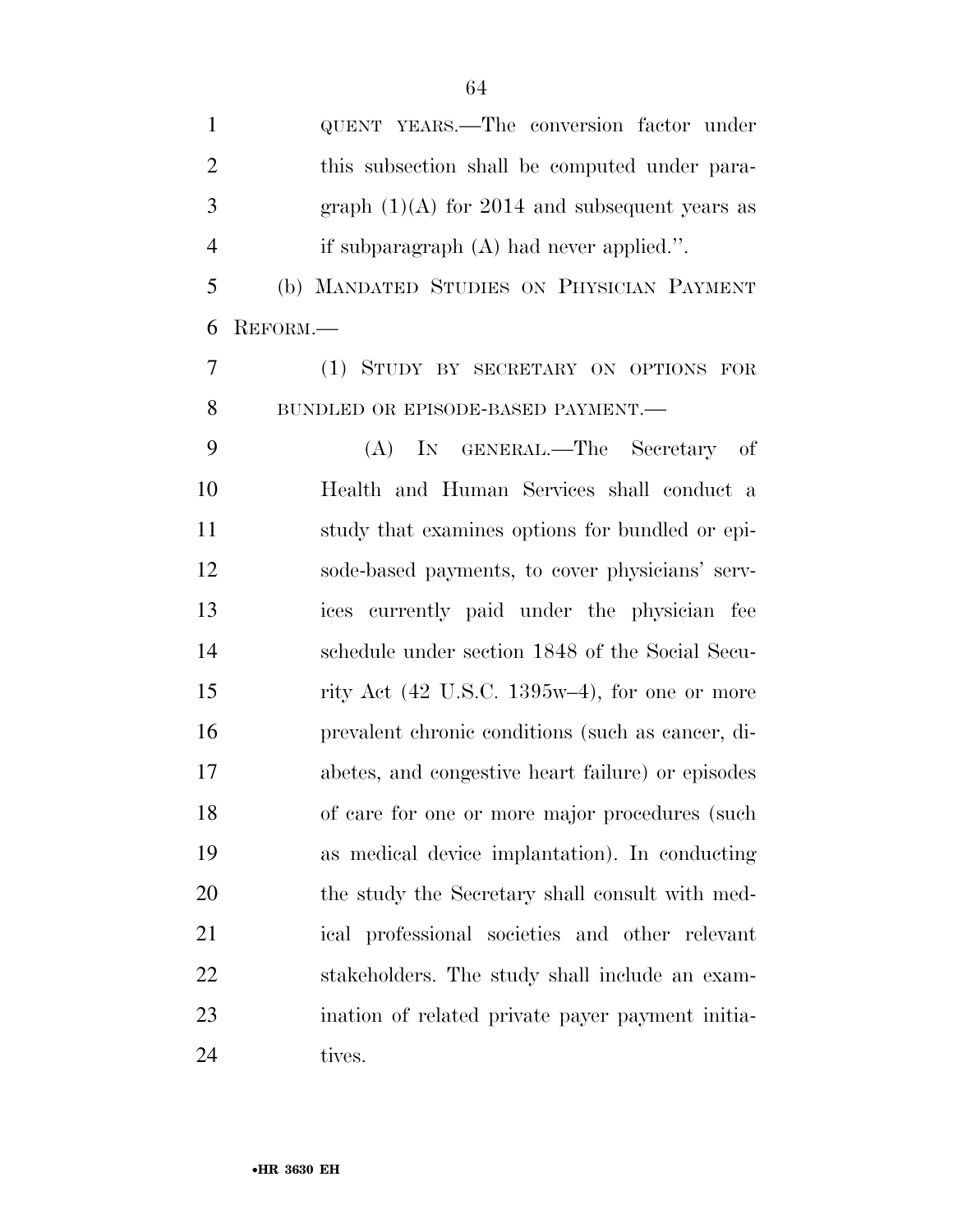(B) REPORT.—Not later than January 1, 2013, the Secretary shall submit to the Com- mittees on Ways and Means and Energy and Commerce of the House of Representatives and the Committee on Finance in the Senate a re- port on the study conducted under this para- graph. The Secretary shall include in the report recommendations on suitable alternative pay- ment options for services paid under such fee schedule and on associated implementation re- quirements (such as timelines, operational issues, and interactions with other payment re- form initiatives). (2) GAO STUDY OF PRIVATE PAYER INITIA-

TIVES.—

 (A) IN GENERAL.—The Comptroller Gen- eral of the United States shall conduct a study that examines initiatives of private entities of- fering or administering health insurance cov- erage, group health plans, or other private health benefit plans to base or adjust physician payment rates under such coverage or plans for performance on quality and efficiency as well as demonstration of care delivery improvement ac-tivities (such as adherence to evidence based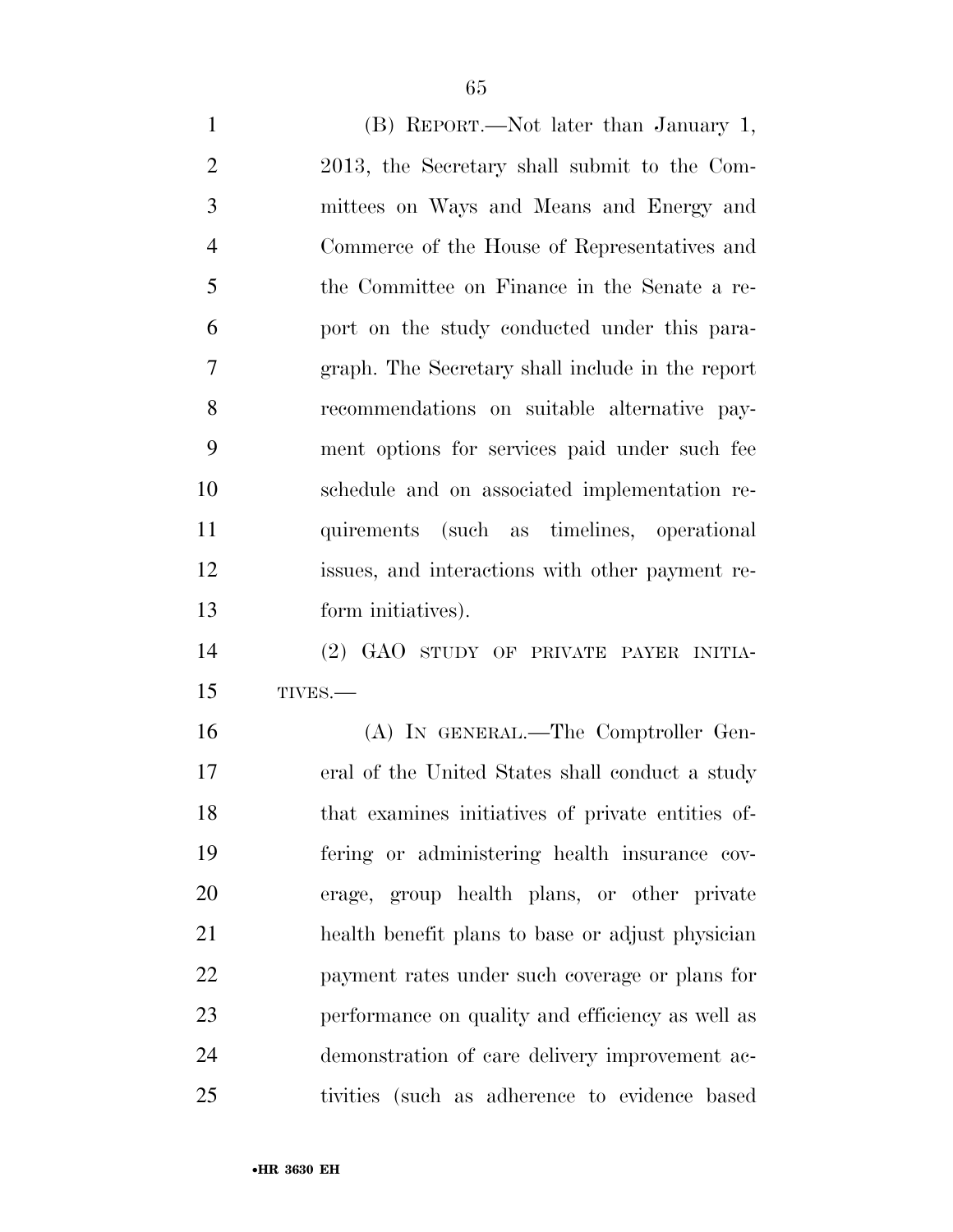guidelines and patient shared decision making programs). In conducting such study, the Comptroller General shall consult, to the extent appropriate, with medical professional societies 5 and other relevant stakeholders.

 (B) REPORT.—Not later than January 1, 2013, the Comptroller General shall submit to the Committees on Ways and Means and En- ergy and Commerce of the House of Represent- atives and the Committee on Finance in the Senate a report on the study conducted under this paragraph. Such report shall include an as- sessment of applicability of the payer initiatives described in subparagraph (A) to the Medicare program and recommendations on modifications to existing Medicare performance-based pay-ment initiatives.

 (3) MEDPAC STUDY OF ALIGNING PAYMENT INCENTIVES.—Not later than March 1, 2013, the Medicare Payment Advisory Commission shall con- duct a study, and submit to the Committees on Ways and Means and Energy and Commerce of the House of Representatives and the Committee on Fi- nance in the Senate a report, that examines the fea-sibility of aligning private payer quality and effi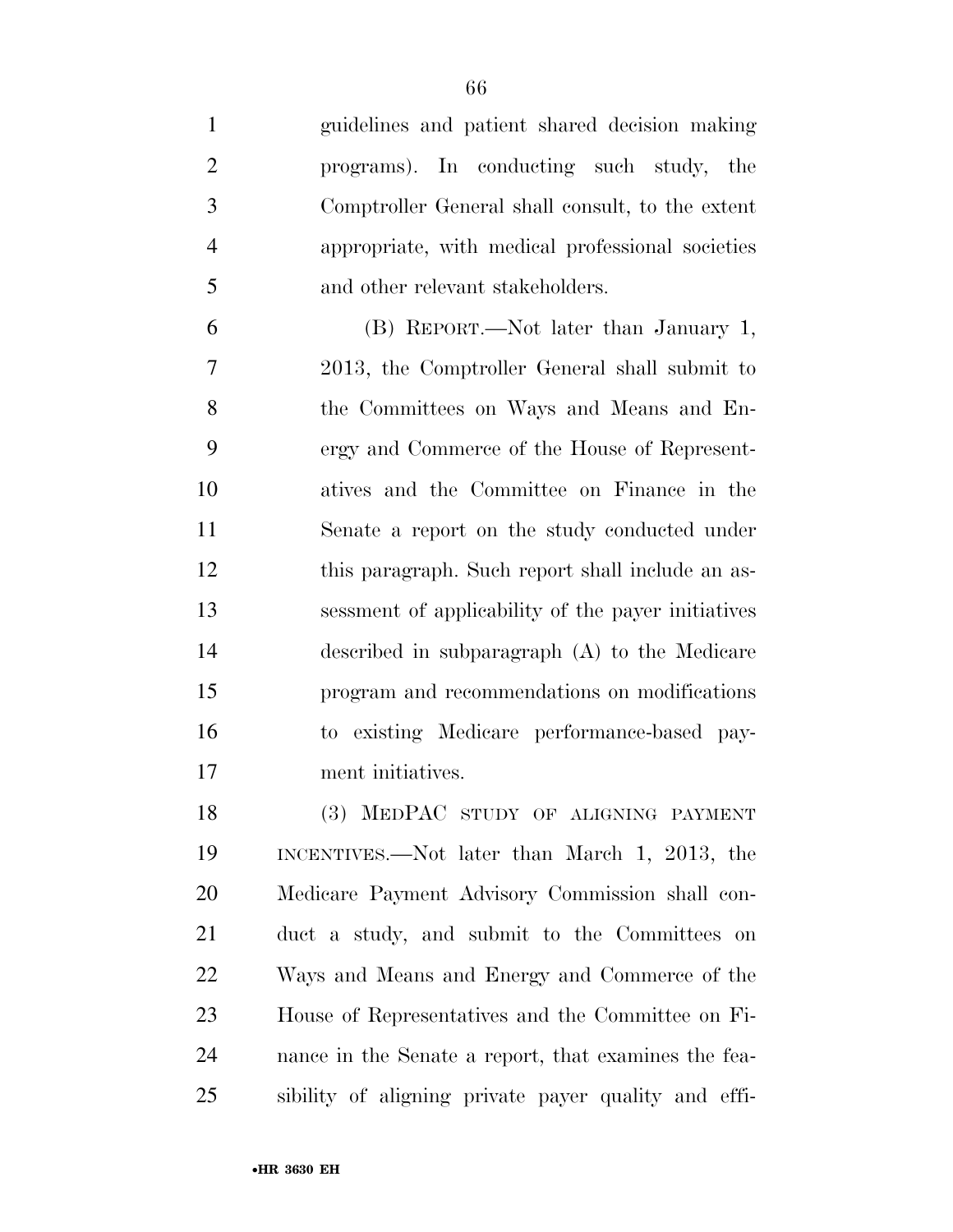ciency programs with those in the Medicare pro- gram. In conducting such study, the Medicare Pay- ment Advisory Commission shall consult with med- ical professional societies and other relevant stake- holders. Such report shall include recommendations on how to achieve such alignment.

 (4) COLLABORATION.—The Secretary, Comp- troller General, and Commission may collaborate to the extent beneficial in conducting their respective studies and submitting their respective reports under this subsection.

 (c) STUDY AND REVIEW OF MEASURES TO IMPROVE PHYSICIAN PAYMENTS, HEALTH OUTCOMES, AND EFFI- CIENCY.—During the 112th Congress, the Committees on Energy and Commerce and Ways and Means of the House of Representatives and the Committee on Finance in the Senate shall each study and review value-based measures and practice arrangements which may improve health out- comes and efficiency in the Medicare program to the end of replacing the Medicare sustainable growth rate in a fis- cally responsible manner and establishing a sustainable payment system. In conducting such study and review, the committees shall solicit comments from stakeholder physi-cian groups, including State medical associations.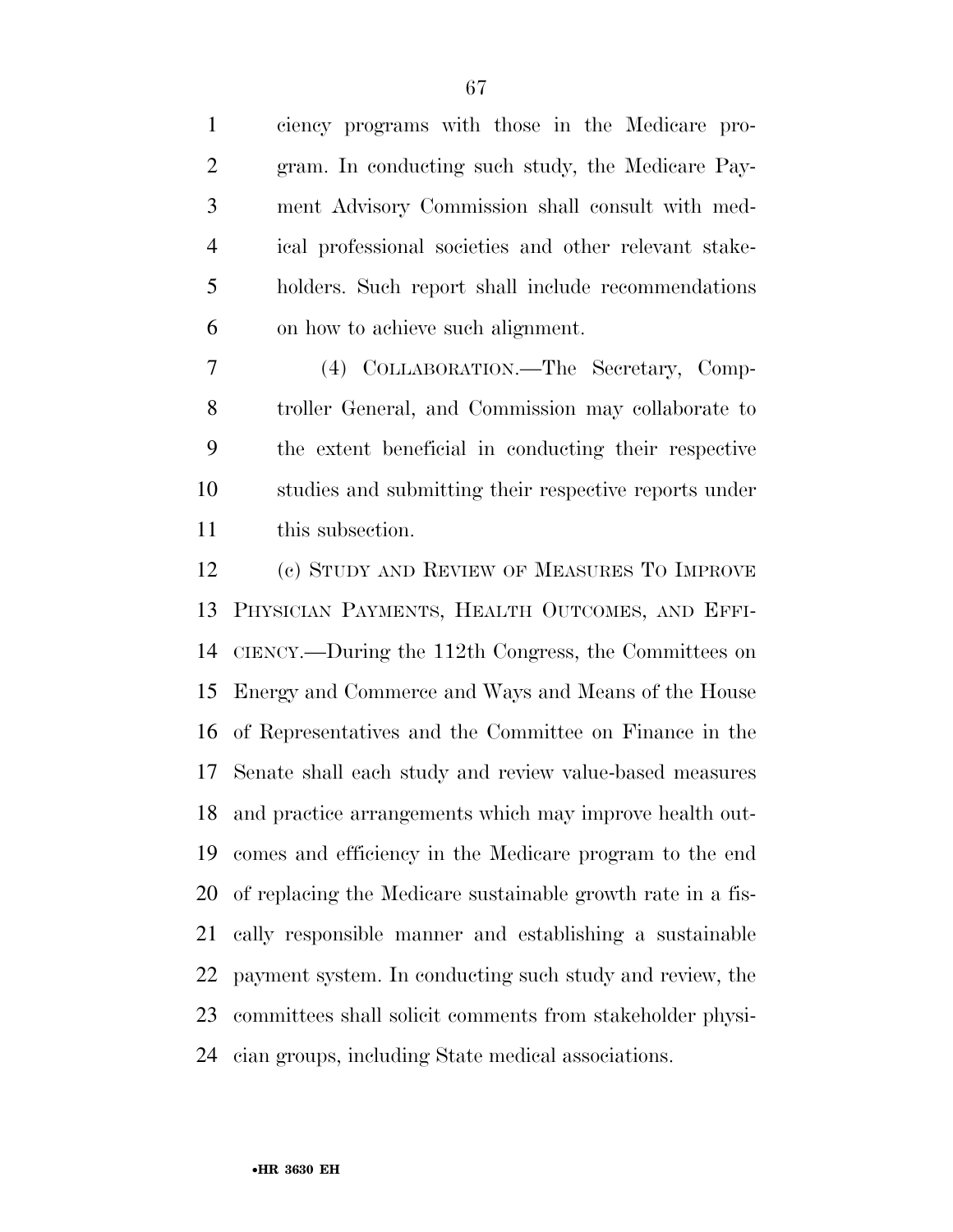#### **SEC. 2202. AMBULANCE ADD-ONS.**

2 (a) GROUND AMBULANCE.—Section  $1834(l)(13)(A)$ 3 of the Social Security Act  $(42 \text{ U.S.C. } 1395 \text{m}(l)(13)(A)),$  as amended by section 106(a) of the Medicare and Med- icaid Extenders Act of 2010 (Public Law 111–309), is amended—

 (1) in the matter preceding clause (i), by strik-ing ''2012'' and inserting ''2013''; and

 (2) in each of clauses (i) and (ii), by striking 10 ''2012'' and inserting "2013" each place it appears. (b) SUPER RURAL AMBULANCE.—Section 1834(l)(12)(A) of the Social Security Act (42 U.S.C. 13 1395m(l)(12)(A)), as amended by section 106(c) of the Medicare and Medicaid Extenders Act of 2010 (Public Law 111–309), is amended in the first sentence by strik-ing ''2012'' and inserting ''2013''.

 (c) GAO REPORT UPDATE.—Not later than October 1, 2012, the Comptroller General of the United States shall update the GAO report GAO–07–383 (relating to Ambulance Providers: Costs and Expected Medicare Mar- gins Vary Greatly) to reflect current costs for ambulance providers.

 (d) MEDPAC REPORT.—The Medicare Payment Ad-visory Commission shall conduct a study of—

•**HR 3630 EH** (1) the appropriateness of the add-on payments 26 for ambulance providers under paragraphs  $(12)(A)$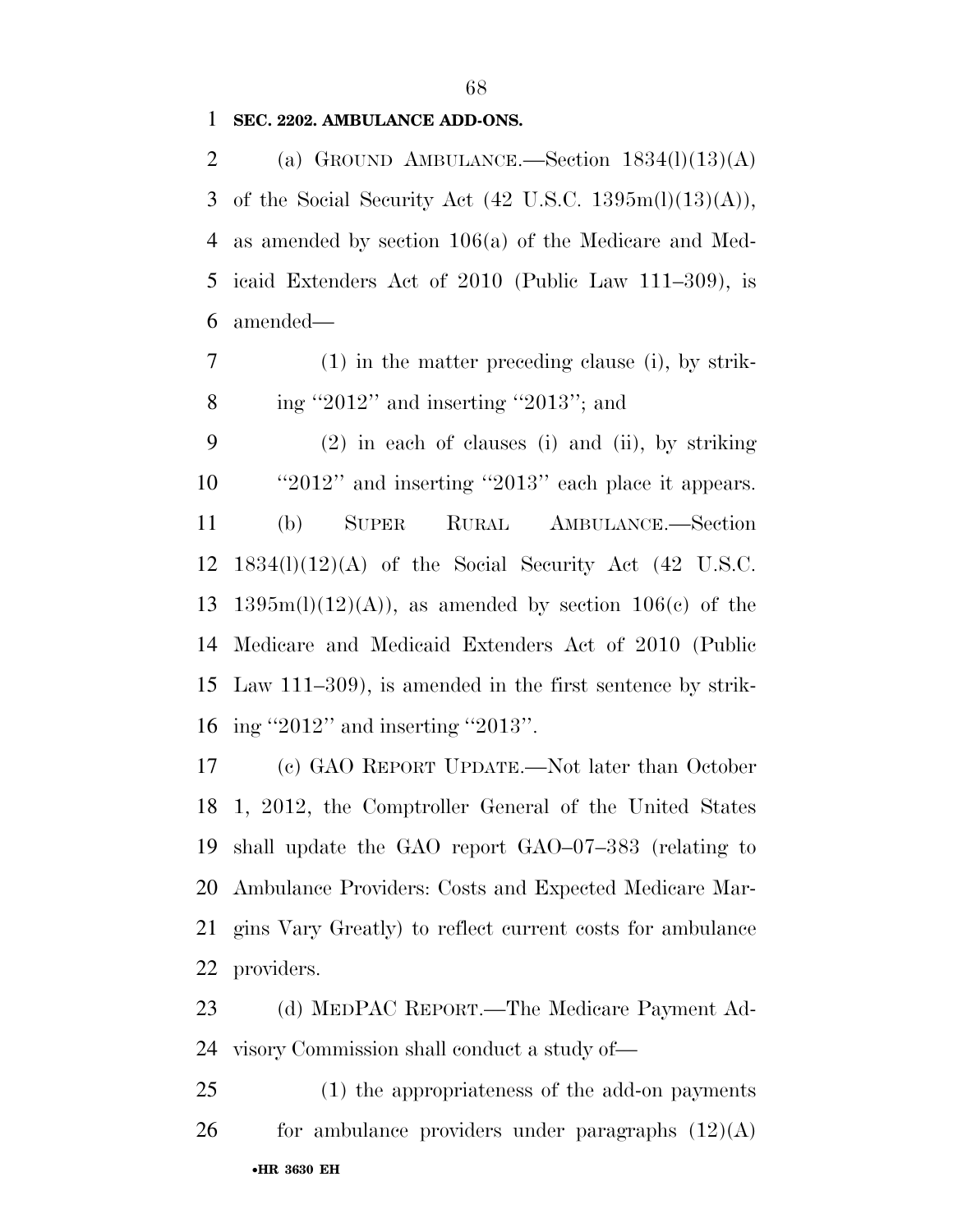| $\mathbf{1}$   | and $(13)(A)$ of section 1834(l) of the Social Security   |
|----------------|-----------------------------------------------------------|
| $\overline{2}$ | Act $(42 \text{ U.S.C. } 1395\text{m(l)});$               |
| 3              | (2) the effect these additional payments have on          |
| $\overline{4}$ | the Medicare margins of ambulance providers; and          |
| 5              | (3) whether there is a need to reform the Medi-           |
| 6              | care ambulance fee schedule under such section and,       |
| 7              | if so, what should such reforms be, including rolling     |
| 8              | the add-on payments into the base rate.                   |
| 9              | Not later than July 1, 2012, the Commission shall submit  |
| 10             | to the Committees on Ways and Means and Energy and        |
| 11             | Commerce of the House of Representatives and the Com-     |
| 12             | mittee on Finance of the Senate a report on such study    |
| 13             | and shall include in the report such recommendations as   |
| 14             | the Commission deems appropriate.                         |
| 15             | (e) EFFECTIVE DATE.—The amendments made by                |
| 16             | subsections (a) and (b) shall apply to ambulance services |
| 17             | furnished on or after January 1, 2012.                    |
|                | 18 SEC. 2203. MEDICARE PAYMENT FOR OUTPATIENT THER-       |
| 19             | APY SERVICES.                                             |
| 20             | (a) APPLICATION OF ADDITIONAL REQUIRE-                    |
| 21             | MENTS.—Section $1833(g)(5)$ of the Social Security Act    |
| 22             | $(42 \text{ U.S.C. } 1395l(g)(5))$ is amended—            |
| 23             | (1) by inserting "(A)" after " $(5)$ ";                   |
| 24             | $(2)$ by striking "December 31, 2011" and in-             |

serting ''December 31, 2013'';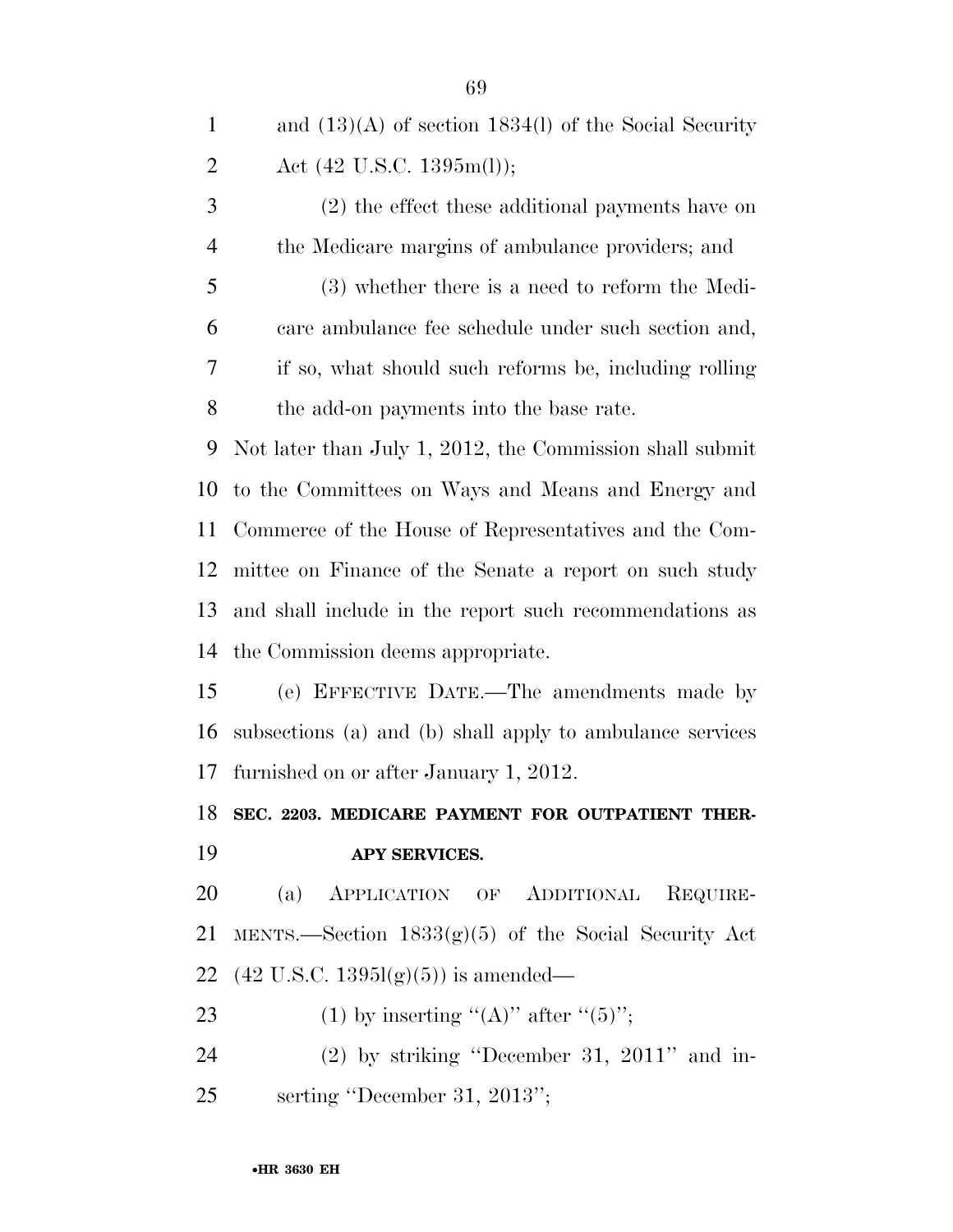(3) in the first sentence, by inserting ''and if the requirement of subparagraph (B) is met'' after ''medically necessary'';

 (4) in the second sentence, by inserting ''made in accordance with such requirement'' after ''receipt of the request''; and

 (5) by adding at the end the following new sub-paragraphs:

 ''(B) In the case of outpatient therapy services for which an exception is requested under the first sentence of subparagraph (A), the claim for such services contains an appropriate modifier (such as the KX modifier used as of the date of the enactment of this subparagraph) indi- cating that such services are medically necessary as justi- fied by appropriate documentation in the medical record involved.

 "'(C)(i) In applying this paragraph with respect to a request for an exception with respect to expenses that would be incurred for outpatient therapy services (includ-20 ing services described in subsection  $(a)(8)(B)$  that would exceed the threshold described in clause (ii) for a year, the request for such an exception, for services furnished on or after July 1, 2012, shall be subject to a manual medical review process that is similar to the manual med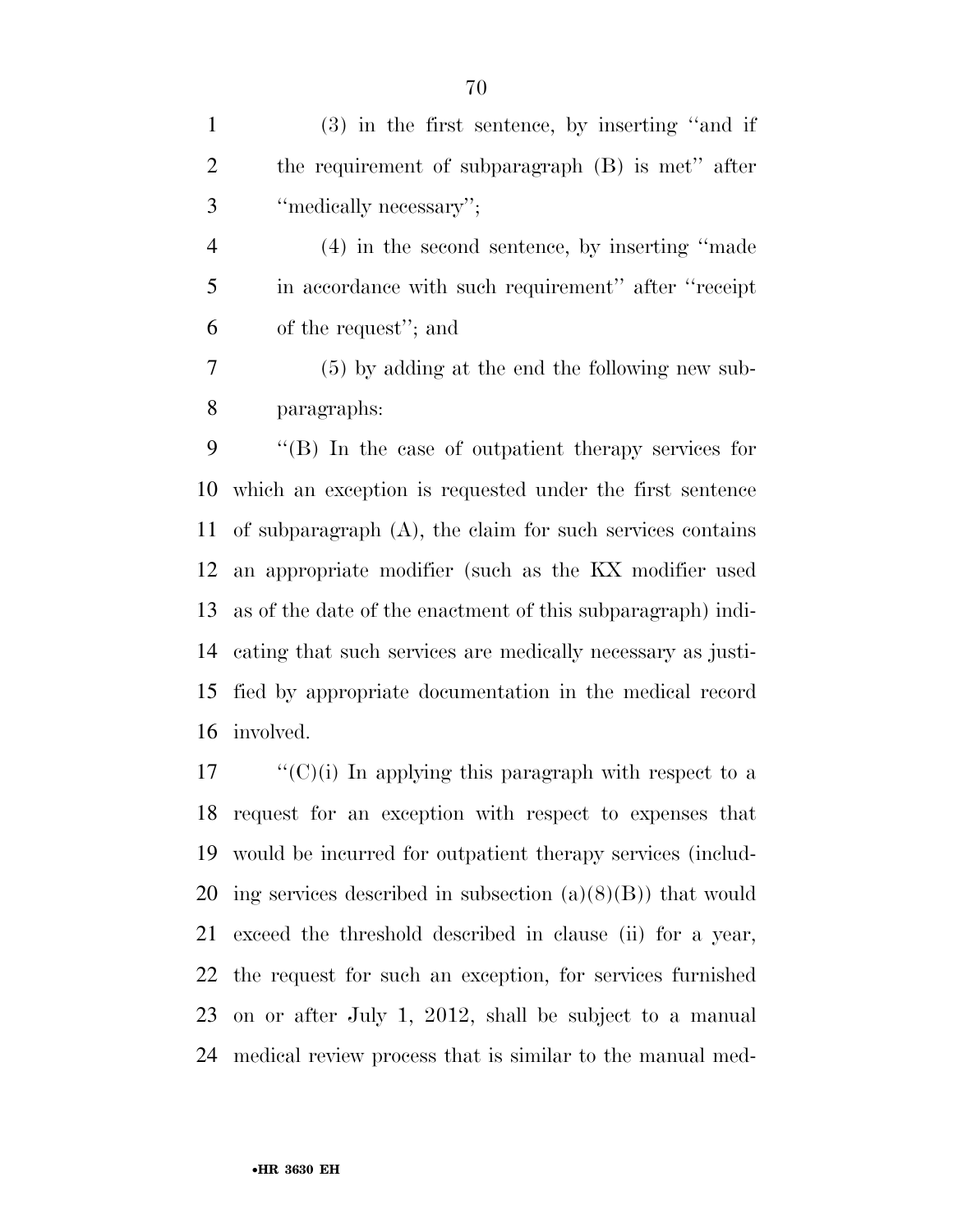ical review process used for certain exceptions under this paragraph in 2006.

 ''(ii) The threshold under this clause for a year is \$3,700. Such threshold shall be applied separately—

 ''(I) for physical therapy services and speech-language pathology services; and

7  $\langle$  (II) for occupational therapy services.".

 (b) APPLICATION OF THERAPY CAP TO THERAPY FURNISHED AS PART OF HOSPITAL OUTPATIENT SERV-10 ICES.—Paragraphs (1) and (3) of section  $1833(g)$  of such Act are each amended by striking ''but not described in 12 section  $1833(a)(8)(B)$ " and inserting "but (with respect to services furnished before July 1, 2012) not described 14 in subsection  $(a)(8)(B)$ ".

 (c) REQUIREMENT FOR INCLUSION ON CLAIMS OF NPI OF PHYSICIAN WHO REVIEWS THERAPY PLAN.— Section 1842(t) of such Act (42 U.S.C. 1395u(t)) is amended—

19 (1) by inserting " $(1)$ " after " $(t)$ "; and

 (2) by adding at the end the following new paragraph:

 $\frac{1}{2}$  (2) Each request for payment, or bill submitted, for therapy services described in paragraph (1) or (3) of sec- tion 1833(g) furnished on or after July 1, 2012, for which payment may be made under this part shall include the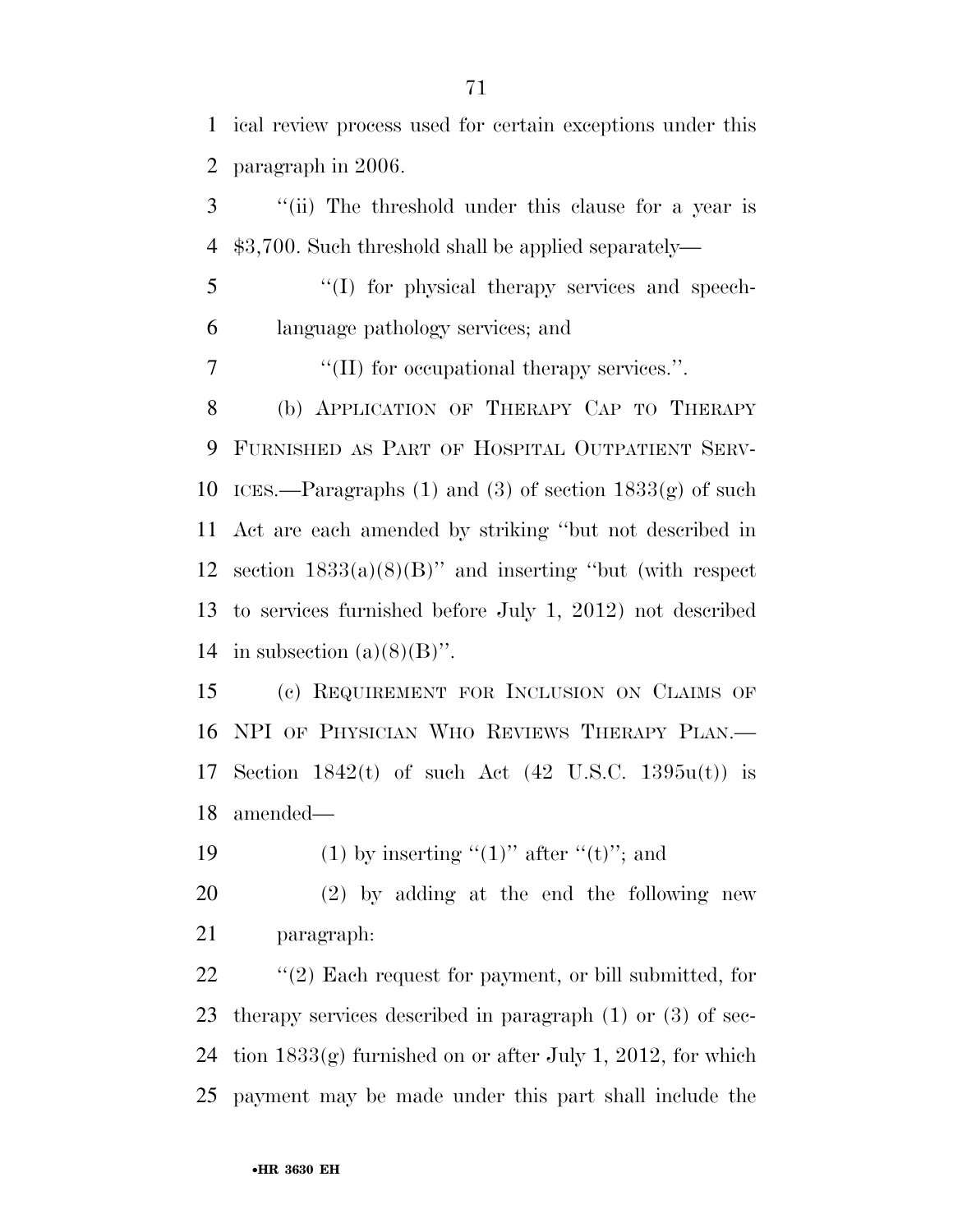national provider identifier of the physician who periodi- cally reviews the plan for such services under section 3 1861(p)(2).".

 (d) IMPLEMENTATION.—The Secretary of Health and Human Services shall implement such claims processing edits and issue such guidance as may be necessary to im- plement the amendments made by this section in a timely manner. Notwithstanding any other provision of law, the Secretary may implement the amendments made by this section by program instruction. Of the amount of funds made available to the Secretary for fiscal year 2012 for program management for the Centers for Medicare & Medicaid Services, not to exceed \$7,500,000 shall be avail-14 able for such fiscal year to carry out section  $1833(g)(5)(C)$  of the Social Security Act (relating to manual medical re- view), as added by subsection (a). Of the amount of funds made available to the Secretary for fiscal year 2013 for such program management, not to exceed \$7,500,000 shall be available for such fiscal year to carry out such section.

 (e) EFFECTIVE DATE.—The amendments made by subsection (a) shall apply to services furnished on or after January 1, 2012.

 (f) MEDPAC REPORT ON IMPROVED MEDICARE THERAPY BENEFITS.—Not later than March 1, 2013, the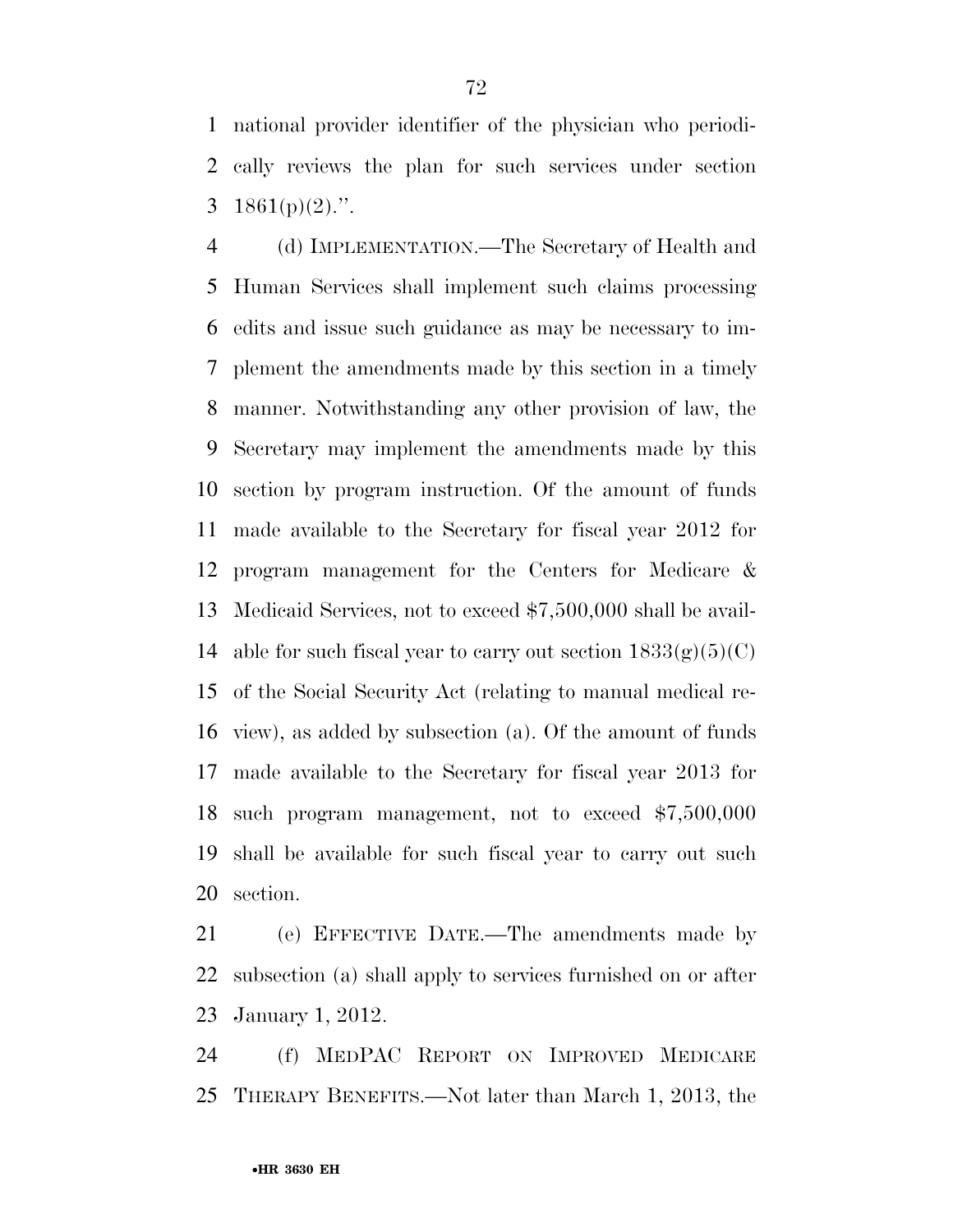Medicare Payment Advisory Commission shall submit to the Committees on Energy and Commerce and Ways and Means of the House of Representatives and to the Com- mittee on Finance of the Senate a report making rec- ommendations on how to improve the outpatient therapy benefit under part B of title XVIII of the Social Security Act. The report shall include recommendations on how to reform the payment system for such outpatient therapy services under such part so that the benefit is better de- signed to reflect individual acuity, condition, and therapy needs of the patient. Such report shall include an examina- tion of private sector initiatives relating to outpatient ther-apy benefits.

## (g) COLLECTION OF ADDITIONAL DATA.—

 (1) STRATEGY.—The Secretary of Health and Human Services shall implement, beginning on Jan- uary 1, 2013, a claims-based data collection strategy that is designed to assist in reforming the Medicare payment system for outpatient therapy services sub-20 ject to the limitations of section  $1833(g)$  of the So- cial Security Act. Such strategy shall be designed to provide for the collection of data on patient function during the course of therapy services in order to bet-24 ter understand patient condition and outcomes.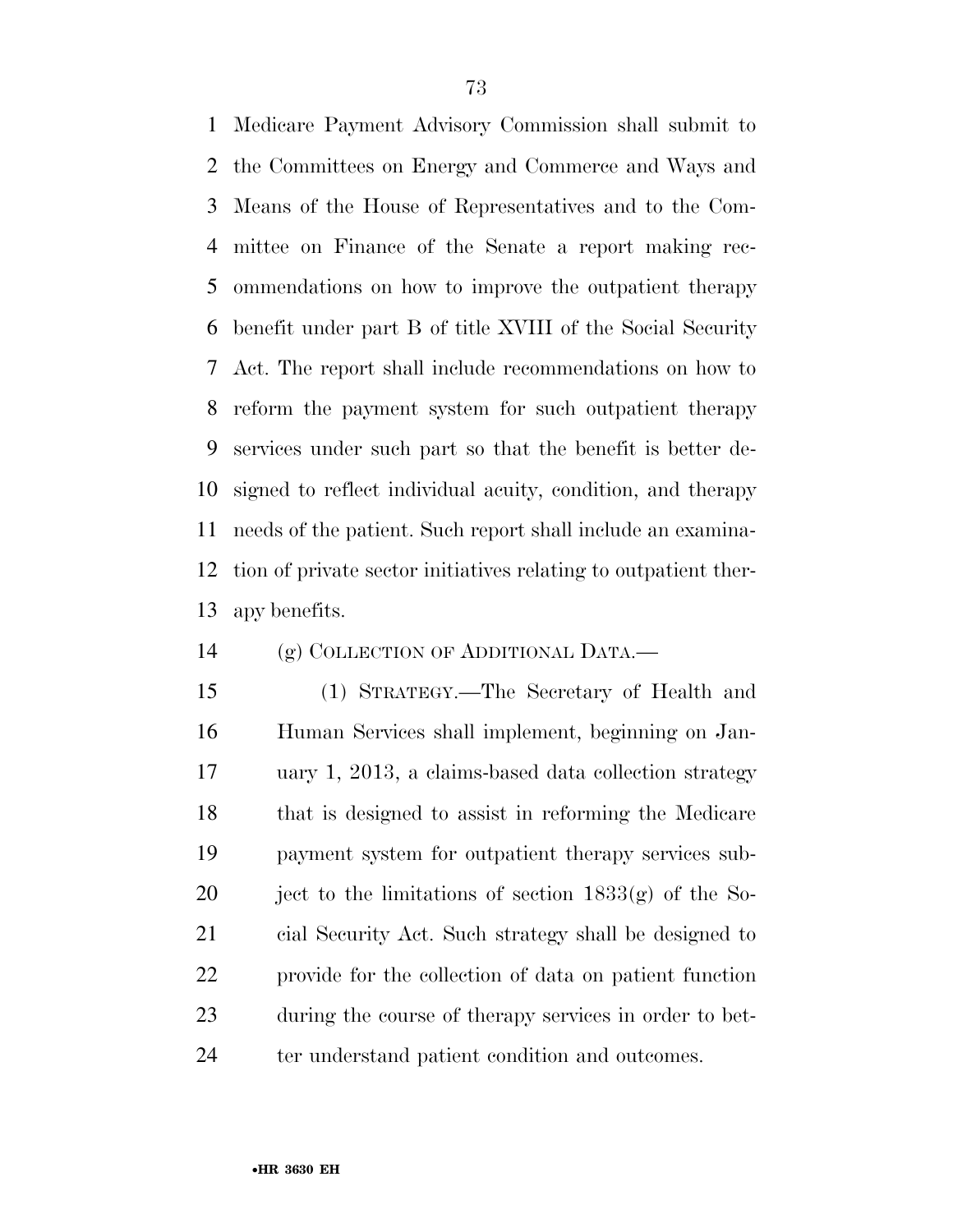(2) CONSULTATION.—In proposing and imple- menting such strategy, the Secretary shall consult with relevant stakeholders.

 (h) GAO REPORT ON MANUAL MEDICAL REVIEW PROCESS IMPLEMENTATION.—Not later than May 1, 2013, the Comptroller General of the United States shall submit to the Committees on Energy and Commerce and Ways and Means of the House of Representatives and to the Committee on Finance of the Senate a report on the implementation of the manual medical review process re-11 ferred to in section  $1833(g)(5)(C)$  of the Social Security Act. Such report shall include aggregate data on the num- ber of individuals and claims subject to such process, the number of reviews conducted under such process, and the outcome of such reviews.

#### **SEC. 2204. WORK GEOGRAPHIC ADJUSTMENT.**

17 (a) IN GENERAL.—Section  $1848(e)(1)(E)$  of the So-18 cial Security Act (42 U.S.C. 1395w–4 $(e)(1)(E)$ ) is amend- ed by striking ''January 1, 2012'' and inserting ''January 1, 2013''.

 (b) REPORT.—Not later than June 1, 2012, the Medicare Payment Advisory Commission shall submit to the Committees on Ways and Means and Energy and Commerce of the House of Representatives and the Com-mittee on Finance of the Senate a report that assesses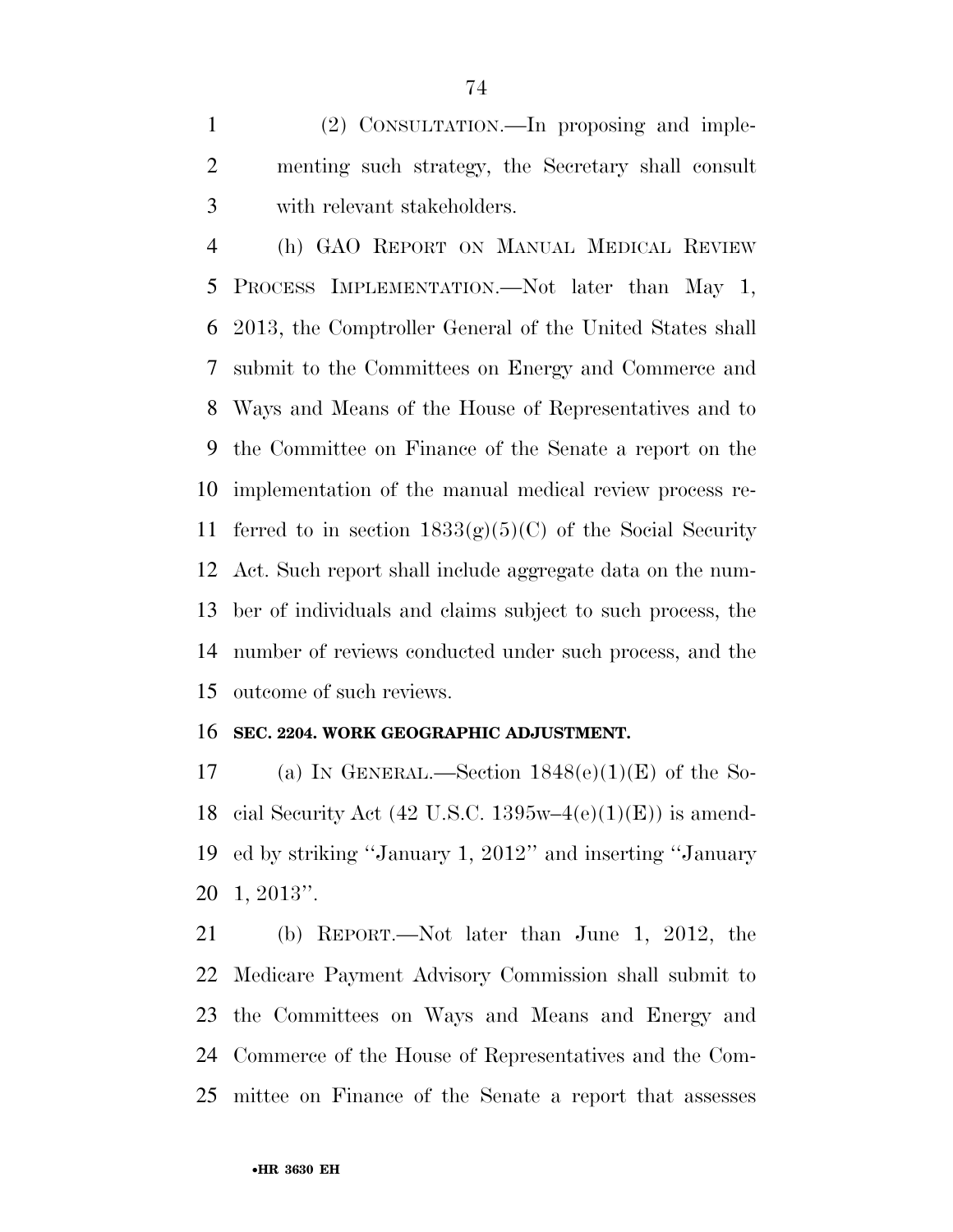whether any geographic adjustment is needed under sec- tion 1848 of the Social Security Act (42 U.S.C. 1395w– 4) to distinguish the difference in work effort by geo- graphic area and, if so, what that level should be and where it should be applied. The report shall also assess the impact of the work geographic adjustment under such section, including the extent to which the floor impacts access to care.

# **PART 2—OTHER HEALTH PROVISIONS**

## **SEC. 2211. QUALIFYING INDIVIDUAL (QI) PROGRAM.**

11 (a) EXTENSION.—Section  $1902(a)(10)(E)(iv)$  of the 12 Social Security Act (42 U.S.C.  $1396a(a)(10)(E)(iv)$ ) is amended by striking ''December 2011'' and inserting ''De-cember 2012''.

 (b) EXTENDING TOTAL AMOUNT AVAILABLE FOR ALLOCATION.—Section 1933(g) of such Act (42 U.S.C. 17 1396u–3(g) is amended—

18 (1) in paragraph  $(2)$ —

19 (A) by striking "and" at the end of sub-20 paragraph (O);

 (B) in subparagraph (P), by striking the period at the end and inserting a semicolon; and

 (C) by adding at the end the following new subparagraphs: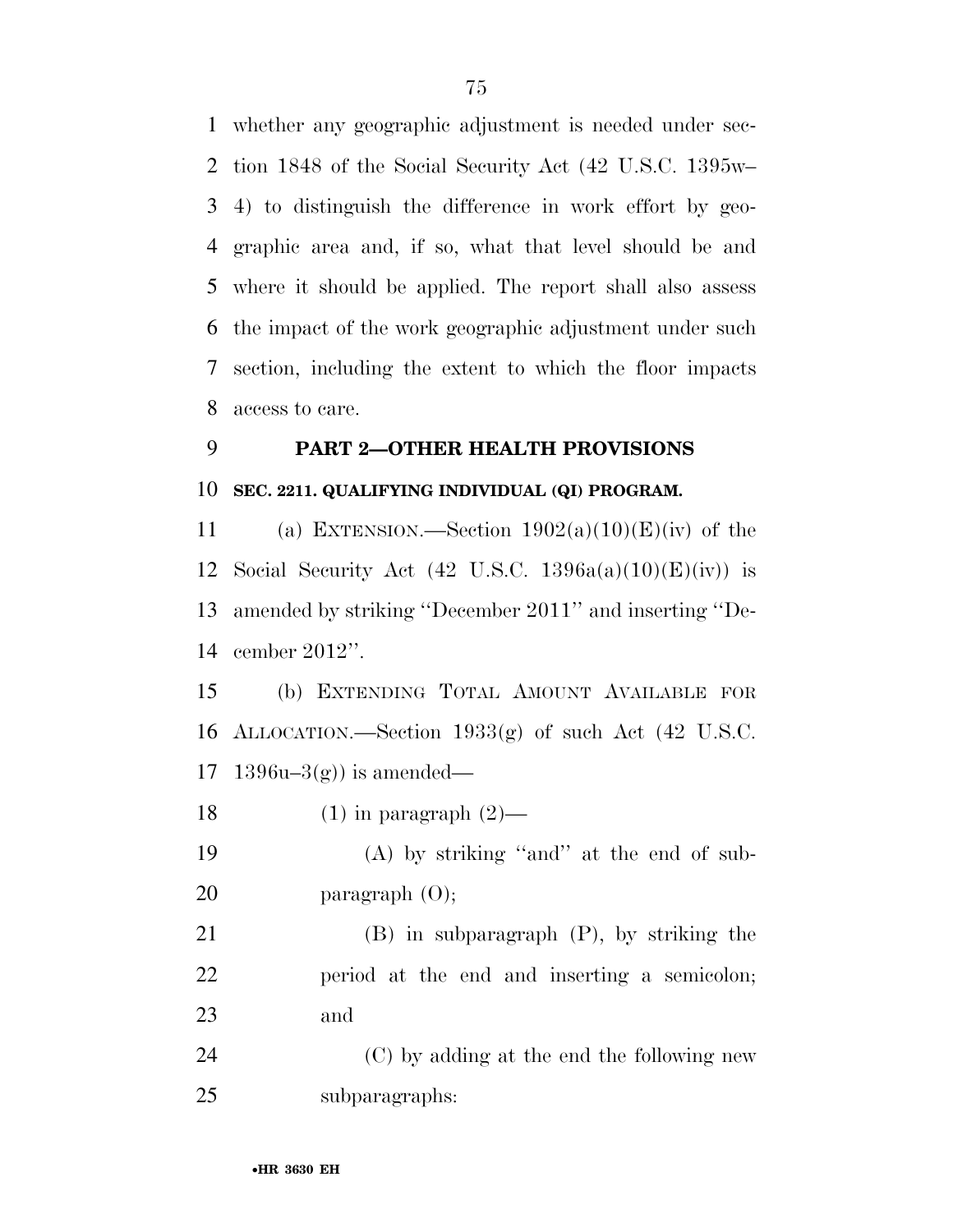| $\mathbf{1}$   | "( $Q$ ) for the period that begins on January             |
|----------------|------------------------------------------------------------|
| $\overline{2}$ | $1, 2012,$ and ends on September 30, 2012, the             |
| 3              | total allocation amount is $$450,000,000$ ; and            |
| $\overline{4}$ | $\lq\lq$ for the period that begins on October             |
| 5              | $1, 2012,$ and ends on December 31, 2012, the              |
| 6              | total allocation amount is $$280,000,000."$ ; and          |
| $\overline{7}$ | $(2)$ in paragraph $(3)$ , in the matter preceding         |
| 8              | subparagraph $(A)$ , by striking "or $(P)$ " and insert-   |
| 9              | ing "(P), or $(R)$ ".                                      |
| 10             | SEC. 2212. EXTENSION OF TRANSITIONAL MEDICAL ASSIST-       |
| 11             | ANCE (TMA).                                                |
| 12             | (a) EXTENSION.—Sections $1902(e)(1)(B)$<br>and             |
| 13             | 1925(f) of the Social Security Act (42 U.S.C.              |
|                |                                                            |
| 14             | $1396a(e)(1)(B)$ , $1396r-6(f)$ are each amended by strik- |
| 15             | ing "December 31, 2011" and inserting "December 31,        |
| 16             | $2012"$ .                                                  |
| 17             | (b) EXTENDING APPLICATION OF TERMINATION OF                |
|                | 18 ELIGIBILITY BASED ON INCOME TO INITIAL EXTENSION        |
| 19             | PERIOD.                                                    |
| 20             | (1) INCOME REPORTING REQUIREMENTS.—Sub-                    |
| 21             | section (b)(2)(B)(i) of section 1925 of such Act (42       |
| 22             | U.S.C. $1396r-6$ ) is amended—                             |
| 23             | (A) by striking "additional extended assist-               |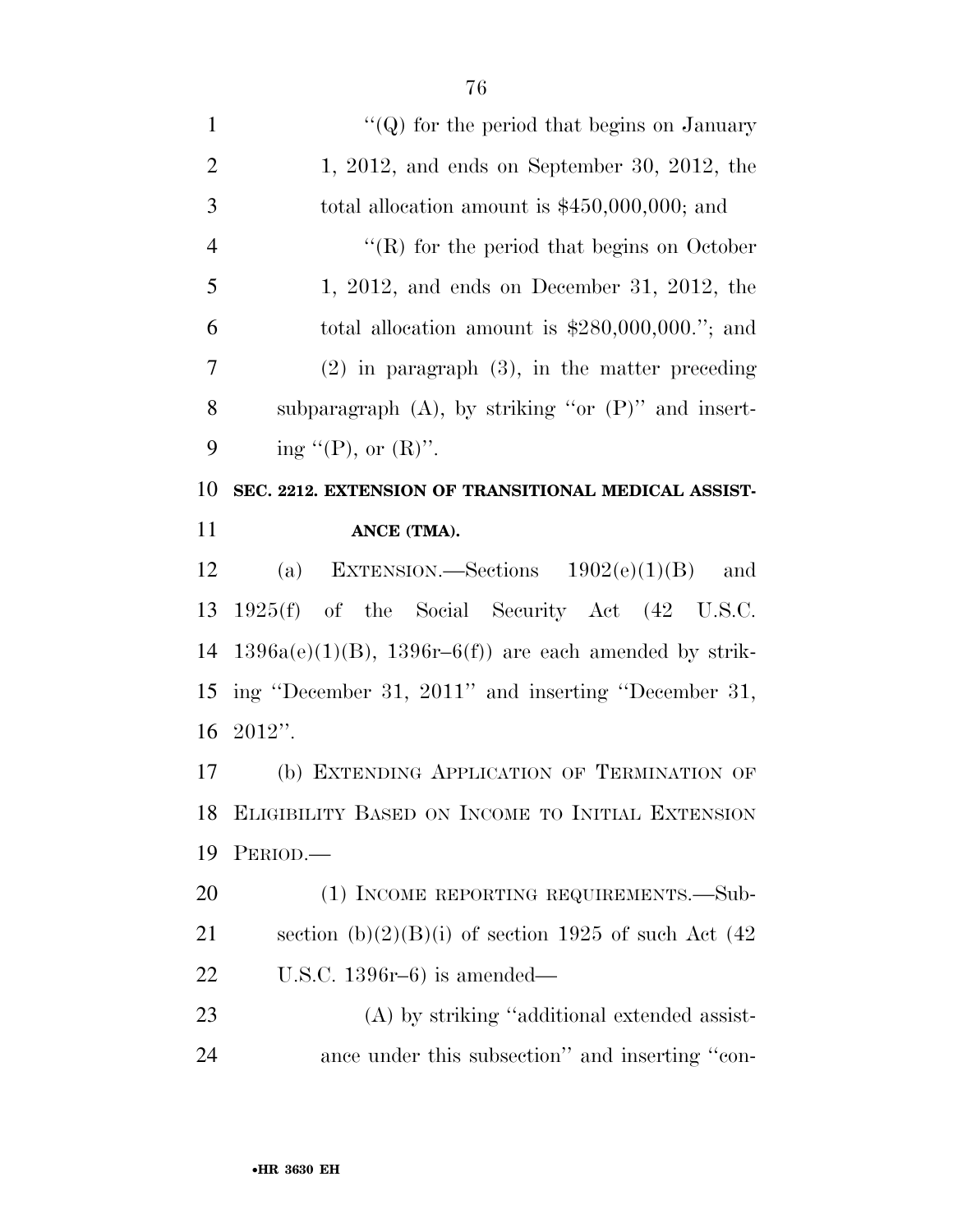| $\mathbf{1}$   | tinued extended assistance under subsection   |
|----------------|-----------------------------------------------|
| $\overline{2}$ | $(a)$ "; and                                  |
| 3              | (B) by inserting "(and, in the case of a      |
| $\overline{4}$ | State that makes an election under subsection |
| 5              | $(a)(5)$ , the 7th month and the 11th month)" |
| 6              | after "4th month".                            |
| 7              | (2) TERMINATION.—Subsection $(a)(3)$ of such  |
| 8              | section is amended—                           |
| 9              | $(A)$ in subparagraph $(B)$ —                 |
| 10             | (i) by inserting "or $(D)$ " after "sub-      |
| 11             | paragraph $(A)$ "; and                        |
| 12             | (ii) by striking the period at the end        |
| 13             | and inserting the following: ", which notice  |
| 14             | shall include (in the case of termination     |
| 15             | under subparagraph $(D)(ii)$ , relating to no |
| 16             | continued earnings) a description of how      |
| 17             | the family may reestablish eligibility for    |
| 18             | medical assistance under the State plan.      |
| 19             | No termination shall be effective under       |
| 20             | subparagraph (D) earlier than 10 days         |
| 21             | after the date of mailing of such notice.";   |
| 22             | $(B)$ in subparagraph $(C)$ —                 |
| 23             | (i) by designating the matter begin-          |
| 24             | ning with "With respect to" as a clause (i)   |
| 25             | with the heading "DEPENDENT CHIL-             |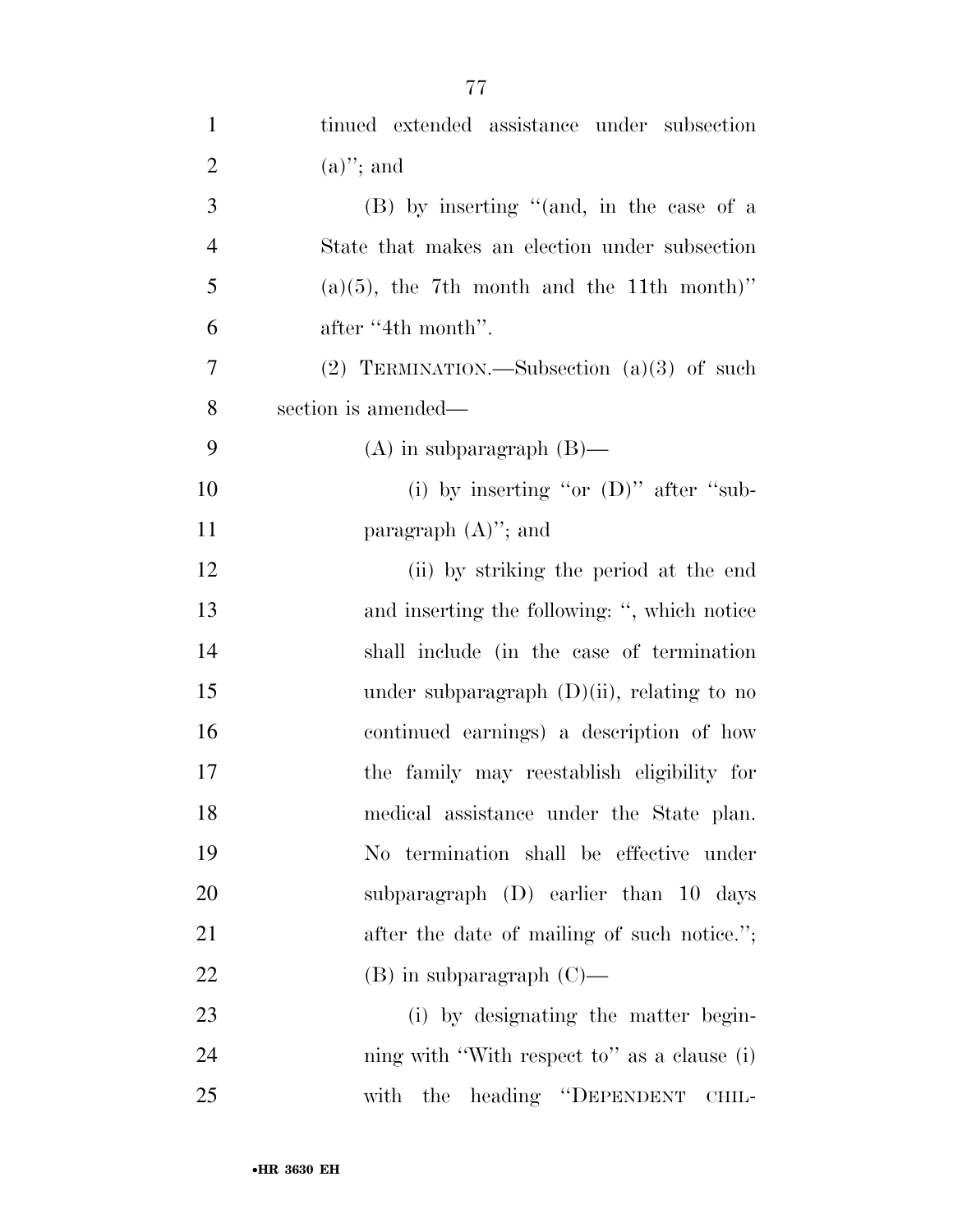| $\mathbf{1}$   | DREN. -" and appropriate indentation;            |
|----------------|--------------------------------------------------|
| $\overline{2}$ | and                                              |
| 3              | (ii) by adding at the end the following          |
| $\overline{4}$ | new clause:                                      |
| 5              | "(ii) MEDICALLY NEEDY.--With re-                 |
| 6              | spect to an individual who would cease to        |
| 7              | receive medical assistance because of sub-       |
| 8              | paragraph (D) but who may be eligible for        |
| 9              | assistance under the State plan because          |
| 10             | the individual is within a category of per-      |
| 11             | son for which medical assistance under the       |
| 12             | State plan is available under section            |
| 13             | $1902(a)(10)(C)$ (relating to medically          |
| 14             | needy individuals), the State may not dis-       |
| 15             | continue such assistance under such sub-         |
| 16             | paragraph until the State has determined         |
| 17             | that the individual is not eligible for assist-  |
| 18             | ance under the plan."; and                       |
| 19             | (C) by adding at the end the following new       |
| 20             | subparagraph:                                    |
| 21             | "(D) QUARTERLY INCOME REPORTING AND              |
| 22             | TEST.—Subject to subparagraphs $(B)$ and $(C)$ , |
| 23             | extension of assistance during the 6-month pe-   |
| 24             | riod described in paragraph (1) to a family      |
| 25             | shall terminate (during the period) at the close |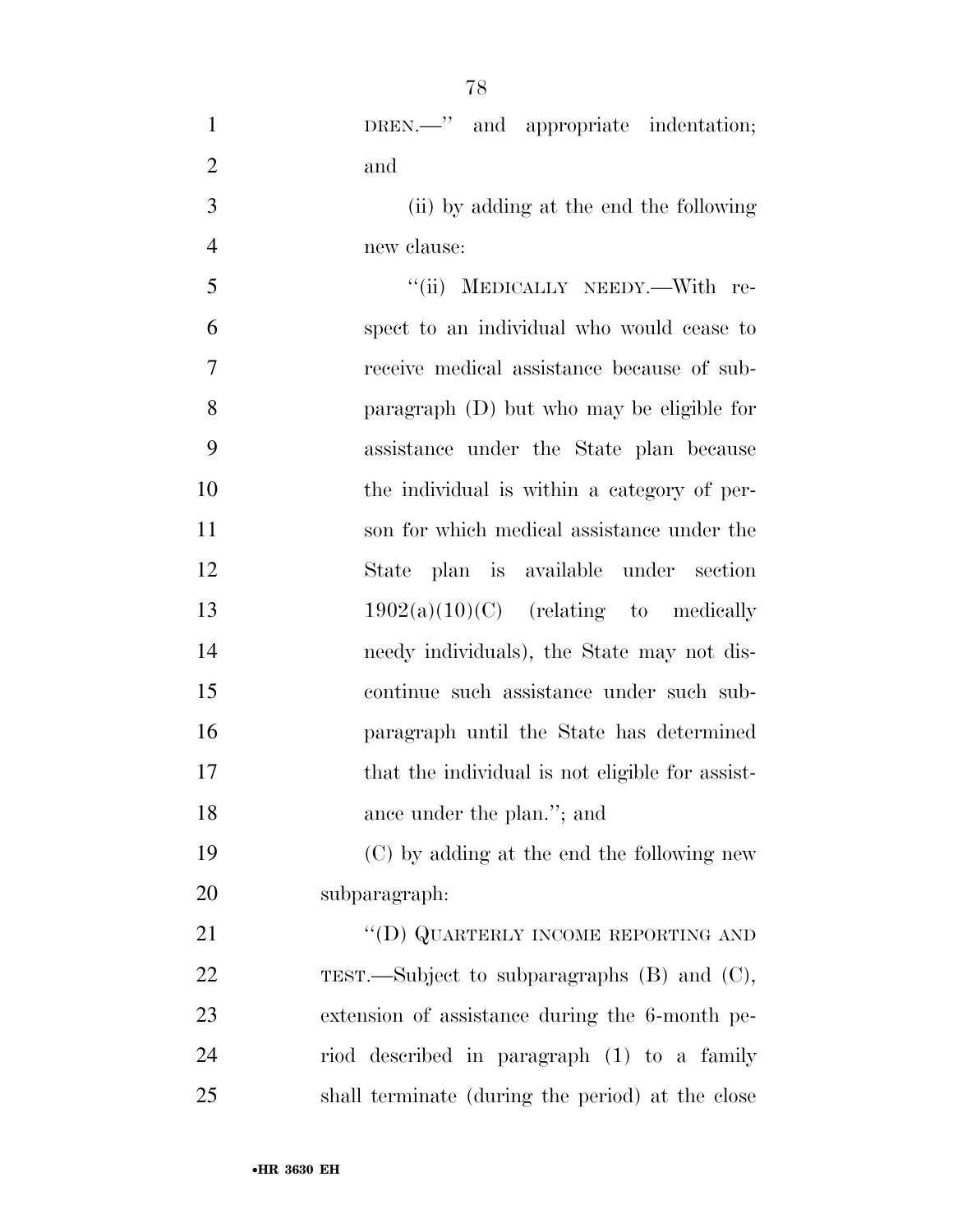| $\mathbf{1}$   | of the 4th month of the 6-month period (or 4th, |
|----------------|-------------------------------------------------|
| $\overline{2}$ | 7th, or 11th month in case of a State that      |
| 3              | makes an election under paragraph $(5)$ if—     |
| $\overline{4}$ | "(i) the family fails to report to the          |
| 5              | State, by the 21st day of such month, the       |
| 6              | information required under subsection           |
| $\overline{7}$ | $(b)(2)(B)(i)$ , unless the family has estab-   |
| 8              | lished, to the satisfaction of the State,       |
| 9              | good cause for the failure to report on a       |
| 10             | timely basis;                                   |
| 11             | "(ii) the caretaker relative had no             |
| 12             | earnings in one or more of the previous 3       |
| 13             | months, unless such lack of any earnings        |
| 14             | was due to an involuntary loss of employ-       |
| 15             | ment, illness, or other good cause, estab-      |
| 16             | lished to the satisfaction of the State; or     |
| 17             | "(iii) the State determines that the            |
| 18             | family's average gross monthly earnings         |
| 19             | (less such costs for such child care as is      |
| 20             | necessary for the employment of the care-       |
| 21             | taker relative) during the immediately pre-     |
| 22             | eeding 3-month period exceed 185 percent        |
| 23             | of the official poverty line (as defined by     |
| 24             | the Office of Management and Budget,            |
| 25             | and revised annually in accordance with         |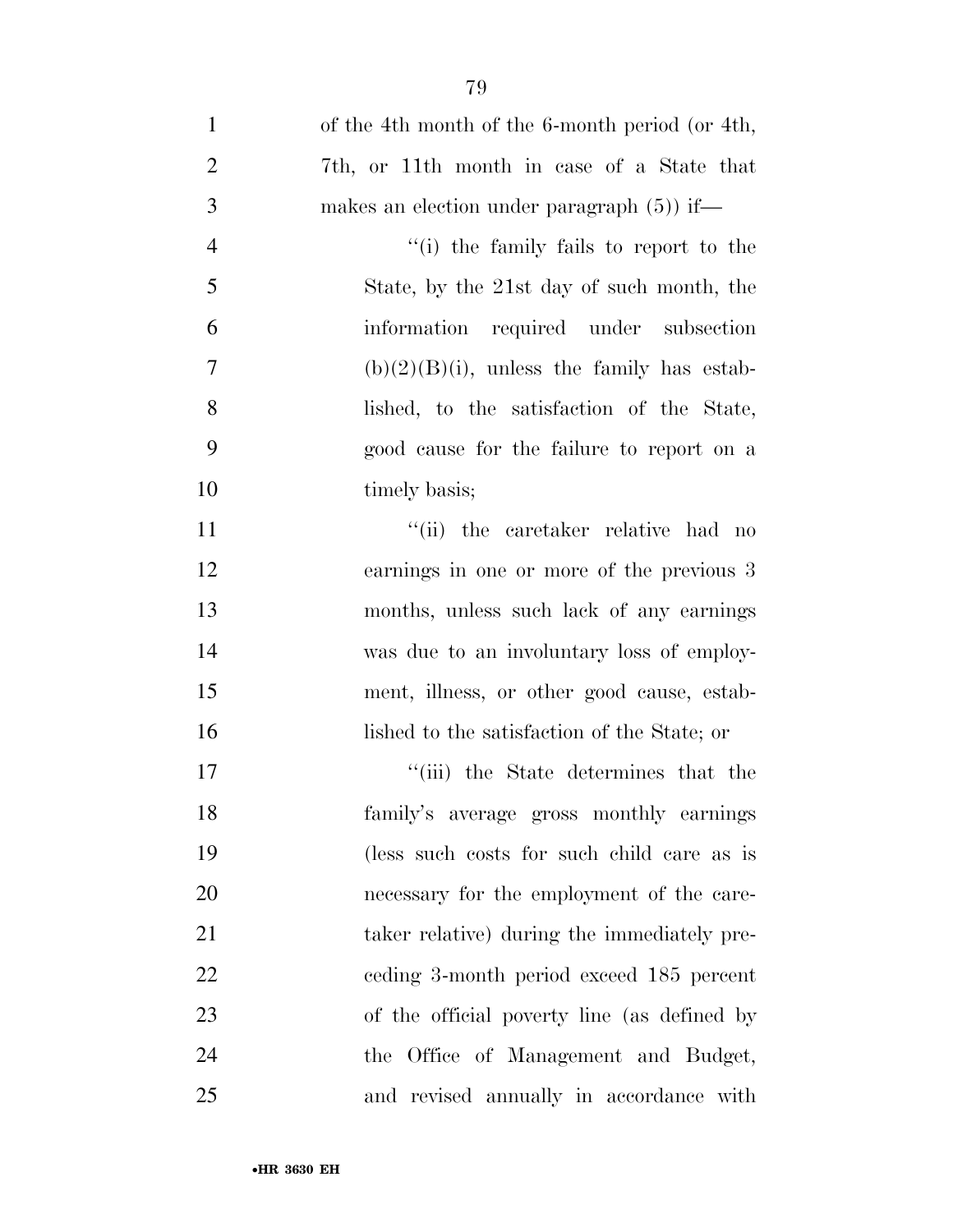|               | section $673(2)$ of the Omnibus Budget      |
|---------------|---------------------------------------------|
|               | Reconciliation Act of 1981) applicable to a |
| $\mathcal{R}$ | family of the size involved.                |

 Information described in clause (i) shall be sub- ject to the restrictions on use and disclosure of 6 information provided under section  $402(a)(9)$ . Instead of terminating a family's extension under clause (i), a State, at its option, may pro- vide for suspension of the extension until the month after the month in which the family re- ports information required under subsection 12 (b) $(2)(B)(i)$ , but only if the family's extension has not otherwise been terminated under clause (ii) or (iii). The State shall make determina- tions under clause (iii) for a family each time 16 a report under subsection  $(b)(2)(B)(i)$  for the 17 family is received.".

18 (3) EFFECTIVE DATE.

 (A) IN GENERAL.—The amendments made by this subsection shall, subject to subpara- graph (B), apply to assistance furnished for 22 months beginning with January 2012.

23 (B) TRANSITION FOR CURRENT BENE-FICIARIES.—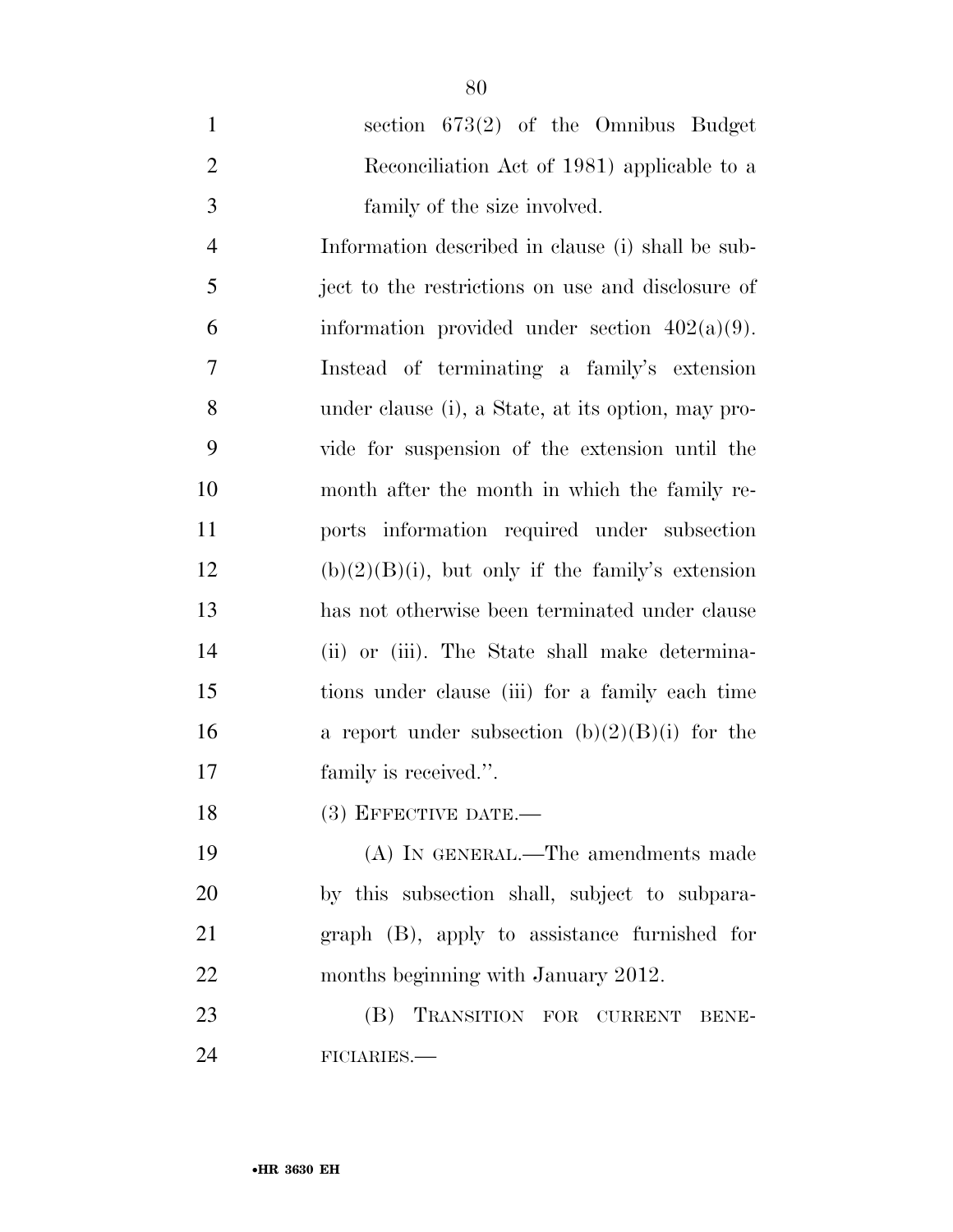| $\mathbf{1}$   | (i) IN GENERAL.—Subject to clause                               |
|----------------|-----------------------------------------------------------------|
| $\overline{2}$ | (ii), such amendments shall not apply to                        |
| 3              | any individual who is receiving extended                        |
| $\overline{4}$ | assistance under subsection (a) of section                      |
| 5              | 1925 of the Social Security Act for Decem-                      |
| 6              | ber 2011 during the period of assistance                        |
| 7              | that includes such month.                                       |
| 8              | (ii) SPECIAL RULE FOR INDIVIDUALS                               |
| 9              | ELIGIBLE FOR 12 MONTHS EXTENDED AS-                             |
| 10             | SISTANCE.—In the case of a State that                           |
| 11             | makes an election under paragraph $(5)$ of                      |
| 12             | such section, such amendments shall apply                       |
| 13             | to an individual who is receiving such ex-                      |
| 14             | tended assistance for such month if such                        |
| 15             | month is within the first 6 months of the                       |
| 16             | 12-month period referred to in such para-                       |
| 17             | graph but only with respect to the second                       |
| 18             | 6 months of such 12-month period.                               |
| 19             | SEC. 2213. MODIFICATION TO REQUIREMENTS FOR QUALI-              |
| 20             | FYING FOR EXCEPTION TO MEDICARE PROHI-                          |
| 21             | BITION ON CERTAIN PHYSICIAN REFERRALS                           |
| 22             | FOR HOSPITALS.                                                  |
| 23             | (a) IN GENERAL.—Section 1877(i) of the Social Se-               |
| 24             | curity Act $(42 \text{ U.S.C. } 1395 \text{nn}(i))$ is amended— |
| 25             | $(1)$ in paragraph $(1)(A)$ —                                   |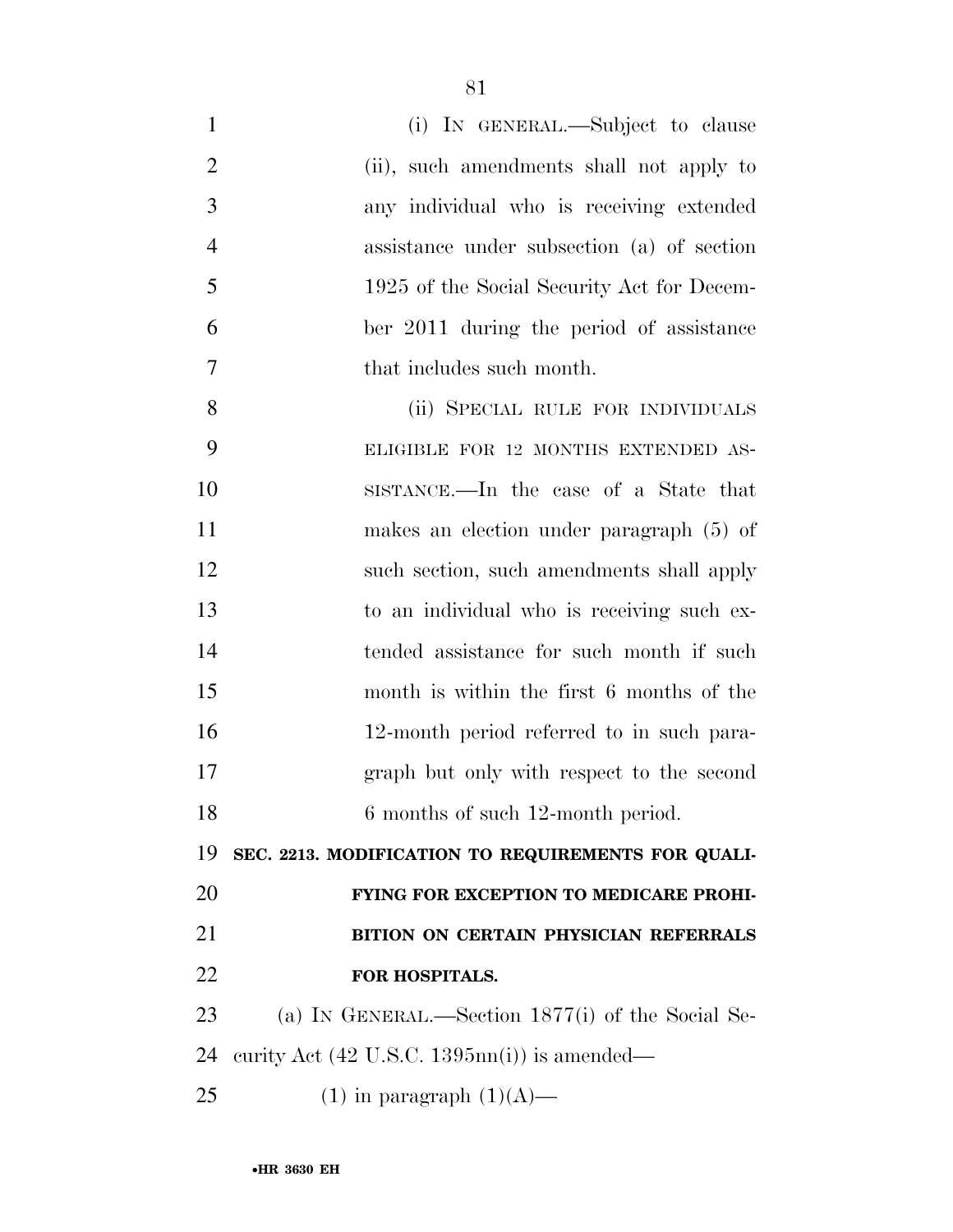| $\mathbf{1}$   | $(A)$ in the matter preceding clause (i), by    |
|----------------|-------------------------------------------------|
| $\overline{2}$ | striking "had";                                 |
| 3              | (B) in clause (i), by inserting "had" before    |
| $\overline{4}$ | "physician ownership"; and                      |
| 5              | $(C)$ by amending clause (ii) to read as fol-   |
| 6              | lows:                                           |
| $\overline{7}$ | $\lq$ <sup>"</sup> (ii) either—                 |
| 8              | $\lq\lq$ had a provider agreement               |
| 9              | under section 1866 in effect on such            |
| 10             | date; or                                        |
| 11             | "(II) was under construction on                 |
| 12             | such date."; and                                |
| 13             | $(2)$ in paragraph $(3)$ —                      |
| 14             | $(A)$ by amending subparagraph $(E)$ to read    |
| 15             | as follows:                                     |
| 16             | "(E) APPLICABLE HOSPITAL.—In this               |
| 17             | paragraph, the term 'applicable hospital' means |
| 18             | a hospital that does not discriminate against   |
| 19             | beneficiaries of Federal health care programs   |
| 20             | and does not permit physicians practicing at    |
| 21             | the hospital to discriminate against such bene- |
| 22             | ficiaries."; and                                |
| 23             | $(B)$ in subparagraph $(F)(iii)$ , by striking  |
| 24             | "subparagraph $(E)(iii)$ " and inserting "sub-  |
| 25             | paragraph $(E)$ ".                              |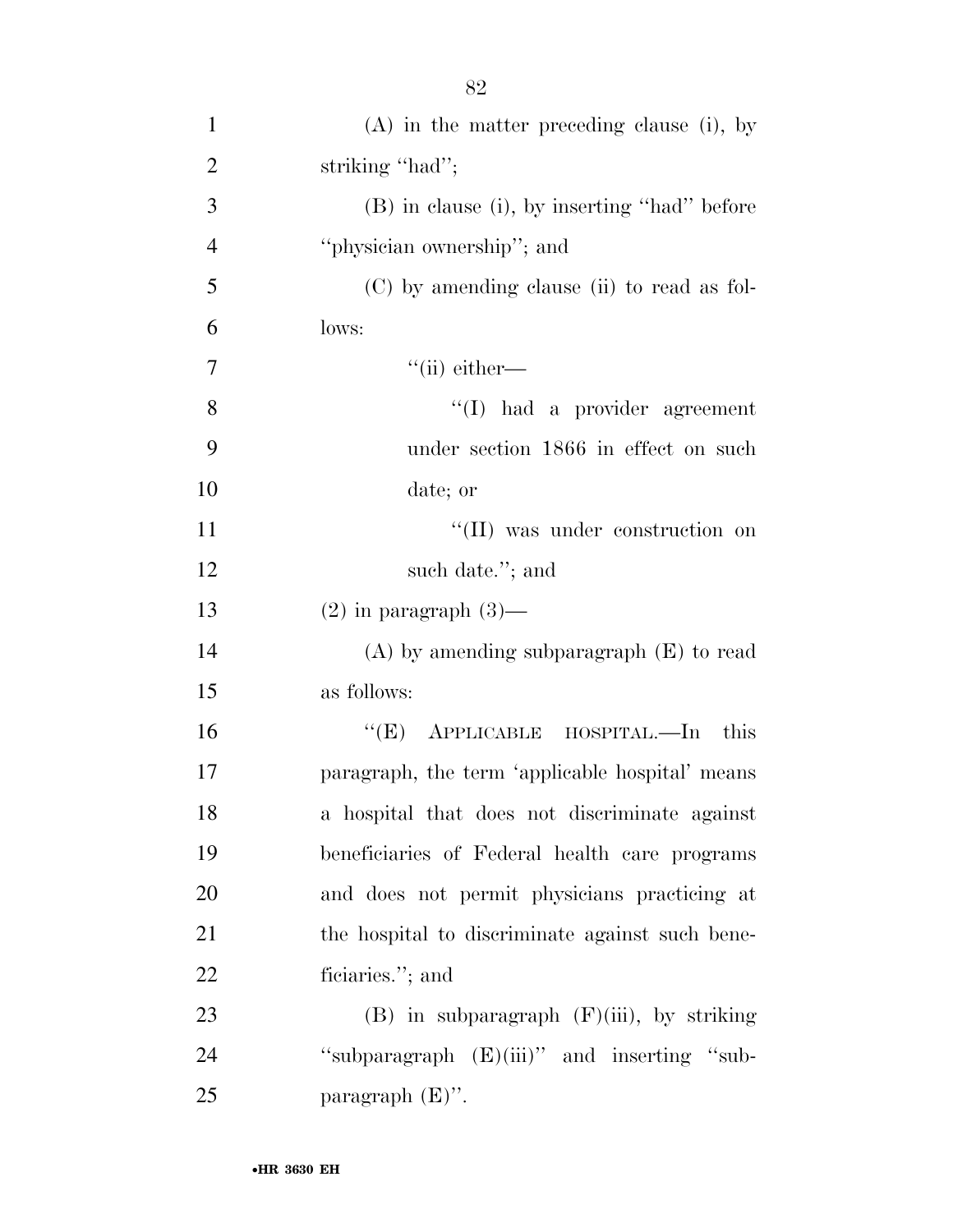(b) EFFECTIVE DATE.—The amendments made by subsection (a) shall be effective as if as if included in the enactment of subsection (i) of section 1877 of the Social Security Act (42 U.S.C. 1395nn).

 **SEC. 2221. ADJUSTMENTS TO MAXIMUM THRESHOLDS FOR RECAPTURING OVERPAYMENTS RESULTING FROM CERTAIN FEDERALLY-SUBSIDIZED HEALTH INSURANCE.** 

5 **PART 3—OFFSETS** 

10 The table specified in clause (i) of section 11 36B(f)(2)(B) of the Internal Revenue Code of 1986 is 12 amended to read as follows:

| "If the household income (expressed as<br>a percent of poverty line) is: | The applicable dollar amount is: |
|--------------------------------------------------------------------------|----------------------------------|
| Less than 100 percent                                                    | \$600                            |
| At least 100 percent and less than 150<br>percent                        | \$800                            |
| At least 150 percent but less than 200<br>percent                        | \$1,000                          |
| At least 200 percent but less than 250<br>percent                        | \$1,500                          |
| At least 250 percent but less than 300<br>percent                        | \$2,200                          |
| At least 300 percent but less than 350<br>percent                        | \$2,500                          |
| At least 350 percent but less than 400<br>percent                        | \$3,200."                        |

#### 13 **SEC. 2222. PREVENTION AND PUBLIC HEALTH FUND.**

 Section 4002(b) of the Patient Protection and Af- fordable Care Act (42 U.S.C. 300u–11(b)) is amended— (1) in paragraph (3), by adding at the end  $"and"$ ; and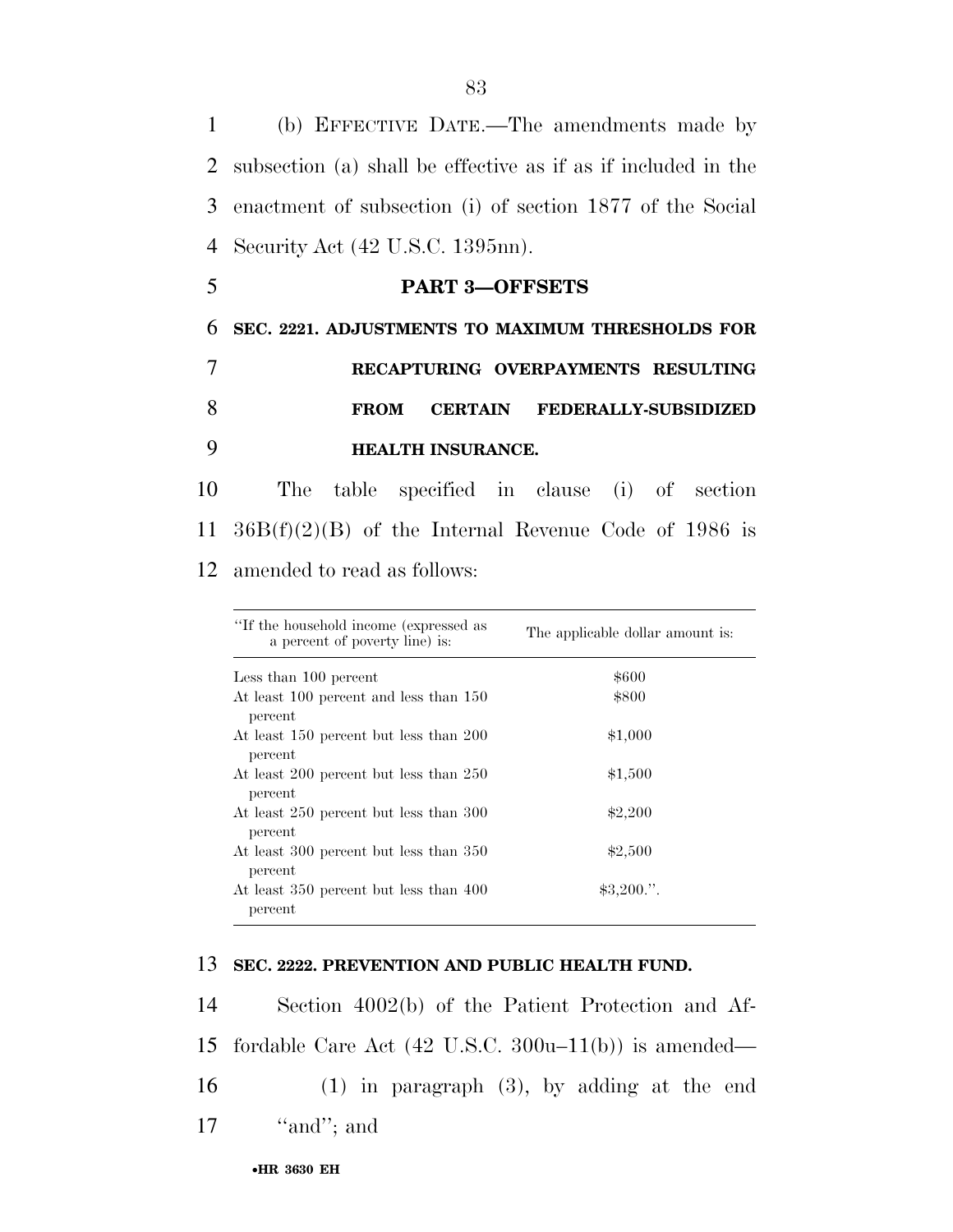| 1              | $(2)$ by striking each of paragraphs $(4)$ through          |
|----------------|-------------------------------------------------------------|
| $\overline{2}$ | $(6)$ and inserting the following:                          |
| 3              | $(4)$ for fiscal year 2013 and each subsequent              |
| $\overline{4}$ | fiscal year, $$640,000,000."$ .                             |
| 5              | SEC. 2223. PARITY IN MEDICARE PAYMENTS FOR HOSPITAL         |
| 6              | <b>OUTPATIENT</b><br><b>DEPARTMENT</b><br><b>EVALUATION</b> |
| 7              | AND MANAGEMENT OFFICE VISIT SERVICES.                       |
| 8              | Section $1833(t)$ of the Social Security Act (42 U.S.C.     |
| 9              | $1395l(t)$ is amended—                                      |
| 10             | $(1)$ in paragraph $(3)$ —                                  |
| 11             | $(A)$ in subparagraph $(D)$ , by striking "The              |
| 12             | Secretary" and inserting "Subject to subpara-               |
| 13             | $graph(H)$ , the Secretary''; and                           |
| 14             | (B) by adding at the end the following new                  |
| 15             | subparagraph:                                               |
| 16             | "(H) PARITY IN FEE SCHEDULE AMOUNT                          |
| 17             | <b>FOR</b><br><b>SPECIFIED</b><br>EVALUATION AND MANAGE-    |
| 18             | MENT SERVICES.-                                             |
| 19             | "(i) IN GENERAL.—In the case of cov-                        |
| 20             | ered OPD services that are specified eval-                  |
| 21             | uation and management services furnished                    |
| 22             | during 2012 or a subsequent year, there                     |
| 23             | shall be substituted for the medicare OPD                   |
| 24             | fee schedule amount established under sub-                  |
| 25             | paragraph (D) for such services and year,                   |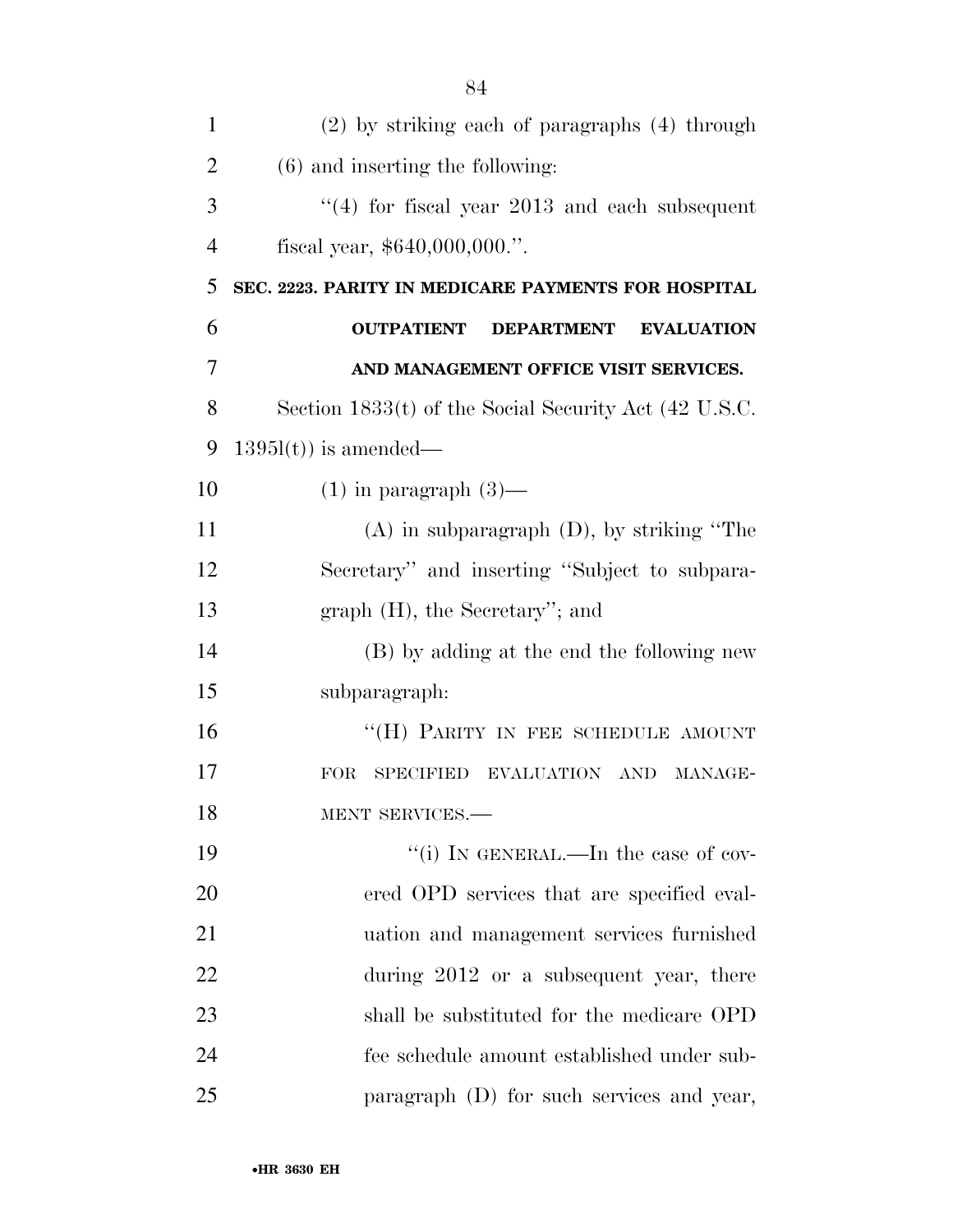| $\mathbf{1}$   | before application of any geographic or       |
|----------------|-----------------------------------------------|
| $\overline{2}$ | other adjustment, an amount equal to the      |
| 3              | product of the conversion factor estab-       |
| $\overline{4}$ | lished under section $1848(d)$ for such year  |
| 5              | and the amount by which—                      |
| 6              | $\lq(1)$ the non-facility practice ex-        |
| $\overline{7}$ | pense relative value units under the          |
| 8              | fee schedule under section 1848 for           |
| 9              | such year for physicians' services that       |
| 10             | such specified evaluation and<br>are          |
| 11             | management services; exceeds                  |
| 12             | $\lq$ (II) the facility practice expense      |
| 13             | relative value unit under such fee            |
| 14             | schedule for such year and services.          |
| 15             | "(ii) BUDGET NEUTRALITY.—In de-               |
| 16             | termining the adjustments under para-         |
| 17             | graph $(9)(B)$ for 2012 or a subsequent       |
| 18             | year, the Secretary shall not take into ac-   |
| 19             | count under such paragraph or paragraph       |
| 20             | $(2)(E)$ any changes in expenditures that     |
| 21             | result from the application of this subpara-  |
| 22             | graph.                                        |
| 23             | ``(iii)<br>SPECIFIED EVALUATION<br><b>AND</b> |
| 24             | SERVICES DEFINED.—For<br>MANAGEMENT           |
| 25             | the purposes of this subparagraph, the        |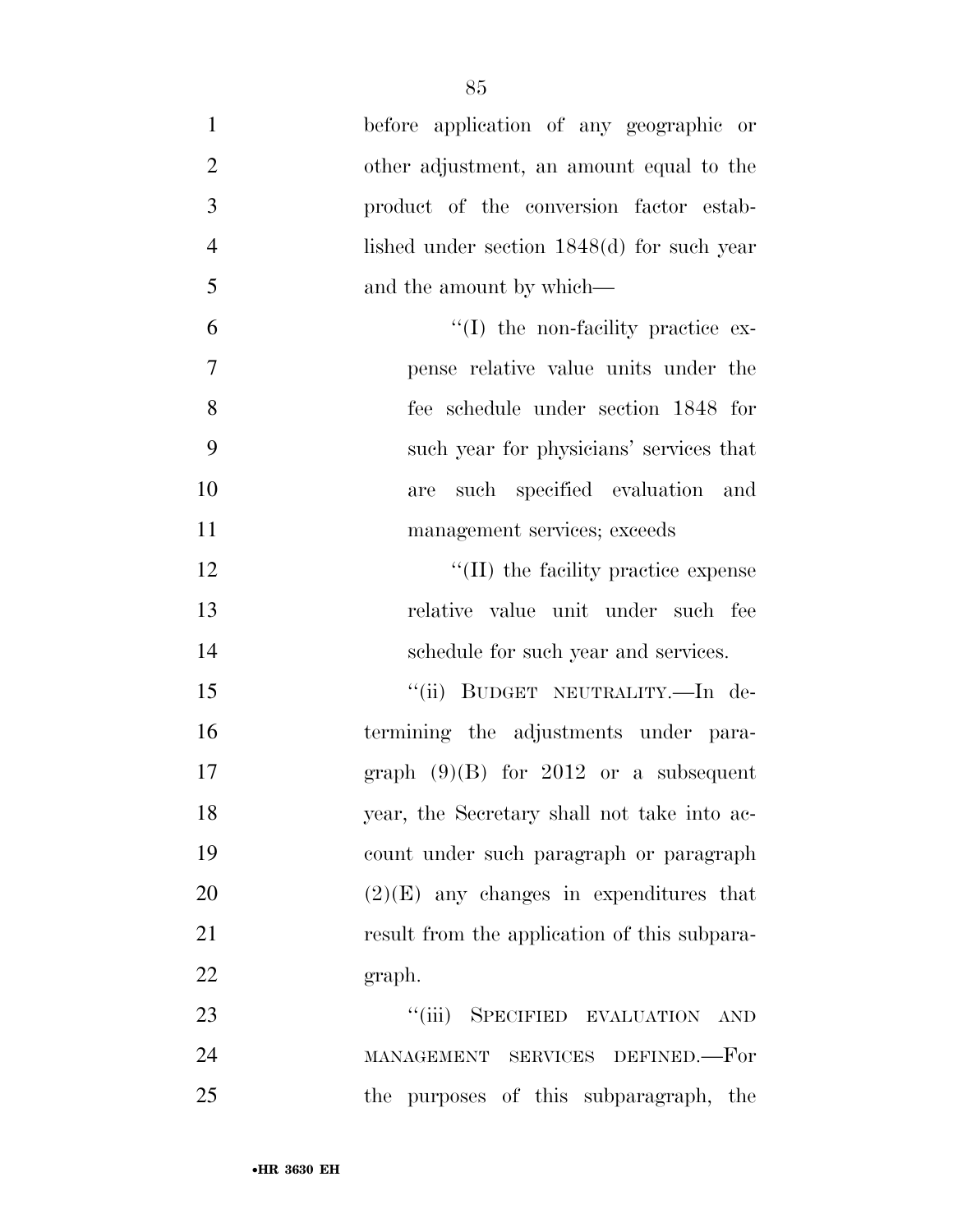| $\mathbf{1}$   | term 'specified evaluation and management              |
|----------------|--------------------------------------------------------|
| $\overline{2}$ | services' means the HCPCS codes in the                 |
| 3              | range 99201 through 99215 as of January                |
| $\overline{4}$ | 1, 2011 (and such codes as subsequently                |
| 5              | modified by the Secretary)."; and                      |
| 6              | $(2)$ in paragraph $(9)(B)$ , by striking "If the      |
| 7              | Secretary" and inserting "Subject to paragraph"        |
| 8              | $(3)(H)(ii)$ , if the Secretary".                      |
| 9              | SEC. 2224. REDUCTION OF BAD DEBT TREATED AS AN AL-     |
| 10             | <b>LOWABLE COST.</b>                                   |
| 11             | (a) HOSPITALS.—Section $1861(v)(1)(T)$ of the Social   |
| 12             | Security Act (42 U.S.C. $1395x(v)(1)(T)$ ) is amended— |
| 13             | $(1)$ in clause (iii), by striking "and" at the end;   |
| 14             | $(2)$ in clause $(iv)$ —                               |
| 15             | (A) by striking "a subsequent fiscal year"             |
| 16             | and inserting "fiscal years 2001 through               |
| 17             | $2012$ "; and                                          |
| 18             | (B) by striking the period at the end and              |
| 19             | inserting ", and"; and                                 |
| 20             | $(3)$ by adding at the end the following:              |
| 21             | $f'(v)$ for cost reporting periods begin-              |
| 22             | ning during fiscal year 2013, by 35 per-               |
| 23             | cent of such amount otherwise allowable,               |
| 24             | "(vi) for cost reporting periods begin-                |
| 25             | ning during fiscal year 2014, by 40 per-               |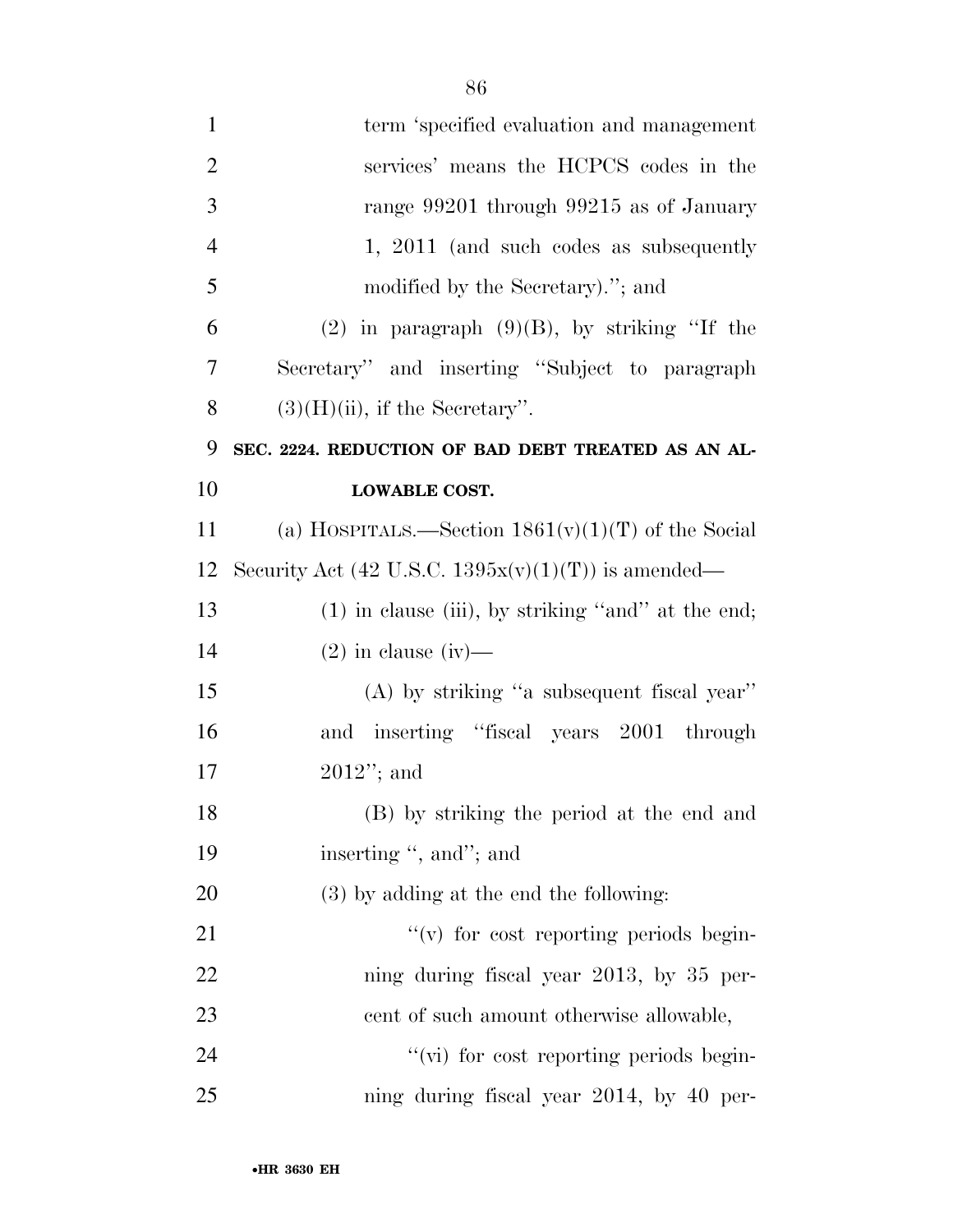| $\mathbf{1}$   | cent of such amount otherwise allowable,                       |
|----------------|----------------------------------------------------------------|
| $\overline{2}$ | and                                                            |
| 3              | "(vii) for cost reporting periods begin-                       |
| $\overline{4}$ | ning during a subsequent fiscal year, by 45                    |
| 5              | percent of such amount otherwise allow-                        |
| 6              | able.".                                                        |
| 7              | (b)<br><b>SKILLED</b><br><b>NURSING</b><br>FACILITIES.—Section |
| 8              | $1861(v)(1)(V)$ of such Act (42 U.S.C. 1395x(v)(1)(V)) is      |
| 9              | amended—                                                       |
| 10             | $(1)$ in the matter preceding clause (i), by strik-            |
| 11             | ing "with respect to cost reporting periods beginning          |
| 12             | on or after October 1, 2005" and inserting "and                |
| 13             | (beginning with respect to cost reporting periods be-          |
| 14             | ginning during fiscal year 2013) for covered skilled           |
| 15             | nursing services described in section $1888(e)(2)(A)$          |
| 16             | furnished by hospital providers of extended care               |
| 17             | services (as described in section 1883)";                      |
| 18             | (2) in clause (i), by striking "reduced by" and                |
| 19             | all that follows through "allowable; and" and insert-          |
| 20             | ing the following: "reduced by—                                |
| 21             | $\lq\lq$ for cost reporting periods be-                        |
| 22             | ginning on or after October 1, 2005,                           |
| 23             | but before fiscal year 2013, 30 per-                           |
| 24             | cent of such amount otherwise allow-                           |
| 25             | able;                                                          |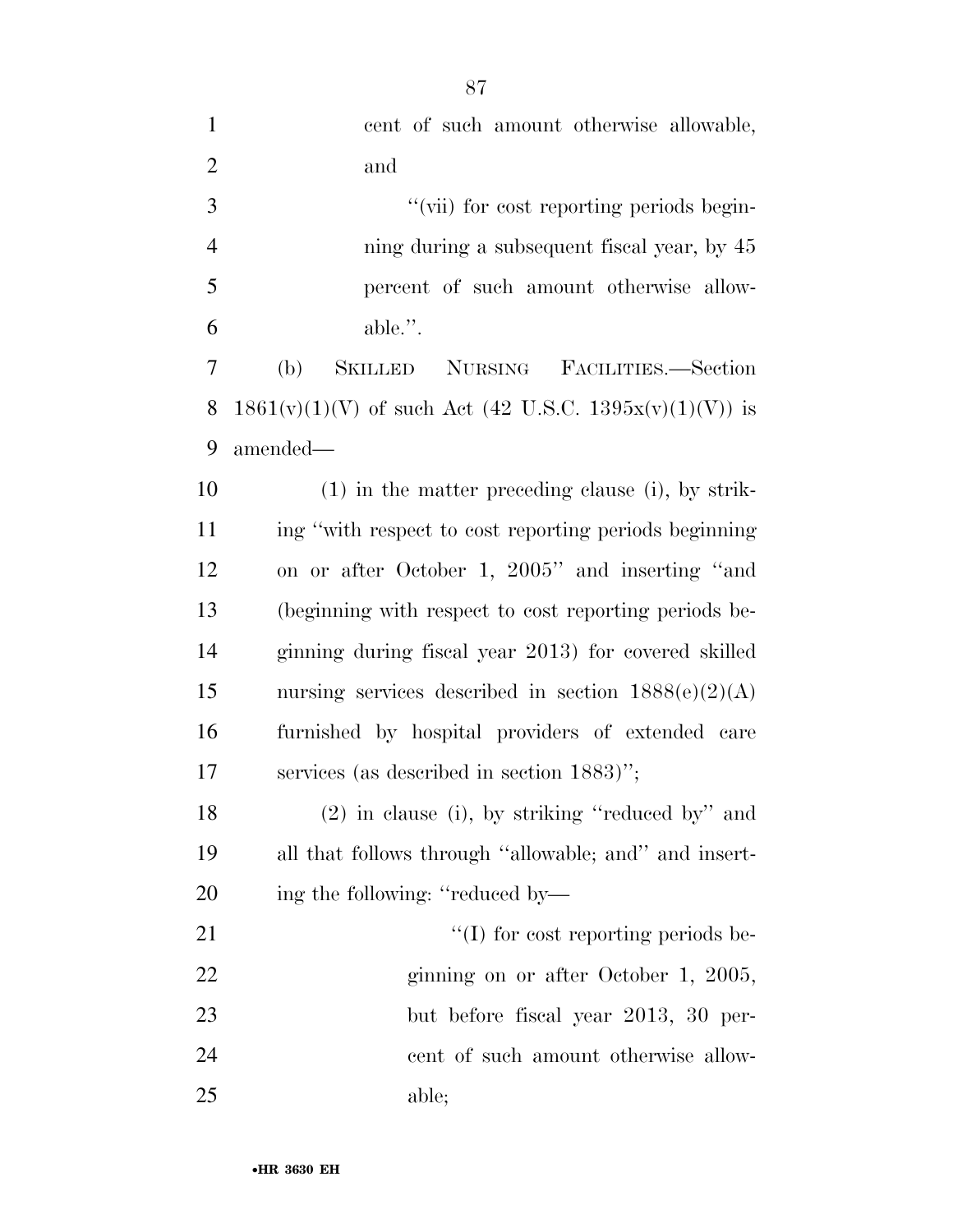| $\mathbf{1}$   | "(II) for cost reporting periods                    |
|----------------|-----------------------------------------------------|
| $\overline{2}$ | beginning during fiscal year 2013, by               |
| 3              | 35 percent of such amount otherwise                 |
| $\overline{4}$ | allowable;                                          |
| 5              | "(III) for cost reporting periods                   |
| 6              | beginning during fiscal year 2014, by               |
| 7              | 40 percent of such amount otherwise                 |
| 8              | allowable; and                                      |
| 9              | "(IV) for cost reporting periods                    |
| 10             | beginning during a subsequent fiscal                |
| 11             | year, by 45 percent of such amount                  |
| 12             | otherwise allowable; and"; and                      |
| 13             | (3) in clause (ii), by striking "such section shall |
| 14             | not be reduced." and inserting "such section—       |
| 15             | $\lq\lq$ for cost reporting periods be-             |
| 16             | ginning on or after October 1, 2005,                |
| 17             | but before fiscal year 2013, shall not              |
| 18             | be reduced;                                         |
| 19             | "(II) for cost reporting periods                    |
| 20             | beginning during fiscal year 2013,                  |
| 21             | shall be reduced by 15 percent of such              |
| 22             | amount otherwise allowable;                         |
| 23             | "(III) for cost reporting periods                   |
| 24             | beginning during fiscal year 2014,                  |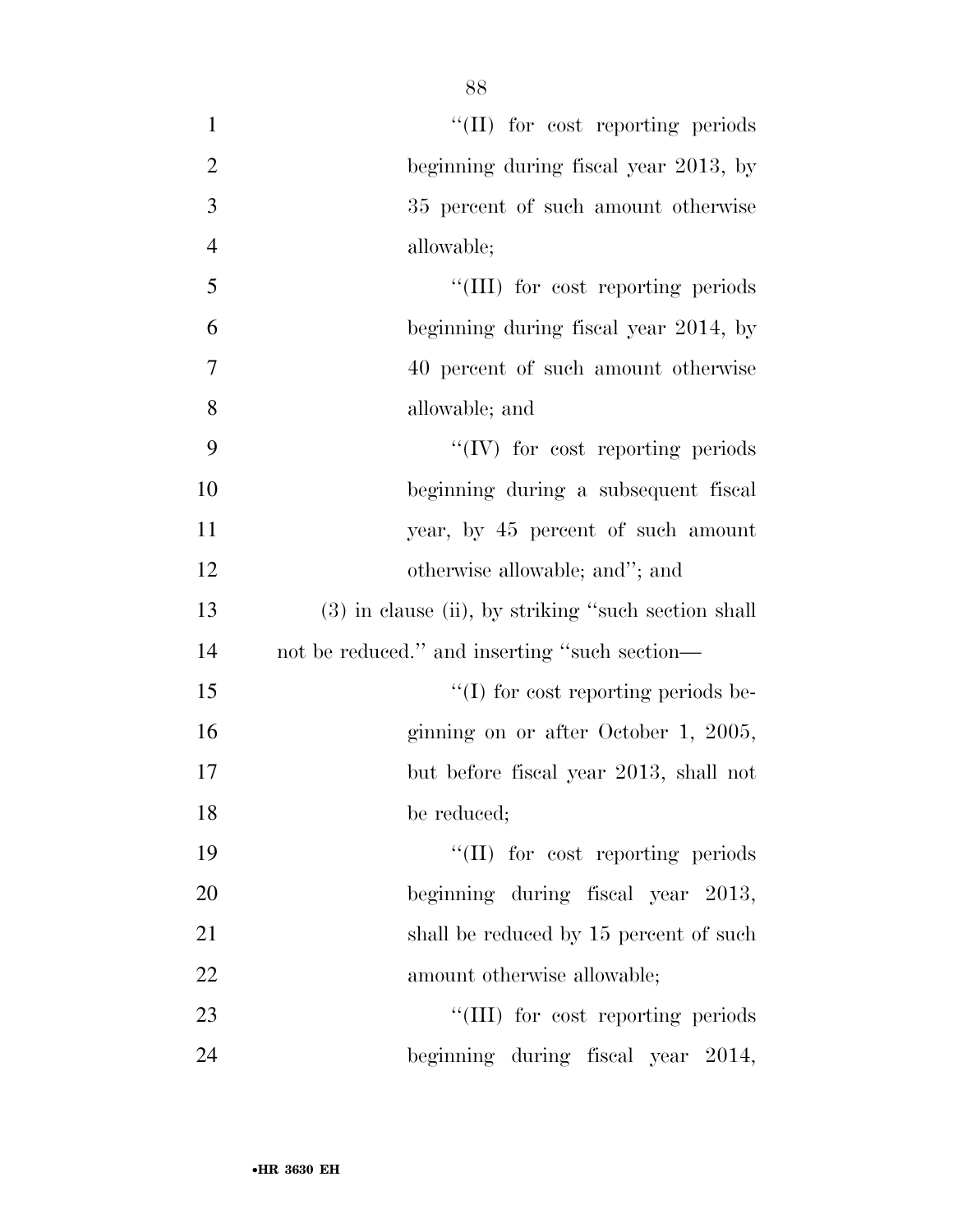| $\mathbf{1}$   | shall be reduced by 30 percent of such                        |
|----------------|---------------------------------------------------------------|
| $\overline{2}$ | amount otherwise allowable; and                               |
| 3              | $\lq\lq (IV)$ for cost reporting periods                      |
| $\overline{4}$ | beginning during a subsequent fiscal                          |
| 5              | year, shall be reduced by 45 percent                          |
| 6              | of such amount otherwise allowable.".                         |
| 7              | (e)<br>OTHER<br><b>CERTAIN</b><br>PROVIDERS.—Section          |
| 8              | $1861(v)(1)$ of such Act (42 U.S.C. $1395x(v)(1)$ ) is amend- |
| 9              | ed by adding at the end the following new subparagraph.       |
| 10             | $``(W)(i)$ In determining such reasonable costs for pro-      |
| 11             | viders described in clause (ii), the amount of bad debts      |
| 12             | otherwise treated as allowable costs which are attributable   |
| 13             | to deductibles and coinsurance amounts under this title       |
| 14             | shall be reduced—                                             |
| 15             | "(I) for cost reporting periods beginning during              |
| 16             | fiscal year 2013, by 15 percent of such amount oth-           |
| 17             | erwise allowable;                                             |
| 18             | "(II) for cost reporting periods beginning dur-               |
| 19             | ing fiscal year 2014, by 30 percent of such amount            |
| 20             | otherwise allowable; and                                      |
| 21             | "(III) for cost reporting periods beginning dur-              |
| <u>22</u>      | ing a subsequent fiscal year, by 45 percent of such           |
| 23             | amount otherwise allowable.                                   |
| 24             | "(ii) A provider described in this clause is a provider       |
| 25             | of services not described in subparagraph $(T)$ or $(V)$ , a  |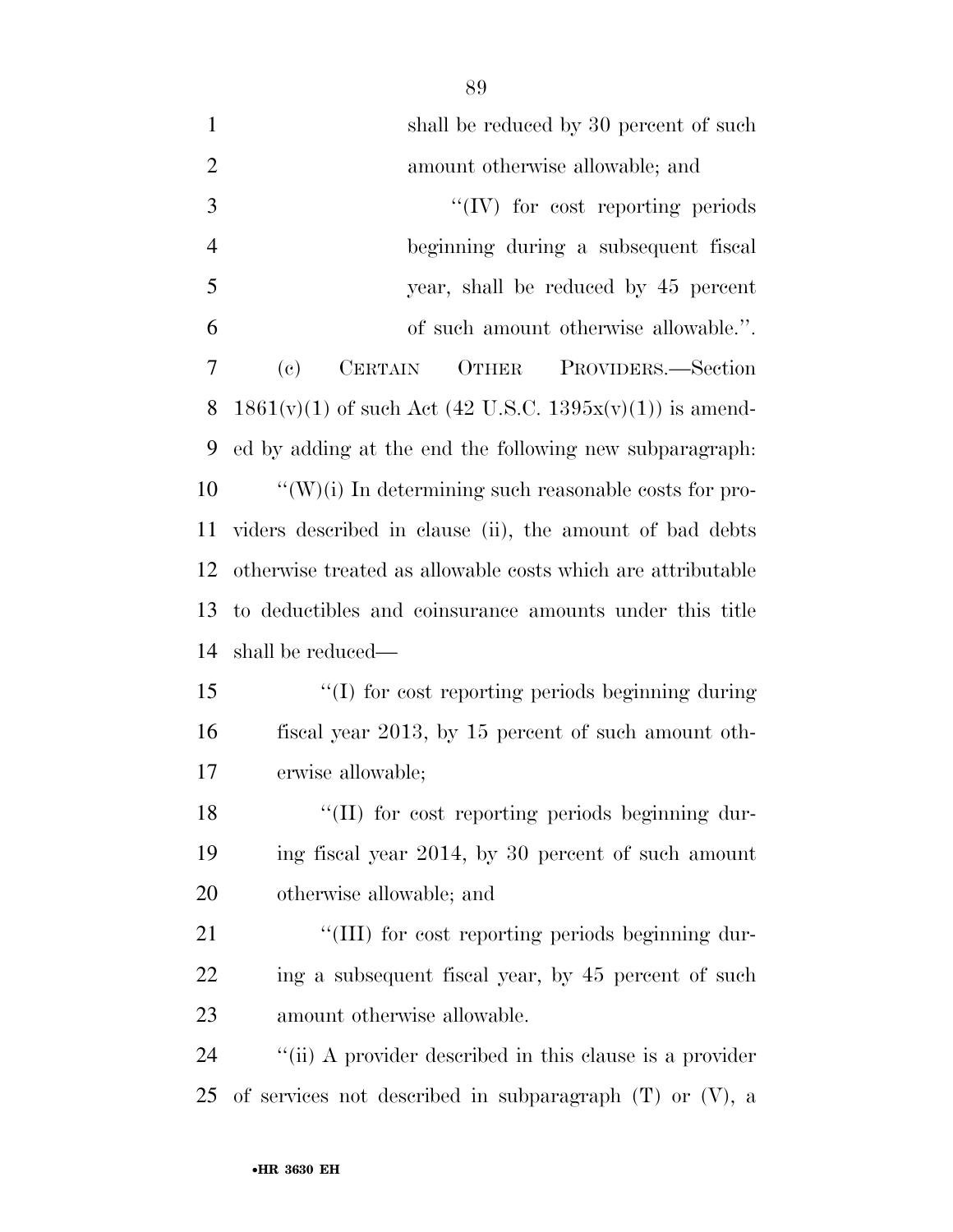supplier, or any other type of entity that receives payment for bad debts under the authority under subparagraph (A).".

 (d) CONFORMING AMENDMENT FOR HOSPITAL SERV- ICES.—Section 4008(c) of the Omnibus Budget Reconcili- ation Act of 1987, as amended by section 8402 of the Technical and Miscellaneous Revenue Act of 1988 and section 6023 of the Omnibus Budget Reconciliation Act of 1989, is amended by adding at the end the following new sentence: ''Effective for cost reporting periods begin- ning on or after October 1, 2012, the provisions of the previous two sentences shall not apply.''.

# **SEC. 2225. REBASING OF STATE DSH ALLOTMENTS FOR FIS-CAL YEAR 2021.**

 Section 1923(f) of the Social Security Act (42 U.S.C. 16 1396 $r-4(f)$  is amended—

 (1) by redesignating paragraph (8) as para-graph (9);

19  $(2)$  in paragraph  $(3)(A)$  by striking "para- graphs (6) and (7)'' and inserting ''paragraphs (6), (7), and (8)''; and

 (3) by inserting after paragraph (7) the fol-lowing new paragraph:

24 "(8) REBASING OF STATE DSH ALLOTMENTS FOR FISCAL YEAR 2021.—With respect to fiscal 2021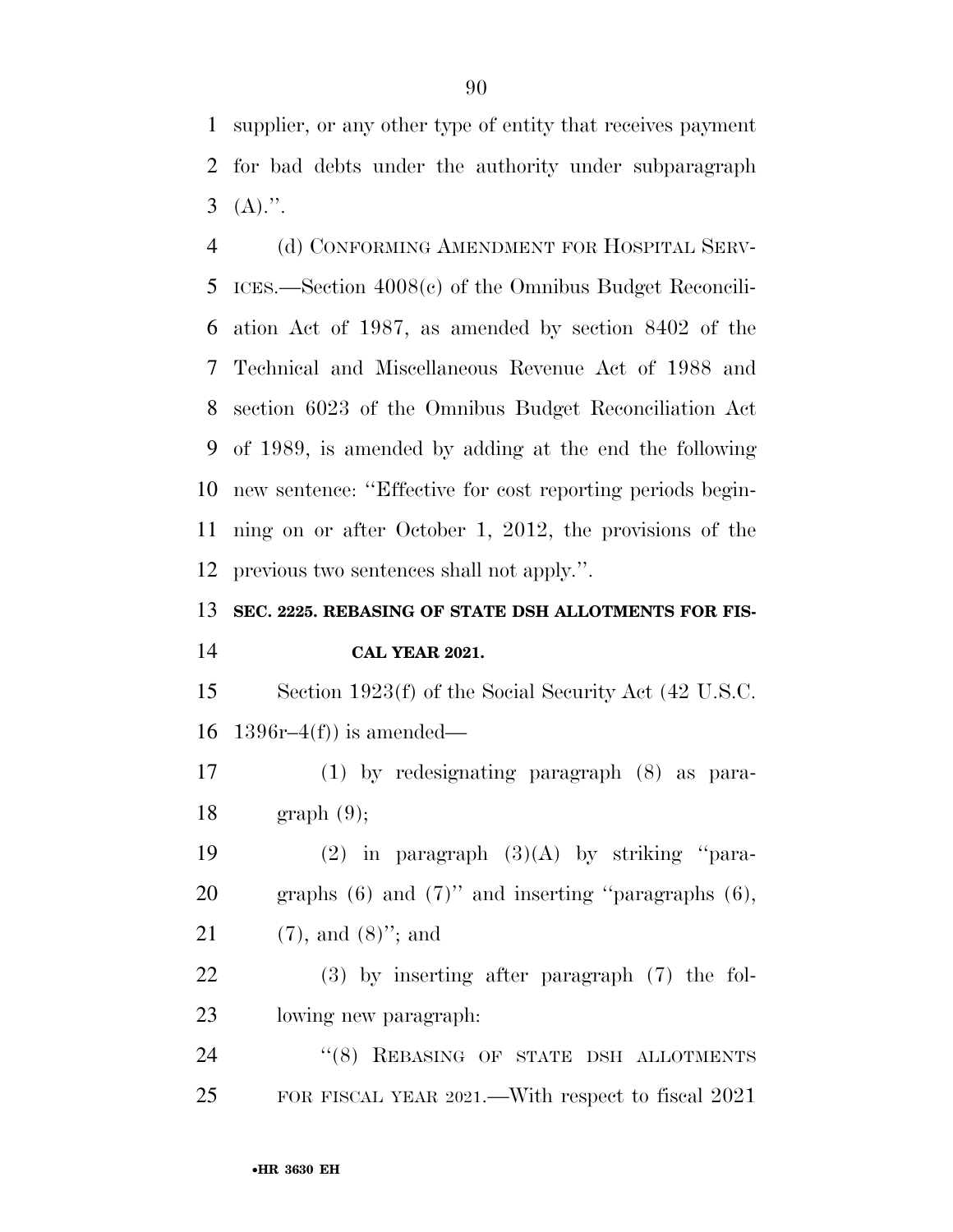and each subsequent fiscal year, for purposes of ap- plying paragraph (3)(A) to determine the DSH al- lotment for a State, the amount of the DSH allot- ment for the State under paragraph (3) for fiscal year 2020 shall be treated as if it were such amount as reduced under paragraph (7).''.

# **Subtitle D—TANF Extension**

# **SEC. 2301. SHORT TITLE.**

 This subtitle may be cited as the ''Welfare Integrity and Data Improvement Act''.

# **SEC. 2302. EXTENSION OF PROGRAM.**

 (a) FAMILY ASSISTANCE GRANTS.—Section 13  $403(a)(1)$  of the Social Security Act (42 U.S.C. 603(a)(1)) is amended—

 (1) in subparagraph (A), by striking ''each of fiscal years 1996'' and all that follows through 17 "2003" and inserting "fiscal year 2012";

18 (2) in subparagraph  $(B)$ —

 (A) by inserting ''(as in effect just before the enactment of the Welfare Integrity and Data Improvement Act)'' after ''this para-graph'' the 1st place it appears; and

 (B) by inserting ''(as so in effect)'' after ''this paragraph'' the 2nd place it appears; and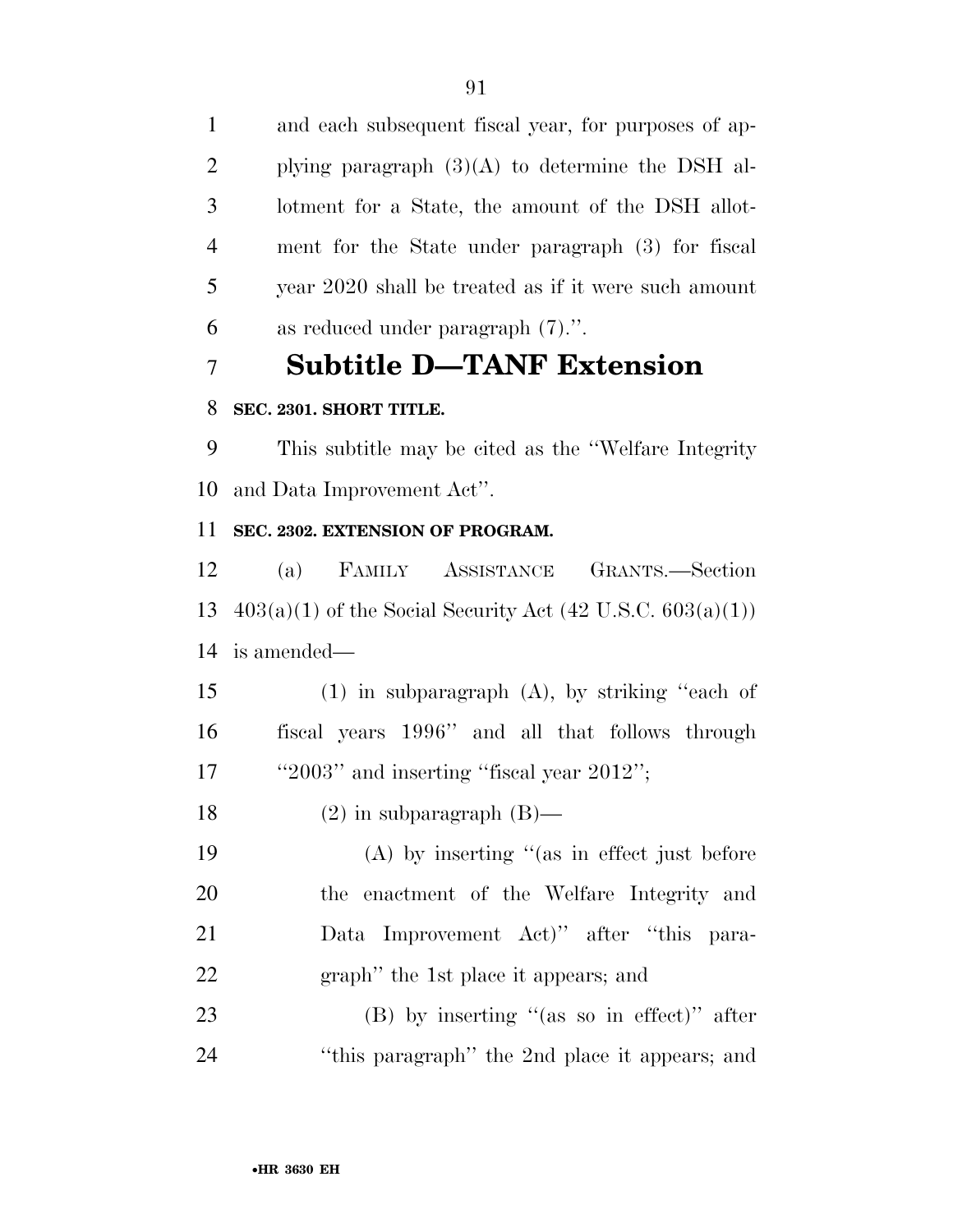1 (3) in subparagraph (C), by striking  $"2003"$ 2 and inserting "2012". (b) HEALTHY MARRIAGE PROMOTION AND RESPON- SIBLE FATHERHOOD GRANTS.—Section 403(a)(2)(D) of 5 such Act  $(42 \text{ U.S.C. } 603(a)(2)(D))$  is amended by striking ''2011'' and inserting ''2012''. (c) MAINTENANCE OF EFFORT REQUIREMENT.— 8 Section  $409(a)(7)$  of such Act  $(42 \text{ U.S.C. } 609(a)(7))$  is amended— (1) in subparagraph (A), by striking ''fiscal year'' and all that follows through ''2012'' and in-serting ''a fiscal year''; and

13 (2) in subparagraph  $(B)(ii)$ —

14 (A) by striking ''for fiscal years 1997 15 through 2011,"; and

16 (B) by striking  $407(a)$  for the fiscal 17 year," and inserting " $407(a)$ ,".

 (d) TRIBAL GRANTS.—Section 412(a) of such Act (42 U.S.C. 612(a)) is amended in each of paragraphs  $(1)(A)$  and  $(2)(A)$  by striking "each of fiscal years 1997" and all that follows through ''2003'' and inserting ''fiscal year 2012''.

23 (e) STUDIES AND DEMONSTRATIONS.—Section 24  $413(h)(1)$  of such Act  $(42 \text{ U.S.C. } 613(h)(1))$  is amended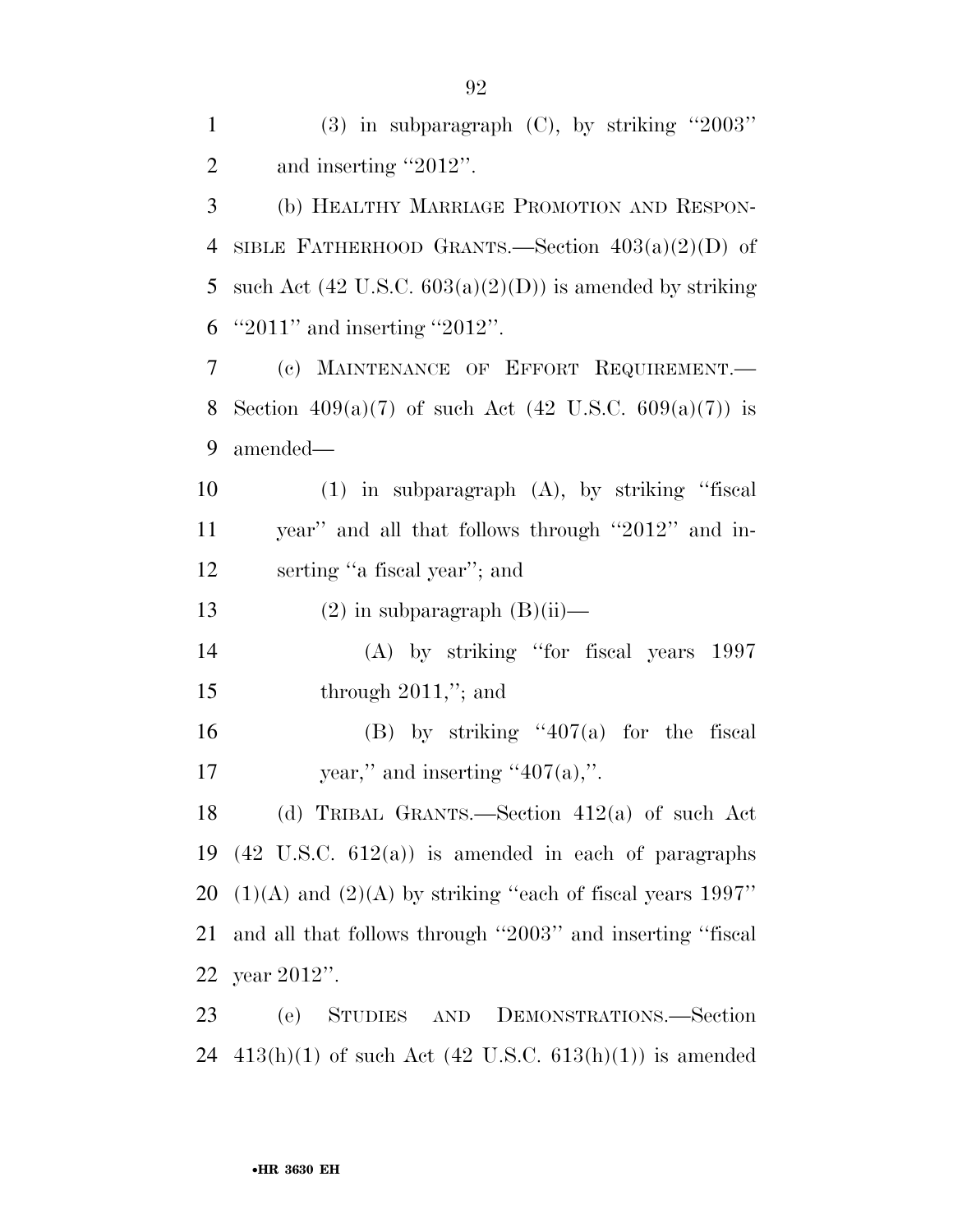by striking ''each of fiscal years 1997 through 2002'' and inserting ''fiscal year 2012''.

 (f) CENSUS BUREAU STUDY.—Section 414(b) of such Act (42 U.S.C. 614(b)) is amended by striking ''each of fiscal years 1996'' and all that follows through ''2003'' and inserting ''fiscal year 2012''.

7 (g) CHILD CARE ENTITLEMENT. Section  $418(a)(3)$ 8 of such Act  $(42 \text{ U.S.C. } 618(a)(3))$  is amended by striking ''appropriated'' and all that follows and inserting ''appro-priated \$2,917,000,000 for fiscal year 2012.''.

 (h) GRANTS TO TERRITORIES.—Section 1108(b)(2) 12 of such Act  $(42 \text{ U.S.C. } 1308(b)(2))$  is amended by striking ''for fiscal years 1997 through 2003'' and inserting ''fiscal year 2012''.

 (i) PREVENTION OF DUPLICATE APPROPRIATIONS FOR FISCAL YEAR 2012.—Expenditures made pursuant to the Short-Term TANF Extension Act (Public Law 112–35) or section 403(b) of the Social Security Act for fiscal year 2012 shall be charged to the applicable appro- priation or authorization provided by the amendments made by this section for such fiscal year.

 (j) EFFECTIVE DATE.—This section and the amend- ments made by this section shall take effect on the date of the enactment of this Act.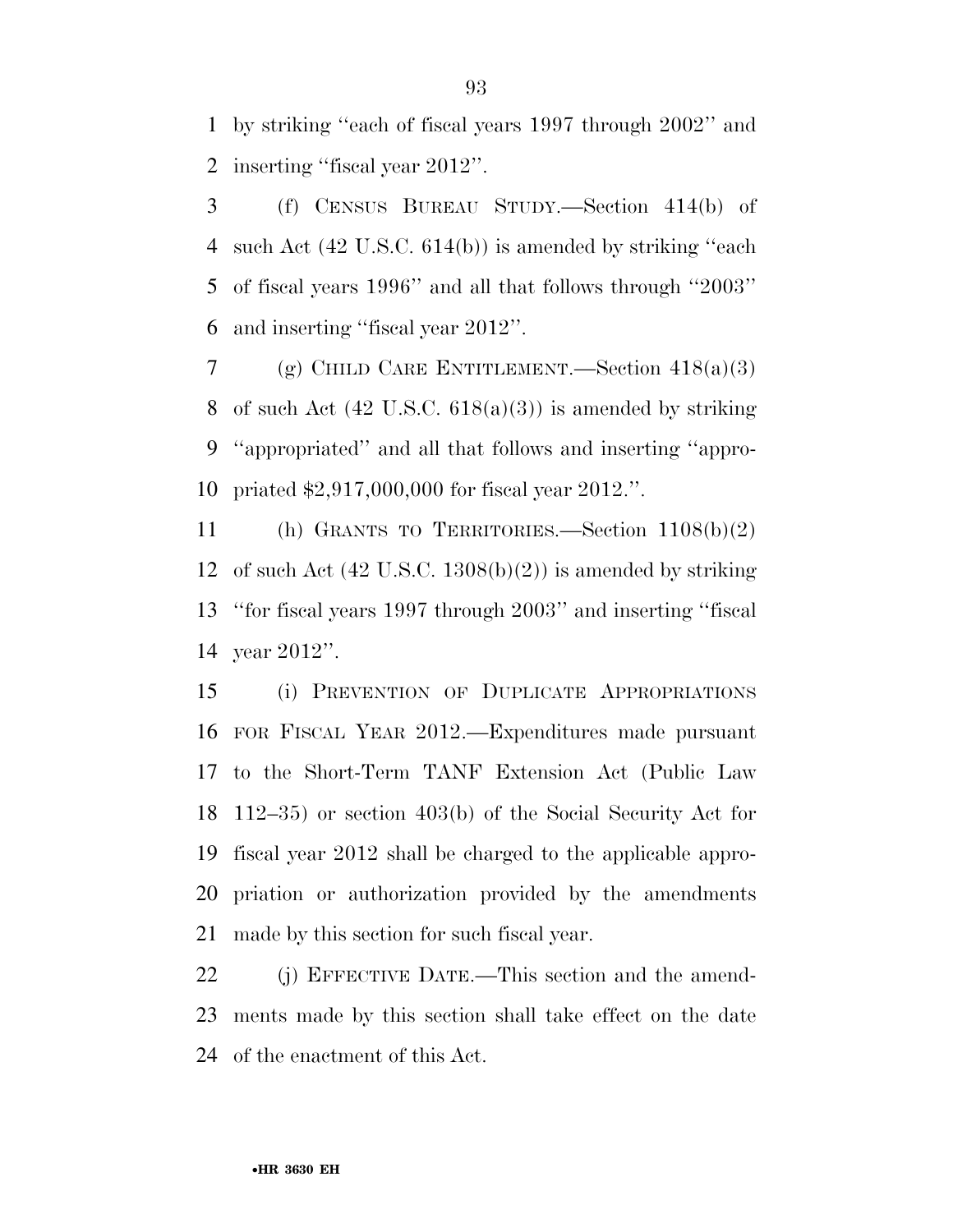#### **SEC. 2303. DATA STANDARDIZATION.**

 (a) IN GENERAL.—Section 411 of the Social Security Act (42 U.S.C. 611) is amended by adding at the end the following:

5 "(d) DATA STANDARDIZATION.—

#### 6 "(1) STANDARD DATA ELEMENTS.—

 ''(A) DESIGNATION.—The Secretary, in consultation with an interagency work group which shall be established by the Office of Man- agement and Budget, and considering State and tribal perspectives, shall, by rule, designate standard data elements for any category of in- formation required to be reported under this part.

 ''(B) REQUIREMENTS.—In designating the standard data elements, the Secretary shall, to 17 the extent practicable—

 ''(i) ensure that the data elements are nonproprietary and interoperable;

 $\frac{1}{1}$  incorporate interoperable stand- ards developed and maintained by an inter- national voluntary consensus standards 23 body, as defined by the Office of Manage- ment and Budget, such as the Inter-national Organization for Standardization;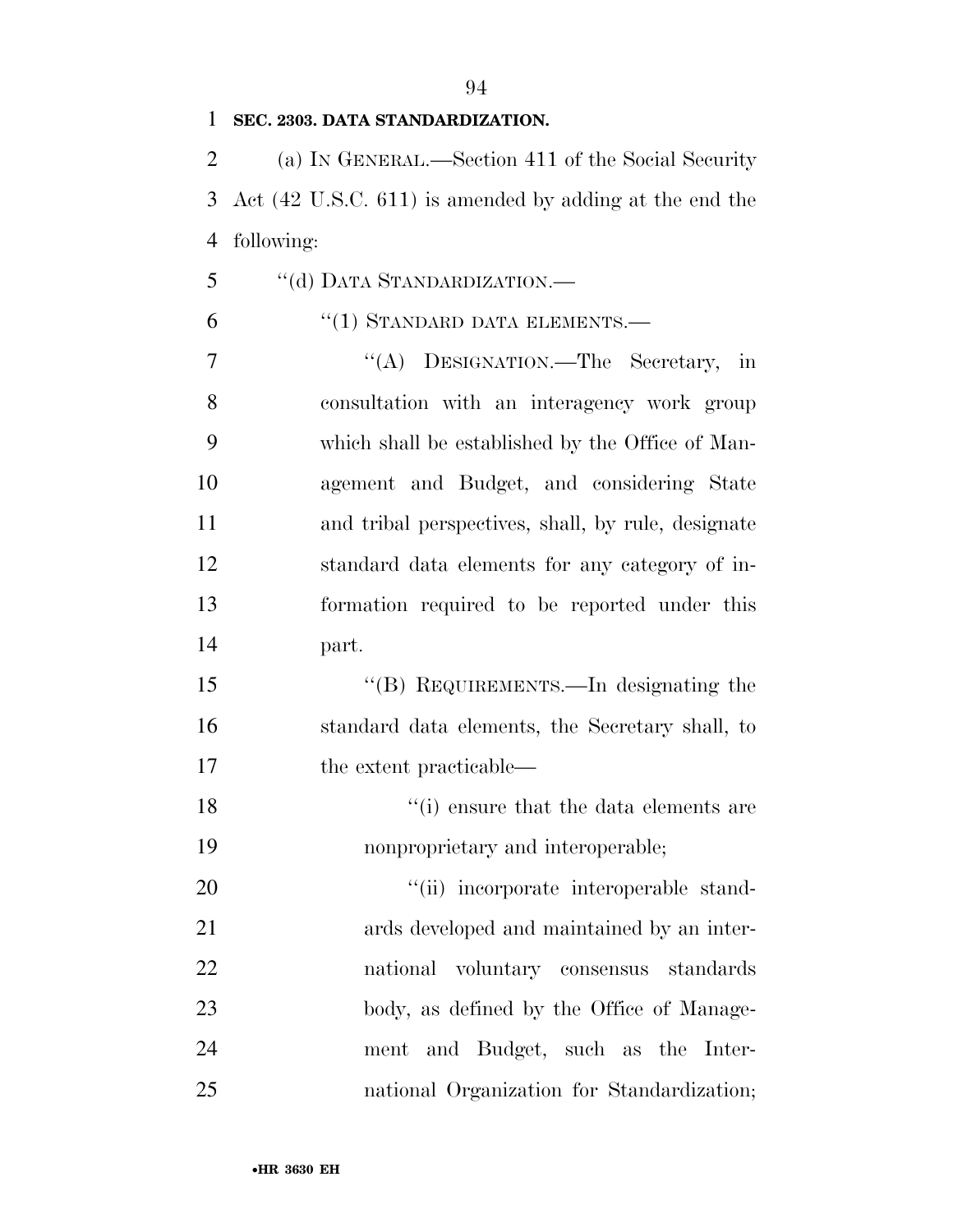| $\mathbf{1}$   | "(iii) incorporate interoperable stand-           |
|----------------|---------------------------------------------------|
| $\overline{2}$ | ards developed and maintained by inter-           |
| 3              | governmental partnerships, such as the            |
| $\overline{4}$ | National Information Exchange Model;              |
| 5              | and                                               |
| 6              | "(iv) incorporate interoperable stand-            |
| 7              | ards developed and maintained by Federal          |
| 8              | entities with authority over contracting          |
| 9              | and financial assistance, such as the Fed-        |
| 10             | eral Acquisition Regulatory Council.              |
| 11             | "(2) DATA REPORTING STANDARDS.-                   |
| 12             | "(A) DESIGNATION.—The Secretary, in               |
| 13             | consultation with an interagency work group es-   |
| 14             | tablished by the Office of Management and         |
| 15             | Budget, and considering State and tribal per-     |
| 16             | spectives, shall, by rule, designate standards to |
| 17             | govern the data reporting required under this     |
| 18             | part.                                             |
| 19             | "(B) REQUIREMENTS.—In designating the             |
| 20             | data reporting standards, the Secretary shall, to |
| 21             | the extent practicable, incorporate existing non- |
| 22             | proprietary standards, such as the eXtensible     |
| 23             | Business Reporting Language. Such standards       |
| 24             | shall, to the extent practicable—                 |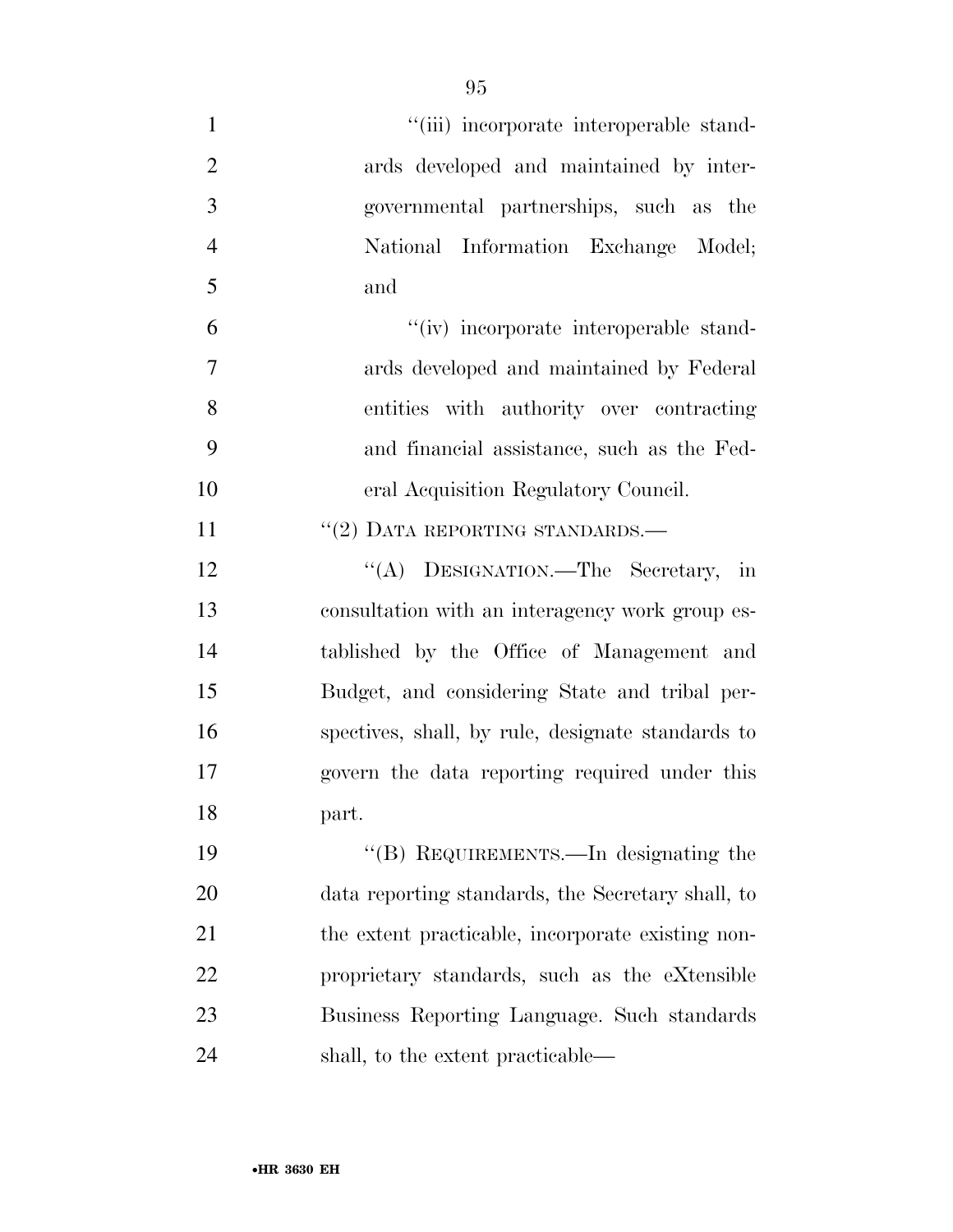| $\mathbf{1}$   | "(i) incorporate a widely-accepted,                                  |
|----------------|----------------------------------------------------------------------|
| $\overline{2}$ | nonproprietary, searchable, computer-read-                           |
| 3              | able format;                                                         |
| $\overline{4}$ | "(ii) be consistent with and implement                               |
| 5              | applicable accounting principles; and                                |
| 6              | "(iii) be capable of being continually                               |
| 7              | upgraded as necessary.".                                             |
| 8              | (b) APPLICABILITY.—The amendments made by this                       |
| 9              | subsection shall apply with respect to information required          |
| 10             | to be reported on or after October 1, 2012.                          |
| 11             | SEC. 2304. SPENDING POLICIES FOR ASSISTANCE UNDER                    |
| 12             | STATE TANF PROGRAMS.                                                 |
|                |                                                                      |
| 13             | (a) STATE REQUIREMENT.—Section $408(a)$ of the                       |
| 14             | Social Security Act $(42 \text{ U.S.C. } 608(a))$ is amended by add- |
| 15             | ing at the end the following:                                        |
| 16             | "(12) STATE REQUIREMENT TO PREVENT UN-                               |
| 17             | AUTHORIZED SPENDING OF BENEFITS.-                                    |
| 18             | "(A) IN GENERAL.—A State to which a                                  |
| 19             | grant is made under section 403 shall maintain                       |
| 20             | policies and practices as necessary to prevent                       |
| 21             | assistance provided under the State program                          |
| 22             | funded under this part from being used in any                        |
| 23             | transaction in-                                                      |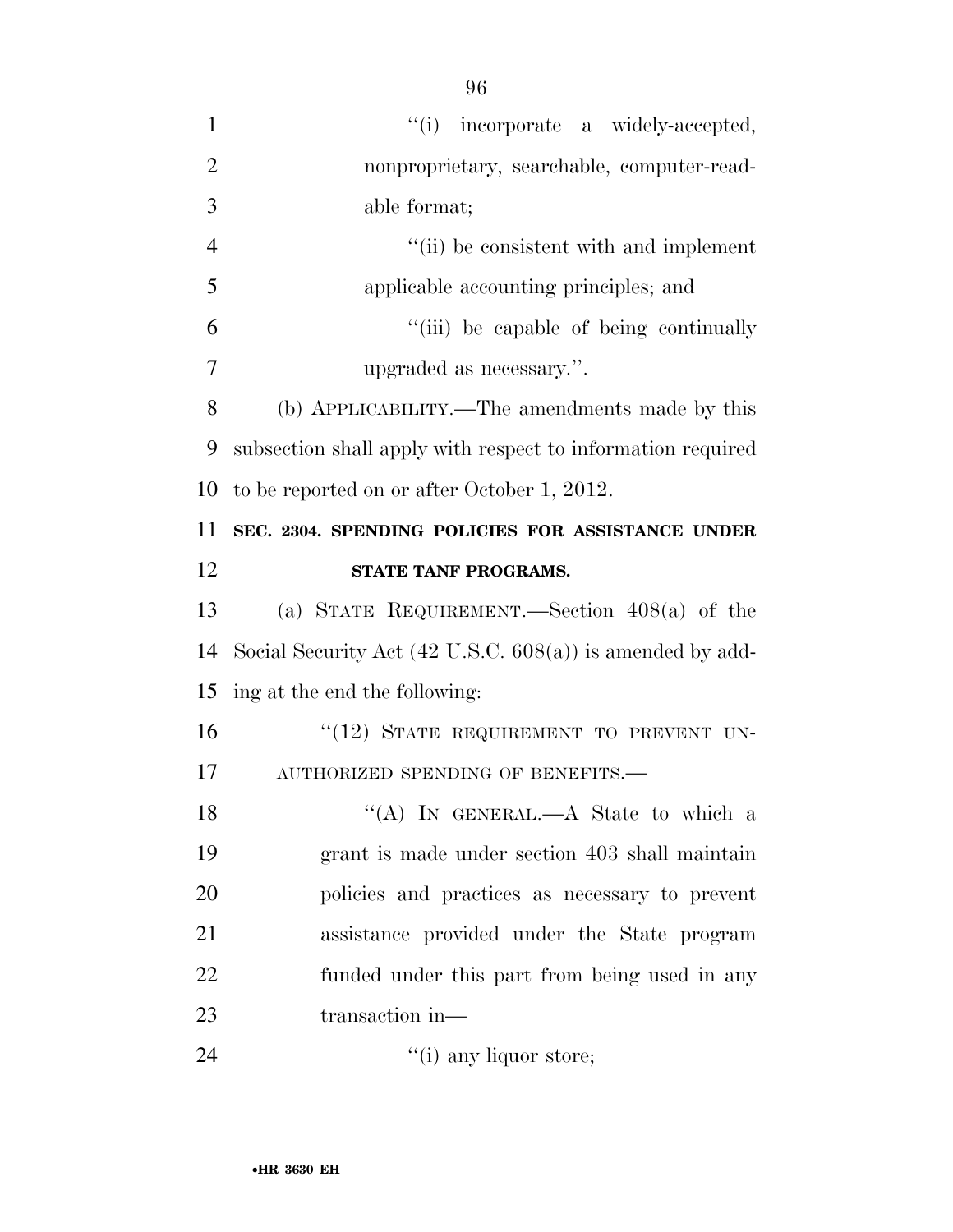''(ii) any casino, gambling casino, or gaming establishment; or ''(iii) any retail establishment which provides adult-oriented entertainment in which performers disrobe or perform in an unclothed state for entertainment. 7 "'(B) DEFINITIONS.—For purposes of sub- paragraph (A)— 9 "(i) LIQUOR STORE.—The term 'liq- uor store' means any retail establishment which sells exclusively or primarily intoxi- cating liquor. Such term does not include a grocery store which sells both intoxi- cating liquor and groceries including staple foods (within the meaning of section 3(r) of the Food and Nutrition Act of 2008 (7 17 U.S.C.  $2012(r)$ ). 18 "(ii) CASINO, GAMBLING CASINO, OR GAMING ESTABLISHMENT.—The terms 'ca- sino', 'gambling casino', and 'gaming es- tablishment' do not include a grocery store which sells groceries including such staple foods and which also offers, or is located within the same building or complex as, ca-sino, gambling, or gaming activities.''.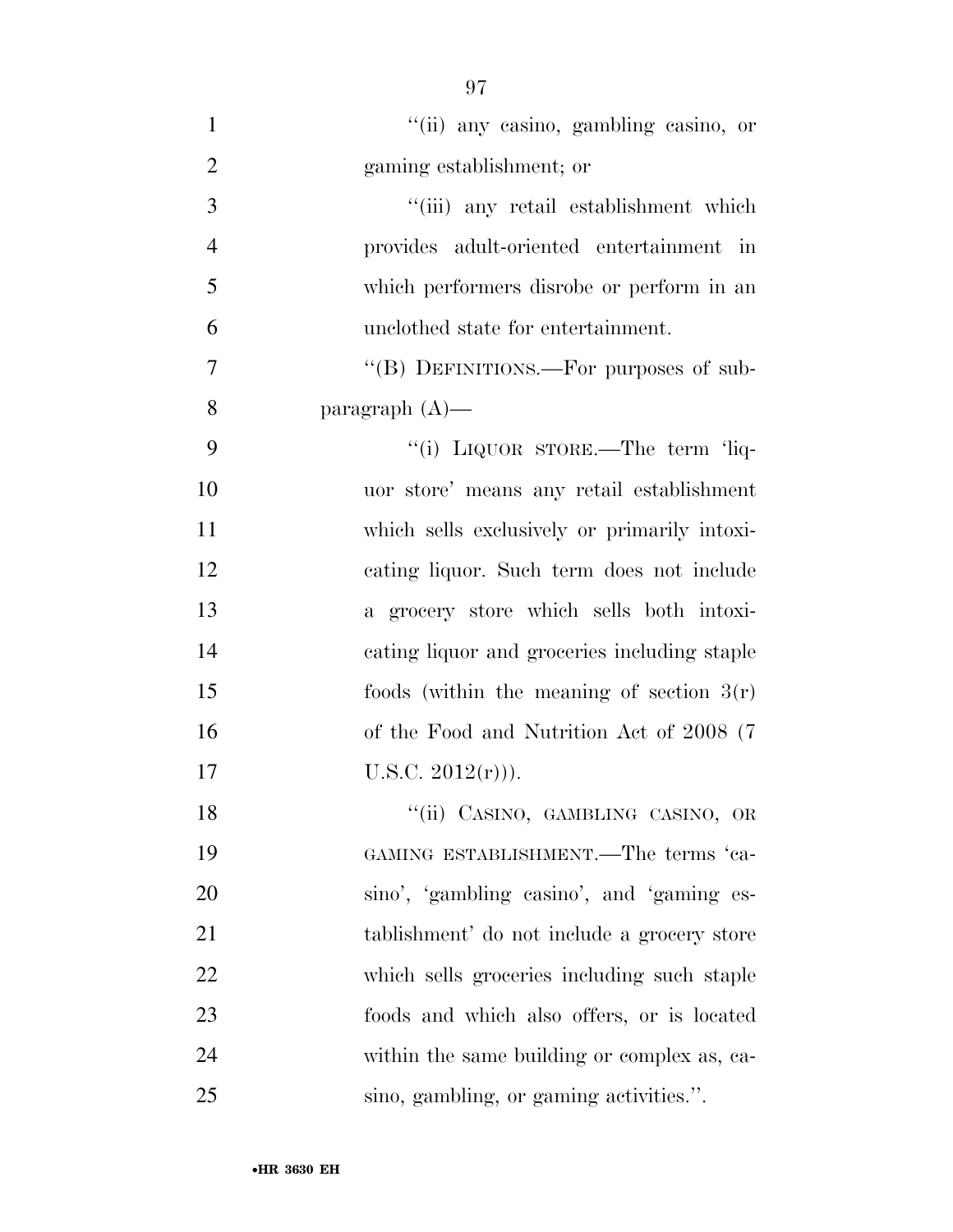| $\mathbf{1}$   | (b) PENALTY.—Section $409(a)$ of such Act $(42)$         |
|----------------|----------------------------------------------------------|
| 2              | U.S.C. $609(a)$ is amended by adding at the end the fol- |
| 3              | lowing:                                                  |
| $\overline{4}$ | "(16) PENALTY FOR FAILURE TO ENFORCE                     |
| 5              | SPENDING POLICIES.-                                      |
| 6              | "(A) IN GENERAL.—If, within 2 years                      |
| $\overline{7}$ | after the date of the enactment of this para-            |
| 8              | graph, any State has not reported to the Sec-            |
| 9              | retary on such State's implementation of the             |
| 10             | policies and practices required by section               |
| 11             | $408(a)(12)$ , or the Secretary determines that          |
| 12             | any State has not implemented and maintained             |
| 13             | such policies and practices, the Secretary shall         |
| 14             | reduce, by an amount equal to 5 percent of the           |
| 15             | State family assistance grant, the grant payable         |
| 16             | to such State under section $403(a)(1)$ for—             |
| 17             | "(i) the fiscal year immediately suc-                    |
| 18             | ceeding the year in which such 2-year pe-                |
| 19             | riod ends; and                                           |
| 20             | "(ii) each succeeding fiscal year in                     |
| 21             | which the State does not demonstrate that                |
| 22             | such State has implemented and main-                     |
| 23             | tained such policies and practices.                      |
| 24             | $\lq\lq (B)$<br>REDUCTION OF APPLICABLE PEN-             |
| 25             | ALTY.—The Secretary may reduce the amount                |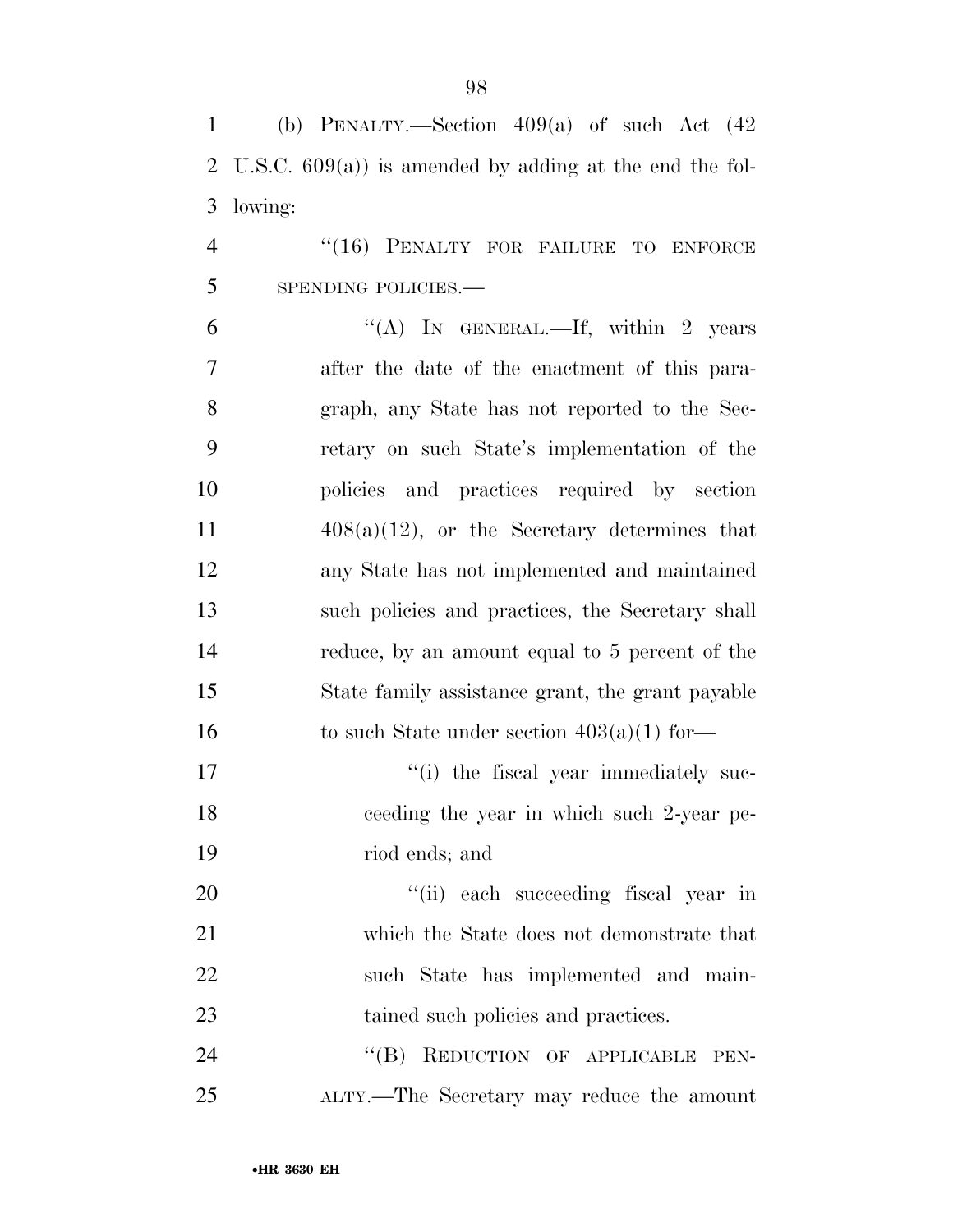of the reduction required under subparagraph (A) based on the degree of noncompliance of the State. 4 "(C) STATE NOT RESPONSIBLE FOR INDI-VIDUAL VIOLATIONS.—Fraudulent activity by

 any individual in an attempt to circumvent the policies and practices required by section  $408(a)(12)$  shall not trigger a State penalty under subparagraph (A).''.

10 (c) CONFORMING AMENDMENT. Section  $409(c)(4)$ 11 of such Act  $(42 \text{ U.S.C. } 609(c)(4))$  is amended by striking 12 "or  $(13)$ " and inserting " $(13)$ , or  $(16)$ ".

# 13 **SEC. 2305. TECHNICAL CORRECTIONS.**

14 (a) Section  $404(d)(1)(A)$  of the Social Security Act 15 (42 U.S.C.  $604(d)(1)(A)$ ) is amended by striking "subtitle 16 1 of Title'' and inserting ''Subtitle A of title''.

17 (b) Sections  $407(c)(2)(A)(i)$  and  $409(a)(3)(C)$  of 18 such Act (42 U.S.C.  $607(c)(2)(A)(i)$  and  $609(a)(3)(C)$ ) 19 are each amended by striking  $403(b)(6)$ " and inserting 20  $\cdot$  '403(b)(5)''.

21 (c) Section  $409(a)(2)(A)$  of such Act (42 U.S.C. 22  $609(a)(2)(A)$  is amended by moving clauses (i) and (ii) 23 2 ems to the right.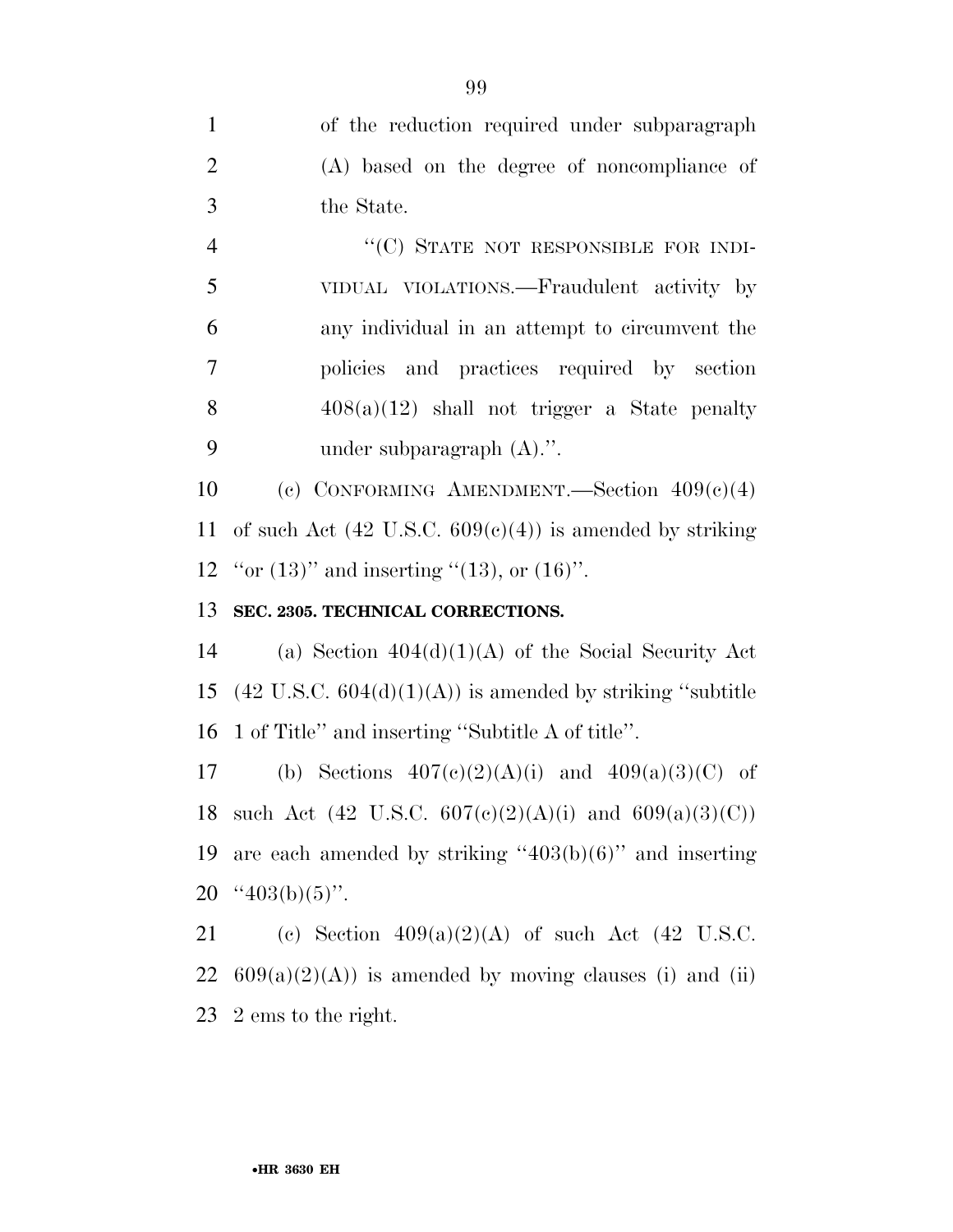1 (d) Section  $409(c)(2)$  of such Act (42 U.S.C. 2  $609(c)(2)$  is amended by inserting a comma after "appro-priate''.

4 (e) Section  $411(a)(1)(A)(ii)(III)$  of such Act  $(42)$ 5 U.S.C.  $611(a)(1)(A)(ii)(III)$  is amended by striking the last close parenthesis.

# **TITLE III—FLOOD INSURANCE REFORM**

#### **SEC. 3001. SHORT TITLE.**

 This title may be cited as the ''Flood Insurance Re-form Act of 2011''.

**SEC. 3002. EXTENSIONS.** 

 (a) EXTENSION OF PROGRAM.—Section 1319 of the National Flood Insurance Act of 1968 (42 U.S.C. 4026) is amended by striking ''September 30, 2011'' and insert-ing ''September 30, 2016''.

 (b) EXTENSION OF FINANCING.—Section 1309(a) of such Act (42 U.S.C. 4016(a)) is amended by striking ''September 30, 2011'' and inserting ''September 30, 2016''.

### **SEC. 3003. MANDATORY PURCHASE.**

 (a) AUTHORITY TO TEMPORARILY SUSPEND MANDA-TORY PURCHASE REQUIREMENT.—

 (1) IN GENERAL.—Section 102 of the Flood Disaster Protection Act of 1973 (42 U.S.C. 4012a)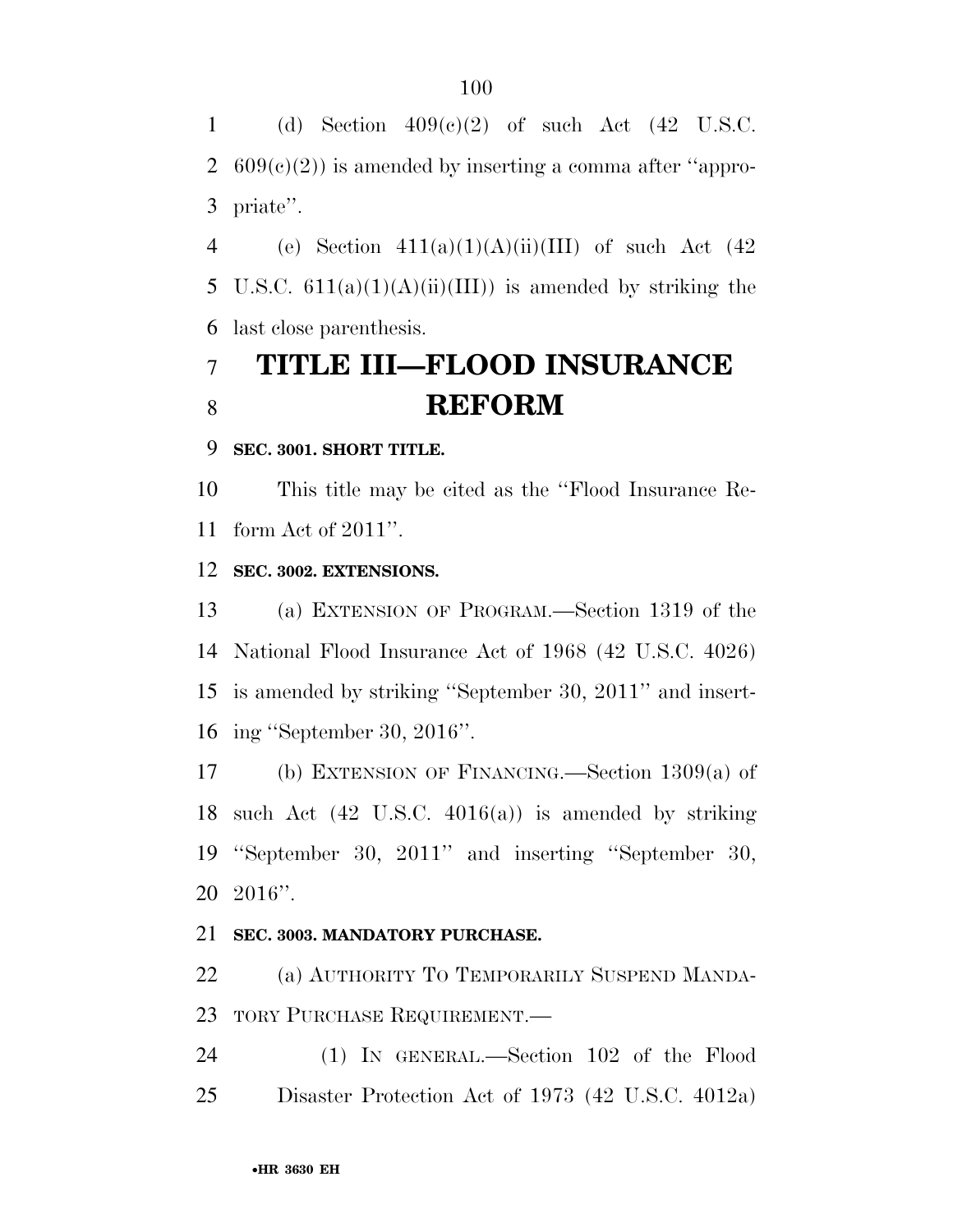is amended by adding at the end the following new subsection:

 ''(i) AUTHORITY TO TEMPORARILY SUSPEND MAN-DATORY PURCHASE REQUIREMENT.—

5 "(1) FINDING BY ADMINISTRATOR THAT AREA IS AN ELIGIBLE AREA.—For any area, upon a re- quest submitted to the Administrator by a local gov- ernment authority having jurisdiction over any por- tion of the area, the Administrator shall make a finding of whether the area is an eligible area under paragraph (3). If the Administrator finds that such area is an eligible area, the Administrator shall, in the discretion of the Administrator, designate a pe- riod during which such finding shall be effective, which shall not be longer in duration than 12 months.

17 "(2) SUSPENSION OF MANDATORY PURCHASE REQUIREMENT.—If the Administrator makes a find- ing under paragraph (1) that an area is an eligible area under paragraph (3), during the period speci- fied in the finding, the designation of such eligible area as an area having special flood hazards shall not be effective for purposes of subsections (a), (b), 24 and (e) of this section, and section  $202(a)$  of this Act. Nothing in this paragraph may be construed to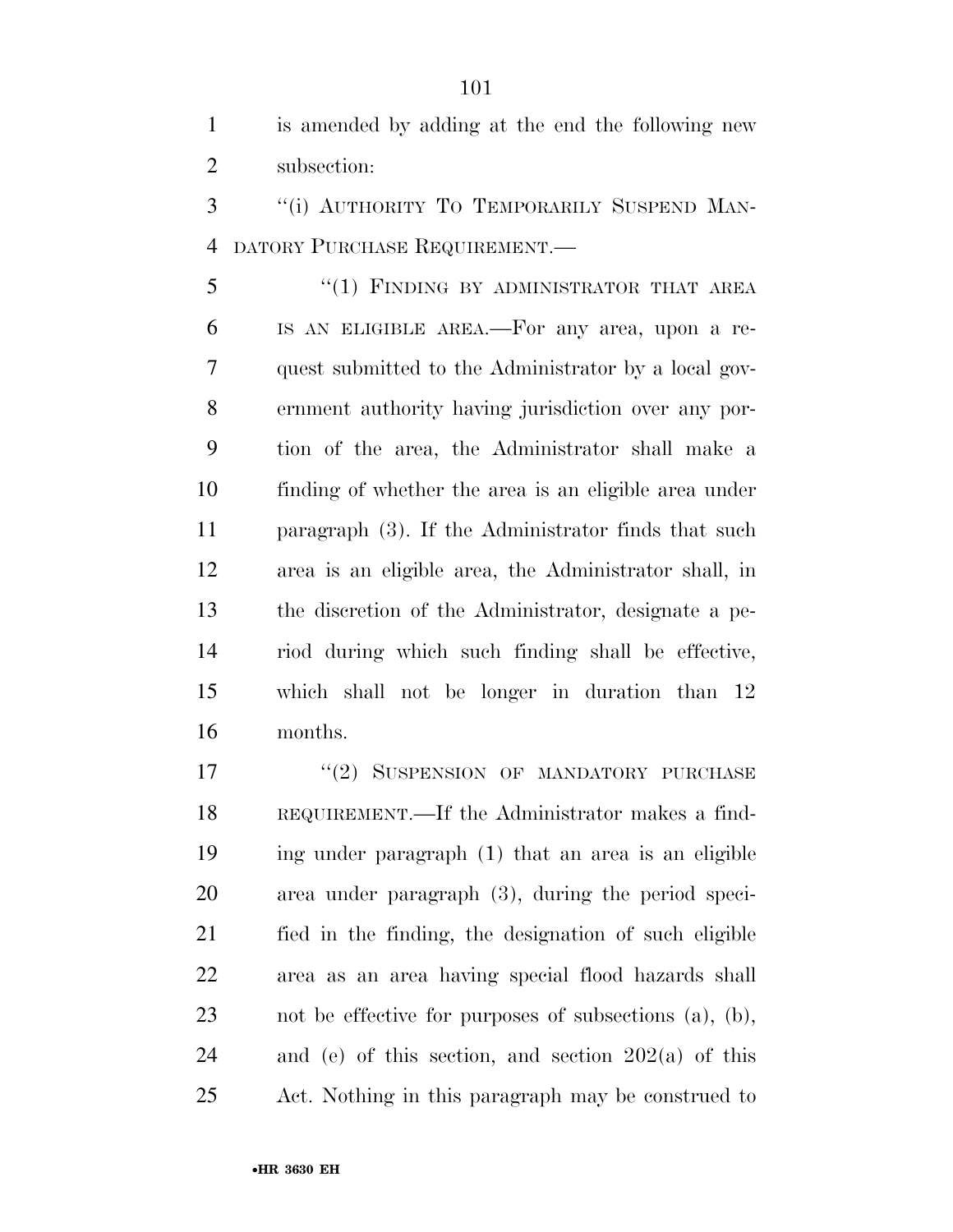prevent any lender, servicer, regulated lending insti- tution, Federal agency lender, the Federal National Mortgage Association, or the Federal Home Loan Mortgage Corporation, at the discretion of such enti- ty, from requiring the purchase of flood insurance coverage in connection with the making, increasing, extending, or renewing of a loan secured by im- proved real estate or a mobile home located or to be located in such eligible area during such period or a lender or servicer from purchasing coverage on be-half of a borrower pursuant to subsection (e).

12 "(3) ELIGIBLE AREAS.—An eligible area under this paragraph is an area that is designated or will, pursuant to any issuance, revision, updating, or other change in flood insurance maps that takes ef- fect on or after the date of the enactment of the Flood Insurance Reform Act of 2011, become des- ignated as an area having special flood hazards and that meets any one of the following 3 requirements:

20 "(A) AREAS WITH NO HISTORY OF SPE- CIAL FLOOD HAZARDS.—The area does not in- clude any area that has ever previously been designated as an area having special flood haz-ards.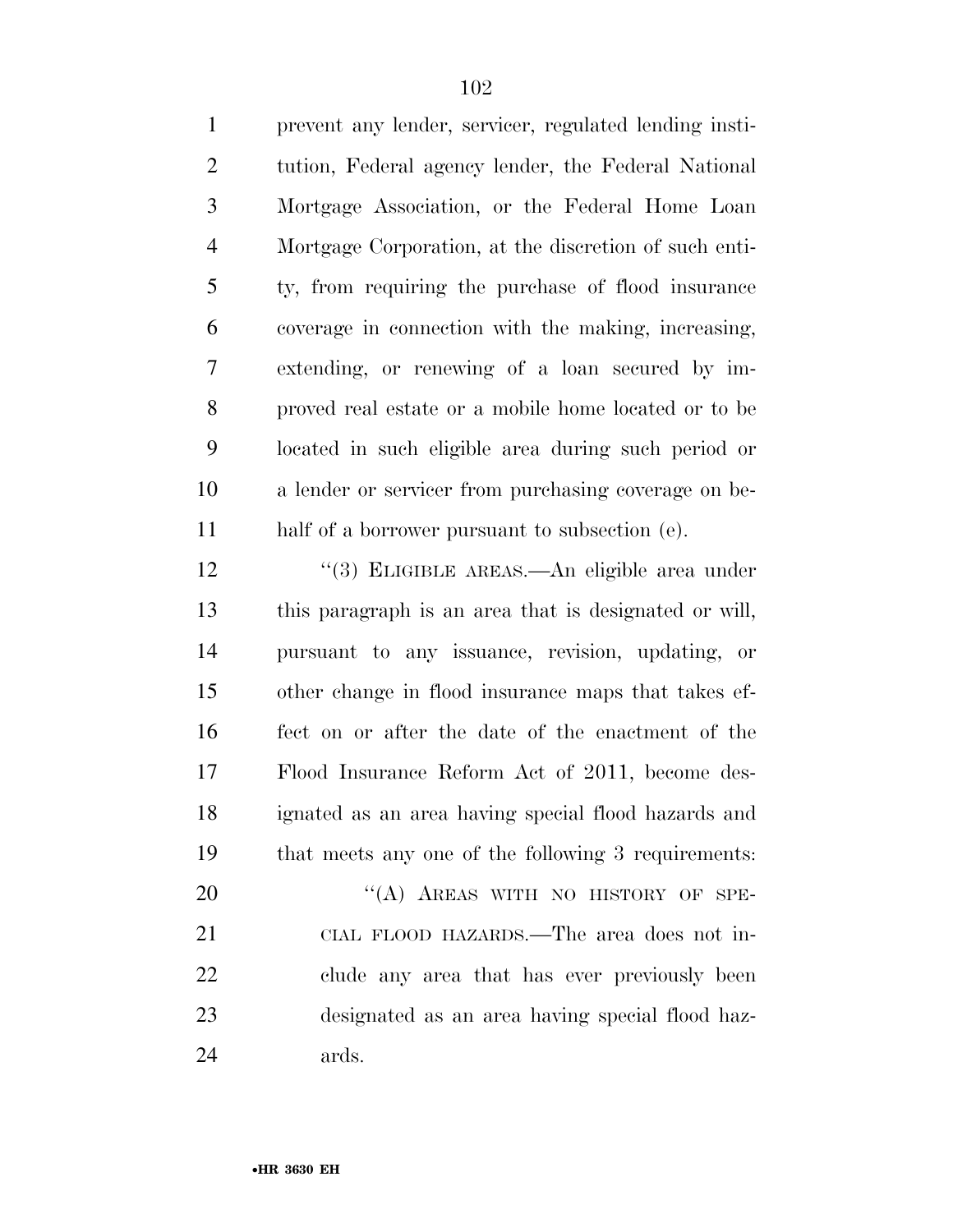| $\mathbf{1}$   | "(B) AREAS WITH FLOOD PROTECTION                        |
|----------------|---------------------------------------------------------|
| $\overline{2}$ | SYSTEMS UNDER IMPROVEMENTS.—The<br>area                 |
| 3              | was intended to be protected by a flood protec-         |
| $\overline{4}$ | tion system—                                            |
| 5              | $"$ (i) that has been decertified, or is re-            |
| 6              | quired to be certified, as providing protec-            |
| $\overline{7}$ | tion for the 100-year frequency flood                   |
| 8              | standard;                                               |
| 9              | "(ii) that is being improved, con-                      |
| 10             | structed, or reconstructed; and                         |
| 11             | "(iii) for which the Administrator has                  |
| 12             | determined measurable progress toward                   |
| 13             | completion of such improvement, construc-               |
| 14             | tion, reconstruction is being made and to-              |
| 15             | ward securing financial commitments suffi-              |
| 16             | cient to fund such completion.                          |
| 17             | $"$ (C) AREAS FOR WHICH APPEAL HAS                      |
| 18             | BEEN FILED.—An area for which a community               |
| 19             | has appealed designation of the area as having          |
| 20             | special flood hazards in a timely manner under          |
| 21             | section 1363.                                           |
| 22             | "(4) EXTENSION OF DELAY.—Upon a request                 |
| 23             | submitted by a local government authority having        |
| 24             | jurisdiction over any portion of the eligible area, the |
| 25             | Administrator may extend the period during which a      |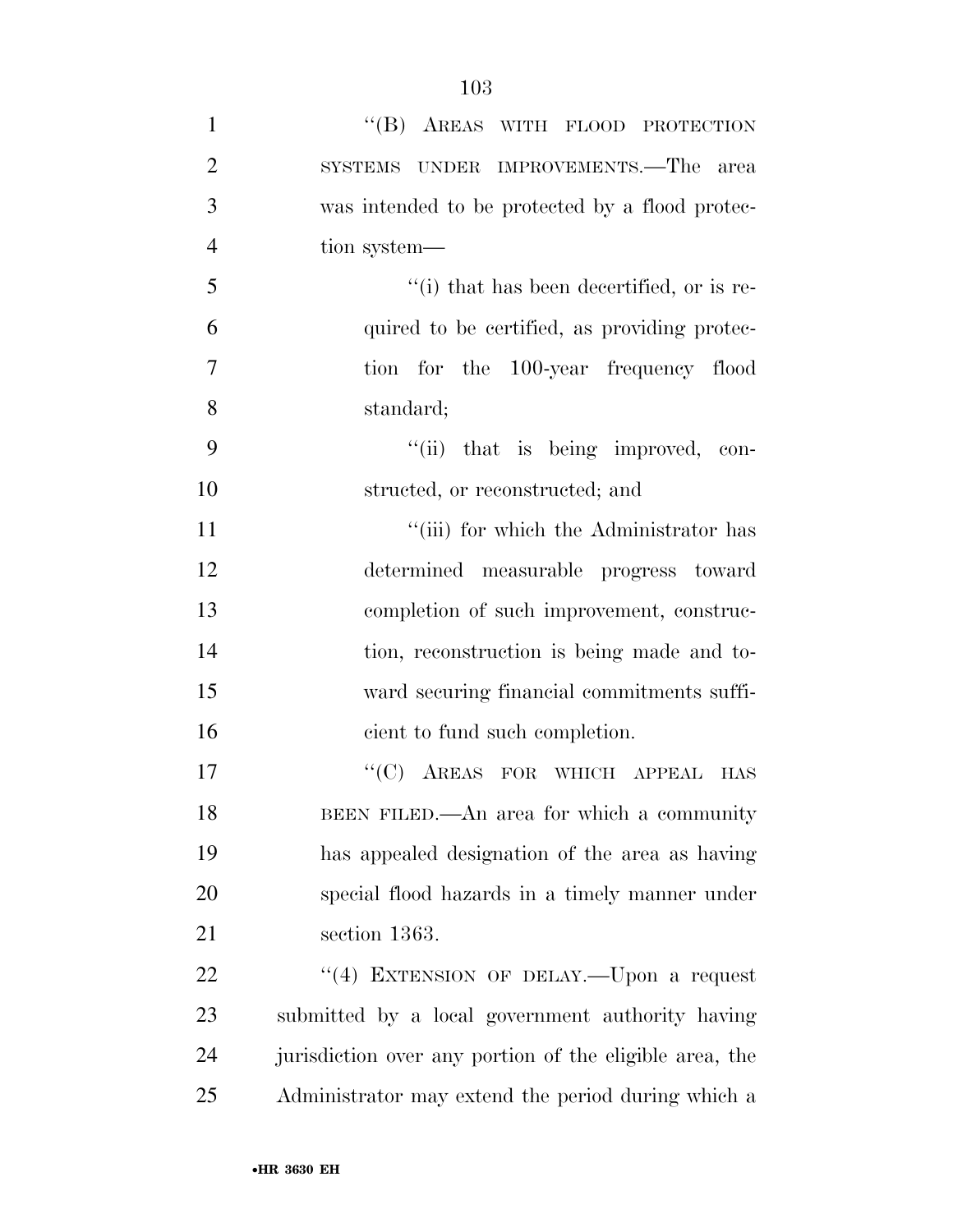| $\mathbf{1}$   | finding under paragraph (1) shall be effective, ex- |
|----------------|-----------------------------------------------------|
| $\overline{2}$ | cept that—                                          |
| 3              | $\lq\lq$ each such extension under this para-       |
| $\overline{4}$ | graph shall not be for a period exceeding 12        |
| 5              | months; and                                         |
| 6              | $\lq\lq (B)$ for any area, the cumulative number    |
| $\overline{7}$ | of such extensions may not exceed 2.                |
| 8              | "(5) ADDITIONAL EXTENSION FOR COMMU-                |
| 9              | NITIES MAKING MORE THAN ADEQUATE PROGRESS           |
| 10             | ON FLOOD PROTECTION SYSTEM.-                        |
| 11             | $\lq\lq$ (A) EXTENSION.—                            |
| 12             | "(i) AUTHORITY.—Except as provided                  |
| 13             | in subparagraph (B), in the case of an eli-         |
| 14             | gible area for which the Administrator has,         |
| 15             | pursuant to paragraph (4), extended the             |
| 16             | period of effectiveness of the finding under        |
| 17             | paragraph $(1)$ for the area, upon a request        |
| 18             | submitted by a local government authority           |
| 19             | having jurisdiction over any portion of the         |
| 20             | eligible area, if the Administrator finds           |
| 21             | that more than adequate progress has been           |
| 22             | made on the construction of a flood protec-         |
| 23             | tion system for such area, as determined in         |
| 24             | accordance with the last sentence of sec-           |
| 25             | tion 1307(e) of the National Flood Insur-           |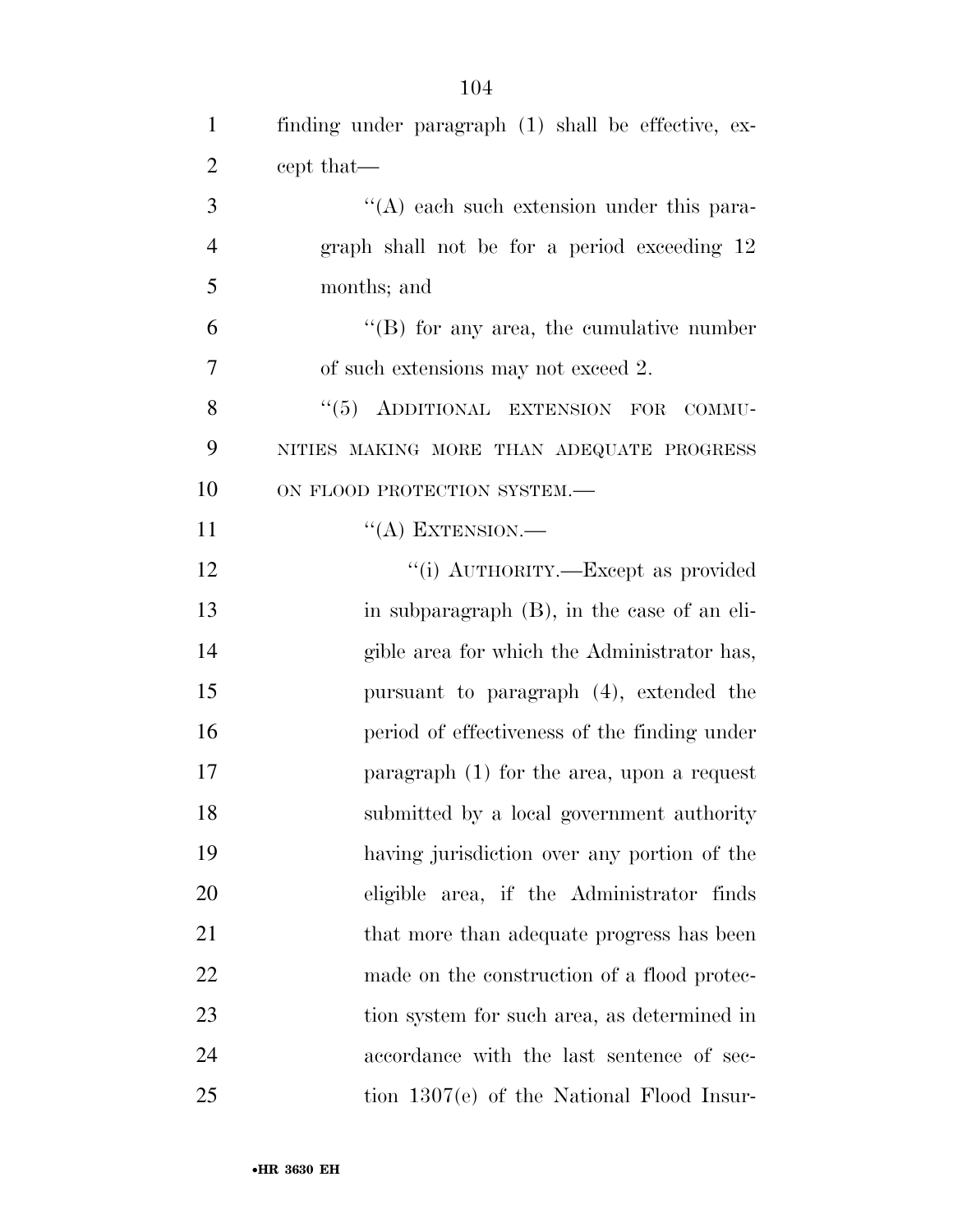| $\mathbf{1}$   | ance Act of 1968 (42 U.S.C. 4014(e)), the     |
|----------------|-----------------------------------------------|
| $\overline{2}$ | Administrator may, in the discretion of the   |
| 3              | Administrator, further extend the period      |
| $\overline{4}$ | during which the finding under paragraph      |
| 5              | $(1)$ shall be effective for such area for an |
| 6              | additional 12 months.                         |
| $\overline{7}$ | "(ii) LIMIT.—For any eligible area,           |
| 8              | the cumulative number of extensions under     |
| 9              | this subparagraph may not exceed 2.           |
| 10             | "(B) EXCLUSION FOR NEW MORTGAGES.-            |
| 11             | "(i) EXCLUSION.—Any extension                 |
| 12             | under subparagraph $(A)$ of this paragraph    |
| 13             | of a finding under paragraph (1) shall not    |
| 14             | be effective with respect to any excluded     |
| 15             | property after the origination, increase, ex- |
| 16             | tension, or renewal of the loan referred to   |
| 17             | in clause $(ii)(II)$ for the property.        |
| 18             | "(ii) EXCLUDED PROPERTIES.-For                |
| 19             | purposes of this subparagraph, the term       |
| 20             | 'excluded property' means any improved        |
| 21             | real estate or mobile home—                   |
| 22             | $\lq\lq$ (I) that is located in an eligible   |
| 23             | area; and                                     |
| 24             | $\lq\lq$ (II) for which, during the period    |
| 25             | that any extension under subpara-             |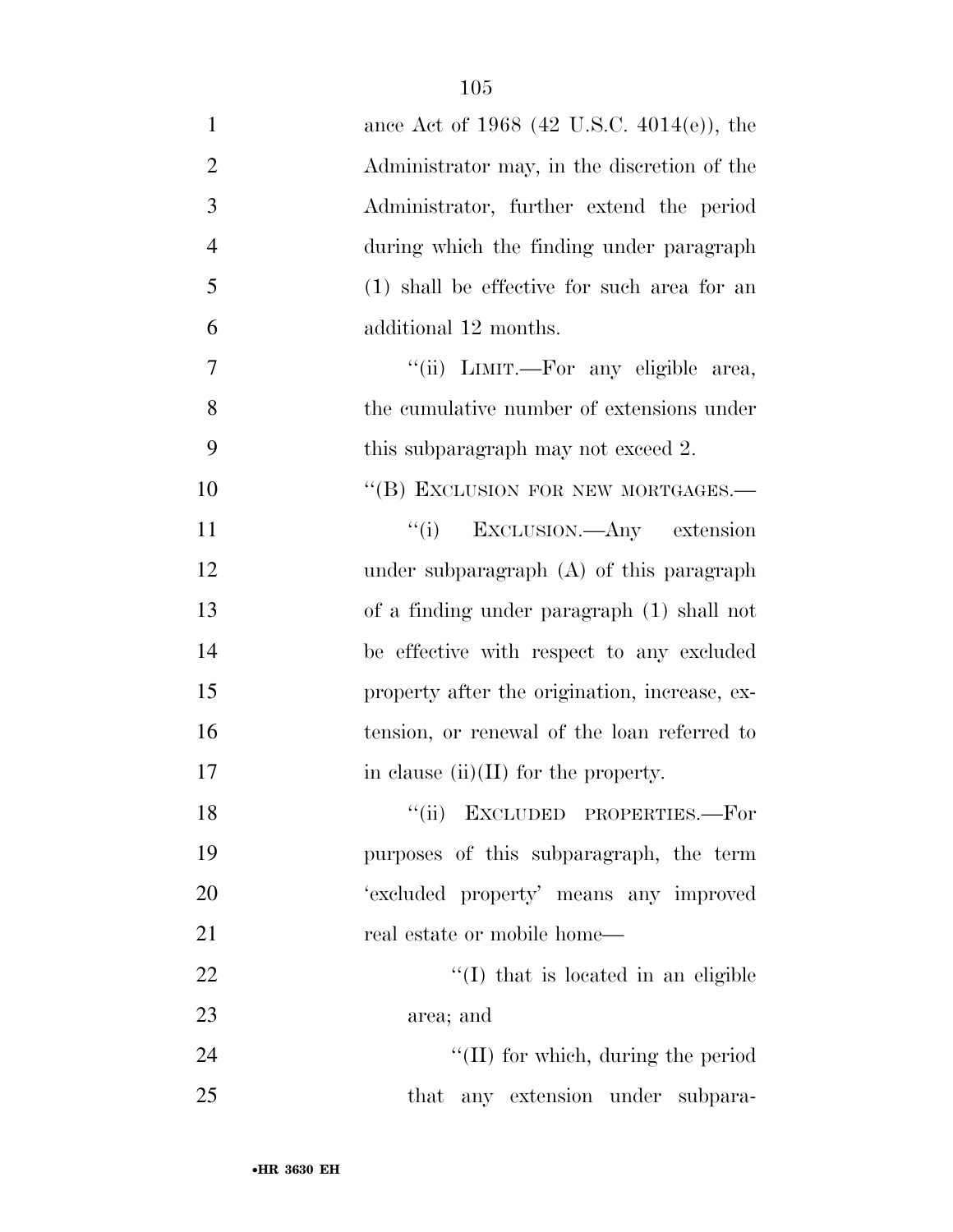| $\mathbf{1}$   | $graph(A)$ of this paragraph of a find-                  |
|----------------|----------------------------------------------------------|
| $\overline{2}$ | ing under paragraph (1) is otherwise                     |
| 3              | in effect for the eligible area in which                 |
| $\overline{4}$ | such property is located—                                |
| 5              | "(aa) a loan that is secured                             |
| 6              | by the property is originated; or                        |
| 7              | "(bb) any existing loan that                             |
| 8              | is secured by the property is in-                        |
| 9              | creased, extended, or renewed.                           |
| 10             | (6)<br>RULE OF CONSTRUCTION.—Nothing in                  |
| 11             | this subsection may be construed to affect the appli-    |
| 12             | cability of a designation of any area as an area hav-    |
| 13             | ing special flood hazards for purposes of the avail-     |
| 14             | ability of flood insurance coverage, criteria for land   |
| 15             | management and use, notification of flood hazards,       |
| 16             | eligibility for mitigation assistance, or any other pur- |
| 17             | pose or provision not specifically referred to in para-  |
| 18             | $graph(2)$ .                                             |
| 19             | "(7) REPORTS.—The Administrator shall, in                |
| 20             | each annual report submitted pursuant to section         |
| 21             | 1320, include information identifying each finding       |
| 22             | under paragraph (1) by the Administrator during          |
| 23             | the preceding year that an area is an area having        |
| 24             | special flood hazards, the basis for each such find-     |
| 25             | ing, any extensions pursuant to paragraph (4) of the     |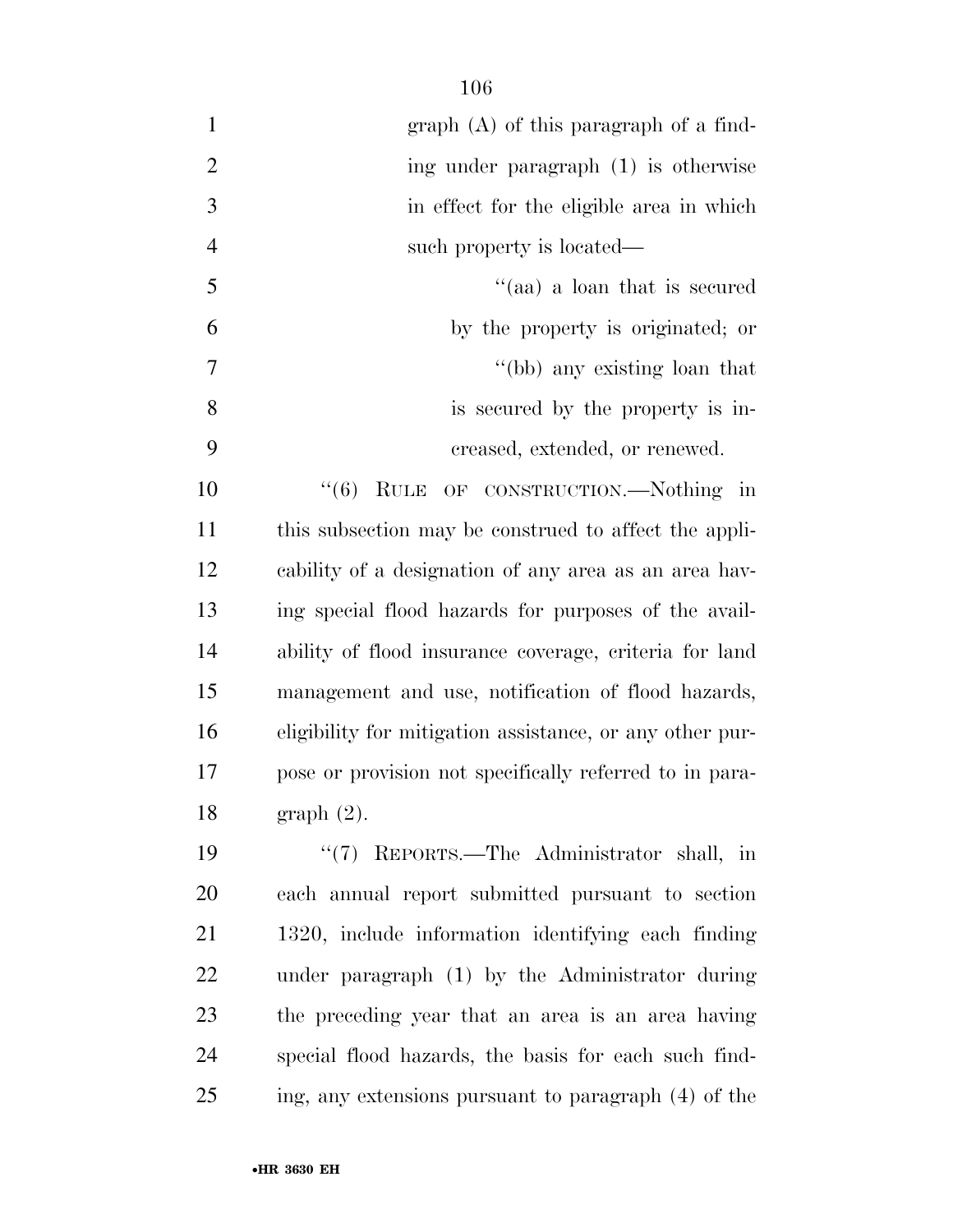periods of effectiveness of such findings, and the reasons for such extensions.''.

 (2) NO REFUNDS.—Nothing in this subsection or the amendments made by this subsection may be construed to authorize or require any payment or re- fund for flood insurance coverage purchased for any property that covered any period during which such coverage is not required for the property pursuant to the applicability of the amendment made by para-graph (1).

 (b) TERMINATION OF FORCE-PLACED INSURANCE.— Section 102(e) of the Flood Disaster Protection Act of 1973 (42 U.S.C. 4012a(e)) is amended—

 (1) in paragraph (2), by striking ''insurance.'' and inserting ''insurance, including premiums or fees incurred for coverage beginning on the date on which flood insurance coverage lapsed or did not provide a sufficient coverage amount.'';

 (2) by redesignating paragraphs (3) and (4) as paragraphs (5) and 6), respectively; and

 (3) by inserting after paragraph (2) the fol-lowing new paragraphs:

23 "(3) TERMINATION OF FORCE-PLACED INSUR- ANCE.—Within 30 days of receipt by the lender or servicer of a confirmation of a borrower's existing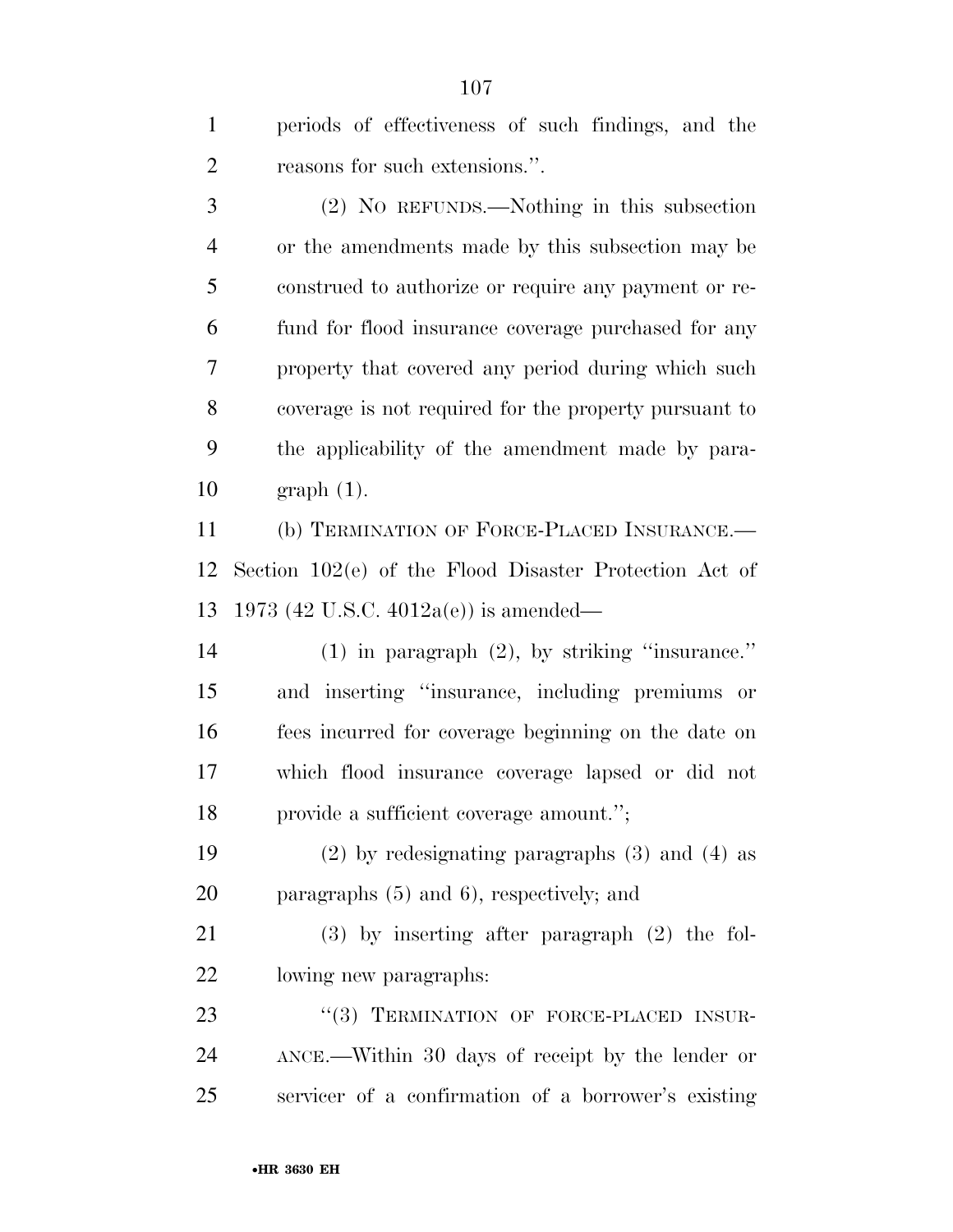flood insurance coverage, the lender or servicer shall—

 ''(A) terminate the force-placed insurance; and

 ''(B) refund to the borrower all force- placed insurance premiums paid by the bor- rower during any period during which the bor- rower's flood insurance coverage and the force- placed flood insurance coverage were each in ef- fect, and any related fees charged to the bor- rower with respect to the force-placed insurance during such period.

13 "(4) SUFFICIENCY OF DEMONSTRATION. For purposes of confirming a borrower's existing flood insurance coverage, a lender or servicer for a loan shall accept from the borrower an insurance policy declarations page that includes the existing flood in- surance policy number and the identity of, and con- tact information for, the insurance company or agent.''.

21 (c) USE OF PRIVATE INSURANCE TO SATISFY MAN- DATORY PURCHASE REQUIREMENT.—Section 102(b) of the Flood Disaster Protection Act of 1973 (42 U.S.C.  $4012a(b)$  is amended—

25  $(1)$  in paragraph  $(1)$ —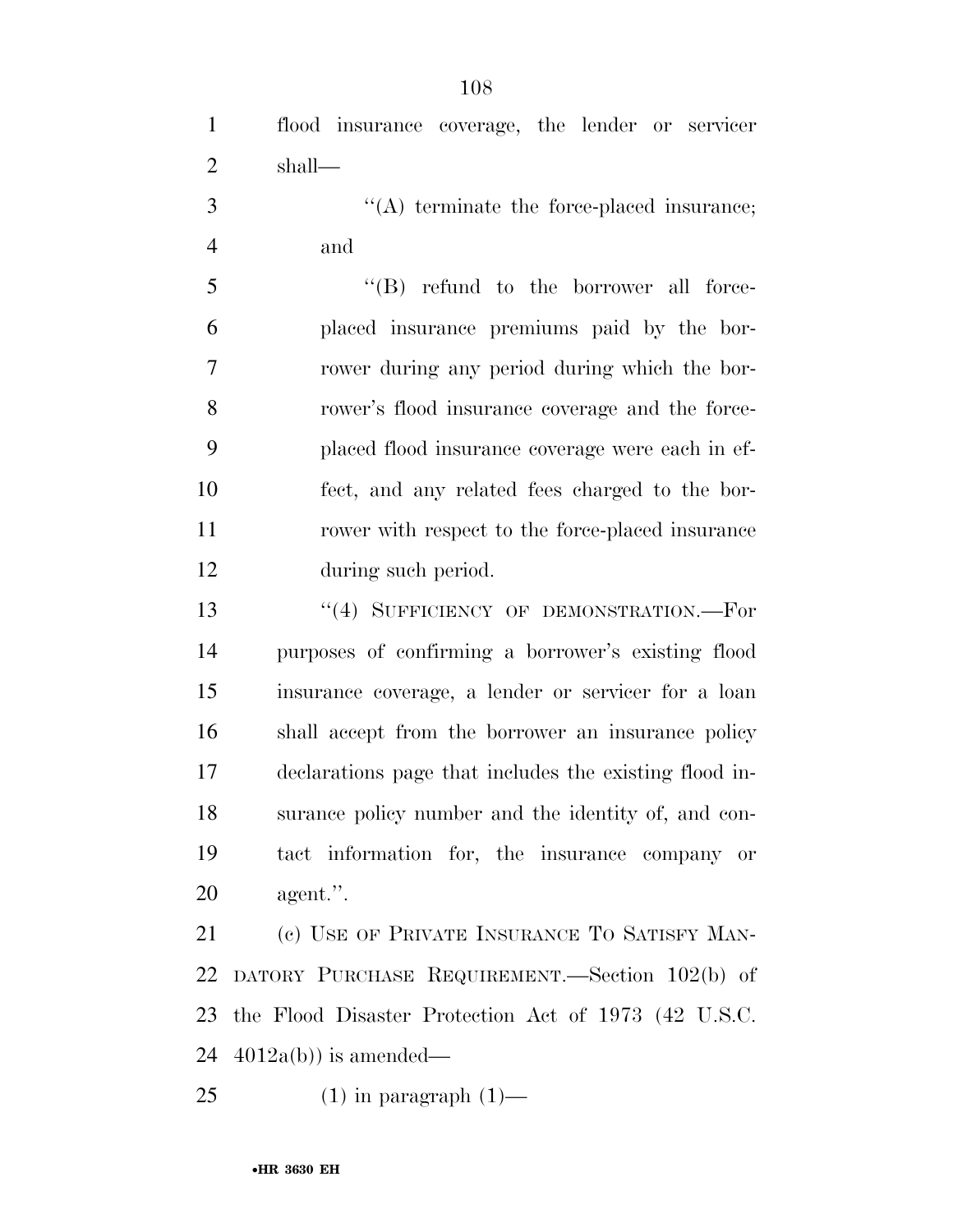| $\mathbf{1}$   | $(A)$ by striking "lending institutions not to          |
|----------------|---------------------------------------------------------|
| $\overline{2}$ | make" and inserting "lending institutions—              |
| 3              | "(A) not to make";                                      |
| $\overline{4}$ | $(B)$ in subparagraph $(A)$ , as designated by          |
| 5              | subparagraph $(A)$ of this paragraph, by striking       |
| 6              | "less." and inserting "less; and"; and                  |
| $\overline{7}$ | (C) by adding at the end the following new              |
| 8              | subparagraph:                                           |
| 9              | $\lq\lq$ to accept private flood insurance as           |
| 10             | satisfaction of the flood insurance coverage re-        |
| 11             | quirement under subparagraph (A) if the cov-            |
| 12             | erage provided by such private flood insurance          |
| 13             | meets the requirements for coverage under such          |
| 14             | subparagraph.";                                         |
| 15             | $(2)$ in paragraph $(2)$ , by inserting after "pro-     |
| 16             | vided in paragraph $(1)$ ." the following new sentence: |
| 17             | "Each Federal agency lender shall accept private        |
| 18             | flood insurance as satisfaction of the flood insurance  |
| 19             | coverage requirement under the preceding sentence       |
| 20             | if the flood insurance coverage provided by such pri-   |
| 21             | vate flood insurance meets the requirements for cov-    |
| 22             | erage under such sentence.";                            |
| 23             | $(3)$ in paragraph $(3)$ , in the matter following      |
| 24             | subparagraph (B), by adding at the end the fol-         |
| 25             | lowing new sentence: "The Federal National Mort-        |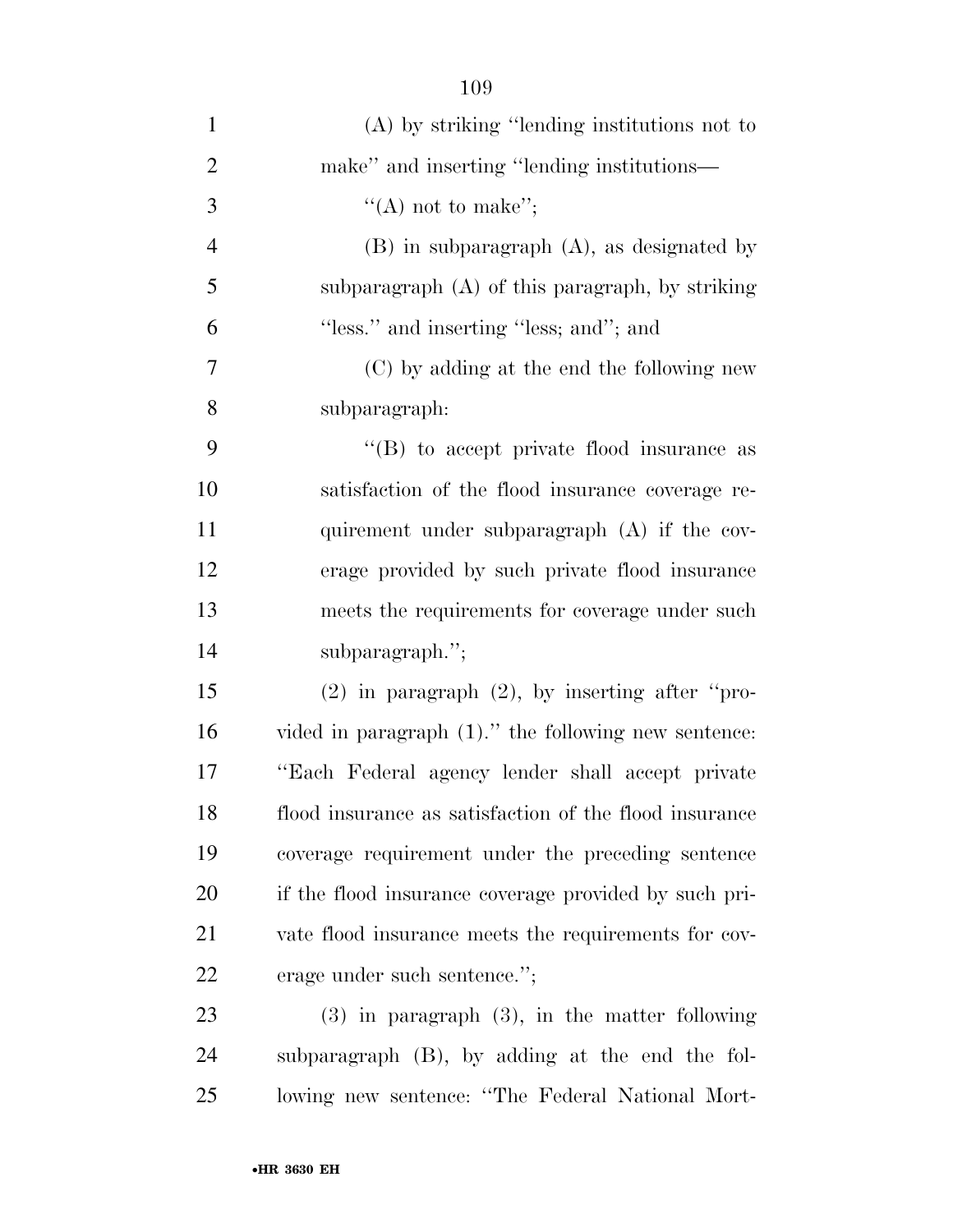| $\mathbf{1}$   | gage Association and the Federal Home Loan Mort-       |  |
|----------------|--------------------------------------------------------|--|
| $\overline{2}$ | gage Corporation shall accept private flood insurance  |  |
| 3              | as satisfaction of the flood insurance coverage re-    |  |
| $\overline{4}$ | quirement under the preceding sentence if the flood    |  |
| 5              | insurance coverage provided by such private flood in-  |  |
| 6              | surance meets the requirements for coverage under      |  |
| 7              | such sentence."; and                                   |  |
| 8              | $(4)$ by adding at the end the following new           |  |
| 9              | paragraph:                                             |  |
| 10             | "(5) PRIVATE FLOOD INSURANCE DEFINED.-                 |  |
| 11             | In this subsection, the term 'private flood insurance' |  |
| 12             | means a contract for flood insurance coverage al-      |  |
| 13             | lowed for sale under the laws of any State.".          |  |
|                |                                                        |  |
| 14             | SEC. 3004. REFORMS OF COVERAGE TERMS.                  |  |
| 15             | (a) MINIMUM DEDUCTIBLES FOR CLAIMS.—Section            |  |
| 16             | 1312 of the National Flood Insurance Act of 1968 (42)  |  |
|                | 17 U.S.C. $4019$ is amended—                           |  |
| 18             | (1) by striking "The Director is" and inserting        |  |
|                | the following: "(a) IN GENERAL.—The Adminis-           |  |
| 19<br>20       | trator is"; and                                        |  |
| 21             | $(2)$ by adding at the end the following:              |  |
| 22             | "(b) MINIMUM ANNUAL DEDUCTIBLES.—                      |  |
| 23             | "(1) SUBSIDIZED RATE PROPERTIES.—For any               |  |
| 24             | structure that is covered by flood insurance under     |  |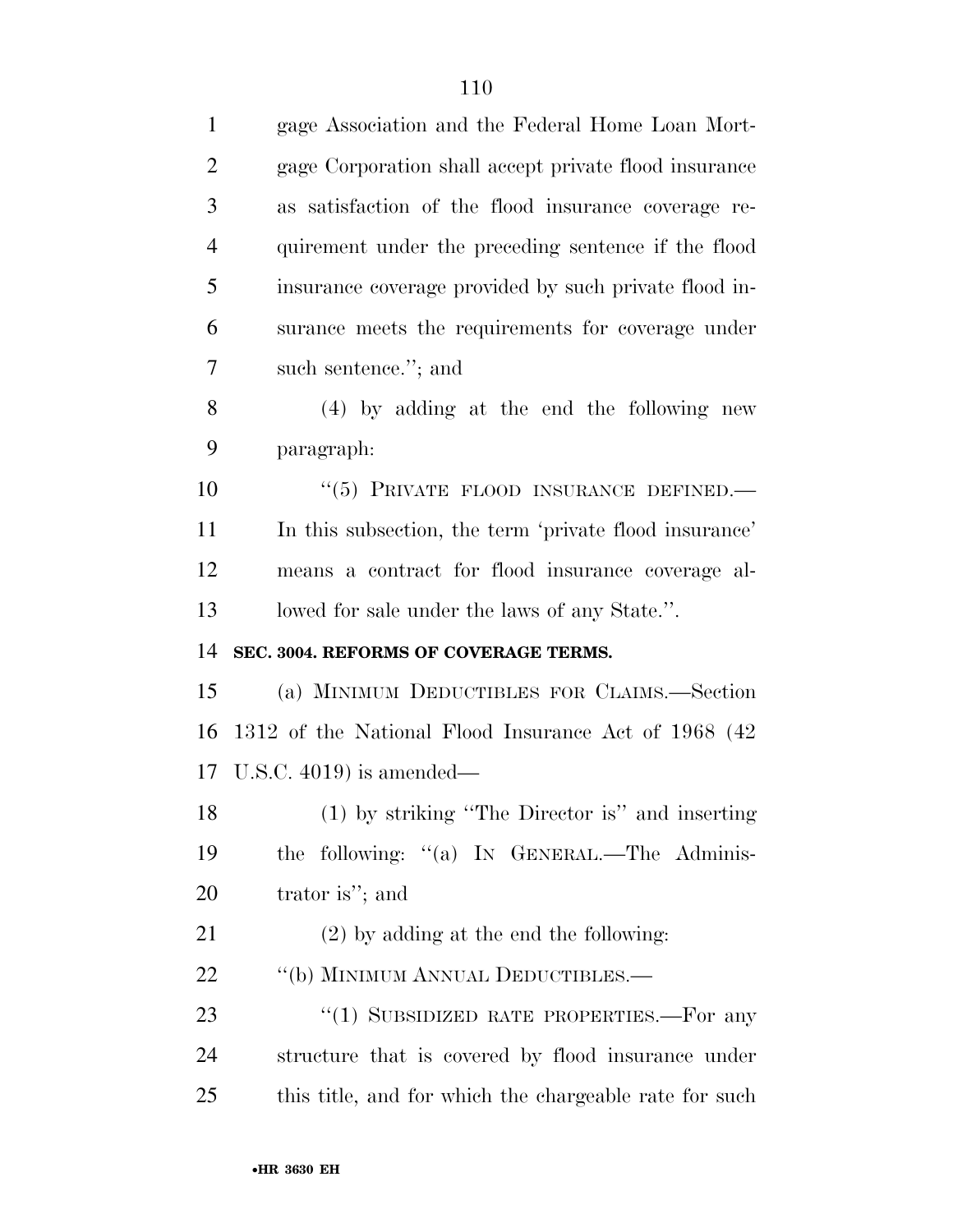coverage is less than the applicable estimated risk 2 premium rate under section  $1307(a)(1)$  for the area (or subdivision thereof) in which such structure is located, the minimum annual deductible for damage 5 to or loss of such structure shall be \$2,000. 6 "(2) ACTUARIAL RATE PROPERTIES.—For any structure that is covered by flood insurance under this title, for which the chargeable rate for such cov- erage is not less than the applicable estimated risk 10 premium rate under section  $1307(a)(1)$  for the area (or subdivision thereof) in which such structure is located, the minimum annual deductible for damage to or loss of such structure shall be \$1,000.''. (b) CLARIFICATION OF RESIDENTIAL AND COMMER- CIAL COVERAGE LIMITS.—Section 1306(b) of the Na- tional Flood Insurance Act of 1968 (42 U.S.C. 4013(b)) is amended—

18 (1) in paragraph  $(2)$ —

 (A) by striking ''in the case of any residen- tial property'' and inserting ''in the case of any residential building designed for the occupancy 22 of from one to four families"; and

 (B) by striking ''shall be made available to every insured upon renewal and every applicant for insurance so as to enable such insured or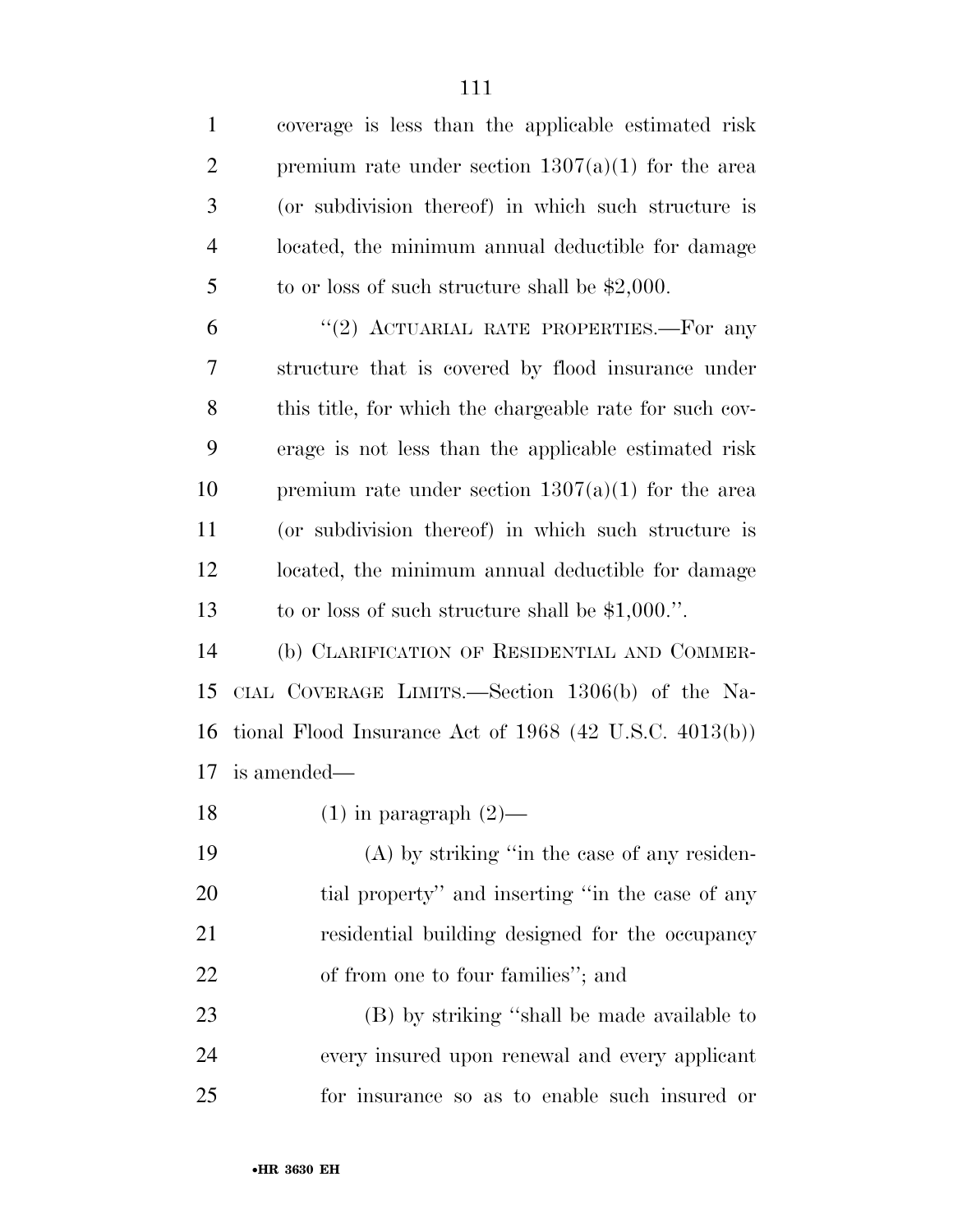| $\mathbf{1}$   | applicant to receive coverage up to a total         |
|----------------|-----------------------------------------------------|
| $\overline{2}$ | amount (including such limits specified in para-    |
| 3              | graph $(1)(A)(i)$ of \$250,000" and inserting       |
| $\overline{4}$ | "shall be made available, with respect to any       |
| 5              | single such building, up to an aggregate liability  |
| 6              | (including such limits specified in paragraph)      |
| 7              | $(1)(A)(i)$ of \$250,000"; and                      |
| 8              | $(2)$ in paragraph $(4)$ —                          |
| 9              | $(A)$ by striking "in the case of any nonresi-      |
| 10             | dential property, including churches," and in-      |
| 11             | serting "in the case of any nonresidential build-   |
| 12             | ing, including a church,"; and                      |
| 13             | (B) by striking "shall be made available to         |
| 14             | every insured upon renewal and every applicant      |
| 15             | for insurance, in respect to any single structure,  |
| 16             | up to a total amount (including such limit spec-    |
| 17             | ified in subparagraph $(B)$ or $(C)$ of paragraph   |
| 18             | $(1)$ , as applicable) of \$500,000 for each struc- |
| 19             | ture and $$500,000$ for any contents related to     |
| 20             | each structure" and inserting "shall be made        |
| 21             | available with respect to any single such build-    |
| 22             | ing, up to an aggregate liability (including such   |
| 23             | limits specified in subparagraph $(B)$ or $(C)$ of  |
| 24             | paragraph $(1)$ , as applicable) of \$500,000, and  |
| 25             | coverage shall be made available up to a total      |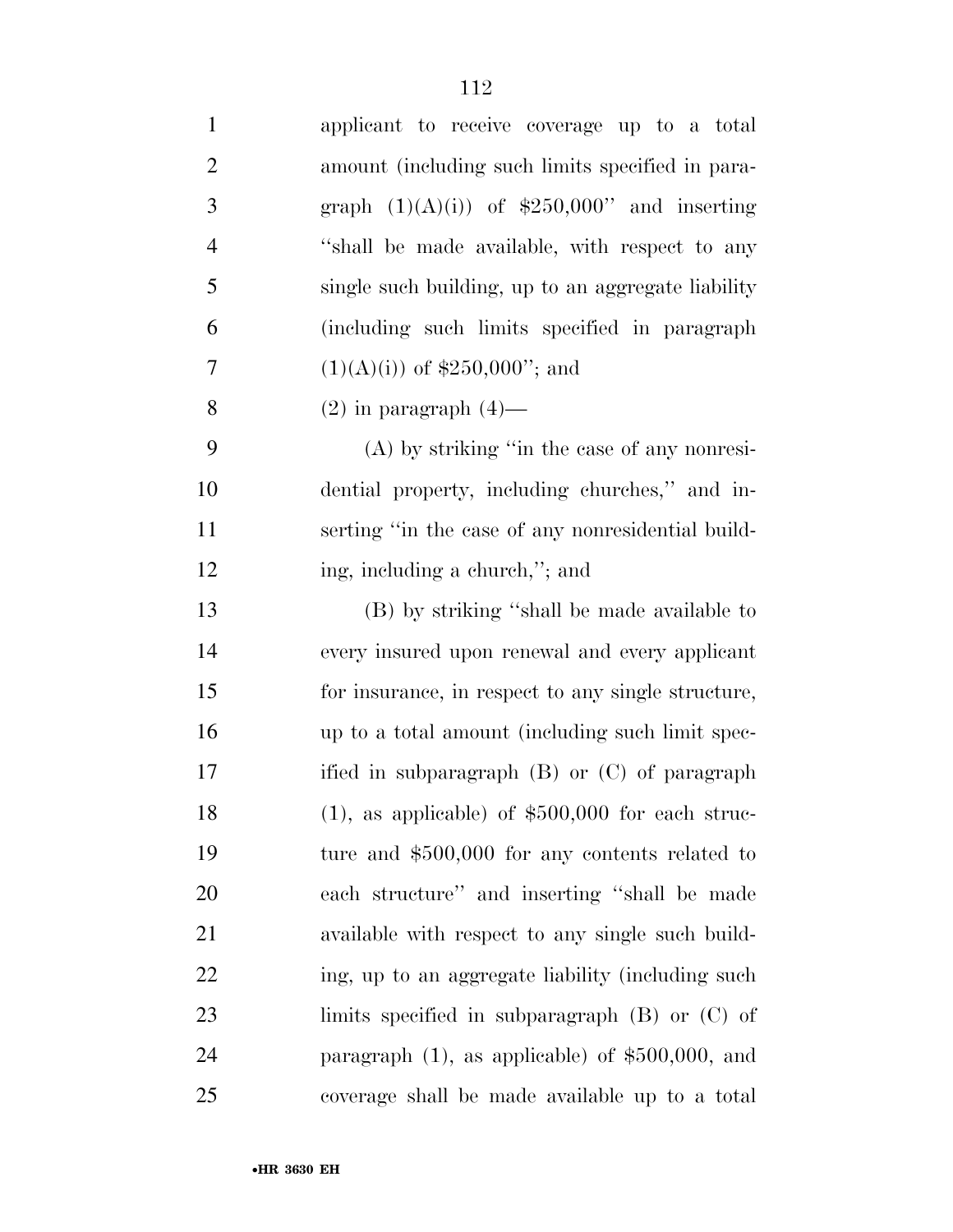| $\mathbf{1}$   | of \$500,000 aggregate liability for contents                       |  |
|----------------|---------------------------------------------------------------------|--|
| $\overline{2}$ | owned by the building owner and \$500,000 ag-                       |  |
| 3              | gregate liability for each unit within the build-                   |  |
| $\overline{4}$ | ing for contents owned by the tenant".                              |  |
| 5              | (c) INDEXING OF MAXIMUM COVERAGE LIMITS.—                           |  |
| 6              | Subsection (b) of section 1306 of the National Flood In-            |  |
| 7              | surance Act of $1968$ (42 U.S.C. 4013(b)) is amended—               |  |
| 8              | $(1)$ in paragraph $(4)$ , by striking "and" at the                 |  |
| 9              | end;                                                                |  |
| 10             | $(2)$ in paragraph $(5)$ , by striking the period at                |  |
| <sup>11</sup>  | the end and inserting "; and";                                      |  |
| 12             | $(3)$ by redesignating paragraph $(5)$ as para-                     |  |
| 13             | $graph(7)$ ; and                                                    |  |
| 14             | $(4)$ by adding at the end the following new                        |  |
| 15             | paragraph:                                                          |  |
| 16             | $(8)$ each of the dollar amount limitations                         |  |
| 17             | under paragraphs $(2)$ , $(3)$ , $(4)$ , $(5)$ , and $(6)$ shall be |  |
| 18             | adjusted effective on the date of the enactment of                  |  |
| 19             | the Flood Insurance Reform Act of 2011, such ad-                    |  |
| 20             | justments shall be calculated using the percentage                  |  |
| 21             | change, over the period beginning on September 30,                  |  |
| <u>22</u>      | 1994, and ending on such date of enactment, in                      |  |
| 23             | such inflationary index as the Administrator shall,                 |  |
| 24             | by regulation, specify, and the dollar amount of such               |  |
| 25             | adjustment shall be rounded to the next lower dollar;               |  |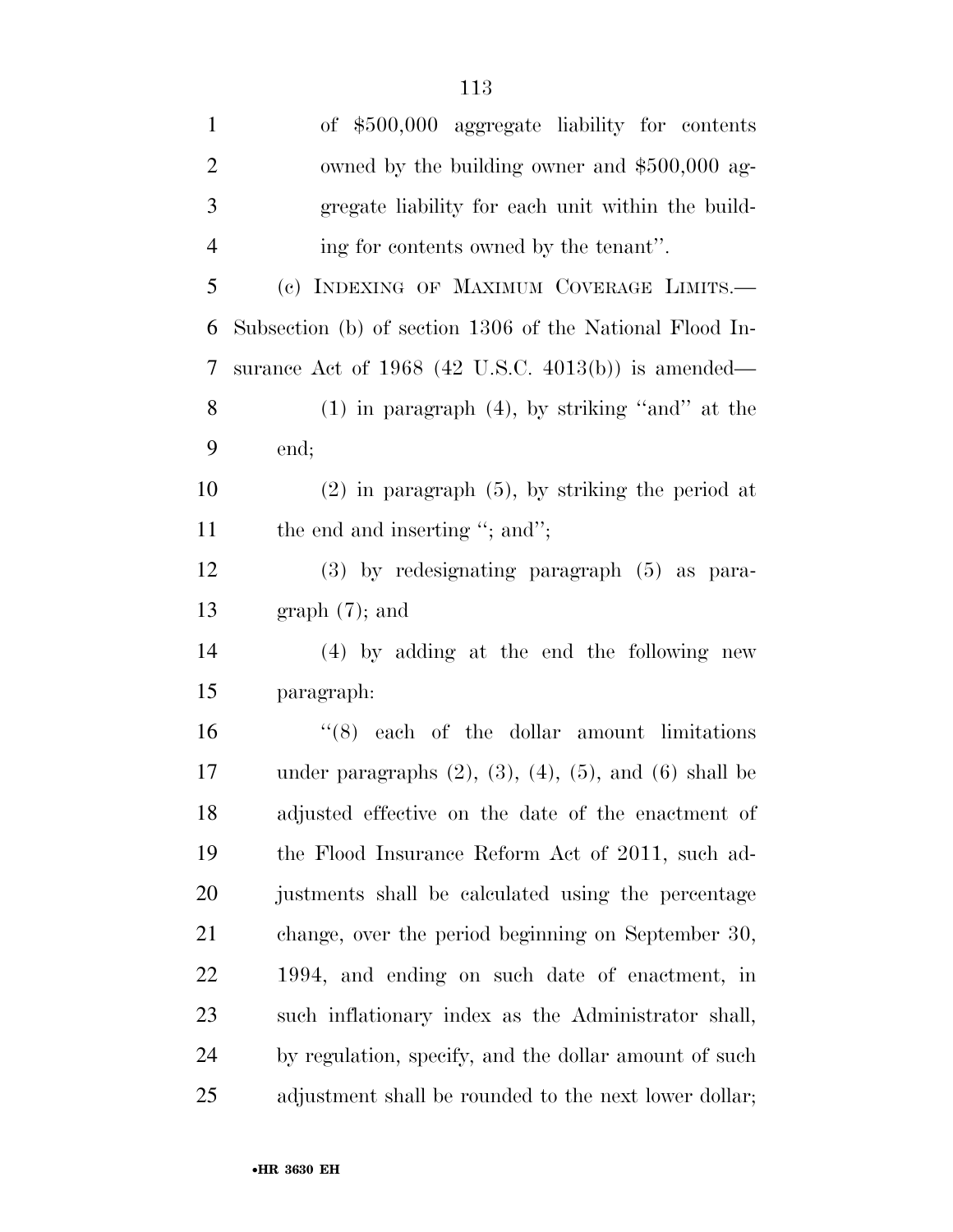and the Administrator shall cause to be published in the Federal Register the adjustments under this paragraph to such dollar amount limitations; except that in the case of coverage for a property that is made available, pursuant to this paragraph, in an amount that exceeds the limitation otherwise appli- cable to such coverage as specified in paragraph (2), (3), (4), (5), or (6), the total of such coverage shall be made available only at chargeable rates that are not less than the estimated premium rates for such coverage determined in accordance with section  $1307(a)(1)$ .".

13 (d) OPTIONAL COVERAGE FOR LOSS OF USE OF PER- SONAL RESIDENCE AND BUSINESS INTERRUPTION.—Sub- section (b) of section 1306 of the National Flood Insur- ance Act of 1968 (42 U.S.C. 4013(b)), as amended by the preceding provisions of this section, is further amend- ed by inserting after paragraph (4) the following new paragraphs:

 $\frac{1}{20}$  (5) the Administrator may provide that, in the case of any residential property, each renewal or new contract for flood insurance coverage may provide not more than \$5,000 aggregate liability per dwell- ing unit for any necessary increases in living ex-penses incurred by the insured when losses from a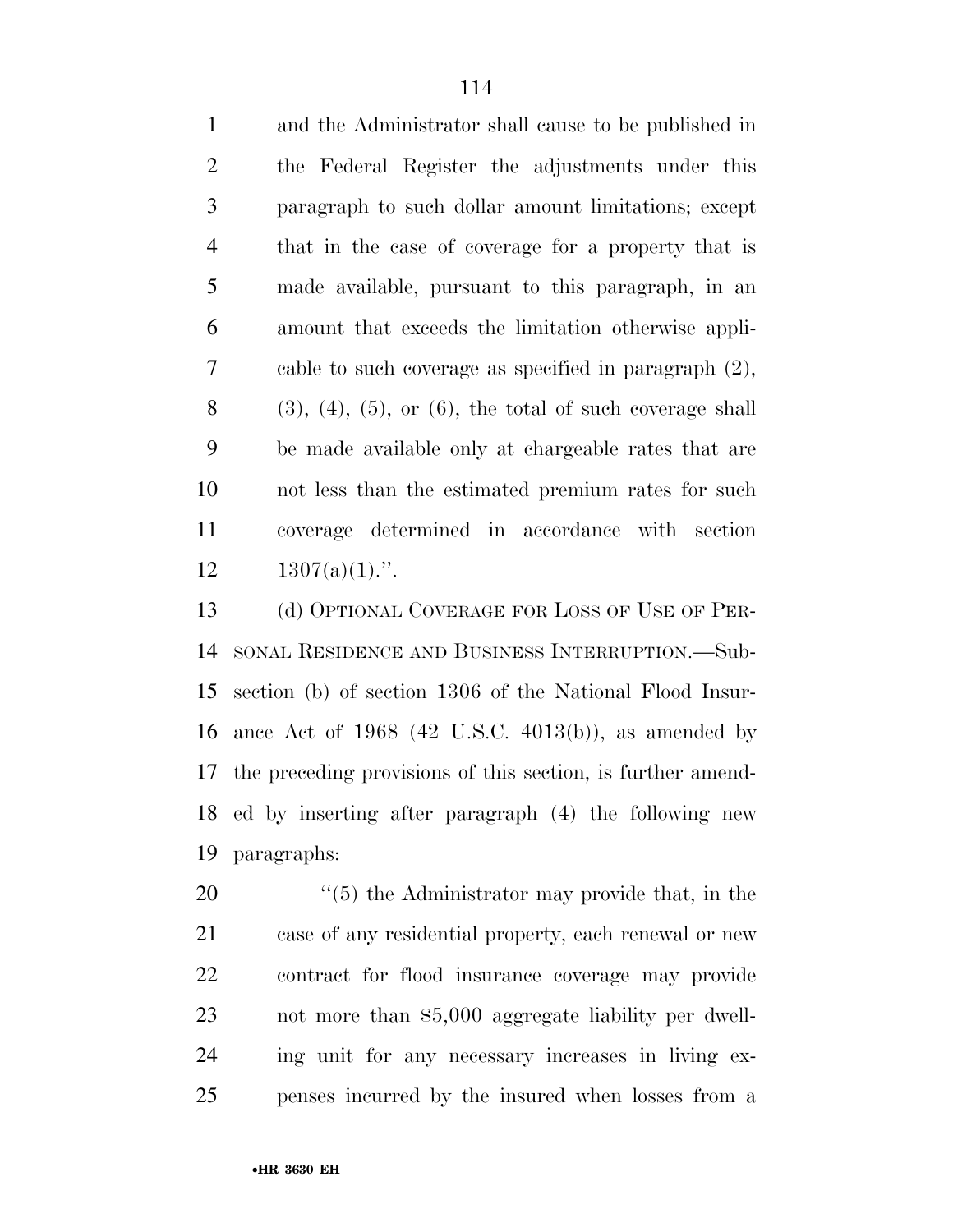| $\mathbf{1}$   | flood make the residence unfit to live in, except           |
|----------------|-------------------------------------------------------------|
| 2              | $that-$                                                     |
| 3              | "(A) purchase of such coverage shall be at                  |
| $\overline{4}$ | the option of the insured;                                  |
| 5              | "(B) any such coverage shall be made                        |
| 6              | available only at chargeable rates that are not             |
| $\tau$         | less than the estimated premium rates for such              |
| 8              | coverage determined in accordance with section              |
| 9              | $1307(a)(1)$ ; and                                          |
| 10             | "(C) the Administrator may make such                        |
| 11             | coverage available only if the Administrator                |
| 12             | makes a determination and causes notice of                  |
| 13             | such determination to be published in the Fed-              |
| 14             | eral Register that—                                         |
| 15             | "(i) a competitive private insurance                        |
| 16             | market for such coverage does not exist;                    |
| 17             | and                                                         |
| 18             | "(ii) the national flood insurance pro-                     |
| 19             | gram has the capacity to make such cov-                     |
| 20             | erage available without borrowing funds                     |
| 21             | from the Secretary of the Treasury under                    |
| 22             | section 1309 or otherwise;                                  |
| 23             | $\cdot\cdot$ (6) the Administrator may provide that, in the |
| 24             | case of any commercial property or other residential        |
| 25             | property, including multifamily rental property, cov-       |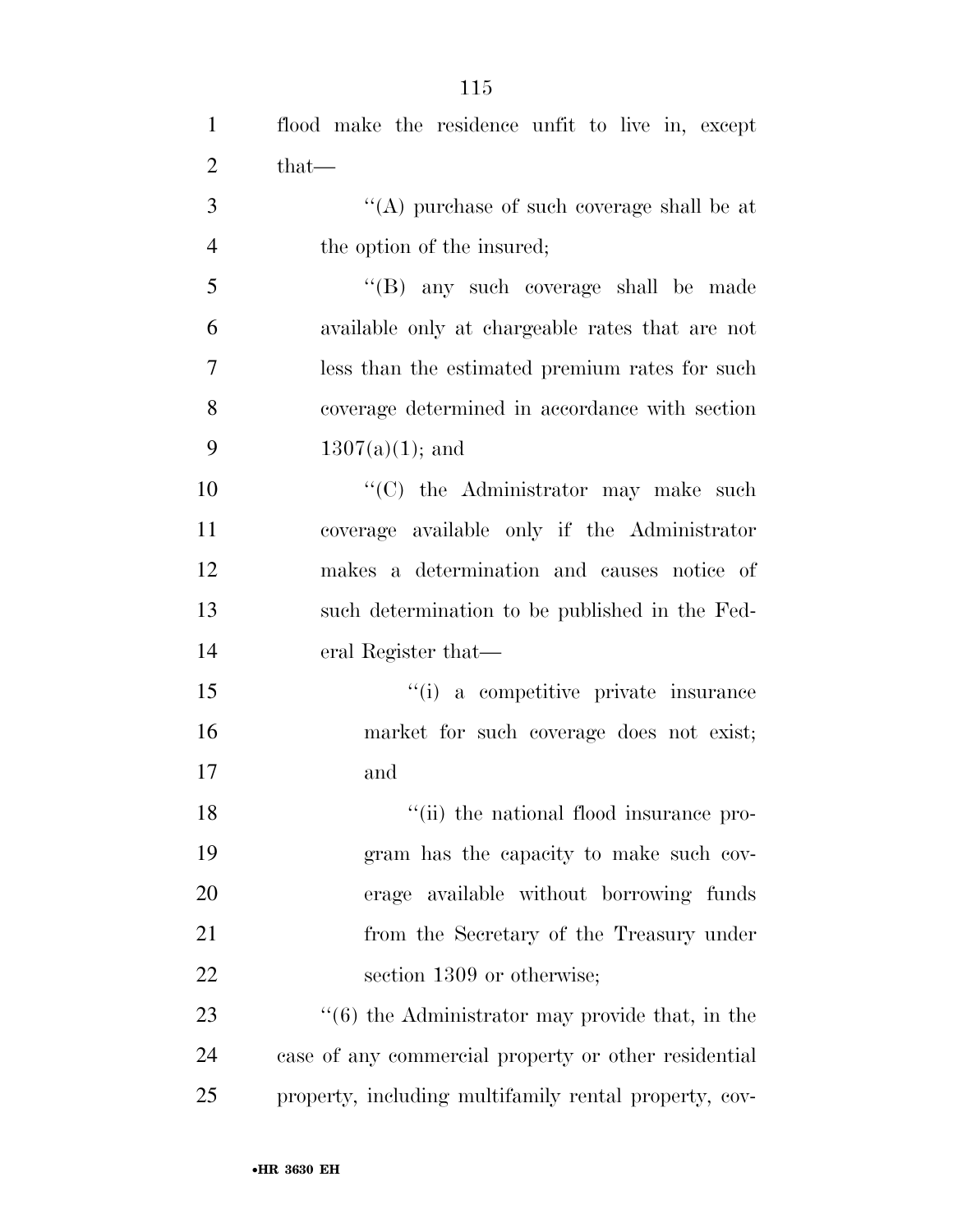| $\mathbf{1}$   | erage for losses resulting from any partial or total |
|----------------|------------------------------------------------------|
| $\overline{2}$ | interruption of the insured's business caused by     |
| 3              | damage to, or loss of, such property from a flood    |
| $\overline{4}$ | may be made available to every insured upon re-      |
| 5              | newal and every applicant, up to a total amount of   |
| 6              | $$20,000$ per property, except that—                 |
| $\overline{7}$ | "(A) purchase of such coverage shall be at           |
| 8              | the option of the insured;                           |
| 9              | "(B) any such coverage shall be made                 |
| 10             | available only at chargeable rates that are not      |
| 11             | less than the estimated premium rates for such       |
| 12             | coverage determined in accordance with section       |
| 13             | $1307(a)(1)$ ; and                                   |
| 14             | "(C) the Administrator may make such                 |
| 15             | coverage available only if the Administrator         |
| 16             | makes a determination and causes notice of           |
| 17             | such determination to be published in the Fed-       |
| 18             | eral Register that-                                  |
| 19             | "(i) a competitive private insurance                 |
| 20             | market for such coverage does not exist;             |
| 21             | and                                                  |
| 22             | "(ii) the national flood insurance pro-              |
| 23             | gram has the capacity to make such cov-              |
| 24             | erage available without borrowing funds              |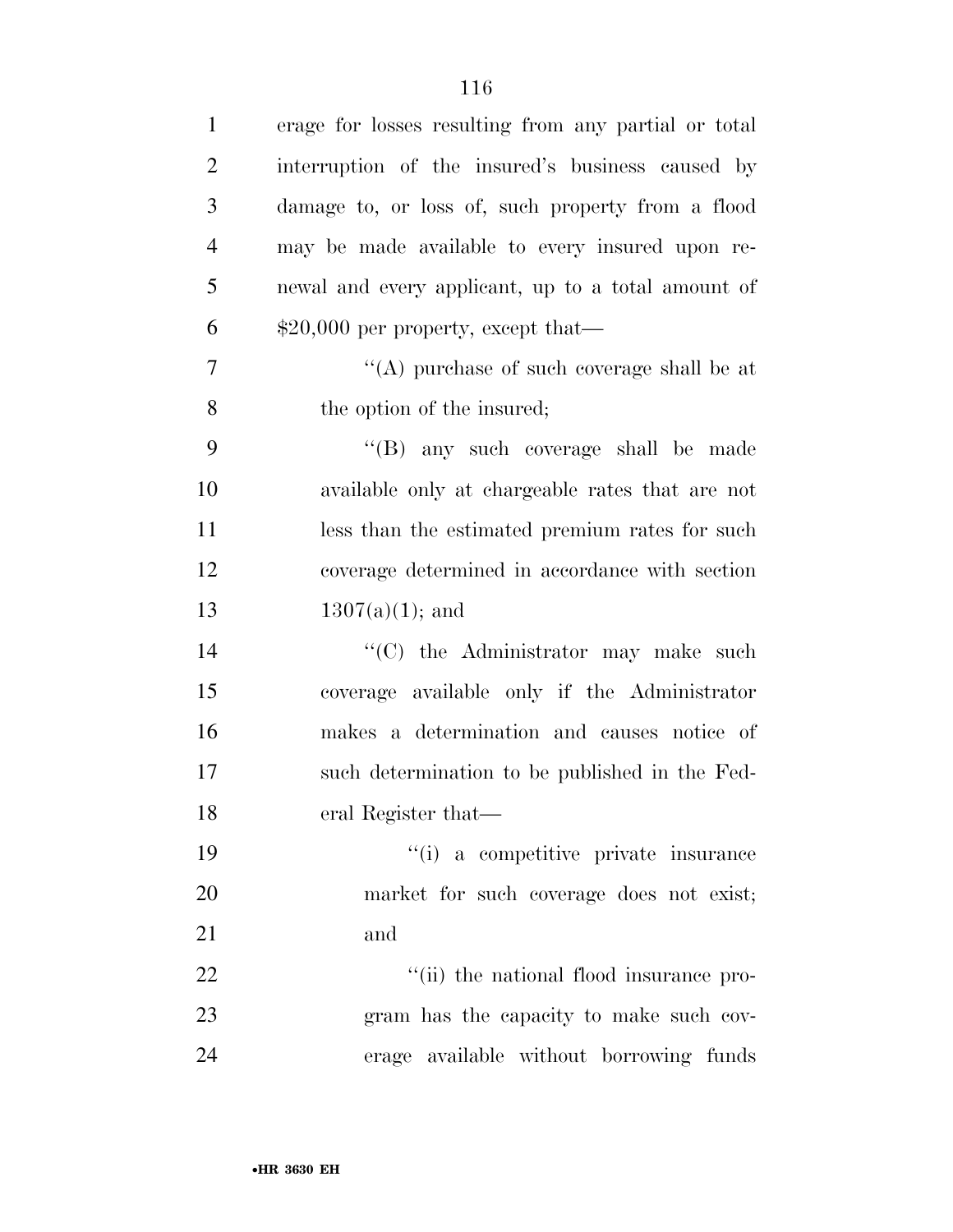from the Secretary of the Treasury under 2 section 1309 or otherwise;".

 (e) PAYMENT OF PREMIUMS IN INSTALLMENTS FOR RESIDENTIAL PROPERTIES.—Section 1306 of the Na- tional Flood Insurance Act of 1968 (42 U.S.C. 4013) is amended by adding at the end the following new sub-section:

8 "(d) PAYMENT OF PREMIUMS IN INSTALLMENTS FOR RESIDENTIAL PROPERTIES.—

 ''(1) AUTHORITY.—In addition to any other terms and conditions under subsection (a), such reg- ulations shall provide that, in the case of any resi- dential property, premiums for flood insurance cov- erage made available under this title for such prop-erty may be paid in installments.

 ''(2) LIMITATIONS.—In implementing the au- thority under paragraph (1), the Administrator may establish increased chargeable premium rates and surcharges, and deny coverage and establish such other sanctions, as the Administrator considers nec- essary to ensure that insureds purchase, pay for, and maintain coverage for the full term of a contract for flood insurance coverage or to prevent insureds from purchasing coverage only for periods during a year when risk of flooding is comparatively higher or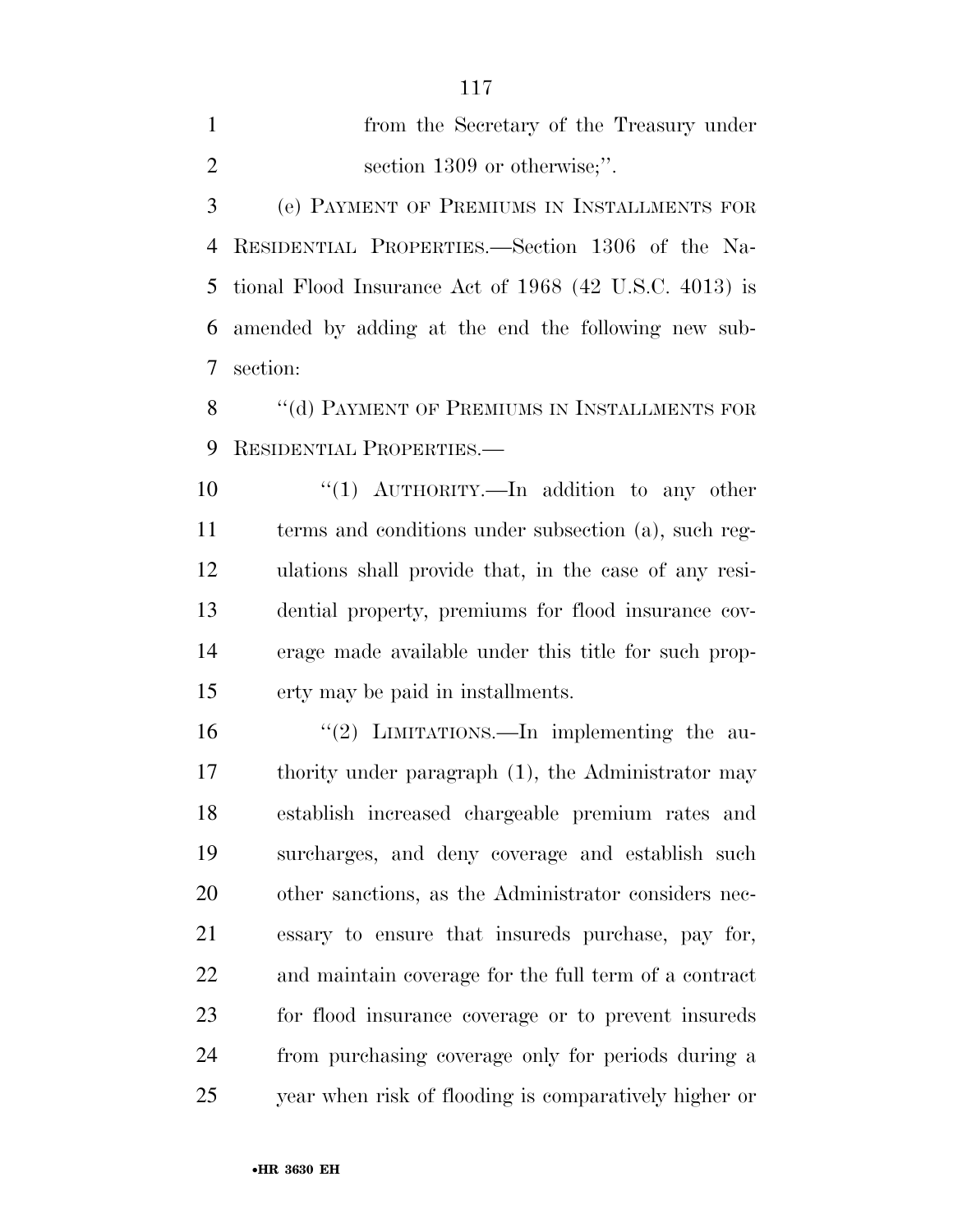canceling coverage for periods when such risk is comparatively lower.''.

 (f) EFFECTIVE DATE OF POLICIES COVERING PROP- ERTIES AFFECTED BY FLOODS IN PROGRESS.—Para- graph (1) of section 1306(c) of the National Flood Insur-6 ance Act of 1968 (42 U.S.C.  $4013(c)$ ) is amended by add- ing after the period at the end the following: ''With respect to any flood that has commenced or is in progress before the expiration of such 30-day period, such flood insurance coverage for a property shall take effect upon the expira- tion of such 30-day period and shall cover damage to such property occurring after the expiration of such period that results from such flood, but only if the property has not suffered damage or loss as a result of such flood before the expiration of such 30-day period.''.

#### **SEC. 3005. REFORMS OF PREMIUM RATES.**

 (a) INCREASE IN ANNUAL LIMITATION ON PREMIUM INCREASES.—Section 1308(e) of the National Flood In-19 surance Act of 1968 (42 U.S.C. 4015(e)) is amended by striking ''10 percent'' and inserting ''20 percent''.

21 (b) PHASE-IN OF RATES FOR CERTAIN PROPERTIES IN NEWLY MAPPED AREAS.—

 (1) IN GENERAL.—Section 1308 of the Na- tional Flood Insurance Act of 1968 (42 U.S.C. 4015) is amended—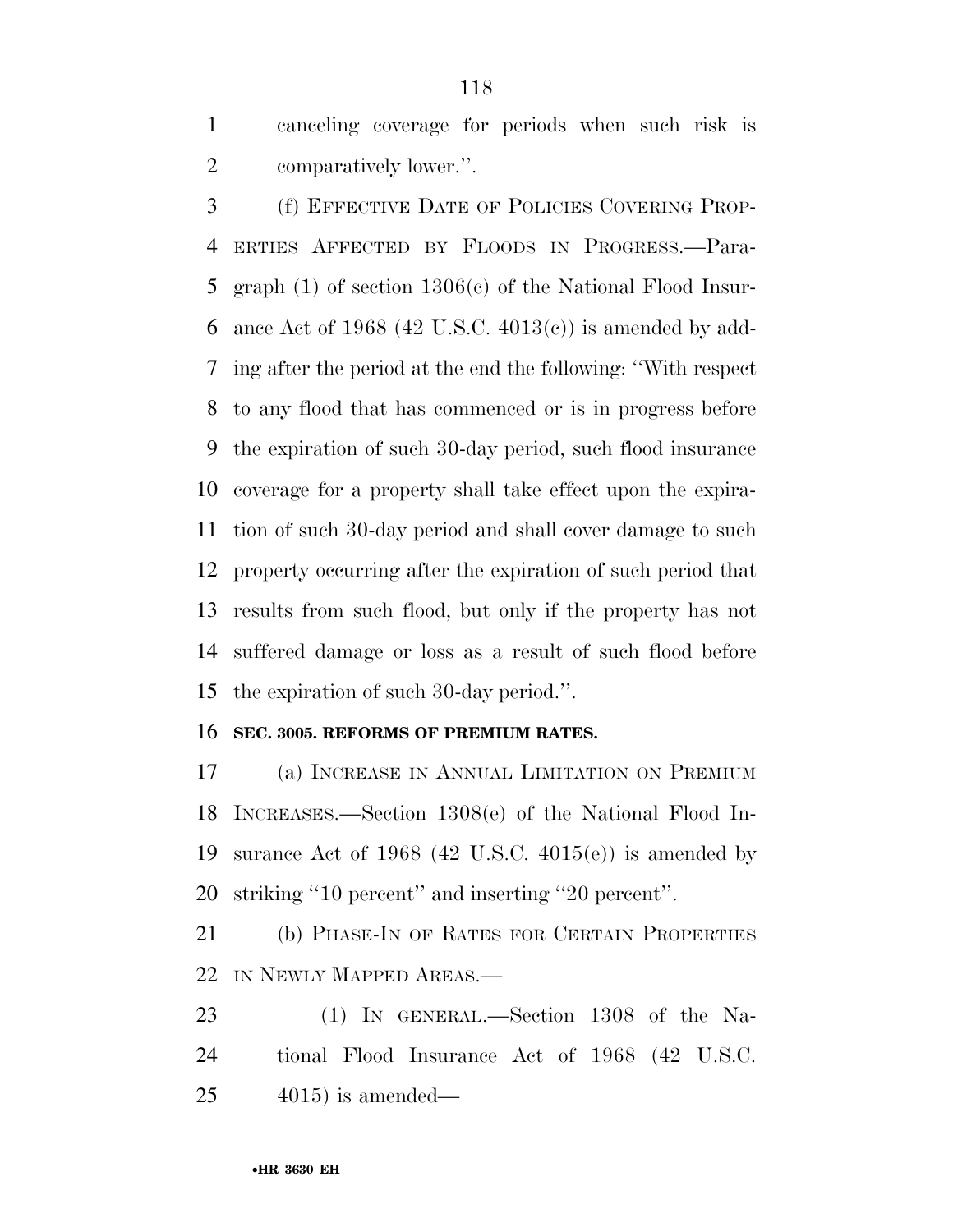| $\mathbf{1}$   | $(A)$ in subsection $(a)$ , in the matter pre-         |
|----------------|--------------------------------------------------------|
| $\overline{2}$ | ceding paragraph (1), by inserting "or notice"         |
| 3              | after "prescribe by regulation";                       |
| $\overline{4}$ | (B) in subsection (c), by inserting "and               |
| 5              | subsection $(g)$ " before the first comma; and         |
| 6              | (C) by adding at the end the following new             |
| 7              | subsection:                                            |
| 8              | "(g) 5-YEAR PHASE-IN OF FLOOD INSURANCE                |
| 9              | RATES FOR CERTAIN PROPERTIES IN NEWLY MAPPED           |
| 10             | AREAS.—                                                |
| 11             | $\cdot$ (1) 5-YEAR PHASE-IN PERIOD. Notwith-           |
| 12             | standing subsection (c) or any other provision of law  |
| 13             | relating to chargeable risk premium rates for flood    |
| 14             | insurance coverage under this title, in the case of    |
| 15             | any area that was not previously designated as an      |
| 16             | area having special flood hazards and that, pursuant   |
| 17             | to any issuance, revision, updating, or other change   |
| 18             | in flood insurance maps, becomes designated as such    |
| 19             | an area, during the 5-year period that begins, except  |
| 20             | as provided in paragraph $(2)$ , upon the date that    |
| 21             | such maps, as issued, revised, updated, or otherwise   |
| 22             | changed, become effective, the chargeable premium      |
| 23             | rate for flood insurance under this title with respect |
| 24             | to any covered property that is located within such    |
| 25             | area shall be the rate described in paragraph (3).     |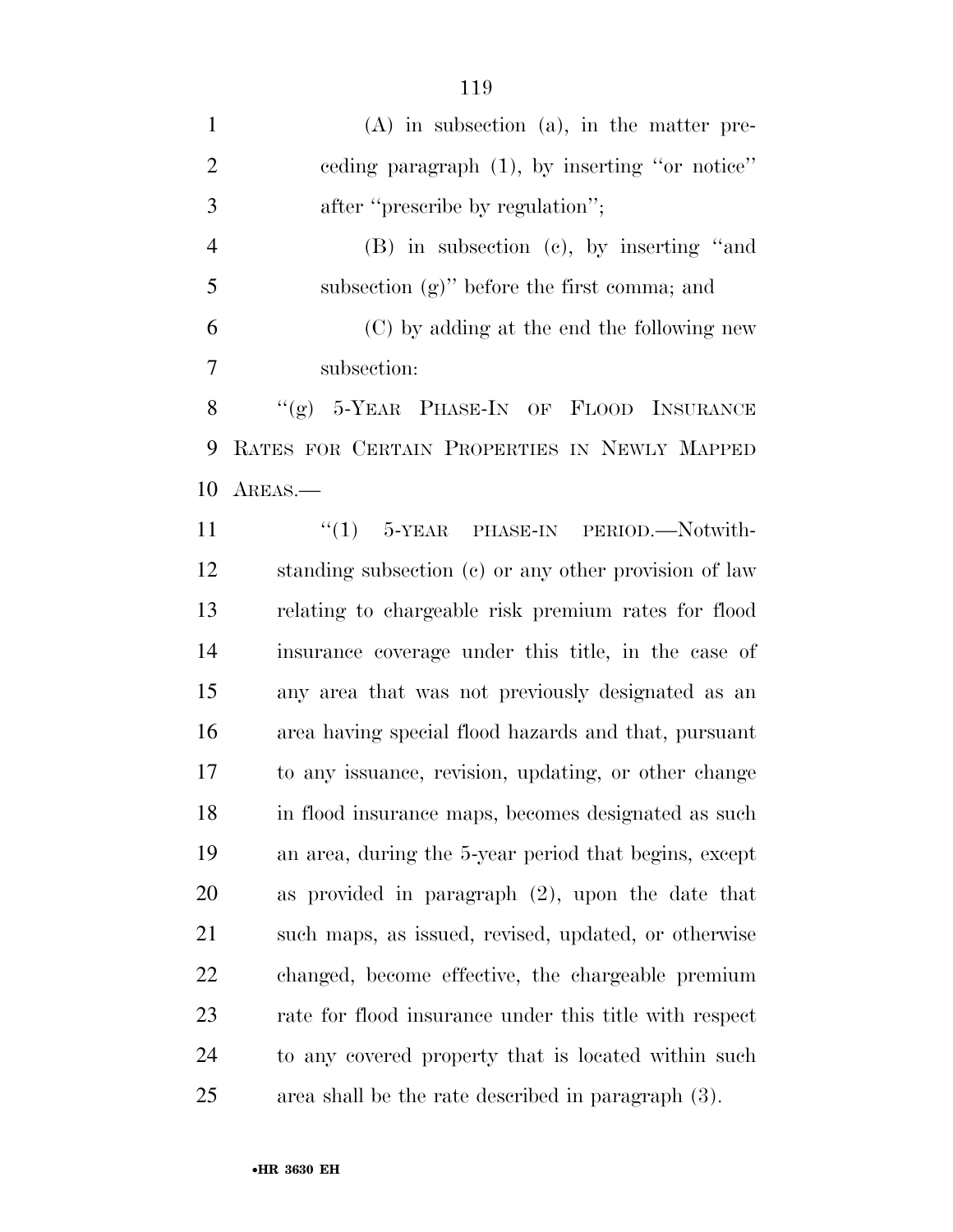1 ''(2) APPLICABILITY TO PREFERRED RISK RATE AREAS.—In the case of any area described in para- graph (1) that consists of or includes an area that, as of date of the effectiveness of the flood insurance maps for such area referred to in paragraph (1) as so issued, revised, updated, or changed, is eligible for any reason for preferred risk rate method pre- miums for flood insurance coverage and was eligible for such premiums as of the enactment of the Flood Insurance Reform Act of 2011, the 5-year period re- ferred to in paragraph (1) for such area eligible for preferred risk rate method premiums shall begin upon the expiration of the period during which such area is eligible for such preferred risk rate method premiums.

16 "(3) PHASE-IN OF FULL ACTUARIAL RATES.— With respect to any area described in paragraph (1), the chargeable risk premium rate for flood insurance under this title for a covered property that is located in such area shall be—

21  $\langle (A)$  for the first year of the 5-year period 22 referred to in paragraph (1), the greater of-23 ''(i) 20 percent of the chargeable risk premium rate otherwise applicable under 25 this title to the property; and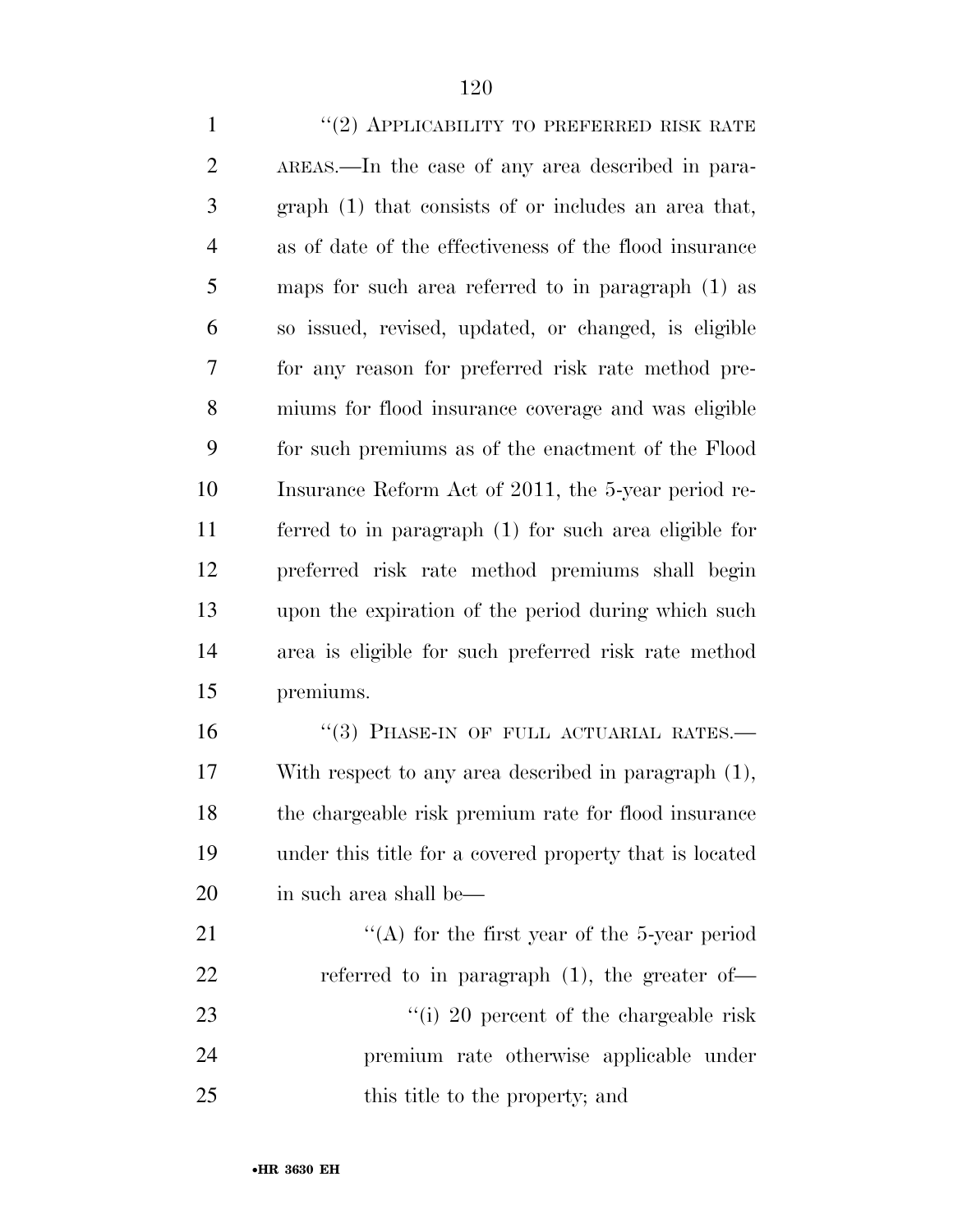| $\mathbf{1}$   | "(ii) in the case of any property that,           |
|----------------|---------------------------------------------------|
| $\overline{2}$ | as of the beginning of such first year, is el-    |
| 3              | igible for preferred risk rate method pre-        |
| $\overline{4}$ | miums for flood insurance coverage, such          |
| 5              | preferred risk rate method premium for            |
| 6              | the property;                                     |
| 7              | "(B) for the second year of such $5$ -year pe-    |
| 8              | riod, 40 percent of the chargeable risk premium   |
| 9              | rate otherwise applicable under this title to the |
| 10             | property;                                         |
| 11             | "(C) for the third year of such 5-year pe-        |
| 12             | riod, 60 percent of the chargeable risk premium   |
| 13             | rate otherwise applicable under this title to the |
| 14             | property;                                         |
| 15             | "(D) for the fourth year of such $5$ -year pe-    |
| 16             | riod, 80 percent of the chargeable risk premium   |
| 17             | rate otherwise applicable under this title to the |
| 18             | property; and                                     |
| 19             | "(E) for the fifth year of such 5-year pe-        |
| 20             | riod, 100 percent of the chargeable risk pre-     |
| 21             | mium rate otherwise applicable under this title   |
| 22             | to the property.                                  |
| 23             | "(4) COVERED PROPERTIES.—For purposes of          |
| 24             | the subsection, the term 'covered property' means |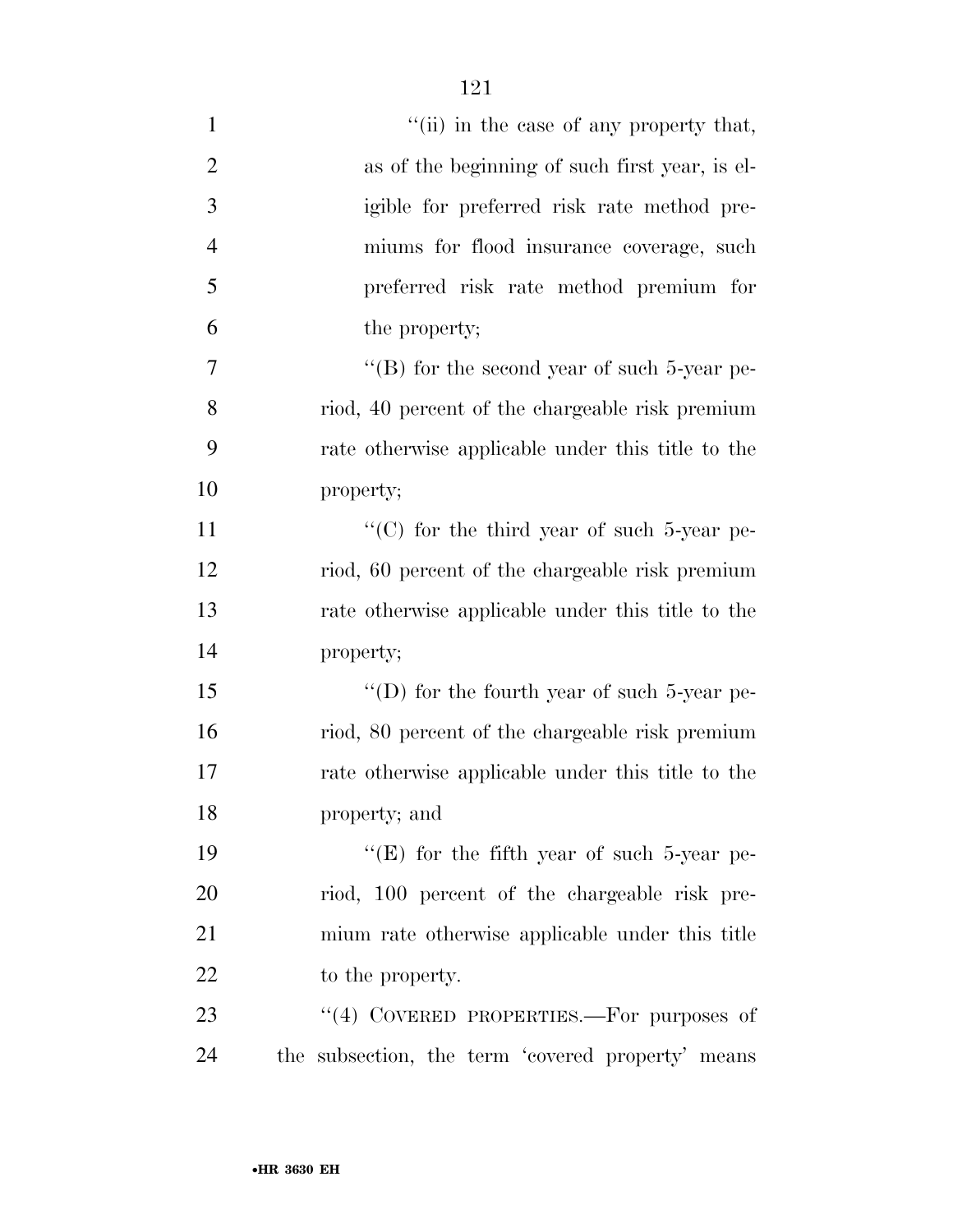| 1              | any residential property occupied by its owner or a   |  |
|----------------|-------------------------------------------------------|--|
| $\overline{2}$ | bona fide tenant as a primary residence.".            |  |
| 3              | (2) REGULATION OR NOTICE.-The Adminis-                |  |
| $\overline{4}$ | trator of the Federal Emergency Management Agen-      |  |
| 5              | cy shall issue an interim final rule or notice to im- |  |
| 6              | plement this subsection and the amendments made       |  |
| 7              | by this subsection as soon as practicable after the   |  |
| 8              | date of the enactment of this Act.                    |  |
| 9              | (c) PHASE-IN OF ACTUARIAL RATES FOR CERTAIN           |  |
| 10             | PROPERTIES.                                           |  |
| 11             | (1) IN GENERAL.—Section $1308(c)$ of the Na-          |  |
| 12             | tional Flood Insurance Act of 1968 (42 U.S.C.         |  |
| 13             | $4015(e)$ is amended—                                 |  |
| 14             | $(A)$ by redesignating paragraph $(2)$ as             |  |
| 15             | paragraph $(7)$ ; and                                 |  |
| 16             | (B) by inserting after paragraph (1) the              |  |
| 17             | following new paragraphs:                             |  |
| 18             | "(2) COMMERCIAL PROPERTIES.- Any nonresi-             |  |
| 19             | dential property.                                     |  |
| 20             | "(3) SECOND HOMES AND VACATION HOMES.-                |  |
| 21             | Any residential property that is not the primary res- |  |
| 22             | idence of any individual.                             |  |
| 23             | "(4) HOMES SOLD TO NEW OWNERS.—Any sin-               |  |
| 24             | gle family property that—                             |  |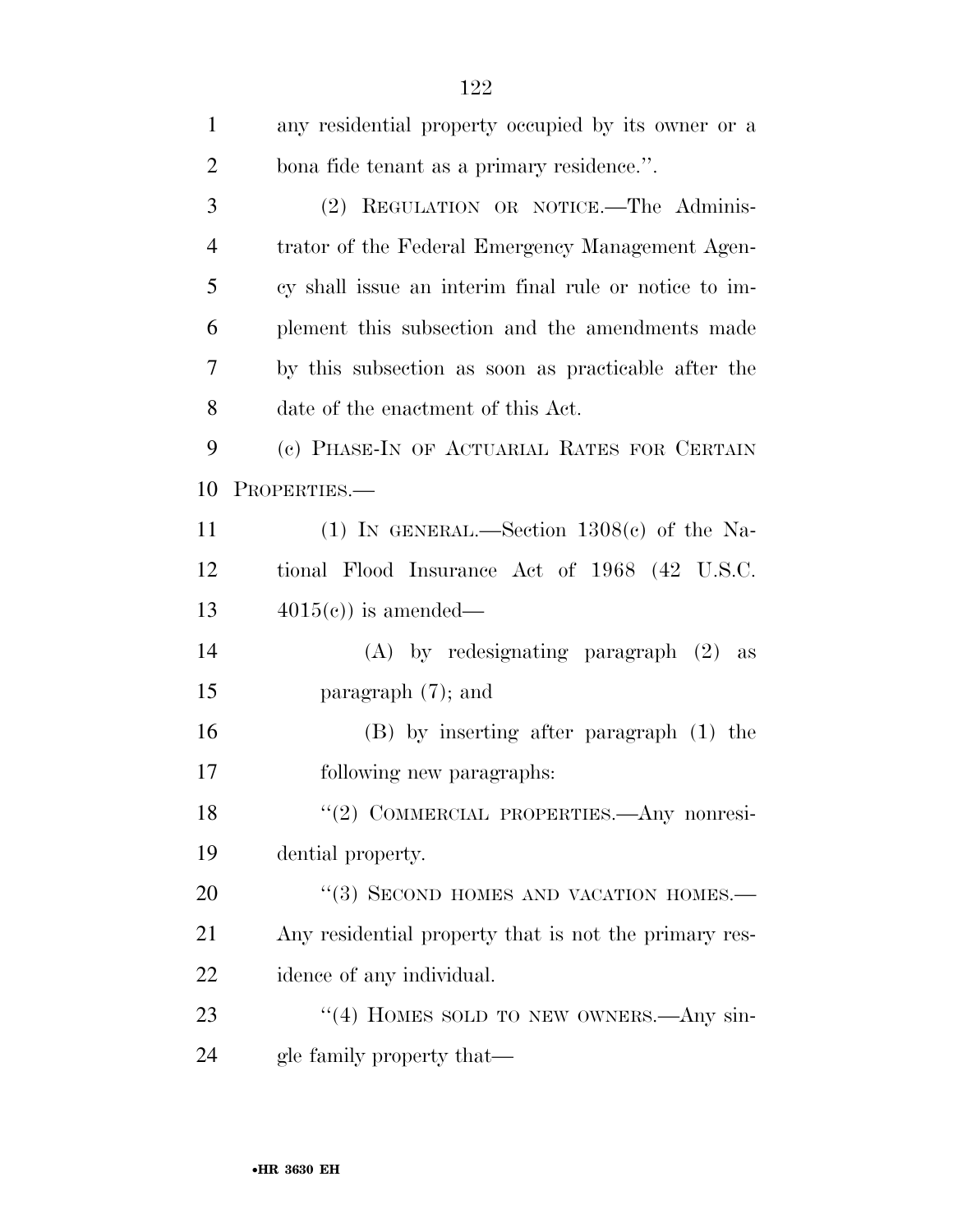| $\mathbf{1}$   | $\lq\lq$ has been constructed or substantially       |
|----------------|------------------------------------------------------|
| $\overline{2}$ | improved and for which such construction or          |
| 3              | improvement was started, as determined by the        |
| $\overline{4}$ | Administrator, before December 31, 1974, or          |
| 5              | before the effective date of the initial rate map    |
| 6              | published by the Administrator under para-           |
| 7              | graph $(2)$ of section 1360(a) for the area in       |
| 8              | which such property is located, whichever is         |
| 9              | later; and                                           |
| 10             | $\lq\lq$ is purchased after the effective date       |
| 11             | of this paragraph, pursuant to section               |
| 12             | $3005(c)(3)(A)$ of the Flood Insurance Reform        |
| 13             | Act of 2011.                                         |
| 14             | "(5) HOMES DAMAGED OR IMPROVED.—Any                  |
| 15             | property that, on or after the date of the enactment |
| 16             | of the Flood Insurance Reform Act of 2011, has ex-   |
| 17             | perienced or sustained—                              |
| 18             | "(A) substantial flood damage exceeding              |
| 19             | 50 percent of the fair market value of such          |
| 20             | property; or                                         |
| 21             | "(B) substantial improvement exceeding               |
| 22             | 30 percent of the fair market value of such          |
| 23             | property.                                            |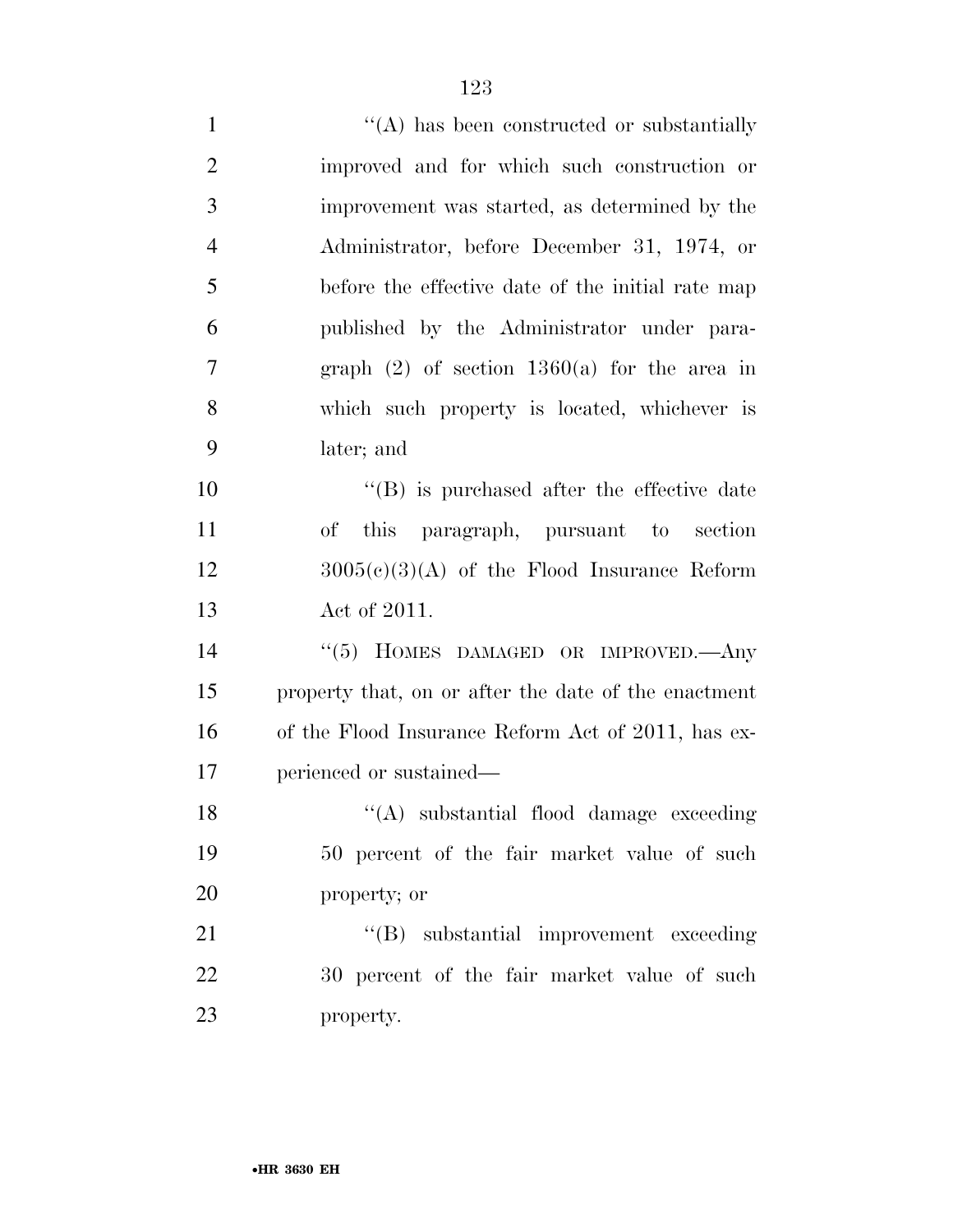| $\mathbf{1}$   | "(6) HOMES WITH MULTIPLE CLAIMS.—Any se-               |
|----------------|--------------------------------------------------------|
| $\overline{2}$ | vere repetitive loss property (as such term is defined |
| 3              | in section $1366(j)$ .".                               |
| $\overline{4}$ | (2) TECHNICAL AMENDMENTS.—Section 1308                 |
| 5              | of the National Flood Insurance Act of 1968 (42)       |
| 6              | U.S.C. $4015$ ) is amended—                            |
| 7              | $(A)$ in subsection $(e)$ —                            |
| 8              | (i) in the matter preceding paragraph                  |
| 9              | $(1)$ , by striking "the limitations provided          |
| 10             | under paragraphs $(1)$ and $(2)$ " and insert-         |
| 11             | ing "subsection (e)"; and                              |
| 12             | (ii) in paragraph $(1)$ , by striking ",               |
| 13             | except" and all that follows through "sub-             |
| 14             | section $(e)$ "; and                                   |
| 15             | (B) in subsection (e), by striking "para-              |
| 16             | graph $(2)$ or $(3)$ " and inserting "paragraph"       |
| 17             | $(7)$ ".                                               |
| 18             | (3) EFFECTIVE DATE AND TRANSITION.-                    |
| 19             | (A) EFFECTIVE DATE.—The amendments                     |
| 20             | made by paragraphs $(1)$ and $(2)$ shall apply be-     |
| 21             | ginning upon the expiration of the 12-month            |
| 22             | period that begins on the date of the enactment        |
| 23             | of this Act, except as provided in subparagraph        |
| 24             | (B) of this paragraph.                                 |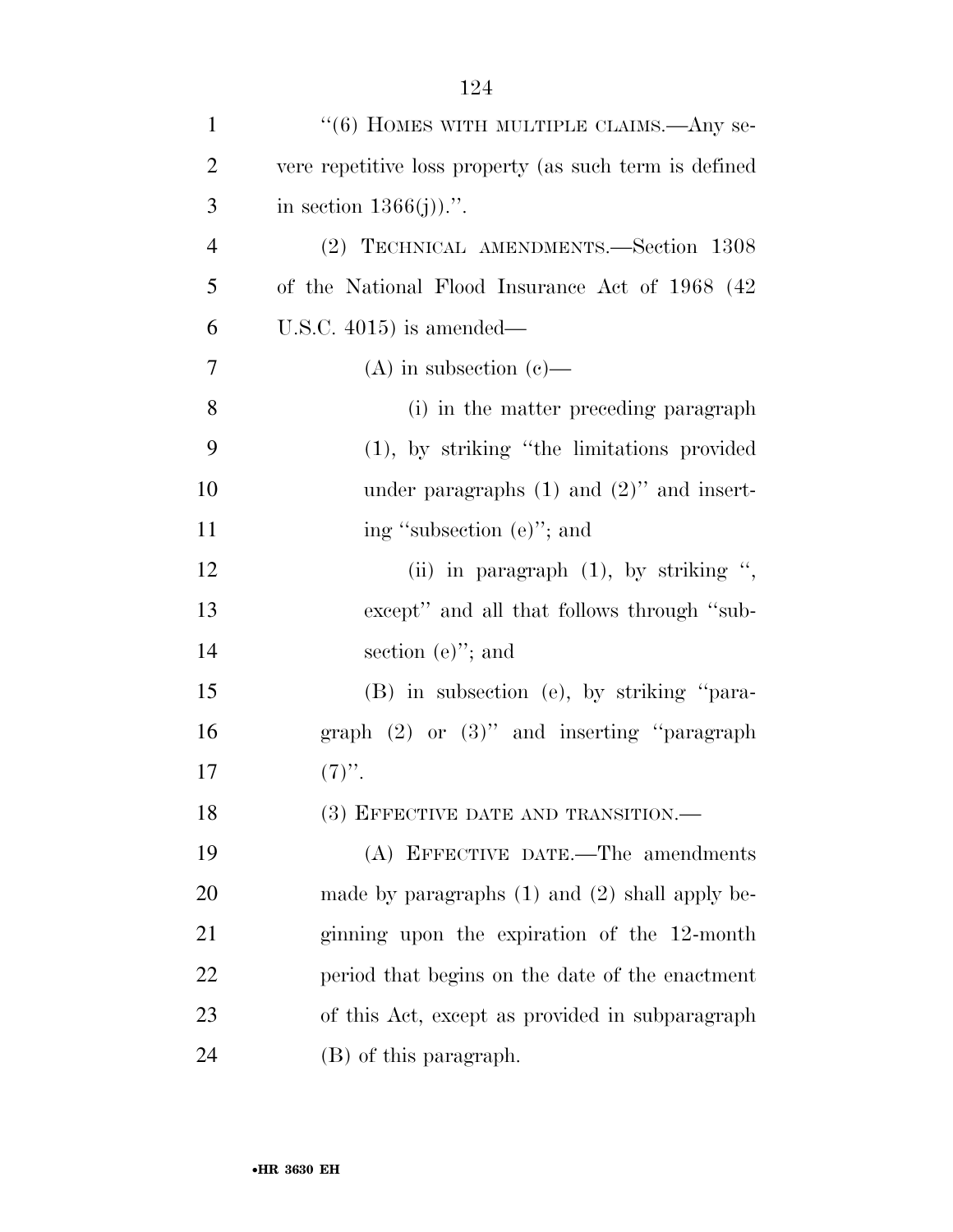(i) INCREASE OF RATES OVER TIME.— In the case of any property described in 6 paragraph  $(2)$ ,  $(3)$ ,  $(4)$ ,  $(5)$ , or  $(6)$  of sec- tion 1308(c) of the National Flood Insur- ance Act of 1968, as amended by para- graph (1) of this subsection, that, as of the effective date under subparagraph (A) of 11 this paragraph, is covered under a policy for flood insurance made available under the national flood insurance program for which the chargeable premium rates are less than the applicable estimated risk pre- mium rate under section 1307(a)(1) of such Act for the area in which the prop- erty is located, the Administrator of the Federal Emergency Management Agency shall increase the chargeable premium 21 rates for such property over time to such applicable estimated risk premium rate 23 under section  $1307(a)(1)$ .

24 (ii) AMOUNT OF ANNUAL INCREASE.— Such increase shall be made by increasing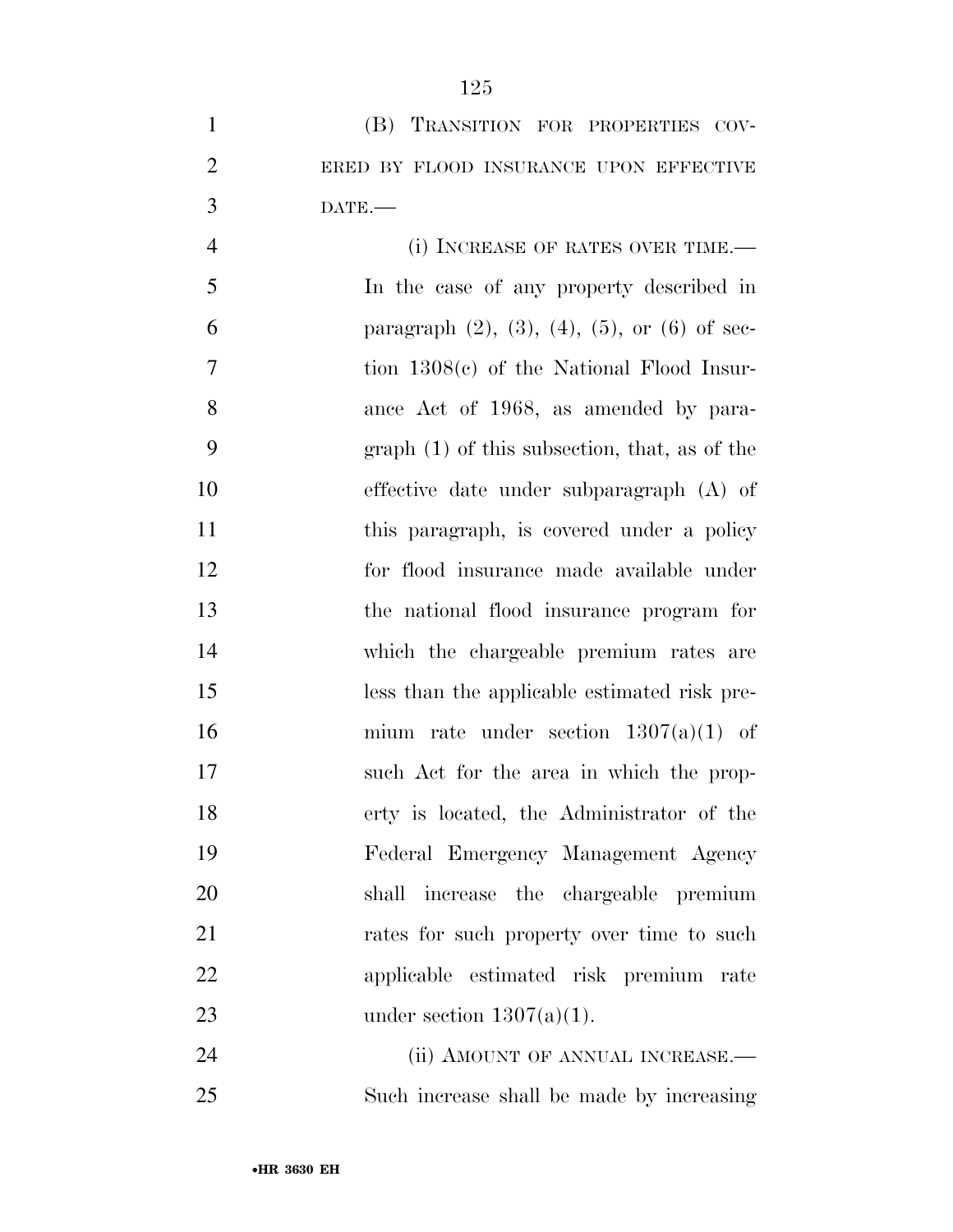| $\mathbf{1}$   | the chargeable premium rates for the prop-  |
|----------------|---------------------------------------------|
| $\overline{2}$ | erty (after application of any increase in  |
| 3              | the premium rates otherwise applicable to   |
| $\overline{4}$ | such property), once during the 12-month    |
| 5              | period that begins upon the effective date  |
| 6              | under subparagraph (A) of this paragraph    |
| 7              | and once every 12 months thereafter until   |
| 8              | such increase is accomplished, by 20 per-   |
| 9              | cent (or such lesser amount as may be nec-  |
| 10             | essary so that the chargeable rate does not |
| 11             | exceed such applicable estimated risk pre-  |
| 12             | mium rate or to comply with clause (iii).   |
| 13             | (iii) PROPERTIES SUBJECT TO PHASE-          |
| 14             | IN AND ANNUAL INCREASES.—In the case        |
| 15             | of any pre-FIRM property (as such term is   |
| 16             | defined in section $578(b)$ of the National |
| 17             | Flood Insurance Reform Act of 1974), the    |
| 18             | aggregate increase, during any 12-month     |
| 19             | period, in the chargeable premium rate for  |
| 20             | the property that is attributable to this   |
| 21             | subparagraph or to an increase described    |
| 22             | in section 1308(e) of the National Flood    |
| 23             | Insurance Act of 1968 may not exceed 20     |
| 24             | percent.                                    |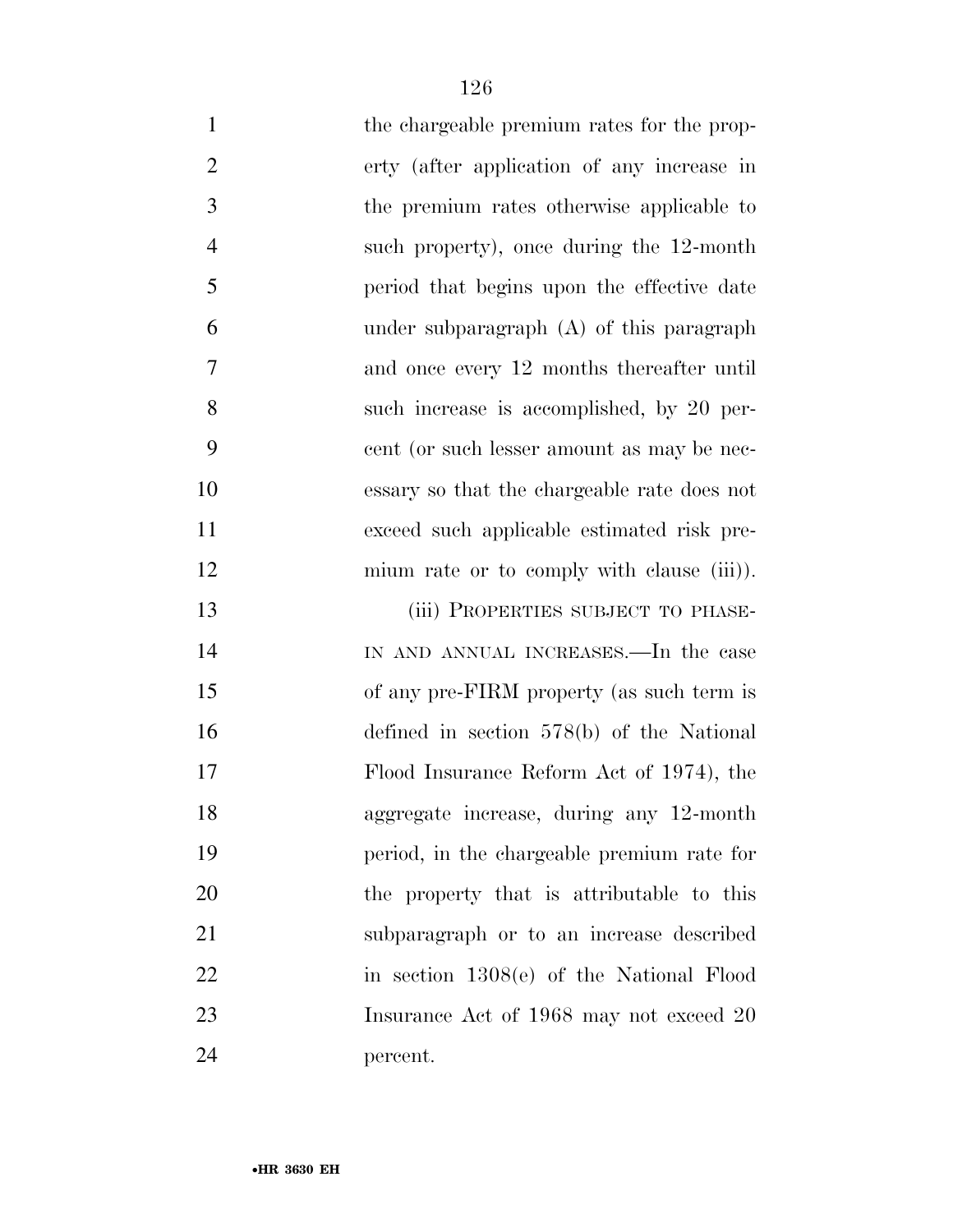| $\mathbf{1}$   | (iv) FULL ACTUARIAL RATES.—The                                  |
|----------------|-----------------------------------------------------------------|
| $\overline{2}$ | provisions of paragraphs $(2)$ , $(3)$ , $(4)$ , $(5)$ ,        |
| 3              | and $(6)$ of such section $1308(e)$ shall apply                 |
| $\overline{4}$ | to such a property upon the accomplish-                         |
| 5              | ment of the increase under this subpara-                        |
| 6              | graph and thereafter.                                           |
| 7              | (d) PROHIBITION OF EXTENSION OF SUBSIDIZED                      |
| 8              | RATES TO LAPSED POLICIES.—Section 1308 of the Na-               |
| 9              | tional Flood Insurance Act of 1968 (42 U.S.C. 4015), as         |
| 10             | amended by the preceding provisions of this title, is fur-      |
| 11             | ther amended—                                                   |
| 12             | $(1)$ in subsection (e), by inserting "or sub-                  |
| 13             | section $(h)$ " after "subsection $(e)$ "; and                  |
| 14             | $(2)$ by adding at the end the following new sub-               |
| 15             | section:                                                        |
| 16             | "(h) PROHIBITION OF EXTENSION OF SUBSIDIZED                     |
| 17             | TO LAPSED POLICIES.—Notwithstanding any<br>RATES                |
|                | 18 other provision of law relating to chargeable risk premium   |
| 19             | rates for flood insurance coverage under this title, the Ad-    |
| 20             | ministrator shall not provide flood insurance coverage          |
| 21             | under this title for any property for which a policy for        |
| 22             | such coverage for the property has previously lapsed in         |
| 23             | coverage as a result of the deliberate choice of the holder     |
|                | 24 of such policy, at a rate less than the applicable estimated |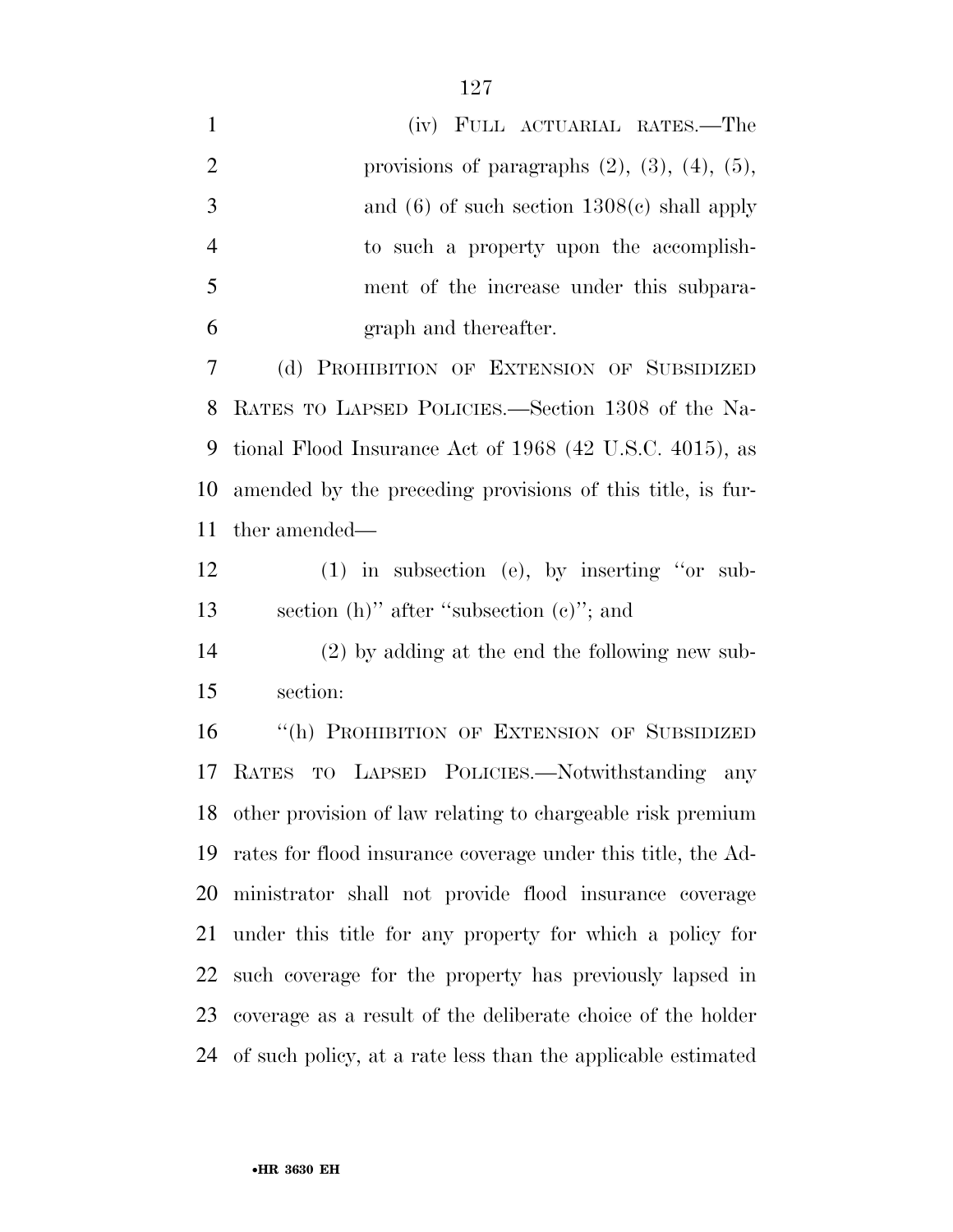risk premium rates for the area (or subdivision thereof) in which such property is located.''.

 (e) RECOGNITION OF STATE AND LOCAL FUNDING FOR CONSTRUCTION, RECONSTRUCTION, AND IMPROVE- MENT OF FLOOD PROTECTION SYSTEMS IN DETERMINA-TION OF RATES.—

 (1) IN GENERAL.—Section 1307 of the Na- tional Flood Insurance Act of 1968 (42 U.S.C. 4014) is amended—

10 (A) in subsection (e)—

 (i) in the first sentence, by striking ''construction of a flood protection system'' and inserting ''construction, reconstruc- tion, or improvement of a flood protection system (without respect to the level of Fed- eral investment or participation)''; and 17 (ii) in the second sentence—

18 (I) by striking "construction of a flood protection system'' and inserting 20  $\text{``construction, reconstruction, or im-}$  provement of a flood protection sys-22 tem''; and

23 (II) by inserting "based on the present value of the completed sys-tem'' after ''has been expended''; and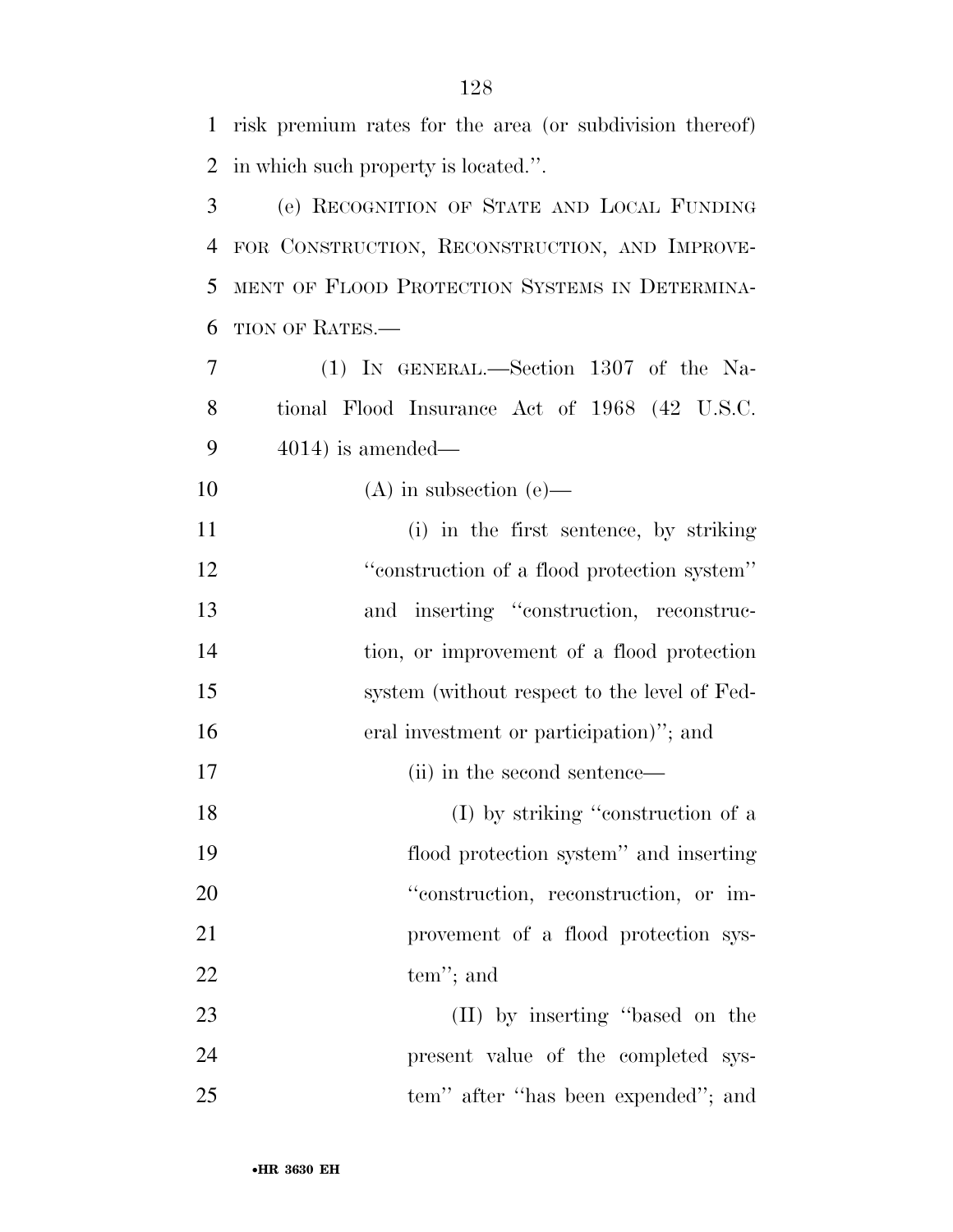| $\mathbf{1}$   | $(B)$ in subsection $(f)$ —                            |
|----------------|--------------------------------------------------------|
| $\mathfrak{2}$ | (i) in the first sentence in the matter                |
| 3              | preceding paragraph $(1)$ , by inserting               |
| $\overline{4}$ | "(without respect to the level of Federal              |
| 5              | investment or participation)" before the               |
| 6              | period at the end;                                     |
| $\tau$         | (ii) in the third sentence in the matter               |
| 8              | preceding paragraph $(1)$ , by inserting ",            |
| 9              | whether coastal or riverine," after "special           |
| 10             | flood hazard"; and                                     |
| 11             | (iii) in paragraph $(1)$ , by striking "a              |
| 12             | Federal agency in consultation with the                |
| 13             | local project sponsor" and inserting "the              |
| 14             | entity or entities that own, operate, main-            |
| 15             | tain, or repair such system".                          |
| 16             | (2) REGULATIONS.—The Administrator of the              |
| 17             | Federal Emergency Management Agency shall pro-         |
| 18             | mulgate regulations to implement this subsection       |
| 19             | and the amendments made by this subsection as          |
| 20             | soon as practicable, but not more than 18 months       |
| 21             | after the date of the enactment of this Act. Para-     |
| 22             | graph (3) may not be construed to annul, alter, af-    |
| 23             | fect, authorize any waiver of, or establish any excep- |
| 24             | tion to, the requirement under the preceding sen-      |
| 25             | tence.                                                 |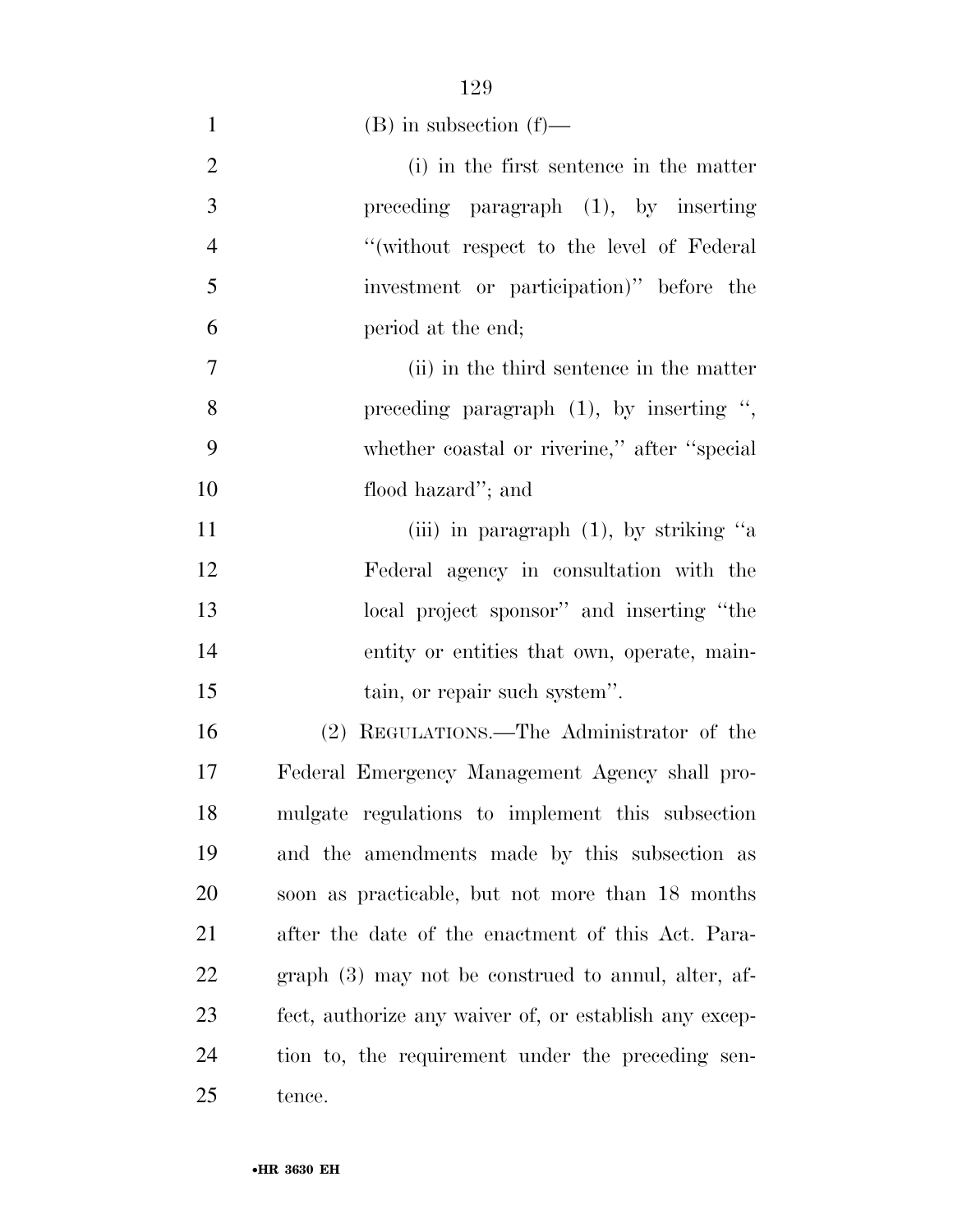| 1              | SEC. 3006. TECHNICAL MAPPING ADVISORY COUNCIL.        |
|----------------|-------------------------------------------------------|
| $\overline{2}$ | (a) ESTABLISHMENT.—There is established a council     |
| 3              | to be known as the Technical Mapping Advisory Council |
| $\overline{4}$ | (in this section referred to as the "Council").       |
| 5              | $(b)$ MEMBERSHIP.—                                    |
| 6              | (1) IN GENERAL.—The Council shall consist             |
| 7              | $of$ —                                                |
| 8              | (A) the Administrator of the Federal                  |
| 9              | Emergency Management Agency (in this section          |
| 10             | referred to as the "Administrator"), or the des-      |
| 11             | ignee thereof;                                        |
| 12             | (B) the Director of the United States Geo-            |
| 13             | logical Survey of the Department of the Inte-         |
| 14             | rior, or the designee thereof;                        |
| 15             | (C) the Under Secretary of Commerce for               |
| 16             | Oceans and Atmosphere, or the designee there-         |
| 17             | of;                                                   |
| 18             | (D) the commanding officer of the United              |
| 19             | States Army Corps of Engineers, or the des-           |
| 20             | ignee thereof;                                        |
| 21             | (E) the chief of the Natural Resources                |
| 22             | Conservation Service of the Department of Ag-         |
| 23             | riculture, or the designee thereof;                   |
| 24             | (F) the Director of the United States Fish            |
| 25             | and Wildlife Service of the Department of the         |
| 26             | Interior, or the designee thereof;                    |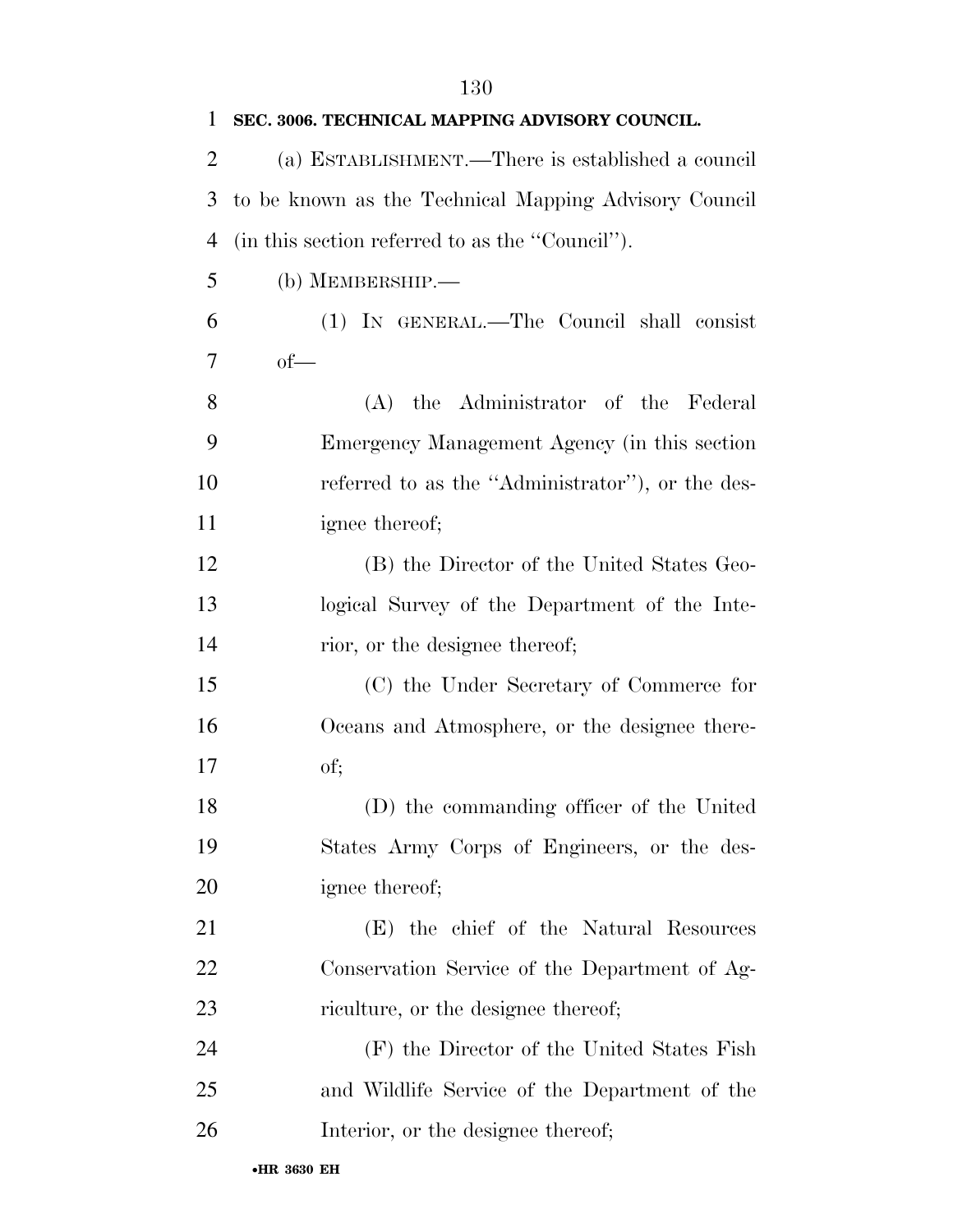| $\mathbf{1}$   | (G) the Assistant Administrator for Fish-     |
|----------------|-----------------------------------------------|
| $\overline{2}$ | eries of the National Oceanic and Atmospheric |
| 3              | Administration of the Department of Com-      |
| $\overline{4}$ | merce, or the designee thereof; and           |
| 5              | (H) 14 additional members to be appointed     |
| 6              | by the Administrator of the Federal Emergency |
| 7              | Management Agency, who shall be—              |
| 8              | (i) an expert in data management;             |
| 9              | (ii) an expert in real estate;                |
| 10             | (iii) an expert in insurance;                 |
| 11             | (iv) a member of a recognized regional        |
| 12             | flood and storm water management organi-      |
| 13             | zation;                                       |
| 14             | (v) a representative of a State emer-         |
| 15             | gency management agency or association        |
| 16             | or organization for such agencies;            |
| 17             | (vi) a member of a recognized profes-         |
| 18             | sional surveying association or organiza-     |
| 19             | tion;                                         |
| 20             | (vii) a member of a recognized profes-        |
| 21             | sional mapping association or organization;   |
| 22             | (viii) a member of a recognized pro-          |
| 23             | fessional engineering association or organi-  |
| 24             | zation;                                       |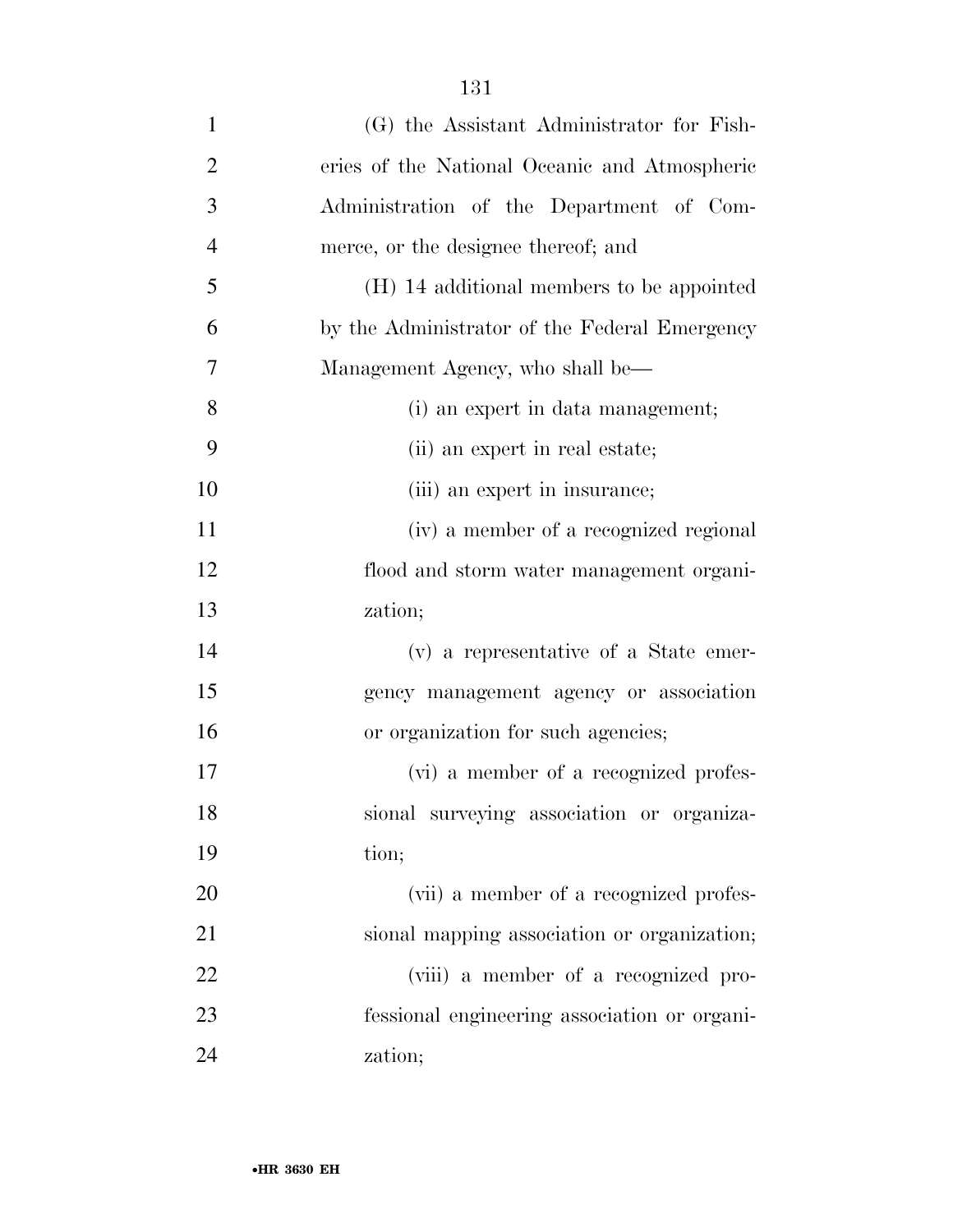- (ix) a member of a recognized profes- sional association or organization rep- resenting flood hazard determination firms; (x) a representative of State national flood insurance coordination offices; (xi) representatives of two local gov- ernments, at least one of whom is a local levee flood manager or executive, des- ignated by the Federal Emergency Man-agement Agency as Cooperating Technical
- (xii) representatives of two State gov- ernments designated by the Federal Emer- gency Management Agency as Cooperating Technical States.

 (2) QUALIFICATIONS.—Members of the Council shall be appointed based on their demonstrated knowledge and competence regarding surveying, car- tography, remote sensing, geographic information systems, or the technical aspects of preparing and using flood insurance rate maps. In appointing 22 members under paragraph  $(1)(H)$ , the Administrator shall ensure that the membership of the Council has a balance of Federal, State, local, and private mem-bers, and includes an adequate number of represent-

Partners; and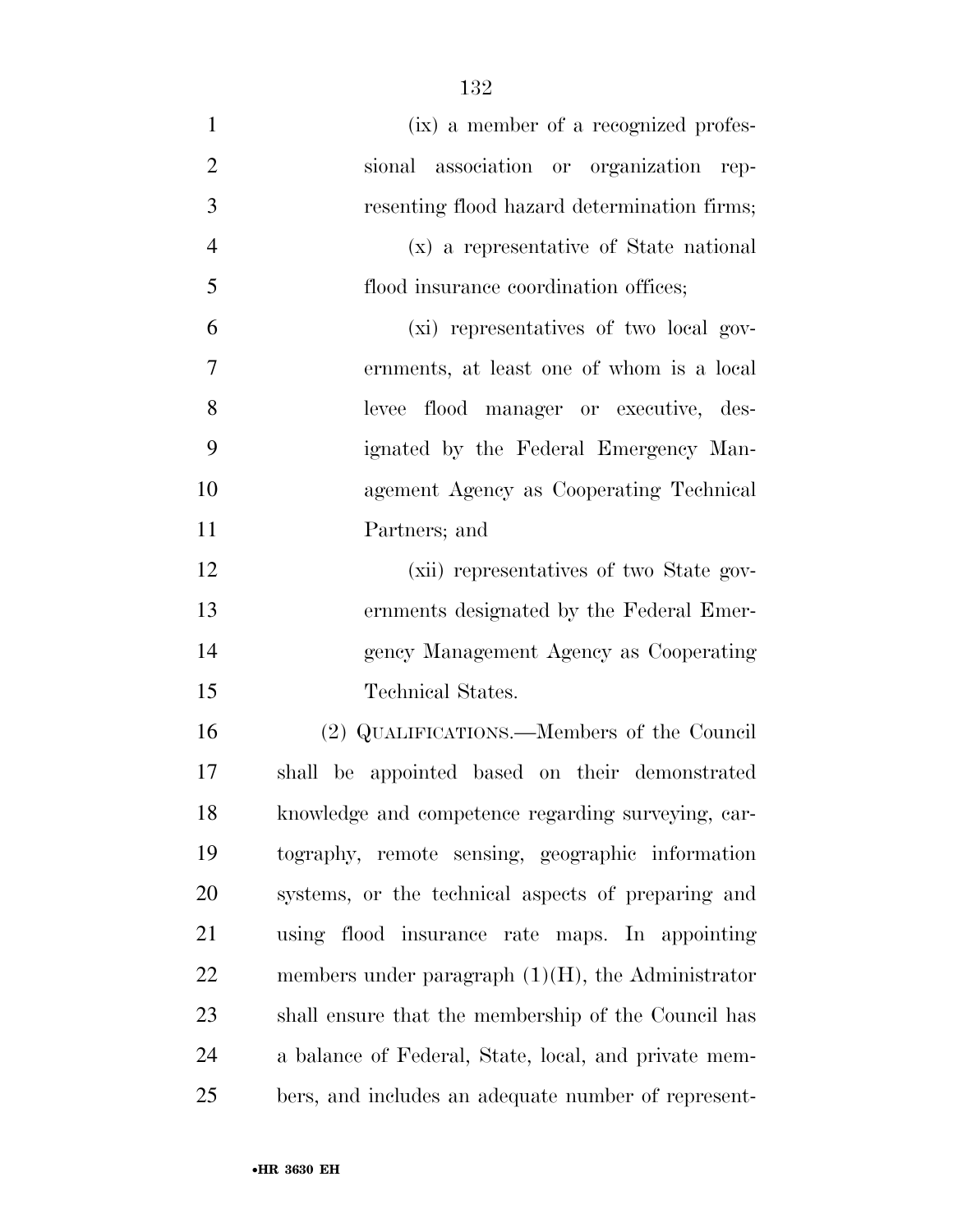atives from the States with coastline on the Gulf of Mexico and other States containing areas identified by the Administrator of the Federal Emergency Management Agency as at high-risk for flooding or special flood hazard areas.

(c) DUTIES.—

 (1) NEW MAPPING STANDARDS.—Not later than the expiration of the 12-month period beginning upon the date of the enactment of this Act, the Council shall develop and submit to the Adminis- trator and the Congress proposed new mapping standards for 100-year flood insurance rate maps used under the national flood insurance program under the National Flood Insurance Act of 1968. In developing such proposed standards the Council shall—

 (A) ensure that the flood insurance rate maps reflect true risk, including graduated risk that better reflects the financial risk to each property; such reflection of risk should be at the smallest geographic level possible (but not necessarily property-by-property) to ensure that communities are mapped in a manner that takes into consideration different risk levels within the community;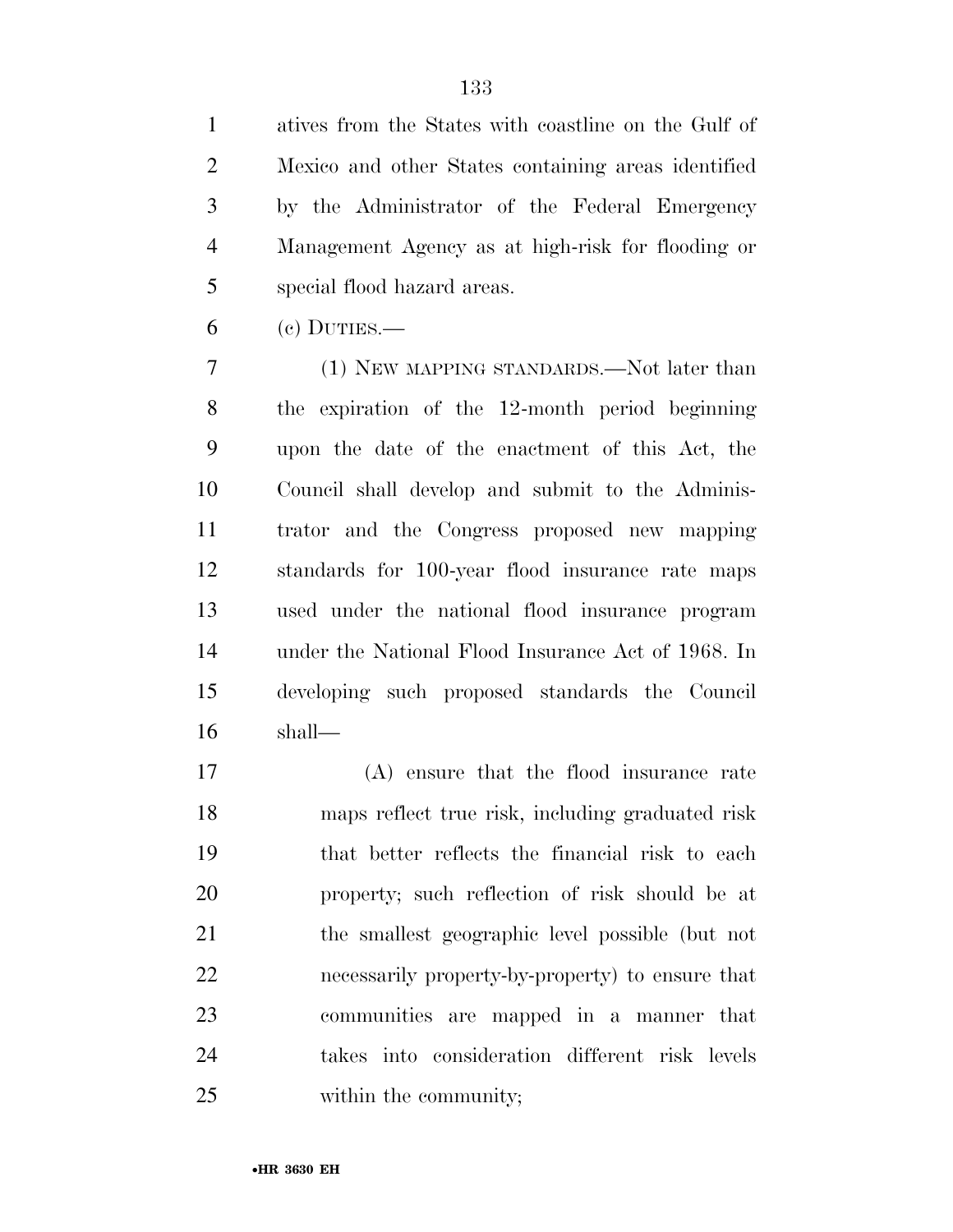| $\mathbf{1}$   | (B) ensure the most efficient generation,         |
|----------------|---------------------------------------------------|
| $\overline{2}$ | display, and distribution of flood risk data,     |
| 3              | models, and maps where practicable through        |
| $\overline{4}$ | dynamic digital environments using spatial        |
| 5              | database technology and the Internet;             |
| 6              | (C) ensure that flood insurance rate maps         |
| $\overline{7}$ | reflect current hydrologic and hydraulic data,    |
| 8              | current land use, and topography, incorporating   |
| 9              | the most current and accurate ground and          |
| 10             | bathymetric elevation data;                       |
| 11             | (D) determine the best ways to include in         |
| 12             | such flood insurance rate maps levees, decerti-   |
| 13             | fied levees, and areas located below dams, in-    |
| 14             | cluding determining a methodology for ensuring    |
| 15             | that decertified levees and other protections are |
| 16             | included in flood insurance rate maps and their   |
| 17             | corresponding flood zones reflect the level of    |
| 18             | protection conferred;                             |
| 19             | (E) consider how to incorporate restored          |
| 20             | wetlands and other natural buffers into flood     |
| 21             | insurance rate maps, which may include wet-       |
| 22             | lands, groundwater recharge areas, erosion        |
| 23             | zones, meander belts, endangered species habi-    |

tures, riparian forests, and other features;

tat, barrier islands and shoreline buffer fea-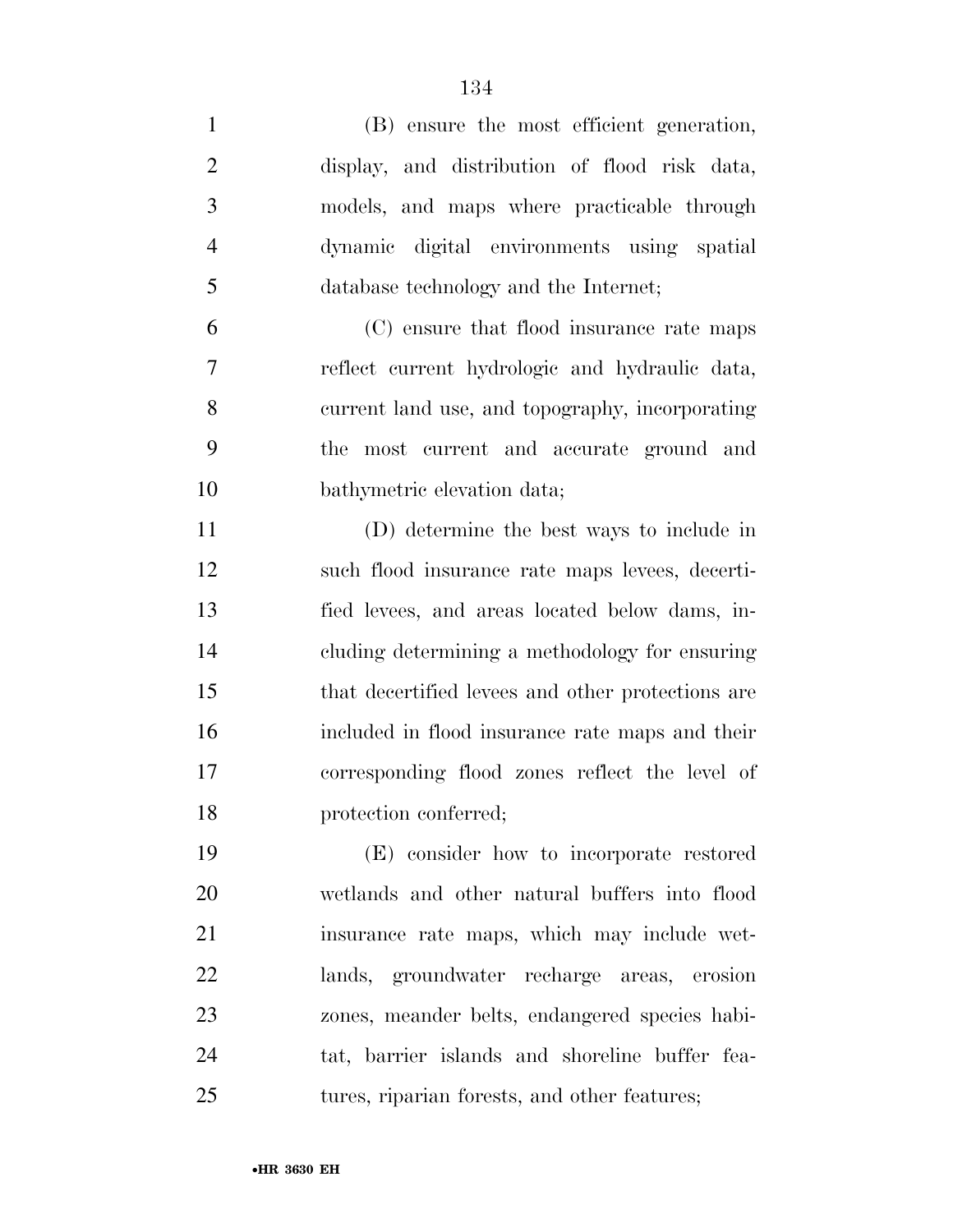| $\mathbf{1}$   | (F) consider whether to use vertical posi-          |
|----------------|-----------------------------------------------------|
| $\overline{2}$ | tioning (as defined by the Administrator) for       |
| 3              | flood insurance rate maps;                          |
| $\overline{4}$ | (G) ensure that flood insurance rate maps           |
| 5              | differentiate between a property that is located    |
| 6              | in a flood zone and a structure located on such     |
| 7              | property that is not at the same risk level for     |
| 8              | flooding as such property due to the elevation      |
| 9              | of the structure;                                   |
| 10             | (H) ensure that flood insurance rate maps           |
| 11             | take into consideration the best scientific data    |
| 12             | and potential future conditions (including pro-     |
| 13             | jections for sea level rise); and                   |
| 14             | (I) consider how to incorporate the new             |
| 15             | standards proposed pursuant to this paragraph       |
| 16             | in existing mapping efforts.                        |
| 17             | (2) ONGOING DUTIES.—The Council shall, on           |
| 18             | an ongoing basis, review the mapping protocols de-  |
| 19             | veloped pursuant to paragraph (1), and make rec-    |
| 20             | ommendations to the Administrator when the Coun-    |
| 21             | cil determines that mapping protocols should be al- |
| 22             | tered.                                              |
| 23             | (3) MEETINGS.—In carrying out its duties            |
| 24             | under this section, the Council shall consult with  |
| 25             | stakeholders through at least 4 public meetings an- |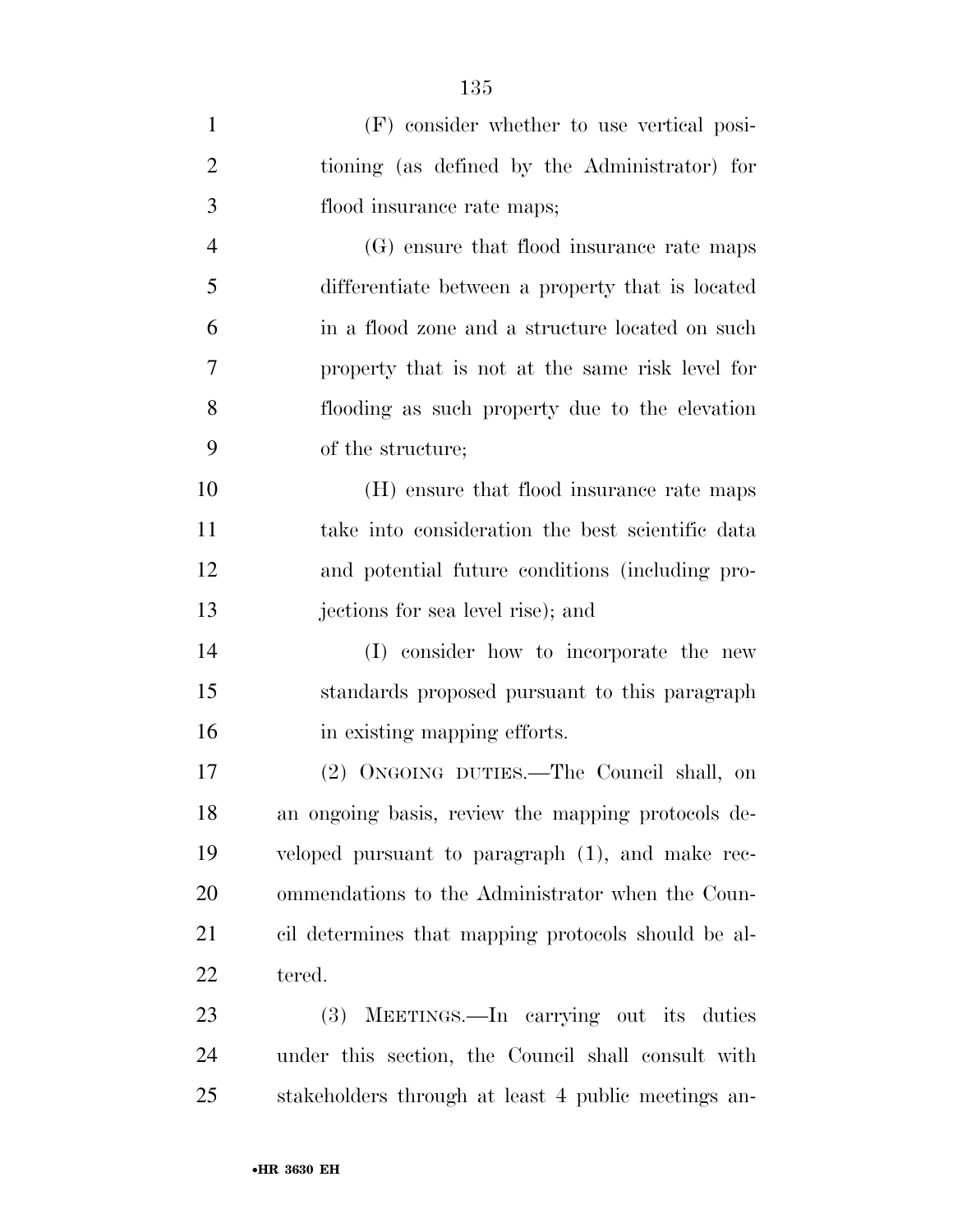nually, and shall seek input of all stakeholder inter- ests including State and local representatives, envi- ronmental and conservation organizations, insurance industry representatives, advocacy groups, planning organizations, and mapping organizations.

 (d) PROHIBITION ON COMPENSATION.—Members of the Council shall receive no additional compensation by reason of their service on the Council.

 (e) CHAIRPERSON.—The Administrator shall serve as the Chairperson of the Council.

(f) STAFF.—

 (1) FEMA.—Upon the request of the Council, the Administrator may detail, on a nonreimbursable basis, personnel of the Federal Emergency Manage- ment Agency to assist the Council in carrying out its duties.

 (2) OTHER FEDERAL AGENCIES.—Upon request of the Council, any other Federal agency that is a member of the Council may detail, on a non-reim- bursable basis, personnel to assist the Council in carrying out its duties.

 (g) POWERS.—In carrying out this section, the Coun- cil may hold hearings, receive evidence and assistance, pro- vide information, and conduct research, as the Council considers appropriate.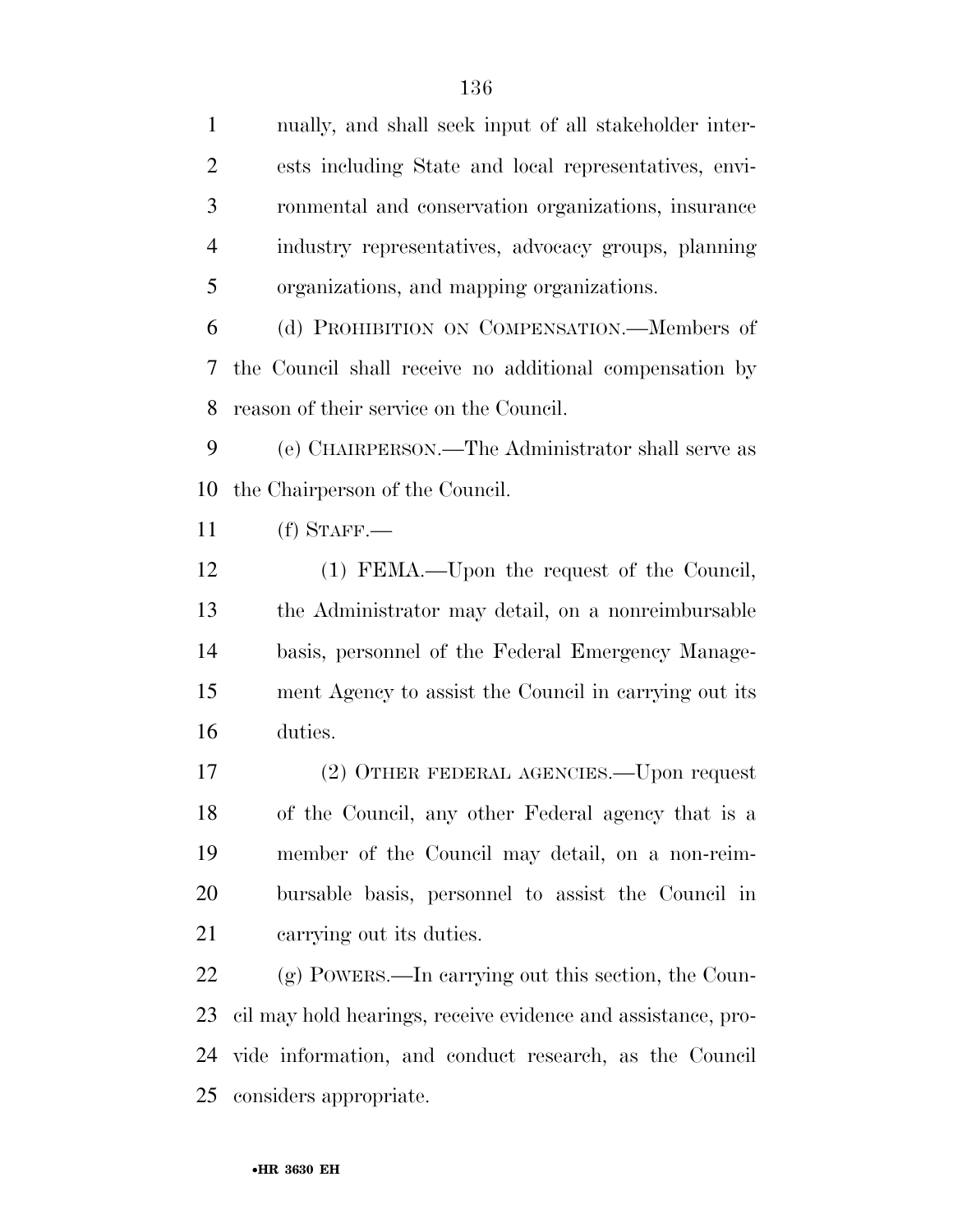(h) TERMINATION.—The Council shall terminate upon the expiration of the 5-year period beginning on the date of the enactment of this Act.

## (i) MORATORIUM ON FLOOD MAP CHANGES.—

 (1) MORATORIUM.—Except as provided in para- graph (2) and notwithstanding any other provision of this title, the National Flood Insurance Act of 1968, or the Flood Disaster Protection Act of 1973, during the period beginning upon the date of the en- actment of this Act and ending upon the submission by the Council to the Administrator and the Con- gress of the proposed new mapping standards re- quired under subsection (c)(1), the Administrator may not make effective any new or updated rate maps for flood insurance coverage under the na- tional flood insurance program that were not in ef- fect for such program as of such date of enactment, or otherwise revise, update, or change the flood in- surance rate maps in effect for such program as of such date.

21 (2) LETTERS OF MAP CHANGE.—During the pe- riod described in paragraph (1), the Administrator may revise, update, and change the flood insurance rate maps in effect for the national flood insurance program only pursuant to a letter of map change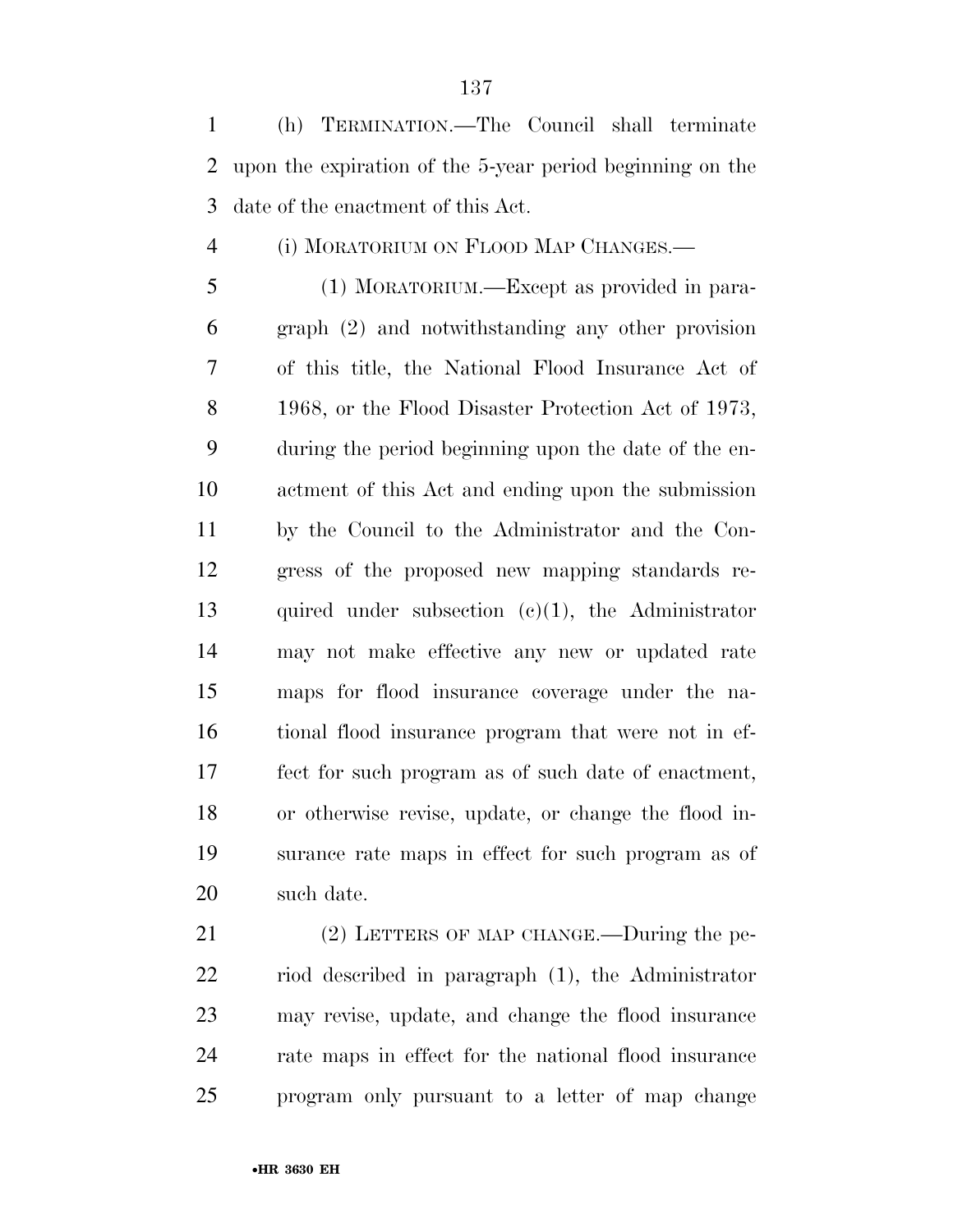| $\mathbf{1}$   | (including a letter of map amendment, letter of map         |
|----------------|-------------------------------------------------------------|
| $\overline{2}$ | revision, and letter of map revision based on fill).        |
| 3              | SEC. 3007. FEMA INCORPORATION OF NEW MAPPING PRO-           |
| $\overline{4}$ | <b>TOCOLS.</b>                                              |
| 5              | (a) NEW RATE MAPPING STANDARDS.—Not later                   |
| 6              | than the expiration of the 6-month period beginning upon    |
| 7              | submission by the Technical Mapping Advisory Council        |
| 8              | under section 3006 of the proposed new mapping stand-       |
| 9              | ards for flood insurance rate maps used under the national  |
| 10             | flood insurance program developed by the Council pursu-     |
| 11             | ant to section $3006(c)$ , the Administrator of the Federal |
| 12             | Emergency Management Agency (in this section referred       |
| 13             | to as the "Administrator") shall establish new standards    |
| 14             | for such rate maps based on such proposed new standards     |
| 15             | and the recommendations of the Council.                     |
| 16             | (b) REQUIREMENTS.—The new standards for flood               |

 insurance rate maps established by the Administrator pur-suant to subsection (a) shall—

 (1) delineate and include in any such rate maps—

 (A) all areas located within the 100-year flood plain; and

 (B) areas subject to graduated and other risk levels, to the maximum extent possible;

(2) ensure that any such rate maps—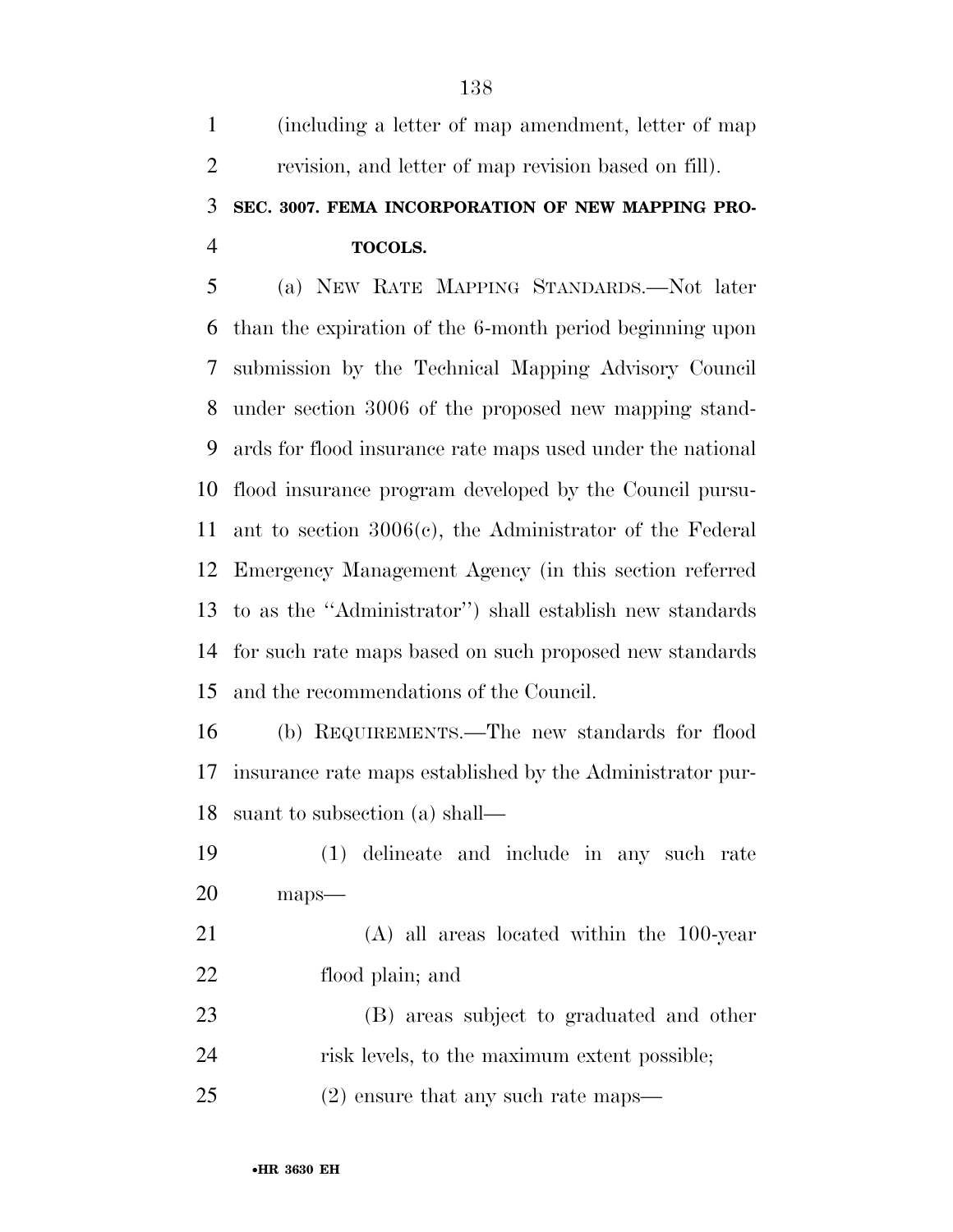| $\mathbf{1}$   | (A) include levees, including decertified lev-          |
|----------------|---------------------------------------------------------|
| $\overline{2}$ | ees, and the level of protection they confer;           |
| 3              | (B) reflect current land use and topog-                 |
| $\overline{4}$ | raphy and incorporate the most current and ac-          |
| 5              | curate ground level data;                               |
| 6              | (C) take into consideration the impacts                 |
| 7              | and use of fill and the flood risks associated          |
| 8              | with altered hydrology;                                 |
| 9              | (D) differentiate between a property that               |
| 10             | is located in a flood zone and a structure lo-          |
| 11             | cated on such property that is not at the same          |
| 12             | risk level for flooding as such property due to         |
| 13             | the elevation of the structure;                         |
| 14             | (E) identify and incorporate natural fea-               |
| 15             | tures and their associated flood protection bene-       |
| 16             | fits into mapping and rates; and                        |
| 17             | (F) identify, analyze, and incorporate the              |
| 18             | impact of significant changes to building and           |
| 19             | development throughout any river or costal              |
| 20             | water system, including all tributaries, which          |
| 21             | may impact flooding in areas downstream; and            |
| 22             | (3) provide that such rate maps are developed           |
| 23             | on a watershed basis.                                   |
| 24             | (c) REPORT.—If, in establishing new standards for       |
| 25             | flood insurance rate maps pursuant to subsection (a) of |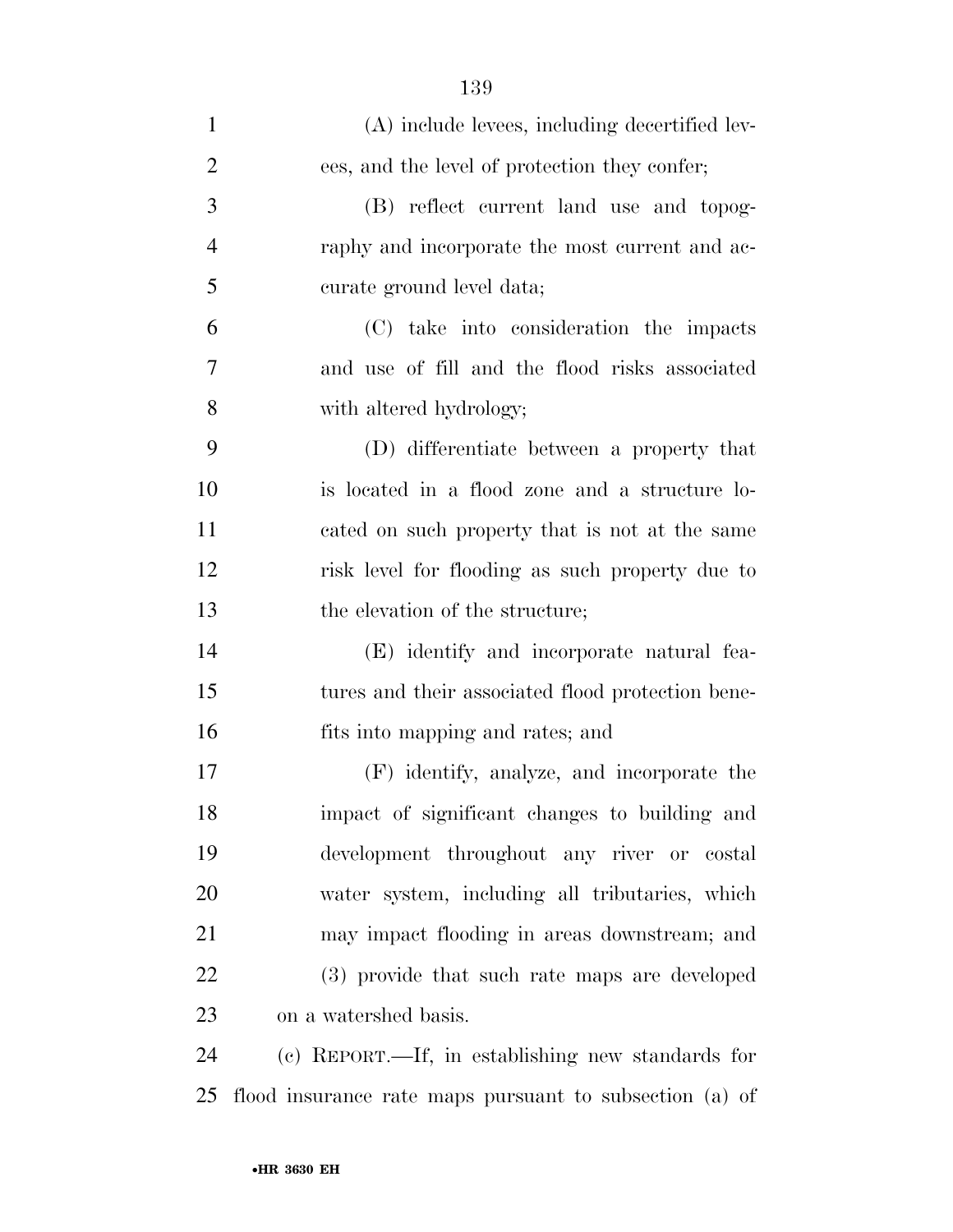this section, the Administrator does not implement all of the recommendations of the Council made under the pro- posed new mapping standards developed by the Council pursuant to section 3006(c), upon establishment of the new standards the Administrator shall submit a report to the Committee on Financial Services of the House of Rep- resentatives and the Committee on Banking, Housing, and Urban Affairs of the Senate specifying which such rec- ommendations were not adopted and explaining the rea-sons such recommendations were not adopted.

 (d) IMPLEMENTATION.—The Administrator shall, not later than the expiration of the 6-month period beginning upon establishment of the new standards for flood insur- ance rate maps pursuant to subsection (a) of this section, commence use of the new standards and updating of flood insurance rate maps in accordance with the new stand- ards. Not later than the expiration of the 10-year period beginning upon the establishment of such new standards, the Administrator shall complete updating of all flood in- surance rate maps in accordance with the new standards, subject to the availability of sufficient amounts for such activities provided in appropriation Acts.

 (e) TEMPORARY SUSPENSION OF MANDATORY PUR-CHASE REQUIREMENT FOR CERTAIN PROPERTIES.—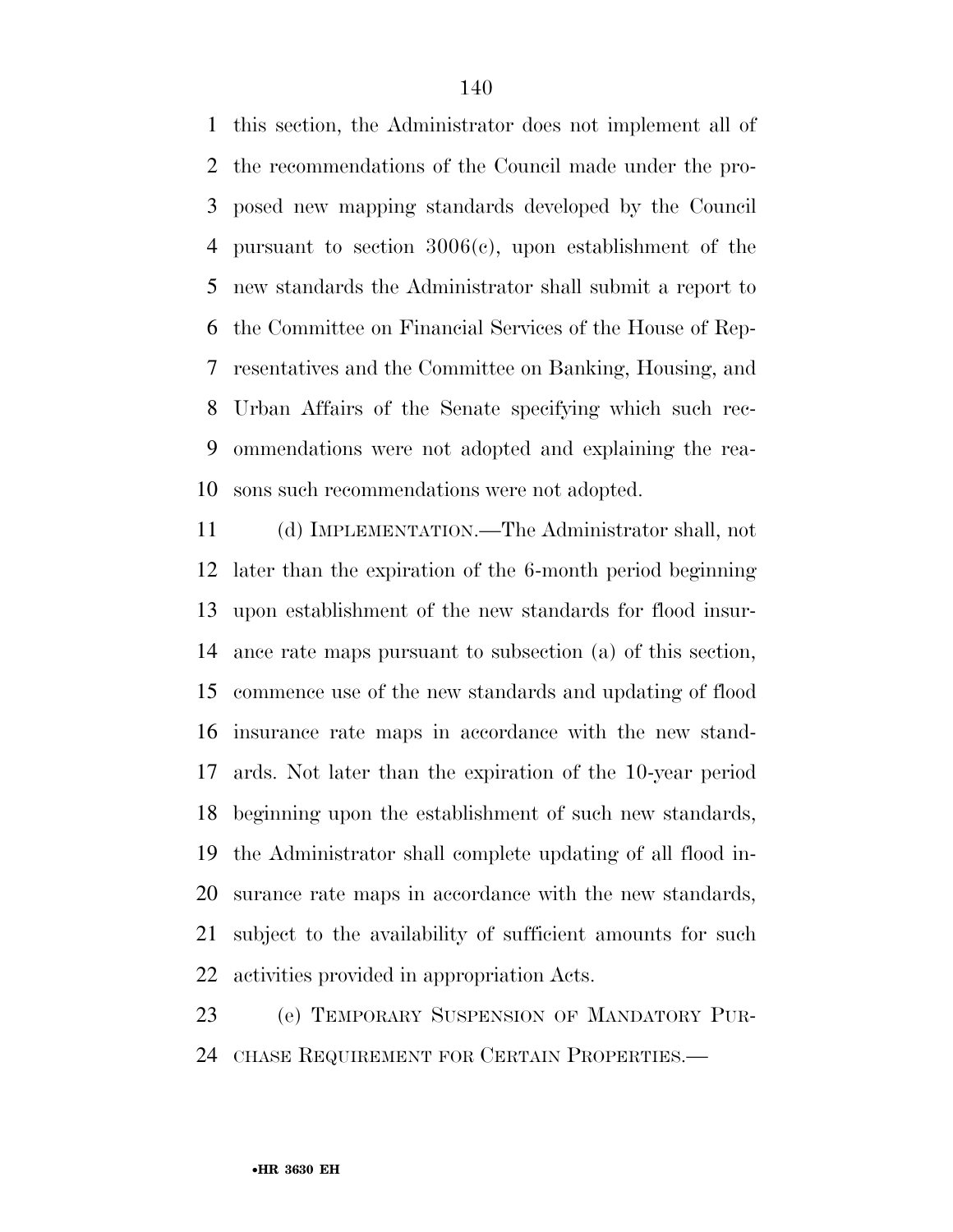| $\mathbf{1}$   | (1)<br>SUBMISSION OF ELEVATION CERTIFI-                          |
|----------------|------------------------------------------------------------------|
| $\overline{2}$ | CATE.—Subject to paragraphs $(2)$ and $(3)$ of this              |
| 3              | subsection, subsections (a), (b), and (e) of section             |
| $\overline{4}$ | 102 of the Flood Disaster Protection Act of 1973                 |
| 5              | $(42 \text{ U.S.C. } 4012a)$ , and section $202(a)$ of such Act, |
| 6              | shall not apply to a property located in an area des-            |
| 7              | ignated as having a special flood hazard if the owner            |
| 8              | of such property submits to the Administrator and                |
| 9              | elevation certificate for such property showing that             |
| 10             | the lowest level of the primary residence on such                |
| 11             | property is at an elevation that is at least three feet          |
| 12             | higher than the elevation of the 100-year flood plain.           |
| 13             | (2) REVIEW OF CERTIFICATE.—The Adminis-                          |
| 14             | trator shall accept as conclusive each elevation cer-            |
| 15             | tificate submitted under paragraph (1) unless the                |
| 16             | Administrator conducts a subsequent elevation sur-               |
| 17             | vey and determines that the lowest level of the pri-             |
| 18             | mary residence on the property in question is not at             |
| 19             | an elevation that is at least three feet higher than             |
| 20             | the elevation of the 100-year flood plain. The Ad-               |
| 21             | ministrator shall provide any such subsequent ele-               |
| 22             | vation survey to the owner of such property.                     |
| 23             | <b>(3)</b><br>DETERMINATIONS FOR<br><b>PROPERTIES</b><br>ON      |
| 24             | BORDERS OF SPECIAL FLOOD HAZARD AREAS.-                          |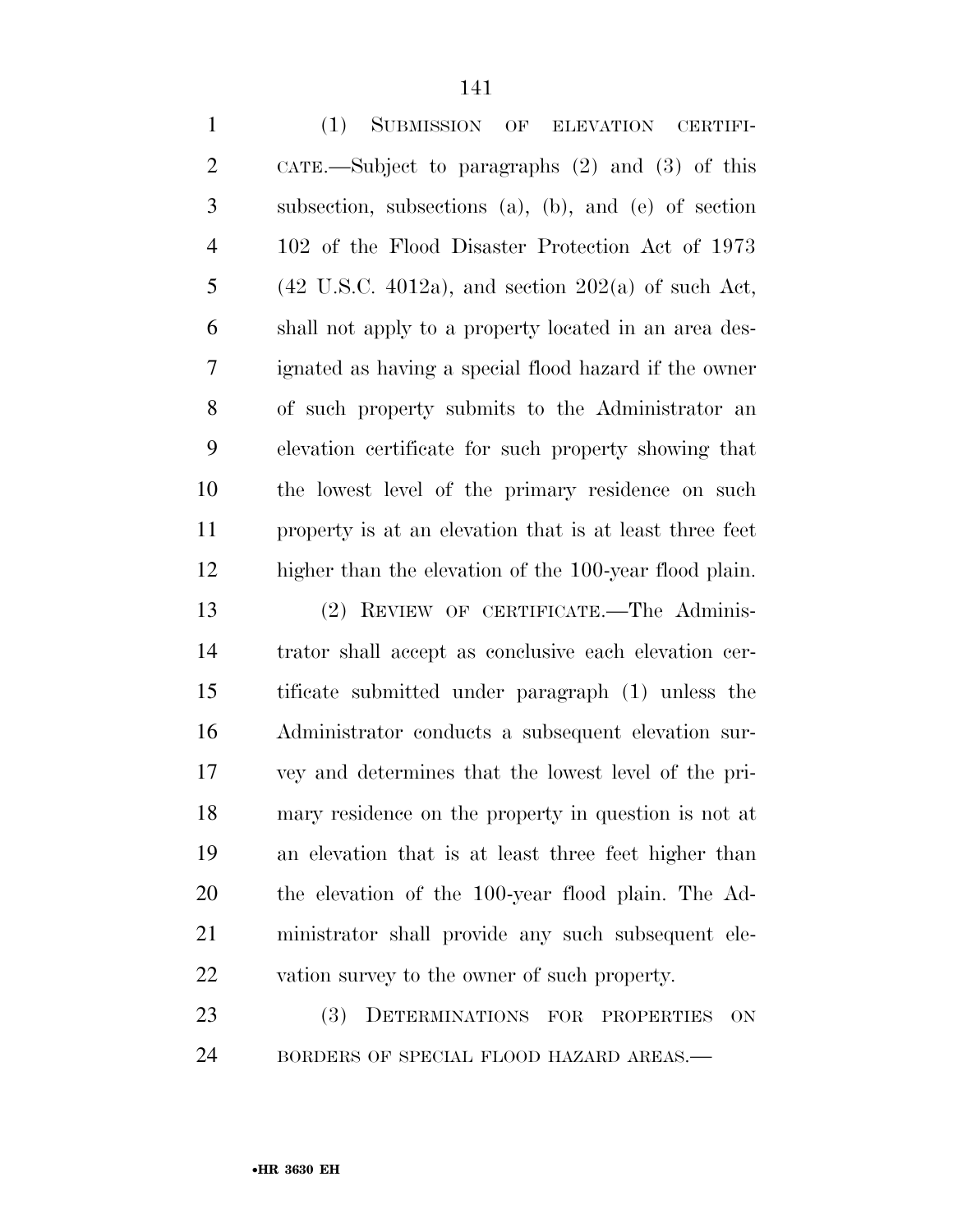(A) EXPEDITED DETERMINATION.—In the case of any survey for a property submitted to the Administrator pursuant to paragraph (1) showing that a portion of the property is lo- cated within an area having special flood haz- ards and that a structure located on the prop- erty is not located within such area having spe- cial flood hazards, the Administrator shall expe- ditiously process any request made by an owner of the property for a determination pursuant to paragraph (2) or a determination of whether the structure is located within the area having special flood hazards.

 (B) PROHIBITION OF FEE.—If the Admin- istrator determines pursuant to subparagraph (A) that the structure on the property is not lo- cated within the area having special flood haz- ards, the Administrator shall not charge a fee for reviewing the flood hazard data and shall not require the owner to provide any additional elevation data.

22 (C) SIMPLIFICATION OF REVIEW PROC- ESS.—The Administrator shall collaborate with private sector flood insurers to simplify the re-view process for properties described in sub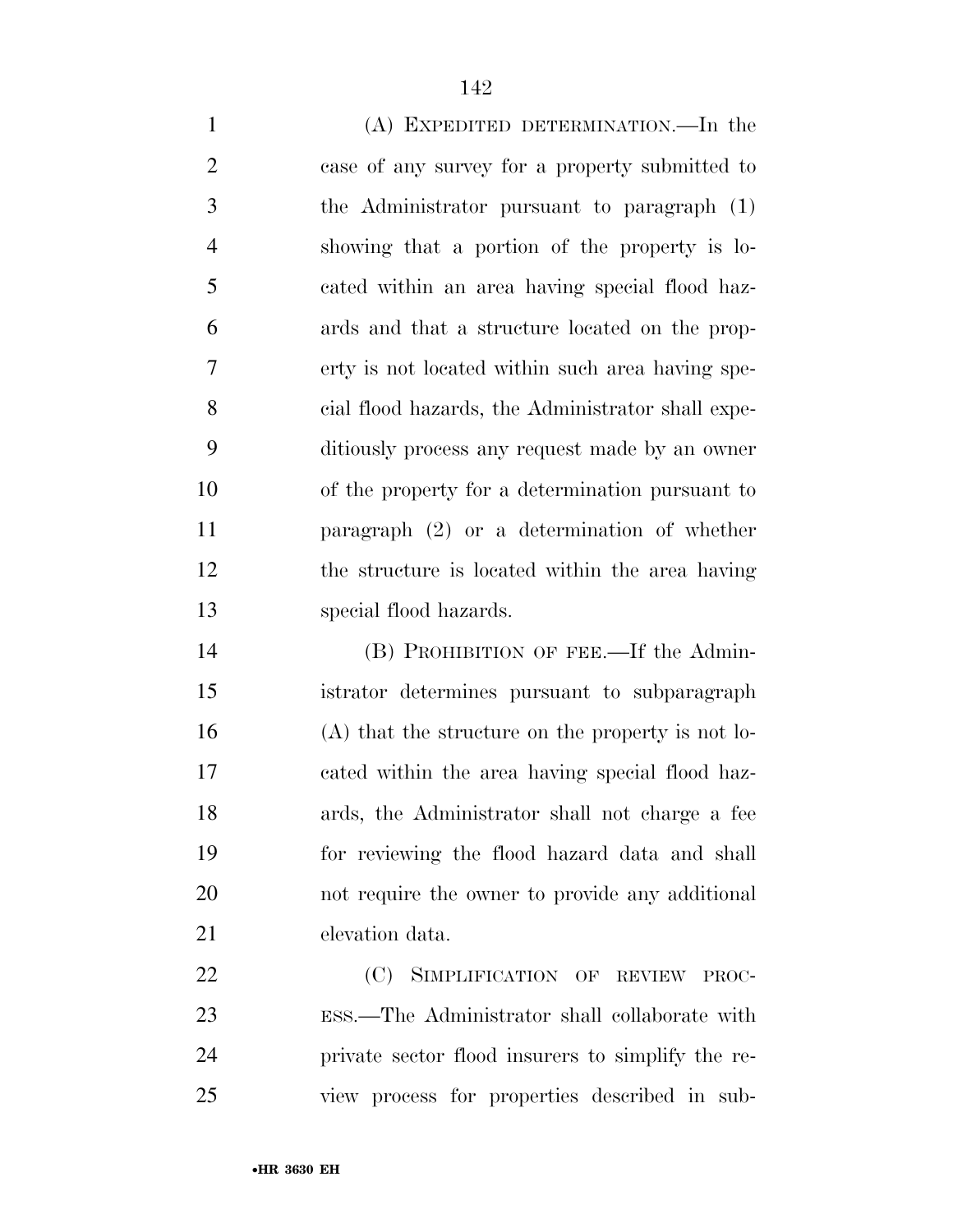paragraph (A) and to ensure that the review process provides for accurate determinations. (4) TERMINATION OF AUTHORITY.—This sub- section shall cease to apply to a property on the date on which the Administrator updates the flood insur- ance rate map that applies to such property in ac-cordance with the requirements of subsection (d).

## **SEC. 3008. TREATMENT OF LEVEES.**

 Section 1360 of the National Flood Insurance Act of 1968 (42 U.S.C. 4101) is amended by adding at the end the following new subsection:

12 "(k) TREATMENT OF LEVEES.—The Administrator may not issue flood insurance maps, or make effective up- dated flood insurance maps, that omit or disregard the actual protection afforded by an existing levee, floodwall, pump or other flood protection feature, regardless of the accreditation status of such feature.''.

## **SEC. 3009. PRIVATIZATION INITIATIVES.**

 (a) FEMA AND GAO REPORTS.—Not later than the expiration of the 18-month period beginning on the date of the enactment of this Act, the Administrator of the Federal Emergency Management Agency and the Comp- troller General of the United States shall each conduct a separate study to assess a broad range of options, meth-ods, and strategies for privatizing the national flood insur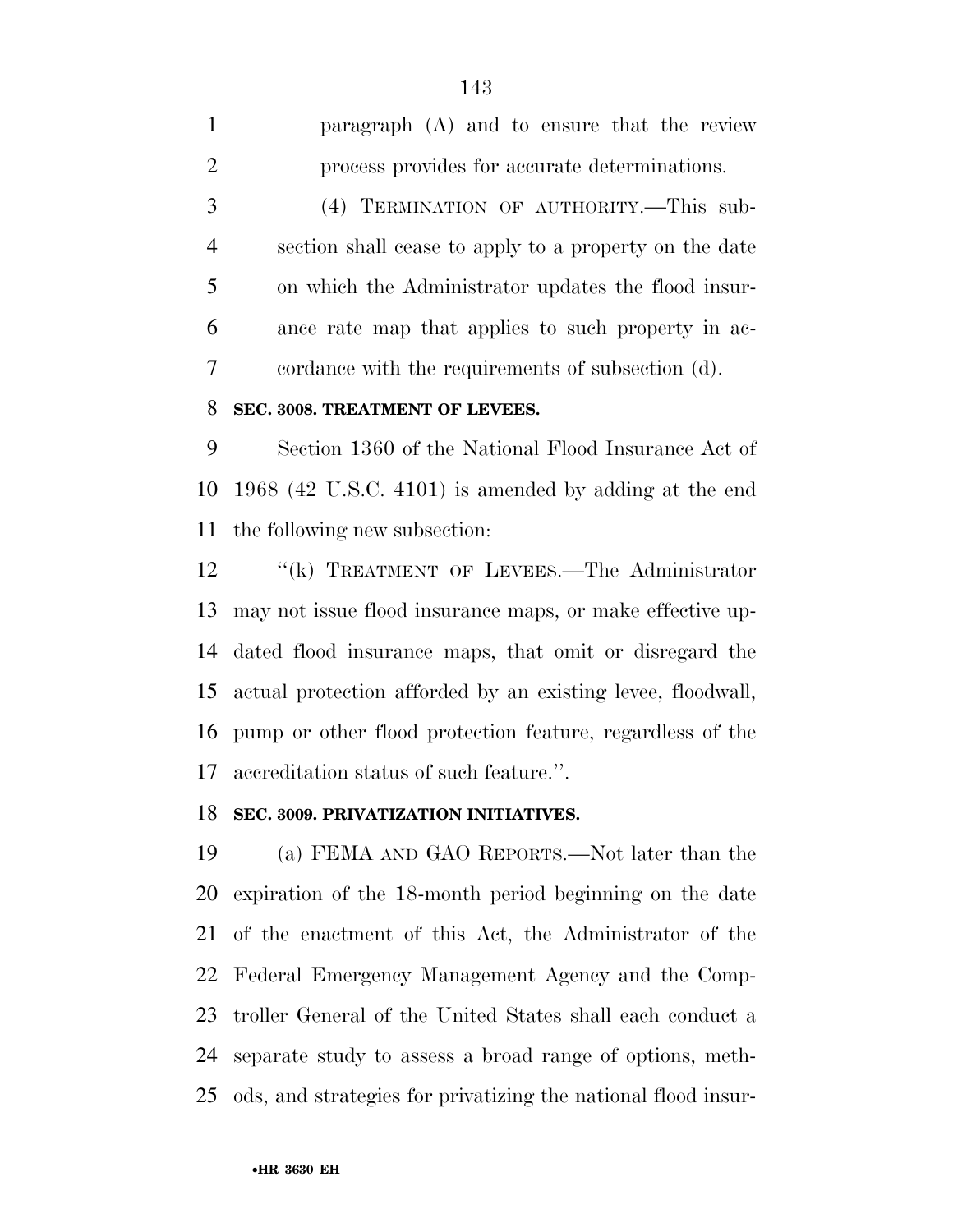ance program and shall each submit a report to the Com- mittee on Financial Services of the House of Representa- tives and the Committee on Banking, Housing, and Urban Affairs of the Senate with recommendations for the best manner to accomplish such privatization.

# (b) PRIVATE RISK-MANAGEMENT INITIATIVES.—

 (1) AUTHORITY.—The Administrator of the Federal Emergency Management Agency may carry out such private risk-management initiatives under the national flood insurance program as the Admin- istrator considers appropriate to determine the ca- pacity of private insurers, reinsurers, and financial markets to assist communities, on a voluntary basis only, in managing the full range of financial risks associated with flooding.

 (2) ASSESSMENT.—Not later than the expira- tion of the 12-month period beginning on the date of the enactment of this Act, the Administrator shall assess the capacity of the private reinsurance, cap- ital, and financial markets by seeking proposals to assume a portion of the program's insurance risk and submit to the Congress a report describing the response to such request for proposals and the re-sults of such assessment.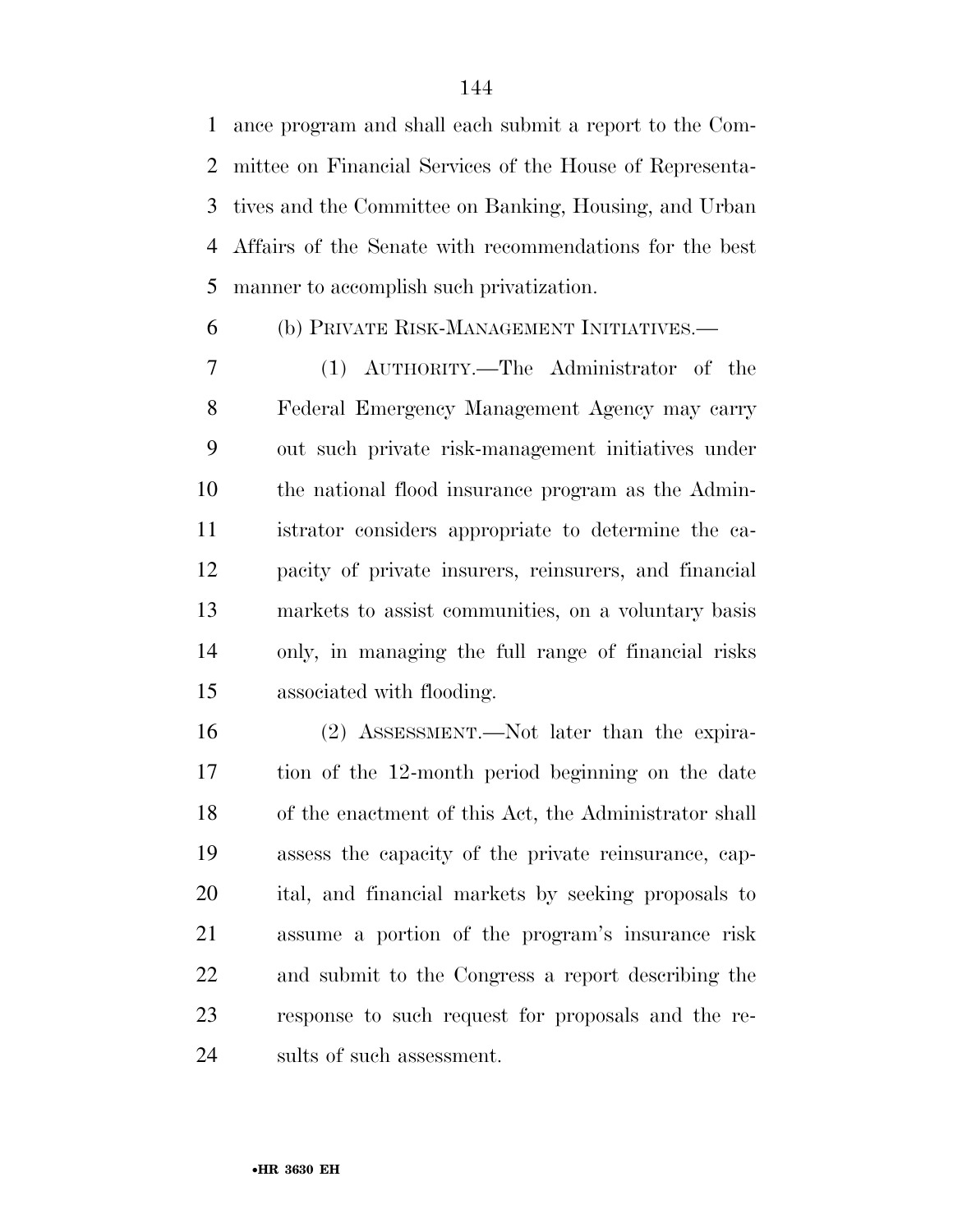| $\mathbf{1}$   | (3) PROTOCOL FOR RELEASE OF DATA.—The                     |
|----------------|-----------------------------------------------------------|
| $\overline{2}$ | Administrator shall develop a protocol to provide for     |
| 3              | the release of data sufficient to conduct the assess-     |
| $\overline{4}$ | ment required under paragraph (2).                        |
| 5              | (c) REINSURANCE.—The National Flood Insurance             |
| 6              | Act of 1968 is amended—                                   |
| 7              | in section $1331(a)(2)$ (42 U.S.C.<br>(1)                 |
| 8              | $4051(a)(2)$ , by inserting ", including as reinsurance   |
| 9              | of insurance coverage provided by the flood insur-        |
| 10             | ance program" before ", on such terms";                   |
| 11             | (2) in section $1332(e)(2)$ (42 U.S.C.                    |
| 12             | $4052(c)(2)$ , by inserting "or reinsurance" after        |
| 13             | "flood insurance coverage";                               |
| 14             | (3) in section 1335(a) $(42 \text{ U.S.C. } 4055(a))$ —   |
| 15             | (A) by inserting " $(1)$ " after " $(a)$ "; and           |
| 16             | (B) by adding at the end the following new                |
| 17             | paragraph:                                                |
| 18             | $\lq(2)$ The Administrator is authorized to secure rein-  |
| 19             | surance coverage of coverage provided by the flood insur- |
| 20             | ance program from private market insurance, reinsurance,  |
| 21             | and capital market sources at rates and on terms deter-   |
|                |                                                           |
| 22             | mined by the Administrator to be reasonable and appro-    |
| 23             | priate in an amount sufficient to maintain the ability of |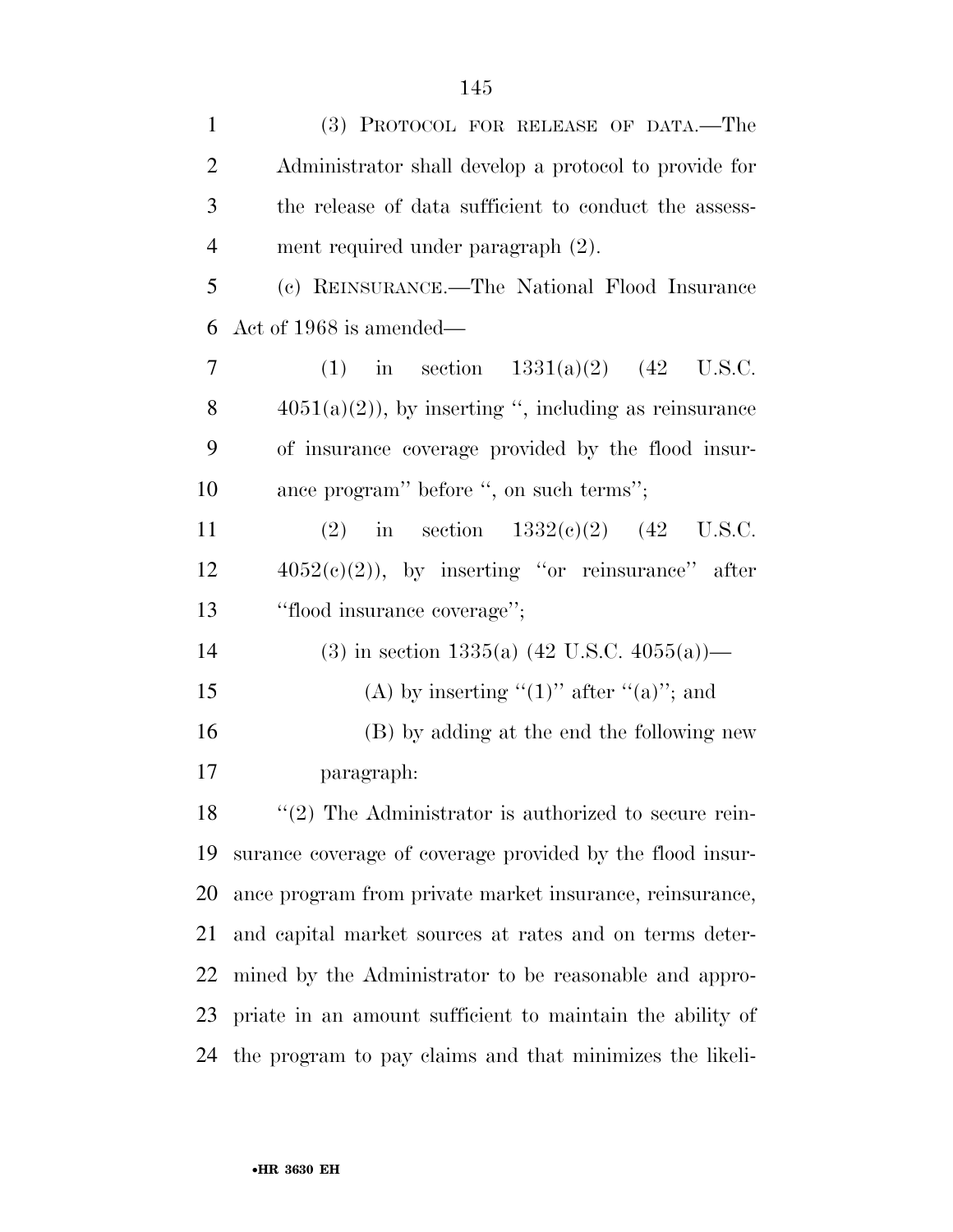| $\mathbf{1}$   | hood that the program will utilize the borrowing authority |
|----------------|------------------------------------------------------------|
| 2              | provided under section 1309.";                             |
| 3              | (4) in section 1346(a) $(12 \text{ U.S.C. } 4082(a))$ —    |
| $\overline{4}$ | $(A)$ in the matter preceding paragraph $(1)$ ,            |
| 5              | by inserting ", or for purposes of securing rein-          |
| 6              | surance of insurance coverage provided by the              |
| 7              | program," before "of any or all of";                       |
| 8              | $(B)$ in paragraph $(1)$ —                                 |
| 9              | (i) by striking "estimating" and in-                       |
| 10             | serting "Estimating"; and                                  |
| 11             | (ii) by striking the semicolon at the                      |
| 12             | end and inserting a period;                                |
| 13             | $(C)$ in paragraph $(2)$ —                                 |
| 14             | (i) by striking "receiving" and insert-                    |
| 15             | ing "Receiving"; and                                       |
| 16             | (ii) by striking the semicolon at the                      |
| 17             | end and inserting a period;                                |
| 18             | (D) in paragraph $(3)$ —                                   |
| 19             | (i) by striking "making" and inserting                     |
| 20             | "Making"; and                                              |
| 21             | (ii) by striking "; and" and inserting                     |
| 22             | a period;                                                  |
| 23             | $(E)$ in paragraph $(4)$ —                                 |
| 24             | (i) by striking "otherwise" and insert-                    |
| 25             | ing "Otherwise"; and                                       |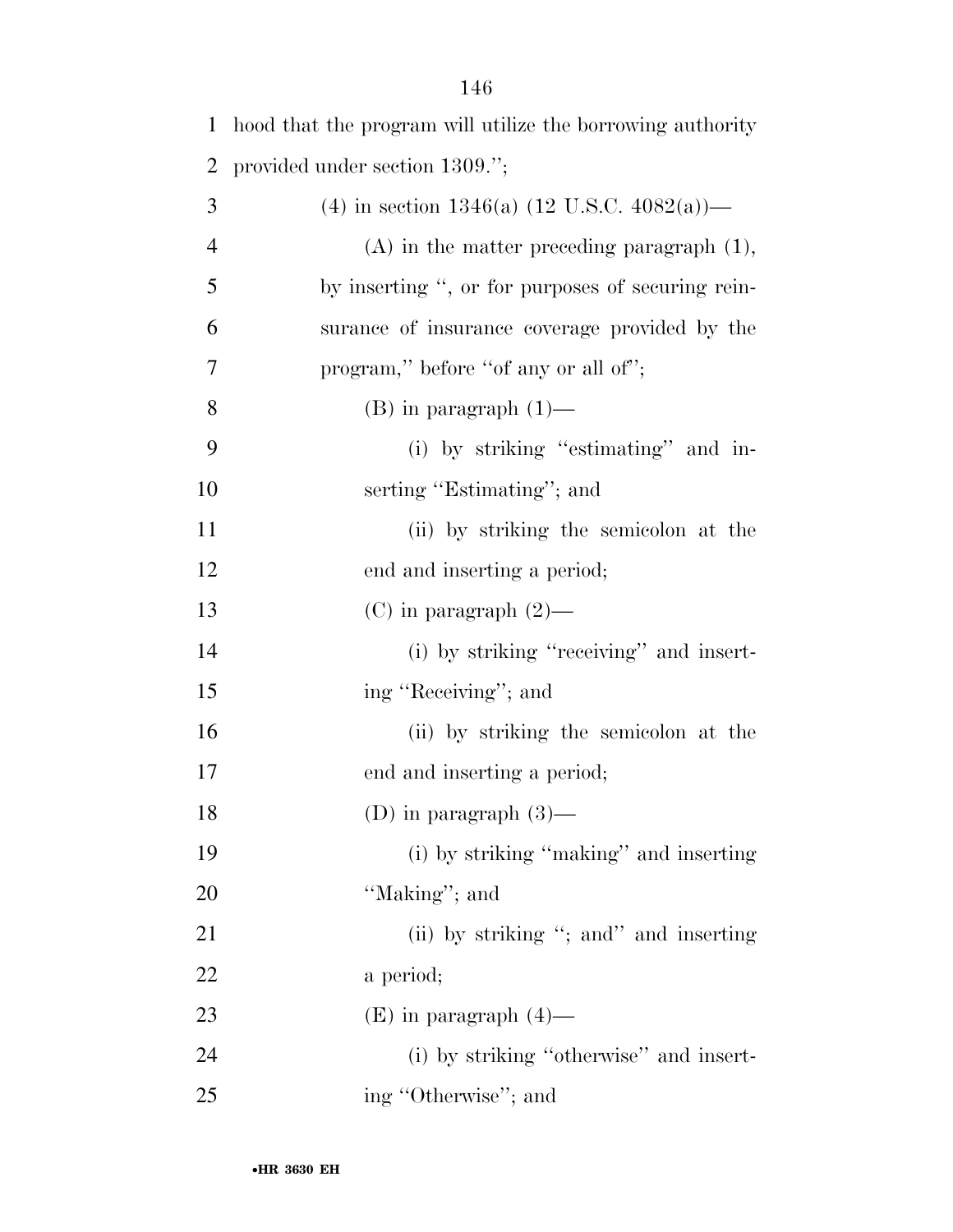| $\mathbf{1}$   | (ii) by redesignating such paragraph                     |
|----------------|----------------------------------------------------------|
| $\overline{2}$ | as paragraph $(5)$ ; and                                 |
| 3              | $(F)$ by inserting after paragraph $(3)$ the             |
| $\overline{4}$ | following new paragraph:                                 |
| 5              | "(4) Placing reinsurance coverage on insurance           |
| 6              | provided by such program."; and                          |
| 7              | in section $1370(a)(3)$ (42<br>U.S.C.<br>(5)             |
| 8              | $4121(a)(3)$ , by inserting before the semicolon at the  |
| 9              | end the following: ", is subject to the reporting re-    |
| 10             | quirements of the Securities Exchange Act of 1934,       |
| 11             | pursuant to section 13(a) or 15(d) of such Act $(15$     |
| 12             | U.S.C. $78m(a)$ , $78o(d)$ , or is authorized by the Ad- |
| 13             | ministrator to assume reinsurance on risks insured       |
| 14             | by the flood insurance program".                         |
| 15             | (d) ASSESSMENT OF CLAIMS-PAYING ABILITY.—                |
| 16             | (1) ASSESSMENT.—Not later than September                 |
| 17             | 30 of each year, the Administrator of the Federal        |
| 18             | Emergency Management Agency shall conduct an             |
| 19             | assessment of the claims-paying ability of the na-       |
| 20             | tional flood insurance program, including the pro-       |
| 21             | gram's utilization of private sector reinsurance and     |
| 22             | reinsurance equivalents, with and without reliance       |
| 23             | on borrowing authority under section 1309 of the         |
| 24             | National Flood Insurance Act of 1968 (42 U.S.C.          |
| 25             | 4016). In conducting the assessment, the Adminis-        |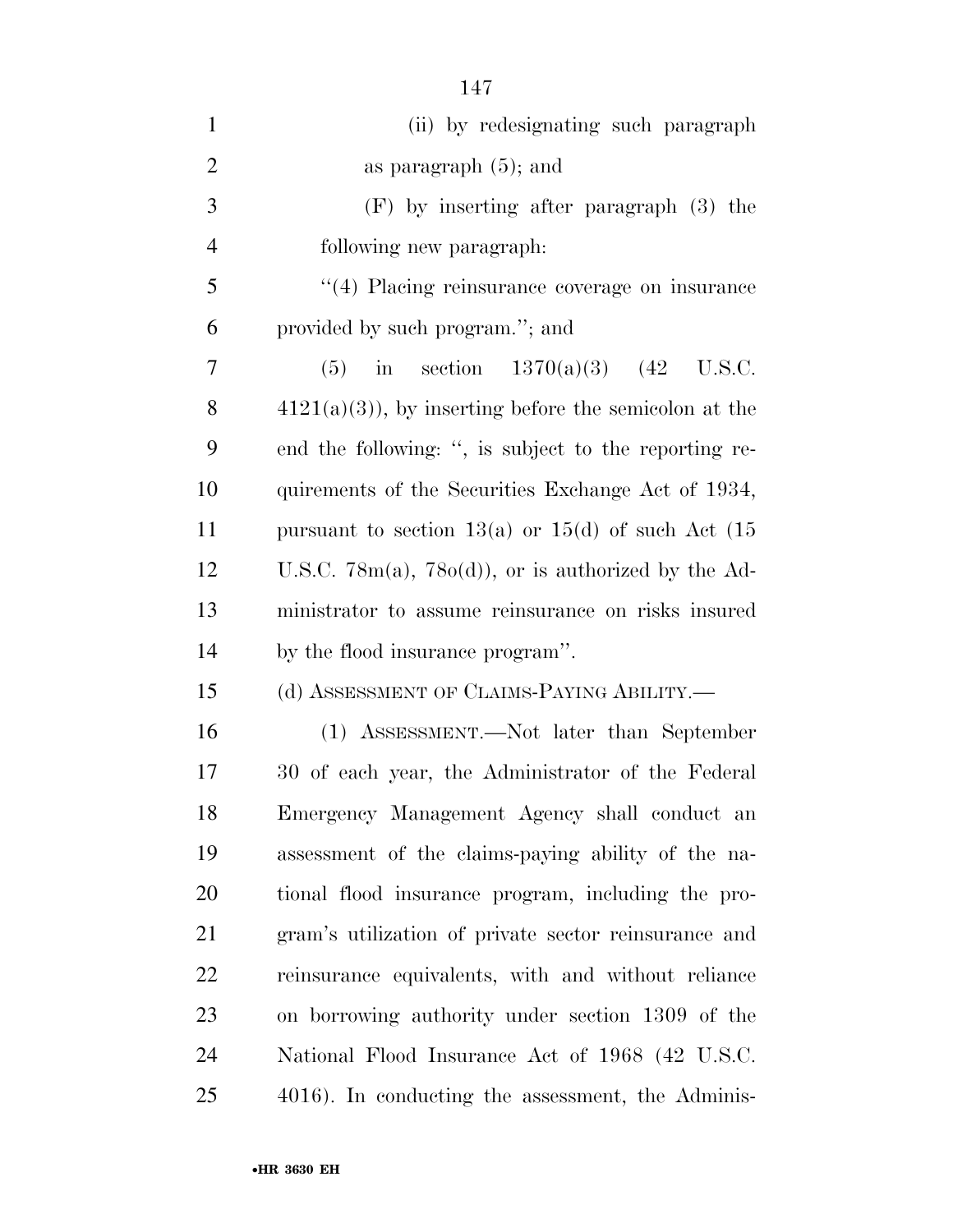| $\mathbf{1}$   | trator shall take into consideration regional con-   |
|----------------|------------------------------------------------------|
| $\overline{2}$ | centrations of coverage written by the program, peak |
| 3              | flood zones, and relevant mitigation measures.       |
| $\overline{4}$ | (2) REPORT.—The Administrator shall submit           |
| 5              | a report to the Congress of the results of each such |
| 6              | assessment, and make such report available to the    |
| 7              | public, not later than 30 days after completion of   |
| 8              | the assessment.                                      |
| 9              | SEC. 3010. FEMA ANNUAL REPORT ON INSURANCE PRO-      |
| 10             | GRAM.                                                |
| 11             | Section 1320 of the National Flood Insurance Act of  |
| 12             | 1968 (42 U.S.C. 4027) is amended—                    |
| 13             | $(1)$ in the section heading, by striking "REPORT"   |
| 14             | TO THE PRESIDENT" and inserting "ANNUAL RE-          |
| 15             | PORT TO CONGRESS";                                   |
| 16             | $(2)$ in subsection $(a)$ —                          |
| 17             | $(A)$ by striking "biennially";                      |
| 18             | (B) by striking "the President for submis-           |
| 19             | sion to"; and                                        |
| 20             | $(C)$ by inserting "not later than June 30           |
| 21             | of each year" before the period at the end;          |
| 22             | (3) in subsection (b), by striking "biennial" and    |
| 23             | inserting "annual"; and                              |
| 24             | (4) by adding at the end the following new sub-      |
| 25             | section:                                             |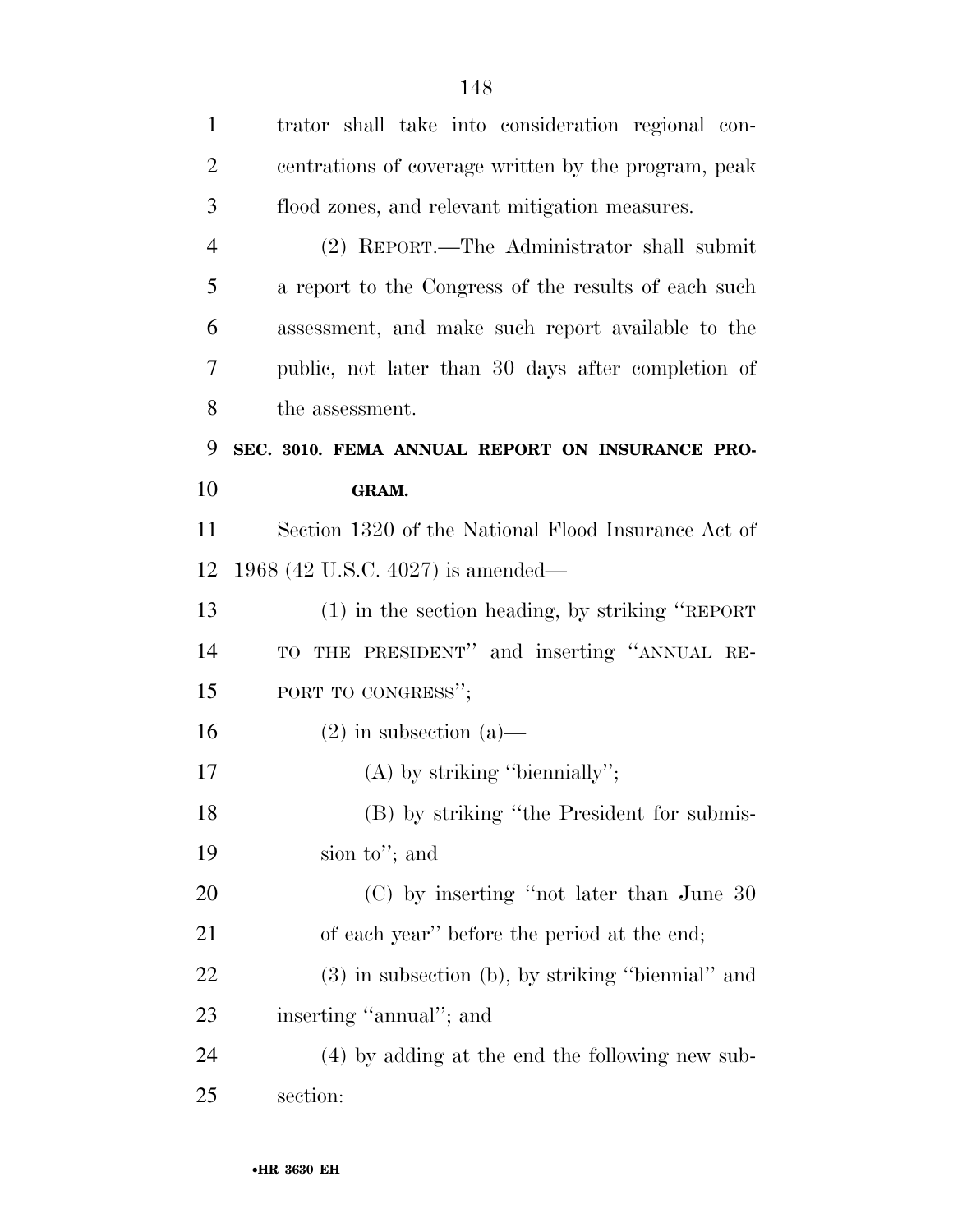''(c) FINANCIAL STATUS OF PROGRAM.—The report under this section for each year shall include information regarding the financial status of the national flood insur- ance program under this title, including a description of the financial status of the National Flood Insurance Fund and current and projected levels of claims, premium re-ceipts, expenses, and borrowing under the program.''.

#### **SEC. 3011. MITIGATION ASSISTANCE.**

 (a) MITIGATION ASSISTANCE GRANTS.—Section 1366 of the National Flood Insurance Act of 1968 (42 U.S.C. 4104c) is amended—

 (1) in subsection (a), by striking the last sen- tence and inserting the following: ''Such financial assistance shall be made available—

 ''(1) to States and communities in the form of grants under this section for carrying out mitigation activities;

 ''(2) to States and communities in the form of grants under this section for carrying out mitigation activities that reduce flood damage to severe repet-21 itive loss structures; and

  $\qquad$   $\qquad$   $\qquad$   $\qquad$   $\qquad$   $\qquad$   $\qquad$   $\qquad$   $\qquad$   $\qquad$   $\qquad$   $\qquad$   $\qquad$   $\qquad$   $\qquad$   $\qquad$   $\qquad$   $\qquad$   $\qquad$   $\qquad$   $\qquad$   $\qquad$   $\qquad$   $\qquad$   $\qquad$   $\qquad$   $\qquad$   $\qquad$   $\qquad$   $\qquad$   $\qquad$   $\qquad$   $\qquad$   $\qquad$   $\qquad$   $\qquad$  grants under this section for carrying out mitigation activities that reduce flood damage to individual structures for which 2 or more claim payments for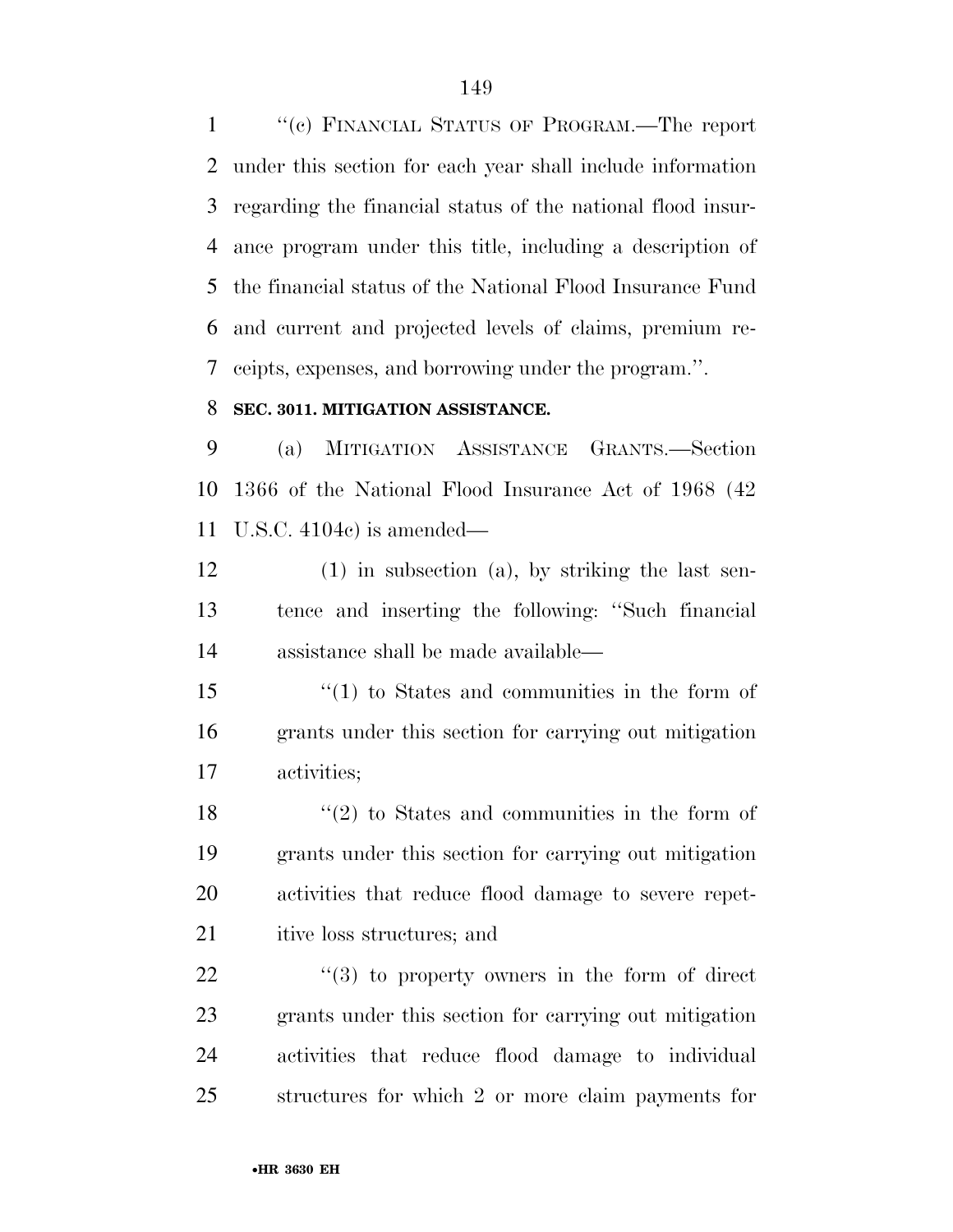| $\mathbf{1}$   | losses have been made under flood insurance cov-        |
|----------------|---------------------------------------------------------|
| $\overline{2}$ | erage under this title if the Administrator, after con- |
| 3              | sultation with the State and community, determines      |
| $\overline{4}$ | that neither the State nor community in which such      |
| 5              | a structure is located has the capacity to manage       |
| 6              | such grants.";                                          |
| 7              | $(2)$ by striking subsection $(b)$ ;                    |
| 8              | $(3)$ in subsection $(e)$ —                             |
| 9              | (A) by striking "flood risk" and inserting              |
| 10             | "multi-hazard";                                         |
| 11             | by striking "provides protection"<br>(B)                |
| 12             | against" and inserting "examines reduction of";         |
| 13             | and                                                     |
| 14             | (C) by redesignating such subsection as                 |
| 15             | subsection (b);                                         |
| 16             | $(4)$ by striking subsection $(d)$ ;                    |
| 17             | $(5)$ in subsection $(e)$ —                             |
| 18             | $(A)$ in paragraph $(1)$ , by striking the para-        |
| 19             | graph designation and all that follows through          |
| 20             | the end of the first sentence and inserting the         |
| 21             | following:                                              |
| 22             | "(1) REQUIREMENT OF CONSISTENCY WITH AP-                |
| 23             | MITIGATION PLAN.—Amounts provided<br><b>PROVED</b>      |
| 24             | under this section may be used only for mitigation      |
| 25             | activities that are consistent with mitigation plans    |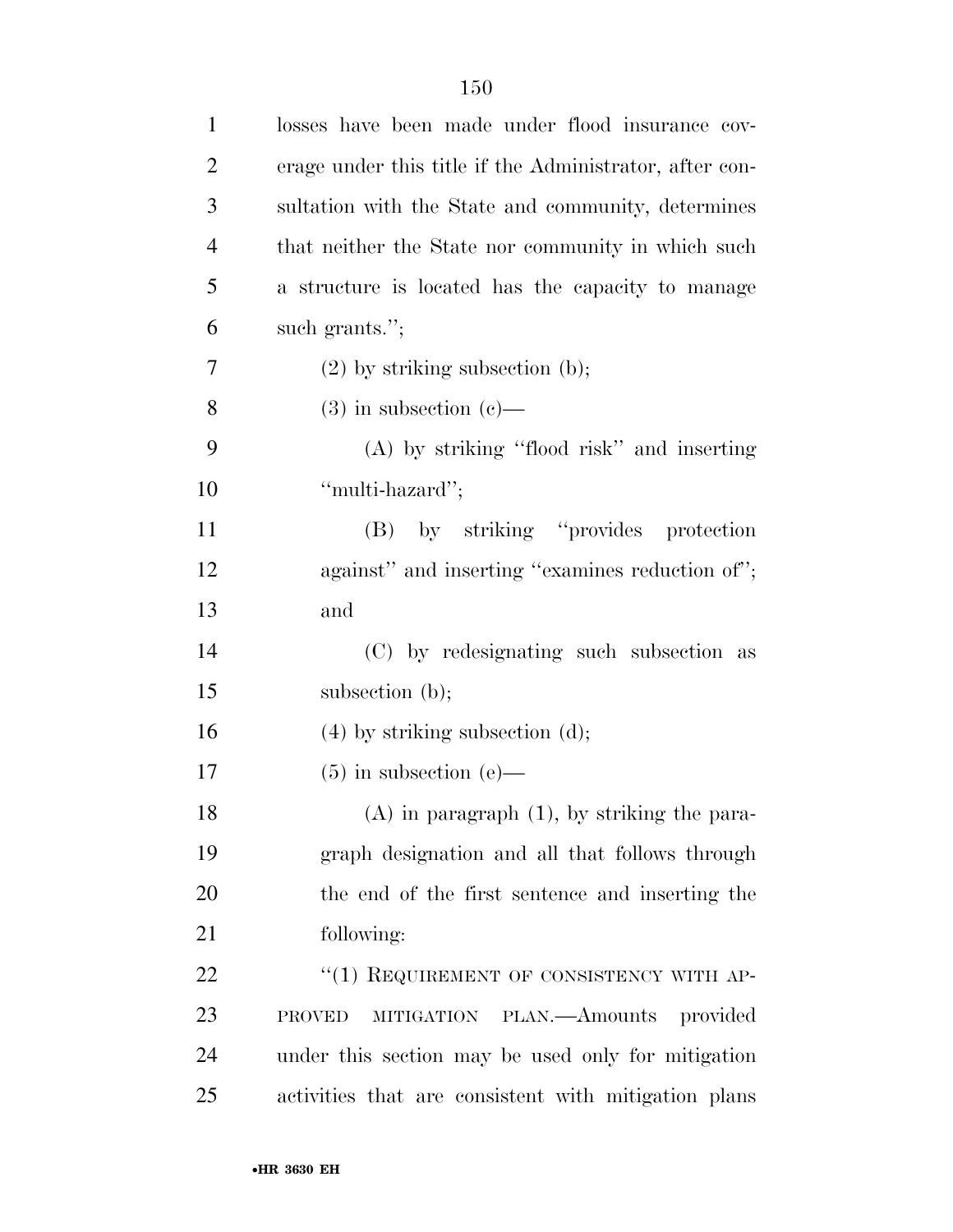| $\mathbf{1}$   | that are approved by the Administrator and identi-     |
|----------------|--------------------------------------------------------|
| $\overline{2}$ | fied under subparagraph $(4)$ .";                      |
| 3              | $(B)$ by striking paragraphs $(2)$ , $(3)$ , and       |
| $\overline{4}$ | (4) and inserting the following new paragraphs:        |
| 5              | "(2) REQUIREMENTS OF TECHNICAL FEASI-                  |
| 6              | BILITY, COST EFFECTIVENESS, AND INTEREST OF            |
| 7              | NFIF.—The Administrator may approve only mitiga-       |
| 8              | tion activities that the Administrator determines are  |
| 9              | technically feasible and cost-effective and in the in- |
| 10             | terest of, and represent savings to, the National      |
| 11             | Flood Insurance Fund. In making such determina-        |
| 12             | tions, the Administrator shall take into consideration |
| 13             | recognized benefits that are difficult to quantify.    |
| 14             | "(3) PRIORITY FOR MITIGATION ASSISTANCE.-              |
| 15             | In providing grants under this section for mitigation  |
| 16             | activities, the Administrator shall give priority for  |
| 17             | funding to activities that the Administrator deter-    |
| 18             | mines will result in the greatest savings to the Na-   |
| 19             | tional Flood Insurance Fund, including activities      |
| 20             | $for-$                                                 |
| 21             | $\lq\lq$ severe repetitive loss structures;            |
| 22             | $\lq\lq$ repetitive loss structures; and               |
| 23             | $\cdot$ (C) other subsets of structures as the Ad-     |
| 24             | ministrator may establish.";                           |
| 25             | $(C)$ in paragraph $(5)$ —                             |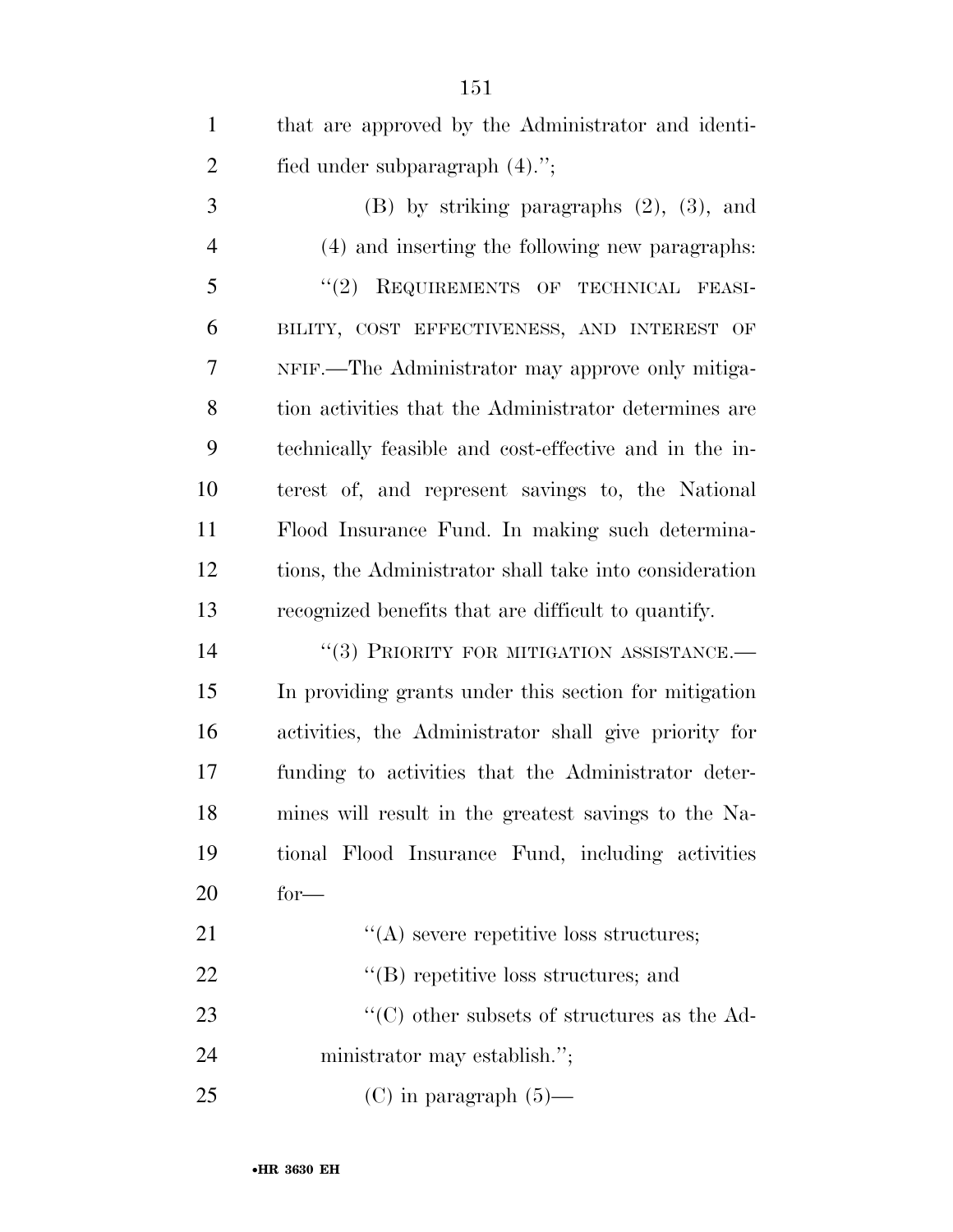| $\mathbf{1}$   | (i) by striking all of the matter that            |
|----------------|---------------------------------------------------|
| $\overline{2}$ | precedes subparagraph $(A)$ and inserting         |
| 3              | the following:                                    |
| $\overline{4}$ | "(4) ELIGIBLE ACTIVITIES.—Eligible ac-            |
| 5              | tivities may include—";                           |
| 6              | (ii) by striking subparagraphs $(E)$ and          |
| 7              | (H);                                              |
| 8              | (iii) by redesignating subparagraphs              |
| 9              | $(D),$ $(F)$ , and $(G)$ as subparagraphs $(E)$ , |
| 10             | $(G)$ , and $(H)$ ;                               |
| 11             | (iv) by inserting after subparagraph              |
| 12             | (C) the following new subparagraph:               |
| 13             | $\lq\lq$ (D) elevation, relocation,<br>and        |
| 14             | floodproofing of utilities (including equipment   |
| 15             | that serve structures);";                         |
| 16             | (v) by inserting after subparagraph               |
| 17             | (E), as so redesignated by clause (iii) of        |
| 18             | this subparagraph, the following new sub-         |
| 19             | paragraph:                                        |
| 20             | "(F) the development or update of State,          |
| 21             | local, or Indian tribal mitigation plans which    |
| 22             | meet the planning criteria established by the     |
| 23             | Administrator, except that the amount from        |
| 24             | grants under this section that may be used        |
| 25             | under this subparagraph may not exceed            |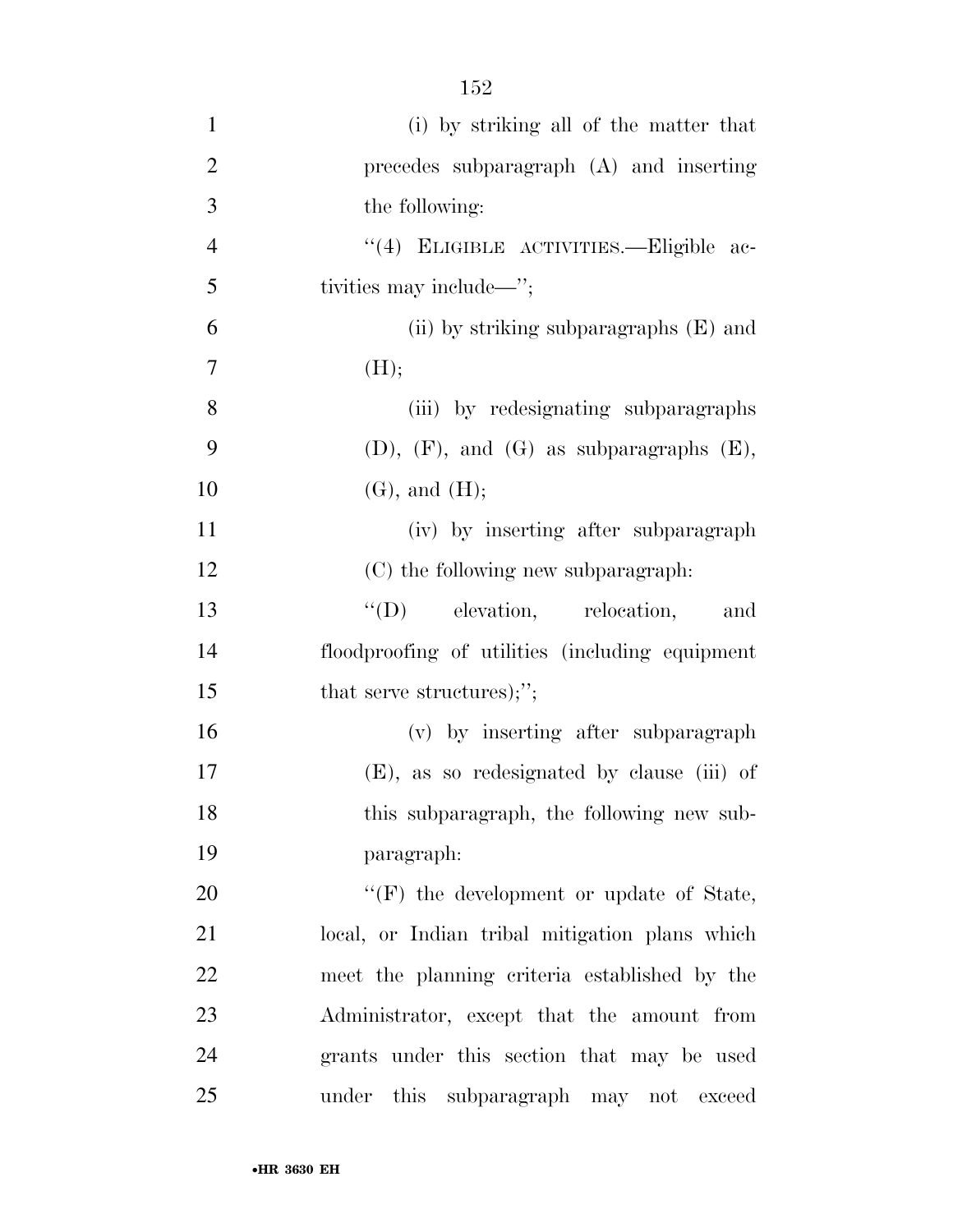| $\mathbf{1}$   | \$50,000 for any mitigation plan of a State or     |
|----------------|----------------------------------------------------|
| $\overline{2}$ | $$25,000$ for any mitigation plan of a local gov-  |
| 3              | ernment or Indian tribe;";                         |
| $\overline{4}$ | $(vi)$ in subparagraph $(H)$ ; as so redes-        |
| 5              | ignated by clause (iii) of this subpara-           |
| 6              | graph, by striking "and" at the end; and           |
| $\overline{7}$ | (vii) by adding at the end the fol-                |
| 8              | lowing new subparagraphs:                          |
| 9              | "(I) other mitigation activities not de-           |
| 10             | scribed in subparagraphs $(A)$ through $(G)$ or    |
| 11             | the regulations issued under subparagraph (H),     |
| 12             | that are described in the mitigation plan of a     |
| 13             | State, community, or Indian tribe; and             |
| 14             | $\lq\lq(J)$ personnel costs for State staff that   |
| 15             | provide technical assistance to communities to     |
| 16             | identify eligible activities, to develop grant ap- |
| 17             | plications, and to implement grants awarded        |
| 18             | under this section, not to exceed $$50,000$ per    |
| 19             | State in any Federal fiscal year, so long as the   |
| 20             | State applied for and was awarded at least         |
| 21             | $$1,000,000$ in grants available under this sec-   |
| 22             | tion in the prior Federal fiscal year; the re-     |
| 23             | quirements of subsections $(d)(1)$ and $(d)(2)$    |
| 24             | shall not apply to the activity under this sub-    |
| 25             | paragraph.";                                       |

•**HR 3630 EH**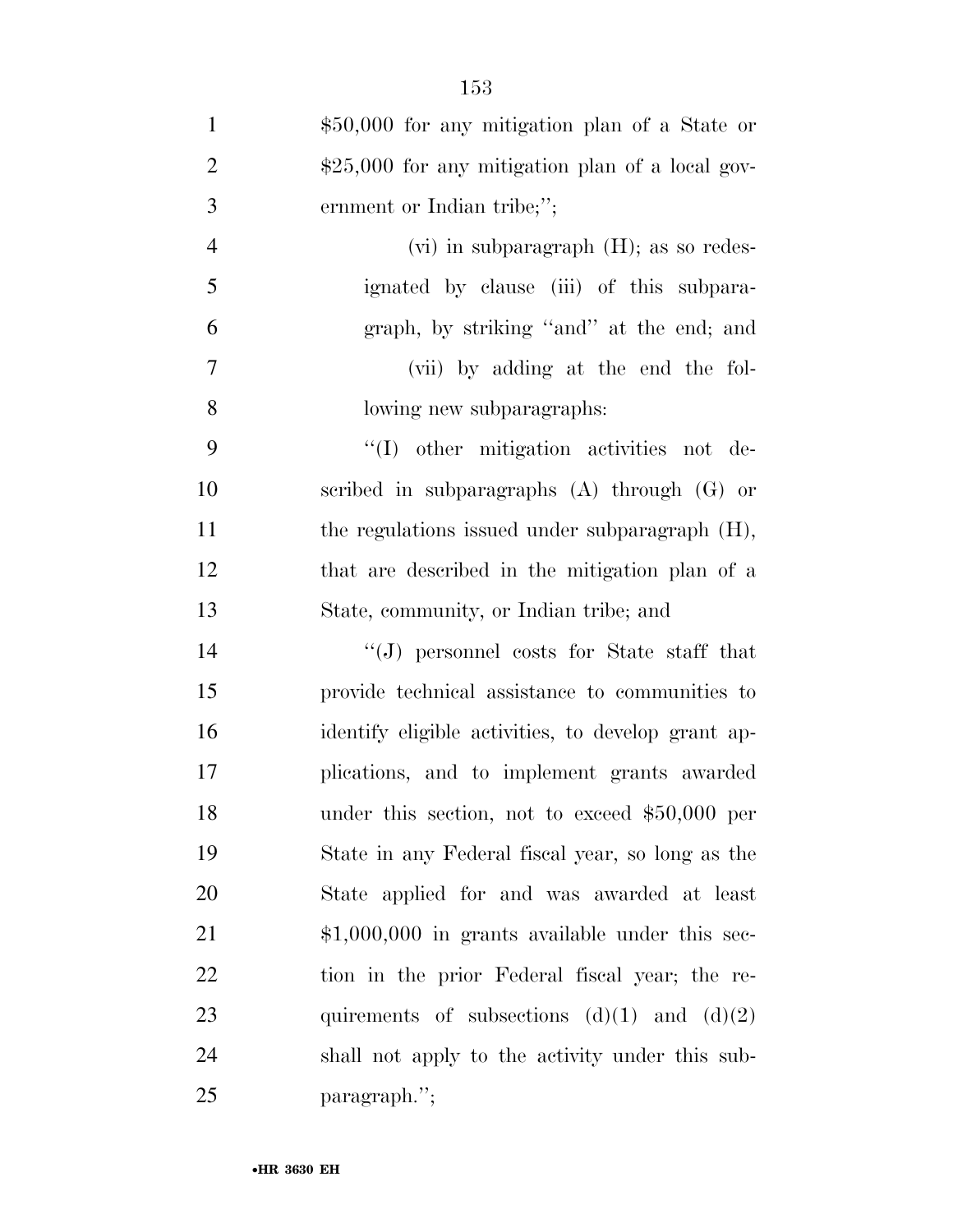| $\mathbf{1}$   | (D) by adding at the end the following new                                 |
|----------------|----------------------------------------------------------------------------|
| $\overline{2}$ | paragraph:                                                                 |
| 3              | "(6) ELIGIBILITY OF DEMOLITION AND<br>$RE-$                                |
| $\overline{4}$ | PROPERTIES.—The Administrator<br>$\overline{\text{OF}}$<br><b>BUILDING</b> |
| 5              | shall consider as an eligible activity the demolition                      |
| 6              | and rebuilding of properties to at least base flood                        |
| 7              | elevation or greater, if required by the Administrator                     |
| 8              | or if required by any State regulation or local ordi-                      |
| 9              | nance, and in accordance with criteria established by                      |
| 10             | the Administrator."; and                                                   |
| 11             | (E) by redesignating such subsection as                                    |
| 12             | subsection $(c)$ ;                                                         |
| 13             | $(6)$ by striking subsections $(f)$ , $(g)$ , and $(h)$ and                |
| 14             | inserting the following new subsection:                                    |
| 15             | "(d) MATCHING REQUIREMENT.—The Administrator                               |
| 16             | may provide grants for eligible mitigation activities as fol-              |
| 17             | lows:                                                                      |
| 18             | $``(1)$ SEVERE REPETITIVE LOSS STRUCTURES.—                                |
| 19             | In the case of mitigation activities to severe repet-                      |
| 20             | itive loss structures, in an amount up to 100 percent                      |
| 21             | of all eligible costs.                                                     |
| 22             | REPETITIVE LOSS STRUCTURES.—In the<br>(2)                                  |
| 23             | case of mitigation activities to repetitive loss struc-                    |
| 24             | tures, in an amount up to 90 percent of all eligible                       |
| 25             | costs.                                                                     |

•**HR 3630 EH**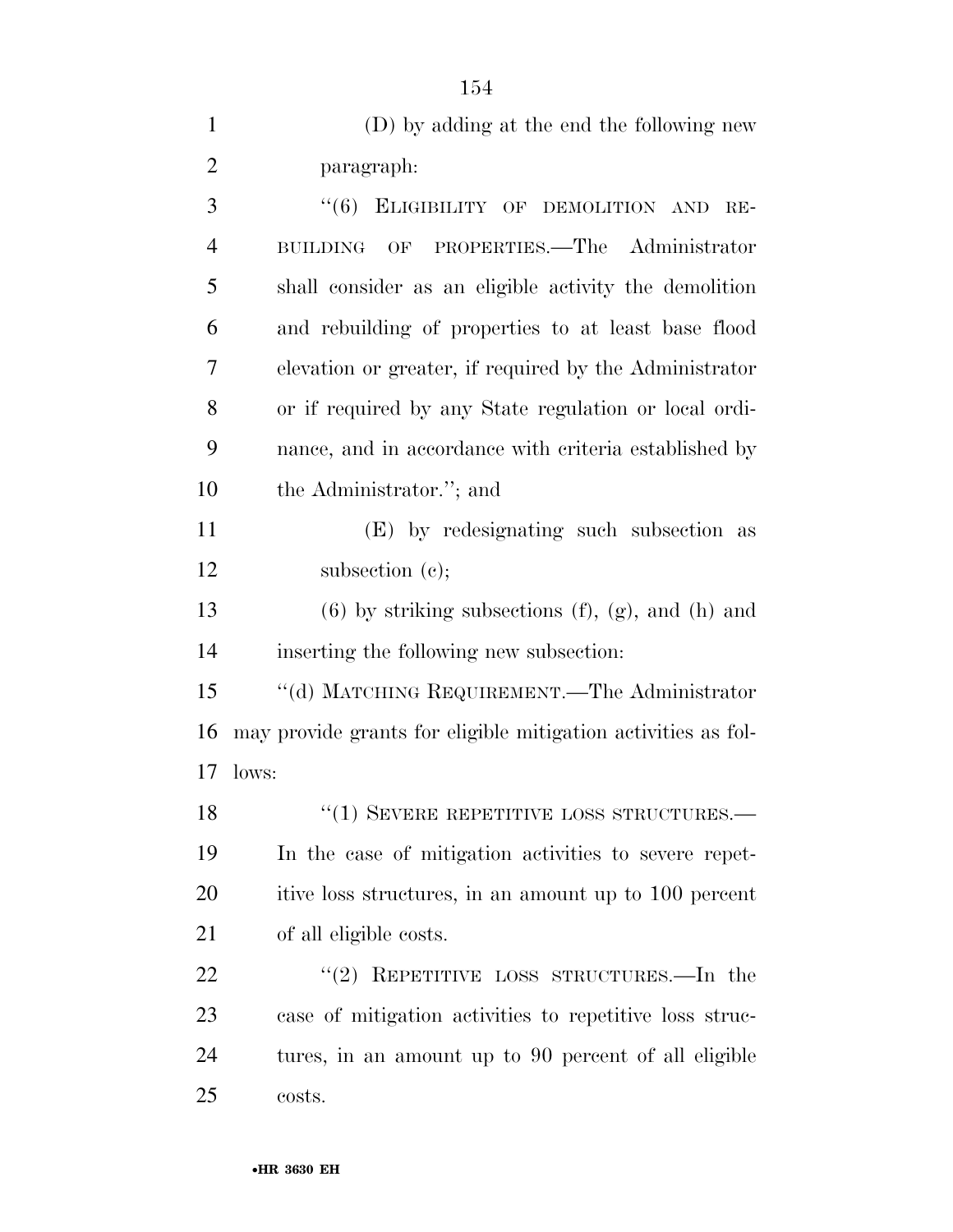| $\mathbf{1}$   | "(3) OTHER MITIGATION ACTIVITIES.—In the                   |
|----------------|------------------------------------------------------------|
| $\overline{2}$ | case of all other mitigation activities, in an amount      |
| 3              | up to 75 percent of all eligible costs.";                  |
| $\overline{4}$ | $(7)$ in subsection (i)—                                   |
| 5              | (A) in paragraph $(2)$ —                                   |
| 6              | (i) by striking "certified under sub-                      |
| 7              | section (g)" and inserting "required under                 |
| 8              | subsection $(d)$ "; and                                    |
| 9              | (ii) by striking "3 times the amount"                      |
| 10             | and inserting "the amount"; and                            |
| 11             | (B) by redesignating such subsection as                    |
| 12             | subsection (e);                                            |
| 13             | $(8)$ in subsection $(j)$ —                                |
| 14             | $(A)$ in paragraph $(1)$ , by striking "Riegle             |
| 15             | Community Development and Regulatory Im-                   |
| 16             | provement Act of 1994" and inserting "Flood                |
| 17             | Insurance Reform Act of 2011";                             |
| 18             | (B) by redesignating such subsection as                    |
| 19             | subsection (f); and                                        |
| 20             | $(9)$ by striking subsections (k) and (m) and in-          |
| 21             | serting the following new subsections:                     |
| 22             | "(g) FAILURE TO MAKE GRANT AWARD WITHIN 5                  |
| 23             | YEARS.—For any application for a grant under this sec-     |
| 24             | tion for which the Administrator fails to make a grant     |
| 25             | award within 5 years of the date of application, the grant |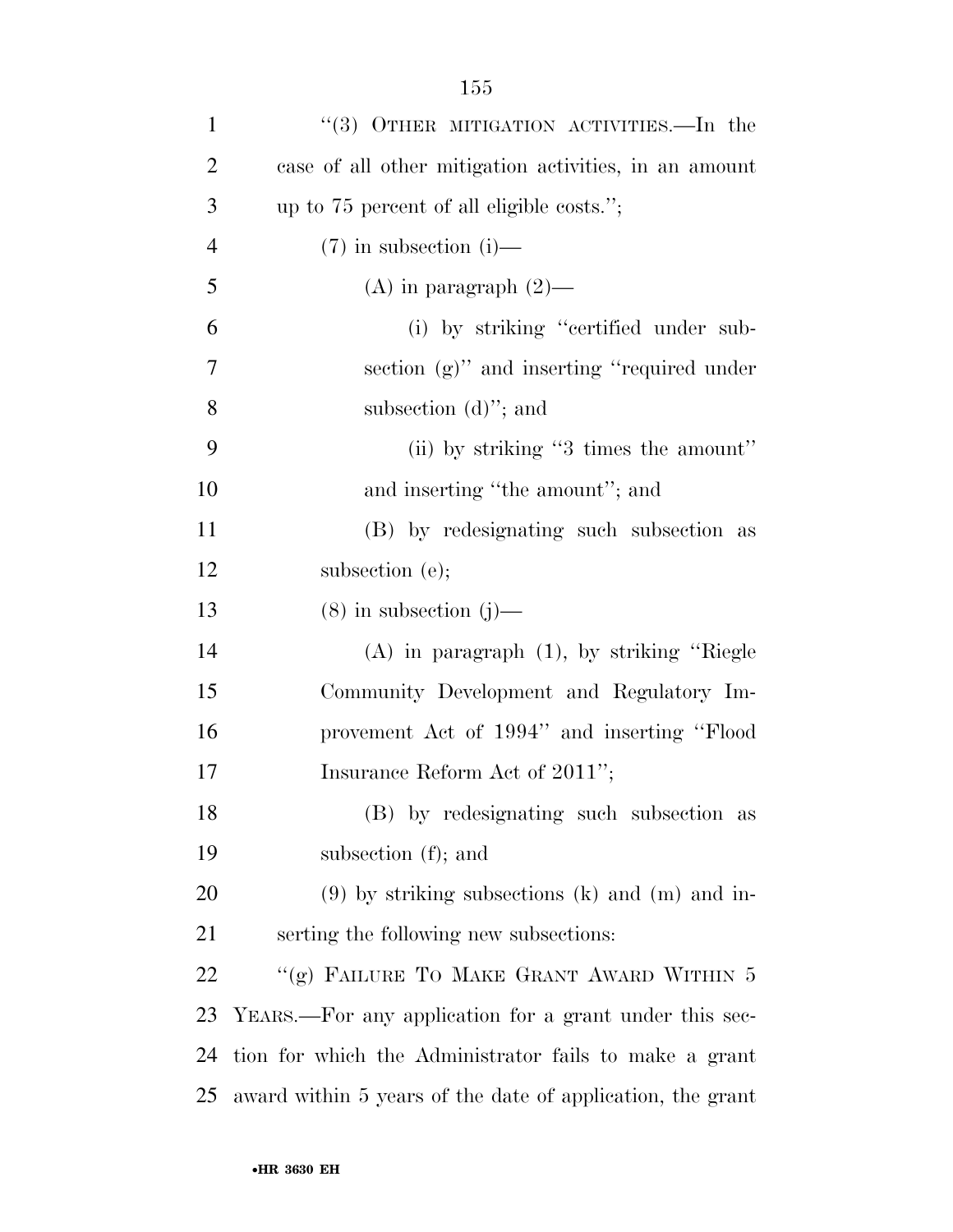application shall be considered to be denied and any fund- ing amounts allocated for such grant applications shall re- main in the National Flood Mitigation Fund under section 1367 of this title and shall be made available for grants under this section.

 ''(h) LIMITATION ON FUNDING FOR MITIGATION AC- TIVITIES FOR SEVERE REPETITIVE LOSS STRUCTURES.— 8 The amount used pursuant to section  $1310(a)(8)$  in any fiscal year may not exceed \$40,000,000 and shall remain available until expended.

 ''(i) DEFINITIONS.—For purposes of this section, the following definitions shall apply:

13 ''(1) COMMUNITY.—The term 'community' means— 15 ''(A) a political subdivision that— 16  $\frac{1}{10}$  has zoning and building code ju- risdiction over a particular area having special flood hazards, and 19 ''(ii) is participating in the national flood insurance program; or 21 ''(B) a political subdivision of a State, or other authority, that is designated by political subdivisions, all of which meet the requirements of subparagraph (A), to administer grants for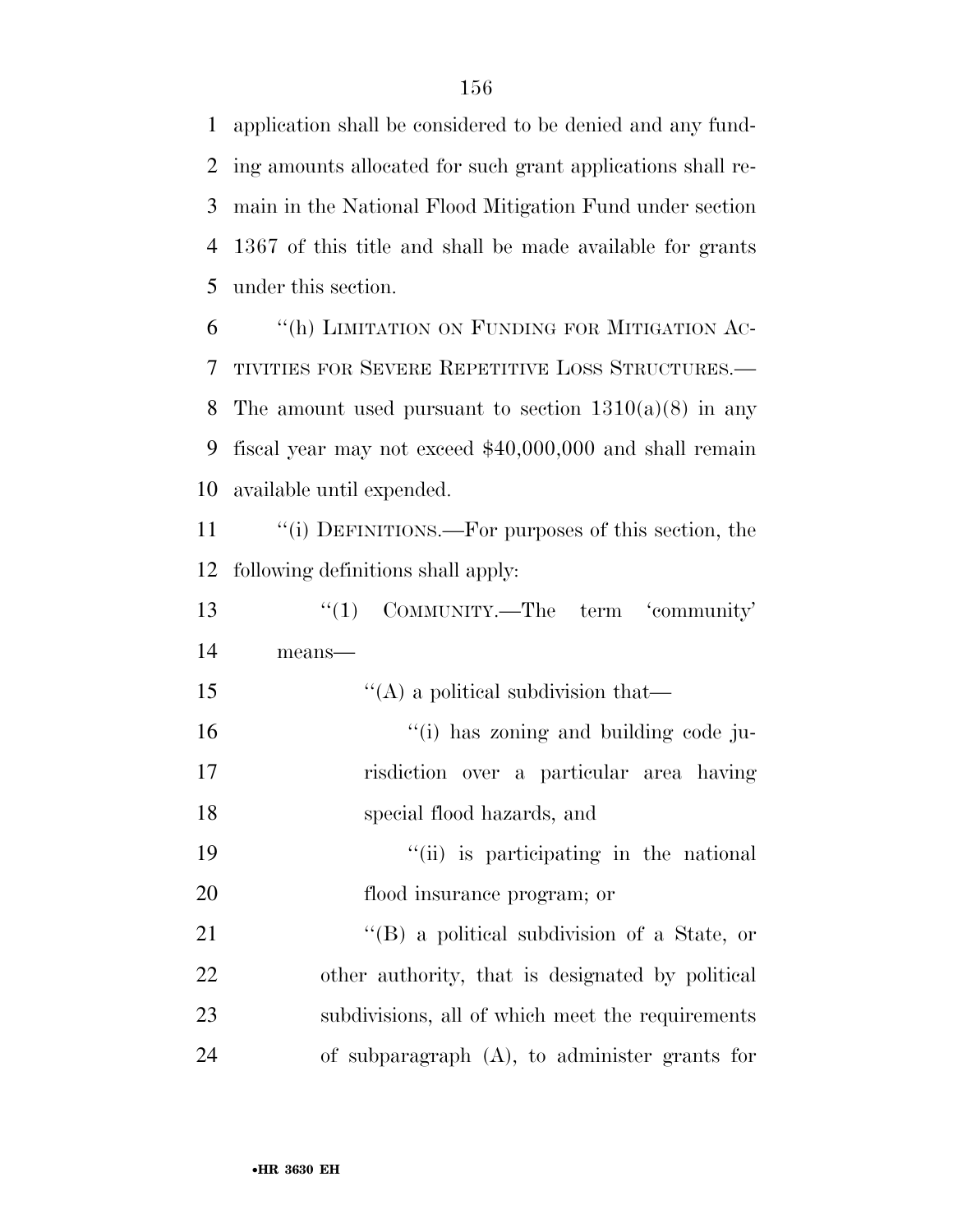| $\mathbf{1}$   | mitigation activities for such political subdivi-   |
|----------------|-----------------------------------------------------|
| $\overline{2}$ | sions.                                              |
| 3              | "(2) REPETITIVE LOSS STRUCTURE.—The term            |
| $\overline{4}$ | 'repetitive loss structure' has the meaning given   |
| 5              | such term in section 1370.                          |
| 6              | "(3) SEVERE REPETITIVE LOSS STRUCTURE.-             |
| 7              | The term 'severe repetitive loss structure' means a |
| 8              | structure that—                                     |
| 9              | $\lq\lq$ is covered under a contract for flood      |
| 10             | insurance made available under this title; and      |
| 11             | "(B) has incurred flood-related damage—             |
| 12             | "(i) for which 4 or more separate                   |
| 13             | claims payments have been made under                |
| 14             | flood insurance coverage under this title,          |
| 15             | with the amount of each such claim ex-              |
| 16             | ceeding $$15,000$ , and with the cumulative         |
| 17             | amount of such claims payments exceeding            |
| 18             | $$60,000;$ or                                       |
| 19             | "(ii) for which at least 2 separate                 |
| <b>20</b>      | claims payments have been made under                |
| 21             | such coverage, with the cumulative amount           |
| 22             | of such claims exceeding the value of the           |
| 23             | insured structure.".                                |
| 24             | (b) ELIMINATION OF GRANTS PROGRAM FOR REPET-        |
| 25             | ITIVE INSURANCE CLAIMS PROPERTIES.—Chapter I of     |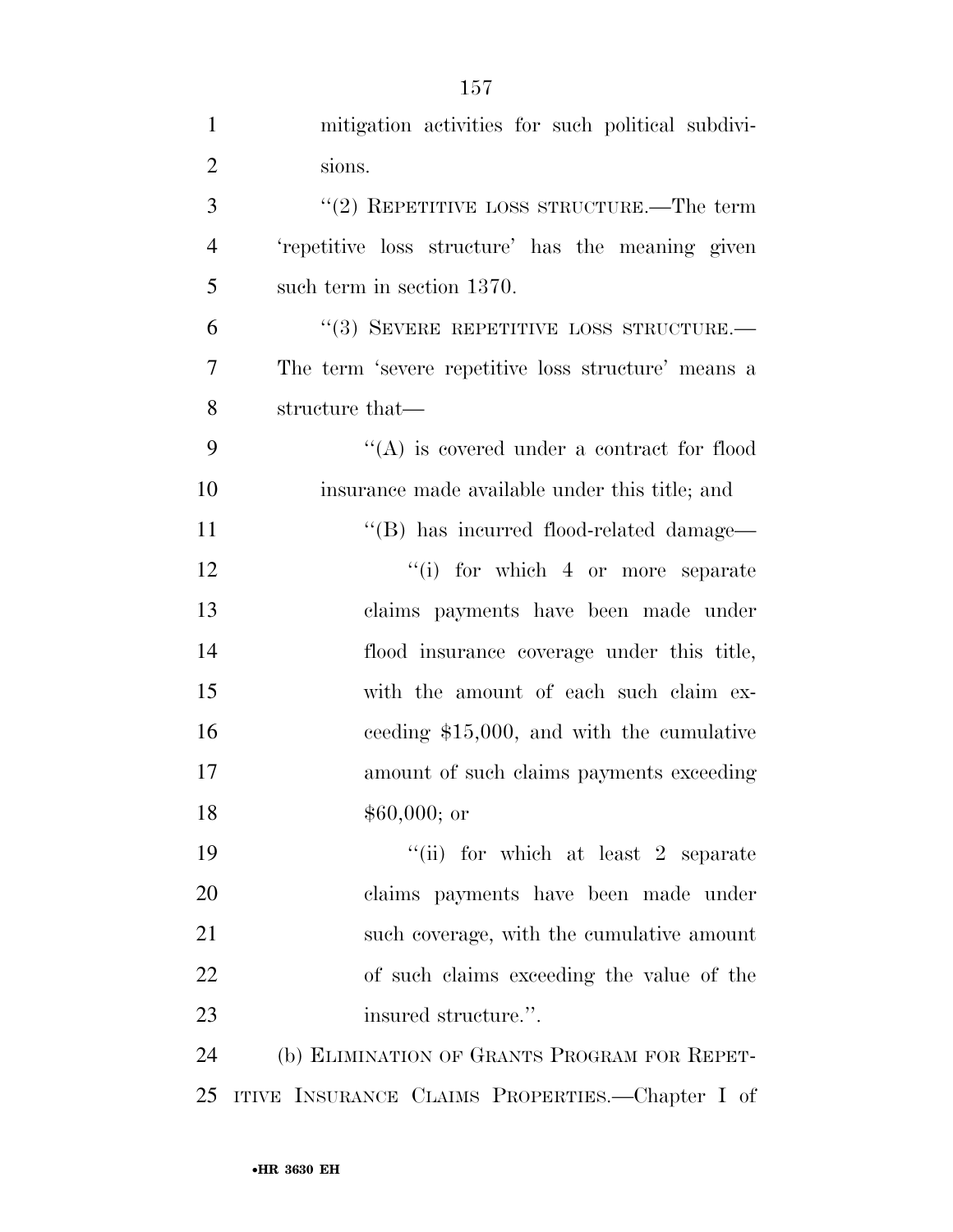| $\mathbf{1}$   | the National Flood Insurance Act of 1968 is amended by     |
|----------------|------------------------------------------------------------|
| $\overline{2}$ | striking section $1323$ (42 U.S.C. 4030).                  |
| 3              | (c) ELIMINATION OF PILOT PROGRAM FOR MITIGA-               |
| $\overline{4}$ | TION OF SEVERE REPETITIVE LOSS PROPERTIES.—Chap-           |
| 5              | ter III of the National Flood Insurance Act of 1968 is     |
| 6              | amended by striking section 1361A (42 U.S.C. 4102a).       |
| 7              | (d) NATIONAL FLOOD INSURANCE FUND.—Section                 |
| 8              | $1310(a)$ of the National Flood Insurance Act of 1968 (42) |
| 9              | U.S.C. $4017(a)$ is amended—                               |
| 10             | $(1)$ in paragraph $(6)$ , by inserting "and" after        |
| 11             | the semicolon;                                             |
| 12             | $(2)$ in paragraph $(7)$ , by striking the semicolon       |
| 13             | and inserting a period; and                                |
| 14             | $(3)$ by striking paragraphs $(8)$ and $(9)$ .             |
| 15             | (e) NATIONAL FLOOD MITIGATION FUND.—Section                |
| 16             | 1367 of the National Flood Insurance Act of 1968 (42       |
|                | 17 U.S.C. $4104d$ is amended—                              |
| 18             | $(1)$ in subsection $(b)$ —                                |
| 19             | $(A)$ by striking paragraph $(1)$ and insert-              |
| 20             | ing the following new paragraph:                           |
| 21             | $f(1)$ in each fiscal year, from the National              |
| 22             | Flood Insurance Fund in amounts not exceeding              |
| 23             | $$90,000,000$ to remain available until expended, of       |
| 24             | which-                                                     |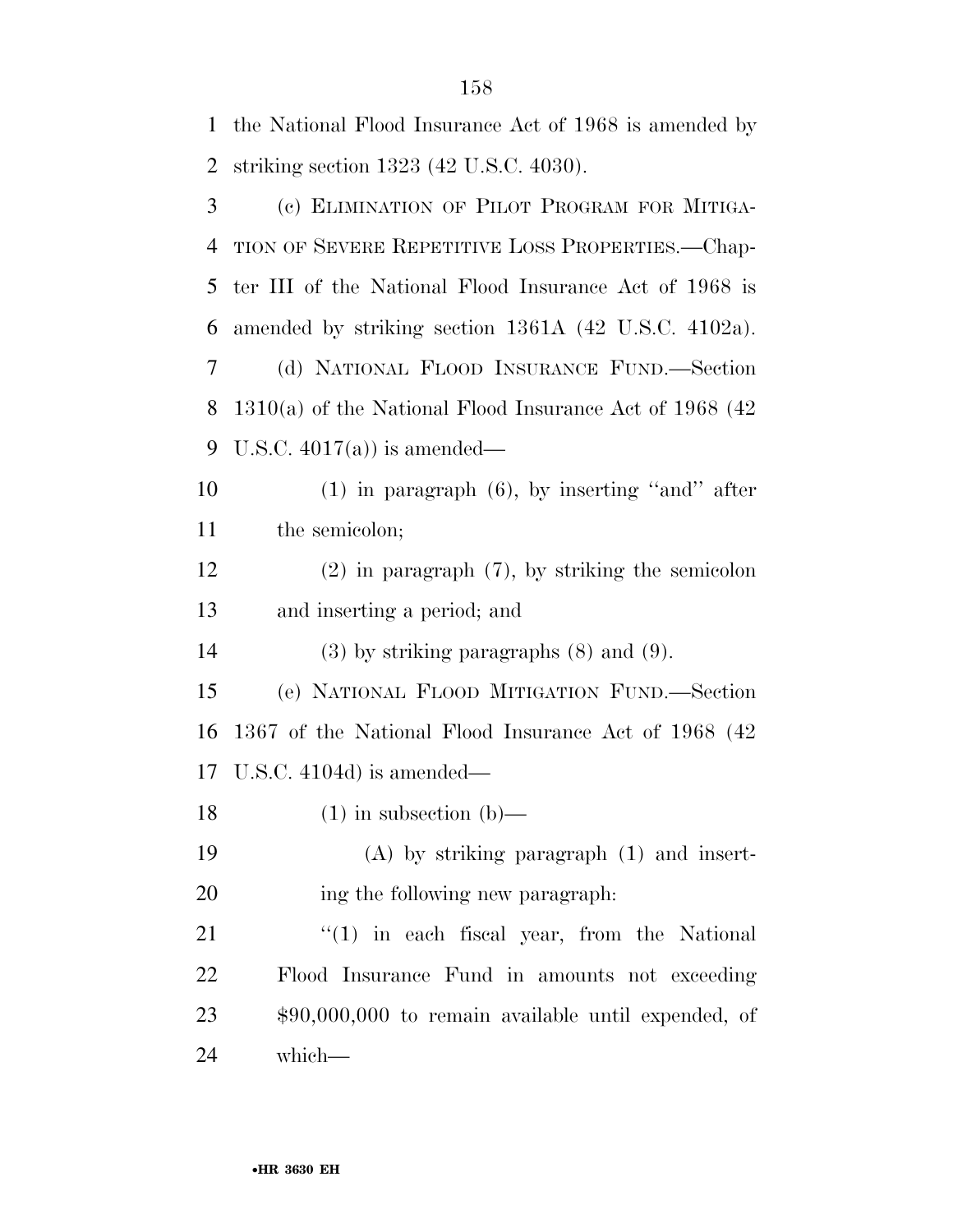$\frac{4}{(A)}$  not more than \$40,000,000 shall be available pursuant to subsection (a) of this sec- tion only for assistance described in section  $1366(a)(1);$  $\text{``(B)}$  not more than \$40,000,000 shall be available pursuant to subsection (a) of this sec- tion only for assistance described in section  $1366(a)(2)$ ; and

 $\frac{1}{2}$  (C) not more than \$10,000,000 shall be available pursuant to subsection (a) of this sec- tion only for assistance described in section  $1366(a)(3)$ .";

 (B) in paragraph (3), by striking ''section 14 1366(i)" and inserting "section  $1366(e)$ ";

 (2) in subsection (c), by striking ''sections 1366 and 1323'' and inserting ''section 1366'';

 (3) by redesignating subsections (d) and (e) as subsections (f) and (g), respectively; and

 (4) by inserting after subsection (c) the fol-lowing new subsections:

21 "(d) PROHIBITION ON OFFSETTING COLLECTIONS.— Notwithstanding any other provision of this title, amounts made available pursuant to this section shall not be sub- ject to offsetting collections through premium rates for flood insurance coverage under this title.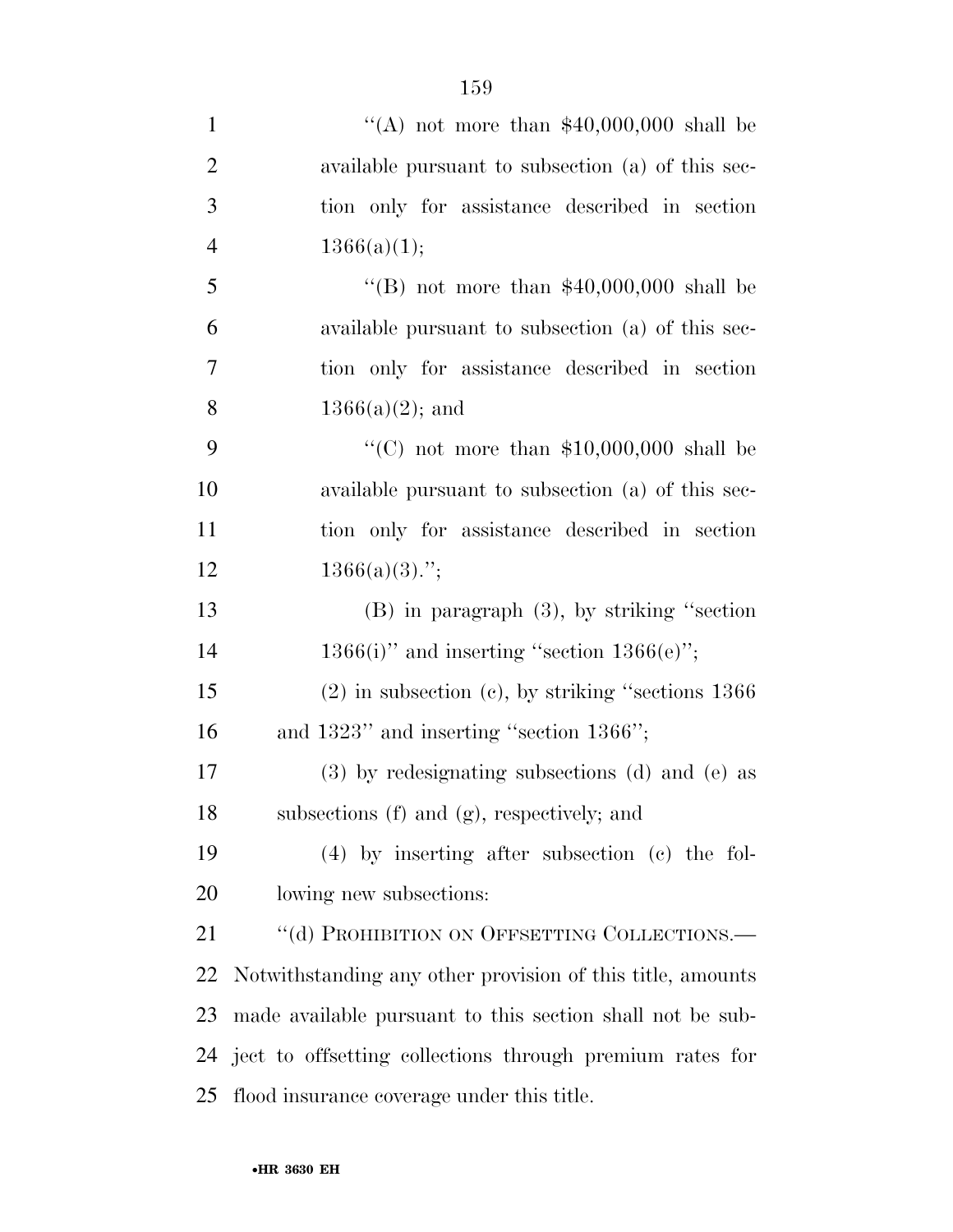''(e) CONTINUED AVAILABILITY AND REALLOCA- TION.—Any amounts made available pursuant to subpara-3 graph  $(A)$ ,  $(B)$ , or  $(C)$  of subsection  $(b)(1)$  that are not used in any fiscal year shall continue to be available for the purposes specified in such subparagraph of subsection (b)(1) pursuant to which such amounts were made avail- able, unless the Administrator determines that realloca- tion of such unused amounts to meet demonstrated need for other mitigation activities under section 1366 is in the best interest of the National Flood Insurance Fund.''. (f) INCREASED COST OF COMPLIANCE COVERAGE.— Section 1304(b)(4) of the National Flood Insurance Act of 1968 (42 U.S.C. 4011(b)(4)) is amended— (1) by striking subparagraph (B); and (2) by redesignating subparagraphs (C), (D), 16 and  $(E)$  as subparagraphs  $(B)$ ,  $(C)$ , and  $(D)$ , respec- tively. **SEC. 3012. NOTIFICATION TO HOMEOWNERS REGARDING MANDATORY PURCHASE REQUIREMENT AP- PLICABILITY AND RATE PHASE-INS.**  Section 201 of the Flood Disaster Protection Act of 1973 (42 U.S.C. 4105) is amended by adding at the end the following new subsection: ''(f) ANNUAL NOTIFICATION.—The Administrator, in consultation with affected communities, shall establish and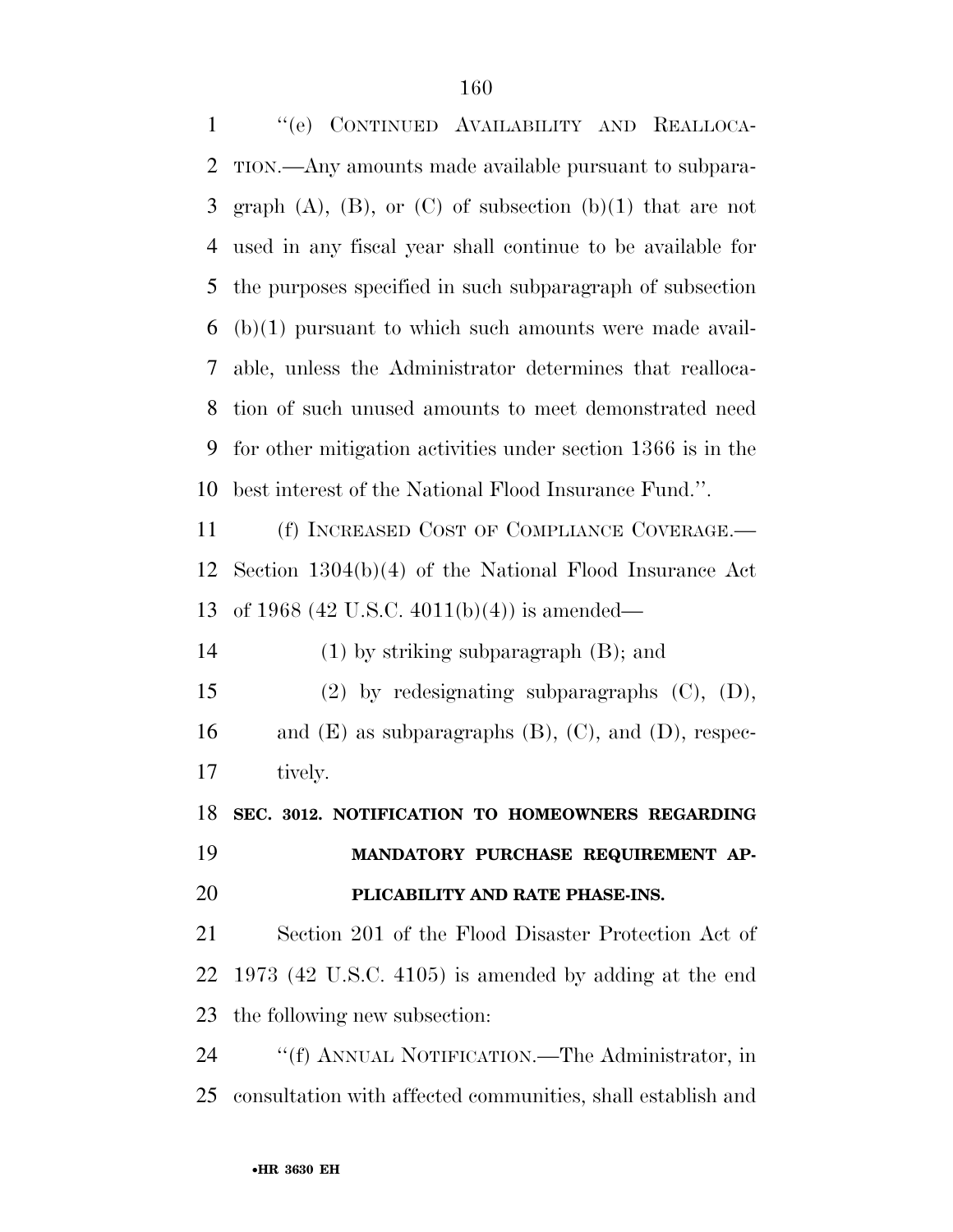carry out a plan to notify residents of areas having special flood hazards, on an annual basis—  $\mathcal{F}$   $\mathcal{F}(1)$  that they reside in such an area;  $\frac{4}{2}$  ''(2) of the geographical boundaries of such area;  $\frac{1308(g)}{g}$  of whether section 1308(g) of the National Flood Insurance Act of 1968 applies to properties within such area; ''(4) of the provisions of section 102 requiring purchase of flood insurance coverage for properties 11 located in such an area, including the date on which such provisions apply with respect to such area, tak- ing into consideration section 102(i); and  $(5)$  of a general estimate of what similar homeowners in similar areas typically pay for flood insurance coverage, taking into consideration section 1308(g) of the National Flood Insurance Act of 1968.''. **SEC. 3013. NOTIFICATION TO MEMBERS OF CONGRESS OF FLOOD MAP REVISIONS AND UPDATES.**  Section 1360 of the National Flood Insurance Act of 1968 (42 U.S.C. 4101), as amended by the preceding pro- visions of this title, is further amended by adding at the end the following new subsection: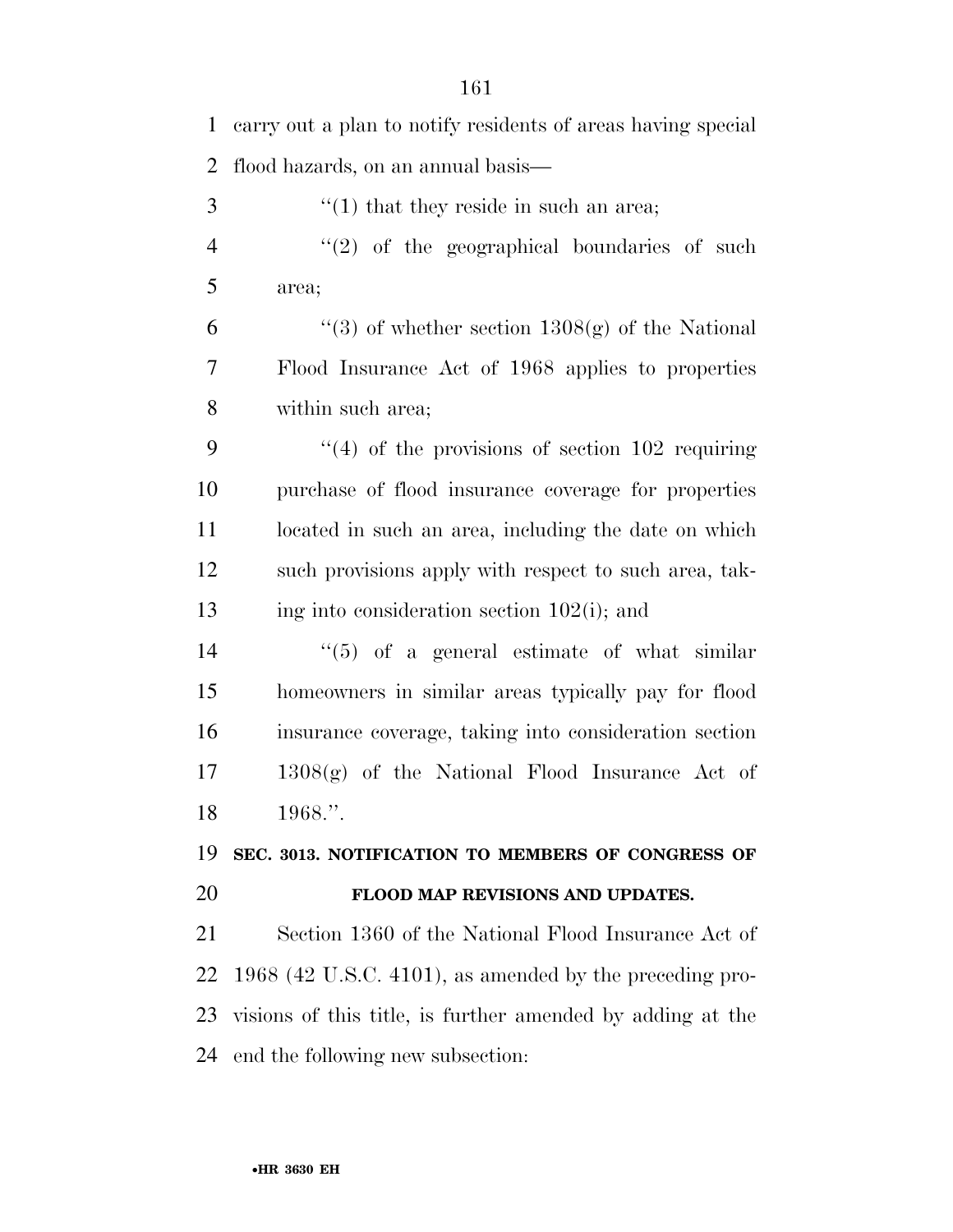''(l) NOTIFICATION TO MEMBERS OF CONGRESS OF MAP MODERNIZATION.—Upon any revision or update of any floodplain area or flood-risk zone pursuant to sub-4 section (f), any decision pursuant to subsection  $(f)(1)$  that such revision or update is necessary, any issuance of pre- liminary maps for such revision or updating, or any other significant action relating to any such revision or update, the Administrator shall notify the Senators for each State affected, and each Member of the House of Representa- tives for each congressional district affected, by such revi-sion or update in writing of the action taken.''.

## **SEC. 3014. NOTIFICATION AND APPEAL OF MAP CHANGES; NOTIFICATION TO COMMUNITIES OF ESTAB-LISHMENT OF FLOOD ELEVATIONS.**

 Section 1363 of the National Flood Insurance Act of 1968 (42 U.S.C. 4104) is amended by striking the section designation and all that follows through the end of sub-section (a) and inserting the following:

 ''SEC. 1363. (a) In establishing projected flood ele- vations for land use purposes with respect to any commu- nity pursuant to section 1361, the Director shall first pro-pose such determinations—

23  $\frac{1}{2}$  (1) by providing the chief executive officer of each community affected by the proposed elevations, by certified mail, with a return receipt requested,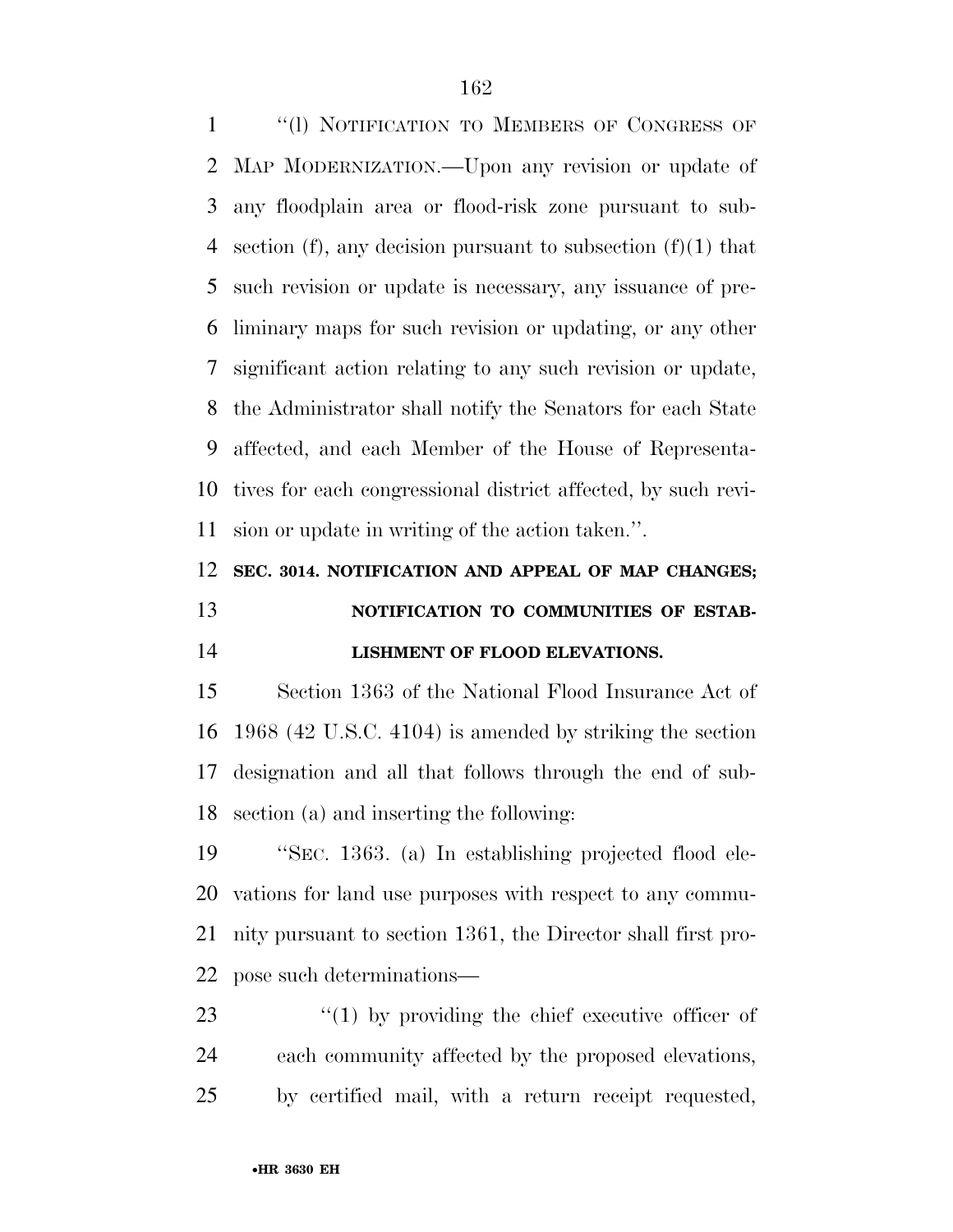notice of the elevations, including a copy of the maps for the elevations for such community and a state- ment explaining the process under this section to ap-peal for changes in such elevations;

 ''(2) by causing notice of such elevations to be published in the Federal Register, which notice shall include information sufficient to identify the ele- vation determinations and the communities affected, information explaining how to obtain copies of the elevations, and a statement explaining the process under this section to appeal for changes in the ele-vations;

 $\frac{13}{2}$   $\frac{13}{2}$  by publishing in a prominent local news- paper the elevations, a description of the appeals process for flood determinations, and the mailing ad- dress and telephone number of a person the owner may contact for more information or to initiate an appeal; and

19  $\frac{1}{2}$  (4) by providing written notification, by first class mail, to each owner of real property affected by 21 the proposed elevations of —

22 "'(A) the status of such property, both prior to and after the effective date of the pro- posed determination, with respect to flood zone and flood insurance requirements under this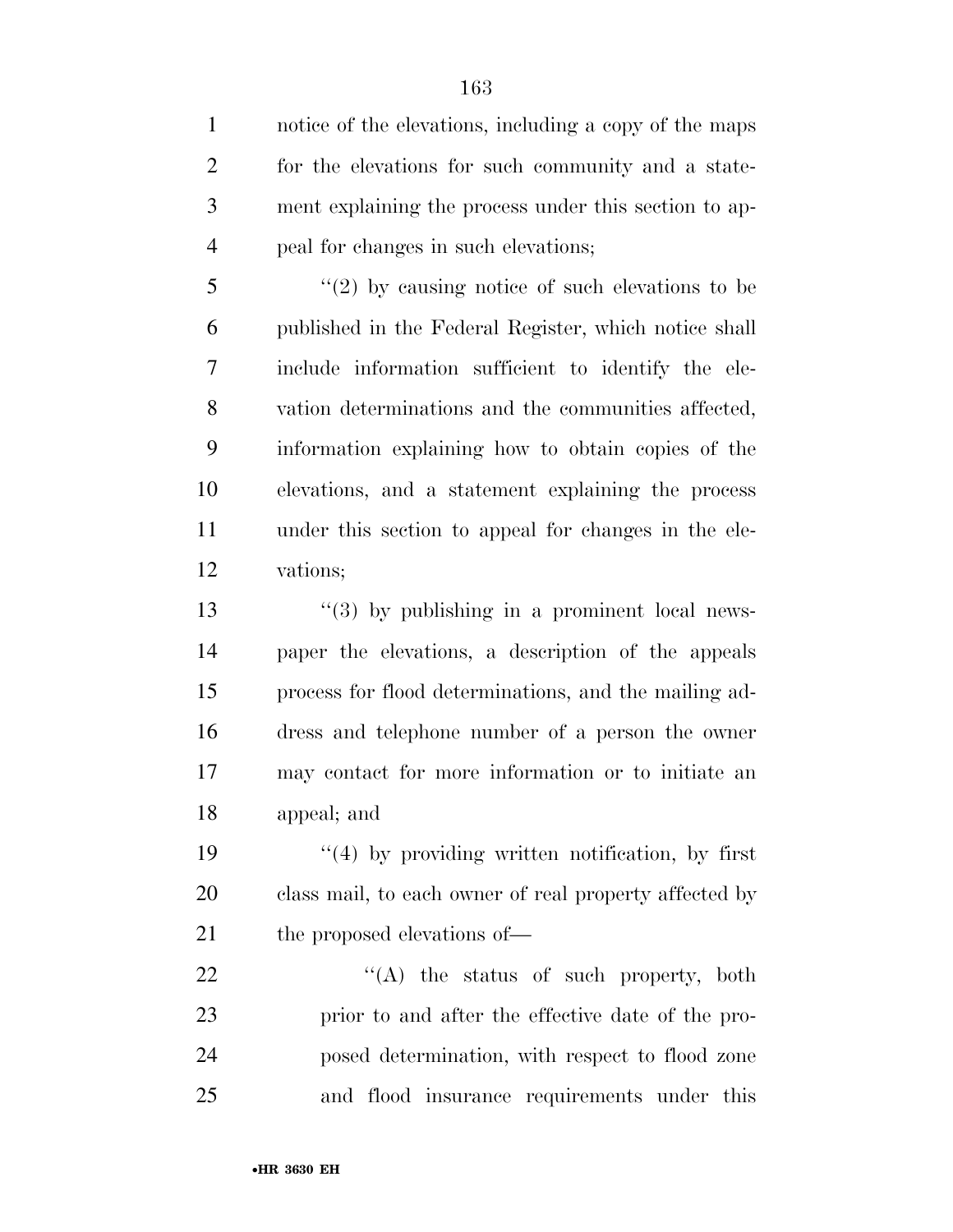| $\mathbf{1}$   | Act and the Flood Disaster Protection Act of                |
|----------------|-------------------------------------------------------------|
| $\overline{2}$ | 1973;                                                       |
| 3              | "(B) the process under this section to ap-                  |
| $\overline{4}$ | peal a flood elevation determination; and                   |
| 5              | $\cdot$ (C) the mailing address and phone num-              |
| 6              | ber of a person the owner may contact for more              |
| 7              | information or to initiate an appeal.".                     |
| 8              | SEC. 3015. NOTIFICATION TO TENANTS OF AVAILABILITY          |
| 9              | OF CONTENTS INSURANCE.                                      |
| 10             | The National Flood Insurance Act of 1968 is amend-          |
| 11             | ed by inserting after section 1308 (42 U.S.C. 4015) the     |
| 12             | following new section:                                      |
| 13             | "SEC. 1308A. NOTIFICATION TO TENANTS OF AVAILABILITY        |
| 14             | OF CONTENTS INSURANCE.                                      |
| 15             | "(a) IN GENERAL.—The Administrator shall, upon              |
| 16             | entering into a contract for flood insurance coverage under |
|                | 17 this title for any property—                             |
| 18             | $\lq(1)$ provide to the insured sufficient copies of        |
| 19             | the notice developed pursuant to subsection (b); and        |
| 20             | $\lq(2)$ require the insured to provide a copy of           |
| 21             | the notice, or otherwise provide notification of the        |
| 22             | information under subsection (b) in the manner that         |
| 23             | the manager or landlord deems most appropriate, to          |
| 24             | each such tenant and to each new tenant upon com-           |
| 25             | mencement of such a tenancy.                                |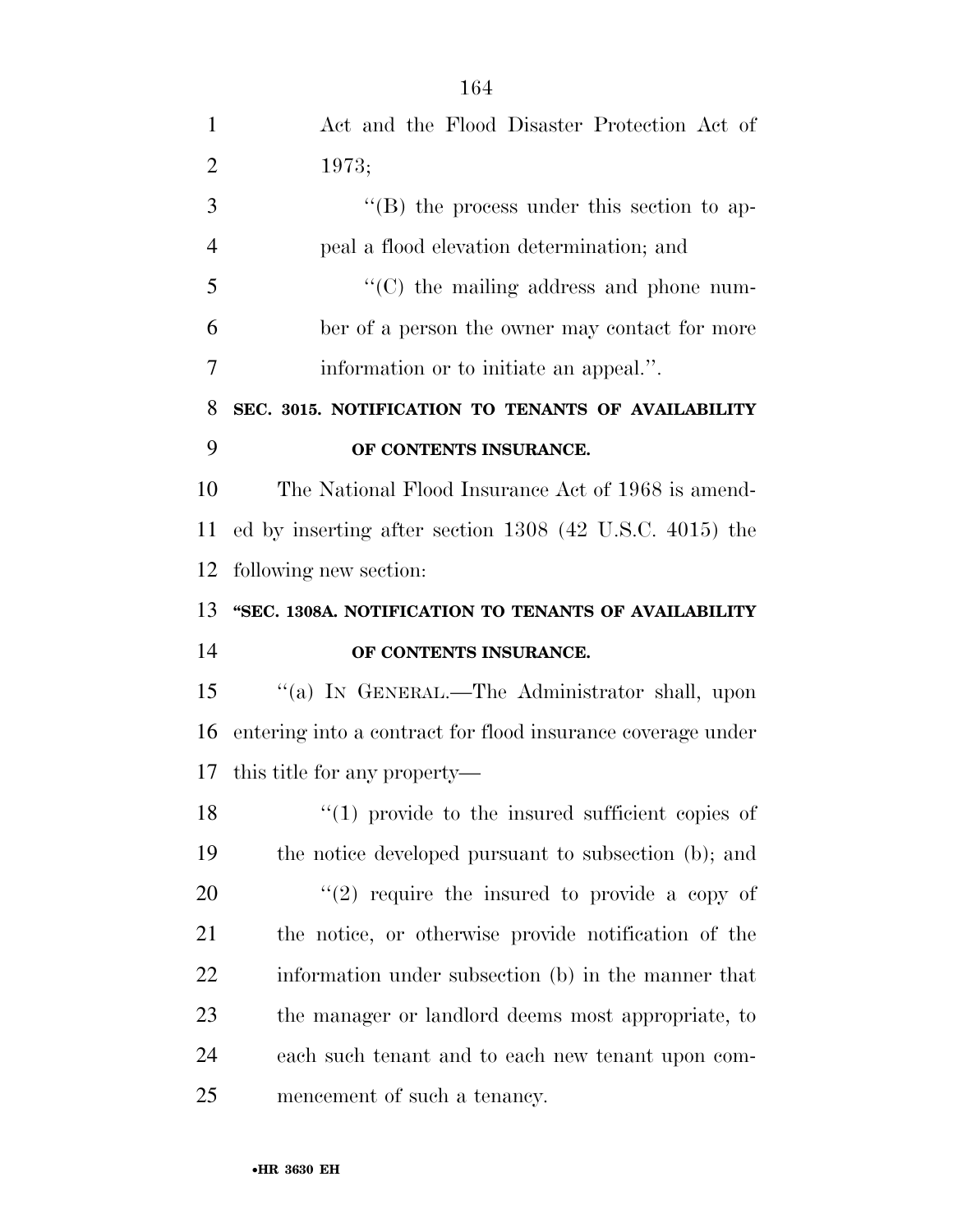| $\mathbf{1}$   | "(b) NOTICE.—Notice to a tenant of a property in          |
|----------------|-----------------------------------------------------------|
| 2              | accordance with this subsection is written notice that    |
| 3              | elearly informs a tenant—                                 |
| $\overline{4}$ | $f(1)$ whether the property is located in an area         |
| 5              | having special flood hazards;                             |
| 6              | $\lq(2)$ that flood insurance coverage is available       |
| 7              | under the national flood insurance program under          |
| 8              | this title for contents of the unit or structure leased   |
| 9              | by the tenant;                                            |
| 10             | $(3)$ of the maximum amount of such coverage              |
| 11             | for contents available under this title at that time;     |
| 12             | and                                                       |
| 13             | $\lq(4)$ of where to obtain information regarding         |
| 14             | how to obtain such coverage, including a telephone        |
| 15             | number, mailing address, and Internet site of the         |
| 16             | Administrator where such information is available.".      |
| 17             | SEC. 3016. NOTIFICATION TO POLICY HOLDERS REGARD-         |
| 18             | ING DIRECT MANAGEMENT OF POLICY BY                        |
| 19             | FEMA.                                                     |
| 20             | Part C of chapter II of the National Flood Insurance      |
| 21             | Act of $1968$ (42 U.S.C. 4081 et seq.) is amended by add- |
| 22             | ing at the end the following new section:                 |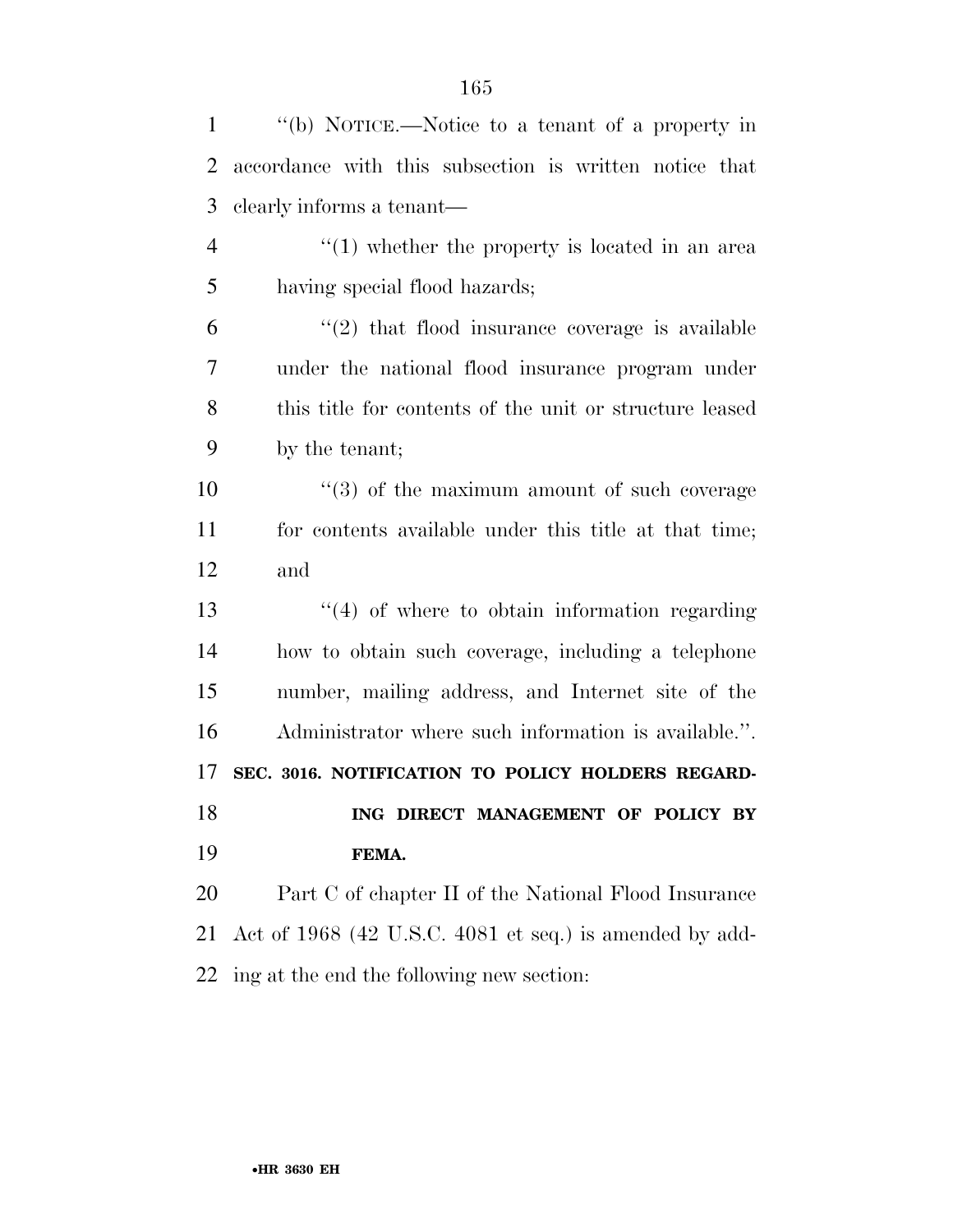# **''SEC. 1349. NOTIFICATION TO POLICY HOLDERS REGARD- ING DIRECT MANAGEMENT OF POLICY BY FEMA.**

 ''(a) NOTIFICATION.—Not later than 60 days before the date on which a transferred flood insurance policy ex- pires, and annually thereafter until such time as the Fed- eral Emergency Management Agency is no longer directly administering such policy, the Administrator shall notify the holder of such policy that—

10  $\cdot$  (1) the Federal Emergency Management Agency is directly administering the policy;

12 ''(2) such holder may purchase flood insurance that is directly administered by an insurance com-pany; and

 ''(3) purchasing flood insurance offered under the National Flood Insurance Program that is di- rectly administered by an insurance company will not alter the coverage provided or the premiums charged to such holder that otherwise would be pro- vided or charged if the policy was directly adminis-21 tered by the Federal Emergency Management Agen-cy.

 ''(b) DEFINITION.—In this section, the term 'trans- ferred flood insurance policy' means a flood insurance pol-icy that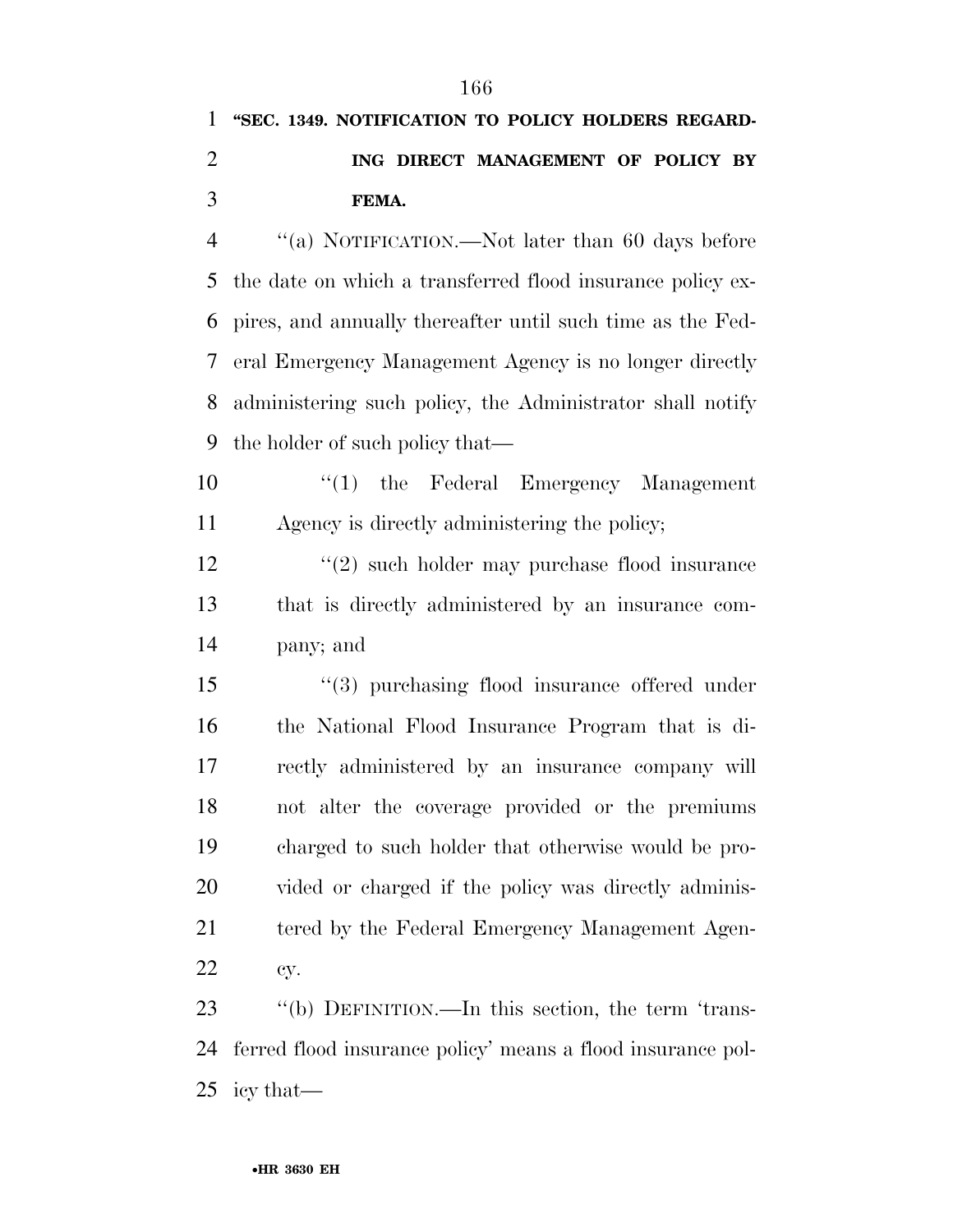1  $\frac{1}{1}$  and  $\frac{1}{2}$  was directly administered by an insurance company at the time the policy was originally pur-chased by the policy holder; and

 $\frac{4}{2}$  ''(2) at the time of renewal of the policy, direct administration of the policy was or will be trans- ferred to the Federal Emergency Management Agen- $7 \quad \text{ev.}$ ".

## **SEC. 3017. NOTICE OF AVAILABILITY OF FLOOD INSURANCE AND ESCROW IN RESPA GOOD FAITH ESTI-MATE.**

 Subsection (c) of section 5 of the Real Estate Settle- ment Procedures Act of 1974 (12 U.S.C. 2604(c)) is amended by adding at the end the following new sentence: ''Each such good faith estimate shall include the following conspicuous statements and information: (1) that flood in- surance coverage for residential real estate is generally available under the national flood insurance program whether or not the real estate is located in an area having special flood hazards and that, to obtain such coverage, a home owner or purchaser should contact the national flood insurance program; (2) a telephone number and a location on the Internet by which a home owner or pur- chaser can contact the national flood insurance program; and (3) that the escrowing of flood insurance payments is required for many loans under section 102(d) of the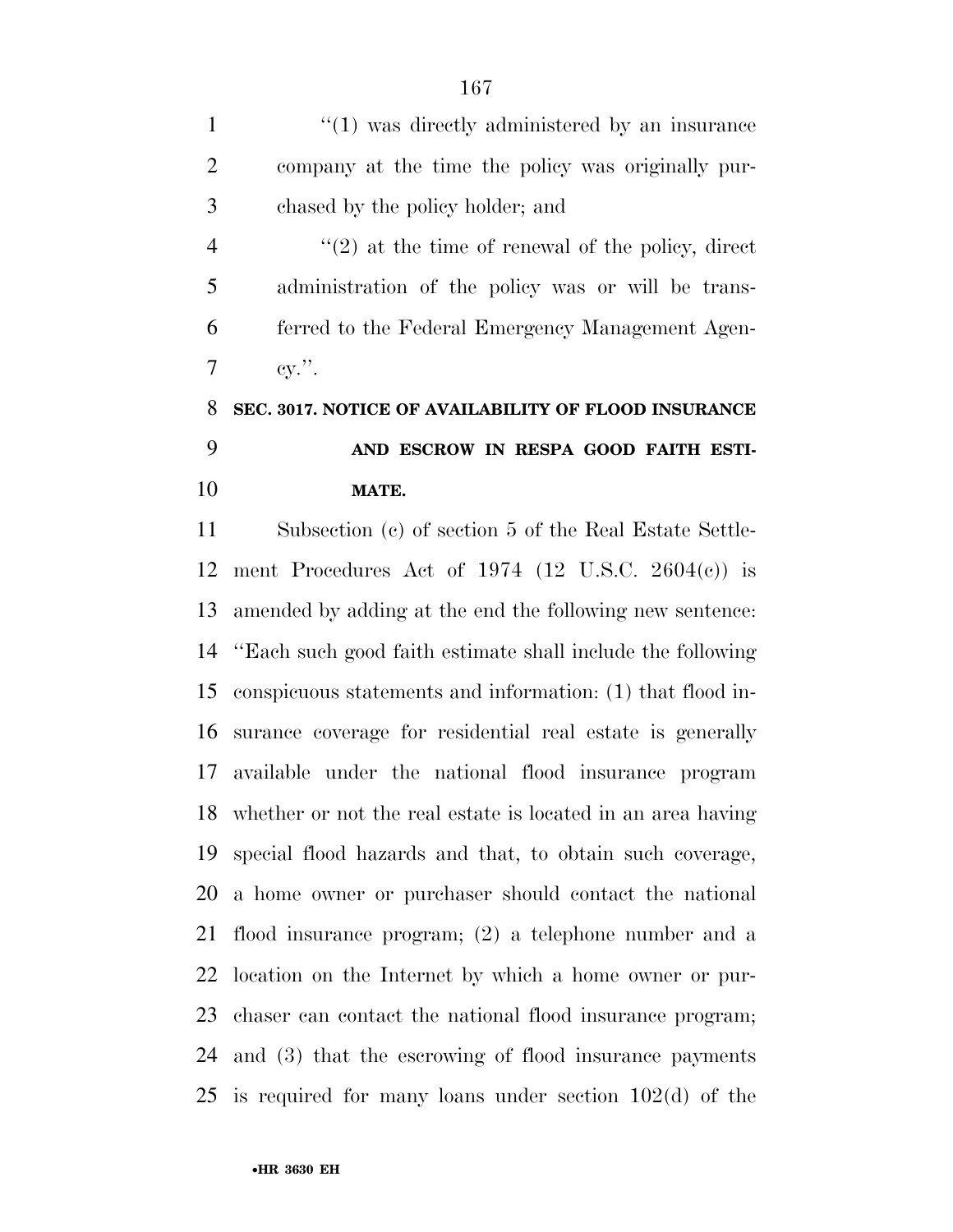Flood Disaster Protection Act of 1973, and may be a con- venient and available option with respect to other loans.''. **SEC. 3018. REIMBURSEMENT FOR COSTS INCURRED BY HOMEOWNERS AND COMMUNITIES OBTAIN- ING LETTERS OF MAP AMENDMENT OR REVI-SION.** 

 (a) IN GENERAL.—Section 1360 of the National Flood Insurance Act of 1968 (42 U.S.C. 4101), as amend- ed by the preceding provisions of this title, is further amended by adding at the end the following new sub-section:

12 "(m) REIMBURSEMENT.—

13 "(1) REQUIREMENT UPON BONA FIDE ERROR.—If an owner of any property located in an area described in section 102(i)(3) of the Flood Dis- aster Protection Act of 1973, or a community in which such a property is located, obtains a letter of map amendment, or a letter of map revision, due to a bona fide error on the part of the Administrator of the Federal Emergency Management Agency, the Administrator shall reimburse such owner, or such entity or jurisdiction acting on such owner's behalf, or such community, as applicable, for any reasonable costs incurred in obtaining such letter.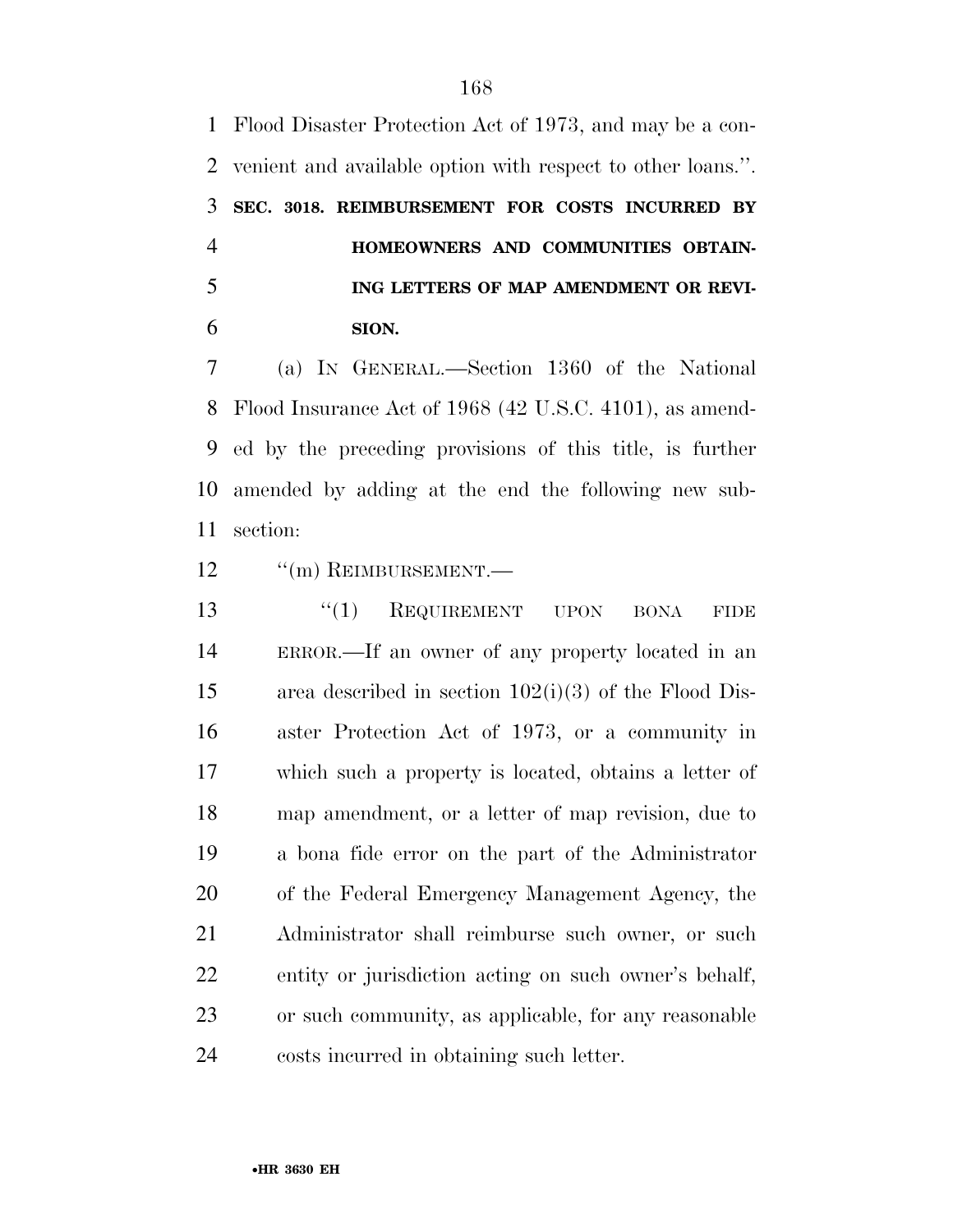1 "(2) REASONABLE COSTS.—The Administrator shall, by regulation or notice, determine a reasonable amount of costs to be reimbursed under paragraph (1), except that such costs shall not include legal or attorneys fees. In determining the reasonableness of costs, the Administrator shall only consider the ac- tual costs to the owner or community, as applicable, of utilizing the services of an engineer, surveyor, or similar services.''.

 (b) REGULATIONS.—Not later than 90 days after the date of the enactment of this Act, the Administrator of the Federal Emergency Management Agency shall issue the regulations or notice required under section 1360(m)(2) of the National Flood Insurance Act of 1968, as added by the amendment made by subsection (a) of this section.

## **SEC. 3019. ENHANCED COMMUNICATION WITH CERTAIN COMMUNITIES DURING MAP UPDATING PROCESS.**

 Section 1360 of the National Flood Insurance Act of 1968 (42 U.S.C. 4101), as amended by the preceding pro- visions of this title, is further amended by adding at the end the following new subsection:

24 "(n) ENHANCED COMMUNICATION WITH CERTAIN COMMUNITIES DURING MAP UPDATING PROCESS.—In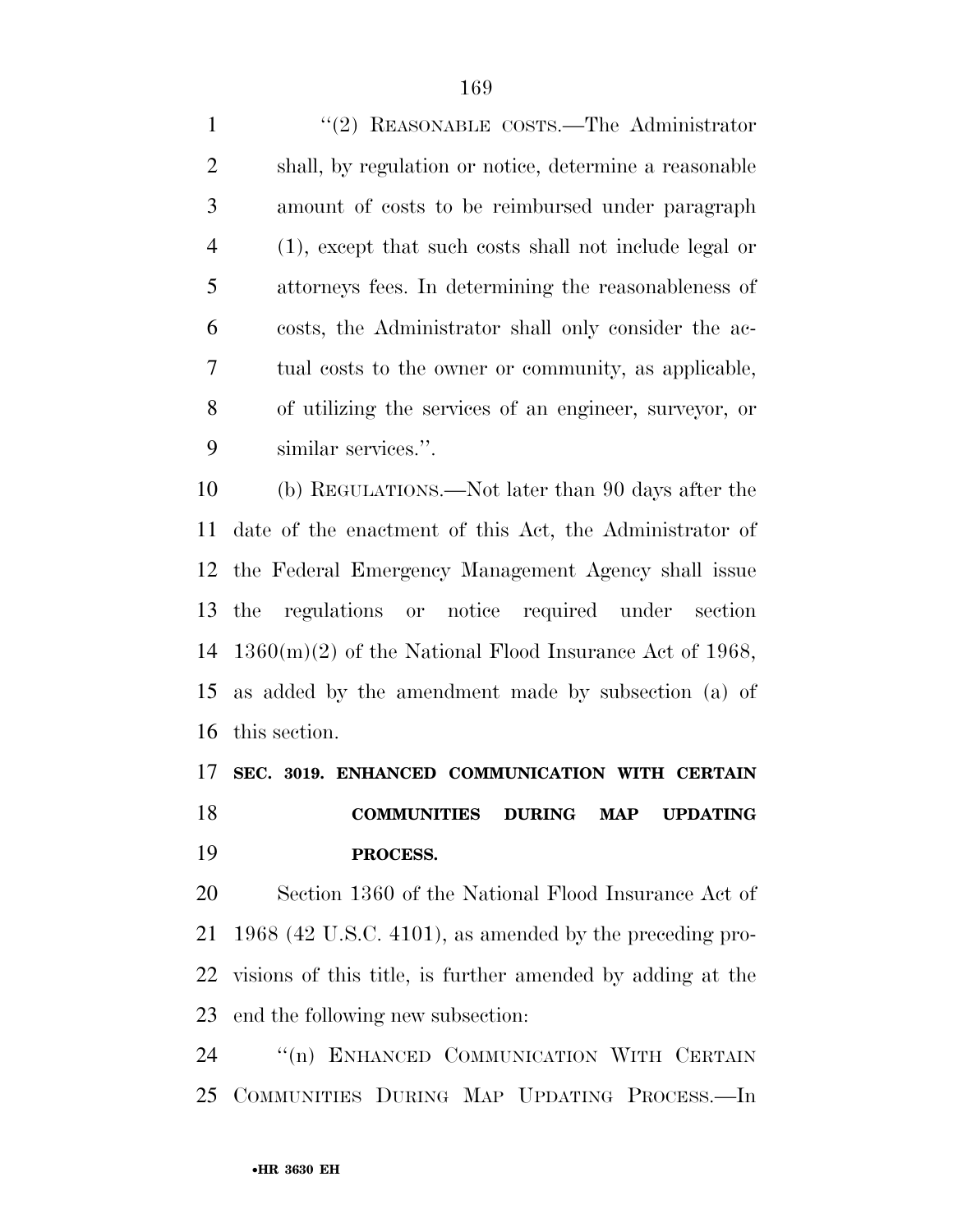updating flood insurance maps under this section, the Ad- ministrator shall communicate with communities located in areas where flood insurance rate maps have not been updated in 20 years or more and the appropriate State emergency agencies to resolve outstanding issues, provide technical assistance, and disseminate all necessary infor- mation to reduce the prevalence of outdated maps in flood-prone areas.''.

# **SEC. 3020. NOTIFICATION TO RESIDENTS NEWLY INCLUDED IN FLOOD HAZARD AREAS.**

 Section 1360 of the National Flood Insurance Act of 1968 (42 U.S.C. 4101), as amended by the preceding pro- visions of this title, is further amended by adding at the end the following new subsection:

 ''(o) NOTIFICATION TO RESIDENTS NEWLY IN- CLUDED IN FLOOD HAZARD AREA.—In revising or updat- ing any areas having special flood hazards, the Adminis- trator shall provide to each owner of a property to be newly included in such a special flood hazard area, at the time of issuance of such proposed revised or updated flood insurance maps, a copy of the proposed revised or updated flood insurance maps together with information regarding the appeals process under section 1363 of the National Flood Insurance Act of 1968 (42 U.S.C. 4104).''.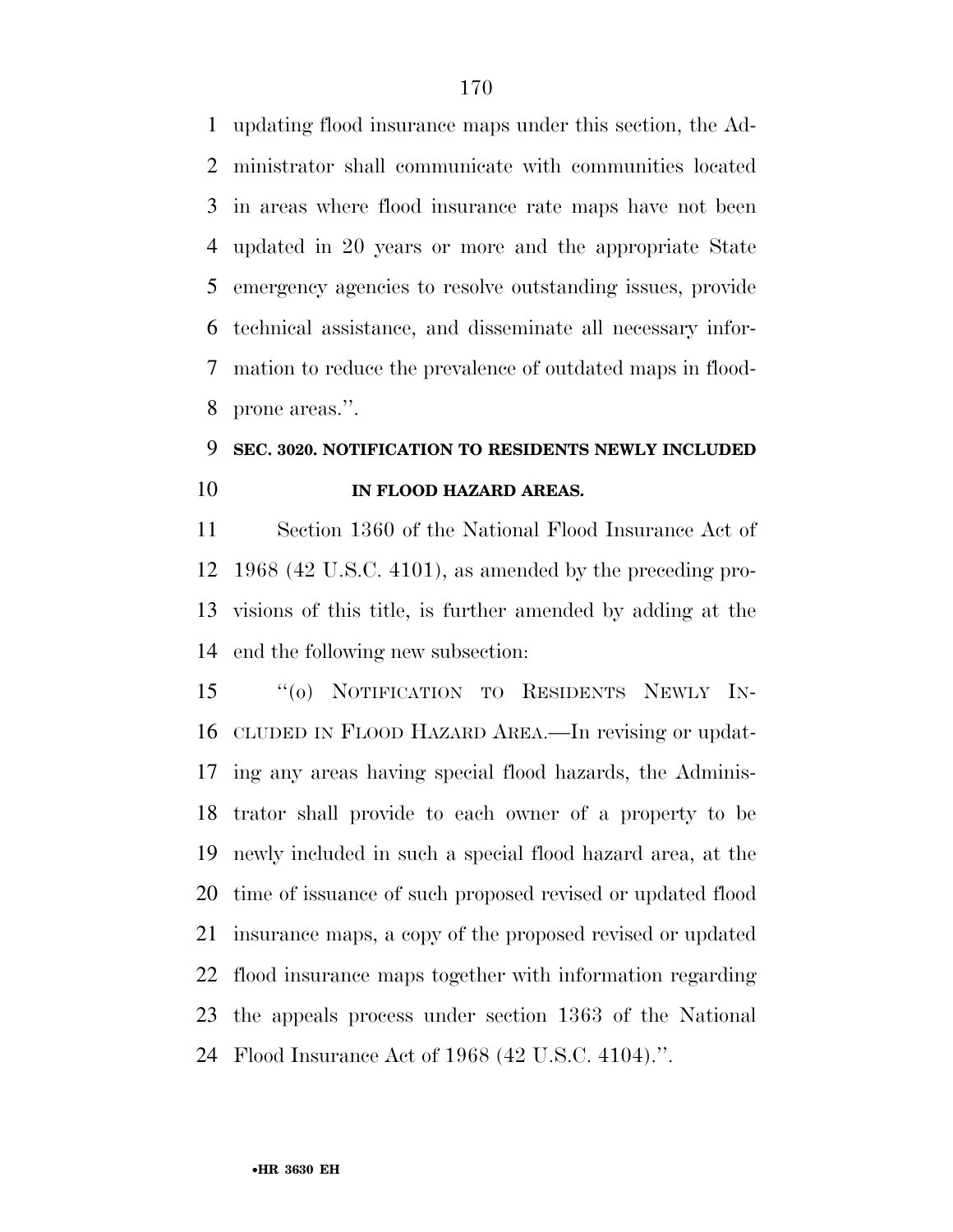**SEC. 3021. TREATMENT OF SWIMMING POOL ENCLOSURES OUTSIDE OF HURRICANE SEASON.**  Chapter I of the National Flood Insurance Act of

 1968 (42 U.S.C. 4001 et seq.) is amended by adding at the end the following new section:

### **''SEC. 1325. TREATMENT OF SWIMMING POOL ENCLOSURES OUTSIDE OF HURRICANE SEASON.**

 ''In the case of any property that is otherwise in com- pliance with the coverage and building requirements of the national flood insurance program, the presence of an en- closed swimming pool located at ground level or in the space below the lowest floor of a building after November 30 and before June 1 of any year shall have no effect on the terms of coverage or the ability to receive coverage for such building under the national flood insurance pro- gram established pursuant to this title, if the pool is en-closed with non-supporting breakaway walls.''.

### **SEC. 3022. INFORMATION REGARDING MULTIPLE PERILS**

### **CLAIMS.**

 Section 1345 of the National Flood Insurance Act of 1968 (42 U.S.C. 4081) is amended by adding at the end the following new subsection:

23 "(d) INFORMATION REGARDING MULTIPLE PERILS 24 CLAIMS.

•**HR 3630 EH** 25  $\text{``(1)}$  IN GENERAL.—Subject to paragraph  $(2)$ , if an insured having flood insurance coverage under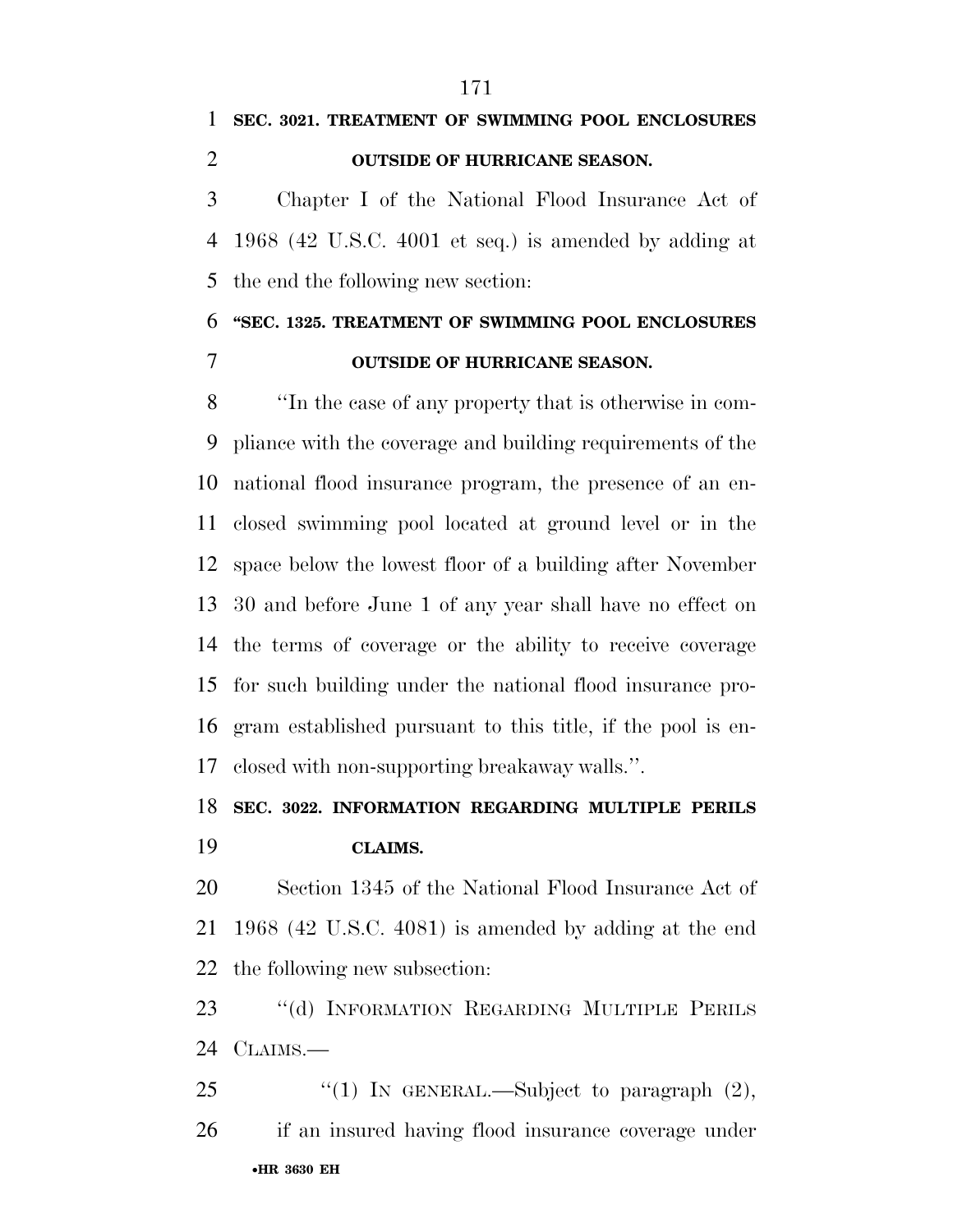| $\mathbf{1}$   | a policy issued under the program under this title by |
|----------------|-------------------------------------------------------|
| $\overline{2}$ | the Administrator or a company, insurer, or entity    |
| 3              | offering flood insurance coverage under such pro-     |
| $\overline{4}$ | gram (in this subsection referred to as a 'partici-   |
| 5              | pating company') has wind or other homeowners         |
| 6              | coverage from any company, insurer, or other entity   |
| 7              | covering property covered by such flood insurance, in |
| 8              | the case of damage to such property that may have     |
| 9              | been caused by flood or by wind, the Administrator    |
| 10             | and the participating company, upon the request of    |
| 11             | the insured, shall provide to the insured, within 30  |
| 12             | days of such request-                                 |
| 13             | "(A) a copy of the estimate of structure              |
| 14             | damage;                                               |
| 15             | "(B) proofs of loss;                                  |
| 16             | $\lq\lq$ (C) any expert or engineering reports or     |
| 17             | documents commissioned by or relied upon by           |
| 18             | the Administrator or participating company in         |
| 19             | determining whether the damage was caused by          |
| 20             | flood or any other peril; and                         |
| 21             | "(D) the Administrator's or the partici-              |
| 22             | pating company's final determination on the           |
| 23             | claim.                                                |
| 24             | "(2) TIMING.—Paragraph $(1)$ shall apply only         |
| 25             | with respect to a request described in such para-     |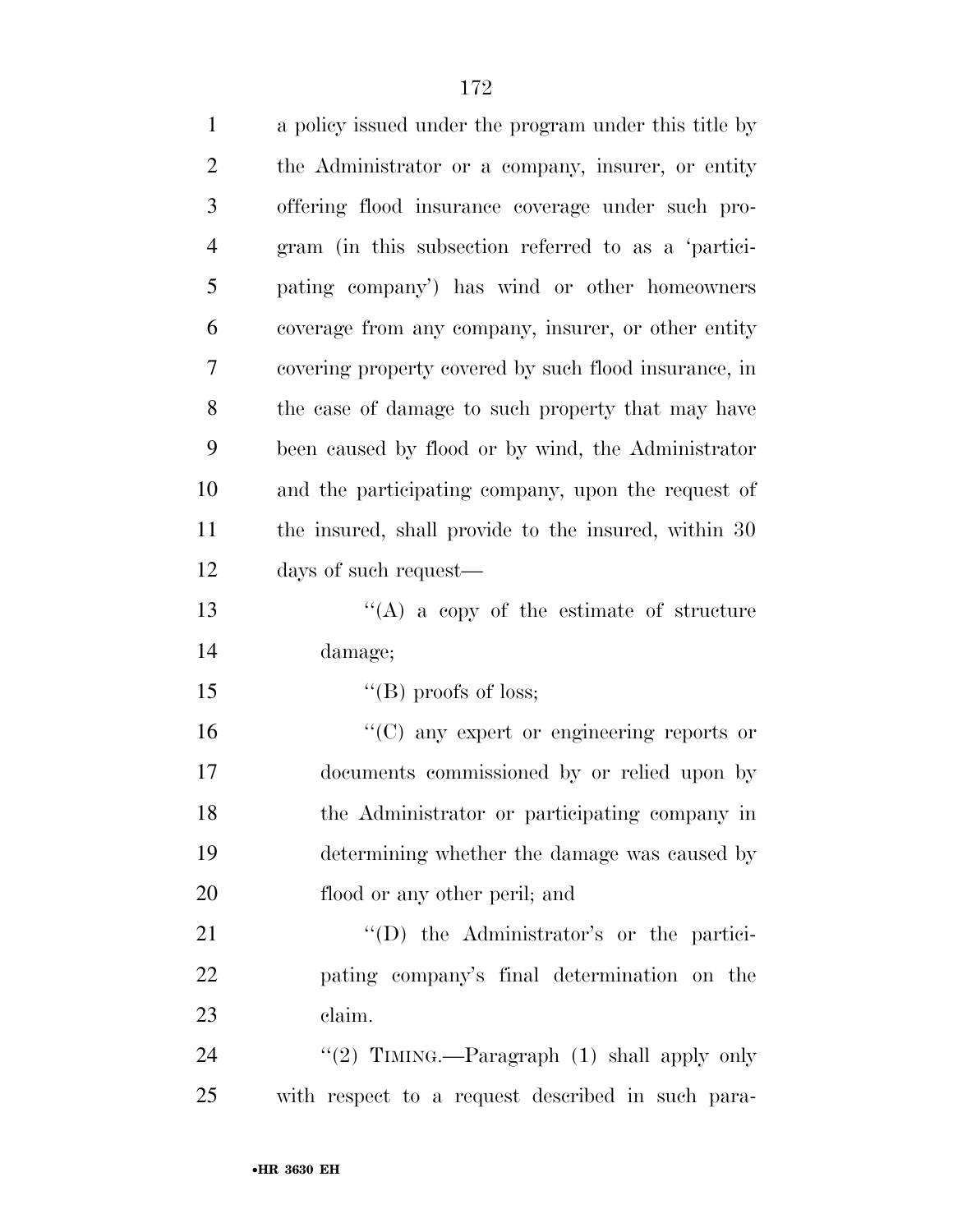graph made by an insured after the Administrator or the participating company, or both, as applicable, have issued a final decision on the flood claim in- volved and resolution of all appeals with respect to such claim.''.

### **SEC. 3023. FEMA AUTHORITY TO REJECT TRANSFER OF POLICIES.**

 Section 1345 of the National Flood Insurance Act of 1968 (42 U.S.C. 4081) is amended by adding at the end the following new subsection:

11 "(e) FEMA AUTHORITY TO REJECT TRANSFER OF POLICIES.—Notwithstanding any other provision of this Act, the Administrator may, at the discretion of the Ad- ministrator, refuse to accept the transfer of the adminis- tration of policies for coverage under the flood insurance program under this title that are written and administered by any insurance company or other insurer, or any insur-ance agent or broker.''.

### **SEC. 3024. APPEALS.**

 (a) TELEVISION AND RADIO ANNOUNCEMENT.—Sec- tion 1363 of the National Flood Insurance Act of 1968 (42 U.S.C. 4104) is amended—

 (1) in subsection (a), by inserting after ''deter- minations'' by inserting the following: ''by notifying a local television and radio station,''; and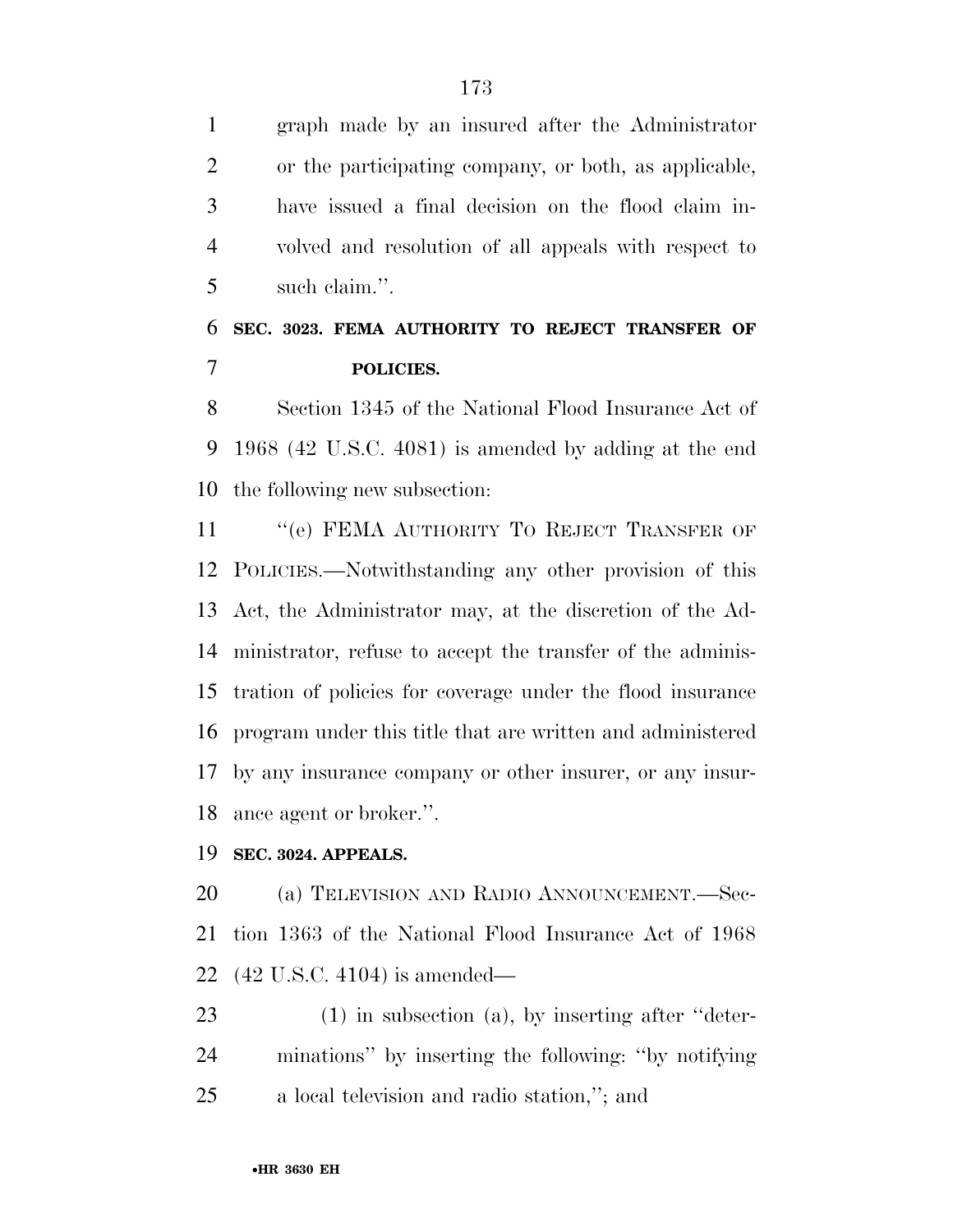| $\mathbf{1}$   | $(2)$ in the first sentence of subsection (b), by in-        |
|----------------|--------------------------------------------------------------|
| $\overline{2}$ | serting before the period at the end the following:          |
| 3              | "and shall notify a local television and radio station       |
| $\overline{4}$ | at least once during the same 10-day period".                |
| 5              | (b) EXTENSION OF APPEALS PERIOD. Subsection                  |
| 6              | (b) of section 1363 of the National Flood Insurance Act      |
| 7              | of 1968 (42 U.S.C. 4104(b)) is amended—                      |
| 8              | $(1)$ by striking "(b) The Director" and insert-             |
| 9              | ing " $(b)(1)$ The Administrator"; and                       |
| 10             | (2) by adding at the end the following new                   |
| 11             | paragraph:                                                   |
| 12             | "(2) The Administrator shall grant an extension of           |
| 13             | the 90-day period for appeals referred to in paragraph $(1)$ |
| 14             | for 90 additional days if an affected community certifies    |
| 15             | to the Administrator, after the expiration of at least 60    |
| 16             | days of such period, that the community—                     |
| 17             | "(A) believes there are property owners or les-              |
| 18             | sees in the community who are unaware of such pe-            |
| 19             | riod for appeals; and                                        |
| 20             | $\lq\lq$ (B) will utilize the extension under this para-     |
| 21             | graph to notify property owners or lessees who are           |
| 22             | affected by the proposed flood elevation determina-          |
| 23             | tions of the period for appeals and the opportunity          |
| 24             | to appeal the determinations proposed by the Ad-             |
| 25             | ministrator.".                                               |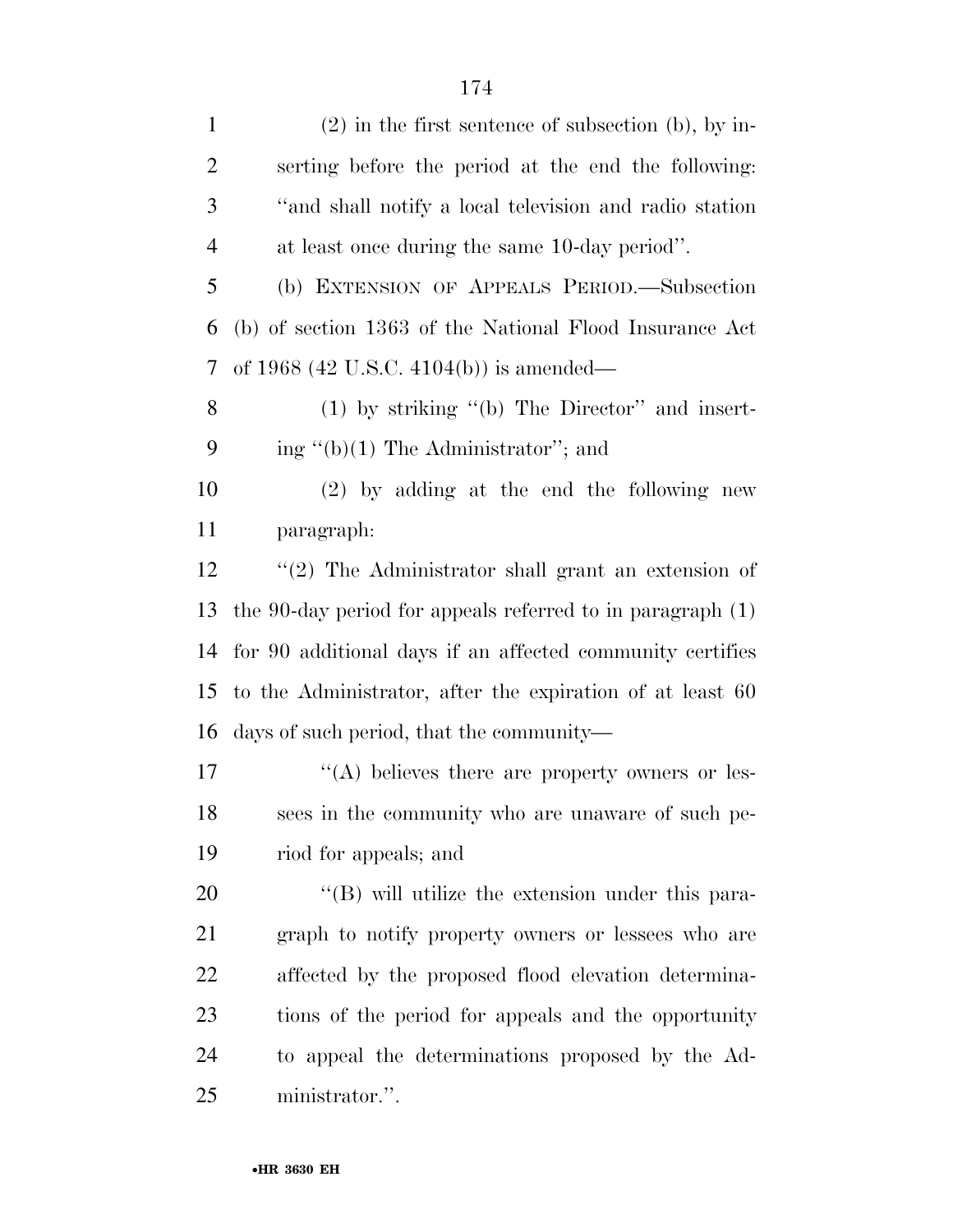(c) APPLICABILITY.—The amendments made by sub- sections (a) and (b) shall apply with respect to any flood elevation determination for any area in a community that has not, as of the date of the enactment of this Act, been issued a Letter of Final Determination for such deter- mination under the flood insurance map modernization process.

#### **SEC. 3025. RESERVE FUND.**

 (a) ESTABLISHMENT.—Chapter I of the National Flood Insurance Act of 1968 is amended by inserting after section 1310 (42 U.S.C. 4017) the following new section: **''SEC. 1310A. RESERVE FUND.** 

13 "(a) ESTABLISHMENT OF RESERVE FUND.—In car- rying out the flood insurance program authorized by this title, the Administrator shall establish in the Treasury of the United States a National Flood Insurance Reserve Fund (in this section referred to as the 'Reserve Fund') which shall—

 $\frac{1}{2}$  (1) be an account separate from any other ac- counts or funds available to the Administrator; and  $(2)$  be available for meeting the expected fu-22 ture obligations of the flood insurance program.

 ''(b) RESERVE RATIO.—Subject to the phase-in re- quirements under subsection (d), the Reserve Fund shall maintain a balance equal to—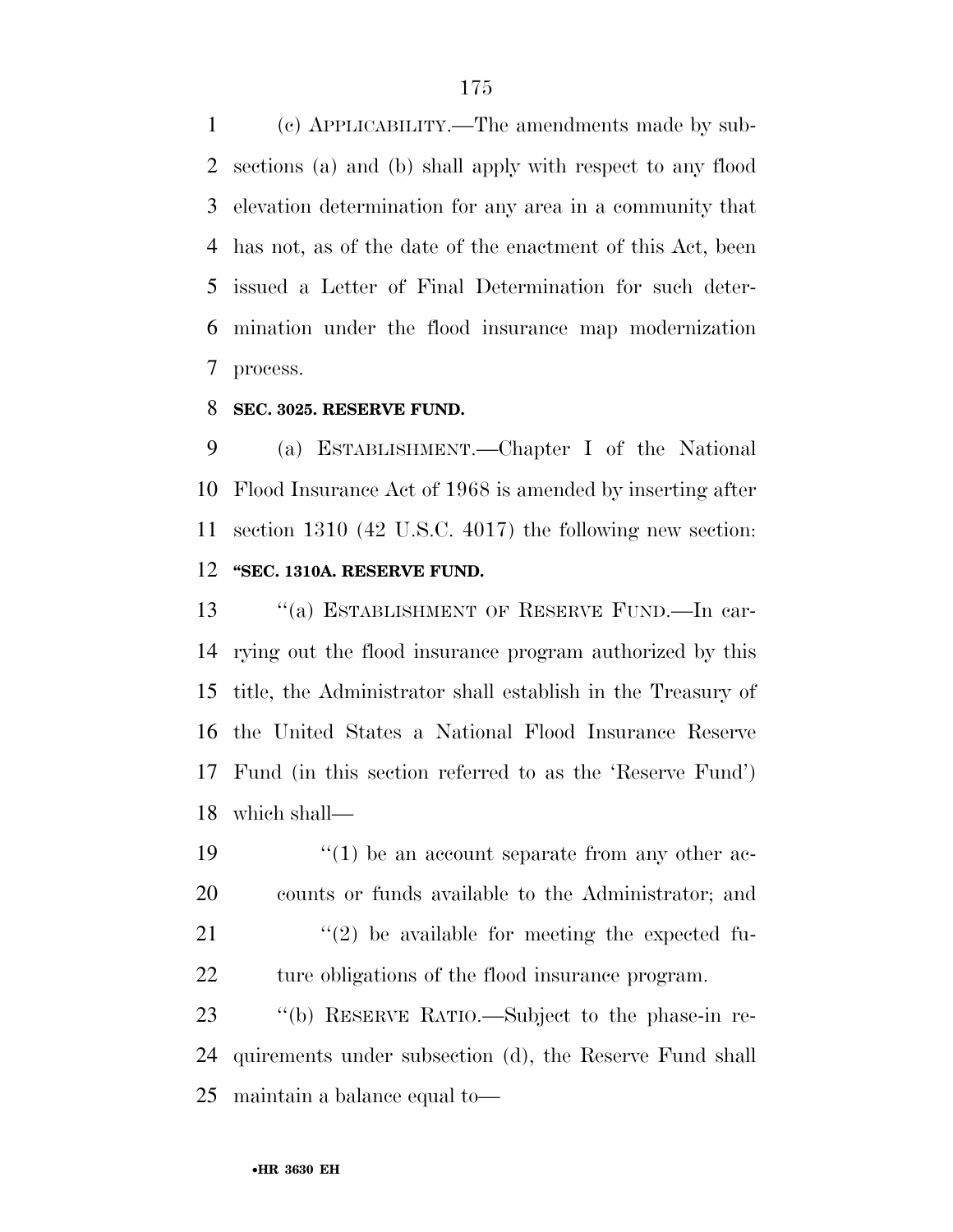| $\mathbf{1}$   | $\lq(1)$ 1 percent of the sum of the total potential   |
|----------------|--------------------------------------------------------|
| $\overline{2}$ | loss exposure of all outstanding flood insurance poli- |
| 3              | cies in force in the prior fiscal year; or             |
| $\overline{4}$ | $\lq(2)$ such higher percentage as the Adminis-        |
| 5              | trator determines to be appropriate, taking into con-  |
| 6              | sideration any circumstance that may raise a signifi-  |
| 7              | cant risk of substantial future losses to the Reserve  |
| 8              | Fund.                                                  |
| 9              | "(c) MAINTENANCE OF RESERVE RATIO.-                    |
| 10             | "(1) IN GENERAL.—The Administrator shall               |
| 11             | have the authority to establish, increase, or decrease |
| 12             | the amount of aggregate annual insurance premiums      |
| 13             | to be collected for any fiscal year necessary—         |
| 14             | $\cdot$ (A) to maintain the reserve ratio required     |
| 15             | under subsection (b); and                              |
| 16             | $\lq\lq$ to achieve such reserve ratio, if the         |
| 17             | actual balance of such reserve is below the            |
| 18             | amount required under subsection (b).                  |
| 19             | "(2) CONSIDERATIONS.—In exercising the au-             |
| 20             | thority under paragraph (1), the Administrator shall   |
| 21             | consider-                                              |
| 22             | "(A) the expected operating expenses of                |
| 23             | the Reserve Fund;                                      |
| 24             | $\lq\lq$ the insurance loss expenditures under         |
| 25             | the flood insurance program;                           |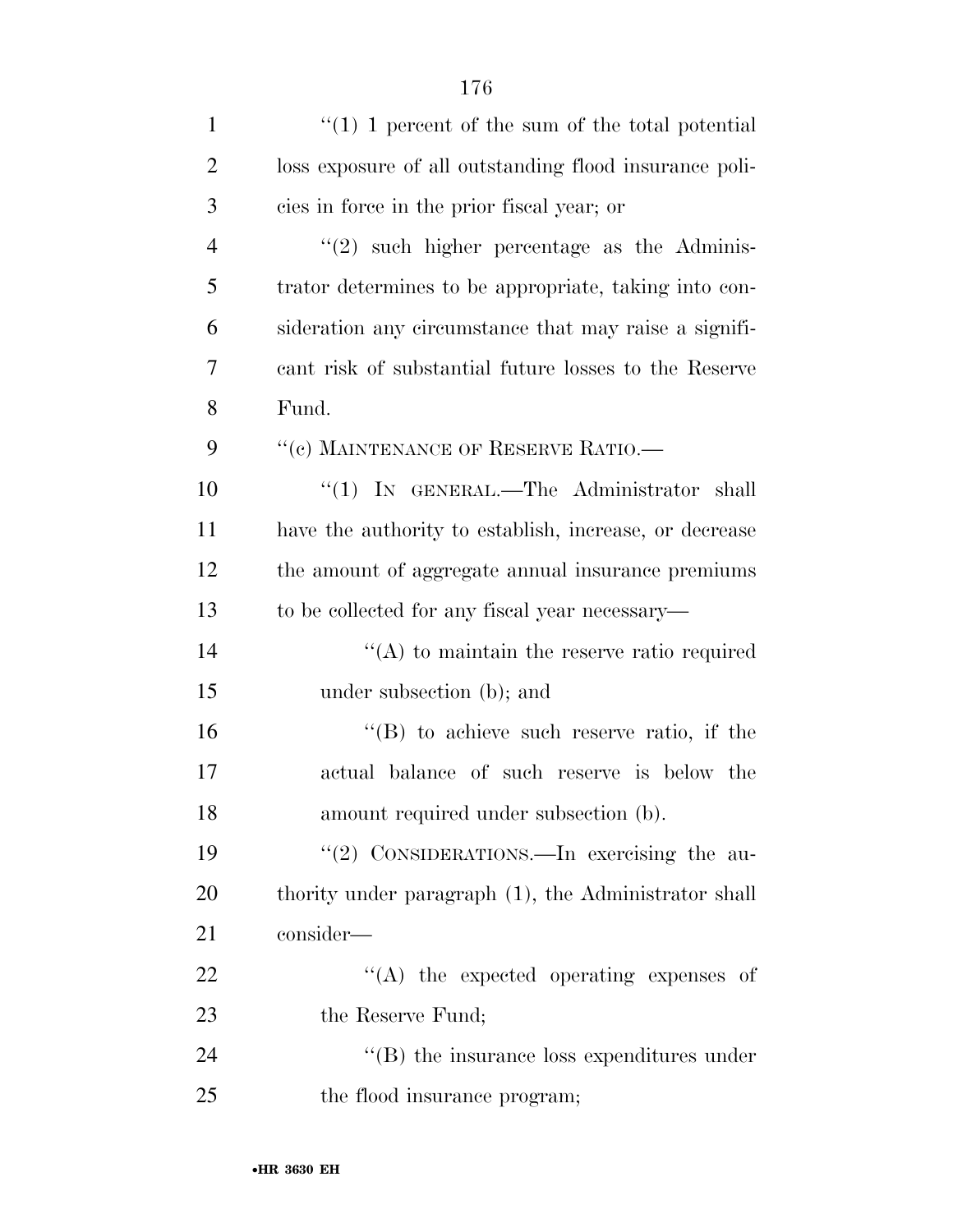| $\mathbf{1}$   | "(C) any investment income generated                   |
|----------------|--------------------------------------------------------|
| $\overline{2}$ | under the flood insurance program; and                 |
| 3              | $\lq\lq$ (D) any other factor that the Adminis-        |
| $\overline{4}$ | trator determines appropriate.                         |
| 5              | "(3) LIMITATIONS.—In exercising the authority          |
| 6              | under paragraph (1), the Administrator shall be        |
| 7              | subject to all other provisions of this Act, including |
| 8              | any provisions relating to chargeable premium rates    |
| 9              | and annual increases of such rates.                    |
| 10             | "(d) PHASE-IN REQUIREMENTS.—The phase-in re-           |
| 11             | quirements under this subsection are as follows:       |
| 12             | "(1) IN GENERAL.—Beginning in fiscal year              |
| 13             | 2012 and not ending until the fiscal year in which     |
| 14             | the ratio required under subsection (b) is achieved,   |
| 15             | in each such fiscal year the Administrator shall       |
| 16             | place in the Reserve Fund an amount equal to not       |
| 17             | less than 7.5 percent of the reserve ratio required    |
| 18             | under subsection (b).                                  |
| 19             | "(2) AMOUNT SATISFIED.—As soon as the ratio            |
| <b>20</b>      | required under subsection (b) is achieved, and except  |
| 21             | as provided in paragraph $(3)$ , the Administrator     |
| 22             | shall not be required to set aside any amounts for     |
| 23             | the Reserve Fund.                                      |
| 24             | "(3) EXCEPTION.—If at any time after the               |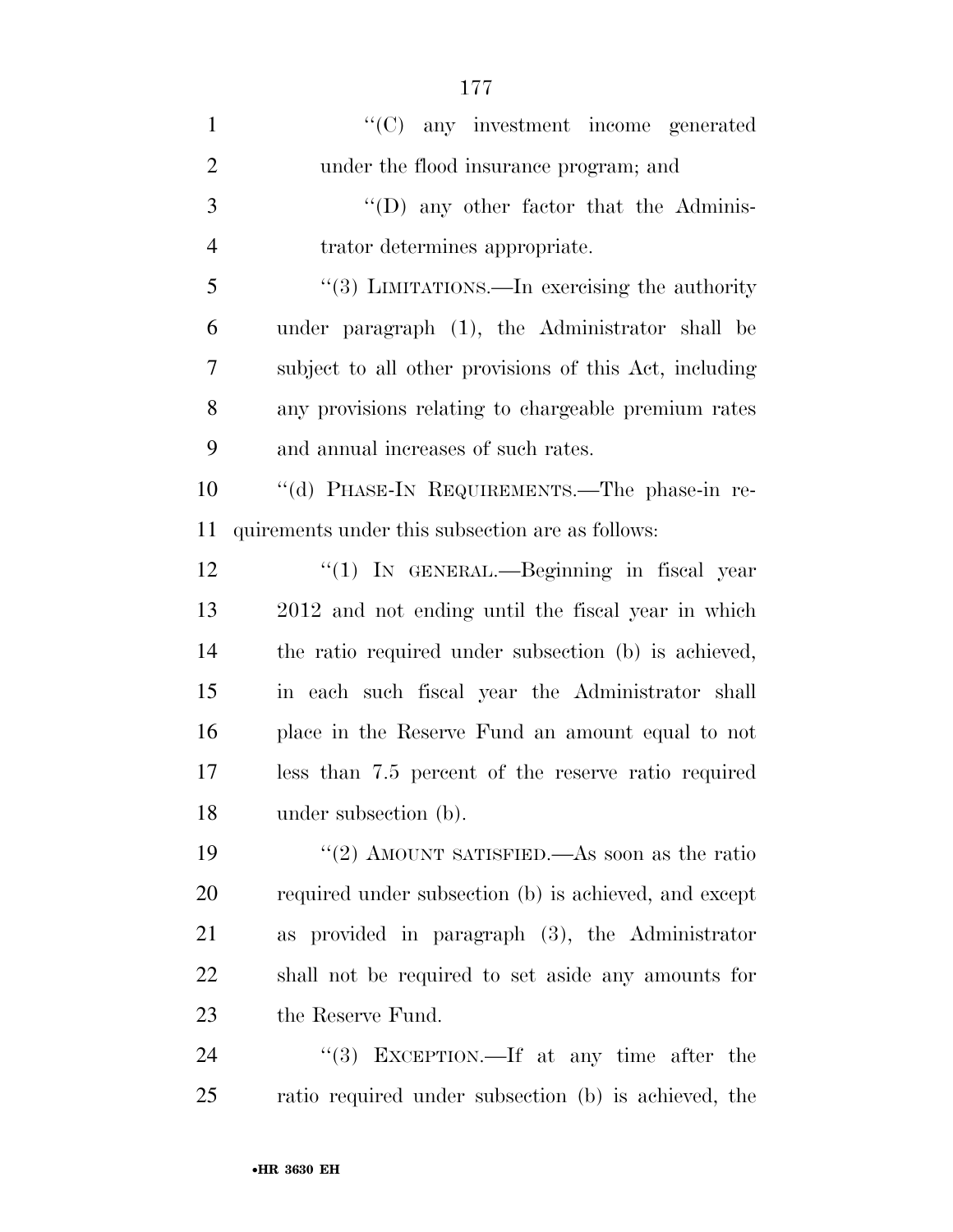subsection (b), the Administrator shall place in the Reserve Fund for that fiscal year an amount equal to not less than 7.5 percent of the reserve ratio re-5 quired under subsection (b).

 ''(e) LIMITATION ON RESERVE RATIO.—In any given fiscal year, if the Administrator determines that the re- serve ratio required under subsection (b) cannot be achieved, the Administrator shall submit a report to the Congress that—

- 11 ''(1) describes and details the specific concerns of the Administrator regarding such consequences;
- 13 ''(2) demonstrates how such consequences would harm the long-term financial soundness of the flood insurance program; and
- 16 ''(3) indicates the maximum attainable reserve ratio for that particular fiscal year.

18 "(f) AVAILABILITY OF AMOUNTS.—The reserve ratio requirements under subsection (b) and the phase-in re- quirements under subsection (d) shall be subject to the availability of amounts in the National Flood Insurance 22 Fund for transfer under section  $1310(a)(10)$ , as provided in section 1310(f).''.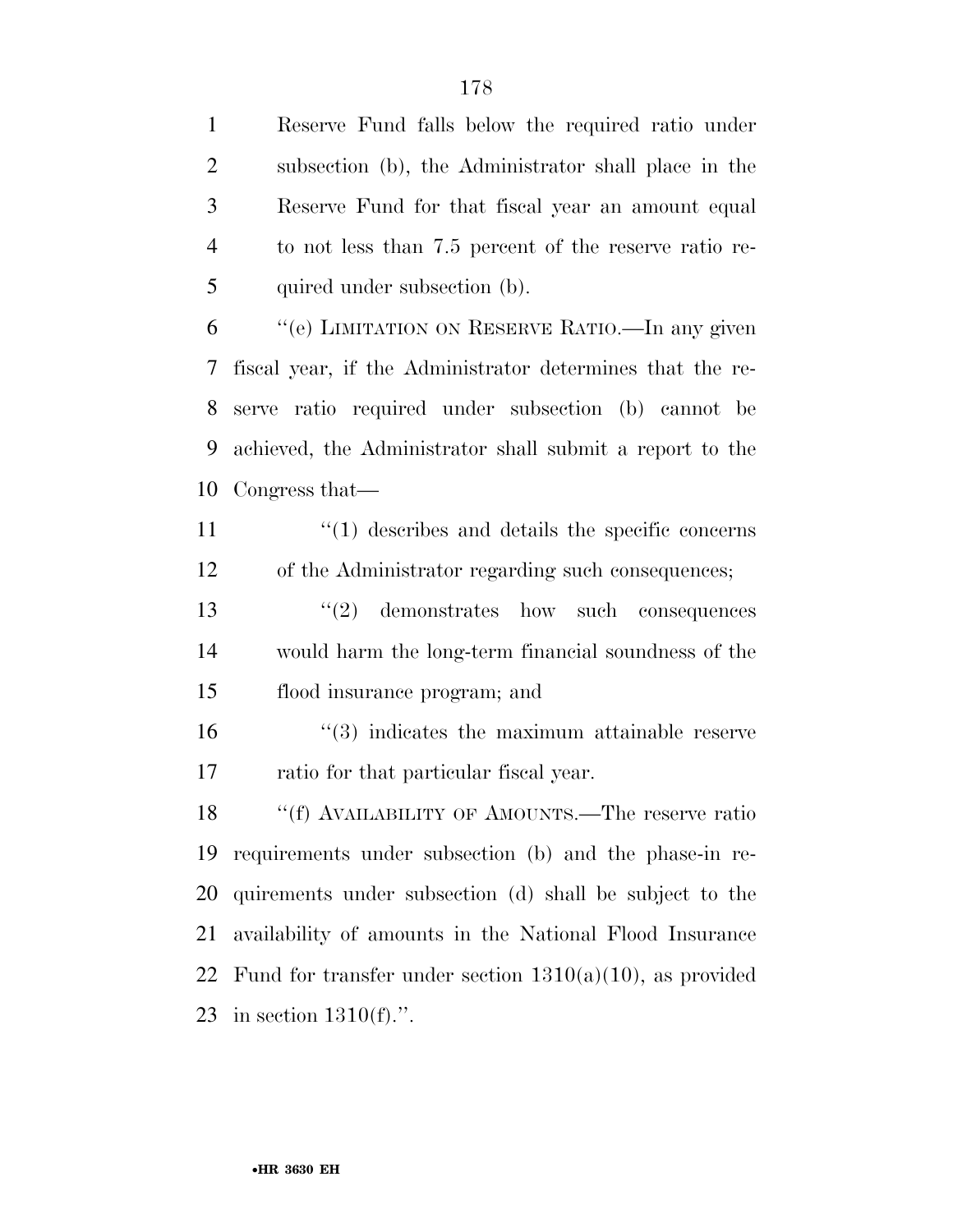| $\mathbf{1}$   | (b) FUNDING.—Subsection (a) of section $1310$ of the  |
|----------------|-------------------------------------------------------|
| $\overline{2}$ | National Flood Insurance Act of 1968 (42 U.S.C.       |
| 3              | $4017(a)$ is amended—                                 |
| $\overline{4}$ | $(1)$ in paragraph $(8)$ , by striking "and" at the   |
| 5              | end;                                                  |
| 6              | $(2)$ in paragraph $(9)$ , by striking the period at  |
| 7              | the end and inserting "; and"; and                    |
| 8              | (3) by adding at the end the following new            |
| 9              | paragraph:                                            |
| 10             | $``(10)$ for transfers to the National Flood Insur-   |
| 11             | ance Reserve Fund under section 1310A, in accord-     |
| 12             | ance with such section.".                             |
|                |                                                       |
| 13             | SEC. 3026. CDBG ELIGIBILITY FOR FLOOD INSURANCE OUT-  |
| 14             | REACH ACTIVITIES AND COMMUNITY BUILD-                 |
| 15             | ING CODE ADMINISTRATION GRANTS.                       |
| 16             | Section $105(a)$ of the Housing and Community De-     |
| 17             | velopment Act of 1974 (42 U.S.C. 5305(a)) is amended— |
| 18             | $(1)$ in paragraph $(24)$ , by striking "and" at the  |
| 19             | end;                                                  |
| 20             | $(2)$ in paragraph $(25)$ , by striking the period at |
| 21             | the end and inserting a semicolon; and                |
| 22             | (3) by adding at the end the following new            |
| 23             | paragraphs:                                           |
| 24             | $\degree$ (26) supplementing existing State or local  |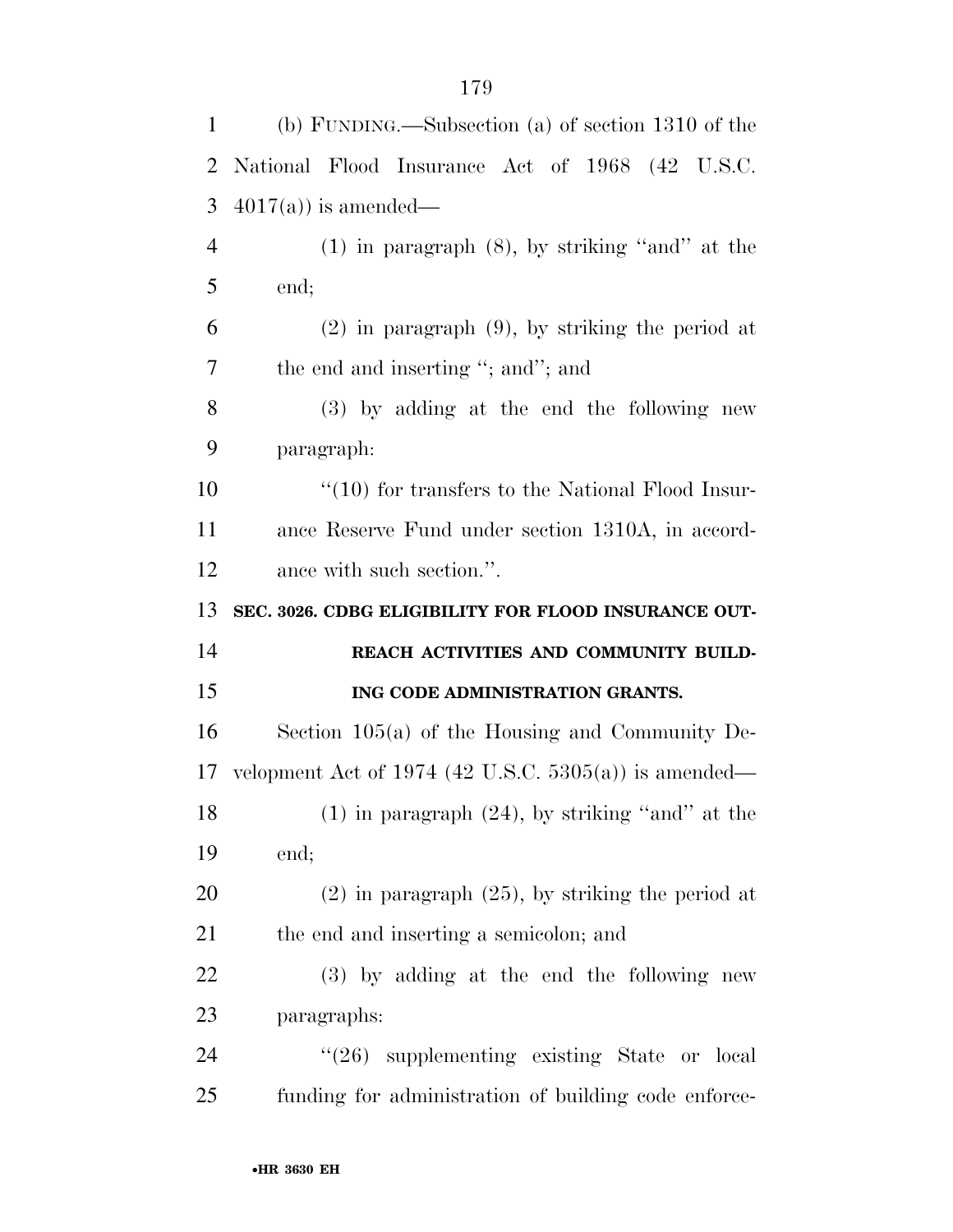| $\mathbf{1}$   | ment by local building code enforcement depart-        |
|----------------|--------------------------------------------------------|
| $\overline{2}$ | ments, including for increasing staffing, providing    |
| 3              | staff training, increasing staff competence and pro-   |
| $\overline{4}$ | fessional qualifications, and supporting individual    |
| 5              | certification or departmental accreditation, and for   |
| 6              | capital expenditures specifically dedicated to the ad- |
| $\tau$         | ministration of the building code enforcement de-      |
| 8              | partment, except that, to be eligible to use amounts   |
| 9              | as provided in this paragraph—                         |
| 10             | $\lq\lq$ a building code enforcement depart-           |
| 11             | ment shall provide matching, non-Federal funds         |
| 12             | to be used in conjunction with amounts used            |
| 13             | under this paragraph in an amount—                     |
| 14             | $\lq\lq$ (i) in the case of a building code en-        |
| 15             | forcement department serving an area with              |
| 16             | a population of more than $50,000$ , equal to          |
| 17             | not less than 50 percent of the total                  |
| 18             | amount of any funds made available under               |
| 19             | this title that are used under this para-              |
| 20             | graph;                                                 |
| 21             | "(ii) in the case of a building code en-               |
| 22             | forcement department serving an area with              |
| 23             | population of between 20,001 and<br>$\mathbf{a}$       |
| 24             | $50,000$ , equal to not less than 25 percent           |
| 25             | of the total amount of any funds made                  |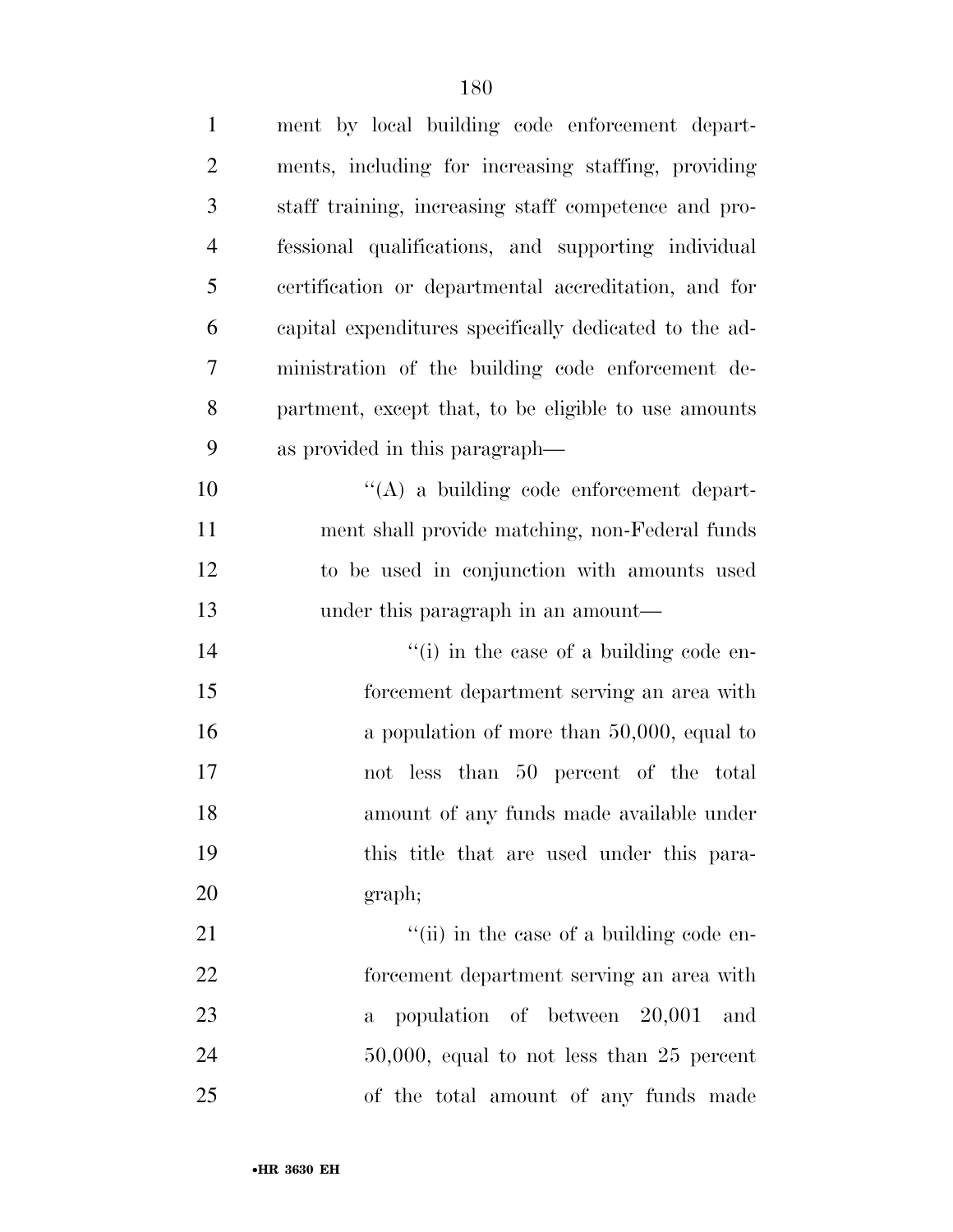available under this title that are used under this paragraph; and

3 ''(iii) in the case of a building code enforcement department serving an area with a population of less than 20,000, equal to not less than 12.5 percent of the total amount of any funds made available under this title that are used under this paragraph,

 except that the Secretary may waive the match-11 ing fund requirements under this subparagraph, in whole or in part, based upon the level of eco- nomic distress of the jurisdiction in which is lo- cated the local building code enforcement de- partment that is using amounts for purposes under this paragraph, and shall waive such matching fund requirements in whole for any recipient jurisdiction that has dedicated all building code permitting fees to the conduct of local building code enforcement; and

21 "'(B) any building code enforcement de- partment using funds made available under this title for purposes under this paragraph shall empanel a code administration and enforcement team consisting of at least 1 full-time building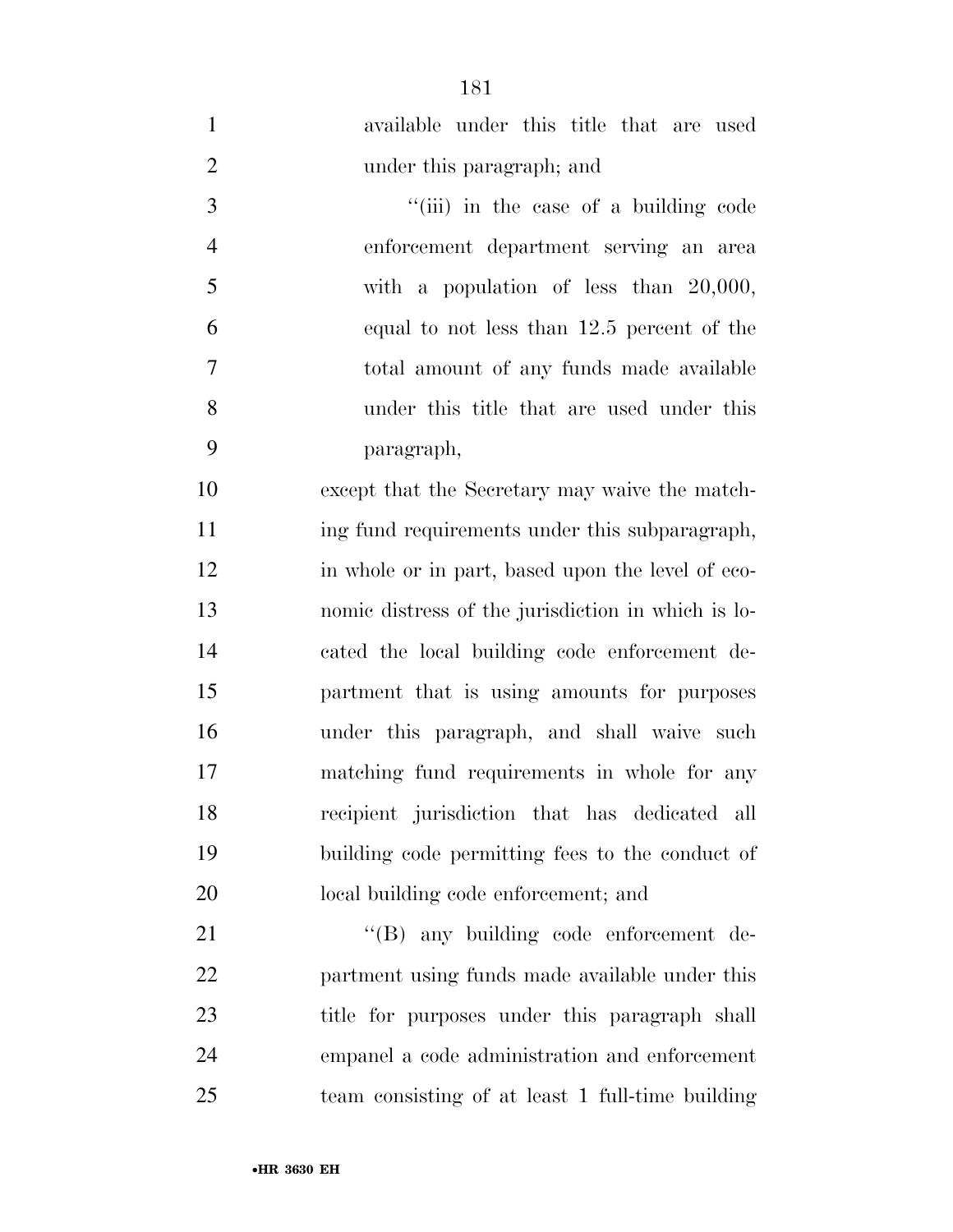| $\mathbf{1}$   | code enforcement officer, a city planner, and a             |
|----------------|-------------------------------------------------------------|
| $\overline{2}$ | health planner or similar officer; and                      |
| 3              | $(27)$ provision of assistance to local govern-             |
| $\overline{4}$ | mental agencies responsible for floodplain manage-          |
| 5              | ment activities (including such agencies of Indians         |
| 6              | tribes, as such term is defined in section 4 of the         |
| 7              | Native American Housing Assistance and Self-De-             |
| 8              | termination Act of 1996 $(25 \text{ U.S.C. } 4103)$ in com- |
| 9              | munities that participate in the national flood insur-      |
| 10             | ance program under the National Flood Insurance             |
| 11             | Act of $1968$ (42 U.S.C. 4001 et seq.), only for car-       |
| 12             | rying out outreach activities to encourage and facili-      |
| 13             | tate the purchase of flood insurance protection             |
| 14             | under such Act by owners and renters of properties          |
| 15             | in such communities and to promote educational ac-          |
| 16             | tivities that increase awareness of flood risk reduc-       |
| 17             | tion; except that—                                          |
| 18             | $\lq\lq$ amounts used as provided under this                |
| 19             | paragraph shall be used only for activities de-             |
| 20             | signed to-                                                  |
| 21             | "(i) identify owners and renters of                         |
| 22             | properties in communities that participate                  |
| 23             | in the national flood insurance program,                    |
| 24             | including owners of residential and com-                    |

mercial properties;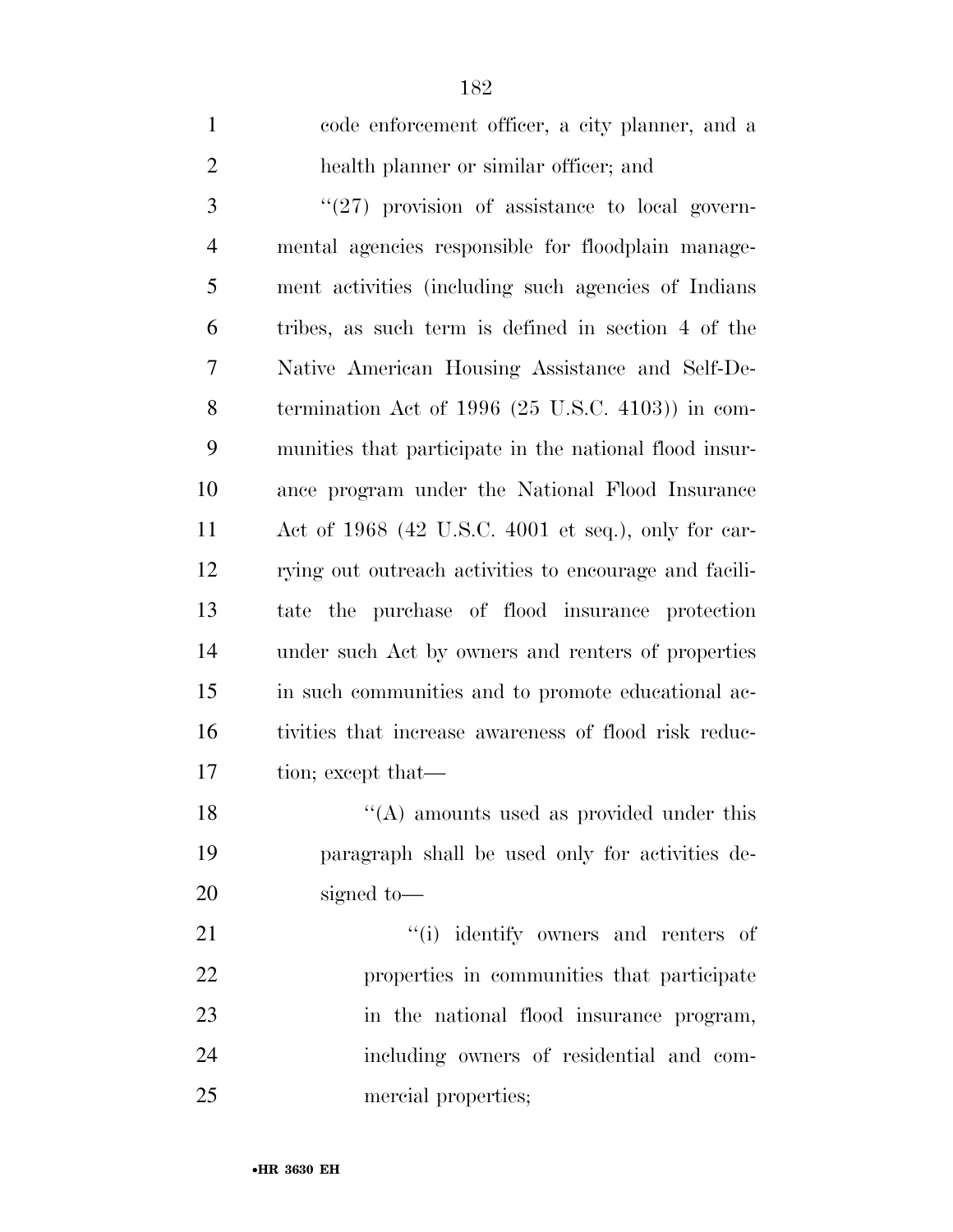| $\mathbf{1}$   | "(ii) notify such owners and renters             |
|----------------|--------------------------------------------------|
| $\overline{2}$ | when their properties become included in,        |
| 3              | or when they are excluded from, an area          |
| $\overline{4}$ | having special flood hazards and the effect      |
| 5              | of such inclusion or exclusion on the appli-     |
| 6              | cability of the mandatory flood insurance        |
| 7              | purchase requirement under section 102 of        |
| 8              | the Flood Disaster Protection Act of 1973        |
| 9              | $(42 \text{ U.S.C. } 4012a)$ to such properties; |
| 10             | "(iii) educate such owners and renters           |
| 11             | regarding the flood risk and reduction of        |
| 12             | this risk in their community, including the      |
| 13             | continued flood risks to areas that are no       |
| 14             | longer subject to the flood insurance man-       |
| 15             | datory purchase requirement;                     |
| 16             | $\lq\lq$ (iv) educate such owners and renters    |
| 17             | regarding the benefits and costs of main-        |
| 18             | taining or acquiring flood insurance, in-        |
| 19             | cluding, where applicable, lower-cost pre-       |
| 20             | ferred risk policies under this title for such   |
| 21             | properties and the contents of such prop-        |
| 22             | erties;                                          |
| 23             | "(v) encourage such owners and rent-             |
| 24             | ers to maintain or acquire such coverage;        |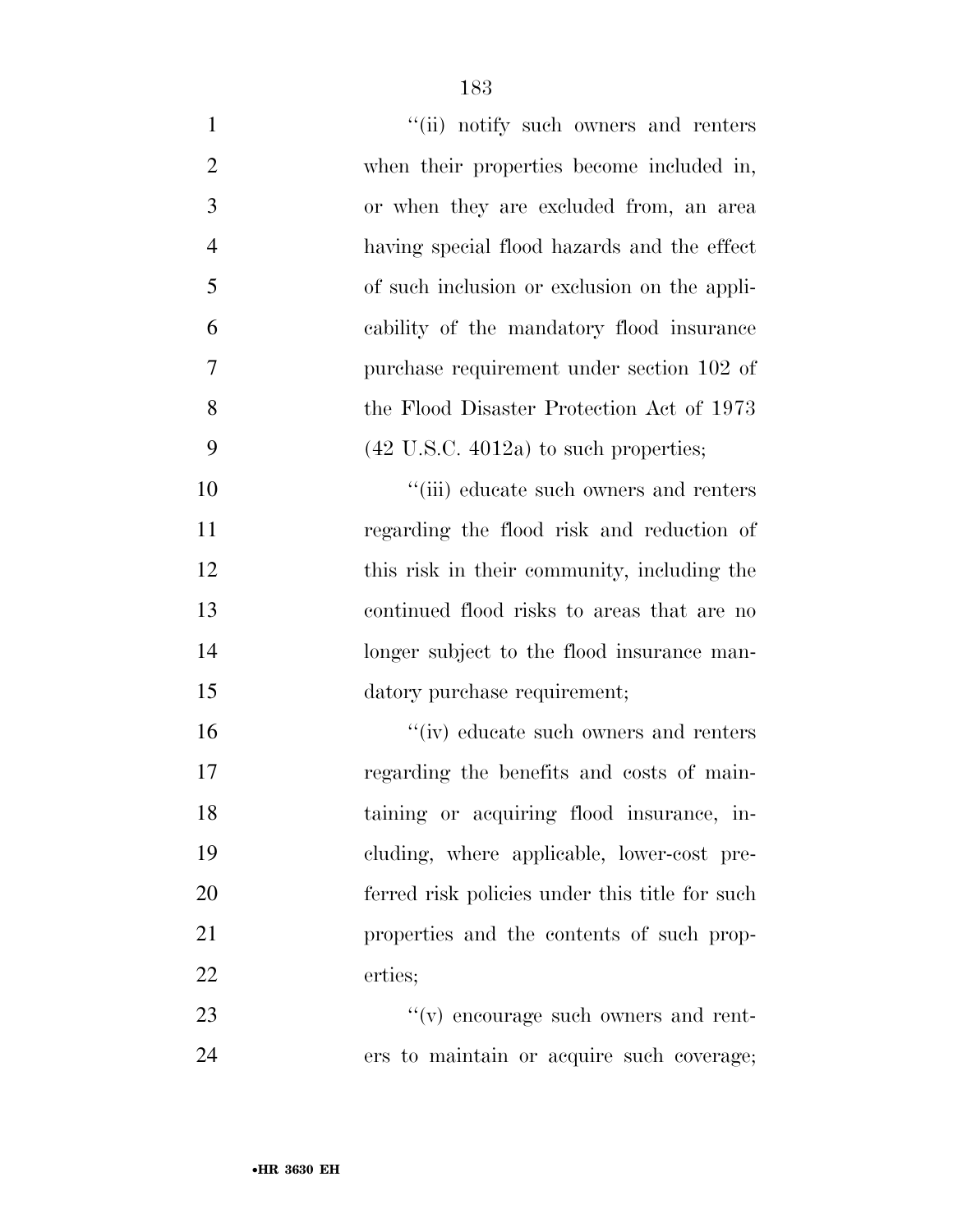| $\mathbf{1}$   | "(vi) notify such owners of where to             |
|----------------|--------------------------------------------------|
| $\overline{2}$ | obtain information regarding how to obtain       |
| 3              | such coverage, including a telephone num-        |
| $\overline{4}$ | ber, mailing address, and Internet site of       |
| 5              | the Administrator of the Federal Emer-           |
| 6              | gency Management Agency (in this para-           |
| 7              | graph referred to as the 'Administrator')        |
| 8              | where such information is available; and         |
| 9              | "(vii) educate local real estate agents          |
| 10             | in communities participating in the na-          |
| 11             | tional flood insurance program regarding         |
| 12             | the program and the availability of cov-         |
| 13             | erage under the program for owners and           |
| 14             | renters of properties in such communities,       |
| 15             | and establish coordination and liaisons          |
| 16             | with such real estate agents to facilitate       |
| 17             | purchase of coverage under the National          |
| 18             | Flood Insurance Act of 1968 and increase         |
| 19             | awareness of flood risk reduction;               |
| 20             | $\lq\lq (B)$ in any fiscal year, a local govern- |
| 21             | mental agency may not use an amount under        |
| 22             | this paragraph that exceeds 3 times the amount   |
| 23             | that the agency certifies, as the Secretary, in  |
| 24             | consultation with the Administrator, shall re-   |
| 25             | quire, that the agency will contribute from non- |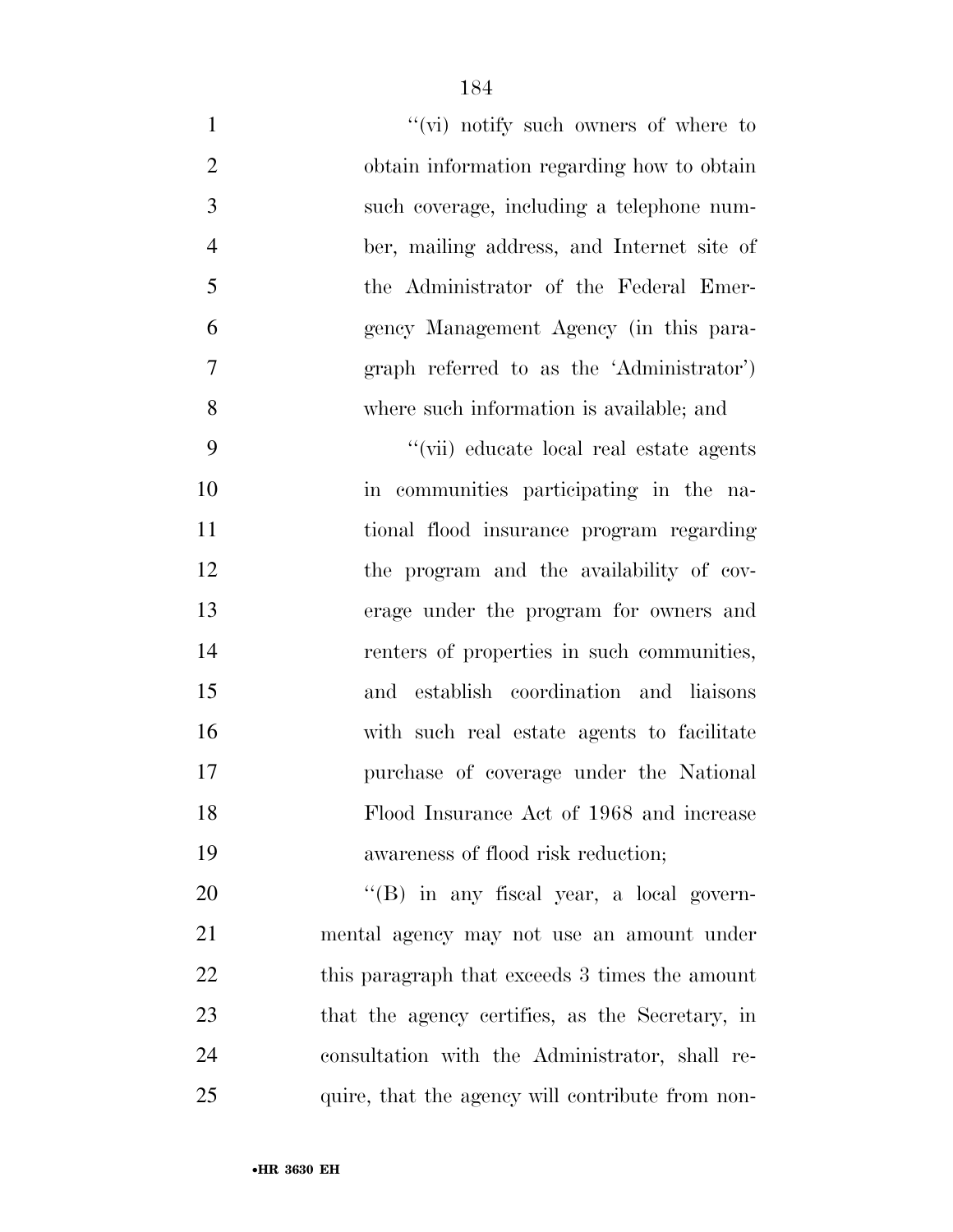Federal funds to be used with such amounts used under this paragraph only for carrying out activities described in subparagraph (A); and for purposes of this subparagraph, the term 'non-Federal funds' includes State or local gov- ernment agency amounts, in-kind contributions, any salary paid to staff to carry out the eligible activities of the local governmental agency in- volved, the value of the time and services con- tributed by volunteers to carry out such services (at a rate determined by the Secretary), and

 the value of any donated material or building and the value of any lease on a building;

 $\lq\lq$  (C) a local governmental agency that uses amounts as provided under this paragraph may coordinate or contract with other agencies and entities having particular capacities, specialties, or experience with respect to certain popu- lations or constituencies, including elderly or disabled families or persons, to carry out activi- ties described in subparagraph (A) with respect to such populations or constituencies; and

23  $\text{``(D) each local government agency that}$  uses amounts as provided under this paragraph shall submit a report to the Secretary and the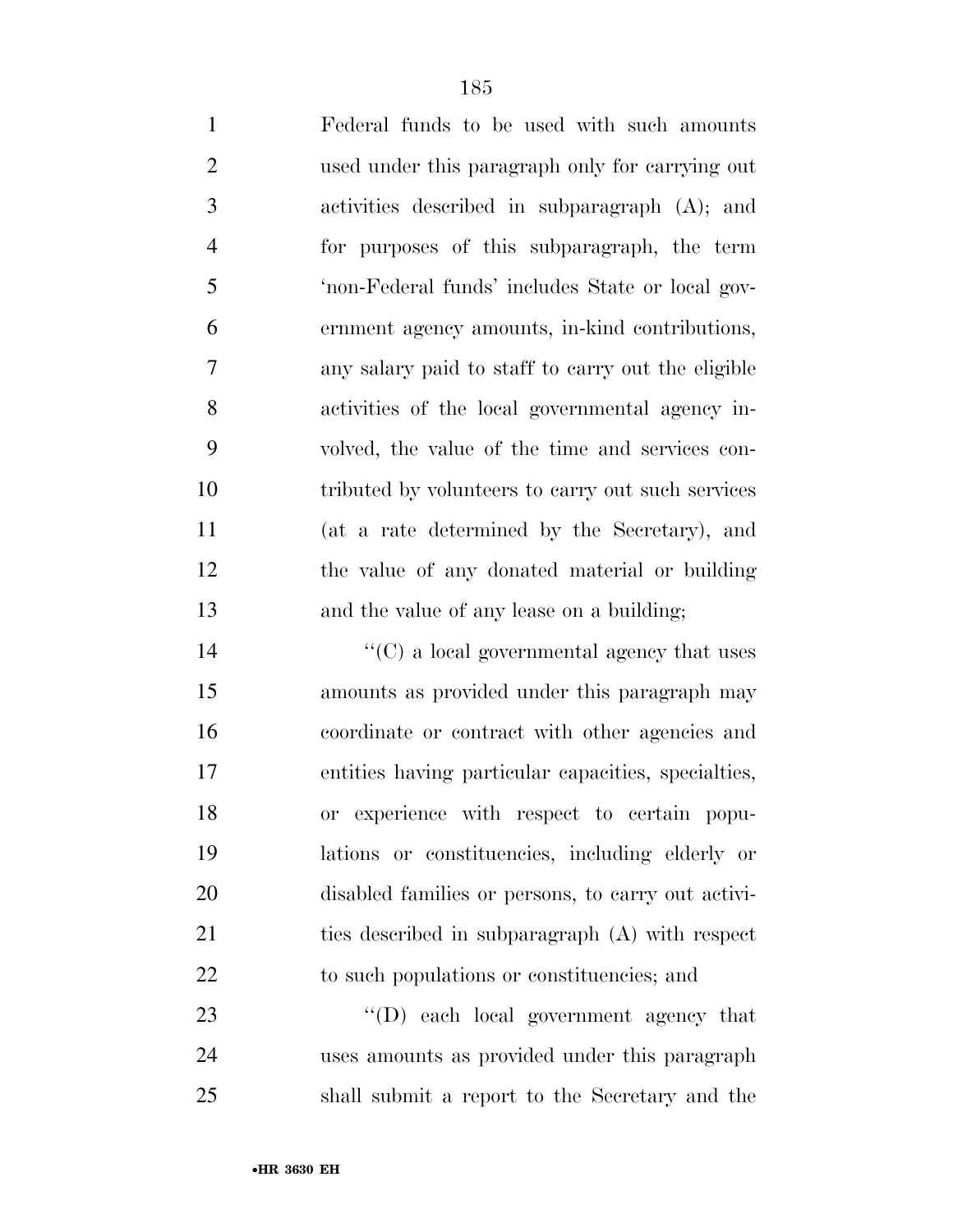Administrator, not later than 12 months after such amounts are first received, which shall in- clude such information as the Secretary and the Administrator jointly consider appropriate to describe the activities conducted using such amounts and the effect of such activities on the retention or acquisition of flood insurance cov- erage.''. **SEC. 3027. TECHNICAL CORRECTIONS.**  (a) FLOOD DISASTER PROTECTION ACT OF 1973.— The Flood Disaster Protection Act of 1973 (42 U.S.C. 4002 et seq.) is amended— (1) by striking ''Director'' each place such term appears, except in section 102(f)(3) (42 U.S.C.  $15 \qquad \qquad 4012a(f)(3)$ , and inserting "Administrator"; and (2) in section 201(b) (42 U.S.C. 4105(b)), by striking ''Director's'' and inserting ''Administra- tor's''. (b) NATIONAL FLOOD INSURANCE ACT OF 1968.— The National Flood Insurance Act of 1968 (42 U.S.C.

4001 et seq.) is amended—

 (1) by striking ''Director'' each place such term appears and inserting ''Administrator''; and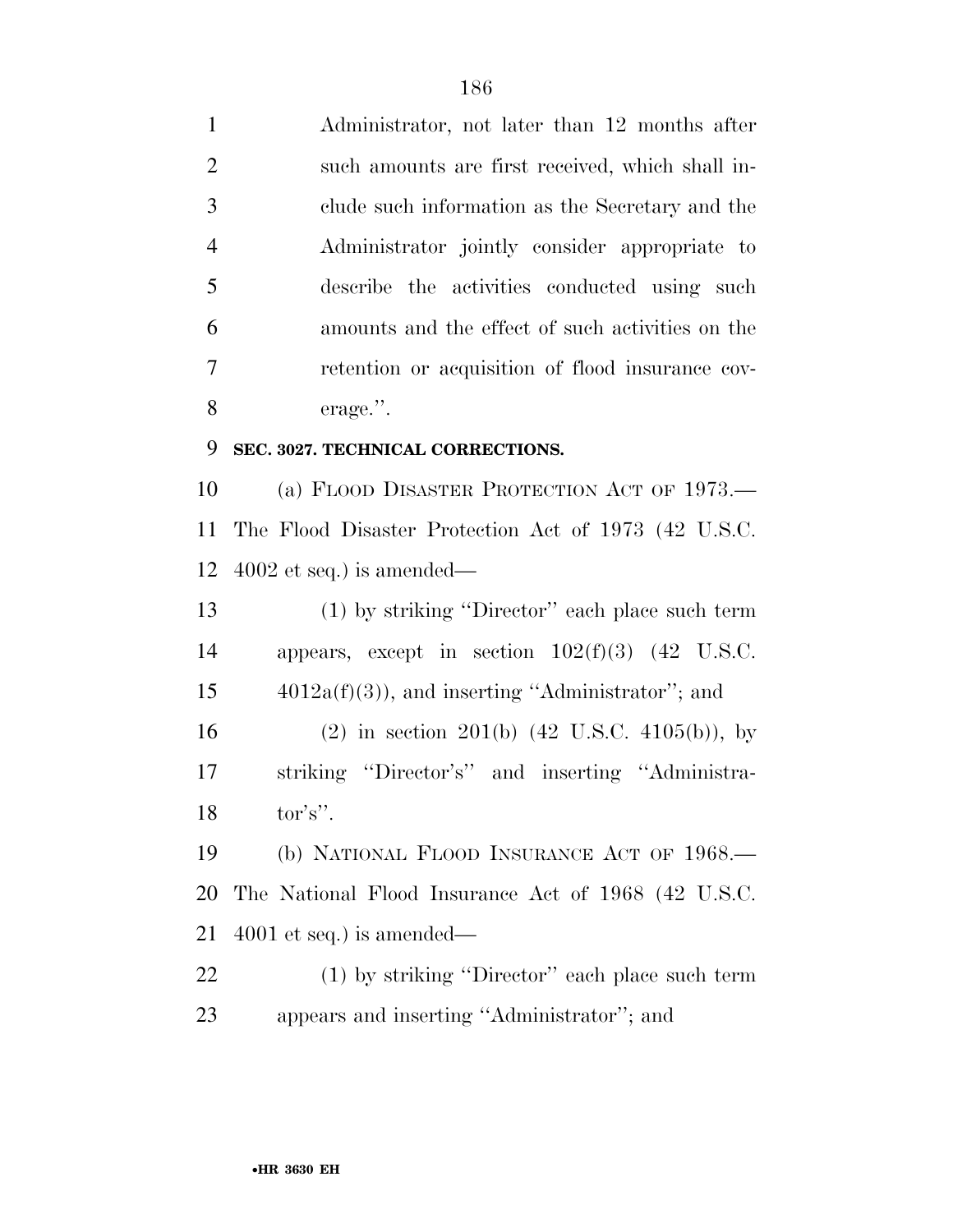(2) in section 1363 (42 U.S.C. 4104), by strik- ing ''Director's'' each place such term appears and inserting ''Administrator's''.

 (c) FEDERAL FLOOD INSURANCE ACT OF 1956.— Section 15(e) of the Federal Flood Insurance Act of 1956 (42 U.S.C. 2414(e)) is amended by striking ''Director'' each place such term appears and inserting ''Adminis-trator''.

## **SEC. 3028. REQUIRING COMPETITION FOR NATIONAL FLOOD INSURANCE PROGRAM POLICIES.**

 (a) REPORT.—Not later than the expiration of the 90-day period beginning upon the date of the enactment of this Act, the Administrator of the Federal Emergency Management Agency, in consultation with insurance com- panies, insurance agents and other organizations with which the Administrator has contracted, shall submit to the Congress a report describing procedures and policies that the Administrator shall implement to limit the per- centage of policies for flood insurance coverage under the national flood insurance program that are directly man- aged by the Agency to not more than 10 percent of the aggregate number of flood insurance policies in force under such program.

 (b) IMPLEMENTATION.—Upon submission of the re-port under subsection (a) to the Congress, the Adminis-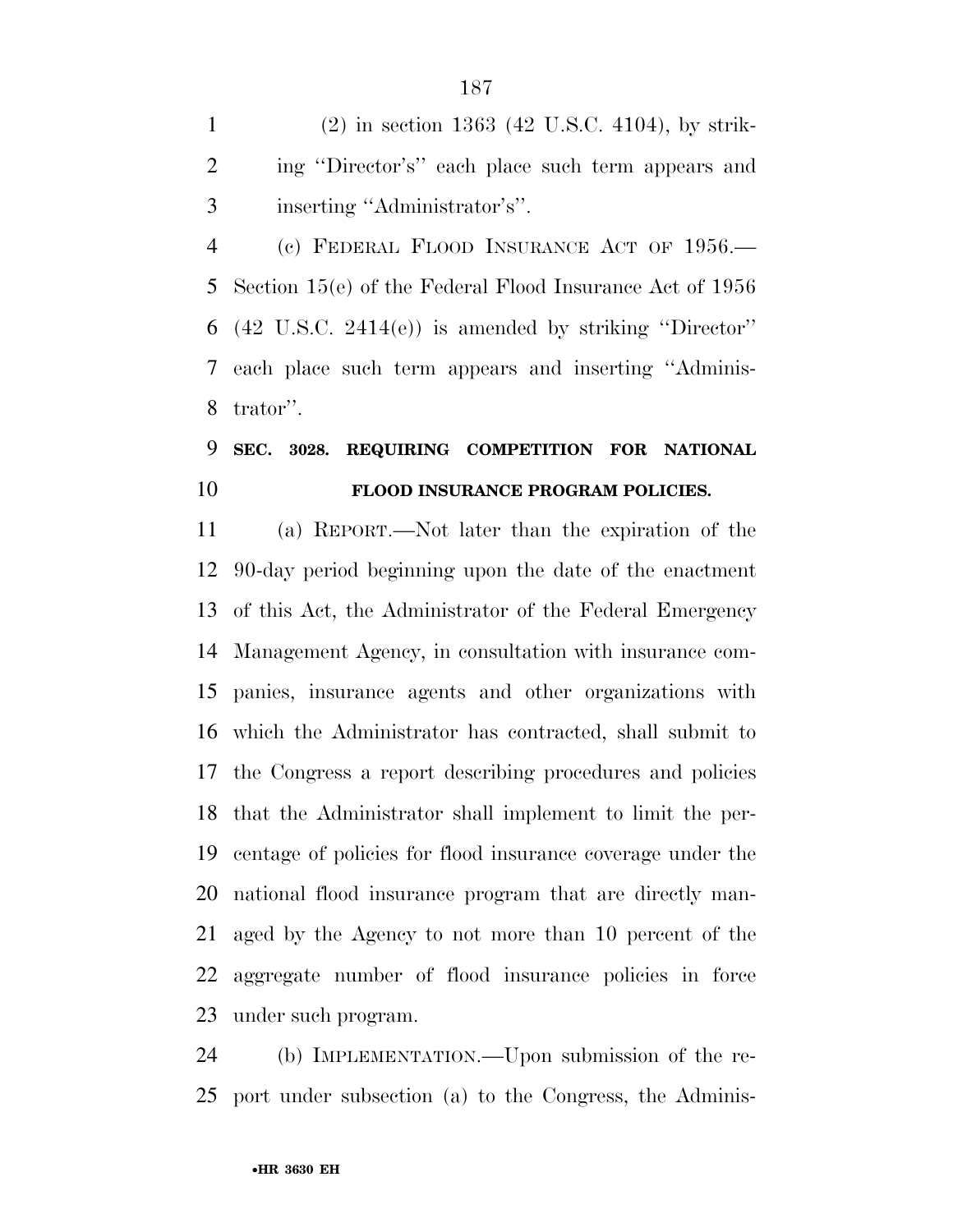trator shall implement the policies and procedures de- scribed in the report. The Administrator shall, not later than the expiration of the 12-month period beginning upon submission of such report, reduce the number of policies for flood insurance coverage that are directly man- aged by the Agency, or by the Agency's direct servicing contractor that is not an insurer, to not more than 10 percent of the aggregate number of flood insurance poli- cies in force as of the expiration of such 12-month period. (c) CONTINUATION OF CURRENT AGENT RELATION- SHIPS.—In carrying out subsection (b), the Administrator shall ensure that—

 (1) agents selling or servicing policies described in such subsection are not prevented from con-tinuing to sell or service such policies; and

 (2) insurance companies are not prevented from waiving any limitation such companies could other-wise enforce to limit any such activity.

 **SEC. 3029. STUDIES OF VOLUNTARY COMMUNITY-BASED FLOOD INSURANCE OPTIONS.** 

 (a) STUDIES.—The Administrator of the Federal Emergency Management Agency and the Comptroller General of the United States shall each conduct a separate study to assess options, methods, and strategies for offer-ing voluntary community-based flood insurance policy op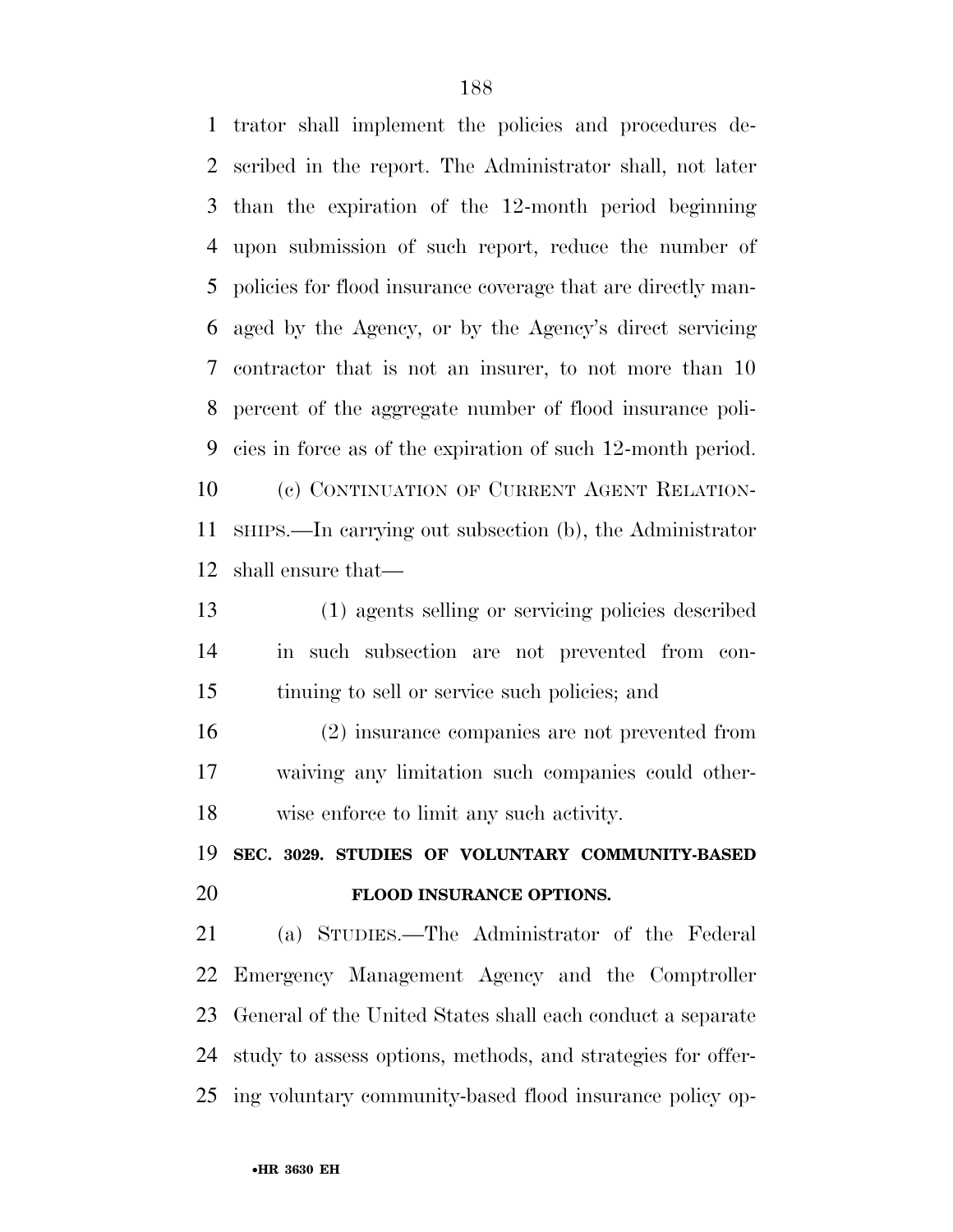tions and incorporating such options into the national flood insurance program. Such studies shall take into con- sideration and analyze how the policy options would affect communities having varying economic bases, geographic locations, flood hazard characteristics or classifications, and flood management approaches.

 (b) REPORTS.—Not later than the expiration of the 18-month period beginning on the date of the enactment of this Act, the Administrator of the Federal Emergency Management Agency and the Comptroller General of the United States shall each submit a report to the Committee on Financial Services of the House of Representatives and the Committee on Banking, Housing, and Urban Affairs of the Senate on the results and conclusions of the study such agency conducted under subsection (a), and each such report shall include recommendations for the best manner to incorporate voluntary community-based flood insurance options into the national flood insurance pro- gram and for a strategy to implement such options that would encourage communities to undertake flood mitiga-tion activities.

### **SEC. 3030. REPORT ON INCLUSION OF BUILDING CODES IN FLOODPLAIN MANAGEMENT CRITERIA.**

 Not later than the expiration of the 6-month period beginning on the date of the enactment of this Act, the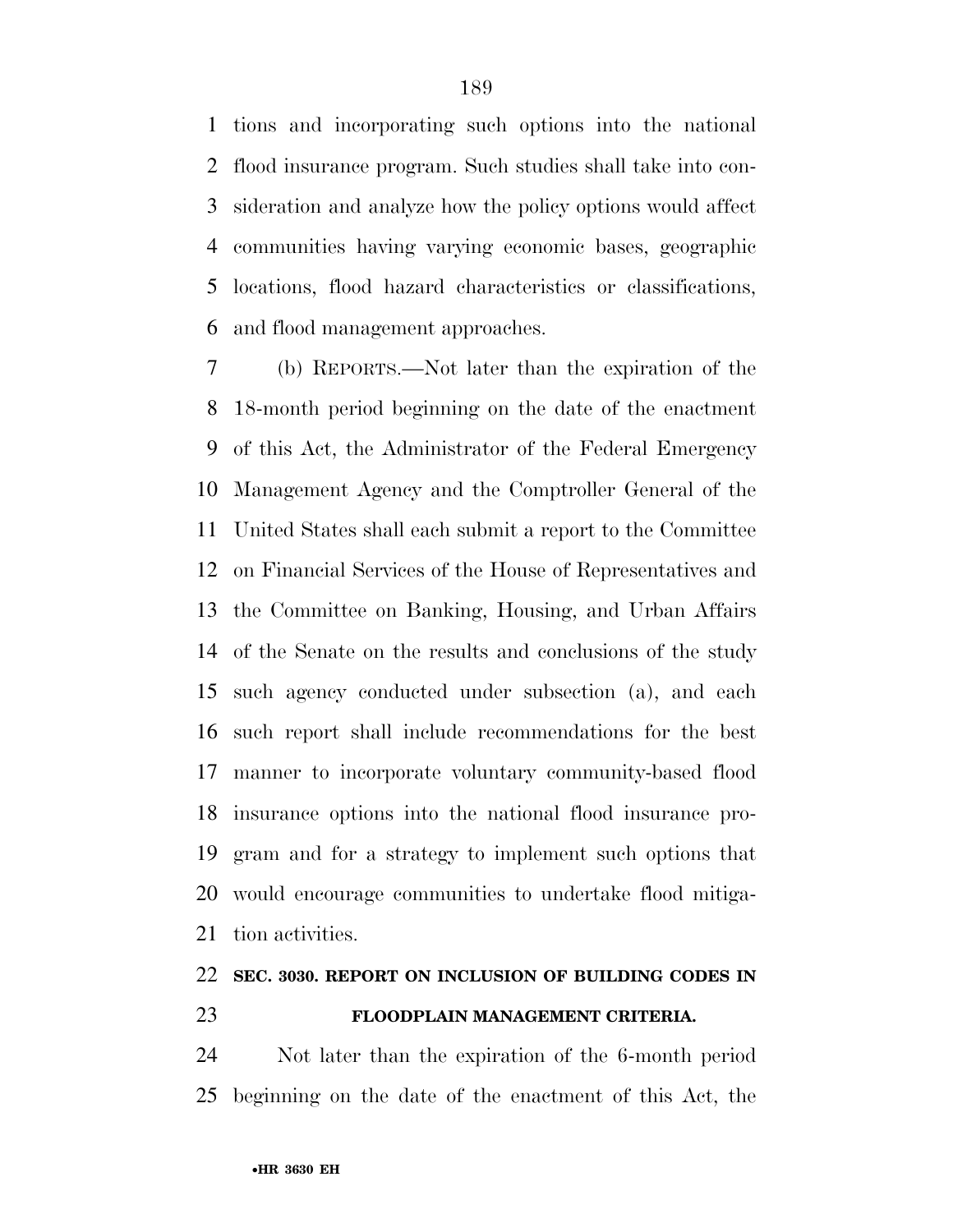Administrator of the Federal Emergency Management Agency shall conduct a study and submit a report to the Committee on Financial Services of the House of Rep- resentatives and the Committee on Banking, Housing, and Urban Affairs of the Senate regarding the impact, effec- tiveness, and feasibility of amending section 1361 of the National Flood Insurance Act of 1968 (42 U.S.C. 4102) to include widely used and nationally recognized building codes as part of the floodplain management criteria devel-oped under such section, and shall determine—

 (1) the regulatory, financial, and economic im- pacts of such a building code requirement on home- owners, States and local communities, local land use policies, and the Federal Emergency Management Agency;

 (2) the resources required of State and local communities to administer and enforce such a build-ing code requirement;

 (3) the effectiveness of such a building code re- quirement in reducing flood-related damage to build-21 ings and contents;

 (4) the impact of such a building code require- ment on the actuarial soundness of the National Flood Insurance Program;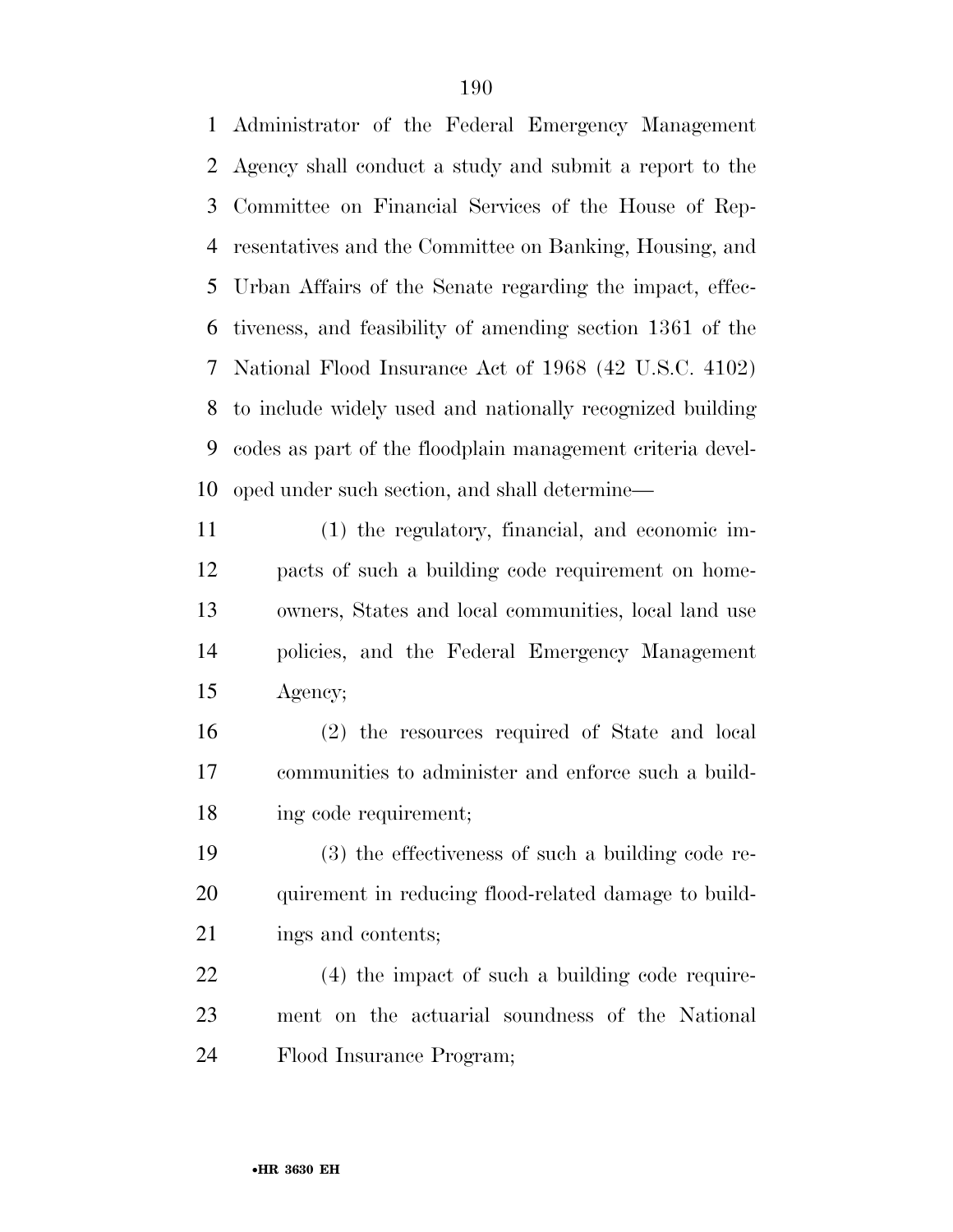(5) the effectiveness of nationally recognized codes in allowing innovative materials and systems for flood-resistant construction;

 (6) the feasibility and effectiveness of providing an incentive in lower premium rates for flood insur- ance coverage under such Act for structures meeting whichever of such widely used and nationally recog- nized building code or any applicable local building code provides greater protection from flood damage;

 (7) the impact of such a building code require- ment on rural communities with different building code challenges than more urban environments; and (8) the impact of such a building code require-ment on Indian reservations.

#### **SEC. 3031. STUDY ON GRADUATED RISK.**

 (a) STUDY.—The National Academy of Sciences shall conduct a study exploring methods for understanding graduated risk behind levees and the associated land de- velopment, insurance, and risk communication dimensions, which shall—

 (1) research, review, and recommend current best practices for estimating direct annualized flood losses behind levees for residential and commercial structures;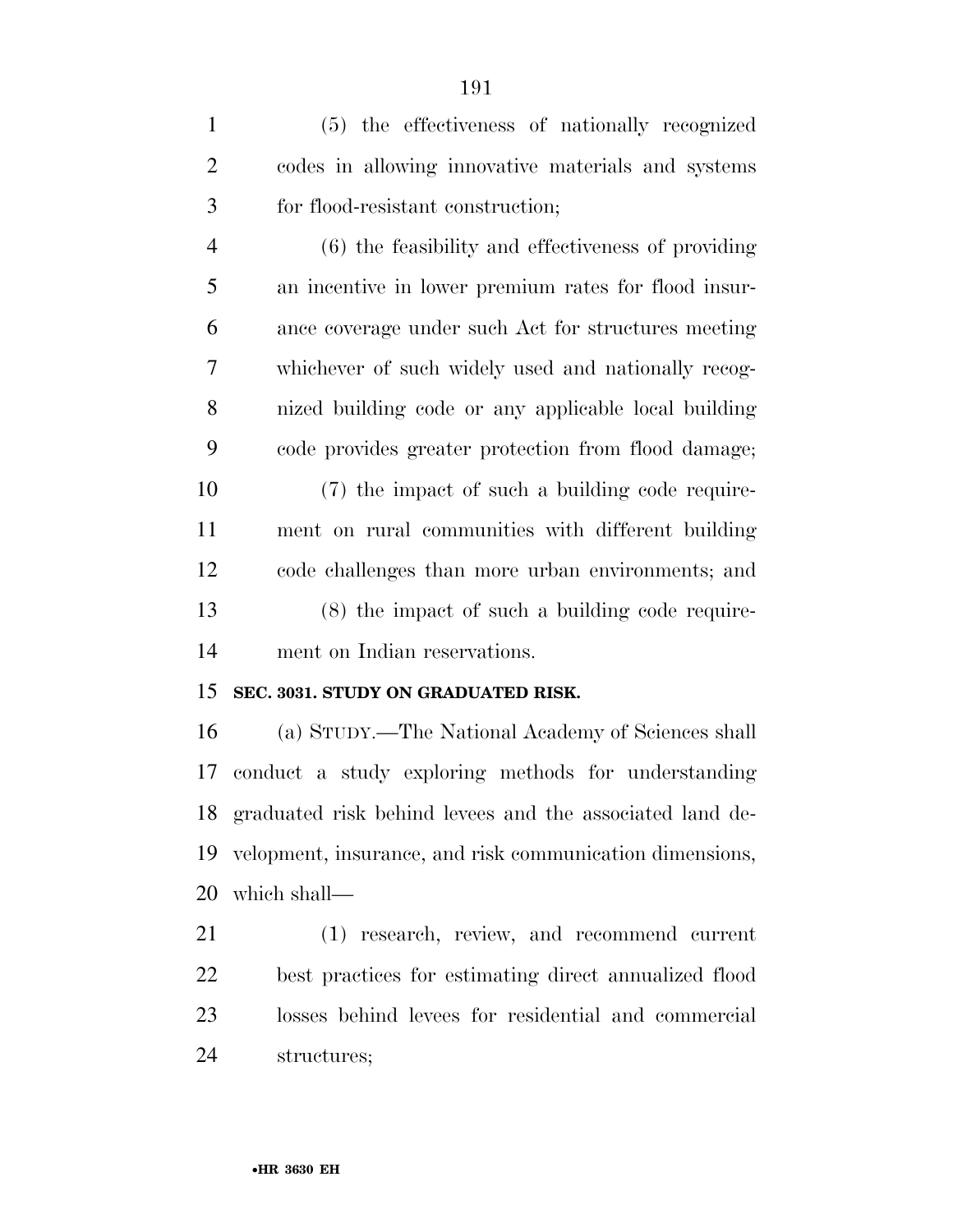(2) rank such practices based on their best value, balancing cost, scientific integrity, and the in- herent uncertainties associated with all aspects of the loss estimate, including geotechnical engineering, flood frequency estimates, economic value, and direct damages;

 (3) research, review, and identify current best floodplain management and land use practices be- hind levees that effectively balance social, economic, and environmental considerations as part of an over-all flood risk management strategy;

 (4) identify examples where such practices have proven effective and recommend methods and proc- esses by which they could be applied more broadly across the United States, given the variety of dif- ferent flood risks, State and local legal frameworks, and evolving judicial opinions;

 (5) research, review, and identify a variety of flood insurance pricing options for flood hazards be- hind levees which are actuarially sound and based on the flood risk data developed using the top three best value approaches identified pursuant to para-23 graph  $(1)$ ;

 (6) evaluate and recommend methods to reduce insurance costs through creative arrangements be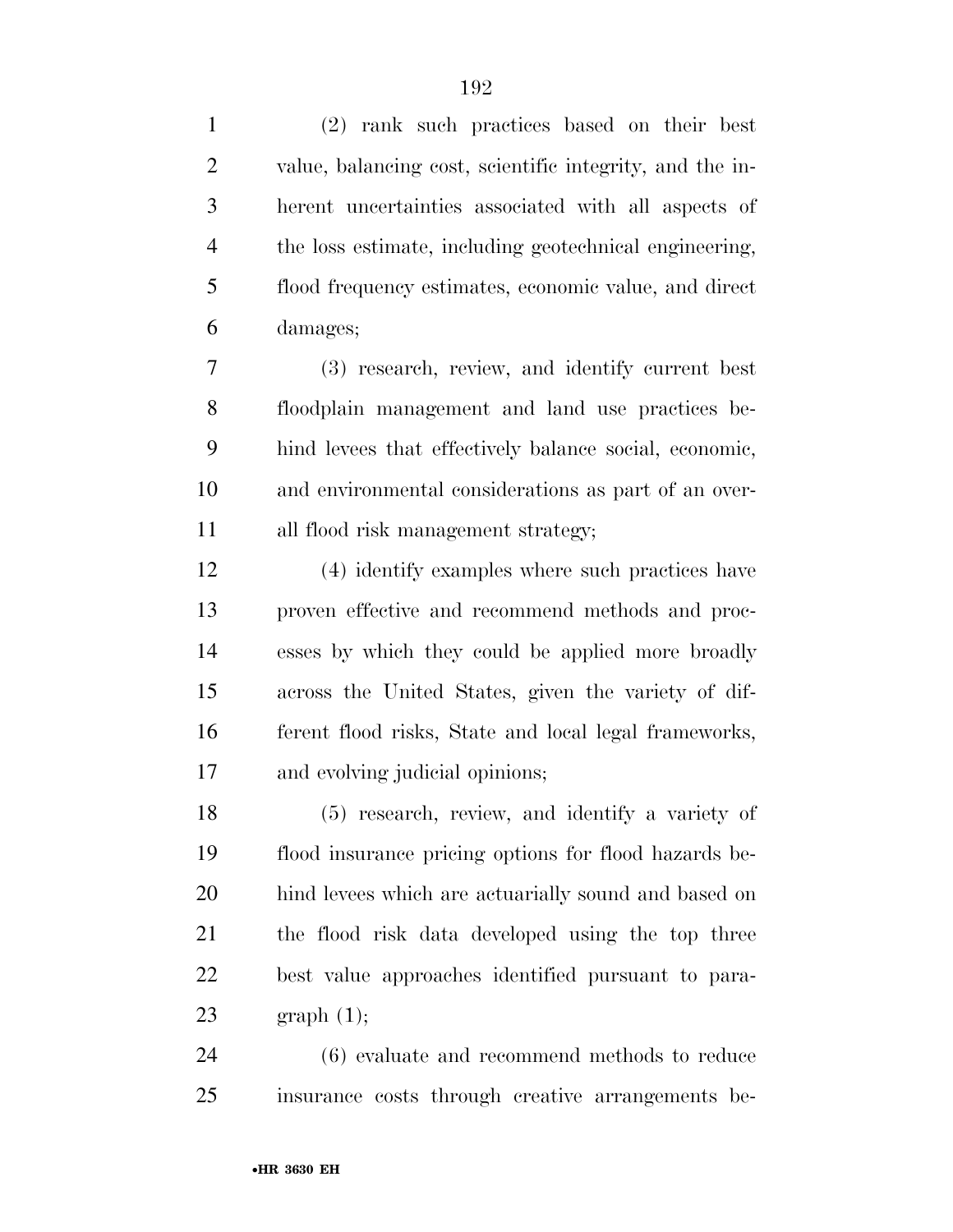tween insureds and insurers while keeping a clear accounting of how much financial risk is being borne by various parties such that the entire risk is ac- counted for, including establishment of explicit limits on disaster aid or other assistance in the event of a flood; and

 (7) taking into consideration the recommenda- tions pursuant to paragraphs (1) through (3), rec- ommend approaches to communicating the associ- ated risks to community officials, homeowners, and other residents.

 (b) REPORT.—Not later than the expiration of the 12-month period beginning on the date of the enactment of this Act, the National Academy of Sciences shall submit a report to the Committees on Financial Services and Science, Space, and Technology of the House of Rep- resentatives and the Committees on Banking, Housing, and Urban Affairs and Commerce, Science and Transpor- tation of the Senate on the study under subsection (a) in- cluding the information and recommendations required under such subsection.

### **SEC. 3032. REPORT ON FLOOD-IN-PROGRESS DETERMINA-TION.**

 The Administrator of the Federal Emergency Man-agement Agency shall review the processes and procedures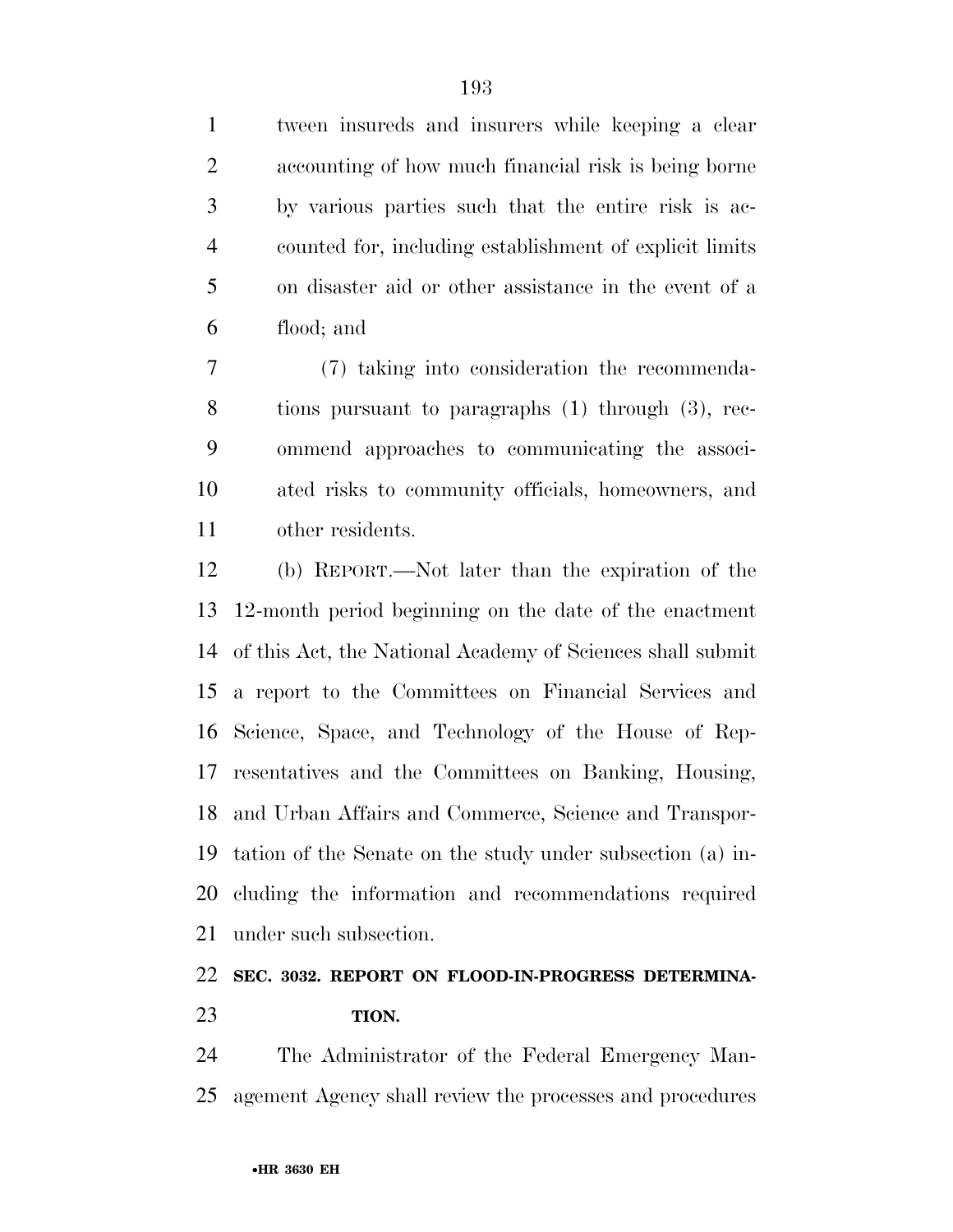for determining that a flood event has commenced or is in progress for purposes of flood insurance coverage made available under the national flood insurance program under the National Flood Insurance Act of 1968 and for providing public notification that such an event has com- menced or is in progress. In such review, the Adminis- trator shall take into consideration the effects and implica- tions that weather conditions, such as rainfall, snowfall, projected snowmelt, existing water levels, and other condi- tions have on the determination that a flood event has commenced or is in progress. Not later than the expiration of the 6-month period beginning upon the date of the en- actment of this Act, the Administrator shall submit a re- port to the Congress setting forth the results and conclu- sions of the review undertaken pursuant to this section and any actions undertaken or proposed actions to be taken to provide for a more precise and technical deter- mination that a flooding event has commenced or is in progress.

#### **SEC. 3033. STUDY ON REPAYING FLOOD INSURANCE DEBT.**

 Not later than the expiration of the 6-month period beginning on the date of the enactment of this Act, the Administrator of the Federal Emergency Management Agency shall submit a report to the Congress setting forth a plan for repaying within 10 years all amounts, including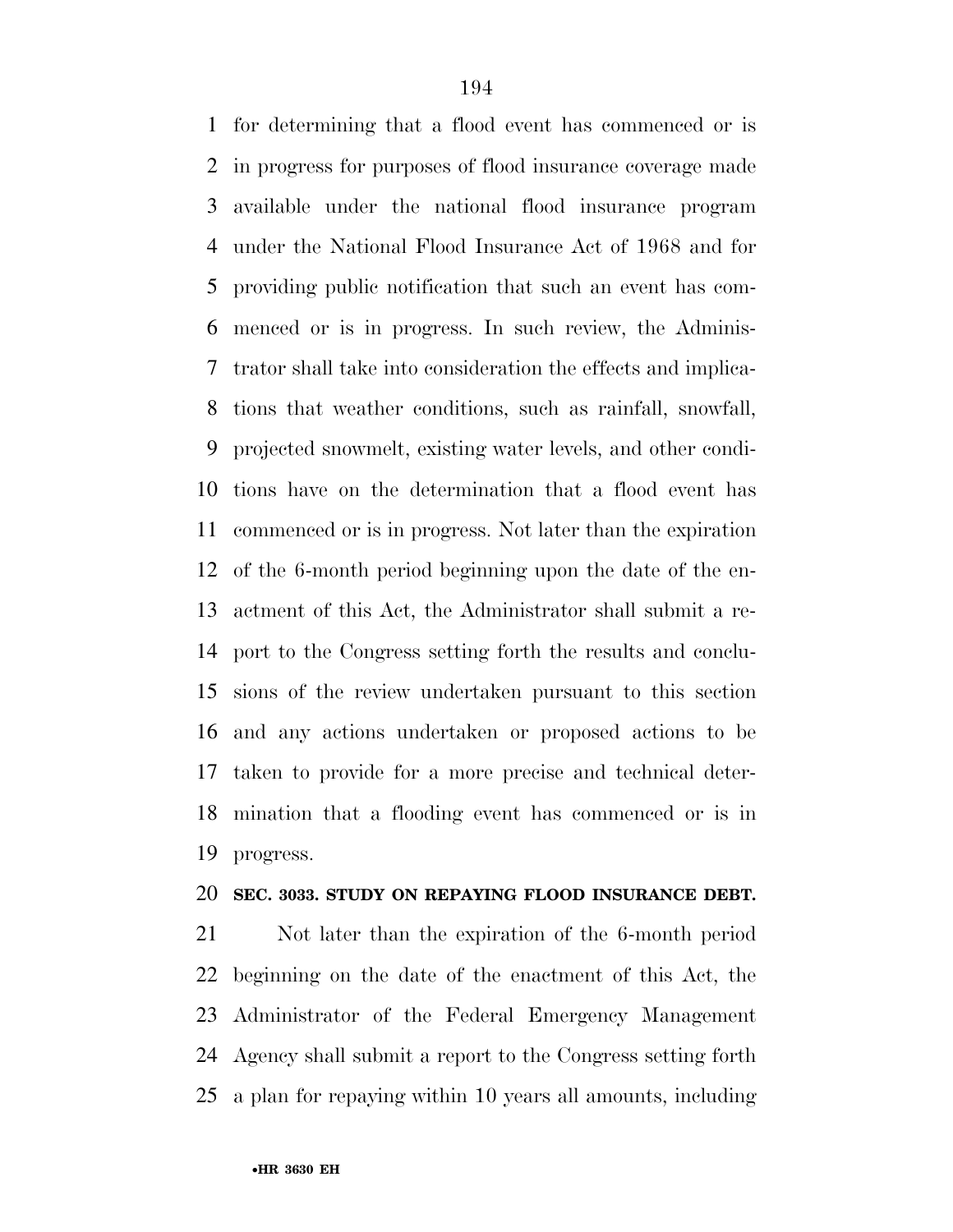any amounts previously borrowed but not yet repaid, owed pursuant to clause (2) of subsection (a) of section 1309 of the National Flood Insurance Act of 1968 (42 U.S.C.  $4016(a)(2)$ .

#### **SEC. 3034. NO CAUSE OF ACTION.**

 No cause of action shall exist and no claim may be brought against the United States for violation of any no- tification requirement imposed upon the United States by this title or any amendment made by this title.

 **SEC. 3035. AUTHORITY FOR THE CORPS OF ENGINEERS TO PROVIDE SPECIALIZED OR TECHNICAL SERV-ICES.** 

 (a) IN GENERAL.—Notwithstanding any other provi- sion of law, upon the request of a State or local govern- ment, the Secretary of the Army may evaluate a levee sys- tem that was designed or constructed by the Secretary for the purposes of the National Flood Insurance Program es- tablished under chapter 1 of the National Flood Insurance Act of 1968 (42 U.S.C. 4011 et seq.).

 (b) REQUIREMENTS.—A levee system evaluation under subsection (a) shall—

 (1) comply with applicable regulations related to areas protected by a levee system;

 (2) be carried out in accordance with such pro-cedures as the Secretary, in consultation with the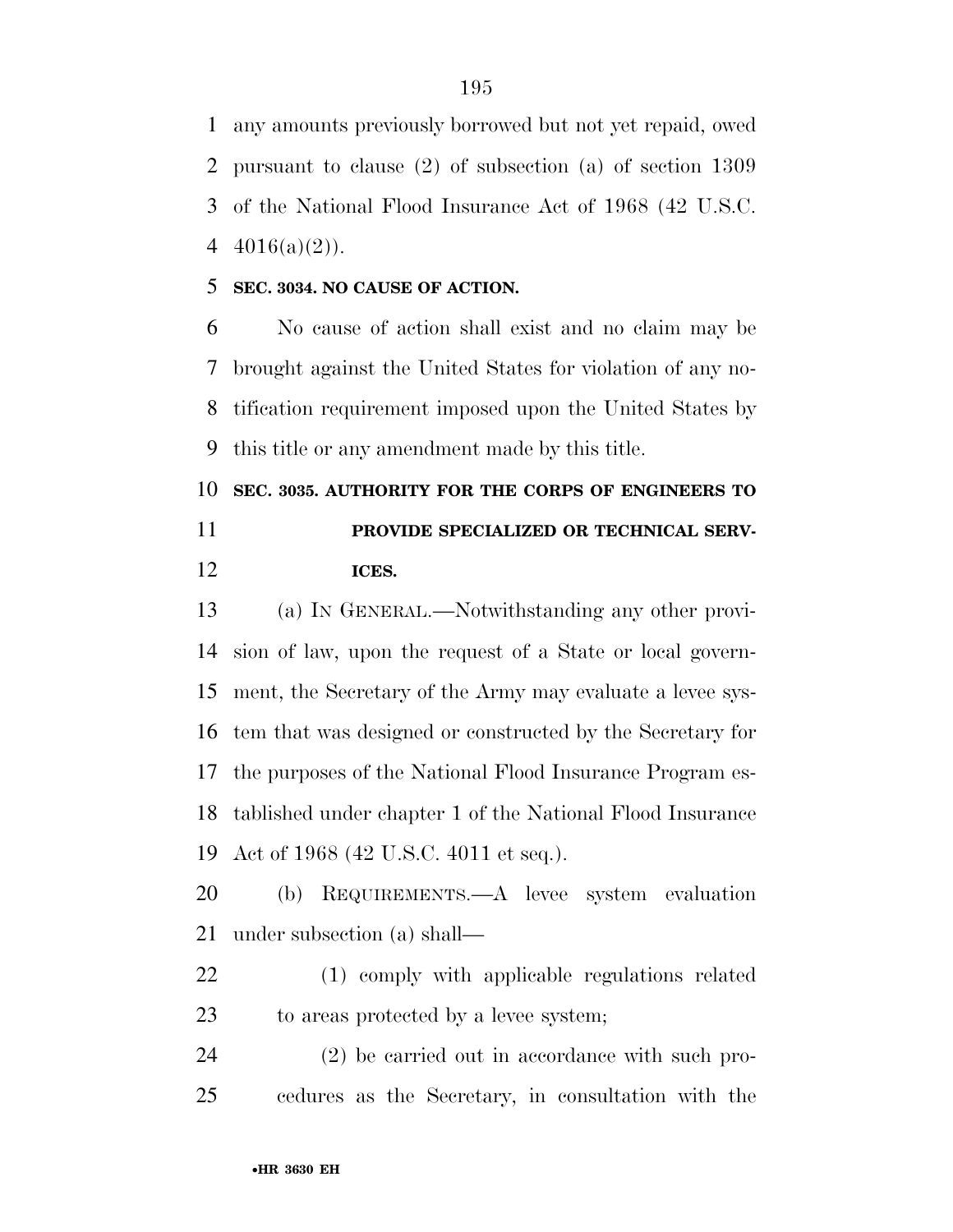| 8              | <b>PORTUNITY</b><br>WITH                            |
|----------------|-----------------------------------------------------|
|                | <b>IV—JUMPSTARTING</b><br>7 TITLE<br>$OP-$          |
| 6              | ties.                                               |
| -5             | cost associated with the performance of the activi- |
| $\overline{4}$ | ernment agrees to reimburse the Secretary for all   |
| 3              | (3) be carried out only if the State or local gov-  |
| 2              | ment Agency, may establish; and                     |
| $\mathbf{1}$   | Administrator of the Federal Emergency Manage-      |

# **BROADBAND SPECTRUM ACT OF 2011**

#### **SEC. 4001. SHORT TITLE.**

 This title may be cited as the ''Jumpstarting Oppor- tunity with Broadband Spectrum Act of 2011'' or the ''JOBS Act of 2011''.

#### **SEC. 4002. DEFINITIONS.**

In this title:

17 (1) 700 MHZ D BLOCK SPECTRUM.—The term ''700 MHz D block spectrum'' means the portion of the electromagnetic spectrum between the fre- quencies from 758 megahertz to 763 megahertz and between the frequencies from 788 megahertz to 793 megahertz.

 (2) 700 MHZ PUBLIC SAFETY GUARD BAND SPECTRUM.—The term ''700 MHz public safety guard band spectrum'' means the portion of the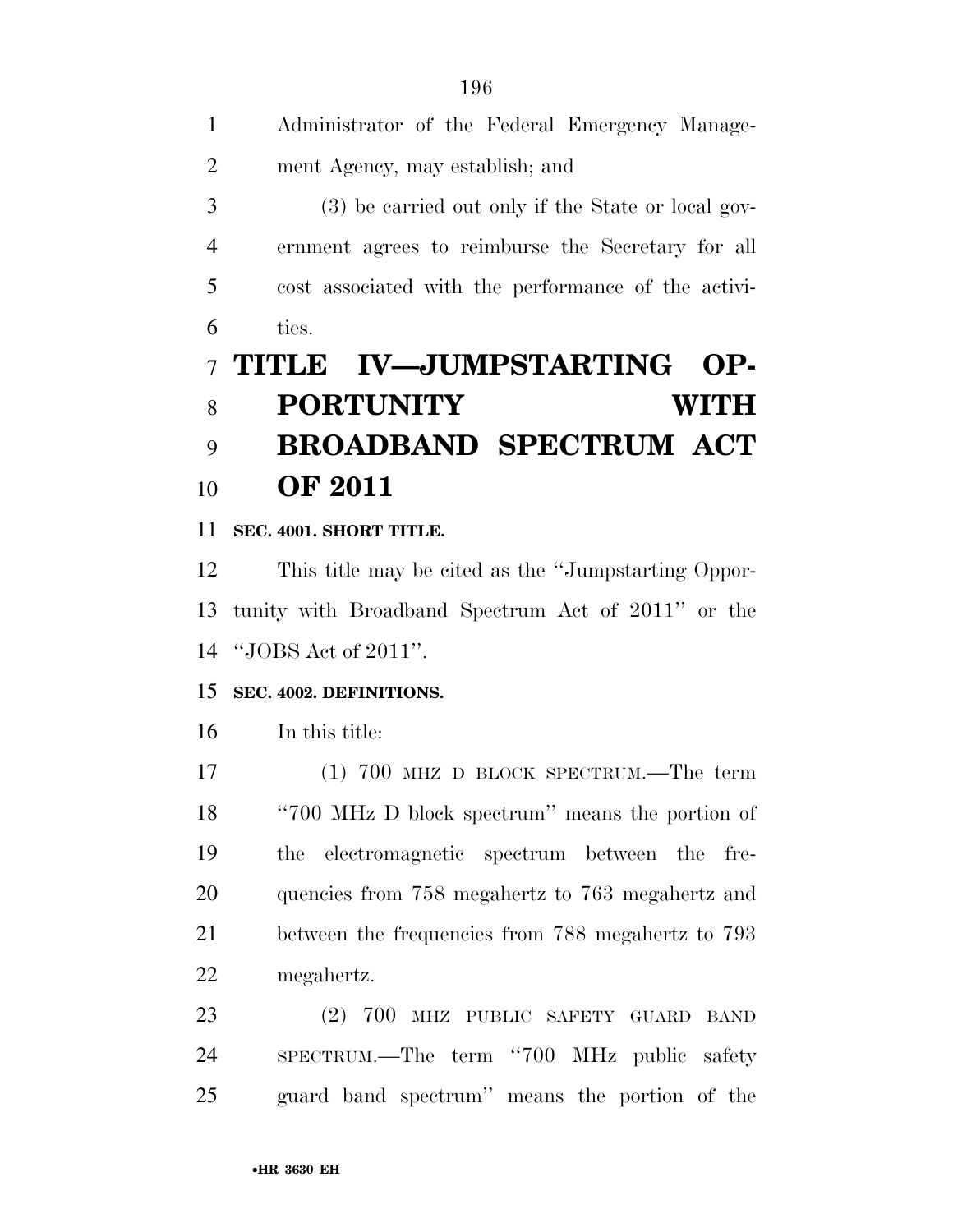electromagnetic spectrum between the frequencies from 768 megahertz to 769 megahertz and between the frequencies from 798 megahertz to 799 mega-hertz.

 (3) 700 MHZ PUBLIC SAFETY NARROWBAND SPECTRUM.—The term ''700 MHz public safety narrowband spectrum'' means the portion of the electromagnetic spectrum between the frequencies from 769 megahertz to 775 megahertz and between the frequencies from 799 megahertz to 805 mega-hertz.

 (4) ADMINISTRATOR.—The term ''Adminis- trator'' means the entity selected under section 4203(a) to serve as Administrator of the National Public Safety Communications Plan.

 (5) ASSISTANT SECRETARY.—The term ''Assist- ant Secretary'' means the Assistant Secretary of Commerce for Communications and Information.

 (6) BOARD.—The term ''Board'' means the Public Safety Communications Planning Board es-21 tablished under section  $4202(a)(1)$ .

 (7) BROADCAST TELEVISION LICENSEE.—The term ''broadcast television licensee'' means the li-censee of—

(A) a full-power television station; or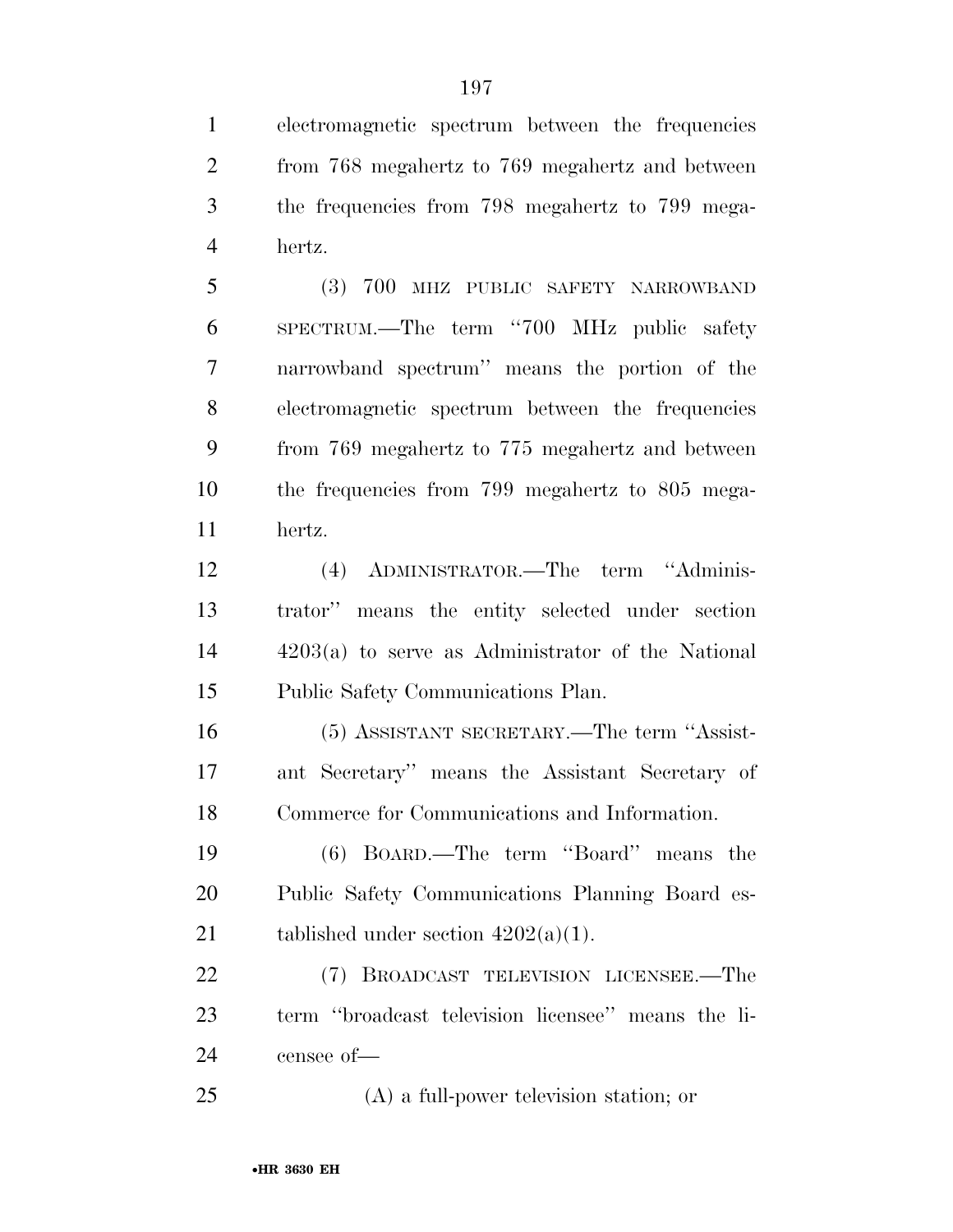(B) a low-power television station that has been accorded primary status as a Class A tele- vision licensee under section 73.6001(a) of title 4 47, Code of Federal Regulations. (8) BROADCAST TELEVISION SPECTRUM.—The term ''broadcast television spectrum'' means the por- tions of the electromagnetic spectrum between the frequencies from 54 megahertz to 72 megahertz, from 76 megahertz to 88 megahertz, from 174 megahertz to 216 megahertz, and from 470 mega- hertz to 698 megahertz. (9) COMMERCIAL MOBILE DATA SERVICE.—The term ''commercial mobile data service'' means any mobile service (as defined in section 3 of the Com- munications Act of 1934 (47 U.S.C. 153)) that is— (A) a data service; (B) provided for profit; and (C) available to the public or such classes of eligible users as to be effectively available to a substantial portion of the public, as specified 21 by regulation by the Commission. 22 (10) COMMERCIAL MOBILE SERVICE.—The term ''commercial mobile service'' has the meaning given such term in section 332 of the Communica-tions Act of 1934 (47 U.S.C. 332).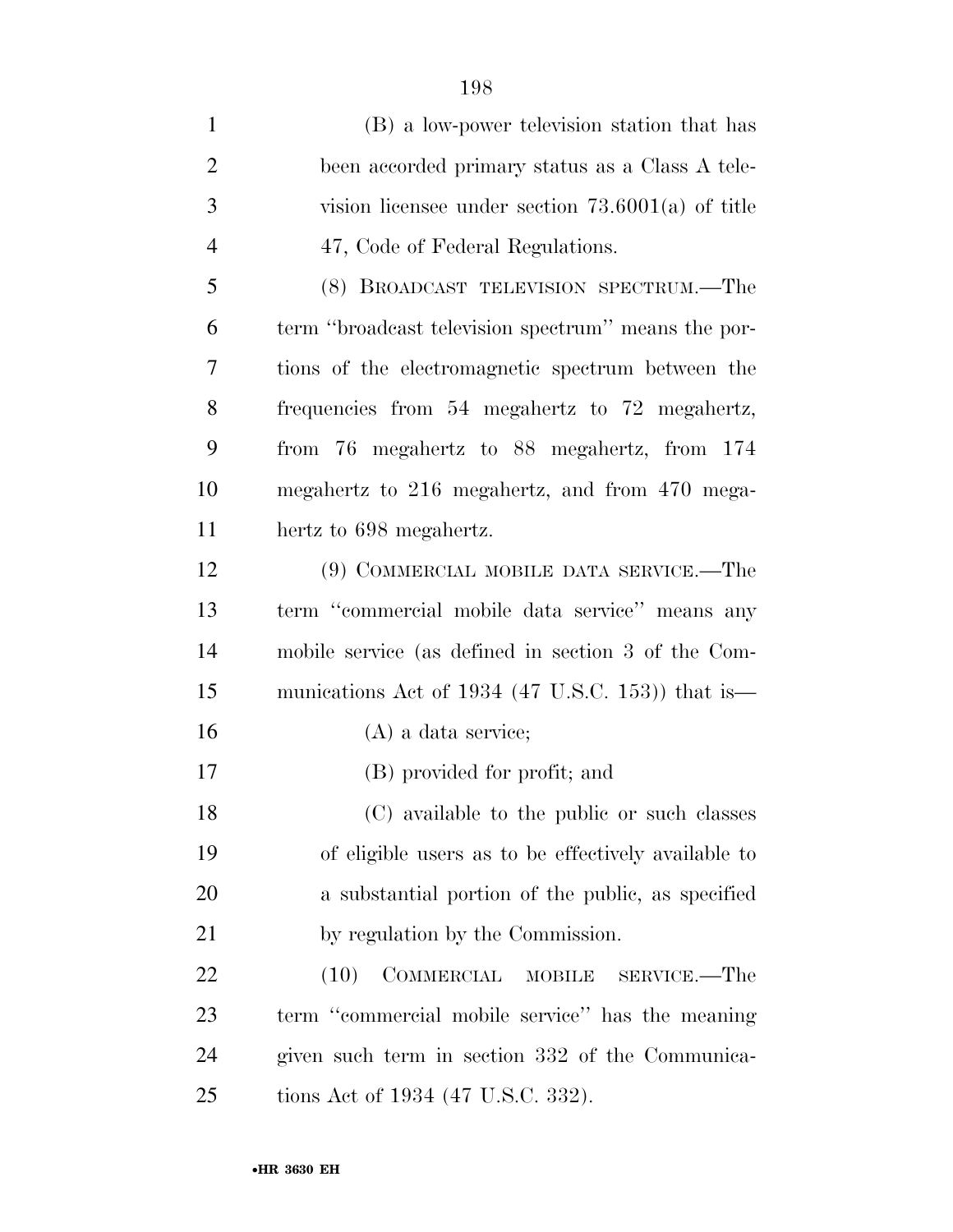| $\mathbf{1}$   | (11) COMMERCIAL STANDARDS.—The term                 |
|----------------|-----------------------------------------------------|
| $\overline{2}$ | "commercial standards" means the technical stand-   |
| 3              | ards followed by the commercial mobile service and  |
| $\overline{4}$ | commercial mobile data service industries for net-  |
| 5              | work, device, and Internet Protocol connectivity.   |
| 6              | Such term includes standards developed by the       |
| 7              | Third Generation Partnership Project (3GPP), the    |
| 8              | Institute of Electrical and Electronics Engineers   |
| 9              | (IEEE), the Alliance for Telecommunications Indus-  |
| 10             | try Solutions (ATIS), the Internet Engineering Task |
| 11             | Force (IETF), and the International Telecommuni-    |
| 12             | cation Union (ITU).                                 |
| 13             | (12) COMMISSION.—The term "Commission"              |
| 14             | means the Federal Communications Commission.        |
| 15             | (13) EMERGENCY CALL.—The term "emergency            |
| 16             | call" means any real-time communication with a      |
| 17             | public safety answering point or other emergency    |
| 18             | management or response agency, including-           |
| 19             | (A) through voice, text, or video and re-           |
| 20             | lated data; and                                     |
| 21             | (B) nonhuman-initiated automatic event              |
| 22             | alerts, such as alarms, telematics, or sensor       |
| 23             | data, which may also include real-time voice,       |
| 24             | text, or video communications.                      |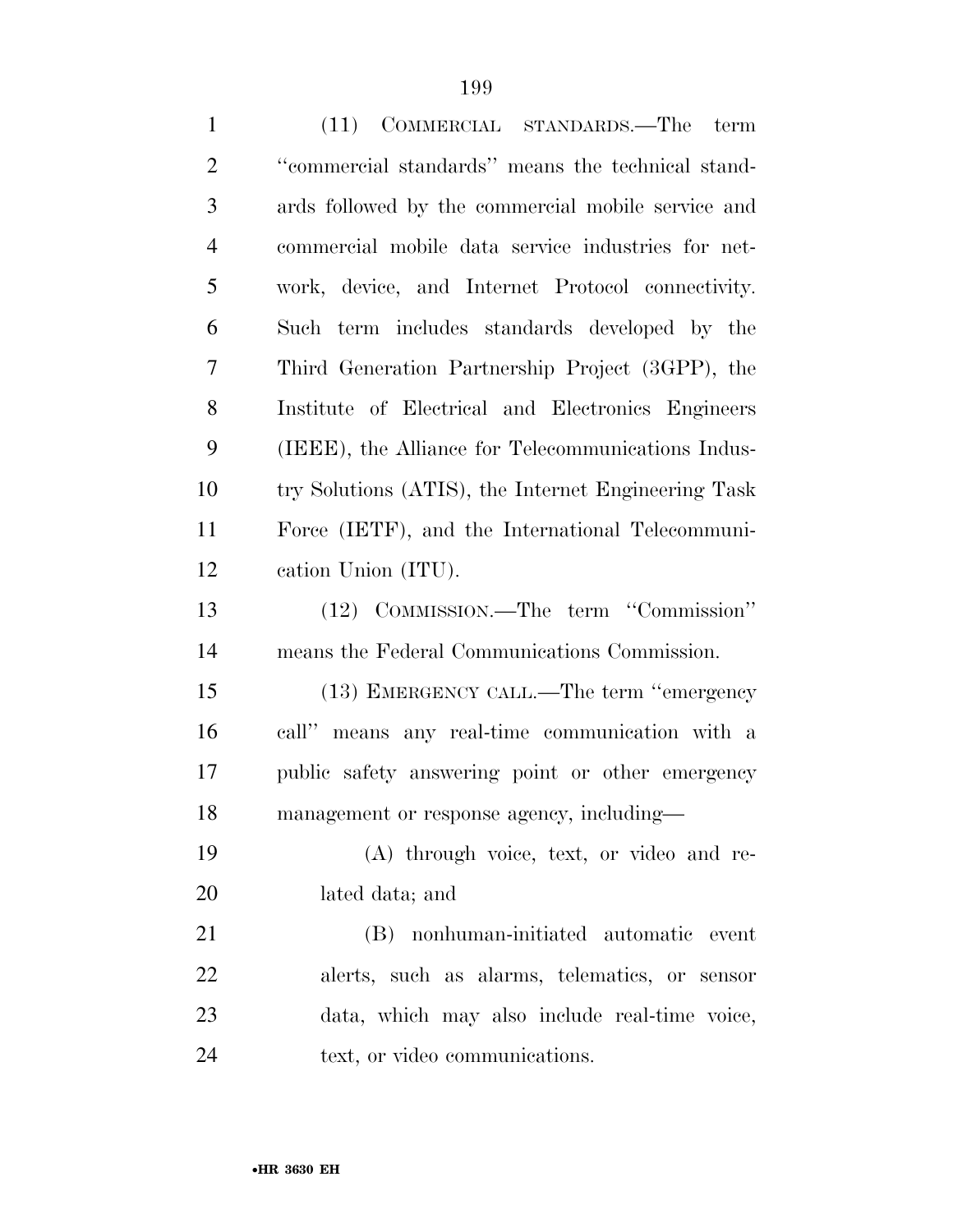| $\mathbf{1}$   | (14) FORWARD AUCTION.—The term "forward                |
|----------------|--------------------------------------------------------|
| $\overline{2}$ | auction" means the portion of an incentive auction     |
| 3              | of broadcast television spectrum under section         |
| $\overline{4}$ | $4104(c)$ .                                            |
| 5              | (15) INCENTIVE AUCTION.—The term "incen-               |
| 6              | tive auction" means a system of competitive bidding    |
| 7              | under subparagraph $(G)$ of section $309(j)(8)$ of the |
| 8              | Communications Act of 1934, as added by section        |
| 9              | 4103.                                                  |
| 10             | (16) MULTICHANNEL VIDEO PROGRAMMING                    |
| 11             | DISTRIBUTOR.—The term "multichannel video pro-         |
| 12             | gramming distributor" has the meaning given such       |
| 13             | term in section 602 of the Communications Act of       |
| 14             | 1934 (47 U.S.C. 522).                                  |
| 15             | (17) NATIONAL PUBLIC SAFETY COMMUNICA-                 |
| 16             | TIONS PLAN.—The term "National Public Safety           |
| 17             | Communications Plan" or "Plan" means the plan          |
| 18             | adopted under section $4202(c)$ .                      |
| 19             | (18) NEXT GENERATION 9-1-1 SERVICES.—The               |
| 20             | term "Next Generation 9-1-1 services" means an         |
| 21             | IP-based system comprised of hardware, software,       |
| 22             | data, and operational policies and procedures that—    |
| 23             | (A) provides standardized interfaces from              |
| 24             | emergency call and message services to support         |
| 25             | emergency communications;                              |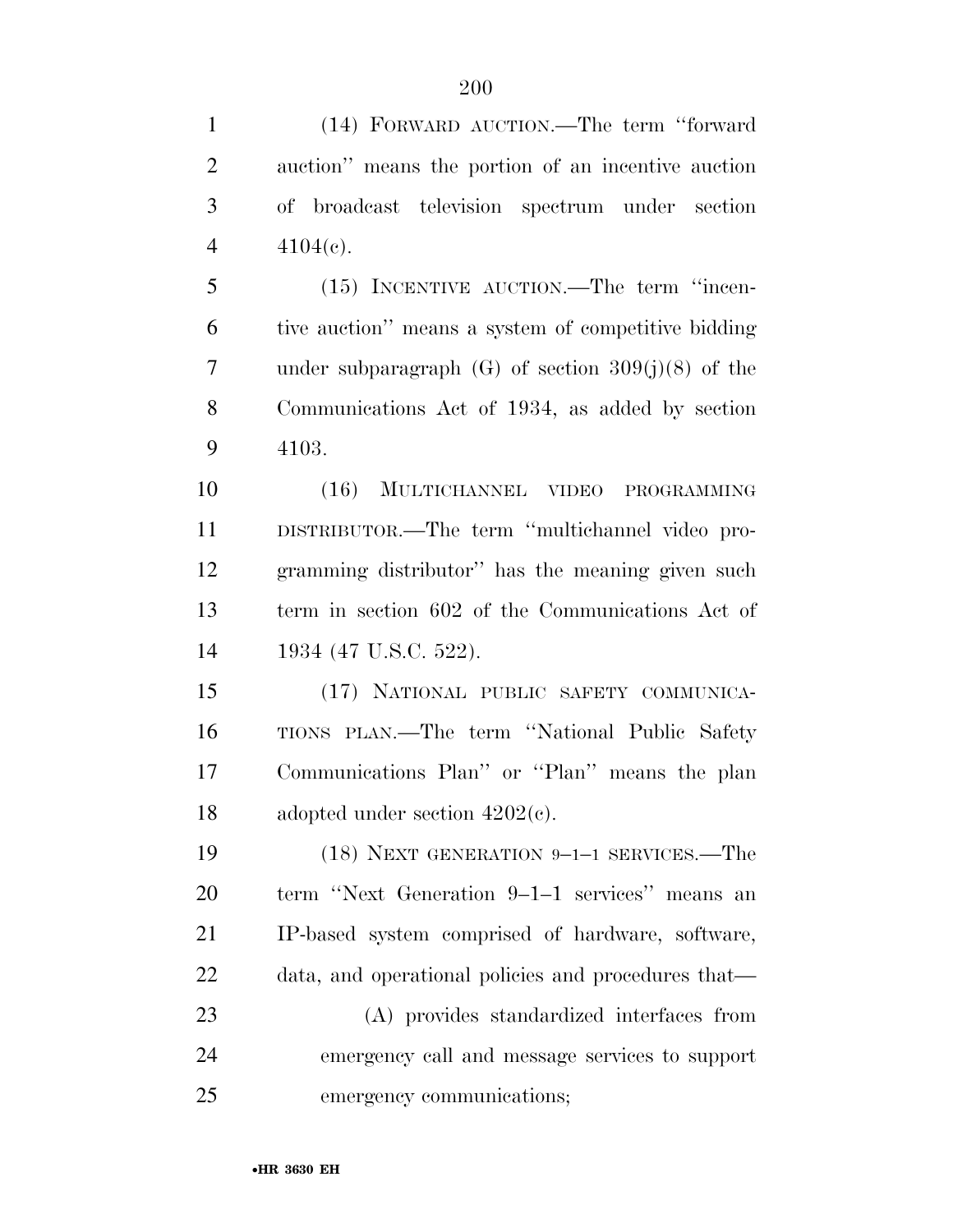| $\mathbf{1}$   | (B) processes all types of emergency calls,        |
|----------------|----------------------------------------------------|
| $\overline{2}$ | including voice, text, data, and multimedia in-    |
| 3              | formation;                                         |
| $\overline{4}$ | (C) acquires and integrates additional             |
| 5              | emergency call data useful to call routing and     |
| 6              | handling;                                          |
| 7              | (D) delivers the emergency calls, messages,        |
| 8              | and data to the appropriate public safety an-      |
| 9              | swering point and other appropriate emergency      |
| 10             | entities;                                          |
| 11             | (E) supports data or video communications          |
| 12             | needs for coordinated incident response and        |
| 13             | management; and                                    |
| 14             | (F) provides broadband service to public           |
| 15             | safety answering points or other first responder   |
| 16             | entities.                                          |
| 17             | (19) NTIA.—The term "NTIA" means the Na-           |
| 18             | tional Telecommunications and Information Admin-   |
| 19             | istration.                                         |
| 20             | (20) PUBLIC SAFETY ANSWERING POINT.—The            |
| 21             | term "public safety answering point" has the mean- |
| 22             | ing given such term in section 222 of the Commu-   |
| 23             | nications Act of 1934 (47 U.S.C. 222).             |
| 24             | (21) PUBLIC SAFETY BROADBAND<br>SPEC-              |
| 25             | TRUM.—The term "public safety broadband spec-      |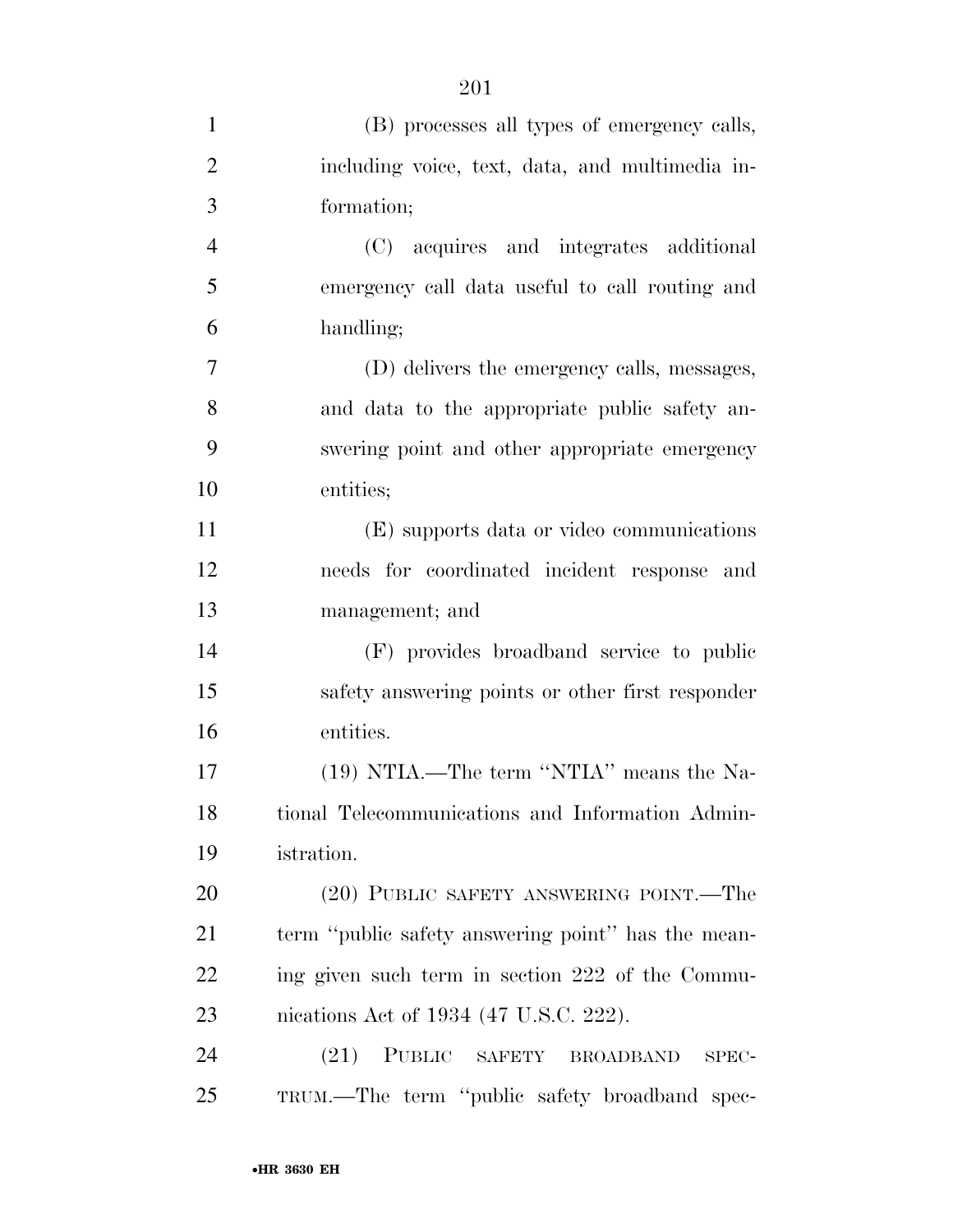trum'' means the portion of the electromagnetic spectrum between the frequencies from 763 mega- hertz to 768 megahertz and between the frequencies from 793 megahertz to 798 megahertz. (22) PUBLIC SAFETY COMMUNICATIONS.—The term ''public safety communications'' means commu- nications by providers of public safety services. (23) PUBLIC SAFETY SERVICES.—The term ''public safety services'' has the meaning given such term in section 337 of the Communications Act of 11 1934 (47 U.S.C. 337). (24) REVERSE AUCTION.—The term ''reverse auction'' means the portion of an incentive auction of broadcast television spectrum under section 4104(a), in which a broadcast television licensee may submit bids stating the amount it would accept for voluntarily relinquishing some or all of its broadcast television spectrum usage rights. (25) SPECTRUM LICENSED TO THE ADMINIS- TRATOR.—The term ''spectrum licensed to the Ad- ministrator'' means the portion of the electro-magnetic spectrum that the Administrator is li-

23 censed to use under section  $4201(a)$ .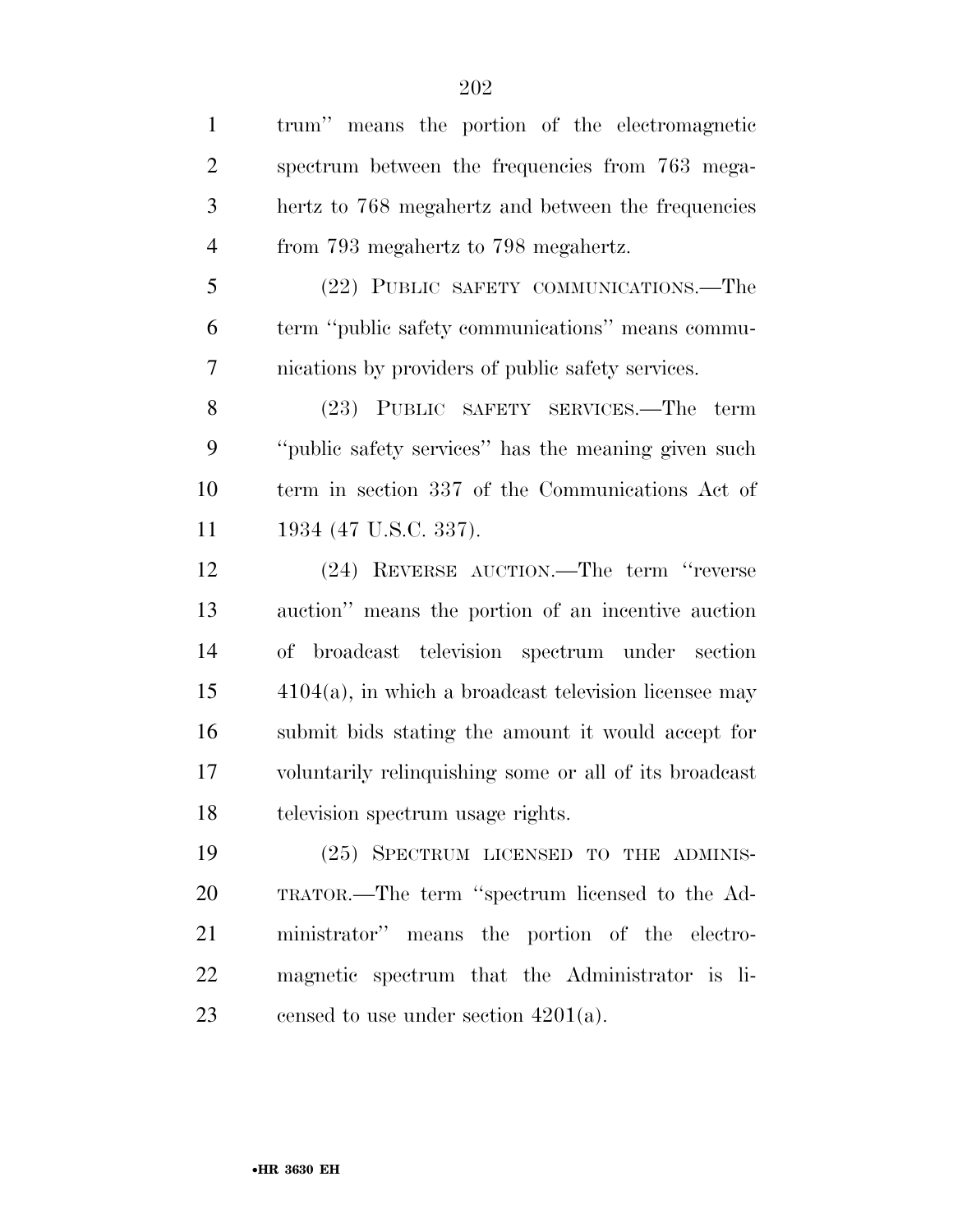(26) STATE.—The term ''State'' has the mean- ing given such term in section 3 of the Communica-tions Act of 1934 (47 U.S.C. 153).

 (27) STATE PUBLIC SAFETY BROADBAND COM- MUNICATIONS NETWORK.—The term ''State public safety broadband communications network'' means a broadband network for public safety communications established by a State Public Safety Broadband Of- fice, in accordance with the National Public Safety Communications Plan, using the spectrum licensed to the Administrator.

 (28) STATE PUBLIC SAFETY BROADBAND OF- FICE.—The term ''State Public Safety Broadband Office'' means an office established or designated 15 under section  $4221(a)$ .

 (29) ULTRA HIGH FREQUENCY.—The term ''ultra high frequency'' means, with respect to a tele- vision channel, that the channel is located in the portion of the electromagnetic spectrum between the frequencies from 470 megahertz to 698 megahertz.

21 (30) VERY HIGH FREQUENCY.—The term "very high frequency'' means, with respect to a television channel, that the channel is located in the portion of the electromagnetic spectrum between the fre-quencies from 54 megahertz to 72 megahertz, from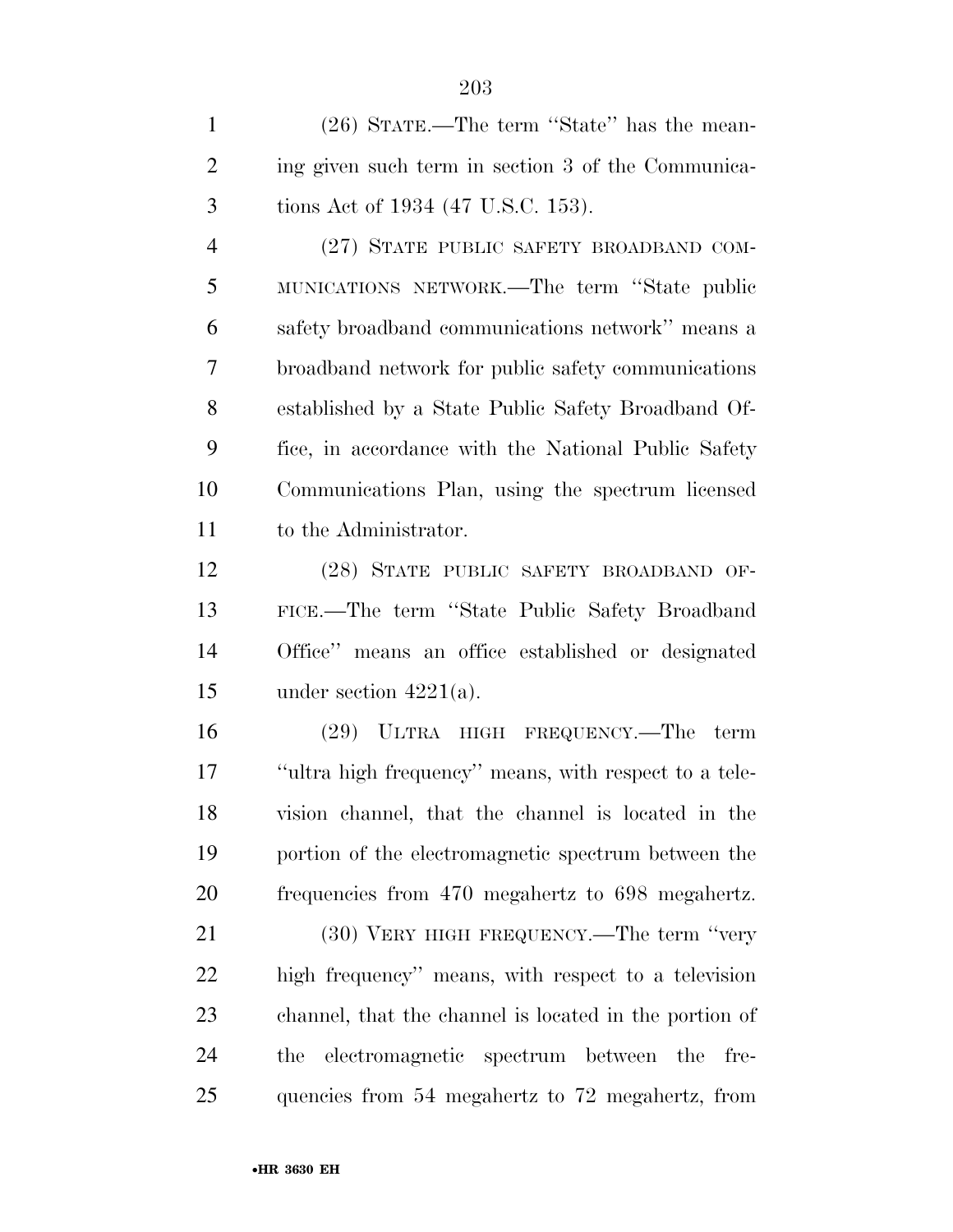76 megahertz to 88 megahertz, or from 174 mega-hertz to 216 megahertz.

#### **SEC. 4003. RULE OF CONSTRUCTION.**

 Each range of frequencies described in this title shall be construed to be inclusive of the upper and lower fre-quencies in the range.

#### **SEC. 4004. ENFORCEMENT.**

 (a) IN GENERAL.—The Commission shall implement and enforce this title as if this title is a part of the Com- munications Act of 1934 (47 U.S.C. 151 et seq.). A viola- tion of this title, or a regulation promulgated under this title, shall be considered to be a violation of the Commu- nications Act of 1934, or a regulation promulgated under such Act, respectively.

(b) EXCEPTIONS.—

 (1) OTHER AGENCIES.—Subsection (a) does not apply in the case of a provision of this title that is expressly required to be carried out by an agency (as defined in section 551 of title 5, United States Code) other than the Commission.

 (2) NTIA REGULATIONS.—The Assistant Sec- retary may promulgate such regulations as are nec- essary to implement and enforce any provision of this title that is expressly required to be carried out by the Assistant Secretary.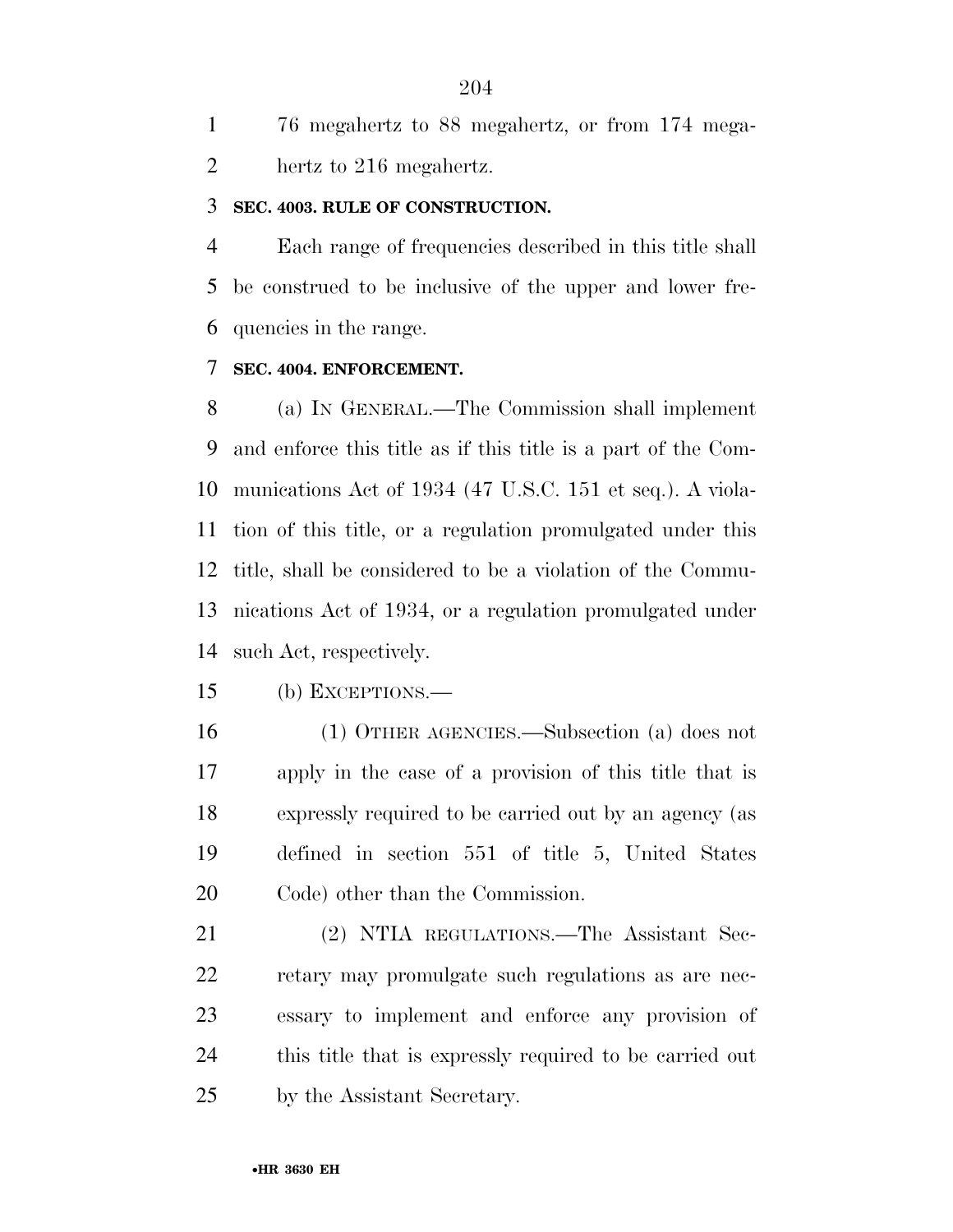## **SEC. 4005. NATIONAL SECURITY RESTRICTIONS ON USE OF FUNDS AND AUCTION PARTICIPATION.**  (a) USE OF FUNDS.—No funds made available by section 4102 or subtitle B may be used to make payments under a contract to a person described in subsection (c).

 (b) AUCTION PARTICIPATION.—A person described in subsection (c) may not participate in a system of competi- tive bidding under section 309(j) of the Communications Act of 1934 (47 U.S.C. 309(j))—

 (1) that is required to be conducted by this title; or

 (2) in which any spectrum usage rights for which licenses are being assigned were made avail- able under clause (i) of subparagraph (G) of para- graph (8) of such section, as added by section 4103. (c) PERSON DESCRIBED.—A person described in this subsection is a person who has been, for reasons of na- tional security, barred by any agency of the Federal Gov- ernment from bidding on a contract, participating in an auction, or receiving a grant.

## **Subtitle A—Spectrum Auction Authority**

**SEC. 4101. DEADLINES FOR AUCTION OF CERTAIN SPEC-**

**TRUM.** 

(a) CLEARING CERTAIN FEDERAL SPECTRUM.—

(1) IN GENERAL.—The President shall—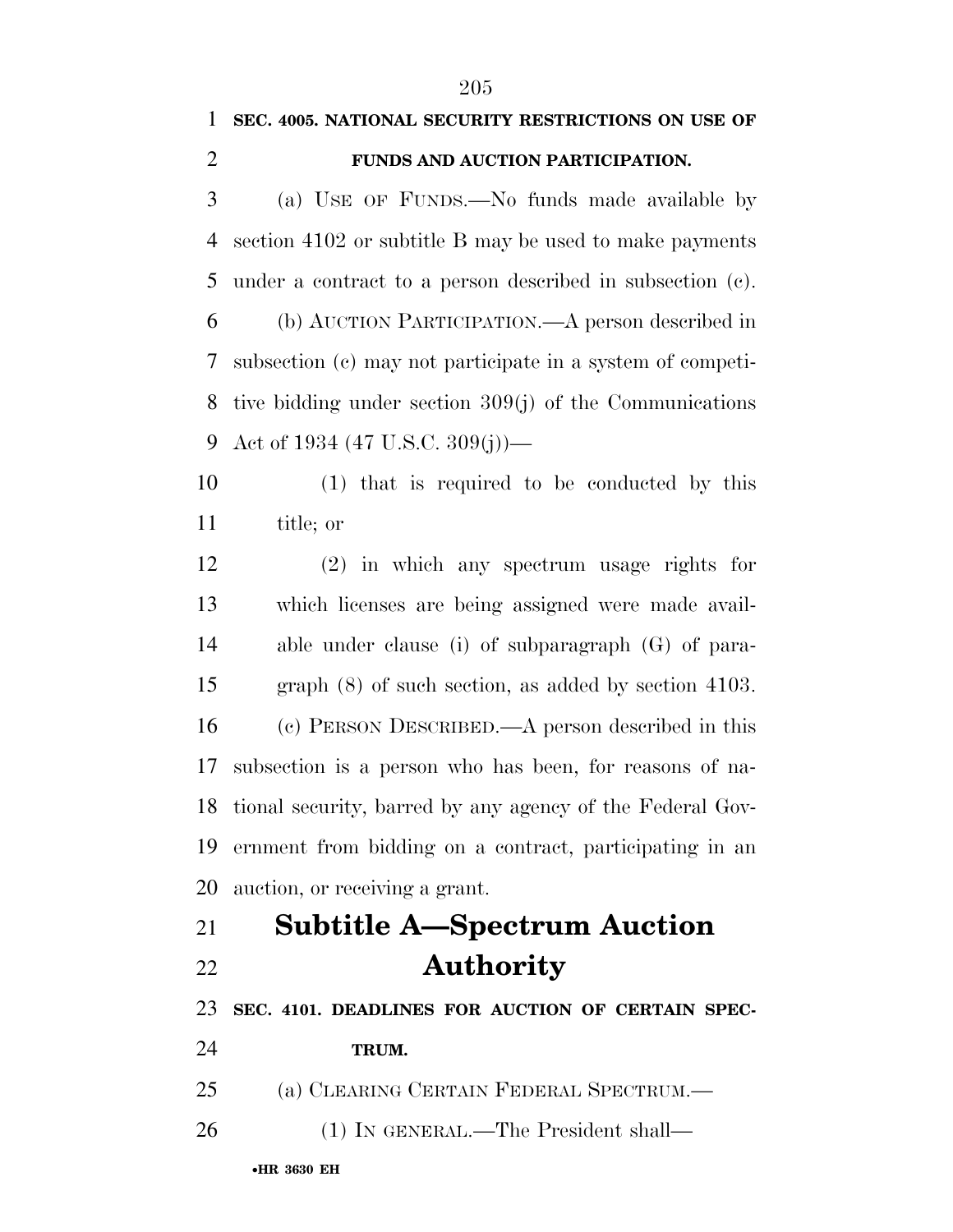| $\mathbf{1}$   | $(A)$ not later than 3 years after the date      |
|----------------|--------------------------------------------------|
| $\overline{2}$ | of the enactment of this Act, begin the process  |
| 3              | of withdrawing or modifying the assignment to    |
| $\overline{4}$ | a Federal Government station of the electro-     |
| 5              | magnetic spectrum described in paragraph $(2)$ ; |
| 6              | and                                              |
| $\overline{7}$ | (B) not later than 30 days after com-            |
| 8              | pleting the withdrawal or modification, notify   |
| 9              | the Commission that the withdrawal or modi-      |
| 10             | fication is complete.                            |
| 11             | SPECTRUM DESCRIBED.—The electro-<br>(2)          |
| 12             | magnetic spectrum described in this paragraph is |
| 13             | the following:                                   |
| 14             | $(A)$ The frequencies between 1755 mega-         |
| 15             | hertz and 1780 megahertz, except that if—        |
| 16             | (i) the Secretary of Commerce—                   |
| 17             | determines that such fre-<br>(I)                 |
| 18             | quencies cannot be reallocated for               |
| 19             | non-Federal use because incumbent                |
| 20             | Federal operations cannot be elimi-              |
| 21             | nated, relocated to other spectrum, or           |
| 22             | accommodated through other means;                |
| 23             | (II) identifies other spectrum for               |
| 24             | reallocation for non-Federal use that            |
| 25             | Secretary of Commerce deter-<br>the              |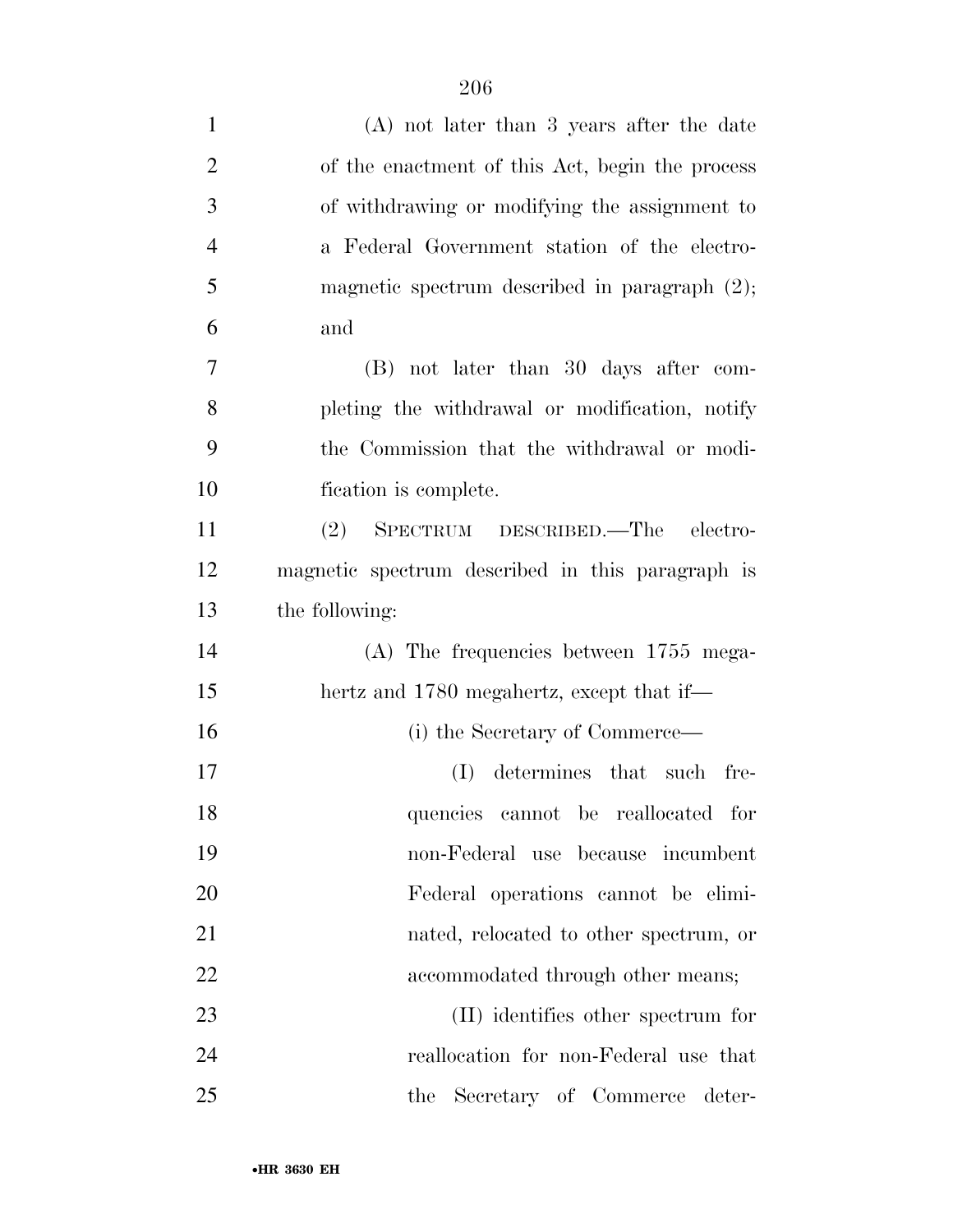| $\mathbf{1}$   | mines can reasonably be expected to           |
|----------------|-----------------------------------------------|
| $\overline{2}$ | produce a comparable amount of net            |
| 3              | auction proceeds; and                         |
| $\overline{4}$ | (III) submits to the Committee                |
| 5              | on Commerce, Science, and Transpor-           |
| 6              | tation of the Senate and the Com-             |
| 7              | mittee on Energy and Commerce of              |
| 8              | the House of Representatives a report         |
| 9              | that identifies such spectrum and ex-         |
| 10             | plains the determinations under sub-          |
| 11             | clauses $(I)$ and $(II)$ ; and                |
| 12             | (ii) not later than 1 year after the          |
| 13             | date of the submission of such report,        |
| 14             | there is enacted a law approving the sub-     |
| 15             | stitution of the spectrum identified under    |
| 16             | clause $(i)(II)$ for the frequencies between  |
| 17             | 1755 megahertz and 1780 megahertz;            |
| 18             | the spectrum described in this subparagraph   |
| 19             | shall be the spectrum identified under such   |
| 20             | clause.                                       |
| 21             | (B) The 15 megahertz of spectrum be-          |
| 22             | tween 1675 megahertz and 1710 megahertz       |
| 23             | identified under paragraph (3).               |
| 24             | (C) The frequencies between 3550 mega-        |
| 25             | hertz and 3650 megahertz, except for the geo- |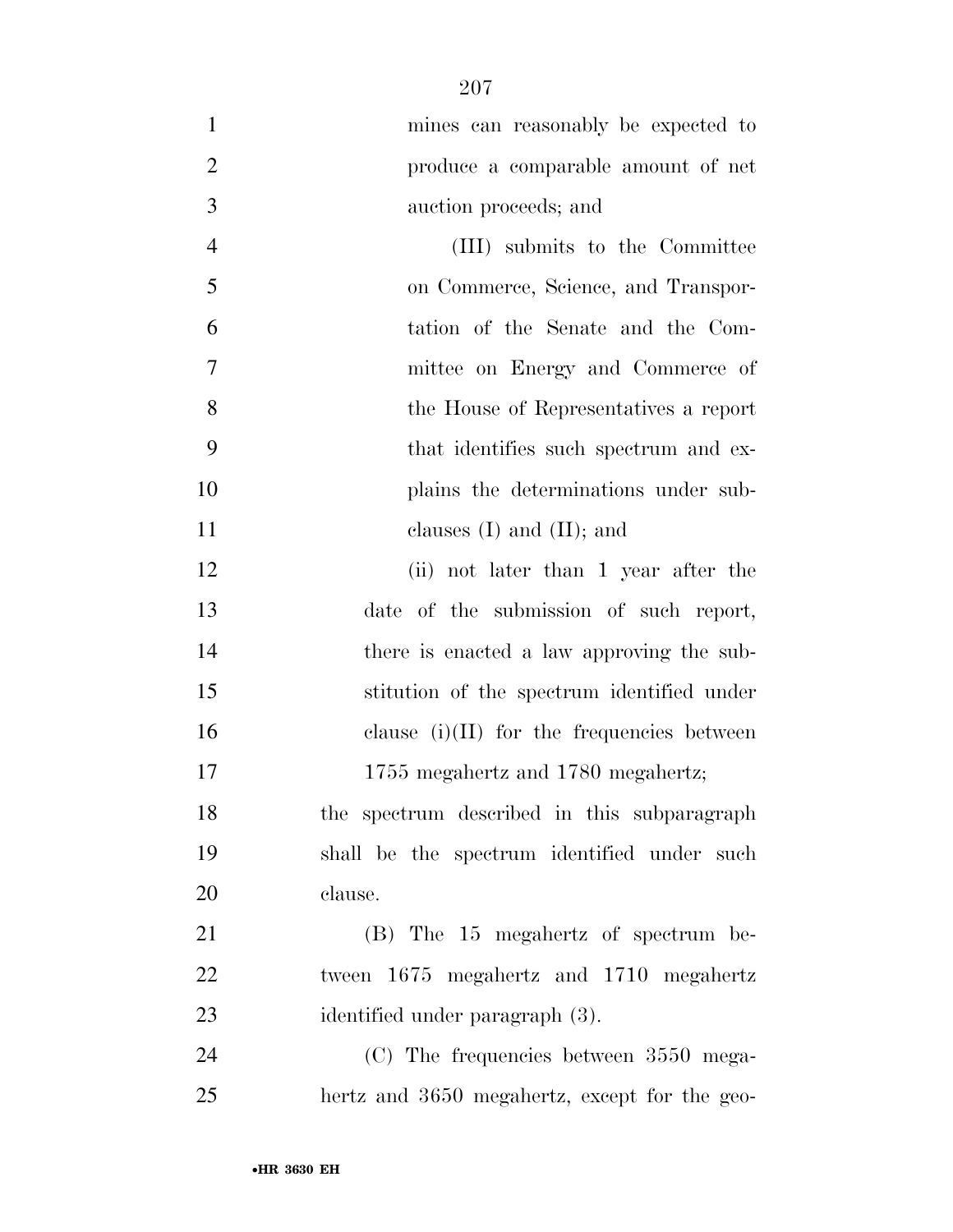| $\mathbf{1}$   | graphic exclusion zones (as such zones may be           |
|----------------|---------------------------------------------------------|
| $\overline{2}$ | amended) identified in the report of the NTIA           |
| 3              | published in October 2010 and entitled "An As-          |
| $\overline{4}$ | sessment of Near-Term Viability of Accommo-             |
| 5              | dating Wireless Broadband Systems in 1675–              |
| 6              | 1710 MHz, 1755-1780 MHz, 3500-3650 MHz,                 |
| 7              | 4200–4220 MHz, 4380–4400<br>MHz<br>and                  |
| 8              | Bands".                                                 |
| 9              | (3) IDENTIFICATION BY SECRETARY OF COM-                 |
| 10             | MERCE.—Not later than 1 year after the date of the      |
| 11             | enactment of this Act, the Secretary of Commerce        |
| 12             | shall submit to the President a report identifying 15   |
| 13             | megahertz of spectrum between 1675 megahertz and        |
| 14             | 1710 megahertz for reallocation from Federal use to     |
| 15             | non-Federal use.                                        |
| 16             | (b) REALLOCATION AND AUCTION.—                          |
| 17             | (1) IN GENERAL.—Notwithstanding paragraph               |
| 18             | $(15)(A)$ of section 309(j) of the Communications Act   |
| 19             | of $1934$ (47 U.S.C. $309(j)$ ), not later than 3 years |
| 20             | after the date of the enactment of this Act, the        |
| 21             | Commission shall, except as provided in paragraph       |
| 22             | $(4)$ —                                                 |
| 23             | allocate the spectrum described in<br>(A)               |

paragraph (2) for commercial use; and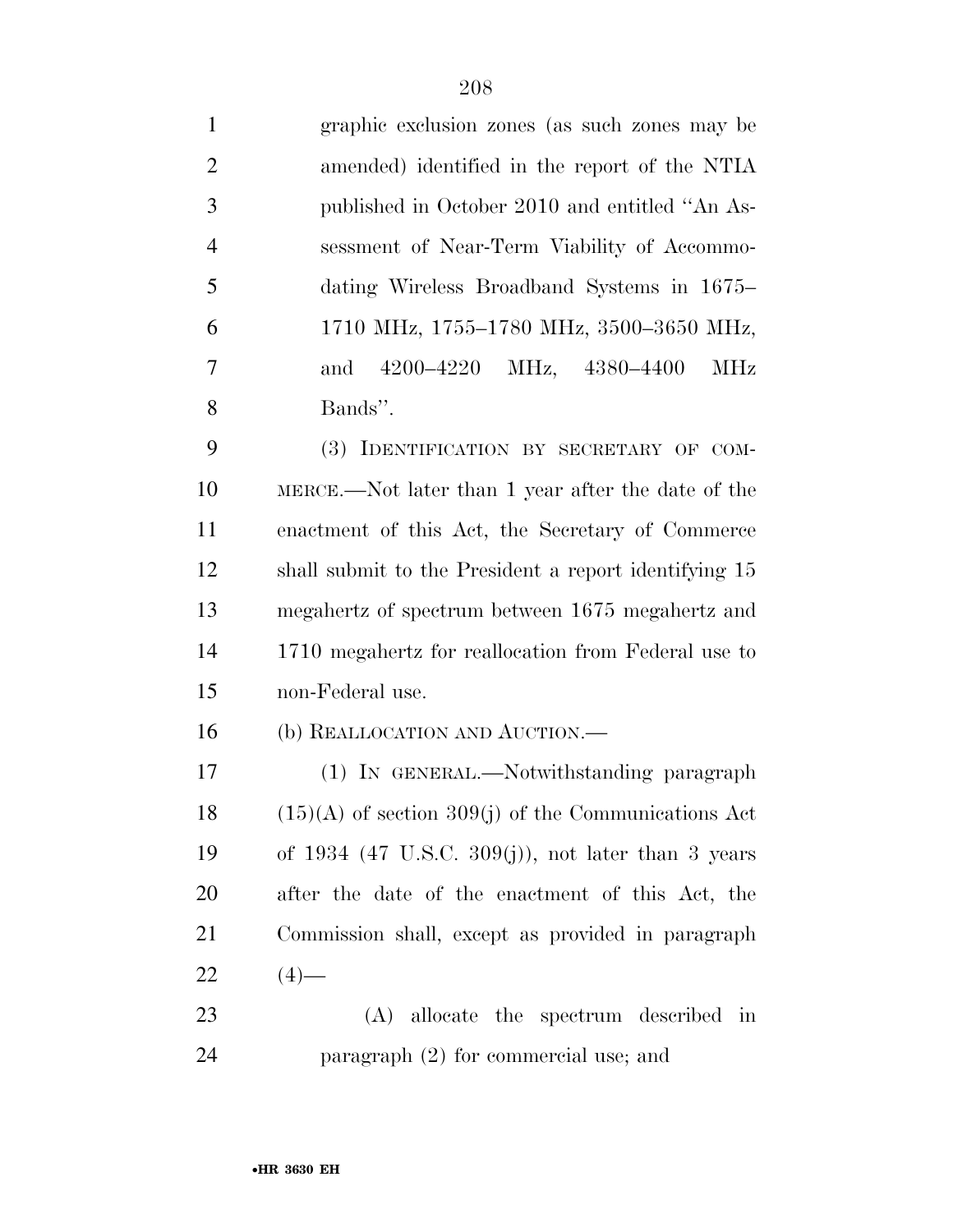| $\mathbf{1}$   | (B) through a system of competitive bid-             |
|----------------|------------------------------------------------------|
| $\overline{2}$ | ding under such section, grant new initial li-       |
| 3              | censes for the use of such spectrum, subject to      |
| $\overline{4}$ | flexible-use service rules.                          |
| 5              | (2) SPECTRUM DESCRIBED.—The spectrum de-             |
| 6              | scribed in this paragraph is the following:          |
| $\overline{7}$ | $(A)$ The frequencies between 1915 mega-             |
| 8              | hertz and 1920 megahertz, paired with the fre-       |
| 9              | quencies between 1995 megahertz and 2000             |
| 10             | megahertz.                                           |
| 11             | (B) The frequencies described in sub-                |
| 12             | section $(a)(2)(A)$ .                                |
| 13             | $(C)$ The frequencies between 2155 mega-             |
| 14             | hertz and 2180 megahertz.                            |
| 15             | (D) The 15 megahertz of spectrum identi-             |
| 16             | fied under subsection $(a)(3)$ , paired with 15      |
| 17             | megahertz of contiguous spectrum to be identi-       |
| 18             | fied by the Commission.                              |
| 19             | The frequencies described in sub-<br>(E)             |
| 20             | section $(a)(2)(C)$ .                                |
| 21             | (3) PROCEEDS TO COVER 110 PERCENT OF FED-            |
| 22             | ERAL RELOCATION OR SHARING COSTS.—Nothing in         |
| 23             | paragraph (1) shall be construed to relieve the Com- |
| 24             | mission<br>from<br>requirements of<br>the<br>section |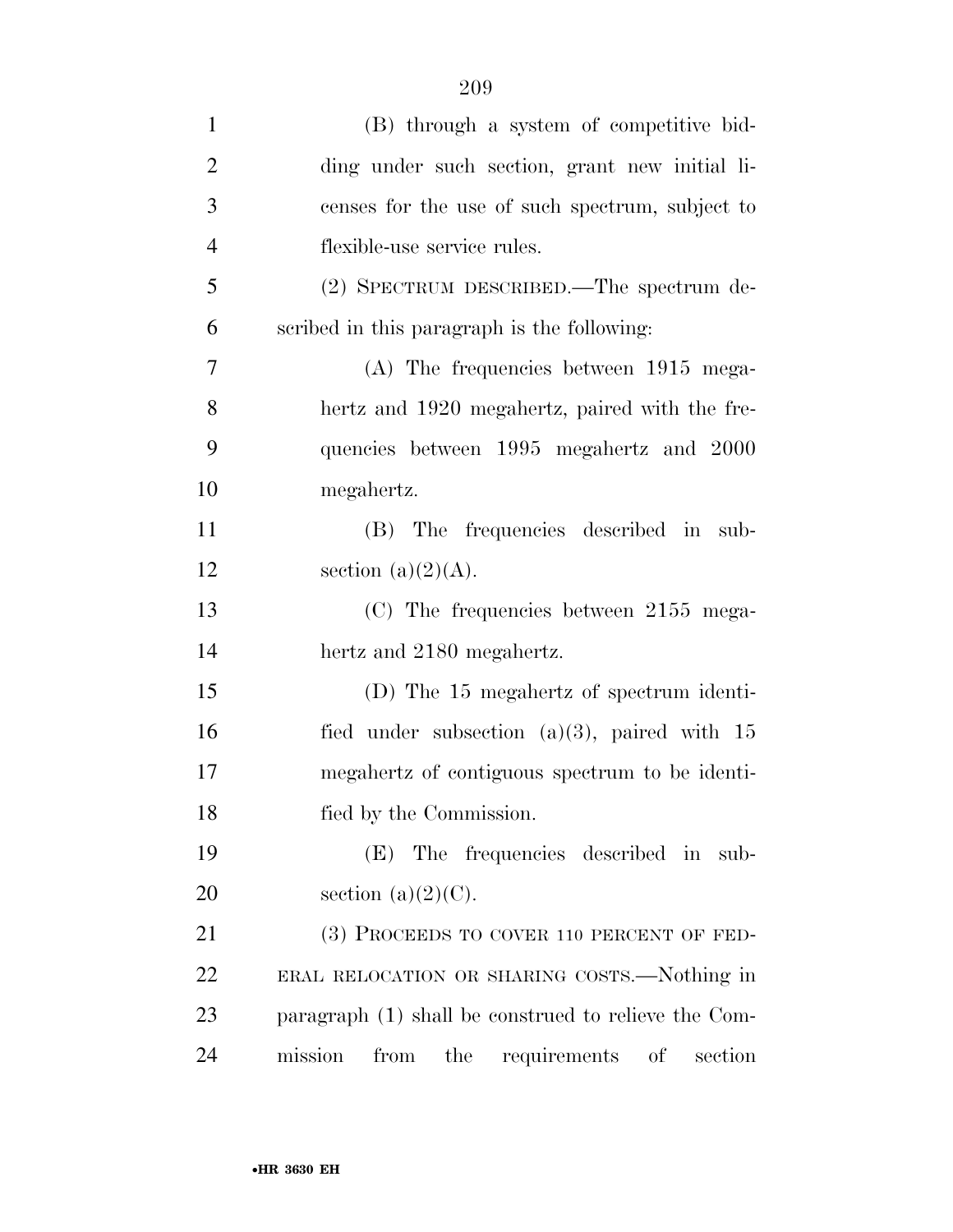| $\mathbf{1}$   | $309(j)(16)(B)$ of the Communications Act of 1934   |
|----------------|-----------------------------------------------------|
| 2              | $(47 \text{ U.S.C. } 309(j)(16)(B)).$               |
| 3              | (4) DETERMINATION BY COMMISSION.—If the             |
| $\overline{4}$ | Commission determines that either band of fre-      |
| 5              | quencies described in paragraph $(2)(A)$ cannot be  |
| 6              | used without causing harmful interference to com-   |
| 7              | mercial mobile service licensees in the frequencies |
| 8              | between 1930 megahertz and 1995 megahertz, the      |
| 9              | Commission may not—                                 |
| 10             | (A) allocate for commercial use under               |
| 11             | paragraph $(1)(A)$ either band described in para-   |
|                |                                                     |

12 graph  $(2)(A)$ ; or

 (B) grant licenses under paragraph (1)(B) for the use of either band described in para-15 graph  $(2)(A)$ .

 (c) AUCTION PROCEEDS.—Section 309(j)(8) of the Communications Act of 1934 (47 U.S.C. 309(j)(8)) is amended—

19 (1) in subparagraph (A), by striking  $\lq$ <sup>"</sup>(D), and 20 (E)," and inserting  $"({\rm D})$ , (E), (F), and (G),";

21 (2) in subparagraph  $(C)(i)$ , by striking "sub- paragraph (E)(ii)'' and inserting ''subparagraphs 23 (D)(ii), (E)(ii), (F), and (G)'';

(3) in subparagraph (D)—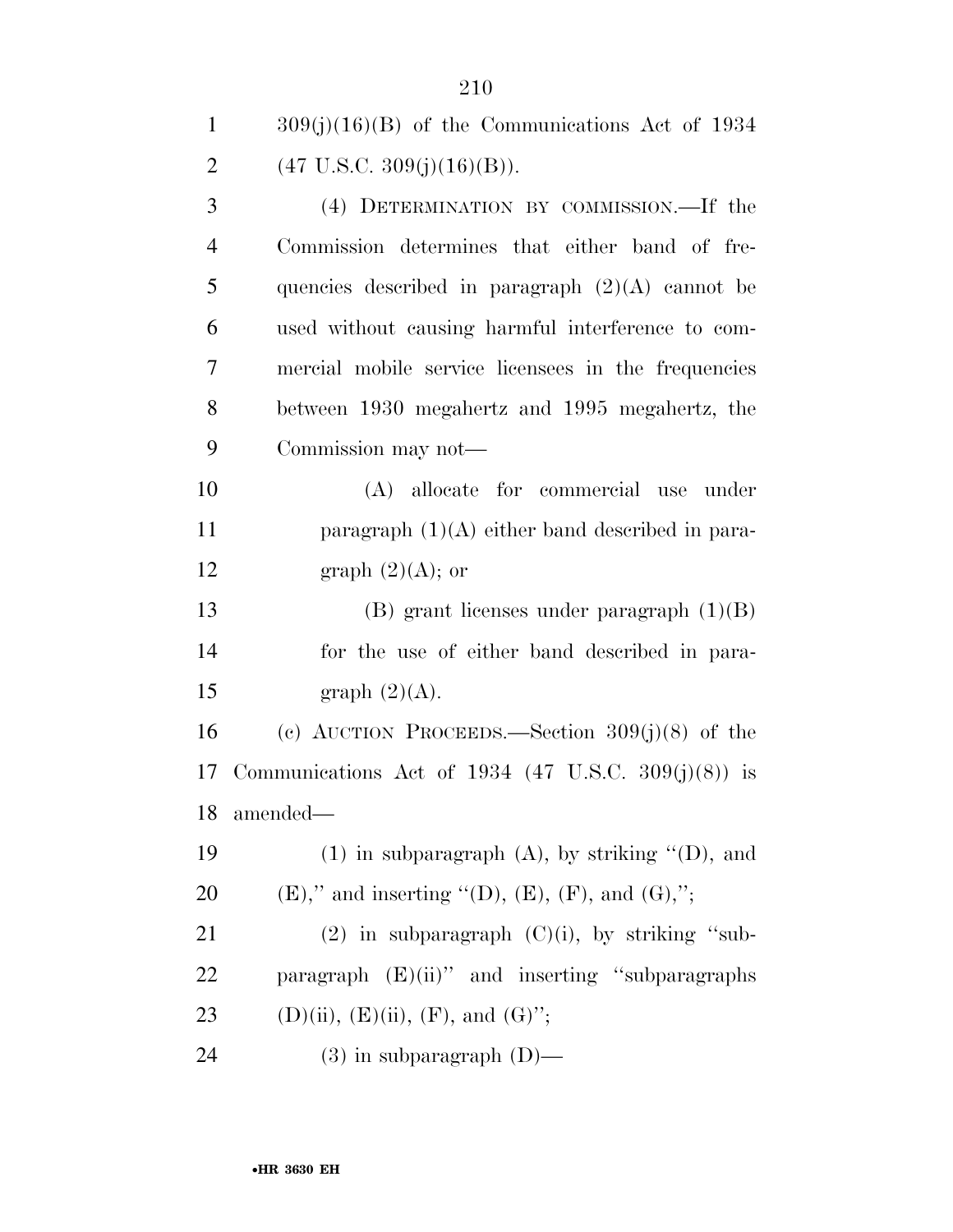| $\mathbf{1}$   | (A) by striking the heading and inserting     |
|----------------|-----------------------------------------------|
| $\overline{2}$ | "PROCEEDS<br>FROM REALLOCATED FEDERAL         |
| 3              | SPECTRUM";                                    |
| $\overline{4}$ | (B) by striking "Cash" and inserting the      |
| 5              | following:                                    |
| 6              | "(i) IN GENERAL.—Except as pro-               |
| 7              | vided in clause (ii), cash"; and              |
| 8              | (C) by adding at the end the following:       |
| 9              | "(ii) CERTAIN OTHER PROCEEDS.-                |
| 10             | Notwithstanding subparagraph (A) and ex-      |
| 11             | cept as provided in subparagraph (B), in      |
| 12             | the case of proceeds (including deposits)     |
| 13             | and upfront payments from successful bid-     |
| 14             | ders) attributable to the auction of eligible |
| 15             | frequencies described in paragraph (2) of     |
| 16             | section $113(g)$ of the National Tele-        |
| 17             | communications and Information Adminis-       |
| 18             | tration Organization Act that are required    |
| 19             | to be auctioned by section $4101(b)(1)(B)$    |
| 20             | of the Jumpstarting Opportunity with          |
| 21             | Broadband Spectrum Act of 2011, such          |
| 22             | portion of such proceeds as is necessary to   |
| 23             | cover the relocation or sharing costs (as     |
| 24             | defined in paragraph $(3)$ of such section    |
| 25             | $113(g)$ of Federal entities relocated from   |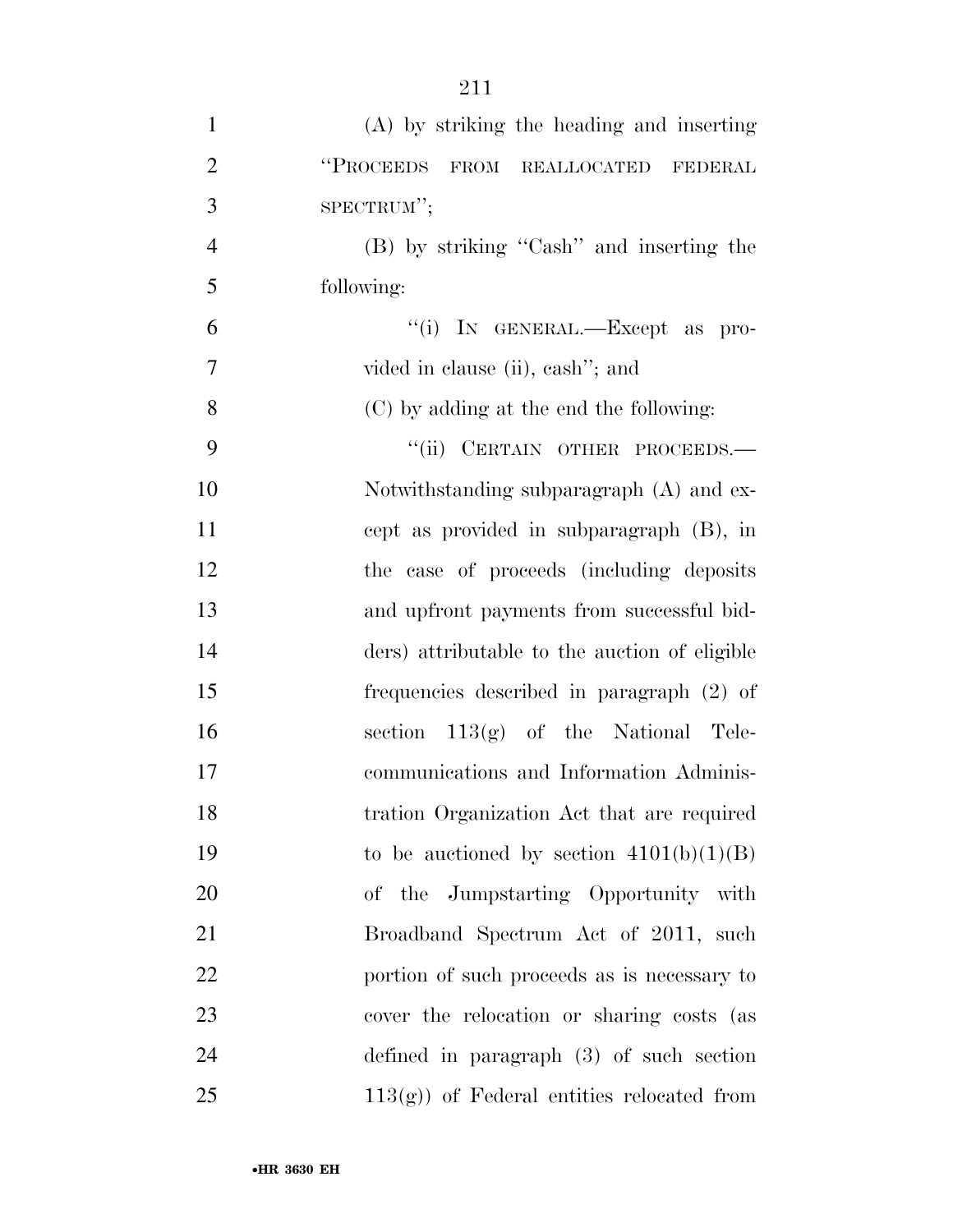| $\mathbf{1}$   | such eligible frequencies shall be deposited      |
|----------------|---------------------------------------------------|
| $\overline{2}$ | in the Spectrum Relocation Fund. The re-          |
| 3              | mainder of such proceeds shall be depos-          |
| $\overline{4}$ | ited in the Public Safety Trust Fund es-          |
| 5              | tablished by section $4241(a)(1)$ of the          |
| 6              | Jumpstarting Opportunity with Broadband           |
| 7              | Spectrum Act of 2011."; and                       |
| 8              | $(4)$ by adding at the end the following:         |
| 9              | CERTAIN PROCEEDS<br>$``$ (F)<br><b>DESIGNATED</b> |
| 10             | FOR PUBLIC SAFETY TRUST FUND.-Notwith-            |
| 11             | standing subparagraph (A) and except as pro-      |
| 12             | vided in subparagraphs $(B)$ and $(D)(ii)$ , the  |
| 13             | proceeds (including deposits and upfront pay-     |
| 14             | ments from successful bidders) from the use of    |
| 15             | a system of competitive bidding under this sub-   |
| 16             | section pursuant to section $4101(b)(1)(B)$ of    |
| 17             | the Jumpstarting Opportunity with Broadband       |
| 18             | Spectrum Act of 2011 shall be deposited in the    |
| 19             | Public Safety Trust Fund established by section   |
| 20             | $4241(a)(1)$ of such Act.".                       |
| 21             | SEC. 4102. 700 MHZ PUBLIC SAFETY NARROWBAND SPEC- |
| 22             | TRUM AND GUARD BAND SPECTRUM.                     |
| 23             | (a) REALLOCATION AND AUCTION.—                    |
| 24             | (1) IN GENERAL.—On the date that is 5 years       |
| 25             | after a certification by the Administrator to the |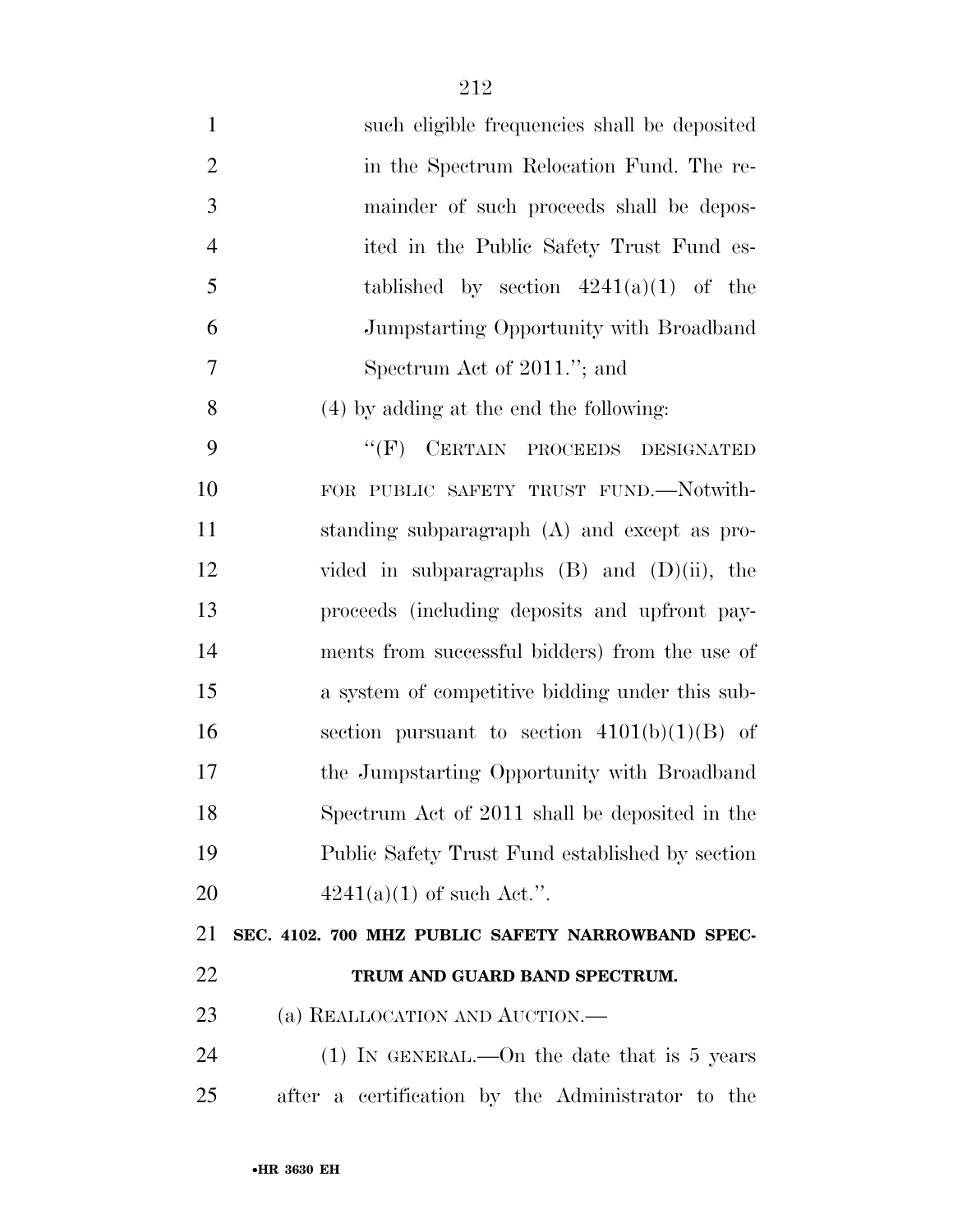| $\mathbf{1}$   | Commission of the availability of standards for pub-     |
|----------------|----------------------------------------------------------|
| $\overline{2}$ | lic safety voice over broadband, the Commission          |
| 3              | shall, notwithstanding paragraph $(15)(A)$ of section    |
| $\overline{4}$ | $309(j)$ of the Communications Act of 1934 (47)          |
| 5              | U.S.C. $309(j)$ )—                                       |
| 6              | (A) reallocate the 700 MHz public safety                 |
| $\tau$         | narrowband spectrum and the 700 MHz public               |
| 8              | safety guard band spectrum for commercial use;           |
| 9              | and                                                      |
| 10             | (B) begin a system of competitive bidding                |
| 11             | under such section to grant new initial licenses         |
| 12             | for the use of such spectrum.                            |
| 13             | (2) AUCTION PROCEEDS.—Notwithstanding                    |
| 14             | subparagraphs $(A)$ and $(C)(i)$ of paragraph $(8)$ of   |
| 15             | such section, not more than $$1,000,000,000$ of the      |
| 16             | proceeds (including deposits and upfront payments)       |
| 17             | from successful bidders) from the use of a system of     |
| 18             | competitive bidding pursuant to paragraph $(1)(B)$       |
| 19             | shall be available to the Assistant Secretary to carry   |
| 20             | out subsection (b) and shall remain available until      |
| 21             | expended.                                                |
| 22             | (b) GRANTS FOR PUBLIC SAFETY RADIO EQUIP-                |
| 23             | MENT.                                                    |
| 24             | (1) IN GENERAL.—From amounts made avail-                 |
| 25             | able under subsection $(a)(2)$ , the Assistant Secretary |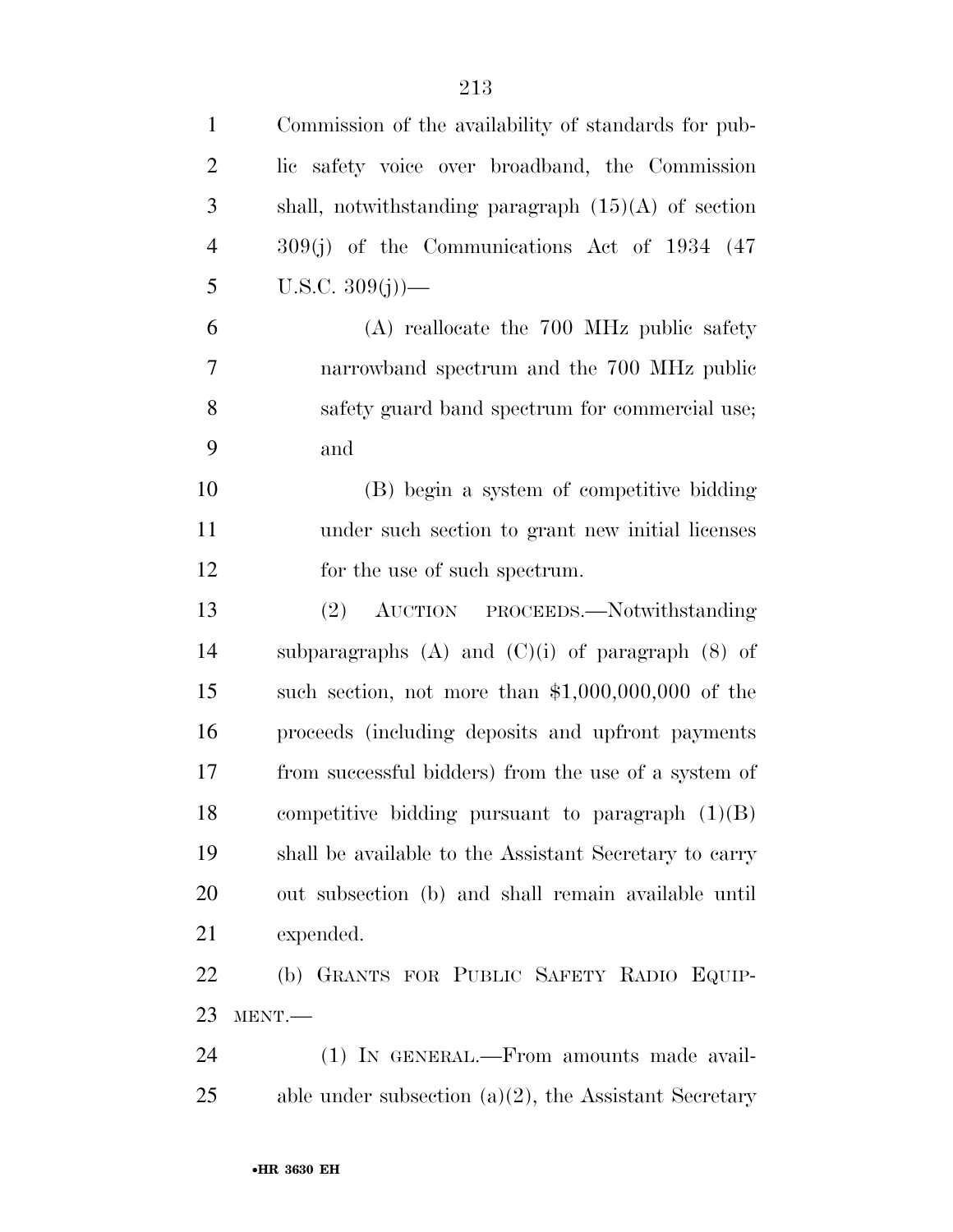| $\mathbf{1}$   | shall make grants to States for the acquisition of |
|----------------|----------------------------------------------------|
| $\overline{2}$ | public safety radio equipment.                     |
| 3              | (2) APPLICATION.—The Assistant Secretary           |
| $\overline{4}$ | may only make a grant under this subsection to a   |
| 5              | State that submits an application at such time, in |
| 6              | such form, and containing such information and as- |
| 7              | surances as the Assistant Secretary may require.   |
| 8              | (3) QUARTERLY REPORTS.—                            |
| 9              | (A) FROM GRANTEES TO NTIA.—A State                 |
| 10             | receiving grant funds under this subsection        |
| 11             | shall, not later than 3 months after receiving     |
| 12             | such funds and not less frequently than quar-      |
| 13             | terly thereafter until the date that is 1 year     |
| 14             | after all such funds have been expended, submit    |
| 15             | to the Assistant Secretary a report on the use     |
| 16             | of grant funds by such State.                      |
| 17             | (B) FROM NTIA TO CONGRESS.—Not later               |
| 18             | than 6 months after making the first grant         |
| 19             | under this subsection and not less frequently      |
| 20             | than quarterly thereafter until the date that is   |
| 21             | 18 months after all such funds have been ex-       |
| 22             | pended by the grantees, the Assistant Secretary    |
| 23             | shall submit to the Committee on Commerce,         |
| 24             | Science, and Transportation of the Senate and      |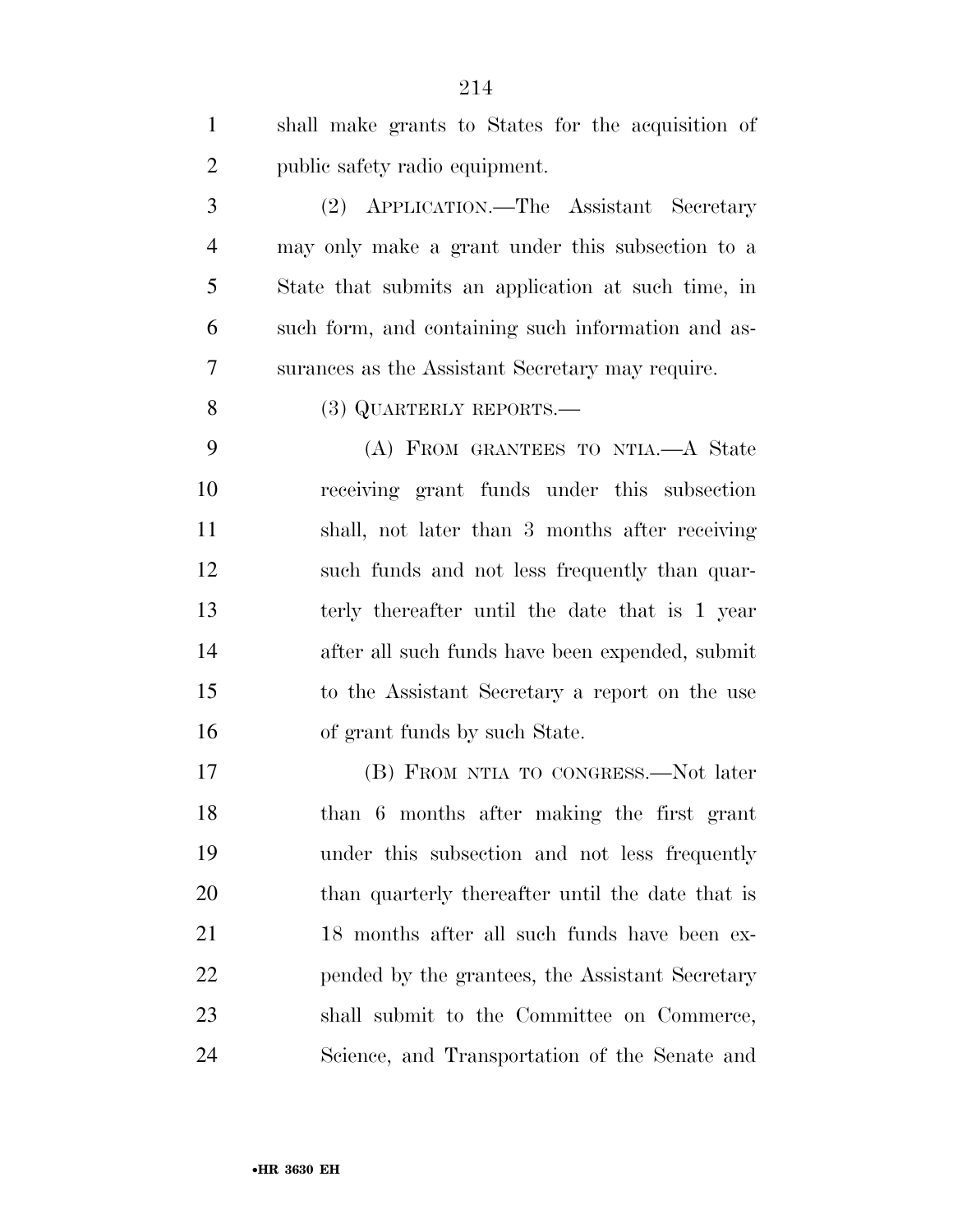| $\mathbf{1}$   | the Committee on Energy and Commerce of the |
|----------------|---------------------------------------------|
| 2              | House of Representatives a report that—     |
| 3              | (i) summarizes the reports submitted        |
| $\overline{4}$ | by grantees under subparagraph $(A)$ ; and  |
| 5              | (ii) describes and evaluates the use of     |

| 6  |                                                | grant funds disbursed under this sub- |  |  |
|----|------------------------------------------------|---------------------------------------|--|--|
| -7 | section.                                       |                                       |  |  |
| 8  | (c) CONFORMING AMENDMENTS.—Section $337(a)$ of |                                       |  |  |

 the Communications Act of 1934 (47 U.S.C. 337(a)) is amended—

| 11 | $(1)$ in the matter preceding paragraph $(1)$ —  |
|----|--------------------------------------------------|
| 12 | (A) by striking "Not later than January 1,       |
| 13 | 1998, the" and inserting "The"; and              |
| 14 | (B) by inserting "for either public safety"      |
| 15 | services or commercial use," after "inclusive,"; |
| 16 | $(2)$ in paragraph $(1)$ —                       |
| 17 | $(A)$ by striking "24 megahertz" and insert-     |
| 18 | ing "Not more than 34 megahertz"; and            |
| 19 | (B) by striking ", in consultation with the      |
| 20 | Secretary of Commerce and the Attorney Gen-      |
| 21 | eral; and" and inserting a period; and           |
| 22 | $(3)$ in paragraph $(2)$ , by striking "36 mega- |

 hertz'' and inserting ''Not more than 40 mega-hertz''.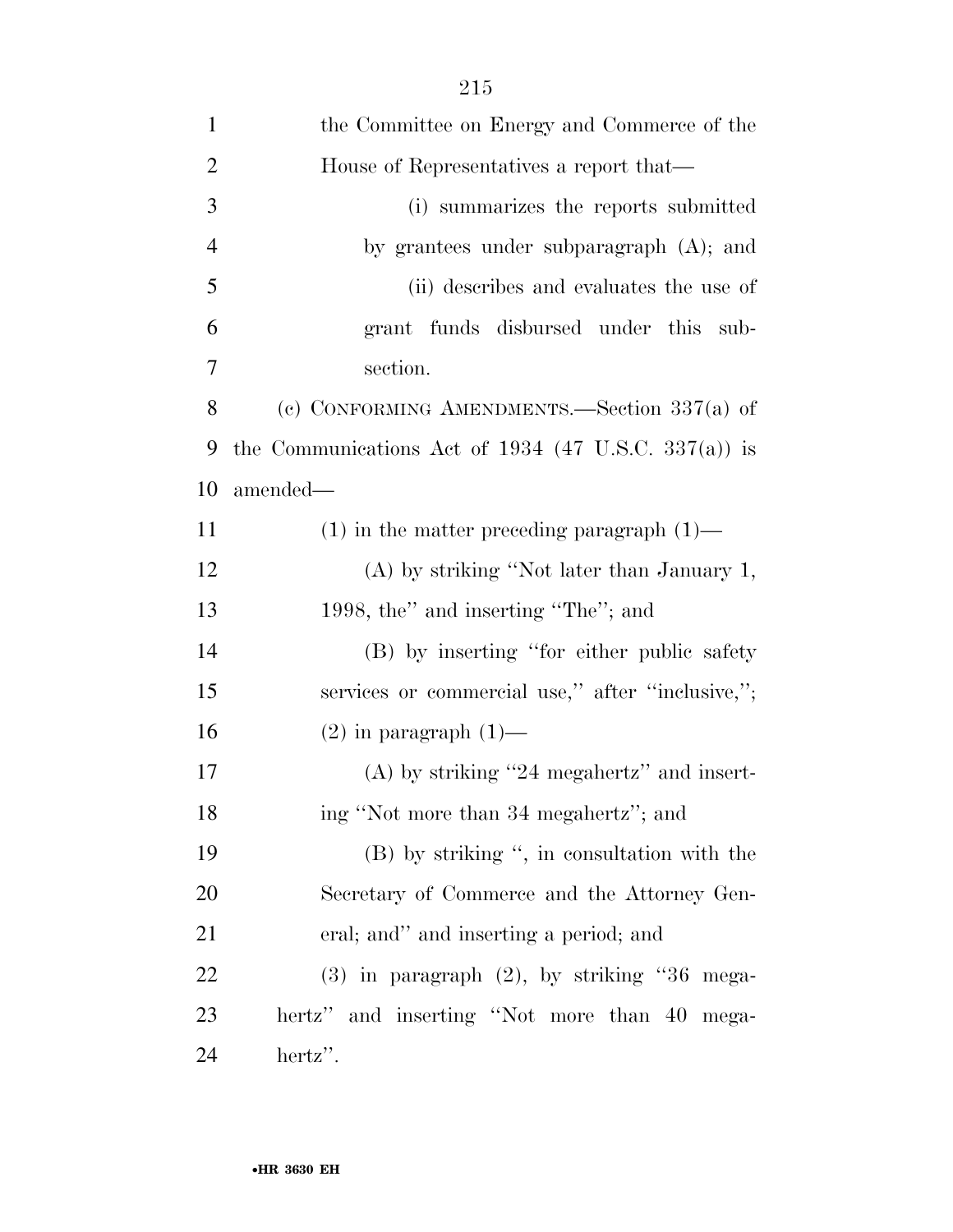| 1              | SEC. 4103. GENERAL AUTHORITY FOR INCENTIVE AUC-            |
|----------------|------------------------------------------------------------|
| $\overline{2}$ | TIONS.                                                     |
| 3              | Section $309(j)(8)$ of the Communications Act of           |
| 4              | 1934, as amended by section $4101(c)$ , is further amended |
| 5              | by adding at the end the following:                        |
| 6              | $``$ (G) INCENTIVE AUCTIONS.—                              |
| 7              | "(i) IN GENERAL.—Notwithstanding                           |
| 8              | subparagraph (A) and except as provided                    |
| 9              | in subparagraph (B), the Commission may                    |
| 10             | encourage a licensee to relinquish volun-                  |
| 11             | tarily some or all of its licensed spectrum                |
| 12             | usage rights in order to permit the assign-                |
| 13             | ment of new initial licenses subject to flexi-             |
| 14             | ble-use service rules by sharing with such                 |
| 15             | licensee a portion, based on the value of                  |
| 16             | the relinquished rights as determined in                   |
| 17             | the reverse auction required by clause                     |
| 18             | $(ii)(I)$ , of the proceeds (including deposits)           |
| 19             | and upfront payments from successful bid-                  |
| 20             | ders) from the use of a competitive bidding                |
| 21             | system under this subsection.                              |
| 22             | "(ii) LIMITATIONS.—The Commission                          |
| 23             | may not enter into an agreement for a li-                  |
| 24             | censee to relinquish spectrum usage rights                 |
| 25             | in exchange for a share of auction proceeds                |
| 26             | under clause (i) unless—                                   |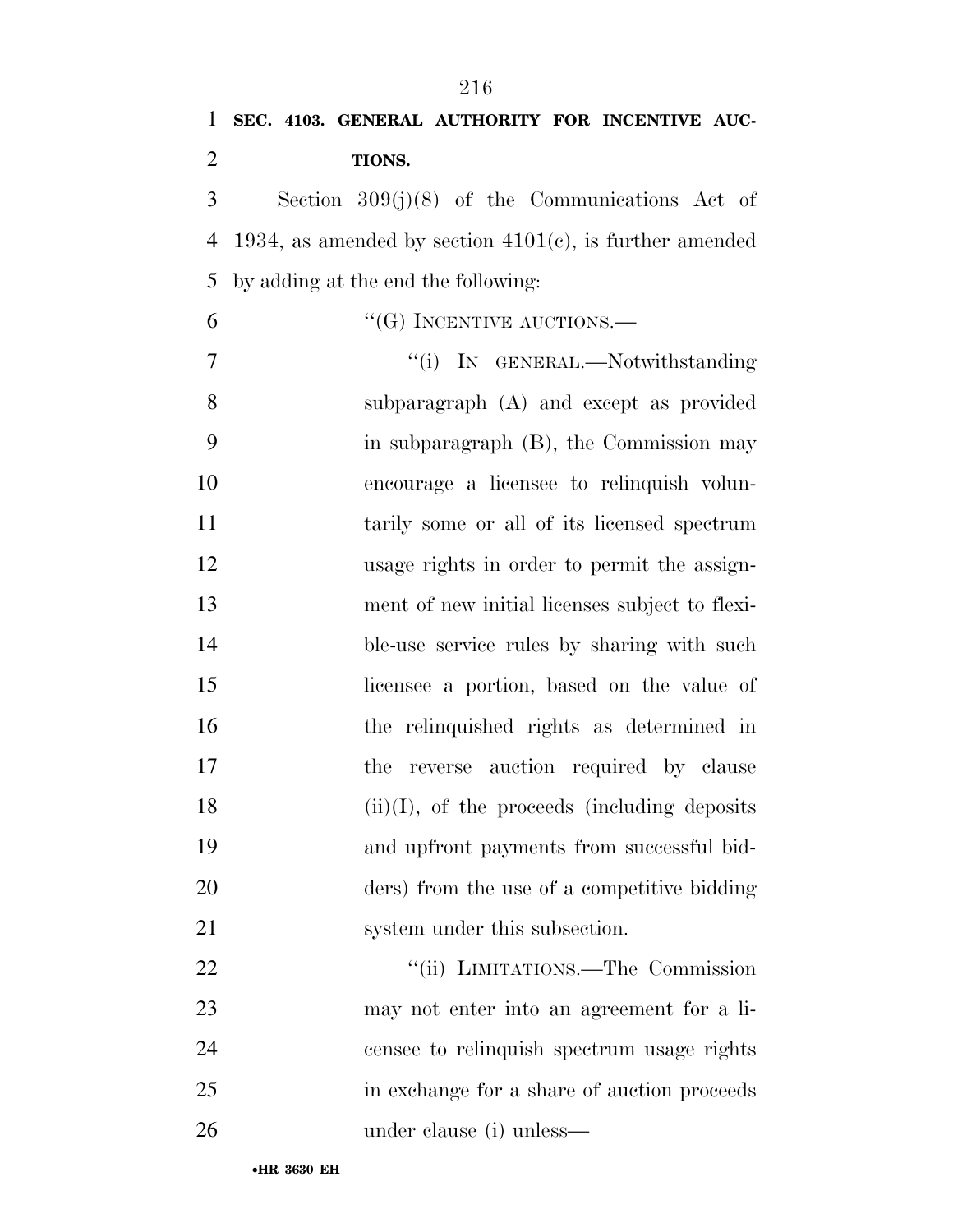| "(I) the Commission conducts a<br>$\mathbf{1}$           |    |
|----------------------------------------------------------|----|
| $\overline{2}$<br>auction to determine the<br>reverse    |    |
| 3<br>amount of compensation that licensees               |    |
| $\overline{4}$<br>would accept in return for voluntarily |    |
| 5<br>relinquishing spectrum usage rights;                |    |
| 6<br>and                                                 |    |
| "(II) at least two competing li-<br>7                    |    |
| 8<br>censees participate in the reverse auc-             |    |
| 9<br>tion.                                               |    |
| "(iii) TREATMENT OF REVENUES.-                           | 10 |
| Notwithstanding subparagraph (A) and ex-                 | 11 |
| cept as provided in subparagraph (B), the                | 12 |
| proceeds (including deposits and upfront                 | 13 |
| payments from successful bidders) from                   | 14 |
| any auction, prior to the end of fiscal year             | 15 |
| 2021, of spectrum usage rights made avail-               | 16 |
| able under clause (i) that are not shared                | 17 |
| with licensees under such clause shall be                | 18 |
| deposited as follows:                                    | 19 |
| "(I) $$3,000,000,000$ of the pro-                        | 20 |
| ceeds from the incentive auction of                      | 21 |
| broadcast television spectrum required                   | 22 |
| by section 4104 of the Jumpstarting                      | 23 |
| Opportunity with Broadband Spec-                         | 24 |
| trum Act of 2011 shall be deposited                      | 25 |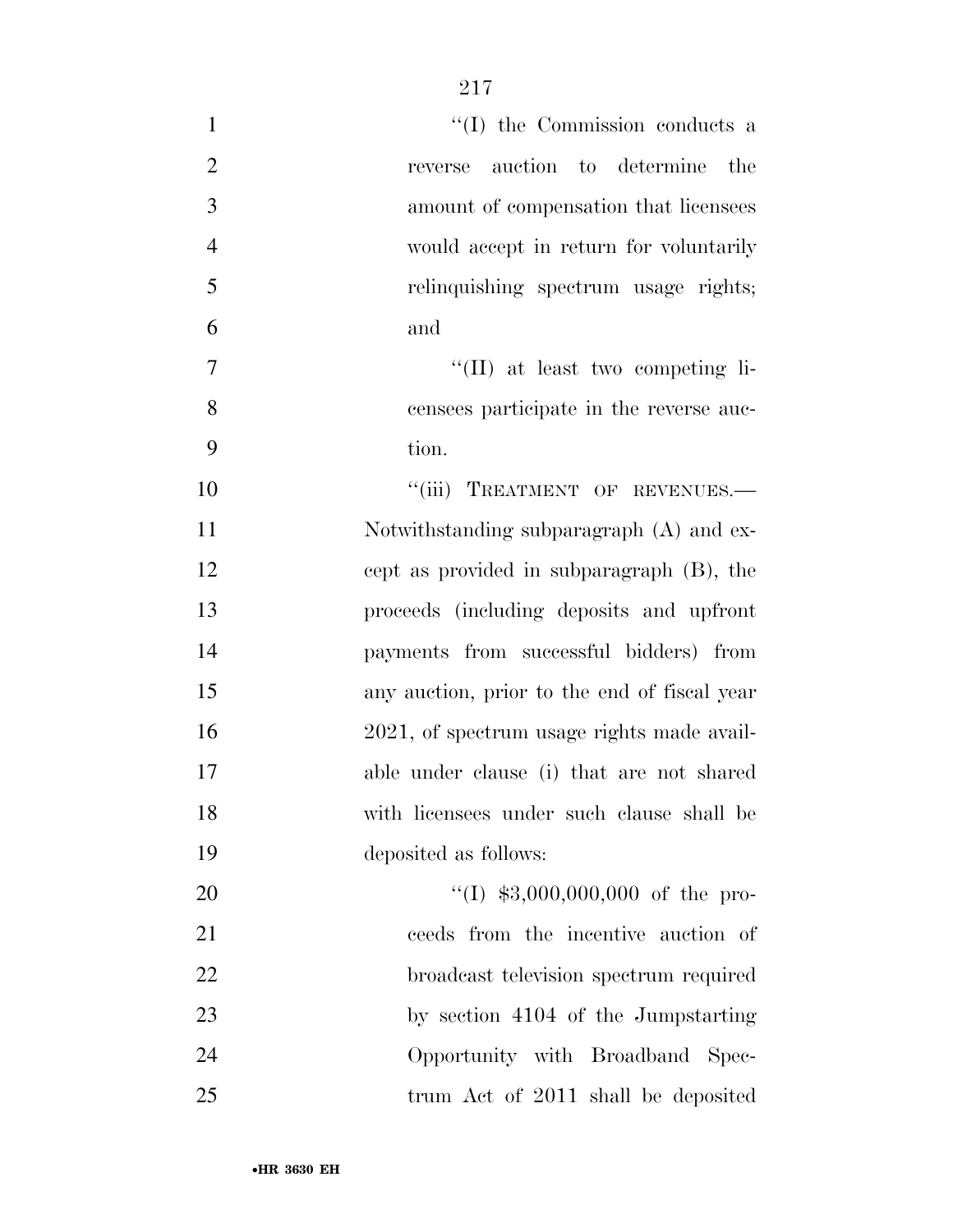| $\mathbf{1}$   | in the TV Broadcaster Relocation            |
|----------------|---------------------------------------------|
| $\overline{2}$ | Fund established by subsection $(d)(1)$     |
| $\mathfrak{Z}$ | of such section.                            |
| $\overline{4}$ | "(II) All other proceeds shall be           |
| 5              | deposited—                                  |
| 6              | "(aa) prior to the end of fis-              |
| $\tau$         | cal year 2021, in the Public Safe-          |
| 8              | ty Trust Fund established by sec-           |
| 9              | tion $4241(a)(1)$ of such Act; and          |
| 10             | "(bb) after the end of fiscal               |
| 11             | year $2021$ , in the general fund of        |
| 12             | the Treasury, where such pro-               |
| 13             | ceeds shall be dedicated for the            |
| 14             | sole purpose of deficit reduction.          |
| 15             | ``(iv)<br>CONGRESSIONAL<br>NOTIFICA-        |
| 16             | TION.—At least 3 months before any in-      |
| 17             | centive auction conducted under this sub-   |
| 18             | paragraph, the Chairman of the Commis-      |
| 19             | sion, in consultation with the Director of  |
| 20             | the Office of Management and Budget,        |
| 21             | shall notify the appropriate committees of  |
| 22             | Congress of the methodology for calcu-      |
| 23             | lating the amounts that will be shared with |
| 24             | licensees under clause (i).                 |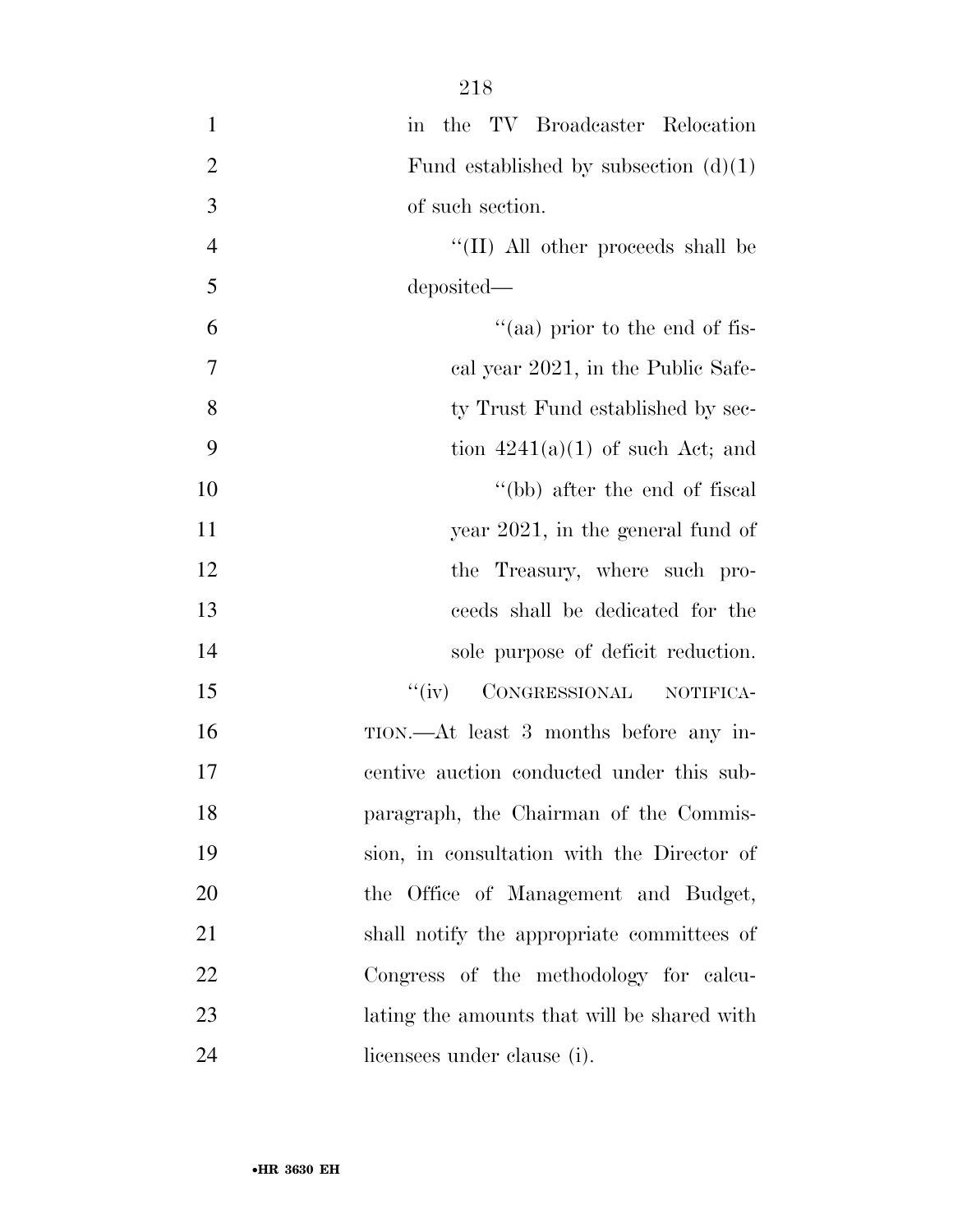| $\mathbf{1}$   | "(v) DEFINITION.—In this subpara-                    |
|----------------|------------------------------------------------------|
| $\overline{2}$ | graph, the term 'appropriate committees of           |
| 3              | Congress' means-                                     |
| $\overline{4}$ | $\lq\lq$ (I) the Committee on Com-                   |
| 5              | merce, Science, and Transportation of                |
| 6              | the Senate;                                          |
| $\overline{7}$ | "(II) the Committee on Appro-                        |
| 8              | priations of the Senate;                             |
| 9              | "(III) the Committee on Energy                       |
| 10             | and Commerce of the House of Rep-                    |
| 11             | resentatives; and                                    |
| 12             | $\lq\lq (IV)$ the Committee on Appro-                |
| 13             | priations of the House of Representa-                |
| 14             | tives.".                                             |
| 15             | SEC. 4104. SPECIAL REQUIREMENTS FOR INCENTIVE AUC-   |
| 16             | TION OF BROADCAST TV SPECTRUM.                       |
| 17             | (a) REVERSE AUCTION TO IDENTIFY INCENTIVE            |
| 18             | AMOUNT.                                              |
| 19             | (1) IN GENERAL.—The Commission shall con-            |
| 20             | duct a reverse auction to determine the amount of    |
| 21             | compensation that each broadcast television licensee |
| 22             | would accept in return for voluntarily relinquishing |
| 23             | some or all of its broadcast television spectrum     |
| 24             | usage rights in order to make spectrum available for |
| 25             | assignment through a system of competitive bidding   |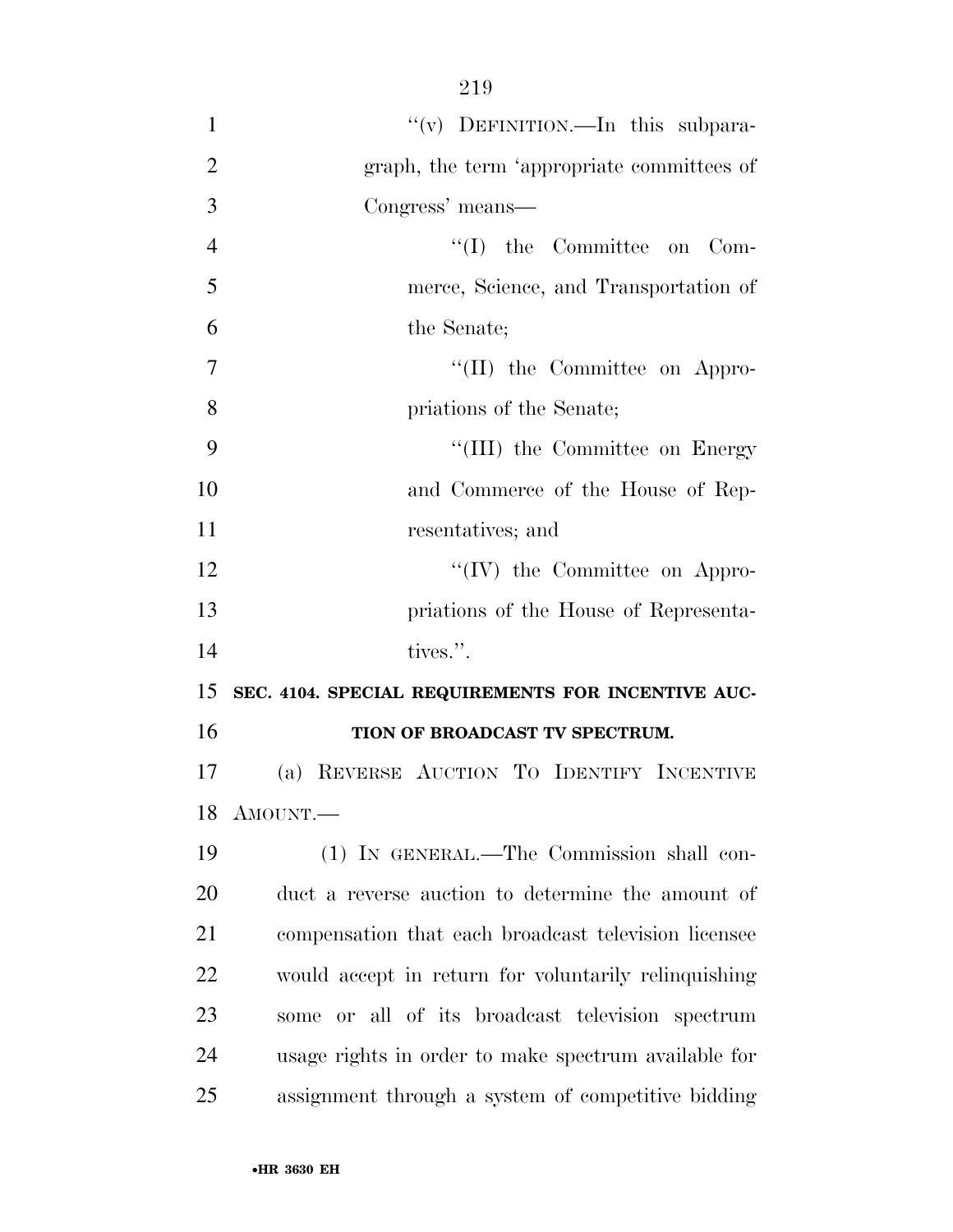| $\mathbf{1}$   | under subparagraph $(G)$ of section $309(j)(8)$ of the |
|----------------|--------------------------------------------------------|
| $\overline{2}$ | Communications Act of 1934, as added by section        |
| 3              | 4103.                                                  |
| $\overline{4}$ | ELIGIBLE RELINQUISHMENTS.—A relin-<br>(2)              |
| 5              | quishment of usage rights for purposes of paragraph    |
| 6              | $(1)$ shall include the following:                     |
| 7              | (A) Relinquishing all usage rights with re-            |
| 8              | spect to a particular television channel without       |
| 9              | receiving in return any usage rights with re-          |
| 10             | spect to another television channel.                   |
| 11             | (B) Relinquishing all usage rights with re-            |
| 12             | spect to an ultra high frequency television chan-      |
| 13             | nel in return for receiving usage rights with re-      |
| 14             | spect to a very high frequency television chan-        |
| 15             | nel.                                                   |
| 16             | (C) Relinquishing usage rights in order to             |
| 17             | share a television channel with another licensee.      |
| 18             | (3) CONFIDENTIALITY.—The Commission shall              |
| 19             | take all reasonable steps necessary to protect the     |
| 20             | confidentiality of Commission-held data of a licensee  |
| 21             | participating in the reverse auction under paragraph   |
| 22             | (1), including withholding the identity of such li-    |
| 23             | censee until the reassignments and reallocations (if   |
| 24             | any) under subsection $(b)(1)(B)$ become effective, as |
| 25             | described in subsection $(f)(2)$ .                     |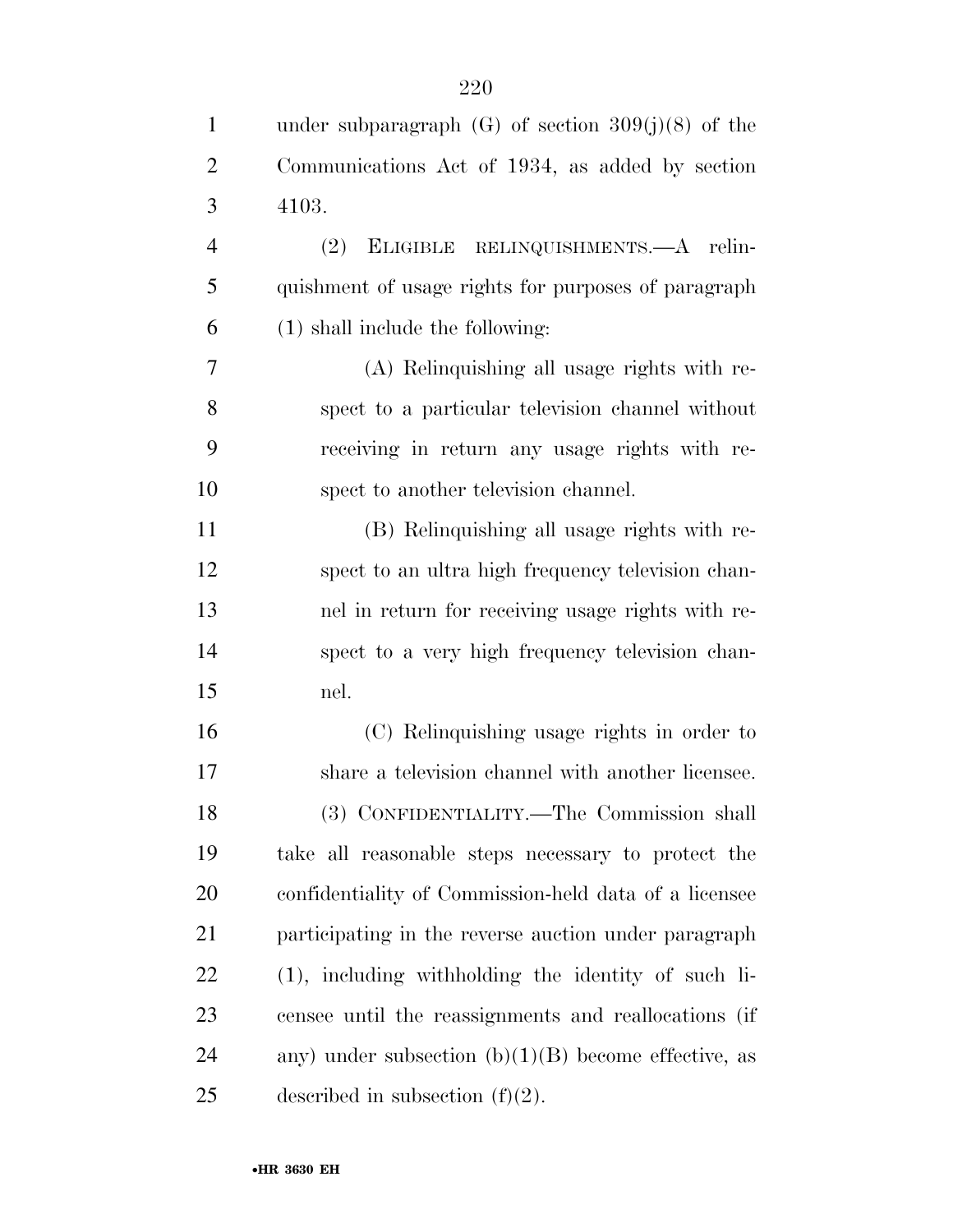| $\mathbf{1}$   | (4) PROTECTION OF CARRIAGE RIGHTS OF LI-              |
|----------------|-------------------------------------------------------|
| $\overline{2}$ | CENSEES SHARING A CHANNEL.—A broadcast tele-          |
| 3              | vision station that voluntarily relinquishes spectrum |
| $\overline{4}$ | usage rights under this subsection in order to share  |
| 5              | a television channel and that possessed carriage      |
| 6              | rights under section 338, 614, or 615 of the Com-     |
| $\overline{7}$ | munications Act of 1934 (47 U.S.C. 338; 534; 535)     |
| 8              | on November 30, 2010, shall have, at its shared lo-   |
| 9              | cation, the carriage rights under such section that   |
| 10             | would apply to such station at such location if it    |
| 11             | were not sharing a channel.                           |
| 12             | (b) REORGANIZATION OF BROADCAST TV SPEC-              |
| 13             | TRUM.-                                                |
| 14             | IN GENERAL.—For purposes of making<br>(1)             |
| 15             | available spectrum to carry out the forward auction   |
| 16             | under subsection $(c)(1)$ , the Commission—           |
| 17             | (A) shall evaluate the broadcast television           |
| 18             | spectrum (including spectrum made available           |
| 19             | through the reverse auction under subsection          |
| 20             | $(a)(1));$ and                                        |
| 21             | (B) may, subject to international coordina-           |
| 22             | tion along the border with Mexico and Can-            |
| 23             | ada—                                                  |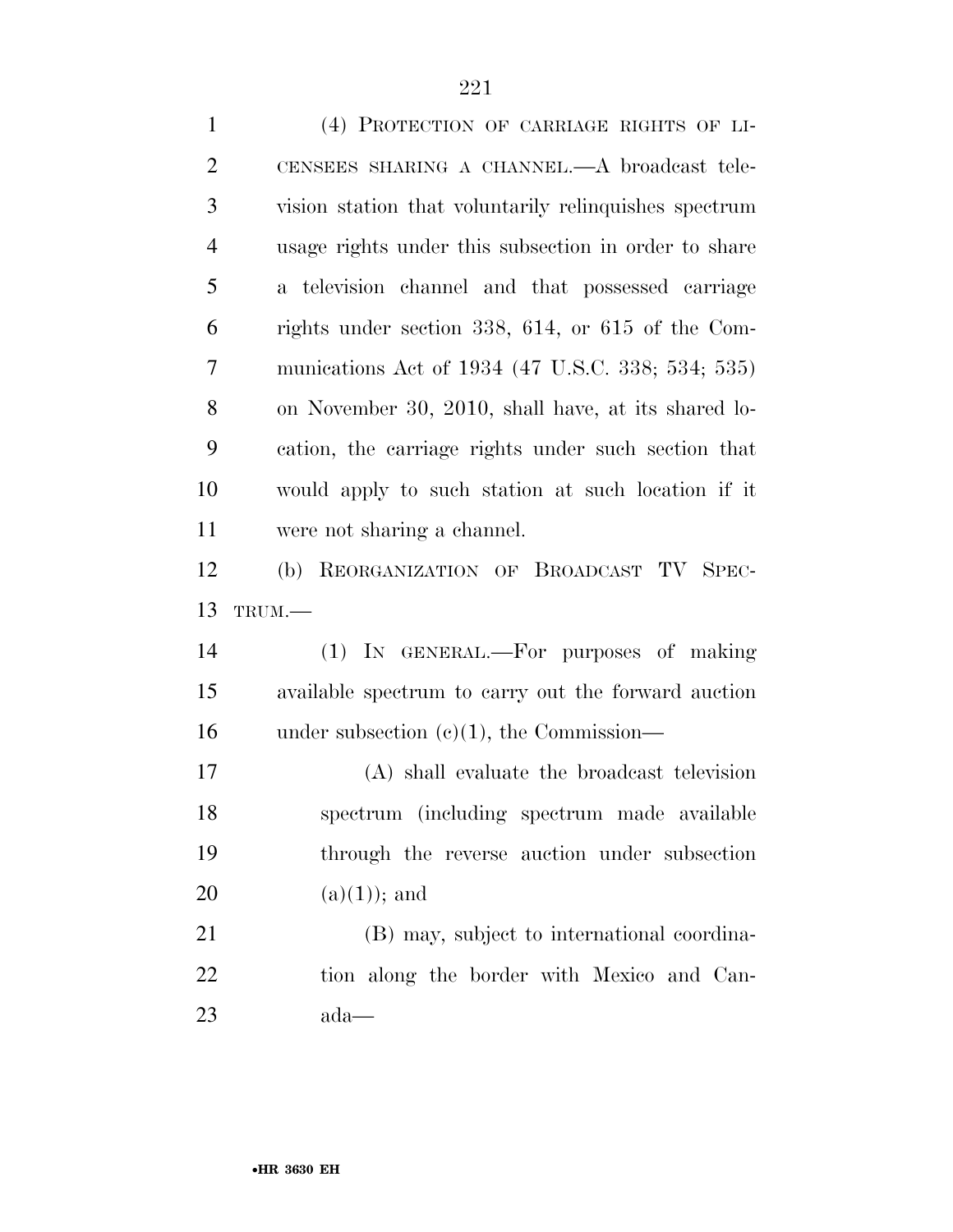| $\mathbf{1}$   | (i) make such reassignments of tele-                    |
|----------------|---------------------------------------------------------|
| $\overline{2}$ | vision channels as the Commission con-                  |
| 3              | siders appropriate; and                                 |
| $\overline{4}$ | (ii) reallocate such portions of such                   |
| 5              | spectrum as the Commission determines                   |
| 6              | are available for reallocation.                         |
| 7              | (2) FACTORS FOR CONSIDERATION.—In making                |
| 8              | any reassignments or reallocations under paragraph      |
| 9              | $(1)(B)$ , the Commission shall make all reasonable ef- |
| 10             | forts to preserve, as of the date of the enactment of   |
| 11             | this Act, the coverage area and population served of    |
| 12             | each broadcast television licensee, as determined       |
| 13             | using the methodology described in OET Bulletin 69      |
| 14             | of the Office of Engineering and Technology of the      |
| 15             | Commission.                                             |
| 16             | (3) NO INVOLUNTARY RELOCATION FROM UHF                  |
| 17             | TO VHF.—In making any reassignments under para-         |
| 18             | graph $(1)(B)(i)$ , the Commission may not involun-     |
| 19             | tarily reassign a broadcast television licensee—        |
| 20             | (A) from an ultra high frequency television             |
| 21             | channel to a very high frequency television             |
| 22             | channel; or                                             |
| 23             | (B) from a television channel between the               |
| 24             | frequencies from 174 megahertz to 216 mega-             |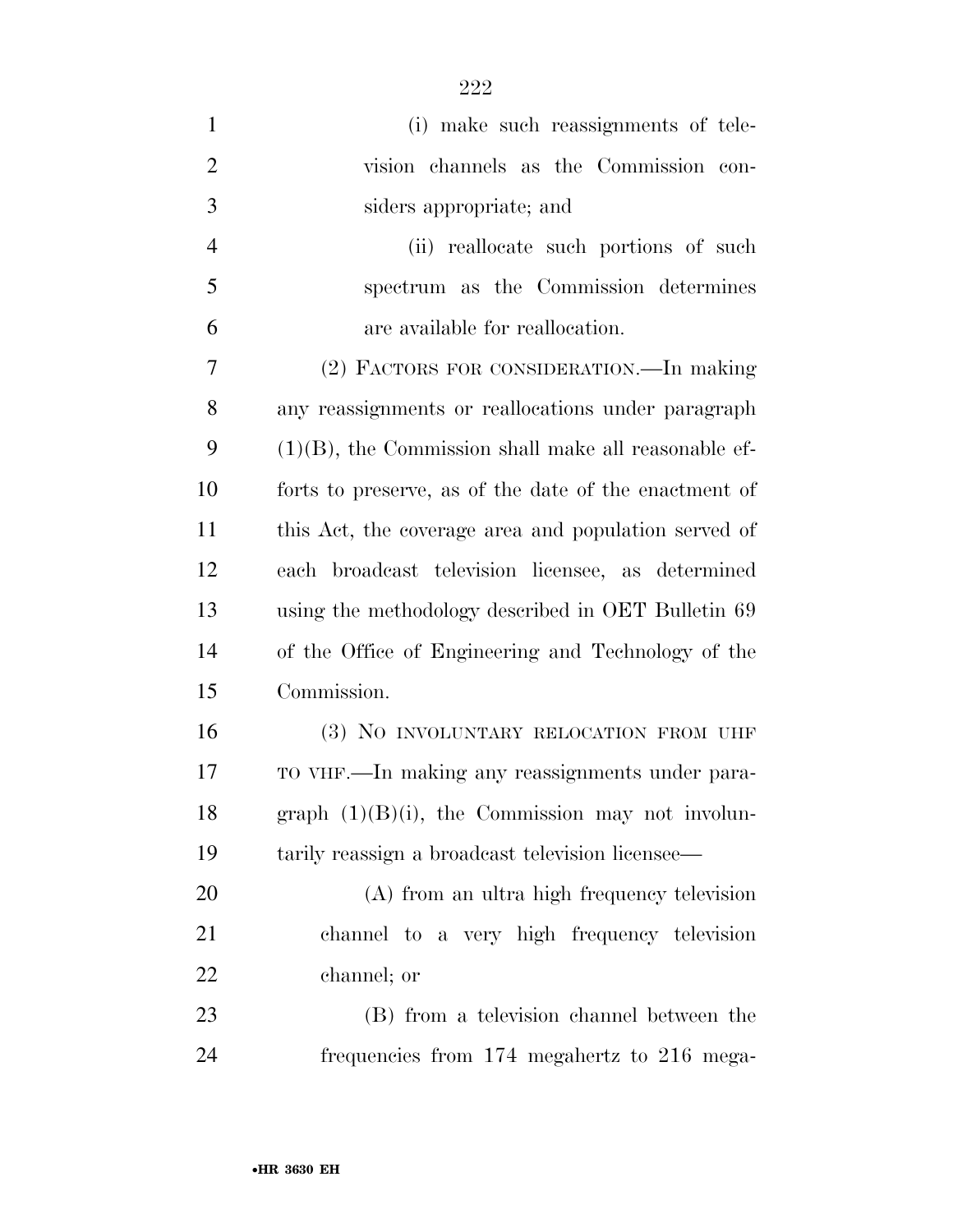| $\mathbf{1}$   | hertz to a television channel between the fre-  |
|----------------|-------------------------------------------------|
| $\overline{2}$ | quencies from 54 megahertz to 88 megahertz.     |
| 3              | (4) PAYMENT OF RELOCATION COSTS.-               |
| $\overline{4}$ | (A) IN GENERAL.—Except as provided in           |
| 5              | subparagraph (B), from amounts made avail-      |
| 6              | able under subsection $(d)(2)$ , the Commission |
| $\overline{7}$ | shall reimburse costs reasonably incurred by—   |
| 8              | (i) a broadcast television licensee that        |
| 9              | was reassigned under paragraph $(1)(B)(i)$      |
| 10             | from one ultra high frequency television        |
| 11             | channel to a different ultra high frequency     |
| 12             | television channel, from one very high fre-     |
| 13             | quency television channel to a different        |
| 14             | very high frequency television channel, or,     |
| 15             | in accordance with subsection $(g)(1)(B)$ ,     |
| 16             | from a very high frequency television chan-     |
| 17             | nel to an ultra high frequency television       |
| 18             | channel, in order for the licensee to relo-     |
| 19             | cate its television service from one channel    |
| 20             | to the other; or                                |
| 21             | (ii) a multichannel video programming           |
| 22             | distributor in order to continue to carry       |
| 23             | the signal of a broadcast television licensee   |
| 24             | that—                                           |
| 25             | $(I)$ is described in clause (i);               |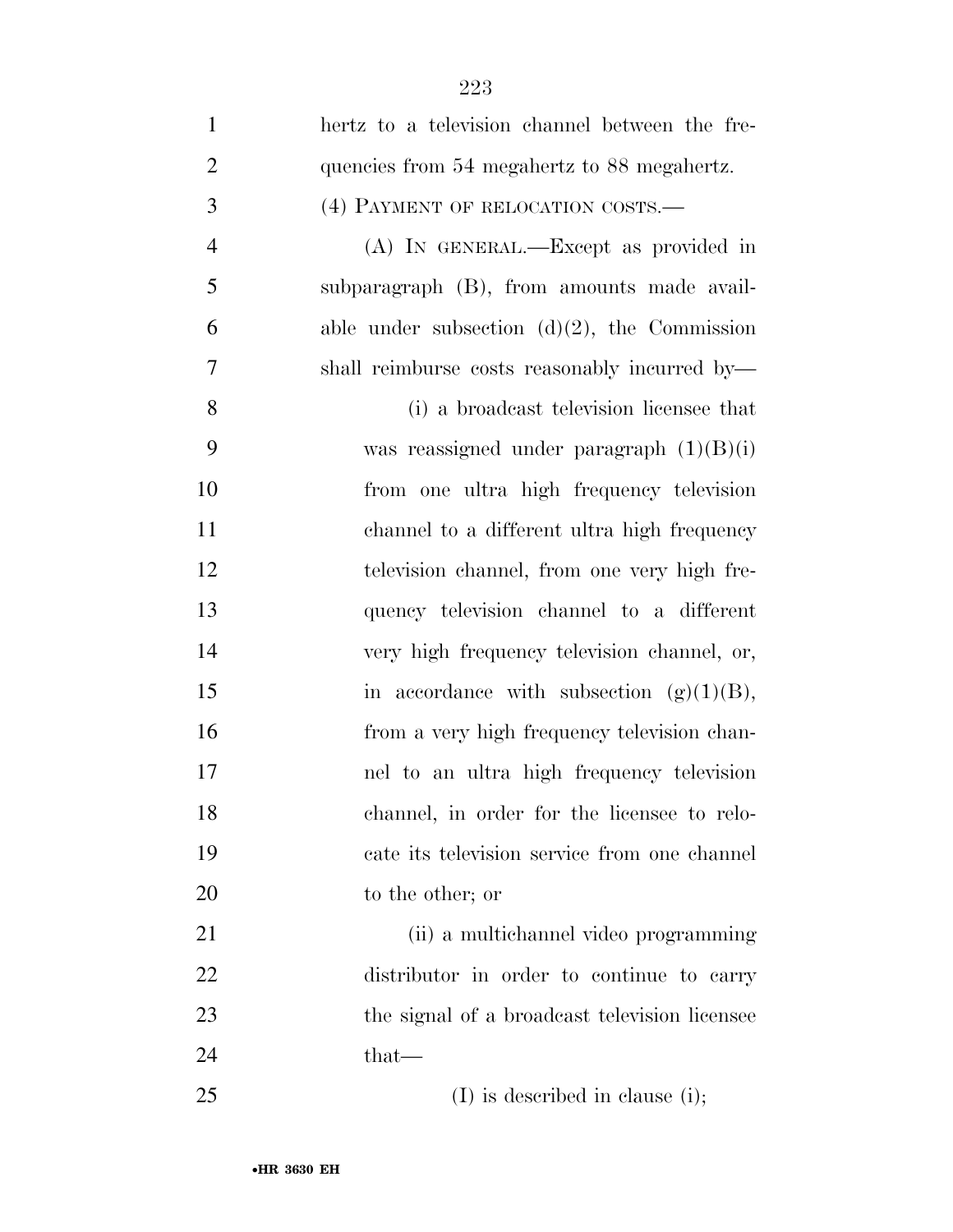| $\mathbf{1}$   | (II) voluntarily relinquishes spec-               |
|----------------|---------------------------------------------------|
| $\mathfrak{2}$ | trum usage rights under subsection                |
| 3              | (a) with respect to an ultra high fre-            |
| $\overline{4}$ | quency television channel in return for           |
| 5              | receiving usage rights with respect to            |
| 6              | a very high frequency television chan-            |
| 7              | nel; or                                           |
| 8              | (III) voluntarily relinquishes                    |
| 9              | spectrum usage rights under sub-                  |
| 10             | section (a) to share a television chan-           |
| 11             | nel with another licensee.                        |
| 12             | (B) REGULATORY RELIEF.—In lieu of re-             |
| 13             | imbursement for relocation costs under sub-       |
| 14             | paragraph (A), a broadcast television licensee    |
| 15             | may accept, and the Commission may grant as       |
| 16             | it considers appropriate, a waiver of the service |
| 17             | rules of the Commission to permit the licensee,   |
| 18             | subject to interference protections, to make      |
| 19             | flexible use of the spectrum assigned to the li-  |
| 20             | censee to provide services other than broadcast   |
| 21             | television services. Such waiver shall only re-   |
| 22             | main in effect while the licensee provides at     |
| 23             | least 1 broadcast television program stream on    |
| 24             | such spectrum at no charge to the public.         |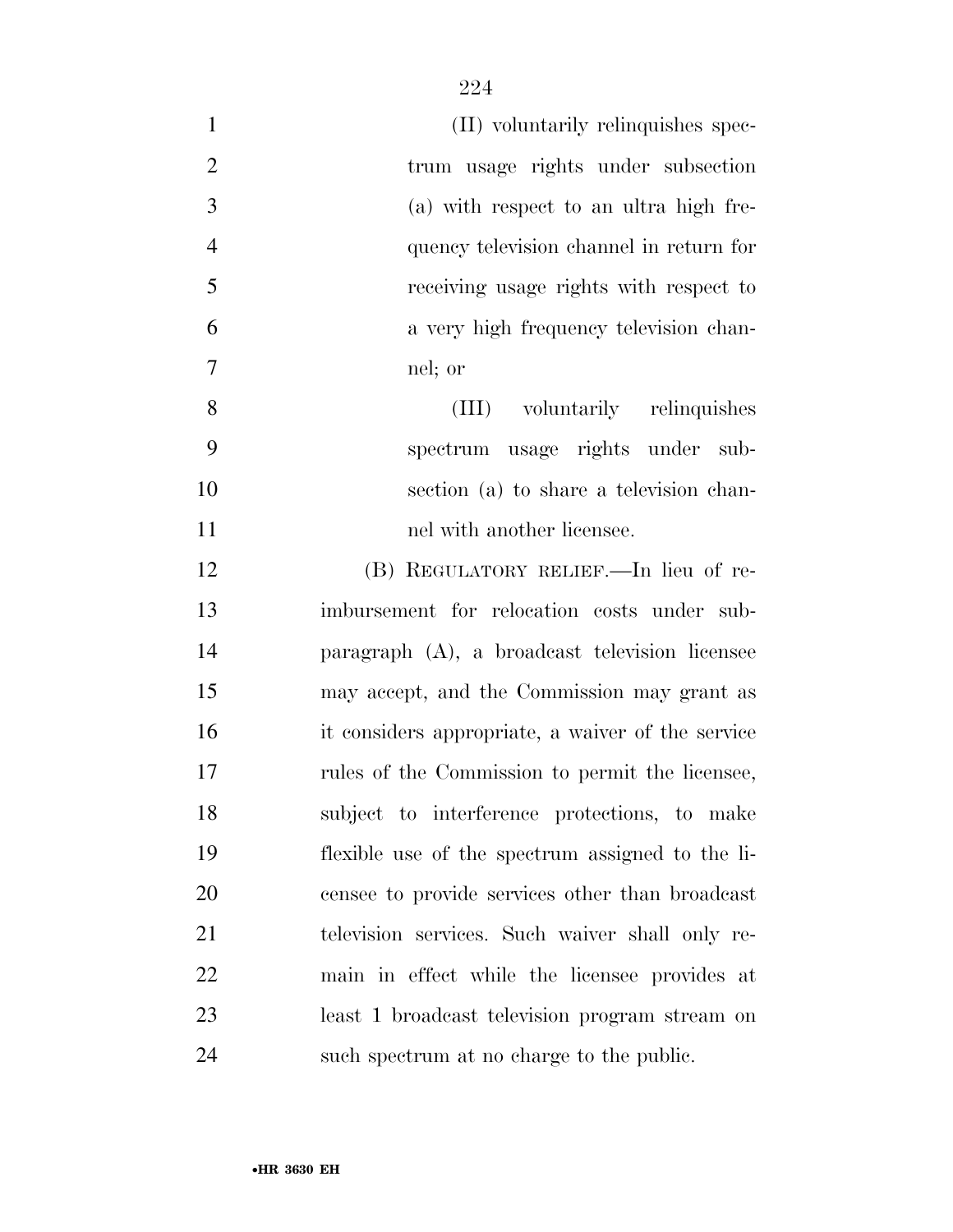| $\mathbf{1}$   | (C) LIMITATION.—The Commission may                     |
|----------------|--------------------------------------------------------|
| $\overline{2}$ | not make reimbursements under subparagraph             |
| 3              | (A) for lost revenues.                                 |
| $\overline{4}$ | (D) DEADLINE.—The Commission shall                     |
| 5              | make all reimbursements required by subpara-           |
| 6              | graph $(A)$ not later than the date that is 3          |
| 7              | years after the completion of the forward auc-         |
| 8              | tion under subsection $(c)(1)$ .                       |
| 9              | (5) LOW-POWER TELEVISION USAGE RIGHTS.                 |
| 10             | Nothing in this subsection shall be construed to alter |
| 11             | the spectrum usage rights of low-power television      |
| 12             | stations.                                              |
| 13             | (c) FORWARD AUCTION.—                                  |
| 14             | (1) AUCTION REQUIRED. The Commission                   |
| 15             | shall conduct a forward auction in which—              |
| 16             | (A) the Commission assigns licenses for                |
| 17             | the use of the spectrum that the Commission            |
| 18             | reallocates under subsection $(b)(1)(B)(ii)$ ; and     |
| 19             | (B) the amount of the proceeds that the                |
| <b>20</b>      | Commission shares under clause (i) of section          |
| 21             | $309(j)(8)(G)$ of the Communications Act of            |
| 22             | 1934 with each licensee whose bid the Commis-          |
| 23             | sion accepts in the reverse auction under sub-         |
| 24             | section $(a)(1)$ is not less than the amount of        |
| 25             | such bid.                                              |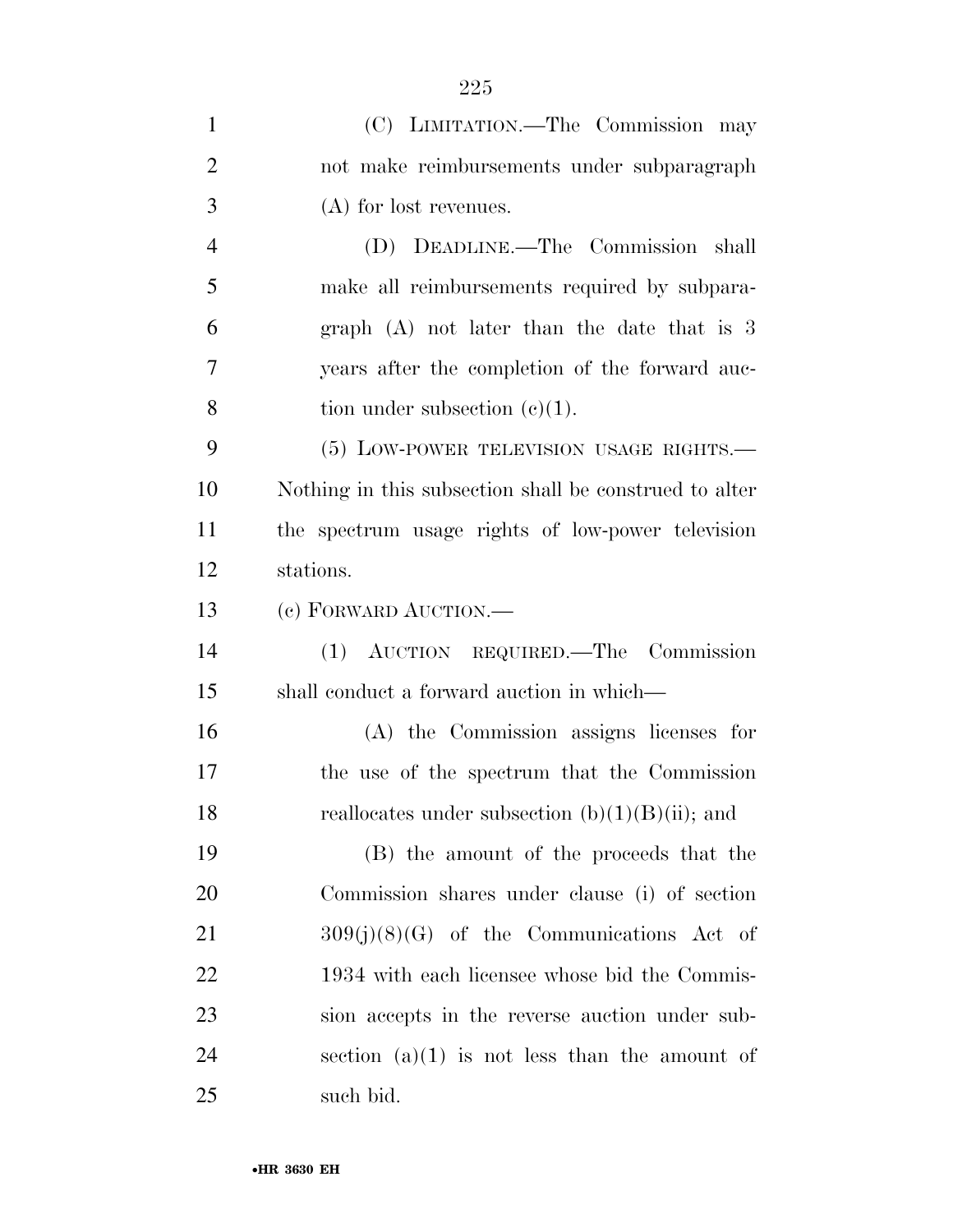## (2) MINIMUM PROCEEDS.—

| $\overline{2}$ | (A) IN GENERAL.—If the amount of the             |
|----------------|--------------------------------------------------|
| 3              | proceeds from the forward auction under para-    |
| $\overline{4}$ | $graph(1)$ is not greater than the sum described |
| 5              | in subparagraph (B), no licenses shall be as-    |
| 6              | signed through such forward auction, no re-      |
| 7              | assignments or reallocations under subsection    |
| 8              | $(b)(1)(B)$ shall become effective, and the Com- |
| 9              | mission may not revoke any spectrum usage        |
| 10             | rights by reason of a bid that the Commission    |
| 11             | accepts in the reverse auction under subsection  |
| 12             | (a)(1).                                          |
| 13             | (B) SUM DESCRIBED.—The sum described             |
| 14             | in this subparagraph is the sum of—              |
| 15             | (i) the total amount of compensation             |
| 16             | that the Commission must pay successful          |
| 17             | bidders in the reverse auction under sub-        |
| 18             | section $(a)(1);$                                |
| 19             | (ii) the costs of conducting such for-           |
| 20             | ward auction that the salaries and ex-           |
| 21             | penses account of the Commission is re-          |
| 22             | quired to retain under section $309(j)(8)(B)$    |
| 23             | of the Communications Act of 1934 (47)           |
| 24             | U.S.C. $309(j)(8)(B)$ ; and                      |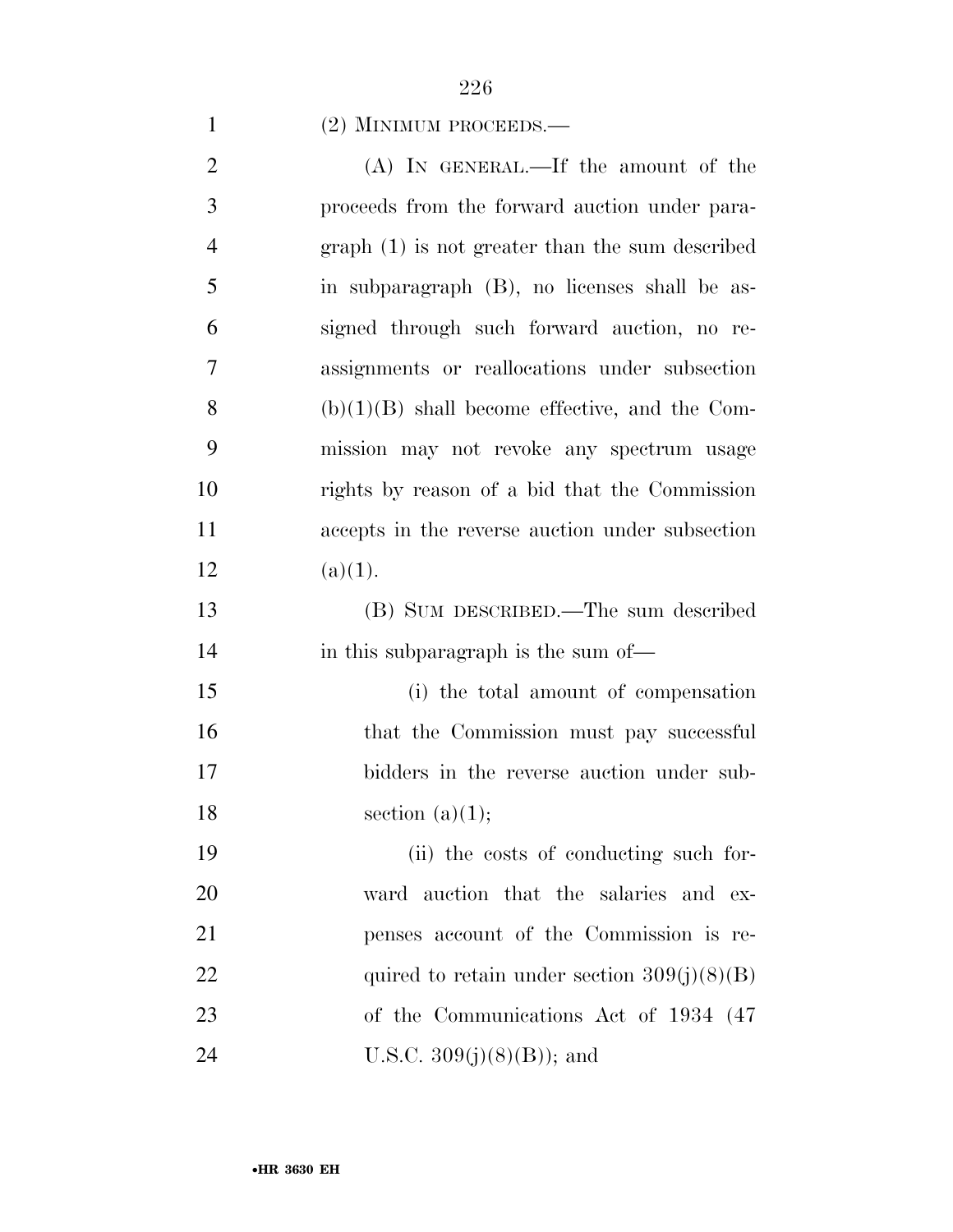(iii) the estimated costs for which the Commission is required to make reim-3 bursements under subsection  $(b)(4)(A)$ . (C) ADMINISTRATIVE COSTS.—The amount of the proceeds from the forward auction under paragraph (1) that the salaries and expenses account of the Commission is required to retain under section 309(j)(8)(B) of the Communica- tions Act of 1934 (47 U.S.C. 309(j)(8)(B)) shall be sufficient to cover the costs incurred by the Commission in conducting the reverse auc- tion under subsection (a)(1), conducting the evaluation of the broadcast television spectrum under subparagraph (A) of subsection (b)(1), and making any reassignments or reallocations under subparagraph (B) of such subsection, in addition to the costs incurred by the Commis-sion in conducting such forward auction.

 (3) FACTOR FOR CONSIDERATION.—In con- ducting the forward auction under paragraph (1), the Commission shall consider assigning licenses that cover geographic areas of a variety of different sizes.

24 (d) TV BROADCASTER RELOCATION FUND.—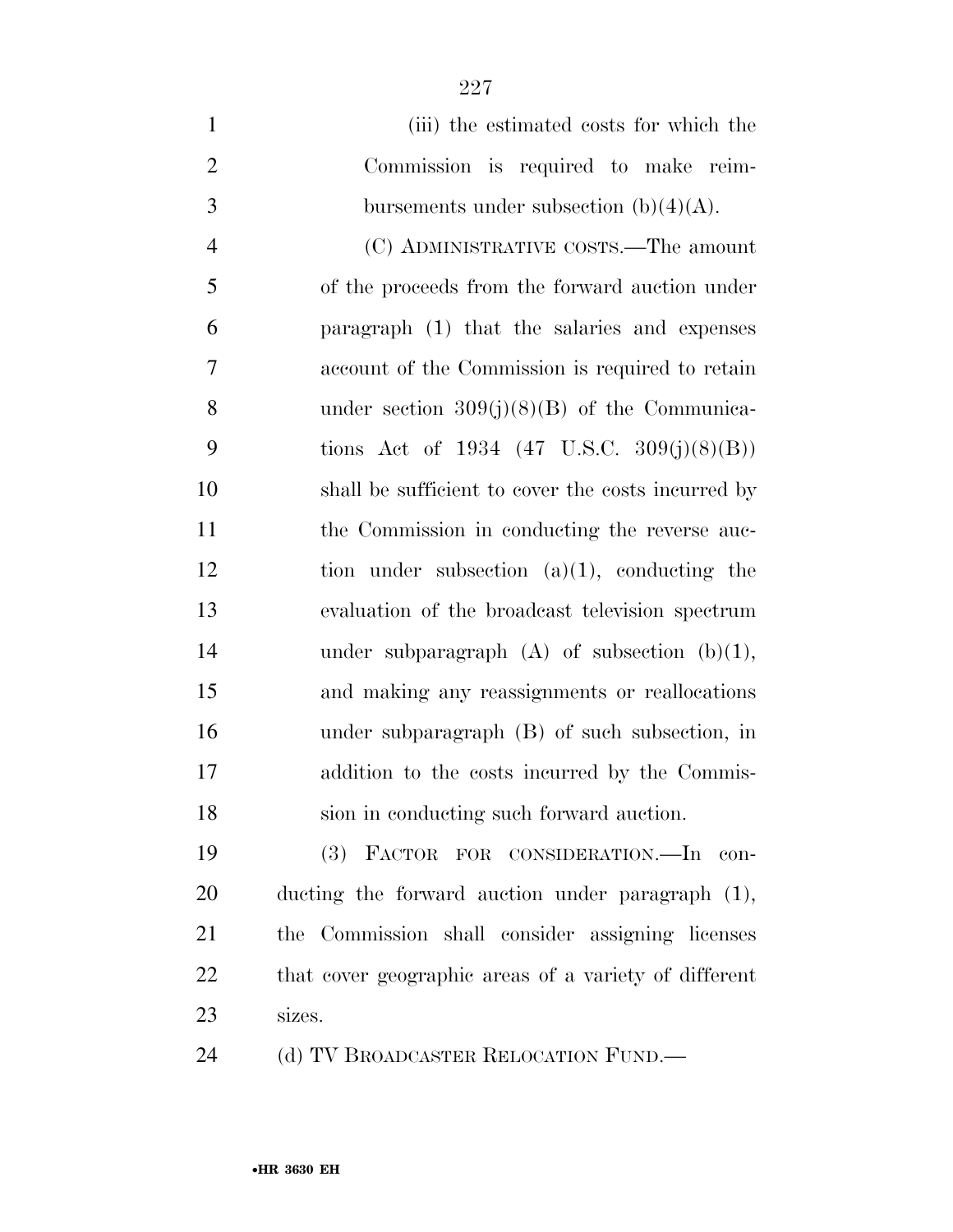| $\mathbf{1}$   | (1) ESTABLISHMENT.—There is established in             |
|----------------|--------------------------------------------------------|
| $\overline{2}$ | the Treasury of the United States a fund to be         |
| 3              | known as the TV Broadcaster Relocation Fund.           |
| $\overline{4}$ | (2) PAYMENT OF RELOCATION COSTS.- Any                  |
| 5              | amounts borrowed under paragraph $(3)(A)$ and any      |
| 6              | amounts in the TV Broadcaster Relocation Fund          |
| $\tau$         | that are not necessary for reimbursement of the gen-   |
| 8              | eral fund of the Treasury for such borrowed            |
| 9              | amounts shall be available to the Commission to        |
| 10             | make the payments required by subsection $(b)(4)(A)$ . |
| 11             | (3) BORROWING AUTHORITY.—                              |
| 12             | (A) IN GENERAL.—Beginning on the date                  |
| 13             | when any reassignments or reallocations under          |
| 14             | subsection $(b)(1)(B)$ become effective, as pro-       |
| 15             | vided in subsection $(f)(2)$ , and ending when         |
| 16             | $$1,000,000,000$ has been deposited in the TV          |
| 17             | Broadcaster Relocation Fund, the Commission            |
| 18             | may borrow from the Treasury of the United             |
| 19             | States an amount not to exceed $$1,000,000,000$        |
| 20             | to use toward the payments required by sub-            |
| 21             | section $(b)(4)(A)$ .                                  |
| 22             | (B) REIMBURSEMENT.—The Commission                      |
| 23             | shall reimburse the general fund of the Treas-         |
| 24             | ury, without interest, for any amounts borrowed        |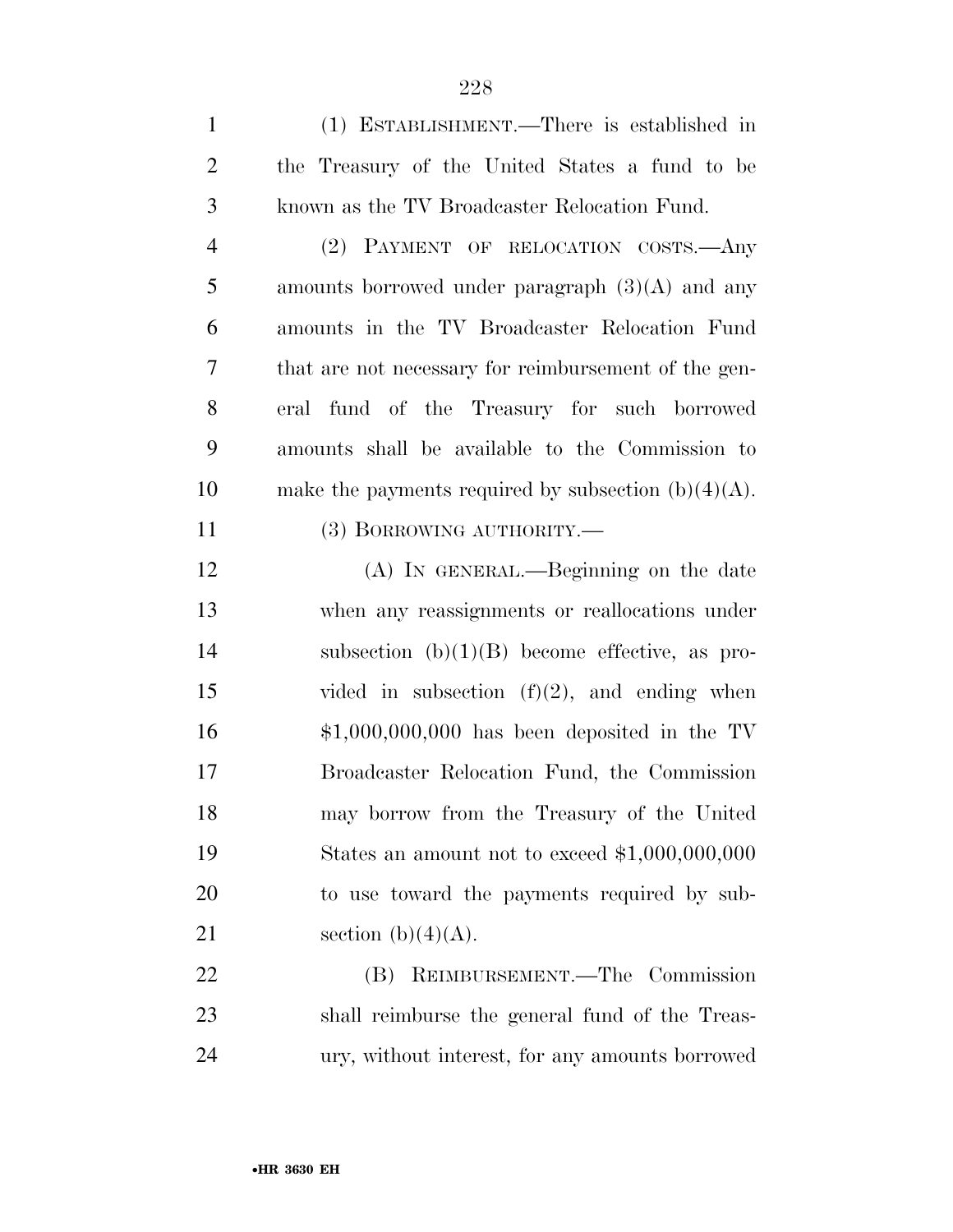| $\mathbf{1}$   | under subparagraph (A) as funds are deposited              |
|----------------|------------------------------------------------------------|
| $\overline{2}$ | into the TV Broadcaster Relocation Fund.                   |
| 3              | (4) TRANSFER OF UNUSED FUNDS.—If any                       |
| $\overline{4}$ | amounts remain in the TV Broadcaster Relocation            |
| 5              | Fund after the date that is 3 years after the comple-      |
| 6              | tion of the forward auction under subsection $(c)(1)$ ,    |
| 7              | the Secretary of the Treasury shall—                       |
| 8              | $(A)$ prior to the end of fiscal year 2021,                |
| 9              | transfer such amounts to the Public Safety                 |
| 10             | Trust Fund established by section $4241(a)(1)$ ;           |
| 11             | and                                                        |
| 12             | $(B)$ after the end of fiscal year 2021,                   |
| 13             | transfer such amounts to the general fund of               |
| 14             | the Treasury, where such amounts shall be                  |
| 15             | dedicated for the sole purpose of deficit reduc-           |
| 16             | tion.                                                      |
| 17             | (e) NUMERICAL LIMITATION ON AUCTIONS AND RE-               |
| 18             | ORGANIZATION.—The Commission may not complete more         |
| 19             | than one reverse auction under subsection $(a)(1)$ or more |
| 20             | than one reorganization of the broadcast television spec-  |
| 21             | trum under subsection (b).                                 |
| 22             | (f) TIMING.—                                               |
| 23             | (1) CONTEMPORANEOUS AUCTIONS AND REOR-                     |
| 24             | GANIZATION PERMITTED.—The Commission<br>may                |
| 25             | conduct the reverse auction under subsection $(a)(1)$ ,    |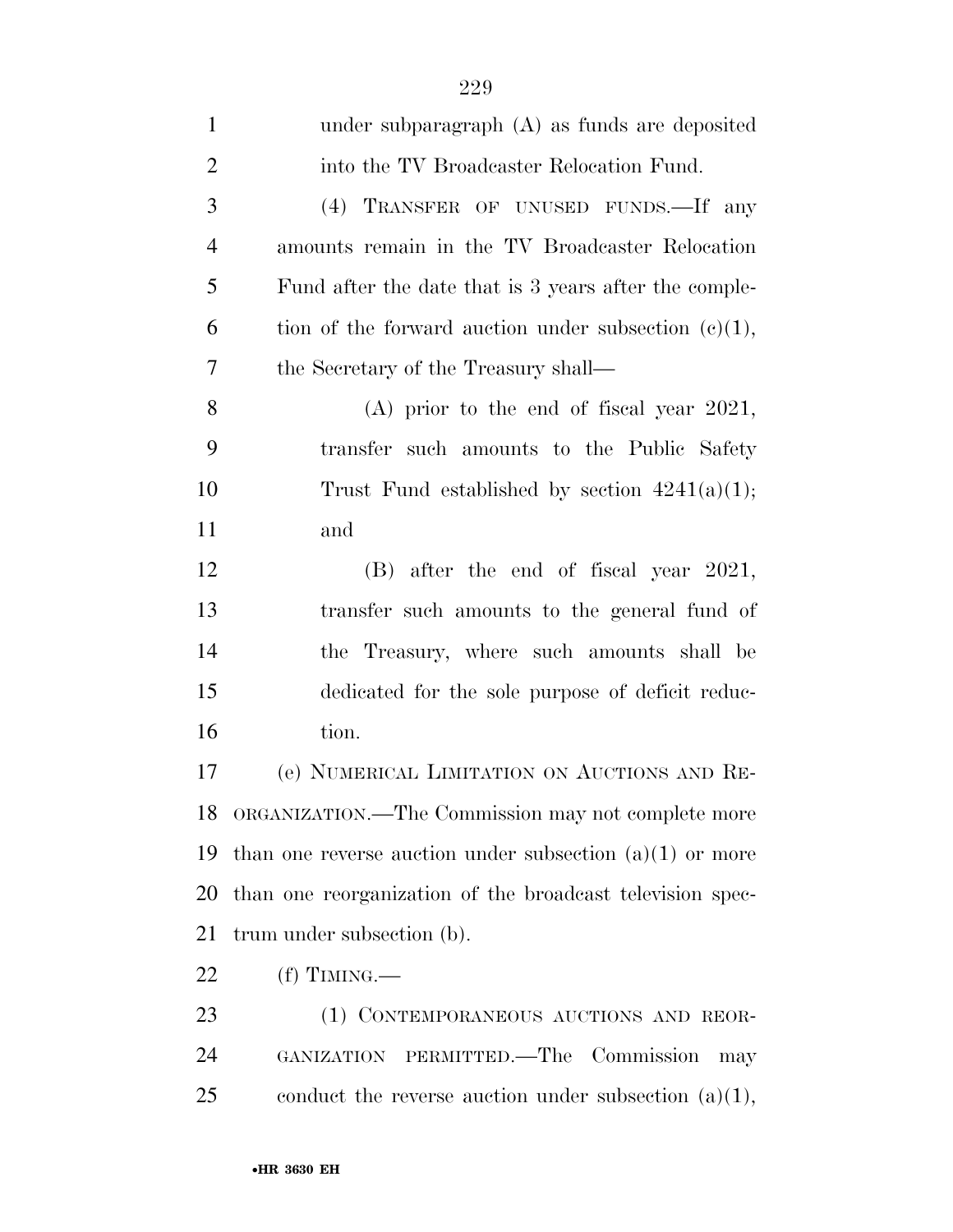(2) EFFECTIVENESS OF REASSIGNMENTS AND REALLOCATIONS.—Notwithstanding paragraph (1), no reassignments or reallocations under subsection (b)(1)(B) shall become effective until the completion of the reverse auction under subsection (a)(1) and 9 the forward auction under subsection  $(c)(1)$ , and, to the extent practicable, all such reassignments and reallocations shall become effective simultaneously.

 (3) DEADLINE.—The Commission may not con- duct the reverse auction under subsection (a)(1) or 14 the forward auction under subsection  $(c)(1)$  after the end of fiscal year 2021.

 (4) LIMIT ON DISCRETION REGARDING AUCTION TIMING.—Section 309(j)(15)(A) of the Communica- tions Act of 1934 (47 U.S.C. 309(j)(15)(A)) shall not apply in the case of an auction conducted under this section.

21 (g) LIMITATION ON REORGANIZATION AUTHORITY. (1) IN GENERAL.—During the period described 23 in paragraph (2), the Commission may not—

 (A) involuntarily modify the spectrum usage rights of a broadcast television licensee or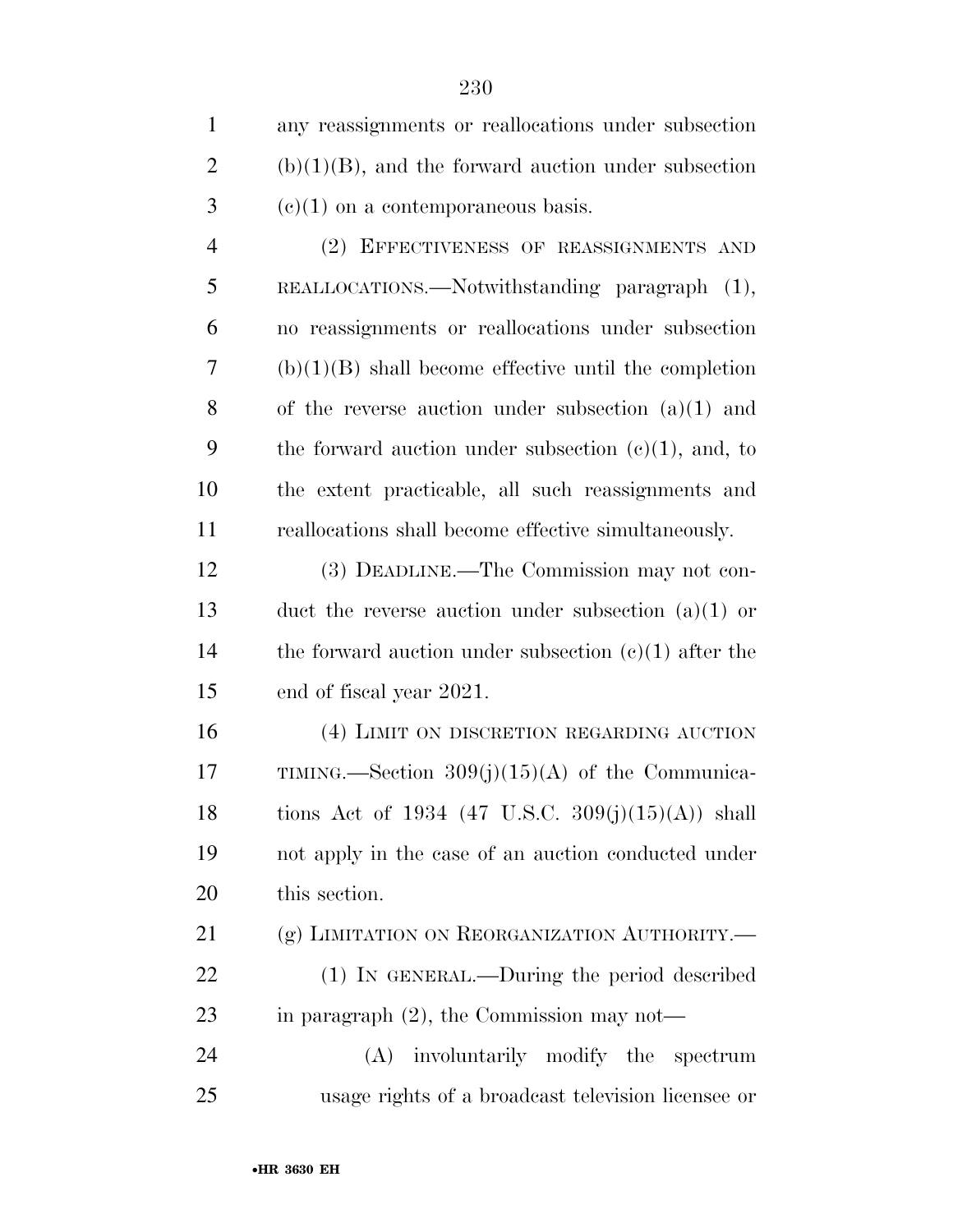| $\mathbf{1}$   | reassign such a licensee to another television        |
|----------------|-------------------------------------------------------|
| $\overline{2}$ | channel except—                                       |
| 3              | (i) in accordance with this section; or               |
| $\overline{4}$ | (ii) in the case of a violation by such               |
| 5              | licensee of the terms of its license or a spe-        |
| 6              | cific provision of a statute administered by          |
| 7              | the Commission, or a regulation of the                |
| 8              | Commission promulgated under any such                 |
| 9              | provision; or                                         |
| 10             | (B) reassign a broadcast television licensee          |
| 11             | from a very high frequency television channel to      |
| 12             | an ultra high frequency television channel, un-       |
| 13             | less such a reassignment will not decrease the        |
| 14             | total amount of ultra high frequency spectrum         |
| 15             | made available for reallocation under this sec-       |
| 16             | tion.                                                 |
| 17             | (2) PERIOD DESCRIBED.—The period described            |
| 18             | in this paragraph is the period beginning on the date |
| 19             | of the enactment of this Act and ending on the ear-   |
| 20             | liest of-                                             |
| 21             | (A) the first date when the reverse auction           |
| 22             | under subsection $(a)(1)$ , the reassignments and     |
| 23             | $\int$<br>reallocations<br>any) under<br>subsection   |
| 24             | $(b)(1)(B)$ , and the forward auction under sub-      |
| 25             | section $(c)(1)$ have been completed;                 |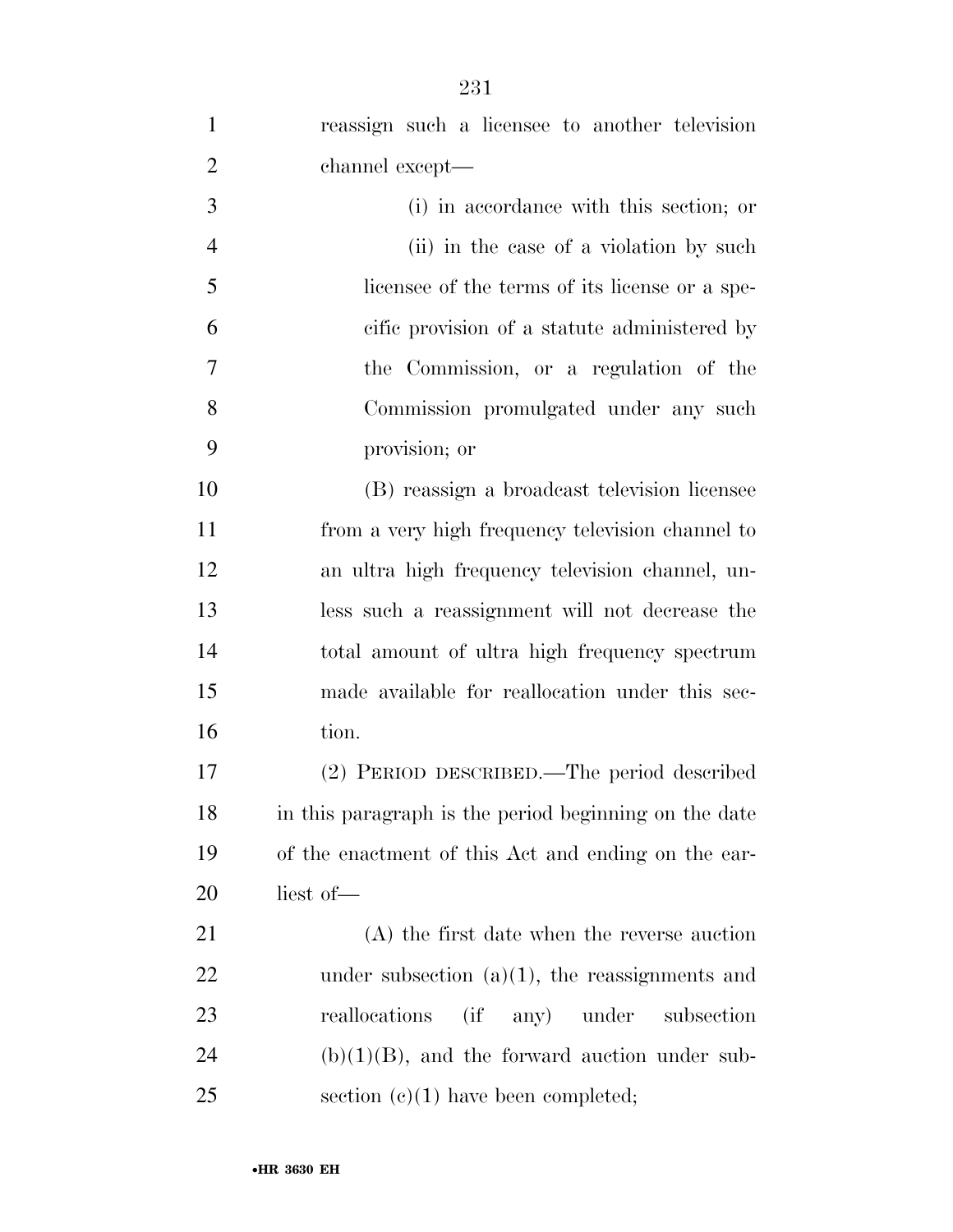| $\mathbf{1}$   | (B) the date of a determination by the                      |
|----------------|-------------------------------------------------------------|
| $\overline{2}$ | Commission that the amount of the proceeds                  |
| 3              | the forward auction under subsection<br>from                |
| $\overline{4}$ | $(e)(1)$ is not greater than the sum described in           |
| 5              | subsection (c) $(2)(B)$ ; or                                |
| 6              | $(C)$ September 30, 2021.                                   |
| $\overline{7}$ | (h) PROTEST RIGHT INAPPLICABLE.—The right of a              |
| 8              | licensee to protest a proposed order of modification of its |
| 9              | license under section 316 of the Communications Act of      |
| 10             | 1934 (47 U.S.C. 316) shall not apply in the case of a       |
| 11             | modification made under this section.                       |
| 12             | (i) COMMISSION AUTHORITY.—Nothing in subsection             |
| 13             | (b) shall be construed to—                                  |
| 14             | $(1)$ expand or contract the authority of the               |
| 15             | Commission, except as otherwise expressly provided;         |
| 16             | <b>or</b>                                                   |
| 17             | (2) prevent the implementation of the Commis-               |
| 18             | sion's "White Spaces" Second Report and Order and           |
| 19             | Memorandum Opinion and Order (FCC 08-260,                   |
| 20             | adopted November 4, 2008) in the spectrum that re-          |
| 21             | mains allocated for broadcast television use after the      |
| 22             | reorganization required by such subsection.                 |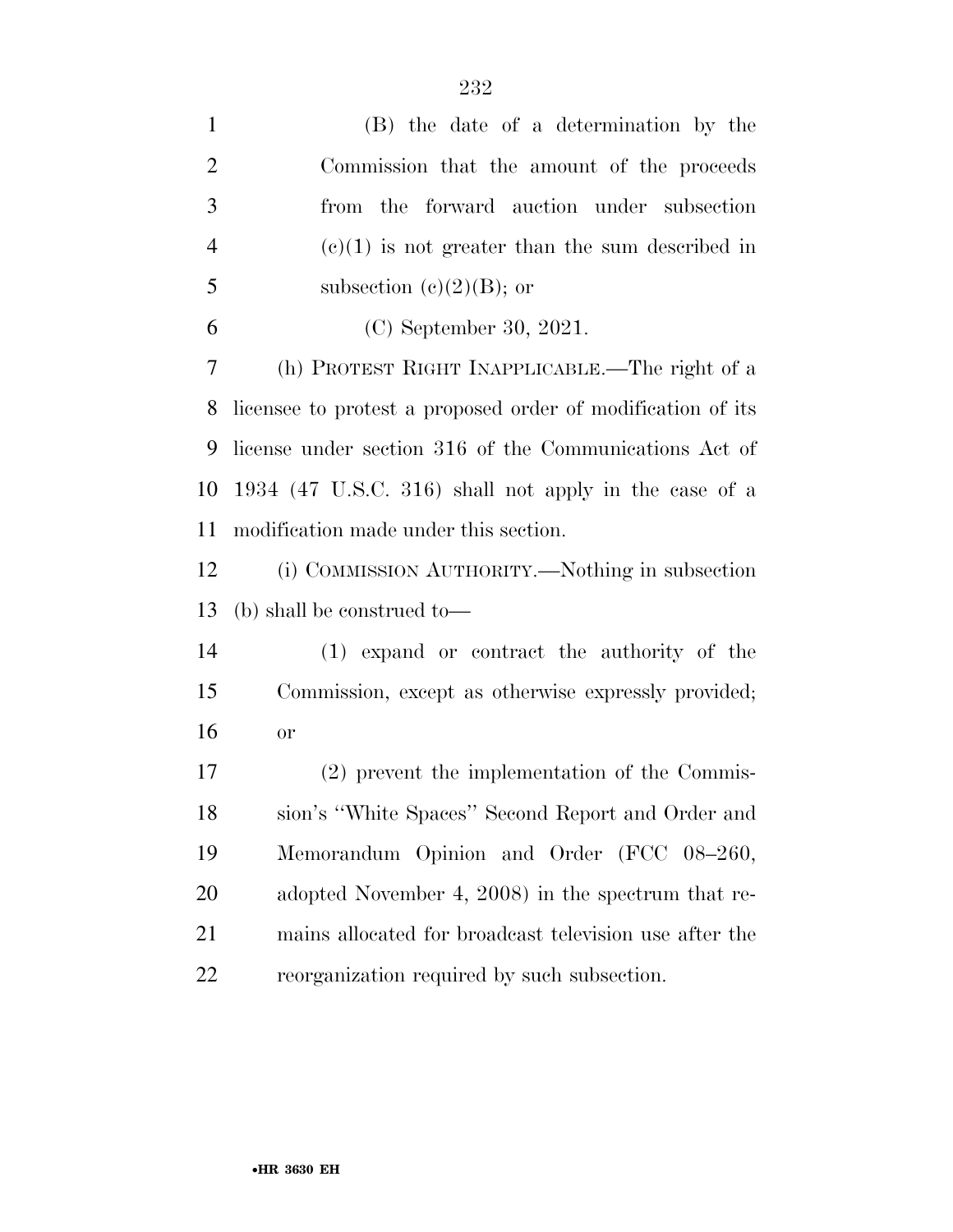## **SEC. 4105. ADMINISTRATION OF AUCTIONS BY COMMIS- SION.**  Section 309(j) of the Communications Act of 1934

 (47 U.S.C. 309(j)) is amended by adding at the end the following new paragraphs:

6 "(17) CERTAIN CONDITIONS ON AUCTION PAR- TICIPATION PROHIBITED.—Notwithstanding any other provision of law, the Commission may not pre- vent a person from participating in a system of com- petitive bidding under this subsection if such per-son—

12 ''(A) meets the technical, financial, and character qualifications required by sections 303(l)(1), 308(b), and 310 to hold a license; or ''(B) could meet such qualifications prior 16 to the grant of the license.

17 "(18) CERTAIN LICENSING CONDITIONS PRO- HIBITED.—In assigning licenses through a system of competitive bidding under this subsection, the Com- mission may not impose any condition on the li-censes assigned through such system that—

 $\langle (A) \rangle$  limits the ability of a licensee to man- age the use of its network, including manage- ment of the use of applications, services, or de- vices on its network, or to prioritize the traffic on its network as it chooses; or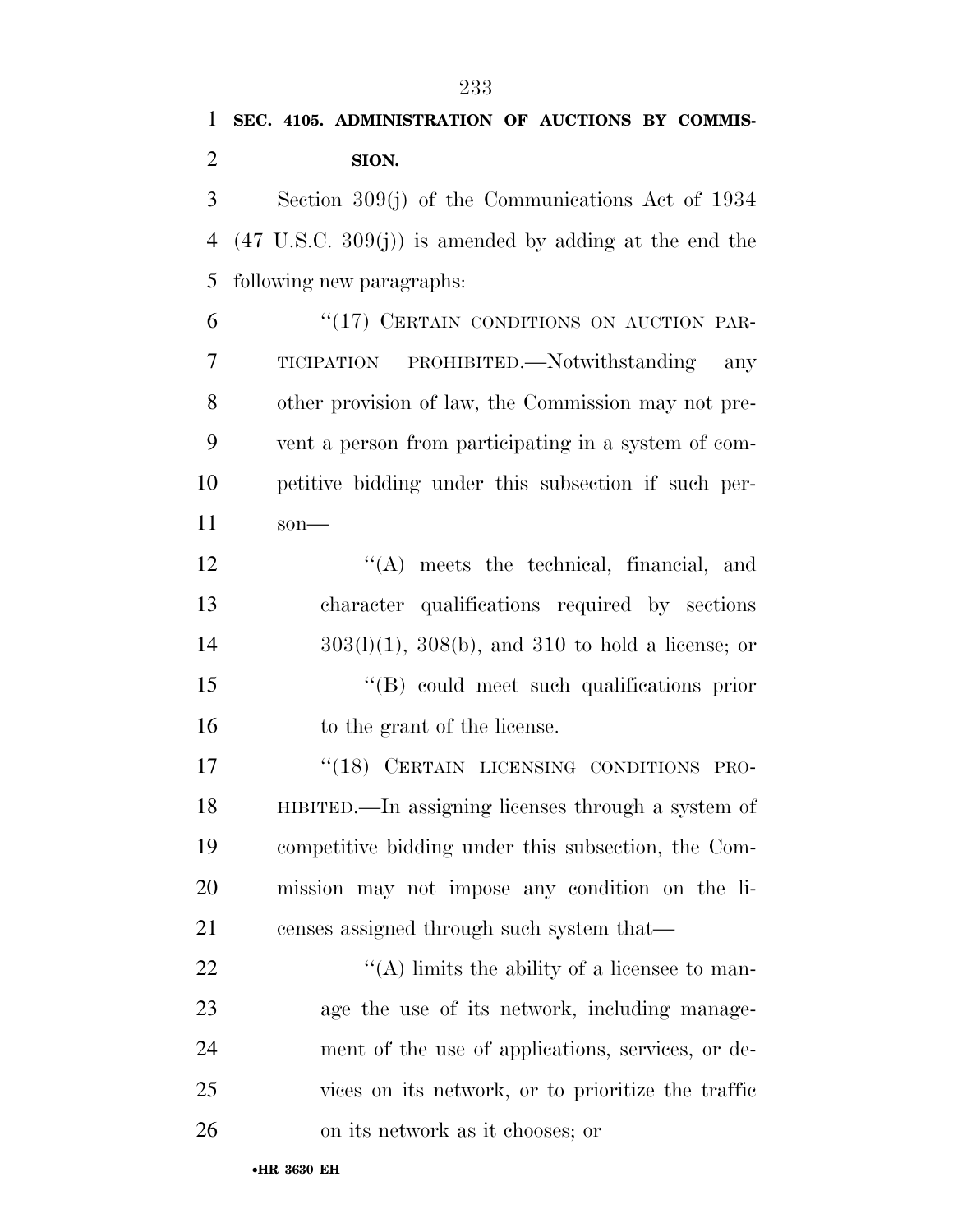| $\mathbf{1}$   | $\lq\lq$ (B) requires a licensee to sell access to its |
|----------------|--------------------------------------------------------|
| $\overline{2}$ | network on a wholesale basis.".                        |
| 3              | SEC. 4106. EXTENSION OF AUCTION AUTHORITY.             |
| 4              | Section $309(j)(11)$ of the Communications Act of      |
| 5              | 1934 (47 U.S.C. 309 $(j)(11)$ ) is amended by striking |
| 6              | " $2012"$ and inserting " $2021"$ .                    |
| 7              | SEC. 4107. UNLICENSED USE IN THE 5 GHZ BAND.           |
| 8              | (a) MODIFICATION OF COMMISSION REGULATIONS             |
| 9              | TO ALLOW CERTAIN UNLICENSED USE.                       |
| 10             | (1) IN GENERAL.—Subject to paragraph $(2)$ ,           |
| 11             | not later than 1 year after the date of the enactment  |
| 12             | of this Act, the Commission shall begin a proceeding   |
| 13             | to modify part 15 of title 47, Code of Federal Regu-   |
| 14             | lations, to allow unlicensed U–NII devices to operate  |
| 15             | in the $5350-5470$ MHz band.                           |
| 16             | (2) REQUIRED DETERMINATIONS.—The Com-                  |
| 17             | mission may make the modification described in         |
| 18             | paragraph (1) only if the Commission determines        |
| 19             | that—                                                  |
| 20             | (A) licensed users will be protected by                |
| 21             | technical solutions, including use of existing,        |
| 22             | modified, or new spectrum-sharing technologies         |
| 23             | and solutions, such as dynamic frequency selec-        |
| 24             | tion; and                                              |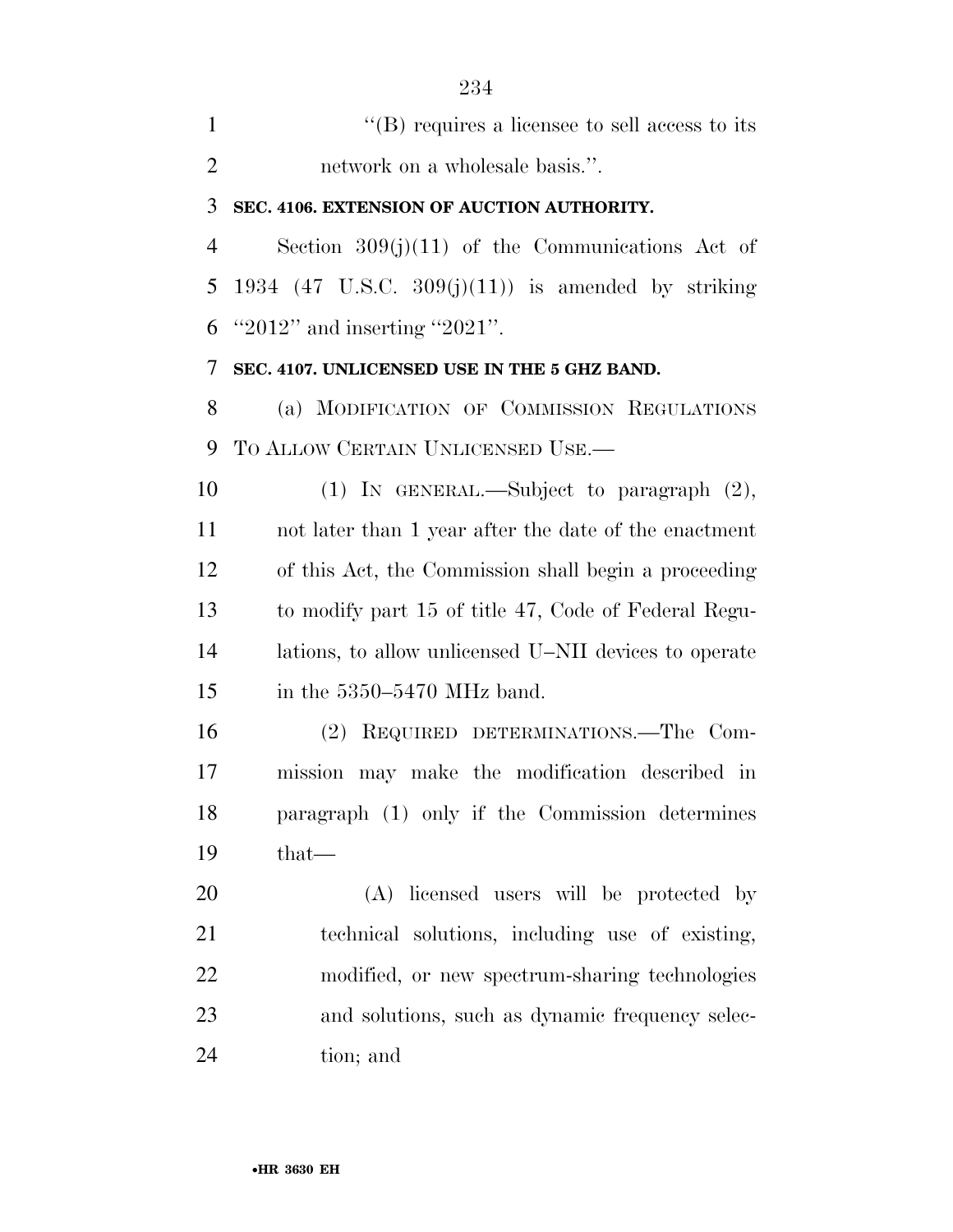| $\mathbf{1}$   | (B) the primary mission of Federal spec-                |
|----------------|---------------------------------------------------------|
| $\overline{2}$ | trum users in the 5350–5470 MHz band will               |
| 3              | not be compromised by the introduction of unli-         |
| $\overline{4}$ | censed devices.                                         |
| 5              | (b) STUDY BY NTIA.—                                     |
| 6              | (1) IN GENERAL.—The Assistant Secretary, in             |
| $\tau$         | consultation with the Commission, shall conduct a       |
| 8              | study evaluating known and proposed spectrum-           |
| 9              | sharing technologies and the risk to Federal users if   |
| 10             | unlicensed U–NII devices were allowed to operate in     |
| 11             | the $5350-5470$ MHz band.                               |
| 12             | (2) SUBMISSION.—Not later than 8 months                 |
| 13             | after the date of the enactment of this Act, the As-    |
| 14             | sistant Secretary shall submit the study required by    |
| 15             | paragraph $(1)$ to —                                    |
| 16             | (A) the Commission; and                                 |
| 17             | (B) the Committee on Energy and Com-                    |
| 18             | merce of the House of Representatives and the           |
| 19             | Committee on Commerce, Science, and Trans-              |
| 20             | portation of the Senate.                                |
| 21             | (c) $5350-5470$ MHz BAND DEFINED.—In this sec-          |
| 22             | tion, the term "5350-5470 MHz band" means the portion   |
| 23             | of the electromagnetic spectrum between the frequencies |
| 24             | from 5350 megahertz to 5470 megahertz.                  |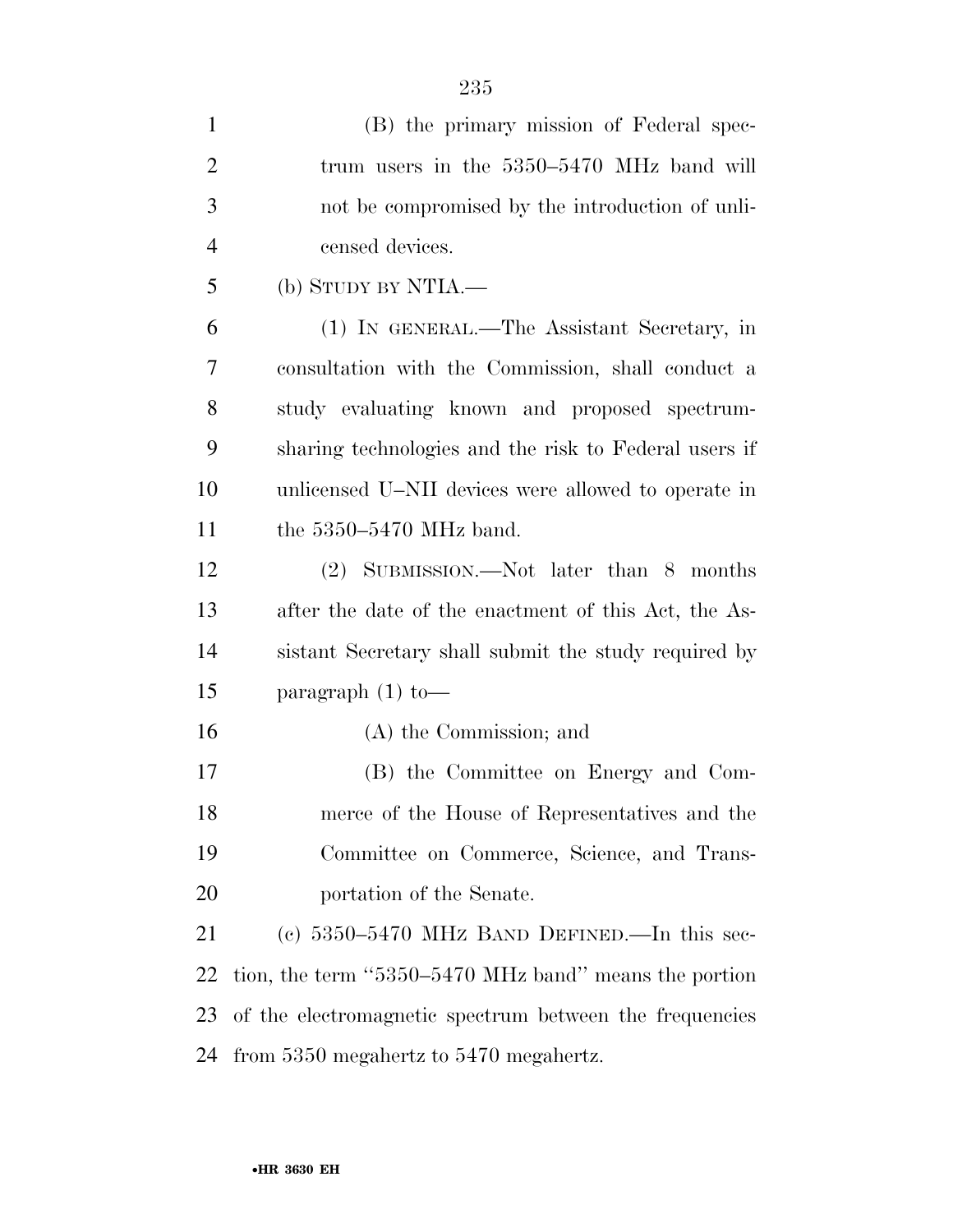## **Subtitle B—Advanced Public Safety Communications PART 1—NATIONAL IMPLEMENTATION SEC. 4201. LICENSING OF SPECTRUM TO ADMINISTRATOR.**  (a) IN GENERAL.—Not later than 60 days after the initial selection under section 4203(a) of an entity to serve as Administrator, the Commission shall assign to the Ad- ministrator a license for the exclusive use of the public safety broadband spectrum and the 700 MHz D block spectrum.

 (b) TERM OF LICENSE AND LICENSE CONDITIONS.— (1) INITIAL LICENSE.—The initial license as-signed under subsection (a) shall be for a term of

10 years.

 (2) RENEWAL OF LICENSE.—Prior to the expi- ration of the term of the initial license assigned under subsection (a) or the expiration of any re- newal of such license, if the Administrator wishes to continue serving as Administrator after the license expires, the Administrator shall submit to the Com- mission an application for the renewal of such li- cense in accordance with the Communications Act of 1934 (47 U.S.C. 151 et seq.) and any applicable Commission regulations. Such renewal application shall demonstrate that, during the term of the li-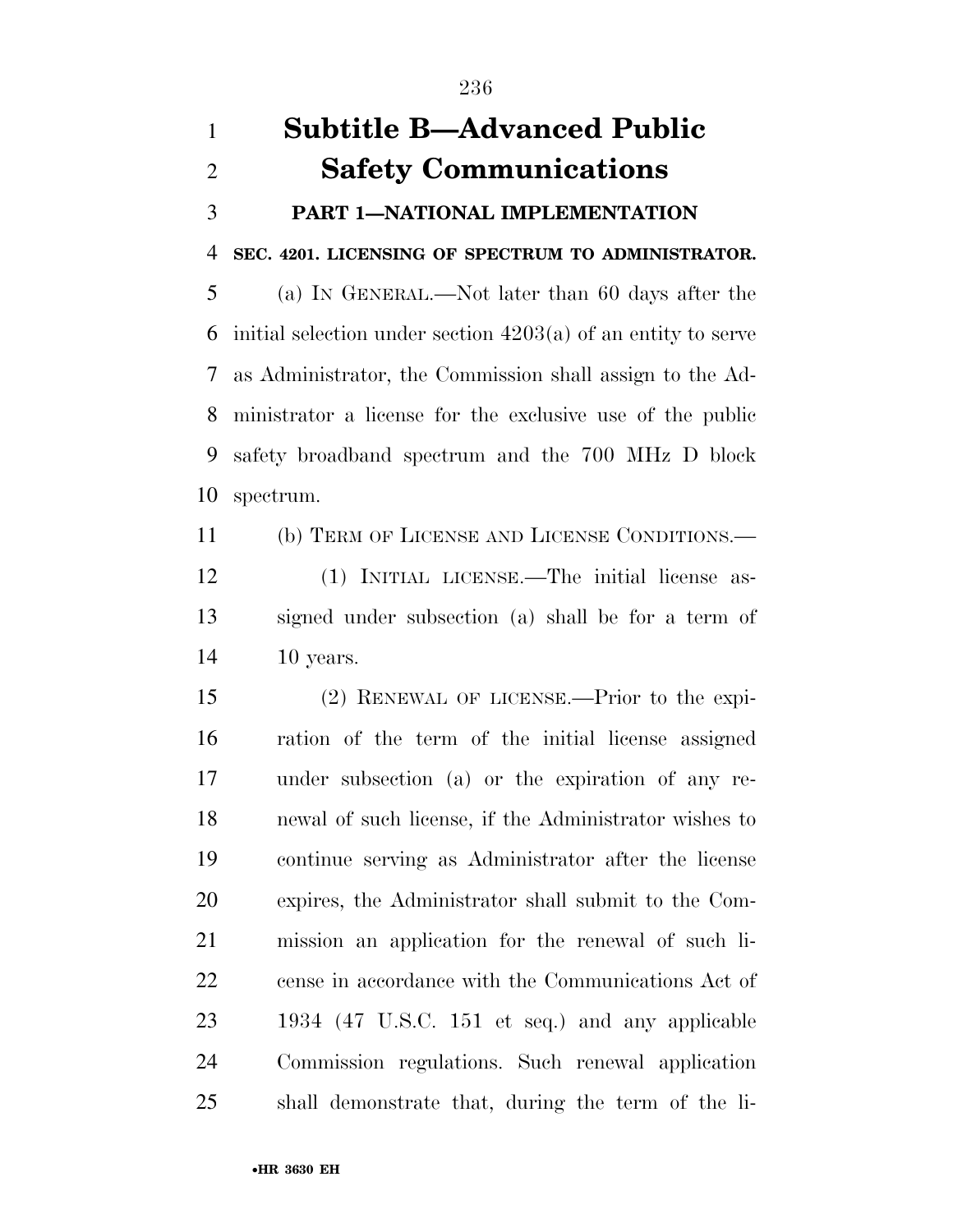| $\mathbf{1}$   | cense that the Administrator is seeking to renew, the  |
|----------------|--------------------------------------------------------|
| $\overline{2}$ | Administrator has fulfilled its duties and obligations |
| 3              | under this title and the Communications Act of         |
| $\overline{4}$ | 1934 and has complied with all applicable Commis-      |
| 5              | sion regulations. A renewal of the initial license     |
| 6              | granted under subsection (a) or any renewal of such    |
| 7              | license shall be for a term not to exceed 10 years.    |
| 8              | (3) USE OF SPECTRUM.—Except as provided in             |
| 9              | section $4221(d)$ , the license assigned under sub-    |
| 10             | section (a) and any renewal of such license shall pro- |
| 11             | hibit the Administrator from using the public safety   |
| 12             | broadband spectrum or the 700 MHz D block spec-        |
| 13             | trum for any purpose other than authorizing the op-    |
| 14             | eration of State public safety broadband communica-    |
| 15             | tions networks in accordance with the National Pub-    |
| 16             | lic Safety Communications Plan.                        |
| 17             | (4)<br>LIMITATION ON LICENSE CONDITIONS.               |
| 18             | The Commission may not place any conditions on         |
| 19             | the license assigned under subsection (a) or any re-   |
| 20             | newal of such license or, with respect to the spec-    |
| 21             | trum governed by such license, otherwise prohibit      |
| 22             | any action of the Administrator, a State Public        |
| 23             | Safety Broadband Office, or an entity with which       |
| 24             | such an Office has entered into a contract under       |
| 25             | section $4221(b)(1)(D)$ , except as necessary to-      |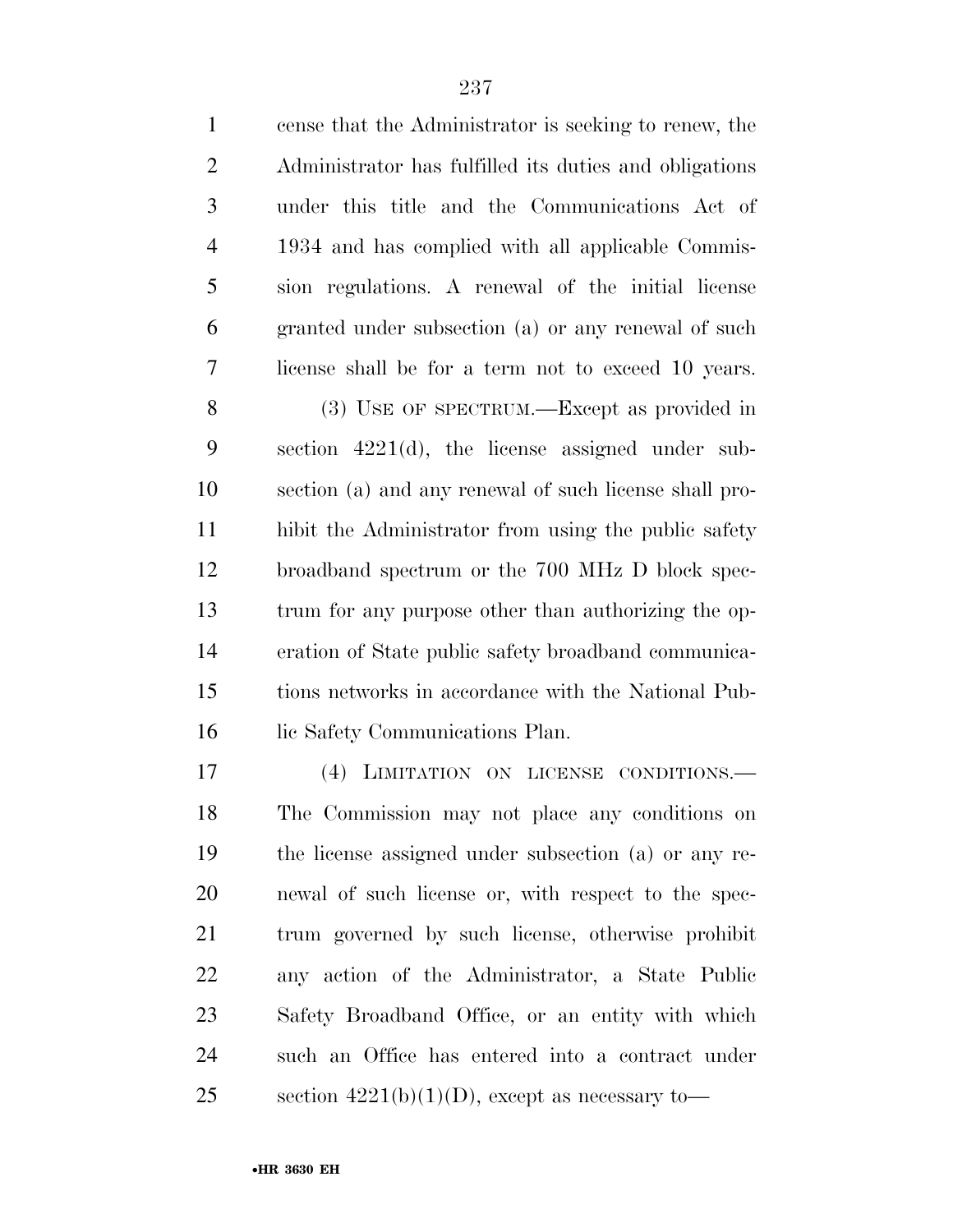| $\mathbf{1}$   | (A) protect other users from harmful inter-                |
|----------------|------------------------------------------------------------|
| $\overline{2}$ | ference;                                                   |
| 3              | (B) ensure that such spectrum is used in                   |
| $\overline{4}$ | accordance with the National Public Safety                 |
| 5              | Communications Plan; or                                    |
| 6              | (C) enforce a provision of this title or the               |
| 7              | Communications Act of 1934 (47 U.S.C. 151 et               |
| 8              | seq.) that governs the use of such spectrum.               |
| 9              | (5) LICENSE CONDITIONED ON SERVICE AS AD-                  |
| 10             | MINISTRATOR.—If an entity ceases to serve as Ad-           |
| 11             | ministrator, the Commission shall, as soon as prac-        |
| 12             | ticable after the Assistant Secretary selects a dif-       |
| 13             | ferent entity to serve as Administrator under section      |
| 14             | $4203(a)(2)$ , transfer to such different entity the li-   |
| 15             | cense assigned under subsection (a) or any renewal         |
| 16             | of such license.                                           |
| 17             | (c) ELIMINATION OF D BLOCK AUCTION REQUIRE-                |
|                | 18 MENT.—Notwithstanding section $309(j)(15)(C)(v)$ of the |
| 19             | Communications Act of 1934 (47 U.S.C.                      |
| 20             | $309(j)(15)(C)(v)$ , the Commission may not assign a li-   |
| 21             | cense for the use of the 700 MHz D block spectrum except   |
| 22             | under subsection (a).                                      |
| 23             | (d) DEFINITION OF PUBLIC SAFETY SERVICES.-                 |
| 24             | Section 337(f)(1) of the Communications Act of 1934 (47    |
|                | 25 U.S.C. $337(f)(1)$ is amended—                          |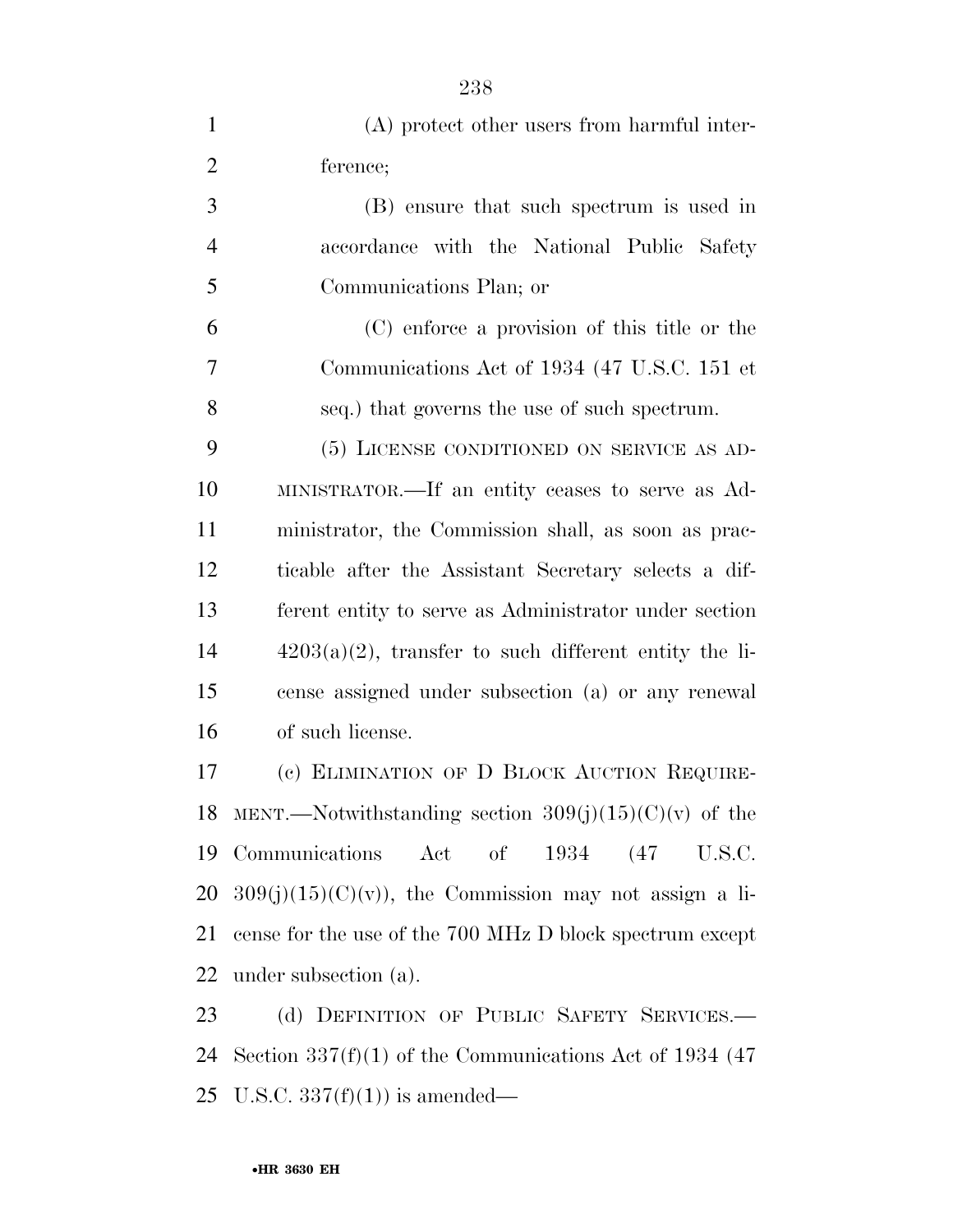| $\mathbf{1}$   | $(1)$ in subparagraph $(A)$ , by striking "to protect           |
|----------------|-----------------------------------------------------------------|
| $\overline{2}$ | the safety of life, health, or property" and inserting          |
| 3              | "to provide law enforcement, fire and rescue re-                |
| $\overline{4}$ | sponse, or emergency medical assistance (including              |
| 5              | such assistance provided by ambulance services, hos-            |
| 6              | pitals, and urgent care facilities)"; and                       |
| $\overline{7}$ | $(2)$ in subparagraph $(B)$ —                                   |
| 8              | $(A)$ in clause (i), by inserting "or tribal or-                |
| 9              | ganizations (as defined in section 4 of the In-                 |
| 10             | dian Self-Determination and Education Assist-                   |
| 11             | ance Act $(25 \text{ U.S.C. } 450\text{b}))$ " before the semi- |
| 12             | colon; and                                                      |
| 13             | (B) in clause (ii), by inserting "or a tribal                   |
| 14             | organization" after "a governmental entity".                    |
| 15             | (e) CONFORMING AMENDMENTS.—Section $337(d)(3)$                  |
| 16             | of the Communications Act of 1934 (47 U.S.C. 337(d)(3))         |
| 17             | is amended—                                                     |
| 18             | $(1)$ in the matter preceding subparagraph $(A)$ ,              |
| 19             | by striking "public safety services licensees and com-          |
| 20             | mercial licensees";                                             |
| 21             | $(2)$ in subparagraph $(A)$ , by inserting "public              |
| 22             | safety services licensees and commercial licensees"             |
| 23             | before "to aggregate"; and                                      |
| 24             | $(3)$ in subparagraph $(B)$ , by inserting "commer-             |
| 25             | cial licensees" before "to disaggregate".                       |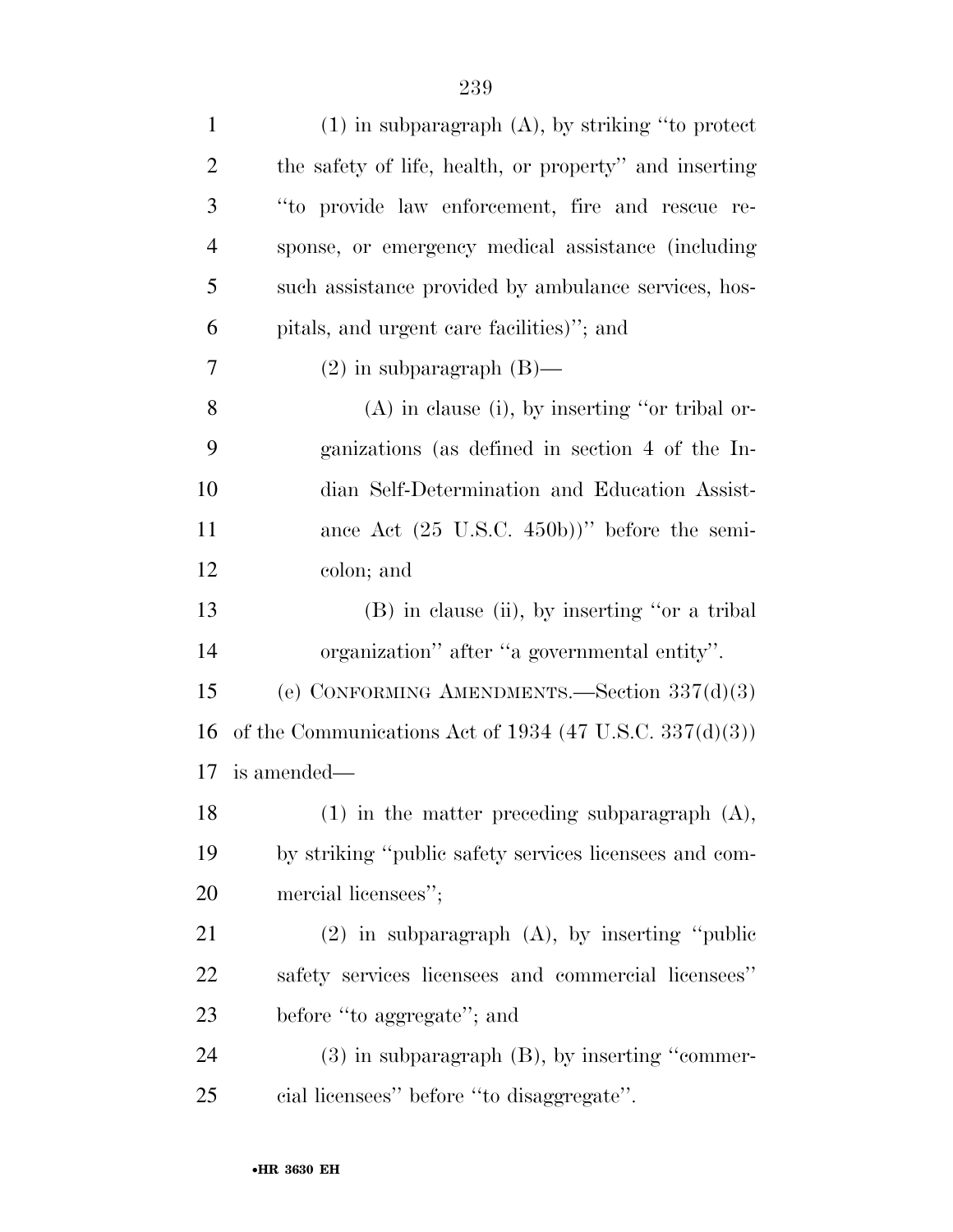| 1              | SEC. 4202. NATIONAL PUBLIC SAFETY COMMUNICATIONS  |
|----------------|---------------------------------------------------|
| $\overline{2}$ | PLAN.                                             |
| 3              | (a) ESTABLISHMENT OF PUBLIC SAFETY COMMU-         |
| $\overline{4}$ | NICATIONS PLANNING BOARD.—                        |
| 5              | $(1)$ IN GENERAL.—Not later than 180 days         |
| 6              | after the date of the enactment of this Act, the  |
| 7              | Commission shall establish a board to be known as |
| 8              | the Public Safety Communications Planning Board.  |
| 9              | (2) MEMBERSHIP.—The membership of the             |
| 10             | Board shall be as follows:                        |
| 11             | (A) FEDERAL MEMBERS.—                             |
| 12             | (i) IN GENERAL.—Four Federal mem-                 |
| 13             | bers as follows:                                  |
| 14             | (I) The Chairman of the Com-                      |
| 15             | mission, or a designee.                           |
| 16             | (II) The Assistant Secretary, or                  |
| 17             | a designee.                                       |
| 18             | (III) The Director of the Office                  |
| 19             | of Emergency Communications in the                |
| 20             | Department of Homeland Security, or               |
| 21             | a designee.                                       |
| 22             | (IV) The Director of the Na-                      |
| 23             | Institute of Standards<br>tional<br>and           |
| 24             | Technology, or a designee.                        |
| 25             | (ii) DESIGNEES.—If a Federal official             |
| 26             | designates a designee under clause<br>(i),        |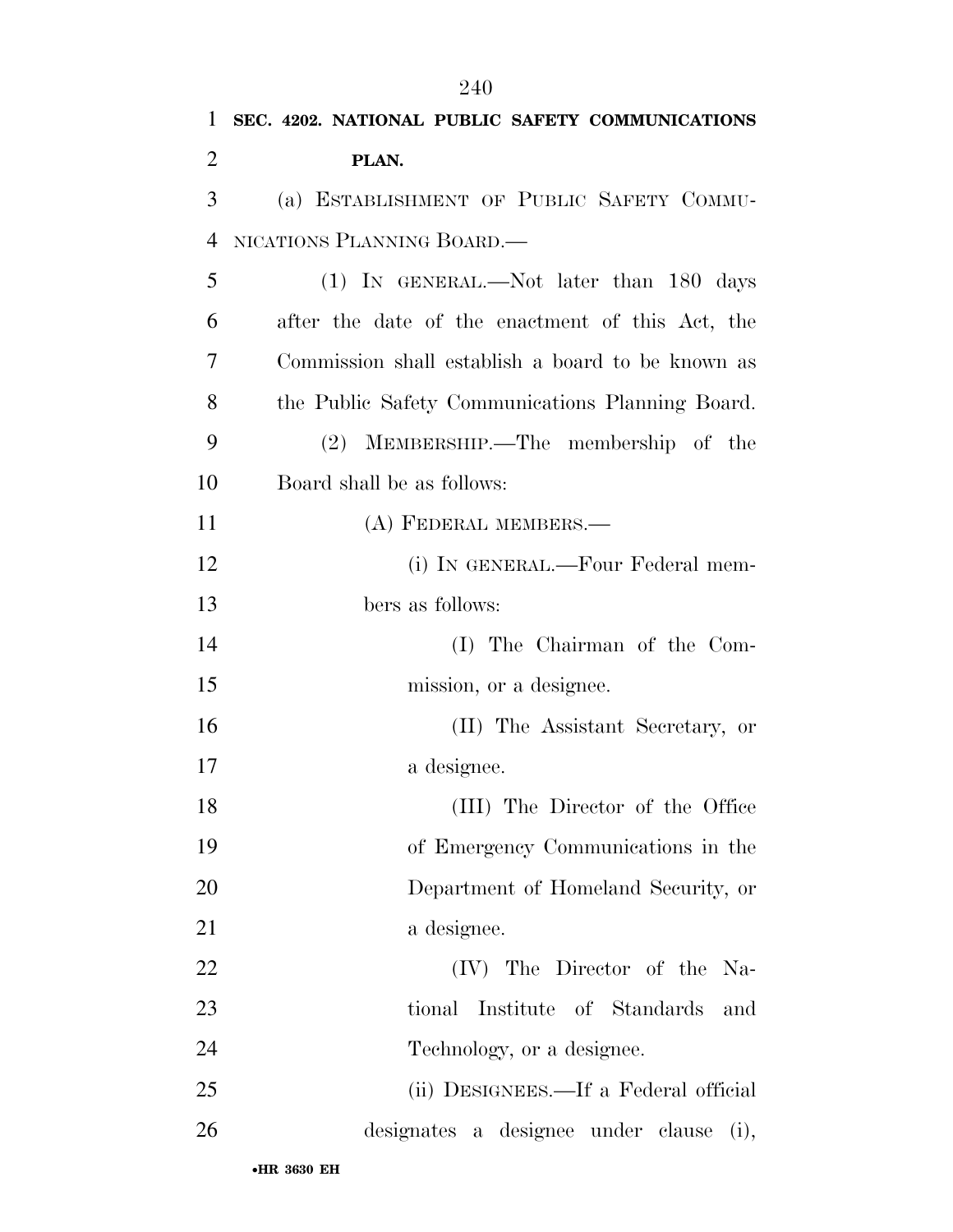| $\mathbf{1}$   | such designee shall be an officer or em-     |
|----------------|----------------------------------------------|
| $\overline{2}$ | ployee of the agency of the official who is  |
| 3              | subordinate to the official, except that the |
| $\overline{4}$ | Chairman of the Commission may des-          |
| 5              | ignate another Commissioner of the Com-      |
| 6              | mission or an officer or employee of the     |
| $\overline{7}$ | Commission.                                  |
| 8              | (B) NON-FEDERAL MEMBERS.—Nine non-           |
| 9              | Federal members as follows:                  |
| 10             | (i) Two members who represent pro-           |
| 11             | viders of commercial mobile data service,    |
| 12             | with one representing providers that have    |
| 13             | nationwide coverage areas and one rep-       |
| 14             | resenting providers that have regional cov-  |
| 15             | erage areas.                                 |
| 16             | (ii) Two members who represent man-          |
| 17             | ufacturers of mobile wireless network        |
| 18             | equipment.                                   |
| 19             | (iii) Five members who represent the         |
| 20             | interests of State and local governments,    |
| 21             | chosen to reflect geographic and population  |
| 22             | density differences across the<br>United     |
| 23             | States, as follows:                          |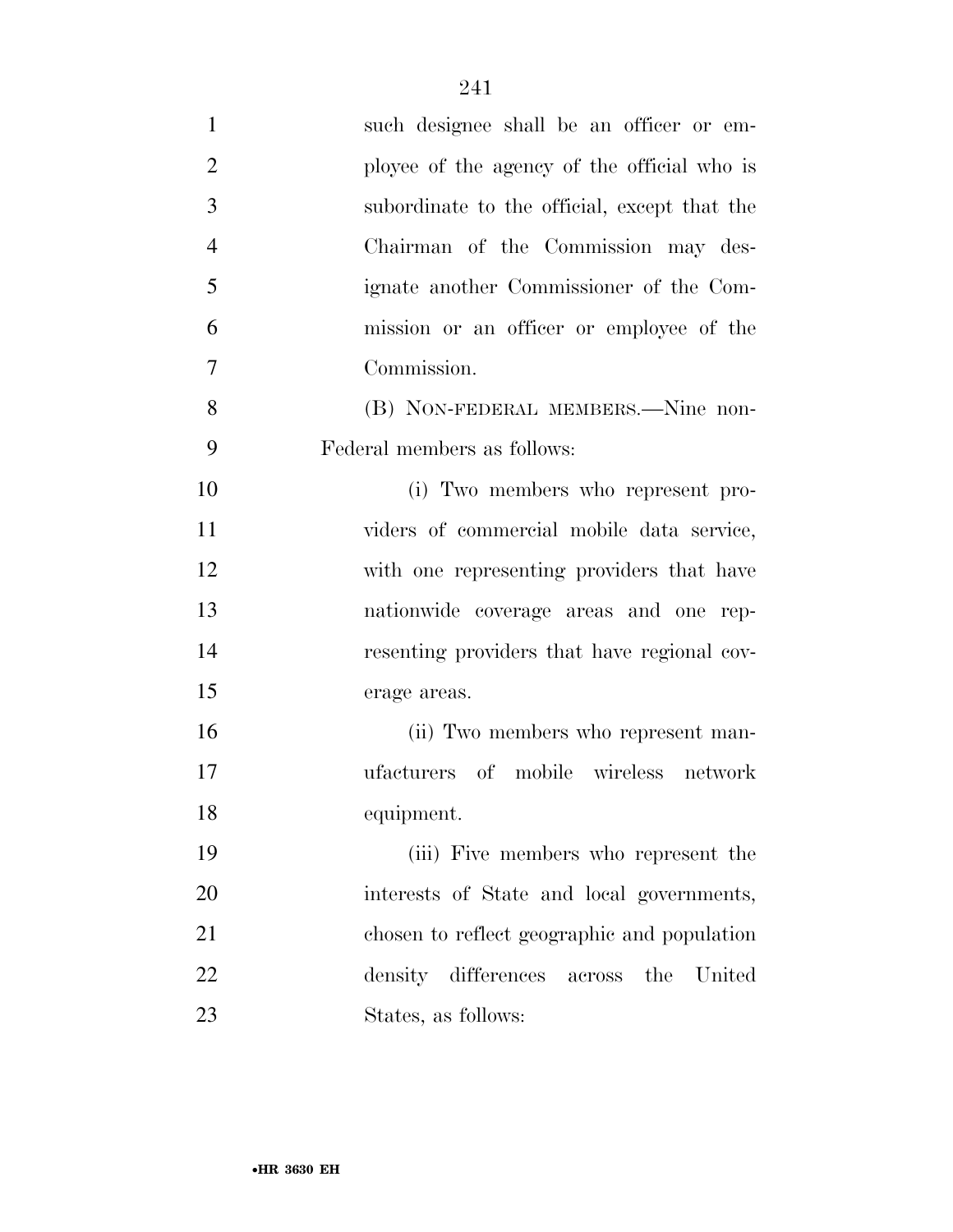| $\mathbf{1}$   | (I) Two members who represent                    |
|----------------|--------------------------------------------------|
| $\overline{2}$ | the public safety interests of the               |
| 3              | States.                                          |
| $\overline{4}$ | (II) One member who represents                   |
| 5              | State and local public safety employ-            |
| 6              | ees.                                             |
| 7              | (III) Two members who rep-                       |
| 8              | resent other interests of State and              |
| 9              | local governments, to be determined              |
| 10             | by the Chairman of the Commission.               |
| 11             | (3) SELECTION OF NON-FEDERAL MEMBERS.—           |
| 12             | (A) NOMINATION.-For each non-Federal             |
| 13             | member of the Board, the group that is rep-      |
| 14             | resented by such member shall, by consensus,     |
| 15             | nominate an individual to serve as such member   |
| 16             | and submit the name of the nominee to the        |
| 17             | Chairman of the Commission.                      |
| 18             | (B) APPOINTMENT.—The Chairman of the             |
| 19             | Commission shall appoint the non-Federal         |
| 20             | members of the Board from the nominations        |
| 21             | submitted under subparagraph (A). If a group     |
| 22             | fails to reach consensus on a nominee or to sub- |
| 23             | mit a nomination for a member that represents    |
| 24             | such group, or if the nominee is not qualified   |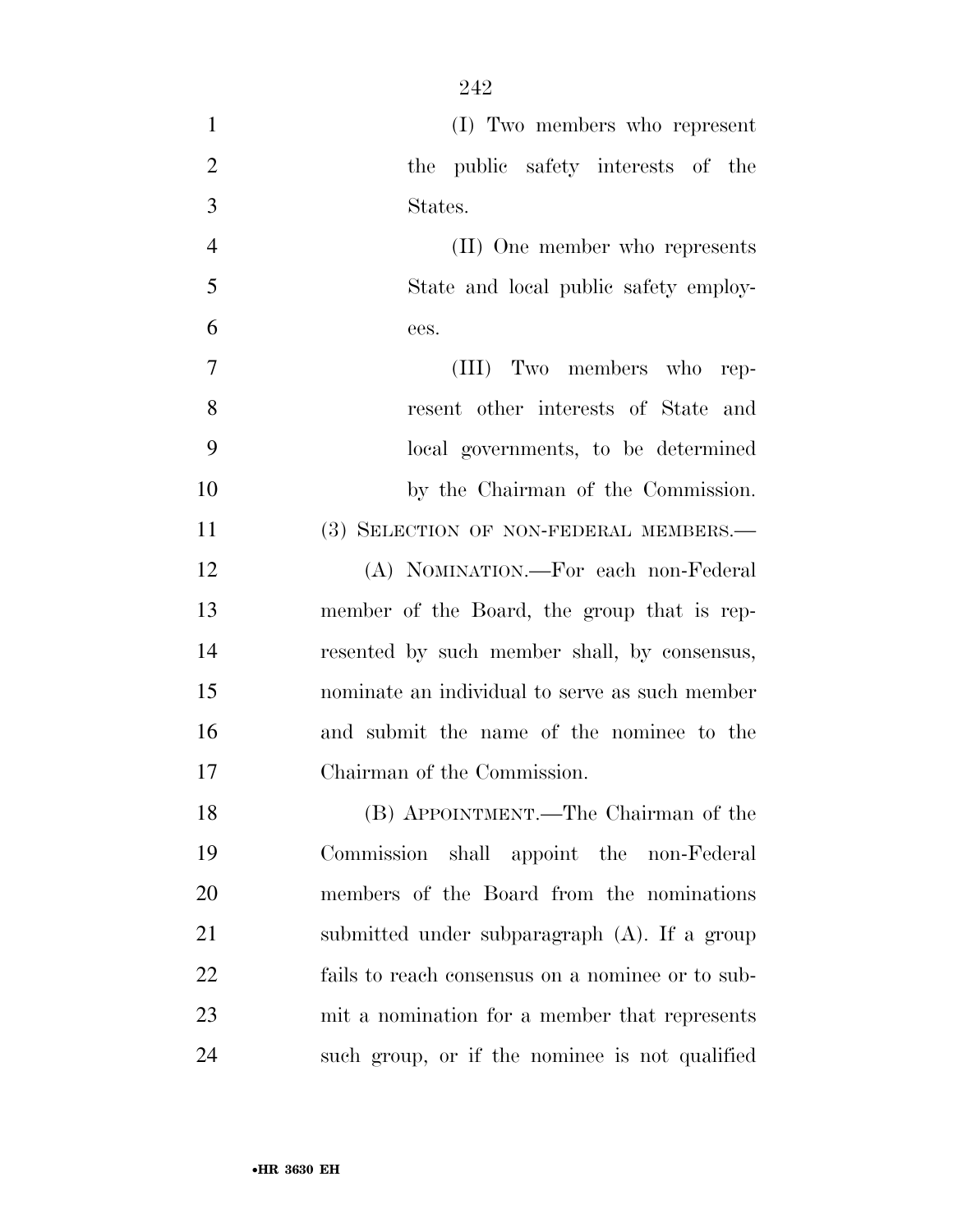| $\mathbf{1}$   | under subparagraph $(C)$ , the Chairman shall se- |
|----------------|---------------------------------------------------|
| $\overline{2}$ | lect a member to represent such group.            |
| 3              | (C) QUALIFICATIONS.—Each non-Federal              |
| $\overline{4}$ | member appointed under subparagraph (B)           |
| 5              | shall meet at least 1 of the following criteria:  |
| 6              | (i) PUBLIC SAFETY EXPERIENCE.-                    |
| $\overline{7}$ | Knowledge of and experience in Federal,           |
| 8              | State, local, or tribal public safety or emer-    |
| 9              | gency response.                                   |
| 10             | TECHNICAL EXPERTISE.-Tech-<br>(ii)                |
| 11             | nical expertise regarding broadband com-          |
| 12             | munications, including public safety com-         |
| 13             | munications.                                      |
| 14             | (iii) NETWORK EXPERTISE.-Exper-                   |
| 15             | tise in building, deploying, and operating        |
| 16             | commercial telecommunications networks.           |
| 17             | (iv) FINANCIAL EXPERTISE.-Exper-                  |
| 18             | tise in financing and funding telecommuni-        |
| 19             | cations networks.                                 |
| 20             | (4) TERMS OF APPOINTMENT.                         |
| 21             | $(A)$ LENGTH.—                                    |
| 22             | (i) FEDERAL MEMBERS.—The term of                  |
| 23             | office of each Federal member of the              |
| 24             | Board shall be 3 years, except that such          |
| 25             | term shall end when such member<br>n <sub>0</sub> |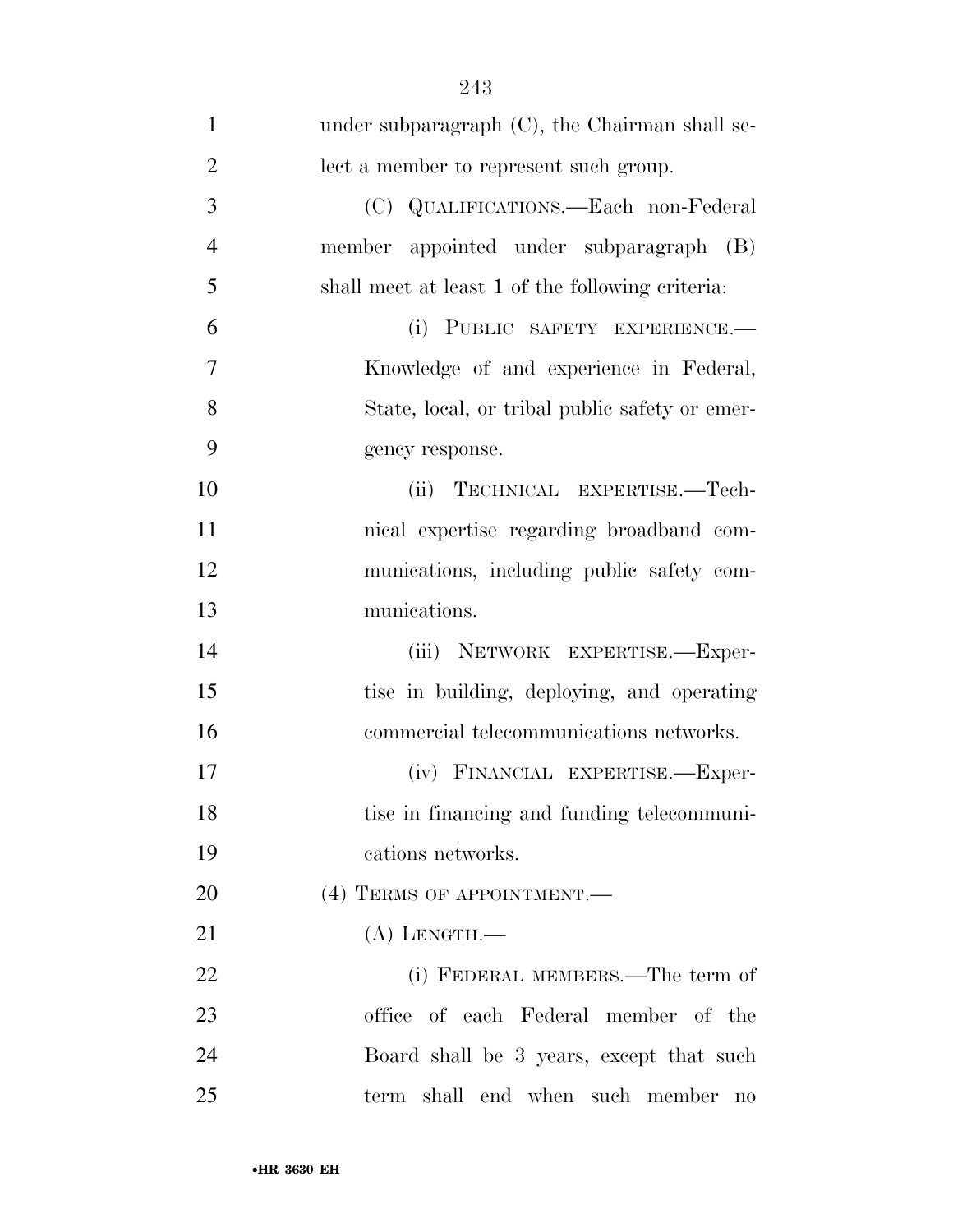| $\mathbf{1}$   | longer holds the Federal office by reason of    |
|----------------|-------------------------------------------------|
| $\overline{2}$ | which such member is a member of the            |
| 3              | Board (or, in the case of a designee, the       |
| $\overline{4}$ | Federal official who designated such des-       |
| 5              | ignee no longer holds the office by reason      |
| 6              | of which such designation was made or the       |
| 7              | designee is no longer an officer, employee,     |
| 8              | or Commissioner as described in paragraph       |
| 9              | (2)(A)(ii)).                                    |
| 10             | NON-FEDERAL MEMBERS.—The<br>(ii)                |
| 11             | term of office of each non-Federal member       |
| 12             | of the Board shall be 3 years.                  |
| 13             | (B) STAGGERED TERMS.—With respect to            |
| 14             | the initial non-Federal members of the Board—   |
| 15             | (i) three members shall serve for a             |
| 16             | term of 3 years;                                |
| 17             | (ii) three members shall serve for a            |
| 18             | term of 2 years; and                            |
| 19             | (iii) three members shall serve for a           |
| 20             | term of 1 year.                                 |
| 21             | (C) VACANCIES.—                                 |
| 22             | EFFECT OF VACANCIES.- A va-<br>(i)              |
| 23             | cancy in the membership of the Board            |
| 24             | shall not affect the Board's powers, subject    |
| 25             | to paragraph $(8)$ , and shall be filled in the |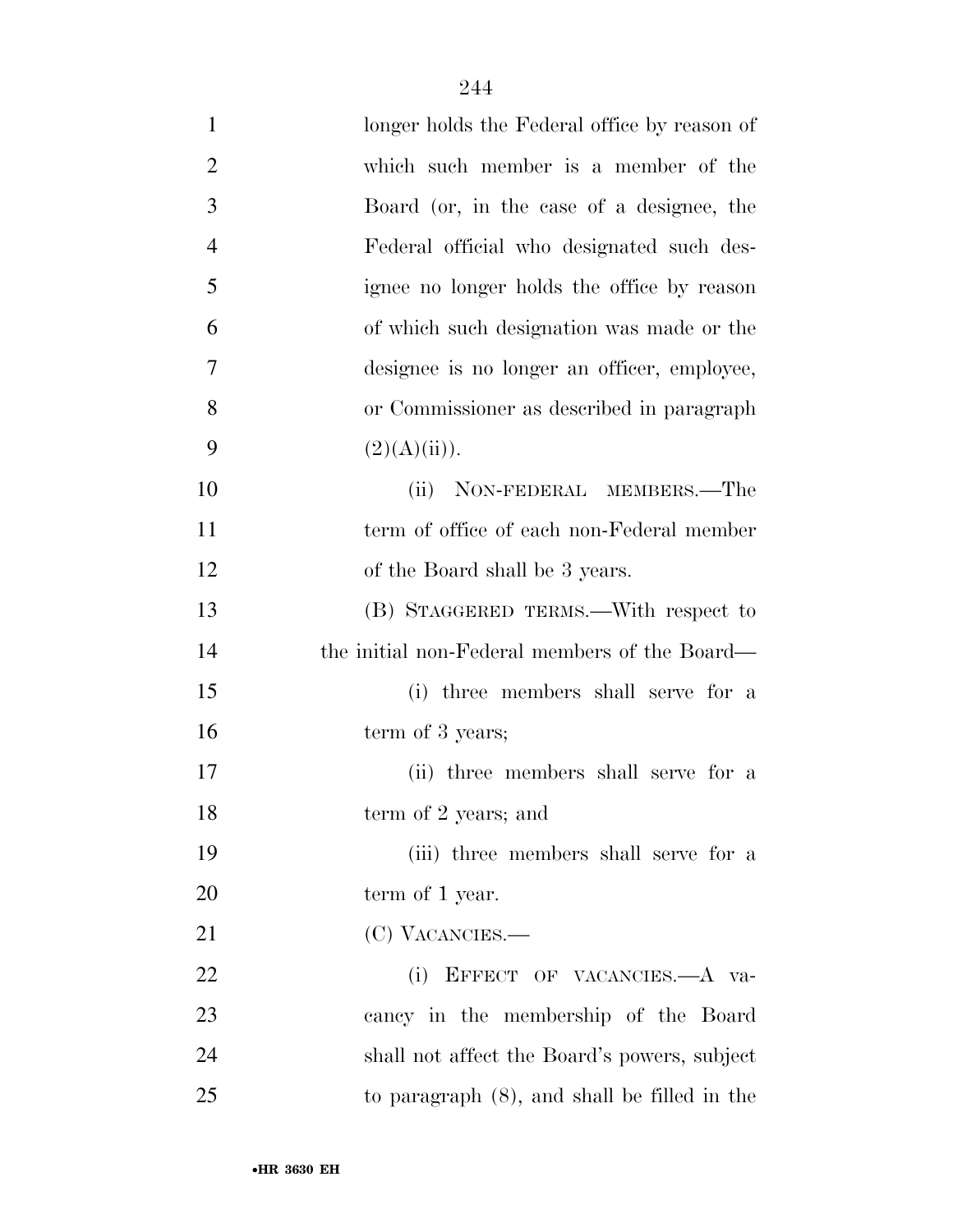same manner as the original member was appointed. (ii) APPOINTMENT TO FILL VA- CANCY.—A member of the Board ap- pointed to fill a vacancy occurring prior to the expiration of the term for which that member's predecessor was appointed shall be appointed for the remainder of the predecessor's term. 10 (iii) EXPIRATION OF TERM.—A non- Federal member of the Board whose term has expired may serve until such member's successor has taken office, or until the end of the calendar year in which such mem- ber's term has expired, whichever is ear- lier. (5) CHAIR.— (A) SELECTION.—The Chair of the Board shall be selected by the Board from among the members of the Board. (B) TERM.—The term of office of the Chair of the Board shall run from the date when the Chair is selected until the date when the term of the Chair as a member of the Board expires.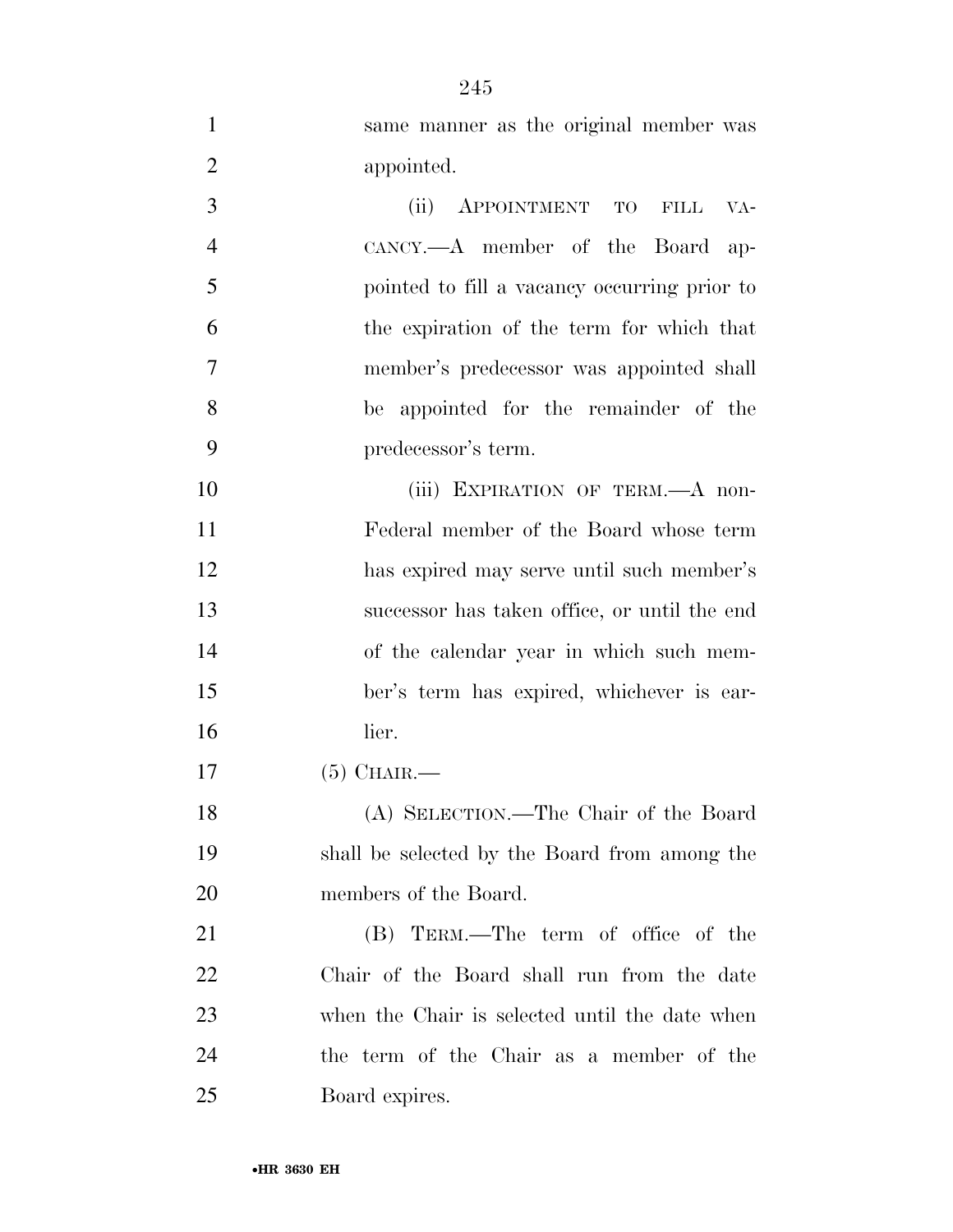| $\mathbf{1}$   | (6) REMOVAL OF CHAIR AND NON-FEDERAL                |
|----------------|-----------------------------------------------------|
| $\overline{2}$ | MEMBERS.-                                           |
| 3              | $(A)$ BY BOARD.—The members of the                  |
| $\overline{4}$ | Board may, by majority vote—                        |
| 5              | (i) remove the Chair of the Board                   |
| 6              | from the position of Chair for conduct de-          |
| $\overline{7}$ | termined to be detrimental to the Board;            |
| 8              | or                                                  |
| 9              | (ii) remove from the Board any non-                 |
| 10             | Federal member of the Board for conduct             |
| 11             | determined to be detrimental to the Board.          |
| 12             | (B) BY CHAIRMAN OF THE COMMISSION.—                 |
| 13             | The Chairman of the Commission may, for             |
| 14             | good cause—                                         |
| 15             | (i) remove the Chair of the Board                   |
| 16             | from the position of Chair; or                      |
| 17             | (ii) remove from the Board any non-                 |
| 18             | Federal member of the Board.                        |
| 19             | (7) ANNUAL MEETINGS.—In addition to any             |
| 20             | other meetings necessary to carry out the duties of |
| 21             | the Board under this section, the Board shall       |
| 22             | meet—                                               |
| 23             | (A) subject to the call of the Chair; and           |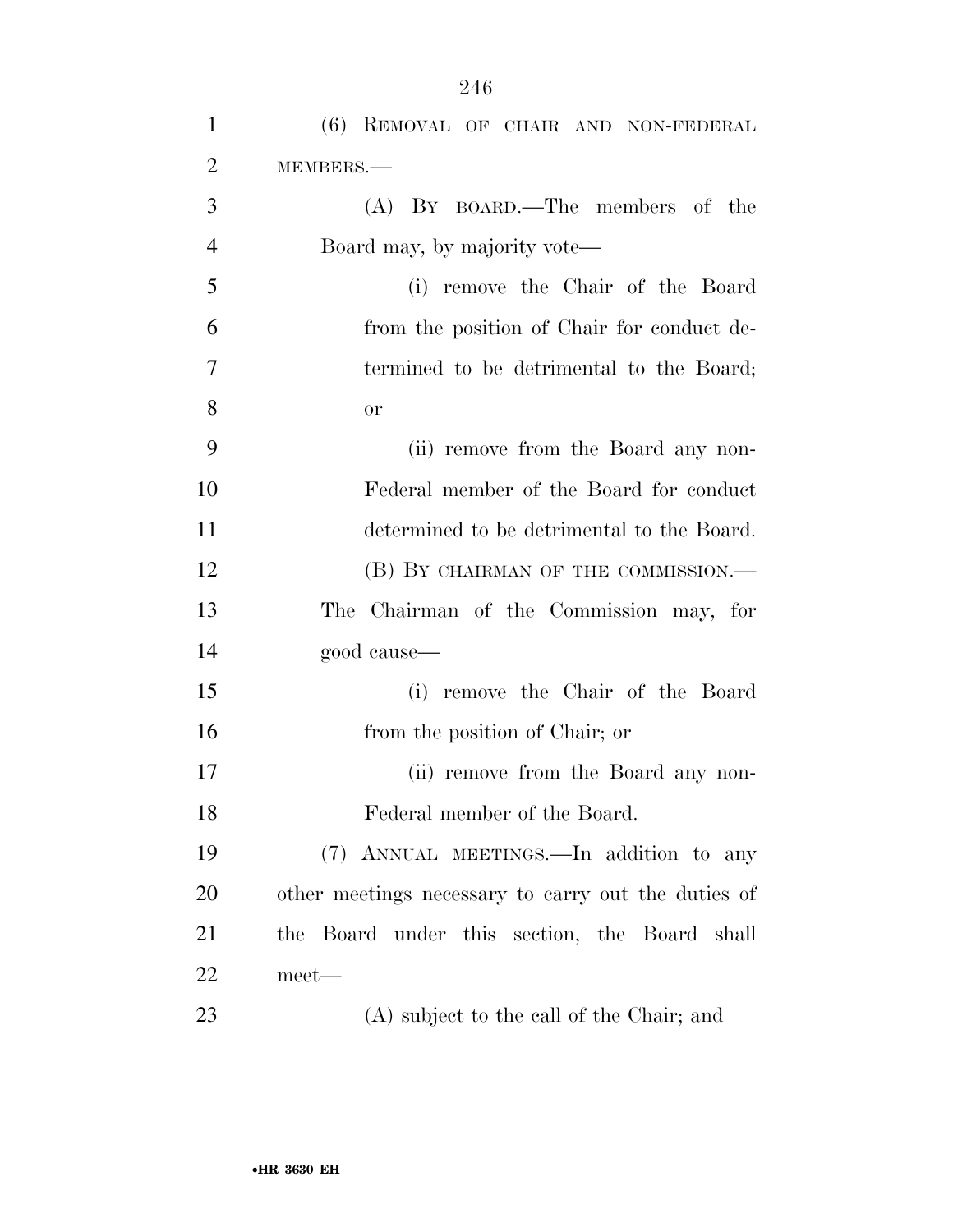(B) annually to consider the most recent report submitted by the Administrator under 3 section  $4203(f)(1)$ . (8) QUORUM.—Seven members of the Board, including not fewer than 6 non-Federal members, shall constitute a quorum. (9) RESOURCES.—The Commission shall pro- vide the Board with the staff, administrative sup- port, and facilities necessary to carry out the duties of the Board under this section. 11 (10) PROHIBITION AGAINST COMPENSATION.— A member of the Board shall serve without pay but shall be allowed a per diem allowance for travel ex- penses, at rates authorized for an employee of an agency under subchapter I of chapter 57 of title 5, United States Code, while away from the home or regular place of business of the member in the per- formance of the duties of the Board. Compensation of a Federal member of the Board for service in the Federal office or employment by reason of which such member is a member of the Board shall not be considered compensation under this paragraph. 23 (11) FEDERAL ADVISORY COMMITTEE ACT IN-APPLICABLE.—The Federal Advisory Committee Act

(5 U.S.C. App.) shall not apply to the Board.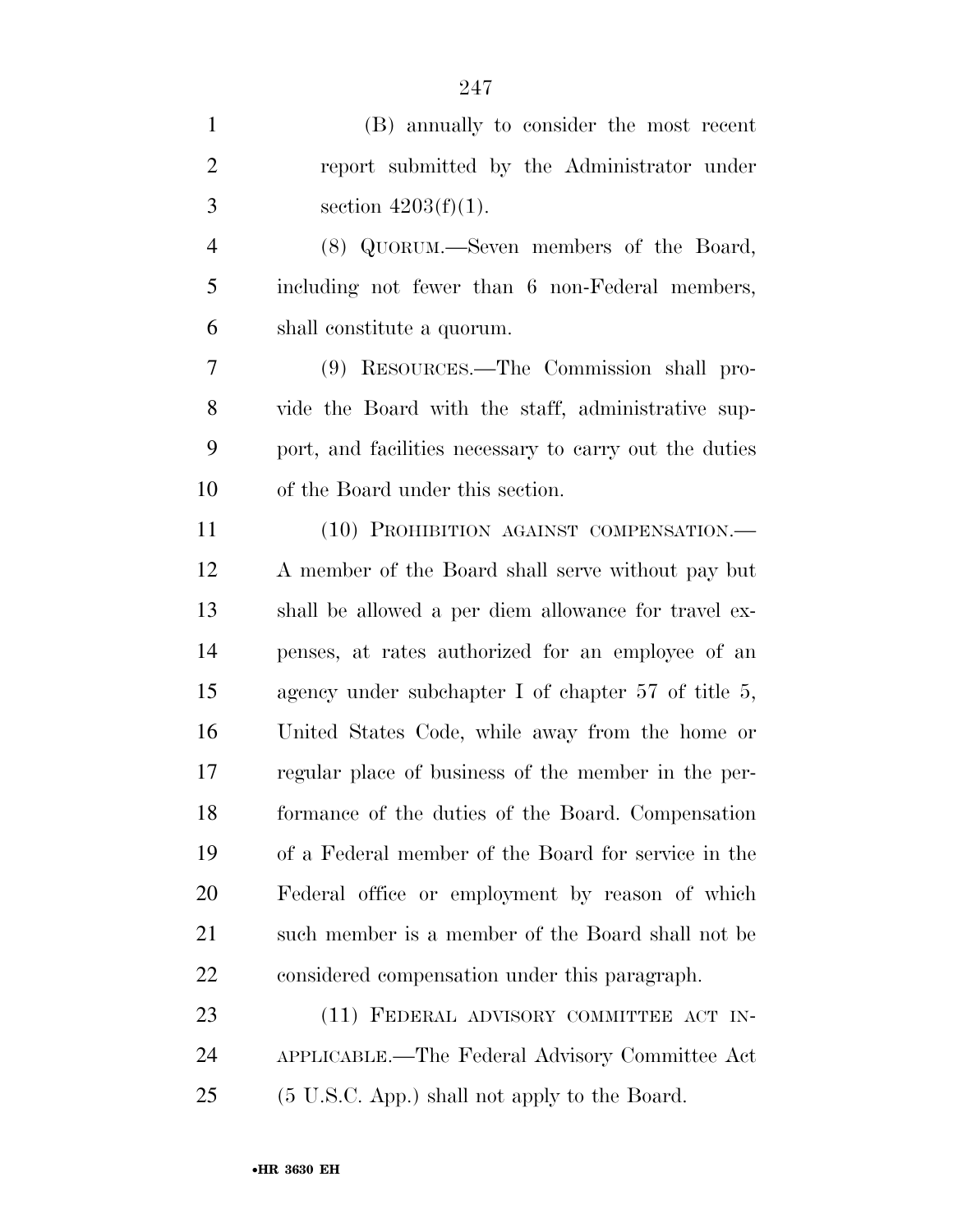## (b) DEVELOPMENT OF PLAN BY BOARD.—

 (1) IN GENERAL.—Not later than 1 year after the date on which the Board is established under subsection (a)(1), the Board shall submit to the Commission a detailed proposal for a National Pub- lic Safety Communications Plan to govern the use of the spectrum licensed to the Administrator in order to meet long-term public safety communications needs.

 (2) LIMITATION ON RECOMMENDATIONS.—The Board may not make any recommendations for re- quirements generally applicable to providers of com- mercial mobile service or private mobile service (as defined in section 332 of the Communications Act of 1934 (47 U.S.C. 332)).

16 (c) CONSIDERATION OF PLAN BY COMMISSION.—

 (1) IN GENERAL.—Not later than 90 days after the date of the submission of the proposal by the Board under subsection (b)(1), the Commission shall complete a single proceeding to—

21 (A) adopt such proposal, without modifica-22 tion, as the National Public Safety Communica-tions Plan; or

(B) reject such proposal.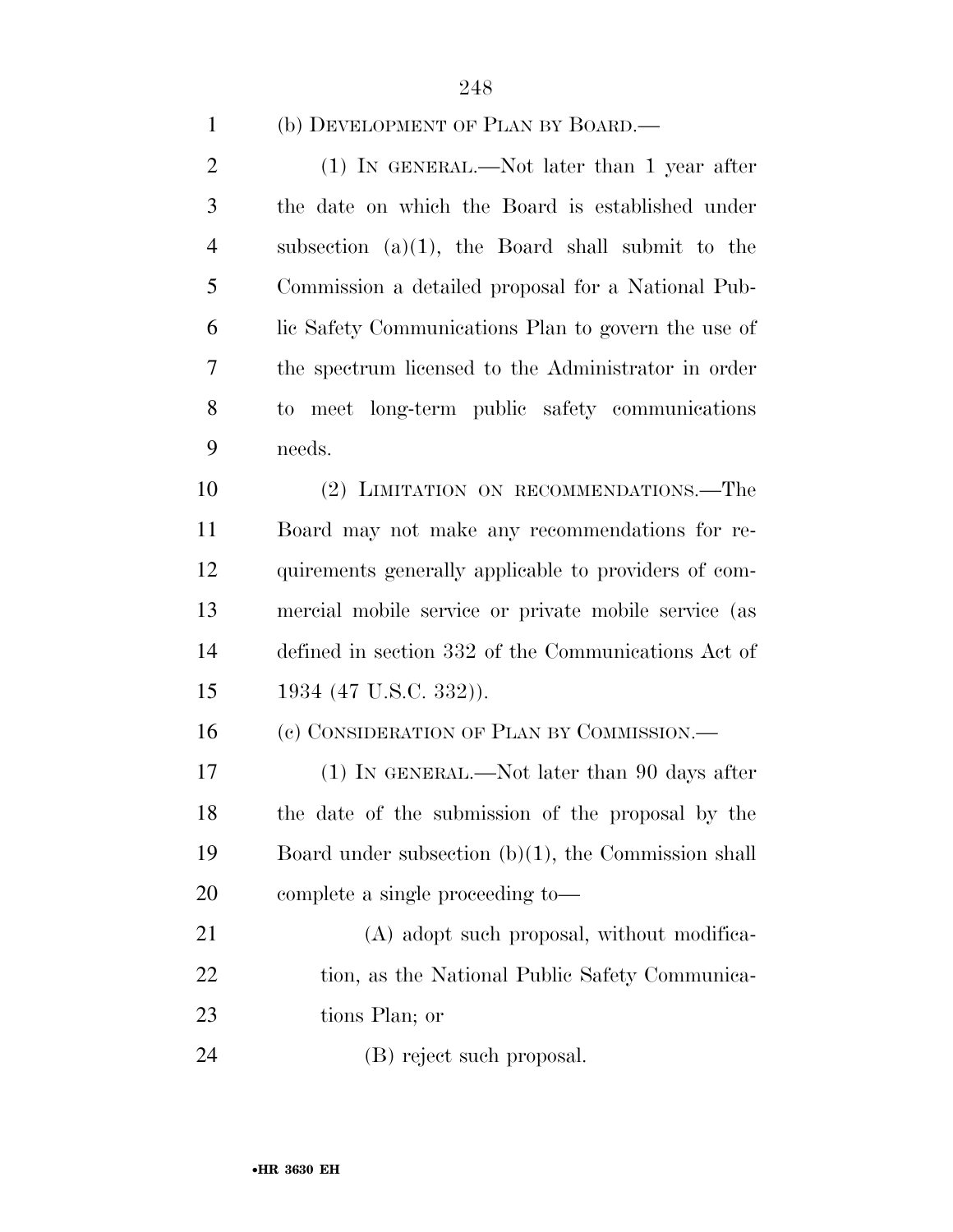| $\mathbf{1}$   | (2) PROCEDURES IF PLAN REJECTED.—If the             |
|----------------|-----------------------------------------------------|
| $\overline{2}$ | Commission rejects such proposal under paragraph    |
| 3              | $(1)(B)$ , the Board shall, not later than 90 days  |
| $\overline{4}$ | thereafter, submit to the Commission a revised pro- |
| 5              | posal. Such revised proposal shall be treated as a  |
| 6              | proposal submitted by the Board under subsection    |
| 7              | (b)(1).                                             |
| 8              | $(3)$ REVISIONS TO PLAN.—                           |
| 9              | (A) SUBMISSION.—The Board shall peri-               |
| 10             | odically submit to the Commission proposals for     |
| 11             | revisions to the Plan.                              |
| 12             | (B) CONSIDERATION BY COMMISSION.—                   |
| 13             | Not later than 90 days after the submission of      |
| 14             | such a proposal, the Commission shall complete      |
| 15             | a single proceeding to-                             |
| 16             | (i) revise the Plan in accordance with              |
| 17             | such proposal, without modification of the          |
| 18             | proposal; or                                        |
| 19             | (ii) reject such proposal.                          |
| 20             | (d) REQUIREMENTS FOR PLAN.—The Plan shall in-       |
| 21             | clude the following requirements:                   |
| 22             | (1)<br>DEPLOYMENT STANDARDS.—The<br>Plan            |
| 23             | shall—                                              |
| 24             | (A) require each State public safety                |
| 25             | broadband communications network to be inter-       |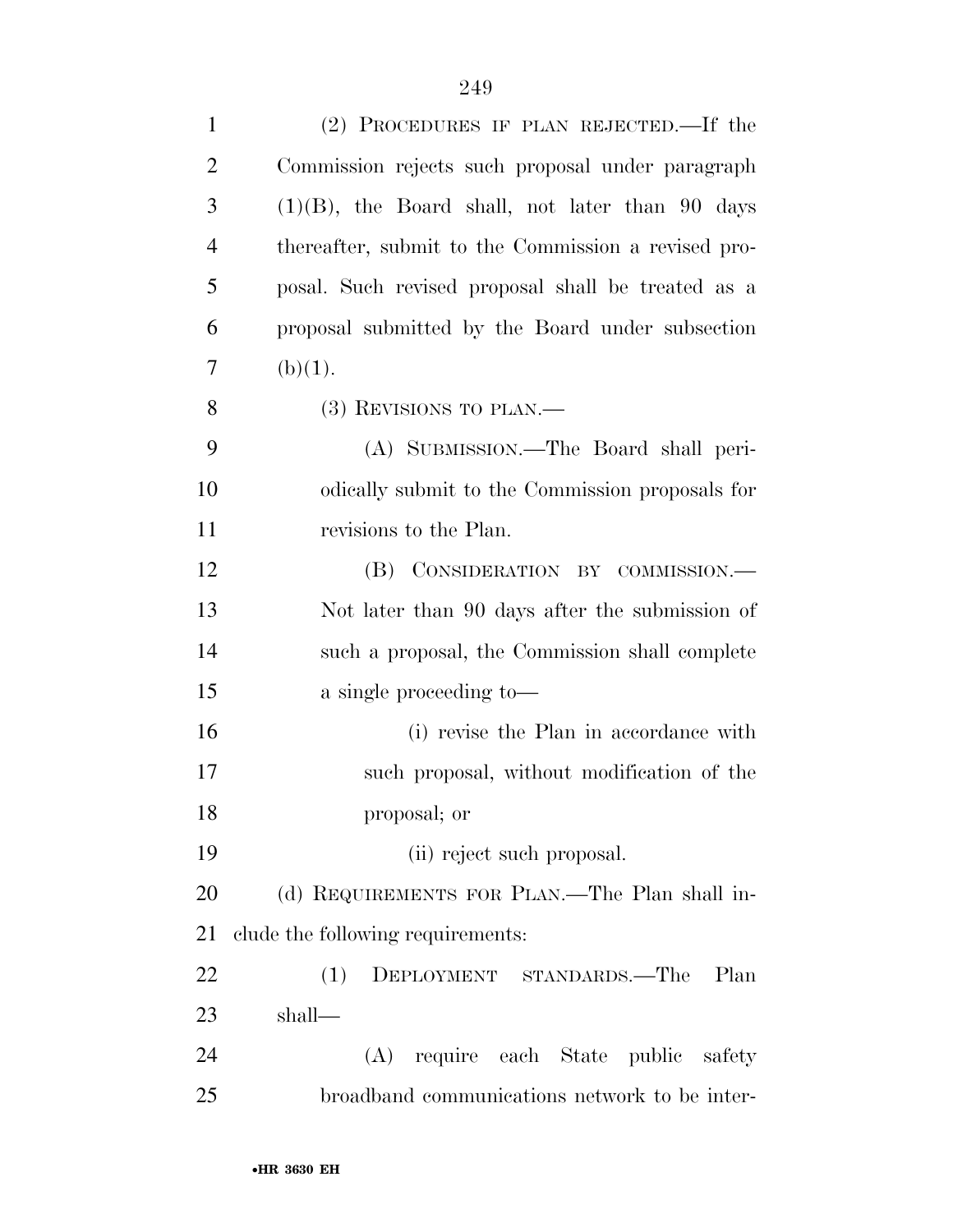| $\mathbf{1}$   | connected and interoperable with all other such |
|----------------|-------------------------------------------------|
| $\overline{2}$ | networks;                                       |
| 3              | require each State public safety<br>(B)         |
| $\overline{4}$ | broadband communications network to be based    |
| 5              | on a network architecture that evolves with     |
| 6              | technological advancements;                     |
| 7              | (C) require all State public safety             |
| 8              | broadband communications networks to be         |
| 9              | based on the same commercial standards;         |
| 10             | (D) require each State public safety            |
| 11             | broadband communications network to be de-      |
| 12             | ployed as networks are typically deployed by    |
| 13             | providers of commercial mobile data service;    |
| 14             | (E) promote competition in the public safe-     |
| 15             | ty equipment market by requiring equipment      |
| 16             | for use on the State public safety broadband    |
| 17             | communications networks to be—                  |
| 18             | (i) built to open, nonproprietary, com-         |
| 19             | mercial standards;                              |
| 20             | (ii) capable of being used by any pro-          |
| 21             | vider of public safety services and accessed    |
| 22             | by devices manufactured by multiple ven-        |
| 23             | dors; and                                       |
| 24             | (iii) backward-compatible with prior            |
| 25             | generations of commercial mobile service        |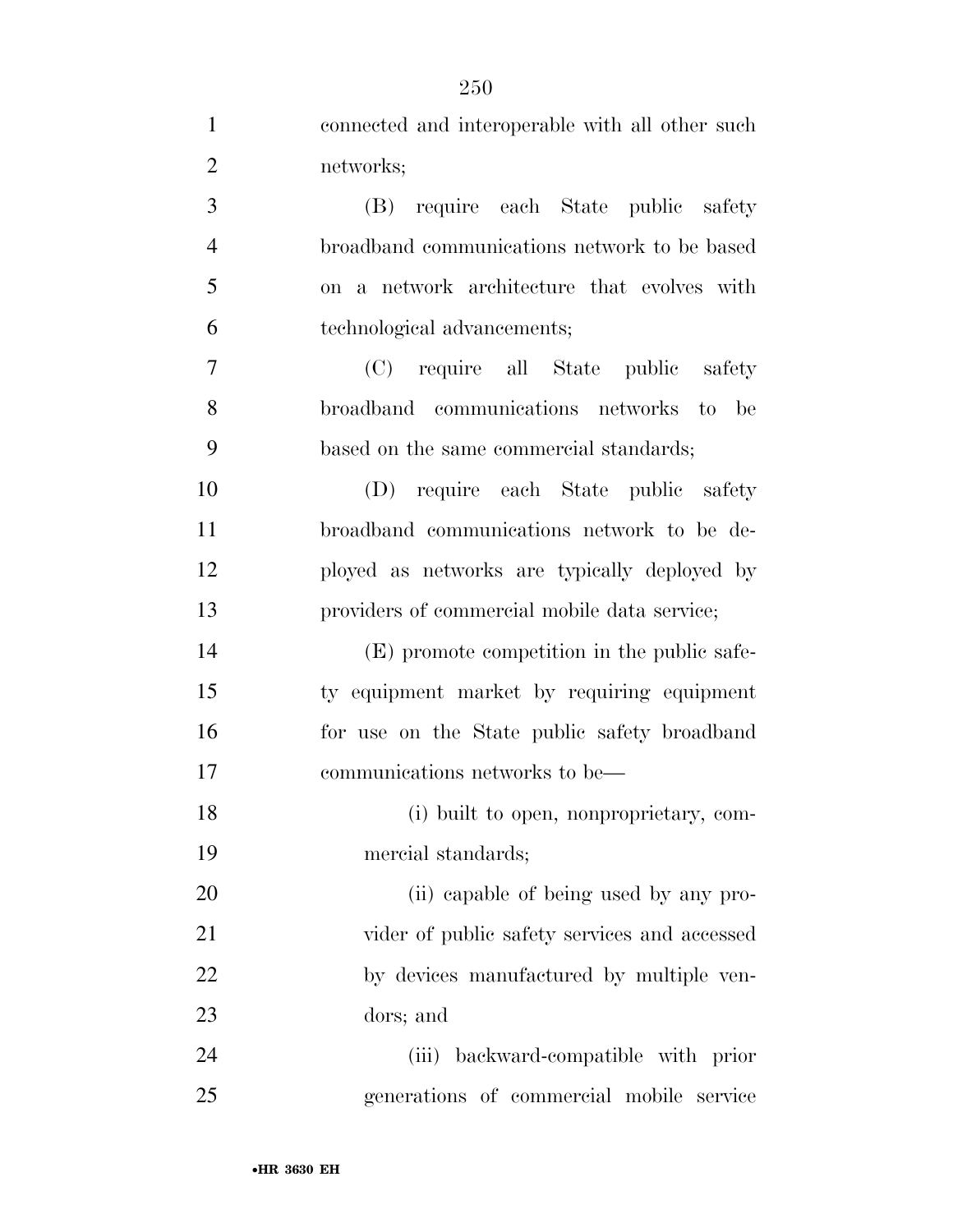and commercial mobile data service net- works to the extent typically deployed by providers of commercial mobile service and commercial mobile data service; and (F) require each State public safety broadband communications network to be inte- grated with public safety answering points, or the equivalent of public safety answering points, and with networks for the provision of Next Generation 9–1–1 services. (2) STATE-SPECIFIC REQUIREMENTS.—The Plan shall require each State Public Safety Broadband Office to include in requests for pro- posals for the construction, management, mainte- nance, and operation of the State public safety broadband communications network of such State— (A) specifications for the construction and deployment of such network, including— (i) build timetables, which shall take into consideration the time needed to build out to rural areas; (ii) required coverage areas, including 23 rural and nonurban areas; 24 (iii) minimum service levels; and (iv) specific performance criteria;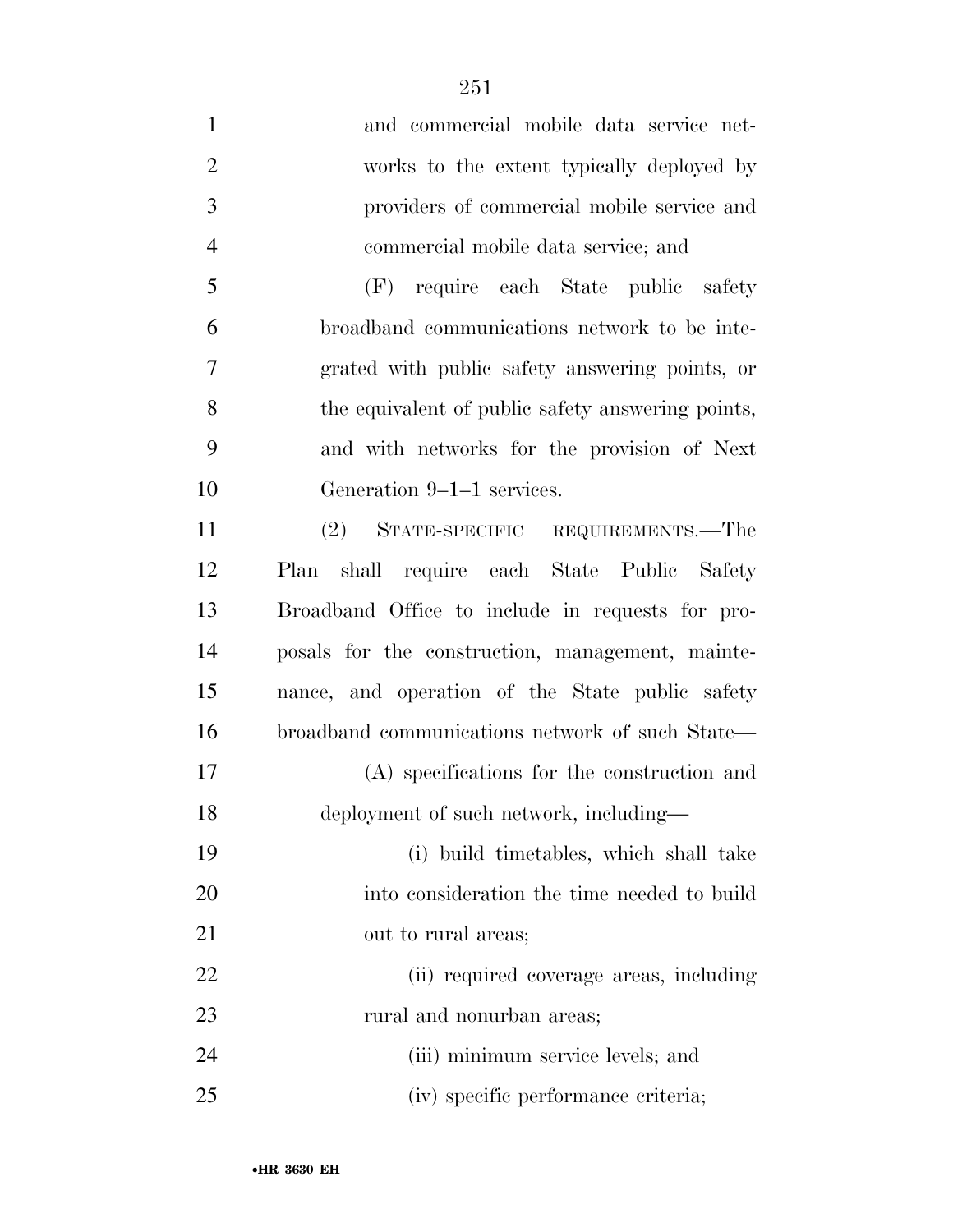| $\mathbf{1}$   | (B) the technical and operational require-              |
|----------------|---------------------------------------------------------|
| $\overline{2}$ | ments for such network;                                 |
| 3              | (C) the practices, procedures, and stand-               |
| $\overline{4}$ | ards for the management and operation of such           |
| 5              | network;                                                |
| 6              | (D) the terms of service for the use of such            |
| 7              | network; and                                            |
| 8              | (E) specifications for ongoing compliance               |
| 9              | review and monitoring of—                               |
| 10             | (i) the construction, management,                       |
| 11             | maintenance, and operation of such net-                 |
| 12             | work;                                                   |
| 13             | (ii) the practices and procedures of                    |
| 14             | the entities operating on such network; and             |
| 15             | (iii) the necessary training needs of                   |
| 16             | network users.                                          |
| 17             | (e) DEVELOPMENT OF BASELINE REQUEST FOR                 |
| 18             | PROPOSALS.                                              |
| 19             | (1) DEVELOPMENT BY BOARD.—Not later than                |
| 20             | 1 year after the date on which the Board is estab-      |
| 21             | lished under subsection $(a)(1)$ , the Board shall sub- |
| 22             | mit to the Commission a draft baseline request for      |
| 23             | proposals for each State to use in developing its re-   |
| 24             | quest for proposals for the construction, manage-       |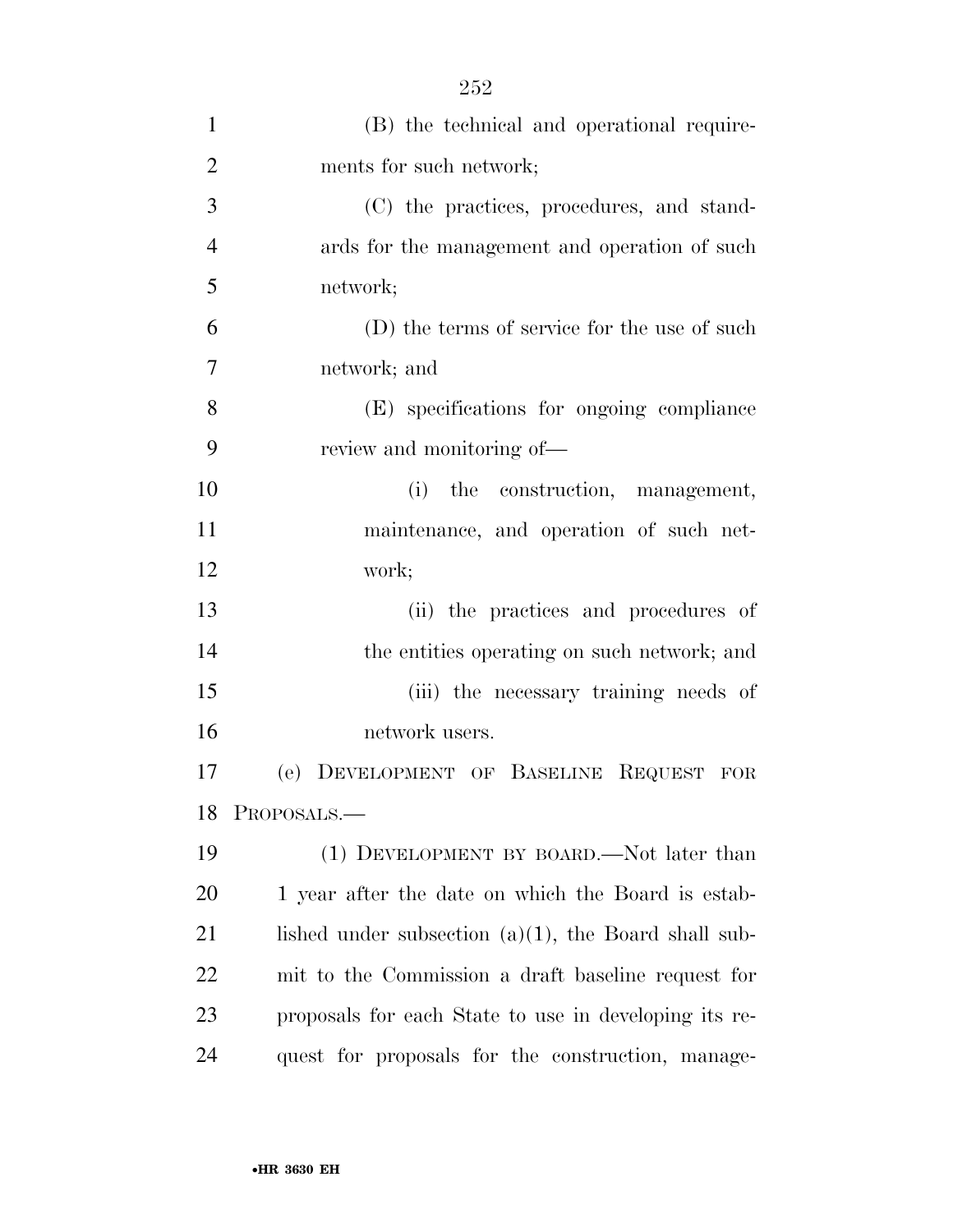| $\mathbf{1}$   | ment, maintenance, and operation of a State public |
|----------------|----------------------------------------------------|
| $\overline{2}$ | safety broadband communications network.           |
| 3              | (2) CONSIDERATION BY COMMISSION.—                  |
| $\overline{4}$ | (A) IN GENERAL.—Not later than 90 days             |
| 5              | after the date of the submission of the draft      |
| 6              | baseline request for proposals by the Board        |
| 7              | under paragraph (1), the Commission shall          |
| 8              | complete a single proceeding to-                   |
| 9              | (i) adopt such draft, without modifica-            |
| 10             | tion; or                                           |
| 11             | (ii) reject such draft.                            |
| 12             | (B) PROCEDURES IF DRAFT REJECTED.—                 |
| 13             | If the Commission rejects such draft under sub-    |
| 14             | paragraph $(A)(ii)$ , the Board shall, not later   |
| 15             | than 60 days thereafter, submit to the Commis-     |
| 16             | sion a revised draft baseline request for pro-     |
| 17             | posals. Such revised draft shall be treated as a   |
| 18             | draft submitted by the Board under paragraph       |
| 19             | (1).                                               |
| 20             | $(3)$ REVISIONS.—                                  |
| 21             | (A) SUBMISSION.—The Board shall peri-              |
| 22             | odically submit to the Commission draft revi-      |
| 23             | sions to the baseline request for proposals        |
| 24             | adopted under paragraph $(2)(A)(i)$ .              |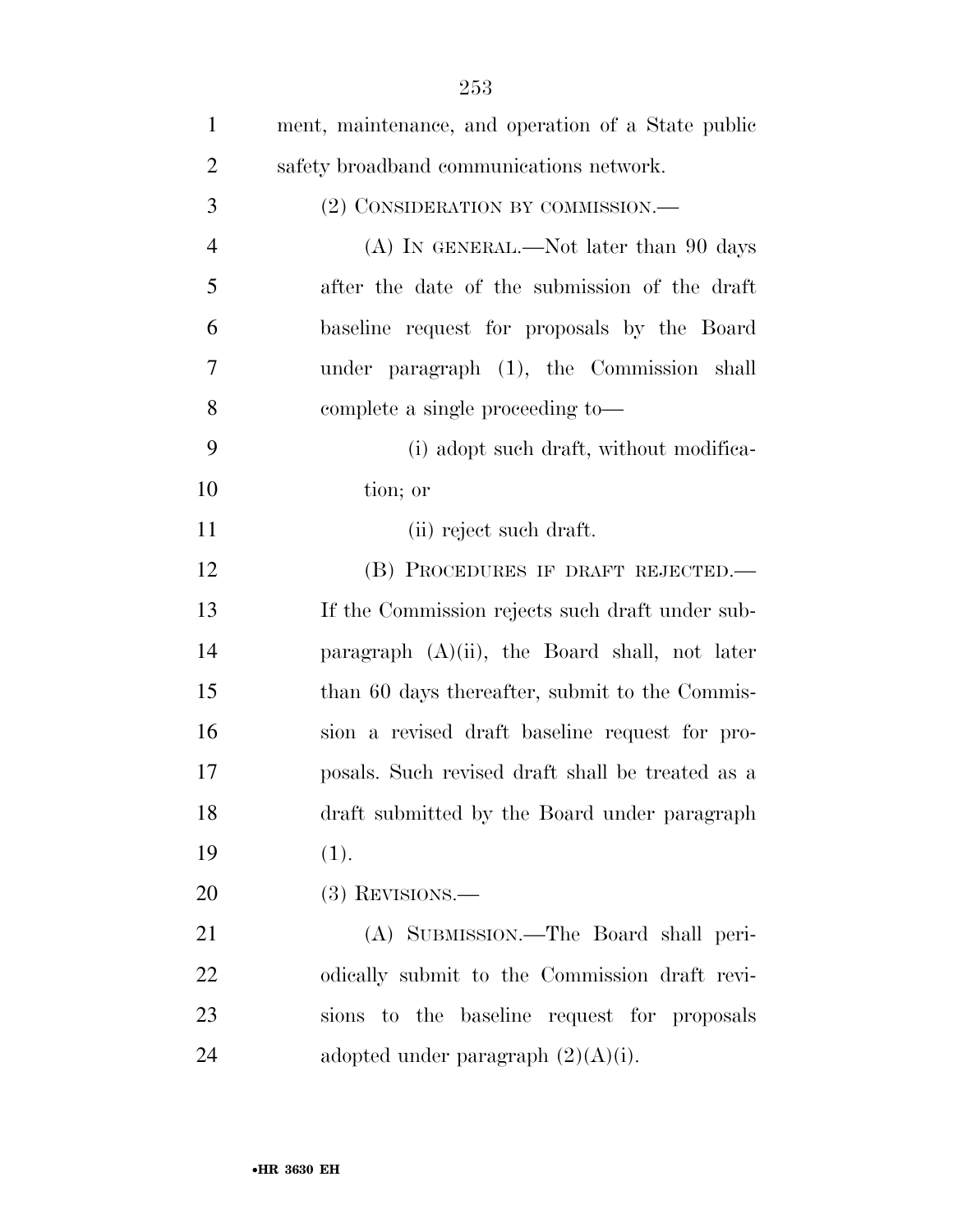| $\mathbf{1}$   | (B) CONSIDERATION BY COMMISSION.-                    |
|----------------|------------------------------------------------------|
| $\overline{2}$ | Not later than 90 days after the submission of       |
| 3              | such a draft revision, the Commission shall          |
| $\overline{4}$ | complete a single proceeding to-                     |
| 5              | (i) revise the baseline request for pro-             |
| 6              | posals in accordance with such draft revi-           |
| 7              | sion, without modification of such draft re-         |
| 8              | vision; or                                           |
| 9              | (ii) reject such draft revision.                     |
| 10             | SEC. 4203. PLAN ADMINISTRATION.                      |
| 11             | (a) SELECTION OF ADMINISTRATOR.-                     |
| 12             | (1) IN GENERAL.—The Assistant Secretary              |
| 13             | shall, through an open, transparent request-for-pro- |
| 14             | posals process, select an entity to serve as the Ad- |
| 15             | ministrator of the Plan. The Assistant Secretary     |
| 16             | shall commence such process not later than 120       |
| 17             | days after the date of the adoption of the Plan by   |
| 18             | the Commission under section $4202(c)(1)(A)$ .       |
| 19             | (2) REPLACEMENT.—If an entity ceases to              |
| 20             | serve as Administrator under a contract awarded      |
| 21             | under paragraph (1) or this paragraph, the Assist-   |
| 22             | ant Secretary shall, through an open, transparent    |
| 23             | request-for-proposals process, select another entity |
| 24             | to serve as Administrator.                           |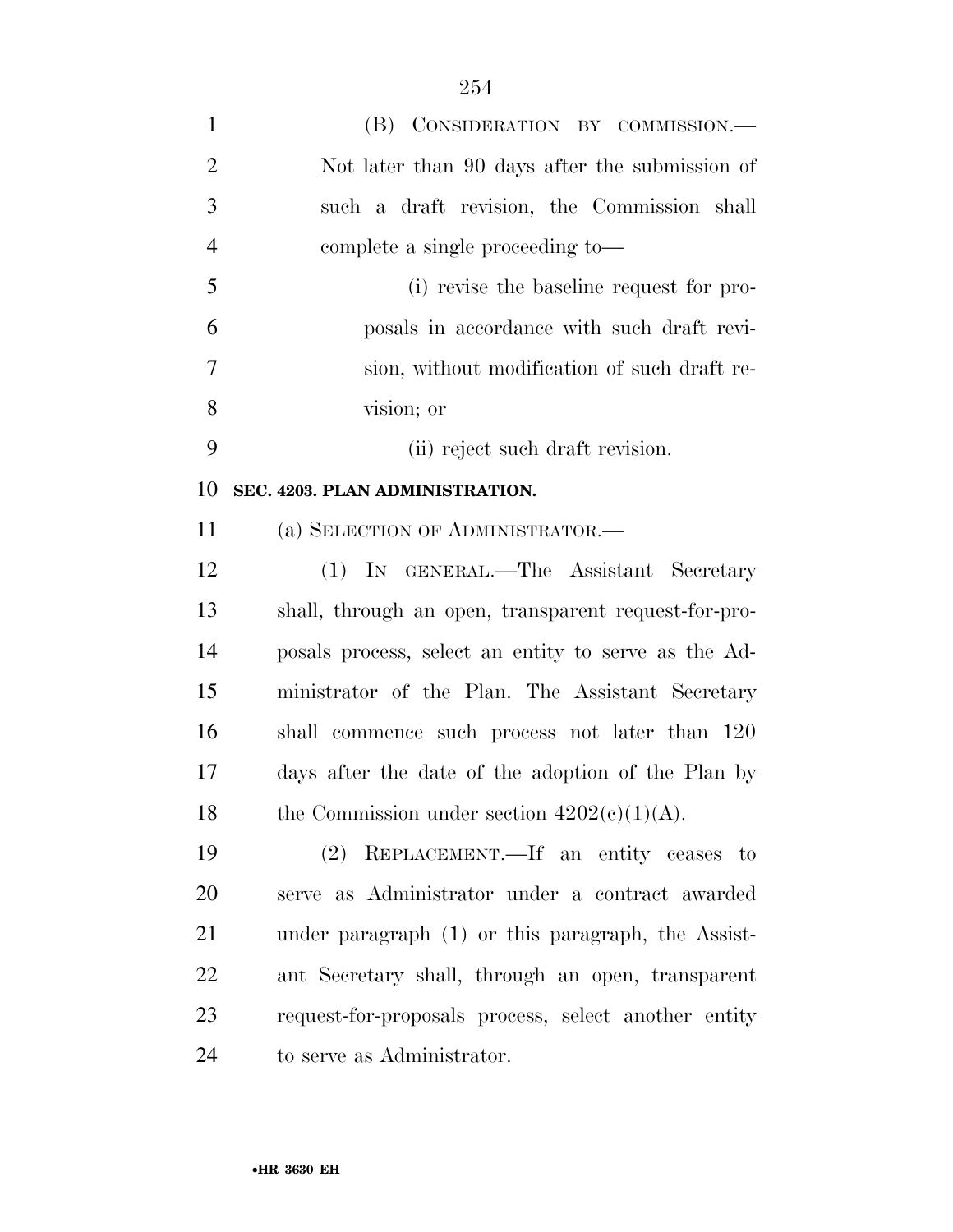(b) POWERS AND DUTIES OF ADMINISTRATOR.—The Administrator shall—

 (1) review and coordinate the implementation of the Plan and the construction, management, mainte- nance, and operation of the State public safety broadband communications networks, in accordance with the Plan, under contracts entered into by the 8 State Public Safety Broadband Offices;

 (2) transmit to each State Public Safety Broadband Office the baseline request for proposals adopted by the Commission under section  $12 \qquad \qquad 4202(e)(2)(A)(i)$  and any revisions to such baseline request for proposals adopted by the Commission 14 under section  $4202(e)(3)(B)(i)$ ;

 (3) review and approve or disapprove, in ac- cordance with section 4221(c), each contract pro- posed by a State Public Safety Broadband Office for the construction, management, maintenance, and op- eration of a State public safety broadband commu-nications network;

 (4) give public notice of each decision to ap- prove or disapprove such a contract and of any other decision of the Administrator with respect to such a contract, a State Public Safety Broadband Office, or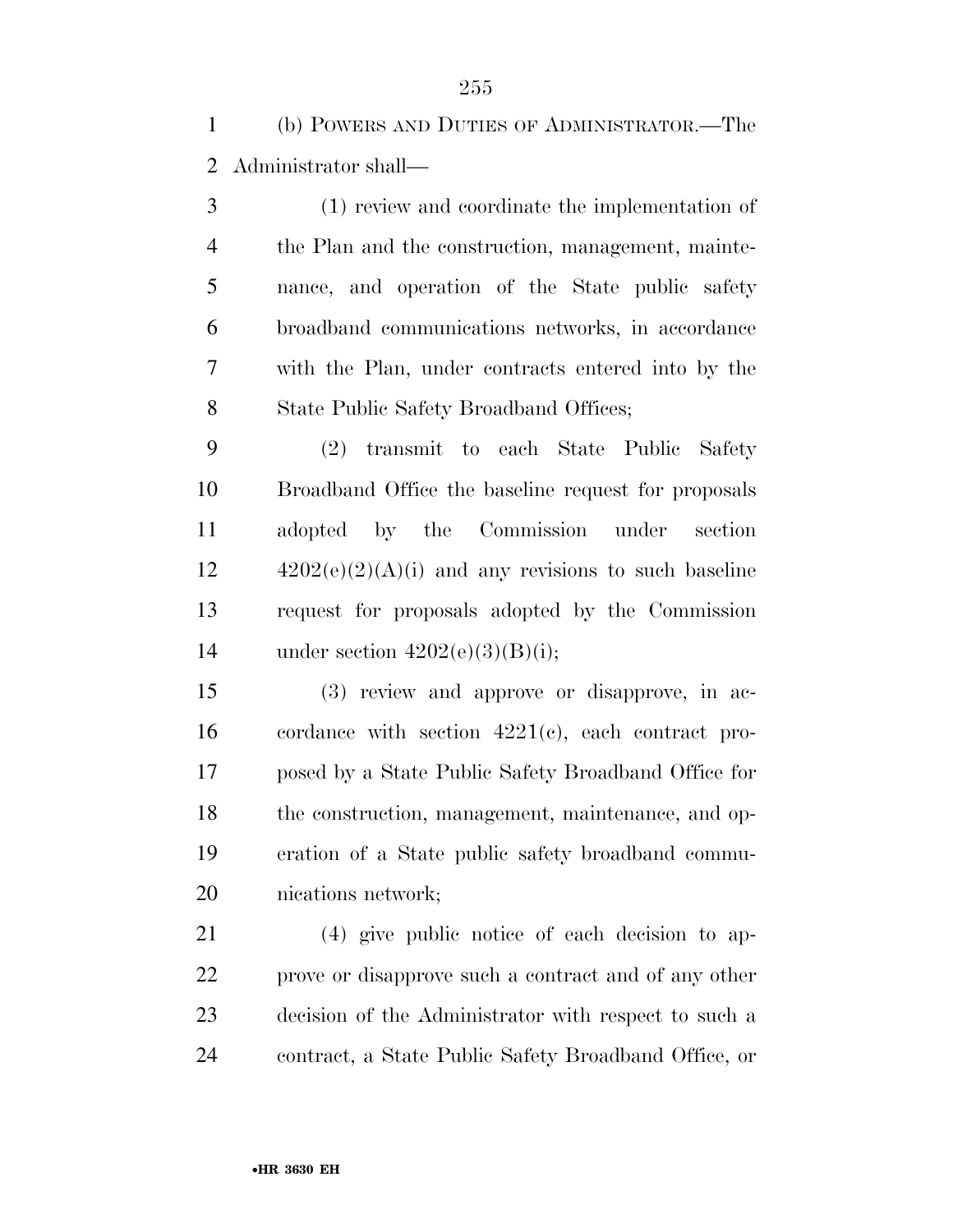| $\mathbf{1}$   | a State public safety broadband communications      |
|----------------|-----------------------------------------------------|
| $\overline{2}$ | network;                                            |
| 3              | (5) in consultation with State Public Safety        |
| $\overline{4}$ | Broadband Offices, conduct assessments for inclu-   |
| 5              | sion in the annual report required by subsection    |
| 6              | $(f)(1)$ of —                                       |
| $\tau$         | (A) progress on construction and adoption           |
| 8              | of the State public safety broadband commu-         |
| 9              | nications networks; and                             |
| 10             | (B) the management, maintenance, and                |
| 11             | operation of such networks; and                     |
| 12             | $(6)$ conduct such audits as are necessary to en-   |
| 13             | $sure-$                                             |
| 14             | (A) with respect to contracts described in          |
| 15             | paragraph $(3)$ , the integrity of the contracting  |
| 16             | process and the adequate performance of such        |
| 17             | contracts; and                                      |
| 18             | (B) that the State public safety broadband          |
| 19             | communications networks are constructed, man-       |
| 20             | aged, maintained, and operated in accordance        |
| 21             | with the Plan.                                      |
| 22             | (c) LIMITATION ON POWERS OF ADMINISTRATOR.—         |
| 23             | The Administrator may not—                          |
| 24             | (1) take any action unless this title expressly     |
| 25             | confers on the Administrator the power to take such |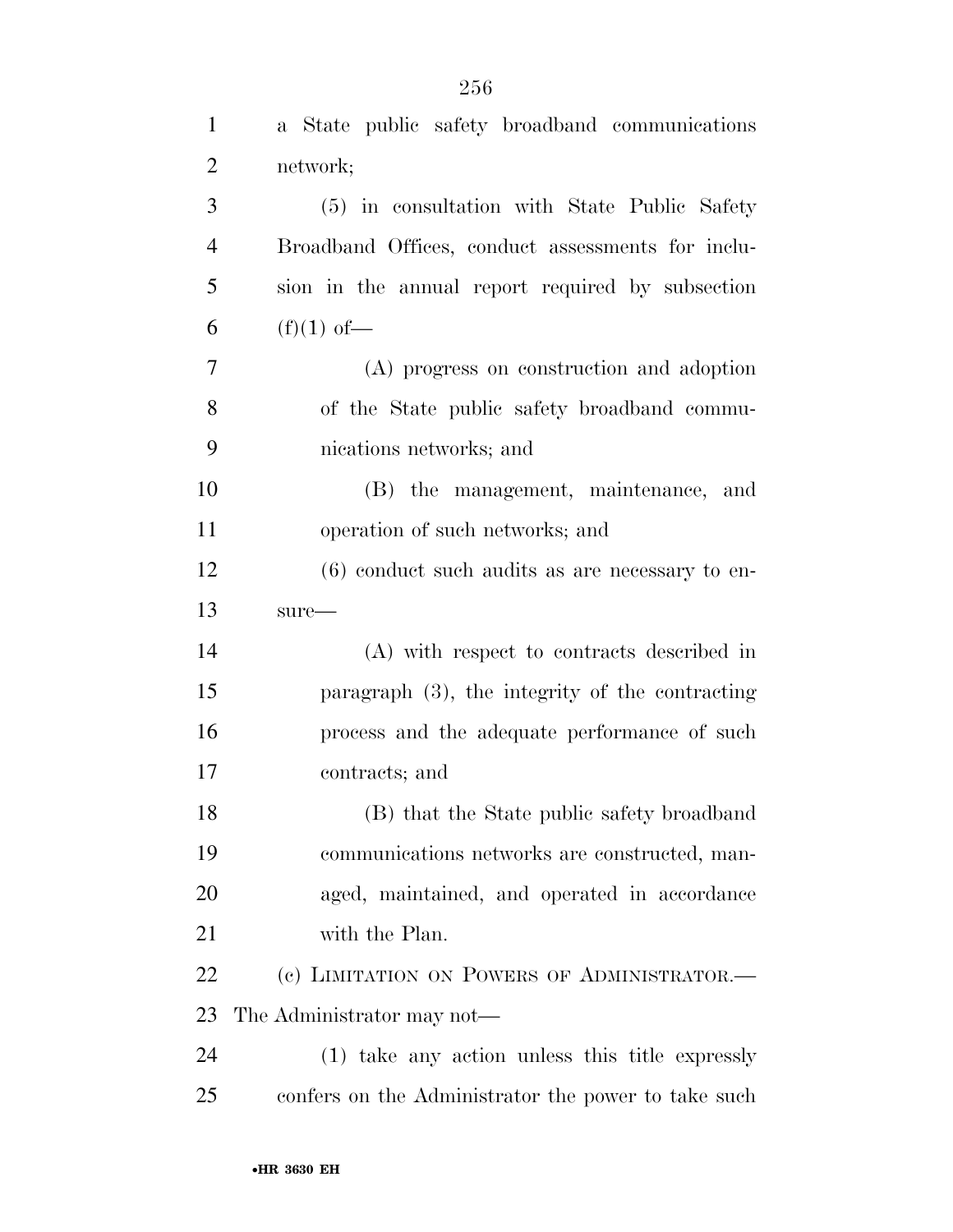action or such action is necessary to carry out a

power that this title expressly confers on the Admin-

| 3              | istrator; or                                          |
|----------------|-------------------------------------------------------|
| $\overline{4}$ | $(2)$ prohibit or refuse to approve any action of     |
| 5              | a State Public Safety Broadband Office or with re-    |
| 6              | spect to a State public safety broadband communica-   |
| 7              | tions network unless such action would violate the    |
| 8              | Plan or the license terms of the spectrum licensed    |
| 9              | to the Administrator.                                 |
| 10             | (d) REVIEW OF DECISIONS OF ADMINISTRATOR.—            |
| 11             | (1) IN GENERAL.—The United States District            |
| 12             | Court for the District of Columbia shall have exclu-  |
| 13             | sive jurisdiction to review decisions of the Adminis- |
| 14             | trator.                                               |
| 15             | (2) FILING OF PETITION.—Any party aggrieved           |
| 16             | by a decision of the Administrator may seek review    |
| 17             | of such decision by filing a petition for review with |
| 18             | the court not later than 30 days after the date on    |
| 19             | which public notice is given of such decision.        |
| 20             | (3) CONTENTS OF PETITION.—The petition                |
| 21             | shall contain a concise statement of the following:   |
| 22             | (A) The nature of the proceedings as to               |
| 23             | which review is sought.                               |
| 24             | (B) The grounds on which relief is sought.            |
| 25             | (C) The relief prayed.                                |
|                |                                                       |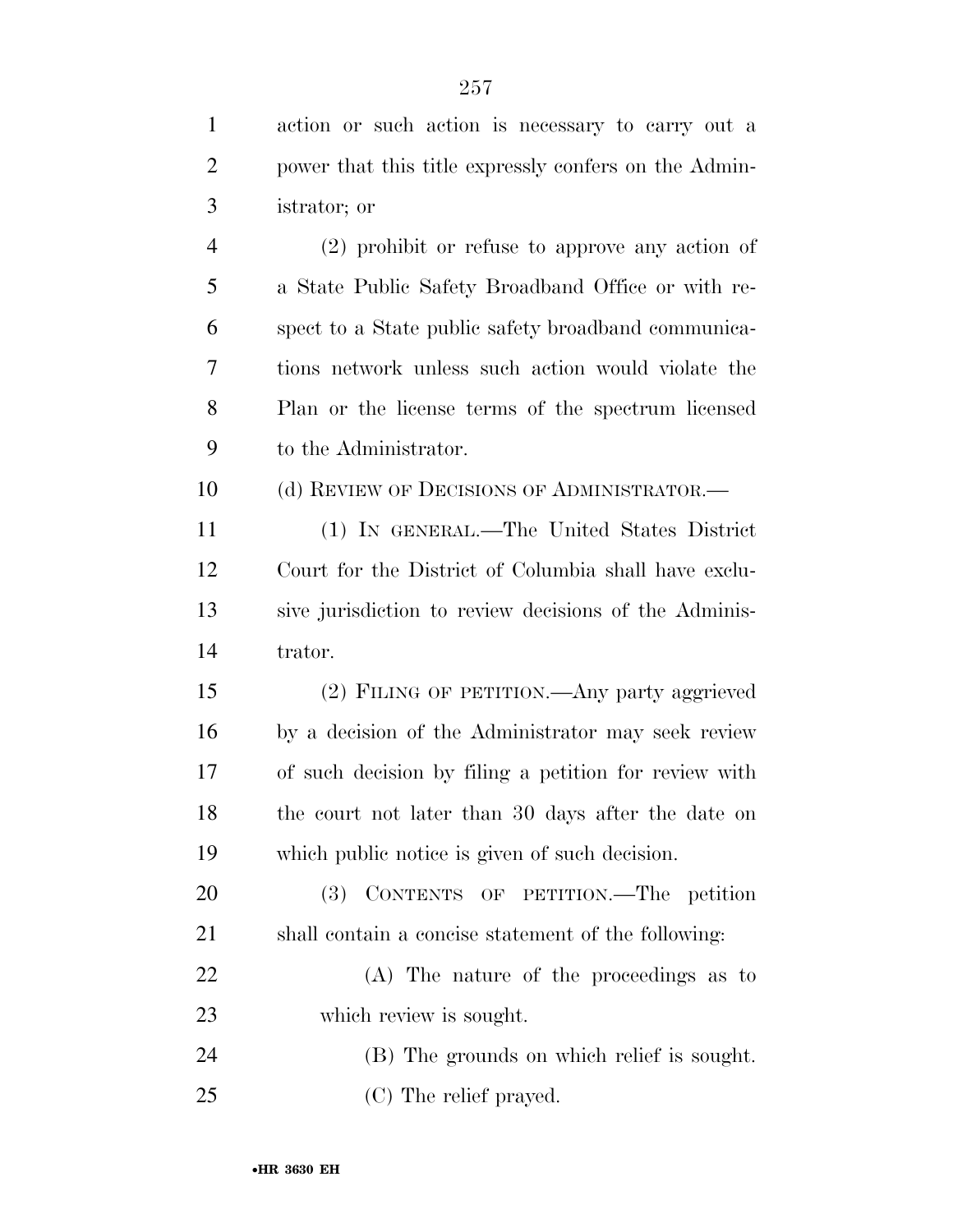| $\mathbf{1}$   | (4) ATTACHMENT TO PETITION.—The peti-                 |
|----------------|-------------------------------------------------------|
| $\overline{2}$ | tioner shall attach to the petition, as an exhibit, a |
| 3              | copy of the decision of the Administrator on which    |
| $\overline{4}$ | review is sought.                                     |
| 5              | $(5)$ SERVICE.—The clerk shall serve a true copy      |
| 6              | of the petition on the Administrator, the Assistant   |
| 7              | Secretary, and the Commission by registered mail,     |
| 8              | with request for a return receipt.                    |
| 9              | $(6)$ STANDARD OF REVIEW.—The court may af-           |
| 10             | firm or vacate a decision of the Administrator on re- |
| 11             | view. The court may vacate a decision of the Admin-   |
| 12             | istrator only—                                        |
| 13             | (A) where the decision was procured by                |
| 14             | corruption, fraud, or undue means;                    |
| 15             | (B) where there was actual partiality or              |
| 16             | corruption in the Administrator;                      |
| 17             | (C) where the Administrator was guilty of             |
| 18             | misconduct in refusing to hear evidence perti-        |
| 19             | nent and material to the decision or of any           |
| 20             | other misbehavior by which the rights of any          |
| 21             | party have been prejudiced; or                        |
| 22             | (D) where the Administrator exceeded the              |
| 23             | powers conferred on it by this title or otherwise     |
| 24             | did not arguably construe or apply the Plan in        |
| 25             | making its decision.                                  |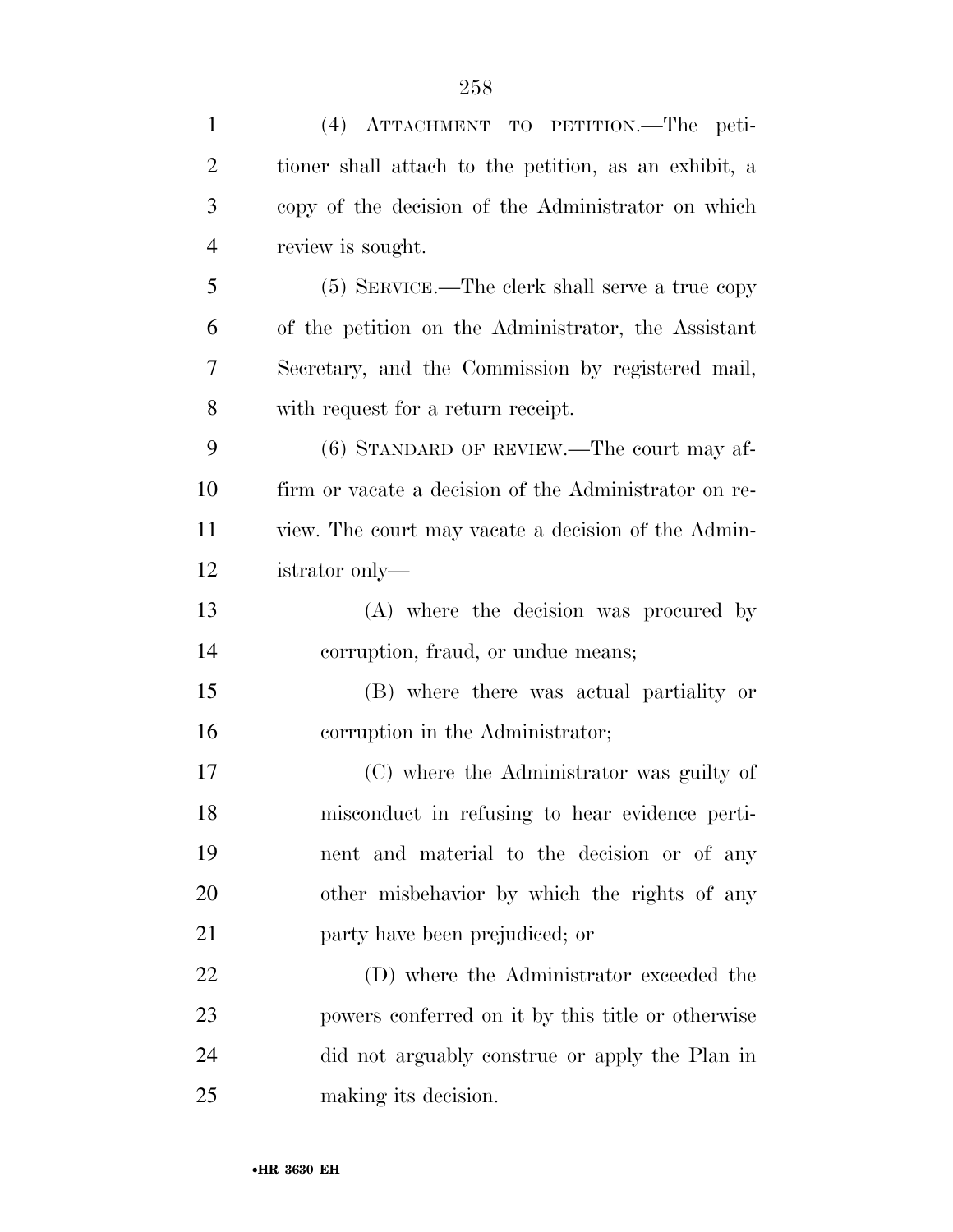(7) REVIEW BY NTIA PROHIBITED.—The As- sistant Secretary shall take such action as is nec- essary to ensure that the Administrator complies with the requirements of this title, the Plan, and the terms of the contract entered into under subsection (a), but the Assistant Secretary may not vacate or otherwise modify a decision by the Administrator with respect to a third party.

 (e) AUDITS OF USE OF FEDERAL FUNDS BY ADMIN- ISTRATOR.—Not later than 1 year after entering into a contract to serve as Administrator, and annually there- after, the Administrator shall provide to the Assistant Sec- retary a statement, audited by an independent auditor, that details the use during the preceding fiscal year of any Federal funds received by the Administrator in connection with its service as Administrator.

(f) ANNUAL REPORT BY ADMINISTRATOR.—

 (1) IN GENERAL.—Not later than 1 year after entering into a contract to serve as Administrator, and annually thereafter, the Administrator shall sub- mit a report covering the preceding fiscal year to— (A) the Committee on Energy and Com- merce of the House of Representatives and the Committee on Commerce, Science, and Trans-portation of the Senate;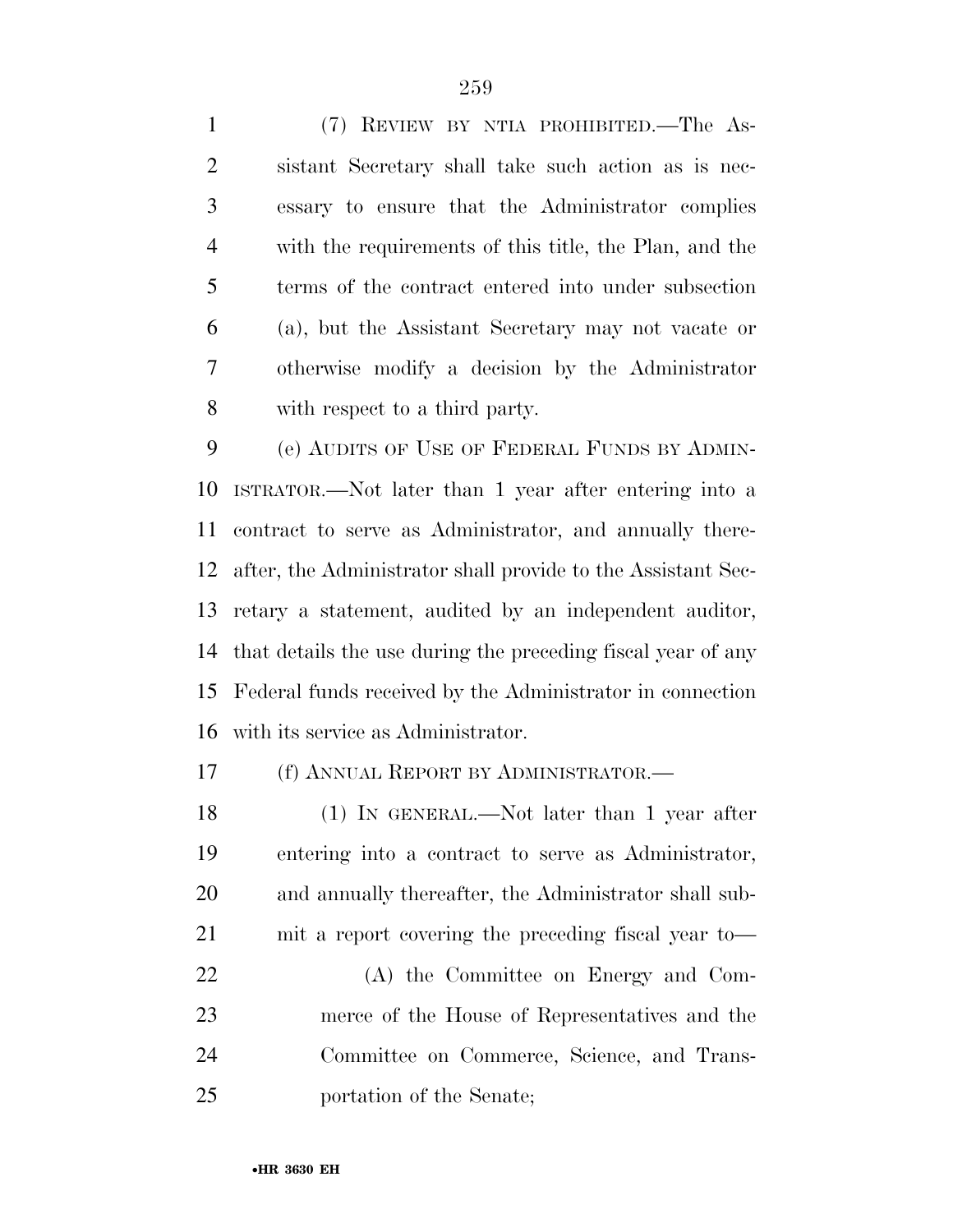| $\mathbf{1}$   | (B) the Assistant Secretary;                               |
|----------------|------------------------------------------------------------|
| $\overline{2}$ | (C) the Commission; and                                    |
| 3              | (D) the Board.                                             |
| $\overline{4}$ | (2) REQUIRED CONTENT.—The report required                  |
| 5              | by paragraph $(1)$ shall include—                          |
| 6              | (A) a comprehensive and detailed descrip-                  |
| 7              | tion of-                                                   |
| 8              | (i) the results of assessments con-                        |
| 9              | ducted under subsection $(b)(5)$ and audits                |
| 10             | conducted under subsection $(b)(6)$ ;                      |
| 11             | (ii) the activities of the Administrator                   |
| 12             | in its capacity as Administrator; and                      |
| 13             | (iii) the financial condition of the Ad-                   |
| 14             | ministrator; and                                           |
| 15             | (B) such recommendations or proposals for                  |
| 16             | legislative or administrative action as the Ad-            |
| 17             | ministrator considers appropriate.                         |
| 18             | SEC. 4204. INITIAL FUNDING FOR ADMINISTRATOR.              |
| 19             | (a) BORROWING AUTHORITY.—Prior to the end of               |
| 20             | fiscal year 2021, the Assistant Secretary may borrow from  |
| 21             | the general fund of the Treasury of the United States not  |
| 22             | more than $$40,000,000$ to enter into a contract with an   |
| 23             | entity to serve as Administrator under section $4203(a)$ . |
| 24             | REIMBURSEMENT.—The Assistant<br>(b)<br>Secretary           |
| 25             | shall reimburse the general fund of the Treasury, without  |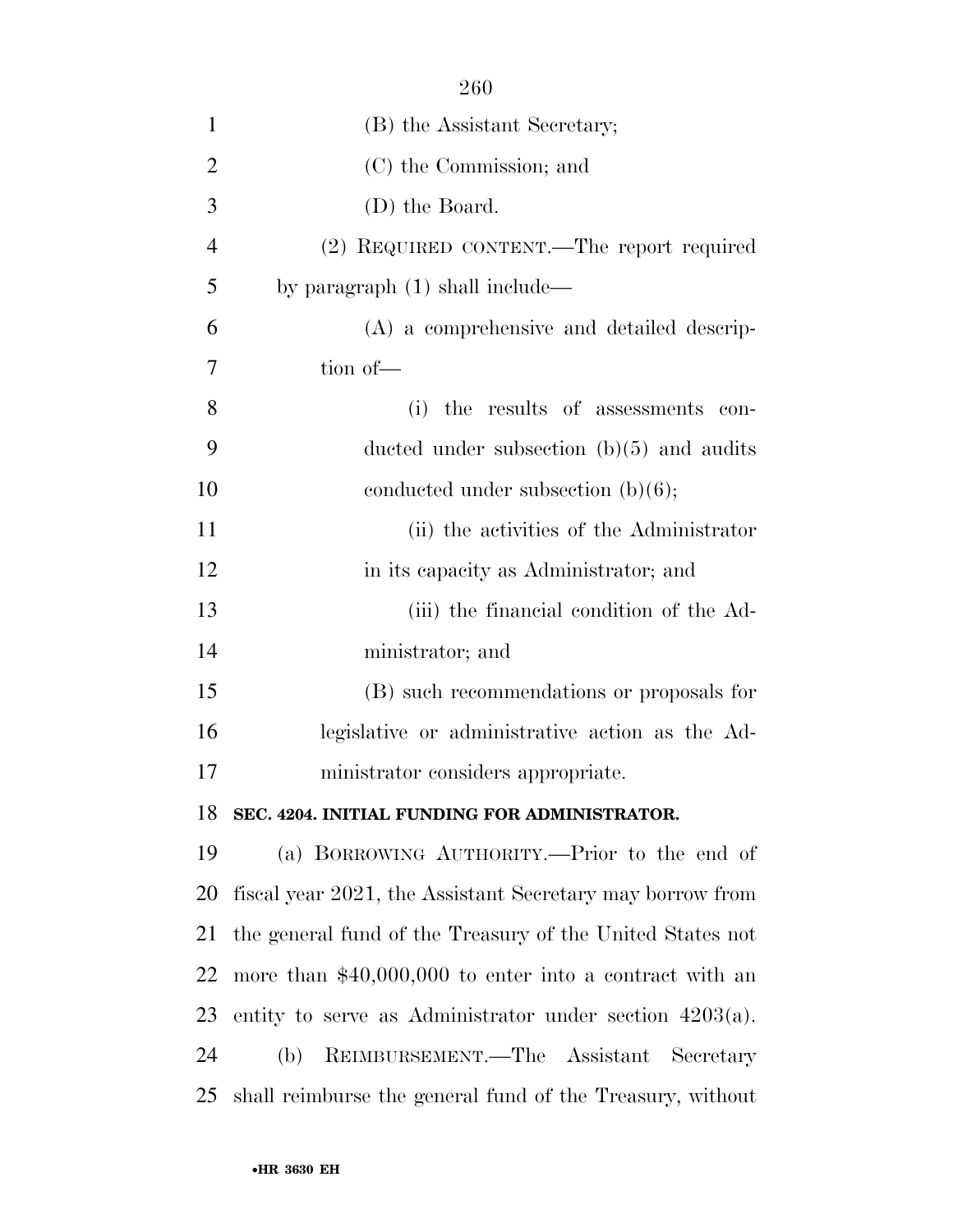interest, for any amounts borrowed under subsection (a) from funds made available from the Public Safety Trust 3 Fund established by section  $4241(a)(1)$ , as such funds be-come available.

# **SEC. 4205. STUDY ON EMERGENCY COMMUNICATIONS BY AMATEUR RADIO AND IMPEDIMENTS TO AMA-TEUR RADIO COMMUNICATIONS.**

 (a) IN GENERAL.—Not later than 180 days after the date of the enactment of this Act, the Commission, in con- sultation with the Office of Emergency Communications in the Department of Homeland Security, shall—

 (1) complete a study on the uses and capabili- ties of amateur radio service communications in emergencies and disaster relief; and

 (2) submit to the Committee on Energy and Commerce of the House of Representatives and the Committee on Commerce, Science, and Transpor- tation of the Senate a report on the findings of such study.

 (b) CONTENTS.—The study required by subsection (a) shall include—

 $(1)(A)$  a review of the importance of emergency amateur radio service communications relating to disasters, severe weather, and other threats to lives and property in the United States; and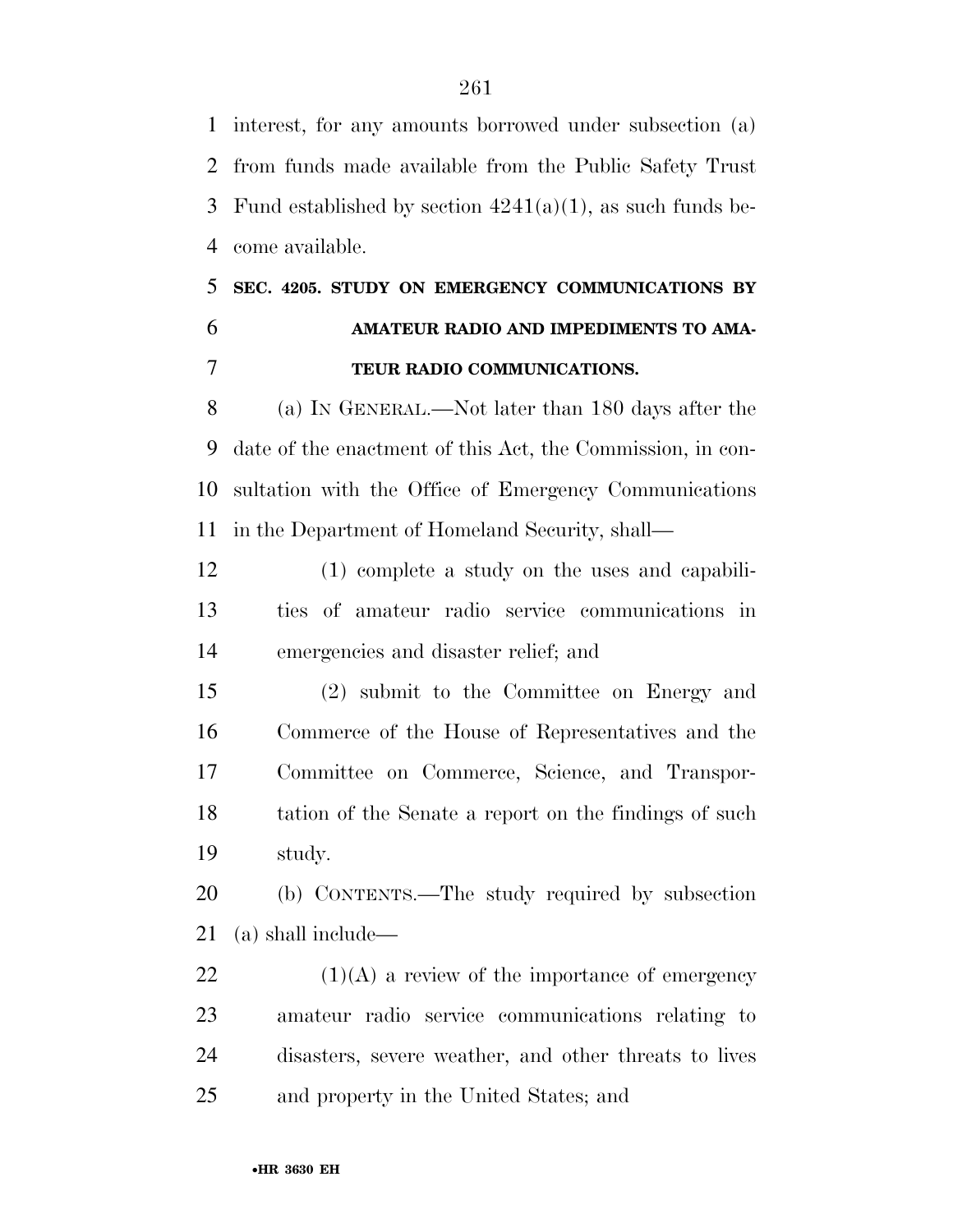| $\mathbf{1}$   | (B) recommendations for-                                    |
|----------------|-------------------------------------------------------------|
| $\overline{2}$ | (i) enhancements in the voluntary deploy-                   |
| 3              | ment of amateur radio operators in disaster and             |
| $\overline{4}$ | emergency communications and disaster relief                |
| 5              | efforts; and                                                |
| 6              | (ii) improved integration of amateur radio                  |
| 7              | operators in the planning and furtherance of                |
| 8              | initiatives of the Federal Government; and                  |
| 9              | $(2)(A)$ an identification of impediments to en-            |
| 10             | hanced amateur radio service communications, such           |
| 11             | as the effects of unreasonable or unnecessary private       |
| 12             | land use restrictions on residential antenna installa-      |
| 13             | tions; and                                                  |
| 14             | (B) recommendations regarding the removal of                |
| 15             | such impediments.                                           |
| 16             | (c) EXPERTISE.—In conducting the study required             |
| 17             | by subsection (a), the Commission shall use the expertise   |
|                | 18 of stakeholder entities and organizations, including the |
| 19             | amateur radio, emergency response, and disaster commu-      |
| 20             | nications communities.                                      |
| 21             | <b>PART 2-STATE IMPLEMENTATION</b>                          |
| 22             | SEC. 4221. NEGOTIATION AND APPROVAL OF CONTRACTS.           |
| 23             | (a) STATE PUBLIC SAFETY BROADBAND OFFICES.—                 |
| 24             | Each State desiring to establish a State public safety      |

•**HR 3630 EH**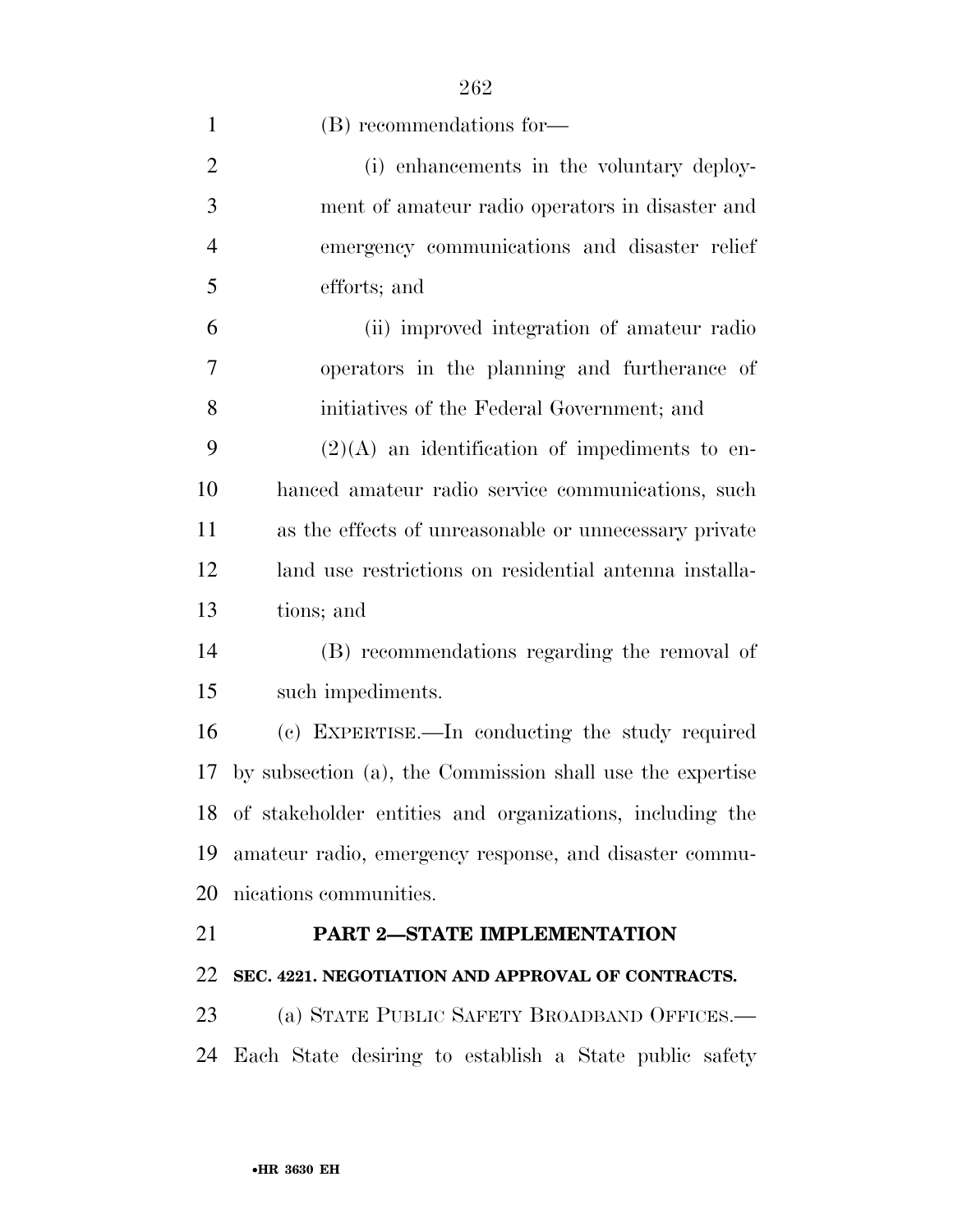| 1              | broadband communications network shall establish or des- |
|----------------|----------------------------------------------------------|
| $\overline{2}$ | ignate a State Public Safety Broadband Office.           |
| 3              | (b) NEGOTIATION BY STATES.-                              |
| $\overline{4}$ | (1) IN GENERAL.—Each State Public Safety                 |
| 5              | Broadband Office shall—                                  |
| 6              | (A) use the baseline request for proposals               |
| 7              | transmitted under section $4203(b)(2)$ to develop        |
| 8              | a request for proposals for the construction,            |
| 9              | management, maintenance, and operation of a              |
| 10             | State public safety broadband communications             |
| 11             | network;                                                 |
| 12             | (B) negotiate a contract with a private-sec-             |
| 13             | tor entity for such construction, management,            |
| 14             | maintenance, and operation;                              |
| 15             | (C) transmit such contract to the Adminis-               |
| 16             | trator for approval; and                                 |
| 17             | (D) if the Administrator approves such                   |
| 18             | contract, enter into such contract with such en-         |
| 19             | tity.                                                    |
| 20             | (2) FACTORS FOR CONSIDERATION. In devel-                 |
| 21             | oping a request for proposals under paragraph            |
| 22             | $(1)(A)$ and negotiating a proposed contract under       |
| 23             | paragraph $(1)(B)$ , the State Public<br>Safety          |
| 24             | Broadband Office shall take into consideration the       |
| 25             | following:                                               |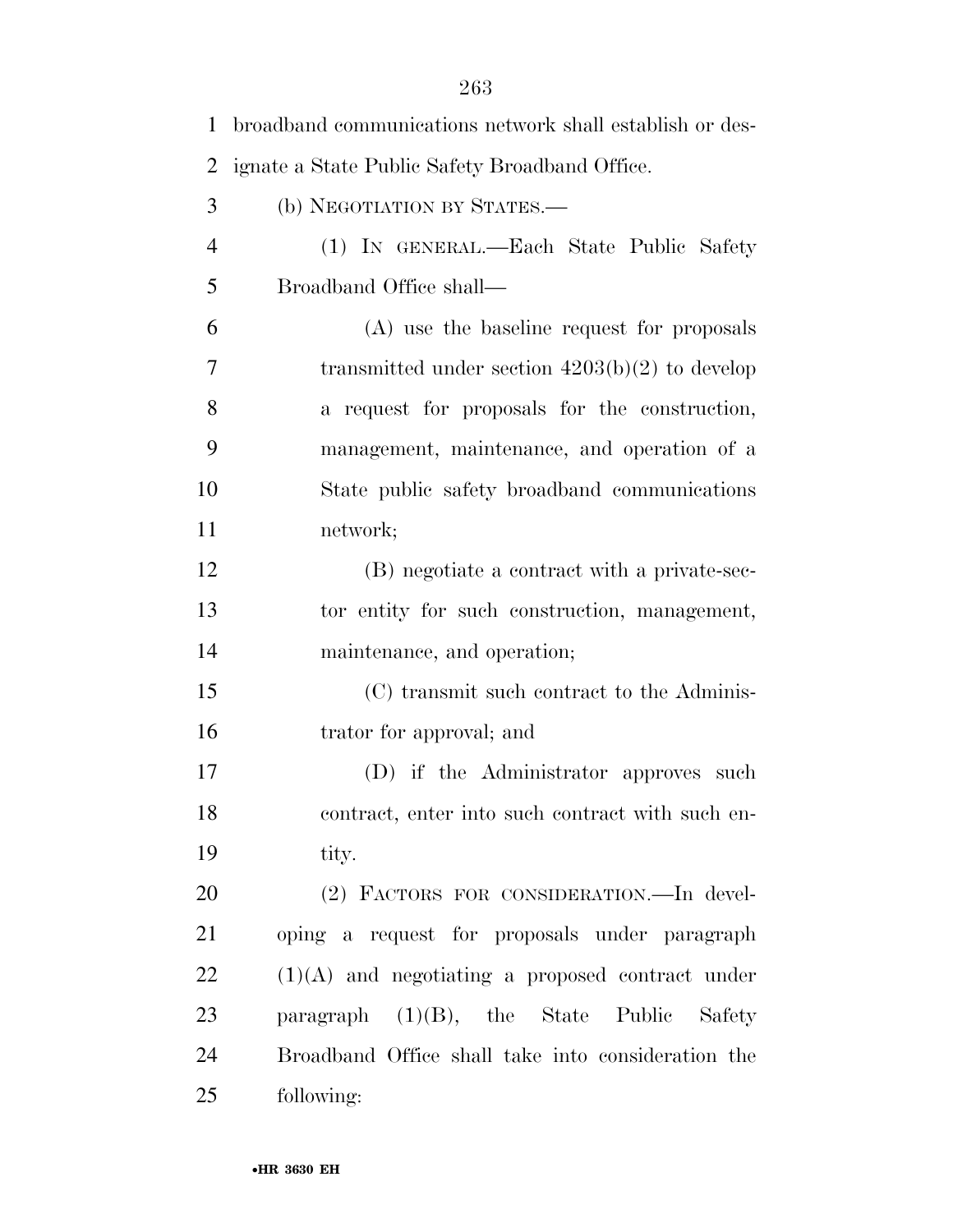(A) The most efficient and effective use and integration by State, local, and tribal pro- viders of public safety services within such State of the spectrum licensed to the Adminis- trator and the infrastructure, equipment, and other architecture associated with the State public safety broadband communications net- work to satisfy the wireless communications and data services needs of such providers.

 (B) The particular assets and specialized needs of such providers. Such assets may in- clude available towers and infrastructure. Such needs may include the projected number of users, preferred buildout timeframes, special coverage needs, special hardening, reliability, security, and resiliency needs, local user priority assignments, and integration needs of public safety answering points and emergency oper-ations centers.

20 (C) Whether any entities that are not pro- viders of public safety services should have emergency access to the State public safety broadband communications network, as de-scribed in subsection (e).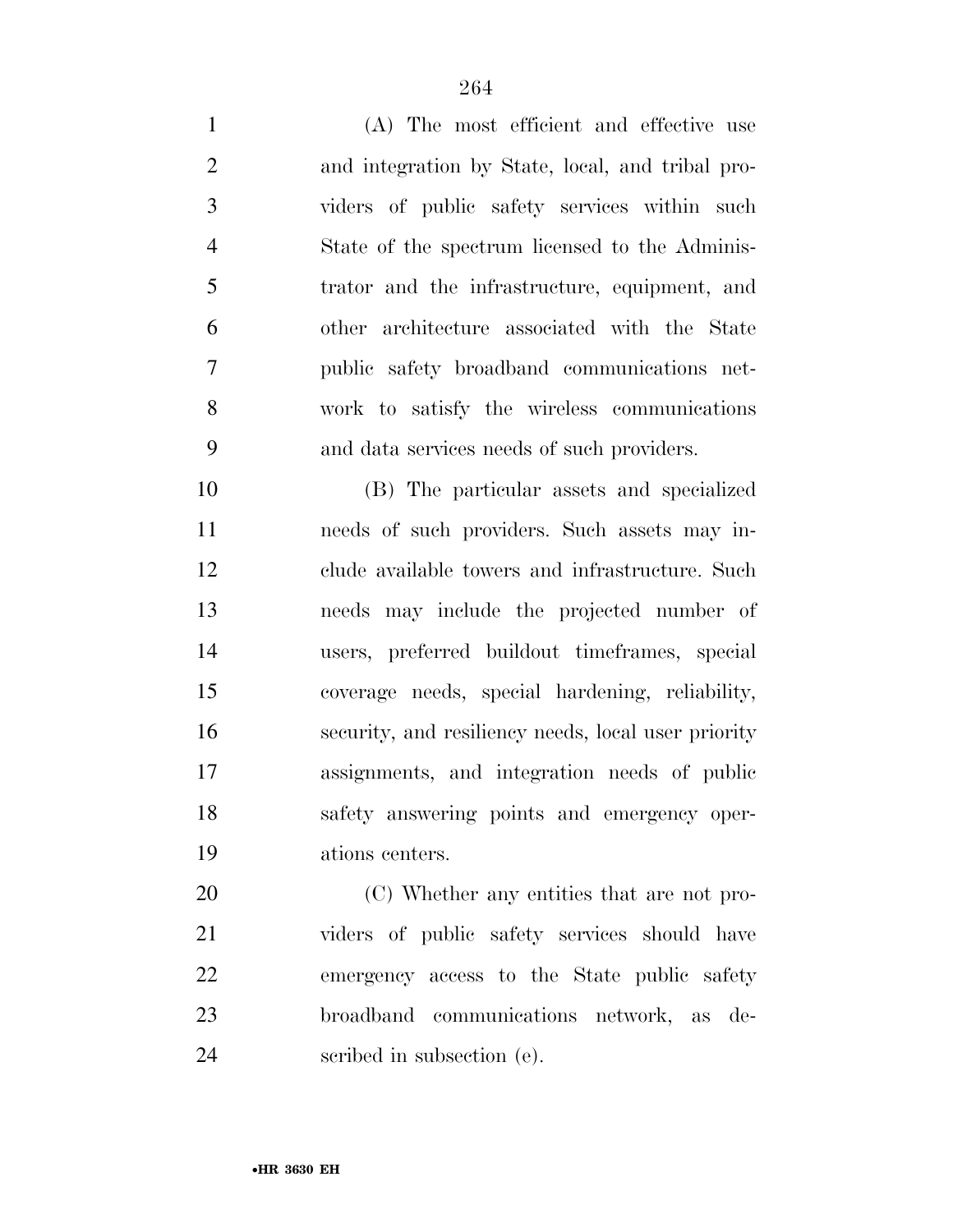| $\mathbf{1}$   | (D) Whether the State public safety               |
|----------------|---------------------------------------------------|
| $\overline{2}$ | broadband communications network provides         |
| 3              | for the selection on a localized basis of network |
| $\overline{4}$ | options that remain consistent with the Plan.     |
| 5              | (E) How to ensure the reliability, security,      |
| 6              | and resiliency of the State public safety         |
| 7              | broadband communications network, including       |
| 8              | through measures for—                             |
| 9              | (i) protecting and monitoring the cy-             |
| 10             | bersecurity of the network; and                   |
| 11             | (ii) managing supply chain risks to               |
| 12             | the network.                                      |
| 13             | (3) PARTNERSHIPS.—                                |
| 14             | (A) IN GENERAL.—In choosing from                  |
| 15             | among the entities that respond to the request    |
| 16             | proposals developed under paragraph<br>for        |
| 17             | $(1)(A)$ , the State Public Safety Broadband Of-  |
| 18             | fice shall—                                       |
| 19             | (i) select a provider of commercial mo-           |
| 20             | service or commercial mobile data<br>bile         |
| 21             | service; and                                      |
| 22             | (ii) give additional consideration to             |
| 23             | providers of commercial mobile service or         |
| 24             | commercial mobile data service whose pro-         |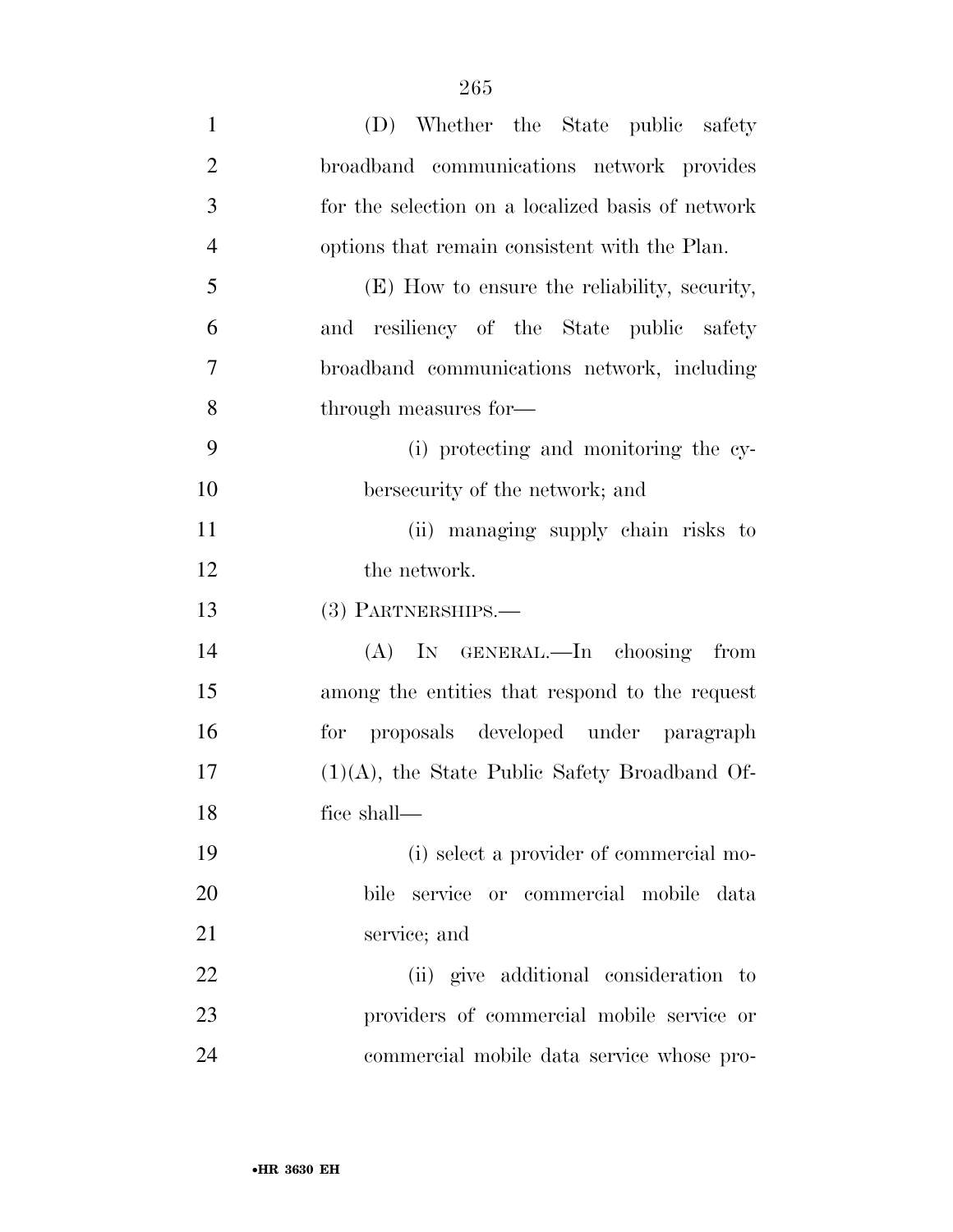| $\mathbf{1}$   | posals include a partnership with a utility                |
|----------------|------------------------------------------------------------|
| $\overline{2}$ | provider.                                                  |
| 3              | (B) JOINT VENTURES.—For purposes of                        |
| $\overline{4}$ | subparagraph $(A)$ , a joint venture that includes         |
| 5              | a provider of commercial mobile service or com-            |
| 6              | mercial mobile data service shall be considered            |
| 7              | to be such a provider.                                     |
| 8              | (c) REVIEW BY ADMINISTRATOR.—                              |
| 9              | (1) IN GENERAL.—Upon receiving from a State                |
| 10             | Public Safety Broadband Office a contract nego-            |
| 11             | tiated under subsection (b), the Administrator shall       |
| 12             | either approve or disapprove such contract but may         |
| 13             | not make any changes to its terms.                         |
| 14             | (2) DISAPPROVAL.—In the case of disapproval                |
| 15             | under paragraph (1), the State Public Safety               |
| 16             | Broadband Office may renegotiate the contract, ne-         |
| 17             | a contract with another entity that re-<br>gotiate         |
| 18             | sponded to the Office's request for proposals, or          |
| 19             | issue a new request for proposals.                         |
| 20             | PUBLIC-PRIVATE PARTNERSHIPS.-Notwith-<br>(d)               |
| 21             | standing any limitation in section 337 of the Communica-   |
| 22             | tions Act of 1934 (47 U.S.C. 337), a contract entered into |
| 23             | between a State Public Safety Broadband Office and a       |
| 24             | private entity under subsection $(b)(1)(D)$ may permit—    |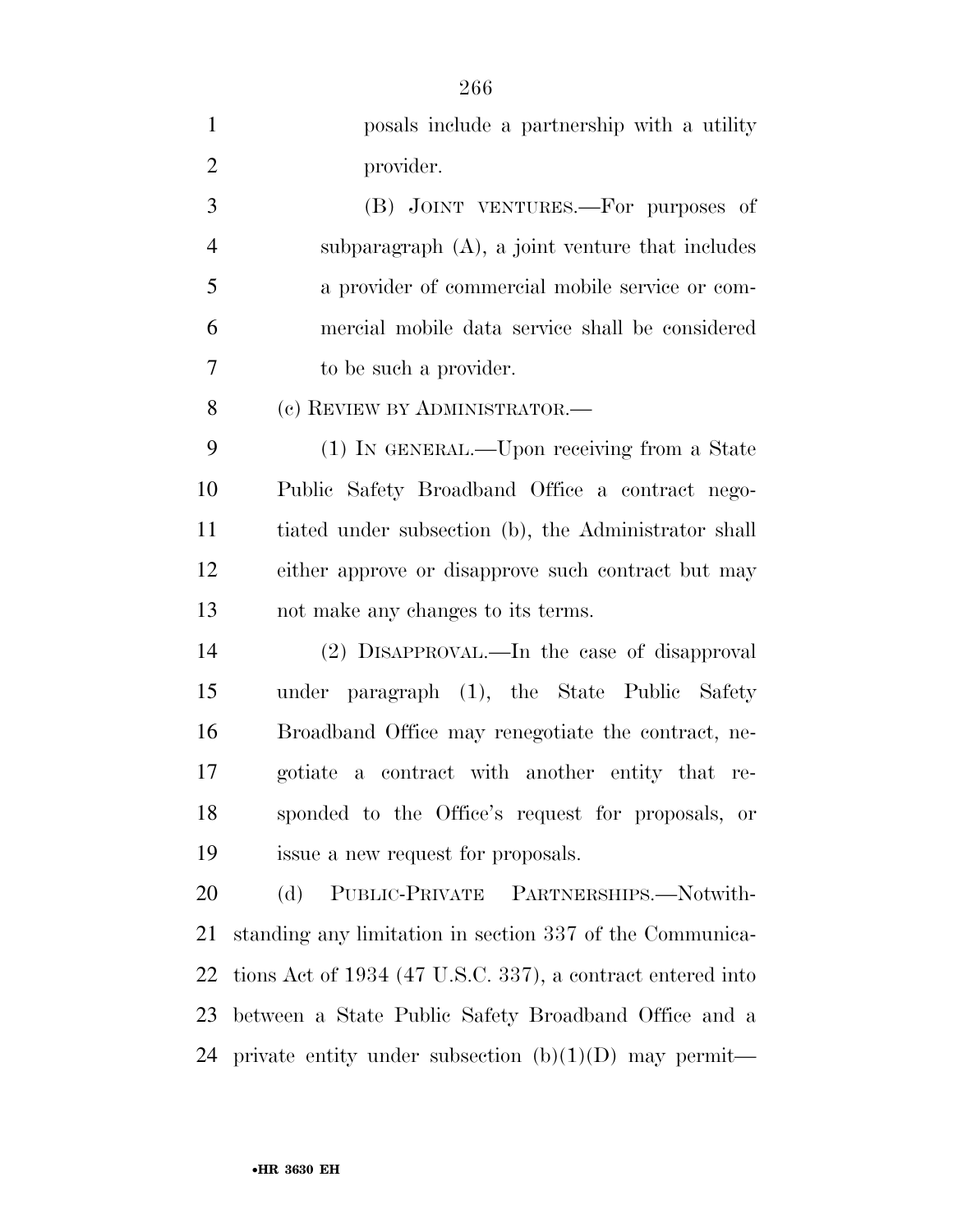(1) such entity to obtain access to the spectrum licensed to the Administrator in such State for serv- ices that are not public safety services; or (2) the State Public Safety Broadband Office to share with such entity equipment or infrastructure of the State public safety broadband communications network, including antennas and towers. (e) EMERGENCY ACCESS BY NON-PUBLIC SAFETY ENTITIES.— (1) IN GENERAL.—Notwithstanding any limita- tion in section 337 of the Communications Act of 1934 (47 U.S.C. 337), as expressly permitted by the terms of a contract entered into under subsection (b)(1)(D) for the construction, management, mainte- nance, and operation of a State public safety broadband communications network, the Adminis- trator may enter into agreements with entities in such State that are not providers of public safety services to permit such entities to obtain access on a secondary, preemptible basis to the State public safety broadband communications network of such State in order to facilitate interoperability between such entities and providers of public safety services in protecting the safety of life, health, and property during emergencies and during preparation for and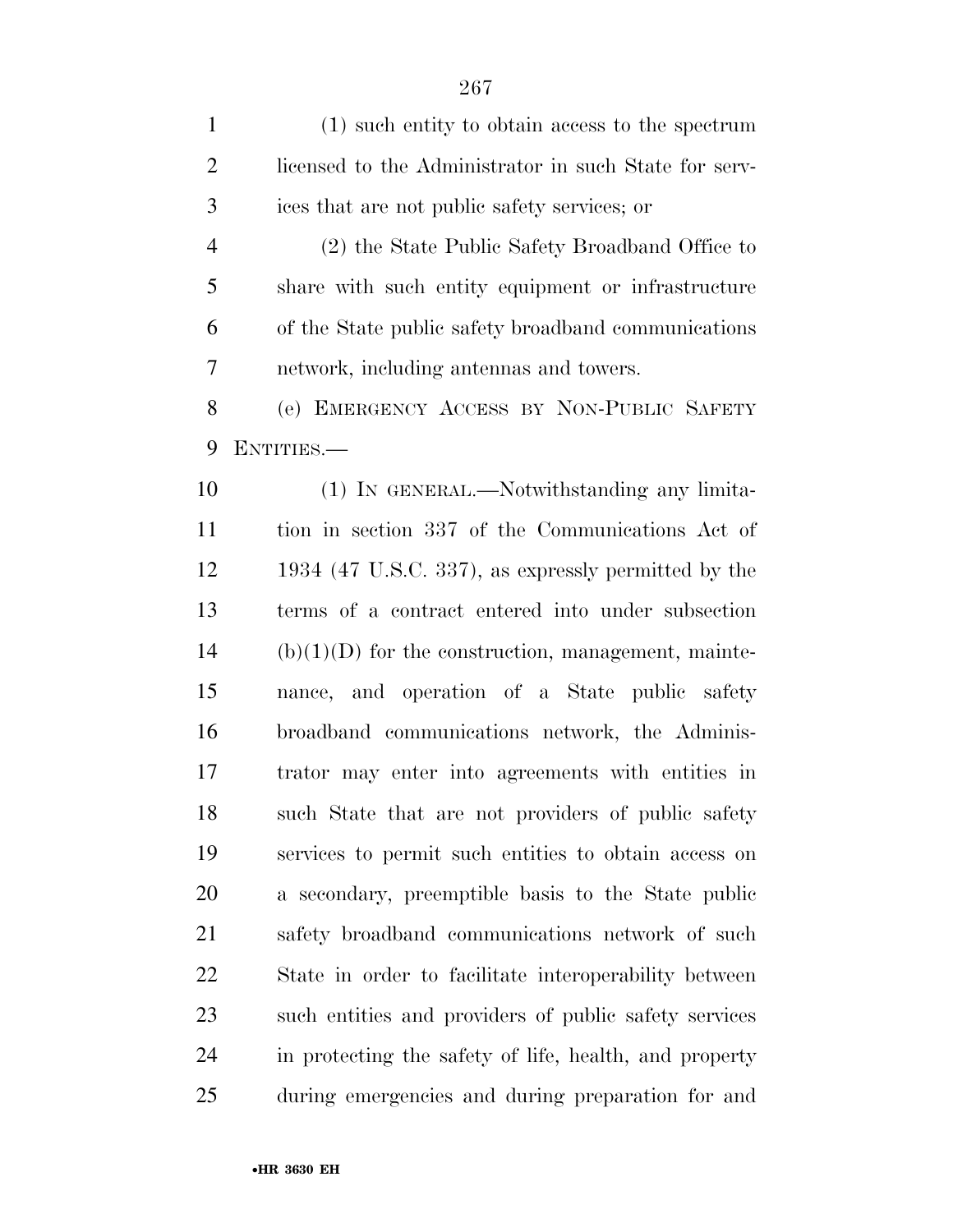recovery from emergencies, including during emer-gency drills, exercises, and tests.

 (2) PREEMPTION.—The Administrator shall en- sure that, under any agreement entered into under paragraph (1), providers of public safety services may preempt use of the State public safety broadband communications network by an entity with which the Administrator has entered into such agreement.

 (f) MULTI-STATE NEGOTIATION.—The State Public Safety Broadband Offices of more than one State may form a consortium for purposes of developing a request for proposals and negotiating and entering into a contract for the construction, management, maintenance, and oper- ation of a State public safety broadband communications network for such States. While such Offices remain in the consortium, such States shall be treated as a single State, such Offices shall be treated as a single Office of a single State, and such network shall be treated as the State pub- lic safety broadband communications network of a single State.

### **SEC. 4222. STATE IMPLEMENTATION GRANT PROGRAM.**

 (a) IN GENERAL.—From amounts made available under section 4223(b), the Assistant Secretary shall, in consultation with the Administrator, make grants to State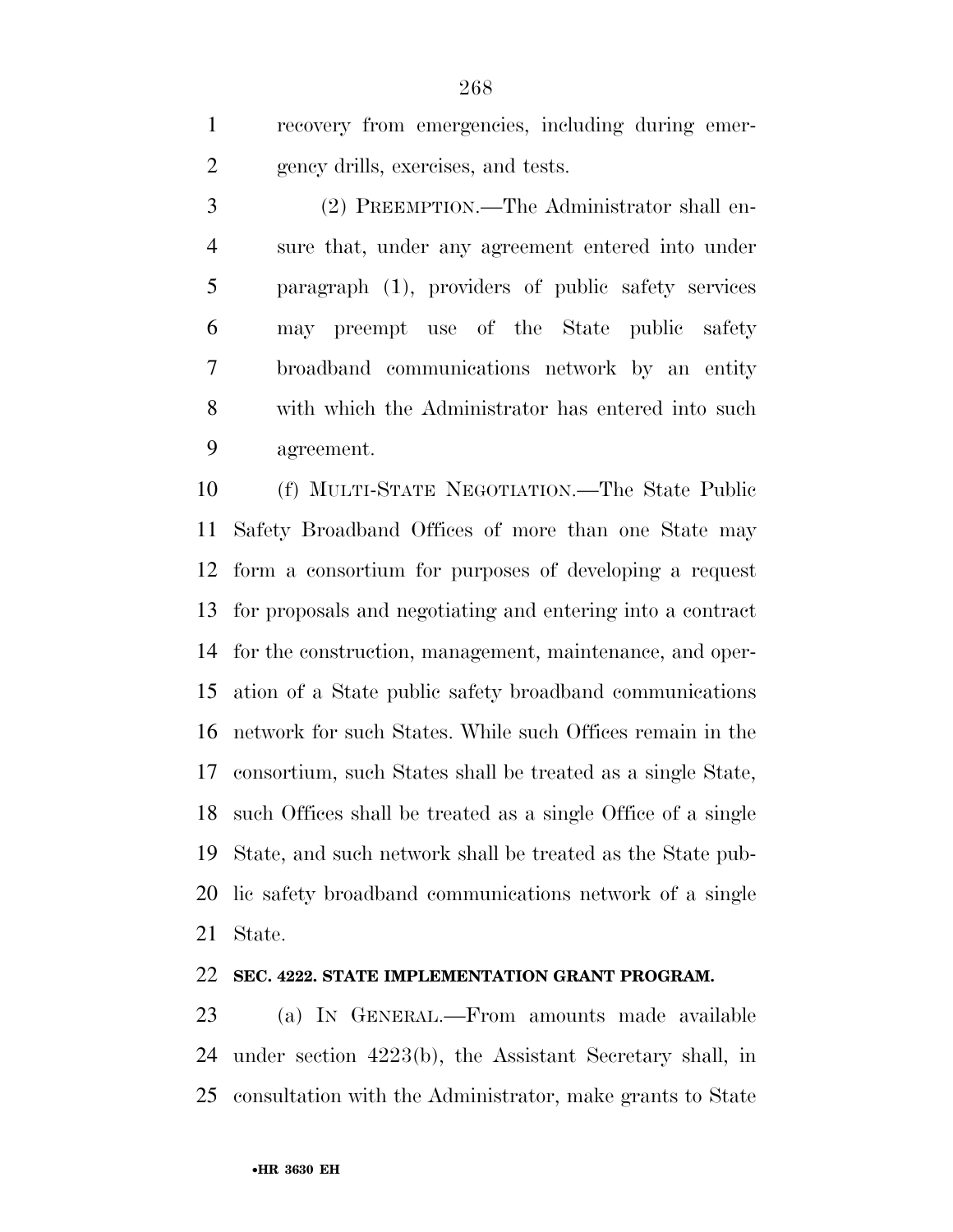Public Safety Broadband Offices to assist such Offices in carrying out the duties of such Offices under this part, except for making payments under contracts entered into 4 under section  $4221(b)(1)(D)$ .

 (b) APPLICATION.—The Assistant Secretary may only make a grant under this section to a State Public Safety Broadband Office that submits an application at such time, in such form, and containing such information and assurances as the Assistant Secretary may require. (c) MATCHING REQUIREMENTS; FEDERAL SHARE.—

 (1) IN GENERAL.—The Federal share of the cost of any activity carried out using a grant under this section may not exceed 80 percent of the eligible costs of carrying out that activity, as determined by the Assistant Secretary.

 (2) WAIVER.—The Assistant Secretary may waive, in whole or in part, the requirements of para- graph (1) if the State Public Safety Broadband Of-fice has demonstrated financial hardship.

 (d) PROGRAMMATIC REQUIREMENTS.—Not later than 1 year after the date of the adoption of the Plan 22 by the Commission under section  $4202(c)(1)(A)$ , the As- sistant Secretary, in consultation with the Board, shall es- tablish requirements relating to the grant program to be carried out under this section, including the following: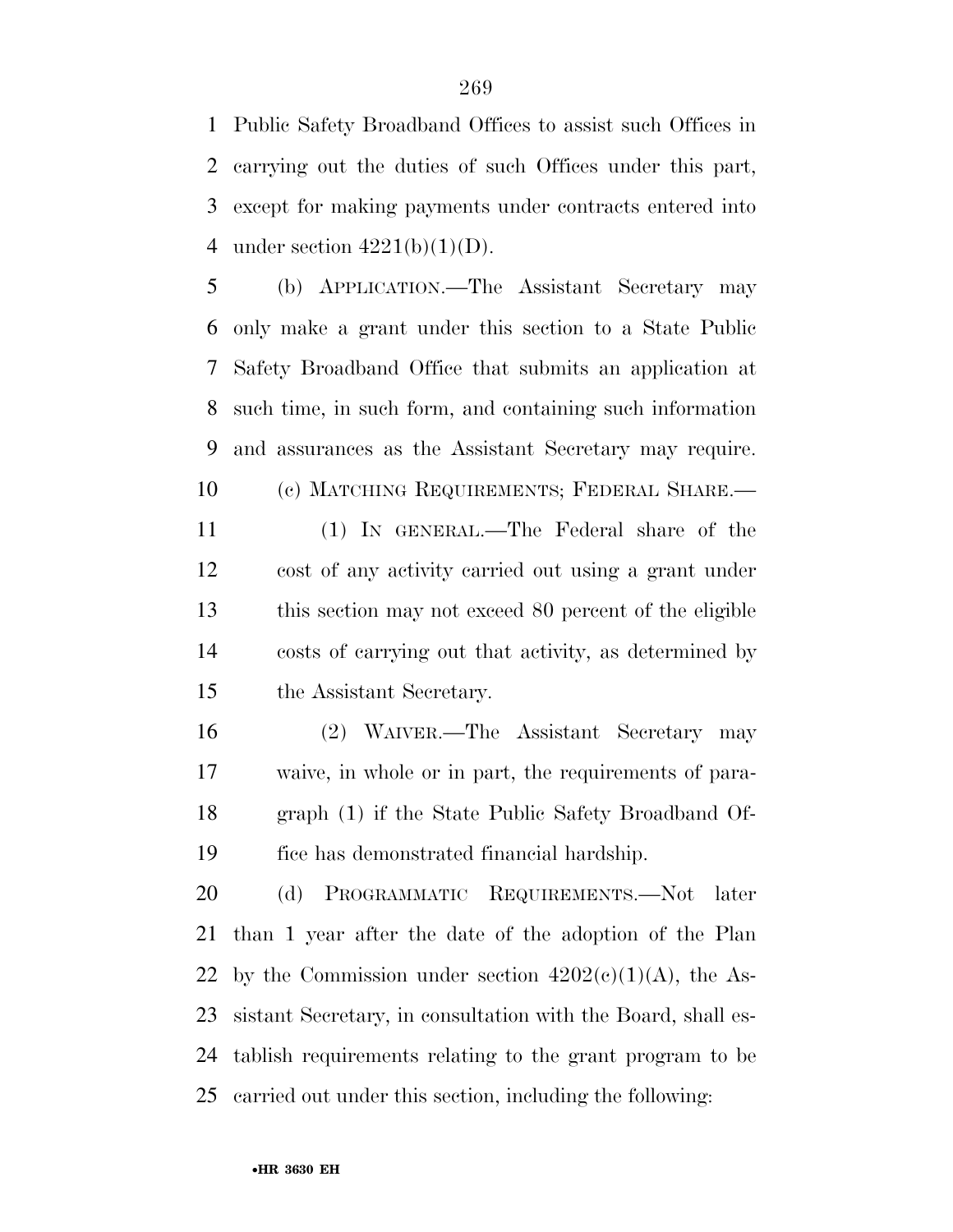(1) Defining eligible costs for purposes of sub-2 section  $(e)(1)$ .

 (2) Determining the scope of eligible activities for grant funding under this section.

 (3) Prioritizing grants for activities that ensure coverage in rural as well as urban areas.

**SEC. 4223. STATE IMPLEMENTATION FUND.** 

 (a) ESTABLISHMENT.—There is established in the Treasury of the United States a fund to be known as the State Implementation Fund.

 (b) AMOUNTS AVAILABLE FOR STATE IMPLEMENTA- TION GRANT PROGRAM.—Any amounts borrowed under subsection (c)(1) and any amounts in the State Implemen- tation Fund that are not necessary to reimburse the gen- eral fund of the Treasury for such borrowed amounts shall be available to the Assistant Secretary to implement sec-tion 4222.

(c) BORROWING AUTHORITY.—

 (1) IN GENERAL.—Prior to the end of fiscal year 2021, the Assistant Secretary may borrow from the general fund of the Treasury such sums as may be necessary, but not to exceed \$100,000,000, to im-plement section 4222.

 (2) REIMBURSEMENT.—The Assistant Sec-retary shall reimburse the general fund of the Treas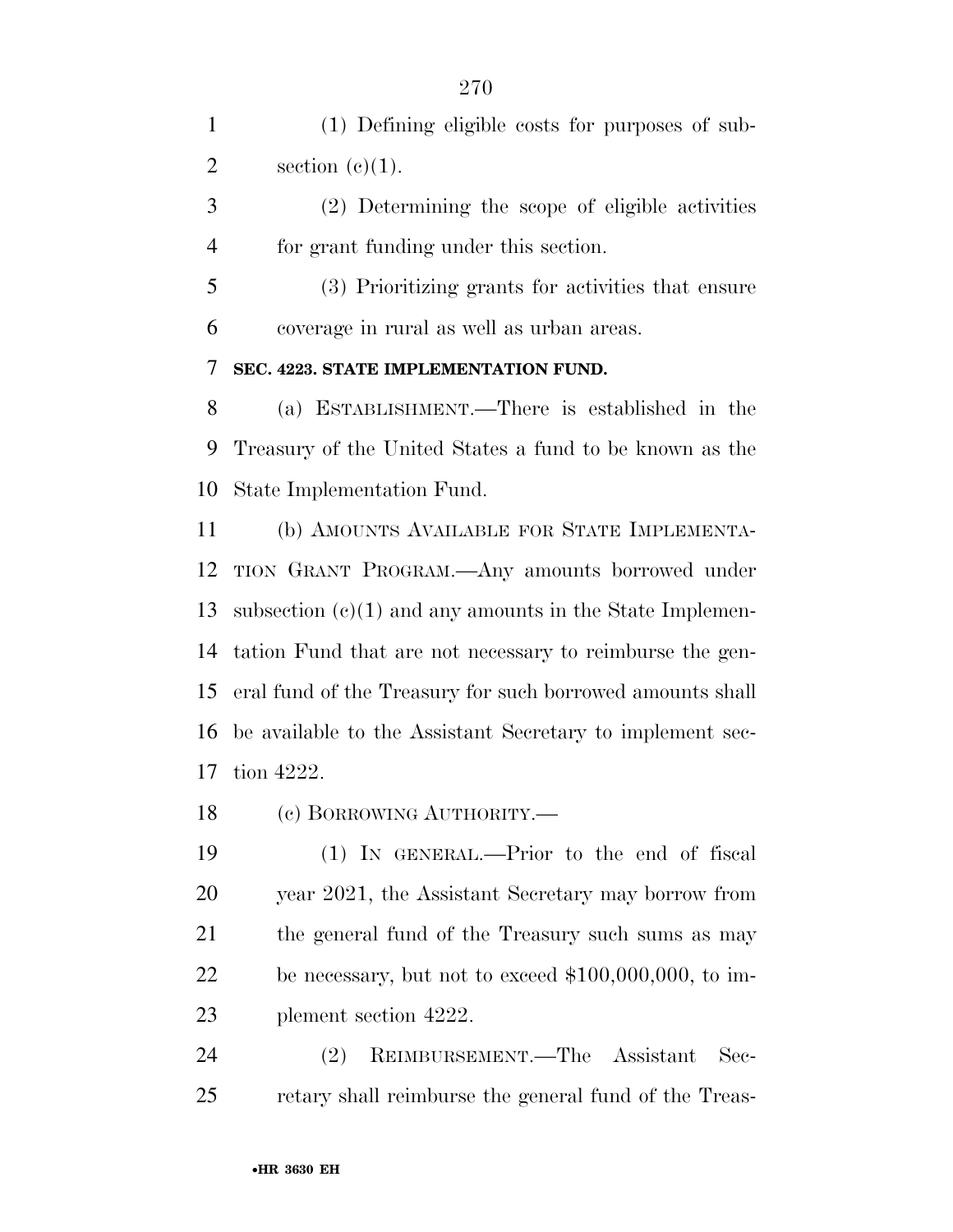ury, without interest, for any amounts borrowed under paragraph (1) as funds are deposited into the State Implementation Fund.

 (d) TRANSFER OF UNUSED FUNDS.—If there is a balance remaining in the State Implementation Fund on September 30, 2021, the Secretary of the Treasury shall transfer such balance to the general fund of the Treasury, where such balance shall be dedicated for the sole purpose of deficit reduction.

#### **SEC. 4224. GRANTS TO STATES FOR NETWORK BUILDOUT.**

 (a) ESTABLISHMENT.—From amounts made avail- able from the Public Safety Trust Fund established by 13 section  $4241(a)(1)$ , the Assistant Secretary shall make grants to State Public Safety Broadband Offices for pay- ments under contracts entered into under section  $4221(b)(1)(D)$ .

 (b) APPLICATION.—The Assistant Secretary may only make a grant under this section to a State Public Safety Broadband Office that submits an application at such time, in such form, and containing such information and assurances as the Assistant Secretary may require. 22 (c) QUARTERLY REPORTS.—

23 (1) FROM GRANTEES TO NTIA.—Not later than 3 months after receiving a grant under this section and not less frequently than quarterly thereafter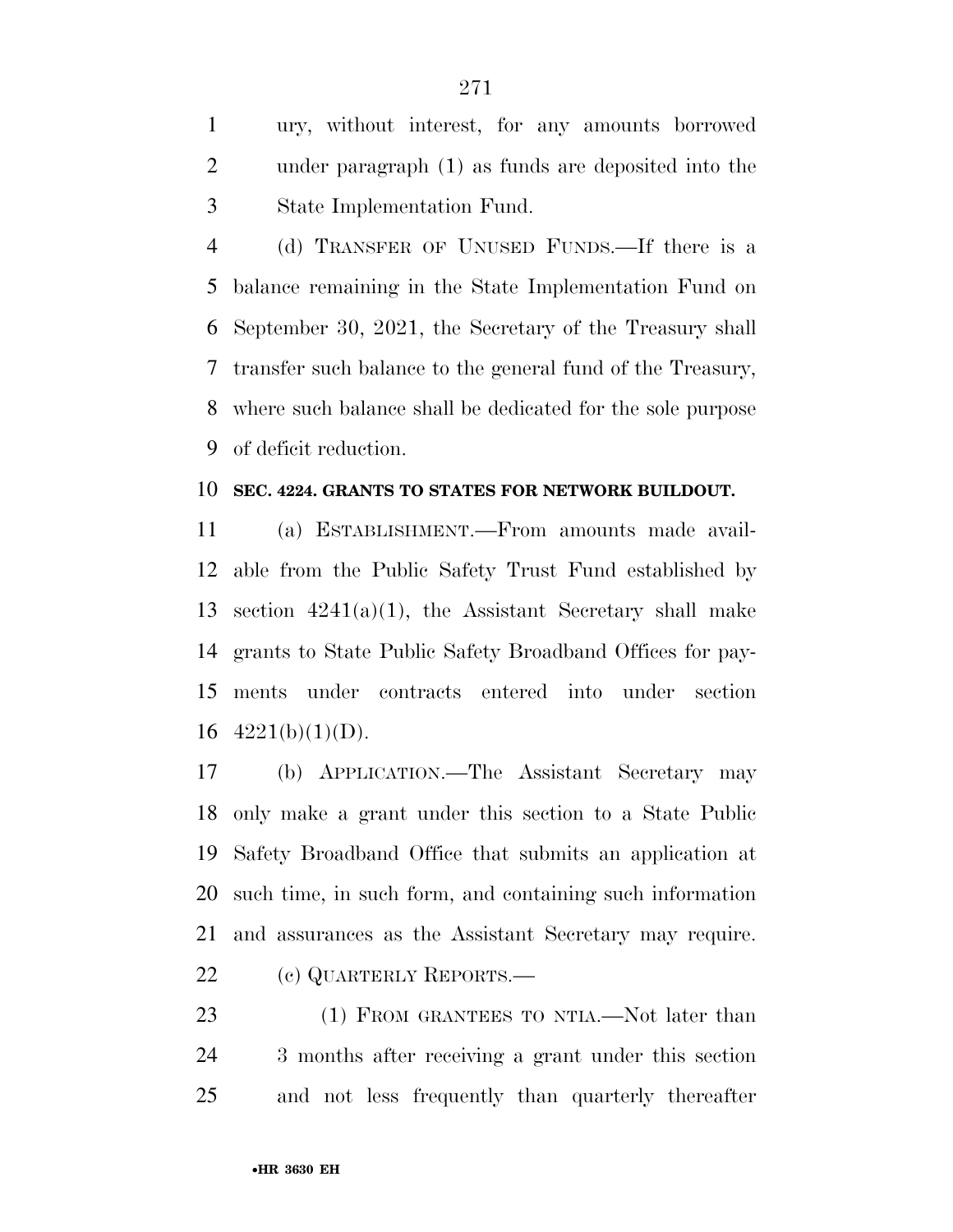| $\mathbf{1}$   | until the date that is 1 year after all such funds    |
|----------------|-------------------------------------------------------|
| $\overline{2}$ | been expended, a State Public Safety<br>have          |
| 3              | Broadband Office shall submit to the Assistant Sec-   |
| $\overline{4}$ | retary a report on—                                   |
| 5              | (A) the use of grant funds by such Office;            |
| 6              | and                                                   |
| 7              | (B) the construction, management, mainte-             |
| 8              | nance, and operation of the State public safety       |
| 9              | broadband communications network of such              |
| 10             | State.                                                |
| 11             | (2) FROM NTIA TO CONGRESS.—Not later than             |
| 12             | 6 months after making the first grant under this      |
| 13             | section and not less frequently than quarterly there- |
| 14             | after until the date that is 18 months after all such |
| 15             | funds have been expended by the grantees, the As-     |
| 16             | sistant Secretary shall submit to the Committee on    |
| 17             | Commerce, Science, and Transportation of the Sen-     |
| 18             | ate and the Committee on Energy and Commerce of       |
| 19             | the House of Representatives a report that—           |
| 20             | (A) summarizes the reports submitted by               |
| 21             | grantees under paragraph $(1)$ ; and                  |
| 22             | (B) describes and evaluates—                          |
| 23             | (i) the use of grant funds disbursed                  |
| 24             | under this section; and                               |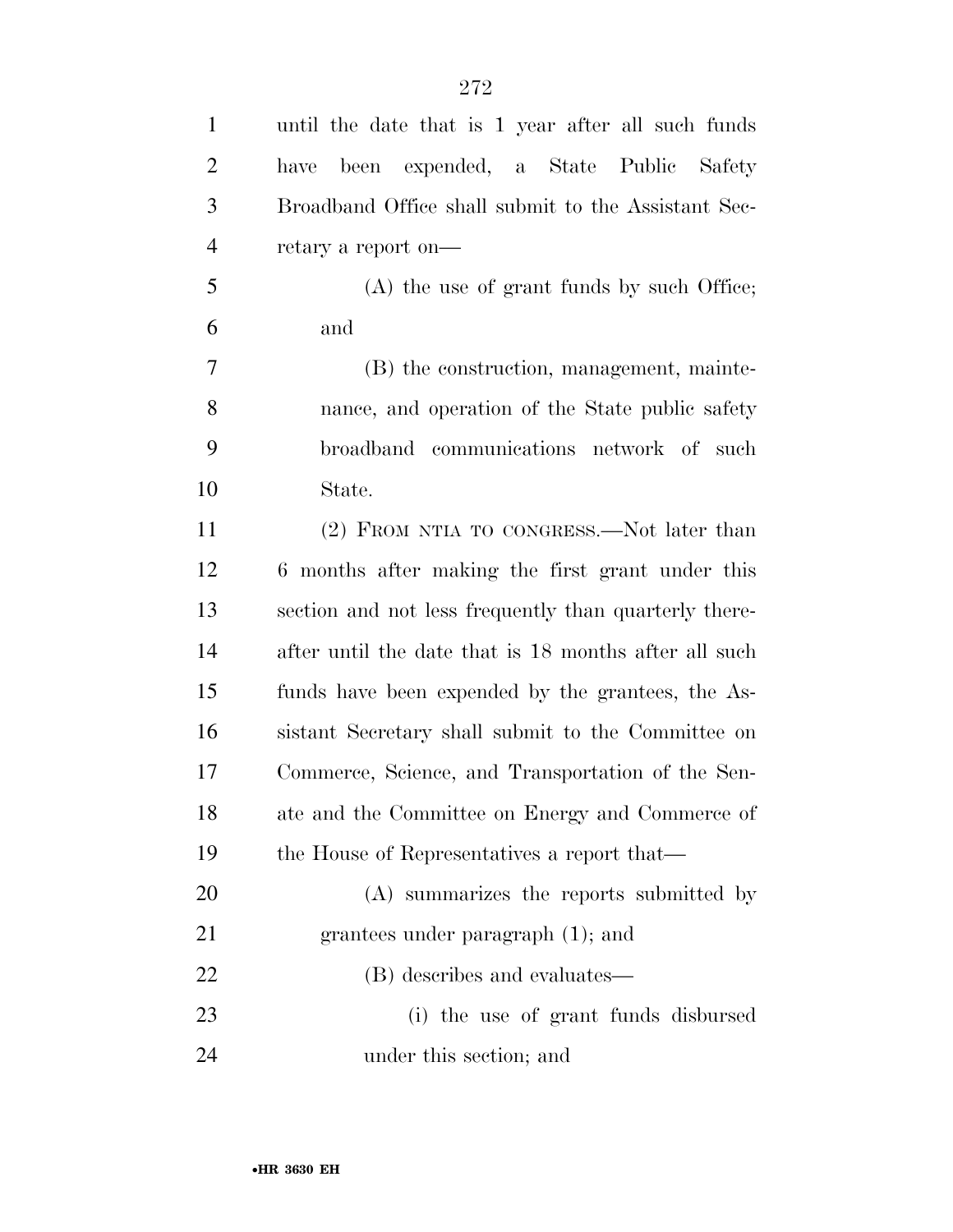| $\mathbf{1}$   | (ii) the construction, management,                       |
|----------------|----------------------------------------------------------|
| $\overline{2}$ | maintenance, and operation of the State                  |
| 3              | public safety broadband communications                   |
| $\overline{4}$ | networks under the contracts under which                 |
| 5              | grantees make payments using grant                       |
| 6              | funds.                                                   |
| 7              | SEC. 4225. WIRELESS FACILITIES DEPLOYMENT.               |
| 8              | (a) FACILITY MODIFICATIONS.—                             |
| 9              | (1) IN GENERAL.—Notwithstanding section 704              |
| 10             | of the Telecommunications Act of 1996 (Public Law        |
| 11             | $104-104$ ) or any other provision of law, a State or    |
| 12             | local government may not deny, and shall approve,        |
| 13             | any eligible facilities request for a modification of an |
| 14             | existing wireless tower or base station that does not    |
| 15             | substantially change the physical dimensions of such     |
| 16             | tower or base station.                                   |
| 17             | (2) ELIGIBLE FACILITIES REQUEST.—For pur-                |
| 18             | poses of this subsection, the term "eligible facilities" |
| 19             | request" means any request for modification of an        |
| 20             | existing wireless tower or base station that in-         |
| 21             | volves—                                                  |
| 22             | (A) collocation of new transmission equip-               |
| 23             | ment;                                                    |
| 24             | (B) removal of transmission equipment; or                |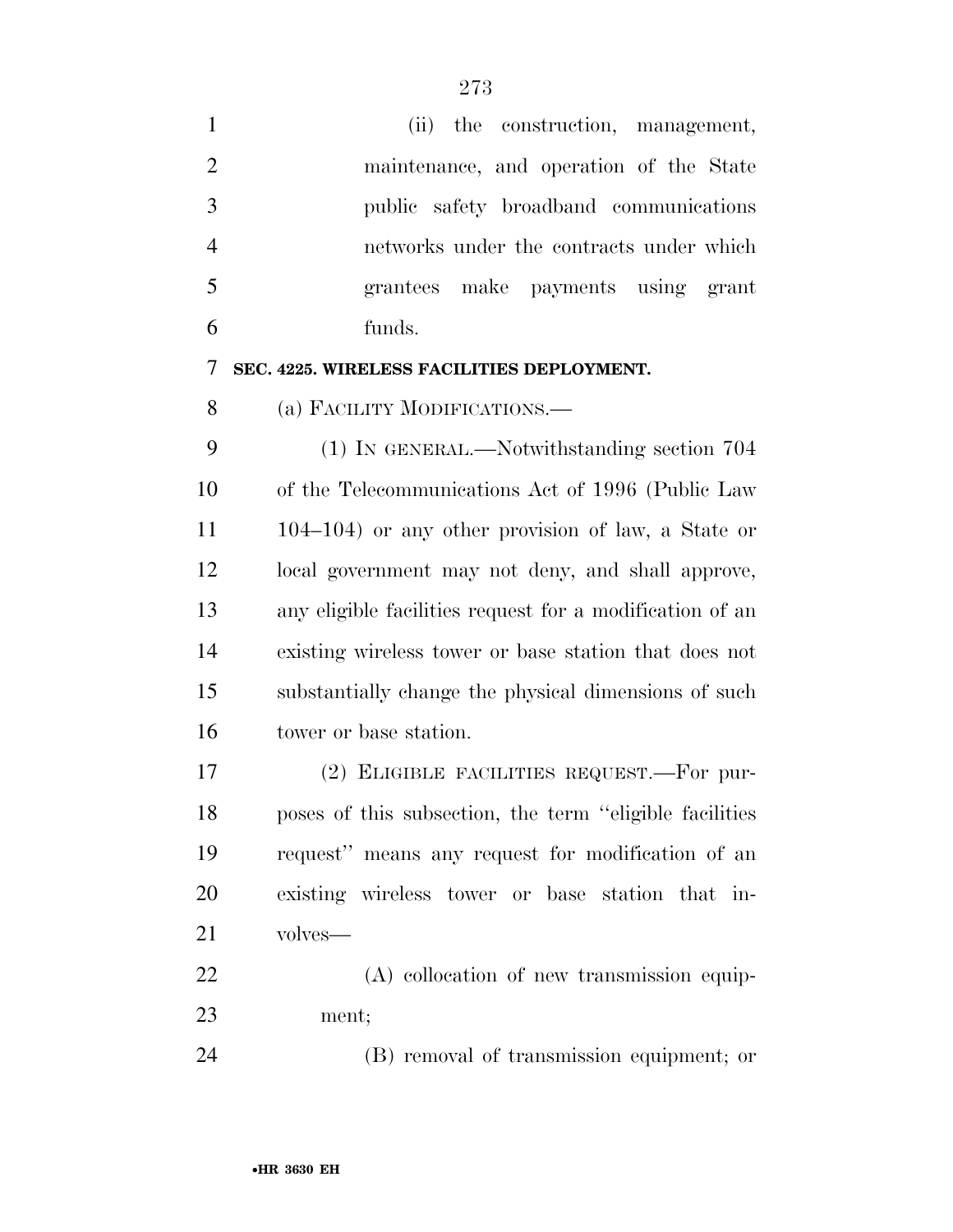(C) replacement of transmission equip-ment.

 (b) FEDERAL EASEMENTS AND RIGHTS-OF-WAY.— (1) GRANT.—If an executive agency, a State, a political subdivision or agency of a State, or a per- son, firm, or organization applies for the grant of an easement or right-of-way to, in, over, or on a build- ing or other property owned by the Federal Govern- ment for the right to install, construct, and maintain wireless service antenna structures and equipment and backhaul transmission equipment, the executive agency having control of the building or other prop- erty may grant to the applicant, on behalf of the Federal Government, an easement or right-of-way to perform such installation, construction, and mainte-nance.

 (2) APPLICATION.—The Administrator of Gen- eral Services shall develop a common form for appli- cations for easements and rights-of-way under para- graph (1) for all executive agencies that shall be used by applicants with respect to the buildings or 22 other property of each such agency.

(3) FEE.—

24 (A) IN GENERAL.—Notwithstanding any other provision of law, the Administrator of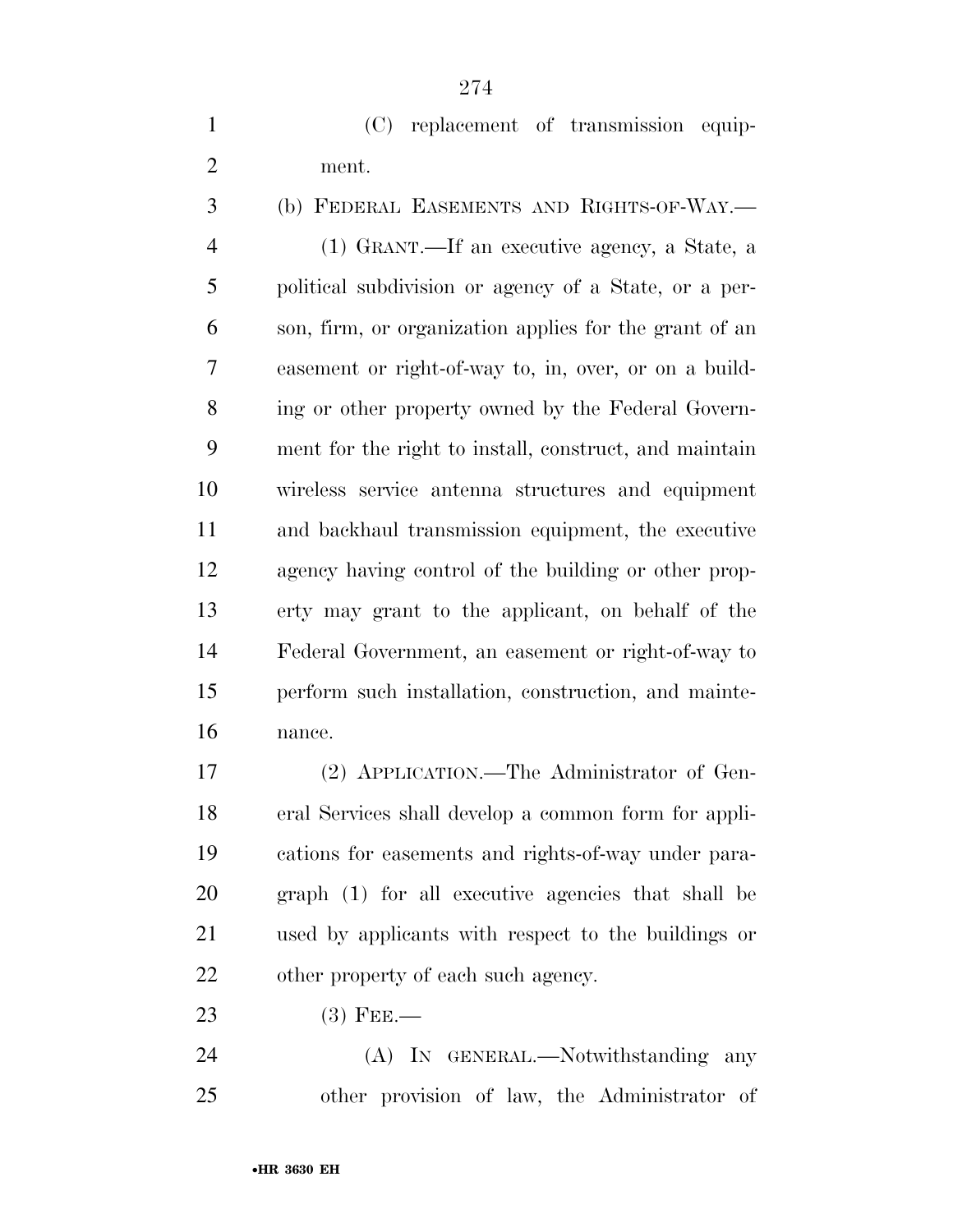| $\mathbf{1}$   | General Services shall establish a fee for the        |
|----------------|-------------------------------------------------------|
| $\overline{2}$ | grant of an easement or right-of-way pursuant         |
| 3              | to paragraph (1) that is based on direct cost re-     |
| $\overline{4}$ | covery.                                               |
| 5              | (B) EXCEPTIONS.—The Administrator of                  |
| 6              | General Services may establish exceptions to          |
| $\overline{7}$ | the fee amount required under subparagraph            |
| 8              | $(A)$ —                                               |
| 9              | (i) in consideration of the public ben-               |
| 10             | efit provided by a grant of an easement or            |
| 11             | right-of-way; and                                     |
| 12             | (ii) in the interest of expanding wire-               |
| 13             | less and broadband coverage.                          |
| 14             | (4)<br>USE OF FEES COLLECTED.—Any fee                 |
| 15             | amounts collected by an executive agency pursuant     |
| 16             | to paragraph $(3)$ may be made available, as provided |
| 17             | in appropriations Acts, to such agency to cover the   |
| 18             | costs of granting the easement or right-of-way.       |
| 19             | (c) MASTER CONTRACTS FOR WIRELESS FACILITY            |
| 20             | SITINGS.—                                             |
| 21             | $(1)$ In GENERAL.—Notwithstanding section 704         |
| 22             | of the Telecommunications Act of 1996 or any other    |
| 23             | provision of law, and not later than 60 days after    |
| 24             | the date of the enactment of this Act, the Adminis-   |
| 25             | trator of General Services shall—                     |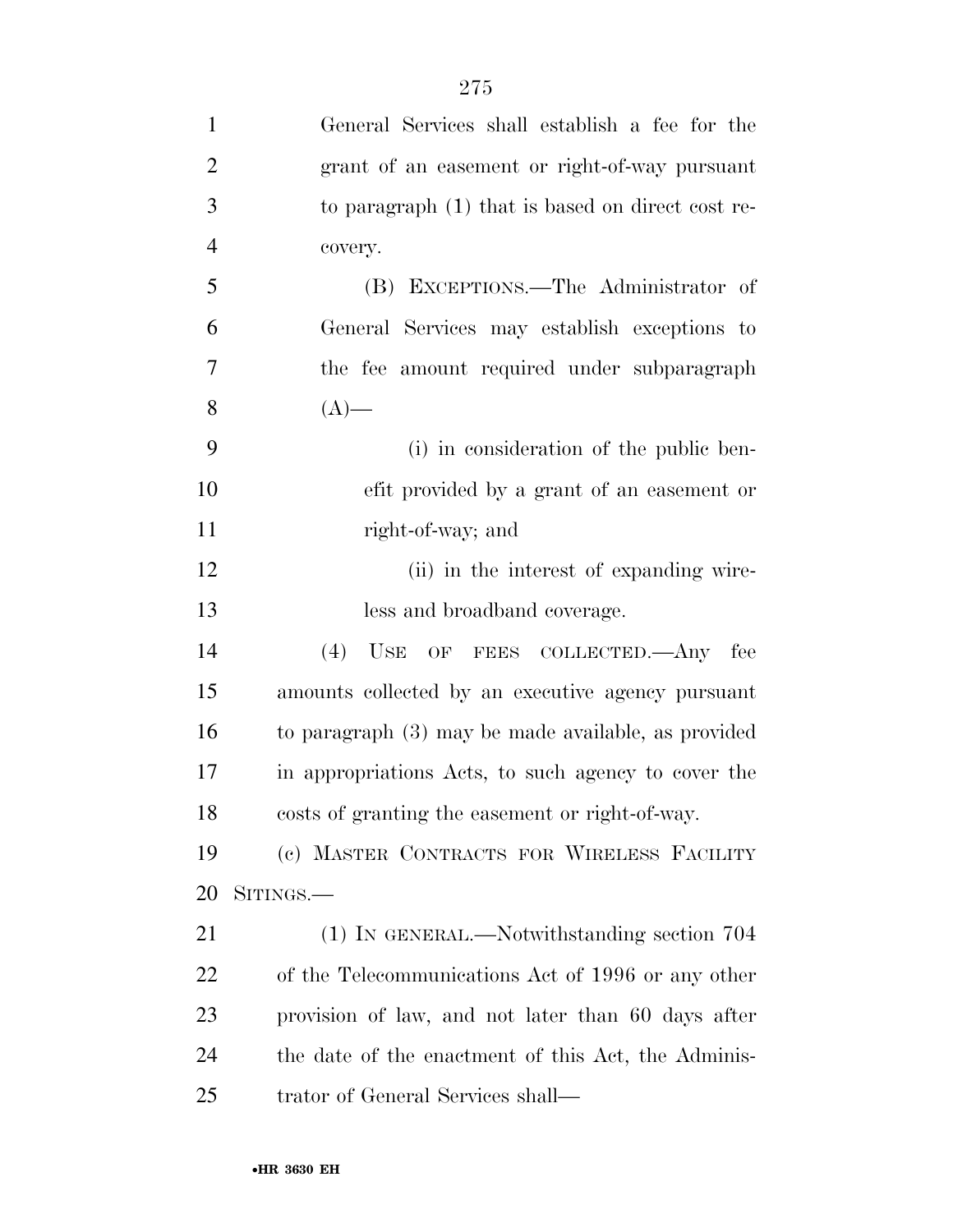(A) develop 1 or more master contracts 2 that shall govern the placement of wireless serv- ice antenna structures on buildings and other property owned by the Federal Government; and

 (B) in developing the master contract or contracts, standardize the treatment of the placement of wireless service antenna structures on building rooftops or facades, the placement of wireless service antenna equipment on roof- tops or inside buildings, the technology used in connection with wireless service antenna struc- tures or equipment placed on Federal buildings and other property, and any other key issues the Administrator of General Services considers appropriate.

 (2) APPLICABILITY.—The master contract or contracts developed by the Administrator of General Services under paragraph (1) shall apply to all pub- licly accessible buildings and other property owned by the Federal Government, unless the Adminis- trator of General Services decides that issues with respect to the siting of a wireless service antenna structure on a specific building or other property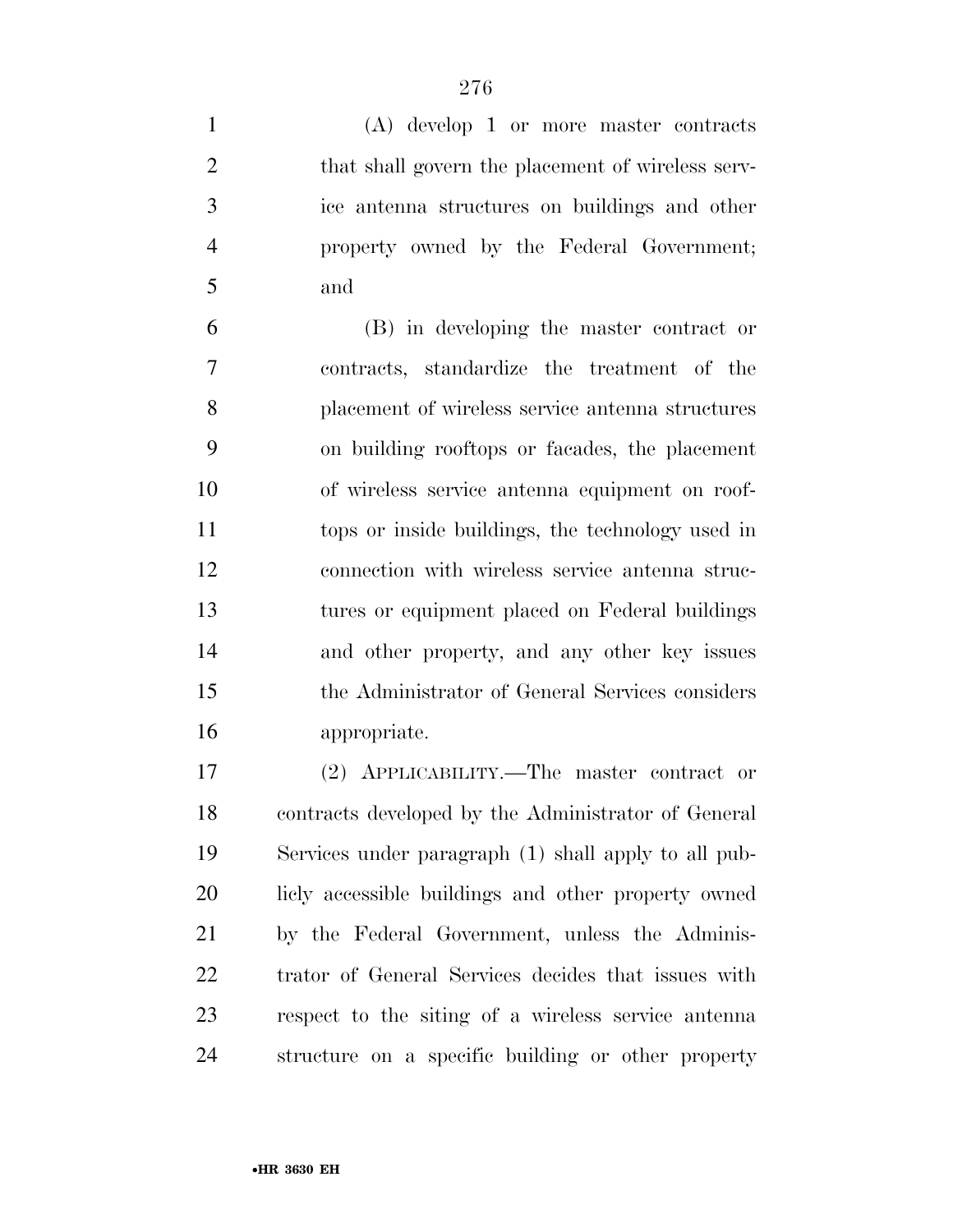warrant nonstandard treatment of such building or other property.

 (3) APPLICATION.—The Administrator of Gen- eral Services shall develop a common form or set of forms for wireless service antenna structure siting applications under this subsection for all executive agencies that shall be used by applicants with re- spect to the buildings and other property of each such agency.

 (d) EXECUTIVE AGENCY DEFINED.—In this section, the term ''executive agency'' has the meaning given such term in section 102 of title 40, United States Code.

**PART 3—PUBLIC SAFETY TRUST FUND** 

**SEC. 4241. PUBLIC SAFETY TRUST FUND.** 

 (a) ESTABLISHMENT OF PUBLIC SAFETY TRUST FUND.—

 (1) IN GENERAL.—There is established in the Treasury of the United States a trust fund to be known as the Public Safety Trust Fund.

 (2) AVAILABILITY.—Amounts deposited in the Public Safety Trust Fund shall remain available 22 through fiscal year 2021. Any amounts remaining in the Fund after the end of such fiscal year shall be deposited in the general fund of the Treasury, where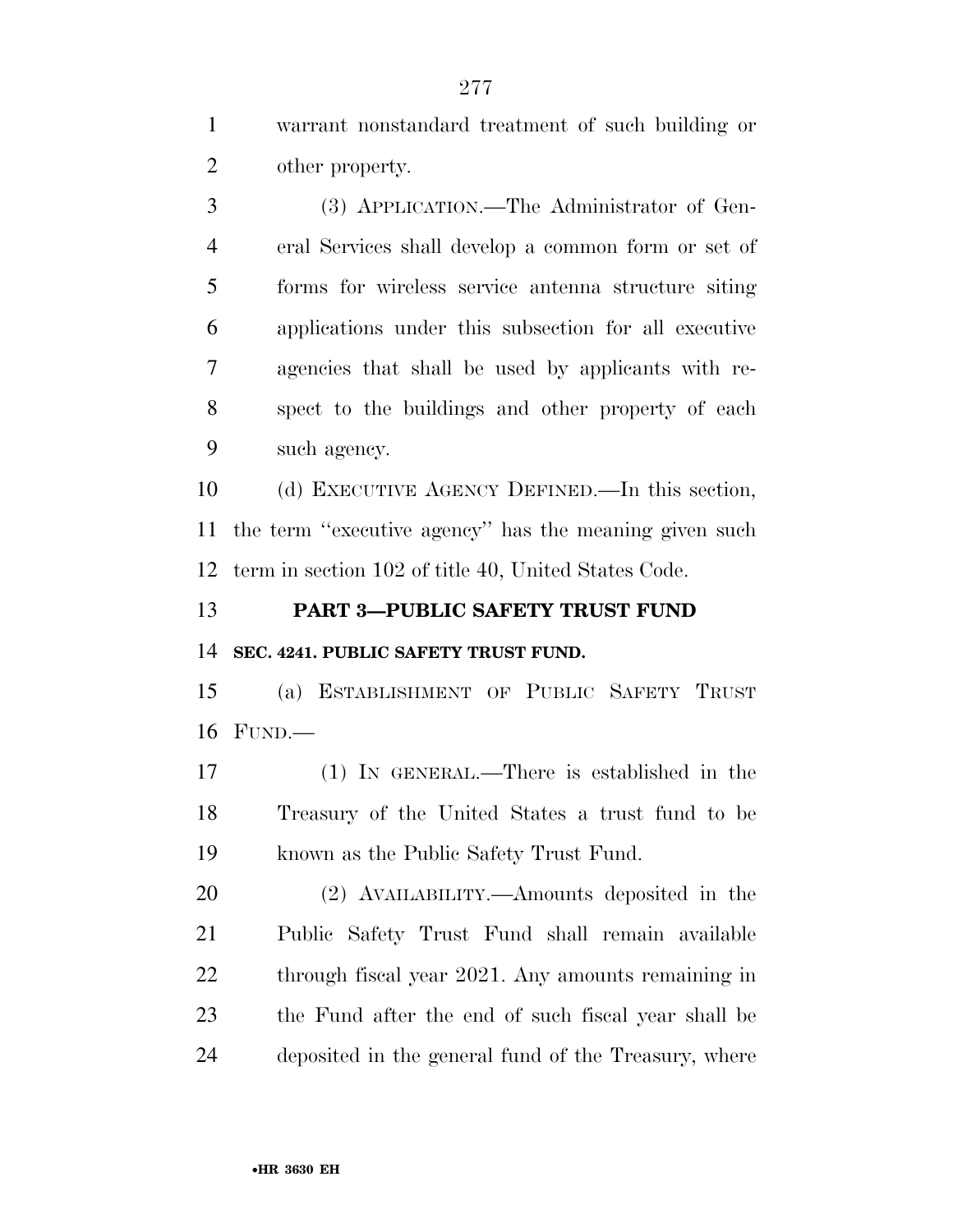| $\sim$ 1  | such amounts shall be dedicated for the sole purpose |
|-----------|------------------------------------------------------|
| 2         | of deficit reduction.                                |
| $3 \quad$ | (b) USE OF FUND.—As amounts are deposited in the     |

 Public Safety Trust Fund, such amounts shall be used to make the following deposits or payments in the following order of priority:

 (1) REPAYMENT OF AMOUNT BORROWED FOR ADMINISTRATION OF NATIONAL PUBLIC SAFETY COMMUNICATIONS PLAN.—An amount not to exceed \$40,000,000 shall be available to the Assistant Sec- retary to reimburse the general fund of the Treasury for any amounts borrowed under section 4204(a).

13 (2) STATE IMPLEMENTATION FUND.— \$100,000,000 shall be deposited in the State Imple-mentation Fund established by section 4223(a).

 (3) BUILDOUT OF STATE PUBLIC SAFETY BROADBAND COMMUNICATIONS NETWORKS.— \$4,960,000,000 shall be available to the Assistant Secretary to carry out section 4224.

 (4) DEFICIT REDUCTION.—\$20,400,000,000 shall be deposited in the general fund of the Treas- ury, where such amount shall be dedicated for the sole purpose of deficit reduction.

 (5) 9–1–1, E9–1–1, AND NEXT GENERATION 9– 1–1 IMPLEMENTATION GRANTS.—\$250,000,000 shall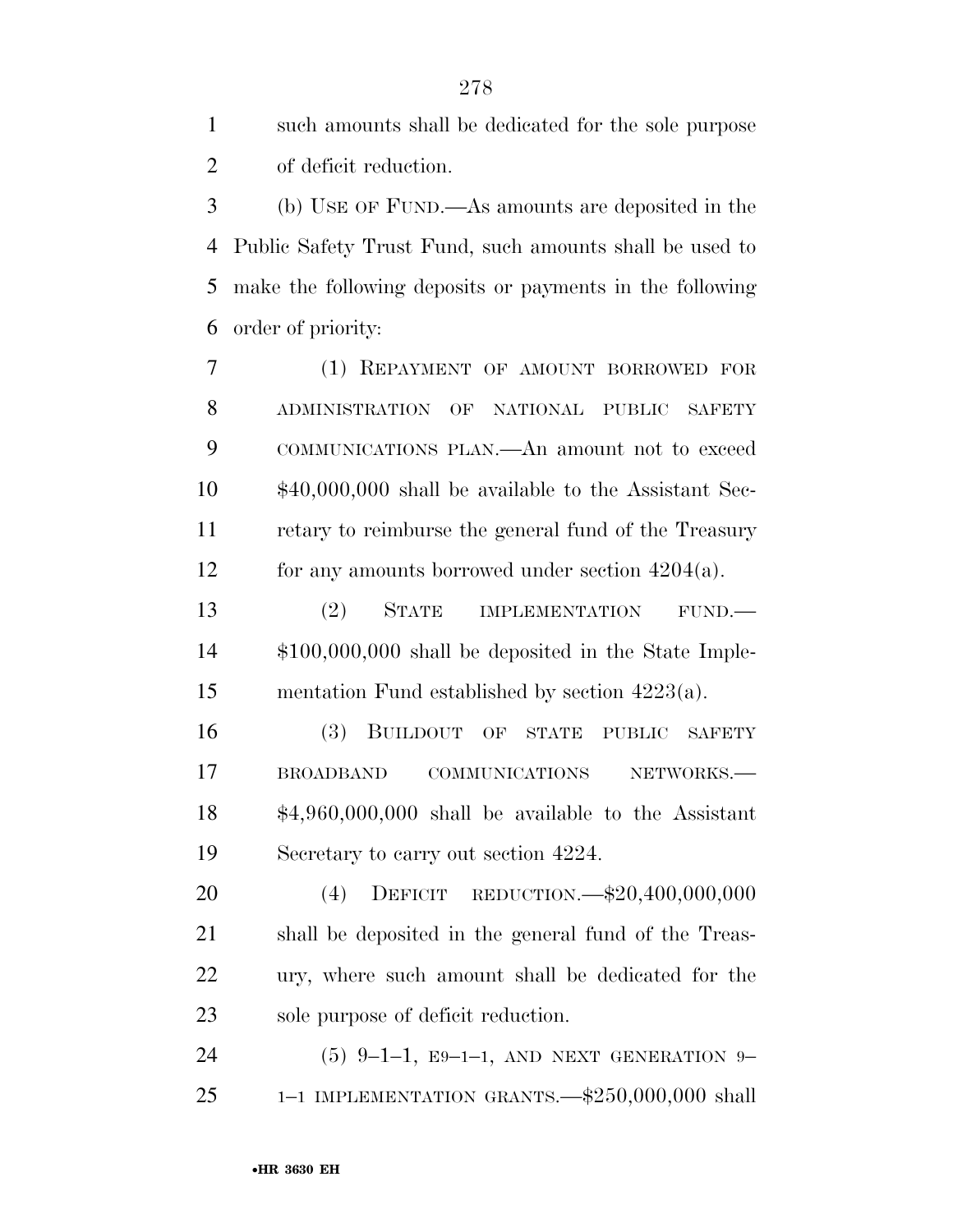| $\mathbf{1}$   | be available to the Assistant Secretary and the Ad-        |
|----------------|------------------------------------------------------------|
| $\overline{2}$ | ministrator of the National Highway Traffic Safety         |
| 3              | Administration to carry out the grant program              |
| $\overline{4}$ | under section 158 of the National Telecommuni-             |
| 5              | cations and Information Administration Organiza-           |
| 6              | tion Act, as amended by section 4265 of this title.        |
| $\overline{7}$ | (6) BUILDOUT OF STATE PUBLIC SAFETY                        |
| 8              | COMMUNICATIONS NETWORKS<br><b>BROADBAND</b><br><b>AND</b>  |
| 9              | DEFICIT REDUCTION. Of the remaining amounts                |
| 10             | deposited in the Fund—                                     |
| 11             | $(A)$ 10 percent of any such amounts, not                  |
| 12             | to exceed $$1,500,000,000$ , shall be available to         |
| 13             | the Assistant Secretary to carry out section               |
| 14             | $4224$ ; and                                               |
| 15             | (B) 90 percent of any such amounts (or                     |
| 16             | 100 percent of any such amounts after amounts              |
| 17             | made available under subparagraph (A) exceed               |
| 18             | $$1,500,000,000$ shall be deposited in the gen-            |
| 19             | eral fund of the Treasury, where such amounts              |
| 20             | shall be dedicated for the sole purpose of deficit         |
| 21             | reduction.                                                 |
| 22             | (c) INVESTMENT.—Amounts in the Public<br>Safety            |
| 23             | Trust Fund shall be invested in accordance with section    |
| 24             | 9702 of title 31, United States Code, and any interest on, |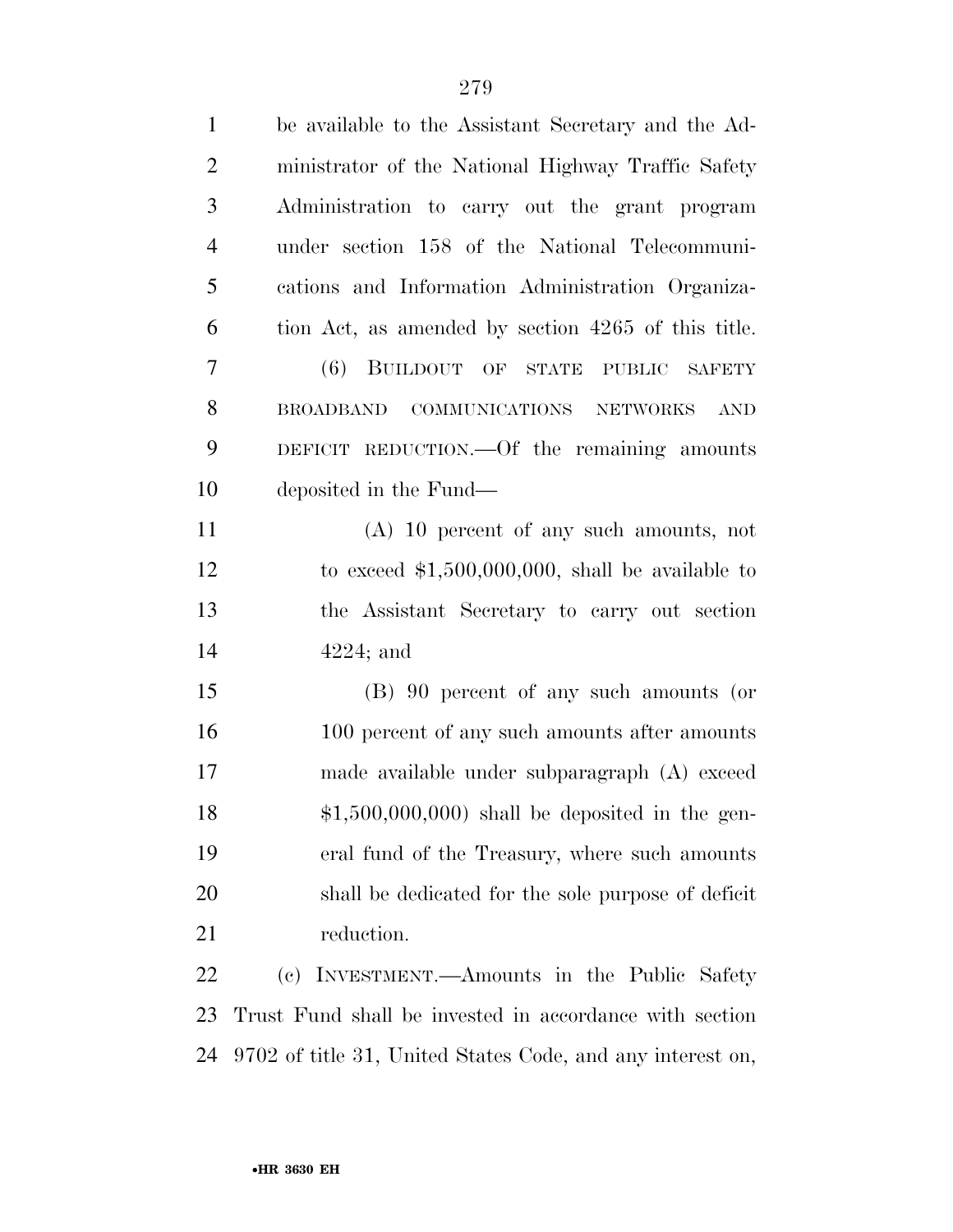and proceeds from, any such investment shall be credited to, and become a part of, the Fund.

# **PART 4—NEXT GENERATION 9–1–1**

# **ADVANCEMENT ACT OF 2011**

### **SEC. 4261. SHORT TITLE.**

 This part may be cited as the ''Next Generation 9– 1–1 Advancement Act of 2011''.

## **SEC. 4262. FINDINGS.**

Congress finds that—

 (1) for the sake of the public safety of our Na- tion, a universal emergency service number (9–1–1) that is enhanced with the most modern and state-of- the-art telecommunications capabilities possible, in- cluding voice, data, and video communications, should be available to all citizens wherever they live, work, and travel;

 (2) a successful migration to Next Generation 9–1–1 service communications systems will require greater Federal, State, and local government re-sources and coordination;

 (3) any funds that are collected from fees im- posed on consumer bills for the purposes of funding 9–1–1 services, enhanced 9–1–1 services, or Next Generation 9–1–1 services should only be used for the purposes for which the funds are collected;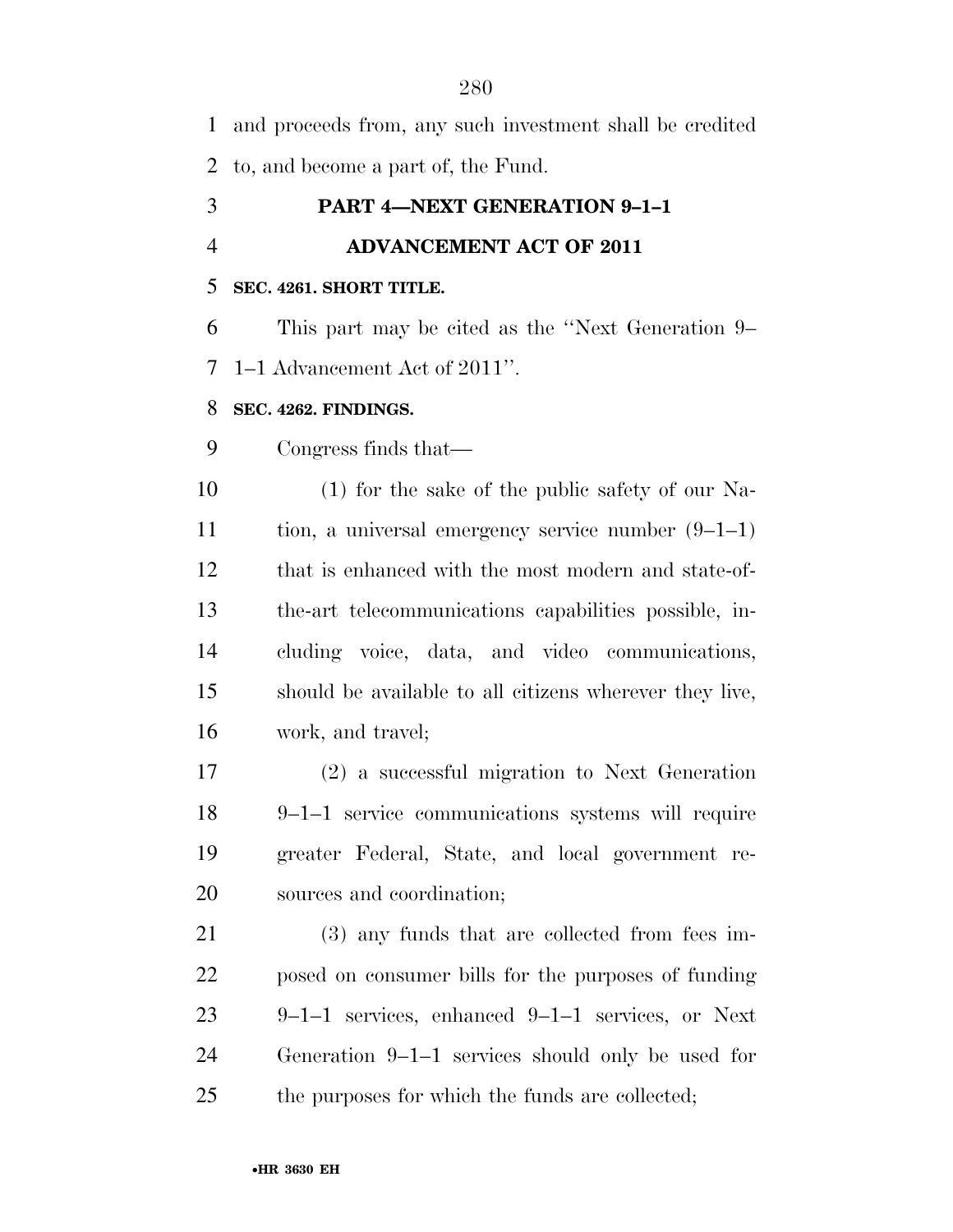| $\mathbf{1}$   | $(4)$ it is a national priority to foster the migra-    |
|----------------|---------------------------------------------------------|
| $\overline{2}$ | tion from analog, voice-centric 9-1-1 and current       |
| 3              | generation emergency communications systems to a        |
| $\overline{4}$ | 21st century, Next Generation, IP-based emergency       |
| 5              | services model that embraces a wide range of voice,     |
| 6              | video, and data applications;                           |
| 7              | $(5)$ ensuring 9-1-1 access for all citizens in-        |
| 8              | cludes improving access to $9-1-1$ systems for the      |
| 9              | deaf, hard of hearing, deaf-blind, and individuals      |
| 10             | with speech disabilities, who increasingly commu-       |
| 11             | nicate with non-traditional text, video, and instant-   |
| 12             | messaging communications services, and who expect       |
| 13             | those services to be able to connect directly to $9-1-$ |
| 14             | 1 systems;                                              |
| 15             | (6) a coordinated public educational effort on          |
| 16             | current and emerging 9–1–1 system capabilities and      |
| 17             | proper use of the $9-1-1$ system is essential to the    |
| 18             | operation of effective 9-1-1 systems;                   |
| 19             | (7) Federal policies and funding should enable          |
| 20             | the transition to Internet Protocol-based (IP-based)    |
| 21             | Next Generation $9-1-1$ systems, and Federal $9-1-$     |
| 22             | 1 and emergency communications laws and regula-         |
| 23             | tions must keep pace with rapidly changing tech-        |
| 24             | nology to ensure an open and competitive $9-1-1$ en-    |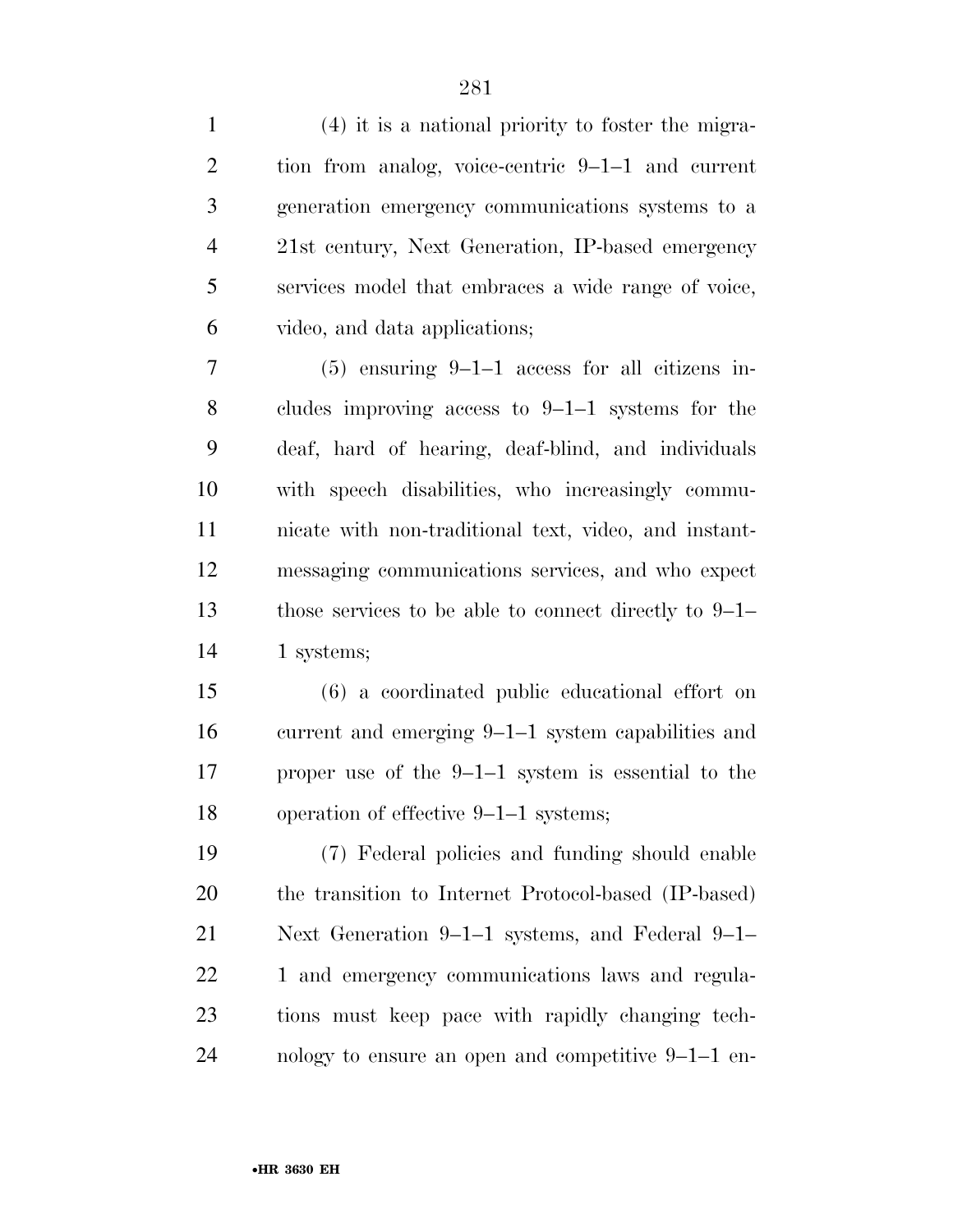vironment based on the most advanced technology available; and

 (8) Federal policies and grant programs should reflect the growing convergence and integration of emergency communications technology, such that State interoperability plans and Federal funding in support of such plans are made available for all as- pects of Next Generation 9–1–1 service and emer-gency communications systems.

#### **SEC. 4263. PURPOSES.**

The purposes of this part are—

 (1) to focus Federal policies and funding pro- grams to ensure a successful migration from voice- centric 9–1–1 systems to IP-enabled, Next Genera- tion 9–1–1 emergency response systems that use voice, data, and video services to greatly enhance the capability of 9–1–1 and emergency response services; (2) to ensure that technologically advanced 9– 1–1 and emergency communications systems are universally available and adequately funded to serve all Americans; and (3) to ensure that all 9–1–1 and emergency re-

sponse organizations have access to—

(A) high-speed broadband networks;

(B) interconnected IP backbones; and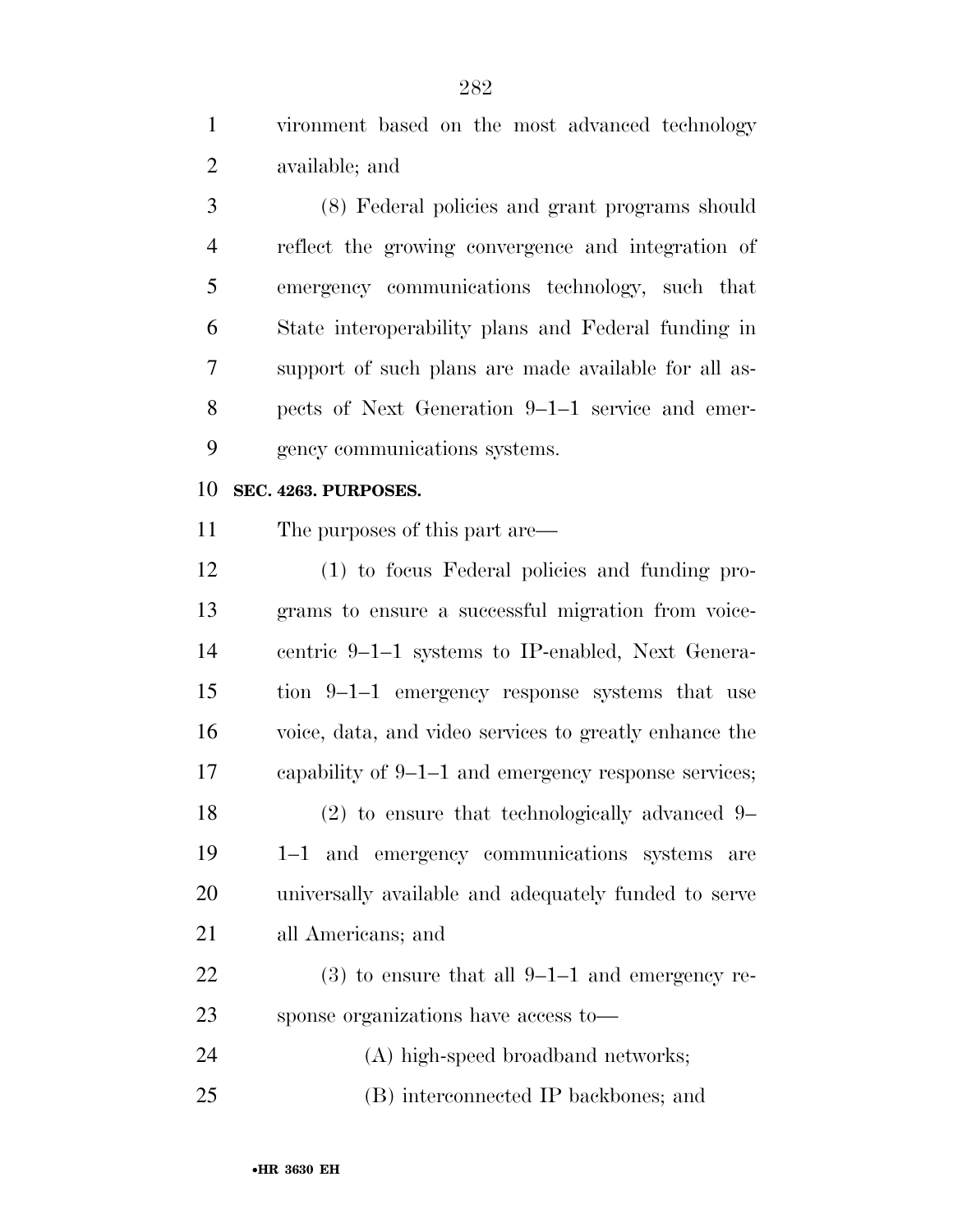| $\mathbf{1}$   | (C) innovative services and applications.            |
|----------------|------------------------------------------------------|
| $\overline{2}$ | SEC. 4264. DEFINITIONS.                              |
| 3              | In this part, the following definitions shall apply: |
| $\overline{4}$ | $(1)$ 9-1-1 SERVICES AND E9-1-1 SERVICES.            |
| 5              | The terms "9-1-1 services" and "E9-1-1 services"     |
| 6              | shall have the meaning given those terms in section  |
| 7              | 158 of the National Telecommunications and Infor-    |
| 8              | mation Administration Organization Act (47 U.S.C.    |
| 9              | 942), as amended by this part.                       |
| 10             | (2) MULTI-LINE TELEPHONE SYSTEM.—The                 |
| 11             | term "multi-line telephone system" or "MLTS"         |
| 12             | means a system comprised of common control units,    |
| 13             | telephone sets, control hardware and software and    |
| 14             | adjunct systems, including network and premises      |
| 15             | based systems, such as Centrex and VoIP, as well as  |
| 16             | PBX, Hybrid, and Key Telephone Systems (as clas-     |
| 17             | sified by the Commission under part 68 of title 47,  |
| 18             | Code of Federal Regulations), and includes systems   |
| 19             | owned or leased by governmental agencies and non-    |
| 20             | profit entities, as well as for profit businesses.   |
| 21             | $(3)$ OFFICE.—The term "Office" means the 9-         |
| 22             | 1-1 Implementation Coordination Office established   |
| 23             | under section 158 of the National Telecommuni-       |

 cations and Information Administration Organiza-tion Act (47 U.S.C. 942), as amended by this part.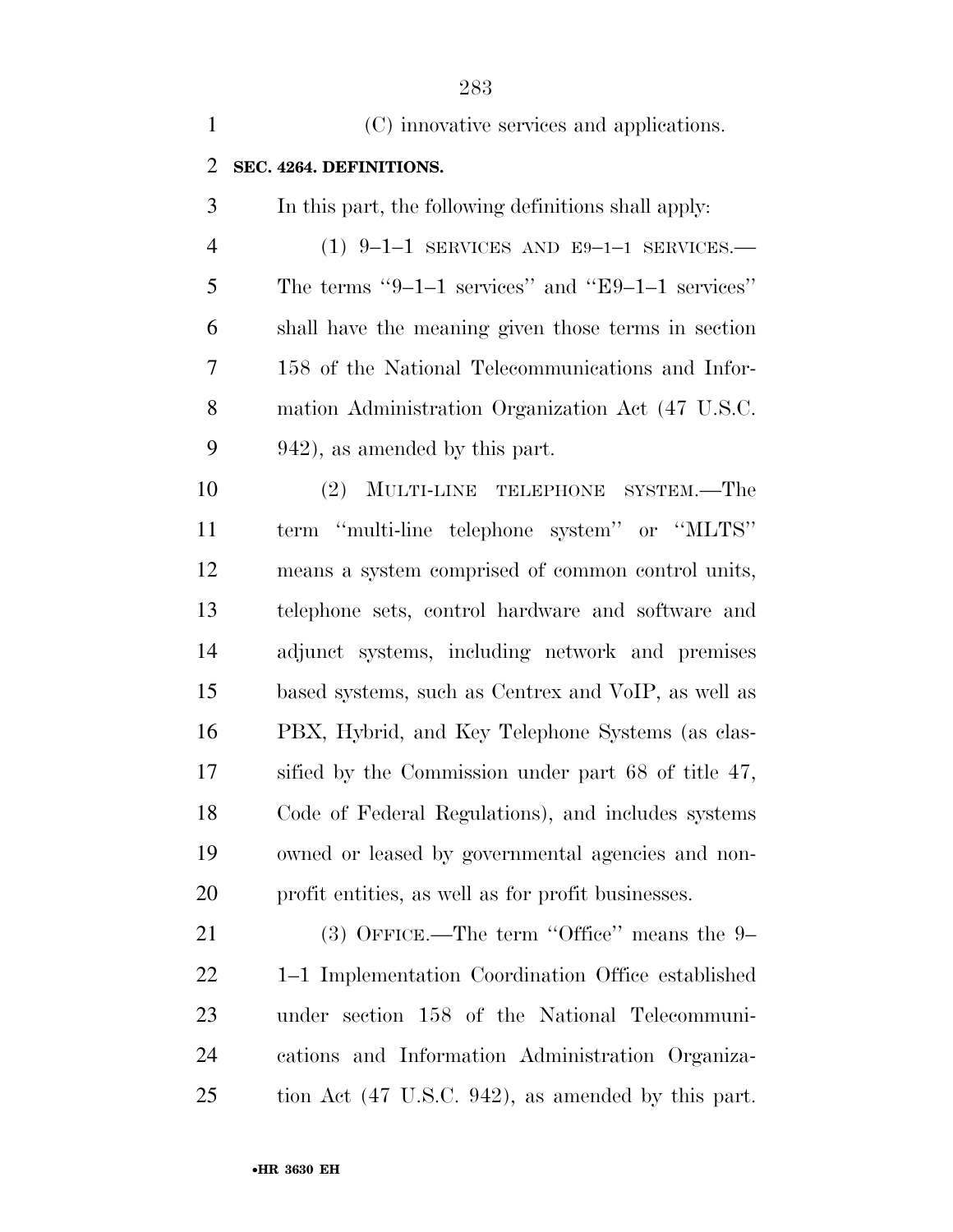| SEC. 4265. COORDINATION OF 9-1-1 IMPLEMENTATION.        |
|---------------------------------------------------------|
| Section 158 of the National Telecommunications and      |
| Information Administration Organization Act (47 U.S.C.  |
| 942) is amended to read as follows:                     |
| "SEC. 158. COORDINATION OF 9-1-1, E9-1-1, AND NEXT GEN- |
| <b>ERATION 9-1-1 IMPLEMENTATION.</b>                    |
| "(a) $9-1-1$ IMPLEMENTATION COORDINATION OF-            |
| FICE.                                                   |
| "(1) ESTABLISHMENT AND CONTINUATION.-                   |
| The Assistant Secretary and the Administrator of        |
| the National Highway Traffic Safety Administration      |
| shall—                                                  |
| $\lq\lq$ establish and further a program to             |
| facilitate coordination and communication be-           |
| tween Federal, State, and local emergency com-          |
| munications systems, emergency personnel,               |
| public safety organizations, telecommunications         |
| carriers, and telecommunications equipment              |
| manufacturers and vendors involved in the im-           |
| plementation of 9–1–1 services; and                     |
| "(B) establish a $9-1-1$ Implementation                 |
| Coordination Office to implement the provisions         |
| of this section.                                        |
| $"(2)$ MANAGEMENT PLAN.—                                |
| "(A) DEVELOPMENT.—The Assistant Sec-                    |
| retary and the Administrator shall develop a            |
|                                                         |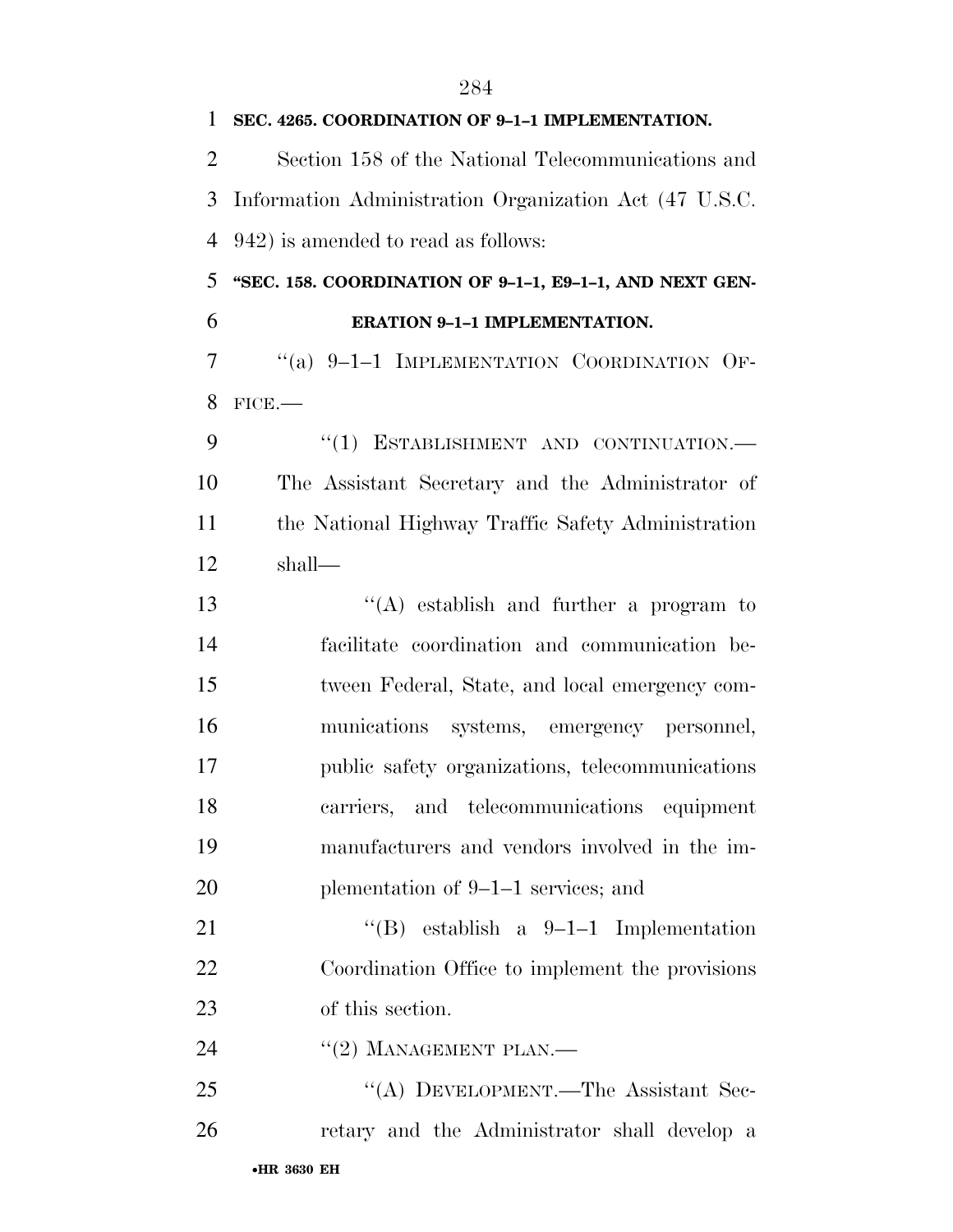| $\mathbf{1}$   | management plan for the grant program estab-       |
|----------------|----------------------------------------------------|
| $\overline{2}$ | lished under this section, including by devel-     |
| 3              | oping-                                             |
| $\overline{4}$ | "(i) plans related to the organiza-                |
| 5              | tional structure of such program; and              |
| 6              | "(ii) funding profiles for each fiscal             |
| $\overline{7}$ | year of the duration of such program.              |
| 8              | "(B) SUBMISSION TO CONGRESS.—Not                   |
| 9              | later than 90 days after the date of enactment     |
| 10             | of the Next Generation 9–1–1 Advancement Act       |
| 11             | of 2011, the Assistant Secretary and the Ad-       |
| 12             | ministrator shall submit the management plan       |
| 13             | developed under subparagraph (A) to-               |
| 14             | "(i) the Committees on Commerce,                   |
| 15             | Science, and Transportation and Appro-             |
| 16             | priations of the Senate; and                       |
| 17             | "(ii) the Committees on Energy and                 |
| 18             | Commerce and Appropriations of the                 |
| 19             | House of Representatives.                          |
| 20             | "(3) PURPOSE OF OFFICE.—The Office shall—          |
| 21             | $\lq\lq$ take actions, in concert with coordi-     |
| 22             | nators designated in accordance with subsection    |
| 23             | $(b)(3)(A)(ii)$ , to improve coordination and com- |
| 24             | munication with respect to the implementation      |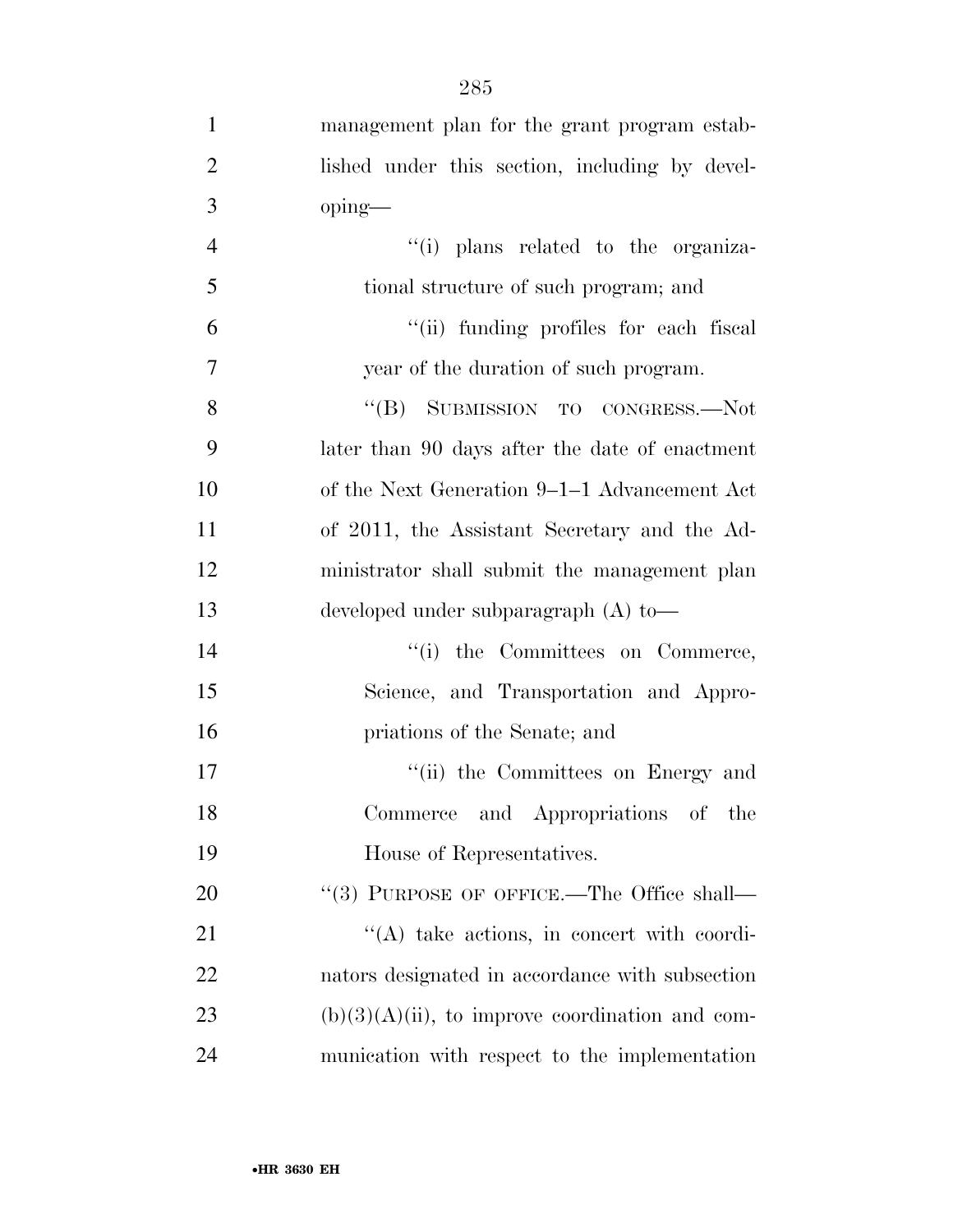| $\mathbf{1}$   | of $9-1-1$ services, $E9-1-1$ services, and Next      |
|----------------|-------------------------------------------------------|
| $\overline{2}$ | Generation 9–1–1 services;                            |
| 3              | "(B) develop, collect, and disseminate in-            |
| 4              | formation concerning practices, procedures, and       |
| 5              | technology used in the implementation of $9-1-$       |
| 6              | 1 services, E9-1-1 services, and Next Genera-         |
| 7              | tion $9-1-1$ services;                                |
| 8              | "(C) advise and assist eligible entities in           |
| 9              | the preparation of implementation plans re-           |
| 10             | quired under subsection $(b)(3)(A)(iii)$ ;            |
| 11             | $\lq\lq$ (D) receive, review, and recommend the       |
| 12             | approval or disapproval of applications for           |
| 13             | grants under subsection (b); and                      |
| 14             | $\lq\lq(E)$ oversee the use of funds provided by      |
| 15             | such grants in fulfilling such implementation         |
| 16             | plans.                                                |
| 17             | "(4) REPORTS.—The Assistant Secretary and             |
| 18             | the Administrator shall provide an annual report to   |
| 19             | Congress by the first day of October of each year on  |
| 20             | the activities of the Office to improve coordination  |
| 21             | and communication with respect to the implementa-     |
| 22             | tion of $9-1-1$ services, $E9-1-1$ services, and Next |
| 23             | Generation 9–1–1 services.                            |
| 24             | "(b) 9-1-1, E9-1-1, AND NEXT GENERATION 9-1-          |
| 25             | 1 IMPLEMENTATION GRANTS.                              |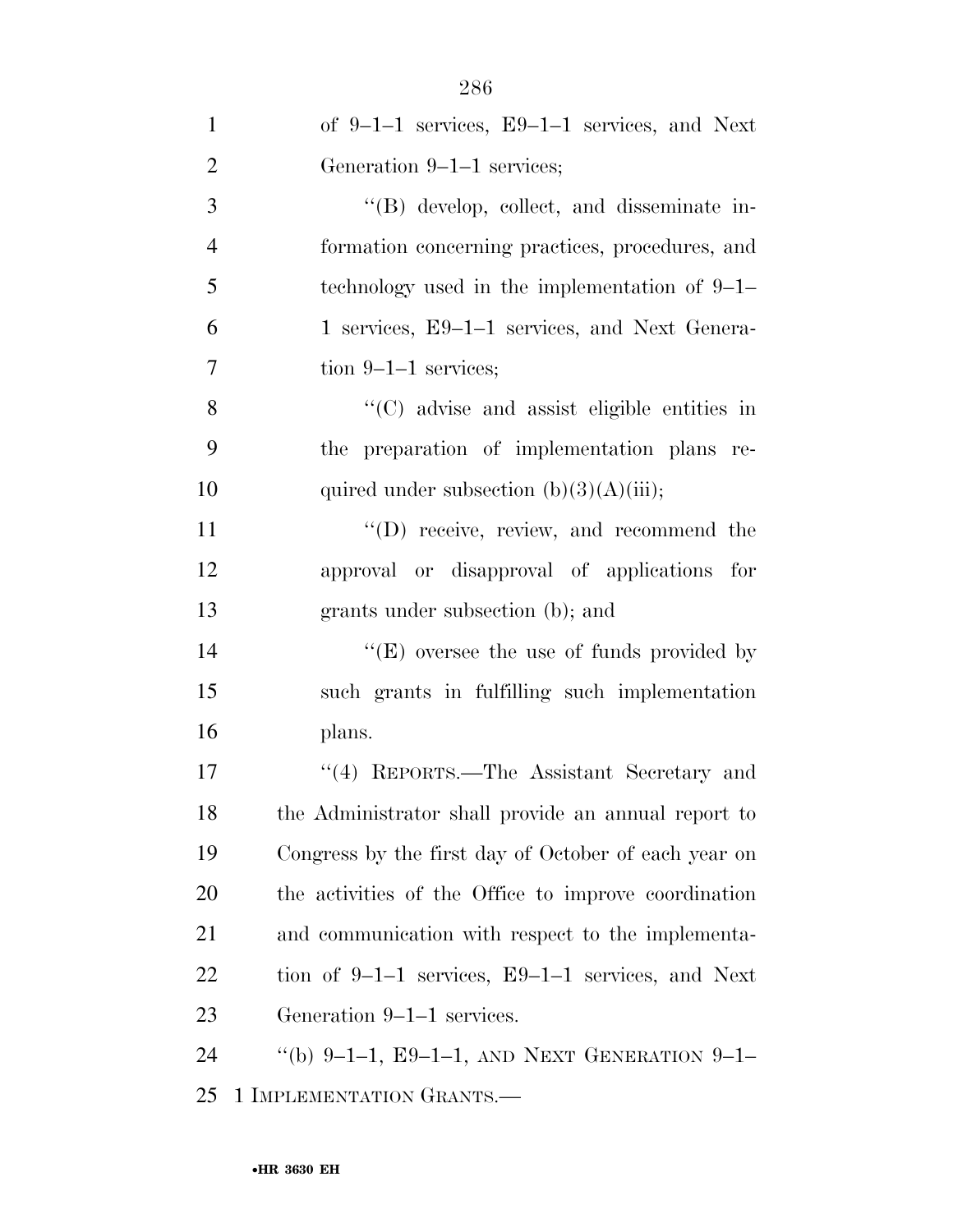| $\mathbf{1}$   | "(1) MATCHING GRANTS.—The Assistant Sec-             |
|----------------|------------------------------------------------------|
| $\overline{2}$ | retary and the Administrator, acting through the Of- |
| 3              | fice, shall provide grants to eligible entities for- |
| $\overline{4}$ | $\lq\lq$ the implementation and operation of         |
| 5              | $9-1-1$ services, E9-1-1 services, migration to      |
| 6              | an IP-enabled emergency network, and adoption        |
| 7              | and operation of Next Generation 9–1–1 serv-         |
| 8              | ices and applications;                               |
| 9              | $\lq\lq$ (B) the implementation of IP-enabled        |
| 10             | emergency services and applications enabled by       |
| 11             | Next Generation $9-1-1$ services, including the      |
| 12             | establishment of IP backbone networks and the        |
| 13             | application layer software infrastructure needed     |
| 14             | to interconnect the multitude of emergency re-       |
| 15             | sponse organizations; and                            |
| 16             | "(C) training public safety personnel, in-           |
| 17             | cluding call-takers, first responders, and other     |
| 18             | individuals and organizations who are part of        |
| 19             | the emergency response chain in $9-1-1$ serv-        |
| 20             | ices.                                                |
| 21             | "(2) MATCHING REQUIREMENT.—The Federal               |
| 22             | share of the cost of a project eligible for a grant  |
| 23             | under this section shall not exceed 80 percent. The  |
| 24             | non-Federal share of the cost shall be provided from |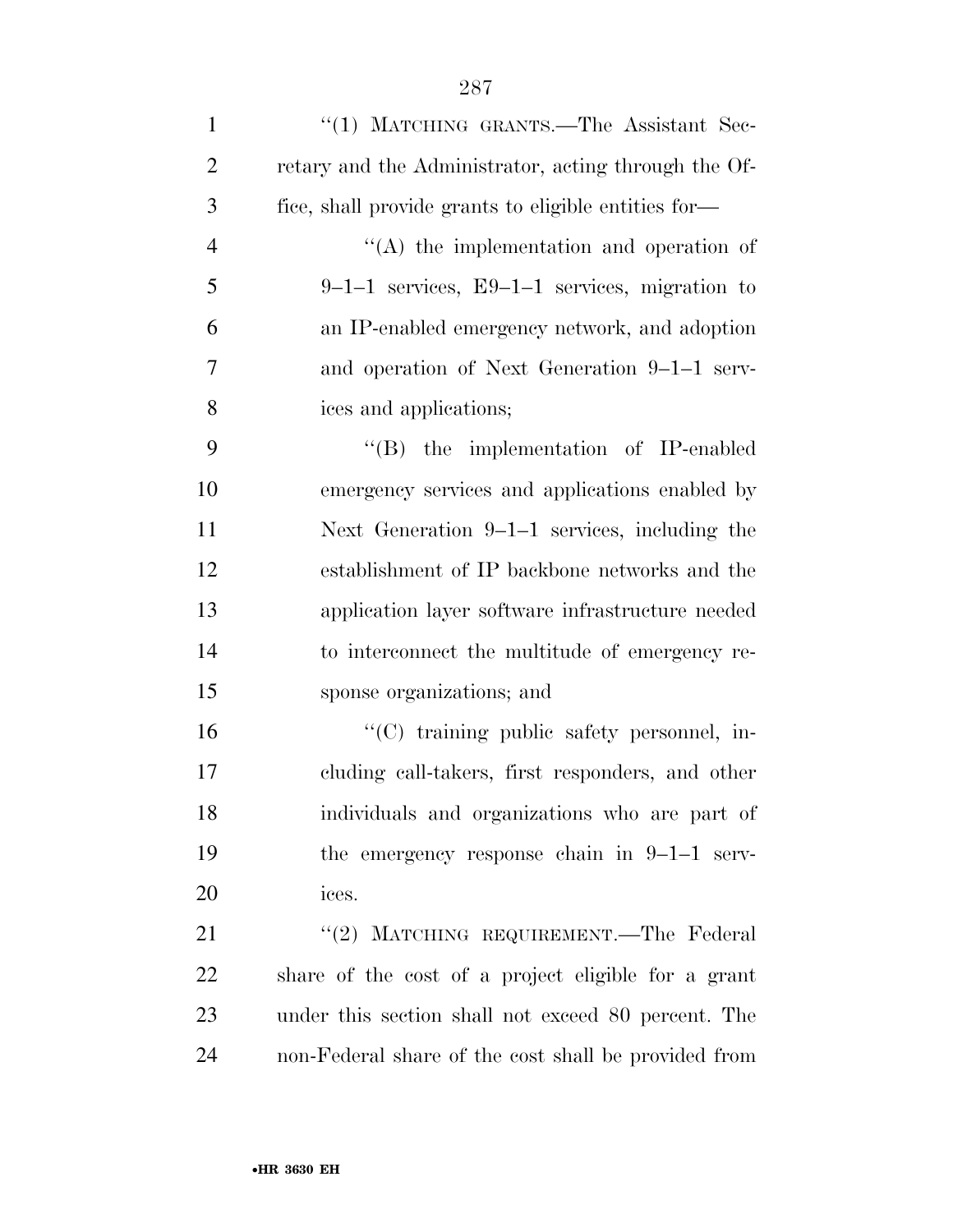| $\mathbf{1}$   | non-Federal sources unless waived by the Assistant      |
|----------------|---------------------------------------------------------|
| $\overline{2}$ | Secretary and the Administrator.                        |
| 3              | "(3) COORDINATION REQUIRED. In providing                |
| $\overline{4}$ | grants under paragraph (1), the Assistant Secretary     |
| 5              | and the Administrator shall require an eligible entity  |
| 6              | to certify in its application that—                     |
| 7              | $\mathcal{L}(A)$ in the case of an eligible entity that |
| 8              | is a State government, the entity—                      |
| 9              | "(i) has coordinated its application                    |
| 10             | with the public safety answering points lo-             |
| 11             | cated within the jurisdiction of such entity;           |
| 12             | "(ii) has designated a single officer or                |
| 13             | governmental body of the entity to serve as             |
| 14             | the coordinator of implementation of $9-1-$             |
| 15             | 1 services, except that such designation                |
| 16             | need not vest such coordinator with direct              |
| 17             | legal authority to implement $9-1-1$ serv-              |
| 18             | ices, E9-1-1 services, or Next Generation               |
| 19             | 9-1-1 services or to manage emergency                   |
| 20             | communications operations;                              |
| 21             | "(iii) has established a plan for the                   |
| 22             | coordination and implementation of $9-1-1$              |
| 23             | services, E9–1–1 services, and Next Gen-                |
| 24             | eration $9-1-1$ services; and                           |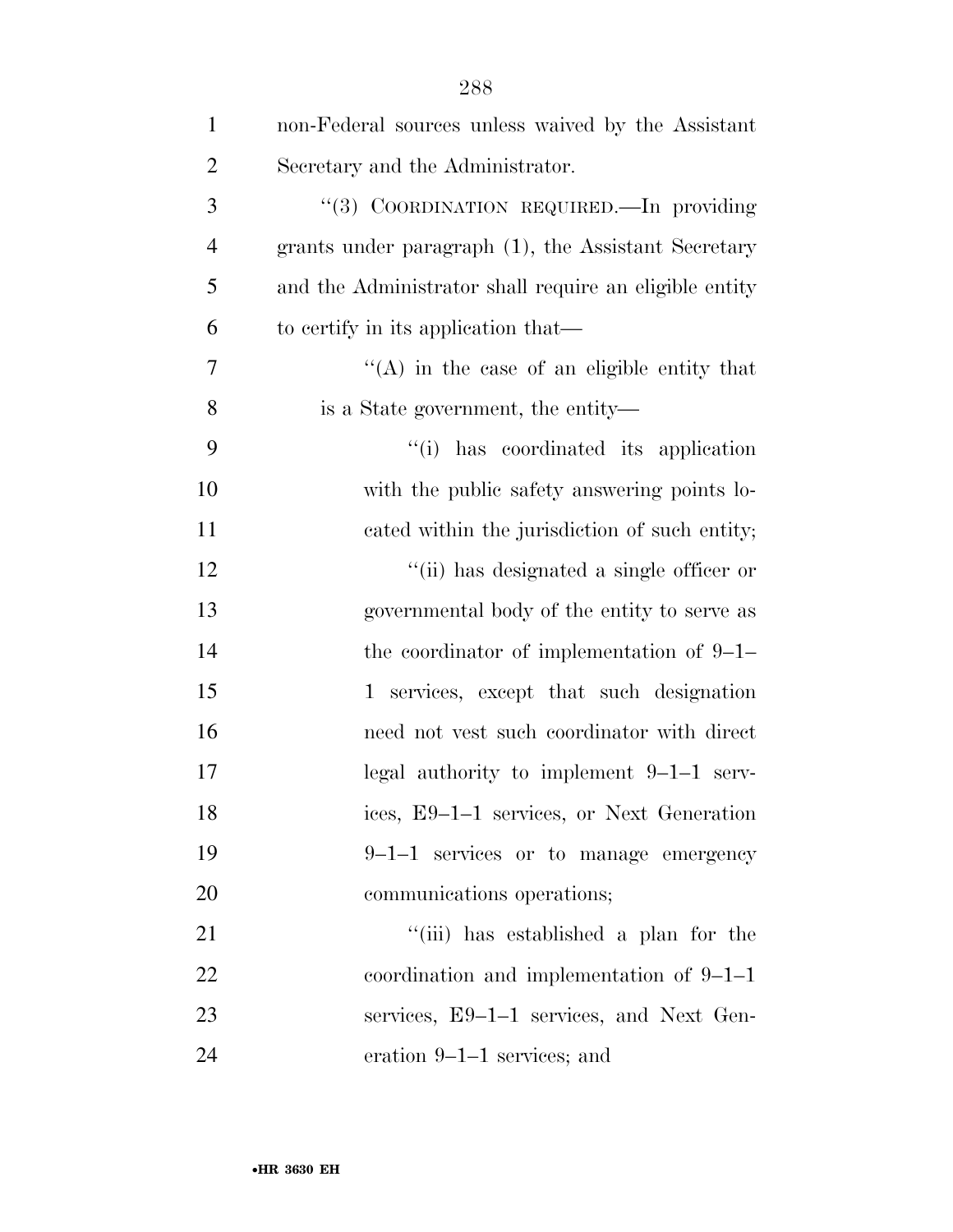| $\mathbf{1}$   | "(iv) has integrated telecommuni-                      |
|----------------|--------------------------------------------------------|
| $\overline{2}$ | cations services involved in the implemen-             |
| $\mathfrak{Z}$ | tation and delivery of $9-1-1$ services, $E9-$         |
| $\overline{4}$ | 1–1 services, and Next Generation 9–1–1                |
| 5              | services; or                                           |
| 6              | $\lq\lq (B)$ in the case of an eligible entity that    |
| 7              | is not a State, the entity has complied with           |
| 8              | clauses (i), (iii), and (iv) of subparagraph $(A)$ ,   |
| 9              | and the State in which it is located has com-          |
| 10             | plied with clause (ii) of such subparagraph.           |
| 11             | "(4) CRITERIA.—Not later than 120 days after           |
| 12             | the date of enactment of the Next Generation 9–1–      |
| 13             | 1 Advancement Act of 2011, the Assistant Secretary     |
| 14             | and the Administrator shall issue regulations, after   |
| 15             | providing the public with notice and an opportunity    |
| 16             | to comment, prescribing the criteria for selection for |
| 17             | grants under this section. The criteria shall include  |
| 18             | performance requirements and a timeline for comple-    |
| 19             | tion of any project to be financed by a grant under    |
| 20             | this section. The Assistant Secretary and the Ad-      |
| 21             | ministrator shall update such regulations as nec-      |
| 22             | essary.                                                |
| 23             | "(c) DIVERSION OF $9-1-1$ CHARGES.—                    |
| 24             | "(1) DESIGNATED $9-1-1$ CHARGES.—For the               |
| 25             | purposes of this subsection, the term 'designated 9–   |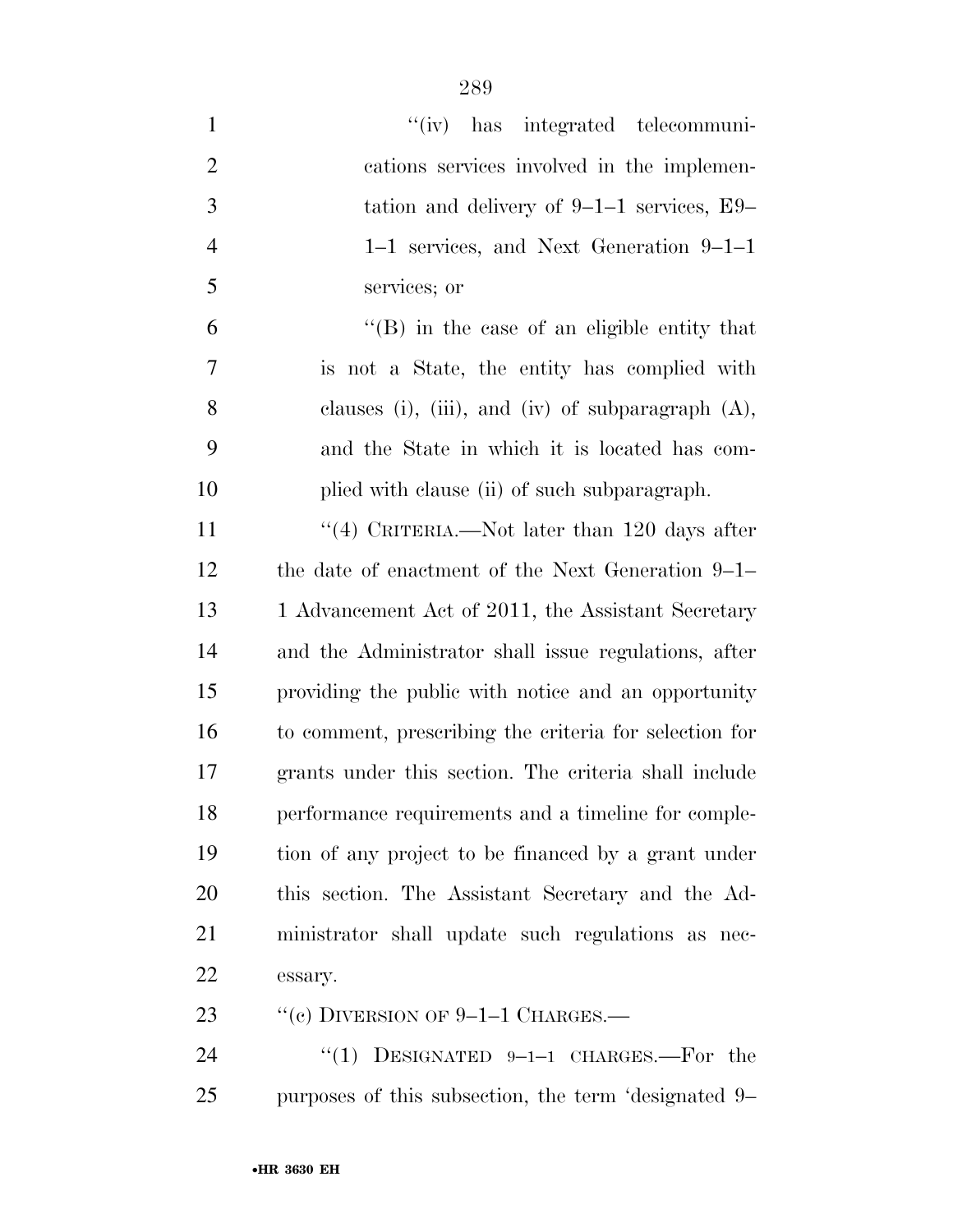|                | 1–1 charges' means any taxes, fees, or other charges    |
|----------------|---------------------------------------------------------|
| $\overline{2}$ | imposed by a State or other taxing jurisdiction that    |
| 3              | are designated or presented as dedicated to deliver     |
| 4              | or improve $9-1-1$ services, $E9-1-1$ services, or Next |
| 5              | Generation 9–1–1 services.                              |

 ''(2) CERTIFICATION.—Each applicant for a matching grant under this section shall certify to the Assistant Secretary and the Administrator at the time of application, and each applicant that receives such a grant shall certify to the Assistant Secretary and the Administrator annually thereafter during any period of time during which the funds from the grant are available to the applicant, that no portion of any designated 9–1–1 charges imposed by a State or other taxing jurisdiction within which the appli- cant is located are being obligated or expended for any purpose other than the purposes for which such charges are designated or presented during the pe- riod beginning 180 days immediately preceding the date of the application and continuing through the period of time during which the funds from the grant are available to the applicant.

23 "(3) CONDITION OF GRANT.—Each applicant for a grant under this section shall agree, as a con-dition of receipt of the grant, that if the State or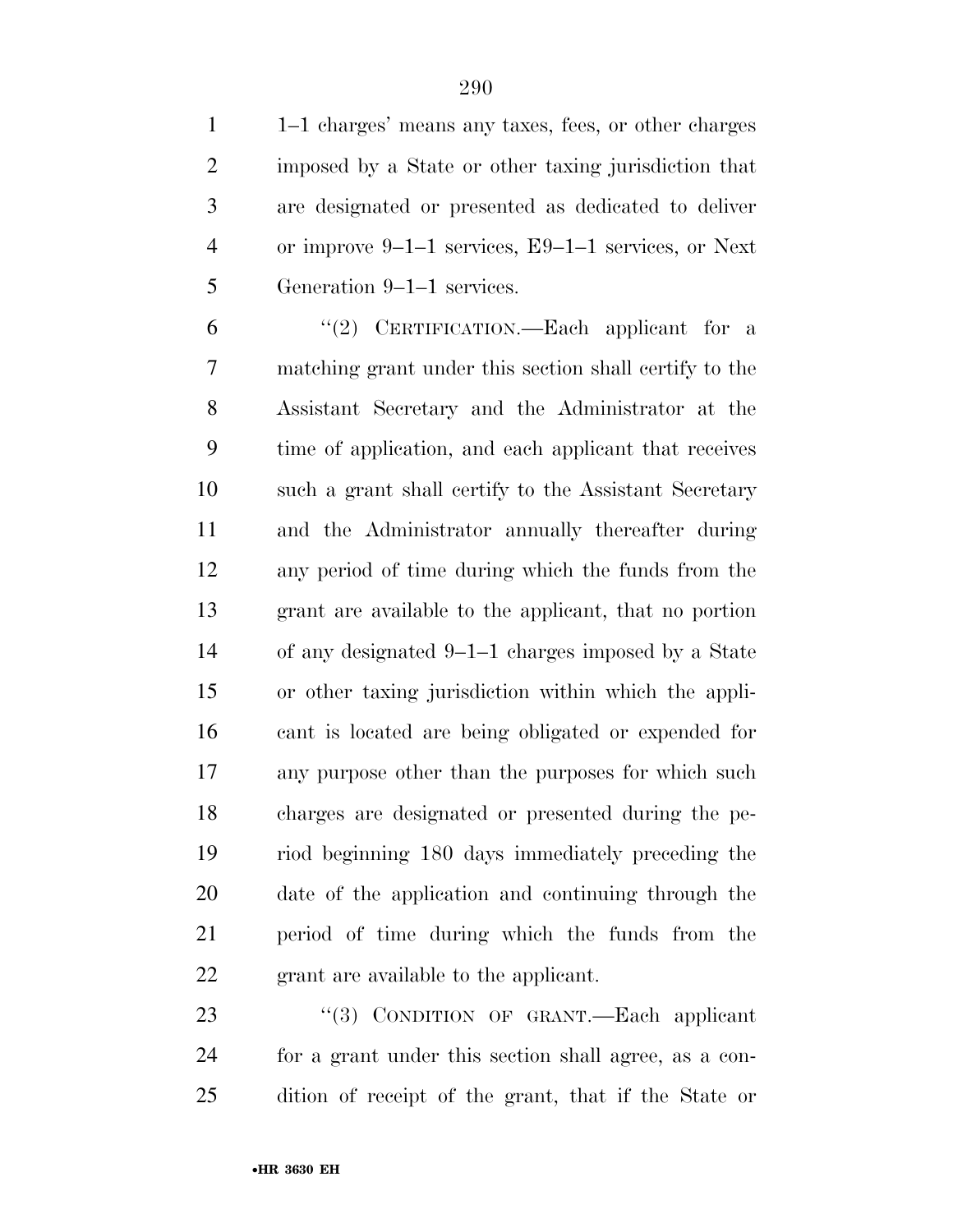| $\mathbf{1}$   | other taxing jurisdiction within which the applicant  |
|----------------|-------------------------------------------------------|
| $\overline{2}$ | is located, during any period of time during which    |
| 3              | the funds from the grant are available to the appli-  |
| $\overline{4}$ | cant, obligates or expends designated 9-1-1 charges   |
| 5              | for any purpose other than the purposes for which     |
| 6              | such charges are designated or presented, eliminates  |
| 7              | such charges, or redesignates such charges for pur-   |
| 8              | poses other than the implementation or operation of   |
| 9              | $9-1-1$ services, E9-1-1 services, or Next Generation |
| 10             | 9-1-1 services, all of the funds from such grant      |
| 11             | shall be returned to the Office.                      |
| 12             | "(4) PENALTY FOR PROVIDING FALSE INFOR-               |
| 13             | MATION.—Any applicant that provides a certification   |
| 14             | under paragraph $(2)$ knowing that the information    |
| 15             | provided in the certification was false shall—        |
| 16             | $\lq\lq$ not be eligible to receive the grant         |
| 17             | under subsection (b);                                 |
| 18             | "(B) return any grant awarded under sub-              |
| 19             | section (b) during the time that the certification    |
| 20             | was not valid; and                                    |
| 21             | "(C) not be eligible to receive any subse-            |
| 22             | quent grants under subsection (b).                    |
| 23             | "(d) FUNDING AND TERMINATION.—                        |
| 24             | "(1) IN GENERAL.—From the amounts made                |
| 25             | available to the Assistant Secretary and the Admin-   |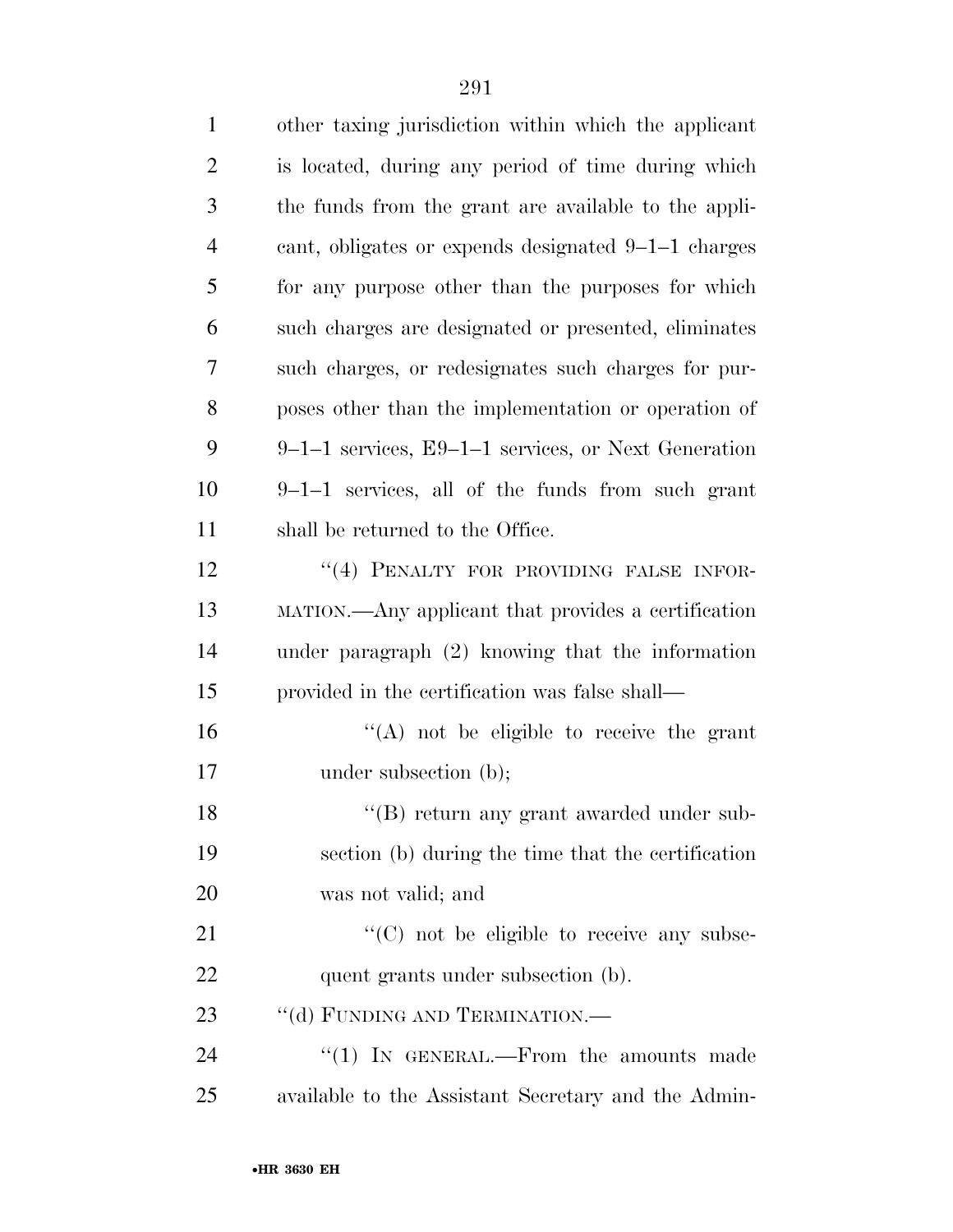| $\mathbf{1}$   | under section $4241(b)(5)$ of the<br>istrator                  |
|----------------|----------------------------------------------------------------|
| $\overline{2}$ | Jumpstarting Opportunity with Broadband Spec-                  |
| 3              | trum Act of 2011, the Assistant Secretary and the              |
| $\overline{4}$ | Administrator are authorized to provide grants                 |
| 5              | under this section through the end of fiscal year              |
| 6              | 2021. Not more than 5 percent of such amounts                  |
| 7              | may be obligated or expended to cover the adminis-             |
| 8              | trative costs of carrying out this section.                    |
| 9              | "(2) TERMINATION.—Effective on October 1,                      |
| 10             | 2021, the authority provided by this section termi-            |
| 11             | nates and this section shall have no effect.                   |
| 12             | "(e) DEFINITIONS.—In this section, the following               |
|                |                                                                |
| 13             | definitions shall apply:                                       |
| 14             | "(1) $9-1-1$ SERVICES.—The term '9-1-1 serv-                   |
| 15             | ices' includes both E9–1–1 services and Next Gen-              |
| 16             | eration 9–1–1 services.                                        |
| 17             | "(2) E9-1-1 SERVICES.—The term 'E9-1-1                         |
| 18             | services' means both phase I and phase II enhanced             |
| 19             | $9-1-1$ services, as described in section 20.18 of the         |
| 20             | Commission's regulations $(47 \text{ CFR } 20.18)$ , as in ef- |
| 21             | fect on the date of enactment of the Next Genera-              |
| 22             | tion 9–1–1 Advancement Act of 2011, or as subse-               |
| 23             | quently revised by the Commission.                             |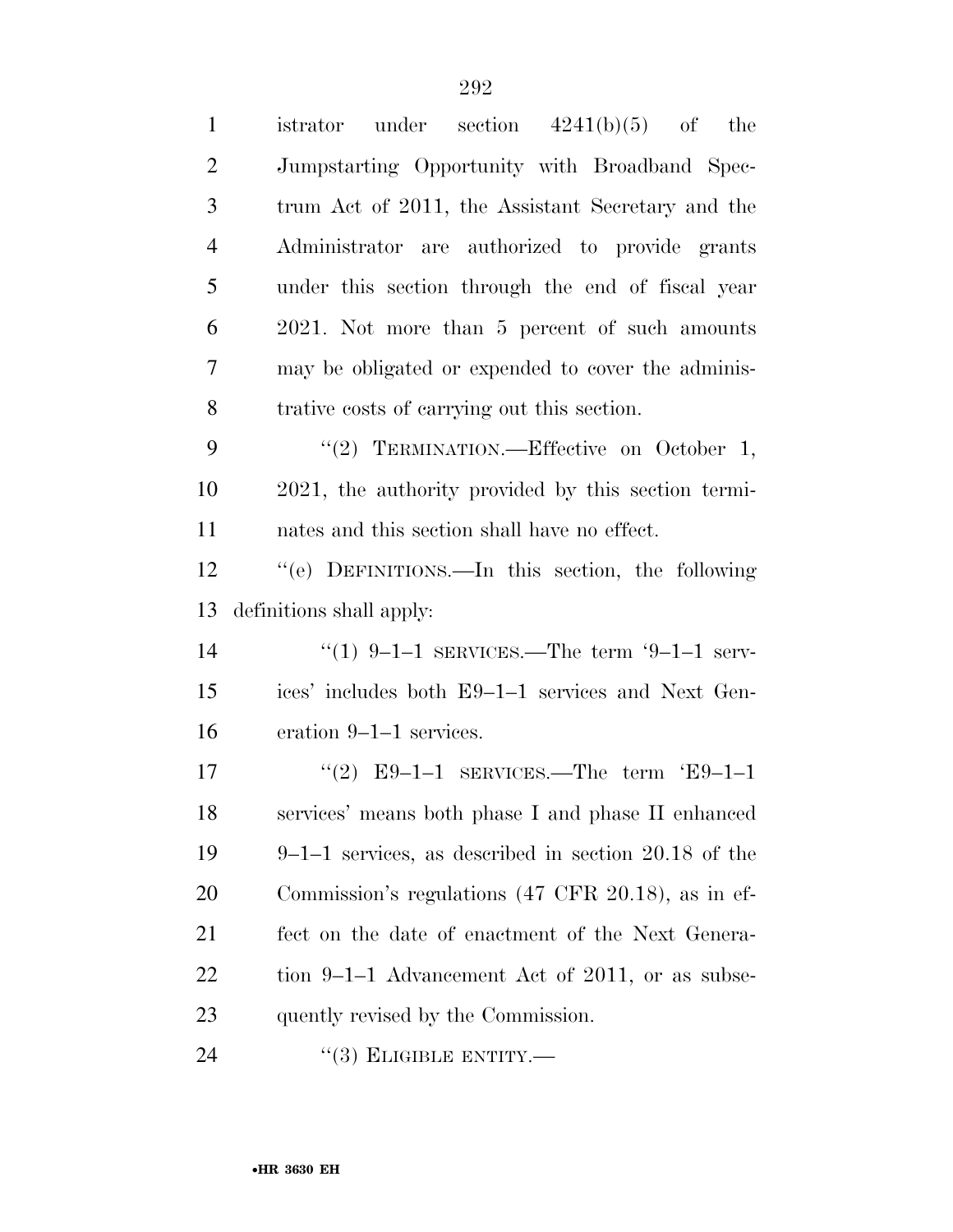| $\mathbf{1}$   | "(A) IN GENERAL.—The term 'eligible en-                |
|----------------|--------------------------------------------------------|
| $\overline{2}$ | tity' means a State or local government or a           |
| 3              | tribal organization (as defined in section $4(l)$ ) of |
| $\overline{4}$ | the Indian Self-Determination and Education            |
| 5              | Assistance Act $(25 \text{ U.S.C. } 450b(l))$ .        |
| 6              | "(B) INSTRUMENTALITIES.—The term 'eli-                 |
| 7              | gible entity' includes public authorities, boards,     |
| 8              | commissions, and similar bodies created by 1 or        |
| 9              | more eligible entities described in subparagraph       |
| 10             | (A) to provide $9-1-1$ services, E9-1-1 services,      |
| 11             | or Next Generation 9–1–1 services.                     |
| 12             | "(C) EXCEPTION.—The term 'eligible enti-               |
| 13             | ty' does not include any entity that has failed        |
| 14             | to submit the most recently required certifi-          |
| 15             | cation under subsection (c) within 30 days after       |
| 16             | the date on which such certification is due.           |
| 17             | "(4) EMERGENCY CALL.—The term 'emergency               |
| 18             | call' refers to any real-time communication with a     |
| 19             | public safety answering point or other emergency       |
| 20             | management or response agency, including—              |
| 21             | $\lq\lq$ through voice, text, or video and re-         |
| 22             | lated data; and                                        |
| 23             | "(B) nonhuman-initiated automatic event                |
| 24             | alerts, such as alarms, telematics, or sensor          |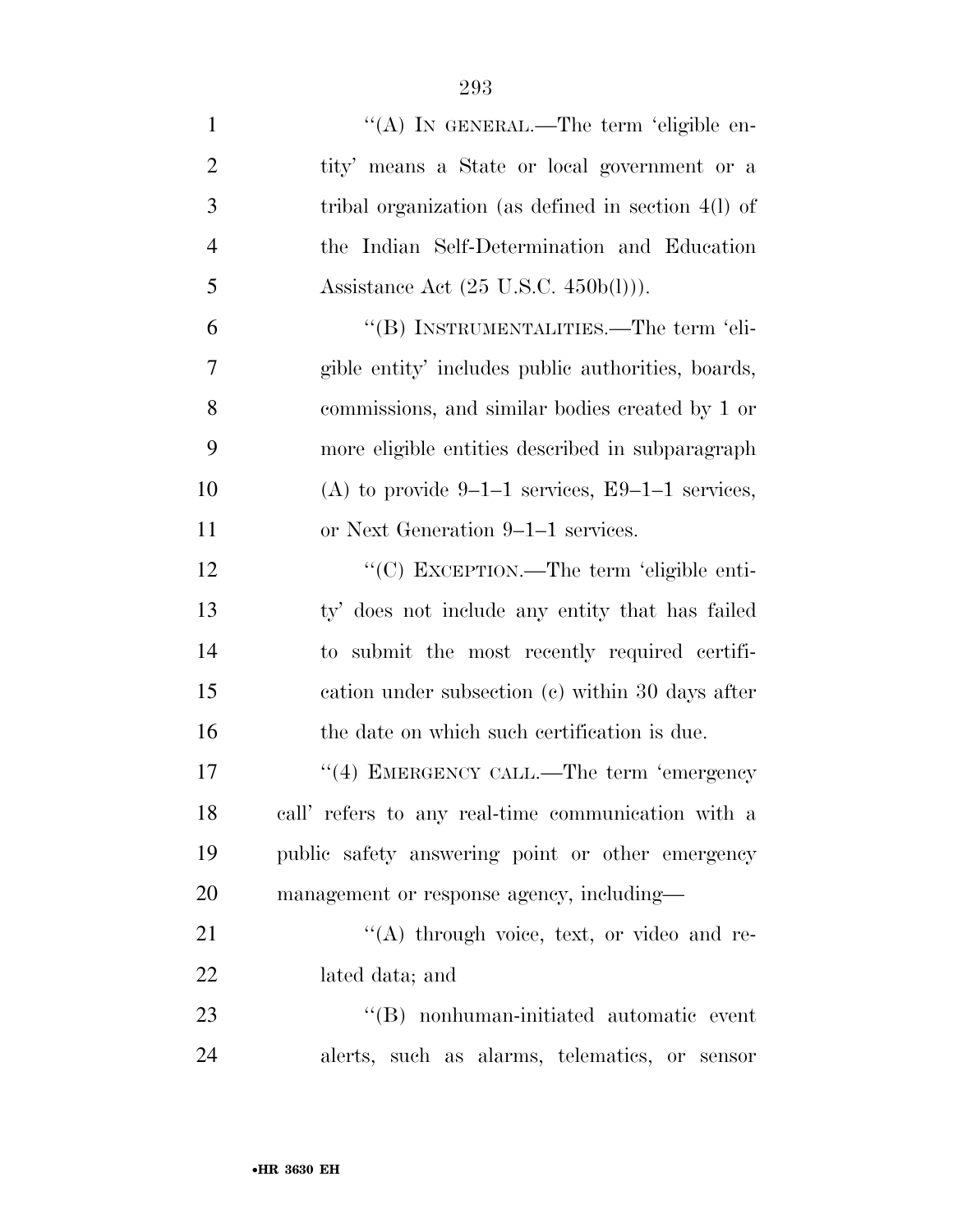| $\mathbf{1}$   | data, which may also include real-time voice,       |
|----------------|-----------------------------------------------------|
| $\overline{2}$ | text, or video communications.                      |
| 3              | "(5) NEXT GENERATION $9-1-1$ SERVICES.—The          |
| $\overline{4}$ | term 'Next Generation 9–1–1 services' means an IP-  |
| 5              | based system comprised of hardware, software, data, |
| 6              | and operational policies and procedures that—       |
| 7              | $\lq\lq$ provides standardized interfaces from      |
| 8              | emergency call and message services to support      |
| 9              | emergency communications;                           |
| 10             | "(B) processes all types of emergency calls,        |
| 11             | including voice, data, and multimedia informa-      |
| 12             | tion;                                               |
| 13             | "(C) acquires and integrates additional             |
| 14             | emergency call data useful to call routing and      |
| 15             | handling;                                           |
| 16             | "(D) delivers the emergency calls, mes-             |
| 17             | sages, and data to the appropriate public safety    |
| 18             | answering point and other appropriate emer-         |
| 19             | gency entities;                                     |
| 20             | "(E) supports data or video communica-              |
| 21             | tions needs for coordinated incident response       |
| 22             | and management; and                                 |
| 23             | "(F) provides broadband service to public           |
| 24             | safety answering points or other first responder    |
| 25             | entities.                                           |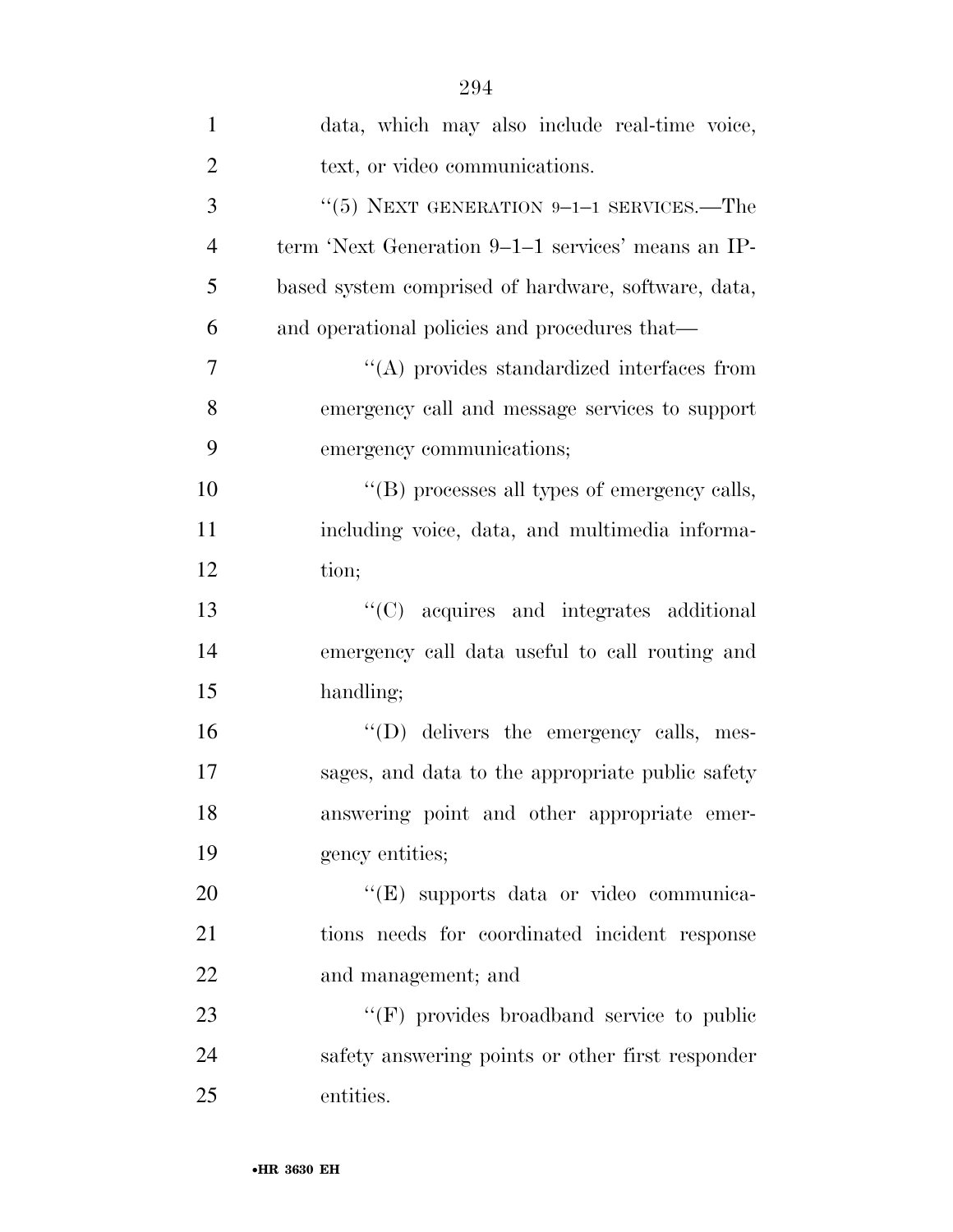| $\mathbf{1}$   | "(6) OFFICE.—The term 'Office' means the $9-$              |
|----------------|------------------------------------------------------------|
| $\overline{2}$ | 1–1 Implementation Coordination Office.                    |
| 3              | "(7) PUBLIC SAFETY ANSWERING POINT.—The                    |
| $\overline{4}$ | term 'public safety answering point' has the meaning       |
| 5              | given the term in section 222 of the Communica-            |
| 6              | tions Act of 1934 (47 U.S.C. 222).                         |
| 7              | " $(8)$ STATE.—The term 'State' means<br>any               |
| 8              | State of the United States, the District of Columbia,      |
| 9              | Puerto Rico, American Samoa, Guam, the United              |
| 10             | States Virgin Islands, the Northern Mariana Is-            |
| 11             | lands, and any other territory or possession of the        |
| 12             | United States.".                                           |
|                |                                                            |
| 13             | SEC. 4266. REQUIREMENTS FOR MULTI-LINE TELEPHONE           |
| 14             | <b>SYSTEMS.</b>                                            |
| 15             | (a) IN GENERAL.—Not later than 270 days after the          |
| 16             | date of the enactment of this Act, the Administrator of    |
| 17             | General Services, in conjunction with the Office, shall    |
| 18             | issue a report to Congress identifying the 9-1-1 capabili- |
| 19             | ties of the multi-line telephone system in use by all Fed- |
| 20             | eral agencies in all Federal buildings and properties.     |
| 21             | (b) COMMISSION ACTION.—                                    |
| 22             | $(1)$ In GENERAL.—Not later than 90 days after             |
| 23             | the date of the enactment of this Act, the Commis-         |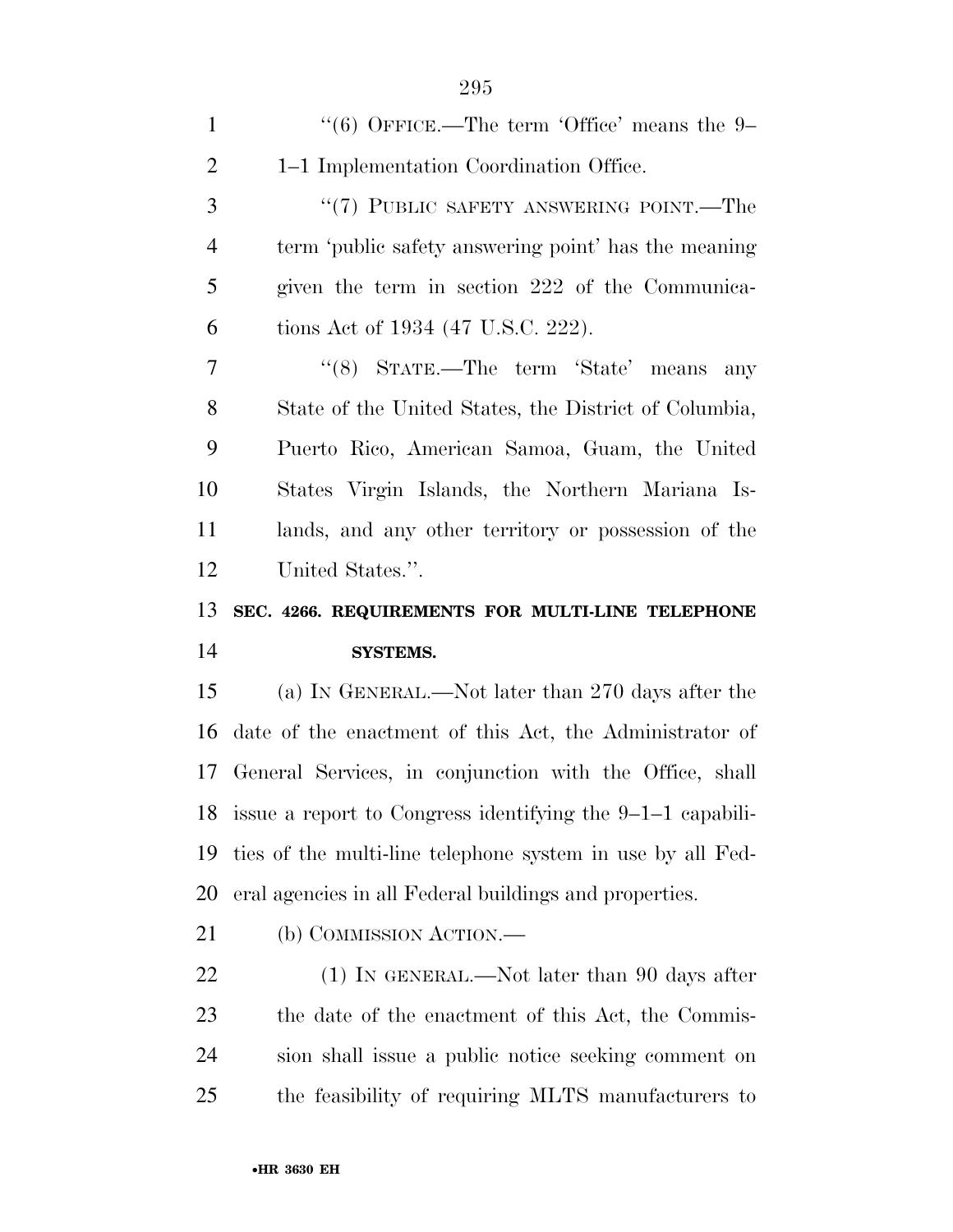| $\mathbf{1}$   | include within all such systems manufactured or sold       |
|----------------|------------------------------------------------------------|
| $\overline{2}$ | after a date certain, to be determined by the Com-         |
| 3              | mission, one or more mechanisms to provide a suffi-        |
| $\overline{4}$ | ciently precise indication of a $9-1-1$ caller's location, |
| 5              | while avoiding the imposition of undue burdens on          |
| 6              | MLTS manufacturers, providers, and operators.              |
| 7              | (2) SPECIFIC REQUIREMENT.—The public no-                   |
| 8              | tice under paragraph (1) shall seek comment on the         |
| 9              | National Emergency Number Association's "Tech-             |
| 10             | nical Requirements Document On Model Legislation           |
| 11             | E9-1-1 for Multi-Line Telephone Systems" (NENA             |
| 12             | 06–750, Version 2).                                        |
|                |                                                            |
| 13             | SEC. 4267. GAO STUDY OF STATE AND LOCAL USE OF 9-1-1       |
| 14             | SERVICE CHARGES.                                           |
| 15             | (a) IN GENERAL.—Not later than 60 days after the           |
| 16             | date of the enactment of this Act, the Comptroller General |
| 17             | of the United States shall initiate a study of—            |
| 18             | (1) the imposition of taxes, fees, or other                |
| 19             | charges imposed by States or political subdivisions        |
| 20             | of States that are designated or presented as dedi-        |
| 21             | cated to improve emergency communications serv-            |
| 22             | ices, including $9-1-1$ services or enhanced $9-1-1$       |
| 23             | services, or related to emergency communications           |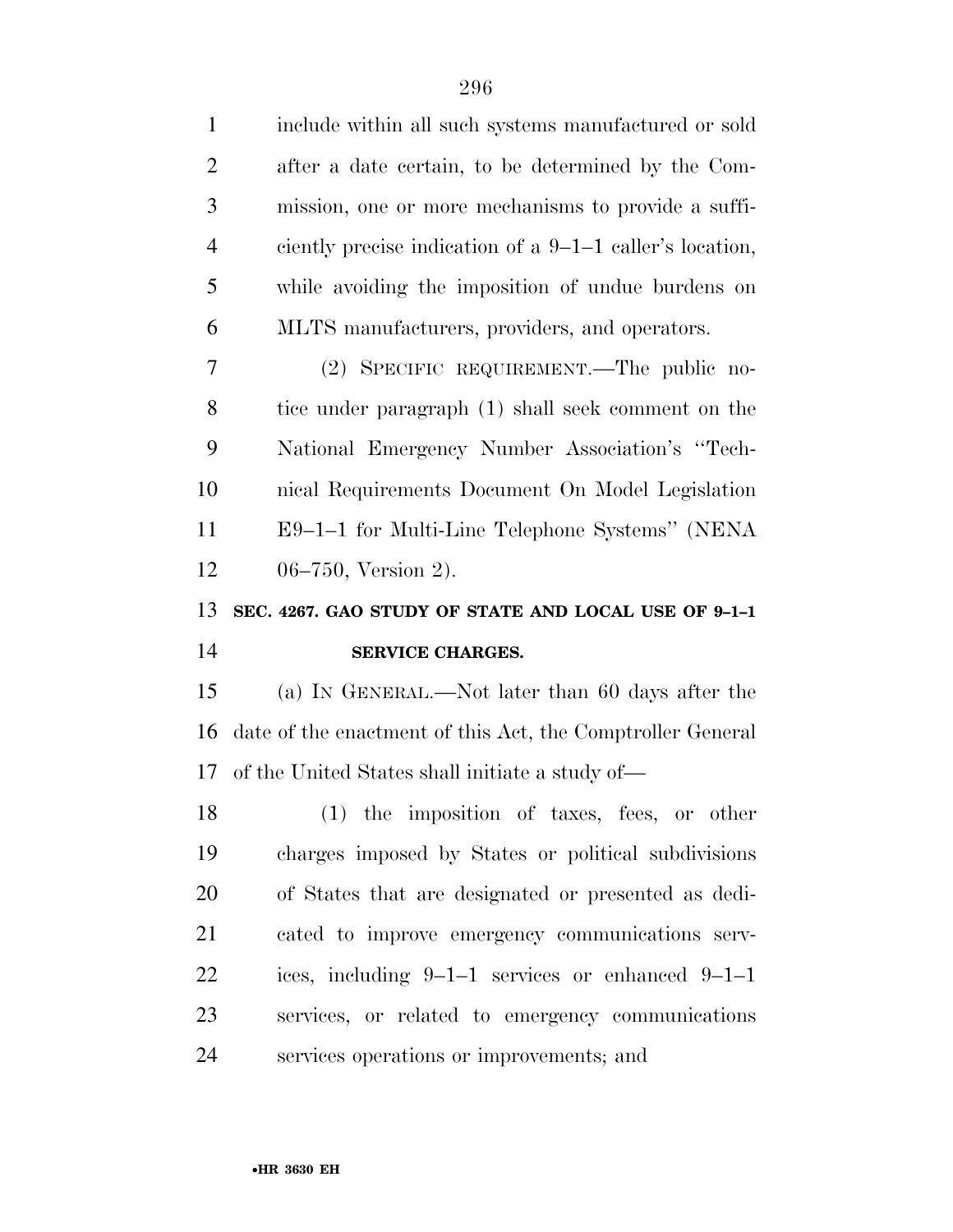(2) the use of revenues derived from such taxes, fees, or charges.

 (b) REPORT.—Not later than 18 months after initi- ating the study required by subsection (a), the Comp- troller General shall prepare and submit a report on the results of the study to the Committee on Commerce, Science, and Transportation of the Senate and the Com- mittee on Energy and Commerce of the House of Rep- resentatives setting forth the findings, conclusions, and recommendations, if any, of the study, including—

 (1) the identity of each State or political sub- division that imposes such taxes, fees, or other charges; and

 (2) the amount of revenues obligated or ex- pended by that State or political subdivision for any purpose other than the purposes for which such taxes, fees, or charges were designated or presented. **SEC. 4268. PARITY OF PROTECTION FOR PROVISION OR USE OF NEXT GENERATION 9–1–1 SERVICES.** 

 (a) IMMUNITY.—A provider or user of Next Genera- tion 9–1–1 services, a public safety answering point, and the officers, directors, employees, vendors, agents, and au- thorizing government entity (if any) of such provider, user, or public safety answering point, shall have immunity and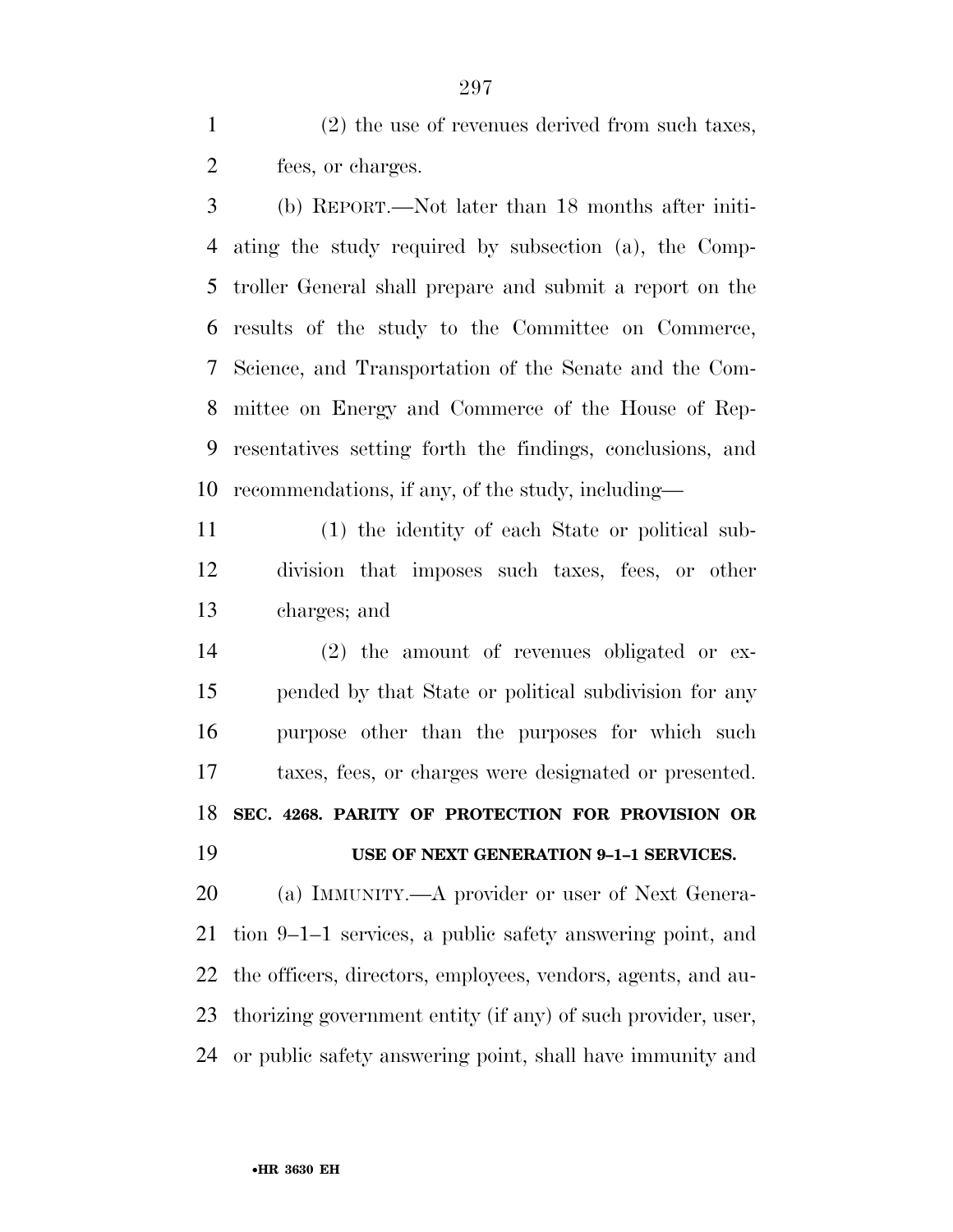| $\mathbf{1}$   | protection from liability under Federal and State law to             |
|----------------|----------------------------------------------------------------------|
| $\overline{2}$ | the extent provided in subsection (b) with respect to-               |
| 3              | (1) the release of subscriber information related                    |
| $\overline{4}$ | to emergency calls or emergency services;                            |
| 5              | $(2)$ the use or provision of 9-1-1 services, E9-                    |
| 6              | services, or Next Generation 9-1-1 services;<br>$1 - 1$              |
| 7              | and                                                                  |
| 8              | $(3)$ other matters related to 9-1-1 services,                       |
| 9              | $E9-1-1$ services, or Next Generation $9-1-1$ services.              |
| 10             | (b) SCOPE OF IMMUNITY AND PROTECTION FROM LI-                        |
| 11             | ABILITY.—The scope and extent of the immunity and pro-               |
| 12             | tection from liability afforded under subsection (a) shall           |
| 13             | be the same as that provided under section 4 of the Wire-            |
| 14             | less Communications and Public Safety Act of 1999 (47                |
| 15             | U.S.C. 615a) to wireless carriers, public safety answering           |
| 16             | points, and users of wireless 9–1–1 service (as defined in           |
| 17             | paragraphs $(4)$ , $(3)$ , and $(6)$ , respectively, of section 6 of |
| 18             | that Act $(47 \text{ U.S.C. } 615b)$ with respect to such release,   |
| 19             | use, and other matters.                                              |
| 20             | SEC. 4269. COMMISSION PROCEEDING ON AUTODIALING.                     |

 (a) IN GENERAL.—Not later than 90 days after the date of the enactment of this Act, the Commission shall initiate a proceeding to create a specialized Do-Not-Call registry for public safety answering points.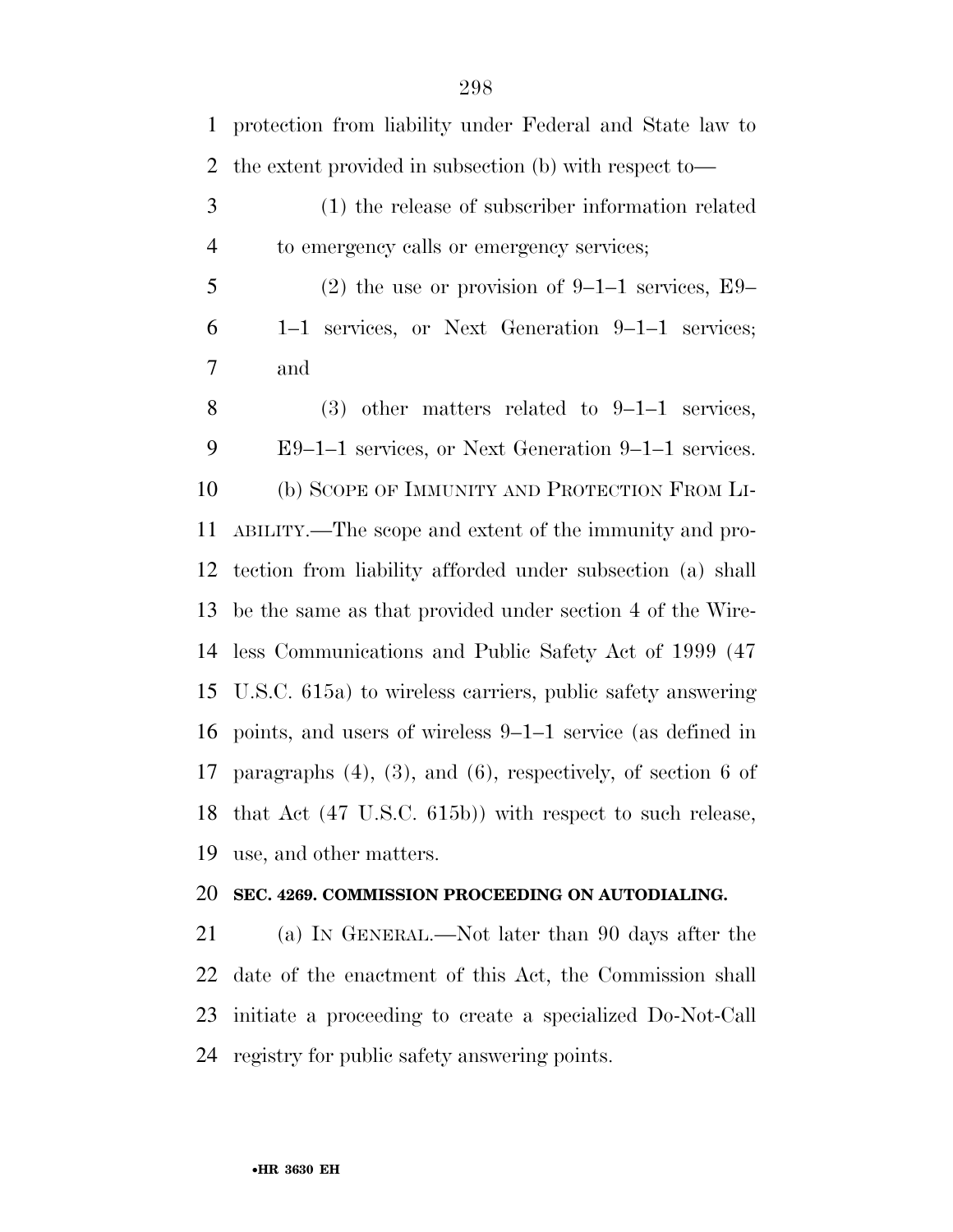(b) FEATURES OF THE REGISTRY.—The Commission shall issue regulations, after providing the public with no-tice and an opportunity to comment, that—

 (1) permit verified public safety answering point administrators or managers to register the telephone numbers of all 9–1–1 trunks and other lines used for the provision of emergency services to the public or for communications between public safety agencies;

 (2) provide a process for verifying, no less fre- quently than once every 7 years, that registered numbers should continue to appear upon the reg-istry;

 (3) provide a process for granting and tracking access to the registry by the operators of automatic dialing equipment;

 (4) protect the list of registered numbers from disclosure or dissemination by parties granted access to the registry; and

 (5) prohibit the use of automatic dialing or ''robocall'' equipment to establish contact with reg-istered numbers.

(c) ENFORCEMENT.—The Commission shall—

 (1) establish monetary penalties for violations of the protective regulations established pursuant to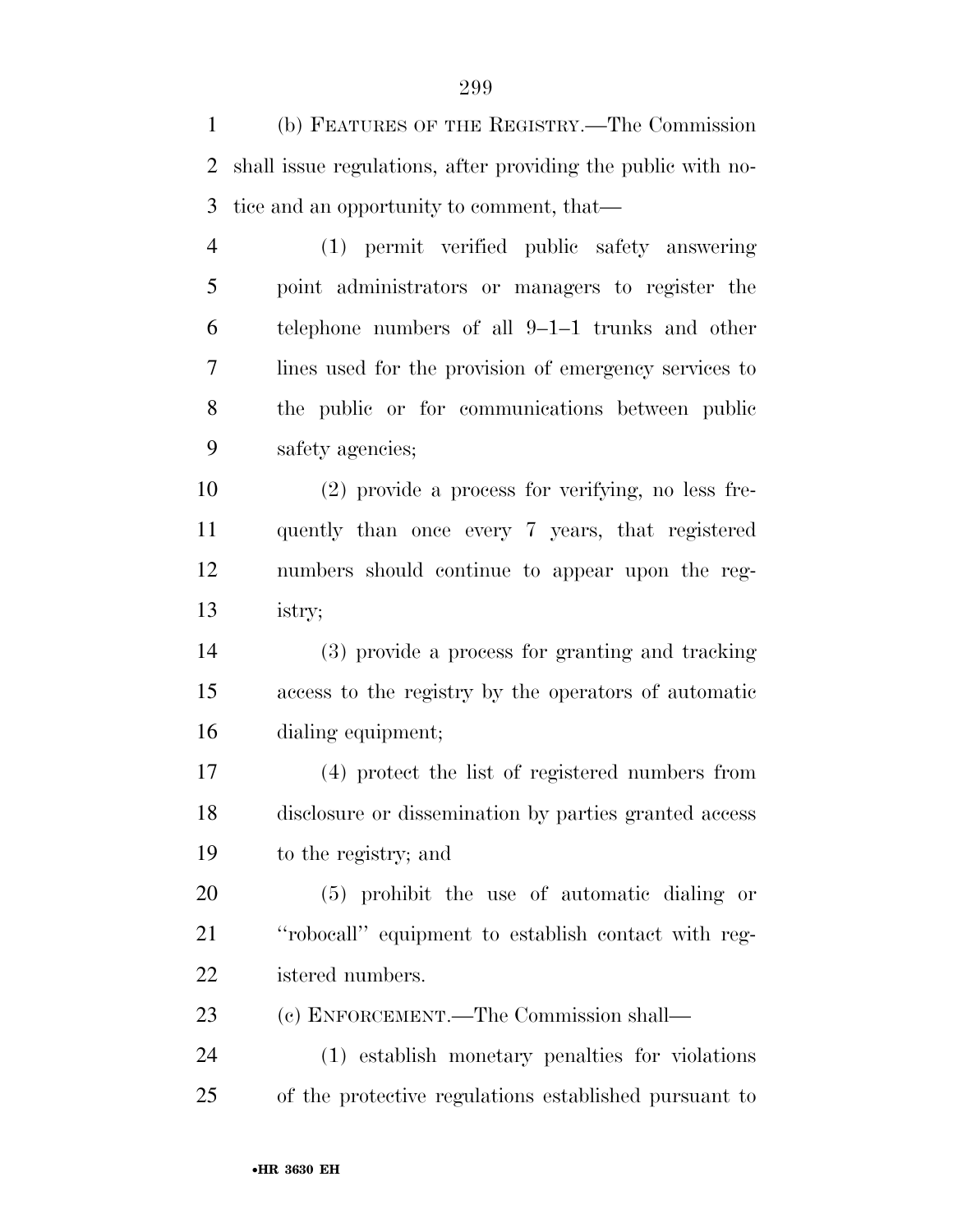| $\mathbf{1}$   | subsection (b)(4) of not less than $$100,000$ per inci-    |
|----------------|------------------------------------------------------------|
| $\overline{2}$ | dent nor more than $$1,000,000$ per incident;              |
| 3              | (2) establish monetary penalties for violations            |
| $\overline{4}$ | of the prohibition on automatically dialing registered     |
| 5              | numbers established pursuant to subsection $(b)(5)$ of     |
| 6              | not less than \$10,000 per call nor more than              |
| $\overline{7}$ | $$100,000$ per call; and                                   |
| 8              | (3) provide for the imposition of fines under              |
| 9              | paragraphs $(1)$ or $(2)$ that vary depending upon         |
| 10             | whether the conduct leading to the violation was           |
| 11             | negligent, grossly negligent, reckless, or willful, and    |
| 12             | depending on whether the violation was a first or          |
| 13             | subsequent offence.                                        |
| 14             | SEC. 4270. NHTSA REPORT ON COSTS FOR REQUIREMENTS          |
| 15             | AND SPECIFICATIONS OF NEXT GENERATION                      |
| 16             | 9-1-1 SERVICES.                                            |
| 17             | (a) IN GENERAL.—Not later than 1 year after the            |
| 18             | date of the enactment of this Act, the Administrator of    |
| 19             | the National Highway Traffic Safety Administration, in     |
| 20             | consultation with the Commission, the Secretary of Home-   |
| 21             | land Security, and the Office, shall prepare and submit    |
|                |                                                            |
| 22             | a report to Congress that analyzes and determines detailed |
| 23             | costs for specific Next Generation 9–1–1 service require-  |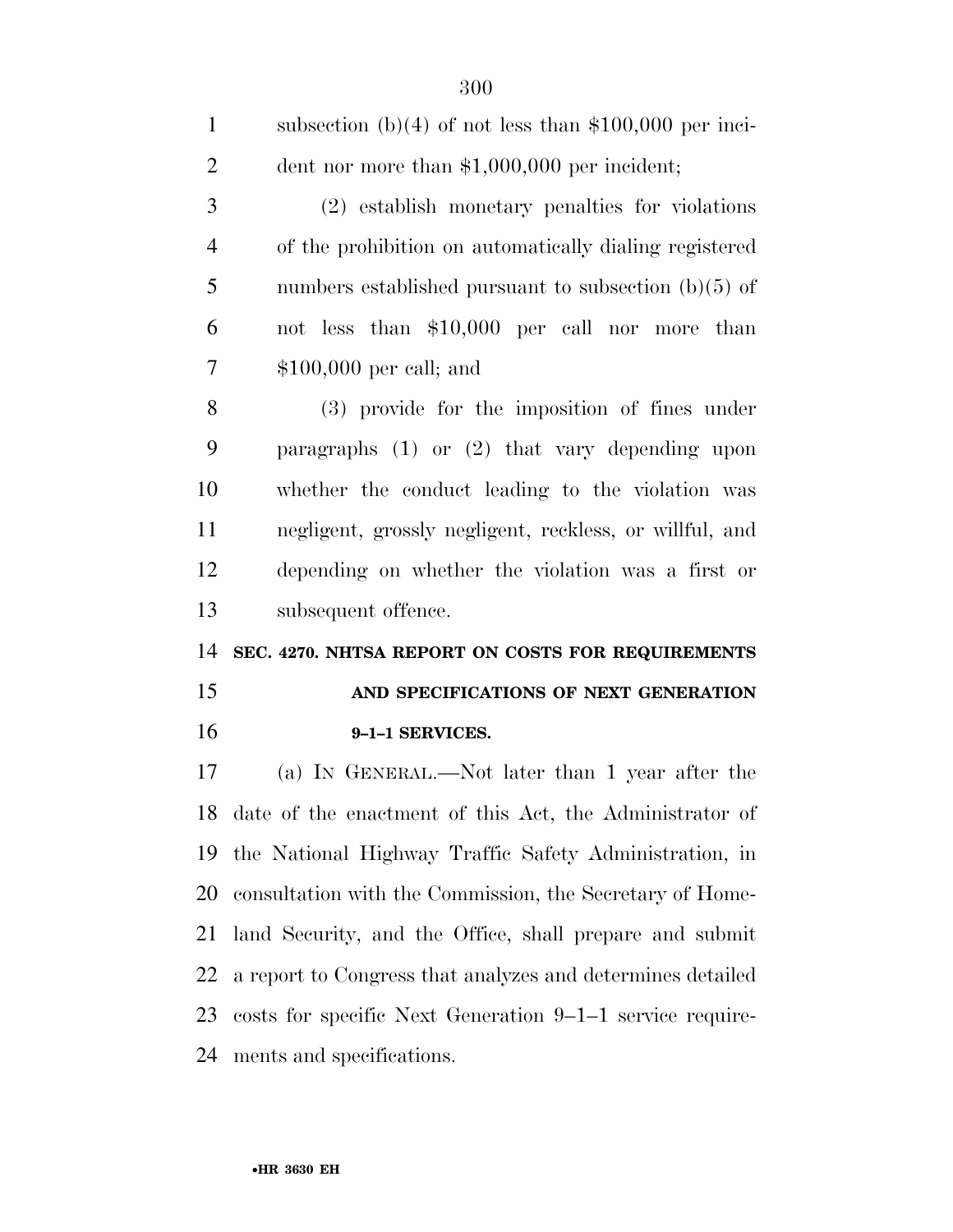(b) PURPOSE OF REPORT.—The purpose of the re- port required under subsection (a) is to serve as a resource for Congress as it considers creating a coordinated, long- term funding mechanism for the deployment and oper- ation, accessibility, application development, equipment procurement, and training of personnel for Next Genera-tion 9–1–1 services.

 (c) REQUIRED INCLUSIONS.—The report required under subsection (a) shall include the following:

 (1) How costs would be broken out geographi- cally and/or allocated among public safety answering points, broadband service providers, and third-party providers of Next Generation 9–1–1 services.

 (2) An assessment of the current state of Next Generation 9–1–1 service readiness among public safety answering points.

 (3) How differences in public safety answering points' access to broadband across the country may affect costs.

 (4) A technical analysis and cost study of dif- ferent delivery platforms, such as wireline, wireless, and satellite.

 (5) An assessment of the architectural charac- teristics, feasibility, and limitations of Next Genera-tion 9–1–1 service delivery.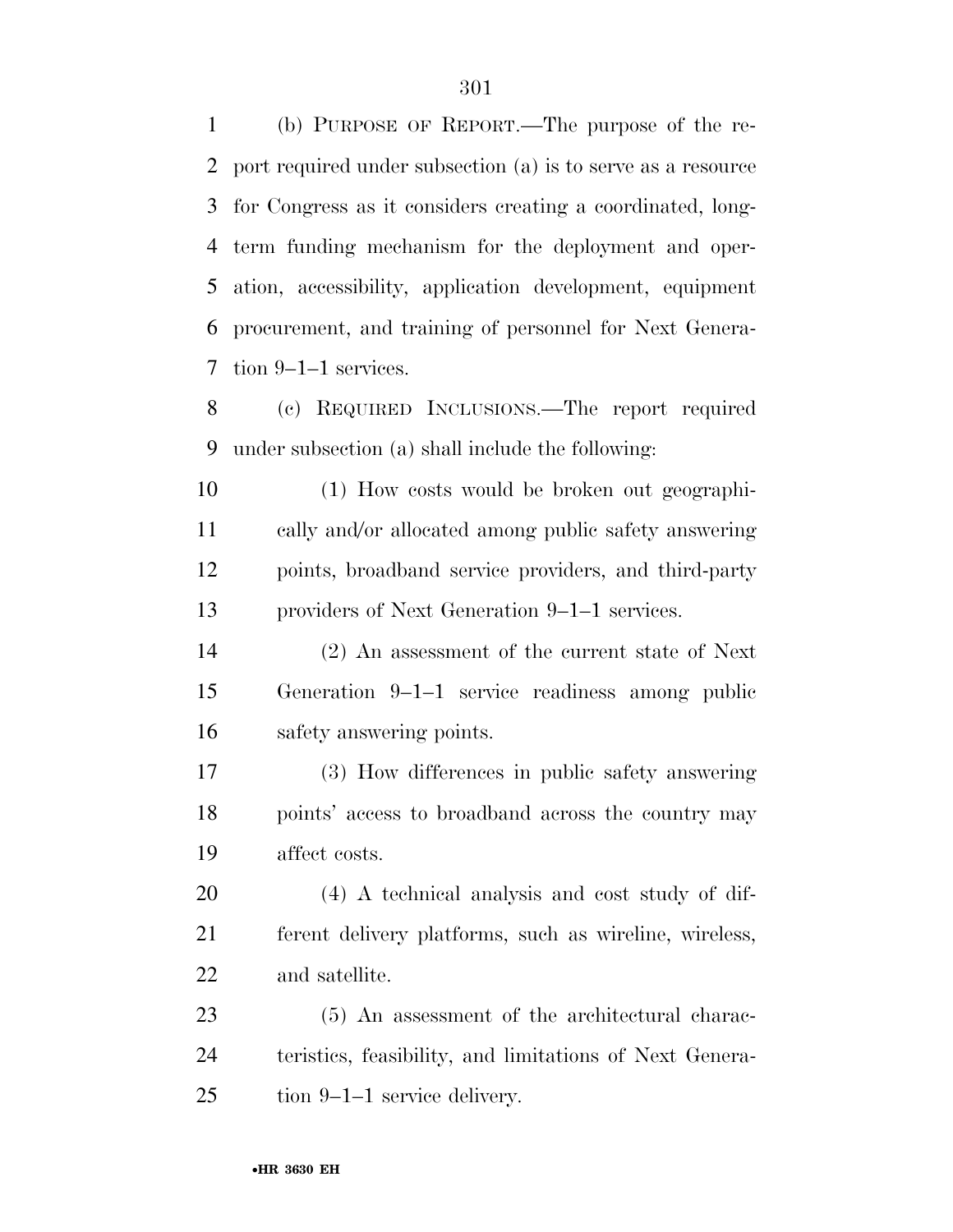(6) An analysis of the needs for Next Genera- tion 9–1–1 services of persons with disabilities. (7) Standards and protocols for Next Genera- tion 9–1–1 services and for incorporating Voice over Internet Protocol and ''Real-Time Text'' standards. **SEC. 4271. FCC RECOMMENDATIONS FOR LEGAL AND STAT- UTORY FRAMEWORK FOR NEXT GENERATION 9–1–1 SERVICES.** 

 Not later than 1 year after the date of the enactment of this Act, the Commission, in coordination with the Sec- retary of Homeland Security, the Administrator of the Na- tional Highway Traffic Safety Administration, and the Of- fice, shall prepare and submit a report to Congress that contains recommendations for the legal and statutory framework for Next Generation 9–1–1 services, consistent with recommendations in the National Broadband Plan developed by the Commission pursuant to the American Recovery and Reinvestment Act of 2009, including the fol-lowing:

 (1) A legal and regulatory framework for the development of Next Generation 9–1–1 services and the transition from legacy 9–1–1 to Next Generation 9–1–1 networks.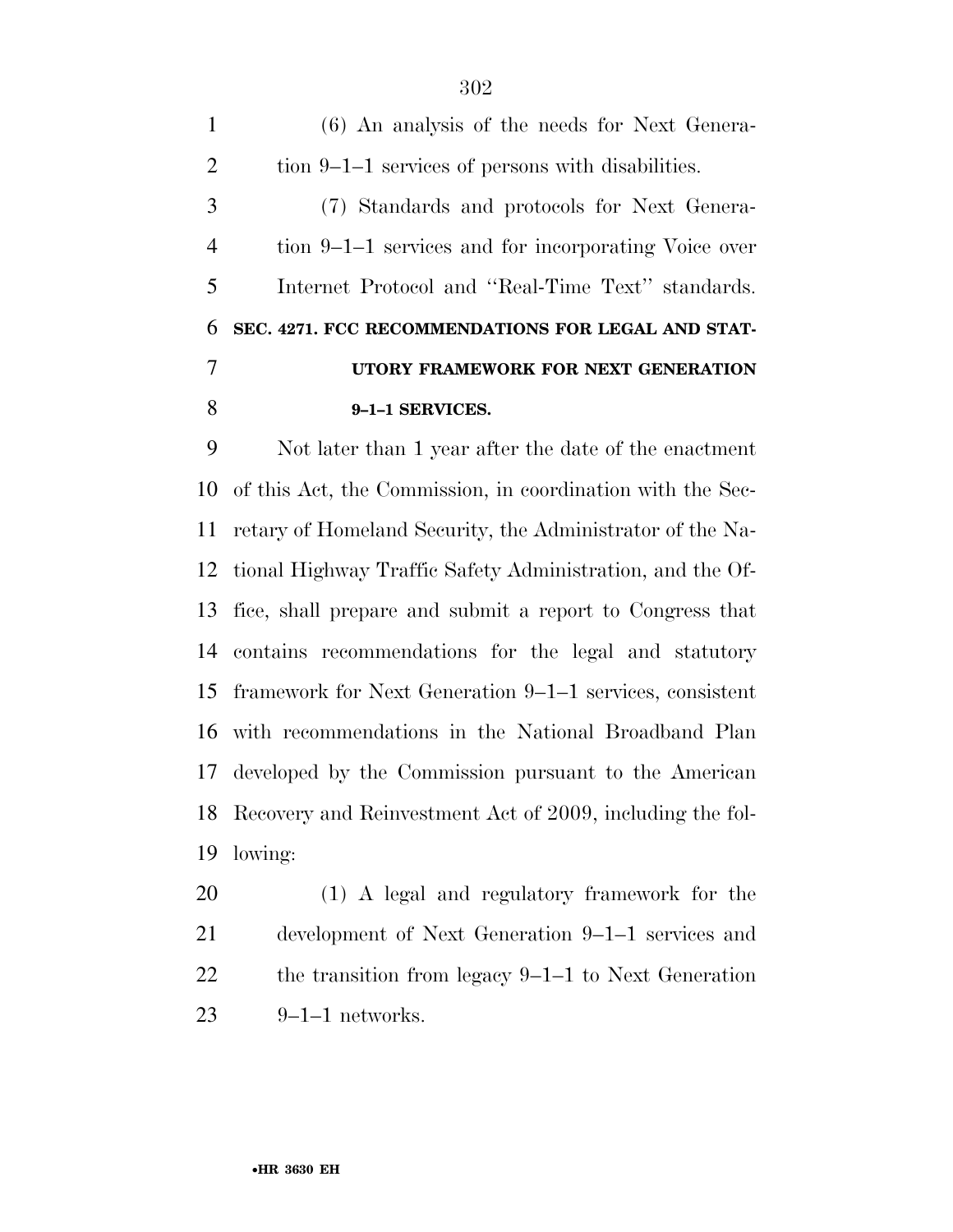| $\mathbf{1}$   | (2) Legal mechanisms to ensure efficient and          |
|----------------|-------------------------------------------------------|
| $\overline{2}$ | accurate transmission of 9-1-1 caller information to  |
| 3              | emergency response agencies.                          |
| $\overline{4}$ | (3) Recommendations for removing jurisdic-            |
| 5              | tional barriers and inconsistent legacy regulations   |
| 6              | including—                                            |
| 7              | (A) proposals that would require States to            |
| 8              | remove regulatory roadblocks to Next Genera-          |
| 9              | tion 9-1-1 services development, while recog-         |
| 10             | nizing existing State authority over 9–1–1 serv-      |
| 11             | ices;                                                 |
| 12             | $(B)$ eliminating outdated 9-1-1 regula-              |
| 13             | tions at the Federal level; and                       |
| 14             | (C) preempting inconsistent State regula-             |
| 15             | tions.                                                |
| 16             | <b>Subtitle C—Federal Spectrum</b>                    |
| 17             | <b>Relocation</b>                                     |
| 18             | SEC. 4301. RELOCATION OF AND SPECTRUM SHARING BY      |
| 19             | FEDERAL GOVERNMENT STATIONS.                          |
| 20             | (a) IN GENERAL.—Section 113 of the National Tele-     |
| 21             | communications and Information Administration Organi- |
| 22             | zation Act $(47 \text{ U.S.C. } 923)$ is amended—     |
| 23             | $(1)$ in subsection $(g)$ —                           |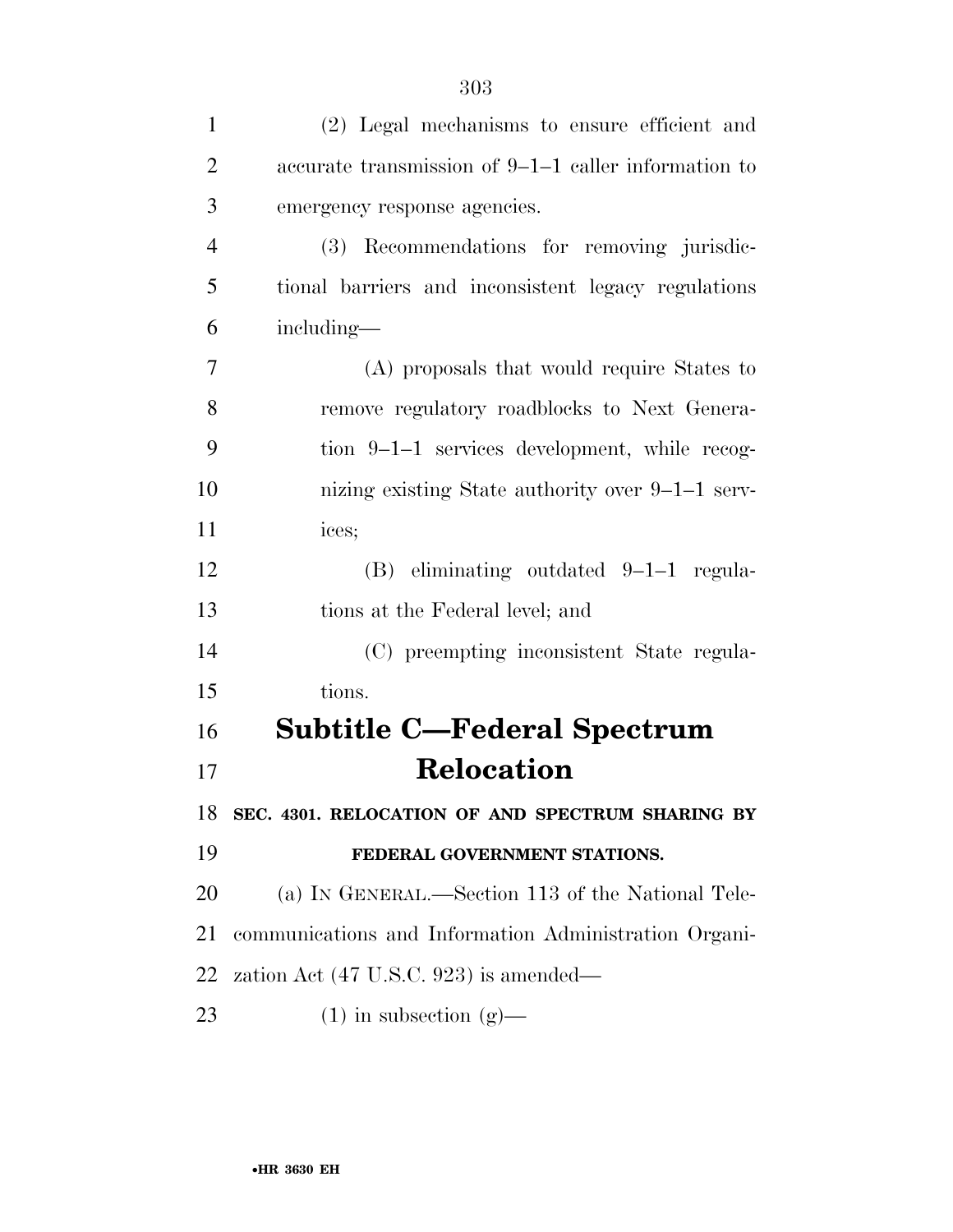| $\mathbf{1}$   | (A) by striking the heading and inserting              |
|----------------|--------------------------------------------------------|
| $\overline{2}$ | "RELOCATION OF AND SPECTRUM SHARING BY                 |
| 3              | FEDERAL GOVERNMENT STATIONS";                          |
| $\overline{4}$ | $(B)$ by amending paragraph $(1)$ to read as           |
| 5              | follows:                                               |
| 6              | "(1) ELIGIBLE FEDERAL ENTITIES.—Any Fed-               |
| 7              | eral entity that operates a Federal Government sta-    |
| 8              | tion authorized to use a band of eligible frequencies  |
| 9              | described in paragraph (2) and that incurs reloca-     |
| 10             | tion or sharing costs because of planning for an auc-  |
| 11             | tion of spectrum frequencies or the reallocation of    |
| 12             | spectrum frequencies from Federal use to exclusive     |
| 13             | non-Federal use or to shared use shall receive pay-    |
| 14             | ment for such relocation or sharing costs from the     |
| 15             | Spectrum Relocation Fund, in accordance with this      |
| 16             | section and section 118. For purposes of this para-    |
| 17             | graph, Federal power agencies exempted under sub-      |
| 18             | section $(c)(4)$ that choose to relocate from the fre- |
| 19             | quencies identified for reallocation pursuant to sub-  |
| 20             | section (a) are eligible to receive payment under this |
| 21             | paragraph.";                                           |
| 22             | (C) by amending paragraph $(2)(B)$ to read             |
| 23             | as follows:                                            |
| 24             | $\lq\lq (B)$ any other band of frequencies reallo-     |
| 25             | cated from Federal use to exclusive non-Federal        |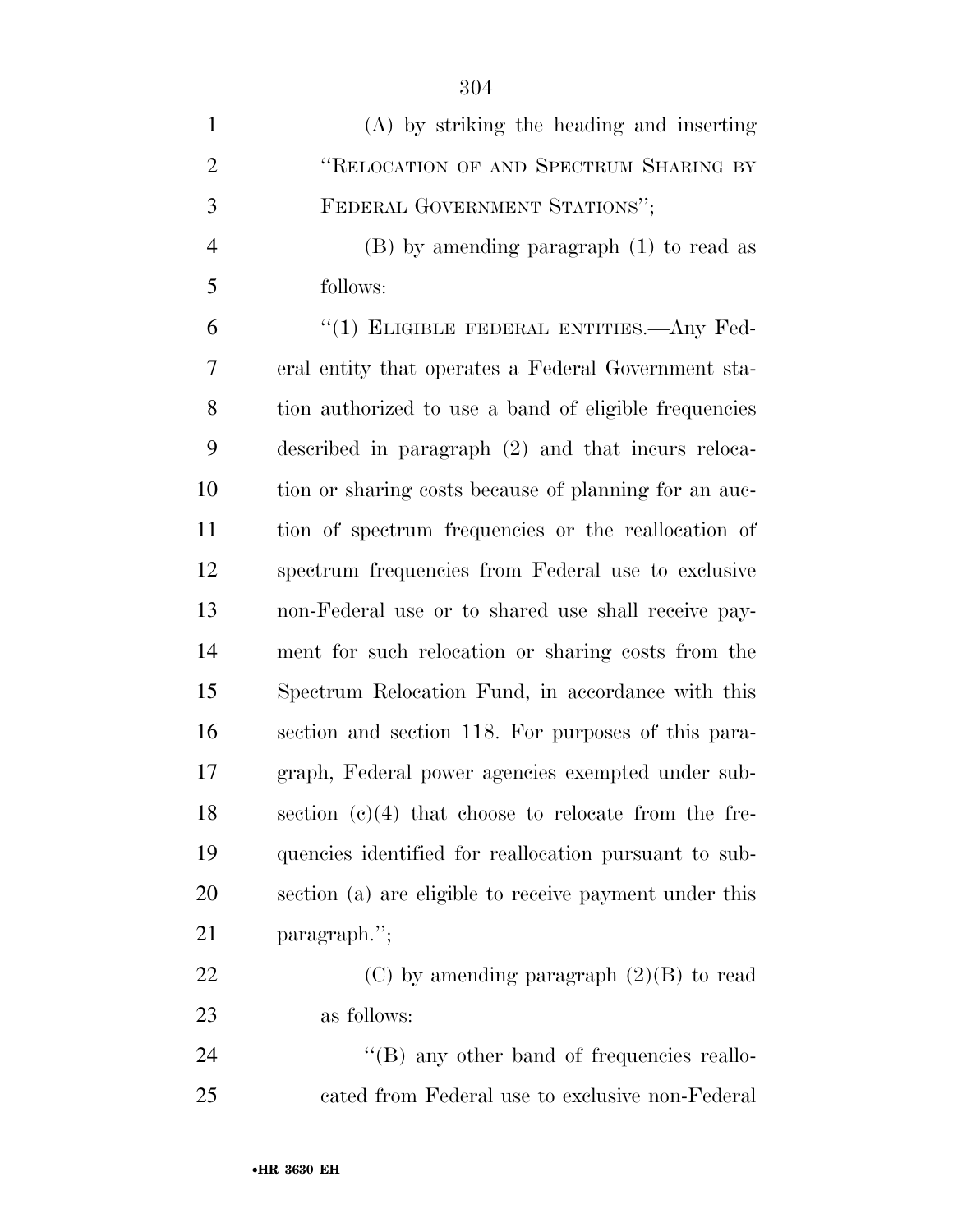| $\mathbf{1}$   | use or to shared use after January 1, 2003,      |
|----------------|--------------------------------------------------|
| $\overline{2}$ | that is assigned by competitive bidding pursu-   |
| 3              | ant to section $309(j)$ of the Communications    |
| $\overline{4}$ | Act of 1934 (47 U.S.C. 309(j)).";                |
| 5              | (D) by amending paragraph $(3)$ to read as       |
| 6              | follows:                                         |
| 7              | (3)<br>RELOCATION OR SHARING COSTS<br>DE-        |
| 8              | FINED.                                           |
| 9              | "(A) IN GENERAL.—For purposes of this            |
| 10             | section and section 118, the term 'relocation or |
| 11             | sharing costs' means the costs incurred by a     |
| 12             | Federal entity in connection with the auction of |
| 13             | spectrum frequencies previously assigned to      |
| 14             | such entity or the sharing of spectrum fre-      |
| 15             | quencies assigned to such entity (including the  |
| 16             | auction or a planned auction of the rights to    |
| 17             | use spectrum frequencies on a shared basis with  |
| 18             | such entity) in order to achieve comparable ca-  |
| 19             | pability of systems as before the relocation or  |
| 20             | sharing arrangement. Such term includes, with    |
| 21             | respect to relocation or sharing, as the case    |
| 22             | may be—                                          |
| 23             | "(i) the costs of any modification or            |
| 24             | replacement of equipment, spares, associ-        |
| 25             | ated ancillary equipment, software, facili-      |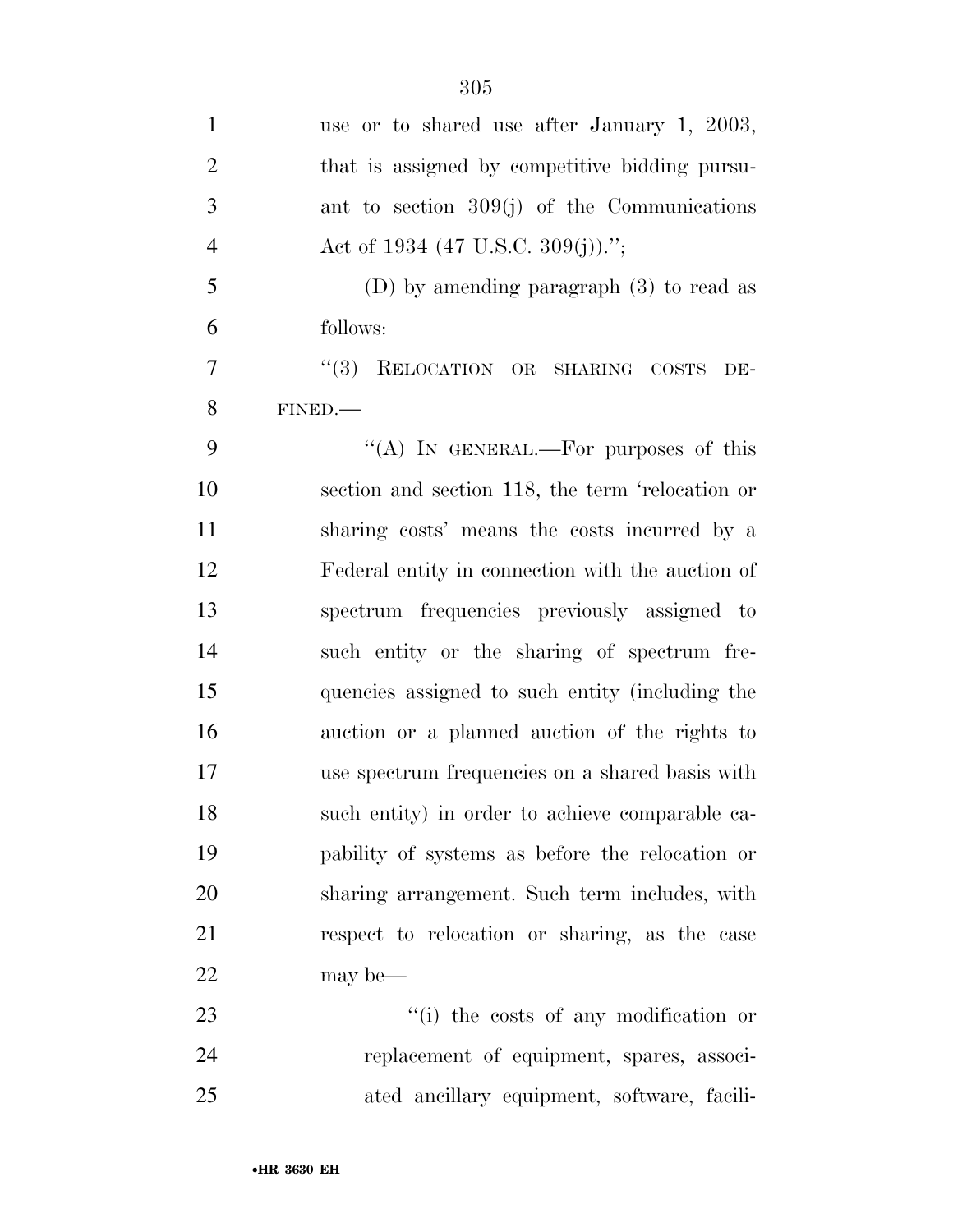ties, operating manuals, training, or com-2 pliance with regulations that are attrib-utable to relocation or sharing;

 ''(ii) the costs of all engineering, equipment, software, site acquisition, and construction, as well as any legitimate and prudent transaction expense, including term-limited Federal civil servant and con- tractor staff necessary to carry out the re- location or sharing activities of a Federal entity, and reasonable additional costs in- curred by the Federal entity that are at- tributable to relocation or sharing, includ- ing increased recurring costs associated 15 with the replacement of facilities;

 $"$ (iii) the costs of research, engineer- ing studies, economic analyses, or other ex- penses reasonably incurred in connection with—

20  $\frac{1}{2}$  (I) calculating the estimated re-21 location or sharing costs that are pro- vided to the Commission pursuant to 23 paragraph  $(4)(A)$ ;

24 ''(II) determining the technical or operational feasibility of relocation to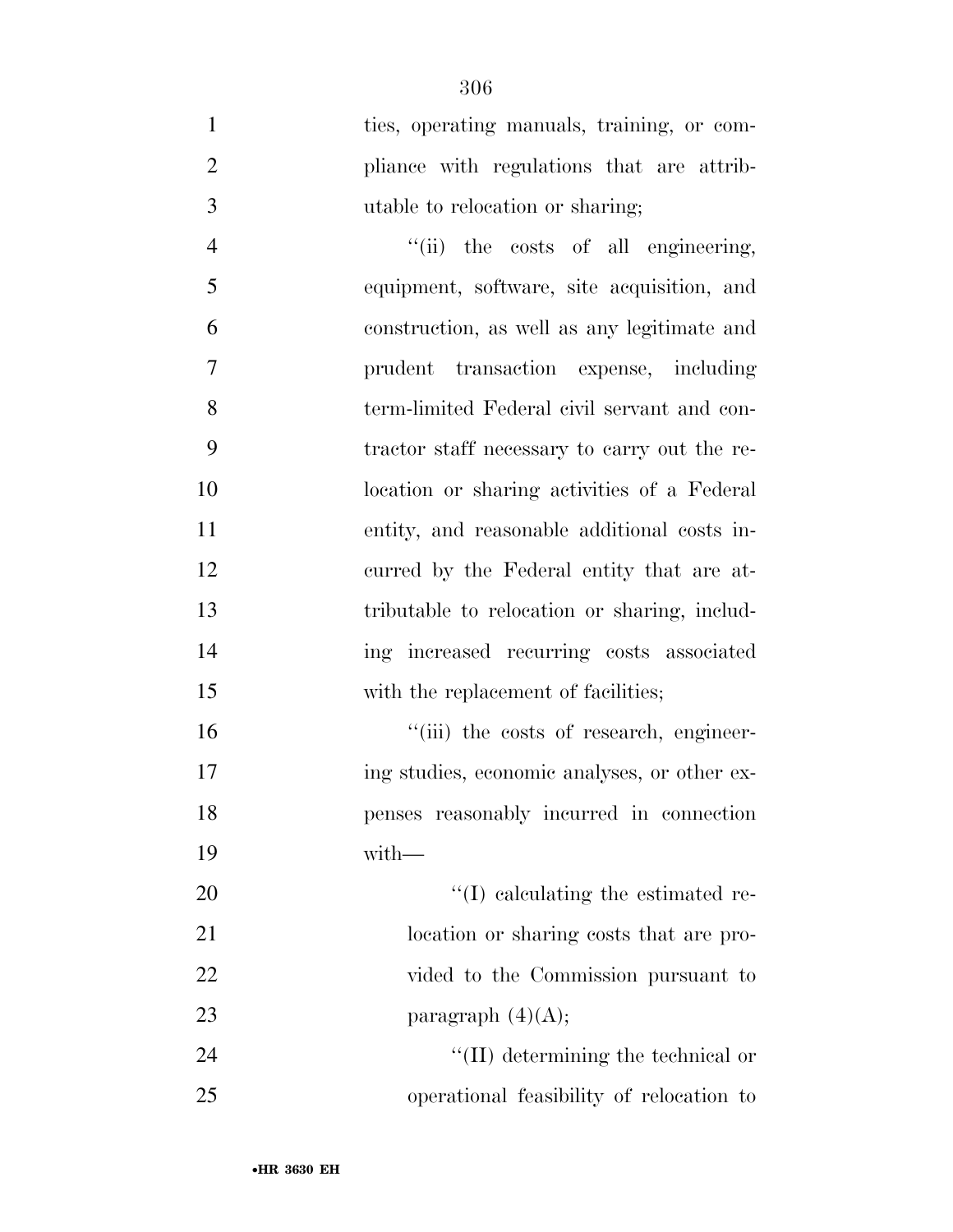| $\mathbf{1}$   | 1 or more potential relocation bands;         |
|----------------|-----------------------------------------------|
| $\overline{2}$ | <b>or</b>                                     |
| 3              | "(III) planning for or managing               |
| $\overline{4}$ | a relocation or sharing arrangement           |
| 5              | (including spectrum coordination with         |
| 6              | auction winners);                             |
| 7              | $\lq\lq$ (iv) the one-time costs of any modi- |
| 8              | fication of equipment reasonably nec-         |
| 9              | essary-                                       |
| 10             | $\lq\lq$ to accommodate non-Federal           |
| 11             | use of shared frequencies; or                 |
| 12             | $\lq\lq$ (II) in the case of eligible fre-    |
| 13             | quencies reallocated for exclusive non-       |
| 14             | Federal use and assigned through a            |
| 15             | system of competitive bidding under           |
| 16             | section $309(j)$ of the Communications        |
| 17             | Act of 1934 (47 U.S.C. 309(j)) but            |
| 18             | with respect to which a Federal entity        |
| 19             | retains primary allocation or protected       |
| 20             | status for a period of time after the         |
| 21             | completion of the competitive bidding         |
| 22             | process, to accommodate shared Fed-           |
| 23             | eral and non-Federal use of such fre-         |
| 24             | quencies for such period; and                 |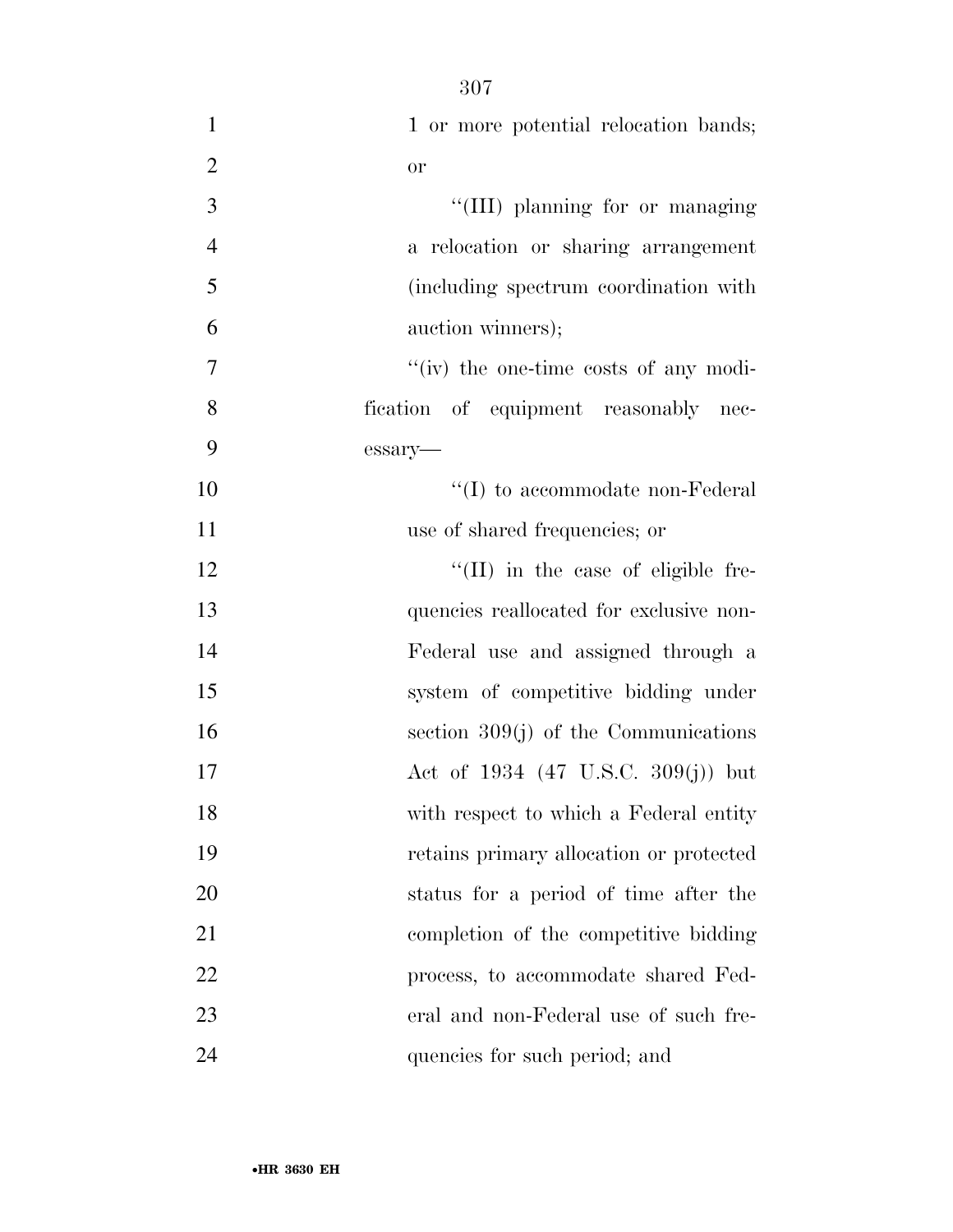| $\mathbf{1}$   | $f'(v)$ the costs associated with the ac-   |
|----------------|---------------------------------------------|
| $\overline{2}$ | celerated replacement of systems and        |
| 3              | equipment if the acceleration is necessary  |
| $\overline{4}$ | to ensure the timely relocation of systems  |
| 5              | to a new frequency assignment or the time-  |
| 6              | ly accommodation of sharing of Federal      |
| $\tau$         | frequencies.                                |
| 8              | "(B) COMPARABLE CAPABILITY OF<br>SYS-       |
| 9              | TEMS.—For purposes of subparagraph (A),     |
| 10             | comparable capability of systems—           |
| 11             | "(i) may be achieved by relocating a        |
| 12             | Federal Government station to a new fre-    |
| 13             | quency assignment, by relocating a Federal  |
| 14             | Government station to a different geo-      |
| 15             | graphic location, by modifying Federal      |
| 16             | Government equipment to mitigate inter-     |
| 17             | ference or use less spectrum, in terms of   |
| 18             | bandwidth, geography, or time, and there-   |
| 19             | by permitting spectrum sharing (including   |
| 20             | sharing among relocated Federal entities    |
| 21             | and incumbents to make spectrum avail-      |
| 22             | able for non-Federal use) or relocation, or |
| 23             | by utilizing an alternative technology; and |
| 24             | "(ii) includes the acquisition of state-    |
| 25             | of-the-art replacement systems intended to  |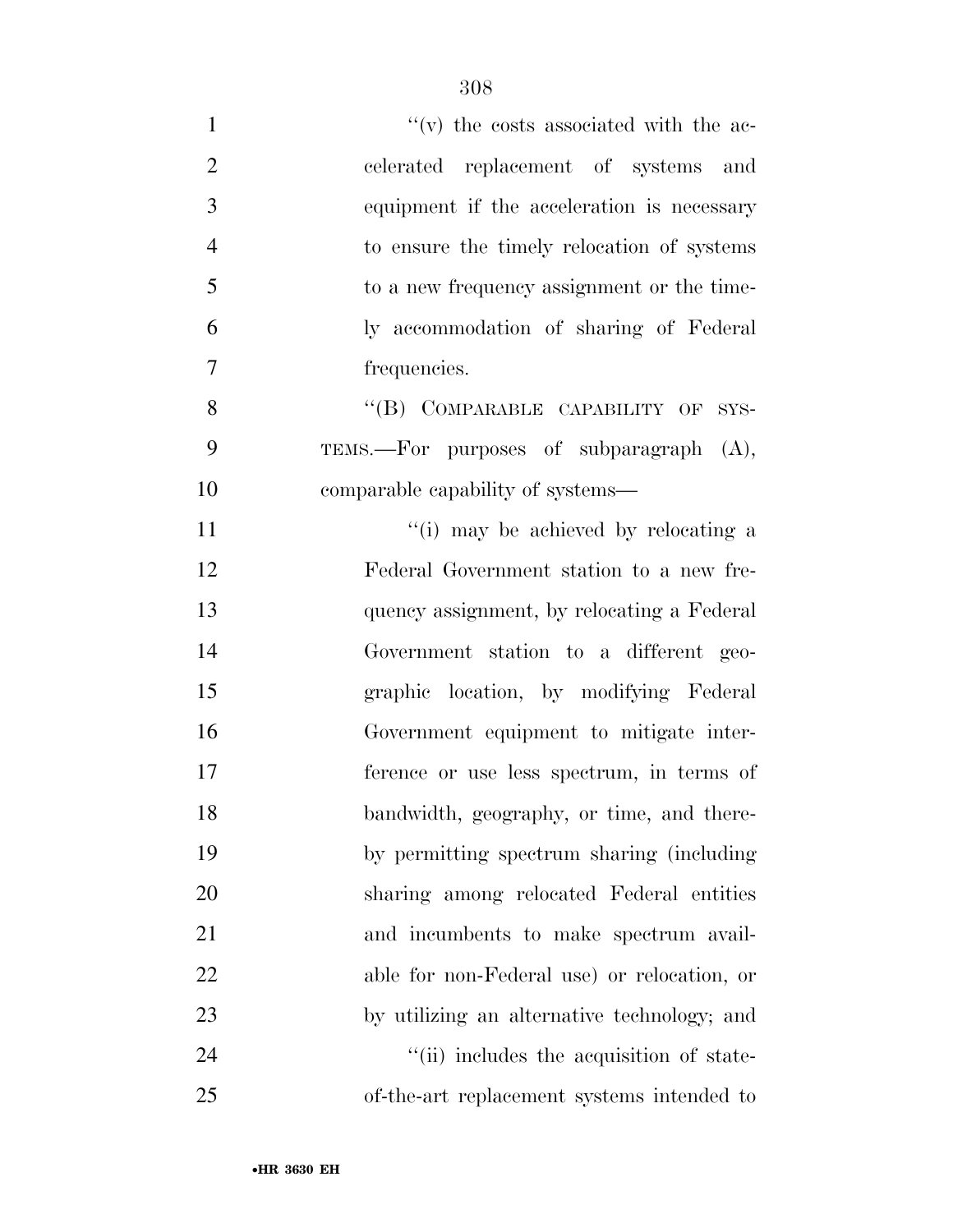meet comparable operational scope, which may include incidental increases in functionality.''; 4 (E) in paragraph  $(4)$ — (i) in the heading, by striking ''RELO- CATIONS COSTS'' and inserting ''RELOCA-7 TION OR SHARING COSTS": (ii) by striking ''relocation costs'' each place it appears and inserting ''relocation or sharing costs''; and 11 (iii) in subparagraph (A), by inserting 12 "or sharing" after "such relocation"; 13 (F) in paragraph  $(5)$ — 14 (i) by striking "relocation costs" and inserting ''relocation or sharing costs''; and (ii) by inserting ''or sharing'' after  $"for$  relocation"; and (G) by amending paragraph (6) to read as follows: 20 "(6) IMPLEMENTATION OF PROCEDURES.—The NTIA shall take such actions as necessary to ensure the timely relocation of Federal entities' spectrum- related operations from frequencies described in paragraph (2) to frequencies or facilities of com-parable capability and to ensure the timely imple-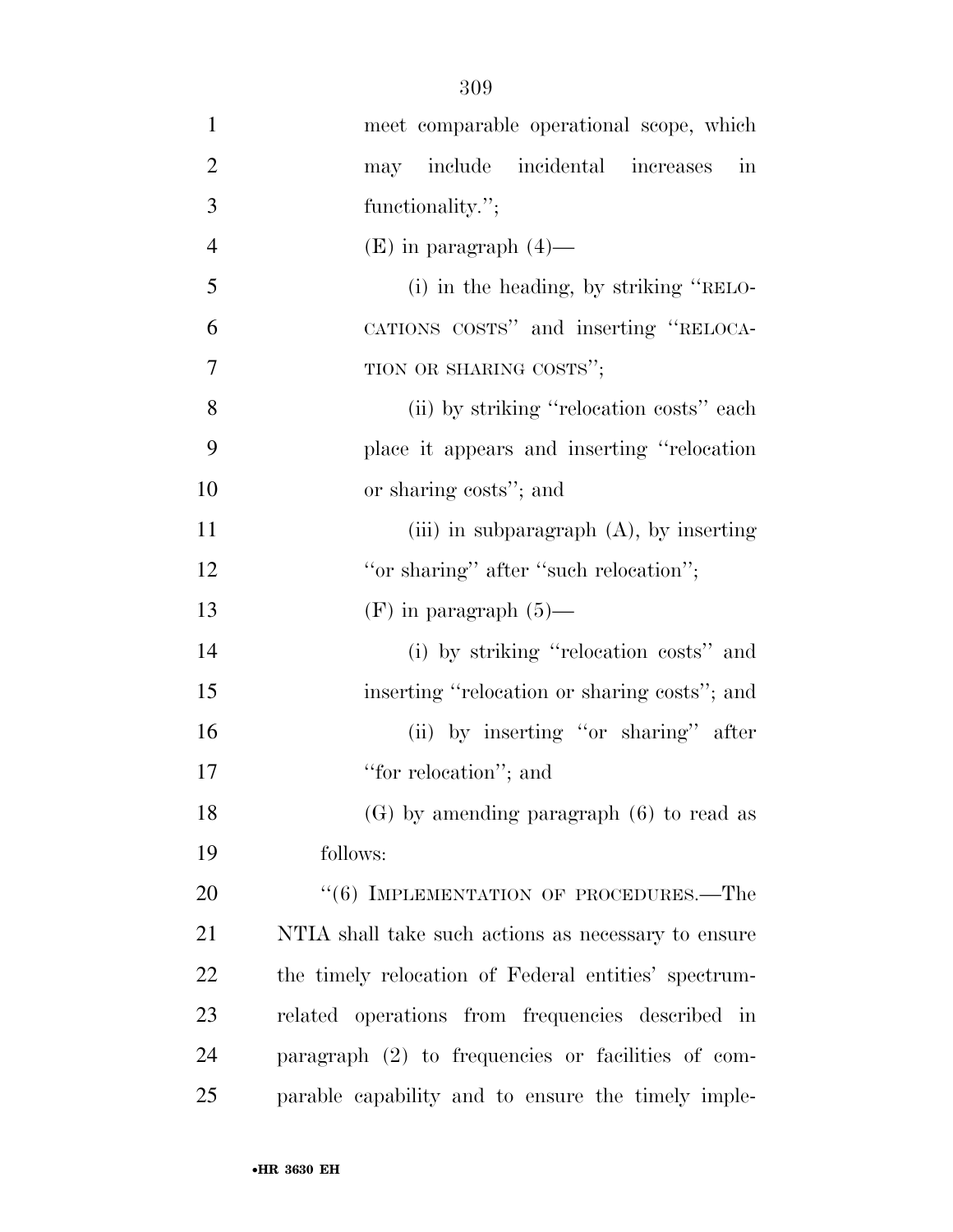| $\mathbf{1}$   | mentation of arrangements for the sharing of fre-     |
|----------------|-------------------------------------------------------|
| $\overline{2}$ | quencies described in such paragraph. Upon a find-    |
| 3              | ing by the NTIA that a Federal entity has achieved    |
| $\overline{4}$ | comparable capability of systems, the NTIA shall      |
| 5              | terminate or limit the entity's authorization and no- |
| 6              | tify the Commission that the entity's relocation has  |
| 7              | been completed or sharing arrangement has been im-    |
| 8              | plemented. The NTIA shall also terminate such enti-   |
| 9              | ty's authorization if the NTIA determines that the    |
| 10             | entity has unreasonably failed to comply with the     |
| 11             | timeline for relocation or sharing submitted by the   |
| 12             | Director of the Office of Management and Budget       |
| 13             | under section $118(d)(2)(C)$ .";                      |
| 14             | $(2)$ by redesignating subsections (h) and (i) as     |
| 15             | subsections (k) and (l), respectively; and            |
| 16             | $(3)$ by inserting after subsection $(g)$ the fol-    |
| 17             | lowing:                                               |
| 18             | "(h) DEVELOPMENT AND PUBLICATION OF RELOCA-           |
| 19             | TION OR SHARING TRANSITION PLANS.—                    |
| 20             | "(1) DEVELOPMENT OF TRANSITION PLAN BY                |
| 21             | FEDERAL ENTITY.—Not later than 240 days before        |
| <u>22</u>      | the commencement of any auction of eligible fre-      |
| 23             | quencies described in subsection $(g)(2)$ , a Federal |
| 24             | entity authorized to use any such frequency shall     |
| 25             | submit to the NTIA and to the Technical Panel es-     |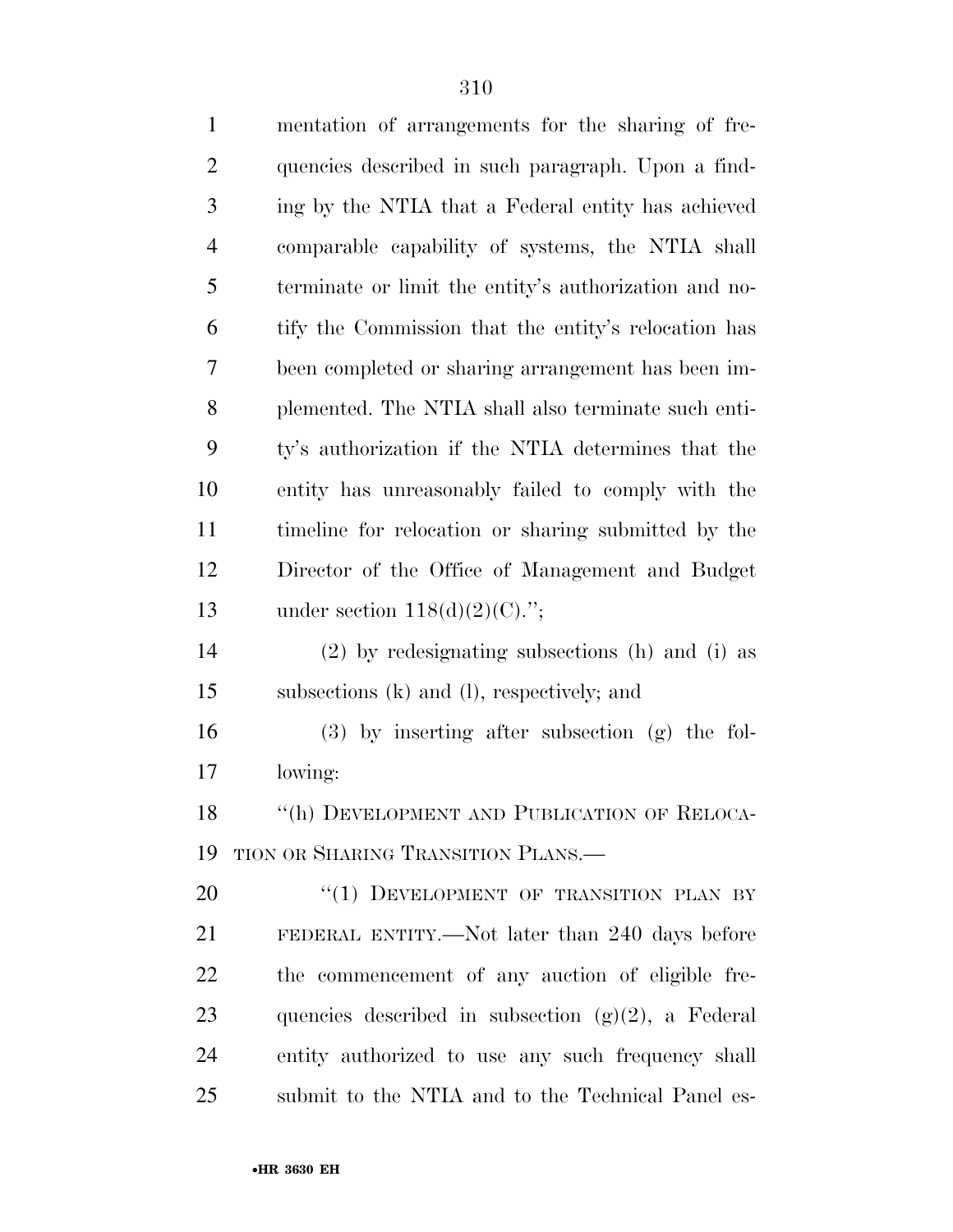| $\mathbf{1}$   | tablished by paragraph $(3)$ a transition plan for the |
|----------------|--------------------------------------------------------|
| $\overline{2}$ | implementation by such entity of the relocation or     |
| 3              | sharing arrangement. The NTIA shall specify, after     |
| $\overline{4}$ | public input, a common format for all Federal enti-    |
| 5              | ties to follow in preparing transition plans under     |
| 6              | this paragraph.                                        |
| $\overline{7}$ | $``(2)$ CONTENTS OF TRANSITION PLAN.—The               |
| 8              | transition plan required by paragraph (1) shall in-    |
| 9              | clude the following information:                       |
| 10             | "(A) The use by the Federal entity of the              |
| 11             | eligible frequencies to be auctioned, current as       |
| 12             | of the date of the submission of the plan.             |
| 13             | $\lq\lq$ (B) The geographic location of the facili-    |
| 14             | ties or systems of the Federal entity that use         |
| 15             | such frequencies.                                      |
| 16             | " $(C)$ The frequency bands used by such fa-           |
| 17             | cilities or systems, described by geographic loca-     |
| 18             | tion.                                                  |
| 19             | "(D) The steps to be taken by the Federal              |
| 20             | entity to relocate its spectrum use from such          |
| 21             | frequencies or to share such frequencies, includ-      |
| 22             | ing timelines for specific geographic locations in     |
| 23             | sufficient detail to indicate when use of such         |
| 24             | frequencies at such locations will be discon-          |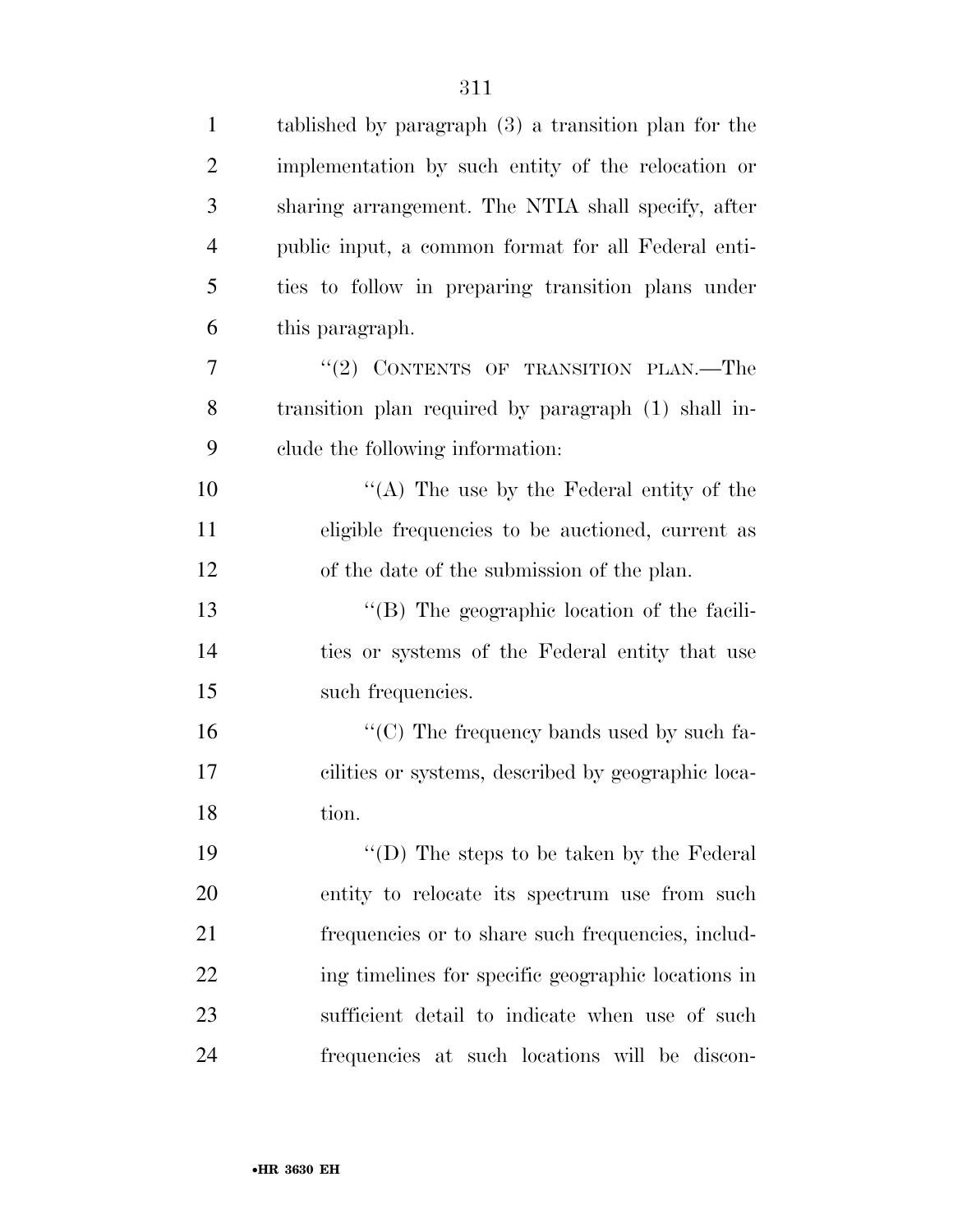| $\mathbf{1}$   | tinued by the Federal entity or shared between     |
|----------------|----------------------------------------------------|
| $\overline{2}$ | the Federal entity and non-Federal users.          |
| 3              | $\lq\lq$ (E) The specific interactions between the |
| $\overline{4}$ | eligible Federal entity and the NTIA needed to     |
| 5              | implement the transition plan.                     |
| 6              | $\lq\lq(F)$ The name of the officer or employee    |
| 7              | of the Federal entity who is responsible for the   |
| 8              | relocation or sharing efforts of the entity and    |
| 9              | who is authorized to meet and negotiate with       |
| 10             | non-Federal users regarding the transition.        |
| 11             | $\lq\lq$ The plans and timelines of the Fed-       |
| 12             | eral entity for-                                   |
| 13             | "(i) using funds received from the                 |
| 14             | Spectrum Relocation Fund established by            |
| 15             | section $118;$                                     |
| 16             | "(ii) procuring new equipment and                  |
| 17             | additional personnel needed for relocation         |
| 18             | or sharing;                                        |
| 19             | "(iii) field-testing and deploying new             |
| 20             | equipment needed for relocation or shar-           |
| 21             | ing; and                                           |
| 22             | "(iv) hiring and relying on contract               |
| 23             | personnel, if any, needed for relocation or        |
| 24             | sharing.                                           |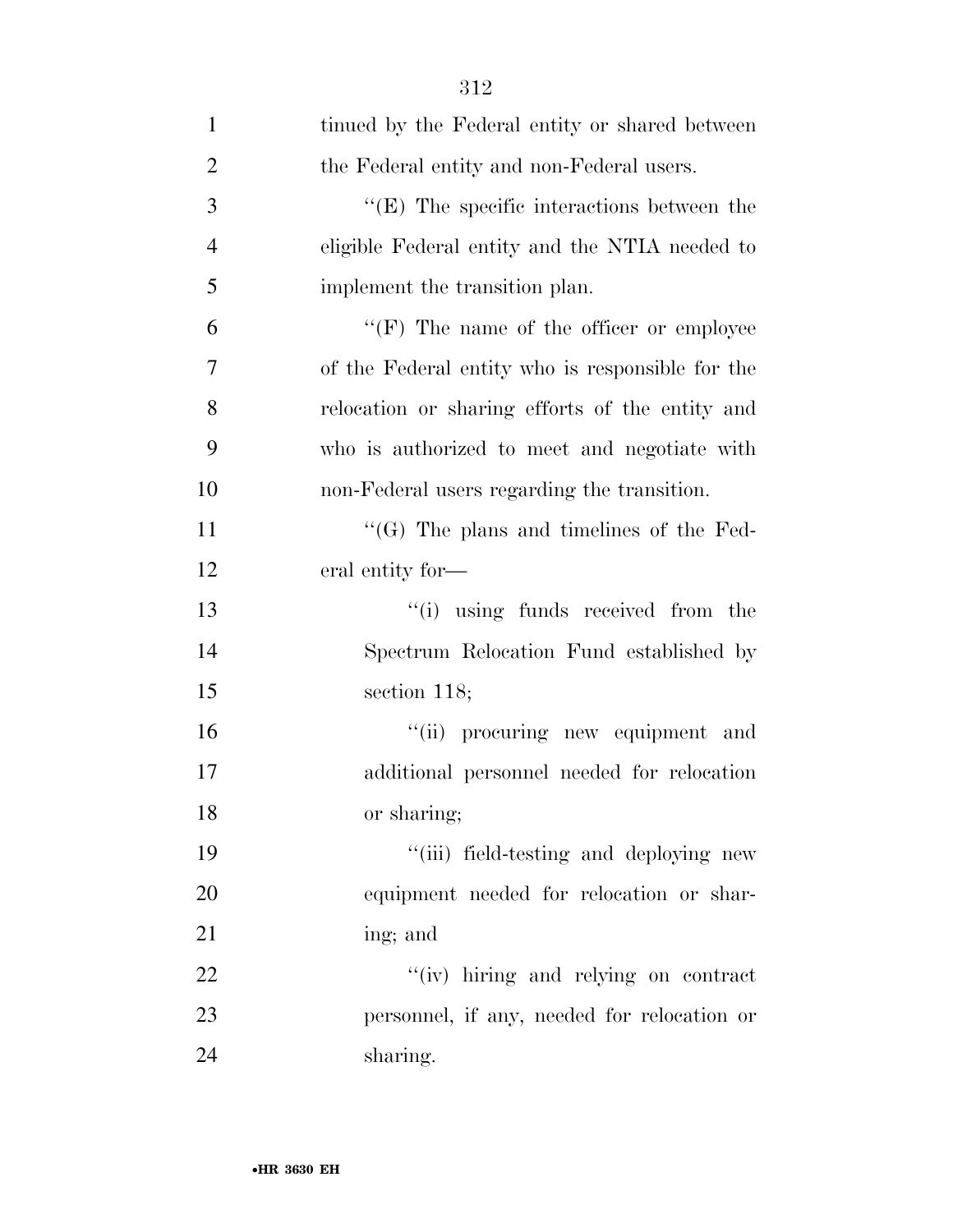| $\mathbf{1}$   | $\lq\lq (H)$ Factors that could hinder fulfillment |
|----------------|----------------------------------------------------|
| $\overline{2}$ | of the transition plan by the Federal entity.      |
| 3              | $``(3)$ TECHNICAL PANEL.—                          |
| $\overline{4}$ | "(A) ESTABLISHMENT.—There is estab-                |
| 5              | lished within the NTIA a panel to be known as      |
| 6              | the Technical Panel.                               |
| 7              | $\lq\lq (B)$ MEMBERSHIP.—                          |
| 8              | "(i) NUMBER AND APPOINTMENT.-                      |
| 9              | The Technical Panel shall be composed of           |
| 10             | 3 members, to be appointed as follows:             |
| 11             | $\lq\lq$ (I) One member to be appointed            |
| 12             | by the Director of the Office of Man-              |
| 13             | agement and Budget (in this sub-                   |
| 14             | section referred to as 'OMB').                     |
| 15             | "(II) One member to be ap-                         |
| 16             | pointed by the Assistant Secretary.                |
| 17             | "(III) One member to be ap-                        |
| 18             | pointed by the Chairman of the Com-                |
| 19             | mission.                                           |
| 20             | "(ii) QUALIFICATIONS.—Each mem-                    |
| 21             | ber of the Technical Panel shall be a radio        |
| 22             | engineer or a technical expert.                    |
| 23             | ``(iii)<br>INITIAL APPOINTMENT.—The                |
| 24             | initial members of the Technical Panel             |
| 25             | shall be appointed not later than 180 days         |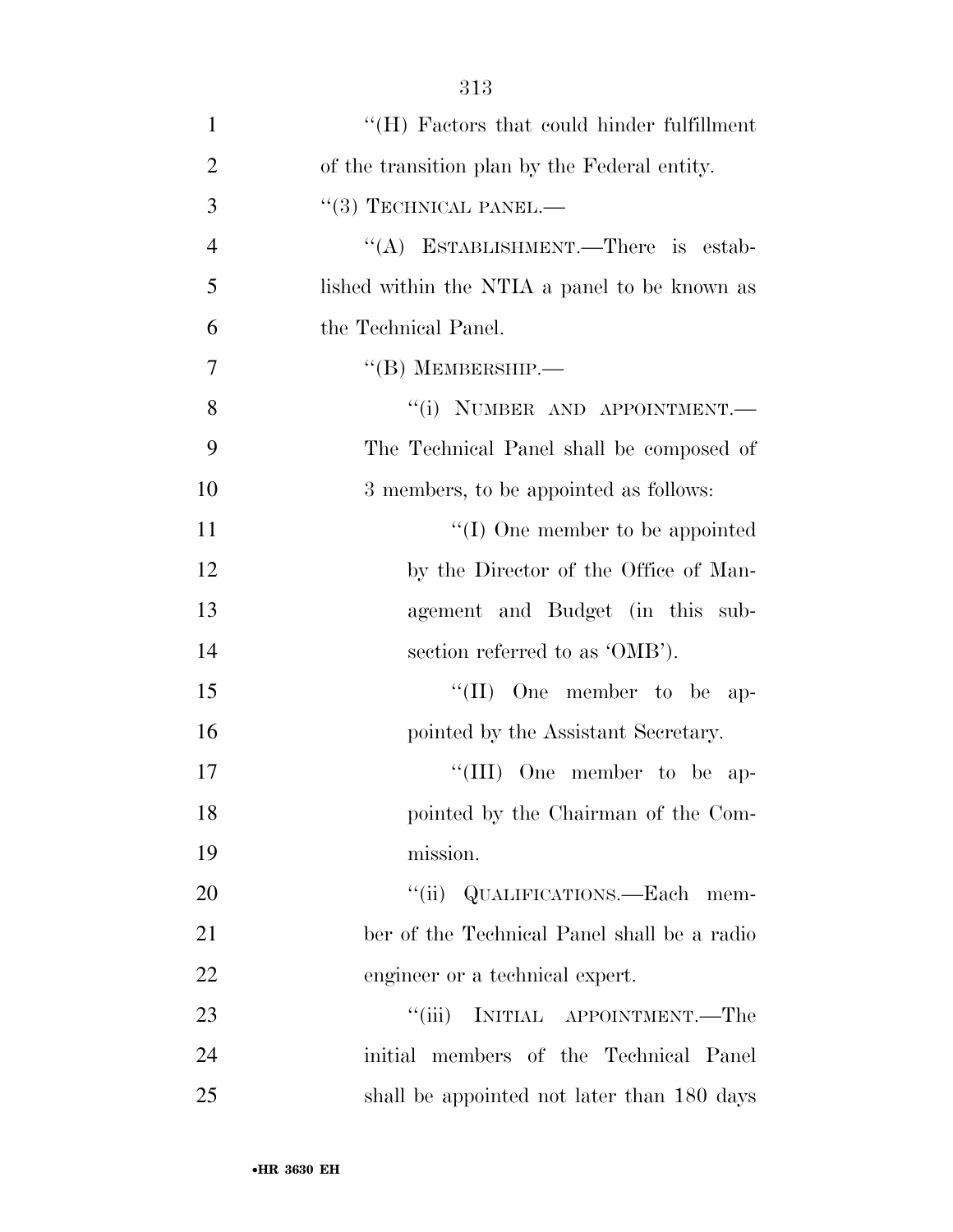after the date of the enactment of the Jumpstarting Opportunity with Broadband Spectrum Act of 2011. 4 "(iv) TERMS.—The term of a member of the Technical Panel shall be 18 months, and no individual may serve more than 1 consecutive term. 8 "(v) VACANCIES.—Any member ap- pointed to fill a vacancy occurring before the expiration of the term for which the member's predecessor was appointed shall be appointed only for the remainder of that term. A member may serve after the expi- ration of that member's term until a suc- cessor has taken office. A vacancy shall be filled in the manner in which the original appointment was made. 18 "(vi) No COMPENSATION.—The mem- bers of the Technical Panel shall not re- ceive any compensation for service on the Technical Panel. If any such member is an employee of the agency of the official that appointed such member to the Technical Panel, compensation in the member's ca-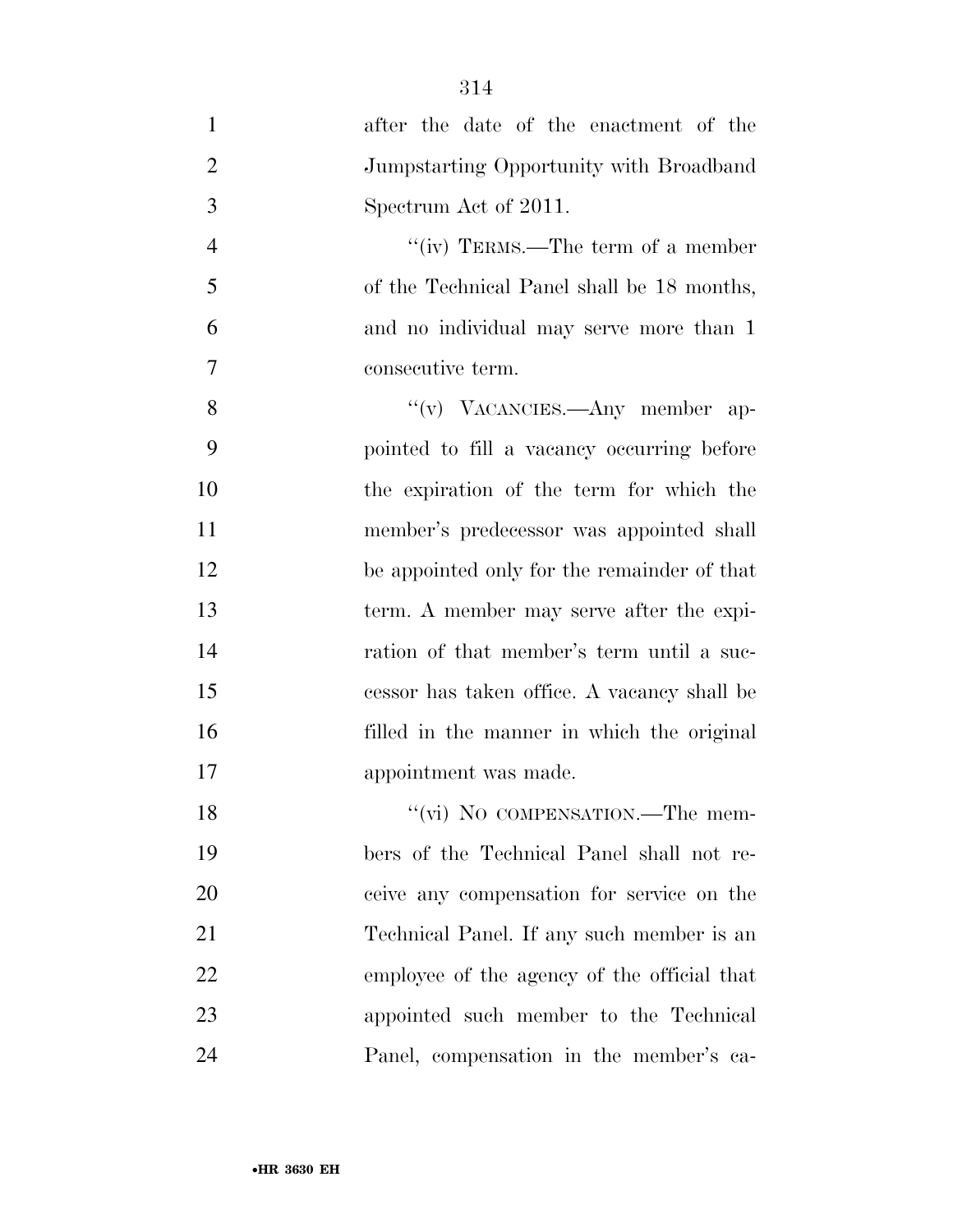| $\mathbf{1}$   | pacity as such an employee shall not be            |
|----------------|----------------------------------------------------|
| $\overline{2}$ | considered compensation under this clause.         |
| 3              | "(C) ADMINISTRATIVE SUPPORT.—The                   |
| $\overline{4}$ | NTIA shall provide the Technical Panel with        |
| 5              | the administrative support services necessary to   |
| 6              | carry out its duties under this subsection and     |
| 7              | subsection (i).                                    |
| 8              | "(D) REGULATIONS.—Not later than 180               |
| 9              | days after the date of the enactment of the        |
| 10             | Jumpstarting Opportunity with Broadband            |
| 11             | Spectrum Act of 2011, the NTIA shall, after        |
| 12             | public notice and comment and subject to ap-       |
| 13             | proval by the Director of OMB, adopt regula-       |
| 14             | tions to govern the workings of the Technical      |
| 15             | Panel.                                             |
| 16             | "(E) CERTAIN REQUIREMENTS INAPPLI-                 |
| 17             | CABLE.—The Federal Advisory Committee Act          |
| 18             | $(5$ U.S.C. App.) and sections $552$ and $552b$ of |
| 19             | title 5, United States Code, shall not apply to    |
| 20             | the Technical Panel.                               |
| 21             | (4)<br>REVIEW OF PLAN<br>BY<br>TECHNICAL           |
| 22             | PANEL.-                                            |
| 23             | "(A) IN GENERAL.—Not later than 30                 |
| 24             | days after the submission of the plan under        |
| 25             | paragraph (1), the Technical Panel shall submit    |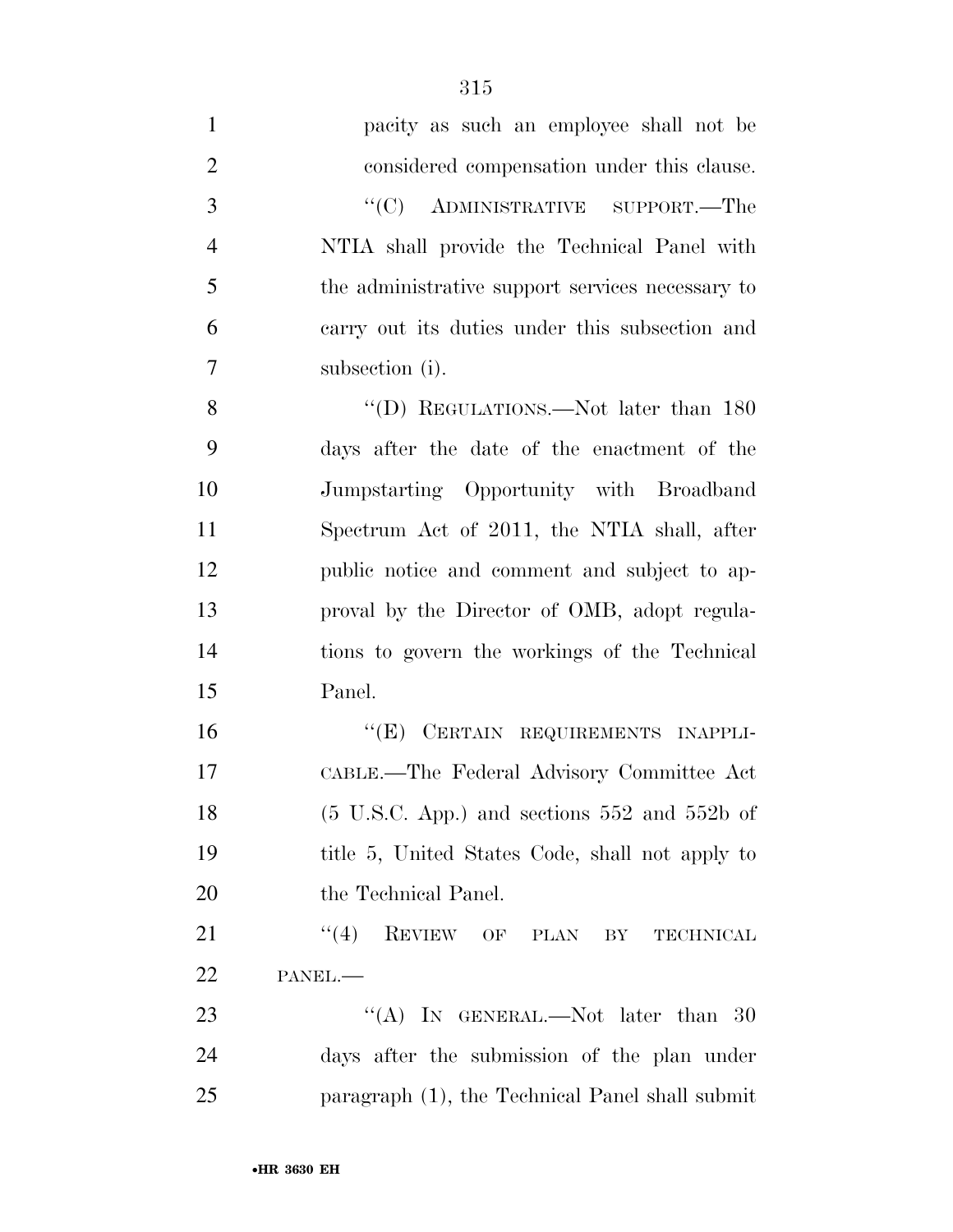| $\mathbf{1}$   | to the NTIA and to the Federal entity a report     |
|----------------|----------------------------------------------------|
| $\overline{2}$ | on the sufficiency of the plan, including whether  |
| 3              | the plan includes the information required by      |
| $\overline{4}$ | paragraph $(2)$ and an assessment of the reason-   |
| 5              | ableness of the proposed timelines and esti-       |
| 6              | mated relocation or sharing costs, including the   |
| 7              | costs of any proposed expansion of the capabili-   |
| 8              | ties of a Federal system in connection with relo-  |
| 9              | cation or sharing.                                 |
| 10             | "(B) INSUFFICIENCY OF PLAN.—If the                 |
| 11             | Technical Panel finds the plan insufficient, the   |
| 12             | Federal entity shall, not later than 90 days       |
| 13             | after the submission of the report by the Tech-    |
| 14             | nical panel under subparagraph (A), submit to      |
| 15             | the Technical Panel a revised plan. Such re-       |
| 16             | vised plan shall be treated as a plan submitted    |
| 17             | under paragraph $(1)$ .                            |
| 18             | "(5) PUBLICATION OF TRANSITION PLAN.—Not           |
| 19             | later than 120 days before the commencement of the |
| 20             | auction described in paragraph (1), the NTIA shall |
| 21             | make the transition plan publicly available on its |
| 22             | website.                                           |
| 23             | " $(6)$ UPDATES OF TRANSITION PLAN.—As the         |
| 24             | Federal entity implements the transition plan, it  |
| 25             | shall periodically update the plan to reflect any  |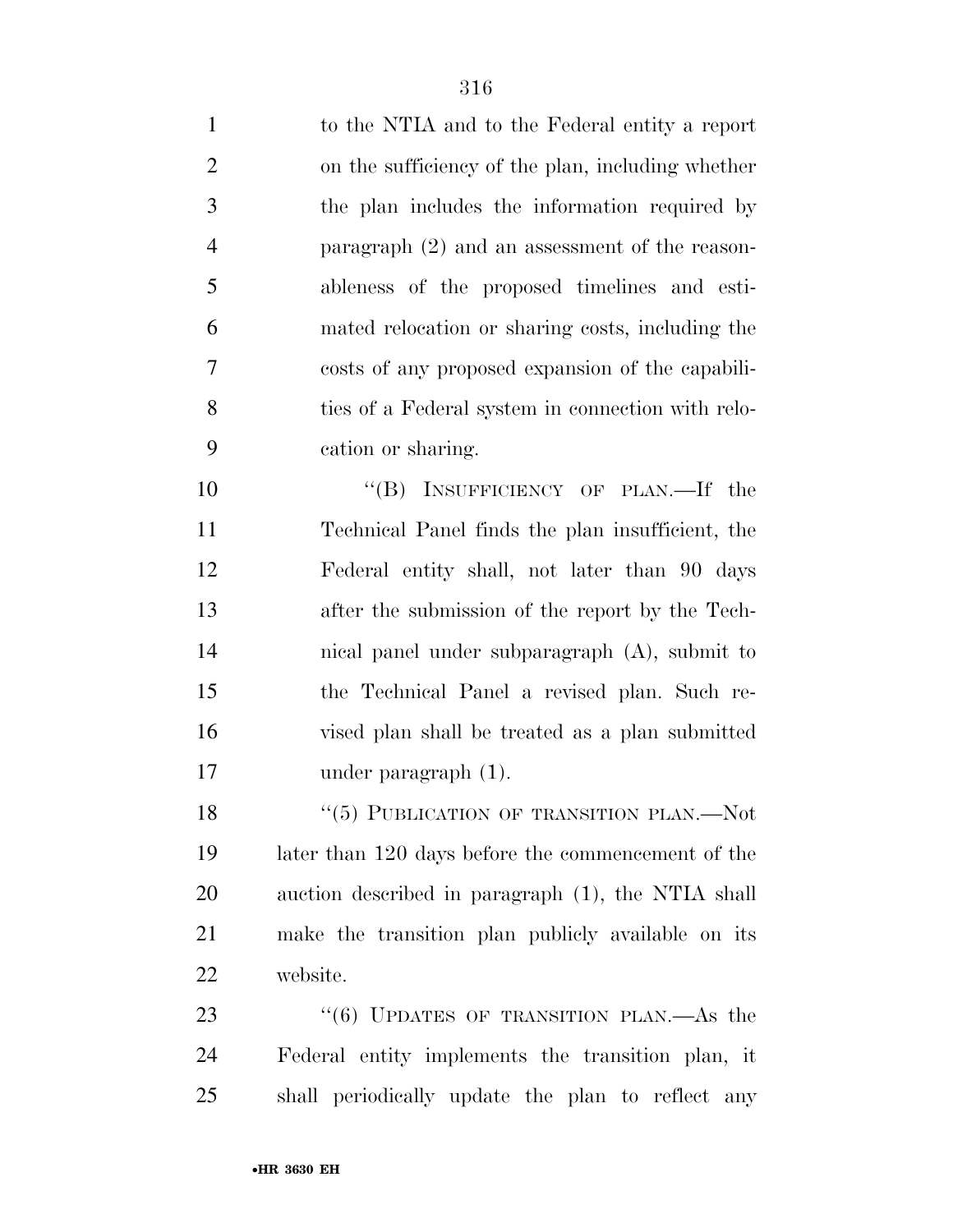| $\mathbf{1}$   | changed circumstances, including changes in esti-     |
|----------------|-------------------------------------------------------|
| $\overline{2}$ | mated relocation or sharing costs or the timeline for |
| 3              | relocation or sharing. The NTIA shall make the up-    |
| $\overline{4}$ | dates available on its website.                       |
| 5              | "(7) CLASSIFIED AND OTHER SENSITIVE IN-               |
| 6              | FORMATION.                                            |
| 7              | "(A) CLASSIFIED INFORMATION.—If any                   |
| 8              | of the information required to be included in         |
| 9              | the transition plan of a Federal entity is classi-    |
| 10             | fied information (as defined in section $798(b)$ ) of |
| 11             | title 18, United States Code), the entity shall—      |
| 12             | $\lq\lq$ (i) include in the plan—                     |
| 13             | $\lq\lq$ (I) an explanation of the exclu-             |
| 14             | sion of any such information, which                   |
| 15             | shall be as specific as possible; and                 |
| 16             | $\lq\lq$ (II) all relevant non-classified             |
| 17             | information that is available; and                    |
| 18             | "(ii) discuss as a factor under para-                 |
| 19             | graph $(2)(H)$ the extent of the classified           |
| 20             | information and the effect of such informa-           |
| 21             | tion on the implementation of the reloca-             |
| 22             | tion or sharing arrangement.                          |
| 23             | "(B) REGULATIONS.—Not later than 180                  |
| 24             | days after the date of the enactment of the           |
| 25             | Jumpstarting Opportunity with Broadband               |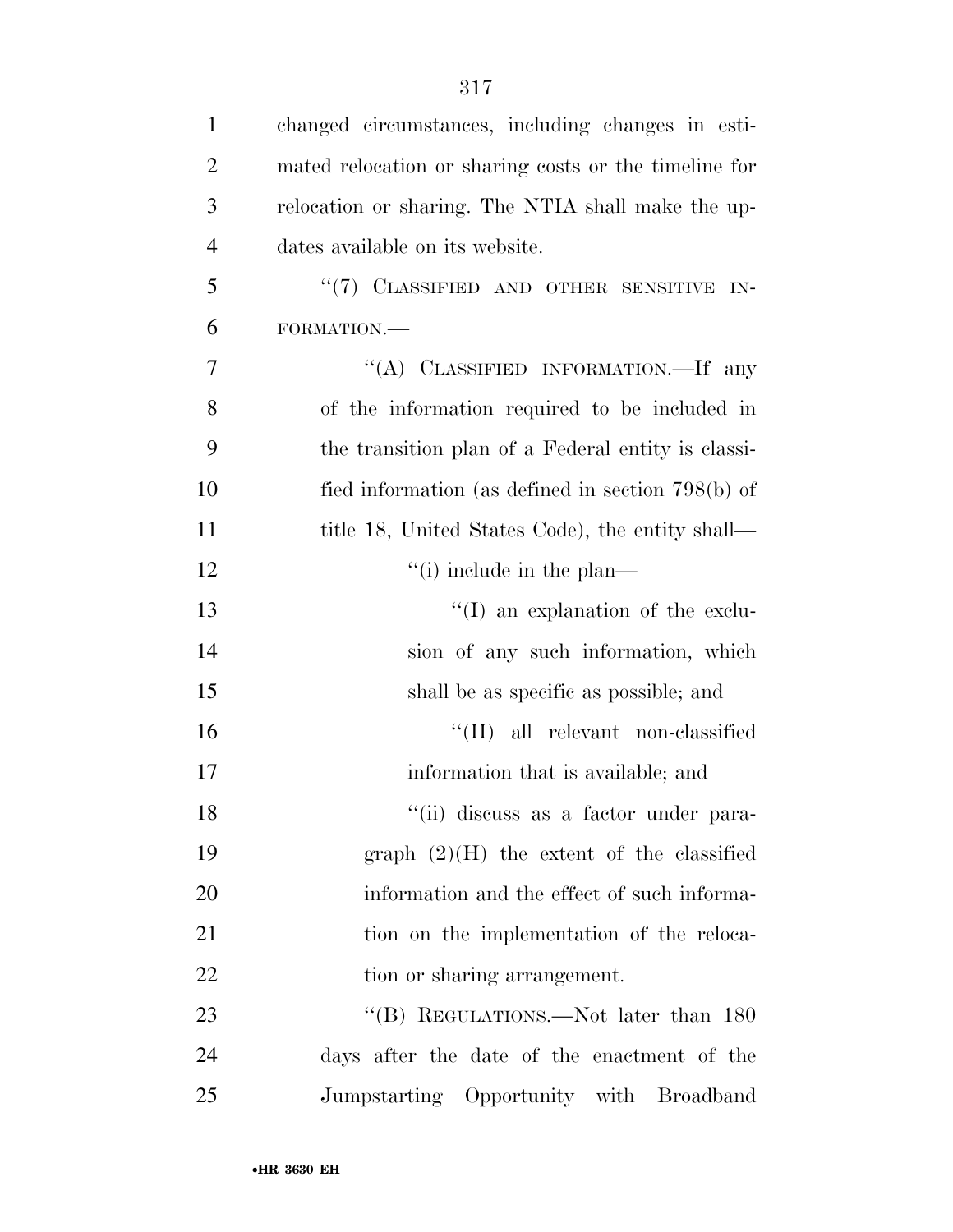| $\mathbf{1}$   | Spectrum Act of 2011, the NTIA, in consulta-          |
|----------------|-------------------------------------------------------|
| $\overline{2}$ | tion with the Director of OMB and the Sec-            |
| 3              | retary of Defense, shall adopt regulations to en-     |
| $\overline{4}$ | sure that the information publicly released           |
| 5              | under paragraph $(5)$ or $(6)$ does not contain       |
| 6              | classified information or other sensitive infor-      |
| 7              | mation.                                               |
| 8              | "(i) DISPUTE RESOLUTION PROCESS.—                     |
| 9              | " $(1)$ In GENERAL.—If a dispute arises between       |
| 10             | a Federal entity and a non-Federal user regarding     |
| 11             | the execution, timing, or cost of the transition plan |
| 12             | submitted by the Federal entity under subsection      |
| 13             | $(h)(1)$ , the Federal entity or the non-Federal user |
| 14             | may request that the NTIA establish a dispute reso-   |
| 15             | lution board to resolve the dispute.                  |
| 16             | $``(2)$ ESTABLISHMENT OF BOARD.—                      |
| 17             | "(A) IN GENERAL.—If the NTIA receives                 |
| 18             | a request under paragraph (1), it shall establish     |
| 19             | a dispute resolution board.                           |
| 20             | "(B) MEMBERSHIP AND APPOINTMENT.-                     |
| 21             | The dispute resolution board shall be composed        |
| 22             | of 3 members, as follows:                             |
| 23             | "(i) A representative of the Office of                |
| 24             | Management and Budget (in this<br>sub-                |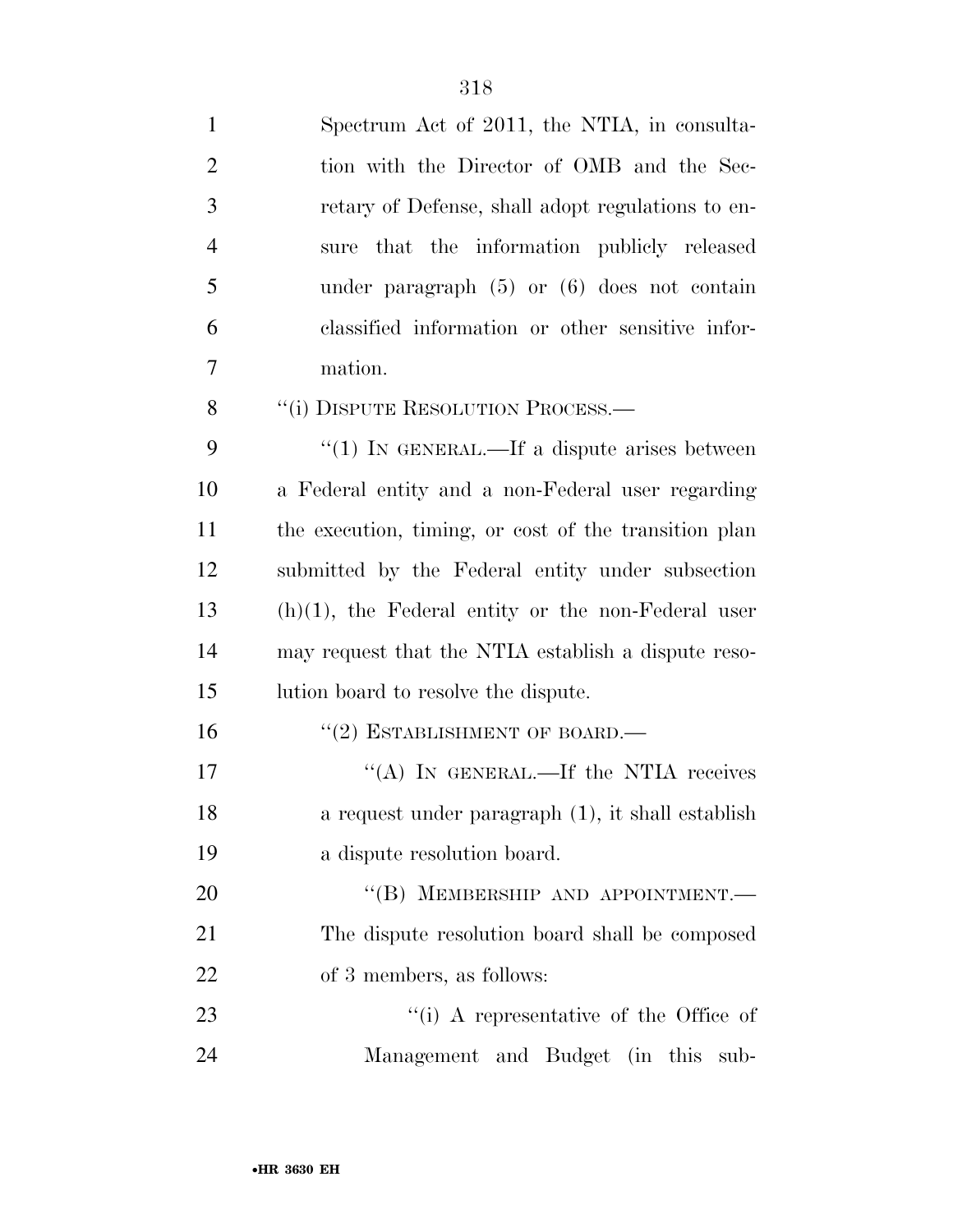| $\mathbf{1}$   | section referred to as 'OMB'), to be ap-          |
|----------------|---------------------------------------------------|
| $\overline{2}$ | pointed by the Director of OMB.                   |
| 3              | "(ii) A representative of the NTIA, to            |
| $\overline{4}$ | be appointed by the Assistant Secretary.          |
| 5              | "(iii) A representative of the Commis-            |
| 6              | sion, to be appointed by the Chairman of          |
| $\tau$         | the Commission.                                   |
| 8              | "(C) CHAIR.—The representative of OMB             |
| 9              | shall be the Chair of the dispute resolution      |
| 10             | board.                                            |
| 11             | "(D) VACANCIES.—Any vacancy in the dis-           |
| 12             | pute resolution board shall be filled in the man- |
| 13             | ner in which the original appointment was         |
| 14             | made.                                             |
| 15             | "(E) NO COMPENSATION.—The members                 |
| 16             | of the dispute resolution board shall not receive |
| 17             | any compensation for service on the board. If     |
| 18             | any such member is an employee of the agency      |
| 19             | of the official that appointed such member to     |
| 20             | the board, compensation in the member's capac-    |
| 21             | ity as such an employee shall not be considered   |
| 22             | compensation under this subparagraph.             |
| 23             | "(F) TERMINATION OF BOARD.—The dis-               |
| 24             | pute resolution board shall be terminated after   |

it rules on the dispute that it was established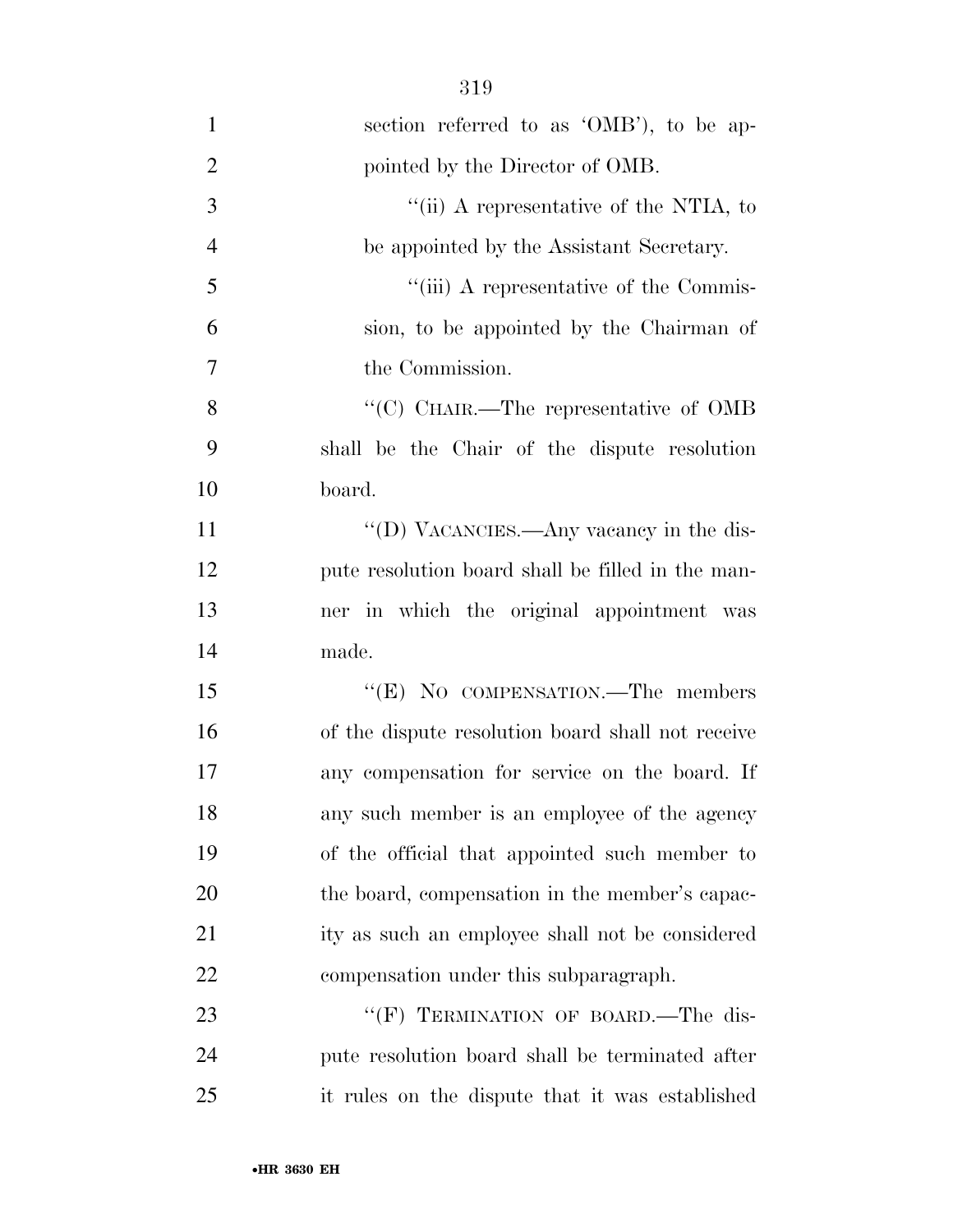| $\mathbf{1}$   | to resolve and the time for appeal of its decision    |
|----------------|-------------------------------------------------------|
| $\overline{2}$ | under paragraph (7) has expired, unless an ap-        |
| 3              | peal has been taken under such paragraph. If          |
| $\overline{4}$ | such an appeal has been taken, the board shall        |
| 5              | continue to exist until the appeal process has        |
| 6              | been exhausted and the board has completed            |
| 7              | any action required by a court hearing the ap-        |
| 8              | peal.                                                 |
| 9              | (3)<br>PROCEDURES.—The dispute resolution             |
| 10             | board shall meet simultaneously with representatives  |
| 11             | of the Federal entity and the non-Federal user to     |
| 12             | discuss the dispute. The dispute resolution board     |
| 13             | may require the parties to make written submissions   |
| 14             | to it.                                                |
| 15             | "(4) DEADLINE FOR DECISION.—The dispute               |
| 16             | resolution board shall rule on the dispute not later  |
| 17             | than 30 days after the request was made to the        |
| 18             | NTIA under paragraph (1).                             |
| 19             | "(5) ASSISTANCE FROM TECHNICAL PANEL.-                |
| 20             | The Technical Panel established under subsection      |
| 21             | $(h)(3)$ shall provide the dispute resolution board   |
| 22             | with such technical assistance as the board requests. |
| 23             | "(6) ADMINISTRATIVE SUPPORT.—The NTIA                 |
| 24             | shall provide the dispute resolution board with the   |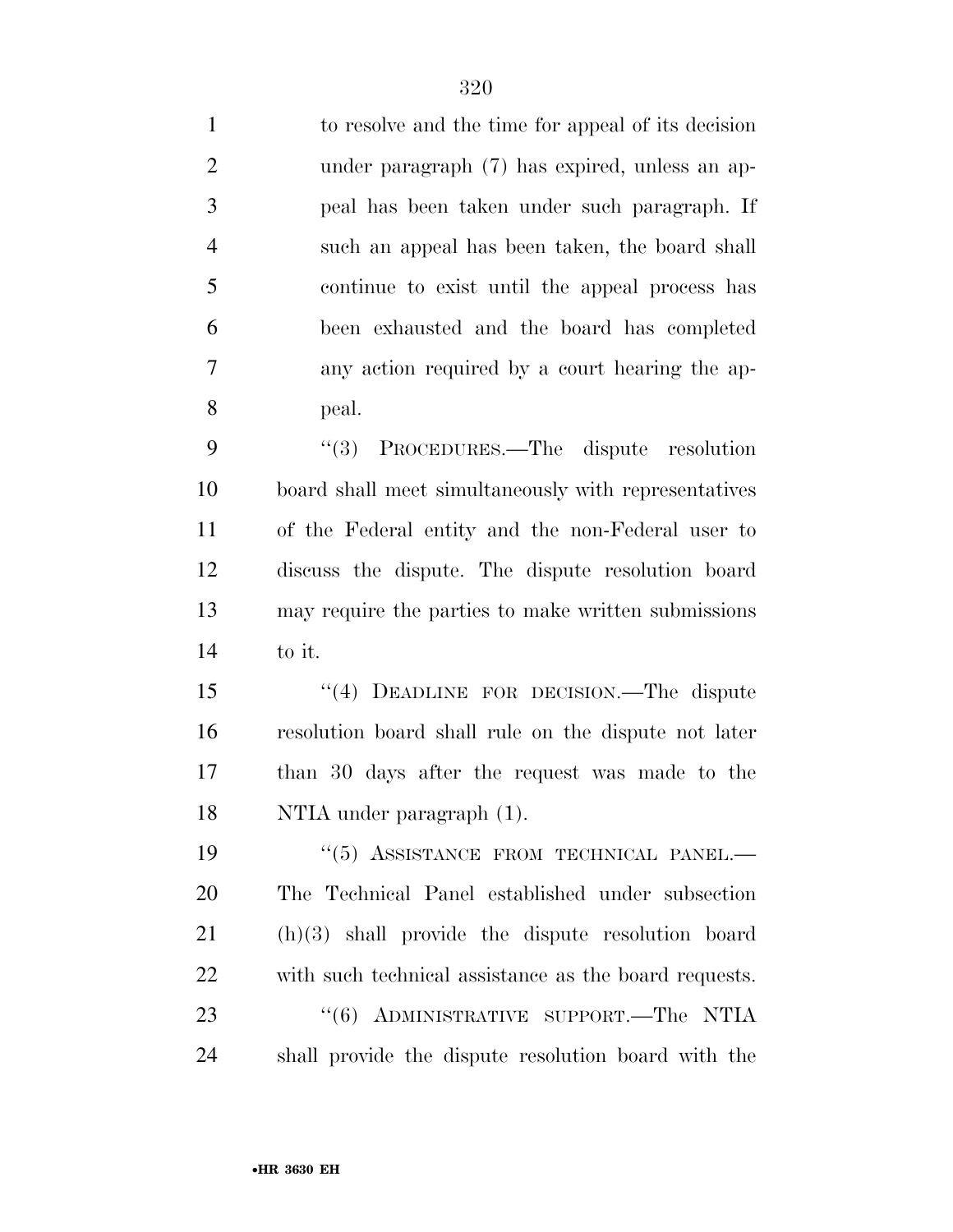administrative support services necessary to carry out its duties under this subsection.

3 "(7) APPEALS.—A decision of the dispute reso- lution board may be appealed to the United States Court of Appeals for the District of Columbia Cir- cuit by filing a notice of appeal with that court not later than 30 days after the date of such decision. Each party shall bear its own costs and expenses, in- cluding attorneys' fees, for any appeal under this paragraph.

11 ''(8) REGULATIONS.—Not later than 180 days after the date of the enactment of the Jumpstarting Opportunity with Broadband Spectrum Act of 2011, the NTIA shall, after public notice and comment and subject to approval by OMB, adopt regulations to govern the working of any dispute resolution boards established under paragraph (2)(A) and the role of the Technical Panel in assisting any such board.

20 "(9) CERTAIN REQUIREMENTS INAPPLI- CABLE.—The Federal Advisory Committee Act (5 U.S.C. App.) and sections 552 and 552b of title 5, United States Code, shall not apply to a dispute res-24 olution board established under paragraph  $(2)(A)$ . ''(j) RELOCATION PRIORITIZED OVER SHARING.—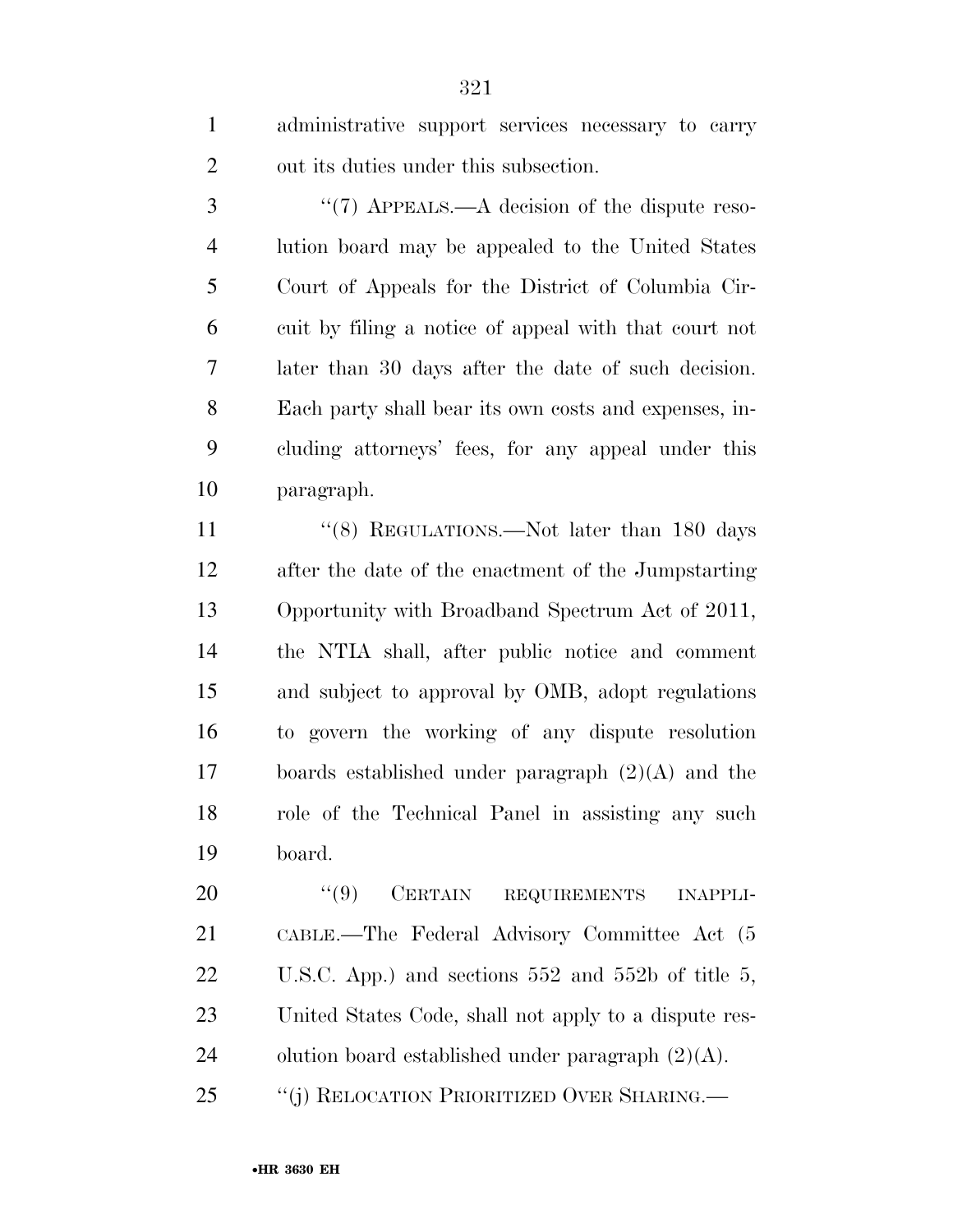1 "(1) IN GENERAL.—In evaluating a band of frequencies for possible reallocation for exclusive non-Federal use or shared use, the NTIA shall give priority to options involving reallocation of the band for exclusive non-Federal use and shall choose op- tions involving shared use only when it determines, in consultation with the Director of the Office of Management and Budget, that relocation of a Fed- eral entity from the band is not feasible because of technical or cost constraints.

11 "(2) NOTIFICATION OF CONGRESS WHEN SHAR- ING CHOSEN.—If the NTIA determines under para- graph (1) that relocation of a Federal entity from the band is not feasible, the NTIA shall notify the Committee on Commerce, Science, and Transpor- tation of the Senate and the Committee on Energy and Commerce of the House of Representatives of the determination, including the specific technical or cost constraints on which the determination is based.''.

 (b) CONFORMING AMENDMENT.—Section 309(j) of the Communications Act of 1934, as amended by section 4105, is further amended by striking ''relocation costs'' each place it appears and inserting ''relocation or sharing costs''.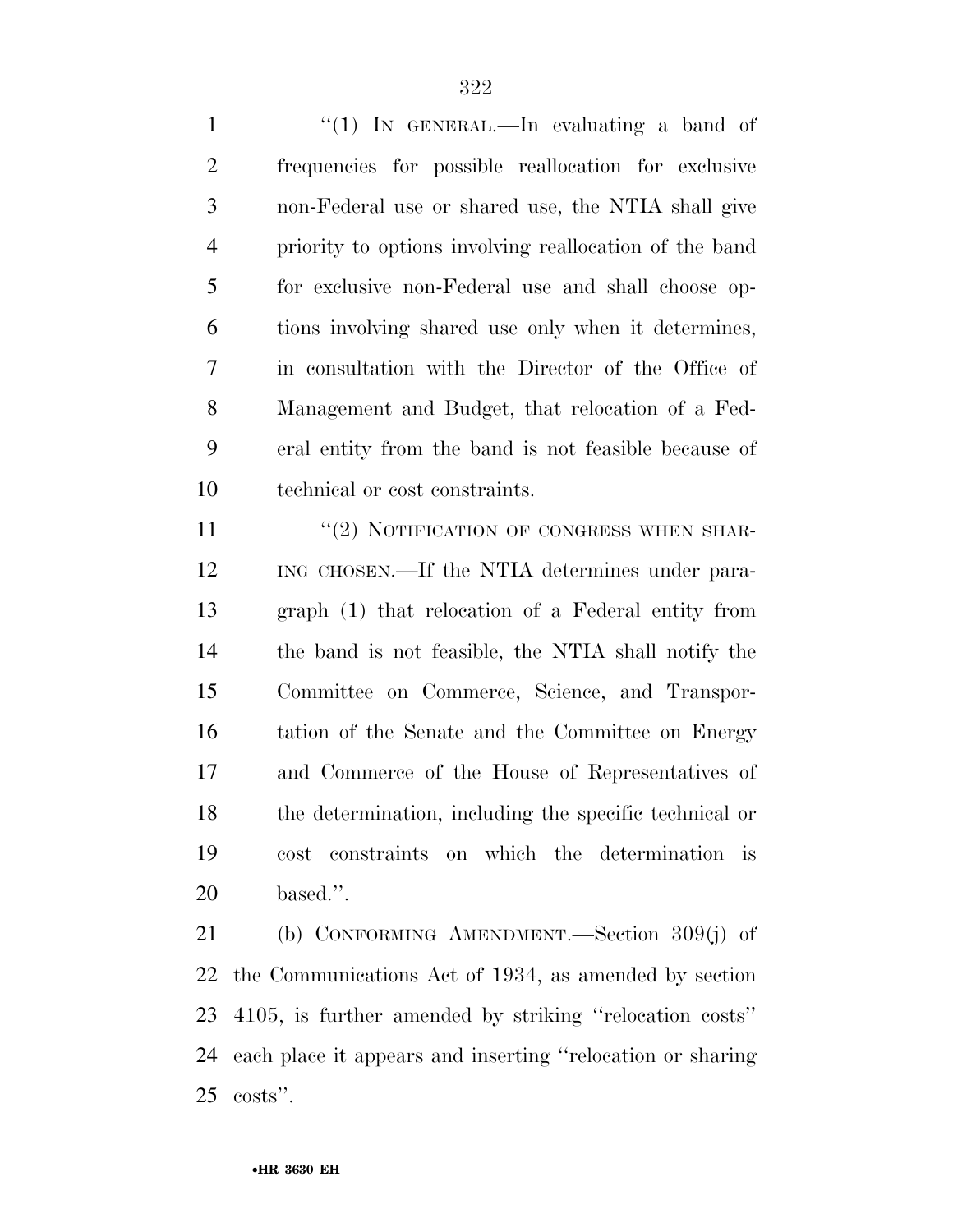## **SEC. 4302. SPECTRUM RELOCATION FUND.**

 Section 118 of the National Telecommunications and Information Administration Organization Act (47 U.S.C. 928) is amended—

 (1) by striking ''relocation costs'' each place it appears and inserting ''relocation or sharing costs''; (2) by amending subsection (c) to read as fol-lows:

 ''(c) USE OF FUNDS.—The amounts in the Fund from auctions of eligible frequencies are authorized to be used to pay relocation or sharing costs of an eligible Fed- eral entity incurring such costs with respect to relocation from or sharing of those frequencies.'';

| 14 |  | $(3)$ in subsection $(d)$ — |  |
|----|--|-----------------------------|--|
|----|--|-----------------------------|--|

15 (A) in paragraph  $(2)$ —

 (i) in subparagraph (A), by inserting 17 ''or sharing'' before the semicolon;

 (ii) in subparagraph (B), by inserting 19 "or sharing" before the period at the end; 20 (iii) by redesignating subparagraphs (A) and (B) as subparagraphs (B) and (C), respectively; and

 (iv) by inserting before subparagraph (B), as so redesignated, the following:

 ''(A) unless the eligible Federal entity has submitted a transition plan to the NTIA as re-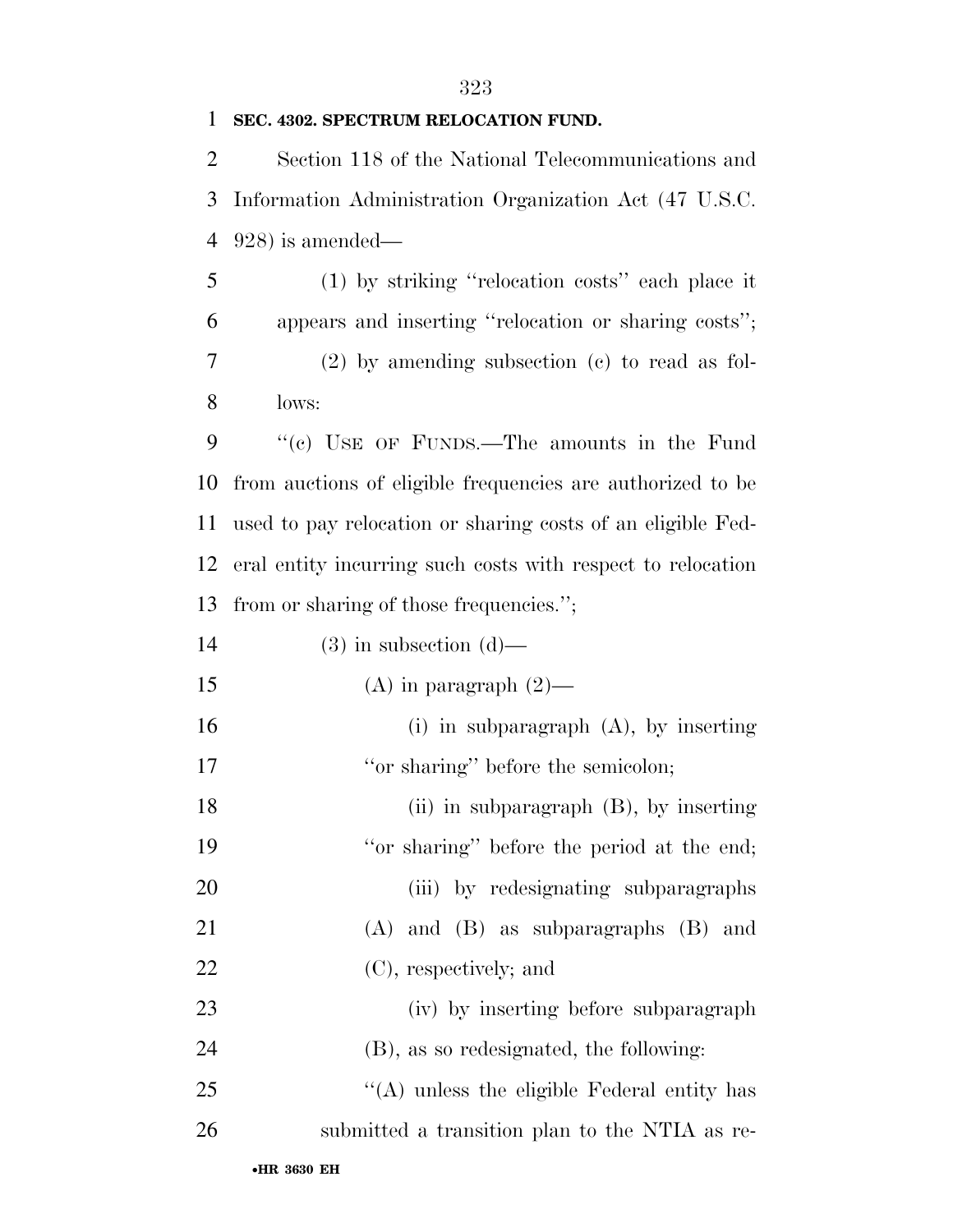| $\mathbf{1}$   | quired by paragraph $(1)$ of section $113(h)$ , the |
|----------------|-----------------------------------------------------|
| $\overline{2}$ | Technical Panel has found such plan sufficient      |
| 3              | under paragraph (4) of such section, and the        |
| $\overline{4}$ | NTIA has made available such plan on its            |
| 5              | website as required by paragraph $(5)$ of such      |
| 6              | section;";                                          |
| 7              | $(B)$ by striking paragraph $(3)$ ; and             |
| 8              | (C) by adding at the end the following:             |
| 9              | $``(3)$ TRANSFERS FOR PRE-AUCTION COSTS.—           |
| 10             | "(A) IN GENERAL.—Subject to subpara-                |
| 11             | graph (B), the Director of OMB may transfer         |
| 12             | to an eligible Federal entity, at any time (in-     |
| 13             | cluding prior to a scheduled auction), such         |
| 14             | sums as may be available in the Fund to pay         |
| 15             | relocation or sharing costs related to pre-auc-     |
| 16             | tion estimates or research, as such costs are de-   |
| 17             | scribed in section $113(g)(3)(A)(iii)$ .            |
| 18             | "(B) NOTIFICATION.—No funds may be                  |
| 19             | transferred pursuant to subparagraph (A) un-        |
| 20             | $less-$                                             |
| 21             | "(i) the notification provided under                |
| 22             | paragraph $(2)(C)$ includes a certification         |
| 23             | from the Director of OMB that—                      |
| 24             | "(I) funds transferred before an                    |
| 25             | auction will likely allow for timely im-            |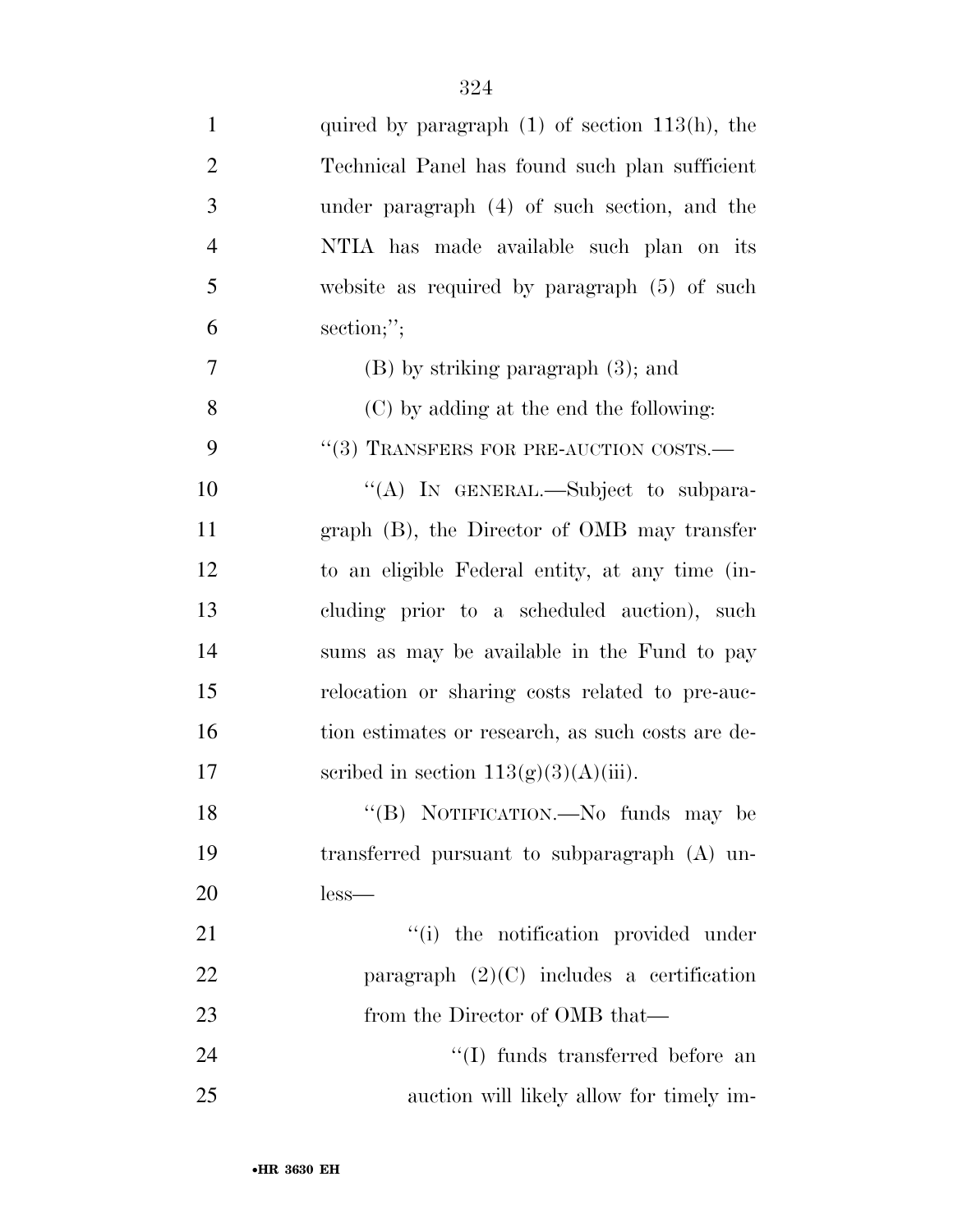| $\mathbf{1}$   | plementation of relocation or sharing,    |
|----------------|-------------------------------------------|
| $\overline{2}$ | thereby increasing net expected auc-      |
| $\mathfrak{Z}$ | tion proceeds by an amount not less       |
| $\overline{4}$ | than the time value of the amount of      |
| 5              | funds transferred; and                    |
| 6              | $\lq\lq$ (II) the auction is intended to  |
| 7              | occur not later than 5 years after        |
| 8              | transfer of funds; and                    |
| 9              | "(ii) the transition plan submitted by    |
| 10             | the eligible Federal entity under section |
| 11             | $113(h)(1)$ provides—                     |
| 12             | $\lq\lq$ to the fullest extent possible,  |
| 13             | for sharing and coordination of eligi-    |
| 14             | frequencies with non-Federal<br>ble       |
| 15             | users, including reasonable accommo-      |
| 16             | dation by the eligible Federal entity     |
| 17             | for the use of eligible frequencies by    |
| 18             | non-Federal users during the period       |
| 19             | that the entity is relocating its spec-   |
| 20             | trum uses (in this clause referred to     |
| 21             | as the 'transition period');              |
| 22             | "(II) for non-Federal users to be         |
| 23             | able to use eligible frequencies during   |
| 24             | the transition period in geographic       |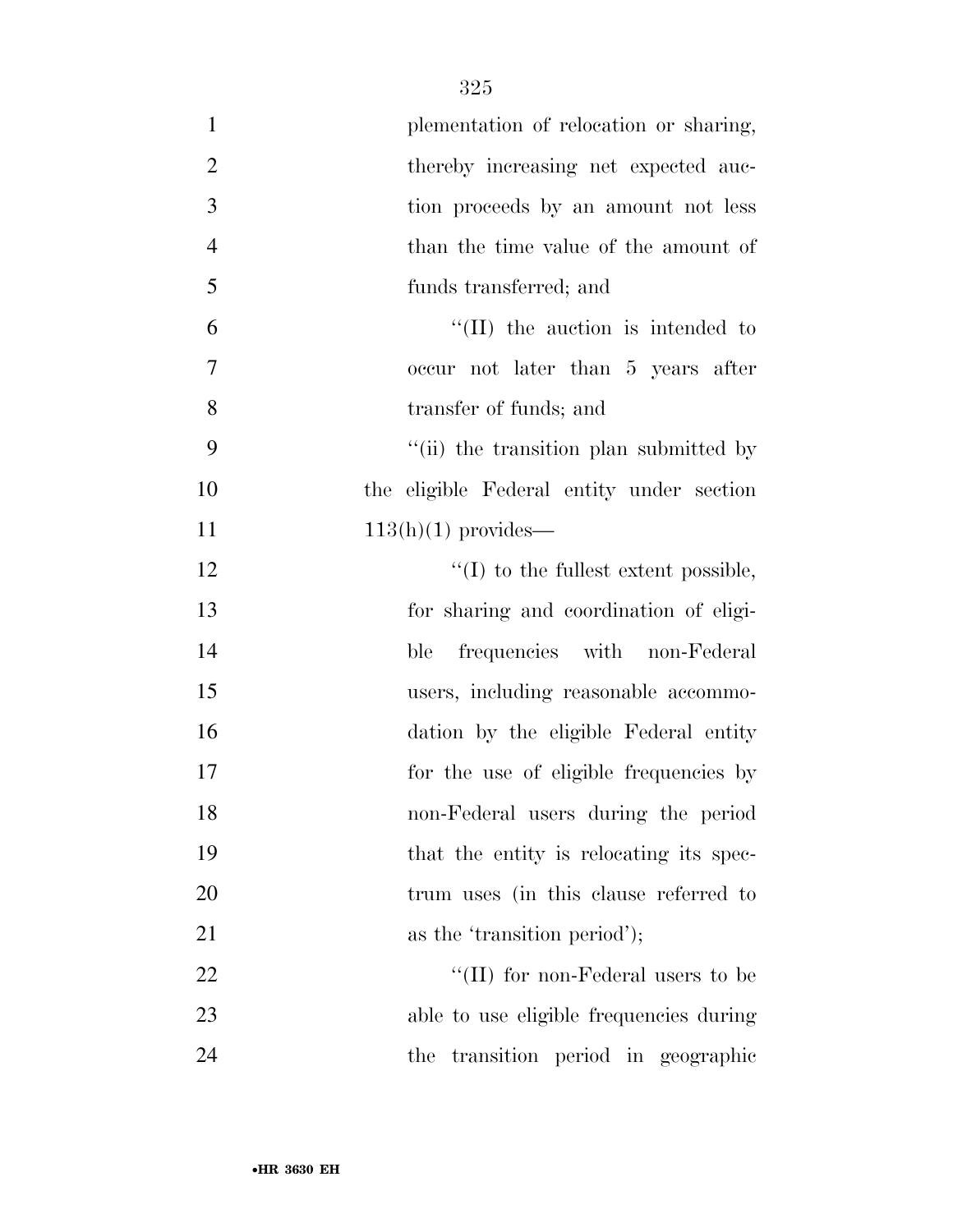| $\mathbf{1}$   | areas where the eligible Federal entity   |
|----------------|-------------------------------------------|
| $\mathbf{2}$   | does not use such frequencies;            |
| 3              | "(III) that the eligible Federal          |
| $\overline{4}$ | entity will, during the transition pe-    |
| 5              | riod, make itself available for negotia-  |
| 6              | tion and discussion with non-Federal      |
| $\overline{7}$ | users not later than 30 days after a      |
| 8              | written request therefor; and             |
| 9              | "(IV) that the eligible Federal           |
| 10             | entity will, during the transition pe-    |
| 11             | riod, make available to a non-Federal     |
| 12             | user with appropriate security clear-     |
| 13             | ances any classified information (as      |
| 14             | defined in section $798(b)$ of title 18,  |
| 15             | United States Code) regarding the re-     |
| 16             | location process, on a need-to-know       |
| 17             | basis, to assist the non-Federal user     |
| 18             | in the relocation process with such eli-  |
| 19             | gible Federal entity or other eligible    |
| 20             | Federal entities.                         |
| 21             | "(C) APPLICABILITY TO CERTAIN COSTS.—     |
| 22             | "(i) IN GENERAL.—The Director of          |
| 23             | OMB may transfer under subparagraph       |
| 24             | (A) not more than $$10,000,000$ for costs |
| 25             | incurred after June 28, 2010, but before  |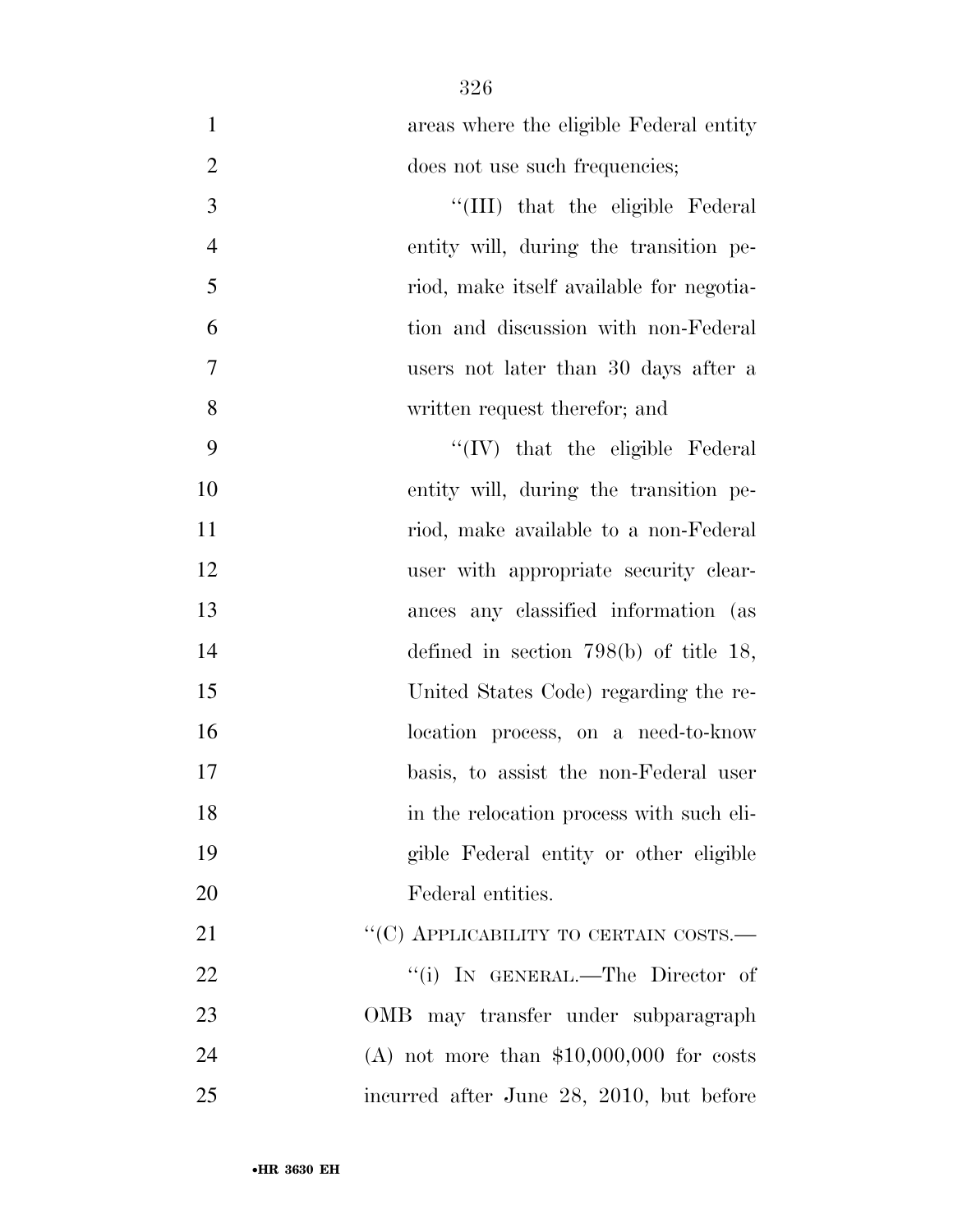| $\mathbf{1}$   | date of the enactment of the<br>the                    |
|----------------|--------------------------------------------------------|
| $\overline{2}$ | Jumpstarting Opportunity with Broadband                |
| 3              | Spectrum Act of 2011.                                  |
| $\overline{4}$ | "(ii) SUPPLEMENT NOT SUPPLANT.-                        |
| 5              | Any amounts transferred by the Director                |
| 6              | of OMB pursuant to clause (i) shall be in              |
| 7              | addition to any amounts that the Director              |
| 8              | of OMB may transfer for costs incurred on              |
| 9              | or after the date of the enactment of the              |
| 10             | Jumpstarting Opportunity with Broadband                |
| 11             | Spectrum Act of 2011.                                  |
| 12             | "(4) REVERSION OF UNUSED FUNDS.—Any                    |
| 13             | amounts in the Fund that are remaining after the       |
| 14             | payment of the relocation or sharing costs that are    |
| 15             | payable from the Fund shall revert to and be depos-    |
| 16             | ited in the general fund of the Treasury, for the sole |
| 17             | purpose of deficit reduction, not later than 8 years   |
| 18             | after the date of the deposit of such proceeds to the  |
| 19             | Fund, unless within 60 days in advance of the rever-   |
| 20             | sion of such funds, the Director of OMB, in con-       |
| 21             | sultation with the NTIA, notifies the congressional    |
| 22             | committees described in paragraph $(2)(C)$ that such   |
| 23             | funds are needed to complete or to implement cur-      |
| 24             | rent or future relocation or sharing arrangements.";   |
| 25             | $(4)$ in subsection $(e)$ —                            |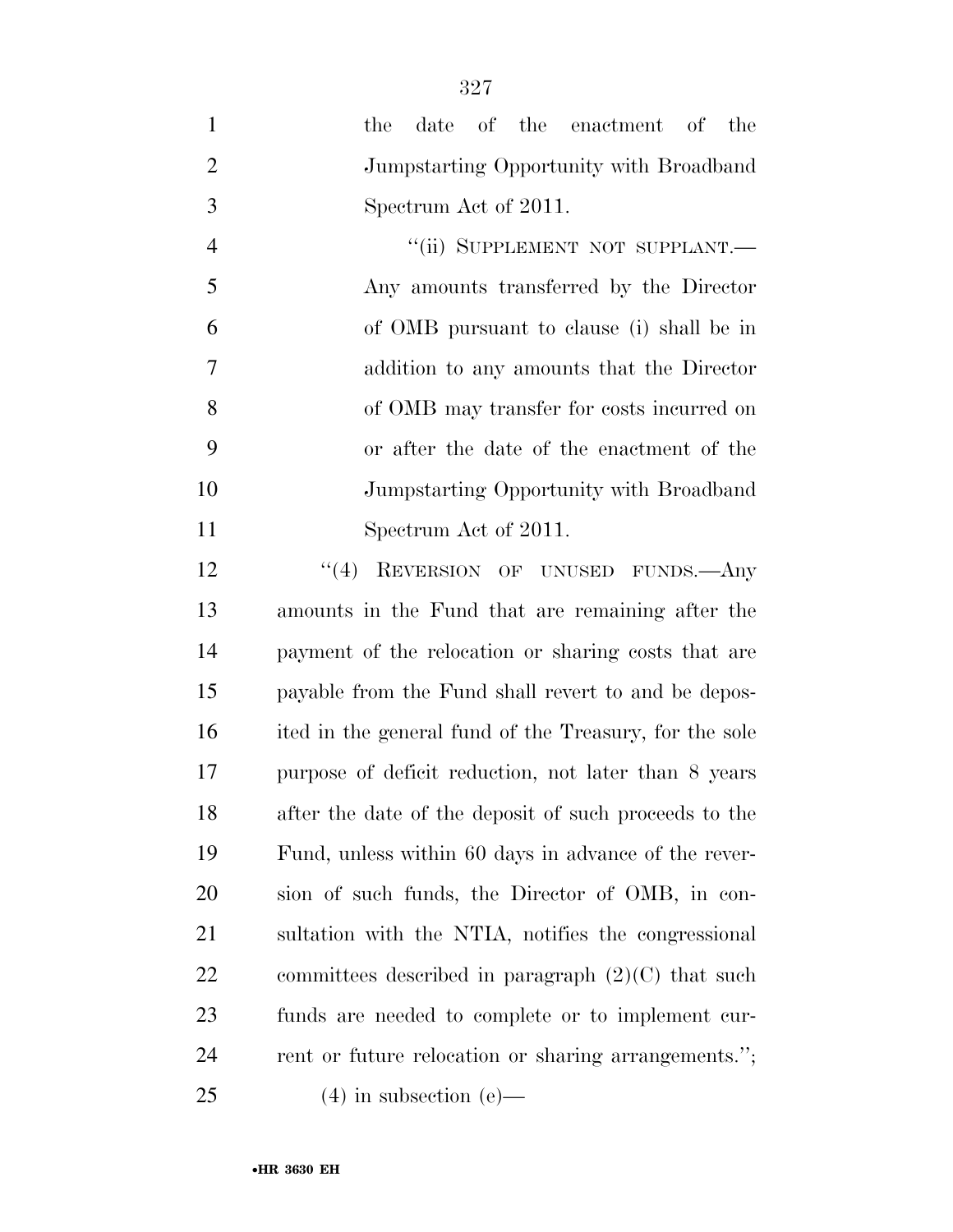| $\mathbf{1}$   | (A) in paragraph $(1)(B)$ —                            |
|----------------|--------------------------------------------------------|
| $\overline{2}$ | (i) in clause (i), by striking "sub-                   |
| 3              | section $(d)(2)(A)$ " and inserting "sub-              |
| $\overline{4}$ | section $(d)(2)(B)$ "; and                             |
| 5              | (ii) in clause (ii), by striking "sub-                 |
| 6              | section $(d)(2)(B)$ " and inserting "sub-              |
| $\overline{7}$ | section $(d)(2)(C)$ "; and                             |
| 8              | $(B)$ in paragraph $(2)$ —                             |
| 9              | (i) by striking "entity's relocation"                  |
| 10             | and inserting "relocation of the entity or             |
| 11             | implementation of the sharing arrange-                 |
| 12             | ment by the entity";                                   |
| 13             | (ii) by inserting "or the implementa-                  |
| 14             | tion of such arrangement" after "such re-              |
| 15             | location"; and                                         |
| 16             | (iii) by striking "subsection"                         |
| 17             | $(d)(2)(A)$ " and inserting "subsection"               |
| 18             | $(d)(2)(B)$ "; and                                     |
| 19             | $(5)$ by adding at the end the following:              |
| 20             | "(f) ADDITIONAL PAYMENTS FROM FUND.—                   |
| 21             | "(1) AMOUNTS AVAILABLE.—Notwithstanding                |
| 22             | subsections (c) through (e), after the date of the en- |
| 23             | actment of the Jumpstarting Opportunity with           |
| 24             | Broadband Spectrum Act of 2011, there are appro-       |
| 25             | priated from the Fund and available to the Director    |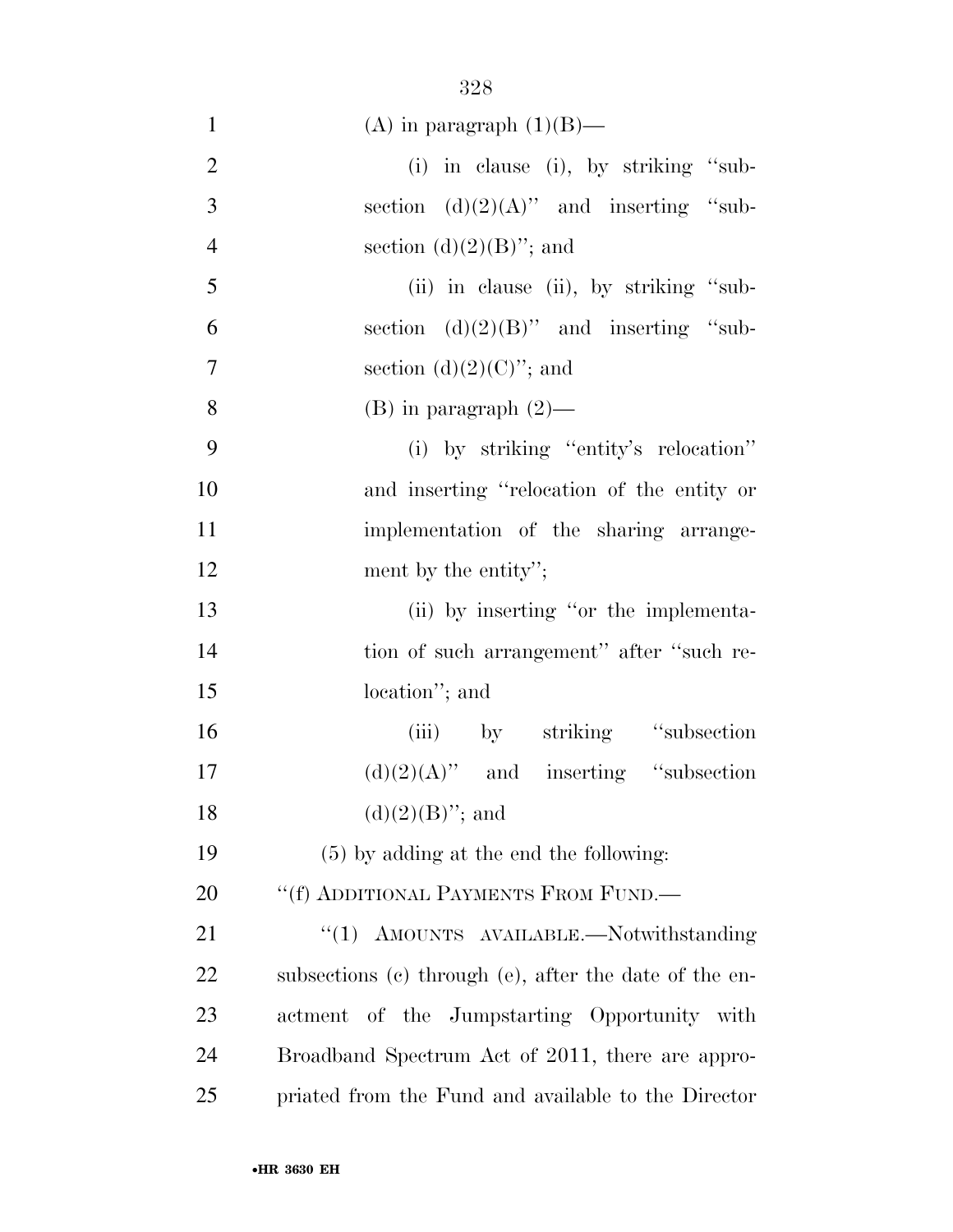| $\mathbf{1}$   | of OMB for use in accordance with paragraph (2)            |
|----------------|------------------------------------------------------------|
| $\overline{2}$ | not more than 10 percent of the amounts deposited          |
| 3              | in the Fund from auctions occurring after such date        |
| $\overline{4}$ | of enactment of licenses for the use of spectrum va-       |
| 5              | cated by eligible Federal entities.                        |
| 6              | $``(2)$ USE OF AMOUNTS.—                                   |
| 7              | "(A) IN GENERAL.—The Director of OMB,                      |
| 8              | consultation with the NTIA, may use<br>$\operatorname{in}$ |
| 9              | amounts made available under paragraph (1) to              |
| 10             | make payments to eligible Federal entities that            |
| 11             | are implementing a transition plan submitted               |
| 12             | under section $113(h)(1)$ in order to encourage            |
| 13             | such entities to complete the implementation               |
| 14             | more quickly, thereby encouraging timely access            |
| 15             | to the eligible frequencies that are being reallo-         |
| 16             | cated for exclusive non-Federal use or shared              |
| 17             | use.                                                       |
| 18             | "(B) CONDITIONS.—In the case of any                        |
| 19             | payment by the Director of OMB under sub-                  |
| <b>20</b>      | paragraph $(A)$ —                                          |
| 21             | "(i) such payment shall be based on                        |
| 22             | the market value of the eligible fre-                      |
| 23             | quencies, the timeliness with which the eli-               |
| 24             | gible Federal entity clears its use of such                |
| 25             | frequencies, and the need for such fre-                    |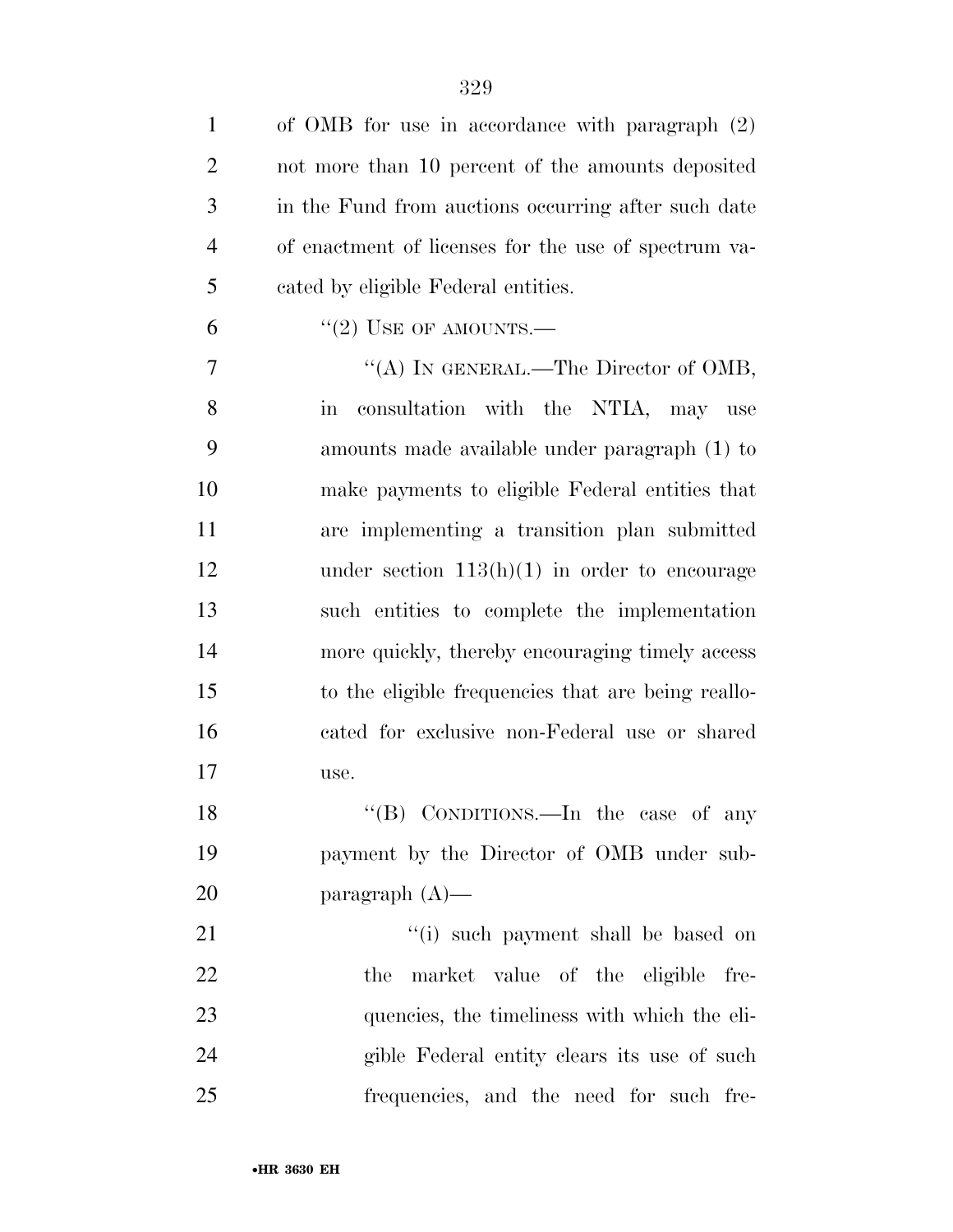| $\mathbf{1}$   | quencies in order for the entity to conduct          |
|----------------|------------------------------------------------------|
| $\overline{2}$ | its essential missions;                              |
| 3              | "(ii) the eligible Federal entity shall              |
| $\overline{4}$ | use such payment for the purposes speci-             |
| 5              | fied in clauses (i) through (v) of section           |
| 6              | $113(g)(3)(A)$ to achieve comparable capa-           |
| 7              | bility of systems affected by the realloca-          |
| 8              | tion of eligible frequencies from Federal            |
| 9              | use to exclusive non-Federal use or to               |
| 10             | shared use;                                          |
| 11             | "(iii) such payment may not be made                  |
| 12             | if the amount remaining in the Fund after            |
| 13             | such payment will be less than 10 percent            |
| 14             | of the winning bids in the auction of the            |
| 15             | spectrum with respect to which the Federal           |
| 16             | entity is incurring relocation or sharing            |
| 17             | costs; and                                           |
| 18             | "(iv) such payment may not be made                   |
| 19             | until 30 days after the Director of OMB              |
| 20             | has notified the congressional committees            |
| 21             | described in subsection $(d)(2)(C)$ .".              |
| 22             | SEC. 4303. NATIONAL SECURITY AND OTHER SENSITIVE IN- |
| 23             | FORMATION.                                           |
| 24             | Part B of title I of the National Telecommunications |
| 25             | and Information Administration Organization Act (47) |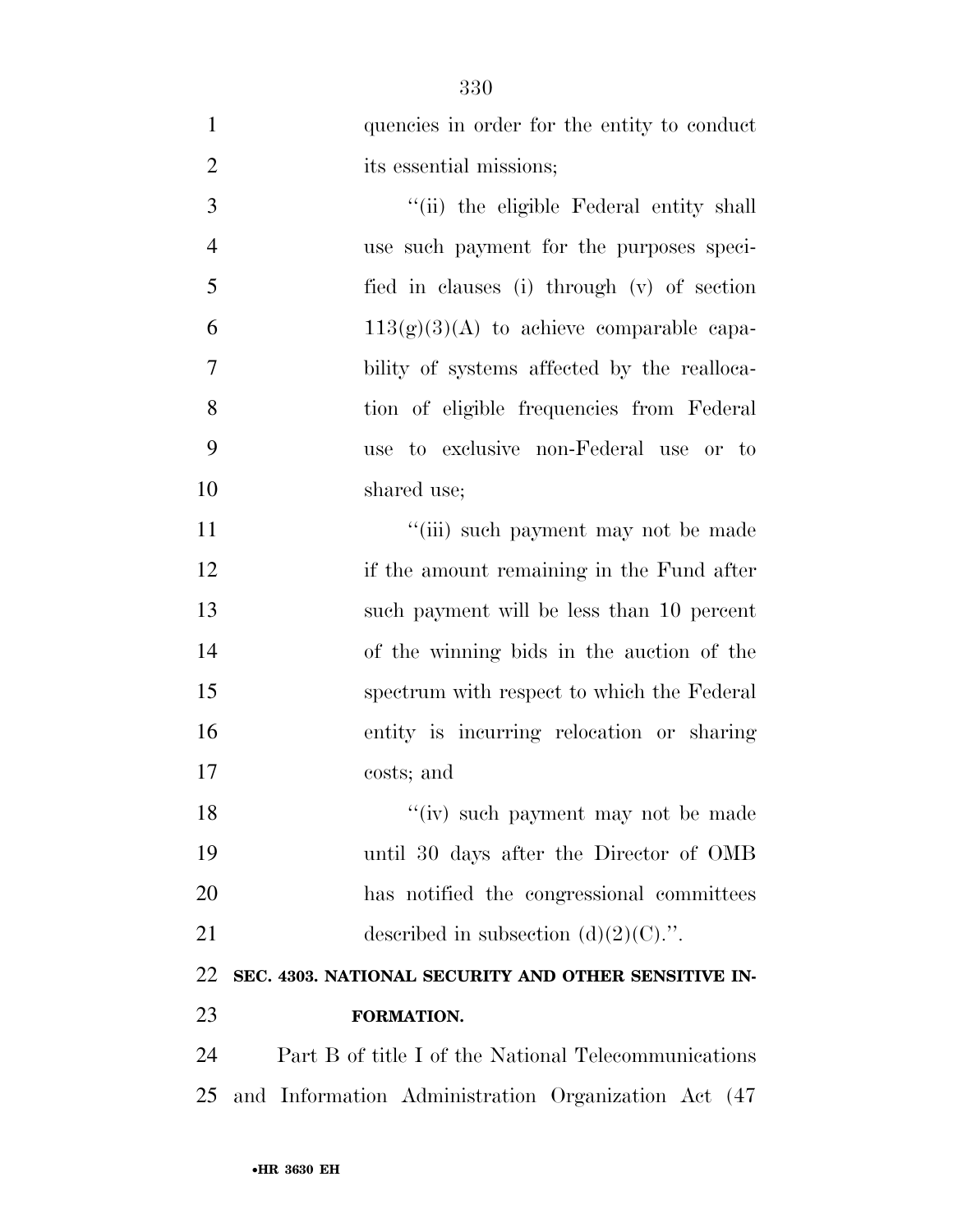U.S.C. 921 et seq.) is amended by adding at the end the following:

### **''SEC. 119. NATIONAL SECURITY AND OTHER SENSITIVE IN-FORMATION.**

 ''(a) DETERMINATION.—If the head of an Executive agency (as defined in section 105 of title 5, United States Code) determines that public disclosure of any information contained in a notification or report required by section 113 or 118 would reveal classified national security infor- mation, or other information for which there is a legal basis for nondisclosure and the public disclosure of which would be detrimental to national security, homeland secu- rity, or public safety or would jeopardize a law enforce- ment investigation, the head of the Executive agency shall notify the Assistant Secretary of that determination prior to the release of such information.

17 ""(b) INCLUSION IN ANNEX.—The head of the Execu- tive agency shall place the information with respect to which a determination was made under subsection (a) in a separate annex to the notification or report required by section 113 or 118. The annex shall be provided to the subcommittee of primary jurisdiction of the congressional committee of primary jurisdiction in accordance with ap-propriate national security stipulations but shall not be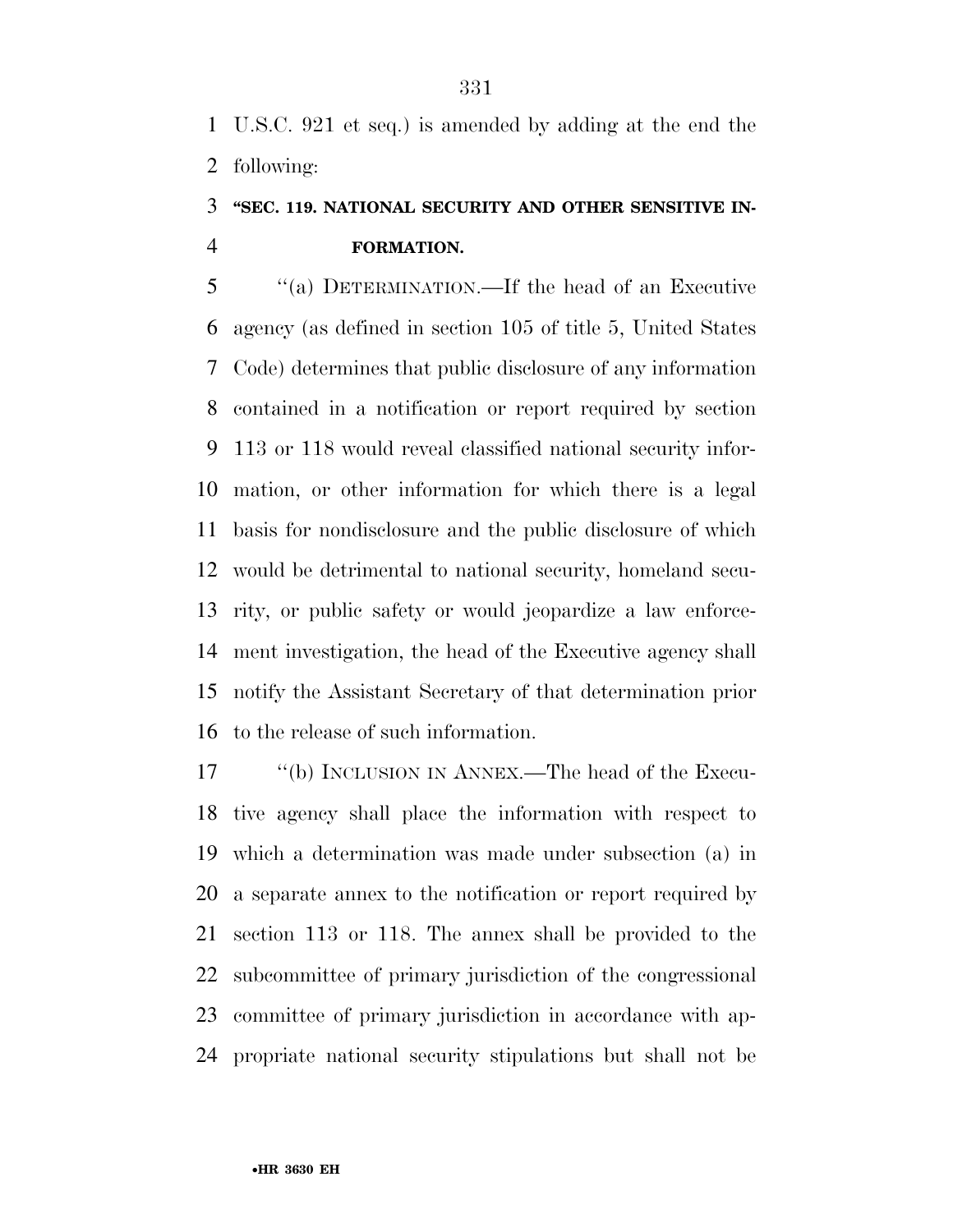disclosed to the public or provided to any unauthorized person through any means.''.

## **Subtitle D—Telecommunications Development Fund**

#### **SEC. 4401. NO ADDITIONAL FEDERAL FUNDS.**

6 Section  $309(j)(8)(C)(iii)$  of the Communications Act 7 of 1934 (47 U.S.C.  $309(j)(8)(C)(iii)$ ) is amended to read as follows:

 $\frac{1}{1}$  the interest accrued to the ac- count shall be deposited in the general fund of the Treasury, where such amount shall be dedicated for the sole purpose of deficit reduction.''.

#### **SEC. 4402. INDEPENDENCE OF THE FUND.**

 Section 714 of the Communications Act of 1934 (47 U.S.C. 614) is amended—

 (1) by striking subsection (c) and inserting the following:

 ''(c) INDEPENDENT BOARD OF DIRECTORS.—The Fund shall have a Board of Directors consisting of 5 peo- ple with experience in areas including finance, investment banking, government banking, communications law and administrative practice, and public policy. The Board of Directors shall select annually a Chair from among the directors. A nominating committee, comprised of the Chair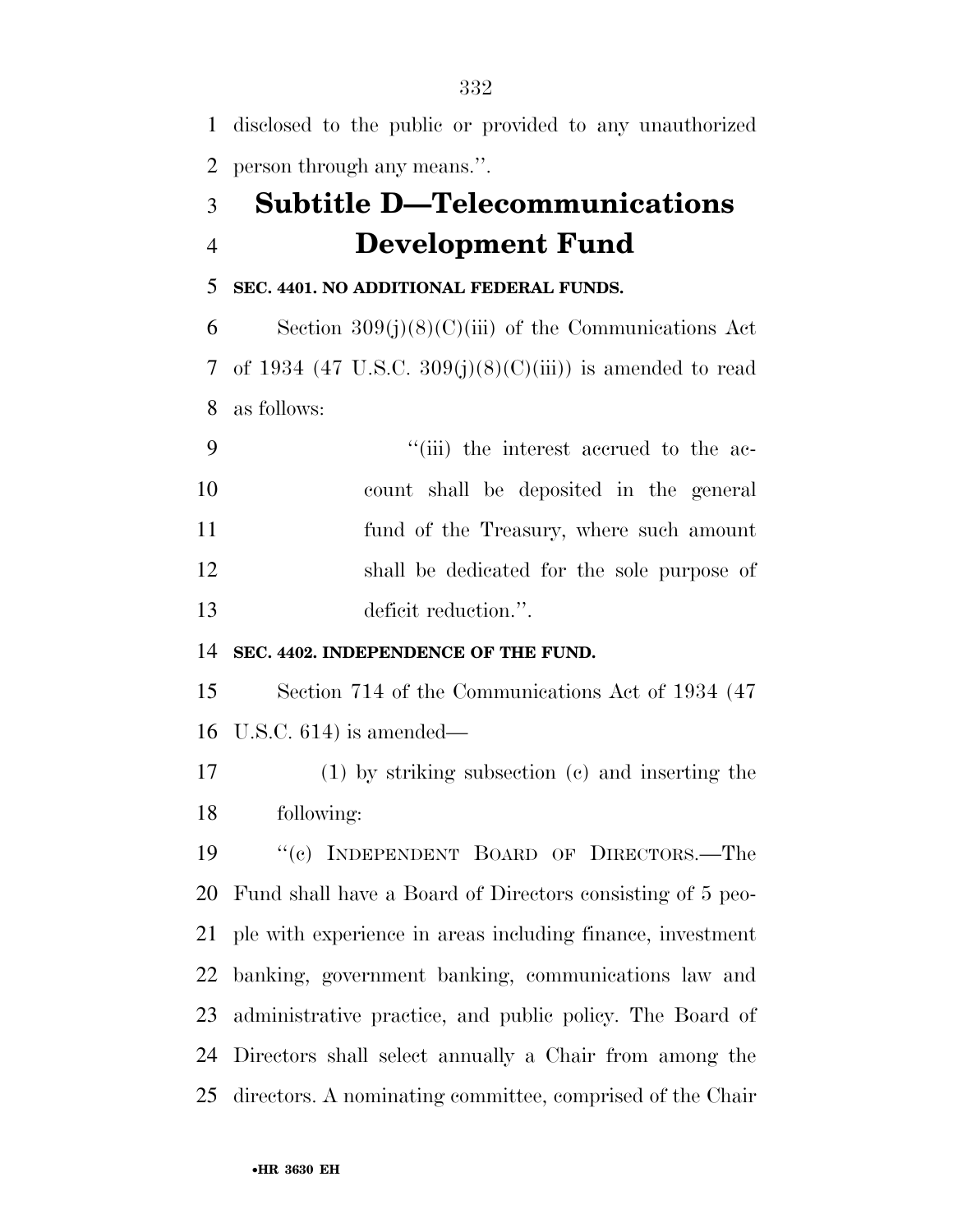| $\mathbf{1}$   | and 2 other directors selected by the Chair, shall appoint |
|----------------|------------------------------------------------------------|
| $\overline{2}$ | additional directors. The Fund's bylaws shall regulate the |
| 3              | other aspects of the Board of Directors, including provi-  |
| $\overline{4}$ | sions relating to meetings, quorums, committees, and       |
| 5              | other matters, all as typically contained in the bylaws of |
| 6              | a similar private investment fund.";                       |
| 7              | $(2)$ in subsection $(d)$ —                                |
| 8              | $(A)$ by striking "(after consultation with                |
| 9              | the Commission and the Secretary of the Treas-             |
| 10             | $\text{ury})"$                                             |
| 11             | $(B)$ by striking paragraph $(1)$ ; and                    |
| 12             | (C) by redesignating paragraphs<br>(2)                     |
| 13             | through $(4)$ as paragraphs $(1)$ through $(3)$ , re-      |
| 14             | spectively; and                                            |
| 15             | $(3)$ in subsection $(g)$ , by striking "subsection        |
| 16             | $(d)(2)$ " and inserting "subsection $(d)(1)$ ".           |
| 17             | <b>TITLE V-OFFSETS</b>                                     |
| 18             | <b>Subtitle A-Guarantee Fees</b>                           |
| 19             | SEC. 5001. GUARANTEE FEES.                                 |
| 20             | Subpart A of part 2 of subtitle A of title XIII of the     |
| 21             | Housing and Community Development Act of 1992 is           |
| 22             | amended by adding after section 1326 (12 U.S.C. 4546)      |
| 23             | the following new section:                                 |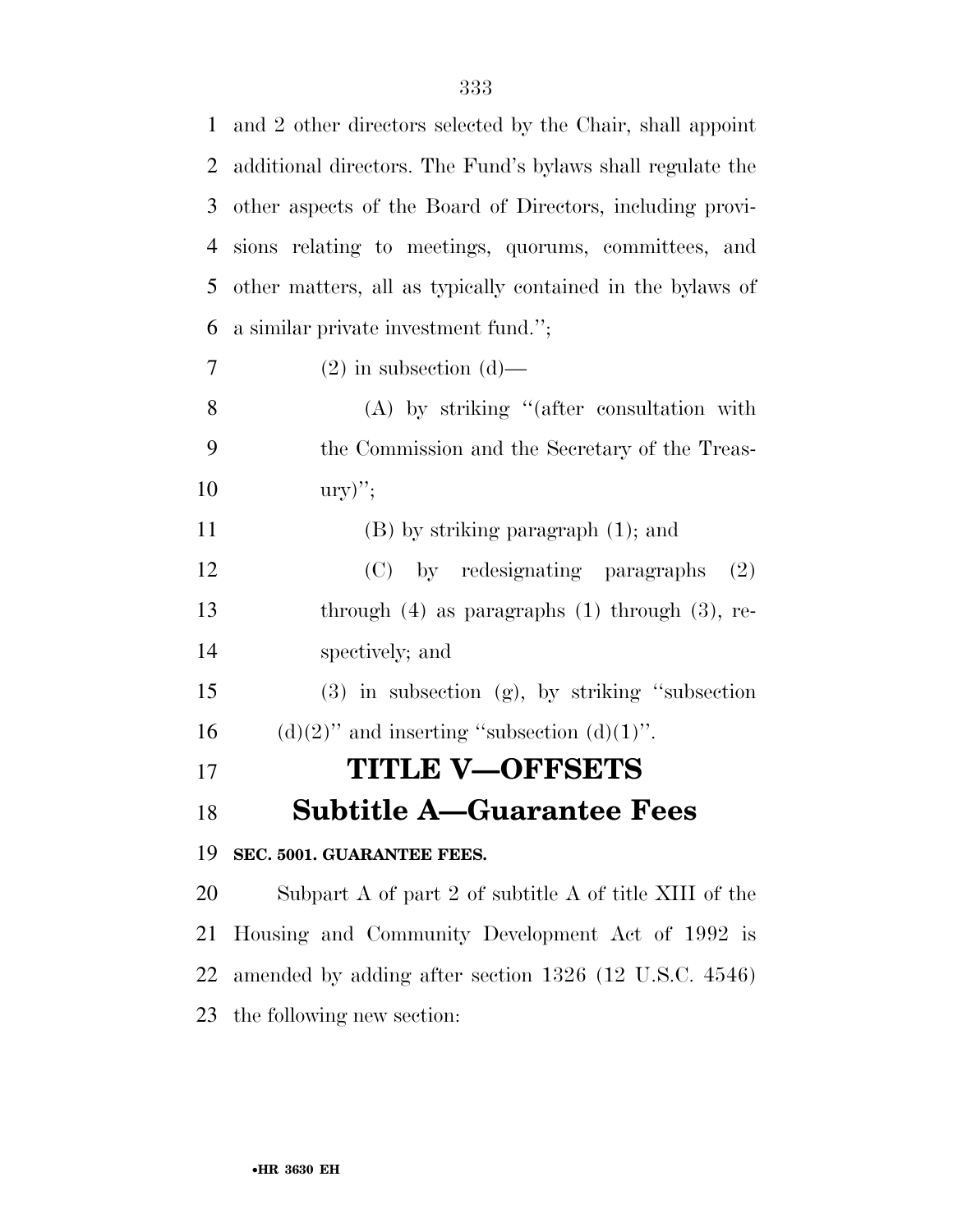| 1              | "SEC. 1327. ENTERPRISE GUARANTEE FEES.                 |
|----------------|--------------------------------------------------------|
| $\overline{2}$ | "(a) DEFINITIONS.—For purposes of this section, the    |
| 3              | following definitions shall apply:                     |
| $\overline{4}$ | "(1) GUARANTEE FEE.—The term 'guarantee                |
| 5              | $fee'$ —                                               |
| 6              | $\lq\lq$ means a fee described in subsection           |
| $\overline{7}$ | $(b)$ ; and                                            |
| 8              | $\lq\lq(B)$ includes—                                  |
| 9              | "(i) the guaranty fee charged by the                   |
| 10             | Federal National Mortgage Association                  |
| 11             | with respect to mortgage-backed securities;            |
| 12             | and                                                    |
| 13             | "(ii) the management and guarantee                     |
| 14             | fee charged by the Federal Home Loan                   |
| 15             | Mortgage Corporation with respect to par-              |
| 16             | ticipation certificates.                               |
| 17             | $"(2)$ AVERAGE FEES.—The term 'average fees'           |
| 18             | means the average contractual fee rate of single-      |
| 19             | family guaranty arrangements by an enterprise en-      |
| 20             | tered into during 2011, plus the recognition of any    |
| 21             | up-front cash payments over an estimated average       |
| 22             | life, expressed in terms of basis points. Such defini- |
| 23             | tion shall be interpreted in a manner consistent with  |
| 24             | the annual report on guarantee fees by the Federal     |
| 25             | Housing Finance Agency.                                |
| 26             | $``$ (b) INCREASE.—                                    |
|                | •HR 3630 EH                                            |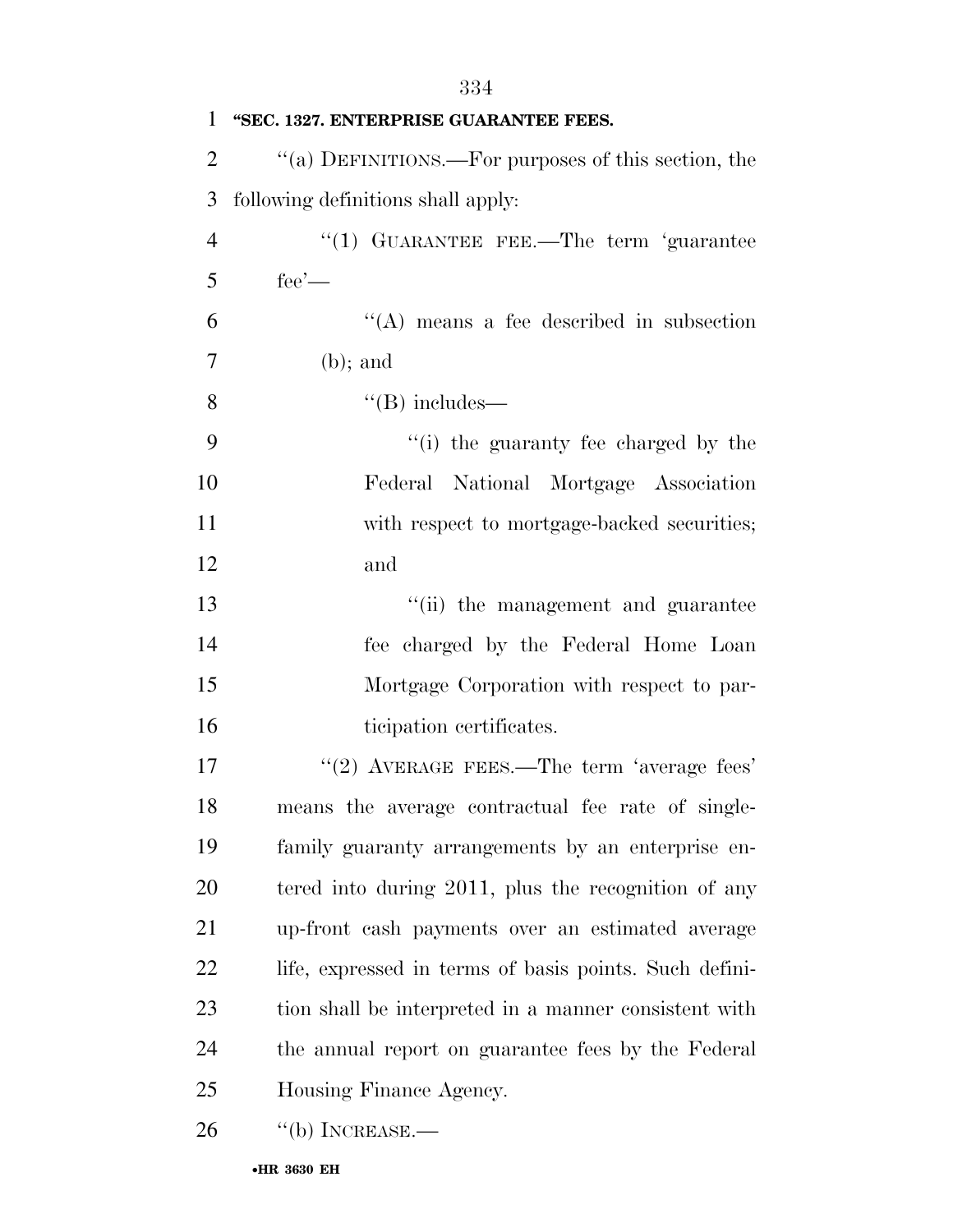$\frac{1}{1}$  ''(1) In GENERAL.—

2 "(A) PHASED INCREASE REQUIRED.—Sub- ject to subsection (c), the Director shall require each enterprise to charge a guarantee fee in connection with any guarantee of the timely payment of principal and interest on securities, notes, and other obligations based on or backed by mortgages on residential real properties de- signed principally for occupancy of from 1 to 4 families, consummated after the date of enact-ment of this section.

12 ''(B) AMOUNT.—The amount of the in- crease required under this section shall be de- termined by the Director to appropriately re- flect the risk of loss, as well the cost of capital allocated to similar assets held by other fully private regulated financial institutions, but such amount shall be not less than an average in- crease of 10 basis points for each origination year or book year above the average fees im- posed in 2011 for such guarantees. The Direc- tor shall prohibit an enterprise from offsetting the cost of the fee to mortgage originators, bor-rowers, and investors by decreasing other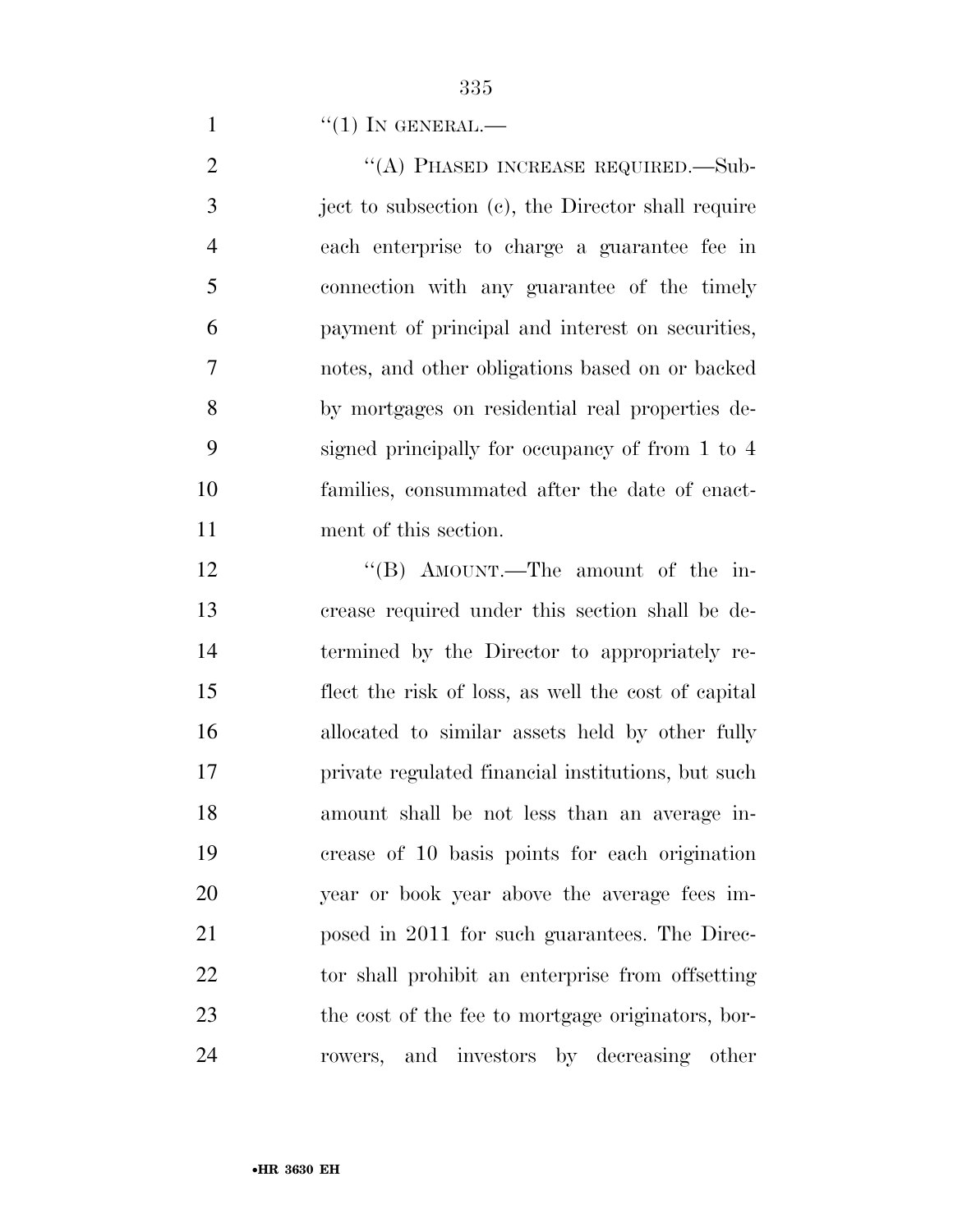| $\mathbf{1}$   | charges, fees, or premiums, or in any other            |
|----------------|--------------------------------------------------------|
| $\overline{2}$ | manner.                                                |
| 3              | "(2) AUTHORITY TO LIMIT OFFER OF GUAR-                 |
| $\overline{4}$ | ANTEE.—The Director shall prohibit an enterprise       |
| 5              | from consummating any offer for a guarantee to a       |
| 6              | lender for mortgage-backed securities, if—             |
| 7              | $\cdot$ (A) the guarantee is inconsistent with the     |
| 8              | requirements of this section; or                       |
| 9              | $\lq\lq$ (B) the risk of loss is allowed to increase,  |
| 10             | through lowering of the underwriting standards         |
| 11             | or other means, for the primary purpose of             |
| 12             | meeting the requirements of this section.              |
| 13             | "(3) DEPOSIT IN TREASURY.—To the extent                |
| 14             | that amounts are received from fee increases im-       |
| 15             | posed under this section that are necessary to com-    |
| 16             | ply with the minimum increase required by this sub-    |
| 17             | section, such amounts shall be deposited directly into |
| 18             | the United States Treasury, and shall be available     |
| 19             | only to the extent provided in subsequent appropria-   |
| 20             | tions Acts. Such fees shall not be considered a reim-  |
| 21             | bursement to the Federal Government for the costs      |
| 22             | or subsidy provided to an enterprise.                  |
| 23             | $``(c)$ PHASE-IN.—                                     |
| 24             | "(1) IN GENERAL.—The Director may provide              |
| 25             | for compliance with subsection (b) by allowing each    |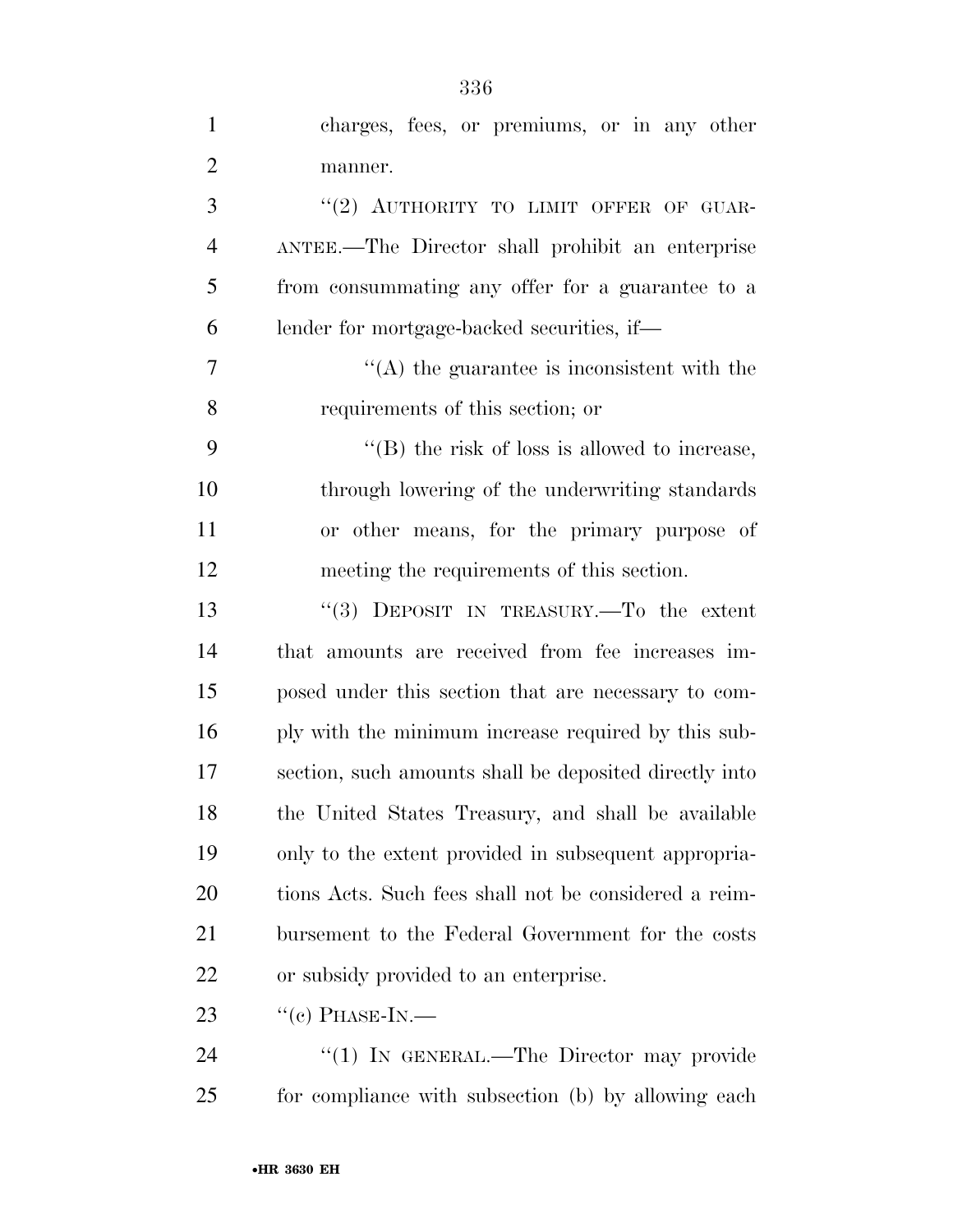| $\mathbf{1}$   | enterprise to increase the guarantee fee charged by           |
|----------------|---------------------------------------------------------------|
| $\overline{2}$ | the enterprise gradually over the 2-year period be-           |
| 3              | ginning on the date of enactment of this section, in          |
| $\overline{4}$ | a manner sufficient to comply with this section. In           |
| 5              | determining a schedule for such increases, the Direc-         |
| 6              | tor shall—                                                    |
| $\tau$         | "(A) provide for uniform pricing among                        |
| 8              | lenders;                                                      |
| 9              | "(B) provide for adjustments in pricing                       |
| 10             | based on risk levels; and                                     |
| 11             | "(C) take into consideration conditions in                    |
| 12             | financial markets.                                            |
| 13             | "(2) RULE OF CONSTRUCTION.—Nothing in                         |
| 14             | this subsection shall be interpreted to undermine the         |
| 15             | minimum increase required by subsection (b).                  |
| 16             | $\lq\lq (d)$<br>INFORMATION COLLECTION AND ANNUAL             |
|                | 17 ANALYSIS.—The Director shall require each enterprise to    |
|                | 18 provide to the Director, as part of its annual report sub- |
| 19             | mitted to Congress—                                           |
| 20             | $\lq(1)$ a description of —                                   |
| 21             | "(A) changes made to up-front fees and                        |
| 22             | annual fees as part of the guarantee fees nego-               |
| 23             | tiated with lenders; and                                      |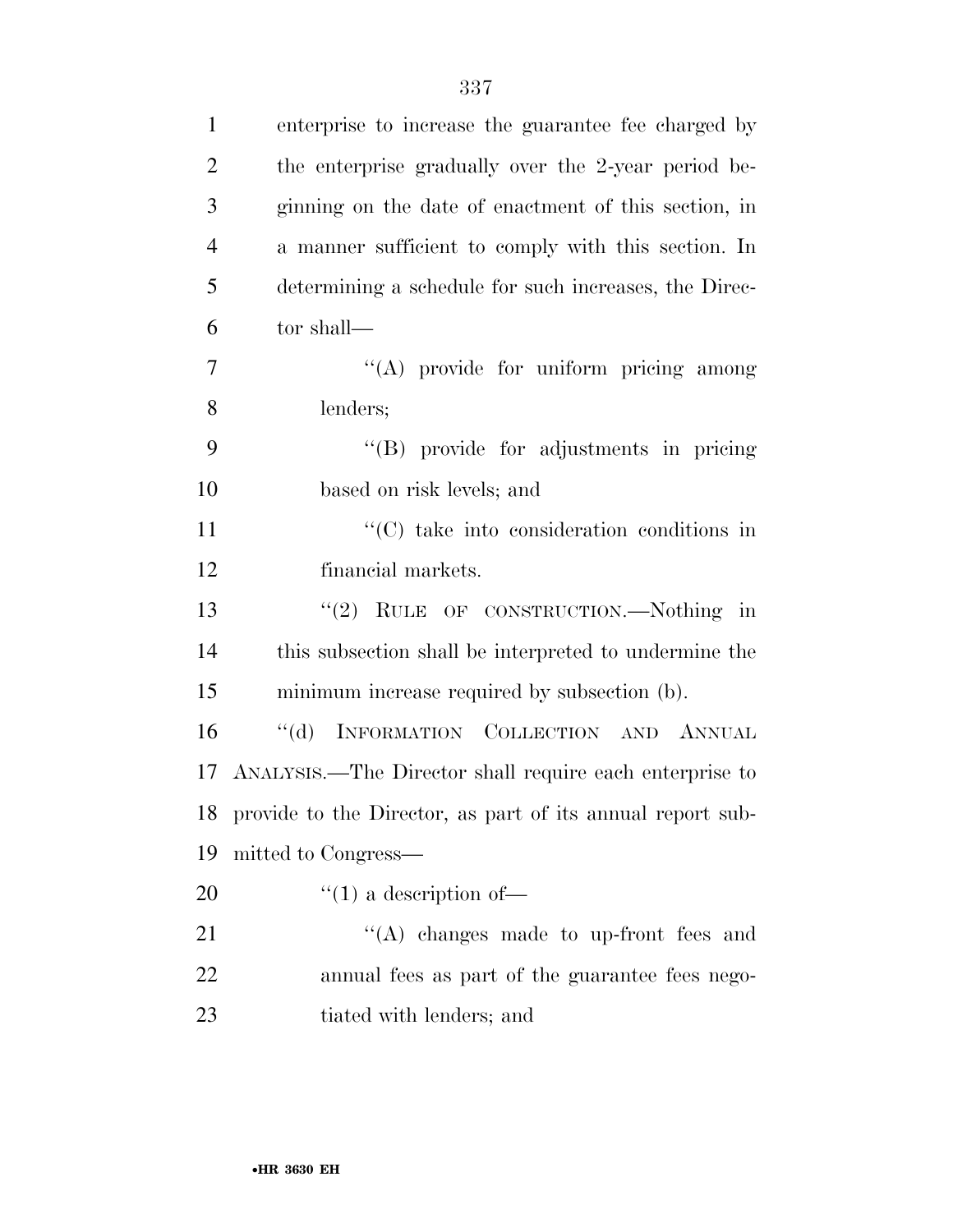| $\mathbf{1}$   | $\lq\lq (B)$ changes to the riskiness of the new        |
|----------------|---------------------------------------------------------|
| $\overline{2}$ | borrowers compared to previous origination              |
| 3              | years or book years; and                                |
| $\overline{4}$ | $\cdot\cdot(2)$ an assessment of how the changes in the |
| 5              | guarantee fees described in paragraph (1) met the       |
| 6              | requirements of subsection (b).                         |
| 7              | "(e) ENFORCEMENT.-                                      |
| 8              | "(1) REQUIRED ADJUSTMENTS.—Based on the                 |
| 9              | information from subsection (d) and any other infor-    |
| 10             | mation the Director deems necessary, the Director       |
| 11             | shall require an enterprise to make adjustments in      |
| 12             | its guarantee fee in order to be in compliance with     |
| 13             | subsection (b).                                         |
| 14             | "(2) NONCOMPLIANCE PENALTY.—An enter-                   |
| 15             | prise that has been found to be out of compliance       |
| 16             | with subsection (b) for any 2 consecutive years shall   |
| 17             | be precluded from providing any guarantee for a pe-     |
| 18             | riod, determined by rule of the Director, but in no     |
| 19             | case less than 1 year.                                  |
| 20             | (3)<br>RULE OF CONSTRUCTION.—Nothing in                 |
| 21             | this subsection shall be interpreted as preventing the  |
| 22             | Director from initiating and implementing an en-        |
| 23             | forcement action against an enterprise, at a time the   |
| 24             | Director deems necessary, under other existing en-      |
| 25             | forcement authority.                                    |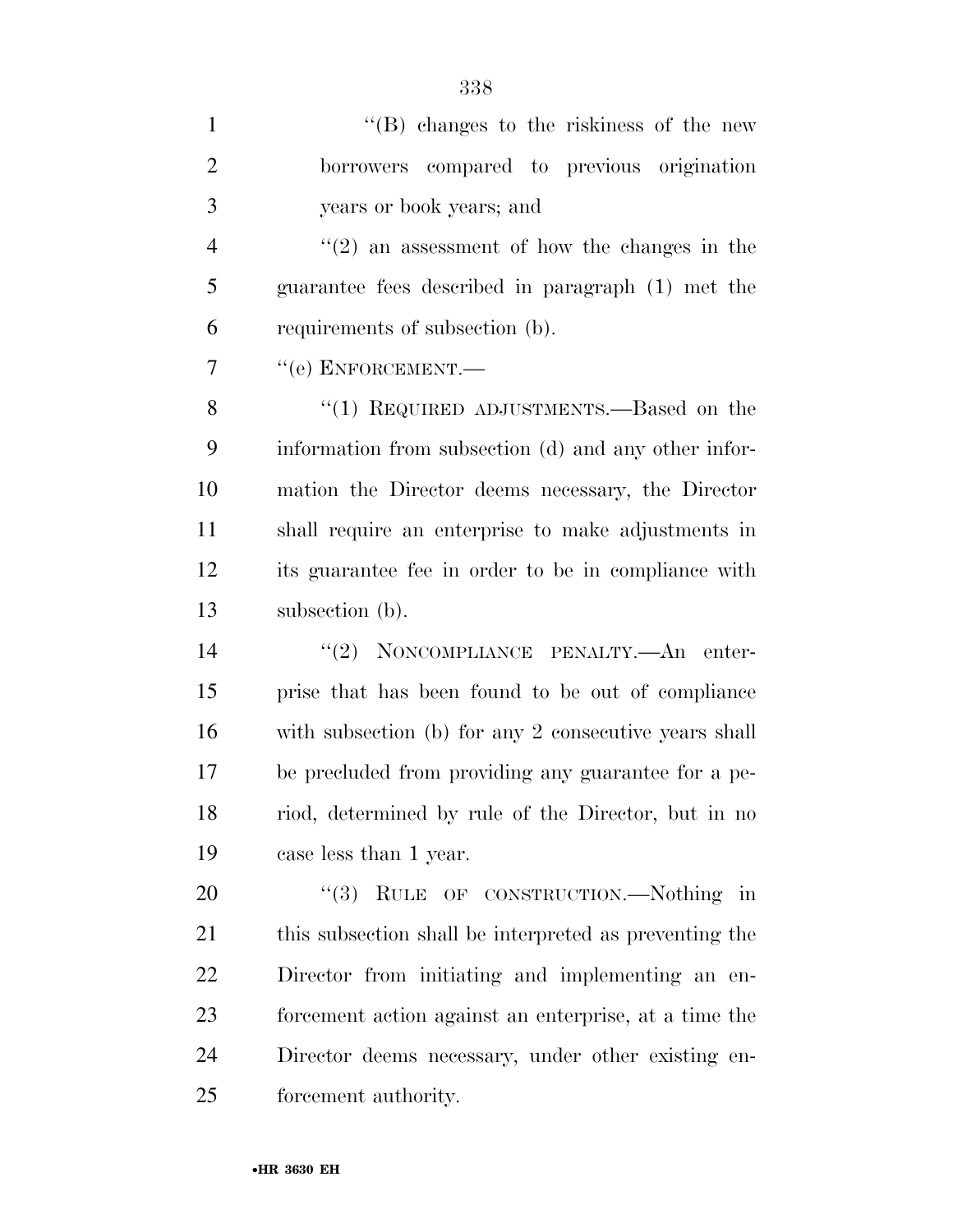''(f) AUTHORITY FOR OTHER INCREASES.—Nothing in this section may be construed to prohibiting, restricting, or limiting increases, other than pursuant to this section, in the guarantee fees charged by an enterprise.

 ''(g) EXPIRATION.—The provisions of this section shall expire on October 1, 2021.''.

# **Subtitle B—Social Security Provisions**

**SEC. 5101. INFORMATION FOR ADMINISTRATION OF SOCIAL** 

 **SECURITY PROVISIONS RELATED TO NON-COVERED EMPLOYMENT.** 

 (a) COLLECTION.—Subsection (d) of section 6047 of the Internal Revenue Code of 1986 is amended by redesig- nating paragraph (2) as paragraph (3) and by inserting after paragraph (1) the following new paragraph:

16 "(2) DEFERRED COMPENSATION PLANS OF A STATE.—

18 "(A) In GENERAL.—In the case of any em- ployer deferred compensation plan (as defined 20 in section  $3405(e)(5)$  of a State, a political subdivision thereof, or any agency or instru- mentality of any of the foregoing, the Secretary shall in such forms or regulations require, to the extent such information is known or should be known, the identification of any designated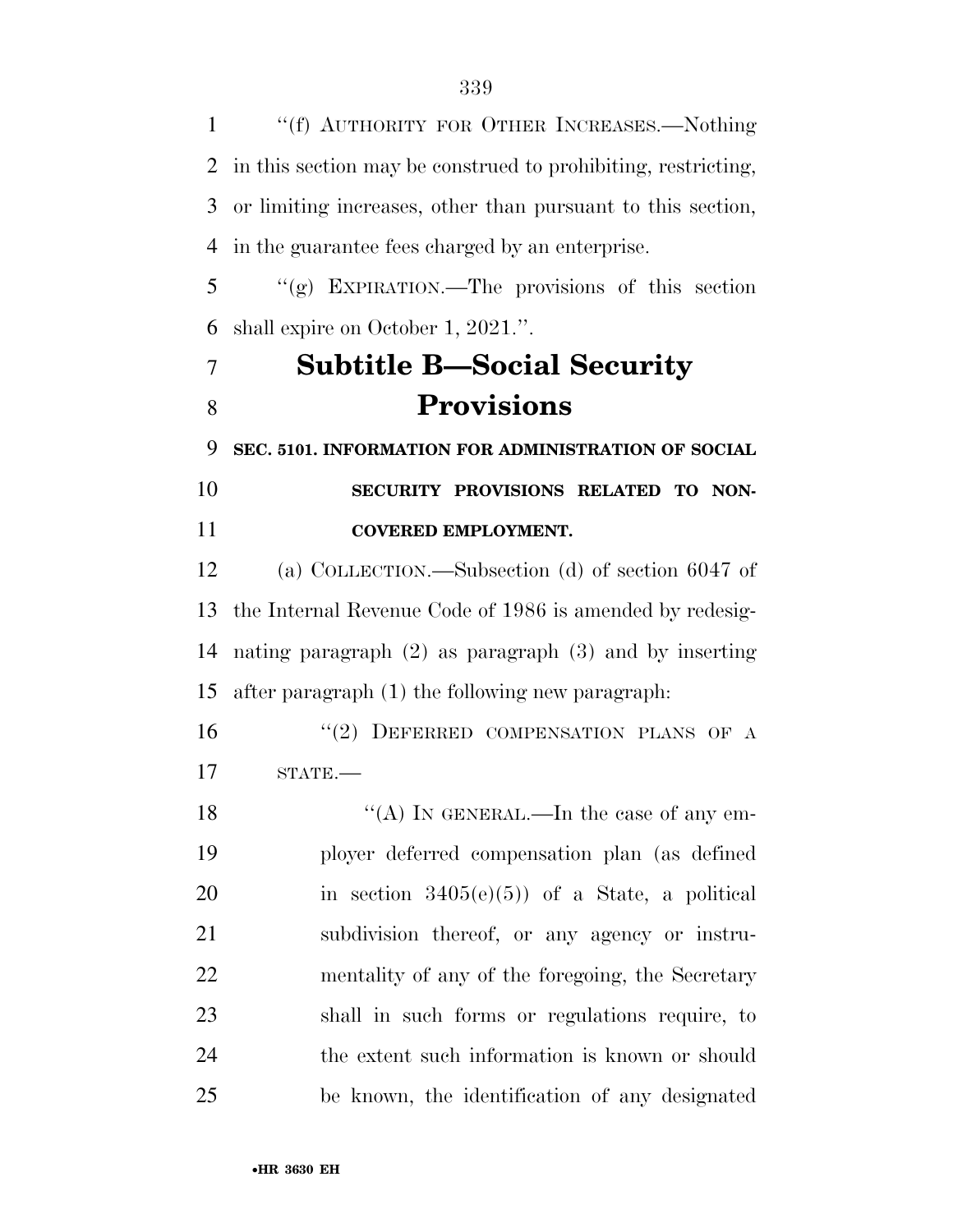| $\mathbf{1}$   | distribution (as defined in section $3405(e)(1)$ ) if      |
|----------------|------------------------------------------------------------|
| $\overline{2}$ | paid to any participant or beneficiary of such             |
| 3              | plan based in whole or in part upon an individ-            |
| 4              | ual's earnings for service in the employ of any            |
| 5              | such governmental entity.                                  |
| 6              | "(B) STATE.—For purposes of subpara-                       |
| $\overline{7}$ | graph $(A)$ , the term 'State' includes the District       |
| 8              | of Columbia, the Commonwealth or Puerto                    |
| 9              | Rico, the Virgin Island, Guam, and American                |
| 10             | Samoa.".                                                   |
| 11             | (b) DISCLOSURE.—Paragraph $(1)$ of section $6103(1)$       |
| 12             | of such Code is amended by striking "and" at the end       |
| 13             | of subparagraph (B), by striking the period at the end     |
| 14             | of subparagraph $(C)$ and inserting "; and", and by adding |
| 15             | at the end the following:                                  |
| 16             | "(D) any designated distribution described                 |
| 17             | in section $6047(d)(2)$ to the Social Security Ad-         |
| 18             | ministration for purposes of its administration            |
| 19             | of the Social Security Act.".                              |
| <b>20</b>      | (c) EFFECTIVE DATES.—                                      |
| 21             | (1) SUBSECTION (a).—The amendments made                    |
| 22             | by subsection (a) shall apply to distributions made        |
| 23             | after December 31, 2012.                                   |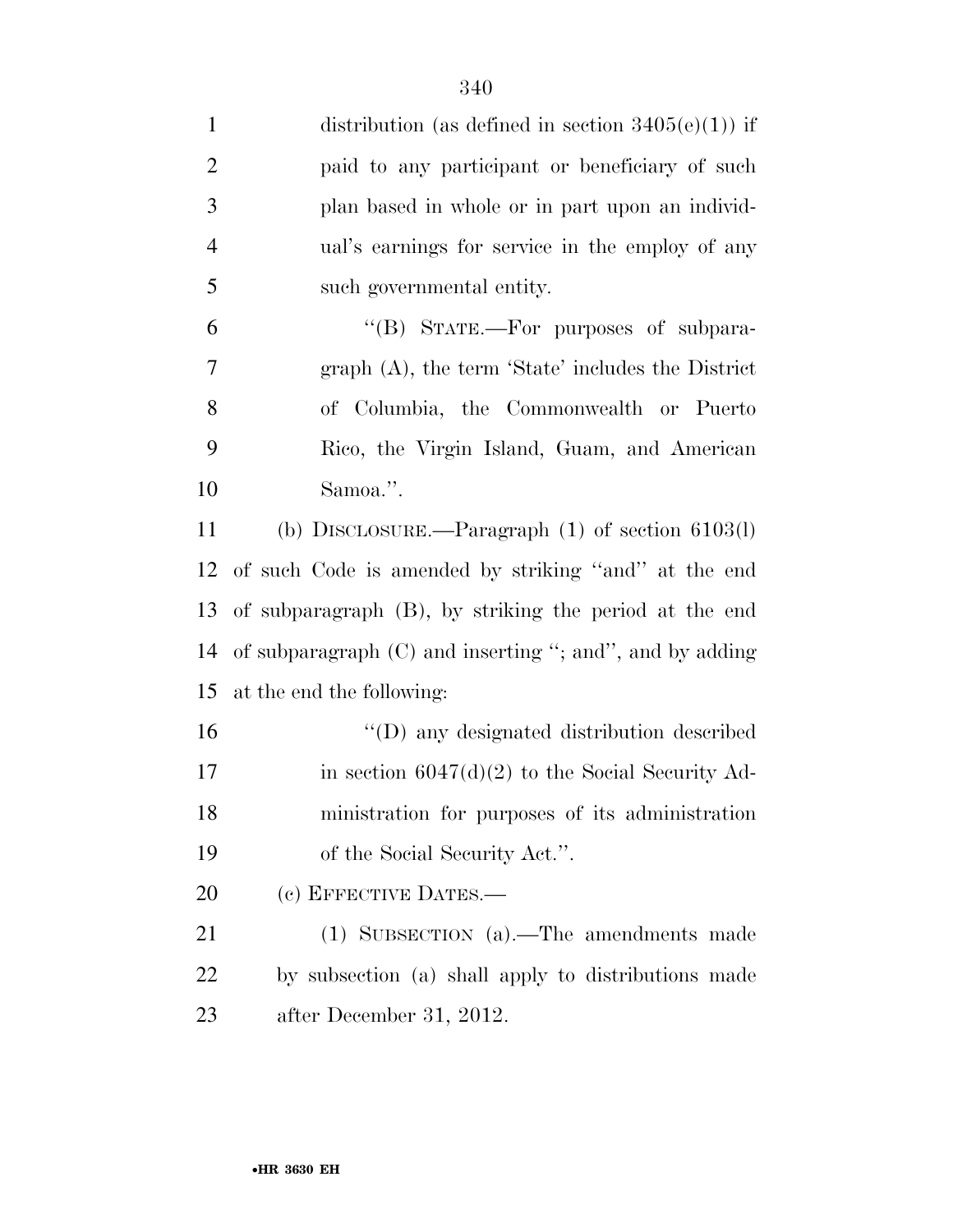(2) SUBSECTION (b).—The amendment made by subsection (b) shall apply to disclosures made after December 31, 2012. **Subtitle C—Child Tax Credit SEC. 5201. SOCIAL SECURITY NUMBER REQUIRED TO CLAIM THE REFUNDABLE PORTION OF THE CHILD TAX CREDIT.**  (a) IN GENERAL.—Subsection (d) of section 24 of the Internal Revenue Code of 1986 is amended by adding at the end the following new paragraph: 11 "(5) IDENTIFICATION REQUIREMENT WITH RE-12 SPECT TO TAXPAYER.— 13 "(A) IN GENERAL.—Paragraph (1) shall not apply to any taxpayer for any taxable year unless the taxpayer includes the taxpayer's So- cial Security number on the return of tax for such taxable year. 18 "(B) JOINT RETURNS.—In the case of a joint return, the requirement of subparagraph (A) shall be treated as met if the Social Secu-21 rity number of either spouse is included on such return.''. (b) OMISSION TREATED AS MATHEMATICAL OR CLERICAL ERROR.—Subparagraph (I) of section  $6213(g)(2)$  of such Code is amended to read as follows: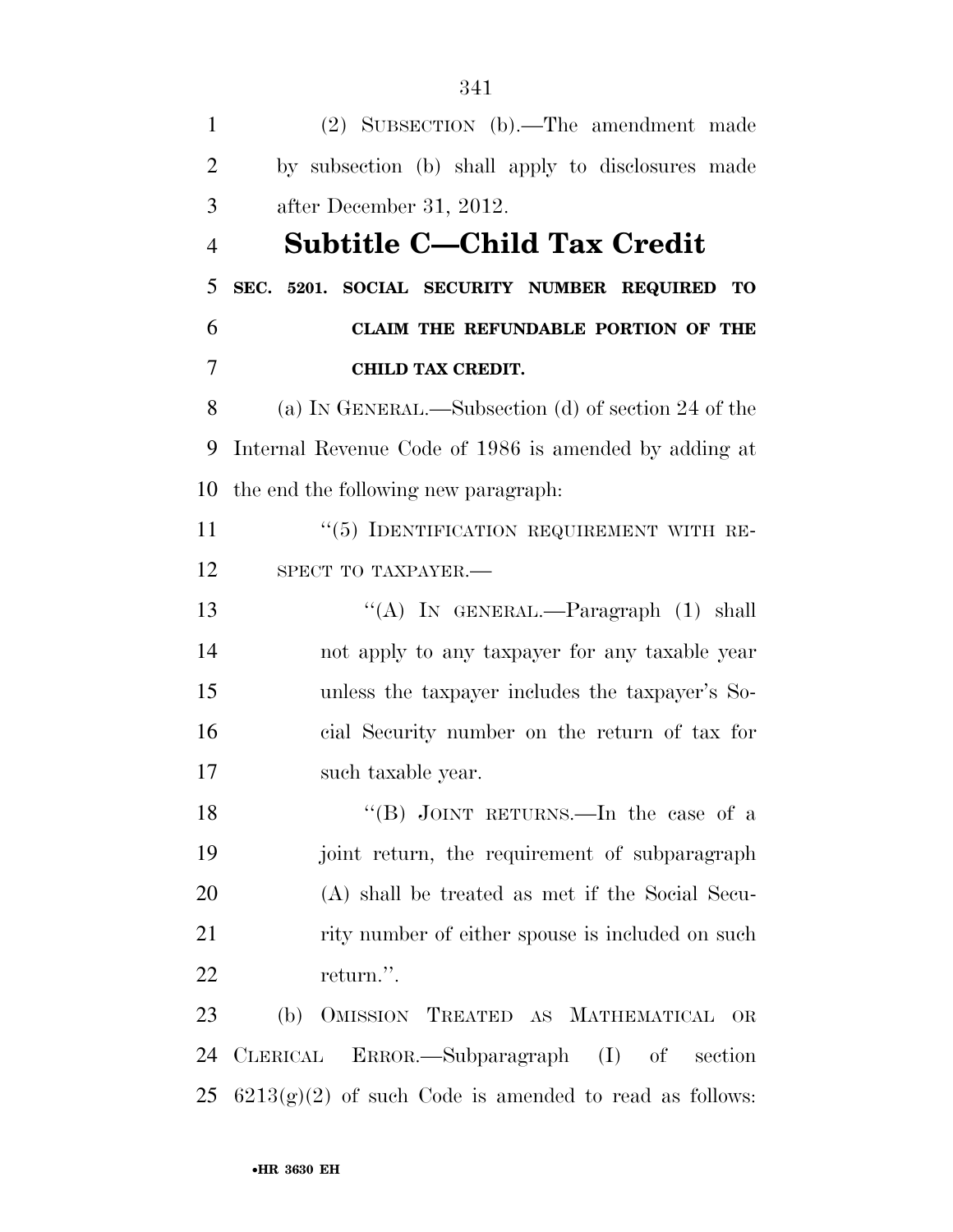1 ''(I) an omission of a correct Social Secu-2 rity number required under section  $24(d)(5)$  (relating to refundable portion of child tax cred-4 it), or a correct TIN under section 24(e) (relat- ing to child tax credit), to be included on a re- turn,''. (c) CONFORMING AMENDMENT.—Subsection (e) of section 24 of such Code is amended by inserting ''WITH RESPECT TO QUALIFYING CHILDREN'' after ''IDENTI- FICATION REQUIREMENT'' in the heading thereof. (d) EFFECTIVE DATE.—The amendments made by this section shall apply to taxable years beginning after the date of the enactment of this Act. **Subtitle D—Eliminating Taxpayer Benefits for Millionaires SEC. 5301. ENDING UNEMPLOYMENT AND SUPPLEMENTAL NUTRITION ASSISTANCE PROGRAM BENEFITS FOR MILLIONAIRES.**  (a) ENDING UNEMPLOYMENT BENEFITS FOR MIL- LIONAIRES.— (1) IN GENERAL.—Subtitle E of the Internal Revenue Code of 1986 is amended by adding at the

end the following new chapter: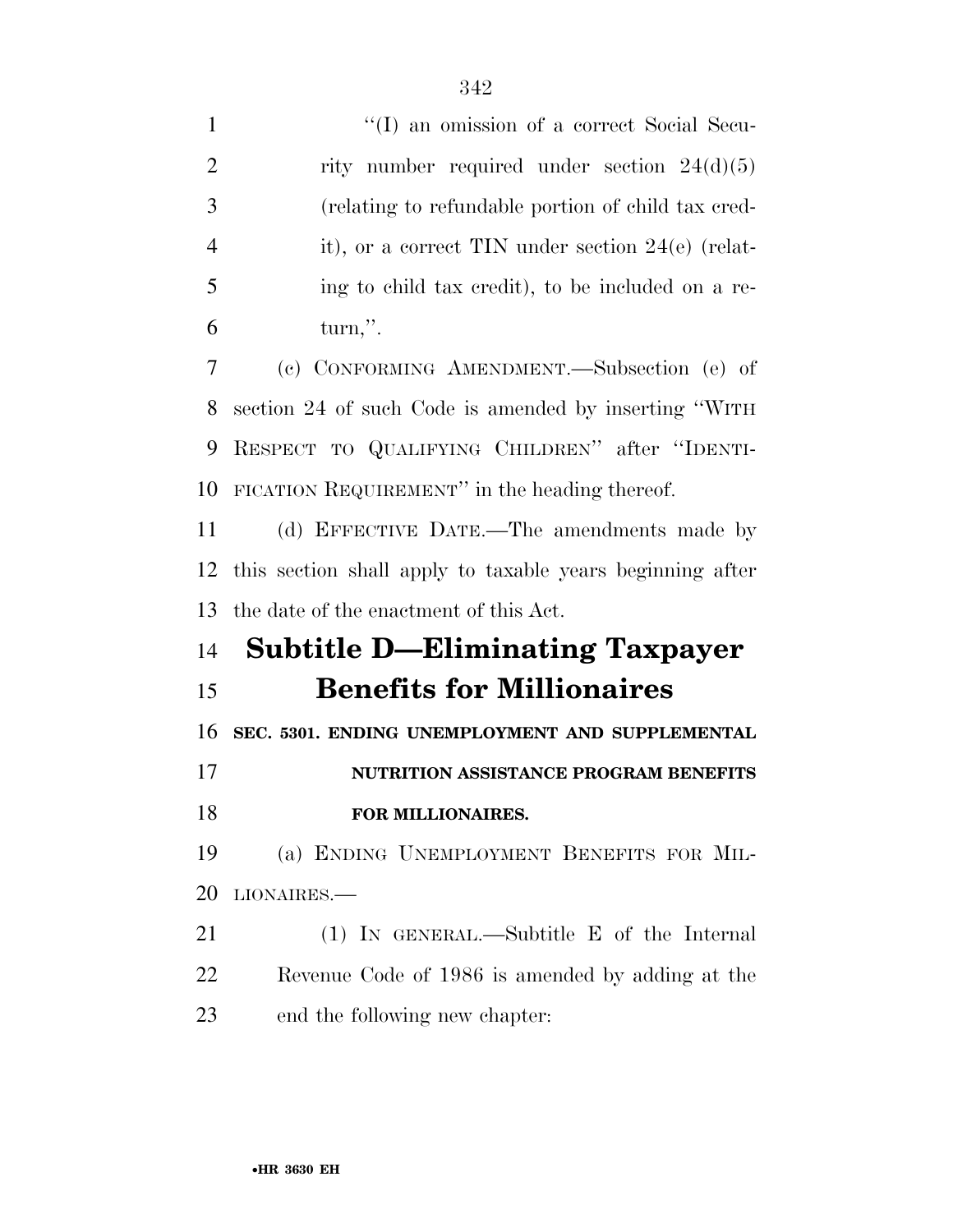### **''CHAPTER 56—EXCESS UNEMPLOYMENT COMPENSATION**

''Sec. 5895. Excess unemployment compensation.

#### **''SEC. 5895. EXCESS UNEMPLOYMENT COMPENSATION.**

 ''(a) IMPOSITION OF TAX.—There is hereby imposed a tax equal to 100 percent of the excess unemployment compensation received by a taxpayer in any taxable year. ''(b) EXCESS UNEMPLOYMENT COMPENSATION.— For purposes of this section, the term 'excess unemploy- ment compensation' means, with respect to any State, the amount which bears the same ratio (not to exceed 1) to the amount of unemployment compensation received by the taxpayer from such State in the taxable year as—  $\frac{1}{2}$   $\frac{1}{2}$  the excess of —  $\langle A \rangle$  the taxpayer's adjusted gross income for such taxable year, over 16 "(B) \$750,000 (\$1,500,000 in the case of a joint return), bears to ''(2) \$250,000 (\$500,000 in the case of a joint return). 20 "(c) ADDITIONAL DEFINITIONS.—For purposes of this section— 22 "(1) ADJUSTED GROSS INCOME.—The term 'ad- justed gross income' has the meaning given such 24 term by section 62.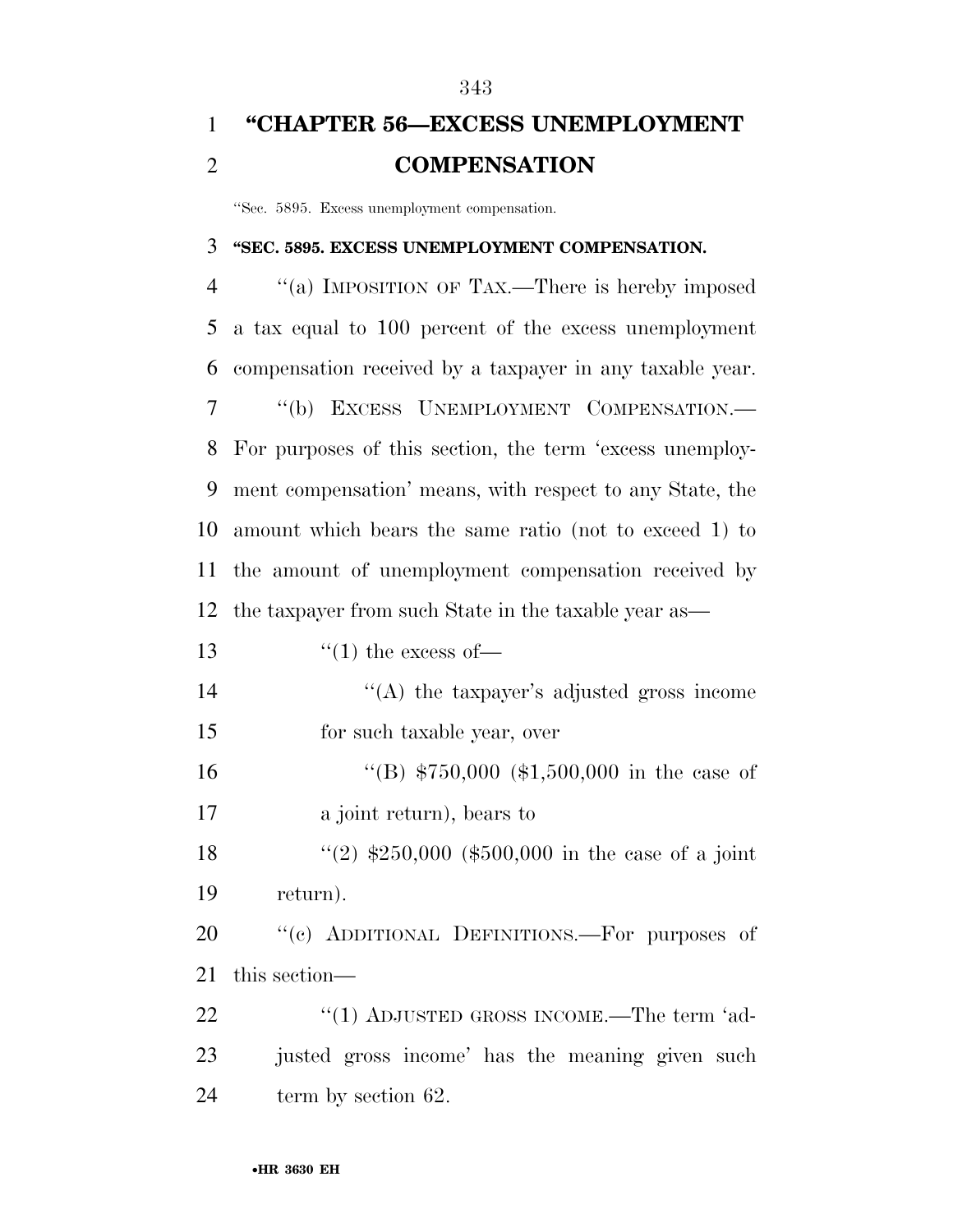1 ''(2) UNEMPLOYMENT COMPENSATION.—The term 'unemployment compensation' has the meaning given such term by section 85(b).

 ''(d) ADMINISTRATIVE PROVISIONS.—For purposes of the deficiency procedures of subtitle F, any tax imposed by this section shall be treated as a tax imposed by subtitle A.

 ''(e) TRANSFER OF TAX RECEIPTS.—With respect to excess unemployment compensation received by any tax- payer from a State, there is hereby appropriated to the unemployment fund (as defined in section 3306(f)) of such State, an amount equal to the amount of the tax imposed under subsection (a) on such excess unemployment com-pensation received in the Treasury.''.

 (2) TAX NOT DEDUCTIBLE.—Section 275(a) of the Internal Revenue Code of 1986 is amended by inserting after paragraph (6) the following new paragraph:

19  $\frac{1}{2}$  (7) Tax imposed by section 5895.".

 (3) CLERICAL AMENDMENT.—The table of chapters for subtitle E of the Internal Revenue Code of 1986 is amended by adding at the end the fol-lowing new item:

''CHAPTER 56—EXCESS UNEMPLOYMENT COMPENSATION''.

•**HR 3630 EH** (4) EFFECTIVE DATE.—The amendments made by this subsection shall apply to unemployment com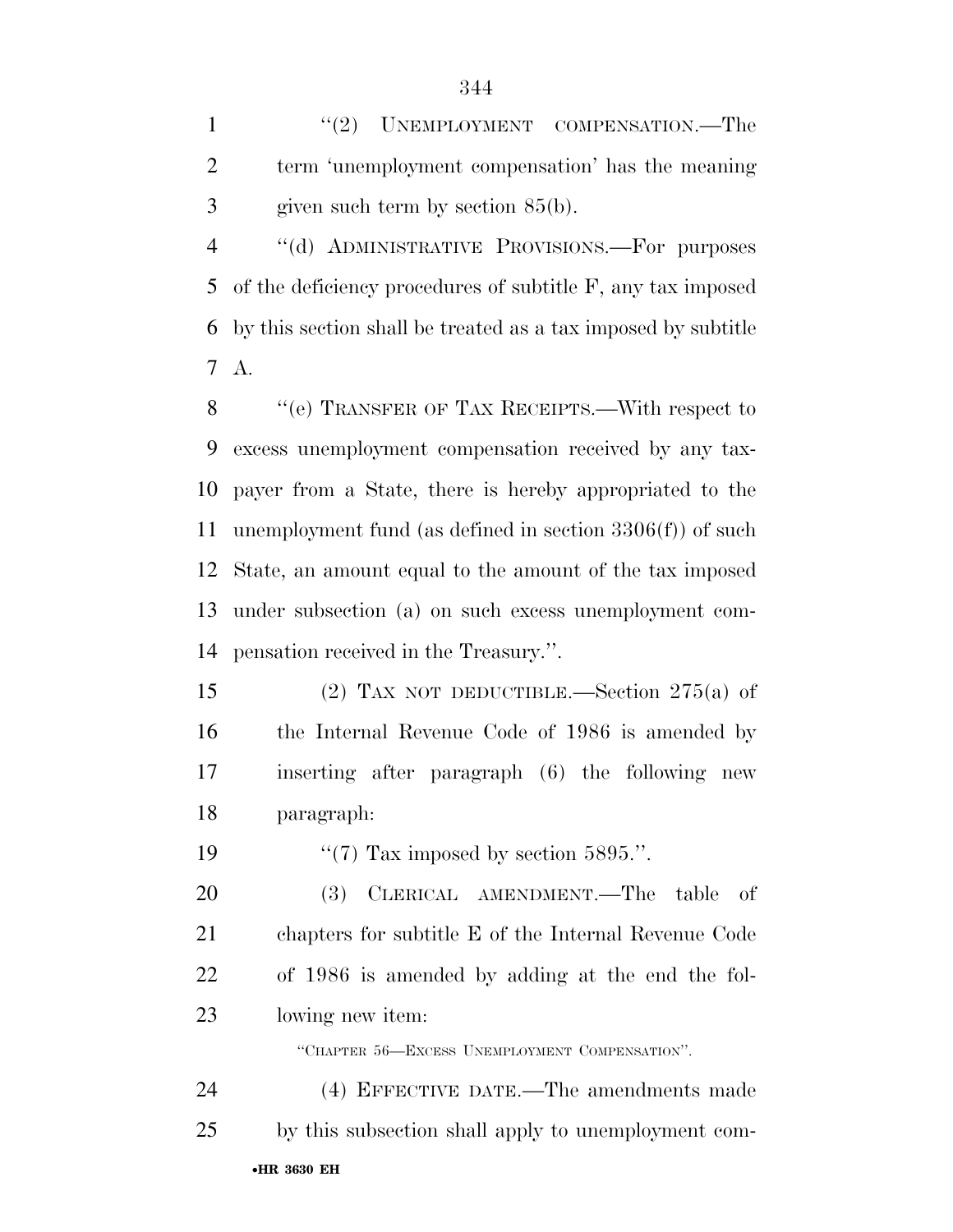pensation received in taxable years beginning after December 31, 2011.

 (b) ENDING SUPPLEMENTAL NUTRITION ASSIST-ANCE PROGRAM BENEFITS FOR MILLIONAIRES.—

 (1) IN GENERAL.—Section 6 of the Food and Nutrition Act of 2008 (7 U.S.C. 2015) is amended by adding at the end the following:

8 "(r) DISQUALIFICATION FOR RECEIPT OF ASSETS OF AT LEAST \$1,000,000.—Any household in which a mem- ber receives income or assets with a fair market value of at least \$1,000,000 shall, immediately on the receipt of the assets, become ineligible for further participation in the program until the date on which the household meets the income eligibility and allowable financial resources standards under section 5.''.

 (2) CONFORMING AMENDMENTS.—Section 5(a) of the Food and Nutrition Act of 2008 (7 U.S.C. 2014(a)) is amended in the second sentence by strik-19 ing "sections  $6(b)$ ,  $6(d)(2)$ , and  $6(g)$ " and inserting  $\text{``subsections (b), (d)(2), (g), and (r) of section 6".}$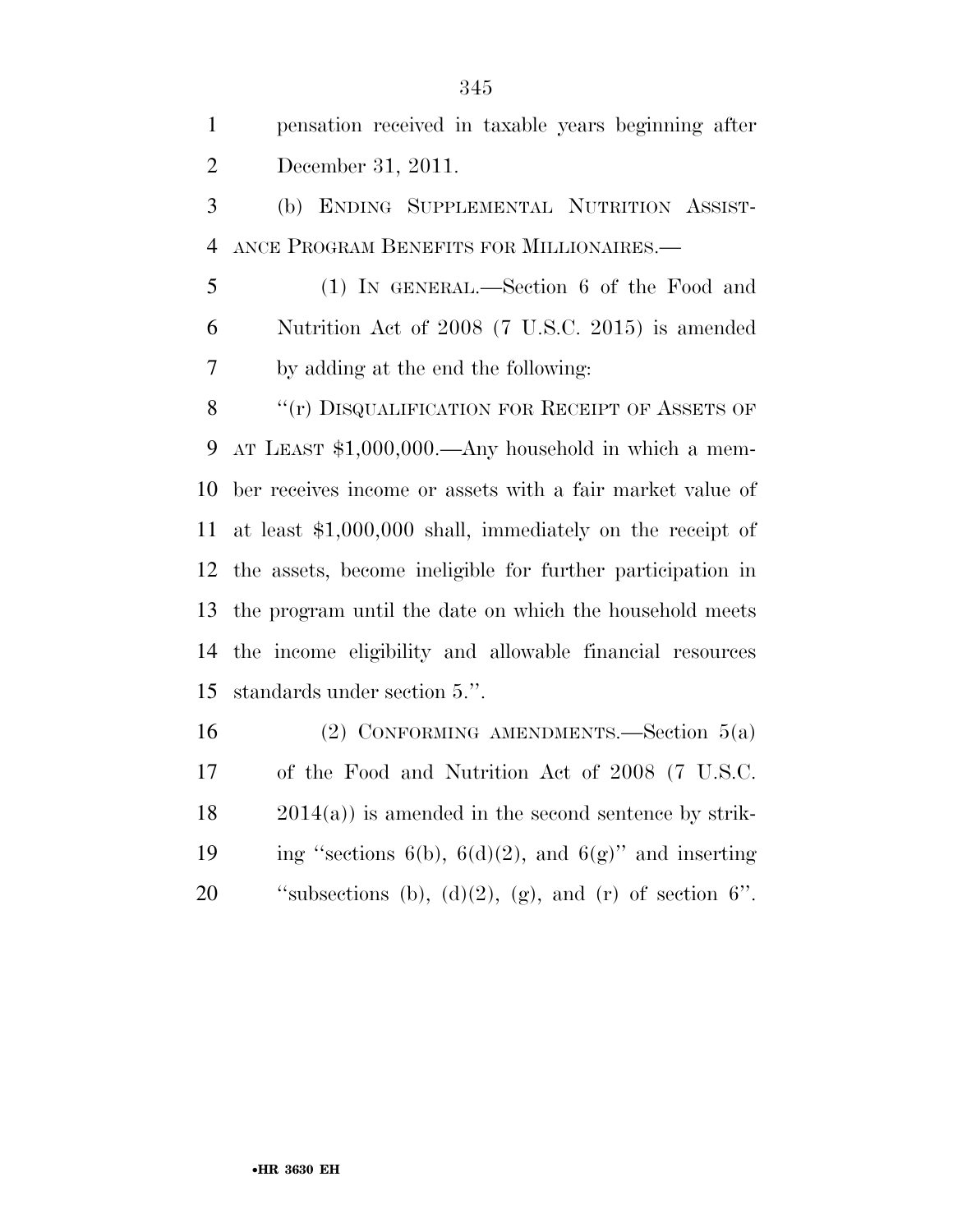| $\mathbf{1}$   | <b>Subtitle E-Federal Civilian</b>                     |
|----------------|--------------------------------------------------------|
| $\overline{2}$ | <b>Employees</b>                                       |
| 3              | <b>PART 1-RETIREMENT ANNUITIES</b>                     |
| 4              | SEC. 5401. SHORT TITLE.                                |
| 5              | This part may be cited as the "Securing Annuities"     |
| 6              | for Federal Employees Act of 2011".                    |
| 7              | SEC. 5402. RETIREMENT CONTRIBUTIONS.                   |
| 8              | (a) CIVIL SERVICE RETIREMENT SYSTEM.—                  |
| 9              | INDIVIDUAL CONTRIBUTIONS.—Section<br>(1)               |
| 10             | $8334(a)(1)(A)$ of title 5, United States Code, is     |
| 11             | amended-                                               |
| 12             | (A) by striking " $(a)(1)(A)$ The" and in-             |
| 13             | serting $(2a)(1)(A)(i)$ Except as provided in          |
| 14             | clause (ii), the"; and                                 |
| 15             | (B) by adding at the end the following:                |
| 16             | "(ii) The percentage of basic pay to be deducted and   |
| 17             | withheld under clause (i) shall—                       |
| 18             | "(I) for each of calendar years $2013$ , $2014$ , and  |
| 19             | 2015, be equal to the percentage that applied in the   |
| <b>20</b>      | preceding calendar year (as increased under this       |
| 21             | subclause, if applicable), plus an additional 0.5 per- |
| 22             | centage point; and                                     |
| 23             | "(II) for each calendar year after $2015$ , be         |
| 24             | equal to the applicable percentage for calendar year   |
| 25             | $2015$ (as determined under subclause $(I)$ ).".       |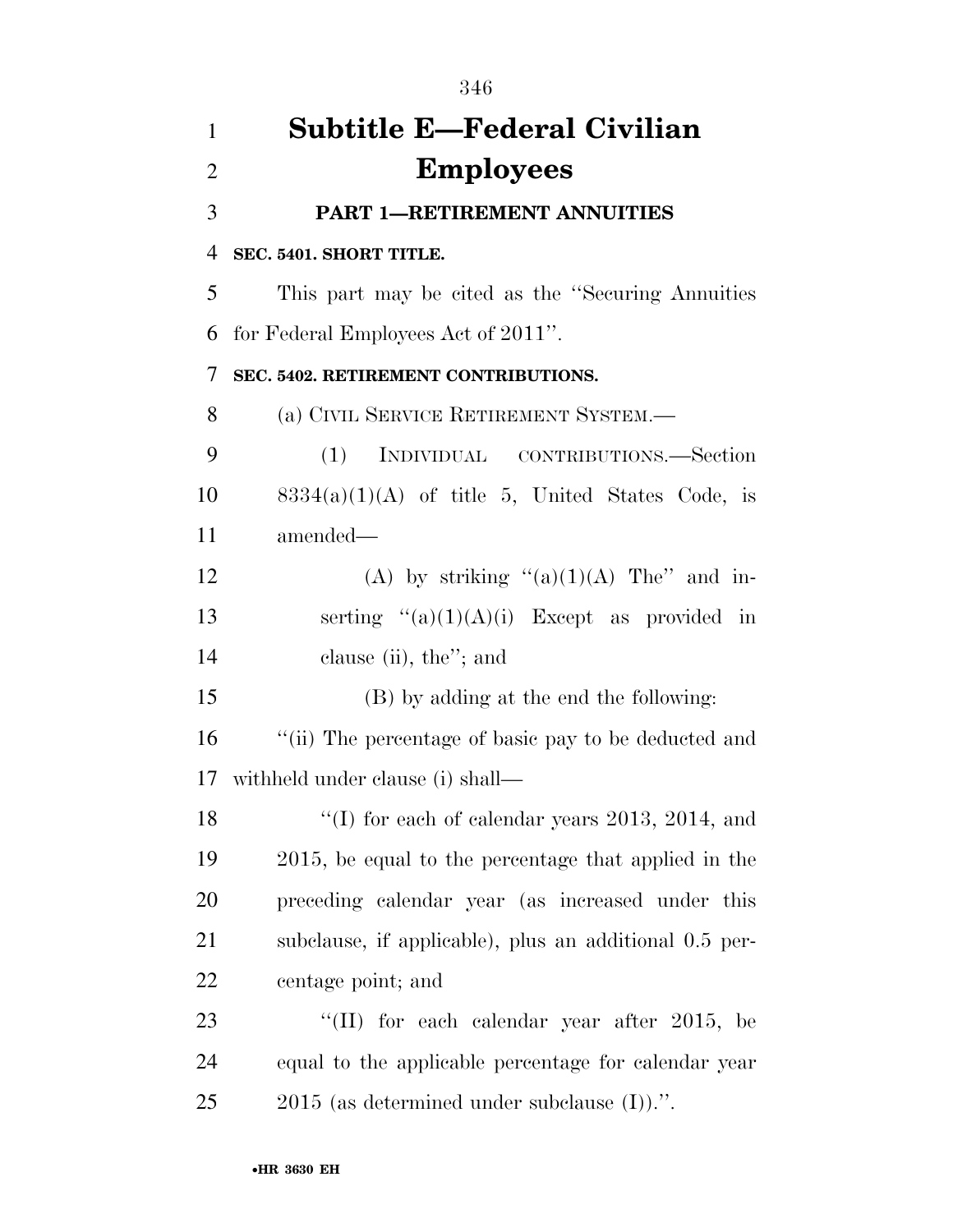| $\mathbf{1}$   | (2)<br>GOVERNMENT CONTRIBUTIONS.-Section                    |
|----------------|-------------------------------------------------------------|
| $\overline{2}$ | $8334(a)(1)(B)$ of title 5, United States Code, is          |
| 3              | amended—                                                    |
| $\overline{4}$ | $(A)$ in clause (i), by striking "Except as                 |
| 5              | provided in clause (ii)," and inserting "Except             |
| 6              | as provided in clause (ii) or $(iii),''$ ; and              |
| 7              | (B) by adding at the end the following:                     |
| 8              | "(iii) The amount to be contributed under clause (i)        |
| 9              | shall, with respect to a period in any calendar year speci- |
| 10             | fied in subparagraph $(A)(ii)$ , be equal to-               |
| 11             | $\lq\lq$ the amount that would otherwise apply              |
| 12             | under clause (i), reduced by                                |
| 13             | "(II) the amount by which the withholding                   |
| 14             | under subparagraph $(A)$ exceeds the amount which           |
| 15             | would (but for clause (ii) of such subparagraph) oth-       |
| 16             | erwise have been withheld under such subparagraph           |
| 17             | from the basic pay of the employee or elected official      |
| 18             | involved with respect to such period.".                     |
| 19             | (3) OFFSET RULE.—Section $8334(k)$ of title 5,              |
| 20             | United States Code, is amended by adding at the             |
| 21             | end the following:                                          |
| 22             | $\lq(5)$ This subsection shall be applied in a manner       |
|                |                                                             |

23 consistent with subsections  $(a)(1)(A)(ii)$  and  $(a)(1)(B)(iii)$ of section 8334.''.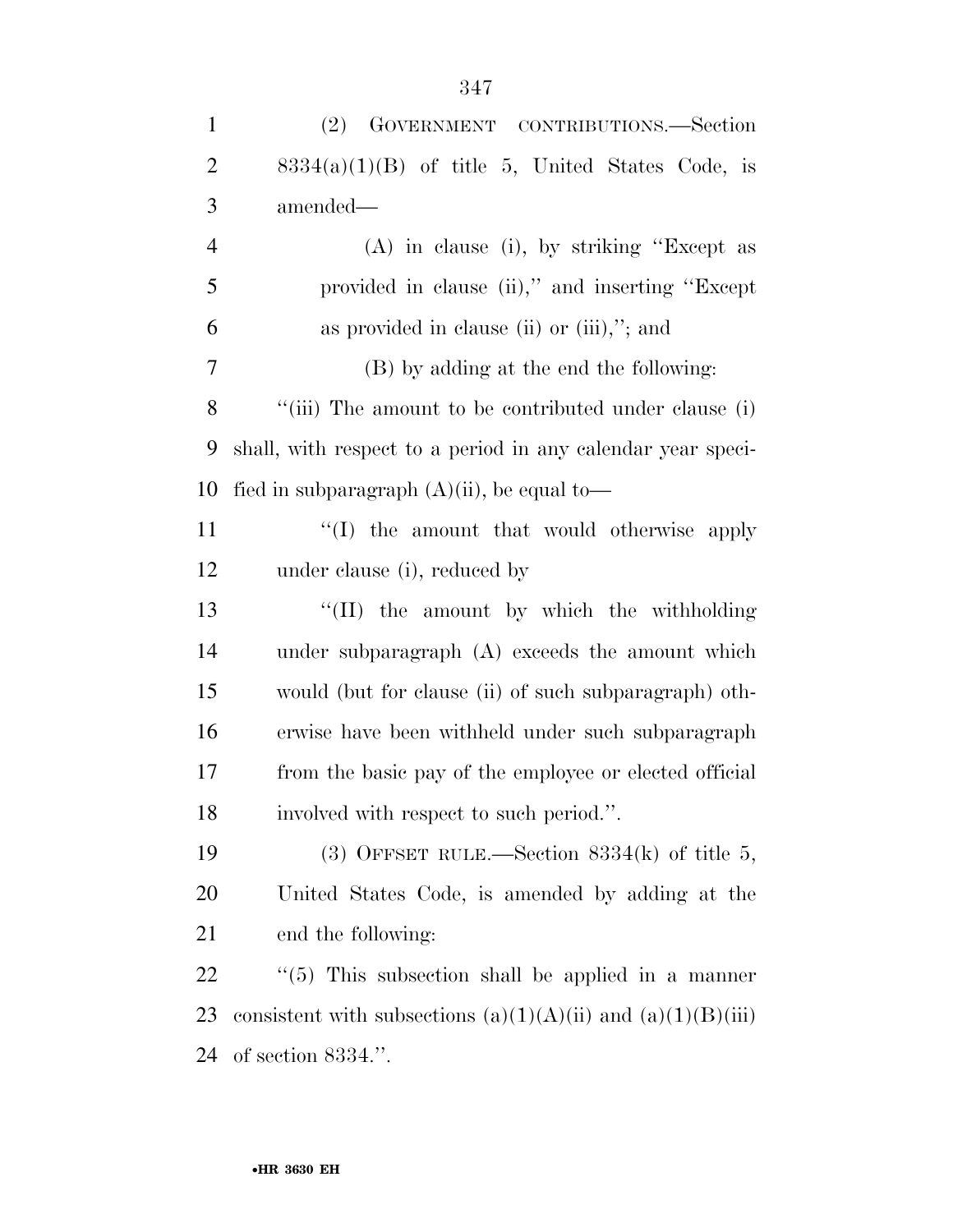| $\mathbf{1}$   | (b) FEDERAL EMPLOYEES' RETIREMENT SYSTEM.-                  |
|----------------|-------------------------------------------------------------|
| $\overline{2}$ | Section $8422(a)$ of title 5, United States Code, is amend- |
| 3              | $ed$ —                                                      |
| $\overline{4}$ | $(1)$ in paragraph $(1)$ , by striking "paragraph"          |
| 5              | $(2)$ ." and inserting "this subsection."; and              |
| 6              | $(2)$ by adding at the end the following:                   |
| 7              | "(4) Notwithstanding any other provision of this sub-       |
| 8              | section, the percentage to be deducted and withheld under   |
| 9              | this subsection shall—                                      |
| 10             | "(A) for each of calendar years $2013$ , $2014$ ,           |
| 11             | and 2015, be equal to the percentage that applied in        |
| 12             | the preceding calendar year under this subsection           |
| 13             | (including this subparagraph, if applicable), plus an       |
| 14             | additional 0.5 percentage point; and                        |
| 15             | "(B) for each calendar year after 2015, be                  |
| 16             | equal to the applicable percentage for calendar year        |
| 17             | $2015$ (as determined under subparagraph $(A)$ ).".         |
| 18             | (c) FOREIGN SERVICE.—For provisions of law requir-          |
| 19             | ing maintenance of existing conformity—                     |
| <b>20</b>      | (1) between the Civil Service Retirement Sys-               |
| 21             | tem and the Foreign Service Retirement System,              |
| 22             | and                                                         |
| 23             | (2) between the Federal Employees' Retirement               |
| 24             | System and the Foreign Service Pension System,              |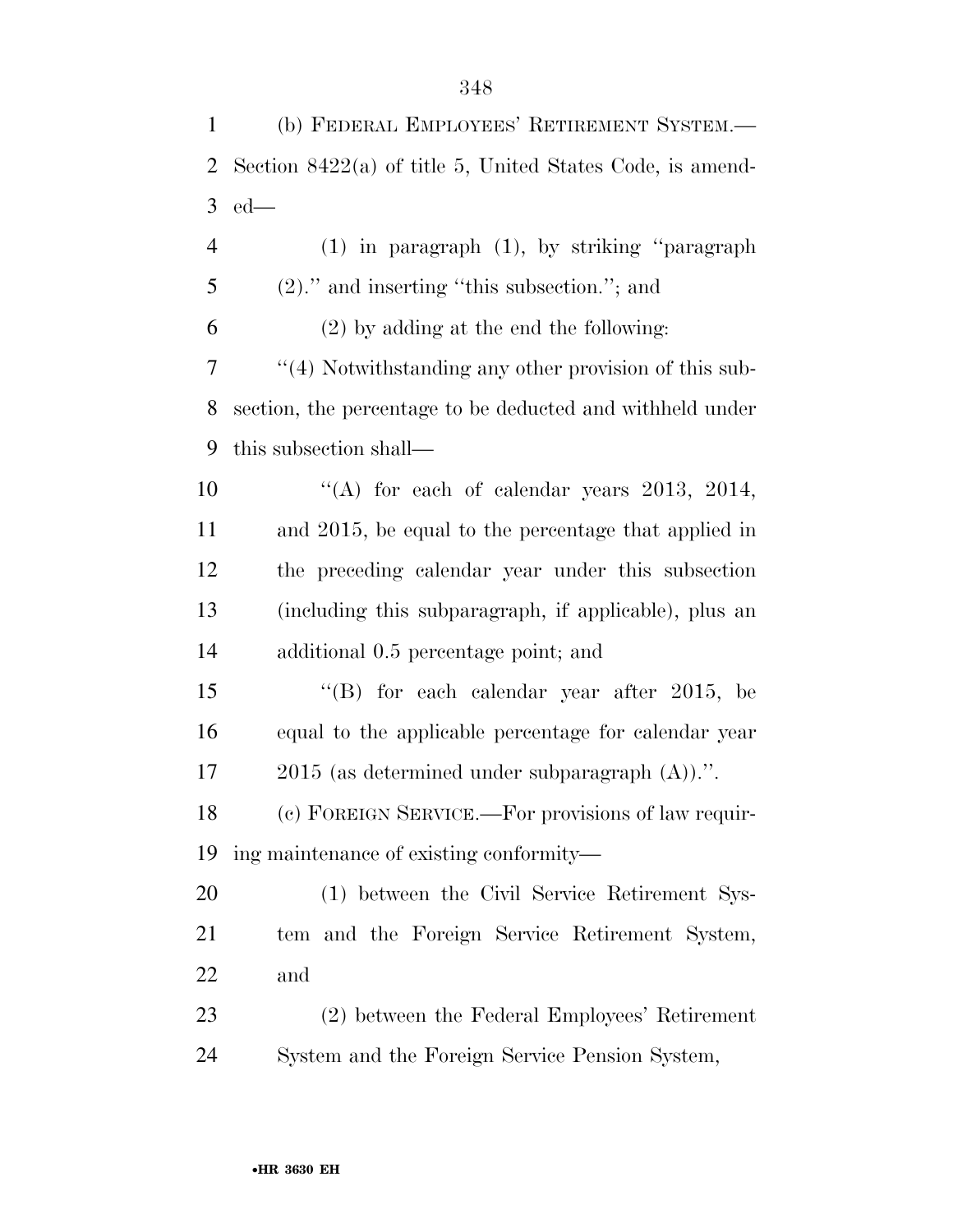see section 827 of the Foreign Service Act of 1980 (22 U.S.C. 4067).

(d) CIARDS.—

 (1) COMPATIBILITY WITH CSRS.—In order to carry out the purposes of this section with respect to the Central Intelligence Agency Retirement and Disability System, the authority under section 292 of the Central Intelligence Agency Retirement Act (50 U.S.C. 2141) shall be applied.

 (2) APPLICABILITY OF FERS.—For provisions of law providing for the application of the Federal Employees' Retirement System with respect to em- ployees of the Central Intelligence Agency, see title III of the Central Intelligence Agency Retirement Act (50 U.S.C. 2151 and following).

 (e) TVA.—Section 3 of the Tennessee Valley Author- ity Act of 1933 (16 U.S.C. 831b) is amended by adding at the end the following:

 ''(c) The chief executive officer shall prescribe any regulations which may be necessary in order to carry out the purposes of the Securing Annuities for Federal Em- ployees Act of 2011 with respect to any defined benefit plan covering employees of the Tennessee Valley Author-ity.''.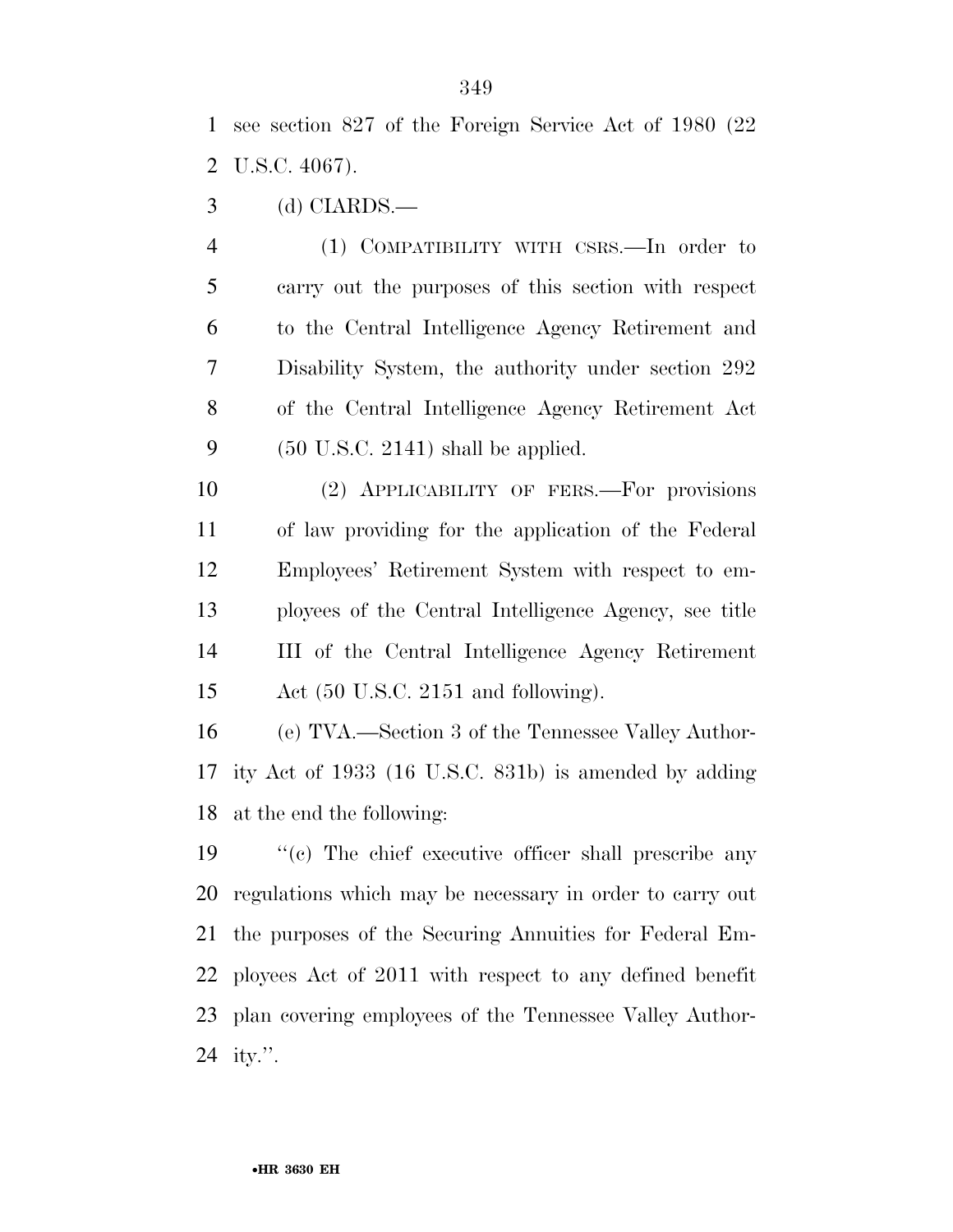| 1              | SEC. 5403. AMENDMENTS RELATING TO SECURE ANNUITY           |
|----------------|------------------------------------------------------------|
| $\overline{2}$ | <b>EMPLOYEES.</b>                                          |
| 3              | (a) DEFINITION OF SECURE ANNUITY EMPLOYEE.—                |
| 4              | Section 8401 of title 5, United States Code, is amended—   |
| 5              | $(1)$ in paragraph $(35)$ , by striking "and" at the       |
| 6              | end;                                                       |
| 7              | $(2)$ in paragraph $(36)$ , by striking the period         |
| 8              | and inserting "; and"; and                                 |
| 9              | $(3)$ by adding at the end the following:                  |
| 10             | $\cdot\cdot$ (37) the term 'secure annuity employee' means |
| 11             | an employee or Member who-                                 |
| 12             | $\cdot$ (A) first becomes subject to this chapter          |
| 13             | after December 31, 2012; and                               |
| 14             | $\lq$ (B) at the time of first becoming subject            |
| 15             | to this chapter, does not have at least 5 years            |
| 16             | of civilian service creditable under the Civil             |
| 17             | Service Retirement System or any other retire-             |
| 18             | ment system for Government employees.".                    |
| 19             | (b) INDIVIDUAL CONTRIBUTIONS.—Section $8422(a)$            |
| 20             | of title 5, United States Code (as amended by section      |
| 21             | $2(b)$ ) is further amended—                               |
| 22             | $(1)$ in paragraph $(4)$ (as added by section $2(b)$ ),    |
| 23             | in the matter before subparagraph $(A)$ , by inserting     |
| 24             | "and except in the case of a secure annuity em-            |
| 25             | ployee," after "this subsection"; and                      |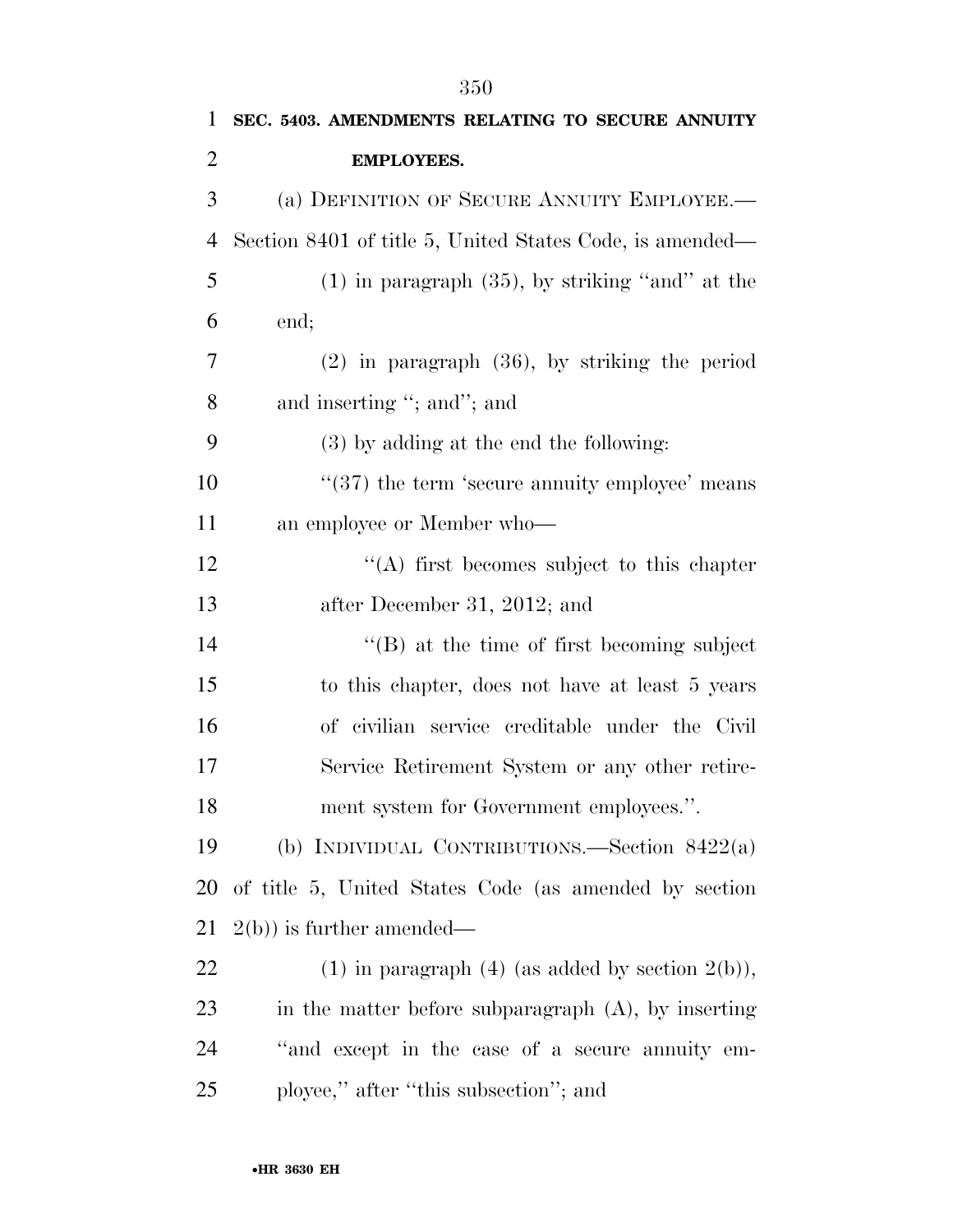(2) by adding after paragraph (4) (as so added) the following:

 ''(5) Notwithstanding any other provision of this sub- section, in the case of a secure annuity employee, the per- centage to be deducted and withheld shall be computed under paragraphs (1) through (3), except that the applica- ble percentage under paragraph (3) for civilian service shall—

 $\langle (A)$  in the case of a secure annuity employee who is an employee, be equal to 10.2 percent; and 11 ''(B) in the case of a secure annuity employee who is not subject to subparagraph (A), 10.7 per-cent.''.

 (c) AVERAGE PAY.—Section 8401(3) of title 5, United States Code, is amended—

16 (1) by striking "(3)" and inserting "(3)(A)"; and

18 (2) by adding "except that" after the semicolon; and

(3) by adding at the end the following:

21  $\langle$  (B) in the case of a secure annuity employee, the term 'average pay' has the meaning determined applying subparagraph (A)—

24  $\frac{1}{2}$  (i) by substituting '5 consecutive years' for '3 consecutive years'; and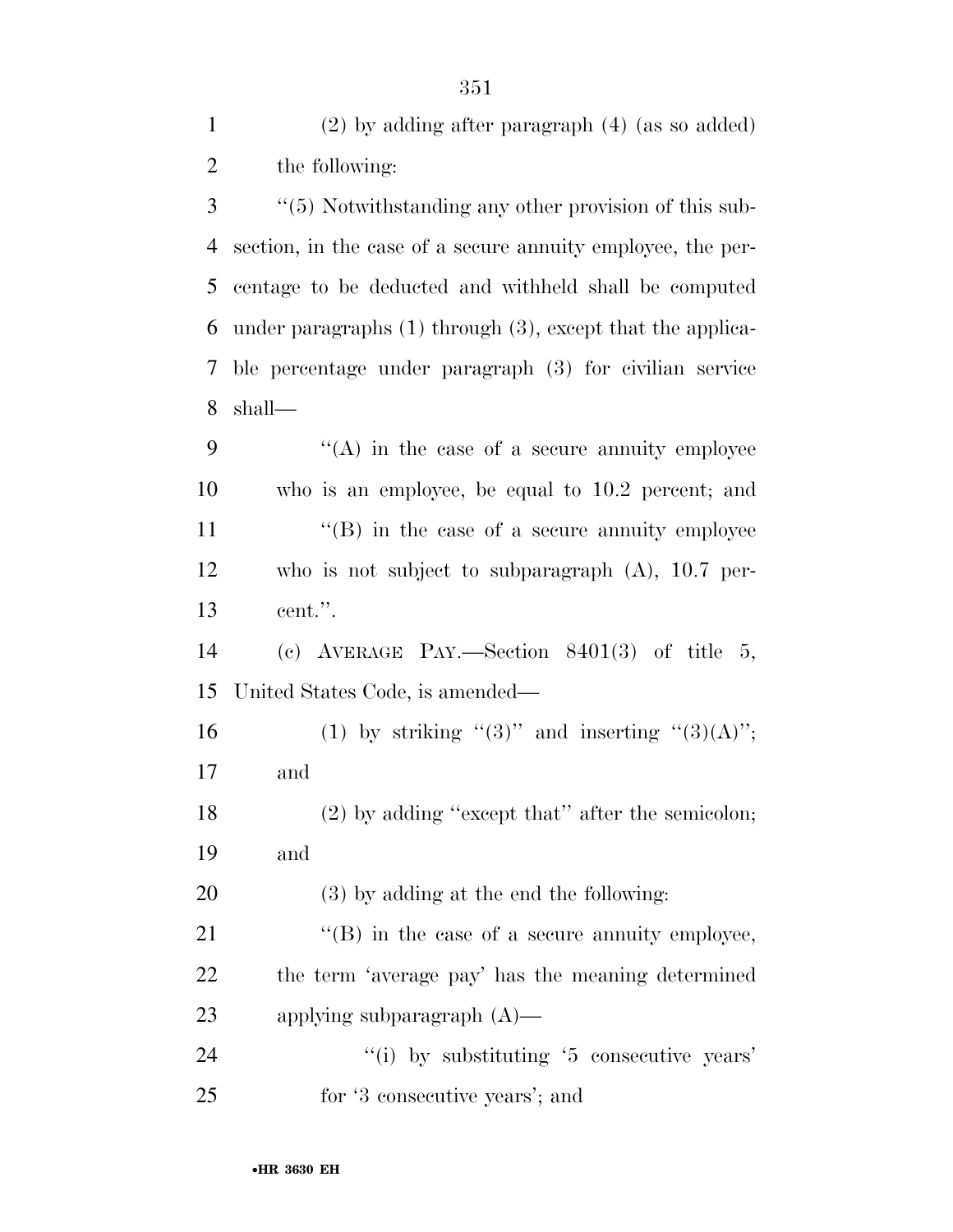| $\mathbf{1}$   | "(ii) by substituting $5$ years' for $3$                   |
|----------------|------------------------------------------------------------|
| $\overline{2}$ | years'.".                                                  |
| 3              | COMPUTATION OF BASIC ANNUITY.-Section<br>(d)               |
| $\overline{4}$ | 8415 of title 5, United States Code, is amended—           |
| 5              | $(1)$ by striking subsections $(a)$ through $(e)$ and      |
| 6              | inserting the following:                                   |
| 7              | "(a) Except as otherwise provided in this section, the     |
| 8              | annuity of an employee retiring under this subchapter is—  |
| 9              | "(1) except as provided under paragraph $(2)$ , 1          |
| 10             | percent of that individual's average pay multiplied        |
| 11             | by such individual's total service; or                     |
| 12             | $\lq(2)$ in the case of a secure annuity employee,         |
| 13             | 0.7 percent of that individual's average pay multi-        |
| 14             | plied by such individual's total service.                  |
| 15             | "(b) The annuity of a Member, or former Member             |
| 16             | with title to a Member annuity, retiring under this sub-   |
| 17             | chapter is computed under subsection (a), except that if   |
|                | 18 the individual has had at least 5 years of service as a |
| 19             | Member or Congressional employee, or any combination       |
| 20             | thereof, so much of the annuity as is computed with re-    |
| 21             | spect to either such type of service (or a combination     |
| 22             | thereof), not exceeding a total of 20 years, shall be com- |
| 23             | puted—                                                     |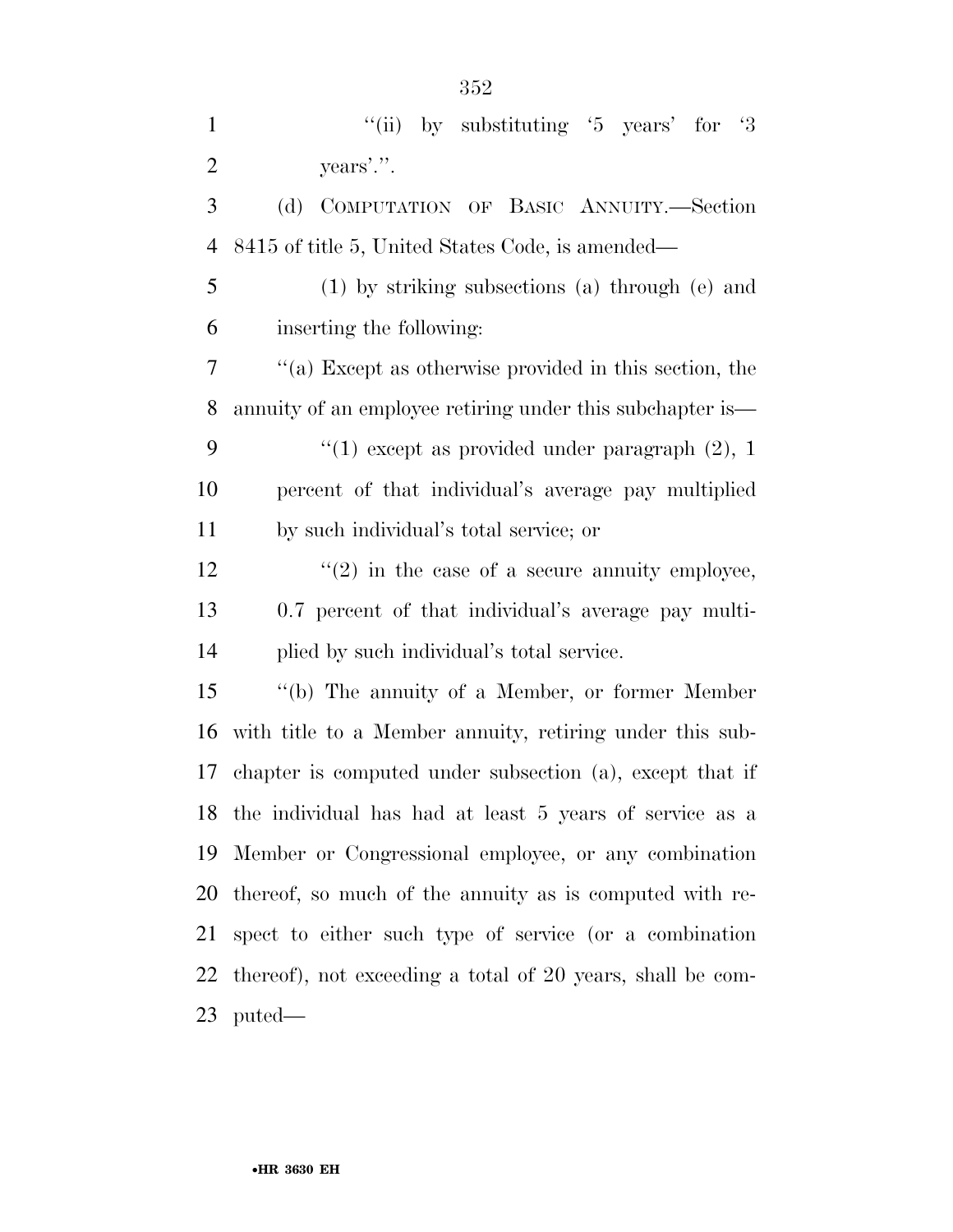1  $\frac{1}{2}$ ,  $\frac{1}{2}$  except as provided under paragraph (2), by multiplying 1.7 percent of the individual's aver-age pay by the years of such service; or

 $\frac{4}{2}$  ''(2) in the case of an individual who is a secure annuity employee, by multiplying 1.4 percent of the individual's average pay by the years of such service. ''(c) The annuity of a Congressional employee, or former Congressional employee, retiring under this sub- chapter is computed under subsection (a), except that if the individual has had at least 5 years of service as a Con- gressional employee or Member, or any combination there- of, so much of the annuity as is computed with respect to either such type of service (or a combination thereof), not exceeding a total of 20 years, shall be computed— 15 "(1) except as provided under paragraph (2), by multiplying 1.7 percent of the individual's aver-age pay by the years of such service; or

18  $\frac{1}{2}$  in the case of an individual who is a secure annuity employee, by multiplying 1.4 percent of the individual's average pay by the years of such service.

21  $\qquad$  "(d) The annuity of an employee retiring under sub- section (d) or (e) of section 8412 or under subsection (a), (b), or (c) of section 8425 is—

24  $(1)$  except as provided under paragraph  $(2)$ —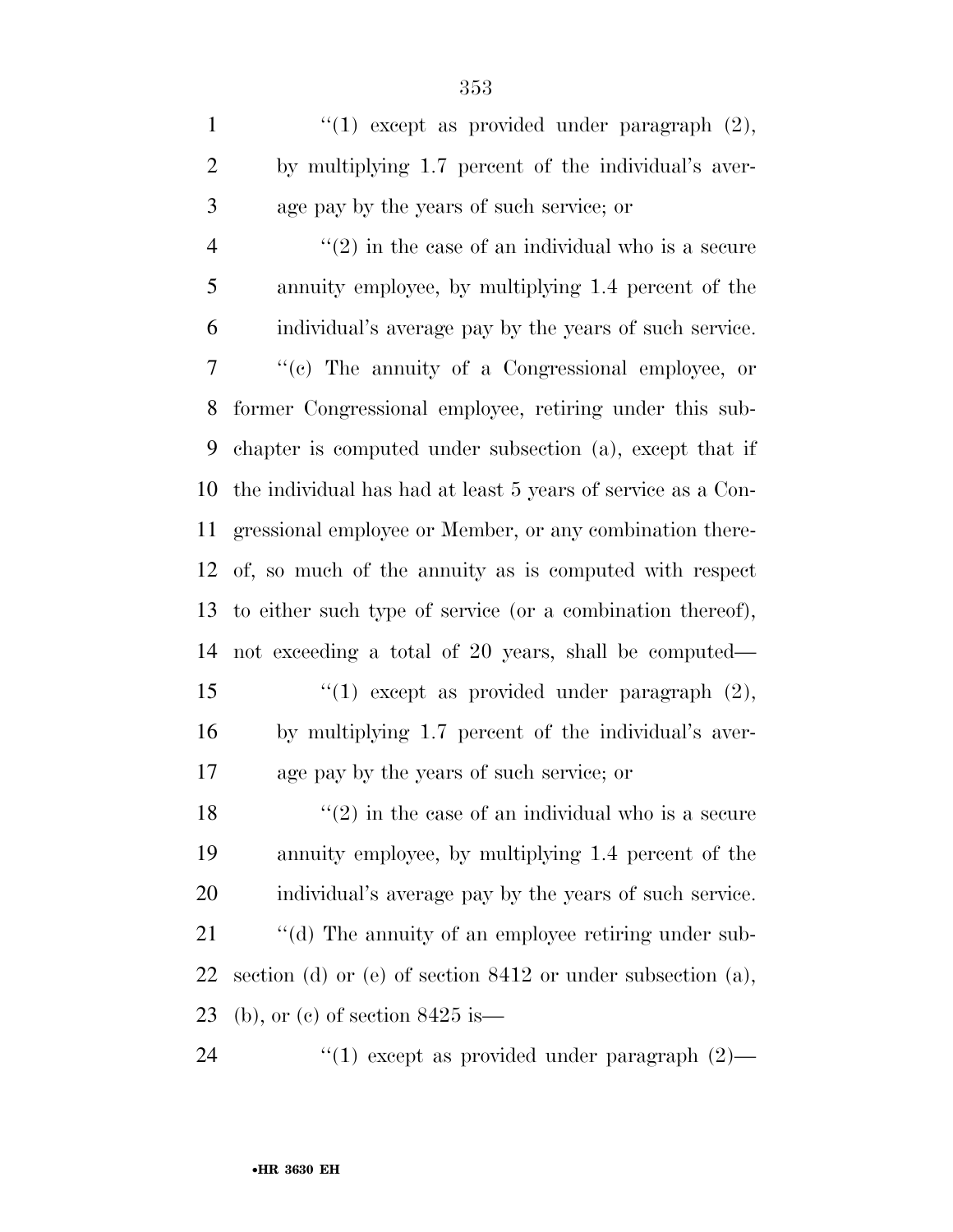| $\mathbf{1}$   | "(A) $1.7$ percent of that individual's aver-                   |
|----------------|-----------------------------------------------------------------|
| $\overline{2}$ | age pay multiplied by so much of such individ-                  |
| 3              | ual's total service as does not exceed 20 years;                |
| $\overline{4}$ | plus                                                            |
| 5              | "(B) 1 percent of that individual's average                     |
| 6              | pay multiplied by so much of such individual's                  |
| 7              | total service as exceeds 20 years; or                           |
| 8              | $\lq(2)$ in the case of an individual who is a secure           |
| 9              | annuity employee—                                               |
| 10             | "(A) 1.4 percent of that individual's aver-                     |
| 11             | age pay multiplied by so much of such individ-                  |
| 12             | ual's total service as does not exceed 20 years;                |
| 13             | plus                                                            |
| 14             | "(B) $0.7$ percent of that individual's aver-                   |
| 15             | age pay multiplied by so much of such individ-                  |
| 16             | ual's total service as exceeds 20 years.                        |
| 17             | $f'(e)$ The annuity of an air traffic controller or former      |
| 18             | air traffic controller retiring under section $8412(a)$ is com- |
| 19             | puted under subsection (a), except that if the individual       |
| 20             | has had at least 5 years of service as an air traffic con-      |
| 21             | troller as defined by section $2109(1)(A)(i)$ , so much of the  |
| 22             | annuity as is computed with respect to such type of service     |
| 23             | shall be computed—                                              |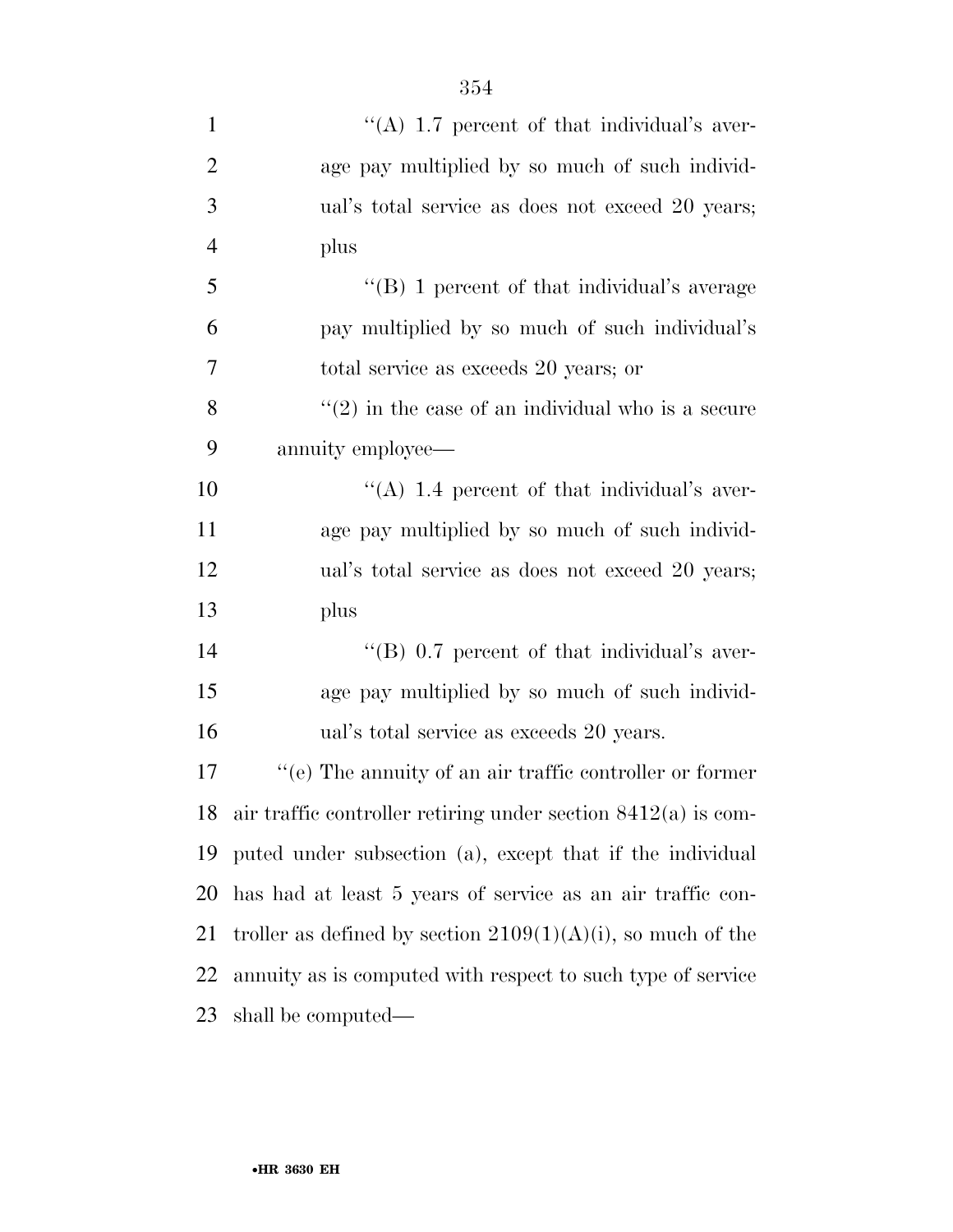| $\mathbf{1}$   | "(1) except as provided under paragraph $(2)$ ,          |
|----------------|----------------------------------------------------------|
| $\overline{2}$ | by multiplying 1.7 percent of the individual's aver-     |
| 3              | age pay by the years of such service; or                 |
| $\overline{4}$ | $\lq(2)$ in the case of an individual who is a secure    |
| 5              | annuity employee, by multiplying 1.4 percent of the      |
| 6              | individual's average pay by the years of such serv-      |
| 7              | ice."; and                                               |
| 8              | $(2)$ in subsection $(h)$ —                              |
| 9              | $(A)$ in paragraph $(1)$ , by striking "sub-             |
| 10             | section (a)" and inserting "subsection $(a)(1)$ ";       |
| 11             | and                                                      |
| 12             | $(B)$ in paragraph $(2)$ , in the matter fol-            |
| 13             | lowing subparagraph (B), by striking "or cus-            |
| 14             | toms and border protection officer" and insert-          |
| 15             | ing "customs and border protection officer, or           |
| 16             | secure annuity employee.".                               |
| 17             | SEC. 5404. ANNUITY SUPPLEMENT.                           |
| 18             | Section $8421(a)$ of title 5, United States Code, is     |
| 19             | amended—                                                 |
| 20             | $(1)$ in paragraph $(1)$ , by striking "paragraph"       |
| 21             | $(3)$ " and inserting "paragraphs $(3)$ and $(4)$ ";     |
| 22             | $(2)$ in paragraph $(2)$ , by striking "paragraph"       |
| 23             | $(3)$ " and inserting "paragraphs $(3)$ and $(4)$ "; and |
| 24             | $(3)$ by adding at the end the following:                |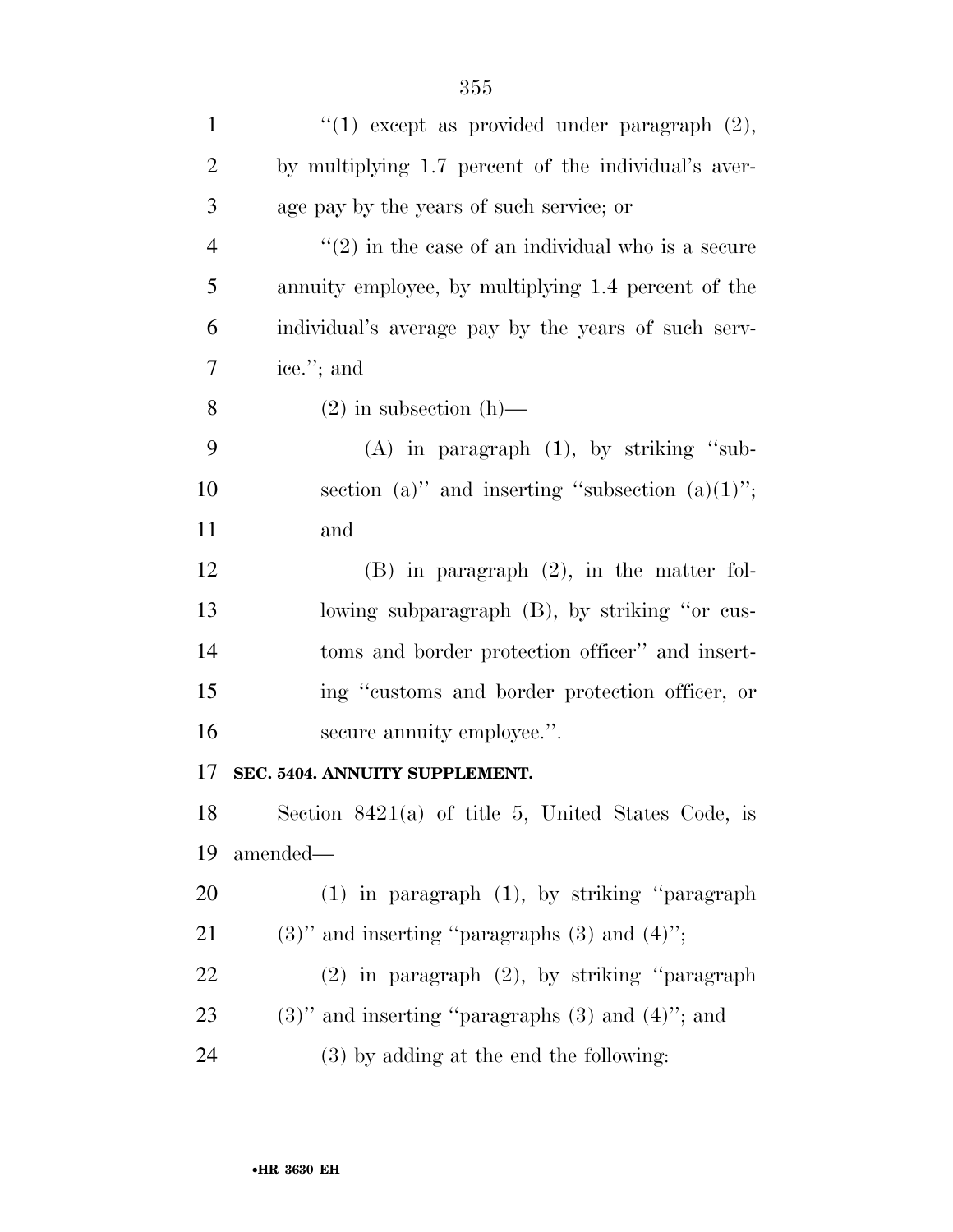$\frac{1}{2}(4)(A)$  Except as provided in subparagraph (B), no annuity supplement under this section shall be payable in the case of an individual whose entitlement to annuity is based on such individual's separation from service after December 31, 2012.

 ''(B) Nothing in this paragraph applies in the case of an individual separating under subsection (d) or (e) of section 8412.''.

 **PART 2—FEDERAL WORKFORCE SEC. 5421. EXTENSION OF PAY LIMITATION FOR FEDERAL EMPLOYEES.** 

 (a) IN GENERAL.—Section 147 of the Continuing Appropriations Act, 2011 (Public Law 111–242), as amended by section 1(a) of the Continuing Appropriations and Surface Transportation Extensions Act, 2011 (Public Law 111–322; 124 Stat. 3518), is further amended—

 (1) in subsection (b)(1), by striking ''December 31, 2012'' and inserting ''December 31, 2013''; and

 (2) in subsection (c), by striking ''December 31, 2012'' and inserting ''December 31, 2013''.

21 (b) APPLICATION TO LEGISLATIVE BRANCH.—

22 (1) MEMBERS OF CONGRESS.—The extension of the pay limit for Federal employees through Decem- ber 31, 2013, as established pursuant to the amend-ments made by subsection (a), shall apply to Mem-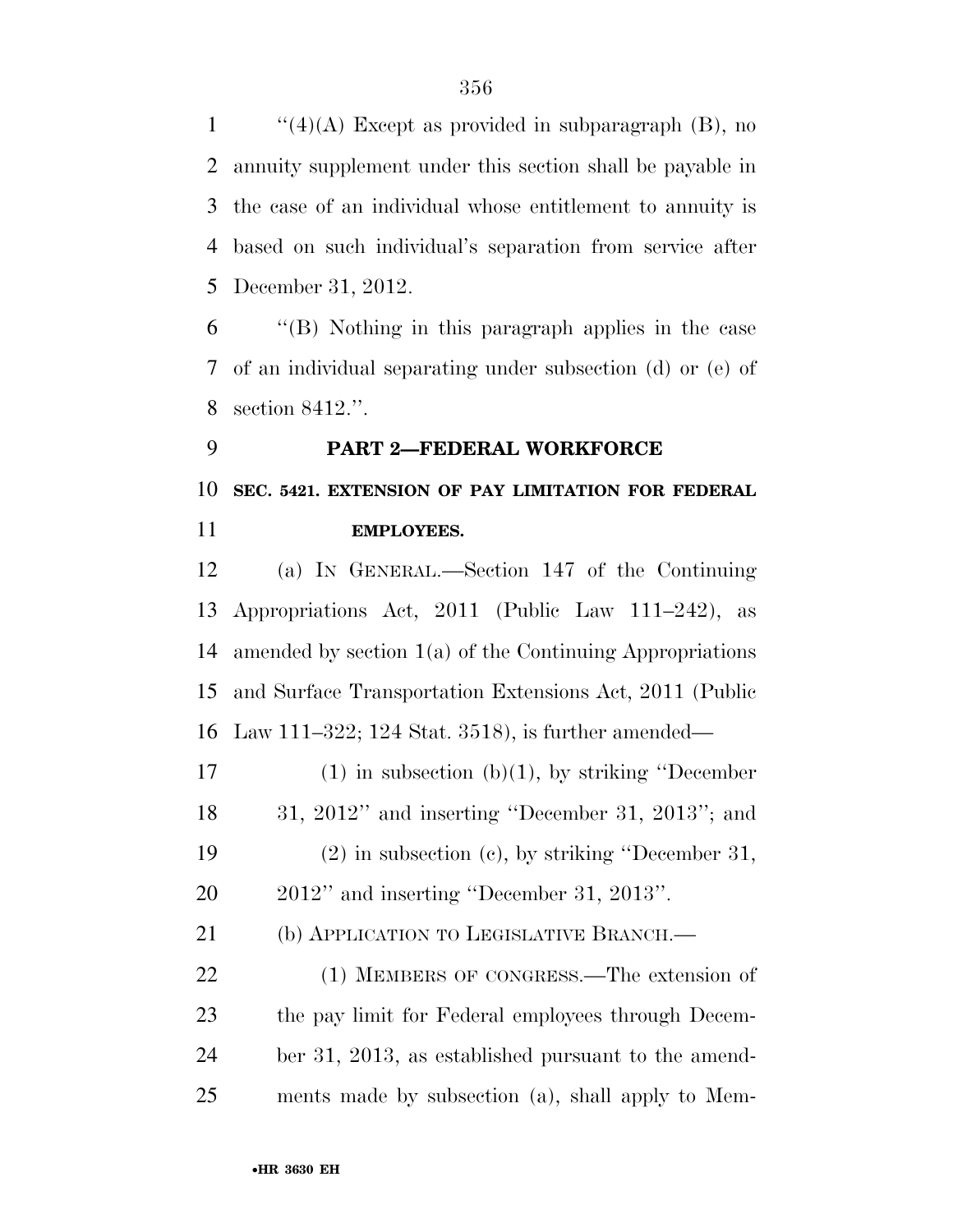| $\mathbf{1}$   | bers of Congress in accordance with section $601(a)$    |
|----------------|---------------------------------------------------------|
| $\overline{2}$ | of the Legislative Reorganization Act of 1946 (2)       |
| 3              | U.S.C. 31).                                             |
| $\overline{4}$ | OTHER<br>(2)<br>LEGISLATIVE<br><b>BRANCH</b><br>EMPLOY- |
| 5              | EES.                                                    |
| 6              | (A) LIMIT IN PAY.—Notwithstanding any                   |
| $\tau$         | other provision of law, no cost of living adjust-       |
| 8              | ment required by statute with respect to a legis-       |
| 9              | lative branch employee which (but for this sub-         |
| 10             | paragraph) would otherwise take effect during           |
| 11             | the period beginning on the date of enactment           |
| 12             | of this Act and ending on December 31, 2013,            |
| 13             | shall be made.                                          |
| 14             | (B) DEFINITION.—In this paragraph, the                  |
| 15             | term "legislative branch employee" means—               |
| 16             | (i) an employee of the Federal Gov-                     |
| 17             | ernment whose pay is disbursed by the                   |
| 18             | Secretary of the Senate or the Chief Ad-                |
| 19             | ministrative Officer of the House of Rep-               |
| 20             | resentatives; and                                       |
| 21             | (ii) an employee of any office of the                   |
| 22             | legislative branch who is not described in              |
| 23             | clause (i).                                             |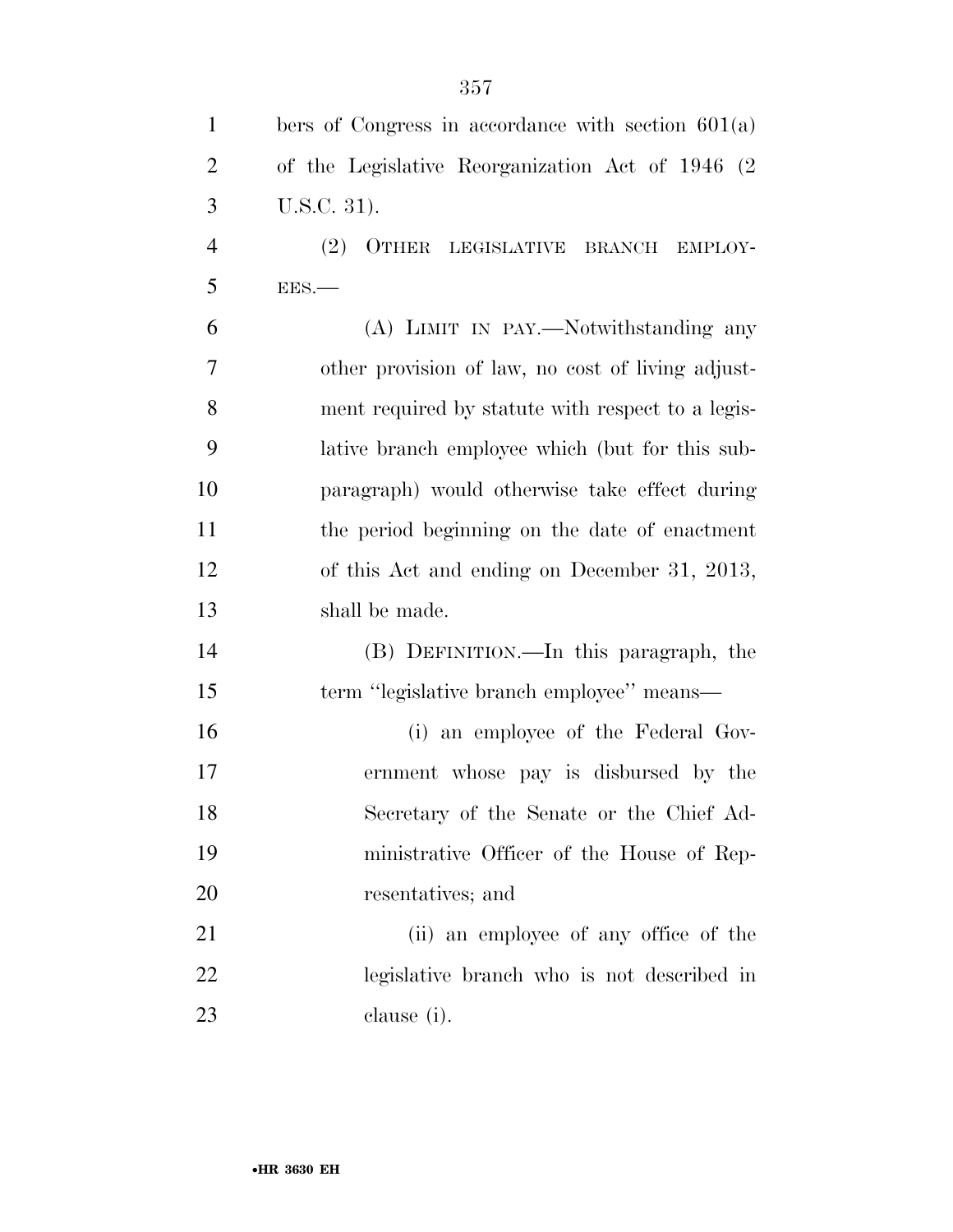| $\mathbf{1}$   | SEC. 5422. REDUCTION OF DISCRETIONARY SPENDING LIM-       |
|----------------|-----------------------------------------------------------|
| $\overline{2}$ | ITS TO ACHIEVE SAVINGS FROM FEDERAL                       |
| 3              | <b>EMPLOYEE PROVISIONS.</b>                               |
| $\overline{4}$ | Section $251(e)$ of the Balanced Budget and Emer-         |
| 5              | gency Deficit Control Act of 1985 is amended to read as   |
| 6              | follows:                                                  |
| 7              | "(c) DISCRETIONARY SPENDING LIMIT.—As used in             |
| 8              | this part, the term 'discretionary spending limit' means— |
| 9              | "(1) with respect to fiscal year $2013-$                  |
| 10             | $f(A)$ for the security category,                         |
| 11             | $$685,000,000,000$ in new budget authority; and           |
| 12             | "(B) for the nonsecurity category,                        |
| 13             | $$359,000,000,000$ in new budget authority;               |
| 14             | $(2)$ with respect to fiscal year 2014, for the           |
| 15             | discretionary category, $$1,063,000,000,000$ in new       |
| 16             | budget authority;                                         |
| 17             | $(3)$ with respect to fiscal year 2015, for the           |
| 18             | discretionary category, $$1,083,000,000,000$ in new       |
| 19             | budget authority;                                         |
| 20             | $(4)$ with respect to fiscal year 2016, for the           |
| 21             | discretionary category, $$1,104,000,000,000$ in new       |
| 22             | budget authority;                                         |
| 23             | $\lq(5)$ with respect to fiscal year 2017, for the        |
| 24             | discretionary category, $$1,128,000,000,000$ in new       |
| 25             | budget authority;                                         |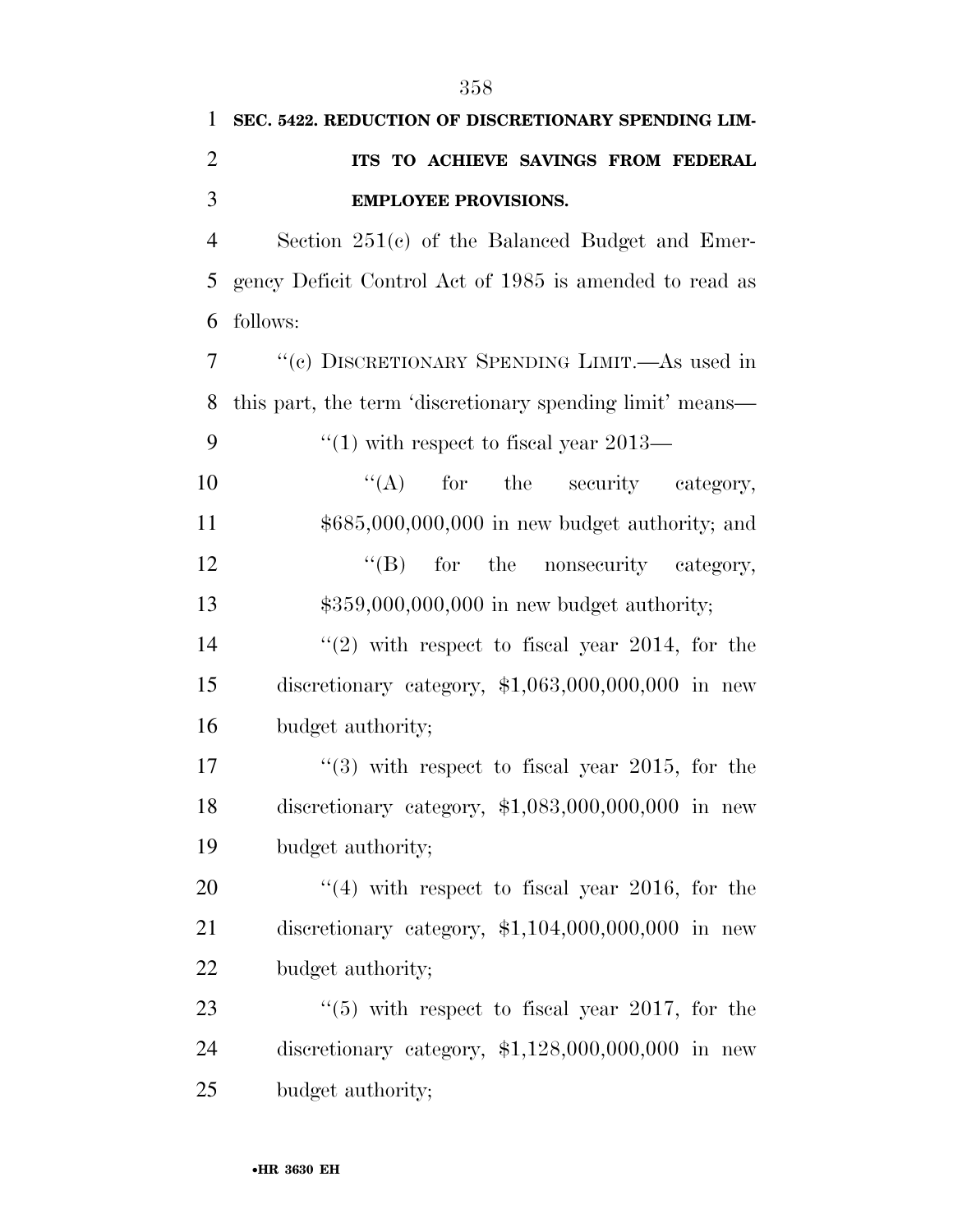| $\mathbf{1}$   | $(6)$ with respect to fiscal year 2018, for the            |
|----------------|------------------------------------------------------------|
| $\overline{2}$ | discretionary category, $$1,153,000,000,000$ in new        |
| 3              | budget authority;                                          |
| $\overline{4}$ | $\lq(7)$ with respect to fiscal year 2019, for the         |
| 5              | discretionary category, $$1,178,000,000,000$ in new        |
| 6              | budget authority;                                          |
| 7              | $(8)$ with respect to fiscal year 2020, for the            |
| 8              | discretionary category, $$1,204,000,000,000$ in new        |
| 9              | budget authority; and                                      |
| 10             | $(9)$ with respect to fiscal year 2021, for the            |
| 11             | discretionary category, $$1,230,000,000,000$ in new        |
| 12             | budget authority;                                          |
| 13             | as adjusted in strict conformance with subsection (b).".   |
|                |                                                            |
| 14             | SEC. 5423.<br><b>REDUCTION OF</b><br>REVISED DISCRETIONARY |
| 15             | SPENDING LIMITS TO ACHIEVE SAVINGS                         |
| 16             | FROM FEDERAL EMPLOYEE PROVISIONS.                          |
| 17             | Paragraph (2) of section 251A of the Balanced Budg-        |
| 18             | et and Emergency Deficit Control Act of 1985 is amended    |
| 19             | to read as follows:                                        |
| 20             | "(2) REVISED DISCRETIONARY SPENDING LIM-                   |
| 21             | ITS.—The discretionary spending limits for fiscal          |
| 22             | years $2013$ through $2021$ under section $251(c)$ shall   |
| 23             | be replaced with the following:                            |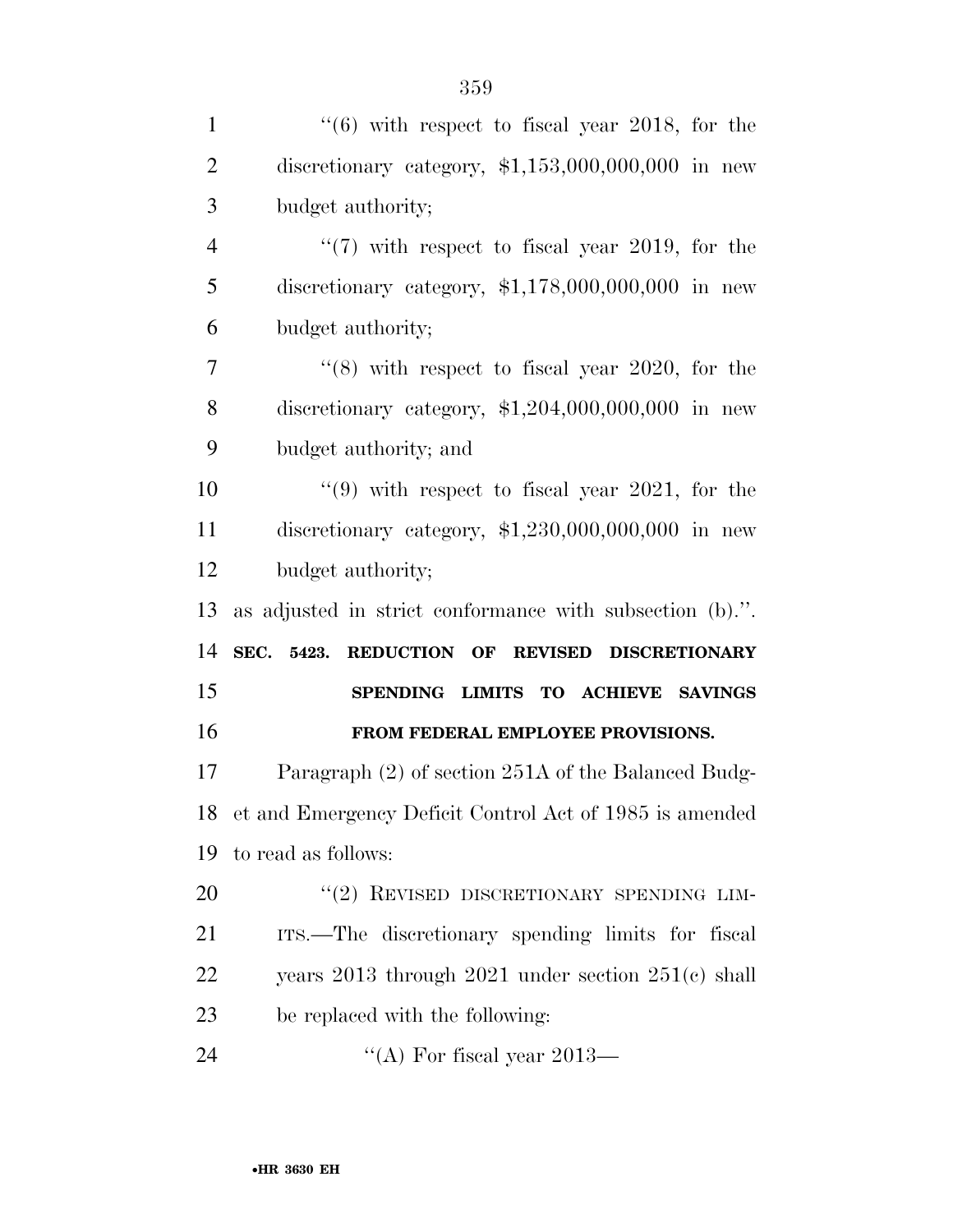| $\mathbf{1}$   | "(i) for the security category,             |
|----------------|---------------------------------------------|
| $\overline{2}$ | \$546,000,000,000 in budget authority; and  |
| 3              | "(ii) for the nonsecurity category,         |
| $\overline{4}$ | \$499,000,000,000 in budget authority.      |
| 5              | "(B) For fiscal year $2014-$                |
| 6              | ``(i)<br>for the security category,         |
| $\overline{7}$ | $$556,000,000,000$ in budget authority; and |
| 8              | "(ii) for the nonsecurity category,         |
| 9              | \$507,000,000,000 in budget authority.      |
| 10             | "(C) For fiscal year 2015—                  |
| 11             | "(i) for the security category,             |
| 12             | \$566,000,000,000 in budget authority; and  |
| 13             | "(ii) for the nonsecurity category,         |
| 14             | \$517,000,000,000 in budget authority.      |
| 15             | "(D) For fiscal year 2016—                  |
| 16             | "(i) for the security category,             |
| 17             | \$577,000,000,000 in budget authority; and  |
| 18             | "(ii) for the nonsecurity category,         |
| 19             | \$527,000,000,000 in budget authority.      |
| 20             | "(E) For fiscal year $2017$ —               |
| 21             | ``(i)<br>for the security category,         |
| 22             | \$590,000,000,000 in budget authority; and  |
| 23             | ``(ii)<br>for the nonsecurity category,     |
| 24             | \$538,000,000,000 in budget authority.      |
| 25             | "(F) For fiscal year $2018-$                |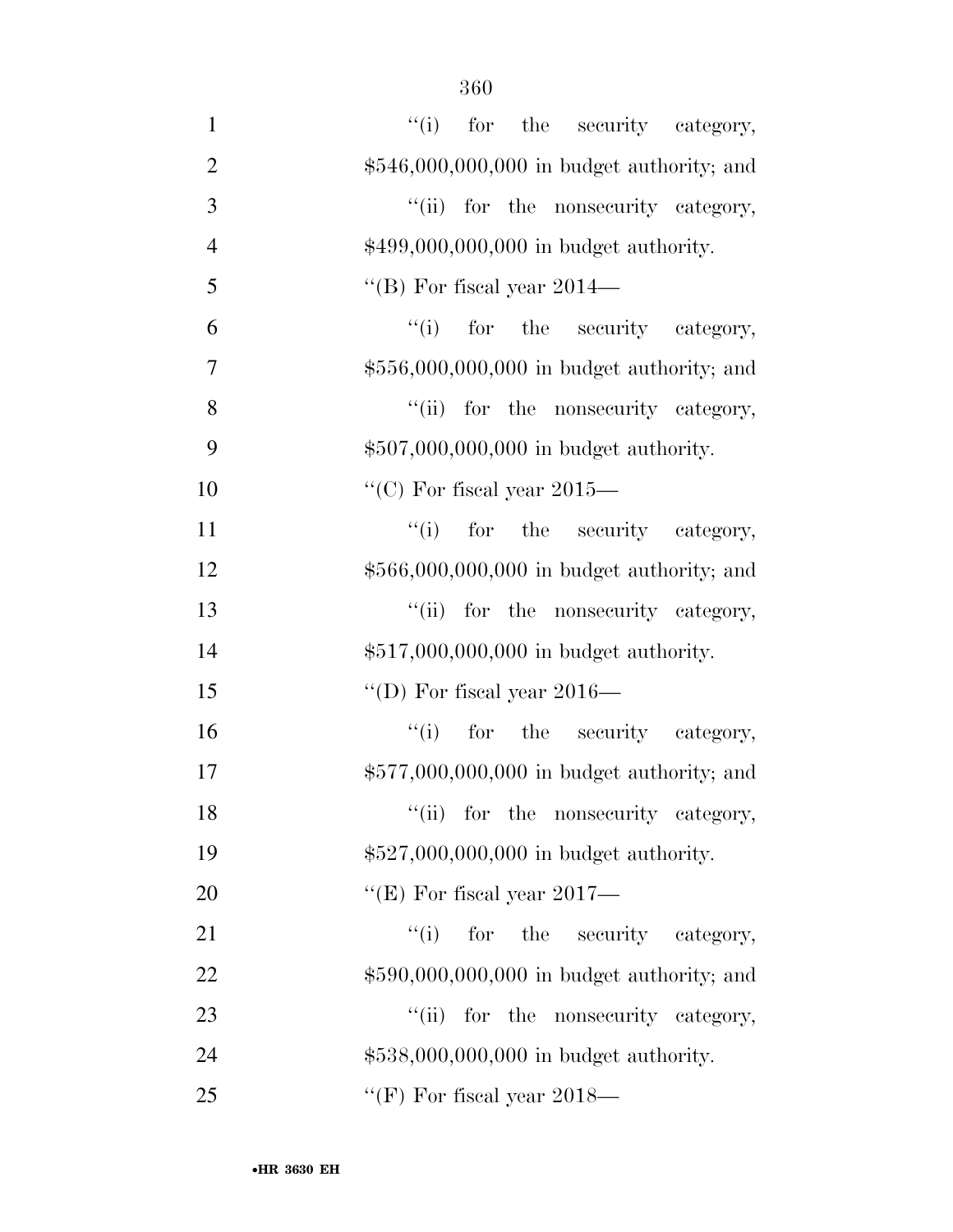| $\mathbf{1}$   | "(i) for the security category,             |
|----------------|---------------------------------------------|
| $\overline{2}$ | $$603,000,000,000$ in budget authority; and |
| 3              | "(ii) for the nonsecurity category,         |
| $\overline{4}$ | \$550,000,000,000 in budget authority.      |
| 5              | "(G) For fiscal year $2019-$                |
| 6              | ``(i)<br>for the security category,         |
| $\overline{7}$ | \$616,000,000,000 in budget authority; and  |
| 8              | "(ii) for the nonsecurity category,         |
| 9              | \$562,000,000,000 in budget authority.      |
| 10             | "(H) For fiscal year $2020-$                |
| 11             | ``(i)<br>for the security category,         |
| 12             | \$630,000,000,000 in budget authority; and  |
| 13             | "(ii) for the nonsecurity category,         |
| 14             | \$574,000,000,000 in budget authority.      |
| 15             | "(I) For fiscal year 2021—                  |
| 16             | ``(i)<br>for the security category,         |
| 17             | \$644,000,000,000 in budget authority; and  |
| 18             | "(ii) for the nonsecurity category,         |
| 19             | \$586,000,000,000 in budget authority.".    |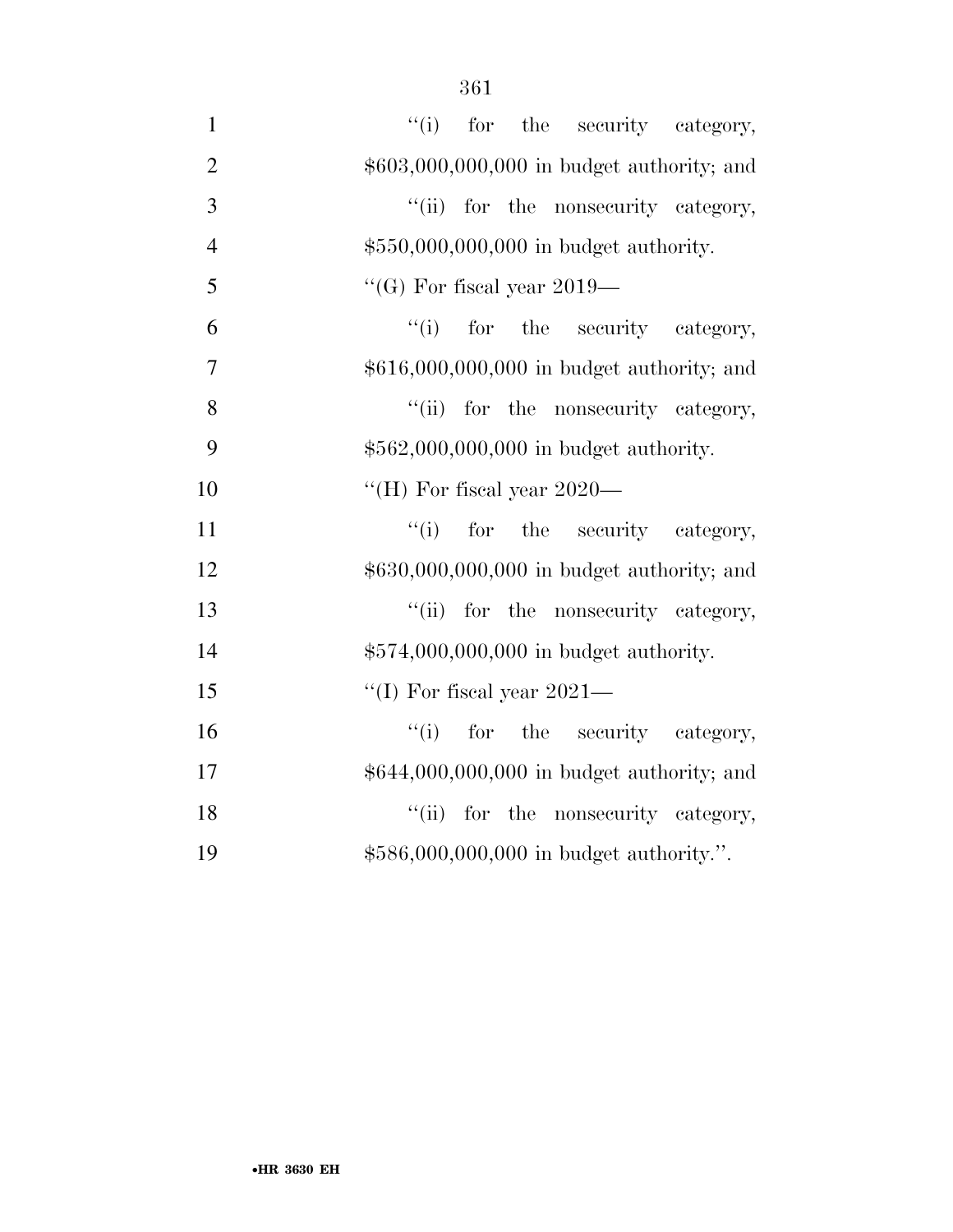|                | 1 Subtitle F—Health Care Provisions                             |
|----------------|-----------------------------------------------------------------|
| 2              | SEC. 5501. INCREASE IN APPLICABLE PERCENTAGE USED               |
| 3              | TO CALCULATE MEDICARE PART B AND PART                           |
| $\overline{4}$ | PREMIUMS FOR HIGH-INCOME BENE-<br>D                             |
| 5              | <b>FICIARIES.</b>                                               |
| 6              | (a) IN GENERAL.—Section $1839(i)(3)(C)(i)$ of the               |
| 7              | Social Security Act $(42 \text{ U.S.C. } 1395r(i)(3)(C)(i))$ is |
| 8              | amended—                                                        |
| 9              | $(1)$ by striking "In GENERAL.—" and inserting                  |
| 10             | "IN GENERAL.—(I) For calendar years prior to                    |
| 11             | $2017$ :"; and                                                  |
| 12             | $(2)$ by adding at the end the following new sub-               |
| 13             | clause:                                                         |
| 14             | "(II) For calendar year $2017$ and                              |
| 15             | each subsequent calendar year:                                  |

| "If the modified adjusted gross is:                 | The applicable percentage<br>is: |
|-----------------------------------------------------|----------------------------------|
| More than \$80,000 but not more than<br>\$100,000.  | $40.25$ percent                  |
| More than \$100,000 but not more than<br>\$150,000. | 57.5 percent                     |
| More than \$150,000 but not more than<br>\$200,000. | 74.75 percent                    |
|                                                     | $90$ percent.".                  |

 (b) CONFORMING AMENDMENT.—Section 1839(i)(3)(A)(i) of the Social Security Act (42 U.S.C.  $1395r(i)(3)(A)(i)$  is amended, by inserting "and year" after ''individual''.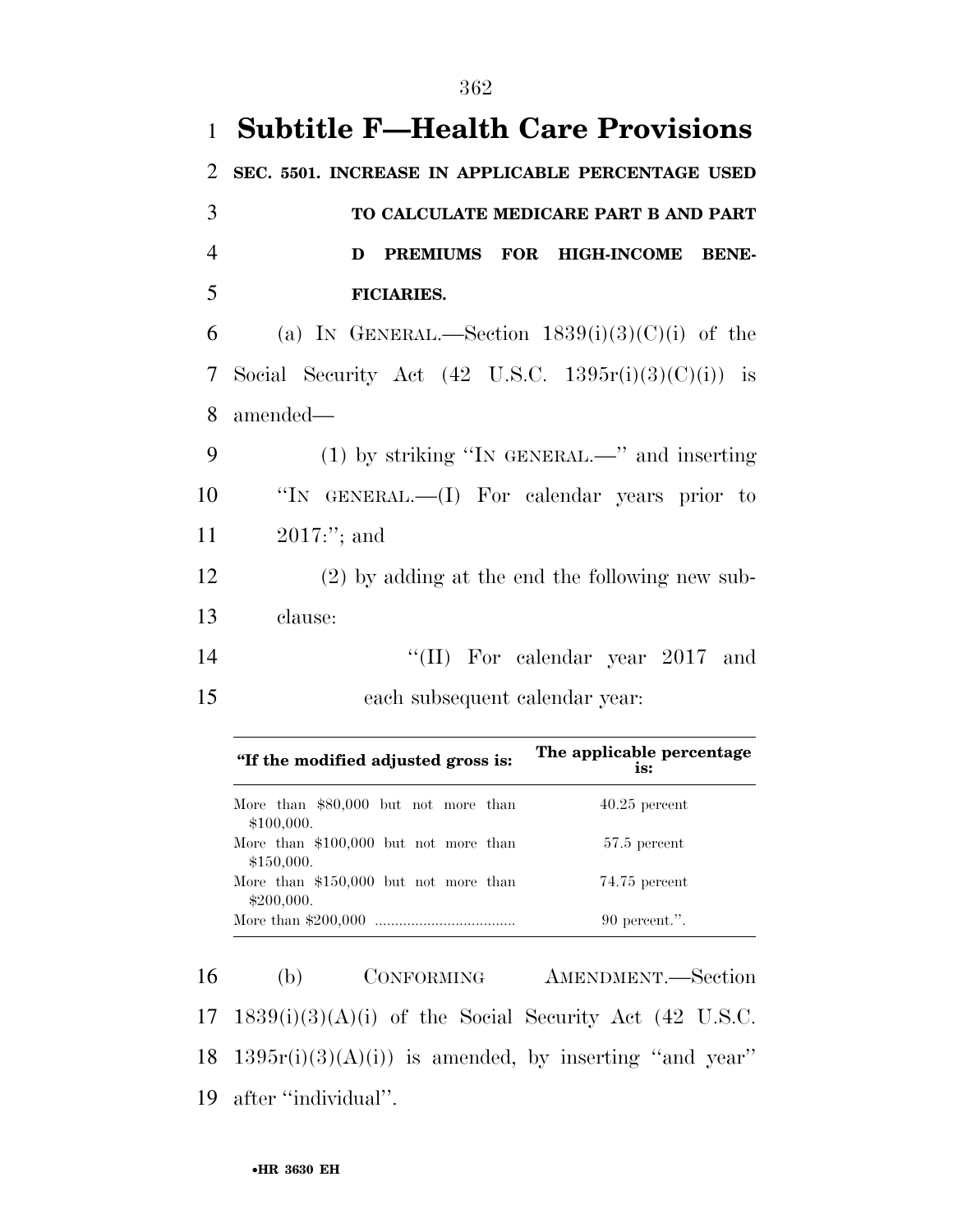## **SEC. 5502. TEMPORARY ADJUSTMENT TO THE CALCULA- TION OF MEDICARE PART B AND PART D PRE-MIUMS.**

 (a) IN GENERAL.—Section 1839(i)(6) of the Social Security Act (42 U.S.C. 1395r(i)(6)) is amended in the matter preceding subparagraph (A) by striking ''Decem- ber 31, 2019'' and inserting ''December 31 of the first year after the year in which at least 25 percent of individ- uals enrolled under this part are subject to a reduction under this subsection to the monthly amount of the pre- mium subsidy applicable to the premium under this sec-tion.''.

 (b) APPLICATION OF INFLATION ADJUSTMENT.— Section 1839(i)(5) of the Social Security Act (42 U.S.C. 15 1395 $r(i)(5)$  is amended—

 (1) in subparagraph (A), by striking ''In the case'' and inserting ''Subject to subparagraph (C), in the case''; and

 (2) by adding at the end the following new sub-paragraph:

21 ""(C) TREATMENT OF YEARS AFTER TEM- PORARY ADJUSTMENT PERIOD.—In applying subparagraph (A) for the first year beginning after the period described in paragraph (6) and for each subsequent year, the 12-month period ending with August 2006 described in clause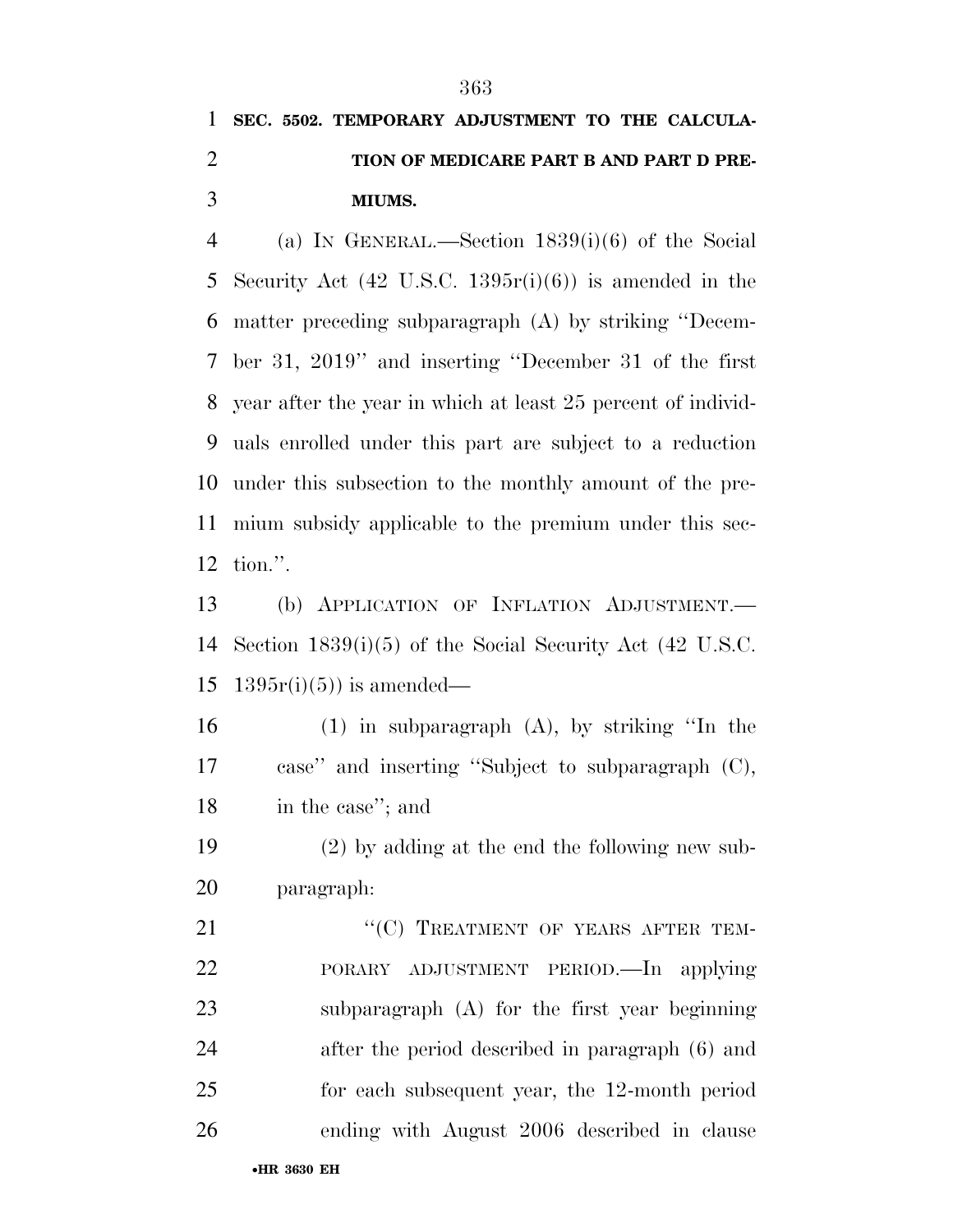(ii) of such subparagraph shall be deemed to be the 12-month period ending with August of the last year of such period described in paragraph 4  $(6)$ .". **TITLE VI—MISCELLANEOUS PROVISIONS SEC. 6001. REPEAL OF CERTAIN SHIFTS IN THE TIMING OF CORPORATE ESTIMATED TAX PAYMENTS.**  The following provisions of law (and any modification of any such provision which is contained in any other pro- vision of law) shall not apply with respect to any install- ment of corporate estimated tax: (1) Section 201(b) of the Corporate Estimated Tax Shift Act of 2009. (2) Section 561 of the Hiring Incentives to Re- store Employment Act. (3) Section 505 of the United States-Korea Free Trade Agreement Implementation Act. (4) Section 603 of the United States-Colombia Trade Promotion Agreement Implementation Act. (5) Section 502 of the United State-Panama Trade Promotion Agreement Implementation Act.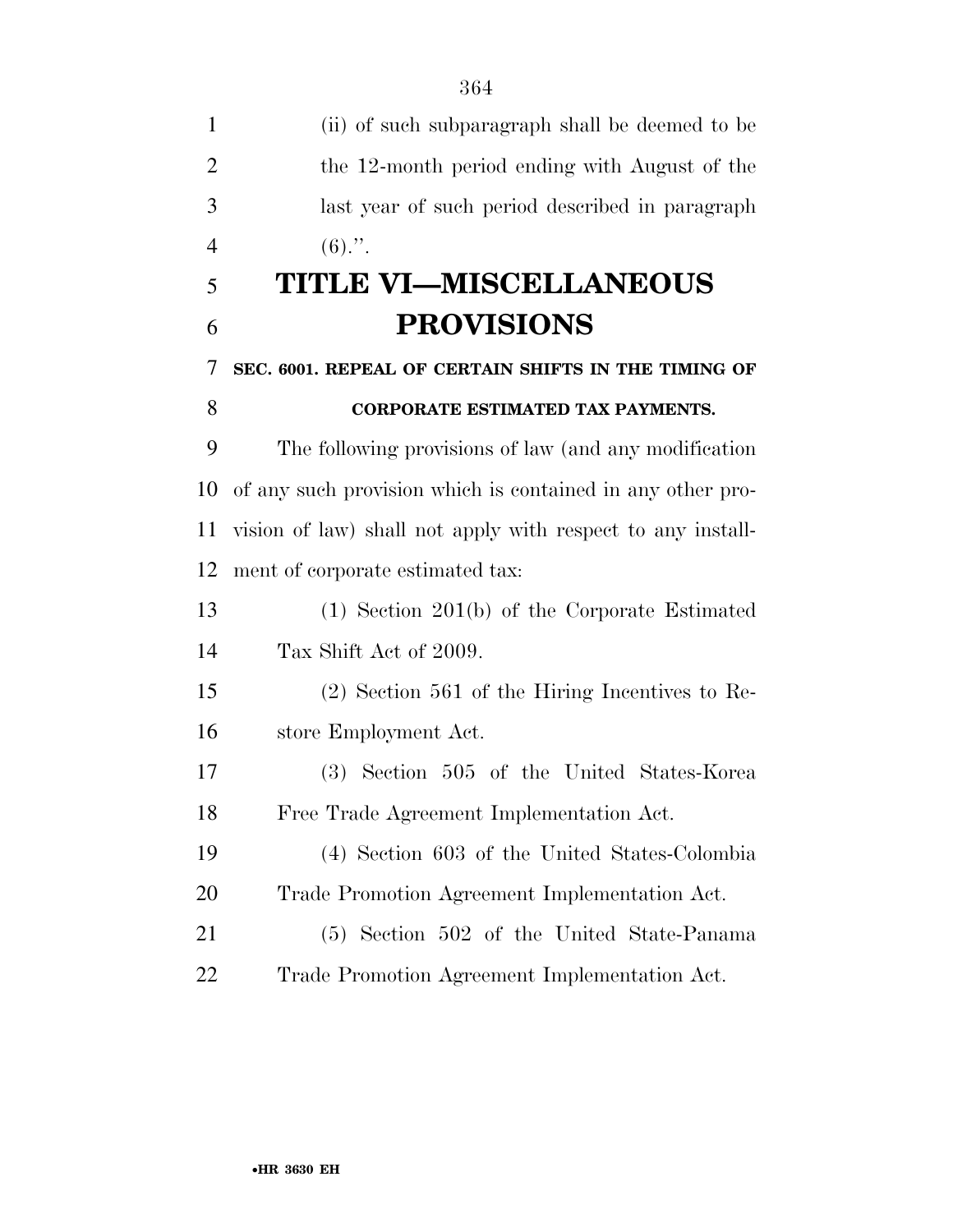## **SEC. 6002. REPEAL OF REQUIREMENT RELATING TO TIME FOR REMITTING CERTAIN MERCHANDISE PROCESSING FEES.**

 (a) REPEAL.—The Trade Adjustment Assistance Ex- tension Act of 2011 (title II of Public Law 112–40; 125 Stat. 402) is amended by striking section 263.

 (b) CLERICAL AMENDMENT.—The table of contents for such Act is amended by striking the item relating to section 263.

#### **SEC. 6003. POINTS OF ORDER IN THE SENATE.**

 (a) POINT OF ORDER TO PROTECT THE SOCIAL SE-CURITY TRUST FUND.—

 (1) Notwithstanding any other provision of law, it shall not be in order in the Senate to consider any measure that extends the dates referenced in section 601(c) of the Tax Relief, Unemployment Insurance Reauthorization, and Job Creation Act of 2010 (26 U.S.C. 1401 note).

 (2) The provisions of this subsection may be waived in the Senate only by the affirmative vote of two-thirds of the Members, duly chosen and sworn. 22 (b) POINT OF ORDER AGAINST AN EMERGENCY DES- IGNATION.—Section 314 of the Congressional Budget Act of 1974 is amended by—

 (1) redesignating subsection (e) as subsection (f); and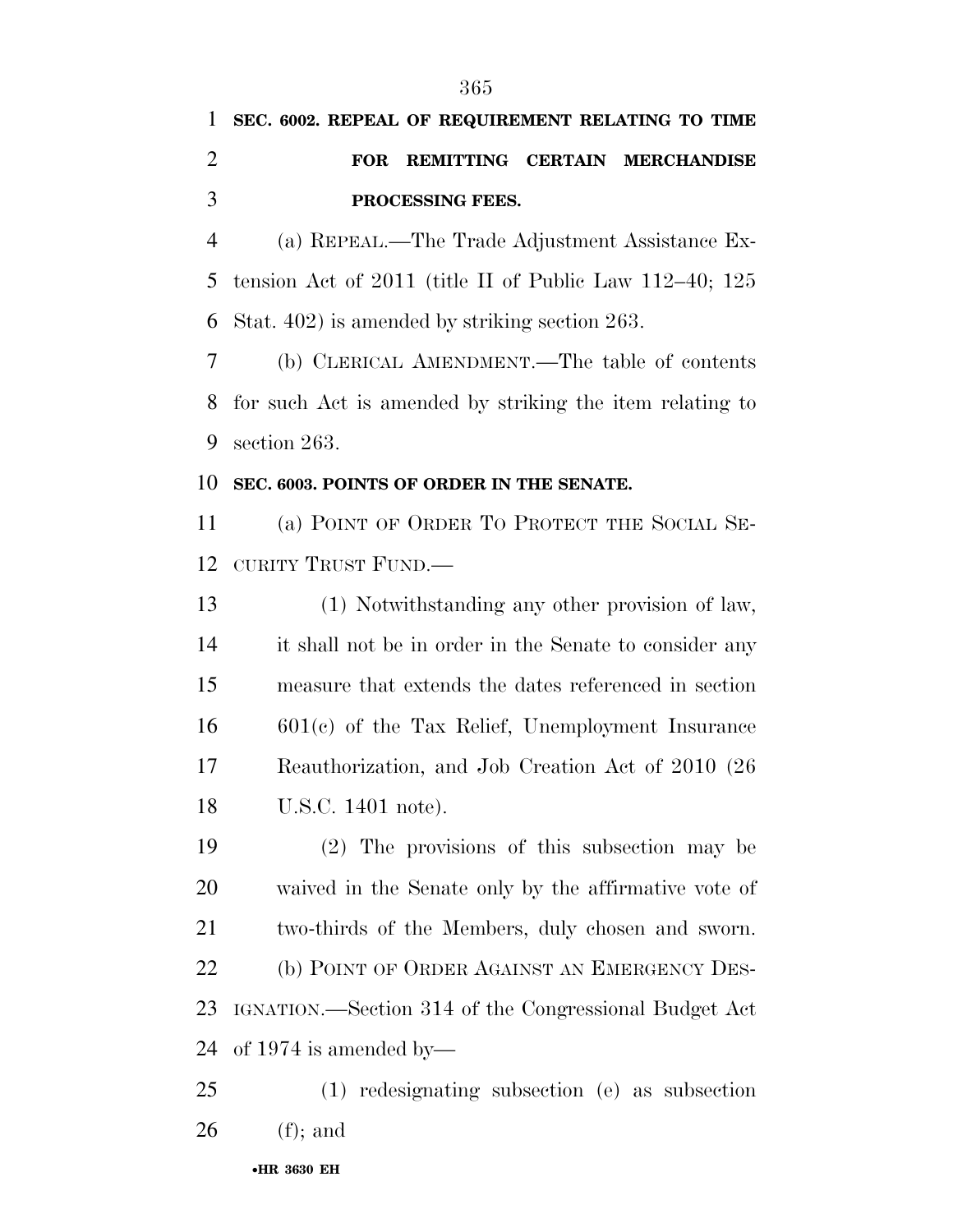(2) inserting after subsection (d) the following: 2 <sup>"</sup>(e) SENATE POINT OF ORDER AGAINST AN EMER-GENCY DESIGNATION.—

4 "(1) IN GENERAL.—When the Senate is consid- ering a bill, resolution, amendment, motion, amend- ment between the Houses, or conference report, if a point of order is made by a Senator against an emergency designation in that measure, that provi- sion making such a designation shall be stricken from the measure and may not be offered as an amendment from the floor.

12 "(2) SUPERMAJORITY WAIVER AND APPEALS.—

 ''(A) WAIVER.—Paragraph (1) may be waived or suspended in the Senate only by an affirmative vote of three-fifths of the Members, duly chosen and sworn.

 ''(B) APPEALS.—Appeals in the Senate from the decisions of the Chair relating to any provision of this subsection shall be limited to 20 1 hour, to be equally divided between, and con- trolled by, the appellant and the manager of the bill or joint resolution, as the case may be. An affirmative vote of three-fifths of the Members of the Senate, duly chosen and sworn, shall be required to sustain an appeal of the ruling of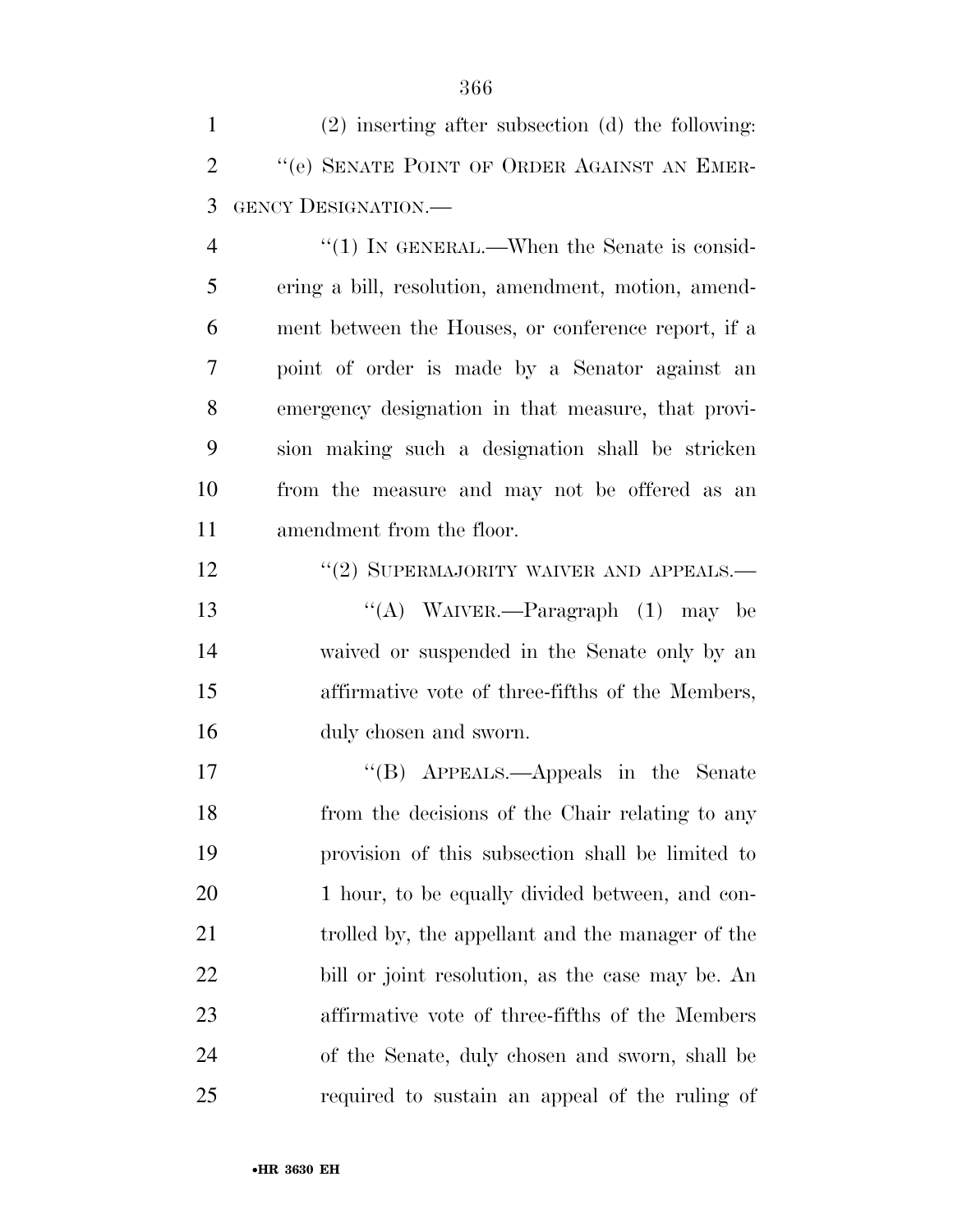| $\mathbf{1}$   | the Chair on a point of order raised under this       |
|----------------|-------------------------------------------------------|
| $\overline{2}$ | subsection.                                           |
| 3              | "(3) DEFINITION OF AN EMERGENCY DESIGNA-              |
| 4              | TION.—For purposes of paragraph (1), a provision      |
| 5              | shall be considered an emergency designation if it    |
| 6              | designates<br>any item pursuant to<br>section         |
| 7              | $251(b)(2)(A)(i)$ of the Balanced Budget and Emer-    |
| 8              | gency Deficit Control Act of 1985.                    |
| 9              | "(4) FORM OF THE POINT OF ORDER.—A point              |
| 10             | of order under paragraph (1) may be raised by a       |
| 11             | Senator as provided in section $313(e)$ of the Con-   |
| 12             | gressional Budget Act of 1974.                        |
| 13             | $\cdot$ (5) CONFERENCE REPORTS.—When the Sen-         |
| 14             | ate is considering a conference report on, or an      |
| 15             | amendment between the Houses in relation to, a bill,  |
| 16             | upon a point of order being made by any Senator       |
| 17             | pursuant to this section, and such point of order     |
| 18             | being sustained, such material contained in such      |
| 19             | conference report shall be deemed stricken, and the   |
| 20             | Senate shall proceed to consider the question of      |
| 21             | whether the Senate shall recede from its amendment    |
| 22             | and concur with a further amendment, or concur in     |
| 23             | the House amendment with a further amendment,         |
| 24             | as the case may be, which further amendment shall     |
| 25             | consist of only that portion of the conference report |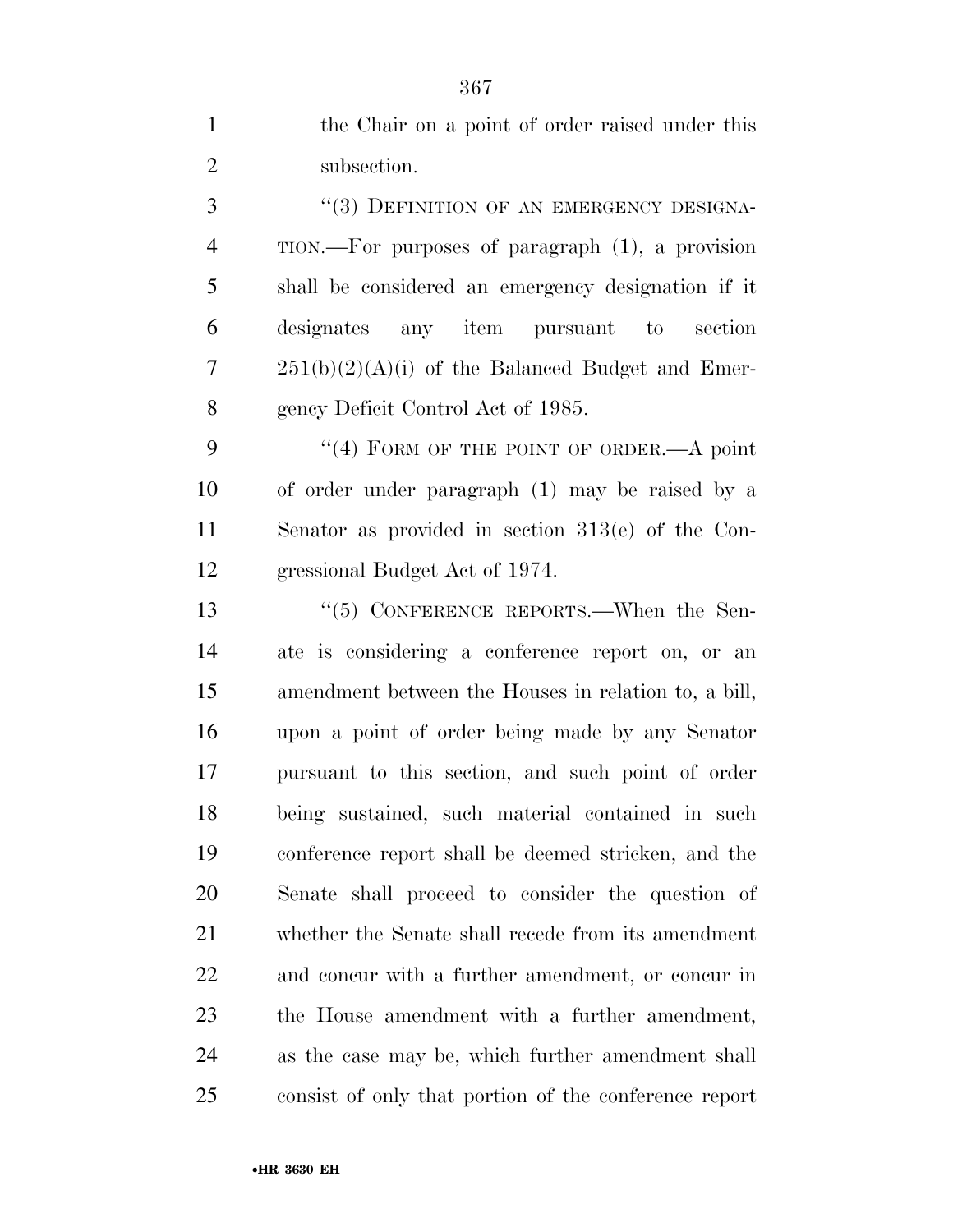or House amendment, as the case may be, not so stricken. Any such motion in the Senate shall be de- batable. In any case in which such point of order is sustained against a conference report (or Senate amendment derived from such conference report by operation of this subsection), no further amendment shall be in order.''.

#### **SEC. 6004. PAYGO SCORECARD ESTIMATES.**

 (a) BUDGETARY EFFECTS.—Neither scorecard main- tained by the Office of Management and Budget pursuant to section 4(d) of the Statutory Pay-As-You-Go Act of 2010 (2 U.S.C. 933) shall include the budgetary effects of this Act if such budgetary effects do not increase the deficit for the period of fiscal years 2012 through 2021 as determined by the estimate submitted for printing in the Congressional Record pursuant to section 4(d) of such Act.

 (b) DEFICIT.—The increase or decrease in the deficit in the estimate submitted for printing referred to in sub-section (a) shall be determined on the basis of—

 (1) the change in total outlays and total rev- enue of the Federal Government, including off-budg-et effects, that would result from this Act;

 (2) the estimate of the effects of the changes to the discretionary spending limits set forth in section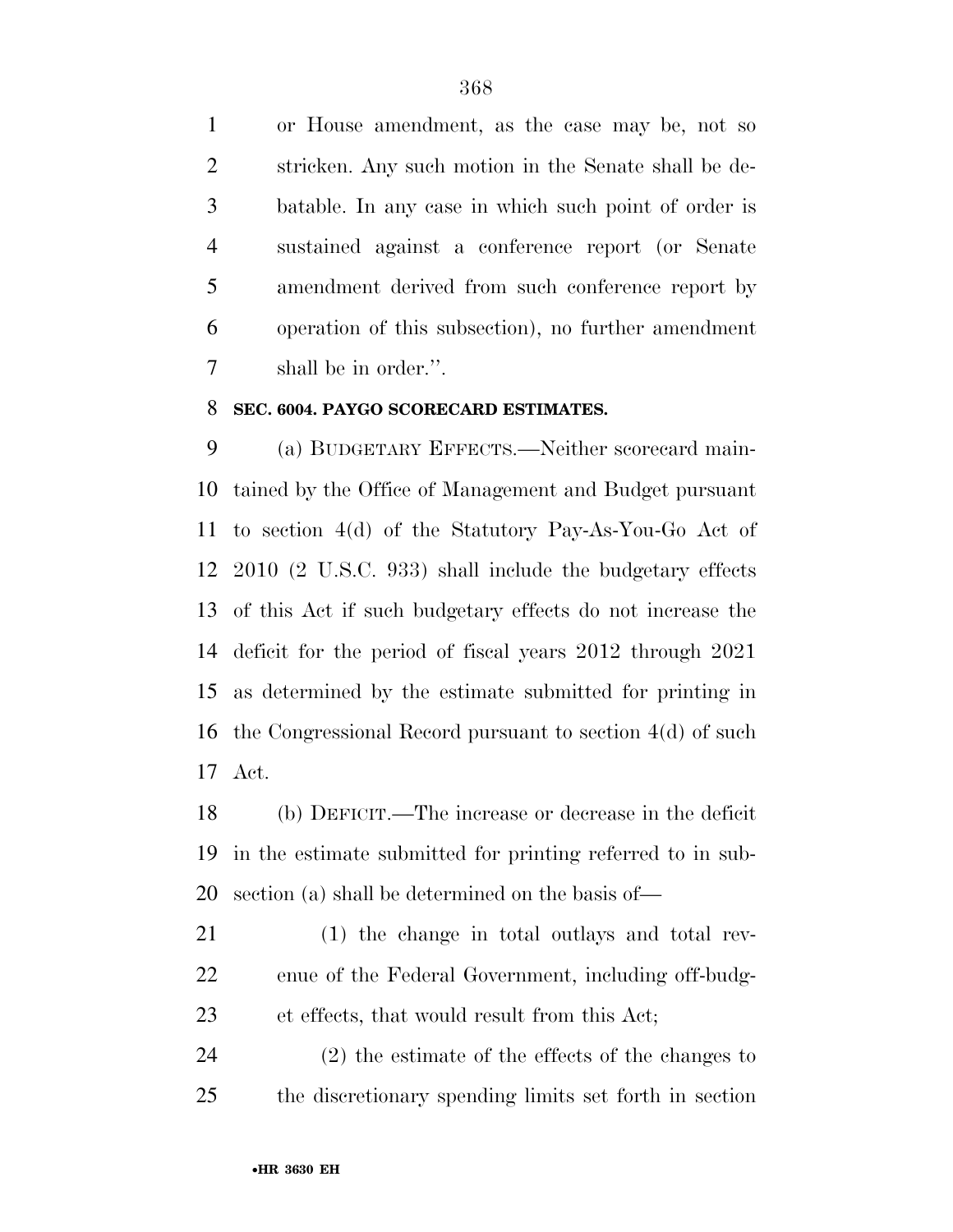|               | 251 of the Balanced Budget and Emergency Deficit  |
|---------------|---------------------------------------------------|
| 2             | Control Act of 1985 in this Act; and              |
| $\mathcal{R}$ | $(3)$ the estimate of the change in net income to |
|               | the National Flood Insurance Program by this Act. |
|               | Passed the House of Representatives December 13,  |
|               | 2011.                                             |

Attest:

#### *Clerk.*